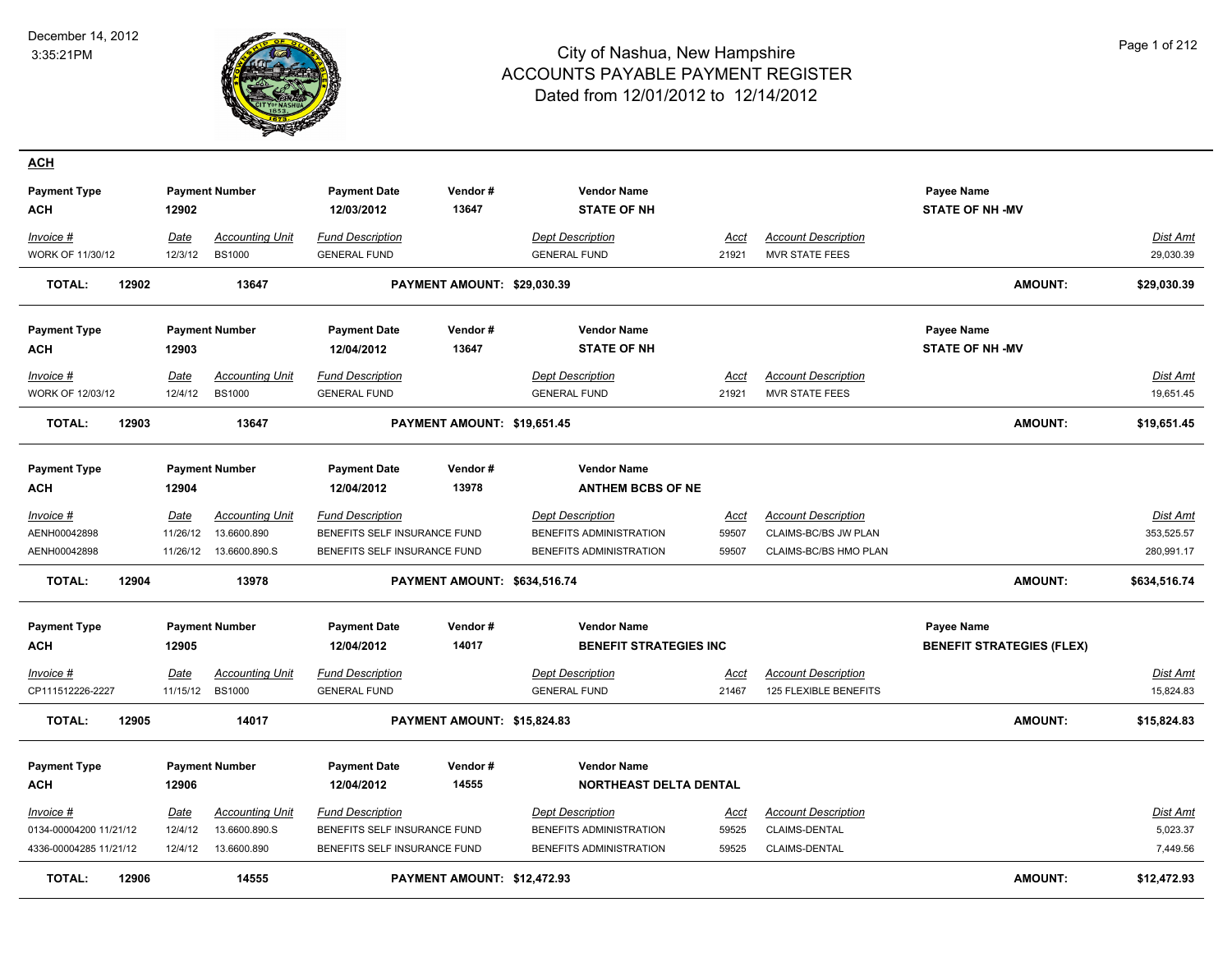

| <b>Payment Type</b>               |                 | <b>Payment Number</b>                   | <b>Payment Date</b>                            | Vendor#                     | <b>Vendor Name</b>                             |                      |                                                     |                                |                       |
|-----------------------------------|-----------------|-----------------------------------------|------------------------------------------------|-----------------------------|------------------------------------------------|----------------------|-----------------------------------------------------|--------------------------------|-----------------------|
| <b>ACH</b>                        | 12907           |                                         | 12/04/2012                                     | 13197                       | <b>NORTHERN NEW ENGLAND BENEFIT</b>            |                      |                                                     |                                |                       |
| Invoice #                         | Date            | <b>Accounting Unit</b>                  | <b>Fund Description</b>                        |                             | <b>Dept Description</b>                        | Acct                 | <b>Account Description</b>                          |                                | Dist Amt              |
| JAN 2013 COVERAGE                 | 12/4/12         | 13.6600.525                             | BENEFITS SELF INSURANCE FUND                   |                             | BENEFITS ADMINISTRATION                        | 59000                | <b>HEALTH POLICIES</b>                              |                                | 38,209.17             |
| <b>TOTAL:</b><br>12907            |                 | 13197                                   |                                                | PAYMENT AMOUNT: \$38,209.17 |                                                |                      |                                                     | <b>AMOUNT:</b>                 | \$38,209.17           |
| <b>Payment Type</b>               |                 | <b>Payment Number</b>                   | <b>Payment Date</b>                            | Vendor#                     | <b>Vendor Name</b>                             |                      |                                                     |                                |                       |
| <b>ACH</b>                        | 12908           |                                         | 12/04/2012                                     | 13682                       | SUN LIFE ASSURANCE CO OF CANAD                 |                      |                                                     |                                |                       |
| Invoice #                         | Date            | <b>Accounting Unit</b>                  | <b>Fund Description</b>                        |                             | <b>Dept Description</b>                        | Acct                 | <b>Account Description</b>                          |                                | Dist Amt              |
| 079661-NOV12                      | 12/4/12         | <b>BS1000</b>                           | <b>GENERAL FUND</b>                            |                             | <b>GENERAL FUND</b>                            | 21505                | OTHER VOLUNTARY LIFE                                |                                | 4,383.87              |
| <b>TOTAL:</b><br>12908            |                 | 13682                                   |                                                | PAYMENT AMOUNT: \$4,383.87  |                                                |                      |                                                     | <b>AMOUNT:</b>                 | \$4,383.87            |
| <b>Payment Type</b>               |                 | <b>Payment Number</b>                   | <b>Payment Date</b>                            | Vendor#                     | <b>Vendor Name</b>                             |                      |                                                     | Payee Name                     |                       |
| <b>ACH</b>                        | 12909           |                                         | 12/05/2012                                     | 13647                       | <b>STATE OF NH</b>                             |                      |                                                     | <b>STATE OF NH -MV</b>         |                       |
| $Invoice$ #                       | <b>Date</b>     | <b>Accounting Unit</b>                  | <b>Fund Description</b>                        |                             | <b>Dept Description</b>                        | Acct                 | <b>Account Description</b>                          |                                | Dist Amt              |
| WORK OF 12/04/12                  | 12/5/12         | <b>BS1000</b>                           | <b>GENERAL FUND</b>                            |                             | <b>GENERAL FUND</b>                            | 21921                | <b>MVR STATE FEES</b>                               |                                | 14,424.99             |
| <b>TOTAL:</b><br>12909            |                 | 13647                                   |                                                | PAYMENT AMOUNT: \$14,424.99 |                                                |                      |                                                     | <b>AMOUNT:</b>                 | \$14,424.99           |
| <b>Payment Type</b>               |                 | <b>Payment Number</b>                   | <b>Payment Date</b>                            | Vendor#                     | <b>Vendor Name</b>                             |                      |                                                     | Payee Name                     |                       |
| <b>ACH</b>                        | 12910           |                                         | 12/05/2012                                     | 13805                       | UNITED STATES POSTAL SERVICE                   |                      |                                                     | US POSTAL SERVICEACCT#14658595 |                       |
| Invoice #                         | <u>Date</u>     | <b>Accounting Unit</b>                  | <b>Fund Description</b>                        |                             | <b>Dept Description</b>                        | <u>Acct</u>          | <b>Account Description</b>                          |                                | Dist Amt              |
| 120412 POSTAGE REIMB              | 12/5/12         | 50.1.500                                | <b>GENERAL FUND</b>                            |                             | <b>POLICE</b>                                  | 55607                | POSTAGE & DELIVERY                                  |                                | 1,000.00              |
| <b>TOTAL:</b><br>12910            |                 | 13805                                   |                                                | PAYMENT AMOUNT: \$1,000.00  |                                                |                      |                                                     | <b>AMOUNT:</b>                 | \$1,000.00            |
|                                   |                 | <b>Payment Number</b>                   | <b>Payment Date</b>                            | Vendor#                     | <b>Vendor Name</b>                             |                      |                                                     | Payee Name                     |                       |
| <b>Payment Type</b><br><b>ACH</b> | 12911           |                                         | 12/06/2012                                     | 13647                       | <b>STATE OF NH</b>                             |                      |                                                     | <b>STATE OF NH-MV</b>          |                       |
|                                   |                 |                                         |                                                |                             |                                                |                      |                                                     |                                |                       |
| $Invoice$ #<br>WORK OF 12/05/12   | Date<br>12/6/12 | <b>Accounting Unit</b><br><b>BS1000</b> | <b>Fund Description</b><br><b>GENERAL FUND</b> |                             | <b>Dept Description</b><br><b>GENERAL FUND</b> | <u>Acct</u><br>21921 | <b>Account Description</b><br><b>MVR STATE FEES</b> |                                | Dist Amt<br>19,229.65 |
| <b>TOTAL:</b><br>12911            |                 | 13647                                   |                                                | PAYMENT AMOUNT: \$19,229.65 |                                                |                      |                                                     | AMOUNT:                        | \$19,229.65           |
|                                   |                 |                                         |                                                |                             |                                                |                      |                                                     |                                |                       |
| <b>Payment Type</b>               |                 | <b>Payment Number</b>                   | <b>Payment Date</b>                            | Vendor#                     | <b>Vendor Name</b>                             |                      |                                                     | Payee Name                     |                       |
| <b>ACH</b>                        | 12912           |                                         | 12/07/2012                                     | 13647                       | <b>STATE OF NH</b>                             |                      |                                                     | <b>STATE OF NH-MV</b>          |                       |
| Invoice #                         | Date            | <b>Accounting Unit</b>                  | <b>Fund Description</b>                        |                             | <b>Dept Description</b>                        | Acct                 | <b>Account Description</b>                          |                                | Dist Amt              |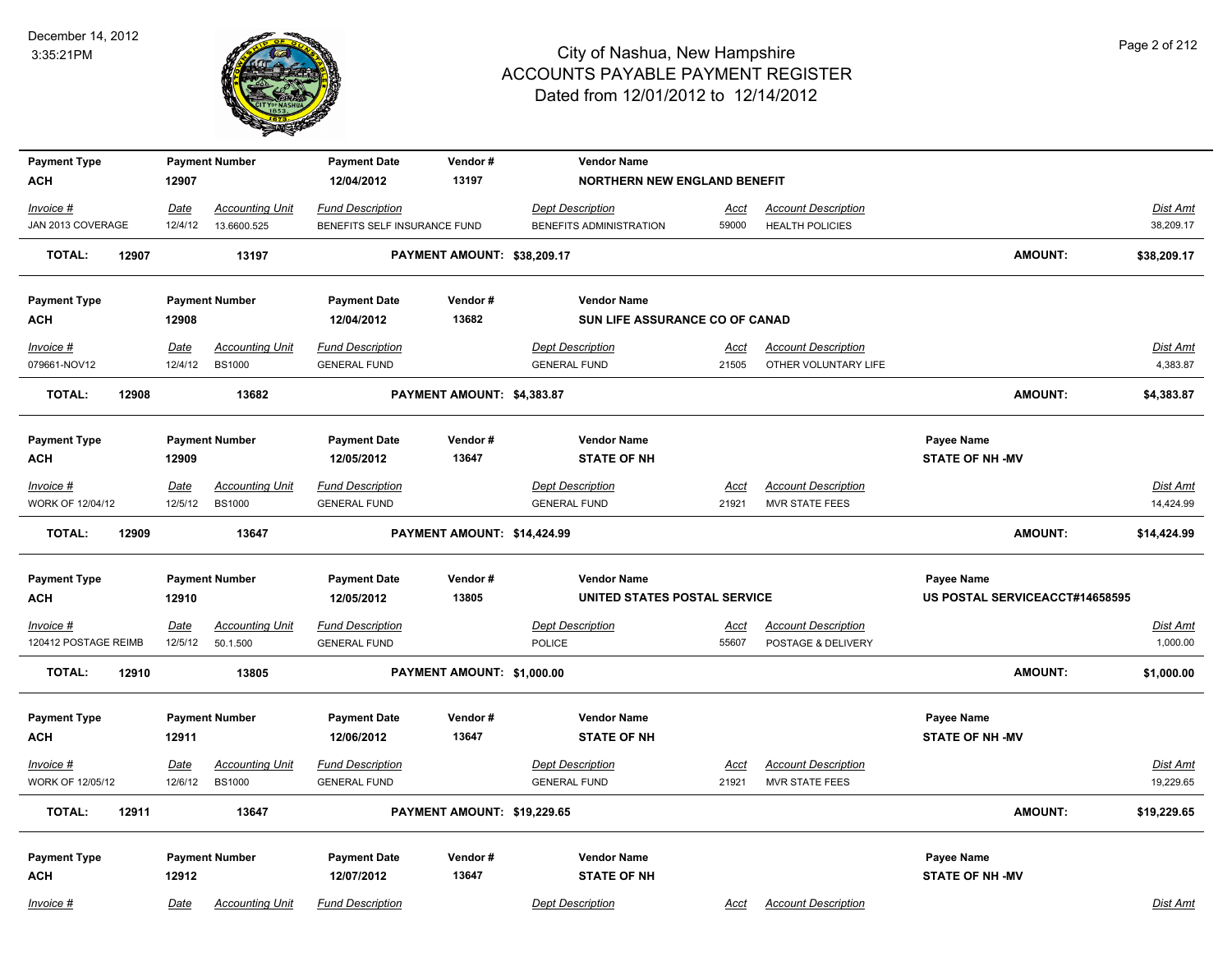#### December 14, 2012 3:35:21PM



| WORK OF 12/06/12                 |       | 12/7/12                | <b>BS1000</b>                           | <b>GENERAL FUND</b>                                       |                                     | <b>GENERAL FUND</b>                                        | 21921                | MVR STATE FEES                                      |                                  | 12,863.96                     |
|----------------------------------|-------|------------------------|-----------------------------------------|-----------------------------------------------------------|-------------------------------------|------------------------------------------------------------|----------------------|-----------------------------------------------------|----------------------------------|-------------------------------|
| <b>TOTAL:</b>                    | 12912 |                        | 13647                                   |                                                           | PAYMENT AMOUNT: \$12,863.96         |                                                            |                      |                                                     | <b>AMOUNT:</b>                   | \$12,863.96                   |
| <b>Payment Type</b>              |       |                        | <b>Payment Number</b>                   | <b>Payment Date</b>                                       | Vendor#                             | <b>Vendor Name</b>                                         |                      |                                                     |                                  |                               |
| <b>ACH</b>                       |       | 12913                  |                                         | 12/07/2012                                                | 11716                               | <b>CASIMIR PLACE LP</b>                                    |                      |                                                     |                                  |                               |
| Invoice #                        |       | Date                   | <b>Accounting Unit</b>                  | <b>Fund Description</b>                                   |                                     | <b>Dept Description</b>                                    | Acct                 | <b>Account Description</b>                          | <b>Activity</b>                  | Dist Amt                      |
| OPERATING RES.11/30/12           |       | 12/7/12                | <b>BS8401</b>                           | AGENCY-HOME PROGRAM                                       |                                     | <b>BS-AGENCY-HOME PROGRAM</b>                              | 21730                | <b>ESCROW DEPOSITS</b>                              | HP-5013                          | 12,390.58                     |
| OPERATING RES.11/30/12           |       | 12/7/12                | <b>BS8401</b>                           | <b>DEPOSITS</b><br>AGENCY-HOME PROGRAM<br><b>DEPOSITS</b> |                                     | <b>DEPOSIT</b><br>BS-AGENCY-HOME PROGRAM<br><b>DEPOSIT</b> | 21730                | <b>ESCROW DEPOSITS</b>                              | HP-5014                          | 54,449.00                     |
| OPERATING RES.11/30/12           |       | 12/7/12                | <b>BS8401</b>                           | AGENCY-HOME PROGRAM<br><b>DEPOSITS</b>                    |                                     | <b>BS-AGENCY-HOME PROGRAM</b><br><b>DEPOSIT</b>            | 21800                | <b>INTEREST PAYABLE</b>                             | HP-5013                          | 630.23                        |
| OPERATING RES.11/30/12           |       | 12/7/12                | <b>BS8401</b>                           | AGENCY-HOME PROGRAM<br><b>DEPOSITS</b>                    |                                     | <b>BS-AGENCY-HOME PROGRAM</b><br><b>DEPOSIT</b>            | 21800                | <b>INTEREST PAYABLE</b>                             | HP-5014                          | 5,023.95                      |
| <b>TOTAL:</b>                    | 12913 |                        | 11716                                   |                                                           | PAYMENT AMOUNT: \$72,493.76         |                                                            |                      |                                                     | <b>AMOUNT:</b>                   | \$72,493.76                   |
|                                  |       |                        |                                         |                                                           |                                     |                                                            |                      |                                                     |                                  |                               |
| <b>Payment Type</b>              |       |                        | <b>Payment Number</b>                   | <b>Payment Date</b>                                       | Vendor#                             | <b>Vendor Name</b>                                         |                      |                                                     | Payee Name                       |                               |
| ACH                              |       | 12914                  |                                         | 12/10/2012                                                | 13647                               | <b>STATE OF NH</b>                                         |                      |                                                     | <b>STATE OF NH-MV</b>            |                               |
| Invoice #                        |       | Date                   | <b>Accounting Unit</b>                  | <b>Fund Description</b>                                   |                                     | <b>Dept Description</b>                                    | Acct                 | <b>Account Description</b>                          |                                  | Dist Amt                      |
| WORK OF 12/09/12                 |       | 12/10/12 BS1000        |                                         | <b>GENERAL FUND</b>                                       |                                     | <b>GENERAL FUND</b>                                        | 21921                | <b>MVR STATE FEES</b>                               |                                  | 11,246.90                     |
| <b>TOTAL:</b>                    | 12914 |                        | 13647                                   |                                                           | PAYMENT AMOUNT: \$11,246.90         |                                                            |                      |                                                     | <b>AMOUNT:</b>                   | \$11,246.90                   |
| <b>Payment Type</b>              |       |                        | <b>Payment Number</b>                   | <b>Payment Date</b>                                       | Vendor#                             | <b>Vendor Name</b>                                         |                      |                                                     |                                  |                               |
| <b>ACH</b>                       |       | 12915                  |                                         | 12/10/2012                                                | 13978                               | <b>ANTHEM BCBS OF NE</b>                                   |                      |                                                     |                                  |                               |
|                                  |       |                        |                                         |                                                           |                                     |                                                            |                      |                                                     |                                  |                               |
| <u>Invoice #</u><br>AENH00043023 |       | <b>Date</b><br>12/3/12 | <b>Accounting Unit</b><br>13.6600.890   | <b>Fund Description</b><br>BENEFITS SELF INSURANCE FUND   |                                     | <b>Dept Description</b><br>BENEFITS ADMINISTRATION         | <u>Acct</u><br>59507 | <b>Account Description</b><br>CLAIMS-BC/BS JW PLAN  |                                  | <b>Dist Amt</b><br>214,715.07 |
| AENH00043023                     |       | 12/3/12                | 13.6600.890.S                           | BENEFITS SELF INSURANCE FUND                              |                                     | BENEFITS ADMINISTRATION                                    | 59507                | CLAIMS-BC/BS HMO PLAN                               |                                  | 262,804.08                    |
|                                  |       |                        |                                         |                                                           |                                     |                                                            |                      |                                                     |                                  |                               |
| <b>TOTAL:</b>                    | 12915 |                        | 13978                                   |                                                           | <b>PAYMENT AMOUNT: \$477,519.15</b> |                                                            |                      |                                                     | <b>AMOUNT:</b>                   | \$477,519.15                  |
| <b>Payment Type</b>              |       |                        | <b>Payment Number</b>                   | <b>Payment Date</b>                                       | Vendor#                             | <b>Vendor Name</b>                                         |                      |                                                     | Payee Name                       |                               |
| <b>ACH</b>                       |       | 12916                  |                                         | 12/10/2012                                                | 14017                               | <b>BENEFIT STRATEGIES INC</b>                              |                      |                                                     | <b>BENEFIT STRATEGIES (FLEX)</b> |                               |
|                                  |       |                        |                                         |                                                           |                                     |                                                            |                      |                                                     |                                  |                               |
| Invoice #<br>CP113012222         |       | Date<br>11/30/12       | <b>Accounting Unit</b><br><b>BS1000</b> | <b>Fund Description</b><br><b>GENERAL FUND</b>            |                                     | <b>Dept Description</b><br><b>GENERAL FUND</b>             | Acct<br>21467        | <b>Account Description</b><br>125 FLEXIBLE BENEFITS |                                  | <b>Dist Amt</b><br>17,259.89  |
| <b>TOTAL:</b>                    | 12916 |                        | 14017                                   |                                                           | PAYMENT AMOUNT: \$17,259.89         |                                                            |                      |                                                     | <b>AMOUNT:</b>                   | \$17,259.89                   |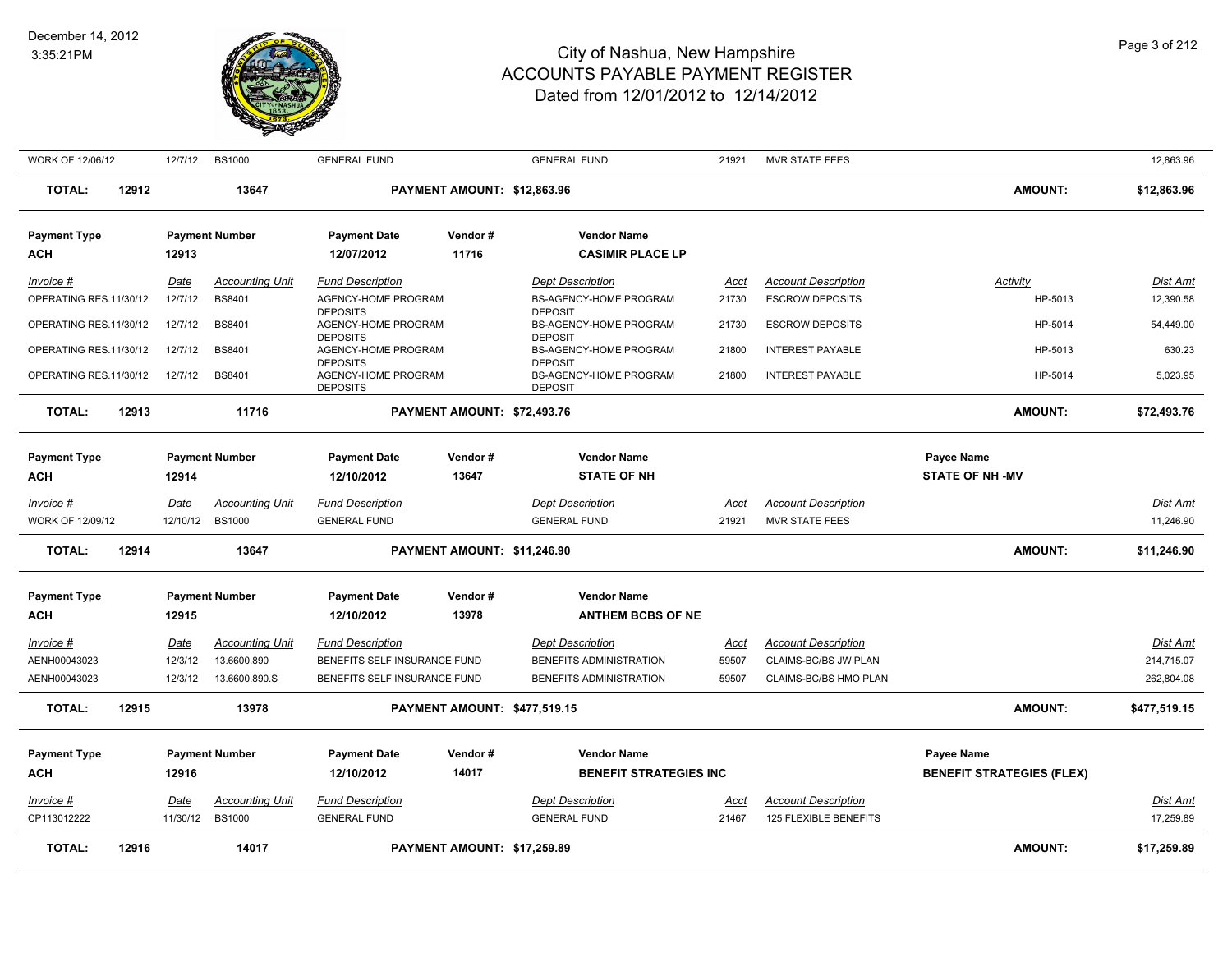

| <b>Payment Type</b>    |             | <b>Payment Number</b>   | <b>Payment Date</b>          | Vendor#                             | <b>Vendor Name</b>                  |             |                              |                |                 |
|------------------------|-------------|-------------------------|------------------------------|-------------------------------------|-------------------------------------|-------------|------------------------------|----------------|-----------------|
| <b>ACH</b>             | 12917       |                         | 12/10/2012                   | 14040                               | <b>BOSTON MUTUAL LIFE INSURANCE</b> |             |                              |                |                 |
| Invoice #              | <u>Date</u> | <b>Accounting Unit</b>  | <b>Fund Description</b>      |                                     | <b>Dept Description</b>             | <u>Acct</u> | <b>Account Description</b>   |                | Dist Amt        |
| 12012012               |             | 12/10/12 BS1000         | <b>GENERAL FUND</b>          |                                     | <b>GENERAL FUND</b>                 | 21516       | WHOLE LIFE INSURANCE         |                | 12,300.19       |
| <b>TOTAL:</b><br>12917 |             | 14040                   |                              | PAYMENT AMOUNT: \$12,300.19         |                                     |             |                              | <b>AMOUNT:</b> | \$12,300.19     |
| <b>Payment Type</b>    |             | <b>Payment Number</b>   | <b>Payment Date</b>          | Vendor#                             | <b>Vendor Name</b>                  |             |                              |                |                 |
| ACH                    | 12918       |                         | 12/10/2012                   | 12837                               | HARVARD PILGRIM HEALTH CARE         |             |                              |                |                 |
| Invoice #              | Date        | <b>Accounting Unit</b>  | <b>Fund Description</b>      |                                     | <b>Dept Description</b>             | Acct        | <b>Account Description</b>   |                | Dist Amt        |
| 18703633212            | 11/27/12    | 13.6600.890             | BENEFITS SELF INSURANCE FUND |                                     | BENEFITS ADMINISTRATION             | 59507       | CLAIMS-HPHC PLAN             |                | 51,130.66       |
| 18703633212            | 11/27/12    | 13.6600.890.S           | BENEFITS SELF INSURANCE FUND |                                     | BENEFITS ADMINISTRATION             | 59507       | CLAIMS-HPHC PLAN             |                | 65,720.10       |
| 18703633912            | 12/4/12     | 13.6600.890             | BENEFITS SELF INSURANCE FUND |                                     | BENEFITS ADMINISTRATION             | 59507       | CLAIMS-HPHC PLAN             |                | 22,184.39       |
| 18703633912            | 12/4/12     | 13.6600.890.S           | BENEFITS SELF INSURANCE FUND |                                     | BENEFITS ADMINISTRATION             | 59507       | CLAIMS-HPHC PLAN             |                | 42,869.55       |
| <b>TOTAL:</b><br>12918 |             | 12837                   |                              | PAYMENT AMOUNT: \$181,904.70        |                                     |             |                              | AMOUNT:        | \$181,904.70    |
| <b>Payment Type</b>    |             | <b>Payment Number</b>   | <b>Payment Date</b>          | Vendor#                             | <b>Vendor Name</b>                  |             |                              |                |                 |
| <b>ACH</b>             | 12919       |                         | 12/10/2012                   | 14555                               | <b>NORTHEAST DELTA DENTAL</b>       |             |                              |                |                 |
|                        |             |                         |                              |                                     |                                     |             |                              |                |                 |
| Invoice #              | Date        | <b>Accounting Unit</b>  | <b>Fund Description</b>      |                                     | <b>Dept Description</b>             | <u>Acct</u> | <b>Account Description</b>   |                | <b>Dist Amt</b> |
| 0134-00004200 11/30/12 | 12/10/12    | 13.6600.890.S           | BENEFITS SELF INSURANCE FUND |                                     | BENEFITS ADMINISTRATION             | 59525       | CLAIMS-DENTAL                |                | 11,321.76       |
| 0134-99999999 11/2012  | 12/10/12    | 13.6600.890.S           | BENEFITS SELF INSURANCE FUND |                                     | BENEFITS ADMINISTRATION             | 59500       | <b>CLAIMS ADMINISTRATION</b> |                | 4,094.84        |
| 4336-00004285 11/30/12 | 12/10/12    | 13.6600.890             | BENEFITS SELF INSURANCE FUND |                                     | BENEFITS ADMINISTRATION             | 59525       | <b>CLAIMS-DENTAL</b>         |                | 27,296.70       |
| 4336-99999999 11/2012  |             | 12/10/12  13.6600.890   | BENEFITS SELF INSURANCE FUND |                                     | BENEFITS ADMINISTRATION             | 59500       | <b>CLAIMS ADMINISTRATION</b> |                | 6,913.80        |
| DEC2012 TEACHERS       |             | 12/10/12  13.6600.525.S | BENEFITS SELF INSURANCE FUND |                                     | BENEFITS ADMINISTRATION             | 59007       | <b>DENTAL POLICIES</b>       |                | 158,591.67      |
| <b>TOTAL:</b><br>12919 |             | 14555                   |                              | <b>PAYMENT AMOUNT: \$208,218.77</b> |                                     |             |                              | <b>AMOUNT:</b> | \$208,218.77    |
| <b>Payment Type</b>    |             | <b>Payment Number</b>   | <b>Payment Date</b>          | Vendor#                             | <b>Vendor Name</b>                  |             |                              |                |                 |
| ACH                    | 12920       |                         | 12/10/2012                   | 13366                               | <b>PROTECTIVE LIFE INSURANCE CO</b> |             |                              |                |                 |
| Invoice #              | <u>Date</u> | <b>Accounting Unit</b>  | <b>Fund Description</b>      |                                     | <b>Dept Description</b>             | <u>Acct</u> | <b>Account Description</b>   |                | Dist Amt        |
| 730004-11/26/2012      | 12/10/12    | <b>BS1000</b>           | <b>GENERAL FUND</b>          |                                     | <b>GENERAL FUND</b>                 | 21505       | OTHER VOLUNTARY LIFE         |                | 53.81           |
| <b>TOTAL:</b><br>12920 |             | 13366                   |                              | <b>PAYMENT AMOUNT: \$53.81</b>      |                                     |             |                              | <b>AMOUNT:</b> | \$53.81         |
| <b>Payment Type</b>    |             | <b>Payment Number</b>   | <b>Payment Date</b>          | Vendor#                             | <b>Vendor Name</b>                  |             |                              |                |                 |
| <b>ACH</b>             | 12921       |                         | 12/10/2012                   | 13682                               | SUN LIFE ASSURANCE CO OF CANAD      |             |                              |                |                 |
| Invoice #              | Date        | <b>Accounting Unit</b>  | <b>Fund Description</b>      |                                     | <b>Dept Description</b>             | <u>Acct</u> | <b>Account Description</b>   |                | Dist Amt        |
| 079661-DEC12           | 11/20/12    | <b>BS1000</b>           | <b>GENERAL FUND</b>          |                                     | <b>GENERAL FUND</b>                 | 21505       | OTHER VOLUNTARY LIFE         |                | 4,749.27        |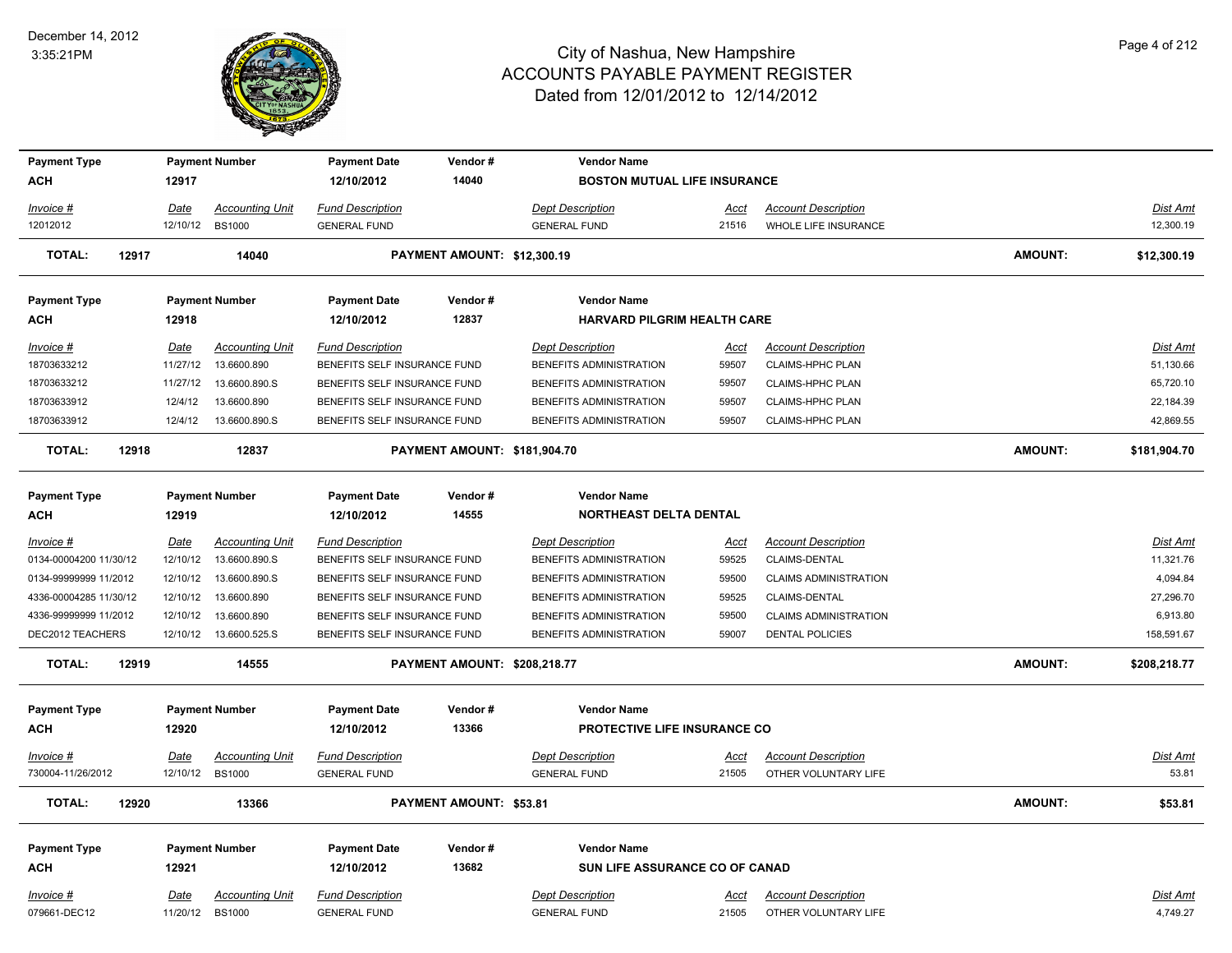

| <b>TOTAL:</b><br>12921               |                  | 13682                                     |                                                | PAYMENT AMOUNT: \$4,749.27     |                                                     |                      |                                                     | <b>AMOUNT:</b>                              | \$4,749.27                    |
|--------------------------------------|------------------|-------------------------------------------|------------------------------------------------|--------------------------------|-----------------------------------------------------|----------------------|-----------------------------------------------------|---------------------------------------------|-------------------------------|
| <b>Payment Type</b><br>ACH           | 12922            | <b>Payment Number</b>                     | <b>Payment Date</b><br>12/11/2012              | Vendor#<br>13647               | <b>Vendor Name</b><br><b>STATE OF NH</b>            |                      |                                                     | <b>Payee Name</b><br><b>STATE OF NH-MV</b>  |                               |
| Invoice #<br>WORK OF 12/10/12        | Date             | <b>Accounting Unit</b><br>12/11/12 BS1000 | <b>Fund Description</b><br><b>GENERAL FUND</b> |                                | <b>Dept Description</b><br><b>GENERAL FUND</b>      | Acct<br>21921        | <b>Account Description</b><br><b>MVR STATE FEES</b> |                                             | Dist Amt<br>13,095.95         |
| 12922<br><b>TOTAL:</b>               |                  | 13647                                     |                                                | PAYMENT AMOUNT: \$13,095.95    |                                                     |                      |                                                     | <b>AMOUNT:</b>                              | \$13,095.95                   |
| <b>Payment Type</b><br>ACH           | 12923            | <b>Payment Number</b>                     | <b>Payment Date</b><br>12/11/2012              | Vendor#<br>13647               | <b>Vendor Name</b><br><b>STATE OF NH</b>            |                      |                                                     | <b>Payee Name</b><br><b>STATE OF NH -MV</b> |                               |
| Invoice #                            | Date             | <b>Accounting Unit</b>                    | <b>Fund Description</b>                        |                                | <b>Dept Description</b>                             | Acct                 | <b>Account Description</b>                          |                                             | <b>Dist Amt</b>               |
| <b>WORK OF 12/11/12</b>              | 12/12/12         | <b>BS1000</b>                             | <b>GENERAL FUND</b>                            |                                | <b>GENERAL FUND</b>                                 | 21921                | <b>MVR STATE FEES</b>                               |                                             | 12,531.22                     |
| 12923<br><b>TOTAL:</b>               |                  | 13647                                     |                                                | PAYMENT AMOUNT: \$12,531.22    |                                                     |                      |                                                     | <b>AMOUNT:</b>                              | \$12,531.22                   |
| <b>Payment Type</b><br><b>ACH</b>    | 12924            | <b>Payment Number</b>                     | <b>Payment Date</b><br>12/11/2012              | Vendor#<br>14536               | <b>Vendor Name</b><br><b>NH RETIREMENT SYSTEM</b>   |                      |                                                     |                                             |                               |
| $Invoice$ #<br>NOVEMBER 2012         | Date<br>12/12/12 | <b>Accounting Unit</b><br>15.1.500        | <b>Fund Description</b><br><b>GENERAL FUND</b> |                                | <b>Dept Description</b><br><b>CITYWIDE PENSIONS</b> | <u>Acct</u><br>52150 | <b>Account Description</b><br>PENSION CONTRIBUTIONS |                                             | <u>Dist Amt</u><br>732,756.64 |
| NOVEMBER 2012                        | 12/12/12         | 15.1.500.S                                | <b>GENERAL FUND</b>                            |                                | <b>CITYWIDE PENSIONS</b>                            | 52150                | PENSION CONTRIBUTIONS                               |                                             | 599,445.41                    |
| NOVEMBER 2012                        | 12/12/12         | <b>BS1000</b>                             | <b>GENERAL FUND</b>                            |                                | <b>GENERAL FUND</b>                                 | 21418                | NHRS PENSION 1 - TEACHERS                           |                                             | 311,379.07                    |
| NOVEMBER 2012                        | 12/12/12         | <b>BS1000</b>                             | <b>GENERAL FUND</b>                            |                                | <b>GENERAL FUND</b>                                 | 21420                | NHRS PENSION 2 - EMPLOYEES                          |                                             | 171,294.68                    |
| NOVEMBER 2012                        | 12/12/12         | <b>BS1000</b>                             | <b>GENERAL FUND</b>                            |                                | <b>GENERAL FUND</b>                                 | 21422                | NHRS PENSION 4 - POLICE                             |                                             | 169,836.21                    |
| NOVEMBER 2012                        |                  | 12/12/12 BS1000                           | <b>GENERAL FUND</b>                            |                                | <b>GENERAL FUND</b>                                 | 21425                | NHRS PENSION 4 - FIRE                               |                                             | 165,404.58                    |
| 12924<br><b>TOTAL:</b>               |                  | 14536                                     |                                                | PAYMENT AMOUNT: \$2,150,116.59 |                                                     |                      |                                                     | <b>AMOUNT:</b>                              | \$2,150,116.59                |
| <b>Payment Type</b><br><b>ACH</b>    | 12925            | <b>Payment Number</b>                     | <b>Payment Date</b><br>12/13/2012              | Vendor#<br>13647               | <b>Vendor Name</b><br><b>STATE OF NH</b>            |                      |                                                     | Payee Name<br><b>STATE OF NH-MV</b>         |                               |
| Invoice #<br><b>WORK OF 12/12/12</b> | Date<br>12/13/12 | <b>Accounting Unit</b><br><b>BS1000</b>   | <b>Fund Description</b><br><b>GENERAL FUND</b> |                                | <b>Dept Description</b><br><b>GENERAL FUND</b>      | Acct<br>21921        | <b>Account Description</b><br><b>MVR STATE FEES</b> |                                             | Dist Amt<br>10,806.20         |
| <b>TOTAL:</b><br>12925               |                  | 13647                                     |                                                | PAYMENT AMOUNT: \$10,806.20    |                                                     |                      |                                                     | <b>AMOUNT:</b>                              | \$10,806.20                   |
| <b>Payment Type</b><br><b>ACH</b>    | 12926            | <b>Payment Number</b>                     | <b>Payment Date</b><br>12/13/2012              | Vendor#<br>14109               | <b>Vendor Name</b><br><b>CITIZENS BANK</b>          |                      |                                                     |                                             |                               |
| Invoice #                            | Date             | <b>Accounting Unit</b>                    | <b>Fund Description</b>                        |                                | <b>Dept Description</b>                             | Acct                 | <b>Account Description</b>                          |                                             | Dist Amt                      |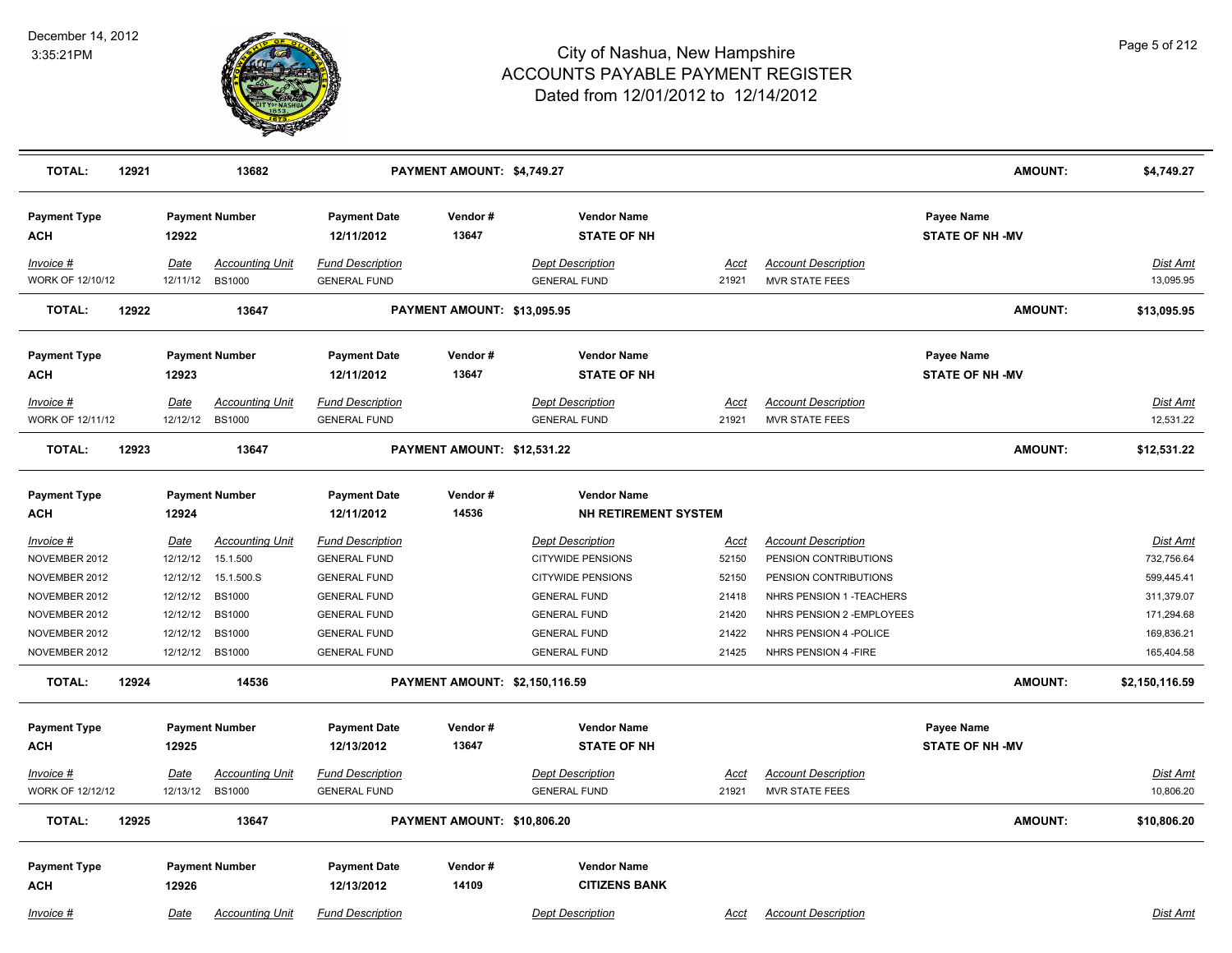

| 01-330059-448-2 NOV12              | 12/13/12         | 69.6200.500                             | <b>WASTEWATER FUND</b>                            |                             | <b>WASTEWATER</b>                                         | 55618                | <b>LOCKBOX SERVICES</b>                               |                                     | 998.52                       |
|------------------------------------|------------------|-----------------------------------------|---------------------------------------------------|-----------------------------|-----------------------------------------------------------|----------------------|-------------------------------------------------------|-------------------------------------|------------------------------|
| <b>TOTAL:</b><br>12926             |                  | 14109                                   |                                                   | PAYMENT AMOUNT: \$998.52    |                                                           |                      |                                                       | <b>AMOUNT:</b>                      | \$998.52                     |
| <b>Payment Type</b><br><b>ACH</b>  | 12927            | <b>Payment Number</b>                   | <b>Payment Date</b><br>12/13/2012                 | Vendor#<br>14109            | <b>Vendor Name</b><br><b>CITIZENS BANK</b>                |                      |                                                       |                                     |                              |
| Invoice #<br>01-330004-680-9 NOV12 | Date<br>12/13/12 | <b>Accounting Unit</b><br>69.6200.500   | <b>Fund Description</b><br><b>WASTEWATER FUND</b> |                             | <b>Dept Description</b><br>WASTEWATER                     | Acct<br>55618        | <b>Account Description</b><br><b>LOCKBOX SERVICES</b> |                                     | Dist Amt<br>1,806.41         |
| <b>TOTAL:</b><br>12927             |                  | 14109                                   |                                                   | PAYMENT AMOUNT: \$1,806.41  |                                                           |                      |                                                       | <b>AMOUNT:</b>                      | \$1,806.41                   |
| <b>Payment Type</b><br><b>ACH</b>  | 12928            | <b>Payment Number</b>                   | <b>Payment Date</b><br>12/13/2012                 | Vendor#<br>15549            | <b>Vendor Name</b><br><b>NASHUA HYDROPOWER ASSOCIATES</b> |                      |                                                       |                                     |                              |
| Invoice #<br>113012CG              | Date<br>11/30/12 | <b>Accounting Unit</b><br>18.1.500      | <b>Fund Description</b><br><b>GENERAL FUND</b>    |                             | <b>Dept Description</b><br>OTHER GENERAL GOV'T            | Acct<br>45370        | <b>Account Description</b><br><b>LEASED DAMS</b>      |                                     | Dist Amt<br>848.00           |
| <b>TOTAL:</b><br>12928             |                  | 15549                                   |                                                   | PAYMENT AMOUNT: \$848.00    |                                                           |                      |                                                       | <b>AMOUNT:</b>                      | \$848.00                     |
| <b>Payment Type</b><br><b>ACH</b>  | 12929            | <b>Payment Number</b>                   | <b>Payment Date</b><br>12/14/2012                 | Vendor#<br>13647            | <b>Vendor Name</b><br><b>STATE OF NH</b>                  |                      |                                                       | Payee Name<br><b>STATE OF NH-MV</b> |                              |
| Invoice #<br>WORK OF 12/13/12      | Date<br>12/13/12 | <b>Accounting Unit</b><br><b>BS1000</b> | <b>Fund Description</b><br><b>GENERAL FUND</b>    |                             | <b>Dept Description</b><br><b>GENERAL FUND</b>            | <b>Acct</b><br>21921 | <b>Account Description</b><br>MVR STATE FEES          |                                     | <b>Dist Amt</b><br>11,223.41 |
| <b>TOTAL:</b><br>12929             |                  | 13647                                   |                                                   | PAYMENT AMOUNT: \$11,223.41 |                                                           |                      |                                                       | <b>AMOUNT:</b>                      | \$11,223.41                  |
|                                    |                  |                                         |                                                   |                             |                                                           |                      |                                                       |                                     |                              |

| <b>Total</b> | <b>ACH</b> | Amount.<br>action. | 00 70<br>ססה כ<br>. 780.7 | Amount. | - -<br>. <i>. 7</i> 80 <sup>.</sup><br>∵∽. ه |
|--------------|------------|--------------------|---------------------------|---------|----------------------------------------------|
|              |            |                    |                           |         |                                              |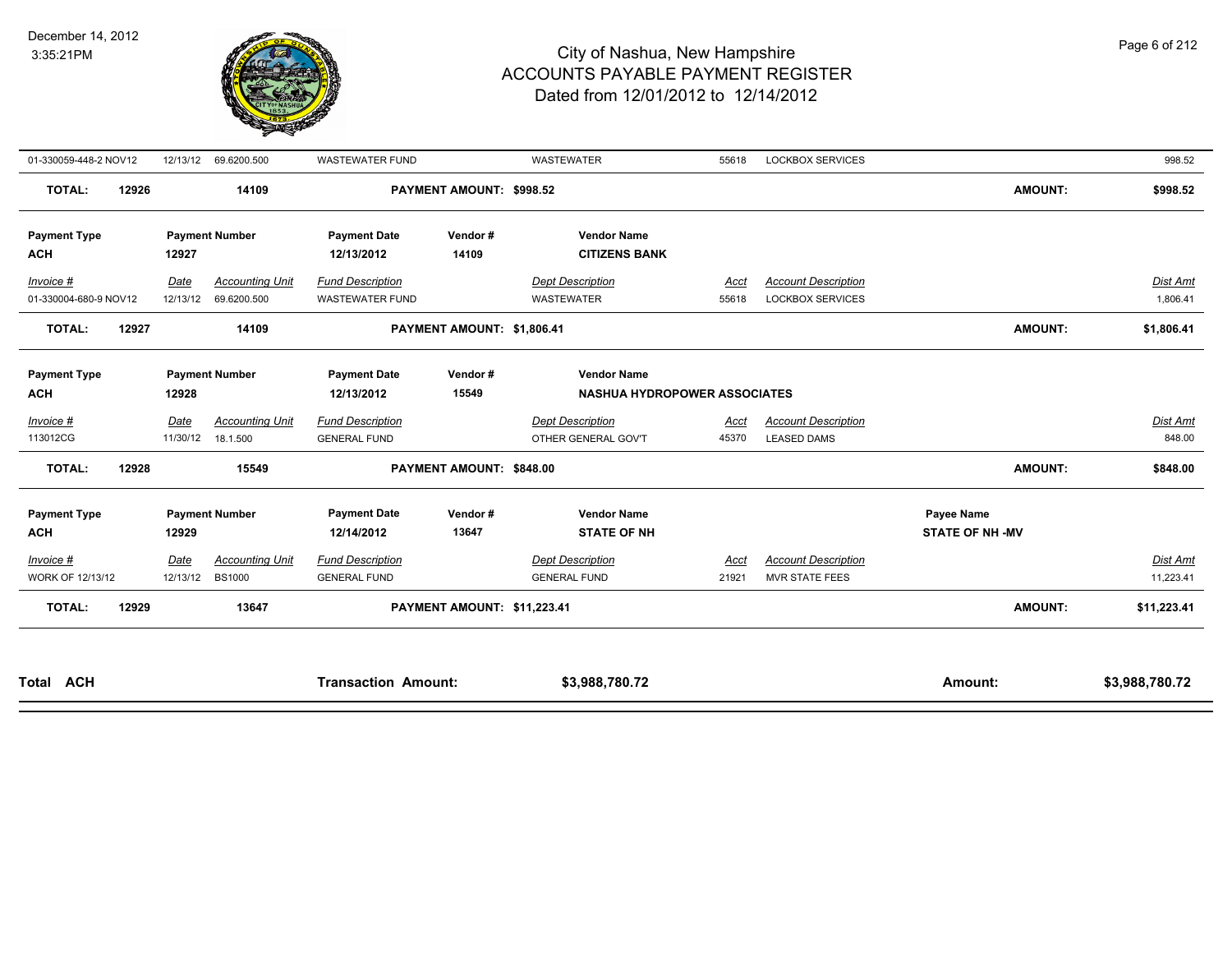

#### **SYS**

| <b>Payment Type</b><br><b>SYS</b>       | 215689  | <b>Payment Number</b>  | <b>Payment Date</b><br>12/05/2012      | Vendor#<br>13303         | <b>Vendor Name</b><br><b>PETTY CASH</b>            |       |                                                      |                |                 |
|-----------------------------------------|---------|------------------------|----------------------------------------|--------------------------|----------------------------------------------------|-------|------------------------------------------------------|----------------|-----------------|
|                                         |         |                        |                                        |                          |                                                    |       |                                                      |                |                 |
| Invoice #                               | Date    | <b>Accounting Unit</b> | <b>Fund Description</b>                |                          | <b>Dept Description</b>                            | Acct  | <b>Account Description</b>                           | Activity       | Dist Amt        |
| PETTYCASH12042012                       | 12/4/12 | 01.1.500               | <b>GENERAL FUND</b>                    |                          | <b>MAYOR</b>                                       | 61299 | MISCELLANEOUS SUPPLIES                               |                | 22.99           |
| PETTYCASH12042012                       | 12/4/12 | 07.1.565               | <b>GENERAL FUND</b>                    |                          | <b>CITY CLERK</b>                                  | 53435 | <b>ELECTION SERVICES</b>                             |                | 180.00          |
| PETTYCASH12042012                       | 12/4/12 | 07.1.565               | <b>GENERAL FUND</b>                    |                          | <b>CITY CLERK</b>                                  | 55607 | POSTAGE & DELIVERY                                   |                | 30.20           |
| PETTYCASH12042012                       | 12/4/12 | 07.1.565               | <b>GENERAL FUND</b>                    |                          | <b>CITY CLERK</b>                                  | 61100 | OFFICE SUPPLIES                                      |                | 72.27           |
| PETTYCASH12042012                       | 12/4/12 | 22.5010                | CAP PROJECTS-INFO<br><b>TECHNOLOGY</b> |                          | CAPITAL PROJECTS-INFO TECH                         | 81342 | <b>COMPUTER SOFTWARE &amp;</b><br><b>HARDWARE</b>    | 1010.22.01.30  | 52.40           |
| PETTYCASH12042012                       | 12/4/12 | 42.1.720               | <b>GENERAL FUND</b>                    |                          | WOODLAWN CEMETERY                                  | 54280 | BUILDING/GROUNDS MAINTENANCE                         |                | 2.29            |
| PETTYCASH12042012                       | 12/4/12 | 42.1.720               | <b>GENERAL FUND</b>                    |                          | WOODLAWN CEMETERY                                  | 54487 | <b>EQUIPMENT REPAIRS &amp;</b><br><b>MAINTENANCE</b> |                | 10.30           |
| PETTYCASH12042012                       | 12/4/12 | 42.1.720               | <b>GENERAL FUND</b>                    |                          | <b>WOODLAWN CEMETERY</b>                           | 61428 | JANITORIAL SUPPLIES                                  |                | 16.95           |
| PETTYCASH12042012                       | 12/4/12 | 42.1.720               | <b>GENERAL FUND</b>                    |                          | WOODLAWN CEMETERY                                  | 61560 | <b>CONSTRUCTION MATERIALS</b>                        |                | 0.54            |
| PETTYCASH12042012                       | 12/4/12 | 42.1.720               | <b>GENERAL FUND</b>                    |                          | WOODLAWN CEMETERY                                  | 61799 | VEHICLE PARTS & SUPPLIES                             |                | 8.99            |
| PETTYCASH12042012                       | 12/4/12 | 45.1.720               | <b>GENERAL FUND</b>                    |                          | SUBURBAN CEMETERY                                  | 54280 | <b>BUILDING/GROUNDS MAINTENANCE</b>                  |                | 43.50           |
| PETTYCASH12042012                       | 12/4/12 | 53.1.730               | <b>GENERAL FUND</b>                    |                          | <b>BUILDING INSPECTION</b>                         | 55307 | MILEAGE REIMBURSEMENTS                               |                | 47.84           |
| PETTYCASH12042012                       | 12/4/12 | 61.1.700               | <b>GENERAL FUND</b>                    |                          | <b>STREETS</b>                                     | 61299 | MISCELLANEOUS SUPPLIES                               |                | 65.98           |
| PETTYCASH12042012                       | 12/4/12 | 69.6200.540            | <b>WASTEWATER FUND</b>                 |                          | <b>WASTEWATER</b>                                  | 54487 | <b>EQUIPMENT REPAIRS &amp;</b><br><b>MAINTENANCE</b> |                | 40.00           |
| PETTYCASH12042012                       | 12/4/12 | 69.6200.670            | <b>WASTEWATER FUND</b>                 |                          | <b>WASTEWATER</b>                                  | 55607 | POSTAGE & DELIVERY                                   |                | 21.80           |
| PETTYCASH12042012                       | 12/4/12 | 69.6200.670            | <b>WASTEWATER FUND</b>                 |                          | <b>WASTEWATER</b>                                  | 61299 | MISCELLANEOUS SUPPLIES                               |                | 40.00           |
| PETTYCASH12042012                       | 12/4/12 | 82.1.500               | <b>GENERAL FUND</b>                    |                          | PLANNING & ZONING                                  | 55307 | MILEAGE REIMBURSEMENTS                               |                | 81.62           |
| PETTYCASH12042012                       | 12/4/12 | 82.1.500               | <b>GENERAL FUND</b>                    |                          | PLANNING & ZONING                                  | 55400 | <b>CONFERENCES AND SEMINARS</b>                      |                | 21.00           |
| PETTYCASH12042012                       | 12/4/12 | 82.1.500               | <b>GENERAL FUND</b>                    |                          | PLANNING & ZONING                                  | 61910 | <b>MEALS - FUNCTIONS</b>                             |                | 38.70           |
| PETTYCASH12042012                       | 12/4/12 | 84.3090                | <b>URBAN PROGRAM GRANTS</b>            |                          | URBAN PROGRAM GRANTS                               | 55307 | MILEAGE REIMBURSEMENTS                               | 1092.84.10.20  | 93.86           |
| <b>TOTAL:</b><br>215689                 |         | 13303                  |                                        | PAYMENT AMOUNT: \$891.23 |                                                    |       |                                                      | <b>AMOUNT:</b> | \$891.23        |
| <b>Payment Type</b><br><b>SYS</b>       | 215690  | <b>Payment Number</b>  | <b>Payment Date</b><br>12/06/2012      | Vendor#<br>13764         | <b>Vendor Name</b><br><b>TREASURER STATE OF NH</b> |       |                                                      |                |                 |
| Invoice #                               | Date    | <b>Accounting Unit</b> | <b>Fund Description</b>                |                          | <b>Dept Description</b>                            | Acct  | <b>Account Description</b>                           |                | <b>Dist Amt</b> |
| <b>DUPONT TIMOTHY</b><br><b>RENEWAL</b> | 12/5/12 | 53.1.730               | <b>GENERAL FUND</b>                    |                          | <b>BUILDING INSPECTION</b>                         | 55421 | TRAINING & CERTIFICATIONS                            |                | 165.00          |
| <b>TOTAL:</b><br>215690                 |         | 13764                  |                                        | PAYMENT AMOUNT: \$165.00 |                                                    |       |                                                      | <b>AMOUNT:</b> | \$165.00        |
| <b>Payment Type</b><br><b>SYS</b>       | 215691  | <b>Payment Number</b>  | <b>Payment Date</b><br>12/06/2012      | Vendor #<br>14008        | <b>Vendor Name</b><br><b>KERRY BAXTER</b>          |       |                                                      |                |                 |
| Invoice #                               | Date    | Accounting Unit        | <b>Fund Description</b>                |                          | <b>Dept Description</b>                            | Acct  | <b>Account Description</b>                           |                | Dist Amt        |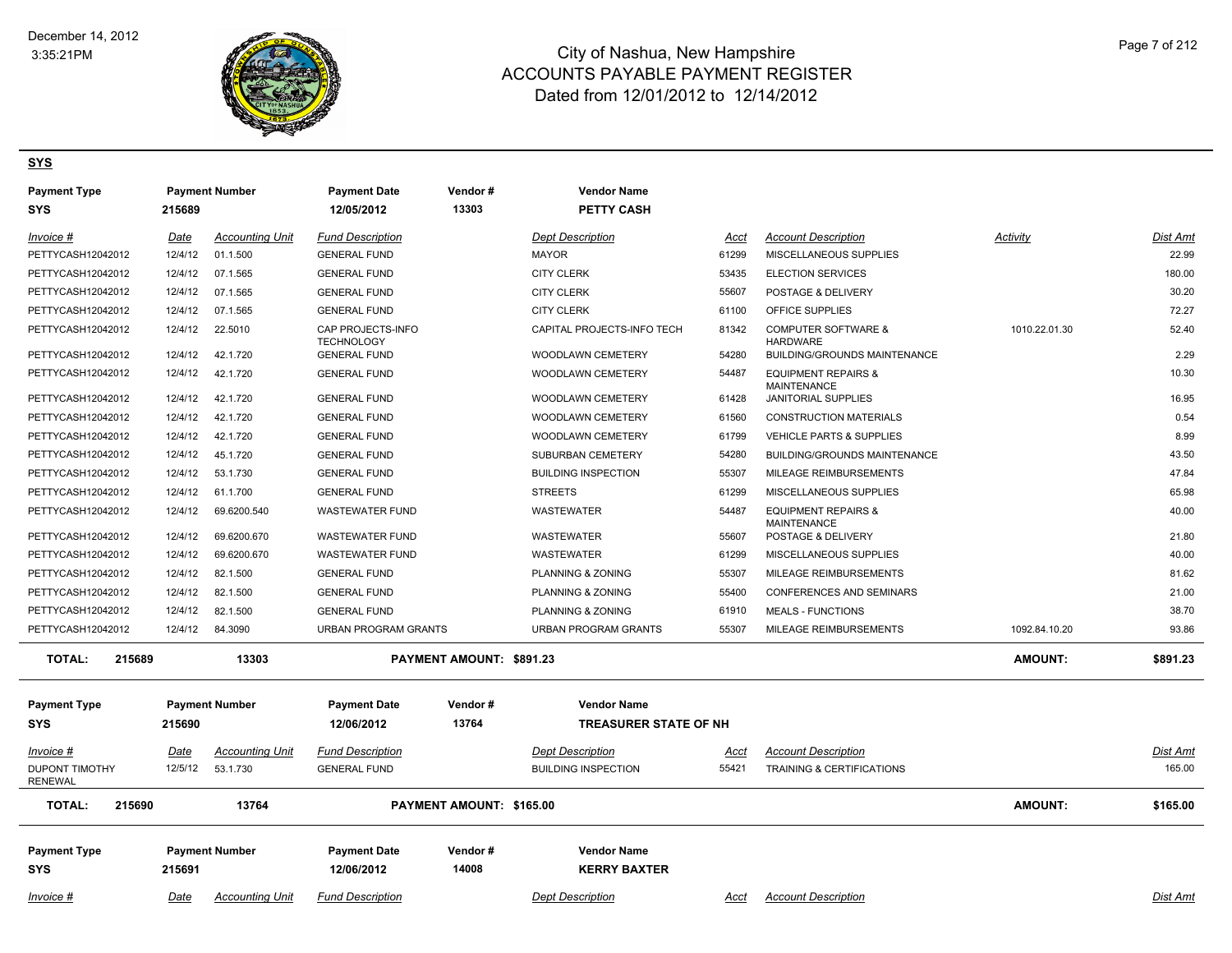

| REIMB JUL-NOV12            |        |                 | 11/15/12 50.1.500      | <b>GENERAL FUND</b>      |                          | <b>POLICE</b>              | 52809         | <b>WELLNESS PROGRAM</b>         |                | 250.00          |
|----------------------------|--------|-----------------|------------------------|--------------------------|--------------------------|----------------------------|---------------|---------------------------------|----------------|-----------------|
| <b>TOTAL:</b>              | 215691 |                 | 14008                  |                          | PAYMENT AMOUNT: \$250.00 |                            |               |                                 | <b>AMOUNT:</b> | \$250.00        |
| <b>Payment Type</b>        |        |                 | <b>Payment Number</b>  | <b>Payment Date</b>      | Vendor#                  | <b>Vendor Name</b>         |               |                                 |                |                 |
| <b>SYS</b>                 |        | 215692          |                        | 12/06/2012               | 14043                    | <b>FRANCIS BOURGEOIS</b>   |               |                                 |                |                 |
| Invoice #                  |        | Date            | <b>Accounting Unit</b> | <b>Fund Description</b>  |                          | <b>Dept Description</b>    | Acct          | <b>Account Description</b>      |                | Dist Amt        |
| TUITION REIMB NOV12        |        |                 | 11/30/12 50.1.635      | <b>GENERAL FUND</b>      |                          | <b>POLICE</b>              | 52800         | EDUCATIONAL ASSISTANCE          |                | 723.50          |
| <b>TOTAL:</b>              | 215692 |                 | 14043                  |                          | PAYMENT AMOUNT: \$723.50 |                            |               |                                 | <b>AMOUNT:</b> | \$723.50        |
| <b>Payment Type</b>        |        |                 | <b>Payment Number</b>  | <b>Payment Date</b>      | Vendor#                  | <b>Vendor Name</b>         |               |                                 |                |                 |
| <b>SYS</b>                 |        | 215693          |                        | 12/06/2012               | 14081                    | <b>MICHAEL CARIGNAN</b>    |               |                                 |                |                 |
| Invoice #                  |        | Date            | <b>Accounting Unit</b> | <b>Fund Description</b>  |                          | <b>Dept Description</b>    | Acct          | <b>Account Description</b>      |                | Dist Amt        |
| TUITION REIMB NOV12        |        | 11/13/12        | 50.1.635               | <b>GENERAL FUND</b>      |                          | <b>POLICE</b>              | 52800         | EDUCATIONAL ASSISTANCE          |                | 752.00          |
| <b>TOTAL:</b>              | 215693 |                 | 14081                  |                          | PAYMENT AMOUNT: \$752.00 |                            |               |                                 | <b>AMOUNT:</b> | \$752.00        |
|                            |        |                 |                        |                          |                          |                            |               |                                 |                |                 |
| <b>Payment Type</b>        |        |                 | <b>Payment Number</b>  | <b>Payment Date</b>      | Vendor#                  | <b>Vendor Name</b>         |               |                                 |                |                 |
| <b>SYS</b>                 |        | 215694          |                        | 12/06/2012               | 14097                    | <b>LINDA CHANDLER</b>      |               |                                 |                |                 |
| Invoice #                  |        | <b>Date</b>     | <b>Accounting Unit</b> | <b>Fund Description</b>  |                          | <b>Dept Description</b>    | <b>Acct</b>   | <b>Account Description</b>      |                | <b>Dist Amt</b> |
| <b>NOV MILEAGE</b>         |        | 11/28/12        | 28.6500.500            | PROPERTY & CASUALTY FUND |                          | <b>RISK MANAGEMENT</b>     | 55307         | MILEAGE REIMBURSEMENTS          |                | 86.51           |
| <b>REIMB CONF 11/07/12</b> |        | 11/9/12         | 28.6500.500            | PROPERTY & CASUALTY FUND |                          | <b>RISK MANAGEMENT</b>     | 55400         | <b>CONFERENCES AND SEMINARS</b> |                | 25.00           |
| <b>TOTAL:</b>              | 215694 |                 | 14097                  |                          | PAYMENT AMOUNT: \$111.51 |                            |               |                                 | <b>AMOUNT:</b> | \$111.51        |
| <b>Payment Type</b>        |        |                 | <b>Payment Number</b>  | <b>Payment Date</b>      | Vendor#                  | <b>Vendor Name</b>         |               |                                 |                |                 |
| <b>SYS</b>                 |        | 215695          |                        | 12/06/2012               | 11857                    | <b>KEVIN COLLINS</b>       |               |                                 |                |                 |
| Invoice #                  |        | <b>Date</b>     | <b>Accounting Unit</b> | <b>Fund Description</b>  |                          | <b>Dept Description</b>    | Acct          | <b>Account Description</b>      |                | Dist Amt        |
| REIMB 11/11/12             |        |                 | 11/11/12 50.1.500      | <b>GENERAL FUND</b>      |                          | <b>POLICE</b>              | 61107         | <b>CLOTHING &amp; UNIFORMS</b>  |                | 66.38           |
| <b>TOTAL:</b>              | 215695 |                 | 11857                  |                          | PAYMENT AMOUNT: \$66.38  |                            |               |                                 | AMOUNT:        | \$66.38         |
| <b>Payment Type</b>        |        |                 | <b>Payment Number</b>  | <b>Payment Date</b>      | Vendor#                  | <b>Vendor Name</b>         |               |                                 |                |                 |
| <b>SYS</b>                 |        | 215696          |                        | 12/06/2012               | 14959                    | <b>WILLIAM CONDRA</b>      |               |                                 |                |                 |
| Invoice #                  |        |                 | <b>Accounting Unit</b> | <b>Fund Description</b>  |                          | <b>Dept Description</b>    |               | <b>Account Description</b>      |                | Dist Amt        |
| <b>NOV MILEAGE</b>         |        | Date<br>12/3/12 | 53.1.730               | <b>GENERAL FUND</b>      |                          | <b>BUILDING INSPECTION</b> | Acct<br>55314 | FIXED RATE MILEAGE ALLOWANCE    |                | 180.93          |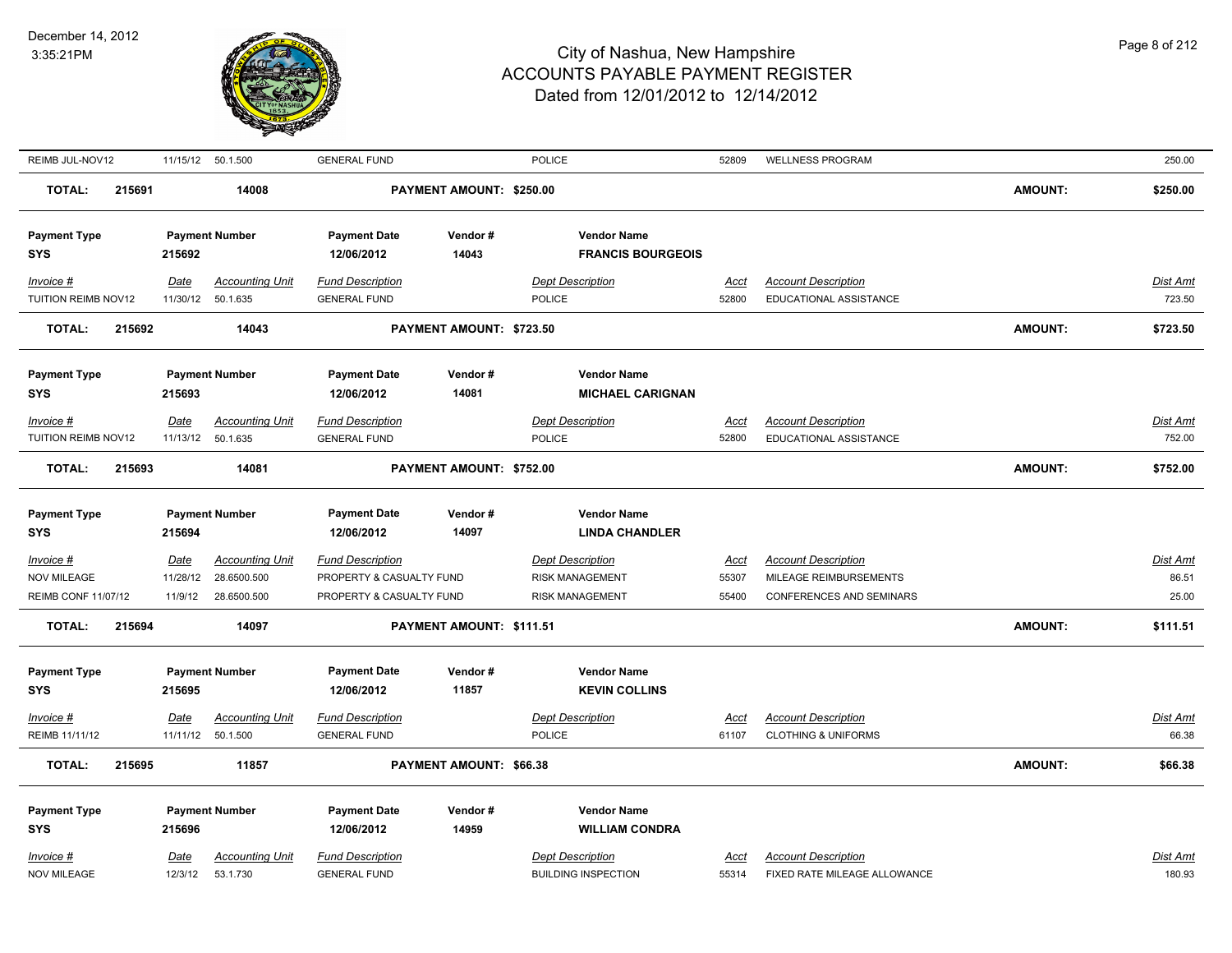

| <b>TOTAL:</b>                       | 215696 |                  | 14959                                        |                                                | PAYMENT AMOUNT: \$180.93       |                                                   |               |                                                              | <b>AMOUNT:</b> | \$180.93                  |
|-------------------------------------|--------|------------------|----------------------------------------------|------------------------------------------------|--------------------------------|---------------------------------------------------|---------------|--------------------------------------------------------------|----------------|---------------------------|
| <b>Payment Type</b><br><b>SYS</b>   |        | 215697           | <b>Payment Number</b>                        | <b>Payment Date</b><br>12/06/2012              | Vendor#<br>14163               | <b>Vendor Name</b><br><b>DOUGLAS DAME</b>         |               |                                                              |                |                           |
| Invoice #<br>MILEAGE 11/4-12/1/12   |        | Date<br>11/30/12 | <b>Accounting Unit</b><br>32.1.600           | <b>Fund Description</b><br><b>GENERAL FUND</b> |                                | <b>Dept Description</b><br>ASSESSING              | Acct<br>55307 | <b>Account Description</b><br>MILEAGE REIMBURSEMENTS         |                | Dist Amt<br>47.73         |
| <b>TOTAL:</b>                       | 215697 |                  | 14163                                        |                                                | PAYMENT AMOUNT: \$47.73        |                                                   |               |                                                              | <b>AMOUNT:</b> | \$47.73                   |
| <b>Payment Type</b><br>SYS          |        | 215698           | <b>Payment Number</b>                        | <b>Payment Date</b><br>12/06/2012              | Vendor#<br>10895               | <b>Vendor Name</b><br><b>IAN DAY-LEWIS</b>        |               |                                                              |                |                           |
| Invoice #<br>MILEAGE 11/28/12       |        | Date<br>11/28/12 | <b>Accounting Unit</b><br>50.1.500           | <b>Fund Description</b><br><b>GENERAL FUND</b> |                                | <b>Dept Description</b><br><b>POLICE</b>          | Acct<br>55307 | <b>Account Description</b><br>MILEAGE REIMBURSEMENTS         |                | Dist Amt<br>44.40         |
| <b>TOTAL:</b>                       | 215698 |                  | 10895                                        |                                                | PAYMENT AMOUNT: \$44.40        |                                                   |               |                                                              | <b>AMOUNT:</b> | \$44.40                   |
| <b>Payment Type</b><br>SYS          |        | 215699           | <b>Payment Number</b>                        | <b>Payment Date</b><br>12/06/2012              | Vendor#<br>11939               | <b>Vendor Name</b><br><b>JENNIFER DESHAIES</b>    |               |                                                              |                |                           |
| Invoice #                           |        | <b>Date</b>      | <b>Accounting Unit</b>                       | <b>Fund Description</b>                        |                                | <b>Dept Description</b>                           | <u>Acct</u>   | <b>Account Description</b>                                   |                | <b>Dist Amt</b>           |
| MILEAGE 11/7-11/9/12                |        | 11/9/12          | 28.6500.500                                  | PROPERTY & CASUALTY FUND                       |                                | <b>RISK MANAGEMENT</b>                            | 55307         | MILEAGE REIMBURSEMENTS                                       |                | 69.16                     |
| REIMB CONF 11/7, 11/8               |        | 11/9/12          | 28.6500.500                                  | PROPERTY & CASUALTY FUND                       |                                | <b>RISK MANAGEMENT</b>                            | 55400         | <b>CONFERENCES AND SEMINARS</b>                              |                | 35.45                     |
| <b>TOTAL:</b>                       | 215699 |                  | 11939                                        |                                                | PAYMENT AMOUNT: \$104.61       |                                                   |               |                                                              | <b>AMOUNT:</b> | \$104.61                  |
| <b>Payment Type</b><br><b>SYS</b>   |        | 215700           | <b>Payment Number</b>                        | <b>Payment Date</b><br>12/06/2012              | Vendor#<br>15604               | <b>Vendor Name</b><br><b>CHRISTOPHER DITULLIO</b> |               |                                                              |                |                           |
| Invoice #<br>REIMB 11/16 & 11/18/12 |        | Date             | <b>Accounting Unit</b><br>11/18/12  50.1.500 | <b>Fund Description</b><br><b>GENERAL FUND</b> |                                | <b>Dept Description</b><br>POLICE                 | Acct<br>61107 | <b>Account Description</b><br><b>CLOTHING &amp; UNIFORMS</b> |                | <b>Dist Amt</b><br>176.37 |
| <b>TOTAL:</b>                       | 215700 |                  | 15604                                        |                                                | PAYMENT AMOUNT: \$176.37       |                                                   |               |                                                              | <b>AMOUNT:</b> | \$176.37                  |
| <b>Payment Type</b><br><b>SYS</b>   |        | 215701           | <b>Payment Number</b>                        | <b>Payment Date</b><br>12/06/2012              | Vendor#<br>14193               | <b>Vendor Name</b><br><b>ROSS DUGAS</b>           |               |                                                              |                |                           |
| $Invoice$ #                         |        | Date             | <b>Accounting Unit</b>                       | <b>Fund Description</b>                        |                                | <b>Dept Description</b>                           | <u>Acct</u>   | <b>Account Description</b>                                   |                | <b>Dist Amt</b>           |
| <b>NOV MILEAGE</b>                  |        |                  | 11/30/12 28.6500.500                         | PROPERTY & CASUALTY FUND                       |                                | <b>RISK MANAGEMENT</b>                            | 55307         | MILEAGE REIMBURSEMENTS                                       |                | 44.40                     |
| <b>TOTAL:</b>                       | 215701 |                  | 14193                                        |                                                | <b>PAYMENT AMOUNT: \$44.40</b> |                                                   |               |                                                              | <b>AMOUNT:</b> | \$44.40                   |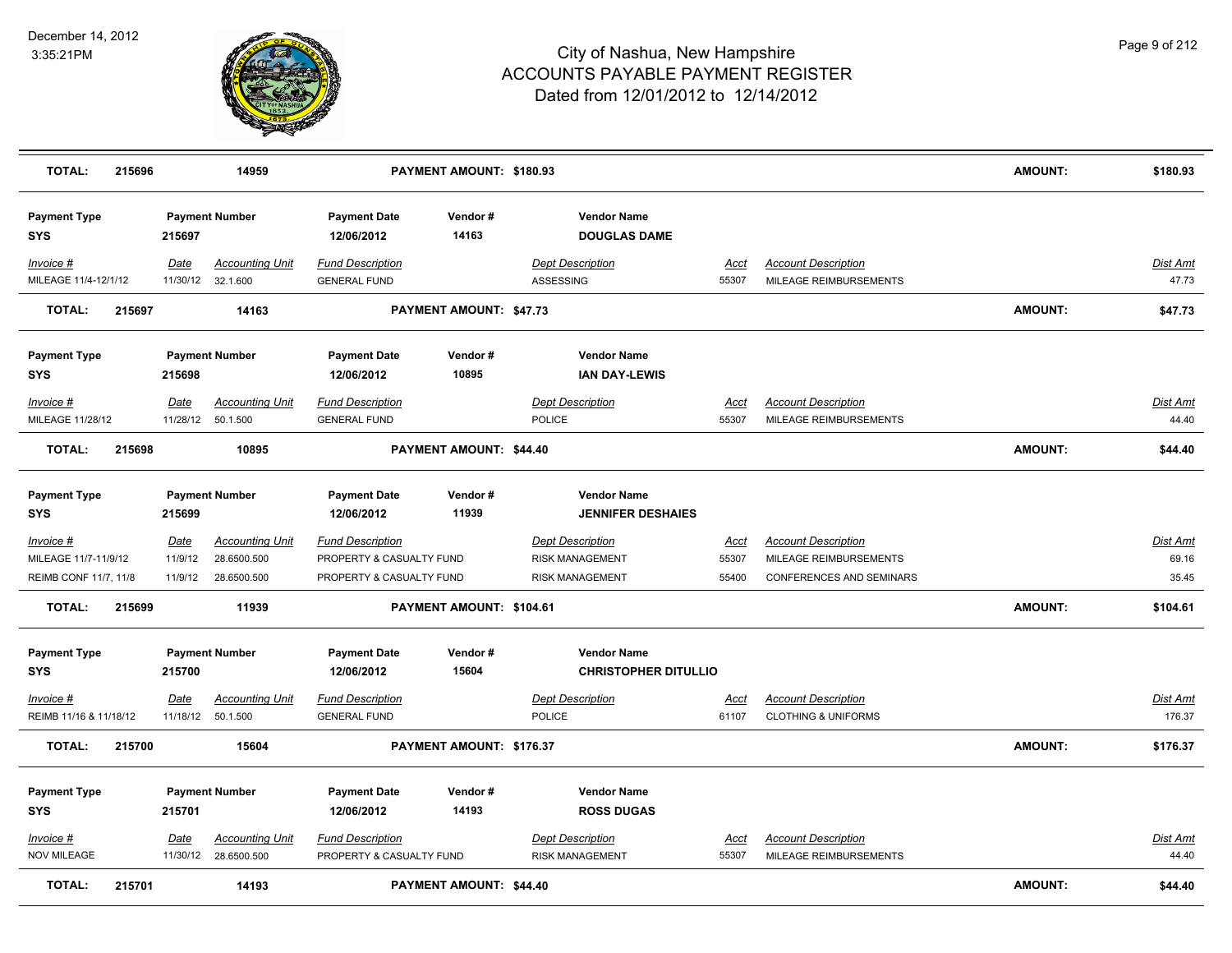

| <b>Payment Type</b>              |        |                          | <b>Payment Number</b>  | <b>Payment Date</b>                                    | Vendor#                    | <b>Vendor Name</b>                                     |               |                                                       |                                  |                           |
|----------------------------------|--------|--------------------------|------------------------|--------------------------------------------------------|----------------------------|--------------------------------------------------------|---------------|-------------------------------------------------------|----------------------------------|---------------------------|
| <b>SYS</b>                       |        | 215702                   |                        | 12/06/2012                                             | 11404                      | <b>TIMOTHY DUPONT</b>                                  |               |                                                       |                                  |                           |
| Invoice #                        |        | Date                     | <b>Accounting Unit</b> | <b>Fund Description</b>                                |                            | <b>Dept Description</b>                                | Acct          | <b>Account Description</b>                            |                                  | Dist Amt                  |
| <b>NOV MILEAGE</b>               |        |                          | 11/30/12  53.1.730     | <b>GENERAL FUND</b>                                    |                            | <b>BUILDING INSPECTION</b>                             | 55314         | FIXED RATE MILEAGE ALLOWANCE                          |                                  | 280.28                    |
| <b>TOTAL:</b>                    | 215702 |                          | 11404                  |                                                        | PAYMENT AMOUNT: \$280.28   |                                                        |               |                                                       | <b>AMOUNT:</b>                   | \$280.28                  |
| <b>Payment Type</b>              |        |                          | <b>Payment Number</b>  | <b>Payment Date</b>                                    | Vendor#                    | <b>Vendor Name</b>                                     |               |                                                       |                                  |                           |
| SYS                              |        | 215703                   |                        | 12/06/2012                                             | 15605                      | <b>ERICK FAULKNER</b>                                  |               |                                                       |                                  |                           |
| Invoice #                        |        | Date                     | <b>Accounting Unit</b> | <b>Fund Description</b>                                |                            | <b>Dept Description</b>                                | <u>Acct</u>   | <b>Account Description</b>                            |                                  | Dist Amt                  |
| REIMB 11/23/12                   |        |                          | 11/23/12 77.1.650      | <b>GENERAL FUND</b>                                    |                            | PARKS & RECREATION                                     | 61107         | <b>CLOTHING &amp; UNIFORMS</b>                        |                                  | 64.00                     |
| <b>TOTAL:</b>                    | 215703 |                          | 15605                  |                                                        | PAYMENT AMOUNT: \$64.00    |                                                        |               |                                                       | <b>AMOUNT:</b>                   | \$64.00                   |
| <b>Payment Type</b>              |        |                          | <b>Payment Number</b>  | <b>Payment Date</b>                                    | Vendor#                    | <b>Vendor Name</b>                                     |               |                                                       |                                  |                           |
| <b>SYS</b>                       |        | 215704                   |                        | 12/06/2012                                             | 15570                      | <b>JUAN GARCIA</b>                                     |               |                                                       |                                  |                           |
|                                  |        |                          |                        |                                                        |                            |                                                        |               |                                                       |                                  |                           |
| Invoice #<br>RELOCATION STIPPEND |        | Date<br>11/28/12 84.3090 | <b>Accounting Unit</b> | <b>Fund Description</b><br><b>URBAN PROGRAM GRANTS</b> |                            | <b>Dept Description</b><br><b>URBAN PROGRAM GRANTS</b> | Acct<br>68345 | <b>Account Description</b><br><b>RELOCATION COSTS</b> | <b>Activity</b><br>1092.84.10.50 | <u>Dist Amt</u><br>400.00 |
|                                  |        |                          |                        |                                                        |                            |                                                        |               |                                                       |                                  |                           |
| <b>TOTAL:</b>                    | 215704 |                          | 15570                  |                                                        | PAYMENT AMOUNT: \$400.00   |                                                        |               |                                                       | <b>AMOUNT:</b>                   | \$400.00                  |
| <b>Payment Type</b>              |        |                          | <b>Payment Number</b>  | <b>Payment Date</b>                                    | Vendor#<br>15583           | <b>Vendor Name</b>                                     |               |                                                       |                                  |                           |
| SYS                              |        | 215705                   |                        | 12/06/2012                                             |                            | <b>HOLDEN ENGINEERING &amp; SURVEYING</b>              |               |                                                       |                                  |                           |
| <u>Invoice #</u>                 |        | Date                     | <b>Accounting Unit</b> | <b>Fund Description</b>                                |                            | <b>Dept Description</b>                                | <u>Acct</u>   | <b>Account Description</b>                            | <b>Activity</b>                  | Dist Amt                  |
| 70001839                         |        | 11/26/12 84.3090         |                        | <b>URBAN PROGRAM GRANTS</b>                            |                            | <b>URBAN PROGRAM GRANTS</b>                            | 69010         | PUBLIC FACILITY IMPROVEMENTS                          | 8400.13.20.200                   | 6,000.00                  |
| <b>TOTAL:</b>                    | 215705 |                          | 15583                  |                                                        | PAYMENT AMOUNT: \$6,000.00 |                                                        |               |                                                       | <b>AMOUNT:</b>                   | \$6,000.00                |
| <b>Payment Type</b>              |        |                          | <b>Payment Number</b>  | <b>Payment Date</b>                                    | Vendor#                    | <b>Vendor Name</b>                                     |               |                                                       |                                  |                           |
| <b>SYS</b>                       |        | 215706                   |                        | 12/06/2012                                             | 14313                      | <b>ROGER HOUSTON</b>                                   |               |                                                       |                                  |                           |
| Invoice #                        |        | Date                     | <b>Accounting Unit</b> | <b>Fund Description</b>                                |                            | <b>Dept Description</b>                                | Acct          | <b>Account Description</b>                            |                                  | Dist Amt                  |
| 10/1-10/31/12 MILEAGE            |        | 12/3/12                  | 82.1.500               | <b>GENERAL FUND</b>                                    |                            | PLANNING & ZONING                                      | 55307         | MILEAGE REIMBURSEMENTS                                |                                  | 75.48                     |
| 11/1-11/30/12 MILEAGE            |        | 12/3/12                  | 82.1.500               | <b>GENERAL FUND</b>                                    |                            | PLANNING & ZONING                                      | 55307         | MILEAGE REIMBURSEMENTS                                |                                  | 139.86                    |
| 9/4-9/28/12 MILEAGE              |        | 12/3/12                  | 82.1.500               | <b>GENERAL FUND</b>                                    |                            | PLANNING & ZONING                                      | 55307         | MILEAGE REIMBURSEMENTS                                |                                  | 100.46                    |
| <b>TOTAL:</b>                    | 215706 |                          | 14313                  |                                                        | PAYMENT AMOUNT: \$315.80   |                                                        |               |                                                       | <b>AMOUNT:</b>                   | \$315.80                  |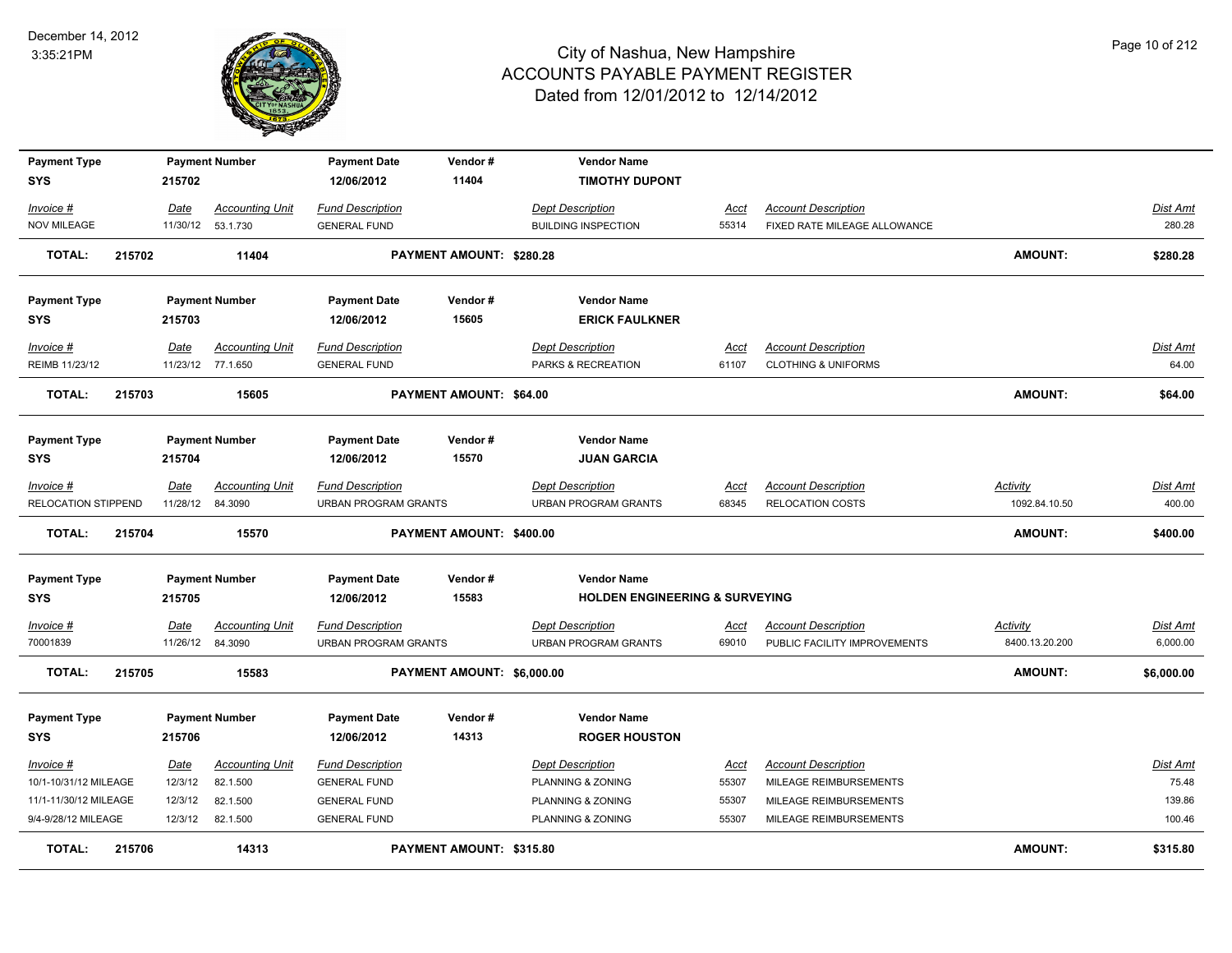

| <b>Payment Type</b><br><b>SYS</b>        |        | 215707   | <b>Payment Number</b>  | <b>Payment Date</b><br>12/06/2012      | Vendor#<br>15602               | <b>Vendor Name</b><br><b>JAMES KENNEDY</b>  |             |                                                   |                 |                 |
|------------------------------------------|--------|----------|------------------------|----------------------------------------|--------------------------------|---------------------------------------------|-------------|---------------------------------------------------|-----------------|-----------------|
| Invoice #                                |        | Date     | <b>Accounting Unit</b> | <b>Fund Description</b>                |                                | <b>Dept Description</b>                     | Acct        | <b>Account Description</b>                        |                 | Dist Amt        |
| LL BEAN REIMB                            |        |          | 11/20/12 50.1.500      | <b>GENERAL FUND</b>                    |                                | <b>POLICE</b>                               | 61107       | <b>CLOTHING &amp; UNIFORMS</b>                    |                 | 93.95           |
| <b>TOTAL:</b>                            | 215707 |          | 15602                  |                                        | PAYMENT AMOUNT: \$93.95        |                                             |             |                                                   | <b>AMOUNT:</b>  | \$93.95         |
| <b>Payment Type</b>                      |        |          | <b>Payment Number</b>  | <b>Payment Date</b>                    | Vendor#                        | <b>Vendor Name</b>                          |             |                                                   |                 |                 |
| <b>SYS</b>                               |        | 215708   |                        | 12/06/2012                             | 14799                          | <b>JOHN KILLORAN</b>                        |             |                                                   |                 |                 |
| Invoice #                                |        | Date     | <b>Accounting Unit</b> | <b>Fund Description</b>                |                                | <b>Dept Description</b>                     | Acct        | <b>Account Description</b>                        | <b>Activity</b> | <u>Dist Amt</u> |
| 11/25-12/1/12 REIMB                      |        | 11/30/12 | 22.5010                | CAP PROJECTS-INFO<br><b>TECHNOLOGY</b> |                                | CAPITAL PROJECTS-INFO TECH                  | 81342       | <b>COMPUTER SOFTWARE &amp;</b><br><b>HARDWARE</b> | 1010.22.01.30   | 77.70           |
| <b>TOTAL:</b>                            | 215708 |          | 14799                  |                                        | <b>PAYMENT AMOUNT: \$77.70</b> |                                             |             |                                                   | <b>AMOUNT:</b>  | \$77.70         |
| <b>Payment Type</b>                      |        |          | <b>Payment Number</b>  | <b>Payment Date</b>                    | Vendor#                        | <b>Vendor Name</b>                          |             |                                                   |                 |                 |
| <b>SYS</b>                               |        | 215709   |                        | 12/06/2012                             | 11403                          | <b>MARIO LECLERC</b>                        |             |                                                   |                 |                 |
| Invoice #                                |        | Date     | <b>Accounting Unit</b> | <b>Fund Description</b>                |                                | <b>Dept Description</b>                     | <b>Acct</b> | <b>Account Description</b>                        |                 | Dist Amt        |
| 8/26-8/27/12 REIMB                       |        | 10/29/12 | 69.6200.670            | <b>WASTEWATER FUND</b>                 |                                | WASTEWATER                                  | 55400       | CONFERENCES AND SEMINARS                          |                 | 151.05          |
| TOTAL:                                   | 215709 |          | 11403                  |                                        | PAYMENT AMOUNT: \$151.05       |                                             |             |                                                   | <b>AMOUNT:</b>  | \$151.05        |
| <b>Payment Type</b><br><b>SYS</b>        |        | 215710   | <b>Payment Number</b>  | <b>Payment Date</b><br>12/06/2012      | Vendor#<br>14414               | <b>Vendor Name</b><br><b>SUSAN LOVERING</b> |             |                                                   |                 |                 |
| Invoice #                                |        | Date     | <b>Accounting Unit</b> | <b>Fund Description</b>                |                                | <b>Dept Description</b>                     | Acct        | <b>Account Description</b>                        |                 | Dist Amt        |
| REIMB NOV COMCAST                        |        |          | 11/18/12 20.1.555      | <b>GENERAL FUND</b>                    |                                | <b>TELECOMMUNICATIONS</b>                   | 55109       | TELEPHONE-VOICE                                   |                 | 33.00           |
| <b>TOTAL:</b>                            | 215710 |          | 14414                  |                                        | PAYMENT AMOUNT: \$33.00        |                                             |             |                                                   | <b>AMOUNT:</b>  | \$33.00         |
| <b>Payment Type</b>                      |        |          | <b>Payment Number</b>  | <b>Payment Date</b>                    | Vendor#                        | <b>Vendor Name</b>                          |             |                                                   |                 |                 |
| <b>SYS</b>                               |        | 215711   |                        | 12/06/2012                             | 14437                          | <b>RUSS MARCUM</b>                          |             |                                                   |                 |                 |
| Invoice #                                |        | Date     | <b>Accounting Unit</b> | <b>Fund Description</b>                |                                | <b>Dept Description</b>                     | <u>Acct</u> | <b>Account Description</b>                        |                 | Dist Amt        |
| ELECTRICAL LIC                           |        | 12/4/12  | 53.1.730               | <b>GENERAL FUND</b>                    |                                | <b>BUILDING INSPECTION</b>                  | 55421       | <b>TRAINING &amp; CERTIFICATIONS</b>              |                 | 285.00          |
| <b>RENEWAL</b><br>NOV 2012 MILEAGE /TOLL |        | 12/4/12  | 53.1.730               | <b>GENERAL FUND</b>                    |                                | <b>BUILDING INSPECTION</b>                  | 55314       | FIXED RATE MILEAGE ALLOWANCE                      |                 | 432.29          |
| <b>TOTAL:</b>                            | 215711 |          | 14437                  |                                        | PAYMENT AMOUNT: \$717.29       |                                             |             |                                                   | AMOUNT:         | \$717.29        |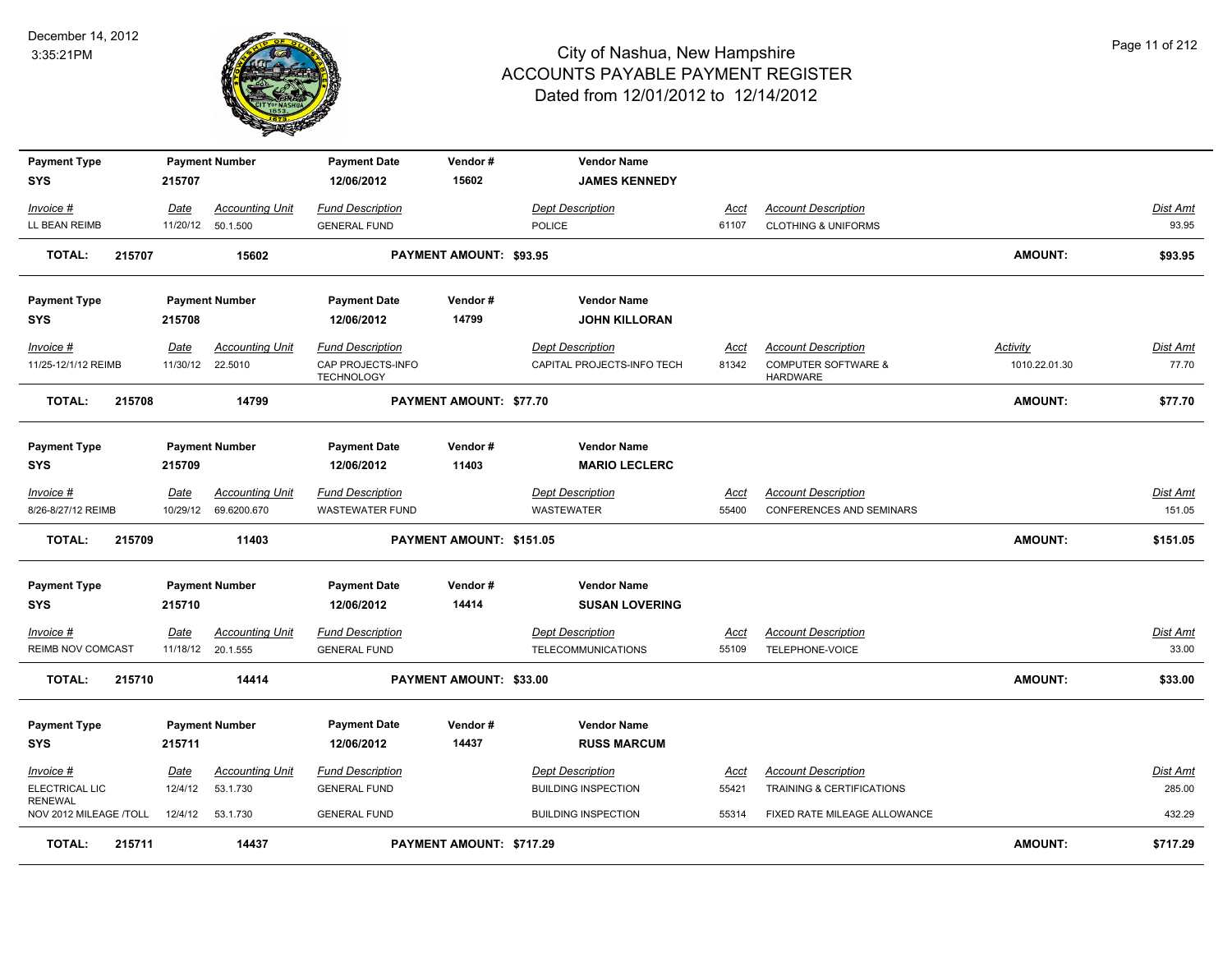

| <b>Payment Type</b>            | <b>Payment Number</b>                                              | <b>Payment Date</b>                            | Vendor#                  | <b>Vendor Name</b>                             |                      |                                                            |                |                    |
|--------------------------------|--------------------------------------------------------------------|------------------------------------------------|--------------------------|------------------------------------------------|----------------------|------------------------------------------------------------|----------------|--------------------|
| <b>SYS</b>                     | 215712                                                             | 12/06/2012                                     | 14439                    | <b>ANGELO MARINO</b>                           |                      |                                                            |                |                    |
| Invoice #                      | <b>Accounting Unit</b><br>Date                                     | <b>Fund Description</b>                        |                          | <b>Dept Description</b>                        | Acct                 | <b>Account Description</b>                                 |                | Dist Amt           |
| 11/25-12/1/12 REIMB            | 11/29/12<br>32.1.600                                               | <b>GENERAL FUND</b>                            |                          | ASSESSING                                      | 55400                | CONFERENCES AND SEMINARS                                   |                | 247.41             |
| 215712<br><b>TOTAL:</b>        | 14439                                                              |                                                | PAYMENT AMOUNT: \$247.41 |                                                |                      |                                                            | <b>AMOUNT:</b> | \$247.41           |
| <b>Payment Type</b>            | <b>Payment Number</b>                                              | <b>Payment Date</b>                            | Vendor#                  | <b>Vendor Name</b>                             |                      |                                                            |                |                    |
| <b>SYS</b>                     | 215713                                                             | 12/06/2012                                     | 14932                    | <b>ROBERT MEUNIER</b>                          |                      |                                                            |                |                    |
| Invoice #                      | <b>Accounting Unit</b><br>Date                                     | <b>Fund Description</b>                        |                          | <b>Dept Description</b>                        | Acct                 | <b>Account Description</b>                                 |                | <u>Dist Amt</u>    |
| 11/3-12/1/12 MILEAGE           | 60.1.665<br>11/29/12                                               | <b>GENERAL FUND</b>                            |                          | <b>PUBLIC</b>                                  | 55307                | MILEAGE REIMBURSEMENTS                                     |                | 172.61             |
|                                |                                                                    |                                                |                          | WORKS-ADMIN/ENGINEERING                        |                      |                                                            |                |                    |
| <b>TOTAL:</b><br>215713        | 14932                                                              |                                                | PAYMENT AMOUNT: \$172.61 |                                                |                      |                                                            | <b>AMOUNT:</b> | \$172.61           |
|                                |                                                                    |                                                |                          |                                                |                      |                                                            |                |                    |
| <b>Payment Type</b>            | <b>Payment Number</b>                                              | <b>Payment Date</b>                            | Vendor#                  | <b>Vendor Name</b>                             |                      |                                                            |                |                    |
| <b>SYS</b>                     | 215714                                                             | 12/06/2012                                     | 13210                    | <b>KEVIN O'BRIEN</b>                           |                      |                                                            |                |                    |
| $Invoice$ #                    | <b>Accounting Unit</b><br><b>Date</b>                              | <b>Fund Description</b>                        |                          | <b>Dept Description</b>                        | <u>Acct</u>          | <b>Account Description</b>                                 |                | <b>Dist Amt</b>    |
| 11/25/12 KOHLS REIMB           | 11/30/12 50.1.500                                                  | <b>GENERAL FUND</b>                            |                          | POLICE                                         | 61107                | <b>CLOTHING &amp; UNIFORMS</b>                             |                | 69.98              |
| 215714<br><b>TOTAL:</b>        | 13210                                                              |                                                | PAYMENT AMOUNT: \$69.98  |                                                |                      |                                                            | <b>AMOUNT:</b> | \$69.98            |
| <b>Payment Type</b>            | <b>Payment Number</b>                                              | <b>Payment Date</b>                            | Vendor#                  | <b>Vendor Name</b>                             |                      |                                                            |                |                    |
| <b>SYS</b>                     | 215715                                                             | 12/06/2012                                     | 15154                    | <b>WILLIAM OLEKSAK</b>                         |                      |                                                            |                |                    |
| Invoice #<br><b>FLEX REIMB</b> | <b>Accounting Unit</b><br><b>Date</b><br>11/29/12<br><b>BS1000</b> | <b>Fund Description</b><br><b>GENERAL FUND</b> |                          | <b>Dept Description</b><br><b>GENERAL FUND</b> | <u>Acct</u><br>21467 | <b>Account Description</b><br>125 FLEXIBLE BENEFITS        |                | Dist Amt<br>200.00 |
| <b>TOTAL:</b><br>215715        | 15154                                                              |                                                | PAYMENT AMOUNT: \$200.00 |                                                |                      |                                                            | <b>AMOUNT:</b> | \$200.00           |
| <b>Payment Type</b>            | <b>Payment Number</b>                                              | <b>Payment Date</b>                            | Vendor#                  | <b>Vendor Name</b>                             |                      |                                                            |                |                    |
| <b>SYS</b>                     | 215716                                                             | 12/06/2012                                     | 13247                    | <b>SCOTT PAINTER</b>                           |                      |                                                            |                |                    |
| Invoice #<br>EXPRPT11/28/2012  | <b>Accounting Unit</b><br><u>Date</u><br>11/28/12 77.1.650         | <b>Fund Description</b><br><b>GENERAL FUND</b> |                          | <b>Dept Description</b><br>PARKS & RECREATION  | <b>Acct</b><br>54280 | <b>Account Description</b><br>BUILDING/GROUNDS MAINTENANCE |                | Dist Amt<br>64.19  |
| <b>TOTAL:</b><br>215716        | 13247                                                              |                                                | PAYMENT AMOUNT: \$64.19  |                                                |                      |                                                            | <b>AMOUNT:</b> | \$64.19            |
|                                |                                                                    |                                                |                          |                                                |                      |                                                            |                |                    |
| <b>Payment Type</b>            | <b>Payment Number</b>                                              | <b>Payment Date</b>                            | Vendor#                  | <b>Vendor Name</b>                             |                      |                                                            |                |                    |
| <b>SYS</b>                     | 215717                                                             | 12/06/2012                                     | 13303                    | PETTY CASH                                     |                      |                                                            |                |                    |
| Invoice #                      | <b>Accounting Unit</b><br>Date                                     | <b>Fund Description</b>                        |                          | <b>Dept Description</b>                        | Acct                 | <b>Account Description</b>                                 |                | Dist Amt           |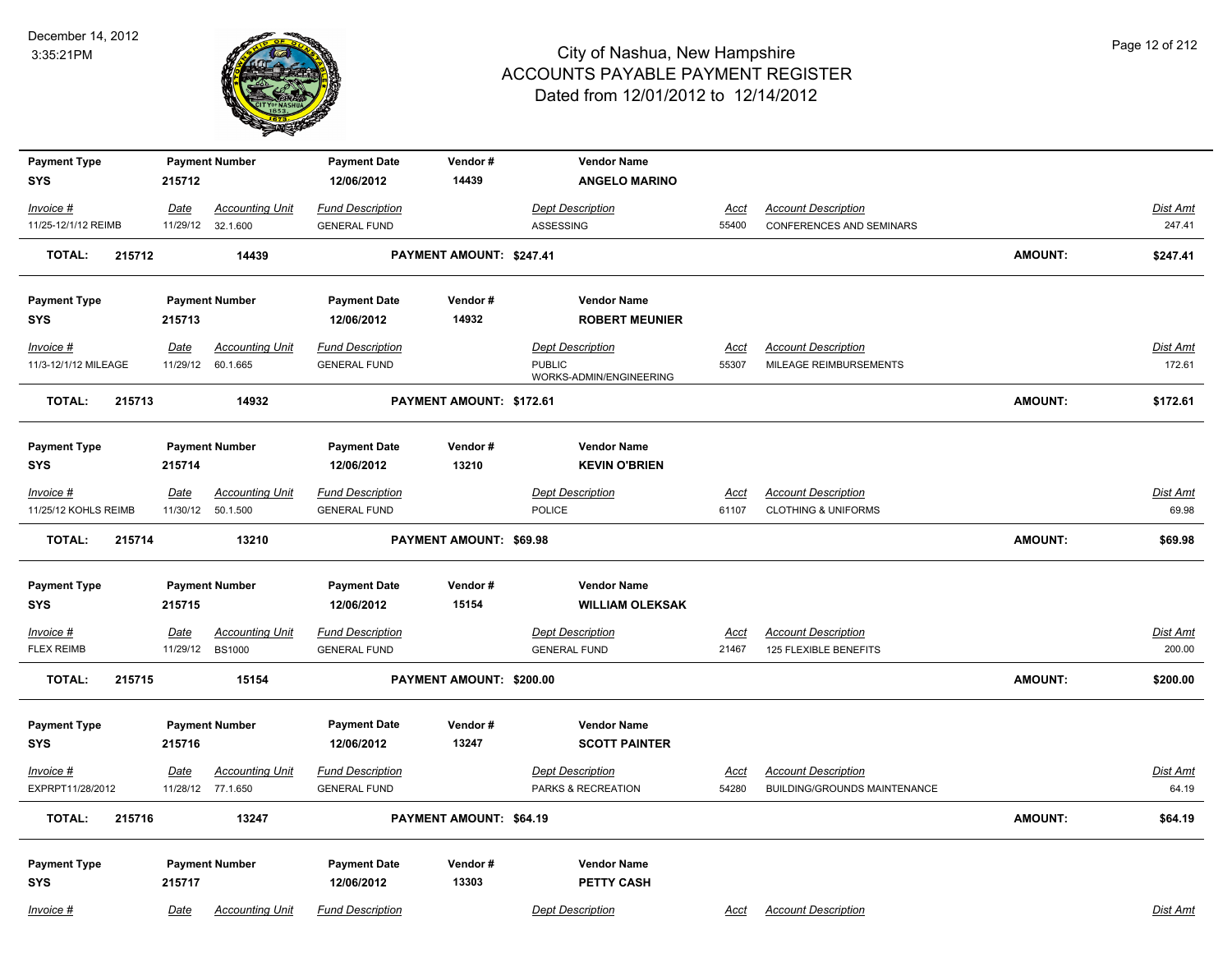

| PETTY CASH 12/3/2012           |                  | 12/3/12 77.2503                    | PARKS & REC PROGRAMS FUND                      |                          | PARKS & REC PROGRAMS                               | 55658                | RECREATION PROGRAM SERVICES                             |                 | 109.69             |
|--------------------------------|------------------|------------------------------------|------------------------------------------------|--------------------------|----------------------------------------------------|----------------------|---------------------------------------------------------|-----------------|--------------------|
| <b>TOTAL:</b><br>215717        |                  | 13303                              |                                                | PAYMENT AMOUNT: \$109.69 |                                                    |                      |                                                         | <b>AMOUNT:</b>  | \$109.69           |
| <b>Payment Type</b>            |                  | <b>Payment Number</b>              | <b>Payment Date</b>                            | Vendor#                  | <b>Vendor Name</b>                                 |                      |                                                         |                 |                    |
| <b>SYS</b>                     | 215718           |                                    | 12/06/2012                                     | 13303                    | PETTY CASH                                         |                      |                                                         |                 |                    |
|                                |                  |                                    |                                                |                          |                                                    |                      |                                                         |                 |                    |
| $Invoice$ #                    | Date             | <b>Accounting Unit</b>             | <b>Fund Description</b>                        |                          | Dept Description                                   | <u>Acct</u>          | <b>Account Description</b>                              |                 | <b>Dist Amt</b>    |
| PETTYCASH CEO11282012 11/28/12 |                  | 50.1.500                           | <b>GENERAL FUND</b>                            |                          | <b>POLICE</b>                                      | 61299                | MISCELLANEOUS SUPPLIES                                  |                 | 56.96              |
| <b>TOTAL:</b><br>215718        |                  | 13303                              |                                                | PAYMENT AMOUNT: \$56.96  |                                                    |                      |                                                         | <b>AMOUNT:</b>  | \$56.96            |
| <b>Payment Type</b>            |                  | <b>Payment Number</b>              | <b>Payment Date</b>                            | Vendor#                  | <b>Vendor Name</b>                                 |                      |                                                         |                 |                    |
| <b>SYS</b>                     | 215719           |                                    | 12/06/2012                                     | 13303                    | <b>PETTY CASH</b>                                  |                      |                                                         |                 |                    |
| Invoice #                      | Date             | <b>Accounting Unit</b>             | <b>Fund Description</b>                        |                          | <b>Dept Description</b>                            | <u>Acct</u>          | <b>Account Description</b>                              |                 | Dist Amt           |
| PETTYCASH FIN11/28/201         | 11/28/12         | 50.1.500                           | <b>GENERAL FUND</b>                            |                          | <b>POLICE</b>                                      | 55307                | MILEAGE REIMBURSEMENTS                                  |                 | 34.76              |
| PETTYCASH FIN11/28/201         | 11/28/12         | 50.1.500                           | <b>GENERAL FUND</b>                            |                          | <b>POLICE</b>                                      | 61299                | MISCELLANEOUS SUPPLIES                                  |                 | 83.14              |
| PETTYCASH FIN11/28/201         | 11/28/12         | 50.1.500                           | <b>GENERAL FUND</b>                            |                          | POLICE                                             | 61428                | JANITORIAL SUPPLIES                                     |                 | 3.69               |
| PETTYCASH FIN11/28/201         | 11/28/12         | 50.1.500                           | <b>GENERAL FUND</b>                            |                          | POLICE                                             | 61799                | VEHICLE PARTS & SUPPLIES                                |                 | 27.57              |
|                                |                  |                                    |                                                |                          |                                                    |                      |                                                         |                 |                    |
| <b>TOTAL:</b><br>215719        |                  | 13303                              |                                                | PAYMENT AMOUNT: \$149.16 |                                                    |                      |                                                         | AMOUNT:         | \$149.16           |
|                                |                  |                                    |                                                |                          |                                                    |                      |                                                         |                 |                    |
| <b>Payment Type</b>            |                  | <b>Payment Number</b>              | <b>Payment Date</b><br>12/06/2012              | Vendor#<br>13516         | <b>Vendor Name</b>                                 |                      |                                                         |                 |                    |
| <b>SYS</b>                     | 215720           |                                    |                                                |                          | <b>CARRIE JOHNSON SCHENA</b>                       |                      |                                                         |                 |                    |
| <b>Invoice #</b>               | <u>Date</u>      | <b>Accounting Unit</b>             | <b>Fund Description</b>                        |                          | <b>Dept Description</b>                            | <u>Acct</u>          | <b>Account Description</b>                              | <b>Activity</b> | <u>Dist Amt</u>    |
| EXPRPT10/30/2012               | 11/20/12         | 84.3090                            | URBAN PROGRAM GRANTS                           |                          | URBAN PROGRAM GRANTS                               | 55300                | <b>TRAVEL</b>                                           | 8400.13.10.100  | 364.31             |
| 215720<br><b>TOTAL:</b>        |                  | 13516                              |                                                | PAYMENT AMOUNT: \$364.31 |                                                    |                      |                                                         | <b>AMOUNT:</b>  | \$364.31           |
|                                |                  |                                    |                                                |                          |                                                    |                      |                                                         |                 |                    |
| <b>Payment Type</b>            |                  | <b>Payment Number</b>              | <b>Payment Date</b>                            | Vendor#                  | <b>Vendor Name</b>                                 |                      |                                                         |                 |                    |
| <b>SYS</b>                     | 215721           |                                    | 12/06/2012                                     | 12167                    | <b>MARK SIMARD</b>                                 |                      |                                                         |                 |                    |
| Invoice #                      | Date             | <b>Accounting Unit</b>             | <b>Fund Description</b>                        |                          | <b>Dept Description</b>                            | <u>Acct</u>          | <b>Account Description</b>                              |                 | <b>Dist Amt</b>    |
| MILEAGE 10/29-11/28/12         |                  | 11/30/12  53.1.730                 | <b>GENERAL FUND</b>                            |                          | <b>BUILDING INSPECTION</b>                         | 55314                | FIXED RATE MILEAGE ALLOWANCE                            |                 | 356.87             |
| <b>TOTAL:</b><br>215721        |                  | 12167                              |                                                | PAYMENT AMOUNT: \$356.87 |                                                    |                      |                                                         | <b>AMOUNT:</b>  | \$356.87           |
| <b>Payment Type</b>            |                  | <b>Payment Number</b>              | <b>Payment Date</b>                            | Vendor#                  | <b>Vendor Name</b>                                 |                      |                                                         |                 |                    |
| <b>SYS</b>                     | 215722           |                                    | 12/06/2012                                     | 13606                    | <b>ROBERT SOUSA</b>                                |                      |                                                         |                 |                    |
|                                |                  |                                    |                                                |                          |                                                    |                      |                                                         |                 |                    |
| $Invoice$ #<br>EXPRPT12/3/12   | Date<br>11/30/12 | <b>Accounting Unit</b><br>55.1.740 | <b>Fund Description</b><br><b>GENERAL FUND</b> |                          | <b>Dept Description</b><br><b>CODE ENFORCEMENT</b> | <u>Acct</u><br>55421 | <b>Account Description</b><br>TRAINING & CERTIFICATIONS |                 | Dist Amt<br>170.42 |
|                                |                  |                                    |                                                |                          |                                                    |                      |                                                         |                 |                    |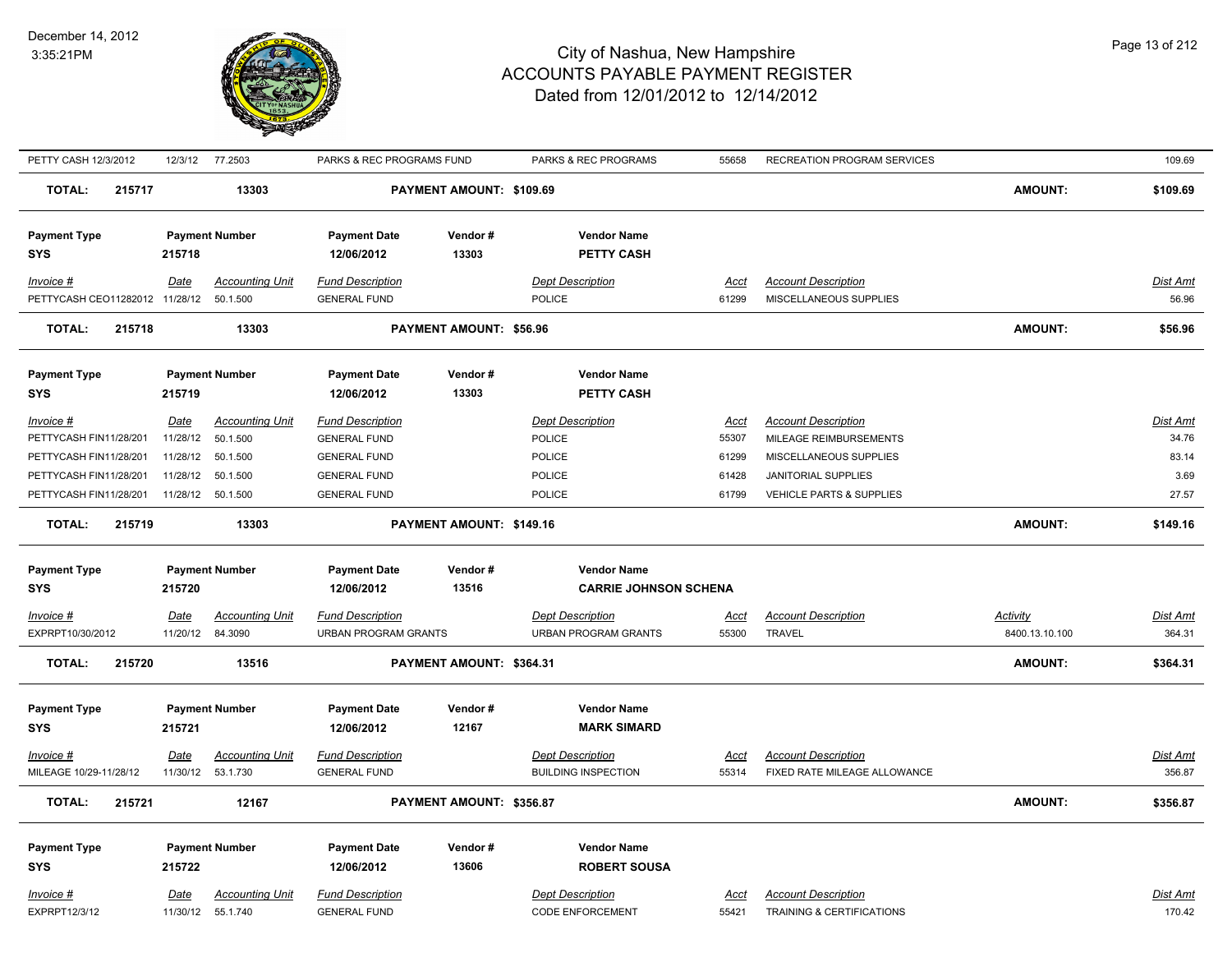

| <b>TOTAL:</b><br>215722                        |                         | 13606                                                 |                                                                                       | PAYMENT AMOUNT: \$170.42    |                                                                                |                               |                                                                                        | <b>AMOUNT:</b>                                      | \$170.42                                 |
|------------------------------------------------|-------------------------|-------------------------------------------------------|---------------------------------------------------------------------------------------|-----------------------------|--------------------------------------------------------------------------------|-------------------------------|----------------------------------------------------------------------------------------|-----------------------------------------------------|------------------------------------------|
| <b>Payment Type</b><br><b>SYS</b>              | 215723                  | <b>Payment Number</b>                                 | <b>Payment Date</b><br>12/06/2012                                                     | Vendor#<br>12059            | <b>Vendor Name</b><br><b>MICHAEL STANIUM</b>                                   |                               |                                                                                        |                                                     |                                          |
| Invoice #<br>BOOTREIMB 11/28/2012              | Date                    | <b>Accounting Unit</b><br>11/28/12 61.1.670           | <b>Fund Description</b><br><b>GENERAL FUND</b>                                        |                             | <b>Dept Description</b><br><b>STREETS</b>                                      | Acct<br>61107                 | <b>Account Description</b><br><b>CLOTHING &amp; UNIFORMS</b>                           |                                                     | <u>Dist Amt</u><br>110.00                |
| <b>TOTAL:</b><br>215723                        |                         | 12059                                                 |                                                                                       | PAYMENT AMOUNT: \$110.00    |                                                                                |                               |                                                                                        | <b>AMOUNT:</b>                                      | \$110.00                                 |
| <b>Payment Type</b><br><b>SYS</b>              | 215724                  | <b>Payment Number</b>                                 | <b>Payment Date</b><br>12/06/2012                                                     | Vendor#<br>11212            | <b>Vendor Name</b><br><b>JILL STANSFIELD</b>                                   |                               |                                                                                        |                                                     |                                          |
| Invoice #<br>02356I 12/06/2012 DCAP            | Date<br>12/3/12         | <b>Accounting Unit</b><br><b>BS1000</b>               | <b>Fund Description</b><br><b>GENERAL FUND</b>                                        |                             | <b>Dept Description</b><br><b>GENERAL FUND</b>                                 | Acct<br>21460                 | <b>Account Description</b><br>125 DEPENDENT CARE                                       |                                                     | Dist Amt<br>96.15                        |
| 215724<br><b>TOTAL:</b>                        |                         | 11212                                                 |                                                                                       | PAYMENT AMOUNT: \$96.15     |                                                                                |                               |                                                                                        | <b>AMOUNT:</b>                                      | \$96.15                                  |
| <b>Payment Type</b><br><b>SYS</b>              | 215725                  | <b>Payment Number</b>                                 | <b>Payment Date</b><br>12/06/2012                                                     | Vendor#<br>15578            | <b>Vendor Name</b><br>TOMMIE & CHERYL HORNE AND                                |                               |                                                                                        |                                                     |                                          |
| Invoice #<br>120107-000<br>120107-000          | <b>Date</b><br>11/28/12 | <b>Accounting Unit</b><br>84.3090<br>11/28/12 84.3090 | <b>Fund Description</b><br><b>URBAN PROGRAM GRANTS</b><br><b>URBAN PROGRAM GRANTS</b> |                             | <b>Dept Description</b><br><b>URBAN PROGRAM GRANTS</b><br>URBAN PROGRAM GRANTS | <u>Acct</u><br>69025<br>69025 | <b>Account Description</b><br>HOUSING PROGRAM ACTIVITIES<br>HOUSING PROGRAM ACTIVITIES | <b>Activity</b><br>8400.12.60.604<br>8400.13.60.604 | <b>Dist Amt</b><br>16,411.95<br>2,928.05 |
| <b>TOTAL:</b><br>215725                        |                         | 15578                                                 |                                                                                       | PAYMENT AMOUNT: \$19,340.00 |                                                                                |                               |                                                                                        | AMOUNT:                                             | \$19,340.00                              |
| <b>Payment Type</b><br><b>SYS</b><br>Invoice # | 215726<br>Date          | <b>Payment Number</b><br><b>Accounting Unit</b>       | <b>Payment Date</b><br>12/06/2012<br><b>Fund Description</b>                          | Vendor#<br>14934            | <b>Vendor Name</b><br><b>WILLIAM TOOMEY</b><br><b>Dept Description</b>         | Acct                          | <b>Account Description</b>                                                             |                                                     | Dist Amt                                 |
| MILEAGE 11/1/-11/30/12                         |                         | 11/30/12 60.1.665                                     | <b>GENERAL FUND</b>                                                                   |                             | <b>PUBLIC</b><br>WORKS-ADMIN/ENGINEERING                                       | 55307                         | MILEAGE REIMBURSEMENTS                                                                 |                                                     | 360.75                                   |
| <b>TOTAL:</b><br>215726                        |                         | 14934                                                 |                                                                                       | PAYMENT AMOUNT: \$360.75    |                                                                                |                               |                                                                                        | <b>AMOUNT:</b>                                      | \$360.75                                 |
| <b>Payment Type</b><br><b>SYS</b>              | 215727                  | <b>Payment Number</b>                                 | <b>Payment Date</b><br>12/06/2012                                                     | Vendor#<br>13782            | <b>Vendor Name</b><br><b>GREG TURGISS</b>                                      |                               |                                                                                        |                                                     |                                          |
| Invoice #<br>MILEAGE11/3-12/1/12               | <u>Date</u>             | <b>Accounting Unit</b><br>11/30/12 32.1.600           | <b>Fund Description</b><br><b>GENERAL FUND</b>                                        |                             | <b>Dept Description</b><br>ASSESSING                                           | Acct<br>55307                 | <b>Account Description</b><br>MILEAGE REIMBURSEMENTS                                   |                                                     | Dist Amt<br>172.05                       |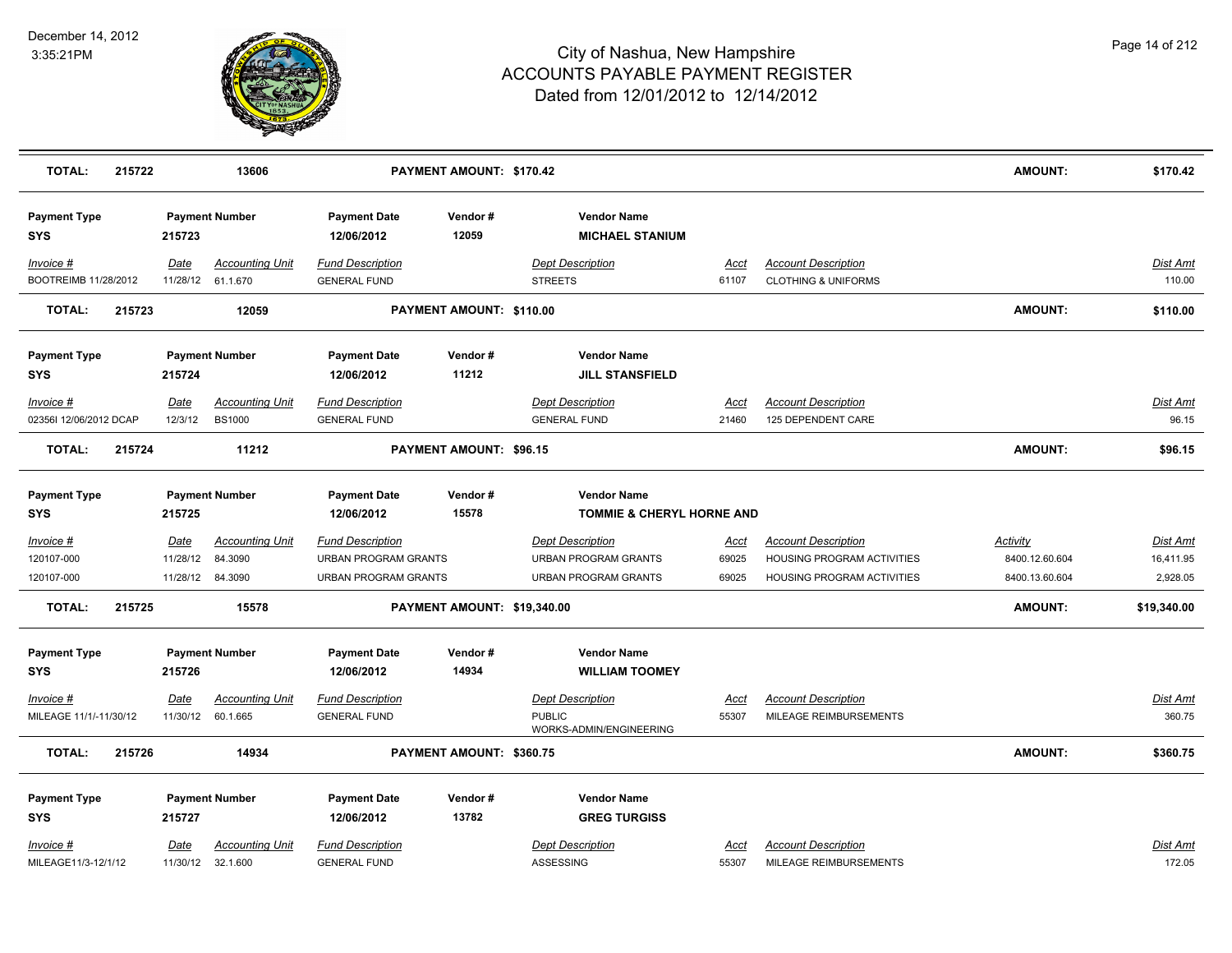

| <b>TOTAL:</b>                     | 215727 |                  | 13782                                        |                                                | PAYMENT AMOUNT: \$172.05 |                                                    |                      |                                                              | AMOUNT:         | \$172.05           |
|-----------------------------------|--------|------------------|----------------------------------------------|------------------------------------------------|--------------------------|----------------------------------------------------|----------------------|--------------------------------------------------------------|-----------------|--------------------|
| <b>Payment Type</b><br><b>SYS</b> |        | 215728           | <b>Payment Number</b>                        | <b>Payment Date</b><br>12/06/2012              | Vendor#<br>11348         | <b>Vendor Name</b><br><b>WILLIAM CONSTANTINEAU</b> |                      |                                                              |                 |                    |
| Invoice #<br>REIMB 11/10/12       |        | Date             | <b>Accounting Unit</b><br>11/10/12  50.1.500 | <b>Fund Description</b><br><b>GENERAL FUND</b> |                          | <b>Dept Description</b><br><b>POLICE</b>           | <u>Acct</u><br>61107 | <b>Account Description</b><br><b>CLOTHING &amp; UNIFORMS</b> |                 | Dist Amt<br>482.90 |
| <b>TOTAL:</b>                     | 215728 |                  | 11348                                        |                                                | PAYMENT AMOUNT: \$482.90 |                                                    |                      |                                                              | <b>AMOUNT:</b>  | \$482.90           |
| <b>Payment Type</b><br>SYS        |        | 215729           | <b>Payment Number</b>                        | <b>Payment Date</b><br>12/06/2012              | Vendor#<br>12022         | <b>Vendor Name</b><br><b>LOUISE WOODWORTH</b>      |                      |                                                              |                 |                    |
| Invoice #                         |        | Date             | <b>Accounting Unit</b>                       | <b>Fund Description</b>                        |                          | <b>Dept Description</b>                            | Acct                 | <b>Account Description</b>                                   | <b>Activity</b> | Dist Amt           |
| EXPRPT 12/3/2012                  |        |                  | 11/30/12 86.3120                             | <b>TRANSIT GRANTS</b>                          |                          | <b>TRANSPORTATION</b>                              | 55400                | <b>CONFERENCES AND SEMINARS</b>                              | 86.800.13.10.10 | 755.26             |
| <b>TOTAL:</b>                     | 215729 |                  | 12022                                        |                                                | PAYMENT AMOUNT: \$755.26 |                                                    |                      |                                                              | AMOUNT:         | \$755.26           |
| <b>Payment Type</b>               |        |                  | <b>Payment Number</b>                        | <b>Payment Date</b>                            | Vendor#                  | <b>Vendor Name</b>                                 |                      |                                                              |                 |                    |
| <b>SYS</b>                        |        | 215730           |                                              | 12/06/2012                                     | 15610                    | <b>AMERICAN POLYGRAPH ASSN</b>                     |                      |                                                              |                 |                    |
| <u>Invoice #</u>                  |        | <b>Date</b>      | <b>Accounting Unit</b>                       | <b>Fund Description</b>                        |                          | <b>Dept Description</b>                            | <u>Acct</u>          | <b>Account Description</b>                                   |                 | <b>Dist Amt</b>    |
| <b>MEMBER #5016</b>               |        | 11/12/12         | 50.1.500                                     | <b>GENERAL FUND</b>                            |                          | <b>POLICE</b>                                      | 55200                | DUES AND MEMBERSHIPS                                         |                 | 150.00             |
| <b>MEMBER #5111</b>               |        | 11/12/12         | 50.1.500                                     | <b>GENERAL FUND</b>                            |                          | <b>POLICE</b>                                      | 55200                | DUES AND MEMBERSHIPS                                         |                 | 150.00             |
| MEMBER #8337                      |        | 11/12/12         | 50.1.500                                     | <b>GENERAL FUND</b>                            |                          | <b>POLICE</b>                                      | 55200                | DUES AND MEMBERSHIPS                                         |                 | 150.00             |
| <b>MEMBER #8338</b>               |        |                  | 11/12/12 50.1.500                            | <b>GENERAL FUND</b>                            |                          | <b>POLICE</b>                                      | 55200                | DUES AND MEMBERSHIPS                                         |                 | 150.00             |
| <b>TOTAL:</b>                     | 215730 |                  | 15610                                        |                                                | PAYMENT AMOUNT: \$600.00 |                                                    |                      |                                                              | <b>AMOUNT:</b>  | \$600.00           |
| <b>Payment Type</b>               |        |                  | <b>Payment Number</b>                        | <b>Payment Date</b>                            | Vendor#                  | <b>Vendor Name</b>                                 |                      |                                                              |                 |                    |
| <b>SYS</b>                        |        | 215731           |                                              | 12/06/2012                                     | 12536                    | <b>COMCAST CABLE COMMUNICATIONS I</b>              |                      |                                                              |                 |                    |
| Invoice #                         |        | Date             | <b>Accounting Unit</b>                       | <b>Fund Description</b>                        |                          | <b>Dept Description</b>                            | Acct                 | <b>Account Description</b>                                   |                 | <b>Dist Amt</b>    |
| 8773200811209679 NOV13            |        | 11/26/12         | 50.1.500                                     | <b>GENERAL FUND</b>                            |                          | POLICE                                             | 54849                | TELEPHONE LEASE                                              |                 | 216.90             |
| 8773200811354293 NOV13            |        | 11/22/12 50.4020 |                                              | POLICE DRUG ENFORCEMENT<br><b>FUND</b>         |                          | POLICE DRUG ENFORCEMENT<br><b>FUND</b>             | 55699                | OTHER CONTRACTED SERVICES                                    |                 | 222.15             |
| <b>TOTAL:</b>                     | 215731 |                  | 12536                                        |                                                | PAYMENT AMOUNT: \$439.05 |                                                    |                      |                                                              | <b>AMOUNT:</b>  | \$439.05           |
| <b>Payment Type</b>               |        |                  | <b>Payment Number</b>                        | <b>Payment Date</b>                            | Vendor#                  | <b>Vendor Name</b>                                 |                      |                                                              |                 |                    |
| <b>SYS</b>                        |        | 215732           |                                              | 12/06/2012                                     | 15609                    | <b>ECONOMIST (THE)</b>                             |                      |                                                              |                 |                    |
| Invoice #                         |        | Date             | <b>Accounting Unit</b>                       | <b>Fund Description</b>                        |                          | <b>Dept Description</b>                            | <u>Acct</u>          | <b>Account Description</b>                                   |                 | <b>Dist Amt</b>    |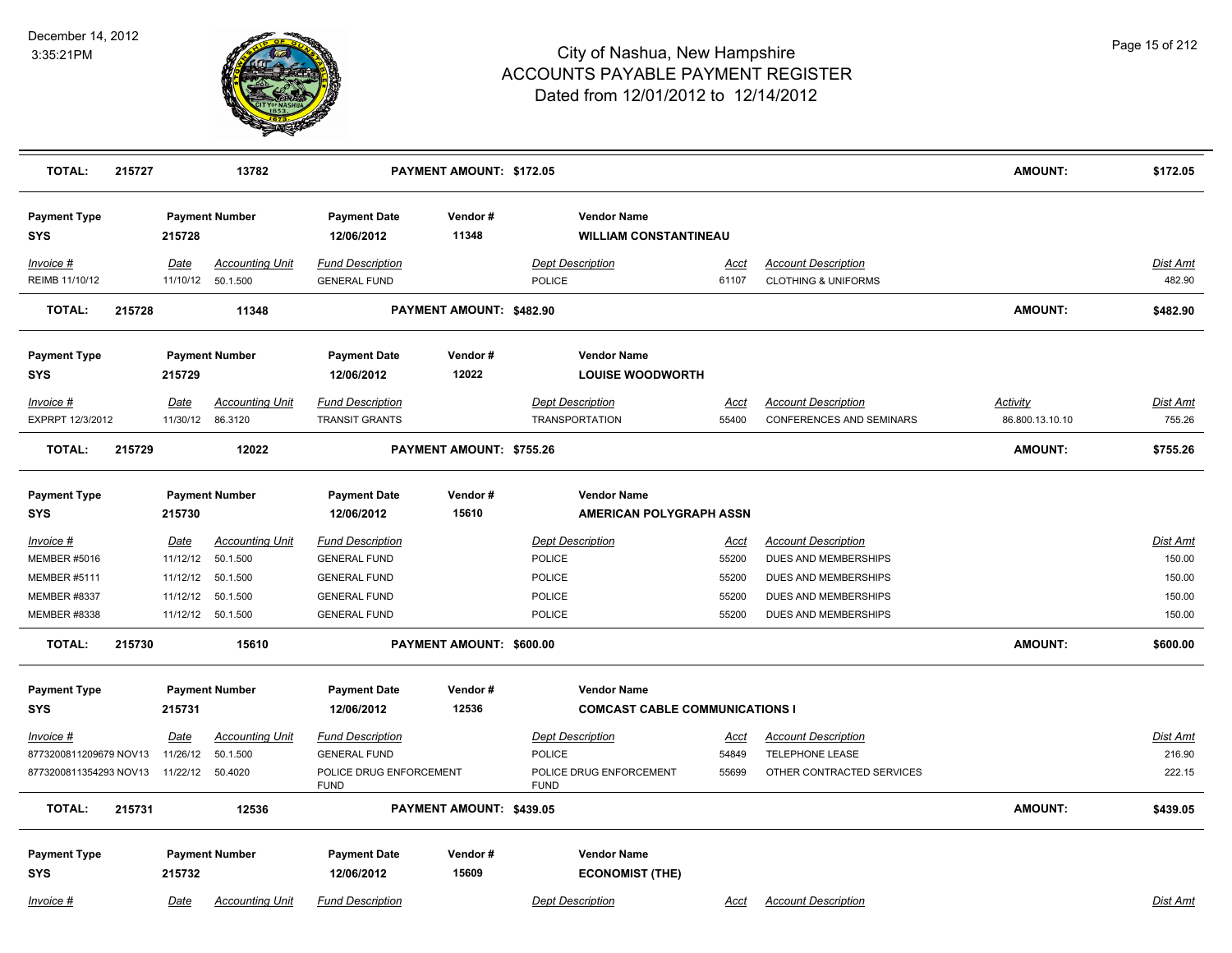

| CRN01642115             | 12/6/12  | 82.1.500               | <b>GENERAL FUND</b>     |                            | PLANNING & ZONING               | 61807       | <b>PUBLICATIONS</b>        |                | 114.00          |
|-------------------------|----------|------------------------|-------------------------|----------------------------|---------------------------------|-------------|----------------------------|----------------|-----------------|
| <b>TOTAL:</b><br>215732 |          | 15609                  |                         | PAYMENT AMOUNT: \$114.00   |                                 |             |                            | AMOUNT:        | \$114.00        |
| <b>Payment Type</b>     |          | <b>Payment Number</b>  | <b>Payment Date</b>     | Vendor#                    | <b>Vendor Name</b>              |             |                            |                |                 |
| <b>SYS</b>              | 215733   |                        | 12/06/2012              | 14210                      | <b>ENERGYNORTH PROPANE</b>      |             |                            |                |                 |
| Invoice #               | Date     | <b>Accounting Unit</b> | <b>Fund Description</b> |                            | <b>Dept Description</b>         | Acct        | <b>Account Description</b> |                | <b>Dist Amt</b> |
| 017060                  | 11/26/12 | 68.6000.692            | <b>SOLID WASTE FUND</b> |                            | <b>SOLID WASTE</b>              | 54114       | <b>HEATING GAS</b>         |                | 1,204.53        |
| <b>TOTAL:</b><br>215733 |          | 14210                  |                         | PAYMENT AMOUNT: \$1,204.53 |                                 |             |                            | AMOUNT:        | \$1,204.53      |
| <b>Payment Type</b>     |          | <b>Payment Number</b>  | <b>Payment Date</b>     | Vendor#                    | <b>Vendor Name</b>              |             |                            |                |                 |
| SYS                     | 215734   |                        | 12/06/2012              | 14216                      | <b>FAIRPOINT COMMUNICATIONS</b> |             |                            |                |                 |
| Invoice #               | Date     | <b>Accounting Unit</b> | <b>Fund Description</b> |                            | <b>Dept Description</b>         | <u>Acct</u> | <b>Account Description</b> |                | Dist Amt        |
| 007 301 4299 811-NOV13  |          | 11/24/12 20.1.555      | <b>GENERAL FUND</b>     |                            | <b>TELECOMMUNICATIONS</b>       | 55109       | TELEPHONE-VOICE            |                | 69.99           |
| 603 401 2132 196-NOV13  |          | 11/21/12 20.1.555      | <b>GENERAL FUND</b>     |                            | <b>TELECOMMUNICATIONS</b>       | 55109       | TELEPHONE-VOICE            |                | 153.00          |
| 603 401 3412 403-NOV13  | 11/21/12 | 20.1.555               | <b>GENERAL FUND</b>     |                            | <b>TELECOMMUNICATIONS</b>       | 55109       | TELEPHONE-VOICE            |                | 51.00           |
| 603 598 0569 443-NOV13  | 11/21/12 | 20.1.555               | <b>GENERAL FUND</b>     |                            | <b>TELECOMMUNICATIONS</b>       | 55109       | TELEPHONE-VOICE            |                | 30.21           |
| 603 598 3556 002-NOV13  |          | 11/21/12 20.1.555      | <b>GENERAL FUND</b>     |                            | <b>TELECOMMUNICATIONS</b>       | 55109       | TELEPHONE-VOICE            |                | 30.21           |
| 603 883 6924 992-NOV13  |          | 11/21/12 20.1.555      | <b>GENERAL FUND</b>     |                            | <b>TELECOMMUNICATIONS</b>       | 55109       | TELEPHONE-VOICE            |                | 30.21           |
| 603 886 9256 877-NOV13  | 11/21/12 | 50.1.500               | <b>GENERAL FUND</b>     |                            | <b>POLICE</b>                   | 54849       | TELEPHONE LEASE            |                | 30.21           |
| 603 889 3201 324-NOV13  | 11/21/12 | 20.1.555               | <b>GENERAL FUND</b>     |                            | <b>TELECOMMUNICATIONS</b>       | 55109       | TELEPHONE-VOICE            |                | 30.21           |
| 603 889 3456 820-NOV13  | 11/21/12 | 20.1.555               | <b>GENERAL FUND</b>     |                            | <b>TELECOMMUNICATIONS</b>       | 55109       | TELEPHONE-VOICE            |                | 33.18           |
| 603 889 3850 726-NOV13  |          | 11/21/12 20.1.555      | <b>GENERAL FUND</b>     |                            | <b>TELECOMMUNICATIONS</b>       | 55109       | TELEPHONE-VOICE            |                | 33.18           |
| 603 889 9525 823-NOV13  |          | 11/21/12 20.1.555      | <b>GENERAL FUND</b>     |                            | <b>TELECOMMUNICATIONS</b>       | 55109       | TELEPHONE-VOICE            |                | 82.77           |
| <b>TOTAL:</b><br>215734 |          | 14216                  |                         | PAYMENT AMOUNT: \$574.17   |                                 |             |                            | AMOUNT:        | \$574.17        |
| <b>Payment Type</b>     |          | <b>Payment Number</b>  | <b>Payment Date</b>     | Vendor#                    | <b>Vendor Name</b>              |             |                            |                |                 |
| <b>SYS</b>              | 215735   |                        | 12/06/2012              | 14328                      | <b>IMSA</b>                     |             |                            |                |                 |
| <u>Invoice #</u>        | Date     | <b>Accounting Unit</b> | <b>Fund Description</b> |                            | <b>Dept Description</b>         | <u>Acct</u> | <b>Account Description</b> |                | <b>Dist Amt</b> |
| 10011 P COLLISHAW 2013  | 11/28/12 | 52.1.500               | <b>GENERAL FUND</b>     |                            | <b>FIRE</b>                     | 55200       | DUES AND MEMBERSHIPS       |                | 80.00           |
| 74231 A JEAN 2013       |          | 11/20/12 61.1.670      | <b>GENERAL FUND</b>     |                            | <b>STREETS</b>                  | 55307       | MILEAGE REIMBURSEMENTS     |                | 80.00           |
| <b>TOTAL:</b><br>215735 |          | 14328                  |                         | PAYMENT AMOUNT: \$160.00   |                                 |             |                            | <b>AMOUNT:</b> | \$160.00        |
| <b>Payment Type</b>     |          | <b>Payment Number</b>  | <b>Payment Date</b>     | Vendor#                    | <b>Vendor Name</b>              |             |                            |                |                 |
| <b>SYS</b>              | 215736   |                        | 12/06/2012              | 14702                      | <b>LIBERTY UTILITIES</b>        |             |                            |                |                 |
| Invoice #               | Date     | <b>Accounting Unit</b> | <b>Fund Description</b> |                            | <b>Dept Description</b>         | Acct        | <b>Account Description</b> |                | <b>Dist Amt</b> |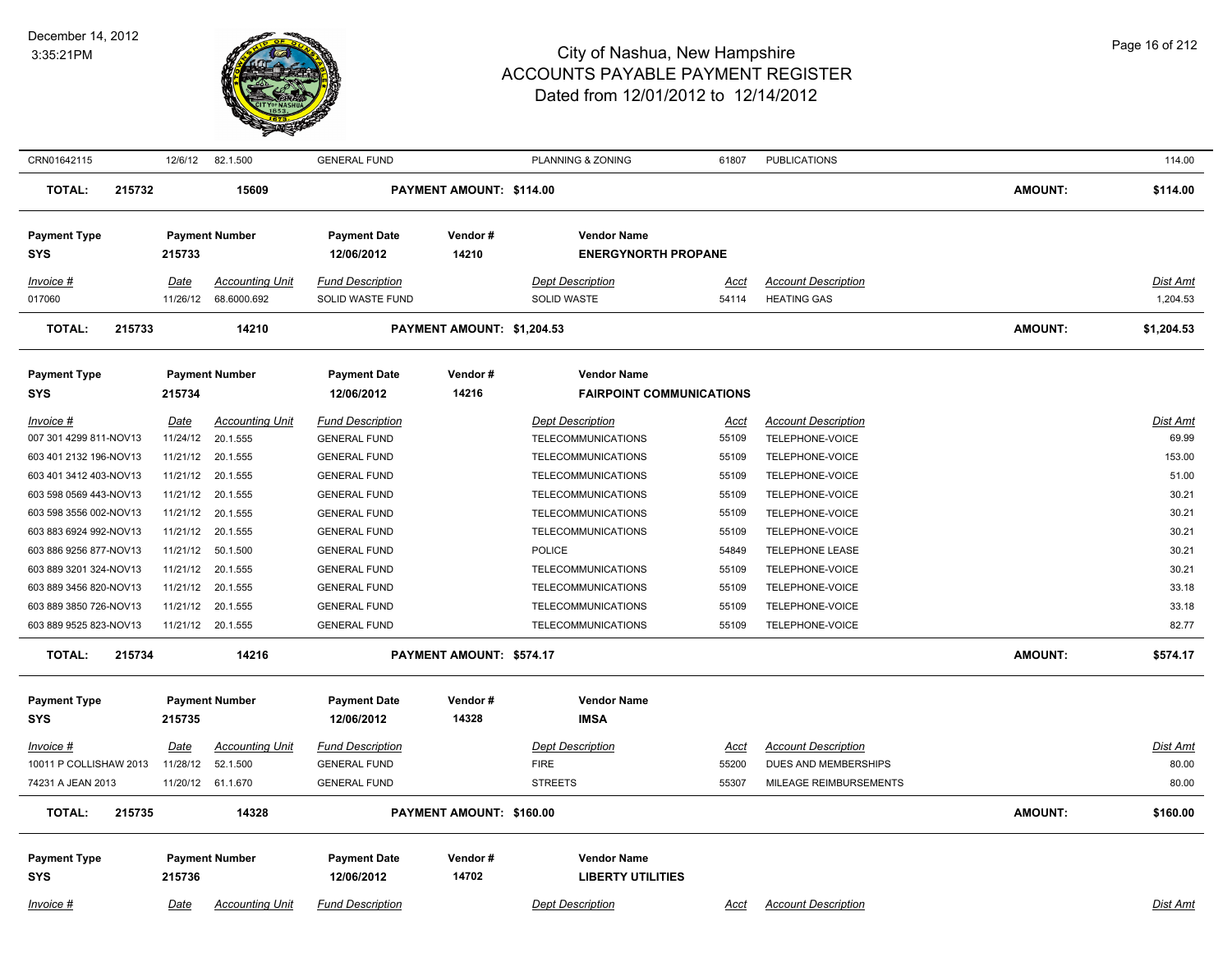

| 5737627850NOV13         |             | 11/16/12 31.2506        | HUNT BLDG FACILITY RENTALS |                                | HUNT BLDG FACILITY RENTALS                | 54114       | <b>HEATING GAS</b>         |                | 127.91          |
|-------------------------|-------------|-------------------------|----------------------------|--------------------------------|-------------------------------------------|-------------|----------------------------|----------------|-----------------|
| 5739020410NOV13         |             | 11/16/12  52.1.720.8175 | <b>GENERAL FUND</b>        |                                | <b>FIRE</b>                               | 54114       | <b>HEATING GAS</b>         |                | 291.73          |
| 5739024550NOV13         |             | 11/16/12 77.1.720.8191  | <b>GENERAL FUND</b>        |                                | PARKS & RECREATION                        | 54114       | <b>HEATING GAS</b>         |                | 93.86           |
| <b>TOTAL:</b><br>215736 |             | 14702                   |                            | PAYMENT AMOUNT: \$513.50       |                                           |             |                            | <b>AMOUNT:</b> | \$513.50        |
| <b>Payment Type</b>     |             | <b>Payment Number</b>   | <b>Payment Date</b>        | Vendor#                        | <b>Vendor Name</b>                        |             |                            |                |                 |
| <b>SYS</b>              | 215737      |                         | 12/06/2012                 | 14524                          | <b>NEW HAMPSHIRE MAGAZINE</b>             |             |                            |                |                 |
| Invoice #               | Date        | <b>Accounting Unit</b>  | <b>Fund Description</b>    |                                | <b>Dept Description</b>                   | <u>Acct</u> | <b>Account Description</b> |                | Dist Amt        |
| 0025270 JAN13 RENEWAL   | 11/26/12    | 79.1.760                | <b>GENERAL FUND</b>        |                                | <b>LIBRARY</b>                            | 61821       | <b>PERIODICALS</b>         |                | 14.97           |
| <b>TOTAL:</b><br>215737 |             | 14524                   |                            | PAYMENT AMOUNT: \$14.97        |                                           |             |                            | AMOUNT:        | \$14.97         |
| <b>Payment Type</b>     |             | <b>Payment Number</b>   | <b>Payment Date</b>        | Vendor#                        | <b>Vendor Name</b>                        |             |                            |                |                 |
| <b>SYS</b>              | 215738      |                         | 12/06/2012                 | 15582                          | NH BUILDING OFFICIALS SUPPORT             |             |                            |                |                 |
| Invoice #               | Date        | <b>Accounting Unit</b>  | <b>Fund Description</b>    |                                | <b>Dept Description</b>                   | Acct        | <b>Account Description</b> |                | Dist Amt        |
| 2012 DUES D. MICHAUD    | 12/1/12     | 53.1.730                | <b>GENERAL FUND</b>        |                                | <b>BUILDING INSPECTION</b>                | 55421       | TRAINING & CERTIFICATIONS  |                | 50.00           |
| <b>TOTAL:</b><br>215738 |             | 15582                   |                            | <b>PAYMENT AMOUNT: \$50.00</b> |                                           |             |                            | <b>AMOUNT:</b> | \$50.00         |
| <b>Payment Type</b>     |             | <b>Payment Number</b>   | <b>Payment Date</b>        | Vendor#                        | <b>Vendor Name</b>                        |             |                            |                |                 |
| <b>SYS</b>              | 215739      |                         | 12/06/2012                 | 14547                          | <b>NHWPCA</b>                             |             |                            |                |                 |
| <b>Invoice #</b>        | <u>Date</u> | <b>Accounting Unit</b>  | <b>Fund Description</b>    |                                | <b>Dept Description</b>                   | <u>Acct</u> | <b>Account Description</b> |                | <u>Dist Ami</u> |
| 2012 WINTER MTG REG     | 12/3/12     | 69.6200.540             | <b>WASTEWATER FUND</b>     |                                | <b>WASTEWATER</b>                         | 55400       | CONFERENCES AND SEMINARS   |                | 35.00           |
| 2012 WINTER MTG REG     | 12/3/12     | 69.6200.670             | <b>WASTEWATER FUND</b>     |                                | <b>WASTEWATER</b>                         | 55400       | CONFERENCES AND SEMINARS   |                | 100.00          |
| <b>TOTAL:</b><br>215739 |             | 14547                   |                            | PAYMENT AMOUNT: \$135.00       |                                           |             |                            | <b>AMOUNT:</b> | \$135.00        |
| <b>Payment Type</b>     |             | <b>Payment Number</b>   | <b>Payment Date</b>        | Vendor#                        | <b>Vendor Name</b>                        |             |                            |                |                 |
| <b>SYS</b>              | 215740      |                         | 12/06/2012                 | 13242                          | PAETEC COMMUNICATIONS INC                 |             |                            |                |                 |
| <u>Invoice #</u>        | <u>Date</u> | <b>Accounting Unit</b>  | <b>Fund Description</b>    |                                | <b>Dept Description</b>                   | <u>Acct</u> | <b>Account Description</b> |                | Dist Amt        |
| 54332919-164361         | 11/22/12    | 20.1.555                | <b>GENERAL FUND</b>        |                                | TELECOMMUNICATIONS                        | 55109       | TELEPHONE-VOICE            |                | 3,787.28        |
| 54332919-164361         | 11/22/12    | 42.1.720                | <b>GENERAL FUND</b>        |                                | WOODLAWN CEMETERY                         | 55109       | TELEPHONE-VOICE            |                | 12.52           |
| 54332919-164361         | 11/22/12    | 52.1.720                | <b>GENERAL FUND</b>        |                                | <b>FIRE</b>                               | 55118       | TELEPHONE-CELLULAR         |                | 10.60           |
| 54332919-164361         | 11/22/12    | 60.1.500                | <b>GENERAL FUND</b>        |                                | <b>PUBLIC</b>                             | 55109       | TELEPHONE-VOICE            |                | 5.47            |
| 54332919-164361         | 11/22/12    | 61.1.670                | <b>GENERAL FUND</b>        |                                | WORKS-ADMIN/ENGINEERING<br><b>STREETS</b> | 55109       | TELEPHONE-VOICE            |                | 19.07           |
| 54332919-164361         | 11/22/12    | 61.1.705                | <b>GENERAL FUND</b>        |                                | <b>STREETS</b>                            | 55109       | TELEPHONE-VOICE            |                | 19.07           |
| 54332919-164361         |             | 11/22/12 66.1.500       | <b>GENERAL FUND</b>        |                                | PARKING LOTS                              | 55109       | TELEPHONE-VOICE            |                | 7.38            |
| 54332919-164361         |             | 11/22/12 68.6000.692    | SOLID WASTE FUND           |                                | <b>SOLID WASTE</b>                        | 55109       | TELEPHONE-VOICE            |                | 4.47            |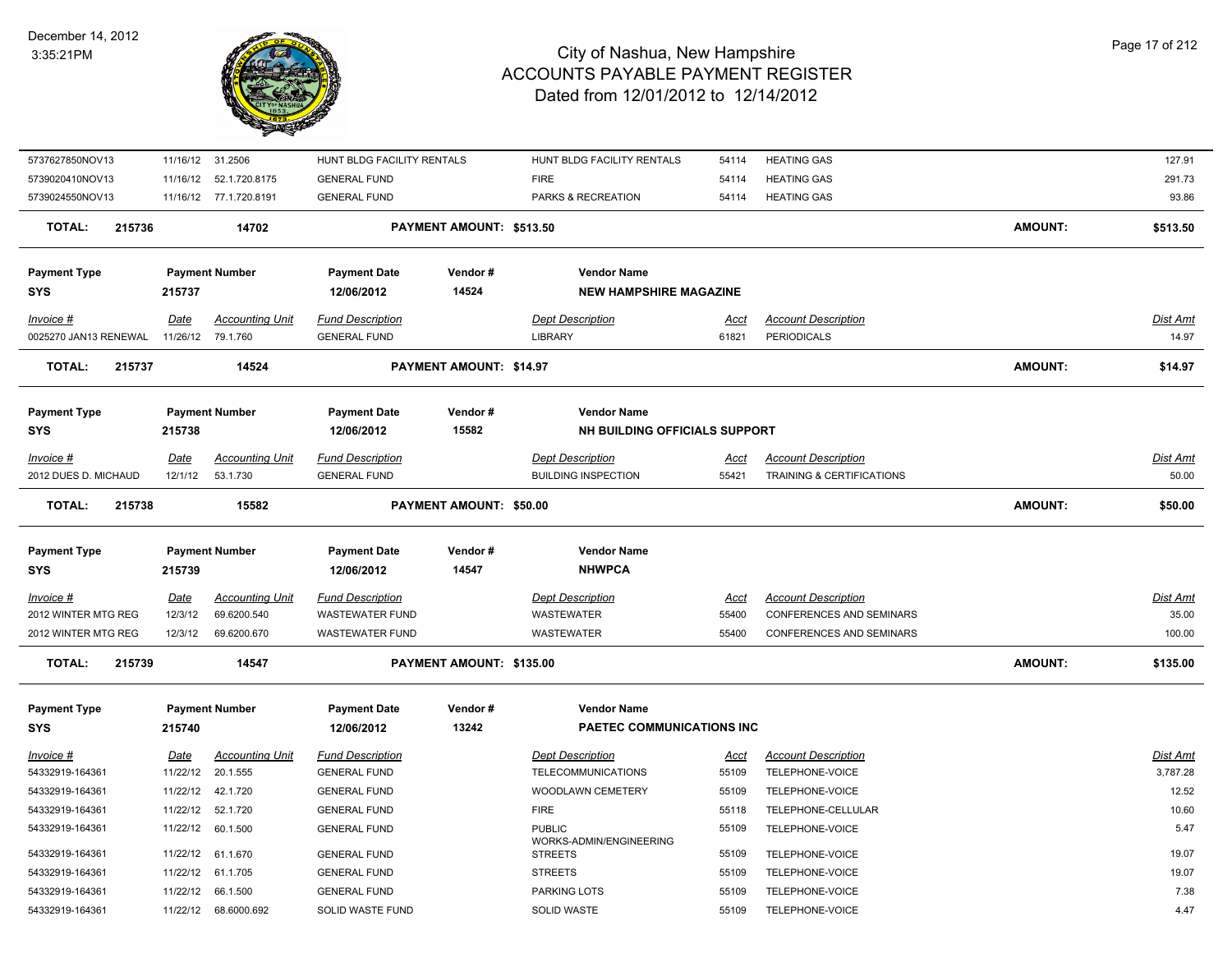

| 54332919-164361      |        |             | 11/22/12 69.6200.670    | <b>WASTEWATER FUND</b>                  |                            | <b>WASTEWATER</b>                                | 55109       | TELEPHONE-VOICE            |                 | 4.43            |
|----------------------|--------|-------------|-------------------------|-----------------------------------------|----------------------------|--------------------------------------------------|-------------|----------------------------|-----------------|-----------------|
| 54332919-164361      |        |             | 11/22/12 77.1.500       | <b>GENERAL FUND</b>                     |                            | PARKS & RECREATION                               | 55109       | TELEPHONE-VOICE            |                 | 12.71           |
| 54332919-164361      |        |             | 11/22/12 79.1.500       | <b>GENERAL FUND</b>                     |                            | <b>LIBRARY</b>                                   | 55109       | TELEPHONE-VOICE            |                 | 12.71           |
| <b>TOTAL:</b>        | 215740 |             | 13242                   |                                         | PAYMENT AMOUNT: \$3,895.71 |                                                  |             |                            | <b>AMOUNT:</b>  | \$3,895.71      |
| <b>Payment Type</b>  |        |             | <b>Payment Number</b>   | <b>Payment Date</b>                     | Vendor#                    | <b>Vendor Name</b>                               |             |                            |                 |                 |
| <b>SYS</b>           |        | 215741      |                         | 12/06/2012                              | 13242                      | PAETEC COMMUNICATIONS INC                        |             |                            |                 |                 |
| Invoice #            |        | Date        | <b>Accounting Unit</b>  | <b>Fund Description</b>                 |                            | <b>Dept Description</b>                          | Acct        | <b>Account Description</b> |                 | Dist Amt        |
| 54337486-164393      |        | 11/22/12    | 20.1.555                | <b>GENERAL FUND</b>                     |                            | TELECOMMUNICATIONS                               | 55109       | TELEPHONE-VOICE            |                 | 1,293.85        |
| 54337486-164393      |        | 11/22/12    | 50.1.500                | <b>GENERAL FUND</b>                     |                            | <b>POLICE</b>                                    | 55109       | TELEPHONE-VOICE            |                 | 248.60          |
| <b>TOTAL:</b>        | 215741 |             | 13242                   |                                         | PAYMENT AMOUNT: \$1,542.45 |                                                  |             |                            | <b>AMOUNT:</b>  | \$1,542.45      |
| <b>Payment Type</b>  |        |             | <b>Payment Number</b>   | <b>Payment Date</b>                     | Vendor#                    | <b>Vendor Name</b>                               |             |                            |                 |                 |
| SYS                  |        | 215742      |                         | 12/06/2012                              | 13242                      | PAETEC COMMUNICATIONS INC                        |             |                            |                 |                 |
| Invoice #            |        | Date        | <b>Accounting Unit</b>  | <b>Fund Description</b>                 |                            | <b>Dept Description</b>                          | Acct        | <b>Account Description</b> |                 | Dist Amt        |
| 54347892-173735      |        | 11/29/12    | 20.1.555                | <b>GENERAL FUND</b>                     |                            | <b>TELECOMMUNICATIONS</b>                        | 55109       | TELEPHONE-VOICE            |                 | 600.00          |
| <b>TOTAL:</b>        | 215742 |             | 13242                   |                                         | PAYMENT AMOUNT: \$600.00   |                                                  |             |                            | <b>AMOUNT:</b>  | \$600.00        |
| <b>Payment Type</b>  |        |             | <b>Payment Number</b>   | <b>Payment Date</b>                     | Vendor#                    | <b>Vendor Name</b>                               |             |                            |                 |                 |
| SYS                  |        | 215743      |                         | 12/06/2012                              | 13291                      | PENNICHUCK WATER WORKS INC                       |             |                            |                 |                 |
| <u>Invoice #</u>     |        | <b>Date</b> | <b>Accounting Unit</b>  | <b>Fund Description</b>                 |                            | <b>Dept Description</b>                          | <u>Acct</u> | <b>Account Description</b> | <u>Activity</u> | <u>Dist Amt</u> |
| 100002003-2377NOV13  |        | 11/15/12    | TF79.7534               | LIBRARY-CHANDLER MEM LIB<br><b>FUND</b> |                            | LIBRARY-CHANDLER MEM LIB<br><b>FUND</b>          | 54141       | <b>WATER &amp; SEWER</b>   |                 | 20.34           |
| 100002823-3271NOV13  |        |             | 11/15/12  52.1.720.8182 | <b>GENERAL FUND</b>                     |                            | <b>FIRE</b>                                      | 54141       | <b>WATER &amp; SEWER</b>   |                 | 39.18           |
| 100005484-6492NOV13  |        |             | 11/15/12 29.1.720.8162  | <b>GENERAL FUND</b>                     |                            | <b>CITY BUILDINGS</b>                            | 54141       | WATER & SEWER              |                 | 256.91          |
| 100008548-5329NOV13  |        |             | 11/15/12 69.6200.670    | <b>WASTEWATER FUND</b>                  |                            | <b>WASTEWATER</b>                                | 54141       | <b>WATER &amp; SEWER</b>   |                 | 1,092.15        |
| 1000093380-5329      |        |             | 11/21/12 77.1.650       | <b>GENERAL FUND</b>                     |                            | PARKS & RECREATION                               | 54141       | <b>WATER &amp; SEWER</b>   |                 | 91.91           |
| 100009394-5329NOV13  |        |             | 11/15/12 77.1.650       | <b>GENERAL FUND</b>                     |                            | PARKS & RECREATION                               | 54141       | <b>WATER &amp; SEWER</b>   |                 | 817.91          |
| 100011656-14849NOV13 |        |             | 11/15/12 77.1.650       | <b>GENERAL FUND</b>                     |                            | PARKS & RECREATION                               | 54141       | <b>WATER &amp; SEWER</b>   |                 | 91.91           |
| 100011993-15303NOV13 |        |             | 11/21/12 22.2505        | <b>GOVT &amp; EDUCATION CHANNELS</b>    |                            | <b>GOV'T &amp; EDUCATION CHANNELS</b>            | 54141       | <b>WATER &amp; SEWER</b>   |                 | 19.29           |
| 100011993-15303NOV13 |        |             | 11/21/12 60.1.500       | <b>FUND</b><br><b>GENERAL FUND</b>      |                            | <b>PUBLIC</b>                                    | 54141       | WATER & SEWER              |                 | 70.72           |
| 100011993-15303NOV13 |        |             | 11/21/12 86.3120        | <b>TRANSIT GRANTS</b>                   |                            | WORKS-ADMIN/ENGINEERING<br><b>TRANSPORTATION</b> | 54141       | <b>WATER &amp; SEWER</b>   | 86.800.13.10.10 | 70.72           |
| 100013049-74970NOV13 |        |             | 11/21/12  52.1.720.8178 | <b>GENERAL FUND</b>                     |                            | <b>FIRE</b>                                      | 54141       | <b>WATER &amp; SEWER</b>   |                 | 216.47          |
| 100013367-5329NOV13  |        | 11/21/12    | 68.6000.692             | <b>SOLID WASTE FUND</b>                 |                            | <b>SOLID WASTE</b>                               | 54141       | <b>WATER &amp; SEWER</b>   |                 | 73.56           |
| 100013415-5329NOV13  |        |             | 11/21/12 68.6000.692    | SOLID WASTE FUND                        |                            | <b>SOLID WASTE</b>                               | 54141       | <b>WATER &amp; SEWER</b>   |                 | 138.06          |
| 100013459-5329NOV13  |        |             | 11/15/12 29.1.720.8163  | <b>GENERAL FUND</b>                     |                            | <b>CITY BUILDINGS</b>                            | 54141       | <b>WATER &amp; SEWER</b>   |                 | 20.34           |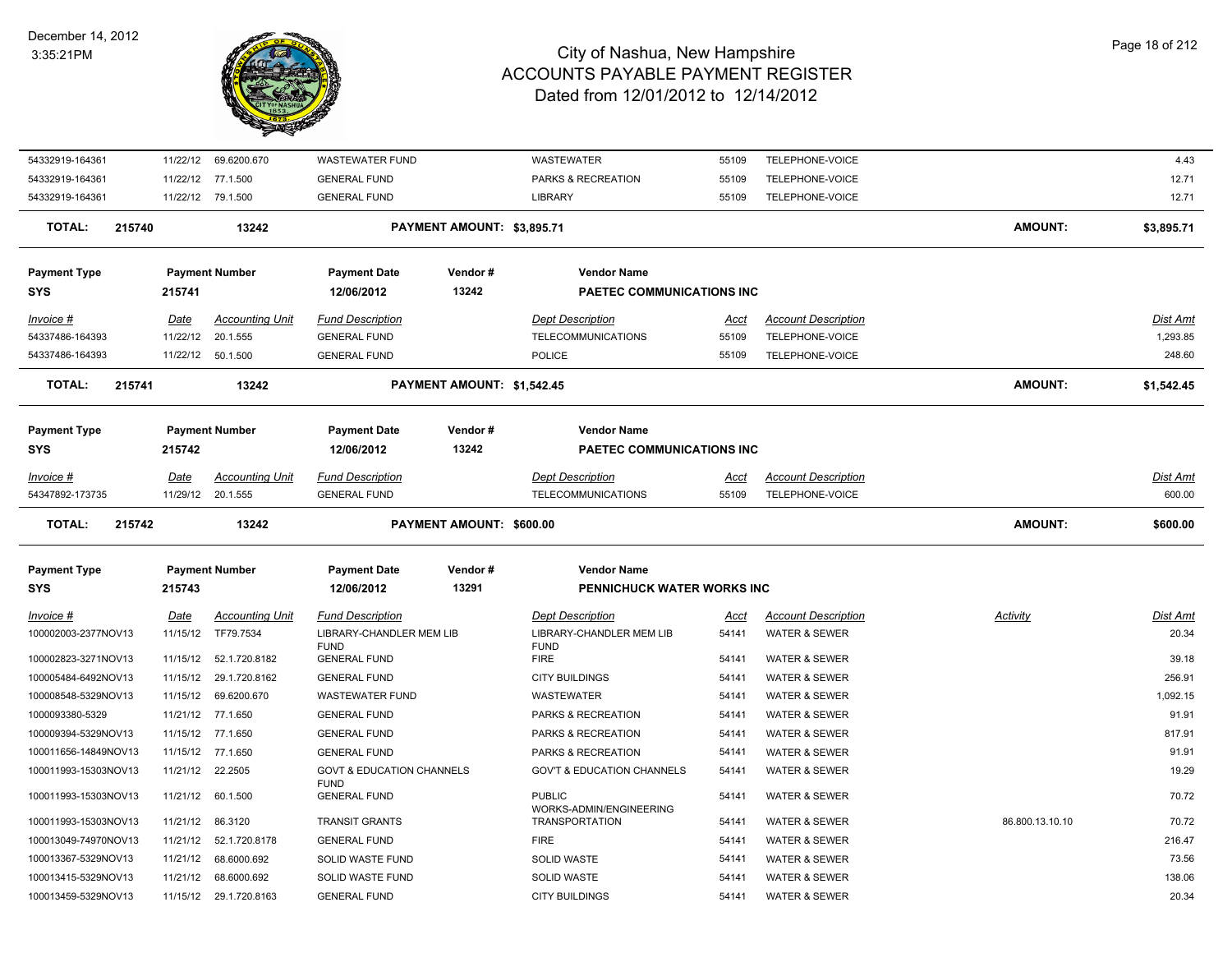

| <b>TOTAL:</b><br>215744                    |             | 13372                   |                                   | <b>PAYMENT AMOUNT: \$364.48</b>     |                                   |                |                            | <b>AMOUNT:</b>  | \$364.48        |
|--------------------------------------------|-------------|-------------------------|-----------------------------------|-------------------------------------|-----------------------------------|----------------|----------------------------|-----------------|-----------------|
| 56014641013OCT13                           |             | 11/14/12 57.1.620       | <b>GENERAL FUND</b>               |                                     | CITYWIDE COMMUNICATIONS           | 54100          | <b>ELECTRICITY</b>         |                 | 364.48          |
| <i>Invoice</i> #                           | <u>Date</u> | <b>Accounting Unit</b>  | <b>Fund Description</b>           |                                     | <b>Dept Description</b>           | <u>Acct</u>    | <b>Account Description</b> |                 | <u>Dist Amt</u> |
| <b>Payment Type</b><br><b>SYS</b>          | 215744      | <b>Payment Number</b>   | <b>Payment Date</b><br>12/06/2012 | Vendor#<br>13372                    | <b>Vendor Name</b><br><b>PSNH</b> |                |                            |                 |                 |
| <b>TOTAL:</b><br>215743                    |             | 13291                   |                                   | <b>PAYMENT AMOUNT: \$220,393.72</b> |                                   |                |                            | <b>AMOUNT:</b>  | \$220,393.72    |
| 100027254-87372OCT13                       |             | 11/15/12 77.1.650       | <b>GENERAL FUND</b>               |                                     | PARKS & RECREATION                | 54141          | <b>WATER &amp; SEWER</b>   |                 | 883.91          |
| 100026526-5329NOV13                        |             | 11/15/12 69.6200.540    | <b>WASTEWATER FUND</b>            |                                     | WASTEWATER                        | 54141          | WATER & SEWER              |                 | 20.34           |
| 100026298-66053NOV13                       |             | 11/21/12 86.3120        | <b>TRANSIT GRANTS</b>             |                                     | <b>TRANSPORTATION</b>             | 54141          | WATER & SEWER              | 86.800.13.10.11 | 93.77           |
| 100026297-66053NOV13                       |             | 11/21/12 86.3120        | <b>TRANSIT GRANTS</b>             |                                     | <b>TRANSPORTATION</b>             | 54141          | WATER & SEWER              | 86.800.13.10.11 | 49.08           |
| 100025146-32975NOV13                       |             | 11/15/12 77.1.650       | <b>GENERAL FUND</b>               |                                     | PARKS & RECREATION                | 54141          | WATER & SEWER              |                 | 39.18           |
| 100024331-32304NOV13                       |             | 11/21/12 77.1.720.8192  | <b>GENERAL FUND</b>               |                                     | PARKS & RECREATION                | 54141          | WATER & SEWER              |                 | 216.47          |
| 100024230-32176NOV13                       |             | 11/21/12 50.1.500       | <b>GENERAL FUND</b>               |                                     | <b>POLICE</b>                     | 54141          | WATER & SEWER              |                 | 23.64           |
| 100024019-2241NOV13                        |             | 11/15/12 71.1.500       | <b>GENERAL FUND</b>               |                                     | <b>COMMUNITY SERVICES</b>         | 54141          | WATER & SEWER              |                 | 124.91          |
| 100023872-16735NOV13                       |             | 11/21/12 50.1.500       | <b>GENERAL FUND</b>               |                                     | <b>POLICE</b>                     | 54141          | WATER & SEWER              |                 | 91.91           |
| 100023396-31096NOV13                       |             | 11/15/12 86.3120        | <b>TRANSIT GRANTS</b>             |                                     | <b>TRANSPORTATION</b>             | 54141          | <b>WATER &amp; SEWER</b>   | 86.800.13.10.12 | 45.78           |
| 100023215-3271NOV13                        |             | 11/15/12  52.1.720.8173 | <b>GENERAL FUND</b>               |                                     | <b>FIRE</b>                       | 54141          | <b>WATER &amp; SEWER</b>   |                 | 93.77           |
| 100023214-991NOV13                         |             | 11/15/12  52.1.720.8173 | <b>GENERAL FUND</b>               |                                     | <b>FIRE</b>                       | 54141          | WATER & SEWER              |                 | 315.47          |
| 100021275-4266NOV13                        |             | 11/21/12 77.1.650       | <b>GENERAL FUND</b>               |                                     | PARKS & RECREATION                | 54141          | WATER & SEWER              |                 | 91.91           |
| 100021268-28334NOV13                       |             | 11/21/12  52.1.720.8178 | <b>GENERAL FUND</b>               |                                     | <b>FIRE</b>                       | 54141          | WATER & SEWER              |                 | 55.88           |
| 100021258-5329NOV13                        |             | 11/15/12  52.1.720.8174 | <b>GENERAL FUND</b>               |                                     | <b>FIRE</b>                       | 54141          | WATER & SEWER              |                 | 175.64          |
| 100021208-5329NOV13                        |             | 11/15/12 29.1.720.8163  | <b>GENERAL FUND</b>               |                                     | <b>CITY BUILDINGS</b>             | 54141          | WATER & SEWER              |                 | 55.88           |
| 100021002-5329NOV13                        |             | 11/15/12  52.1.720.8182 | <b>GENERAL FUND</b>               |                                     | <b>FIRE</b>                       | 54141          | WATER & SEWER              |                 | 55.88           |
| 100020657-991NOV13                         |             | 11/21/12 68.6000.692    | SOLID WASTE FUND                  |                                     | <b>SOLID WASTE</b>                | 54141          | WATER & SEWER              |                 | 23.64           |
| 100020645-27469NOV13                       |             | 11/15/12 71.1.500       | <b>GENERAL FUND</b>               |                                     | <b>COMMUNITY SERVICES</b>         | 54141          | WATER & SEWER              |                 | 93.77           |
| 100019967-26649NOV13                       |             | 11/21/12 69.6200.670    | <b>WASTEWATER FUND</b>            |                                     | WASTEWATER                        | 54141          | WATER & SEWER              |                 | 55.88           |
| 100018628-991NOV13                         |             | 11/15/12 66.1.500       | <b>GENERAL FUND</b>               |                                     | PARKING LOTS                      | 54141          | WATER & SEWER              |                 | 23.64           |
| 100018254-24020NOV13                       |             | 11/21/12 29.1.720.8162  | <b>GENERAL FUND</b>               |                                     | CITY BUILDINGS                    | 54141          | WATER & SEWER              |                 | 20.34           |
| 100017736-23316NOV13                       |             | 11/21/12 59.1.645       | <b>GENERAL FUND</b>               |                                     | OTHER PUBLIC SAFETY               | 54835          | FIRE HYDRANT RENTALS       |                 | 213,743.81      |
| 100017403-16735NOV13                       |             | 11/21/12 50.1.500       | <b>GENERAL FUND</b>               |                                     | <b>POLICE</b>                     | 54141          | WATER & SEWER              |                 | 442.24          |
| 100016526-21591NOV13                       |             | 11/15/12 29.1.720.8162  | <b>GENERAL FUND</b>               |                                     | <b>CITY BUILDINGS</b>             | 54141          | WATER & SEWER              |                 | 93.77           |
| 100015404-991NOV13<br>100015628-20340NOV13 |             | 11/21/12 61.1.670       | <b>GENERAL FUND</b>               |                                     | <b>STREETS</b>                    | 54141<br>54141 | WATER & SEWER              |                 | 376.24          |
|                                            |             | 11/15/12 66.1.500       | <b>GENERAL FUND</b>               |                                     | PARKING LOTS                      |                | <b>WATER &amp; SEWER</b>   |                 | 47.16           |
| 100014553-991NOV13                         |             | 11/15/12 77.1.650       | <b>GENERAL FUND</b>               |                                     | PARKS & RECREATION                | 54141          | WATER & SEWER              |                 | 20.34           |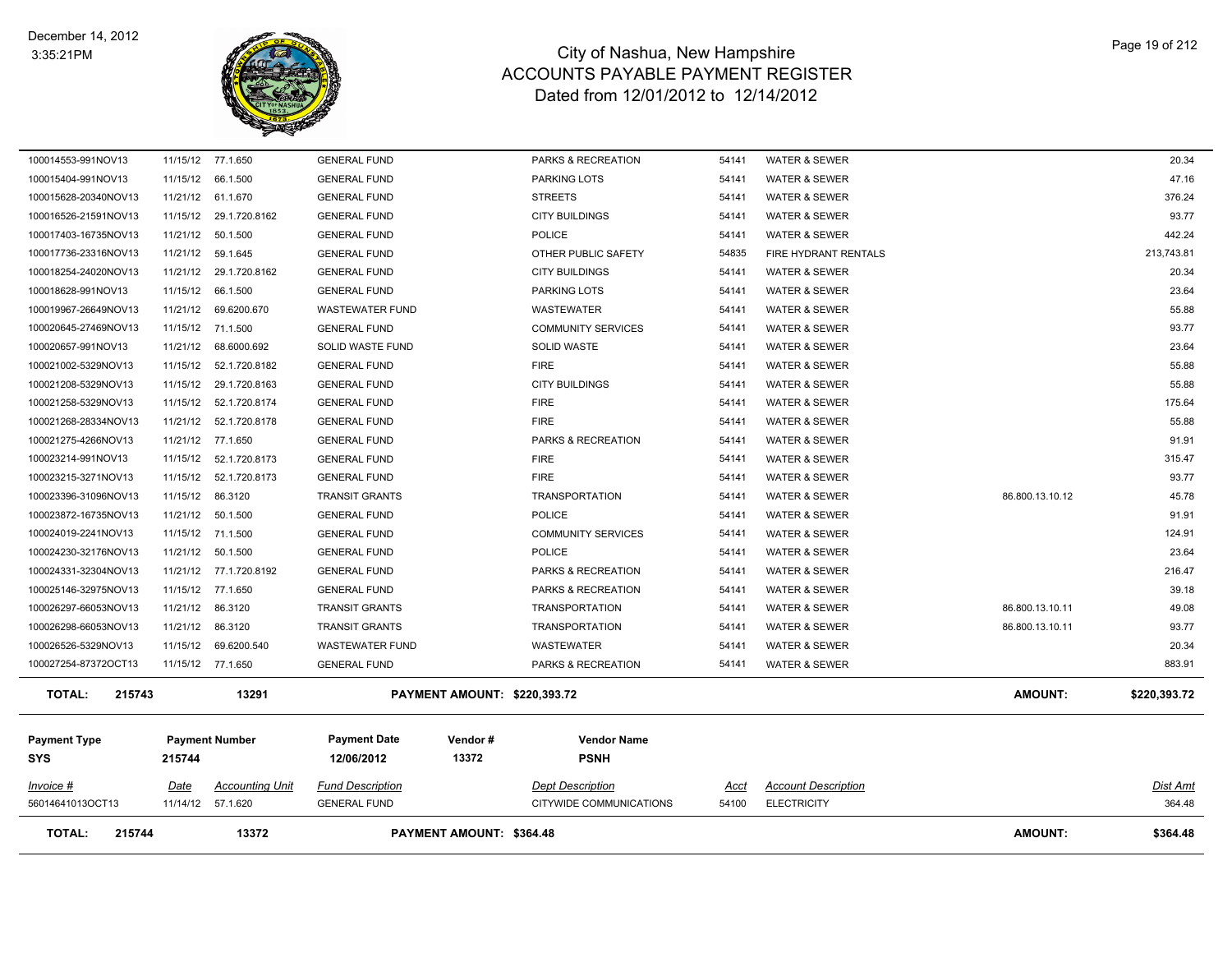

| <b>Payment Type</b>     |             | <b>Payment Number</b>                      | <b>Payment Date</b>                                     | Vendor#                     | <b>Vendor Name</b>                            |               |                                                    |                  |                           |
|-------------------------|-------------|--------------------------------------------|---------------------------------------------------------|-----------------------------|-----------------------------------------------|---------------|----------------------------------------------------|------------------|---------------------------|
| <b>SYS</b>              | 215745      |                                            | 12/06/2012                                              | 13372                       | <b>PSNH</b>                                   |               |                                                    |                  |                           |
| Invoice #               | Date        | <b>Accounting Unit</b>                     | <b>Fund Description</b>                                 |                             | <b>Dept Description</b>                       | Acct          | <b>Account Description</b>                         |                  | <b>Dist Amt</b>           |
| 8000183-06-6-2OCT13     | 11/9/12     | 69.6200.670                                | <b>WASTEWATER FUND</b>                                  |                             | WASTEWATER                                    | 54100         | <b>ELECTRICITY</b>                                 |                  | 34,903.79                 |
| <b>TOTAL:</b><br>215745 |             | 13372                                      |                                                         | PAYMENT AMOUNT: \$34,903.79 |                                               |               |                                                    | <b>AMOUNT:</b>   | \$34,903.79               |
| <b>Payment Type</b>     |             | <b>Payment Number</b>                      | <b>Payment Date</b>                                     | Vendor#                     | <b>Vendor Name</b>                            |               |                                                    |                  |                           |
| <b>SYS</b>              | 215746      |                                            | 12/06/2012                                              | 13372                       | <b>PSNH</b>                                   |               |                                                    |                  |                           |
| Invoice #<br>296487765  | Date        | <b>Accounting Unit</b><br>11/13/12 61.1010 | <b>Fund Description</b><br><b>GF-PRIOR YEAR ESCROWS</b> |                             | <b>Dept Description</b><br>STREETS-PRIOR YEAR | Acct<br>81100 | <b>Account Description</b><br>CAPITAL IMPROVEMENTS | Activity<br>1000 | <b>Dist Amt</b><br>640.00 |
| <b>TOTAL:</b><br>215746 |             | 13372                                      |                                                         | PAYMENT AMOUNT: \$640.00    |                                               |               |                                                    | <b>AMOUNT:</b>   | \$640.00                  |
| <b>Payment Type</b>     |             | <b>Payment Number</b>                      | <b>Payment Date</b>                                     | Vendor#                     | <b>Vendor Name</b>                            |               |                                                    |                  |                           |
| <b>SYS</b>              | 215747      |                                            | 12/06/2012                                              | 11887                       | <b>SHATTUCK MALONE OIL CO</b>                 |               |                                                    |                  |                           |
| Invoice #               | Date        | <b>Accounting Unit</b>                     | <b>Fund Description</b>                                 |                             | <b>Dept Description</b>                       | Acct          | <b>Account Description</b>                         |                  | <b>Dist Amt</b>           |
| 58059                   | 11/9/12     | 77.1.650                                   | <b>GENERAL FUND</b>                                     |                             | PARKS & RECREATION                            | 61307         | FUEL, DIESEL                                       |                  | 10,351.58                 |
| 608097                  | 11/9/12     | 68.6000.540                                | SOLID WASTE FUND                                        |                             | SOLID WASTE                                   | 61307         | FUEL, DIESEL                                       |                  | 60.38                     |
| 608097                  | 11/9/12     | 68.6000.692                                | SOLID WASTE FUND                                        |                             | SOLID WASTE                                   | 61307         | FUEL, DIESEL                                       |                  | 69.43                     |
| 608097                  | 11/9/12     | 68.6000.695                                | SOLID WASTE FUND                                        |                             | SOLID WASTE                                   | 61307         | FUEL, DIESEL                                       |                  | 21.13                     |
| 608105                  | 11/9/12     | 68.6000.540                                | SOLID WASTE FUND                                        |                             | SOLID WASTE                                   | 61307         | FUEL, DIESEL                                       |                  | 152.64                    |
| 608105                  | 11/9/12     | 68.6000.692                                | SOLID WASTE FUND                                        |                             | SOLID WASTE                                   | 61307         | FUEL, DIESEL                                       |                  | 175.54                    |
| 608105                  | 11/9/12     | 68.6000.695                                | SOLID WASTE FUND                                        |                             | SOLID WASTE                                   | 61307         | FUEL, DIESEL                                       |                  | 53.43                     |
| 625029                  | 11/26/12    | 68.6000.540                                | SOLID WASTE FUND                                        |                             | SOLID WASTE                                   | 61307         | FUEL, DIESEL                                       |                  | 198.20                    |
| 625029                  | 11/26/12    | 68.6000.692                                | SOLID WASTE FUND                                        |                             | SOLID WASTE                                   | 61307         | FUEL, DIESEL                                       |                  | 227.93                    |
| 625029                  | 11/26/12    | 68.6000.695                                | SOLID WASTE FUND                                        |                             | SOLID WASTE                                   | 61307         | FUEL, DIESEL                                       |                  | 69.36                     |
| 626091                  | 11/27/12    | 68.6000.540                                | SOLID WASTE FUND                                        |                             | SOLID WASTE                                   | 61307         | FUEL, DIESEL                                       |                  | 280.72                    |
| 626091                  | 11/27/12    | 68.6000.692                                | SOLID WASTE FUND                                        |                             | SOLID WASTE                                   | 61307         | FUEL, DIESEL                                       |                  | 322.83                    |
| 626091                  |             | 11/27/12 68.6000.695                       | SOLID WASTE FUND                                        |                             | <b>SOLID WASTE</b>                            | 61307         | FUEL, DIESEL                                       |                  | 98.25                     |
| <b>TOTAL:</b><br>215747 |             | 11887                                      |                                                         | PAYMENT AMOUNT: \$12,081.42 |                                               |               |                                                    | <b>AMOUNT:</b>   | \$12,081.42               |
| <b>Payment Type</b>     |             | <b>Payment Number</b>                      | <b>Payment Date</b>                                     | Vendor#                     | <b>Vendor Name</b>                            |               |                                                    |                  |                           |
| <b>SYS</b>              | 215748      |                                            | 12/06/2012                                              | 13764                       | <b>TREASURER STATE OF NH</b>                  |               |                                                    |                  |                           |
| $Invoice$ #             | <u>Date</u> | <b>Accounting Unit</b>                     | <b>Fund Description</b>                                 |                             | <b>Dept Description</b>                       | <u>Acct</u>   | <b>Account Description</b>                         |                  | Dist Amt                  |
| MARCUM ELAINE-NOTARY    | 12/4/12     | 50.1.500                                   | <b>GENERAL FUND</b>                                     |                             | <b>POLICE</b>                                 | 55200         | DUES AND MEMBERSHIPS                               |                  | 75.00                     |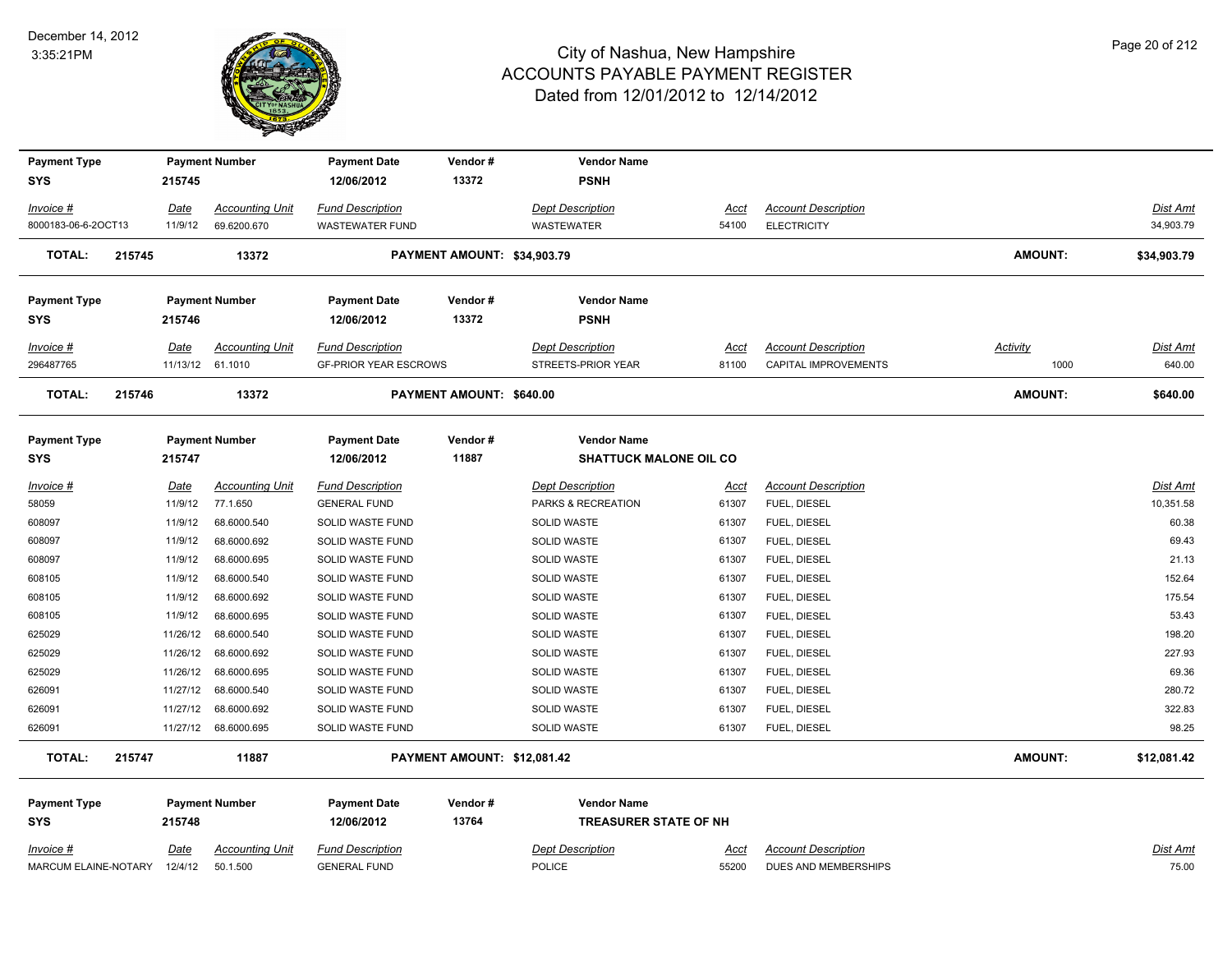

| <b>TOTAL:</b>                            | 215748 |             | 13764                  |                                   | <b>PAYMENT AMOUNT: \$75.00</b> |                                                 |             |                                 | <b>AMOUNT:</b>                   | \$75.00         |
|------------------------------------------|--------|-------------|------------------------|-----------------------------------|--------------------------------|-------------------------------------------------|-------------|---------------------------------|----------------------------------|-----------------|
| <b>Payment Type</b><br><b>SYS</b>        |        | 215749      | <b>Payment Number</b>  | <b>Payment Date</b><br>12/06/2012 | Vendor#<br>13792               | <b>Vendor Name</b><br>UNH COOPERATIVE EXTENSION |             |                                 |                                  |                 |
| Invoice #                                |        | Date        | <b>Accounting Unit</b> | <b>Fund Description</b>           |                                | <b>Dept Description</b>                         | Acct        | <b>Account Description</b>      |                                  | Dist Amt        |
| SERVSAFE CERT<br><b>COURSE</b>           |        | 11/29/12    | 73.1.500               | <b>GENERAL FUND</b>               |                                | ENVIRONMENTAL HEALTH                            | 55400       | <b>CONFERENCES AND SEMINARS</b> |                                  | 140.00          |
| <b>TOTAL:</b>                            | 215749 |             | 13792                  |                                   | PAYMENT AMOUNT: \$140.00       |                                                 |             |                                 | <b>AMOUNT:</b>                   | \$140.00        |
| <b>Payment Type</b>                      |        |             | <b>Payment Number</b>  | <b>Payment Date</b>               | Vendor#                        | <b>Vendor Name</b>                              |             |                                 |                                  |                 |
| <b>SYS</b>                               |        | 215750      |                        | 12/06/2012                        | 13793                          | UNH TECHNOLOGY TRANSFER CENTER                  |             |                                 |                                  |                 |
| <u>Invoice #</u>                         |        | <b>Date</b> | <b>Accounting Unit</b> | <b>Fund Description</b>           |                                | <b>Dept Description</b>                         | <u>Acct</u> | <b>Account Description</b>      |                                  | Dist Amt        |
| <b>EMG COMMUNICATION</b>                 |        | 10/17/12    | 61.1.670               | <b>GENERAL FUND</b>               |                                | <b>STREETS</b>                                  | 55400       | CONFERENCES AND SEMINARS        |                                  | 60.00           |
| <b>CONF</b><br>PUBLIC RELATION FOR<br>PW |        | 10/25/12    | 61.1.670               | <b>GENERAL FUND</b>               |                                | <b>STREETS</b>                                  | 55400       | <b>CONFERENCES AND SEMINARS</b> |                                  | 60.00           |
| <b>TOTAL:</b>                            | 215750 |             | 13793                  |                                   | PAYMENT AMOUNT: \$120.00       |                                                 |             |                                 | <b>AMOUNT:</b>                   | \$120.00        |
| <b>Payment Type</b>                      |        |             | <b>Payment Number</b>  | <b>Payment Date</b>               | Vendor#                        | <b>Vendor Name</b>                              |             |                                 |                                  |                 |
| <b>SYS</b>                               |        | 215751      |                        | 12/06/2012                        | 13801                          | <b>UNITED PARCEL SERVICE</b>                    |             |                                 |                                  |                 |
| Invoice #                                |        | Date        | <b>Accounting Unit</b> | <b>Fund Description</b>           |                                | <b>Dept Description</b>                         | Acct        | <b>Account Description</b>      |                                  | Dist Amt        |
| 00004924TT462                            |        | 11/17/12    | 57.1.620               | <b>GENERAL FUND</b>               |                                | CITYWIDE COMMUNICATIONS                         | 55607       | POSTAGE & DELIVERY              |                                  | 56.69           |
| 0000571YY8462                            |        | 11/17/12    | 50.1.500               | <b>GENERAL FUND</b>               |                                | <b>POLICE</b>                                   | 55607       | POSTAGE & DELIVERY              |                                  | 24.33           |
| <b>TOTAL:</b>                            | 215751 |             | 13801                  |                                   | PAYMENT AMOUNT: \$81.02        |                                                 |             |                                 | <b>AMOUNT:</b>                   | \$81.02         |
| <b>Payment Type</b>                      |        |             | <b>Payment Number</b>  | <b>Payment Date</b>               | Vendor#                        | <b>Vendor Name</b>                              |             |                                 | <b>Payee Name</b>                |                 |
| <b>SYS</b>                               |        | 215752      |                        | 12/06/2012                        | 13788                          | <b>US BANK</b>                                  |             |                                 | <b>US BANK EQUIPMENT FINANCE</b> |                 |
| Invoice #                                |        | Date        | <b>Accounting Unit</b> | <b>Fund Description</b>           |                                | <b>Dept Description</b>                         | Acct        | <b>Account Description</b>      |                                  | <b>Dist Amt</b> |
| 217052919                                |        | 11/28/12    | 26.1.500               | <b>GENERAL FUND</b>               |                                | <b>FINANCIAL SERVICES</b>                       | 54828       | PHOTOCOPIER LEASE               |                                  | 26.55           |
| 217052919                                |        | 11/28/12    | 68.6000.500            | SOLID WASTE FUND                  |                                | <b>SOLID WASTE</b>                              | 54828       | PHOTOCOPIER LEASE               |                                  | 26.55           |
| 217052919                                |        |             | 11/28/12 69.6200.500   | <b>WASTEWATER FUND</b>            |                                | <b>WASTEWATER</b>                               | 54828       | PHOTOCOPIER LEASE               |                                  | 26.55           |
| <b>TOTAL:</b>                            | 215752 |             | 13788                  |                                   | PAYMENT AMOUNT: \$79.65        |                                                 |             |                                 | <b>AMOUNT:</b>                   | \$79.65         |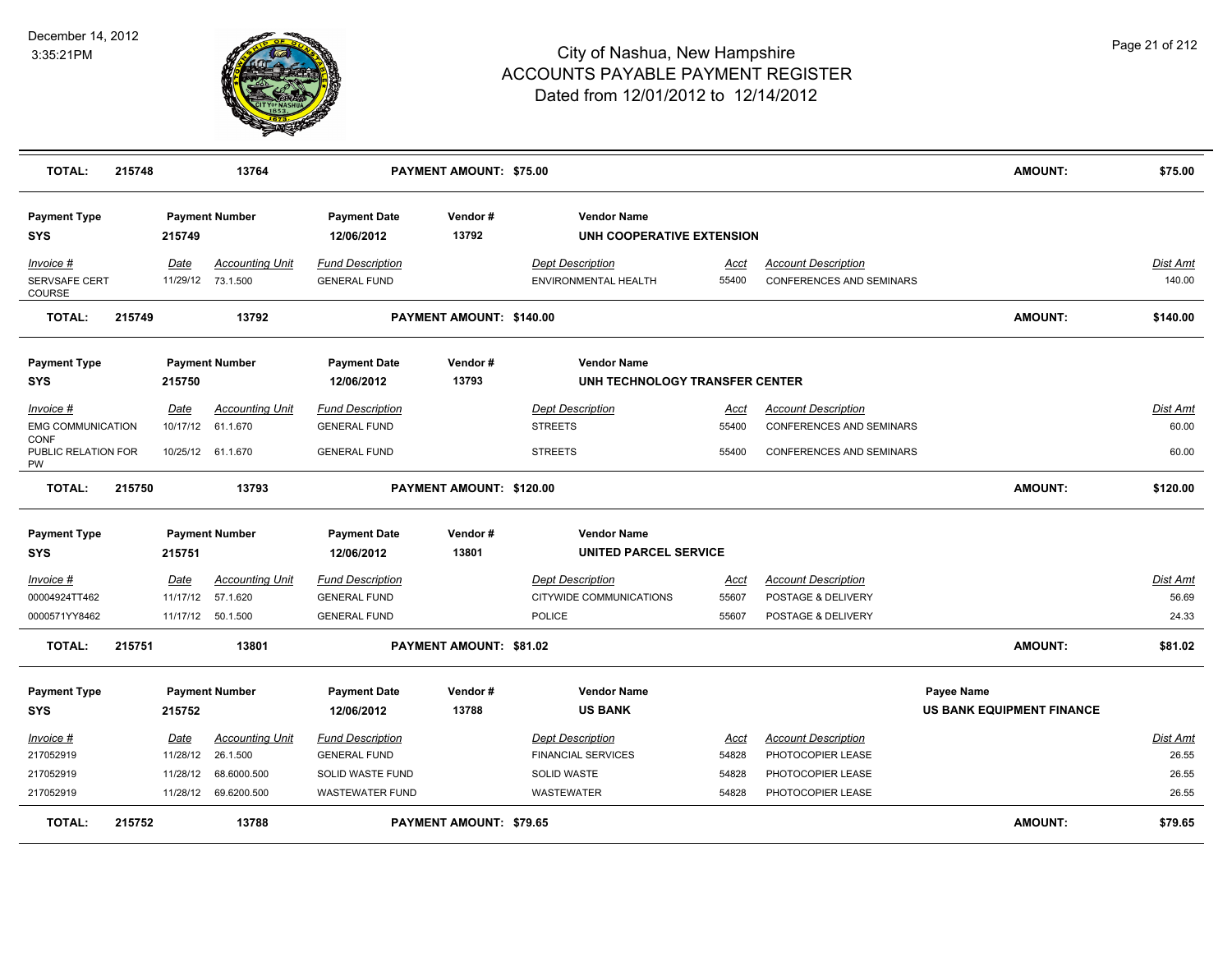

| <b>Payment Type</b>     |        |                  | <b>Payment Number</b>              | <b>Payment Date</b>                                               | Vendor#                    |                                          | <b>Vendor Name</b>                        |                      |                                                  |                            |                |                      |
|-------------------------|--------|------------------|------------------------------------|-------------------------------------------------------------------|----------------------------|------------------------------------------|-------------------------------------------|----------------------|--------------------------------------------------|----------------------------|----------------|----------------------|
| <b>SYS</b>              |        | 215753           |                                    | 12/06/2012                                                        | 15599                      |                                          | UVM ENTOMOLOGY RESEARCH LAB               |                      |                                                  |                            |                |                      |
| Invoice #               |        | Date             | <b>Accounting Unit</b>             | <b>Fund Description</b>                                           |                            | <b>Dept Description</b>                  |                                           | <b>Acct</b>          | <b>Account Description</b>                       |                            |                | Dist Amt             |
| REG FEE SNOW JEFF       |        | 11/30/12         | 44.1.720                           | <b>GENERAL FUND</b>                                               |                            | EDGEWOOD CEMETERY                        |                                           | 55400                | CONFERENCES AND SEMINARS                         |                            |                | 56.00                |
| <b>TOTAL:</b>           | 215753 |                  | 15599                              |                                                                   | PAYMENT AMOUNT: \$56.00    |                                          |                                           |                      |                                                  |                            | <b>AMOUNT:</b> | \$56.00              |
| <b>Payment Type</b>     |        |                  | <b>Payment Number</b>              | <b>Payment Date</b>                                               | Vendor#                    |                                          | <b>Vendor Name</b>                        |                      |                                                  | Payee Name                 |                |                      |
| <b>SYS</b>              |        | 215754           |                                    | 12/06/2012                                                        | 13833                      |                                          | <b>VERIZON WIRELESS</b>                   |                      |                                                  | VERIZON WIRELESS-785728687 |                |                      |
| Invoice #<br>2828996539 |        | Date<br>11/13/12 | <b>Accounting Unit</b><br>50.4020  | <b>Fund Description</b><br>POLICE DRUG ENFORCEMENT<br><b>FUND</b> |                            | <b>Dept Description</b><br><b>FUND</b>   | POLICE DRUG ENFORCEMENT                   | <u>Acct</u><br>55118 | <b>Account Description</b><br>TELEPHONE-CELLULAR |                            |                | Dist Amt<br>534.87   |
| <b>TOTAL:</b>           | 215754 |                  | 13833                              |                                                                   | PAYMENT AMOUNT: \$534.87   |                                          |                                           |                      |                                                  |                            | <b>AMOUNT:</b> | \$534.87             |
| <b>Payment Type</b>     |        |                  | <b>Payment Number</b>              | <b>Payment Date</b>                                               | Vendor#                    |                                          | <b>Vendor Name</b>                        |                      |                                                  | Payee Name                 |                |                      |
| <b>SYS</b>              |        | 215755           |                                    | 12/06/2012                                                        | 13833                      |                                          | <b>VERIZON WIRELESS</b>                   |                      |                                                  | VERIZON WIRELESS-985557535 |                |                      |
| $Invoice$ #             |        | Date             | <b>Accounting Unit</b>             | <b>Fund Description</b>                                           |                            | <b>Dept Description</b>                  |                                           | <u>Acct</u>          | <b>Account Description</b>                       |                            |                | <b>Dist Amt</b>      |
| 2833112389              |        | 11/21/12         | 22.1.500                           | <b>GENERAL FUND</b>                                               |                            |                                          | INFORMATION TECHNOLOGY                    | 55118                | TELEPHONE-CELLULAR                               |                            |                | 40.01                |
| <b>TOTAL:</b>           | 215755 |                  | 13833                              |                                                                   | PAYMENT AMOUNT: \$40.01    |                                          |                                           |                      |                                                  |                            | <b>AMOUNT:</b> | \$40.01              |
| <b>Payment Type</b>     |        |                  | <b>Payment Number</b>              | <b>Payment Date</b>                                               | Vendor#                    |                                          | <b>Vendor Name</b>                        |                      |                                                  | Payee Name                 |                |                      |
| <b>SYS</b>              |        | 215756           |                                    | 12/06/2012                                                        | 13833                      |                                          | <b>VERIZON WIRELESS</b>                   |                      |                                                  | VERIZON WIRELESS-286546928 |                |                      |
| Invoice #<br>2832419101 |        | Date<br>11/20/12 | <b>Accounting Unit</b><br>50.1.500 | <b>Fund Description</b><br><b>GENERAL FUND</b>                    |                            | <b>Dept Description</b><br><b>POLICE</b> |                                           | Acct<br>54849        | <b>Account Description</b><br>TELEPHONE LEASE    |                            |                | Dist Amt<br>1,192.84 |
| <b>TOTAL:</b>           | 215756 |                  | 13833                              |                                                                   | PAYMENT AMOUNT: \$1,192.84 |                                          |                                           |                      |                                                  |                            | <b>AMOUNT:</b> | \$1,192.84           |
| <b>Payment Type</b>     |        |                  | <b>Payment Number</b>              | <b>Payment Date</b>                                               | Vendor#                    |                                          | <b>Vendor Name</b>                        |                      |                                                  |                            |                |                      |
| <b>SYS</b>              |        | 215757           |                                    | 12/06/2012                                                        | 11375                      |                                          | <b>1ST PRIORITY TOWING &amp; RECOVERY</b> |                      |                                                  |                            |                |                      |
| $Invoice$ #             |        | Date             | <b>Accounting Unit</b>             | <b>Fund Description</b>                                           |                            | <b>Dept Description</b>                  |                                           | <u>Acct</u>          | <b>Account Description</b>                       |                            |                | <u>Dist Amt</u>      |
| 1272                    |        | 11/6/12          | 50.1.500                           | <b>GENERAL FUND</b>                                               |                            | POLICE                                   |                                           | 55699                | OTHER CONTRACTED SERVICES                        |                            |                | 95.00                |
| <b>TOTAL:</b>           | 215757 |                  | 11375                              |                                                                   | PAYMENT AMOUNT: \$95.00    |                                          |                                           |                      |                                                  |                            | <b>AMOUNT:</b> | \$95.00              |
| <b>Payment Type</b>     |        |                  | <b>Payment Number</b>              | <b>Payment Date</b>                                               | Vendor#                    |                                          | <b>Vendor Name</b>                        |                      |                                                  |                            |                |                      |
| <b>SYS</b>              |        | 215758           |                                    | 12/06/2012                                                        | 10411                      |                                          | <b>2-WAY COMMUNICATIONS SERVICE I</b>     |                      |                                                  |                            |                |                      |
| Invoice #               |        | Date             | <b>Accounting Unit</b>             | <b>Fund Description</b>                                           |                            | <b>Dept Description</b>                  |                                           | Acct                 | <b>Account Description</b>                       |                            |                | Dist Amt             |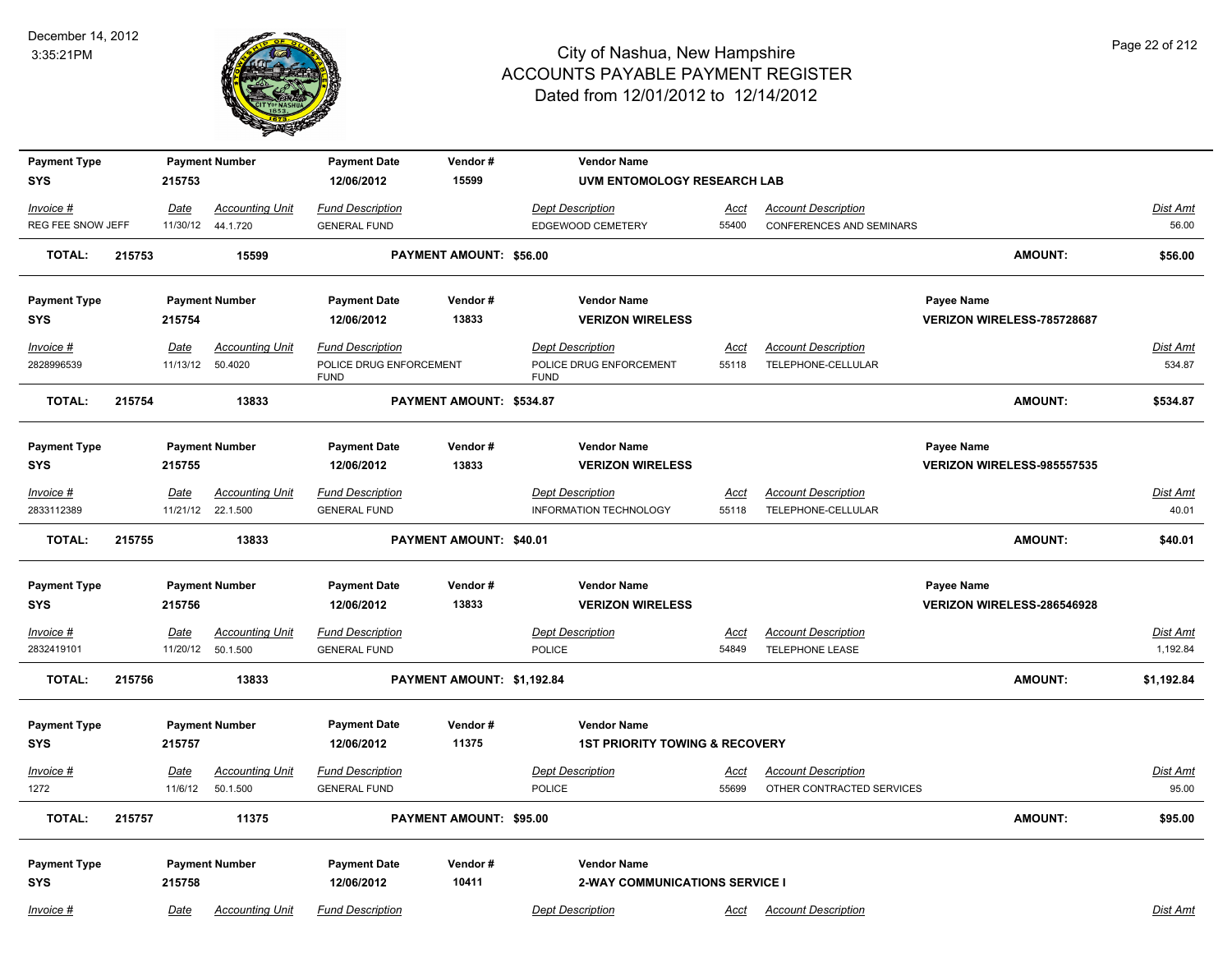

| 36179               |        | 11/24/12 57.1.620 |                        | <b>GENERAL FUND</b>                                 |                            | CITYWIDE COMMUNICATIONS                         | 54487       | <b>EQUIPMENT REPAIRS &amp;</b><br><b>MAINTENANCE</b> |                | 720.00          |
|---------------------|--------|-------------------|------------------------|-----------------------------------------------------|----------------------------|-------------------------------------------------|-------------|------------------------------------------------------|----------------|-----------------|
| <b>TOTAL:</b>       | 215758 |                   | 10411                  |                                                     | PAYMENT AMOUNT: \$720.00   |                                                 |             |                                                      | <b>AMOUNT:</b> | \$720.00        |
| <b>Payment Type</b> |        |                   | <b>Payment Number</b>  | <b>Payment Date</b>                                 | Vendor#                    | <b>Vendor Name</b>                              |             |                                                      |                |                 |
| <b>SYS</b>          |        | 215759            |                        | 12/06/2012                                          | 13942                      | 3M                                              |             |                                                      |                |                 |
| Invoice #           |        | Date              | <b>Accounting Unit</b> | <b>Fund Description</b>                             |                            | <b>Dept Description</b>                         | <b>Acct</b> | <b>Account Description</b>                           |                | <b>Dist Amt</b> |
| UM10694             |        | 11/20/12 79.1.770 |                        | <b>GENERAL FUND</b>                                 |                            | <b>LIBRARY</b>                                  | 61299       | MISCELLANEOUS SUPPLIES                               |                | 2,709.12        |
| <b>TOTAL:</b>       | 215759 |                   | 13942                  |                                                     | PAYMENT AMOUNT: \$2,709.12 |                                                 |             |                                                      | <b>AMOUNT:</b> | \$2,709.12      |
| <b>Payment Type</b> |        |                   | <b>Payment Number</b>  | <b>Payment Date</b>                                 | Vendor#                    | <b>Vendor Name</b>                              |             |                                                      |                |                 |
| <b>SYS</b>          |        | 215760            |                        | 12/06/2012                                          | 10806                      | <b>AARDVARK THE DEAN OF CLEAN</b>               |             |                                                      |                |                 |
| $Invoice$ #         |        | <u>Date</u>       | <b>Accounting Unit</b> | <b>Fund Description</b>                             |                            | <b>Dept Description</b>                         | <u>Acct</u> | <b>Account Description</b>                           |                | <b>Dist Amt</b> |
| ACN101459           |        | 12/1/12           | 22.2505                | <b>GOVT &amp; EDUCATION CHANNELS</b><br><b>FUND</b> |                            | <b>GOV'T &amp; EDUCATION CHANNELS</b>           | 61428       | <b>JANITORIAL SUPPLIES</b>                           |                | 195.00          |
| <b>TOTAL:</b>       | 215760 |                   | 10806                  |                                                     | PAYMENT AMOUNT: \$195.00   |                                                 |             |                                                      | <b>AMOUNT:</b> | \$195.00        |
| <b>Payment Type</b> |        |                   | <b>Payment Number</b>  | <b>Payment Date</b>                                 | Vendor#                    | <b>Vendor Name</b>                              |             |                                                      |                |                 |
| <b>SYS</b>          |        | 215761            |                        | 12/06/2012                                          | 13957                      | AE MECHANICAL INC                               |             |                                                      |                |                 |
| Invoice #           |        | Date              | <b>Accounting Unit</b> | <b>Fund Description</b>                             |                            | <b>Dept Description</b>                         | <u>Acct</u> | <b>Account Description</b>                           |                | <b>Dist Amt</b> |
| 32290               |        | 11/13/12 52.1.720 |                        | <b>GENERAL FUND</b>                                 |                            | <b>FIRE</b>                                     | 54243       | <b>HVAC MAINTENANCE</b>                              |                | 2,039.00        |
| <b>TOTAL:</b>       | 215761 |                   | 13957                  |                                                     | PAYMENT AMOUNT: \$2,039.00 |                                                 |             |                                                      | <b>AMOUNT:</b> | \$2,039.00      |
| <b>Payment Type</b> |        |                   | <b>Payment Number</b>  | <b>Payment Date</b>                                 | Vendor#                    | <b>Vendor Name</b>                              |             |                                                      |                |                 |
| <b>SYS</b>          |        | 215762            |                        | 12/06/2012                                          | 12289                      | <b>AFFILIATED HVAC SERVICES LLC</b>             |             |                                                      |                |                 |
| Invoice #           |        | Date              | <b>Accounting Unit</b> | <b>Fund Description</b>                             |                            | <b>Dept Description</b>                         | Acct        | <b>Account Description</b>                           |                | Dist Amt        |
| 31770               |        |                   | 11/21/12 TF77.7050     | HOLMAN STADIUM IMPROVEMNTS<br><b>ETF</b>            |                            | <b>HOLMAN STADIUM</b><br><b>IMPROVEMNTS ETF</b> | 54280       | <b>BUILDING/GROUNDS MAINTENANCE</b>                  |                | 147.00          |
| <b>TOTAL:</b>       | 215762 |                   | 12289                  |                                                     | PAYMENT AMOUNT: \$147.00   |                                                 |             |                                                      | <b>AMOUNT:</b> | \$147.00        |
| <b>Payment Type</b> |        |                   | <b>Payment Number</b>  | <b>Payment Date</b>                                 | Vendor#                    | <b>Vendor Name</b>                              |             |                                                      |                |                 |
| <b>SYS</b>          |        | 215763            |                        | 12/06/2012                                          | 12298                      | ALECS SHOE STORE INC                            |             |                                                      |                |                 |
| Invoice #           |        | Date              | <b>Accounting Unit</b> | <b>Fund Description</b>                             |                            | <b>Dept Description</b>                         | Acct        | <b>Account Description</b>                           |                | Dist Amt        |
| 3485                |        | 10/16/12 61.1.670 |                        | <b>GENERAL FUND</b>                                 |                            | <b>STREETS</b>                                  | 61107       | <b>CLOTHING &amp; UNIFORMS</b>                       |                | 109.95          |
| 3513                |        | 10/16/12 61.1.670 |                        | <b>GENERAL FUND</b>                                 |                            | <b>STREETS</b>                                  | 61107       | <b>CLOTHING &amp; UNIFORMS</b>                       |                | 94.95           |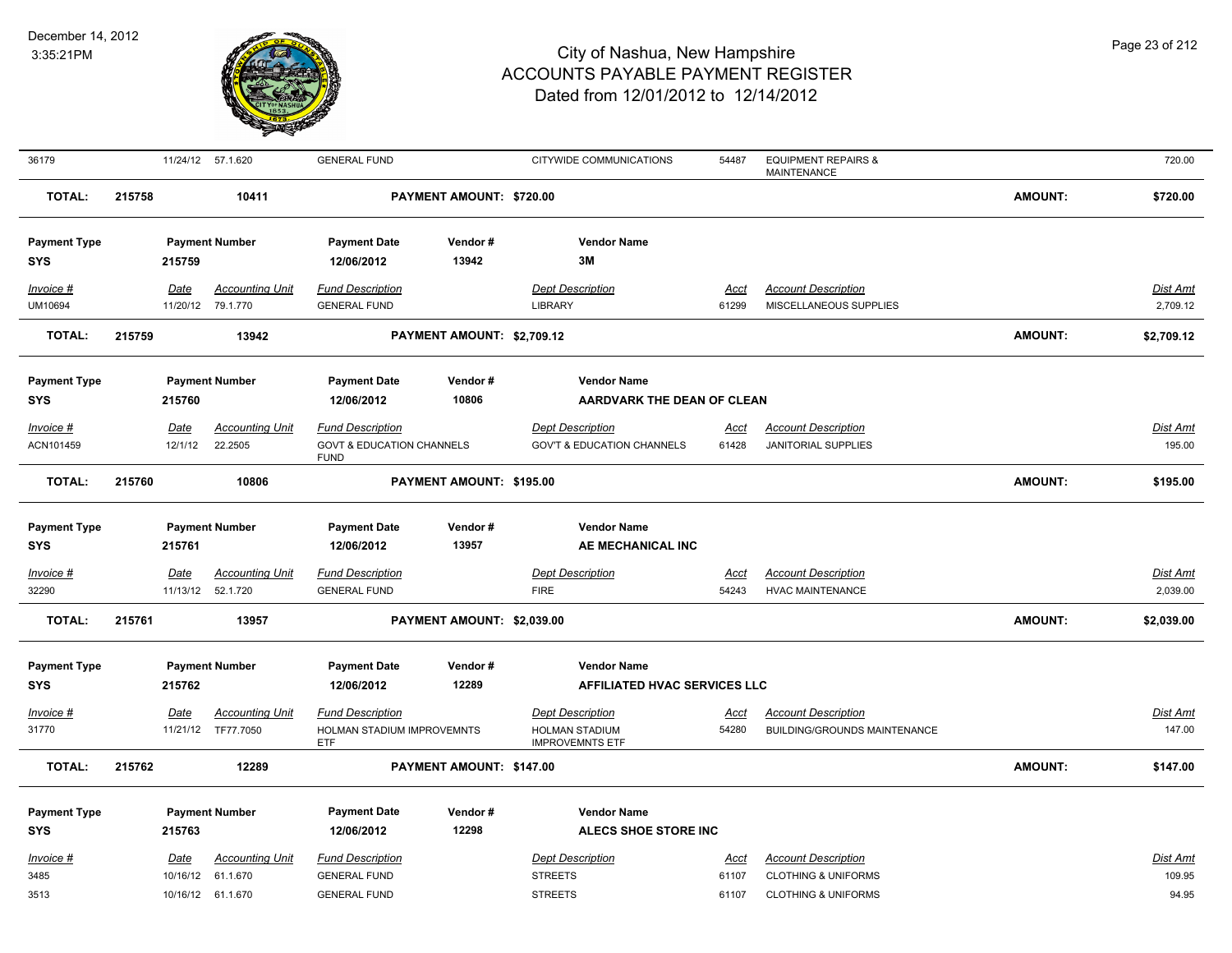

| 61.1.670<br><b>GENERAL FUND</b><br><b>STREETS</b><br>4143<br>10/25/12<br><b>CLOTHING &amp; UNIFORMS</b><br>61107<br>49552<br>10/11/12<br>61.1.670<br><b>GENERAL FUND</b><br><b>STREETS</b><br>61107<br><b>CLOTHING &amp; UNIFORMS</b><br>10/13/12<br>61.1.670<br>49661<br><b>GENERAL FUND</b><br><b>STREETS</b><br><b>CLOTHING &amp; UNIFORMS</b><br>61107<br>10/23/12<br>61.1.670<br><b>STREETS</b><br>50277<br><b>GENERAL FUND</b><br>61107<br><b>CLOTHING &amp; UNIFORMS</b><br>50541<br>10/27/12<br>61.1.670<br><b>GENERAL FUND</b><br><b>STREETS</b><br><b>CLOTHING &amp; UNIFORMS</b><br>61107<br>10/27/12 BS1000<br><b>GENERAL FUND</b><br><b>GENERAL FUND</b><br>50541<br>29185<br>LAWSON INVENTORY SUSPENSE<br><b>TOTAL:</b><br>215763<br>12298<br>PAYMENT AMOUNT: \$734.70<br>AMOUNT:<br><b>Payment Type</b><br><b>Payment Number</b><br><b>Payment Date</b><br>Vendor#<br><b>Vendor Name</b><br>11120<br>215764<br>12/06/2012<br>ALL GREEN COMMERCIAL JANITORS<br><b>SYS</b><br><b>Fund Description</b><br><b>Dept Description</b><br>Invoice #<br>Date<br><b>Accounting Unit</b><br><b>Account Description</b><br>Acct<br>2624<br>11/30/12<br>69.6200.670<br><b>WASTEWATER FUND</b><br>WASTEWATER<br>54200<br><b>JANITORIAL SERVICES</b><br><b>AMOUNT:</b><br><b>TOTAL:</b><br>215764<br>11120<br>PAYMENT AMOUNT: \$693.33<br><b>Payment Type</b><br><b>Payment Number</b><br><b>Payment Date</b><br>Vendor#<br><b>Vendor Name</b><br>10098<br><b>SYS</b><br>215765<br>12/06/2012<br><b>AMERICAN LEGION BAND</b><br><b>Accounting Unit</b><br><b>Fund Description</b><br><b>Dept Description</b><br><b>Account Description</b><br>Invoice #<br>Date<br><u>Acct</u><br>VETERANS DAY PARADE<br>11/14/12 77.1.658<br>55656<br><b>PARADES</b><br><b>GENERAL FUND</b><br>PARKS & RECREATION<br>215765<br>10098<br>PAYMENT AMOUNT: \$600.00<br>AMOUNT:<br><b>TOTAL:</b><br><b>Payment Type</b><br><b>Payment Number</b><br><b>Payment Date</b><br>Vendor#<br><b>Vendor Name</b><br>12317<br>215766<br>12/06/2012<br>AMERICAN TANK MANAGEMENT INC<br><b>SYS</b><br><b>Accounting Unit</b><br><b>Fund Description</b><br><b>Dept Description</b><br><b>Account Description</b><br><u> Invoice #</u><br><b>Date</b><br><u>Acct</u><br>61.1.700<br><b>GENERAL FUND</b><br><b>STREETS</b><br>OTHER CONTRACTED SERVICES<br>4979<br>10/26/12<br>55699<br><b>TOTAL:</b><br>215766<br>12317<br>PAYMENT AMOUNT: \$1,790.00<br>AMOUNT:<br><b>Vendor Name</b><br><b>Payment Type</b><br><b>Payment Number</b><br>Vendor#<br><b>Payment Date</b><br>15193<br><b>AMERIMARK DIRECT</b><br><b>SYS</b><br>215767<br>12/06/2012<br>Date<br><b>Accounting Unit</b><br><b>Fund Description</b><br><b>Dept Description</b><br><b>Account Description</b><br>Invoice #<br>Acct<br>26435<br>11/15/12<br>68.6000.695<br><b>SOLID WASTE</b><br>55699<br>OTHER CONTRACTED SERVICES<br>SOLID WASTE FUND<br><b>TOTAL:</b><br><b>AMOUNT:</b><br>215767<br>15193<br>PAYMENT AMOUNT: \$234.97 |  |  |  |  |  |                 |
|----------------------------------------------------------------------------------------------------------------------------------------------------------------------------------------------------------------------------------------------------------------------------------------------------------------------------------------------------------------------------------------------------------------------------------------------------------------------------------------------------------------------------------------------------------------------------------------------------------------------------------------------------------------------------------------------------------------------------------------------------------------------------------------------------------------------------------------------------------------------------------------------------------------------------------------------------------------------------------------------------------------------------------------------------------------------------------------------------------------------------------------------------------------------------------------------------------------------------------------------------------------------------------------------------------------------------------------------------------------------------------------------------------------------------------------------------------------------------------------------------------------------------------------------------------------------------------------------------------------------------------------------------------------------------------------------------------------------------------------------------------------------------------------------------------------------------------------------------------------------------------------------------------------------------------------------------------------------------------------------------------------------------------------------------------------------------------------------------------------------------------------------------------------------------------------------------------------------------------------------------------------------------------------------------------------------------------------------------------------------------------------------------------------------------------------------------------------------------------------------------------------------------------------------------------------------------------------------------------------------------------------------------------------------------------------------------------------------------------------------------------------------------------------------------------------------------------------------------------------------------------------------------------------------------------------------------------------------|--|--|--|--|--|-----------------|
|                                                                                                                                                                                                                                                                                                                                                                                                                                                                                                                                                                                                                                                                                                                                                                                                                                                                                                                                                                                                                                                                                                                                                                                                                                                                                                                                                                                                                                                                                                                                                                                                                                                                                                                                                                                                                                                                                                                                                                                                                                                                                                                                                                                                                                                                                                                                                                                                                                                                                                                                                                                                                                                                                                                                                                                                                                                                                                                                                                      |  |  |  |  |  | 109.95          |
|                                                                                                                                                                                                                                                                                                                                                                                                                                                                                                                                                                                                                                                                                                                                                                                                                                                                                                                                                                                                                                                                                                                                                                                                                                                                                                                                                                                                                                                                                                                                                                                                                                                                                                                                                                                                                                                                                                                                                                                                                                                                                                                                                                                                                                                                                                                                                                                                                                                                                                                                                                                                                                                                                                                                                                                                                                                                                                                                                                      |  |  |  |  |  | 110.00          |
|                                                                                                                                                                                                                                                                                                                                                                                                                                                                                                                                                                                                                                                                                                                                                                                                                                                                                                                                                                                                                                                                                                                                                                                                                                                                                                                                                                                                                                                                                                                                                                                                                                                                                                                                                                                                                                                                                                                                                                                                                                                                                                                                                                                                                                                                                                                                                                                                                                                                                                                                                                                                                                                                                                                                                                                                                                                                                                                                                                      |  |  |  |  |  | 94.95           |
|                                                                                                                                                                                                                                                                                                                                                                                                                                                                                                                                                                                                                                                                                                                                                                                                                                                                                                                                                                                                                                                                                                                                                                                                                                                                                                                                                                                                                                                                                                                                                                                                                                                                                                                                                                                                                                                                                                                                                                                                                                                                                                                                                                                                                                                                                                                                                                                                                                                                                                                                                                                                                                                                                                                                                                                                                                                                                                                                                                      |  |  |  |  |  | 104.95          |
|                                                                                                                                                                                                                                                                                                                                                                                                                                                                                                                                                                                                                                                                                                                                                                                                                                                                                                                                                                                                                                                                                                                                                                                                                                                                                                                                                                                                                                                                                                                                                                                                                                                                                                                                                                                                                                                                                                                                                                                                                                                                                                                                                                                                                                                                                                                                                                                                                                                                                                                                                                                                                                                                                                                                                                                                                                                                                                                                                                      |  |  |  |  |  | 109.93          |
|                                                                                                                                                                                                                                                                                                                                                                                                                                                                                                                                                                                                                                                                                                                                                                                                                                                                                                                                                                                                                                                                                                                                                                                                                                                                                                                                                                                                                                                                                                                                                                                                                                                                                                                                                                                                                                                                                                                                                                                                                                                                                                                                                                                                                                                                                                                                                                                                                                                                                                                                                                                                                                                                                                                                                                                                                                                                                                                                                                      |  |  |  |  |  | 0.02            |
|                                                                                                                                                                                                                                                                                                                                                                                                                                                                                                                                                                                                                                                                                                                                                                                                                                                                                                                                                                                                                                                                                                                                                                                                                                                                                                                                                                                                                                                                                                                                                                                                                                                                                                                                                                                                                                                                                                                                                                                                                                                                                                                                                                                                                                                                                                                                                                                                                                                                                                                                                                                                                                                                                                                                                                                                                                                                                                                                                                      |  |  |  |  |  | \$734.70        |
|                                                                                                                                                                                                                                                                                                                                                                                                                                                                                                                                                                                                                                                                                                                                                                                                                                                                                                                                                                                                                                                                                                                                                                                                                                                                                                                                                                                                                                                                                                                                                                                                                                                                                                                                                                                                                                                                                                                                                                                                                                                                                                                                                                                                                                                                                                                                                                                                                                                                                                                                                                                                                                                                                                                                                                                                                                                                                                                                                                      |  |  |  |  |  |                 |
|                                                                                                                                                                                                                                                                                                                                                                                                                                                                                                                                                                                                                                                                                                                                                                                                                                                                                                                                                                                                                                                                                                                                                                                                                                                                                                                                                                                                                                                                                                                                                                                                                                                                                                                                                                                                                                                                                                                                                                                                                                                                                                                                                                                                                                                                                                                                                                                                                                                                                                                                                                                                                                                                                                                                                                                                                                                                                                                                                                      |  |  |  |  |  |                 |
|                                                                                                                                                                                                                                                                                                                                                                                                                                                                                                                                                                                                                                                                                                                                                                                                                                                                                                                                                                                                                                                                                                                                                                                                                                                                                                                                                                                                                                                                                                                                                                                                                                                                                                                                                                                                                                                                                                                                                                                                                                                                                                                                                                                                                                                                                                                                                                                                                                                                                                                                                                                                                                                                                                                                                                                                                                                                                                                                                                      |  |  |  |  |  | Dist Amt        |
|                                                                                                                                                                                                                                                                                                                                                                                                                                                                                                                                                                                                                                                                                                                                                                                                                                                                                                                                                                                                                                                                                                                                                                                                                                                                                                                                                                                                                                                                                                                                                                                                                                                                                                                                                                                                                                                                                                                                                                                                                                                                                                                                                                                                                                                                                                                                                                                                                                                                                                                                                                                                                                                                                                                                                                                                                                                                                                                                                                      |  |  |  |  |  | 693.33          |
|                                                                                                                                                                                                                                                                                                                                                                                                                                                                                                                                                                                                                                                                                                                                                                                                                                                                                                                                                                                                                                                                                                                                                                                                                                                                                                                                                                                                                                                                                                                                                                                                                                                                                                                                                                                                                                                                                                                                                                                                                                                                                                                                                                                                                                                                                                                                                                                                                                                                                                                                                                                                                                                                                                                                                                                                                                                                                                                                                                      |  |  |  |  |  | \$693.33        |
|                                                                                                                                                                                                                                                                                                                                                                                                                                                                                                                                                                                                                                                                                                                                                                                                                                                                                                                                                                                                                                                                                                                                                                                                                                                                                                                                                                                                                                                                                                                                                                                                                                                                                                                                                                                                                                                                                                                                                                                                                                                                                                                                                                                                                                                                                                                                                                                                                                                                                                                                                                                                                                                                                                                                                                                                                                                                                                                                                                      |  |  |  |  |  |                 |
|                                                                                                                                                                                                                                                                                                                                                                                                                                                                                                                                                                                                                                                                                                                                                                                                                                                                                                                                                                                                                                                                                                                                                                                                                                                                                                                                                                                                                                                                                                                                                                                                                                                                                                                                                                                                                                                                                                                                                                                                                                                                                                                                                                                                                                                                                                                                                                                                                                                                                                                                                                                                                                                                                                                                                                                                                                                                                                                                                                      |  |  |  |  |  |                 |
|                                                                                                                                                                                                                                                                                                                                                                                                                                                                                                                                                                                                                                                                                                                                                                                                                                                                                                                                                                                                                                                                                                                                                                                                                                                                                                                                                                                                                                                                                                                                                                                                                                                                                                                                                                                                                                                                                                                                                                                                                                                                                                                                                                                                                                                                                                                                                                                                                                                                                                                                                                                                                                                                                                                                                                                                                                                                                                                                                                      |  |  |  |  |  |                 |
|                                                                                                                                                                                                                                                                                                                                                                                                                                                                                                                                                                                                                                                                                                                                                                                                                                                                                                                                                                                                                                                                                                                                                                                                                                                                                                                                                                                                                                                                                                                                                                                                                                                                                                                                                                                                                                                                                                                                                                                                                                                                                                                                                                                                                                                                                                                                                                                                                                                                                                                                                                                                                                                                                                                                                                                                                                                                                                                                                                      |  |  |  |  |  | <b>Dist Amt</b> |
|                                                                                                                                                                                                                                                                                                                                                                                                                                                                                                                                                                                                                                                                                                                                                                                                                                                                                                                                                                                                                                                                                                                                                                                                                                                                                                                                                                                                                                                                                                                                                                                                                                                                                                                                                                                                                                                                                                                                                                                                                                                                                                                                                                                                                                                                                                                                                                                                                                                                                                                                                                                                                                                                                                                                                                                                                                                                                                                                                                      |  |  |  |  |  | 600.00          |
|                                                                                                                                                                                                                                                                                                                                                                                                                                                                                                                                                                                                                                                                                                                                                                                                                                                                                                                                                                                                                                                                                                                                                                                                                                                                                                                                                                                                                                                                                                                                                                                                                                                                                                                                                                                                                                                                                                                                                                                                                                                                                                                                                                                                                                                                                                                                                                                                                                                                                                                                                                                                                                                                                                                                                                                                                                                                                                                                                                      |  |  |  |  |  | \$600.00        |
|                                                                                                                                                                                                                                                                                                                                                                                                                                                                                                                                                                                                                                                                                                                                                                                                                                                                                                                                                                                                                                                                                                                                                                                                                                                                                                                                                                                                                                                                                                                                                                                                                                                                                                                                                                                                                                                                                                                                                                                                                                                                                                                                                                                                                                                                                                                                                                                                                                                                                                                                                                                                                                                                                                                                                                                                                                                                                                                                                                      |  |  |  |  |  |                 |
|                                                                                                                                                                                                                                                                                                                                                                                                                                                                                                                                                                                                                                                                                                                                                                                                                                                                                                                                                                                                                                                                                                                                                                                                                                                                                                                                                                                                                                                                                                                                                                                                                                                                                                                                                                                                                                                                                                                                                                                                                                                                                                                                                                                                                                                                                                                                                                                                                                                                                                                                                                                                                                                                                                                                                                                                                                                                                                                                                                      |  |  |  |  |  |                 |
|                                                                                                                                                                                                                                                                                                                                                                                                                                                                                                                                                                                                                                                                                                                                                                                                                                                                                                                                                                                                                                                                                                                                                                                                                                                                                                                                                                                                                                                                                                                                                                                                                                                                                                                                                                                                                                                                                                                                                                                                                                                                                                                                                                                                                                                                                                                                                                                                                                                                                                                                                                                                                                                                                                                                                                                                                                                                                                                                                                      |  |  |  |  |  |                 |
|                                                                                                                                                                                                                                                                                                                                                                                                                                                                                                                                                                                                                                                                                                                                                                                                                                                                                                                                                                                                                                                                                                                                                                                                                                                                                                                                                                                                                                                                                                                                                                                                                                                                                                                                                                                                                                                                                                                                                                                                                                                                                                                                                                                                                                                                                                                                                                                                                                                                                                                                                                                                                                                                                                                                                                                                                                                                                                                                                                      |  |  |  |  |  | <b>Dist Amt</b> |
|                                                                                                                                                                                                                                                                                                                                                                                                                                                                                                                                                                                                                                                                                                                                                                                                                                                                                                                                                                                                                                                                                                                                                                                                                                                                                                                                                                                                                                                                                                                                                                                                                                                                                                                                                                                                                                                                                                                                                                                                                                                                                                                                                                                                                                                                                                                                                                                                                                                                                                                                                                                                                                                                                                                                                                                                                                                                                                                                                                      |  |  |  |  |  | 1,790.00        |
|                                                                                                                                                                                                                                                                                                                                                                                                                                                                                                                                                                                                                                                                                                                                                                                                                                                                                                                                                                                                                                                                                                                                                                                                                                                                                                                                                                                                                                                                                                                                                                                                                                                                                                                                                                                                                                                                                                                                                                                                                                                                                                                                                                                                                                                                                                                                                                                                                                                                                                                                                                                                                                                                                                                                                                                                                                                                                                                                                                      |  |  |  |  |  | \$1,790.00      |
|                                                                                                                                                                                                                                                                                                                                                                                                                                                                                                                                                                                                                                                                                                                                                                                                                                                                                                                                                                                                                                                                                                                                                                                                                                                                                                                                                                                                                                                                                                                                                                                                                                                                                                                                                                                                                                                                                                                                                                                                                                                                                                                                                                                                                                                                                                                                                                                                                                                                                                                                                                                                                                                                                                                                                                                                                                                                                                                                                                      |  |  |  |  |  |                 |
|                                                                                                                                                                                                                                                                                                                                                                                                                                                                                                                                                                                                                                                                                                                                                                                                                                                                                                                                                                                                                                                                                                                                                                                                                                                                                                                                                                                                                                                                                                                                                                                                                                                                                                                                                                                                                                                                                                                                                                                                                                                                                                                                                                                                                                                                                                                                                                                                                                                                                                                                                                                                                                                                                                                                                                                                                                                                                                                                                                      |  |  |  |  |  |                 |
|                                                                                                                                                                                                                                                                                                                                                                                                                                                                                                                                                                                                                                                                                                                                                                                                                                                                                                                                                                                                                                                                                                                                                                                                                                                                                                                                                                                                                                                                                                                                                                                                                                                                                                                                                                                                                                                                                                                                                                                                                                                                                                                                                                                                                                                                                                                                                                                                                                                                                                                                                                                                                                                                                                                                                                                                                                                                                                                                                                      |  |  |  |  |  | Dist Amt        |
|                                                                                                                                                                                                                                                                                                                                                                                                                                                                                                                                                                                                                                                                                                                                                                                                                                                                                                                                                                                                                                                                                                                                                                                                                                                                                                                                                                                                                                                                                                                                                                                                                                                                                                                                                                                                                                                                                                                                                                                                                                                                                                                                                                                                                                                                                                                                                                                                                                                                                                                                                                                                                                                                                                                                                                                                                                                                                                                                                                      |  |  |  |  |  | 234.97          |
|                                                                                                                                                                                                                                                                                                                                                                                                                                                                                                                                                                                                                                                                                                                                                                                                                                                                                                                                                                                                                                                                                                                                                                                                                                                                                                                                                                                                                                                                                                                                                                                                                                                                                                                                                                                                                                                                                                                                                                                                                                                                                                                                                                                                                                                                                                                                                                                                                                                                                                                                                                                                                                                                                                                                                                                                                                                                                                                                                                      |  |  |  |  |  |                 |
|                                                                                                                                                                                                                                                                                                                                                                                                                                                                                                                                                                                                                                                                                                                                                                                                                                                                                                                                                                                                                                                                                                                                                                                                                                                                                                                                                                                                                                                                                                                                                                                                                                                                                                                                                                                                                                                                                                                                                                                                                                                                                                                                                                                                                                                                                                                                                                                                                                                                                                                                                                                                                                                                                                                                                                                                                                                                                                                                                                      |  |  |  |  |  | \$234.97        |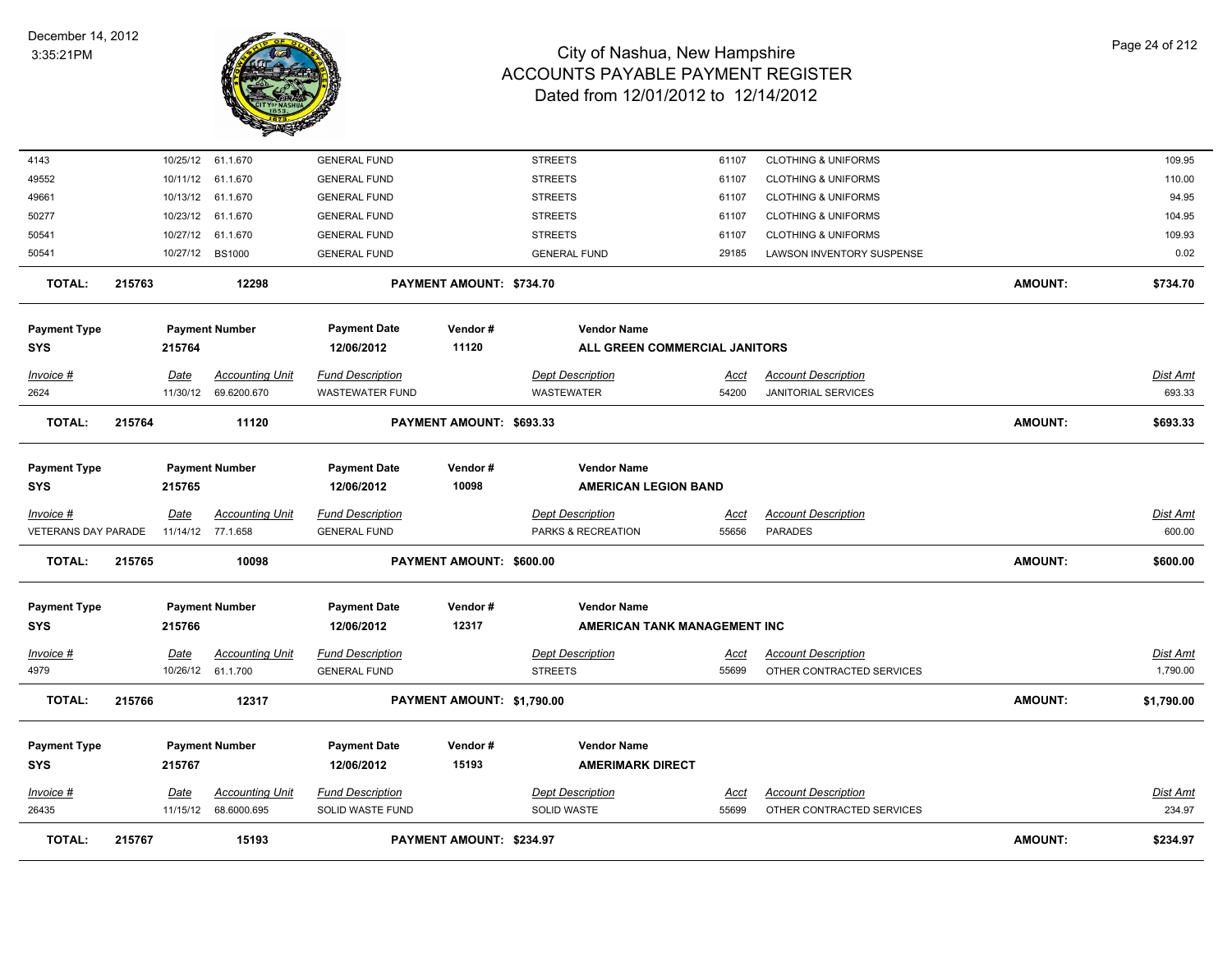#### December 14, 2012 3:35:21PM



| <b>Payment Type</b>     |             | <b>Payment Number</b>  | <b>Payment Date</b>              | Vendor#                    | <b>Vendor Name</b>                       |             |                                     |                            |                 |
|-------------------------|-------------|------------------------|----------------------------------|----------------------------|------------------------------------------|-------------|-------------------------------------|----------------------------|-----------------|
| <b>SYS</b>              | 215768      |                        | 12/06/2012                       | 12333                      | ANIMAL HOSPITAL OF NASHUA INC            |             |                                     |                            |                 |
| <u>Invoice #</u>        | Date        | <b>Accounting Unit</b> | <b>Fund Description</b>          |                            | <b>Dept Description</b>                  | Acct        | <b>Account Description</b>          |                            | Dist Amt        |
| 590078                  | 11/19/12    | 50.1.500               | <b>GENERAL FUND</b>              |                            | POLICE                                   | 53149       | <b>VETERINARY SERVICES</b>          |                            | 290.13          |
| 590673                  |             | 11/26/12 50.1.500      | <b>GENERAL FUND</b>              |                            | <b>POLICE</b>                            | 53149       | <b>VETERINARY SERVICES</b>          |                            | 899.99          |
| 215768<br><b>TOTAL:</b> |             | 12333                  |                                  | PAYMENT AMOUNT: \$1,190.12 |                                          |             |                                     | <b>AMOUNT:</b>             | \$1,190.12      |
| <b>Payment Type</b>     |             | <b>Payment Number</b>  | <b>Payment Date</b>              | Vendor#                    | <b>Vendor Name</b>                       |             |                                     | <b>Payee Name</b>          |                 |
| <b>SYS</b>              | 215769      |                        | 12/06/2012                       | 13987                      | AT&T                                     |             |                                     | <b>AT &amp; T MOBILITY</b> |                 |
| Invoice #               | Date        | <b>Accounting Unit</b> | <b>Fund Description</b>          |                            | <b>Dept Description</b>                  | Acct        | <b>Account Description</b>          | <b>Activity</b>            | Dist Amt        |
| 287246586379X11152012A  | 11/7/12     | 86.3120                | <b>TRANSIT GRANTS</b>            |                            | <b>TRANSPORTATION</b>                    | 55699       | OTHER CONTRACTED SERVICES           | 86.800.13.40.01            | 764.73          |
| 287246586379X11152012B  | 11/7/12     | 22.1.500               | <b>GENERAL FUND</b>              |                            | INFORMATION TECHNOLOGY                   | 55118       | TELEPHONE-CELLULAR                  |                            | 93.99           |
| 287246586379X11152012B  | 11/7/12     | 28.6500.500            | PROPERTY & CASUALTY FUND         |                            | <b>RISK MANAGEMENT</b>                   | 55118       | TELEPHONE-CELLULAR                  |                            | 31.33           |
| 287246586379X11152012B  | 11/7/12     | 29.1.720.8162          | <b>GENERAL FUND</b>              |                            | <b>CITY BUILDINGS</b>                    | 55118       | TELEPHONE-CELLULAR                  |                            | 115.14          |
| 287246586379X11152012B  | 11/7/12     | 52.1.620               | <b>GENERAL FUND</b>              |                            | <b>FIRE</b>                              | 55118       | TELEPHONE-CELLULAR                  |                            | 75.64           |
| 287246586379X11152012B  | 11/7/12     | 52.1.625               | <b>GENERAL FUND</b>              |                            | <b>FIRE</b>                              | 55118       | TELEPHONE-CELLULAR                  |                            | 88.83           |
| 287246586379X11152012B  | 11/7/12     | 55.1.740               | <b>GENERAL FUND</b>              |                            | <b>CODE ENFORCEMENT</b>                  | 55118       | TELEPHONE-CELLULAR                  |                            | 173.66          |
| 287246586379X11152012B  | 11/7/12     | 60.1.665               | <b>GENERAL FUND</b>              |                            | <b>PUBLIC</b><br>WORKS-ADMIN/ENGINEERING | 55118       | TELEPHONE-CELLULAR                  |                            | 282.34          |
| 287246586379X11152012B  | 11/7/12     | 61.1.670               | <b>GENERAL FUND</b>              |                            | <b>STREETS</b>                           | 55118       | TELEPHONE-CELLULAR                  |                            | 376.09          |
| 287246586379X11152012B  | 11/7/12     | 68.6000.500            | SOLID WASTE FUND                 |                            | <b>SOLID WASTE</b>                       | 55118       | TELEPHONE-CELLULAR                  |                            | 112.31          |
| 287246586379X11152012B  | 11/7/12     | 69.6200.670            | <b>WASTEWATER FUND</b>           |                            | <b>WASTEWATER</b>                        | 55118       | TELEPHONE-CELLULAR                  |                            | 336.59          |
| 287246586379X11152012B  | 11/7/12     | 71.3068                | <b>COMMUNITY SERVICES GRANTS</b> |                            | <b>COMMUNITY SERVICES GRANTS</b>         | 55100       | TELEPHONE-DATA                      | 71.1004.13.01              | 75.00           |
| 287246586379X11152012B  | 11/7/12     | 71.3068                | COMMUNITY SERVICES GRANTS        |                            | COMMUNITY SERVICES GRANTS                | 55109       | TELEPHONE-VOICE                     | 71.1004.13.01              | 50.60           |
| 287246586379X11152012B  | 11/7/12     | 73.1.500               | <b>GENERAL FUND</b>              |                            | ENVIRONMENTAL HEALTH                     | 55118       | TELEPHONE-CELLULAR                  |                            | 31.33           |
| 287246586379X11152012B  | 11/7/12     | 77.1.500               | <b>GENERAL FUND</b>              |                            | PARKS & RECREATION                       | 55118       | TELEPHONE-CELLULAR                  |                            | 214.43          |
| 287246586379X11152012B  | 11/7/12     | 79.1.500               | <b>GENERAL FUND</b>              |                            | <b>LIBRARY</b>                           | 55109       | TELEPHONE-VOICE                     |                            | 31.33           |
| 287246586379X11152012B  | 11/7/12     | 86.3120                | <b>TRANSIT GRANTS</b>            |                            | <b>TRANSPORTATION</b>                    | 55118       | TELEPHONE-CELLULAR                  | 86.800.13.10.10            | 176.52          |
| 287247592385X08152012   | 8/7/12      | 22.1.500               | <b>GENERAL FUND</b>              |                            | INFORMATION TECHNOLOGY                   | 53142       | CONSULTING SERVICES                 |                            | 200.20          |
| 287247592385X09152012   | 9/7/12      | 22.1.500               | <b>GENERAL FUND</b>              |                            | INFORMATION TECHNOLOGY                   | 53142       | CONSULTING SERVICES                 |                            | 315.40          |
| 287247592385X10152012   | 10/7/12     | 22.1.500               | <b>GENERAL FUND</b>              |                            | <b>INFORMATION TECHNOLOGY</b>            | 53142       | CONSULTING SERVICES                 |                            | 315.60          |
| 287247592385X11152012   | 11/7/12     | 22.1.500               | <b>GENERAL FUND</b>              |                            | <b>INFORMATION TECHNOLOGY</b>            | 53142       | CONSULTING SERVICES                 |                            | 651.59          |
| <b>TOTAL:</b><br>215769 |             | 13987                  |                                  | PAYMENT AMOUNT: \$4,512.65 |                                          |             |                                     | <b>AMOUNT:</b>             | \$4,512.65      |
| <b>Payment Type</b>     |             | <b>Payment Number</b>  | <b>Payment Date</b>              | Vendor#                    | <b>Vendor Name</b>                       |             |                                     |                            |                 |
| <b>SYS</b>              | 215770      |                        | 12/06/2012                       | 12355                      | <b>AUTO ELECTRIC WAREHOUSE INC</b>       |             |                                     |                            |                 |
| <u>Invoice #</u>        | <u>Date</u> | <b>Accounting Unit</b> | <u>Fund Description</u>          |                            | <b>Dept Description</b>                  | <u>Acct</u> | <b>Account Description</b>          |                            | <u>Dist Amt</u> |
| 12935                   |             | 11/20/12 77.1.690      | <b>GENERAL FUND</b>              |                            | PARKS & RECREATION                       | 61799       | <b>VEHICLE PARTS &amp; SUPPLIES</b> |                            | 159.00          |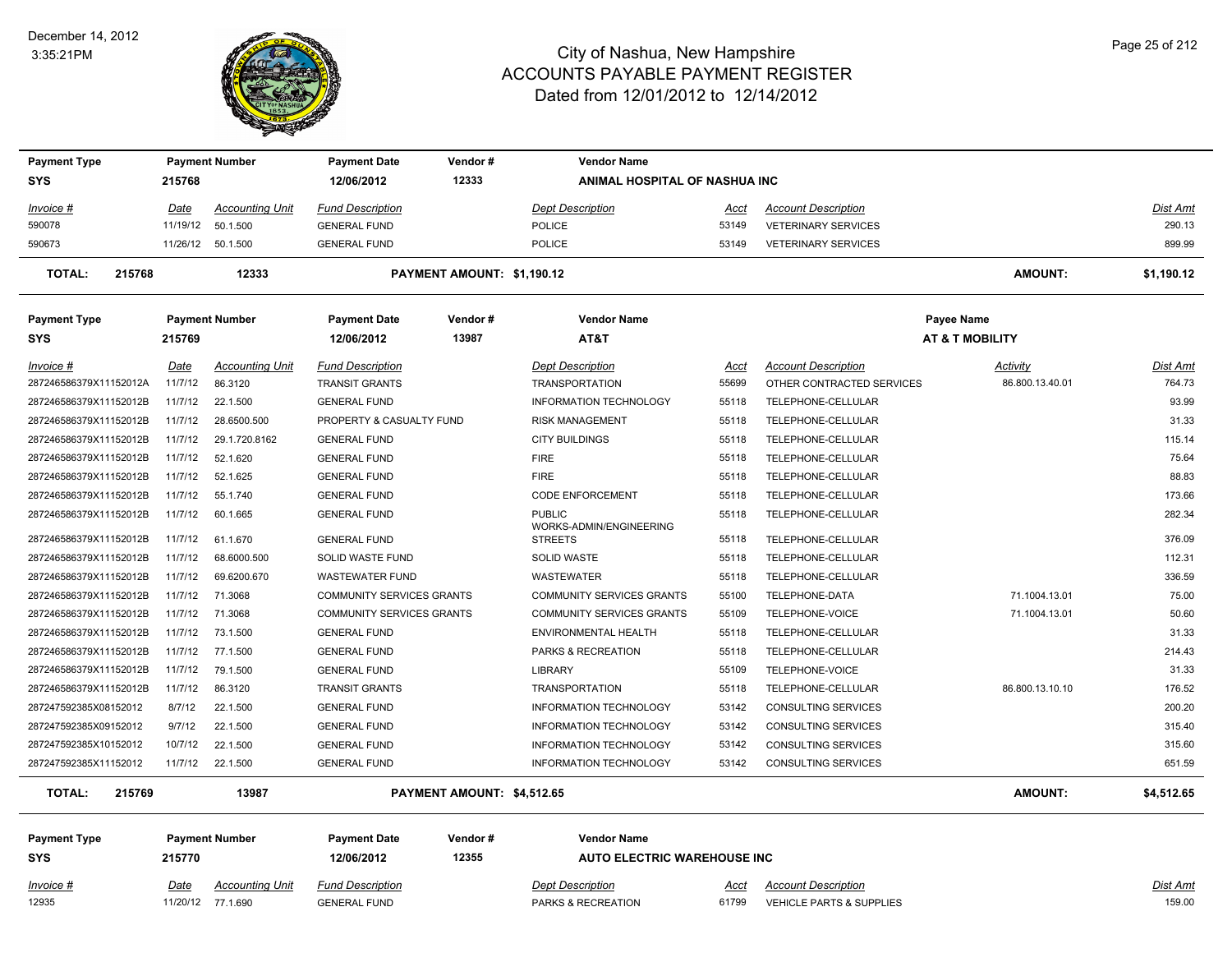

| <b>TOTAL:</b>                     | 215770 |                         | 12355                                       |                                                | PAYMENT AMOUNT: \$159.00 |                                                            |                      |                                                        | <b>AMOUNT:</b> | \$159.00                 |
|-----------------------------------|--------|-------------------------|---------------------------------------------|------------------------------------------------|--------------------------|------------------------------------------------------------|----------------------|--------------------------------------------------------|----------------|--------------------------|
| <b>Payment Type</b><br><b>SYS</b> |        | 215771                  | <b>Payment Number</b>                       | <b>Payment Date</b><br>12/06/2012              | Vendor#<br>12380         | <b>Vendor Name</b><br><b>B-B CHAIN INC</b>                 |                      |                                                        |                |                          |
| Invoice #<br>BB22390              |        | Date                    | <b>Accounting Unit</b><br>10/26/12 52.1.630 | <b>Fund Description</b><br><b>GENERAL FUND</b> |                          | <b>Dept Description</b><br><b>FIRE</b>                     | Acct<br>61799        | <b>Account Description</b><br>VEHICLE PARTS & SUPPLIES |                | Dist Amt<br>582.00       |
| <b>TOTAL:</b>                     | 215771 |                         | 12380                                       |                                                | PAYMENT AMOUNT: \$582.00 |                                                            |                      |                                                        | <b>AMOUNT:</b> | \$582.00                 |
| <b>Payment Type</b><br><b>SYS</b> |        | 215772                  | <b>Payment Number</b>                       | <b>Payment Date</b><br>12/06/2012              | Vendor#<br>12361         | <b>Vendor Name</b><br><b>BAIN PEST CONTROL SERVICE INC</b> |                      |                                                        |                |                          |
| Invoice #<br>622025               |        | <u>Date</u><br>11/7/12  | <b>Accounting Unit</b><br>29.1.720.8165     | <b>Fund Description</b><br><b>GENERAL FUND</b> |                          | <b>Dept Description</b><br><b>CITY BUILDINGS</b>           | <u>Acct</u><br>54228 | <b>Account Description</b><br>PEST CONTROL SERVICES    |                | <u>Dist Amt</u><br>75.00 |
| <b>TOTAL:</b>                     | 215772 |                         | 12361                                       |                                                | PAYMENT AMOUNT: \$75.00  |                                                            |                      |                                                        | <b>AMOUNT:</b> | \$75.00                  |
| <b>Payment Type</b><br><b>SYS</b> |        | 215773                  | <b>Payment Number</b>                       | <b>Payment Date</b><br>12/06/2012              | Vendor#<br>12362         | <b>Vendor Name</b><br><b>BAKER &amp; TAYLOR</b>            |                      |                                                        |                |                          |
| $Invoice$ #<br>3018288457         |        | <u>Date</u><br>10/31/12 | <b>Accounting Unit</b><br>79.1.760          | <b>Fund Description</b><br><b>GENERAL FUND</b> |                          | <b>Dept Description</b><br>LIBRARY                         | <b>Acct</b><br>61807 | <b>Account Description</b><br><b>PUBLICATIONS</b>      |                | <b>Dist Amt</b><br>14.69 |
| 3018288458                        |        | 10/31/12                | 79.1.760                                    | <b>GENERAL FUND</b>                            |                          | <b>LIBRARY</b>                                             | 61807                | <b>PUBLICATIONS</b>                                    |                | 10.38                    |
| 3018303248                        |        | 11/6/12                 | 79.1.760                                    | <b>GENERAL FUND</b>                            |                          | <b>LIBRARY</b>                                             | 61807                | <b>PUBLICATIONS</b>                                    |                | 15.27                    |
| 3018303248                        |        | 11/6/12                 | <b>BS1000</b>                               | <b>GENERAL FUND</b>                            |                          | <b>GENERAL FUND</b>                                        | 29185                | LAWSON INVENTORY SUSPENSE                              |                | $-0.02$                  |
| 3018303249                        |        | 11/6/12                 | 79.1.760                                    | <b>GENERAL FUND</b>                            |                          | <b>LIBRARY</b>                                             | 61807                | <b>PUBLICATIONS</b>                                    |                | 10.90                    |
| 3018303249                        |        | 11/6/12                 | <b>BS1000</b>                               | <b>GENERAL FUND</b>                            |                          | <b>GENERAL FUND</b>                                        | 29185                | LAWSON INVENTORY SUSPENSE                              |                | $-0.01$                  |
| 3018303250                        |        | 11/6/12                 | 79.1.760                                    | <b>GENERAL FUND</b>                            |                          | <b>LIBRARY</b>                                             | 61807                | <b>PUBLICATIONS</b>                                    |                | 28.87                    |
| 3018303250                        |        | 11/6/12                 | <b>BS1000</b>                               | <b>GENERAL FUND</b>                            |                          | <b>GENERAL FUND</b>                                        | 29185                | LAWSON INVENTORY SUSPENSE                              |                | $-0.02$                  |
| 3018303251                        |        | 11/6/12                 | 79.1.760                                    | <b>GENERAL FUND</b>                            |                          | <b>LIBRARY</b>                                             | 61807                | <b>PUBLICATIONS</b>                                    |                | 21.29                    |
| 3018303251                        |        | 11/6/12                 | <b>BS1000</b>                               | <b>GENERAL FUND</b>                            |                          | <b>GENERAL FUND</b>                                        | 29185                | LAWSON INVENTORY SUSPENSE                              |                | 0.05                     |
| 3018303252                        |        | 11/6/12                 | 79.1.760                                    | <b>GENERAL FUND</b>                            |                          | LIBRARY                                                    | 61807                | <b>PUBLICATIONS</b>                                    |                | 60.75                    |
| 3018303252                        |        | 11/6/12                 | <b>BS1000</b>                               | <b>GENERAL FUND</b>                            |                          | <b>GENERAL FUND</b>                                        | 29185                | LAWSON INVENTORY SUSPENSE                              |                | 0.02                     |
| 3018316956                        |        | 11/12/12                | 79.1.760                                    | <b>GENERAL FUND</b>                            |                          | LIBRARY                                                    | 61807                | <b>PUBLICATIONS</b>                                    |                | 51.09                    |
| 3018316956                        |        | 11/12/12                | <b>BS1000</b>                               | <b>GENERAL FUND</b>                            |                          | <b>GENERAL FUND</b>                                        | 29185                | LAWSON INVENTORY SUSPENSE                              |                | 0.04                     |
| 3018316957                        |        | 11/12/12                | 79.1.760                                    | <b>GENERAL FUND</b>                            |                          | LIBRARY                                                    | 61807                | <b>PUBLICATIONS</b>                                    |                | 87.96                    |
| 3018316957                        |        | 11/12/12                | <b>BS1000</b>                               | <b>GENERAL FUND</b>                            |                          | <b>GENERAL FUND</b>                                        | 29185                | LAWSON INVENTORY SUSPENSE                              |                | $-0.02$                  |
| 3018316958                        |        | 11/12/12                | 79.1.760                                    | <b>GENERAL FUND</b>                            |                          | LIBRARY                                                    | 61807                | <b>PUBLICATIONS</b>                                    |                | 38.42                    |
| 3018316958                        |        | 11/12/12                | <b>BS1000</b>                               | <b>GENERAL FUND</b>                            |                          | <b>GENERAL FUND</b>                                        | 29185                | <b>LAWSON INVENTORY SUSPENSE</b>                       |                | 0.06                     |
| 3018316959                        |        |                         | 11/12/12 79.1.760                           | <b>GENERAL FUND</b>                            |                          | <b>LIBRARY</b>                                             | 61807                | <b>PUBLICATIONS</b>                                    |                | 15.27                    |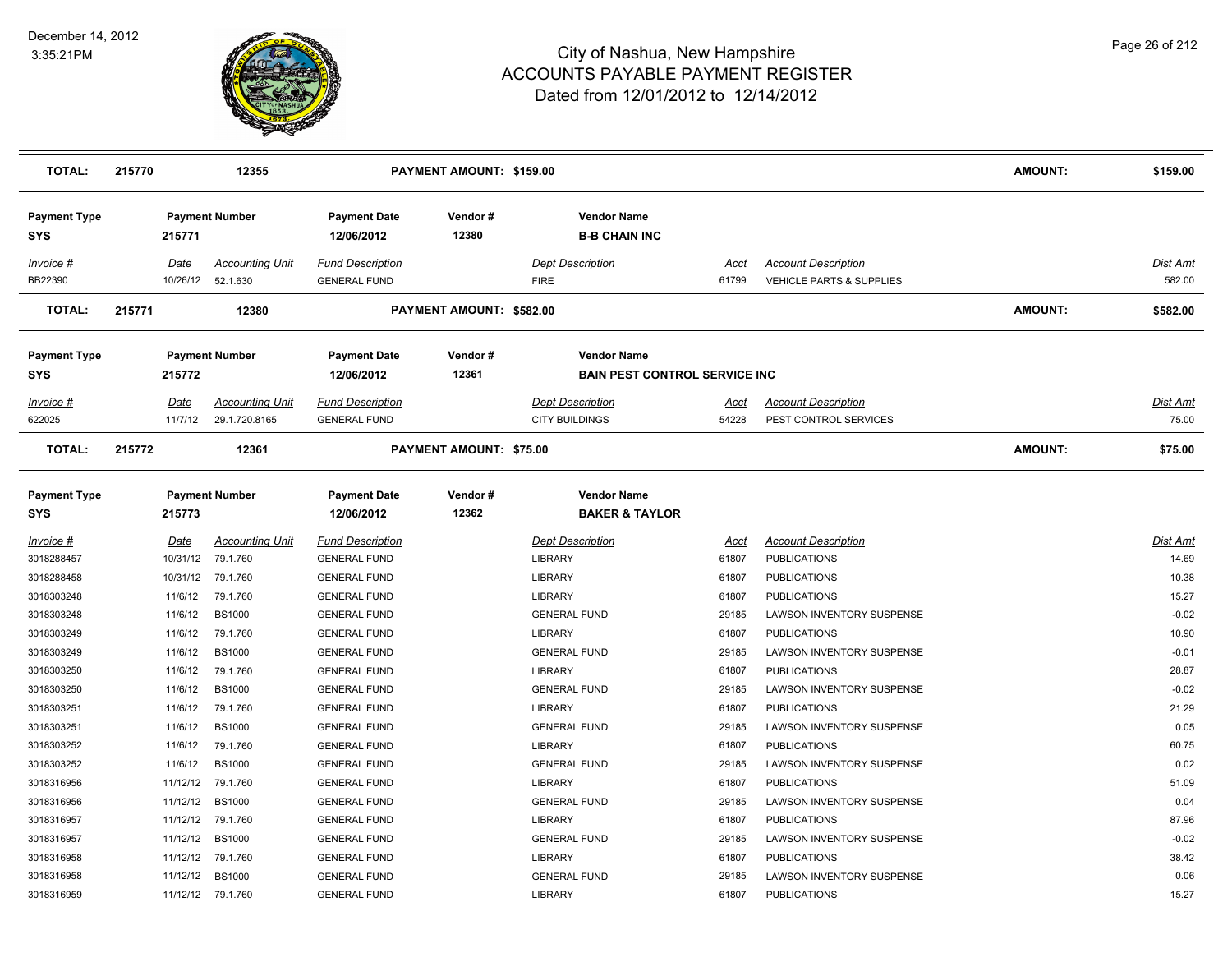

| 3018316959 |          | 11/12/12 BS1000   | <b>GENERAL FUND</b> | <b>GENERAL FUND</b> | 29185 | LAWSON INVENTORY SUSPENSE        | $-0.02$ |
|------------|----------|-------------------|---------------------|---------------------|-------|----------------------------------|---------|
| 3018316960 |          | 11/12/12 79.1.760 | <b>GENERAL FUND</b> | <b>LIBRARY</b>      | 61807 | <b>PUBLICATIONS</b>              | 9.76    |
| 3018316960 | 11/12/12 | <b>BS1000</b>     | <b>GENERAL FUND</b> | <b>GENERAL FUND</b> | 29185 | LAWSON INVENTORY SUSPENSE        | $-0.01$ |
| 3018316961 |          | 11/12/12 79.1.760 | <b>GENERAL FUND</b> | <b>LIBRARY</b>      | 61807 | <b>PUBLICATIONS</b>              | 29.91   |
| 3018316961 | 11/12/12 | <b>BS1000</b>     | <b>GENERAL FUND</b> | <b>GENERAL FUND</b> | 29185 | <b>LAWSON INVENTORY SUSPENSE</b> | 0.04    |
| 3018316962 |          | 11/12/12 79.1.760 | <b>GENERAL FUND</b> | <b>LIBRARY</b>      | 61807 | <b>PUBLICATIONS</b>              | 49.33   |
| 3018316962 | 11/12/12 | <b>BS1000</b>     | <b>GENERAL FUND</b> | <b>GENERAL FUND</b> | 29185 | LAWSON INVENTORY SUSPENSE        | $-0.03$ |
| 3018316963 | 11/12/12 | 79.1.760          | <b>GENERAL FUND</b> | <b>LIBRARY</b>      | 61807 | <b>PUBLICATIONS</b>              | 13.60   |
| 3018316964 |          | 11/12/12 79.1.760 | <b>GENERAL FUND</b> | <b>LIBRARY</b>      | 61807 | <b>PUBLICATIONS</b>              | 38.84   |
| 3018316964 | 11/12/12 | <b>BS1000</b>     | <b>GENERAL FUND</b> | <b>GENERAL FUND</b> | 29185 | LAWSON INVENTORY SUSPENSE        | $-0.03$ |
| 3018316965 |          | 11/12/12 79.1.760 | <b>GENERAL FUND</b> | <b>LIBRARY</b>      | 61807 | <b>PUBLICATIONS</b>              | 28.25   |
| 3018316965 |          | 11/12/12 BS1000   | <b>GENERAL FUND</b> | <b>GENERAL FUND</b> | 29185 | LAWSON INVENTORY SUSPENSE        | 0.03    |
| 3018316966 |          | 11/12/12 79.1.760 | <b>GENERAL FUND</b> | <b>LIBRARY</b>      | 61807 | <b>PUBLICATIONS</b>              | 6.13    |
| 3018316966 | 11/12/12 | <b>BS1000</b>     | <b>GENERAL FUND</b> | <b>GENERAL FUND</b> | 29185 | LAWSON INVENTORY SUSPENSE        | $-0.03$ |
| 3018316967 | 11/12/12 | 79.1.760          | <b>GENERAL FUND</b> | <b>LIBRARY</b>      | 61807 | <b>PUBLICATIONS</b>              | 14.64   |
| 3018316967 | 11/12/12 | <b>BS1000</b>     | <b>GENERAL FUND</b> | <b>GENERAL FUND</b> | 29185 | LAWSON INVENTORY SUSPENSE        | 0.05    |
| 3018316968 |          | 11/12/12 79.1.760 | <b>GENERAL FUND</b> | <b>LIBRARY</b>      | 61807 | <b>PUBLICATIONS</b>              | 22.12   |
| 3018316968 | 11/12/12 | <b>BS1000</b>     | <b>GENERAL FUND</b> | <b>GENERAL FUND</b> | 29185 | LAWSON INVENTORY SUSPENSE        | $-0.02$ |
| 3018316969 |          | 11/12/12 79.1.760 | <b>GENERAL FUND</b> | <b>LIBRARY</b>      | 61807 | <b>PUBLICATIONS</b>              | 29.08   |
| 3018316969 | 11/12/12 | <b>BS1000</b>     | <b>GENERAL FUND</b> | <b>GENERAL FUND</b> | 29185 | LAWSON INVENTORY SUSPENSE        | $-0.04$ |
| 3018316970 | 11/12/12 | 79.1.760          | <b>GENERAL FUND</b> | <b>LIBRARY</b>      | 61807 | <b>PUBLICATIONS</b>              | 3.63    |
| 3018316971 |          | 11/12/12 79.1.760 | <b>GENERAL FUND</b> | <b>LIBRARY</b>      | 61807 | <b>PUBLICATIONS</b>              | 106.75  |
| 3018316972 |          | 11/12/12 79.1.760 | <b>GENERAL FUND</b> | <b>LIBRARY</b>      | 61807 | <b>PUBLICATIONS</b>              | 91.49   |
| 3018316972 | 11/12/12 | <b>BS1000</b>     | <b>GENERAL FUND</b> | <b>GENERAL FUND</b> | 29185 | LAWSON INVENTORY SUSPENSE        | 0.07    |
| 3018316973 |          | 11/12/12 79.1.760 | <b>GENERAL FUND</b> | <b>LIBRARY</b>      | 61807 | <b>PUBLICATIONS</b>              | 21.39   |
| 3018316973 | 11/12/12 | <b>BS1000</b>     | <b>GENERAL FUND</b> | <b>GENERAL FUND</b> | 29185 | LAWSON INVENTORY SUSPENSE        | $-0.04$ |
| 3018316974 | 11/12/12 | 79.1.760          | <b>GENERAL FUND</b> | <b>LIBRARY</b>      | 61807 | <b>PUBLICATIONS</b>              | 44.24   |
| 3018316974 | 11/12/12 | <b>BS1000</b>     | <b>GENERAL FUND</b> | <b>GENERAL FUND</b> | 29185 | <b>LAWSON INVENTORY SUSPENSE</b> | 0.02    |
| 3018316975 |          | 11/12/12 79.1.760 | <b>GENERAL FUND</b> | <b>LIBRARY</b>      | 61807 | <b>PUBLICATIONS</b>              | 32.71   |
| 3018316975 | 11/12/12 | <b>BS1000</b>     | <b>GENERAL FUND</b> | <b>GENERAL FUND</b> | 29185 | LAWSON INVENTORY SUSPENSE        | 0.02    |
| 3018316976 | 11/12/12 | 79.1.760          | <b>GENERAL FUND</b> | <b>LIBRARY</b>      | 61807 | <b>PUBLICATIONS</b>              | 47.77   |
| 3018316976 | 11/12/12 | <b>BS1000</b>     | <b>GENERAL FUND</b> | <b>GENERAL FUND</b> | 29185 | LAWSON INVENTORY SUSPENSE        | 0.03    |
| 3018316977 |          | 11/12/12 79.1.760 | <b>GENERAL FUND</b> | <b>LIBRARY</b>      | 61807 | <b>PUBLICATIONS</b>              | 5.50    |
| 3018316977 | 11/12/12 | <b>BS1000</b>     | <b>GENERAL FUND</b> | <b>GENERAL FUND</b> | 29185 | LAWSON INVENTORY SUSPENSE        | $-0.02$ |
| 3018316978 |          | 11/12/12 79.1.760 | <b>GENERAL FUND</b> | <b>LIBRARY</b>      | 61807 | <b>PUBLICATIONS</b>              | 9.14    |
| 3018316978 | 11/12/12 | <b>BS1000</b>     | <b>GENERAL FUND</b> | <b>GENERAL FUND</b> | 29185 | LAWSON INVENTORY SUSPENSE        | 0.01    |
| 3018316979 | 11/12/12 | 79.1.760          | <b>GENERAL FUND</b> | <b>LIBRARY</b>      | 61807 | <b>PUBLICATIONS</b>              | 31.98   |
| 3018316979 | 11/12/12 | <b>BS1000</b>     | <b>GENERAL FUND</b> | <b>GENERAL FUND</b> | 29185 | LAWSON INVENTORY SUSPENSE        | 0.02    |
| 3018316980 |          | 11/12/12 79.1.760 | <b>GENERAL FUND</b> | <b>LIBRARY</b>      | 61807 | <b>PUBLICATIONS</b>              | 20.67   |
| 3018316980 | 11/12/12 | <b>BS1000</b>     | <b>GENERAL FUND</b> | <b>GENERAL FUND</b> | 29185 | LAWSON INVENTORY SUSPENSE        | $-0.05$ |
| 3018316981 |          | 11/12/12 79.1.760 | <b>GENERAL FUND</b> | <b>LIBRARY</b>      | 61807 | <b>PUBLICATIONS</b>              | 17.65   |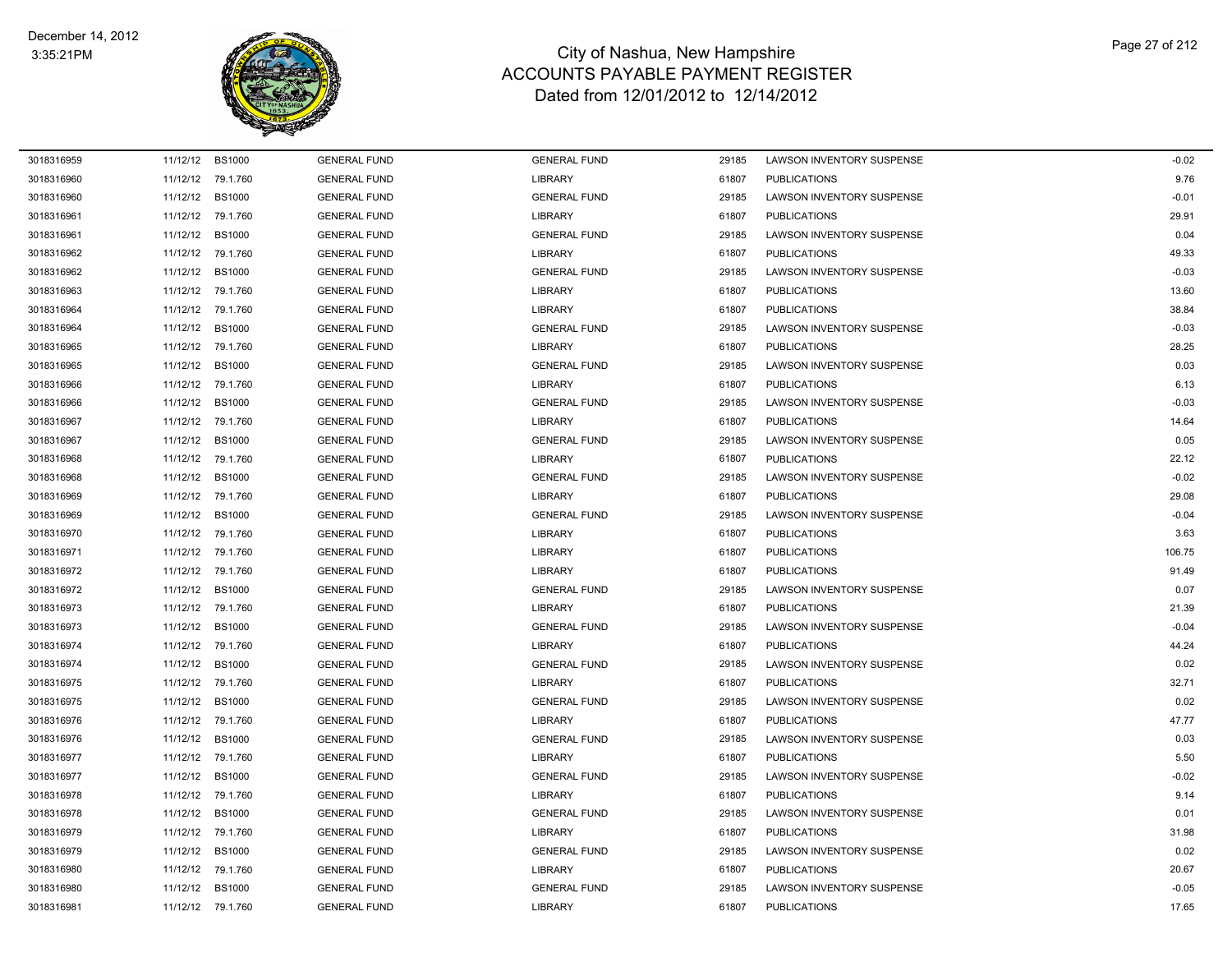

| <b>TOTAL:</b>                     | 215776 |                         | 12395                              |                                                | PAYMENT AMOUNT: \$1,058.00 |                                                        |                      |                                                              | <b>AMOUNT:</b>                | \$1,058.00         |
|-----------------------------------|--------|-------------------------|------------------------------------|------------------------------------------------|----------------------------|--------------------------------------------------------|----------------------|--------------------------------------------------------------|-------------------------------|--------------------|
| 43091                             |        |                         | 11/15/12 50.1.500                  | <b>GENERAL FUND</b>                            |                            | POLICE                                                 | 61107                | <b>CLOTHING &amp; UNIFORMS</b>                               |                               | 350.00             |
| 43079                             |        |                         | 11/14/12 50.1.500                  | <b>GENERAL FUND</b>                            |                            | POLICE                                                 | 61107                | <b>CLOTHING &amp; UNIFORMS</b>                               |                               | 45.00              |
| 43073                             |        | 11/13/12                | 50.1.500                           | <b>GENERAL FUND</b>                            |                            | POLICE                                                 | 61107                | <b>CLOTHING &amp; UNIFORMS</b>                               |                               | 26.00              |
| 43072                             |        | 11/13/12                | 50.1.500                           | <b>GENERAL FUND</b>                            |                            | POLICE                                                 | 61107                | <b>CLOTHING &amp; UNIFORMS</b>                               |                               | 105.00             |
| 43019                             |        | 11/7/12                 | 50.1.500                           | <b>GENERAL FUND</b>                            |                            | POLICE                                                 | 61107                | <b>CLOTHING &amp; UNIFORMS</b>                               |                               | 60.00              |
| 41825                             |        | 11/21/12                | 50.1.500                           | <b>GENERAL FUND</b>                            |                            | POLICE                                                 | 61107                | <b>CLOTHING &amp; UNIFORMS</b>                               |                               | 175.00             |
| 41789                             |        | 11/1/12                 | 50.1.500                           | <b>GENERAL FUND</b>                            |                            | POLICE                                                 | 61107                | <b>CLOTHING &amp; UNIFORMS</b>                               |                               | 184.00             |
| <u> Invoice #</u><br>38452        |        | <b>Date</b><br>11/19/12 | <b>Accounting Unit</b><br>50.1.500 | <b>Fund Description</b><br><b>GENERAL FUND</b> |                            | <b>Dept Description</b><br>POLICE                      | <u>Acct</u><br>61107 | <b>Account Description</b><br><b>CLOTHING &amp; UNIFORMS</b> |                               | Dist Amt<br>113.00 |
| <b>SYS</b>                        |        | 215776                  |                                    | 12/06/2012                                     | 12395                      | <b>BENS UNIFORMS</b>                                   |                      |                                                              |                               |                    |
| <b>Payment Type</b>               |        |                         | <b>Payment Number</b>              | <b>Payment Date</b>                            | Vendor#                    | <b>Vendor Name</b>                                     |                      |                                                              |                               |                    |
| <b>TOTAL:</b>                     | 215775 |                         | 12391                              |                                                | PAYMENT AMOUNT: \$64.05    |                                                        |                      |                                                              | <b>AMOUNT:</b>                | \$64.05            |
| 4609941                           |        |                         | 11/20/12 77.1.650                  | <b>GENERAL FUND</b>                            |                            | PARKS & RECREATION                                     | 54280                | BUILDING/GROUNDS MAINTENANCE                                 |                               | 12.25              |
| 4609782                           |        | 11/19/12                | 50.1.500                           | <b>GENERAL FUND</b>                            |                            | <b>POLICE</b>                                          | 61428                | <b>JANITORIAL SUPPLIES</b>                                   |                               | 27.50              |
| 4608901                           |        | 11/15/12                | 52.1.720                           | <b>GENERAL FUND</b>                            |                            | <b>FIRE</b>                                            | 54280                | BUILDING/GROUNDS MAINTENANCE                                 |                               | 22.00              |
| 4607692                           |        | 11/9/12                 | 68.6000.692                        | SOLID WASTE FUND                               |                            | <b>SOLID WASTE</b>                                     | 54280                | BUILDING/GROUNDS MAINTENANCE                                 |                               | 2.30               |
| <u> Invoice #</u>                 |        | Date                    | <b>Accounting Unit</b>             | <b>Fund Description</b>                        |                            | <b>Dept Description</b>                                | <u>Acct</u>          | <b>Account Description</b>                                   |                               | Dist Amt           |
| <b>Payment Type</b><br><b>SYS</b> |        | 215775                  | <b>Payment Number</b>              | <b>Payment Date</b><br>12/06/2012              | Vendor#<br>12391           | <b>Vendor Name</b><br><b>BELLETETES INC</b>            |                      |                                                              |                               |                    |
| <b>TOTAL:</b>                     | 215774 |                         | 10186                              |                                                | PAYMENT AMOUNT: \$117.05   |                                                        |                      |                                                              | <b>AMOUNT:</b>                | \$117.05           |
| 022105                            |        | 10/26/12 BS1000         |                                    | <b>GENERAL FUND</b>                            |                            | <b>GENERAL FUND</b>                                    | 29185                | <b>LAWSON INVENTORY SUSPENSE</b>                             |                               | $-5.80$            |
| 022105                            |        | 10/26/12                | 68.6000.692                        | SOLID WASTE FUND                               |                            | SOLID WASTE                                            | 61192                | <b>SAFETY SUPPLIES</b>                                       |                               | 122.85             |
| <u> Invoice #</u>                 |        | <u>Date</u>             | <b>Accounting Unit</b>             | <b>Fund Description</b>                        |                            | <b>Dept Description</b>                                | <u>Acct</u>          | <b>Account Description</b>                                   |                               | Dist Amt           |
| Payment Type<br>SYS               |        | 215774                  | <b>Payment Number</b>              | <b>Payment Date</b><br>12/06/2012              | Vendor#<br>10186           | <b>Vendor Name</b><br><b>BASS FIRST AID SERVICE CO</b> |                      | <b>Payee Name</b>                                            | <b>BASS FIRST AID SERVICE</b> |                    |
| <b>TOTAL:</b>                     | 215773 |                         | 12362                              |                                                | PAYMENT AMOUNT: \$1,063.97 |                                                        |                      |                                                              | <b>AMOUNT:</b>                | \$1,063.97         |
| 3018316983                        |        | 11/12/12 BS1000         |                                    | <b>GENERAL FUND</b>                            |                            | <b>GENERAL FUND</b>                                    | 29185                | LAWSON INVENTORY SUSPENSE                                    |                               | 0.28               |
| 3018316983                        |        | 11/12/12                | 79.1.760                           | <b>GENERAL FUND</b>                            |                            | LIBRARY                                                | 61807                | <b>PUBLICATIONS</b>                                          |                               | 14.44              |
| 3018316982                        |        | 11/12/12                | <b>BS1000</b>                      | <b>GENERAL FUND</b>                            |                            | <b>GENERAL FUND</b>                                    | 29185                | LAWSON INVENTORY SUSPENSE                                    |                               | 0.02               |
| 3018316982                        |        | 11/12/12                | 79.1.760                           | <b>GENERAL FUND</b>                            |                            | <b>LIBRARY</b>                                         | 61807                | <b>PUBLICATIONS</b>                                          |                               | 19.63              |
| 3018316981                        |        | 11/12/12                | <b>BS1000</b>                      | <b>GENERAL FUND</b>                            |                            | <b>GENERAL FUND</b>                                    | 29185                | LAWSON INVENTORY SUSPENSE                                    |                               | 0.03               |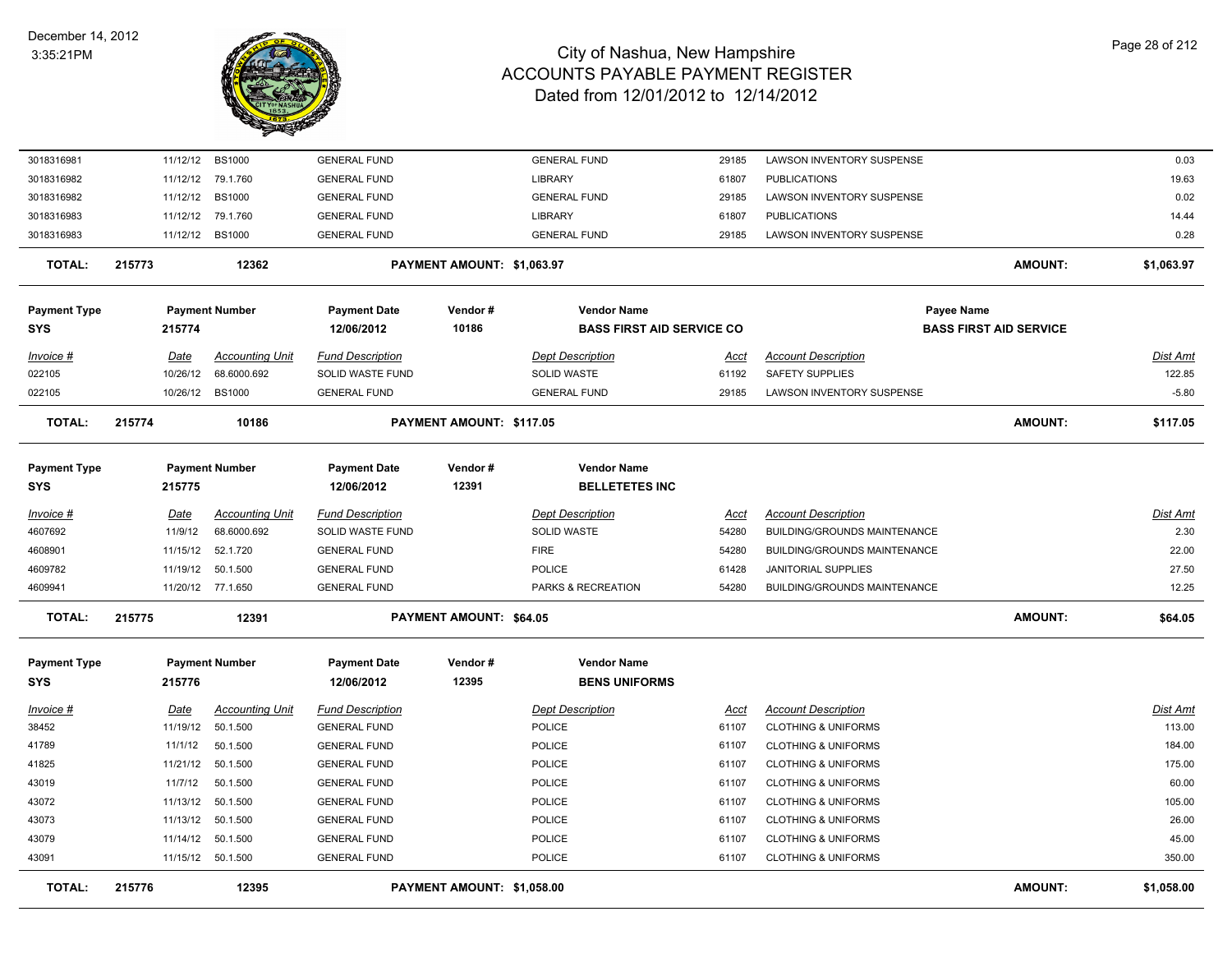

| <b>Payment Type</b>  |        |             | <b>Payment Number</b>                       | <b>Payment Date</b>                            | Vendor#                  | <b>Vendor Name</b>                                |                      |                                                         |                       |                    |
|----------------------|--------|-------------|---------------------------------------------|------------------------------------------------|--------------------------|---------------------------------------------------|----------------------|---------------------------------------------------------|-----------------------|--------------------|
| <b>SYS</b>           |        | 215777      |                                             | 12/06/2012                                     | 12404                    | <b>BILLS WORLD CLASS CLEANING SER</b>             |                      |                                                         |                       |                    |
| Invoice #            |        | Date        | <b>Accounting Unit</b>                      | <b>Fund Description</b>                        |                          | <b>Dept Description</b>                           | Acct                 | <b>Account Description</b>                              |                       | Dist Amt           |
| DEC13                |        | 12/1/12     | 68.6000.692                                 | SOLID WASTE FUND                               |                          | SOLID WASTE                                       | 54200                | <b>JANITORIAL SERVICES</b>                              |                       | 780.00             |
| <b>TOTAL:</b>        | 215777 |             | 12404                                       |                                                | PAYMENT AMOUNT: \$780.00 |                                                   |                      |                                                         | AMOUNT:               | \$780.00           |
| <b>Payment Type</b>  |        |             | <b>Payment Number</b>                       | <b>Payment Date</b>                            | Vendor#                  | <b>Vendor Name</b>                                |                      |                                                         |                       |                    |
| SYS                  |        | 215778      |                                             | 12/06/2012                                     | 12418                    | <b>BOOK PAGE</b>                                  |                      |                                                         |                       |                    |
| Invoice #<br>S75269  |        | Date        | <b>Accounting Unit</b><br>10/25/12 79.1.760 | <b>Fund Description</b><br><b>GENERAL FUND</b> |                          | <b>Dept Description</b><br><b>LIBRARY</b>         | Acct<br>61821        | <b>Account Description</b><br><b>PERIODICALS</b>        |                       | Dist Amt<br>456.00 |
| <b>TOTAL:</b>        | 215778 |             | 12418                                       |                                                | PAYMENT AMOUNT: \$456.00 |                                                   |                      |                                                         | <b>AMOUNT:</b>        | \$456.00           |
| <b>Payment Type</b>  |        |             | <b>Payment Number</b>                       | <b>Payment Date</b>                            | Vendor#                  | <b>Vendor Name</b>                                |                      |                                                         |                       |                    |
| <b>SYS</b>           |        | 215779      |                                             | 12/06/2012                                     | 12470                    | <b>CAREER CONNECTIONS</b>                         |                      |                                                         |                       |                    |
| Invoice #            |        | <b>Date</b> | <b>Accounting Unit</b>                      | <b>Fund Description</b>                        |                          | <b>Dept Description</b>                           | <b>Acct</b>          | <b>Account Description</b>                              | <b>Activity</b>       | Dist Amt           |
| 36089                |        | 11/20/12    | 22.5010                                     | CAP PROJECTS-INFO<br><b>TECHNOLOGY</b>         |                          | CAPITAL PROJECTS-INFO TECH                        | 81342                | <b>COMPUTER SOFTWARE &amp;</b><br><b>HARDWARE</b>       | 1010.22.01.30         | 757.44             |
| <b>TOTAL:</b>        | 215779 |             | 12470                                       |                                                | PAYMENT AMOUNT: \$757.44 |                                                   |                      |                                                         | AMOUNT:               | \$757.44           |
| <b>Payment Type</b>  |        |             | <b>Payment Number</b>                       | <b>Payment Date</b>                            | Vendor#                  | <b>Vendor Name</b>                                |                      |                                                         | Payee Name            |                    |
| <b>SYS</b>           |        | 215780      |                                             | 12/06/2012                                     | 12489                    | <b>CDW GOVERNMENT INC</b>                         |                      |                                                         | <b>CDW GOVERNMENT</b> |                    |
| Invoice #<br>T424549 |        | Date        | <b>Accounting Unit</b><br>11/20/12 22.1.500 | <b>Fund Description</b><br><b>GENERAL FUND</b> |                          | <b>Dept Description</b><br>INFORMATION TECHNOLOGY | <u>Acct</u><br>71221 | <b>Account Description</b><br><b>COMPUTER EQUIPMENT</b> |                       | Dist Amt<br>336.00 |
| <b>TOTAL:</b>        | 215780 |             | 12489                                       |                                                | PAYMENT AMOUNT: \$336.00 |                                                   |                      |                                                         | <b>AMOUNT:</b>        | \$336.00           |
| <b>Payment Type</b>  |        |             | <b>Payment Number</b>                       | <b>Payment Date</b>                            | Vendor#                  | <b>Vendor Name</b>                                |                      |                                                         |                       |                    |
| <b>SYS</b>           |        | 215781      |                                             | 12/06/2012                                     | 12493                    | <b>CENTRAL PAPER PRODUCTS CO</b>                  |                      |                                                         |                       |                    |
| Invoice #            |        | <u>Date</u> | <b>Accounting Unit</b>                      | <b>Fund Description</b>                        |                          | <b>Dept Description</b>                           | <u>Acct</u>          | <b>Account Description</b>                              |                       | <b>Dist Amt</b>    |
| 1214274              |        | 11/9/12     | 50.1.500                                    | <b>GENERAL FUND</b>                            |                          | <b>POLICE</b>                                     | 61428                | <b>JANITORIAL SUPPLIES</b>                              |                       | 302.90             |
| <b>TOTAL:</b>        | 215781 |             | 12493                                       |                                                | PAYMENT AMOUNT: \$302.90 |                                                   |                      |                                                         | AMOUNT:               | \$302.90           |
| <b>Payment Type</b>  |        |             | <b>Payment Number</b>                       | <b>Payment Date</b>                            | Vendor#                  | <b>Vendor Name</b>                                |                      |                                                         |                       |                    |
| <b>SYS</b>           |        | 215782      |                                             | 12/06/2012                                     | 14101                    | <b>CHILD ADVOCACY CENTER</b>                      |                      |                                                         |                       |                    |
| Invoice #            |        | Date        | <b>Accounting Unit</b>                      | <b>Fund Description</b>                        |                          | <b>Dept Description</b>                           | Acct                 | <b>Account Description</b>                              |                       | Dist Amt           |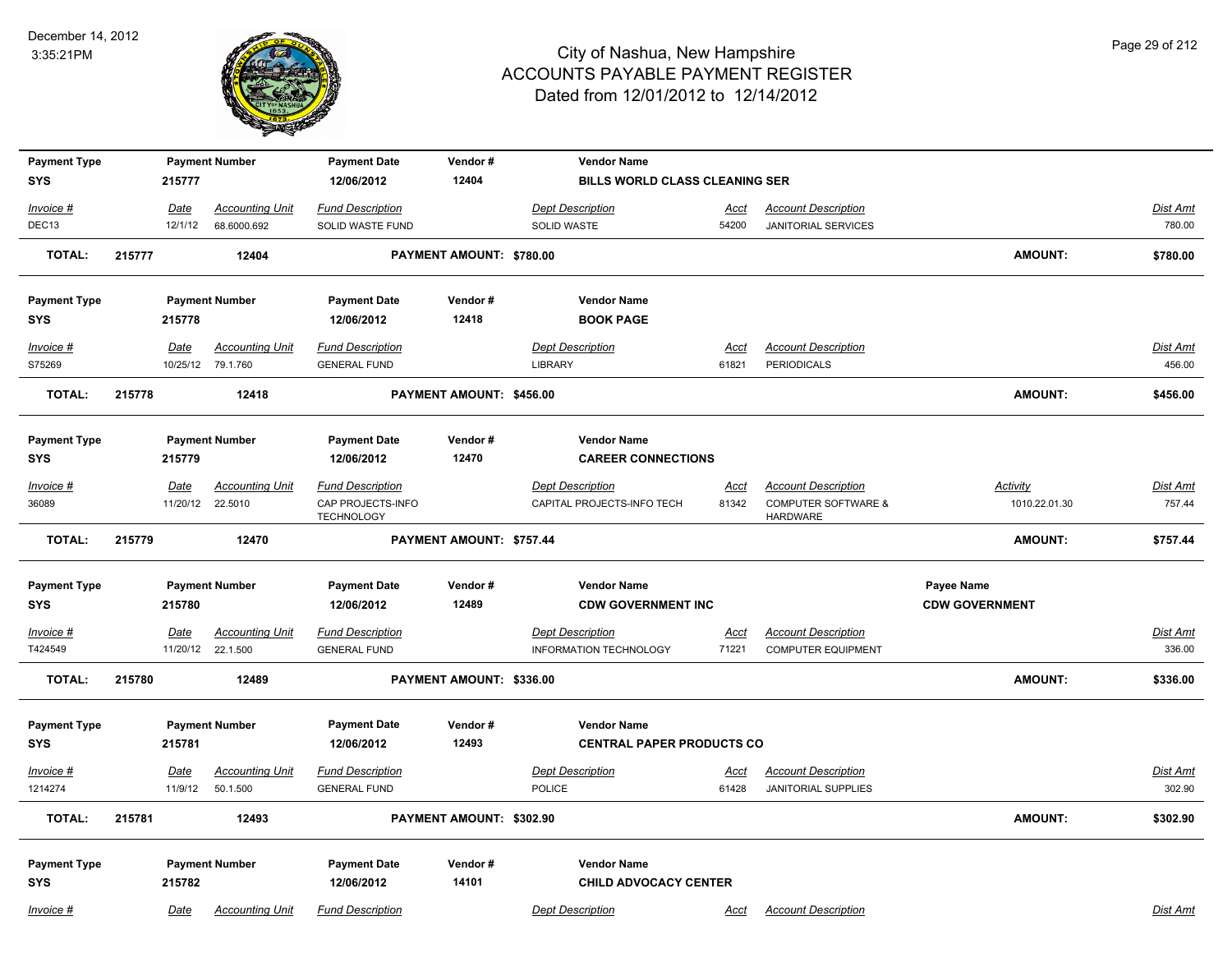

| 1025                              |        | 11/1/12                 | 50.4025                | DOJ DRUG FORFEITURE FUNDS                      |                                 | DOJ DRUG FORFEITURE FUNDS                           | 56315                | CHILD ADVOCACY CENTER      |                                 | 833.00                    |
|-----------------------------------|--------|-------------------------|------------------------|------------------------------------------------|---------------------------------|-----------------------------------------------------|----------------------|----------------------------|---------------------------------|---------------------------|
| <b>TOTAL:</b>                     | 215782 |                         | 14101                  |                                                | PAYMENT AMOUNT: \$833.00        |                                                     |                      |                            | <b>AMOUNT:</b>                  | \$833.00                  |
| <b>Payment Type</b>               |        | 215783                  | <b>Payment Number</b>  | <b>Payment Date</b><br>12/06/2012              | Vendor#<br>10332                | <b>Vendor Name</b><br><b>CINTAS FIRE PROTECTION</b> |                      |                            | Payee Name<br><b>CINTAS FAS</b> |                           |
| SYS                               |        |                         |                        |                                                |                                 |                                                     |                      |                            |                                 |                           |
| Invoice #                         |        | Date                    | <b>Accounting Unit</b> | <b>Fund Description</b>                        |                                 | <b>Dept Description</b>                             | Acct                 | <b>Account Description</b> |                                 | <b>Dist Amt</b>           |
| OF95003974                        |        | 11/7/12                 | 29.1.720.8163          | <b>GENERAL FUND</b>                            |                                 | <b>CITY BUILDINGS</b>                               | 54243                | <b>HVAC MAINTENANCE</b>    |                                 | 660.75                    |
| <b>TOTAL:</b>                     | 215783 |                         | 10332                  |                                                | PAYMENT AMOUNT: \$660.75        |                                                     |                      |                            | <b>AMOUNT:</b>                  | \$660.75                  |
| <b>Payment Type</b>               |        |                         | <b>Payment Number</b>  | <b>Payment Date</b>                            | Vendor#                         | <b>Vendor Name</b>                                  |                      |                            | Payee Name                      |                           |
| <b>SYS</b>                        |        | 215784                  |                        | 12/06/2012                                     | 14106                           | <b>CINTAS</b>                                       |                      |                            | <b>CINTAS UNIFORMS</b>          |                           |
| Invoice #                         |        | Date                    | <b>Accounting Unit</b> | <b>Fund Description</b>                        |                                 | <b>Dept Description</b>                             | Acct                 | <b>Account Description</b> | Activity                        | <b>Dist Amt</b>           |
| 016141929                         |        | 11/19/12                | 86.3120                | <b>TRANSIT GRANTS</b>                          |                                 | <b>TRANSPORTATION</b>                               | 55699                | OTHER CONTRACTED SERVICES  | 86.800.13.40.01                 | 62.04                     |
| 016141929                         |        | 11/19/12                | <b>BS1000</b>          | <b>GENERAL FUND</b>                            |                                 | <b>GENERAL FUND</b>                                 | 29185                | LAWSON INVENTORY SUSPENSE  |                                 | $-0.01$                   |
| 016152746                         |        | 11/26/12                | 86.3120                | <b>TRANSIT GRANTS</b>                          |                                 | <b>TRANSPORTATION</b>                               | 55699                | OTHER CONTRACTED SERVICES  | 86.800.13.40.01                 | 62.04                     |
| 016152746                         |        | 11/26/12                | <b>BS1000</b>          | <b>GENERAL FUND</b>                            |                                 | <b>GENERAL FUND</b>                                 | 29185                | LAWSON INVENTORY SUSPENSE  |                                 | $-0.01$                   |
|                                   |        |                         |                        |                                                |                                 |                                                     |                      |                            |                                 |                           |
| <b>TOTAL:</b>                     | 215784 |                         | 14106                  |                                                | <b>PAYMENT AMOUNT: \$124.06</b> |                                                     |                      |                            | <b>AMOUNT:</b>                  | \$124.06                  |
|                                   |        |                         | <b>Payment Number</b>  | <b>Payment Date</b>                            | Vendor#                         | <b>Vendor Name</b>                                  |                      |                            |                                 |                           |
| <b>Payment Type</b><br><b>SYS</b> |        | 215785                  |                        | 12/06/2012                                     | 14135                           | <b>CONTINENTAL PAVING INC</b>                       |                      |                            |                                 |                           |
|                                   |        |                         | <b>Accounting Unit</b> |                                                |                                 | <b>Dept Description</b>                             |                      | <b>Account Description</b> |                                 |                           |
| Invoice #<br>95322MB              |        | <b>Date</b><br>11/12/12 | 61.1.675               | <b>Fund Description</b><br><b>GENERAL FUND</b> |                                 | <b>STREETS</b>                                      | <u>Acct</u><br>61507 | <b>ASPHALT</b>             |                                 | <b>Dist Amt</b><br>608.32 |
| 95322MB                           |        | 11/12/12                | <b>BS1000</b>          | <b>GENERAL FUND</b>                            |                                 | <b>GENERAL FUND</b>                                 | 29185                | LAWSON INVENTORY SUSPENSE  |                                 | $-507.53$                 |
| 95499MB                           |        | 11/19/12                | 61.1.675               | <b>GENERAL FUND</b>                            |                                 | <b>STREETS</b>                                      | 61507                | <b>ASPHALT</b>             |                                 | 616.33                    |
| 95499MB                           |        | 11/19/12                | <b>BS1000</b>          | <b>GENERAL FUND</b>                            |                                 | <b>GENERAL FUND</b>                                 | 29185                | LAWSON INVENTORY SUSPENSE  |                                 | $-507.53$                 |
| <b>TOTAL:</b>                     | 215785 |                         | 14135                  |                                                | PAYMENT AMOUNT: \$209.59        |                                                     |                      |                            | <b>AMOUNT:</b>                  | \$209.59                  |
| <b>Payment Type</b>               |        |                         | <b>Payment Number</b>  | <b>Payment Date</b>                            | Vendor#                         | <b>Vendor Name</b>                                  |                      |                            |                                 |                           |
| <b>SYS</b>                        |        | 215786                  |                        | 12/06/2012                                     | 12560                           | <b>CORRIVEAU ROUTHIER INC</b>                       |                      |                            |                                 |                           |
| Invoice #                         |        | Date                    | <b>Accounting Unit</b> | <b>Fund Description</b>                        |                                 | <b>Dept Description</b>                             | Acct                 | <b>Account Description</b> | Activity                        | Dist Amt                  |
| 267395                            |        | 10/18/12                | 61.1001                | CAPITAL IMPROVEMENTS                           |                                 | STREETS-CAP IMP                                     | 81100                | CAPITAL IMPROVEMENTS       | 1000                            | 15.94                     |
| 268113                            |        | 11/16/12                | 61.1001                | CAPITAL IMPROVEMENTS                           |                                 | STREETS-CAP IMP                                     | 81100                | CAPITAL IMPROVEMENTS       | 1000                            | 59.70                     |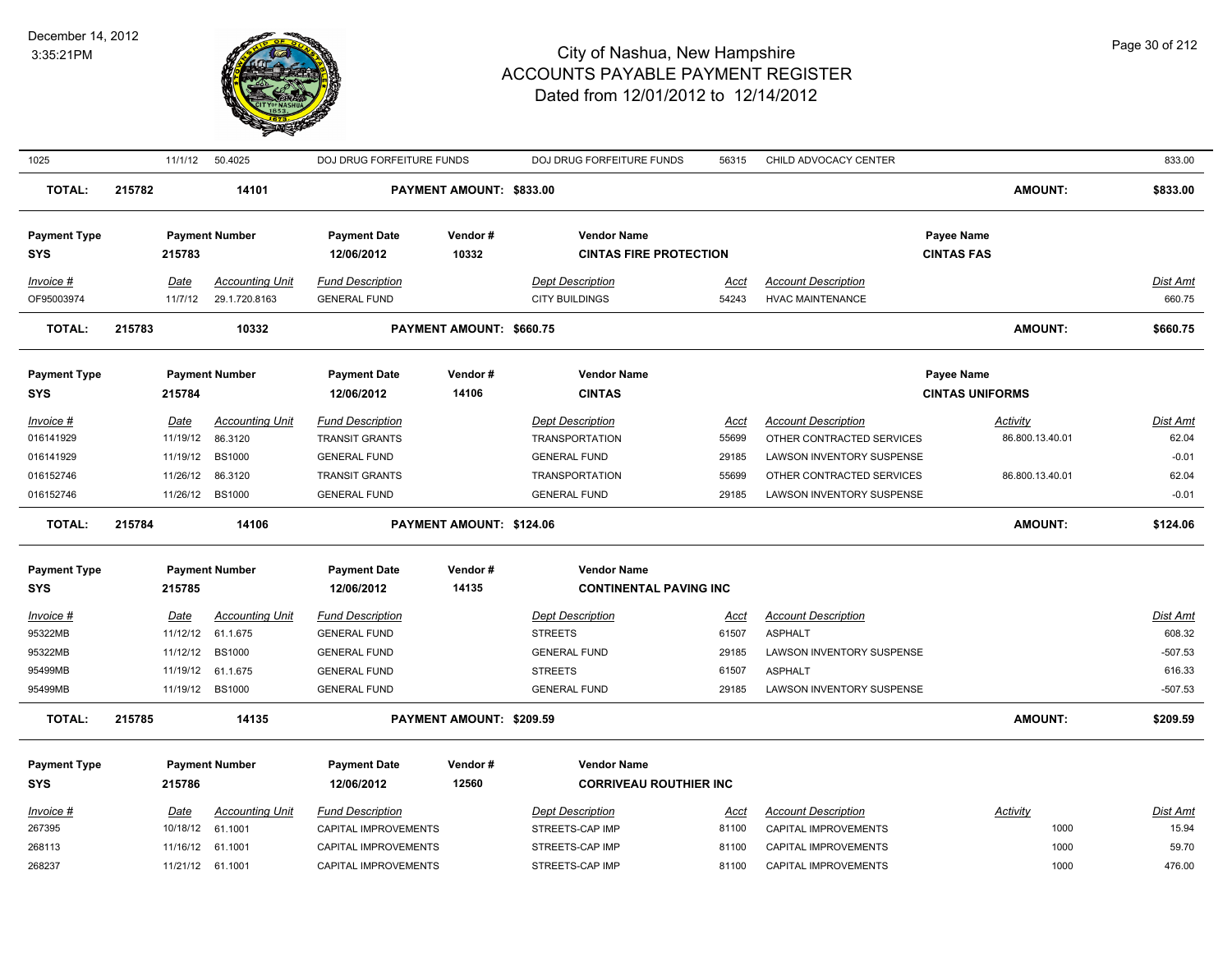

| <b>TOTAL:</b>                     | 215786 |                  | 12560                                        |                                                | PAYMENT AMOUNT: \$551.64   |                                                    |                      |                                                              | <b>AMOUNT:</b> | \$551.64                  |
|-----------------------------------|--------|------------------|----------------------------------------------|------------------------------------------------|----------------------------|----------------------------------------------------|----------------------|--------------------------------------------------------------|----------------|---------------------------|
| <b>Payment Type</b><br><b>SYS</b> |        | 215787           | <b>Payment Number</b>                        | <b>Payment Date</b><br>12/06/2012              | Vendor#<br>15134           | <b>Vendor Name</b><br><b>STEPHEN COTE</b>          |                      |                                                              |                |                           |
| Invoice #<br>9961-50              |        | Date             | <b>Accounting Unit</b><br>11/10/12 52.1.625  | <b>Fund Description</b><br><b>GENERAL FUND</b> |                            | <b>Dept Description</b><br><b>FIRE</b>             | <b>Acct</b><br>61107 | <b>Account Description</b><br><b>CLOTHING &amp; UNIFORMS</b> |                | Dist Amt<br>18.00         |
| TOTAL:                            | 215787 |                  | 15134                                        |                                                | PAYMENT AMOUNT: \$18.00    |                                                    |                      |                                                              | <b>AMOUNT:</b> | \$18.00                   |
| <b>Payment Type</b><br><b>SYS</b> |        | 215788           | <b>Payment Number</b>                        | <b>Payment Date</b><br>12/06/2012              | Vendor#<br>12576           | <b>Vendor Name</b><br><b>CREDERE ASSOCIATES</b>    |                      |                                                              |                |                           |
| Invoice #                         |        | Date             | <b>Accounting Unit</b>                       | <b>Fund Description</b>                        |                            | <b>Dept Description</b>                            | Acct                 | <b>Account Description</b>                                   | Activity       | <u>Dist Amt</u>           |
| 2035                              |        | 10/31/12 81.3080 |                                              | COMMUNITY DEVELOPMENT<br><b>GRANTS</b>         |                            | <b>COMMUNITY DEVELOPMENT</b><br><b>GRANTS</b>      | 53628                | CONTRACT SERVICES                                            | 1023.81.03.30  | 3,302.88                  |
| <b>TOTAL:</b>                     | 215788 |                  | 12576                                        |                                                | PAYMENT AMOUNT: \$3,302.88 |                                                    |                      |                                                              | <b>AMOUNT:</b> | \$3,302.88                |
| <b>Payment Type</b><br><b>SYS</b> |        | 215789           | <b>Payment Number</b>                        | <b>Payment Date</b><br>12/06/2012              | Vendor#<br>11448           | <b>Vendor Name</b><br><b>CRISP CONTRACTING LLC</b> |                      |                                                              |                |                           |
| Invoice #<br>8004                 |        | Date             | <b>Accounting Unit</b><br>11/26/12  44.1.720 | <b>Fund Description</b><br><b>GENERAL FUND</b> |                            | <b>Dept Description</b><br>EDGEWOOD CEMETERY       | <u>Acct</u><br>61521 | <b>Account Description</b><br>SAND                           |                | <b>Dist Amt</b><br>360.00 |
| <b>TOTAL:</b>                     | 215789 |                  | 11448                                        |                                                | PAYMENT AMOUNT: \$360.00   |                                                    |                      |                                                              | <b>AMOUNT:</b> | \$360.00                  |
| <b>Payment Type</b><br><b>SYS</b> |        | 215790           | <b>Payment Number</b>                        | <b>Payment Date</b><br>12/06/2012              | Vendor#<br>12593           | <b>Vendor Name</b><br><b>D &amp; R TOWING INC</b>  |                      |                                                              |                |                           |
| Invoice #                         |        | <b>Date</b>      | <b>Accounting Unit</b>                       | <b>Fund Description</b>                        |                            | <b>Dept Description</b>                            | <u>Acct</u>          | <b>Account Description</b>                                   |                | <u>Dist Amt</u>           |
| 172432                            |        | 11/30/12         | 77.1.690                                     | <b>GENERAL FUND</b>                            |                            | PARKS & RECREATION                                 | 61799                | <b>VEHICLE PARTS &amp; SUPPLIES</b>                          |                | 105.00                    |
| 172602                            |        |                  | 11/19/12 77.1.690                            | <b>GENERAL FUND</b>                            |                            | PARKS & RECREATION                                 | 61799                | <b>VEHICLE PARTS &amp; SUPPLIES</b>                          |                | 105.00                    |
| <b>TOTAL:</b>                     | 215790 |                  | 12593                                        |                                                | PAYMENT AMOUNT: \$210.00   |                                                    |                      |                                                              | <b>AMOUNT:</b> | \$210.00                  |
| <b>Payment Type</b><br><b>SYS</b> |        | 215791           | <b>Payment Number</b>                        | <b>Payment Date</b><br>12/06/2012              | Vendor#<br>10588           | <b>Vendor Name</b><br><b>DENNIS K BURKE INC</b>    |                      |                                                              |                |                           |
| Invoice #                         |        | Date             | <b>Accounting Unit</b>                       | <b>Fund Description</b>                        |                            | <b>Dept Description</b>                            | Acct                 | <b>Account Description</b>                                   |                | Dist Amt                  |
| 098567                            |        | 11/14/12         | 61.1.700                                     | <b>GENERAL FUND</b>                            |                            | <b>STREETS</b>                                     | 61300                | FUEL, UNLEADED                                               |                | 18,617.84                 |
| 101926                            |        | 11/27/12         | 77.1.650                                     | <b>GENERAL FUND</b>                            |                            | PARKS & RECREATION                                 | 61300                | FUEL, UNLEADED                                               |                | 2,689.17                  |
| 102012                            |        |                  | 11/26/12 61.1.700                            | <b>GENERAL FUND</b>                            |                            | <b>STREETS</b>                                     | 61300                | FUEL, UNLEADED                                               |                | 19,565.76                 |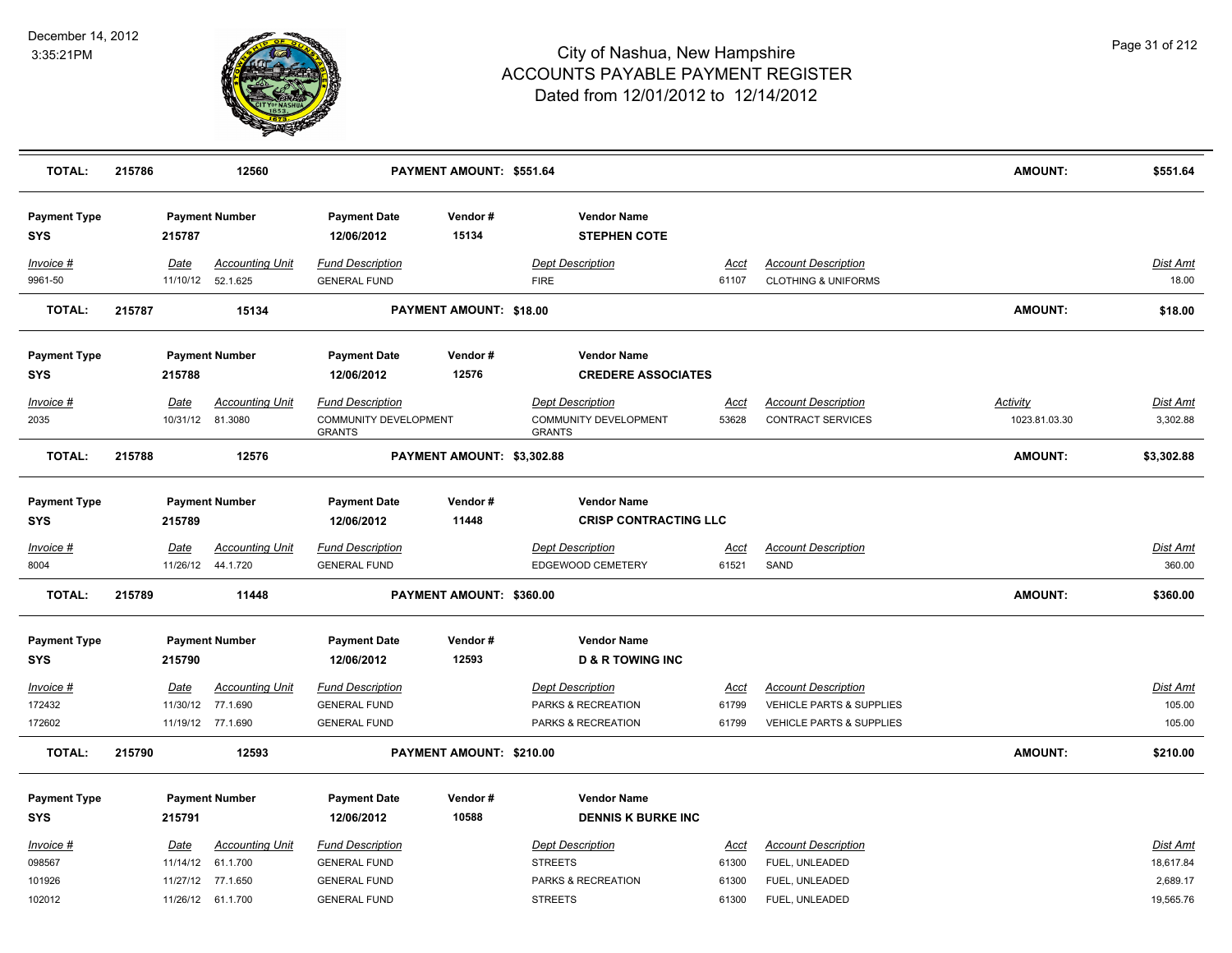

| 98448                                          |        |                  | 11/14/12  42.1.720                              | <b>GENERAL FUND</b>                                          |                             | WOODLAWN CEMETERY                                                         | 61300         | FUEL, UNLEADED                                                         |                                                    | 779.24                      |
|------------------------------------------------|--------|------------------|-------------------------------------------------|--------------------------------------------------------------|-----------------------------|---------------------------------------------------------------------------|---------------|------------------------------------------------------------------------|----------------------------------------------------|-----------------------------|
| <b>TOTAL:</b>                                  | 215791 |                  | 10588                                           |                                                              | PAYMENT AMOUNT: \$41,652.01 |                                                                           |               |                                                                        | <b>AMOUNT:</b>                                     | \$41,652.01                 |
| <b>Payment Type</b><br><b>SYS</b>              |        | 215792           | <b>Payment Number</b>                           | <b>Payment Date</b><br>12/06/2012                            | Vendor#<br>10018            | <b>Vendor Name</b><br><b>DENISE M MCINTOSH</b>                            |               |                                                                        | Payee Name<br><b>DMVC PRODUCTIONS</b>              |                             |
| Invoice #<br>11/11/12 SERVICES                 |        | Date<br>11/11/12 | <b>Accounting Unit</b><br>TF77.7551             | <b>Fund Description</b><br>P&R-SUMMERFUN                     |                             | <b>Dept Description</b><br>P&R-SUMMERFUN                                  | Acct<br>53400 | <b>Account Description</b><br><b>MARKETING &amp; PROMOTION</b>         |                                                    | Dist Amt<br>115.78          |
| <b>TOTAL:</b>                                  | 215792 |                  | 10018                                           |                                                              | PAYMENT AMOUNT: \$115.78    |                                                                           |               |                                                                        | <b>AMOUNT:</b>                                     | \$115.78                    |
| <b>Payment Type</b><br><b>SYS</b><br>Invoice # |        | 215793<br>Date   | <b>Payment Number</b><br><b>Accounting Unit</b> | <b>Payment Date</b><br>12/06/2012<br><b>Fund Description</b> | Vendor#<br>12638            | <b>Vendor Name</b><br>DONOVAN EQUIPMENT CO INC<br><b>Dept Description</b> | Acct          | <b>Account Description</b>                                             |                                                    | Dist Amt<br>214.50          |
| 653604<br><b>TOTAL:</b>                        | 215793 |                  | 10/18/12 61.1.700<br>12638                      | <b>GENERAL FUND</b>                                          | PAYMENT AMOUNT: \$214.50    | <b>STREETS</b>                                                            | 61799         | <b>VEHICLE PARTS &amp; SUPPLIES</b>                                    | <b>AMOUNT:</b>                                     | \$214.50                    |
| <b>Payment Type</b><br>SYS                     |        | 215794           | <b>Payment Number</b>                           | <b>Payment Date</b><br>12/06/2012                            | Vendor#<br>14202            | <b>Vendor Name</b><br><b>EASTERN MINERAL INC</b>                          |               |                                                                        |                                                    |                             |
| Invoice #<br>INV024494                         |        | Date             | <b>Accounting Unit</b><br>11/13/12 61.1.685     | <b>Fund Description</b><br><b>GENERAL FUND</b>               |                             | <b>Dept Description</b><br><b>STREETS</b>                                 | Acct<br>61514 | <b>Account Description</b><br>SALT                                     |                                                    | <b>Dist Amt</b><br>5,805.98 |
| <b>TOTAL:</b>                                  | 215794 |                  | 14202                                           |                                                              | PAYMENT AMOUNT: \$5,805.98  |                                                                           |               |                                                                        | AMOUNT:                                            | \$5,805.98                  |
| <b>Payment Type</b><br><b>SYS</b><br>Invoice # |        | 215795<br>Date   | <b>Payment Number</b><br><b>Accounting Unit</b> | <b>Payment Date</b><br>12/06/2012<br><b>Fund Description</b> | Vendor#<br>12243            | <b>Vendor Name</b><br><b>ERRCO RECYCLING</b><br><b>Dept Description</b>   | <u>Acct</u>   | <b>Account Description</b>                                             | Payee Name<br><b>ENVIRON. RESOURCE RETURN CORP</b> | Dist Amt                    |
| 1027240-IN                                     |        | 11/24/12         | 68.6000.695                                     | SOLID WASTE FUND                                             |                             | <b>SOLID WASTE</b>                                                        | 55699         | OTHER CONTRACTED SERVICES                                              |                                                    | 3,128.97                    |
| <b>TOTAL:</b>                                  | 215795 |                  | 12243                                           |                                                              | PAYMENT AMOUNT: \$3,128.97  |                                                                           |               |                                                                        | <b>AMOUNT:</b>                                     | \$3,128.97                  |
| <b>Payment Type</b><br><b>SYS</b>              |        | 215796           | <b>Payment Number</b>                           | <b>Payment Date</b><br>12/06/2012                            | Vendor#<br>12689            | <b>Vendor Name</b><br><b>ENVIROSYSTEMS INC</b>                            |               |                                                                        |                                                    |                             |
| Invoice #<br>26324                             |        | Date<br>8/15/12  | <b>Accounting Unit</b><br>69.6200.670           | <b>Fund Description</b><br><b>WASTEWATER FUND</b>            |                             | <b>Dept Description</b><br>WASTEWATER                                     | Acct<br>53107 | <b>Account Description</b><br>ARCHITECT/ENGINEERING<br><b>SERVICES</b> |                                                    | <u>Dist Amt</u><br>1,050.00 |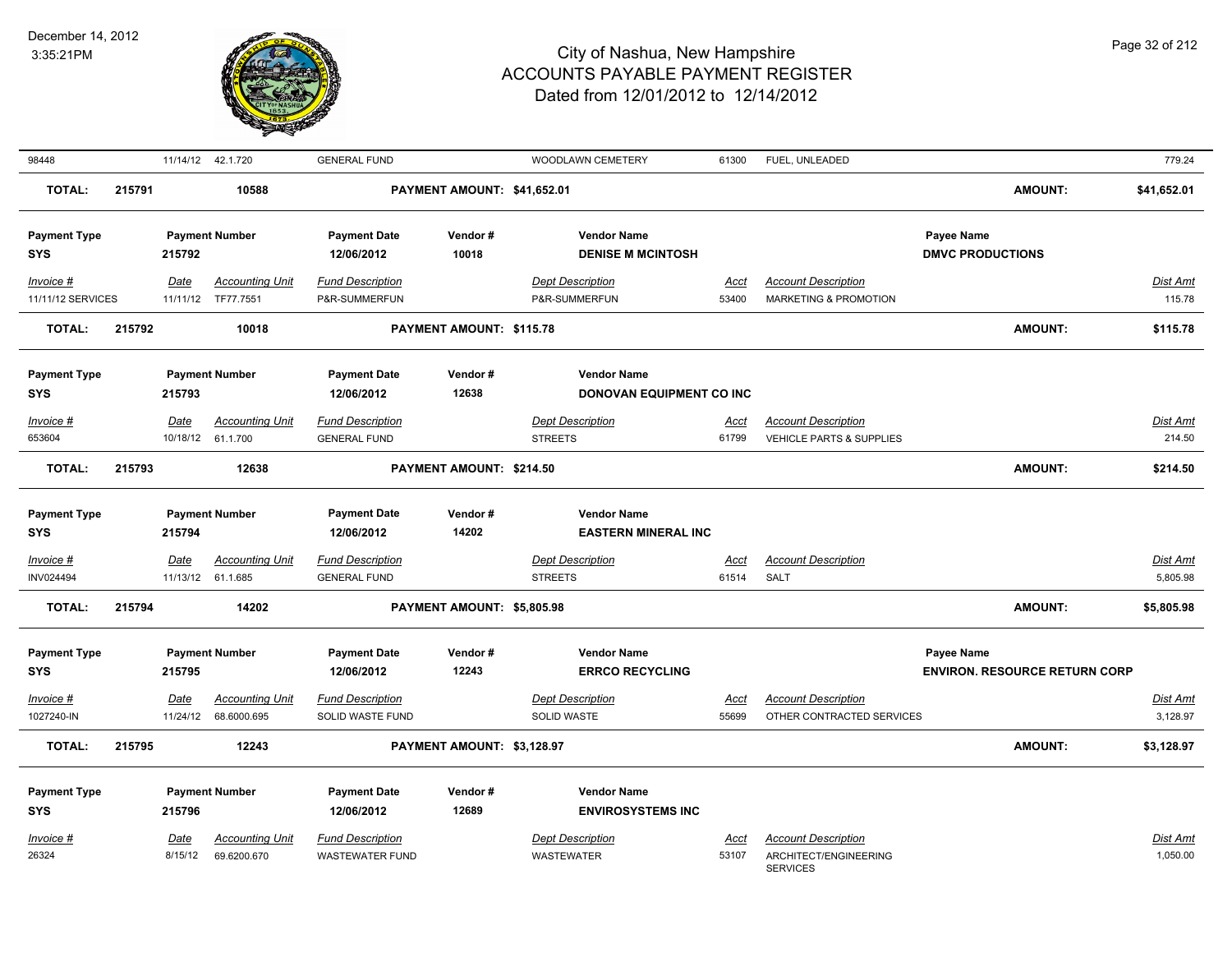

| <b>TOTAL:</b>                        | 215796 |                         | 12689                              |                                                | PAYMENT AMOUNT: \$1,050.00 |                                                           |                      |                                                      |                           | <b>AMOUNT:</b> | \$1,050.00                |
|--------------------------------------|--------|-------------------------|------------------------------------|------------------------------------------------|----------------------------|-----------------------------------------------------------|----------------------|------------------------------------------------------|---------------------------|----------------|---------------------------|
| <b>Payment Type</b><br><b>SYS</b>    |        | 215797                  | <b>Payment Number</b>              | <b>Payment Date</b><br>12/06/2012              | Vendor#<br>15346           | <b>Vendor Name</b><br><b>ERC WIPING PRODUCTS INC</b>      |                      |                                                      |                           |                |                           |
| Invoice #<br>389324                  |        | Date<br>11/16/12        | <b>Accounting Unit</b><br>61.1.670 | <b>Fund Description</b><br><b>GENERAL FUND</b> |                            | <b>Dept Description</b><br><b>STREETS</b>                 | <u>Acct</u><br>61299 | <b>Account Description</b><br>MISCELLANEOUS SUPPLIES |                           |                | <u>Dist Amt</u><br>295.00 |
| 389324                               |        | 11/16/12                | <b>BS1000</b>                      | <b>GENERAL FUND</b>                            |                            | <b>GENERAL FUND</b>                                       | 29185                | LAWSON INVENTORY SUSPENSE                            |                           |                | 62.00                     |
| <b>TOTAL:</b>                        | 215797 |                         | 15346                              |                                                | PAYMENT AMOUNT: \$357.00   |                                                           |                      |                                                      |                           | <b>AMOUNT:</b> | \$357.00                  |
| <b>Payment Type</b><br><b>SYS</b>    |        | 215798                  | <b>Payment Number</b>              | <b>Payment Date</b><br>12/06/2012              | Vendor#<br>12698           | <b>Vendor Name</b><br><b>FW WEBB CO</b>                   |                      |                                                      |                           |                |                           |
| Invoice #<br>37725933                |        | Date<br>9/25/12         | <b>Accounting Unit</b><br>61.1.700 | <b>Fund Description</b><br><b>GENERAL FUND</b> |                            | <b>Dept Description</b><br><b>STREETS</b>                 | Acct<br>61299        | <b>Account Description</b><br>MISCELLANEOUS SUPPLIES |                           |                | Dist Amt<br>3.62          |
| 37932331                             |        |                         | 10/19/12 61.1.700                  | <b>GENERAL FUND</b>                            |                            | <b>STREETS</b>                                            | 61299                | MISCELLANEOUS SUPPLIES                               |                           |                | 6.32                      |
| <b>TOTAL:</b>                        | 215798 |                         | 12698                              |                                                | PAYMENT AMOUNT: \$9.94     |                                                           |                      |                                                      |                           | <b>AMOUNT:</b> | \$9.94                    |
| <b>Payment Type</b><br>SYS           |        | 215799                  | <b>Payment Number</b>              | <b>Payment Date</b><br>12/06/2012              | Vendor#<br>14218           | <b>Vendor Name</b><br><b>CARTER FALK</b>                  |                      |                                                      |                           |                |                           |
| $Invoice$ #<br>MILEAGE 9/11-11/27/12 |        | Date<br>12/3/12         | <b>Accounting Unit</b><br>82.1.500 | <b>Fund Description</b><br><b>GENERAL FUND</b> |                            | <b>Dept Description</b><br>PLANNING & ZONING              | <u>Acct</u><br>55307 | <b>Account Description</b><br>MILEAGE REIMBURSEMENTS |                           |                | <b>Dist Amt</b><br>115.44 |
| <b>TOTAL:</b>                        | 215799 |                         | 14218                              |                                                | PAYMENT AMOUNT: \$115.44   |                                                           |                      |                                                      |                           | <b>AMOUNT:</b> | \$115.44                  |
| <b>Payment Type</b><br><b>SYS</b>    |        | 215800                  | <b>Payment Number</b>              | <b>Payment Date</b><br>12/06/2012              | Vendor#<br>12732           | <b>Vendor Name</b><br><b>FLOW ASSESSMENT SERVICES LLC</b> |                      |                                                      |                           |                |                           |
| Invoice #                            |        | Date                    | <b>Accounting Unit</b>             | <b>Fund Description</b>                        |                            | <b>Dept Description</b>                                   | Acct                 | <b>Account Description</b>                           |                           |                | Dist Amt                  |
| 1955                                 |        | 10/19/12                | 69.6200.540                        | <b>WASTEWATER FUND</b>                         |                            | <b>WASTEWATER</b>                                         | 53107                | ARCHITECT/ENGINEERING<br><b>SERVICES</b>             |                           |                | 4,291.66                  |
| <b>TOTAL:</b>                        | 215800 |                         | 12732                              |                                                | PAYMENT AMOUNT: \$4,291.66 |                                                           |                      |                                                      |                           | <b>AMOUNT:</b> | \$4,291.66                |
| <b>Payment Type</b><br><b>SYS</b>    |        | 215801                  | <b>Payment Number</b>              | <b>Payment Date</b><br>12/06/2012              | Vendor#<br>14241           | <b>Vendor Name</b><br><b>GALE GROUP INC</b>               |                      |                                                      | Payee Name<br><b>GALE</b> |                |                           |
| Invoice #<br>97914794                |        | <u>Date</u><br>11/14/12 | <b>Accounting Unit</b><br>79.1.760 | <b>Fund Description</b><br><b>GENERAL FUND</b> |                            | <b>Dept Description</b><br><b>LIBRARY</b>                 | Acct<br>61807        | <b>Account Description</b><br><b>PUBLICATIONS</b>    |                           |                | <b>Dist Amt</b><br>32.38  |
| 97920950                             |        |                         | 11/15/12 79.1.760                  | <b>GENERAL FUND</b>                            |                            | <b>LIBRARY</b>                                            | 61807                | <b>PUBLICATIONS</b>                                  |                           |                | 28.04                     |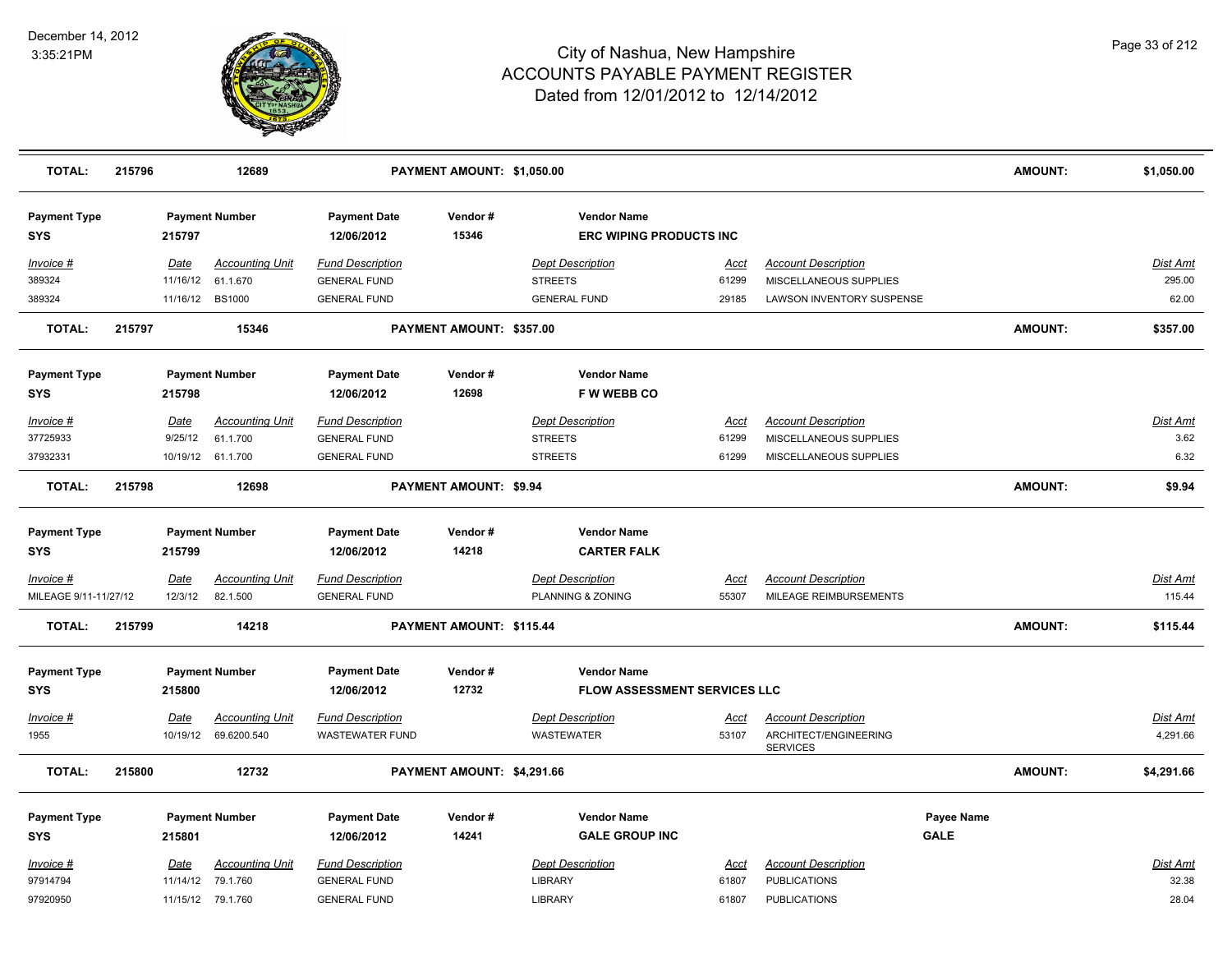

| <b>TOTAL:</b>                     | 215801 |                          | 14241                                       | <b>PAYMENT AMOUNT: \$60.42</b>                                   |                             |                                                                  |                      | AMOUNT:                                                           | \$60.42                             |                             |
|-----------------------------------|--------|--------------------------|---------------------------------------------|------------------------------------------------------------------|-----------------------------|------------------------------------------------------------------|----------------------|-------------------------------------------------------------------|-------------------------------------|-----------------------------|
| <b>Payment Type</b><br><b>SYS</b> |        | 215802                   | <b>Payment Number</b>                       | <b>Payment Date</b><br>12/06/2012                                | Vendor#<br>12762            | <b>Vendor Name</b><br><b>GATE CITY FENCE CO INC</b>              |                      |                                                                   |                                     |                             |
| Invoice #<br>36887                |        | Date<br>10/10/12         | <b>Accounting Unit</b><br>60.5700           | <b>Fund Description</b><br>CAP PROJECTS-BROAD ST PKWY            |                             | <b>Dept Description</b><br>CAP PROJECTS-BROAD ST<br><b>PKWY</b>  | <u>Acct</u><br>81700 | <b>Account Description</b><br><b>INFRASTRUCTURE</b>               | <b>Activity</b><br>1061.60.02.10    | <b>Dist Amt</b><br>625.00   |
| 37026                             |        | 11/9/12                  | 77.1.650                                    | <b>GENERAL FUND</b>                                              |                             | PARKS & RECREATION                                               | 54280                | BUILDING/GROUNDS MAINTENANCE                                      |                                     | 432.00                      |
| 37042                             |        | 11/20/12 61.1010         |                                             | <b>GF-PRIOR YEAR ESCROWS</b>                                     |                             | STREETS-PRIOR YEAR                                               | 81100                | CAPITAL IMPROVEMENTS                                              | 1000                                | 2,846.00                    |
| <b>TOTAL:</b>                     | 215802 |                          | 12762                                       |                                                                  | PAYMENT AMOUNT: \$3,903.00  |                                                                  |                      |                                                                   | <b>AMOUNT:</b>                      | \$3,903.00                  |
| <b>Payment Type</b><br>SYS        |        | 215803                   | <b>Payment Number</b>                       | <b>Payment Date</b><br>12/06/2012                                | Vendor#<br>12770            | <b>Vendor Name</b><br><b>GENERAL BOOK COVERS</b>                 |                      |                                                                   |                                     |                             |
| Invoice #<br>12571                |        | <b>Date</b>              | <b>Accounting Unit</b><br>11/15/12 79.1.770 | <b>Fund Description</b><br><b>GENERAL FUND</b>                   |                             | <b>Dept Description</b><br><b>LIBRARY</b>                        | <u>Acct</u><br>61299 | <b>Account Description</b><br>MISCELLANEOUS SUPPLIES              |                                     | <b>Dist Amt</b><br>395.20   |
| <b>TOTAL:</b>                     | 215803 |                          | 12770                                       |                                                                  | PAYMENT AMOUNT: \$395.20    |                                                                  |                      |                                                                   | <b>AMOUNT:</b>                      | \$395.20                    |
| <b>Payment Type</b><br><b>SYS</b> |        | 215804                   | <b>Payment Number</b>                       | <b>Payment Date</b><br>12/06/2012                                | Vendor#<br>12776            | <b>Vendor Name</b><br><b>GILLIG LLC</b>                          |                      |                                                                   |                                     |                             |
| Invoice #<br>4849155-ADJ          |        | Date<br>9/20/12          | <b>Accounting Unit</b><br>86.3120           | <b>Fund Description</b><br><b>TRANSIT GRANTS</b>                 |                             | <b>Dept Description</b><br><b>TRANSPORTATION</b>                 | Acct<br>61799        | <b>Account Description</b><br><b>VEHICLE PARTS &amp; SUPPLIES</b> | Activity<br>86.800.13.30.01         | Dist Amt<br>296.93          |
| <b>TOTAL:</b>                     | 215804 |                          | 12776                                       |                                                                  | PAYMENT AMOUNT: \$296.93    |                                                                  |                      |                                                                   | <b>AMOUNT:</b>                      | \$296.93                    |
| <b>Payment Type</b><br><b>SYS</b> |        | 215805                   | <b>Payment Number</b>                       | <b>Payment Date</b><br>12/06/2012                                | Vendor#<br>10833            | <b>Vendor Name</b><br><b>GLOBAL MONTELLO GROUP CORP</b>          |                      |                                                                   |                                     |                             |
| <b>Invoice #</b>                  |        | <u>Date</u>              | <b>Accounting Unit</b>                      | <b>Fund Description</b>                                          |                             | <b>Dept Description</b>                                          | <u>Acct</u>          | <b>Account Description</b>                                        | <b>Activity</b>                     | <u>Dist Amt</u>             |
| 2468932                           |        | 11/29/12 86.3120         |                                             | <b>TRANSIT GRANTS</b>                                            |                             | <b>TRANSPORTATION</b>                                            | 61307                | FUEL, DIESEL                                                      | 86.800.13.20.01                     | 36,257.20                   |
| <b>TOTAL:</b>                     | 215805 |                          | 10833                                       |                                                                  | PAYMENT AMOUNT: \$36,257.20 |                                                                  |                      |                                                                   | <b>AMOUNT:</b>                      | \$36,257.20                 |
| <b>Payment Type</b>               |        |                          | <b>Payment Number</b>                       | <b>Payment Date</b>                                              | Vendor#                     | <b>Vendor Name</b>                                               |                      |                                                                   | Payee Name                          |                             |
| SYS                               |        | 215806                   |                                             | 12/06/2012                                                       | 14938                       | <b>GOMEZ &amp; SULLIVAN ENGINEERS PC</b>                         |                      |                                                                   | <b>GOMEZ AND SULLIVAN ENGINEERS</b> |                             |
| <u>Invoice</u> #<br>1554.002      |        | Date<br>11/12/12 83.3100 | <b>Accounting Unit</b>                      | <b>Fund Description</b><br>ECONOMIC DEVELOPMENT<br><b>GRANTS</b> |                             | <b>Dept Description</b><br>ECONOMIC DEVELOPMENT<br><b>GRANTS</b> | Acct<br>53628        | <b>Account Description</b><br><b>CONTRACT SERVICES</b>            | Activity<br>1080.83.01.30           | <u>Dist Amt</u><br>3,950.00 |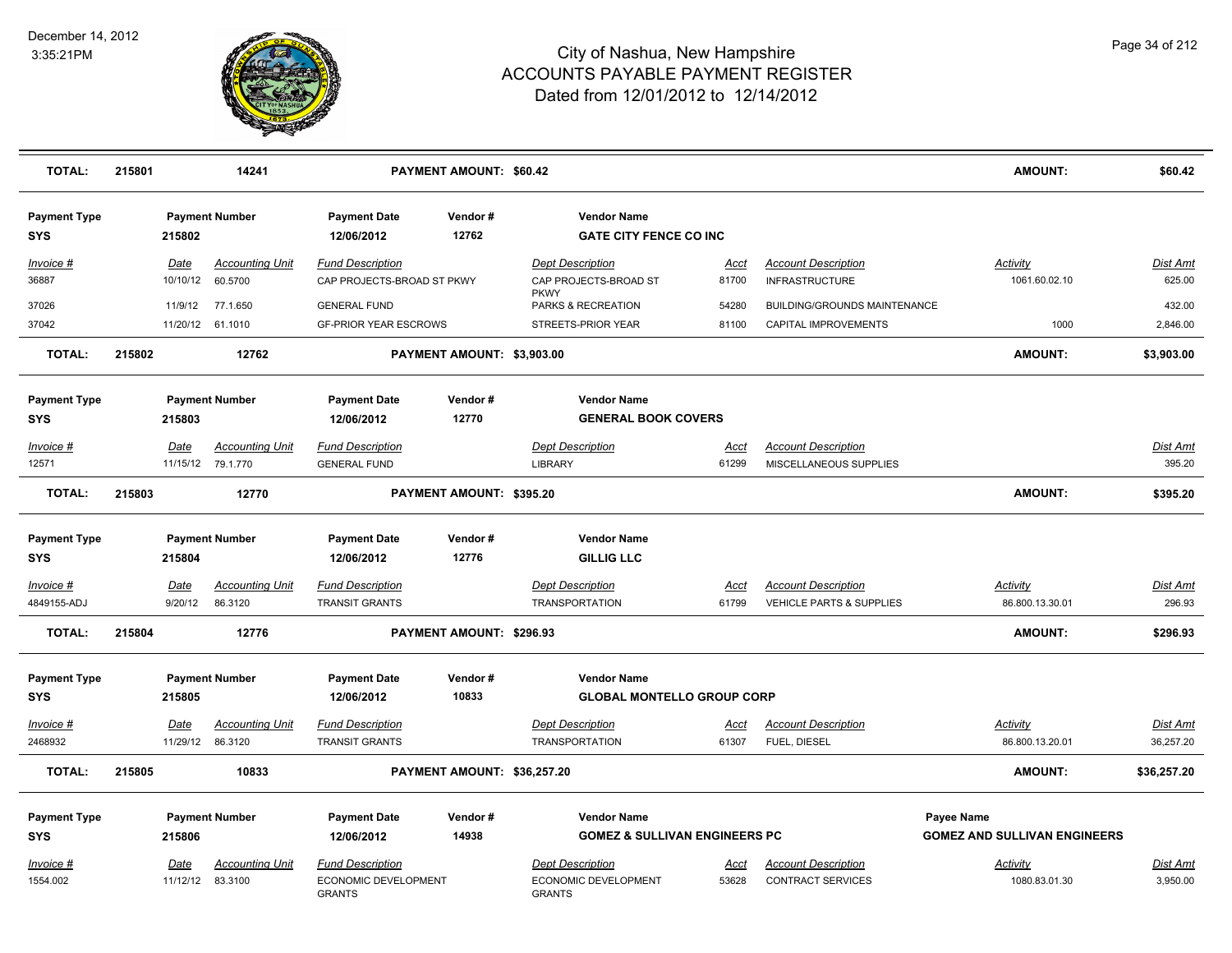

| <b>TOTAL:</b>                     | 215806 |                  | 14938                                        |                                                | PAYMENT AMOUNT: \$3,950.00  |                                                             |                      |                                                                   | <b>AMOUNT:</b>  | \$3,950.00                   |
|-----------------------------------|--------|------------------|----------------------------------------------|------------------------------------------------|-----------------------------|-------------------------------------------------------------|----------------------|-------------------------------------------------------------------|-----------------|------------------------------|
| <b>Payment Type</b><br><b>SYS</b> |        | 215807           | <b>Payment Number</b>                        | <b>Payment Date</b><br>12/06/2012              | Vendor#<br>10795            | <b>Vendor Name</b><br><b>GRANITE CITY ELECTRIC SUPPLY</b>   |                      |                                                                   |                 |                              |
| Invoice #<br>S4250473.001         |        | Date             | <b>Accounting Unit</b><br>10/31/12  52.1.720 | <b>Fund Description</b><br><b>GENERAL FUND</b> |                             | <b>Dept Description</b><br><b>FIRE</b>                      | Acct<br>54280        | <b>Account Description</b><br><b>BUILDING/GROUNDS MAINTENANCE</b> |                 | <b>Dist Amt</b><br>128.39    |
| <b>TOTAL:</b>                     | 215807 |                  | 10795                                        |                                                | PAYMENT AMOUNT: \$128.39    |                                                             |                      |                                                                   | <b>AMOUNT:</b>  | \$128.39                     |
| <b>Payment Type</b><br><b>SYS</b> |        | 215808           | <b>Payment Number</b>                        | <b>Payment Date</b><br>12/06/2012              | Vendor#<br>14266            | <b>Vendor Name</b><br><b>GRANITE STATE CONCRETE CO INC.</b> |                      |                                                                   |                 |                              |
| Invoice #                         |        | Date             | <b>Accounting Unit</b>                       | <b>Fund Description</b>                        |                             | <b>Dept Description</b>                                     | Acct                 | <b>Account Description</b>                                        | Activity        | Dist Amt                     |
| 20114395                          |        | 10/17/12         | TF60.7530                                    | P&Z-SIDEWALK CONSTRUCTION                      |                             | ENG-SIDEWALK CONSTRUCTION                                   | 54210                | <b>CONSTRUCTION SERVICES</b>                                      | 1000            | 888.00                       |
| 20114418                          |        | 10/18/12         | TF60.7530                                    | <b>SE</b><br>P&Z-SIDEWALK CONSTRUCTION         |                             | <b>SE</b><br><b>ENG-SIDEWALK CONSTRUCTION</b>               | 54210                | <b>CONSTRUCTION SERVICES</b>                                      | 1000            | 2,686.00                     |
| 20114434                          |        |                  | 10/19/12 TF60.7530                           | SE<br>P&Z-SIDEWALK CONSTRUCTION<br><b>SE</b>   |                             | <b>SE</b><br>ENG-SIDEWALK CONSTRUCTION<br>SE                | 54210                | CONSTRUCTION SERVICES                                             | 1000            | 654.00                       |
| <b>TOTAL:</b>                     | 215808 |                  | 14266                                        |                                                | PAYMENT AMOUNT: \$4,228.00  |                                                             |                      |                                                                   | <b>AMOUNT:</b>  | \$4,228.00                   |
| <b>Payment Type</b><br><b>SYS</b> |        | 215809           | <b>Payment Number</b>                        | <b>Payment Date</b><br>12/06/2012              | Vendor#<br>10860            | <b>Vendor Name</b><br><b>GRANITE STATE MINERAL INC</b>      |                      |                                                                   |                 |                              |
|                                   |        |                  |                                              |                                                |                             |                                                             |                      |                                                                   |                 |                              |
| <u> Invoice #</u><br>3010890      |        | <u>Date</u>      | <b>Accounting Unit</b><br>11/13/12 61.1.685  | <b>Fund Description</b><br><b>GENERAL FUND</b> |                             | <b>Dept Description</b><br><b>STREETS</b>                   | <u>Acct</u><br>61514 | <b>Account Description</b><br><b>SALT</b>                         |                 | <b>Dist Amt</b><br>15,083.98 |
| <b>TOTAL:</b>                     | 215809 |                  | 10860                                        |                                                | PAYMENT AMOUNT: \$15,083.98 |                                                             |                      |                                                                   | <b>AMOUNT:</b>  | \$15,083.98                  |
| <b>Payment Type</b>               |        | 215810           | <b>Payment Number</b>                        | <b>Payment Date</b><br>12/06/2012              | Vendor#<br>14273            | <b>Vendor Name</b><br><b>GREATER NASHUA CHAMBER OF COMM</b> |                      |                                                                   |                 |                              |
| <b>SYS</b>                        |        |                  |                                              |                                                |                             |                                                             |                      |                                                                   |                 |                              |
| Invoice #                         |        | Date             | Accounting Unit                              | <b>Fund Description</b>                        |                             | <b>Dept Description</b>                                     | Acct                 | <b>Account Description</b>                                        |                 | Dist Amt                     |
| 15087                             |        |                  | 10/29/12 01.1.500                            | <b>GENERAL FUND</b>                            |                             | <b>MAYOR</b>                                                | 55400                | CONFERENCES AND SEMINARS                                          |                 | 85.00                        |
| <b>TOTAL:</b>                     | 215810 |                  | 14273                                        |                                                | PAYMENT AMOUNT: \$85.00     |                                                             |                      |                                                                   | <b>AMOUNT:</b>  | \$85.00                      |
| <b>Payment Type</b>               |        |                  | <b>Payment Number</b>                        | <b>Payment Date</b>                            | Vendor#                     | <b>Vendor Name</b>                                          |                      |                                                                   |                 |                              |
| <b>SYS</b>                        |        | 215811           |                                              | 12/06/2012                                     | 12818                       | <b>GZA GEOENVIRONMENTAL INC</b>                             |                      |                                                                   |                 |                              |
| Invoice #                         |        | <u>Date</u>      | <b>Accounting Unit</b>                       | <b>Fund Description</b>                        |                             | <b>Dept Description</b>                                     | Acct                 | <b>Account Description</b>                                        | <u>Activity</u> | Dist Amt                     |
| 0661530                           |        | 10/18/12 81.3080 |                                              | COMMUNITY DEVELOPMENT<br><b>GRANTS</b>         |                             | <b>COMMUNITY DEVELOPMENT</b><br><b>GRANTS</b>               | 53628                | <b>CONTRACT SERVICES</b>                                          | 1023.81.02.30   | 2.808.50                     |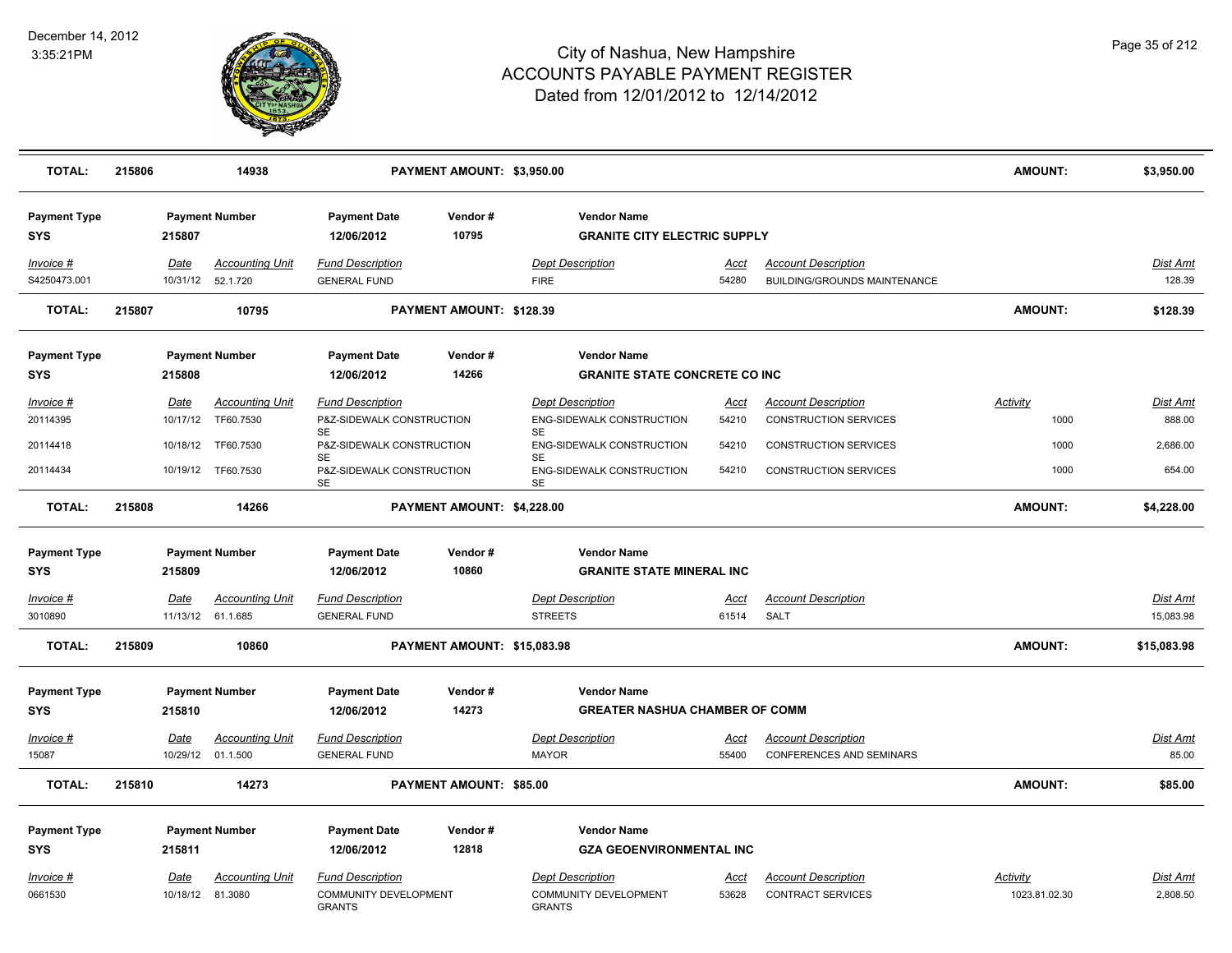

| <b>TOTAL:</b>                     | 215811 | 12818             |                                       |                                                   | PAYMENT AMOUNT: \$2,808.50 |                                               |               |                                                 | <b>AMOUNT:</b>                           | \$2,808.50           |
|-----------------------------------|--------|-------------------|---------------------------------------|---------------------------------------------------|----------------------------|-----------------------------------------------|---------------|-------------------------------------------------|------------------------------------------|----------------------|
| <b>Payment Type</b><br><b>SYS</b> |        | 215812            | <b>Payment Number</b>                 | <b>Payment Date</b><br>12/06/2012                 | Vendor#<br>10896           | <b>Vendor Name</b><br><b>HACH CO</b>          |               |                                                 | <b>Payee Name</b><br><b>HACH COMPANY</b> |                      |
| Invoice #<br>8042905              |        | Date<br>11/26/12  | <b>Accounting Unit</b><br>69.6200.670 | <b>Fund Description</b><br><b>WASTEWATER FUND</b> |                            | <b>Dept Description</b><br>WASTEWATER         | Acct<br>71228 | <b>Account Description</b><br>COMPUTER SOFTWARE |                                          | Dist Amt<br>6,003.00 |
| <b>TOTAL:</b>                     | 215812 | 10896             |                                       | PAYMENT AMOUNT: \$6,003.00                        |                            |                                               |               |                                                 | <b>AMOUNT:</b>                           | \$6,003.00           |
| <b>Payment Type</b><br><b>SYS</b> |        | 215813            | <b>Payment Number</b>                 | <b>Payment Date</b><br>12/06/2012                 | Vendor#<br>14616           | <b>Vendor Name</b><br><b>HESS CORPORATION</b> |               |                                                 |                                          |                      |
| Invoice #                         |        | Date              | <b>Accounting Unit</b>                | <b>Fund Description</b>                           |                            | <b>Dept Description</b>                       | Acct          | <b>Account Description</b>                      | Activity                                 | Dist Amt             |
| S12144741                         |        | 11/14/12          | 22.2505                               | <b>GOVT &amp; EDUCATION CHANNELS</b>              |                            | <b>GOV'T &amp; EDUCATION CHANNELS</b>         | 54114         | <b>HEATING GAS</b>                              |                                          | 14.58                |
| S12144741                         |        | 11/14/12          | 29.1.720.8163                         | <b>FUND</b><br><b>GENERAL FUND</b>                |                            | <b>CITY BUILDINGS</b>                         | 54114         | <b>HEATING GAS</b>                              |                                          | 290.34               |
| S12144741                         |        | 11/14/12          | 31.2506                               | HUNT BLDG FACILITY RENTALS                        |                            | HUNT BLDG FACILITY RENTALS                    | 54114         | <b>HEATING GAS</b>                              |                                          | 135.42               |
| S12144741                         |        | 11/14/12          | 50.1.500                              | <b>GENERAL FUND</b>                               |                            | <b>POLICE</b>                                 | 54114         | <b>HEATING GAS</b>                              |                                          | 1,863.12             |
| S12144741                         |        |                   | 11/14/12  52.1.720.8173               | <b>GENERAL FUND</b>                               |                            | <b>FIRE</b>                                   | 54114         | <b>HEATING GAS</b>                              |                                          | 482.11               |
| S12144741                         |        | 11/14/12          | 52.1.720.8175                         | <b>GENERAL FUND</b>                               |                            | <b>FIRE</b>                                   | 54114         | <b>HEATING GAS</b>                              |                                          | 646.28               |
| S12144741                         |        | 11/14/12          | 52.1.720.8176                         | <b>GENERAL FUND</b>                               |                            | <b>FIRE</b>                                   | 54114         | <b>HEATING GAS</b>                              |                                          | 72.90                |
| S12144741                         |        |                   | 11/14/12  52.1.720.8178               | <b>GENERAL FUND</b>                               |                            | <b>FIRE</b>                                   | 54114         | <b>HEATING GAS</b>                              |                                          | 136.62               |
| S12144741                         |        | 11/14/12          | 52.1.720.8182                         | <b>GENERAL FUND</b>                               |                            | <b>FIRE</b>                                   | 54114         | <b>HEATING GAS</b>                              |                                          | 113.31               |
| S12144741                         |        | 11/14/12          | 60.1.500                              | <b>GENERAL FUND</b>                               |                            | <b>PUBLIC</b><br>WORKS-ADMIN/ENGINEERING      | 54114         | <b>HEATING GAS</b>                              |                                          | 52.49                |
| S12144741                         |        |                   | 11/14/12 61.1.670                     | <b>GENERAL FUND</b>                               |                            | <b>STREETS</b>                                | 54114         | <b>HEATING GAS</b>                              |                                          | 1,203.71             |
| S12144741                         |        | 11/14/12          | 69.6200.670                           | <b>WASTEWATER FUND</b>                            |                            | <b>WASTEWATER</b>                             | 54114         | <b>HEATING GAS</b>                              |                                          | 4,177.14             |
| S12144741                         |        | 11/14/12 77.1.500 |                                       | <b>GENERAL FUND</b>                               |                            | PARKS & RECREATION                            | 54114         | <b>HEATING GAS</b>                              |                                          | 3.68                 |
| S12144741                         |        |                   | 11/14/12 77.1.720.8191                | <b>GENERAL FUND</b>                               |                            | PARKS & RECREATION                            | 54114         | <b>HEATING GAS</b>                              |                                          | 116.39               |
| S12144741                         |        | 11/14/12          | 79.1.720                              | <b>GENERAL FUND</b>                               |                            | <b>LIBRARY</b>                                | 54114         | <b>HEATING GAS</b>                              |                                          | 254.22               |
| S12144741                         |        | 11/14/12          | 86.3120                               | <b>TRANSIT GRANTS</b>                             |                            | <b>TRANSPORTATION</b>                         | 54114         | <b>HEATING GAS</b>                              | 86.800.13.10.10                          | 53.95                |
| S12144741                         |        | 11/14/12 86.3120  |                                       | <b>TRANSIT GRANTS</b>                             |                            | <b>TRANSPORTATION</b>                         | 54114         | <b>HEATING GAS</b>                              | 86.800.13.10.11                          | 252.41               |
| S12144741                         |        |                   | 11/14/12 TF79.7535                    | LIBRARY-JOHN M HUNT MEM                           |                            | LIBRARY-JOHN M HUNT MEM                       | 54114         | <b>HEATING GAS</b>                              |                                          | 1.81                 |
| S12144798                         |        | 11/16/12          | 52.1.720.8173                         | <b>GENERAL FUND</b>                               |                            | <b>FIRE</b>                                   | 54114         | <b>HEATING GAS</b>                              |                                          | 166.64               |
| S12144798                         |        | 11/16/12          | 52.1.720.8176                         | <b>GENERAL FUND</b>                               |                            | <b>FIRE</b>                                   | 54114         | <b>HEATING GAS</b>                              |                                          | 54.48                |
| S12144798                         |        |                   | 11/16/12  52.1.720.8178               | <b>GENERAL FUND</b>                               |                            | <b>FIRE</b>                                   | 54114         | <b>HEATING GAS</b>                              |                                          | 32.43                |
| S12144798                         |        | 11/16/12          | 69.6200.670                           | <b>WASTEWATER FUND</b>                            |                            | <b>WASTEWATER</b>                             | 54114         | <b>HEATING GAS</b>                              |                                          | 1,290.75             |
| S12144832                         |        | 11/19/12          | 31.2506                               | HUNT BLDG FACILITY RENTALS                        |                            | HUNT BLDG FACILITY RENTALS                    | 54114         | <b>HEATING GAS</b>                              |                                          | 367.47               |
| S12144832                         |        | 11/19/12          | 50.1.500                              | <b>GENERAL FUND</b>                               |                            | <b>POLICE</b>                                 | 54114         | <b>HEATING GAS</b>                              |                                          | 0.60                 |
| S12144832                         |        |                   | 11/19/12  52.1.720.8173               | <b>GENERAL FUND</b>                               |                            | <b>FIRE</b>                                   | 54114         | <b>HEATING GAS</b>                              |                                          | 237.55               |
| S12144832                         |        |                   | 11/19/12  52.1.720.8174               | <b>GENERAL FUND</b>                               |                            | <b>FIRE</b>                                   | 54114         | <b>HEATING GAS</b>                              |                                          | 92.05                |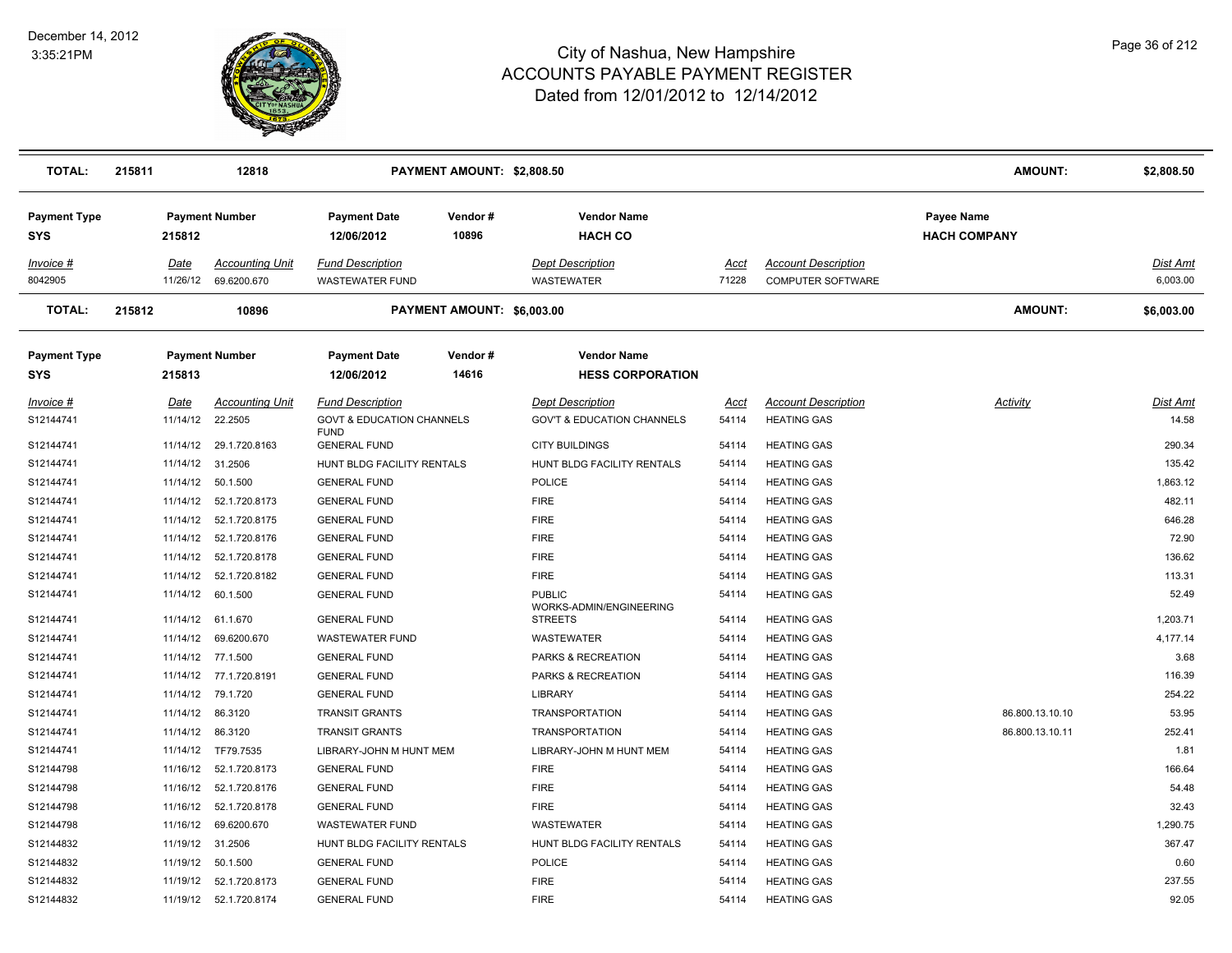

| S12144832             |        |             | 11/19/12  52.1.720.8175 | <b>GENERAL FUND</b>     |                             | <b>FIRE</b>                   | 54114       | <b>HEATING GAS</b>                       |                                       | 337.40          |
|-----------------------|--------|-------------|-------------------------|-------------------------|-----------------------------|-------------------------------|-------------|------------------------------------------|---------------------------------------|-----------------|
| S12144832             |        | 11/19/12    | 52.1.720.8176           | <b>GENERAL FUND</b>     |                             | <b>FIRE</b>                   | 54114       | <b>HEATING GAS</b>                       |                                       | 42.94           |
| S12144832             |        | 11/19/12    | 52.1.720.8178           | <b>GENERAL FUND</b>     |                             | <b>FIRE</b>                   | 54114       | <b>HEATING GAS</b>                       |                                       | 50.31           |
| S12144832             |        | 11/19/12    | 69.6200.670             | <b>WASTEWATER FUND</b>  |                             | <b>WASTEWATER</b>             | 54114       | <b>HEATING GAS</b>                       |                                       | 1,186.55        |
| S12144832             |        |             | 11/19/12 77.1.720.8191  | <b>GENERAL FUND</b>     |                             | PARKS & RECREATION            | 54114       | <b>HEATING GAS</b>                       |                                       | 122.01          |
| <b>TOTAL:</b>         | 215813 |             | 14616                   |                         | PAYMENT AMOUNT: \$13,851.66 |                               |             |                                          | <b>AMOUNT:</b>                        | \$13,851.66     |
| <b>Payment Type</b>   |        |             | <b>Payment Number</b>   | <b>Payment Date</b>     | Vendor#                     | <b>Vendor Name</b>            |             |                                          | Payee Name                            |                 |
| <b>SYS</b>            |        | 215814      |                         | 12/06/2012              | 14309                       | HOME DEPOT CREDIT SERVICES    |             |                                          | <b>HOME DEPOT CREDIT SERVICE 3065</b> |                 |
| Invoice #             |        | Date        | <b>Accounting Unit</b>  | <b>Fund Description</b> |                             | <b>Dept Description</b>       | <u>Acct</u> | <b>Account Description</b>               |                                       | <b>Dist Amt</b> |
| 4012827               |        | 11/21/12    | 42.1.720                | <b>GENERAL FUND</b>     |                             | WOODLAWN CEMETERY             | 61428       | JANITORIAL SUPPLIES                      |                                       | 62.94           |
| 6056563               |        | 11/29/12    | 44.1.720                | <b>GENERAL FUND</b>     |                             | EDGEWOOD CEMETERY             | 54280       | BUILDING/GROUNDS MAINTENANCE             |                                       | 48.00           |
| 9025332               |        | 11/16/12    | 42.1.720                | <b>GENERAL FUND</b>     |                             | WOODLAWN CEMETERY             | 54280       | BUILDING/GROUNDS MAINTENANCE             |                                       | 39.90           |
| 9025334               |        |             | 11/16/12 40.1.720       | <b>GENERAL FUND</b>     |                             | PINEWOOD CEMETERY             | 71025       | <b>SMALL TOOLS</b>                       |                                       | 29.94           |
| <b>TOTAL:</b>         | 215814 |             | 14309                   |                         | PAYMENT AMOUNT: \$180.78    |                               |             |                                          | <b>AMOUNT:</b>                        | \$180.78        |
| <b>Payment Type</b>   |        |             | <b>Payment Number</b>   | <b>Payment Date</b>     | Vendor#                     | <b>Vendor Name</b>            |             |                                          |                                       |                 |
| <b>SYS</b>            |        | 215815      |                         | 12/06/2012              | 14312                       | <b>JENNIFER HOSKING</b>       |             |                                          |                                       |                 |
| Invoice #             |        | Date        | <b>Accounting Unit</b>  | <b>Fund Description</b> |                             | <b>Dept Description</b>       | Acct        | <b>Account Description</b>               |                                       | Dist Amt        |
| 9/25-11/27/12 MILEAGE |        |             | 11/28/12 79.1.500       | <b>GENERAL FUND</b>     |                             | <b>LIBRARY</b>                | 55307       | MILEAGE REIMBURSEMENTS                   |                                       | 101.50          |
| TOTAL:                | 215815 |             | 14312                   |                         | PAYMENT AMOUNT: \$101.50    |                               |             |                                          | <b>AMOUNT:</b>                        | \$101.50        |
| <b>Payment Type</b>   |        |             | <b>Payment Number</b>   | <b>Payment Date</b>     | Vendor#                     | <b>Vendor Name</b>            |             |                                          |                                       |                 |
| <b>SYS</b>            |        | 215816      |                         | 12/06/2012              | 12872                       | <b>HOWARD P FAIRFIELD LLC</b> |             |                                          |                                       |                 |
| <u>Invoice #</u>      |        | <u>Date</u> | <b>Accounting Unit</b>  | <b>Fund Description</b> |                             | <b>Dept Description</b>       | <u>Acct</u> | <b>Account Description</b>               |                                       | <u>Dist Amt</u> |
| <b>INV176298</b>      |        | 11/6/12     | 61.1.700                | <b>GENERAL FUND</b>     |                             | <b>STREETS</b>                | 54600       | <b>VEHICLE REPAIRS &amp; MAINTENANCE</b> |                                       | 291.73          |
| <b>TOTAL:</b>         | 215816 |             | 12872                   |                         | PAYMENT AMOUNT: \$291.73    |                               |             |                                          | <b>AMOUNT:</b>                        | \$291.73        |
| <b>Payment Type</b>   |        |             | <b>Payment Number</b>   | <b>Payment Date</b>     | Vendor#                     | <b>Vendor Name</b>            |             |                                          |                                       |                 |
| <b>SYS</b>            |        | 215817      |                         | 12/06/2012              | 10258                       | <b>HUDSON MONUMENTS INC</b>   |             |                                          |                                       |                 |
| Invoice #             |        | Date        | <b>Accounting Unit</b>  | <b>Fund Description</b> |                             | <b>Dept Description</b>       | Acct        | <b>Account Description</b>               |                                       | Dist Amt        |
| 1012-57               |        |             | 10/31/12 77.1.650       | <b>GENERAL FUND</b>     |                             | PARKS & RECREATION            | 54280       | BUILDING/GROUNDS MAINTENANCE             |                                       | 400.00          |
| <b>TOTAL:</b>         | 215817 |             | 10258                   |                         | PAYMENT AMOUNT: \$400.00    |                               |             |                                          | <b>AMOUNT:</b>                        | \$400.00        |
|                       |        |             |                         |                         |                             |                               |             |                                          |                                       |                 |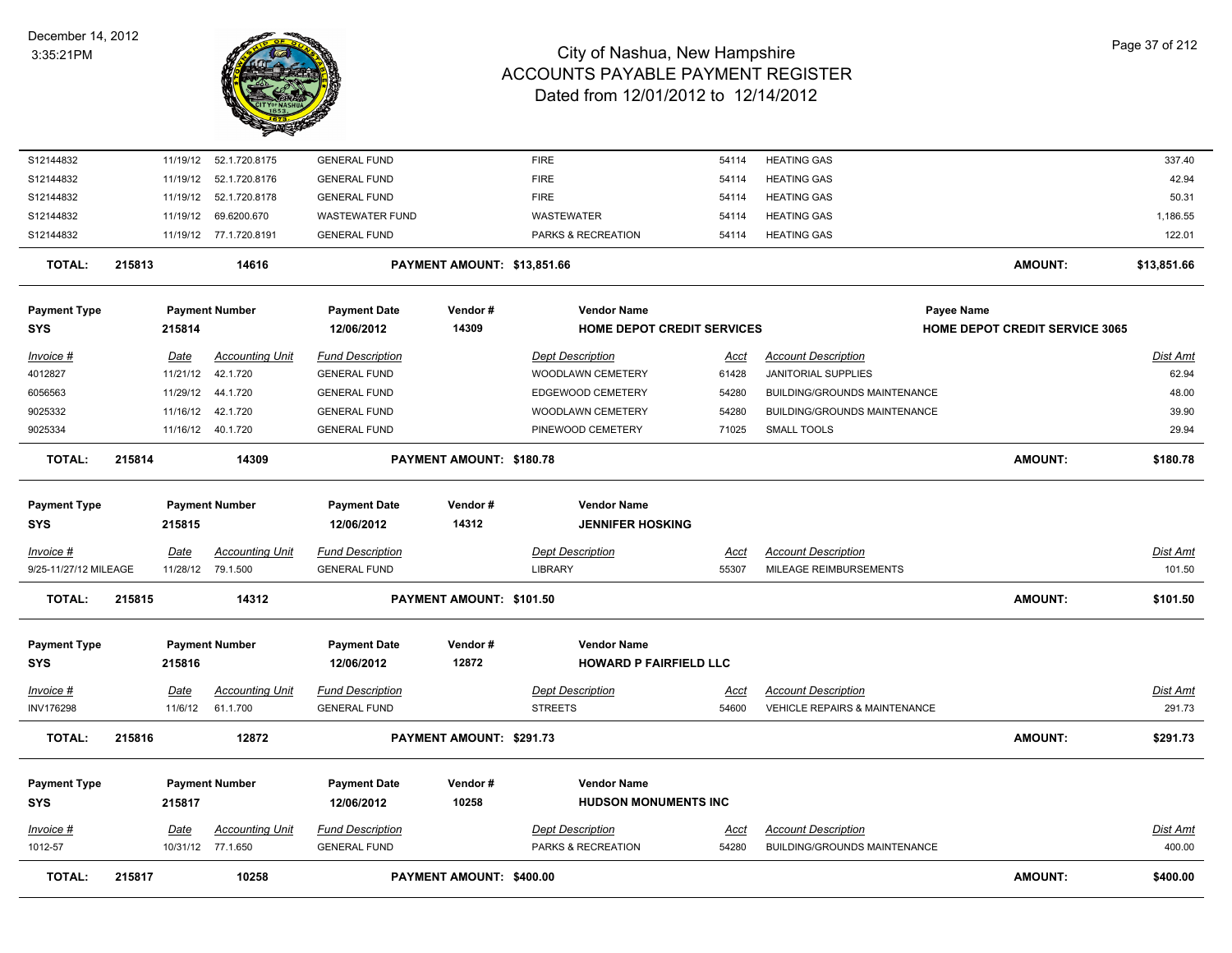

| <b>Payment Type</b>        |        |         | <b>Payment Number</b>                       | <b>Payment Date</b>                            | Vendor#                     | <b>Vendor Name</b>                        |                      |                                                    | Payee Name                   |                             |
|----------------------------|--------|---------|---------------------------------------------|------------------------------------------------|-----------------------------|-------------------------------------------|----------------------|----------------------------------------------------|------------------------------|-----------------------------|
| SYS                        |        | 215818  |                                             | 12/06/2012                                     | 14319                       | HUMANE SOCIETY FOR GREATER                |                      |                                                    | HUMANE SOC OF GREATER NASHUA |                             |
| Invoice #                  |        | Date    | <b>Accounting Unit</b>                      | <b>Fund Description</b>                        |                             | <b>Dept Description</b>                   | Acct                 | <b>Account Description</b>                         |                              | Dist Amt                    |
| 312 - DEC 2012             |        | 12/1/12 | 09.1.510                                    | <b>GENERAL FUND</b>                            |                             | <b>CIVIC &amp; COMMUNITY ACTIVITIES</b>   | 56214                | <b>HUMANE SOCIETY</b>                              |                              | 8,256.75                    |
| <b>TOTAL:</b>              | 215818 |         | 14319                                       |                                                | PAYMENT AMOUNT: \$8,256.75  |                                           |                      |                                                    | <b>AMOUNT:</b>               | \$8,256.75                  |
| <b>Payment Type</b>        |        |         | <b>Payment Number</b>                       | <b>Payment Date</b>                            | Vendor#                     | <b>Vendor Name</b>                        |                      |                                                    |                              |                             |
| <b>SYS</b>                 |        | 215819  |                                             | 12/06/2012                                     | 15401                       | <b>ICLEI</b>                              |                      |                                                    |                              |                             |
| Invoice #                  |        | Date    | <b>Accounting Unit</b>                      | <b>Fund Description</b>                        |                             | <b>Dept Description</b>                   | Acct                 | <b>Account Description</b>                         |                              | Dist Amt                    |
| M2012-4537                 |        | 11/1/12 | 09.1.510                                    | <b>GENERAL FUND</b>                            |                             | CIVIC & COMMUNITY ACTIVITIES              | 55228                | <b>ICLEI DUES - GREEN TEAM</b>                     |                              | 1,200.00                    |
| <b>TOTAL:</b>              | 215819 |         | 15401                                       |                                                | PAYMENT AMOUNT: \$1,200.00  |                                           |                      |                                                    | <b>AMOUNT:</b>               | \$1,200.00                  |
| <b>Payment Type</b>        |        |         | <b>Payment Number</b>                       | <b>Payment Date</b>                            | Vendor#                     | <b>Vendor Name</b>                        |                      |                                                    |                              |                             |
| SYS                        |        | 215820  |                                             | 12/06/2012                                     | 12889                       | <b>INDUSTRIAL PROTECTION SERVICES</b>     |                      |                                                    |                              |                             |
| <u>Invoice #</u>           |        | Date    | <b>Accounting Unit</b>                      | <b>Fund Description</b>                        |                             | <b>Dept Description</b>                   | <u>Acct</u>          | <b>Account Description</b>                         | Activity                     | <b>Dist Amt</b>             |
| 108752-01                  |        | 11/5/12 | 52.3060                                     | FIRE GRANTS FUND                               |                             | FIRE GRANTS FUND                          | 71000                | <b>EQUIPMENT</b>                                   | 52.1001.11.01                | 8,190.00                    |
| <b>TOTAL:</b>              | 215820 |         | 12889                                       |                                                | PAYMENT AMOUNT: \$8,190.00  |                                           |                      |                                                    | <b>AMOUNT:</b>               | \$8,190.00                  |
| <b>Payment Type</b>        |        |         | <b>Payment Number</b>                       | <b>Payment Date</b>                            | Vendor#                     | <b>Vendor Name</b>                        |                      |                                                    |                              |                             |
| SYS                        |        | 215821  |                                             | 12/06/2012                                     | 10336                       | <b>INFOGROUP INC</b>                      |                      |                                                    |                              |                             |
| $Invoice$ #<br>10002239319 |        | Date    | <b>Accounting Unit</b><br>11/15/12 79.1.770 | <b>Fund Description</b><br><b>GENERAL FUND</b> |                             | <b>Dept Description</b><br><b>LIBRARY</b> | <b>Acct</b><br>61830 | <b>Account Description</b><br><b>SUBSCRIPTIONS</b> |                              | <b>Dist Amt</b><br>7,000.00 |
| <b>TOTAL:</b>              | 215821 |         | 10336                                       |                                                | PAYMENT AMOUNT: \$7,000.00  |                                           |                      |                                                    | <b>AMOUNT:</b>               | \$7,000.00                  |
| <b>Payment Type</b>        |        |         | <b>Payment Number</b>                       | <b>Payment Date</b>                            | Vendor#                     | <b>Vendor Name</b>                        |                      |                                                    |                              |                             |
| <b>SYS</b>                 |        | 215822  |                                             | 12/06/2012                                     | 12891                       | <b>INFORMATION MANAGEMENT CORP</b>        |                      |                                                    |                              |                             |
| Invoice #                  |        | Date    | <b>Accounting Unit</b>                      | <b>Fund Description</b>                        |                             | <b>Dept Description</b>                   | Acct                 | <b>Account Description</b>                         |                              | Dist Amt                    |
| 53358                      |        |         | 11/26/12 50.1.500                           | <b>GENERAL FUND</b>                            |                             | <b>POLICE</b>                             | 54407                | SOFTWARE MAINTENANCE                               |                              | 51,410.00                   |
| <b>TOTAL:</b>              | 215822 |         | 12891                                       |                                                | PAYMENT AMOUNT: \$51,410.00 |                                           |                      |                                                    | <b>AMOUNT:</b>               | \$51,410.00                 |
| <b>Payment Type</b>        |        |         | <b>Payment Number</b>                       | <b>Payment Date</b>                            | Vendor#                     | <b>Vendor Name</b>                        |                      |                                                    |                              |                             |
| <b>SYS</b>                 |        | 215823  |                                             | 12/06/2012                                     | 12893                       | <b>INGRAM LIBRARY SERVICES</b>            |                      |                                                    |                              |                             |
| Invoice #                  |        | Date    | <b>Accounting Unit</b>                      | <b>Fund Description</b>                        |                             | <b>Dept Description</b>                   | Acct                 | <b>Account Description</b>                         |                              | Dist Amt                    |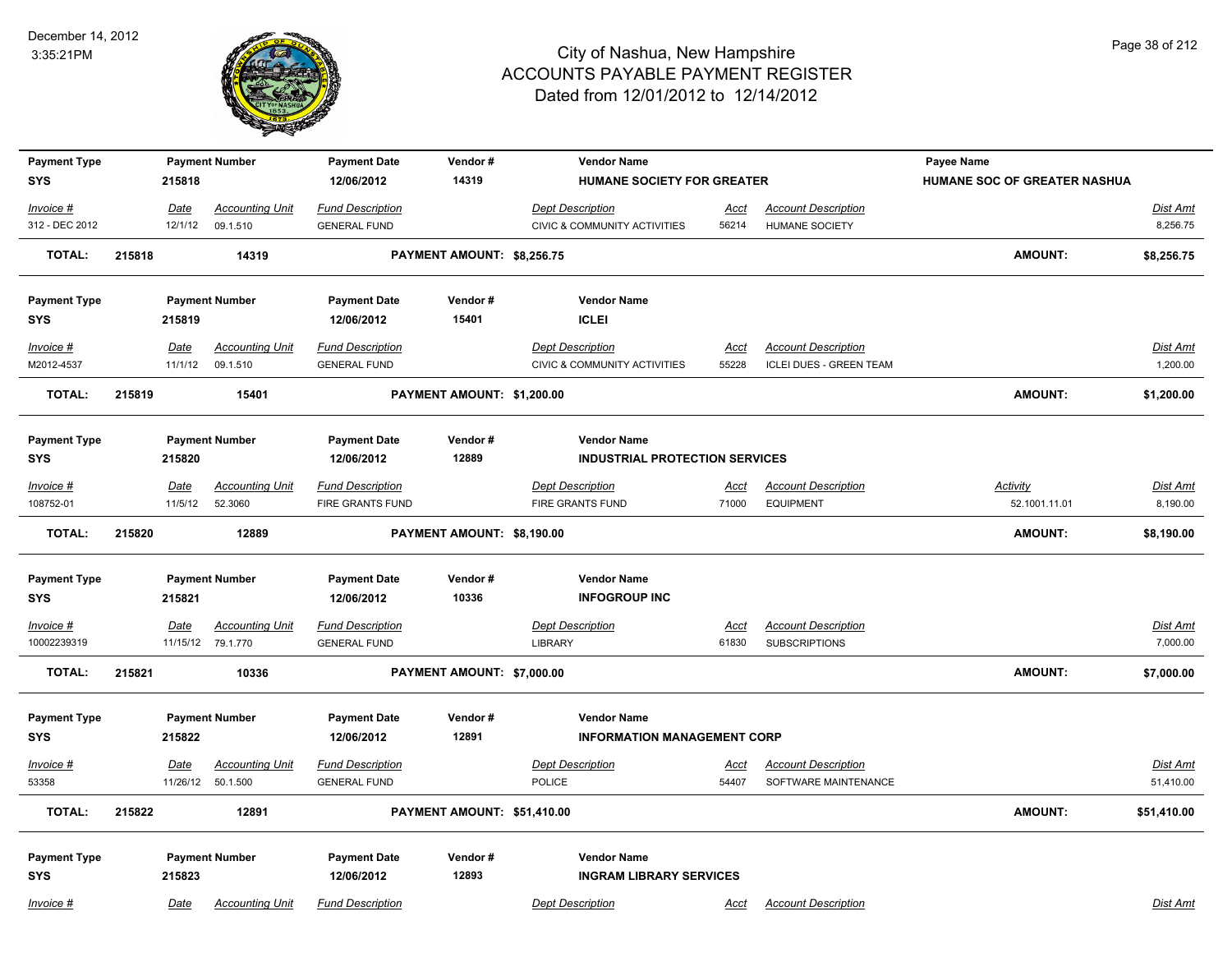

| <b>TOTAL:</b>                     | 215827 |                 | 14665                                 |                                                | PAYMENT AMOUNT: \$80.88        |                                                      |                      |                                                      | <b>AMOUNT:</b> | \$80.88              |
|-----------------------------------|--------|-----------------|---------------------------------------|------------------------------------------------|--------------------------------|------------------------------------------------------|----------------------|------------------------------------------------------|----------------|----------------------|
| Invoice #<br>206267               |        | Date<br>11/2/12 | <b>Accounting Unit</b><br>61.1.700    | <b>Fund Description</b><br><b>GENERAL FUND</b> |                                | <b>Dept Description</b><br><b>STREETS</b>            | Acct<br>61299        | <b>Account Description</b><br>MISCELLANEOUS SUPPLIES |                | Dist Amt<br>80.88    |
| <b>Payment Type</b><br><b>SYS</b> |        | 215827          | <b>Payment Number</b>                 | <b>Payment Date</b><br>12/06/2012              | Vendor#<br>14665               | <b>Vendor Name</b><br>JOHNSON SUPPLY CO INC          |                      |                                                      |                |                      |
| TOTAL:                            | 215826 |                 | 11040                                 |                                                | PAYMENT AMOUNT: \$2,536.07     |                                                      |                      |                                                      | <b>AMOUNT:</b> | \$2,536.07           |
| Invoice #<br>565896               |        | Date<br>11/8/12 | <b>Accounting Unit</b><br>69.6200.670 | <b>Fund Description</b><br>WASTEWATER FUND     |                                | <b>Dept Description</b><br><b>WASTEWATER</b>         | <u>Acct</u><br>61156 | <b>Account Description</b><br><b>CHEMICALS</b>       |                | Dist Amt<br>2,536.07 |
| <b>Payment Type</b><br><b>SYS</b> |        | 215826          | <b>Payment Number</b>                 | <b>Payment Date</b><br>12/06/2012              | Vendor#<br>11040               | <b>Vendor Name</b><br><b>JCI JONES CHEMICALS INC</b> |                      |                                                      |                |                      |
| <b>TOTAL:</b>                     | 215825 |                 | 12907                                 |                                                | <b>PAYMENT AMOUNT: \$85.00</b> |                                                      |                      |                                                      | <b>AMOUNT:</b> | \$85.00              |
| 1100258CR                         |        |                 | 10/25/12   50.1.500                   | <b>GENERAL FUND</b>                            |                                | <b>POLICE</b>                                        | 55699                | OTHER CONTRACTED SERVICES                            |                | $-65.00$             |
| 1100258                           |        | 10/25/12        | 50.1.500                              | <b>GENERAL FUND</b>                            |                                | POLICE                                               | 55699                | OTHER CONTRACTED SERVICES                            |                | 65.00                |
| 1093284                           |        | 11/5/12         | 52.1.720                              | <b>GENERAL FUND</b>                            |                                | <b>FIRE</b>                                          | 54228                | PEST CONTROL SERVICES                                |                | 85.00                |
| Invoice #                         |        | Date            | <b>Accounting Unit</b>                | <b>Fund Description</b>                        |                                | <b>Dept Description</b>                              | Acct                 | <b>Account Description</b>                           |                | Dist Amt             |
| <b>Payment Type</b><br><b>SYS</b> |        | 215825          | <b>Payment Number</b>                 | <b>Payment Date</b><br>12/06/2012              | Vendor#<br>12907               | <b>Vendor Name</b><br><b>JP PEST SERVICES</b>        |                      |                                                      |                |                      |
| TOTAL:                            | 215824 |                 | 12906                                 |                                                | PAYMENT AMOUNT: \$3,081.57     |                                                      |                      |                                                      | <b>AMOUNT:</b> | \$3,081.57           |
| 57118                             |        | 11/1/12         | 29.1.720.8163                         | <b>GENERAL FUND</b>                            |                                | <b>CITY BUILDINGS</b>                                | 54243                | <b>HVAC MAINTENANCE</b>                              |                | 2,894.07             |
| 57116                             |        | 11/1/12         | 29.1.720.8163                         | <b>GENERAL FUND</b>                            |                                | <b>CITY BUILDINGS</b>                                | 54243                | HVAC MAINTENANCE                                     |                | 187.50               |
| Invoice #                         |        | <b>Date</b>     | <b>Accounting Unit</b>                | <b>Fund Description</b>                        |                                | <b>Dept Description</b>                              | <u>Acct</u>          | <b>Account Description</b>                           |                | Dist Amt             |
| <b>Payment Type</b><br><b>SYS</b> |        | 215824          | <b>Payment Number</b>                 | <b>Payment Date</b><br>12/06/2012              | Vendor#<br>12906               | <b>Vendor Name</b><br><b>J LAWRENCE HALL INC</b>     |                      |                                                      |                |                      |
| <b>TOTAL:</b>                     | 215823 |                 | 12893                                 |                                                | PAYMENT AMOUNT: \$191.86       |                                                      |                      |                                                      | <b>AMOUNT:</b> | \$191.86             |
| 07638742                          |        |                 | 11/8/12 79.1.760                      | <b>GENERAL FUND</b>                            |                                | LIBRARY                                              | 61807                | <b>PUBLICATIONS</b>                                  |                | 31.80                |
| 07638741                          |        | 11/8/12         | 79.1.760                              | <b>GENERAL FUND</b>                            |                                | <b>LIBRARY</b>                                       | 61807                | <b>PUBLICATIONS</b>                                  |                | 97.37                |
| 07573709                          |        |                 | 11/4/12 79.1.760                      | <b>GENERAL FUND</b>                            |                                | LIBRARY                                              | 61807                | <b>PUBLICATIONS</b>                                  |                | 62.69                |
|                                   |        |                 |                                       |                                                |                                |                                                      |                      |                                                      |                |                      |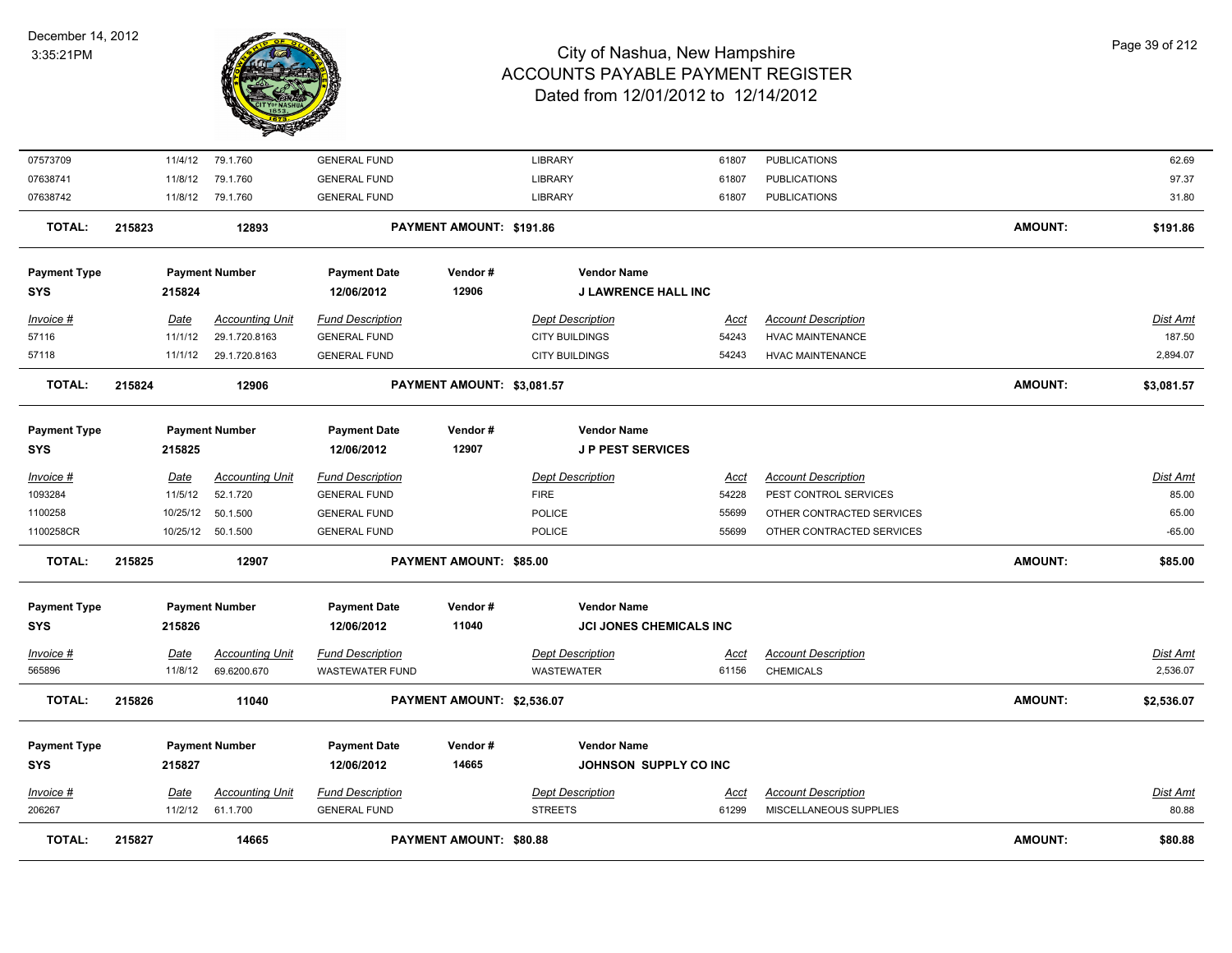

| <b>Payment Type</b>    |        |             | <b>Payment Number</b>  | <b>Payment Date</b>     | Vendor#                        | <b>Vendor Name</b>                |             |                              |                |                 |
|------------------------|--------|-------------|------------------------|-------------------------|--------------------------------|-----------------------------------|-------------|------------------------------|----------------|-----------------|
| <b>SYS</b>             |        | 215828      |                        | 12/06/2012              | 12927                          | <b>JOHNSONS ELECTRIC INC</b>      |             |                              |                |                 |
| Invoice #              |        | Date        | <b>Accounting Unit</b> | <b>Fund Description</b> |                                | <b>Dept Description</b>           | <u>Acct</u> | <b>Account Description</b>   |                | Dist Amt        |
| 1215                   |        |             | 10/27/12 77.1.650      | <b>GENERAL FUND</b>     |                                | PARKS & RECREATION                | 54280       | BUILDING/GROUNDS MAINTENANCE |                | 78.00           |
| 1243                   |        |             | 11/3/12 77.1.650       | <b>GENERAL FUND</b>     |                                | PARKS & RECREATION                | 54280       | BUILDING/GROUNDS MAINTENANCE |                | 711.76          |
| <b>TOTAL:</b>          | 215828 |             | 12927                  |                         | PAYMENT AMOUNT: \$789.76       |                                   |             |                              | <b>AMOUNT:</b> | \$789.76        |
| <b>Payment Type</b>    |        |             | <b>Payment Number</b>  | <b>Void Date</b>        | Vendor#                        | <b>Vendor Name</b>                |             |                              |                |                 |
| <b>SYS</b>             |        | 215829      |                        | 12/06/2012              | 12933                          | <b>JP ROUTHIER &amp; SONS INC</b> |             |                              |                |                 |
| Invoice #              |        | Date        | <b>Accounting Unit</b> | <b>Fund Description</b> |                                | <b>Dept Description</b>           | Acct        | <b>Account Description</b>   |                | Dist Amt        |
| 1093284                |        | 11/5/12     | 52.1.720               | <b>GENERAL FUND</b>     |                                | <b>FIRE</b>                       | 54228       | PEST CONTROL SERVICES        |                | 85.00           |
| <b>TOTAL:</b>          | 215829 |             | 12933                  |                         | PAYMENT AMOUNT: \$85.00        |                                   |             |                              | <b>AMOUNT:</b> | \$85.00         |
| <b>Payment Type</b>    |        |             | <b>Payment Number</b>  | <b>Payment Date</b>     | Vendor#                        | <b>Vendor Name</b>                |             |                              |                |                 |
| <b>SYS</b>             |        | 215830      |                        | 12/06/2012              | 12939                          | <b>KAMCO SUPPLY CORP</b>          |             |                              |                |                 |
| Invoice #              |        | Date        | <b>Accounting Unit</b> | <b>Fund Description</b> |                                | <b>Dept Description</b>           | Acct        | <b>Account Description</b>   |                | Dist Amt        |
| 2067216                |        |             | 11/5/12 29.1.720.8163  | <b>GENERAL FUND</b>     |                                | <b>CITY BUILDINGS</b>             | 54280       | BUILDING/GROUNDS MAINTENANCE |                | 239.33          |
| <b>TOTAL:</b>          | 215830 |             | 12939                  |                         | PAYMENT AMOUNT: \$239.33       |                                   |             |                              | <b>AMOUNT:</b> | \$239.33        |
| <b>Payment Type</b>    |        |             | <b>Payment Number</b>  | <b>Payment Date</b>     | Vendor#                        | <b>Vendor Name</b>                |             |                              |                |                 |
| <b>SYS</b>             |        | 215831      |                        | 12/06/2012              | 14364                          | <b>JAMES W KIRK</b>               |             |                              |                |                 |
| Invoice #              |        | <b>Date</b> | <b>Accounting Unit</b> | <b>Fund Description</b> |                                | <b>Dept Description</b>           | <b>Acct</b> | <b>Account Description</b>   |                | <b>Dist Amt</b> |
| 20190A 12/06/2012 DCAP |        | 12/3/12     | <b>BS1000</b>          | <b>GENERAL FUND</b>     |                                | <b>GENERAL FUND</b>               | 21460       | 125 DEPENDENT CARE           |                | 67.30           |
| TOTAL:                 | 215831 |             | 14364                  |                         | <b>PAYMENT AMOUNT: \$67.30</b> |                                   |             |                              | <b>AMOUNT:</b> | \$67.30         |
| <b>Payment Type</b>    |        |             | <b>Payment Number</b>  | <b>Payment Date</b>     | Vendor#                        | <b>Vendor Name</b>                |             |                              |                |                 |
| <b>SYS</b>             |        | 215832      |                        | 12/06/2012              | 14405                          | <b>LINDENMEYR MUNROE</b>          |             |                              |                |                 |
| Invoice #              |        | Date        | <b>Accounting Unit</b> | <b>Fund Description</b> |                                | <b>Dept Description</b>           | <u>Acct</u> | <b>Account Description</b>   |                | <b>Dist Amt</b> |
| 91059058 RI            |        | 11/2/12     | 79.1.770               | <b>GENERAL FUND</b>     |                                | LIBRARY                           | 61299       | MISCELLANEOUS SUPPLIES       |                | 1,203.05        |
| <b>TOTAL:</b>          | 215832 |             | 14405                  |                         | PAYMENT AMOUNT: \$1,203.05     |                                   |             |                              | <b>AMOUNT:</b> | \$1,203.05      |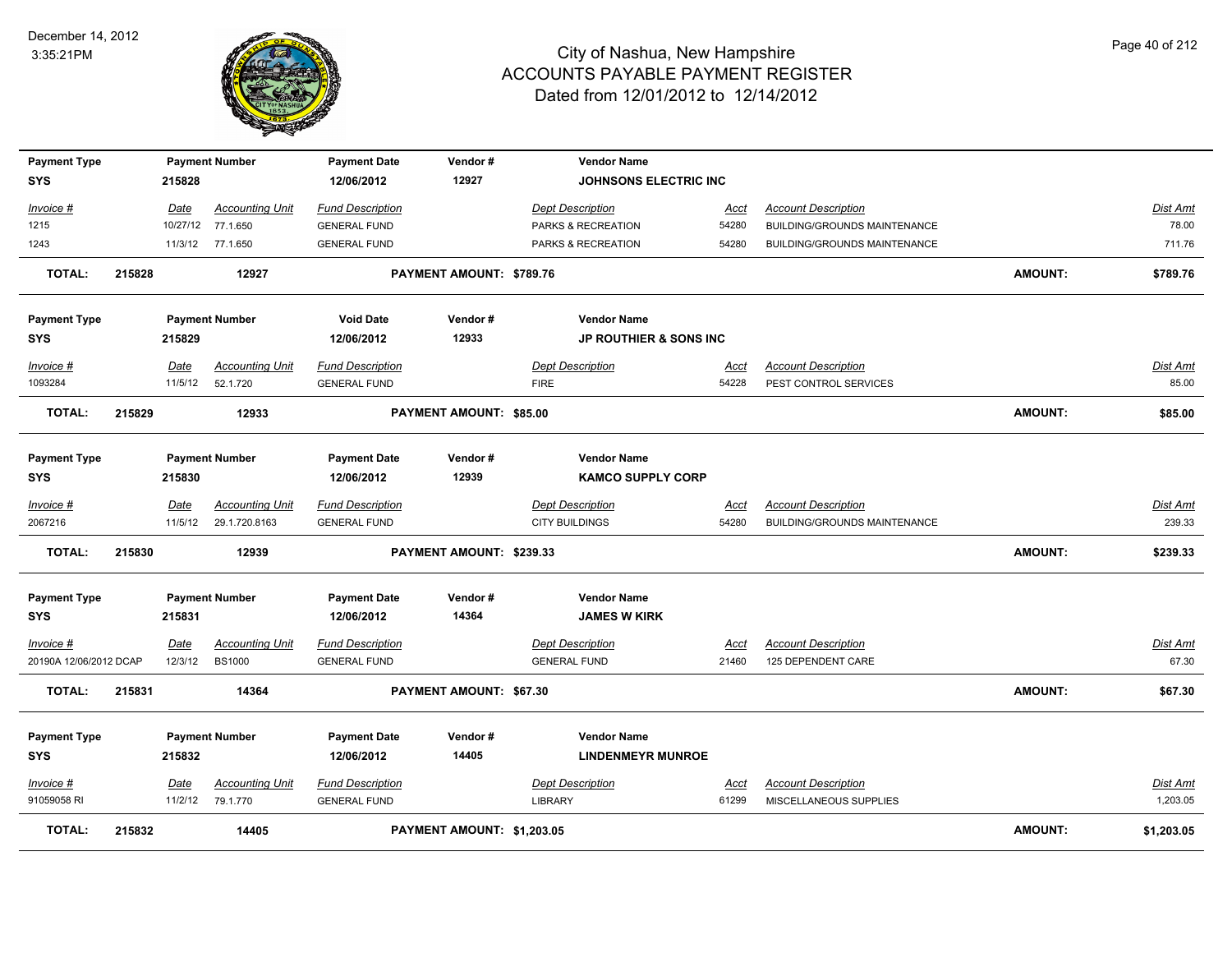

| <b>Payment Type</b>               |        |                         | <b>Payment Number</b>  | <b>Payment Date</b>     | Vendor#                  | <b>Vendor Name</b>                        |                      | Payee Name                                           |                |                 |
|-----------------------------------|--------|-------------------------|------------------------|-------------------------|--------------------------|-------------------------------------------|----------------------|------------------------------------------------------|----------------|-----------------|
| <b>SYS</b>                        |        | 215833                  |                        | 12/06/2012              | 14415                    | <b>LOWES</b>                              |                      | <b>LOWE'S - 3502</b>                                 |                |                 |
| Invoice #                         |        |                         | <b>Accounting Unit</b> | <b>Fund Description</b> |                          | <b>Dept Description</b>                   |                      | <b>Account Description</b>                           |                | Dist Amt        |
| 01040                             |        | <u>Date</u><br>11/29/12 | 50.1.500               | <b>GENERAL FUND</b>     |                          | <b>POLICE</b>                             | <u>Acct</u><br>71025 | SMALL TOOLS                                          |                | 6.59            |
| 01503                             |        |                         | 11/20/12 77.1.650      | <b>GENERAL FUND</b>     |                          | PARKS & RECREATION                        | 54280                | BUILDING/GROUNDS MAINTENANCE                         |                | 25.61           |
| 02339                             |        |                         | 11/21/12 77.1.650      | <b>GENERAL FUND</b>     |                          | PARKS & RECREATION                        | 54280                | BUILDING/GROUNDS MAINTENANCE                         |                | 23.98           |
| 02872                             |        |                         | 11/26/12 77.1.650      | <b>GENERAL FUND</b>     |                          | PARKS & RECREATION                        | 54280                | BUILDING/GROUNDS MAINTENANCE                         |                | 164.58          |
|                                   |        |                         |                        |                         |                          |                                           |                      |                                                      |                |                 |
| <b>TOTAL:</b>                     | 215833 |                         | 14415                  |                         | PAYMENT AMOUNT: \$220.76 |                                           |                      |                                                      | <b>AMOUNT:</b> | \$220.76        |
| <b>Payment Type</b>               |        |                         | <b>Payment Number</b>  | <b>Payment Date</b>     | Vendor#                  | <b>Vendor Name</b>                        |                      |                                                      |                |                 |
| <b>SYS</b>                        |        | 215834                  |                        | 12/06/2012              | 11209                    | <b>JOHN LYONS</b>                         |                      |                                                      |                |                 |
| Invoice #                         |        | <b>Date</b>             | <b>Accounting Unit</b> | <b>Fund Description</b> |                          | <b>Dept Description</b>                   | Acct                 | <b>Account Description</b>                           |                | <b>Dist Amt</b> |
| 32172A 12/06/12 DCAP              |        | 12/3/12                 | <b>BS1000</b>          | <b>GENERAL FUND</b>     |                          | <b>GENERAL FUND</b>                       | 21460                | 125 DEPENDENT CARE                                   |                | 96.15           |
|                                   |        |                         |                        |                         |                          |                                           |                      |                                                      |                |                 |
| <b>TOTAL:</b>                     | 215834 |                         | 11209                  |                         | PAYMENT AMOUNT: \$96.15  |                                           |                      |                                                      | <b>AMOUNT:</b> | \$96.15         |
| <b>Payment Type</b>               |        |                         | <b>Payment Number</b>  | <b>Payment Date</b>     | Vendor#                  | <b>Vendor Name</b>                        |                      |                                                      |                |                 |
| <b>SYS</b>                        |        | 215835                  |                        | 12/06/2012              | 13034                    | <b>M &amp; B MACHINING AND WELDING</b>    |                      |                                                      |                |                 |
|                                   |        |                         |                        |                         |                          |                                           |                      |                                                      |                |                 |
| Invoice #                         |        | <u>Date</u>             | <b>Accounting Unit</b> | <b>Fund Description</b> |                          | <b>Dept Description</b>                   | <u>Acct</u>          | <b>Account Description</b>                           |                | Dist Amt        |
| 6125                              |        | 11/18/12                | 69.6200.670            | <b>WASTEWATER FUND</b>  |                          | WASTEWATER                                | 54487                | <b>EQUIPMENT REPAIRS &amp;</b><br>MAINTENANCE        |                | 425.00          |
| <b>TOTAL:</b>                     | 215835 |                         | 13034                  |                         | PAYMENT AMOUNT: \$425.00 |                                           |                      |                                                      | <b>AMOUNT:</b> | \$425.00        |
|                                   |        |                         | <b>Payment Number</b>  | <b>Payment Date</b>     | Vendor#                  | <b>Vendor Name</b>                        |                      |                                                      |                |                 |
| <b>Payment Type</b><br><b>SYS</b> |        | 215836                  |                        | 12/06/2012              | 13035                    | <b>M &amp; M ELECTRICAL SUPPLY CO INC</b> |                      |                                                      |                |                 |
|                                   |        |                         |                        |                         |                          |                                           |                      |                                                      |                |                 |
| Invoice #                         |        | Date                    | <b>Accounting Unit</b> | <b>Fund Description</b> |                          | <b>Dept Description</b>                   | Acct                 | <b>Account Description</b>                           |                | Dist Amt        |
| R 29827                           |        | 10/31/12                | 61.1.705               | <b>GENERAL FUND</b>     |                          | <b>STREETS</b>                            | 61556                | <b>TRAFFIC SIGNAL MATERIALS</b>                      |                | 47.25           |
| R 30633                           |        | 11/20/12                | 69.6200.670            | <b>WASTEWATER FUND</b>  |                          | WASTEWATER                                | 54487                | <b>EQUIPMENT REPAIRS &amp;</b><br><b>MAINTENANCE</b> |                | 263.67          |
| R 30893                           |        |                         | 11/27/12 69.6200.670   | <b>WASTEWATER FUND</b>  |                          | <b>WASTEWATER</b>                         | 54487                | <b>EQUIPMENT REPAIRS &amp;</b><br><b>MAINTENANCE</b> |                | 1.82            |
| <b>TOTAL:</b>                     | 215836 |                         | 13035                  |                         | PAYMENT AMOUNT: \$312.74 |                                           |                      |                                                      | <b>AMOUNT:</b> | \$312.74        |
| <b>Payment Type</b>               |        |                         | <b>Payment Number</b>  | <b>Payment Date</b>     | Vendor#                  | <b>Vendor Name</b>                        |                      |                                                      |                |                 |
| <b>SYS</b>                        |        | 215837                  |                        | 12/06/2012              | 13036                    | <b>M &amp; N SPORTS LLC</b>               |                      |                                                      |                |                 |
|                                   |        |                         |                        |                         |                          |                                           |                      |                                                      |                |                 |
| Invoice #                         |        | Date                    | <b>Accounting Unit</b> | <b>Fund Description</b> |                          | <b>Dept Description</b>                   | Acct                 | <b>Account Description</b>                           |                | Dist Amt        |
| 18375                             |        |                         | 10/29/12 77.1.655      | <b>GENERAL FUND</b>     |                          | PARKS & RECREATION                        | 61128                | <b>RECREATIONAL SUPPLIES</b>                         |                | 3,362.50        |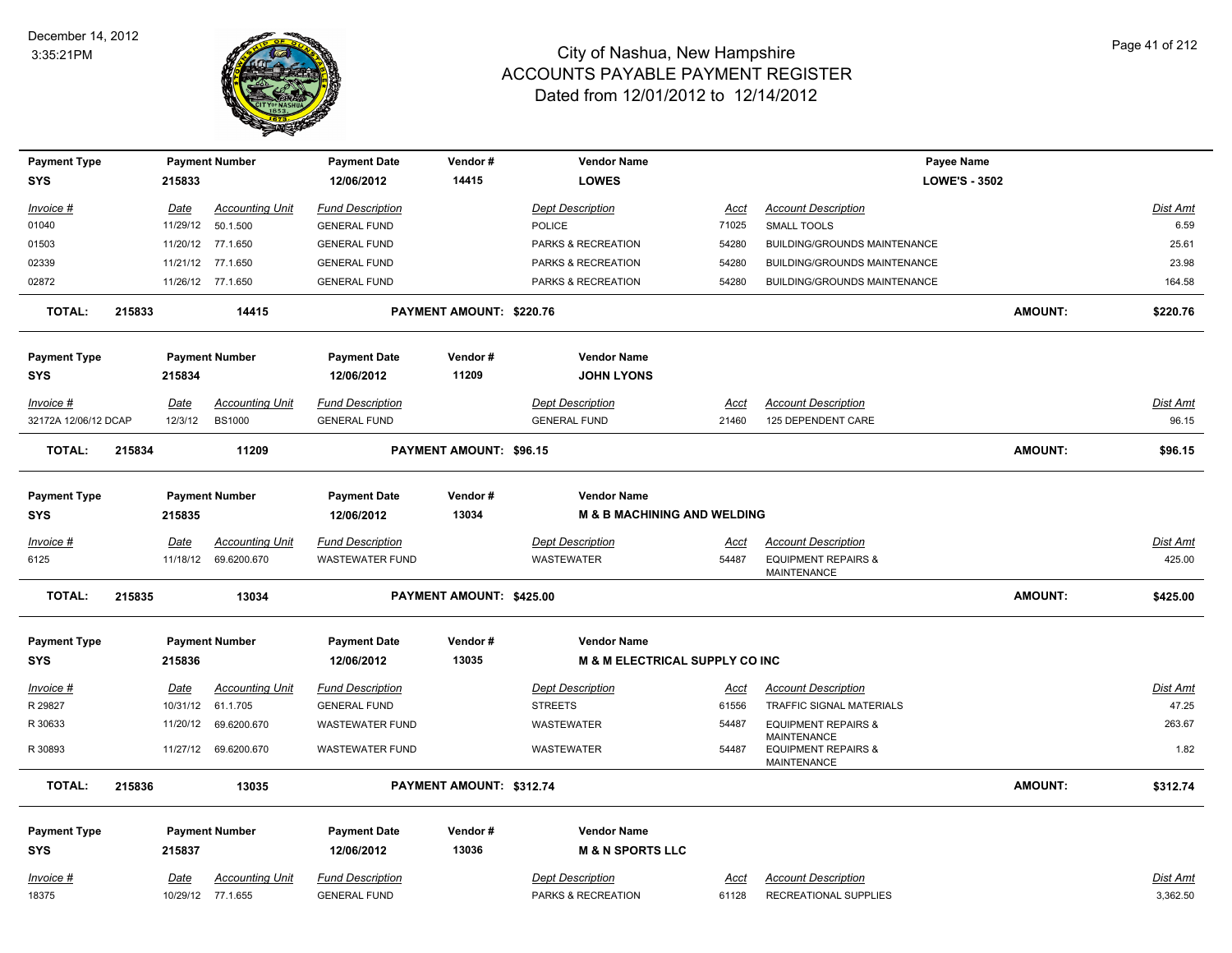

| 18437                             |        |             | 11/21/12 77.1.655      | <b>GENERAL FUND</b>               |                             | PARKS & RECREATION                              | 61107                | <b>CLOTHING &amp; UNIFORMS</b>        |                                | 9,360.50        |
|-----------------------------------|--------|-------------|------------------------|-----------------------------------|-----------------------------|-------------------------------------------------|----------------------|---------------------------------------|--------------------------------|-----------------|
| <b>TOTAL:</b>                     | 215837 |             | 13036                  |                                   | PAYMENT AMOUNT: \$12,723.00 |                                                 |                      |                                       | <b>AMOUNT:</b>                 | \$12,723.00     |
| <b>Payment Type</b><br><b>SYS</b> |        | 215838      | <b>Payment Number</b>  | <b>Payment Date</b><br>12/06/2012 | Vendor#<br>14965            | <b>Vendor Name</b><br><b>MAILINGS UNLIMITED</b> |                      |                                       |                                |                 |
| Invoice #                         |        | Date        | <b>Accounting Unit</b> | <b>Fund Description</b>           |                             | <b>Dept Description</b>                         | Acct                 | <b>Account Description</b>            |                                | Dist Amt        |
| 54208-1                           |        | 11/15/12    | 69.6200.540            | <b>WASTEWATER FUND</b>            |                             | WASTEWATER                                      | 54300                | <b>SEWER MAINTENANCE</b>              |                                | 2.95            |
| 54208-2                           |        | 11/15/12    | 69.6200.540            | <b>WASTEWATER FUND</b>            |                             | WASTEWATER                                      | 54300                | <b>SEWER MAINTENANCE</b>              |                                | 4.60            |
| 54367                             |        | 11/26/12    | 69.6200.500            | <b>WASTEWATER FUND</b>            |                             | <b>WASTEWATER</b>                               | 53467                | <b>BILLING &amp; MAILING SERVICES</b> |                                | 151.00          |
| <b>TOTAL:</b>                     | 215838 |             | 14965                  |                                   | PAYMENT AMOUNT: \$158.55    |                                                 |                      |                                       | <b>AMOUNT:</b>                 | \$158.55        |
| <b>Payment Type</b>               |        |             | <b>Payment Number</b>  | <b>Payment Date</b>               | Vendor#                     | <b>Vendor Name</b>                              |                      |                                       | <b>Payee Name</b>              |                 |
| <b>SYS</b>                        |        | 215839      |                        | 12/06/2012                        | 13008                       | <b>LEXISNEXIS MATTHEW BENDER</b>                |                      |                                       | <b>MATTHEW BENDER &amp; CO</b> |                 |
| $Invoice$ #                       |        | <b>Date</b> | <b>Accounting Unit</b> | <b>Fund Description</b>           |                             | <b>Dept Description</b>                         |                      | <b>Account Description</b>            |                                | <u>Dist Amt</u> |
| 38675234                          |        | 11/6/12     | 50.1.500               | <b>GENERAL FUND</b>               |                             | POLICE                                          | <u>Acct</u><br>61807 | <b>PUBLICATIONS</b>                   |                                | 106.94          |
| <b>TOTAL:</b>                     | 215839 |             | 13008                  |                                   | PAYMENT AMOUNT: \$106.94    |                                                 |                      |                                       | <b>AMOUNT:</b>                 | \$106.94        |
| <b>Payment Type</b>               |        |             | <b>Payment Number</b>  | <b>Payment Date</b>               | Vendor#                     | <b>Vendor Name</b>                              |                      |                                       |                                |                 |
| <b>SYS</b>                        |        | 215840      |                        | 12/06/2012                        | 13067                       | <b>MAYNARD &amp; LESIEUR INC</b>                |                      |                                       |                                |                 |
| $Invoice$ #                       |        | <u>Date</u> | <b>Accounting Unit</b> | <b>Fund Description</b>           |                             | <b>Dept Description</b>                         | <u>Acct</u>          | <b>Account Description</b>            |                                | <u>Dist Amt</u> |
| 50561                             |        | 11/7/12     | 68.6000.540            | SOLID WASTE FUND                  |                             | SOLID WASTE                                     | 61705                | <b>TIRES</b>                          |                                | 840.00          |
| 51051                             |        | 11/13/12    | 68.6000.540            | SOLID WASTE FUND                  |                             | SOLID WASTE                                     | 61705                | <b>TIRES</b>                          |                                | 175.00          |
| 51322                             |        | 11/15/12    | 68.6000.540            | SOLID WASTE FUND                  |                             | SOLID WASTE                                     | 61705                | <b>TIRES</b>                          |                                | 175.00          |
| <b>TOTAL:</b>                     | 215840 |             | 13067                  |                                   | PAYMENT AMOUNT: \$1,190.00  |                                                 |                      |                                       | <b>AMOUNT:</b>                 | \$1,190.00      |
| <b>Payment Type</b>               |        |             | <b>Payment Number</b>  | <b>Payment Date</b>               | Vendor#                     | <b>Vendor Name</b>                              |                      |                                       |                                |                 |
| <b>SYS</b>                        |        | 215841      |                        | 12/06/2012                        | 13067                       | <b>MAYNARD &amp; LESIEUR INC</b>                |                      |                                       |                                |                 |
| Invoice #                         |        | Date        | <b>Accounting Unit</b> | <b>Fund Description</b>           |                             | <b>Dept Description</b>                         | <u>Acct</u>          | <b>Account Description</b>            |                                | <u>Dist Amt</u> |
| 51708                             |        | 11/20/12    | 50.1.500               | <b>GENERAL FUND</b>               |                             | <b>POLICE</b>                                   | 61799                | <b>VEHICLE PARTS &amp; SUPPLIES</b>   |                                | 99.60           |
| 52103                             |        | 11/26/12    | 50.1.500               | <b>GENERAL FUND</b>               |                             | <b>POLICE</b>                                   | 61705                | <b>TIRES</b>                          |                                | 941.60          |
| 52124                             |        |             | 11/27/12 50.1.500      | <b>GENERAL FUND</b>               |                             | <b>POLICE</b>                                   | 61799                | <b>VEHICLE PARTS &amp; SUPPLIES</b>   |                                | 126.00          |
| <b>TOTAL:</b>                     | 215841 |             | 13067                  |                                   | PAYMENT AMOUNT: \$1,167.20  |                                                 |                      |                                       | <b>AMOUNT:</b>                 | \$1,167.20      |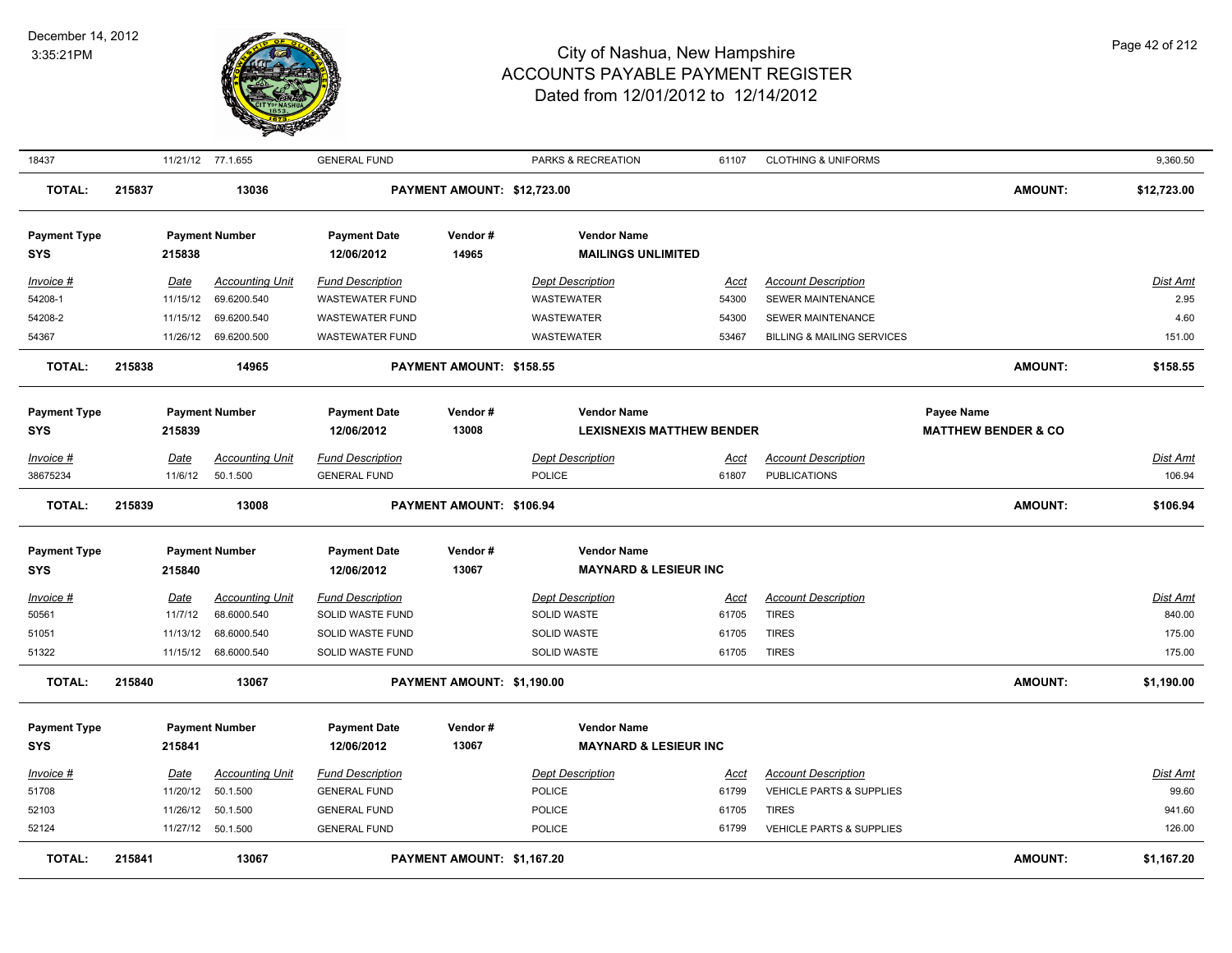

| <b>Payment Type</b><br>SYS |        | 215842          | <b>Payment Number</b>              | <b>Payment Date</b><br>12/06/2012              | Vendor#<br>13067         | <b>Vendor Name</b><br><b>MAYNARD &amp; LESIEUR INC</b> |               |                                            |                 |                   |
|----------------------------|--------|-----------------|------------------------------------|------------------------------------------------|--------------------------|--------------------------------------------------------|---------------|--------------------------------------------|-----------------|-------------------|
|                            |        |                 |                                    |                                                |                          |                                                        |               |                                            |                 |                   |
| Invoice #<br>50176         |        | Date<br>11/2/12 | <b>Accounting Unit</b><br>52.1.630 | <b>Fund Description</b><br><b>GENERAL FUND</b> |                          | <b>Dept Description</b><br><b>FIRE</b>                 | Acct<br>61705 | <b>Account Description</b><br><b>TIRES</b> |                 | Dist Amt<br>70.00 |
| 51644                      |        |                 | 11/19/12 52.1.630                  | <b>GENERAL FUND</b>                            |                          | <b>FIRE</b>                                            | 61705         | <b>TIRES</b>                               |                 | 640.00            |
|                            |        |                 |                                    |                                                |                          |                                                        |               |                                            |                 |                   |
| <b>TOTAL:</b>              | 215842 |                 | 13067                              |                                                | PAYMENT AMOUNT: \$710.00 |                                                        |               |                                            | <b>AMOUNT:</b>  | \$710.00          |
| <b>Payment Type</b>        |        |                 | <b>Payment Number</b>              | <b>Payment Date</b>                            | Vendor#                  | <b>Vendor Name</b>                                     |               |                                            |                 |                   |
| <b>SYS</b>                 |        | 215843          |                                    | 12/06/2012                                     | 13067                    | <b>MAYNARD &amp; LESIEUR INC</b>                       |               |                                            |                 |                   |
| Invoice #                  |        | <b>Date</b>     | <b>Accounting Unit</b>             | <b>Fund Description</b>                        |                          | <b>Dept Description</b>                                | Acct          | <b>Account Description</b>                 |                 | Dist Amt          |
| 50092                      |        |                 | 11/2/12 77.1.690                   | <b>GENERAL FUND</b>                            |                          | PARKS & RECREATION                                     | 61799         | <b>VEHICLE PARTS &amp; SUPPLIES</b>        |                 | 825.00            |
| <b>TOTAL:</b>              | 215843 |                 | 13067                              |                                                | PAYMENT AMOUNT: \$825.00 |                                                        |               |                                            | AMOUNT:         | \$825.00          |
| <b>Payment Type</b><br>SYS |        | 215844          | <b>Payment Number</b>              | <b>Payment Date</b><br>12/06/2012              | Vendor#<br>13067         | <b>Vendor Name</b><br><b>MAYNARD &amp; LESIEUR INC</b> |               |                                            |                 |                   |
|                            |        |                 |                                    |                                                |                          |                                                        |               |                                            |                 |                   |
| <b>Invoice #</b>           |        | Date            | <b>Accounting Unit</b>             | <b>Fund Description</b>                        |                          | <b>Dept Description</b>                                | <u>Acct</u>   | <b>Account Description</b>                 |                 | <b>Dist Amt</b>   |
| 51692                      |        |                 | 11/20/12  42.1.720                 | <b>GENERAL FUND</b>                            |                          | WOODLAWN CEMETERY                                      | 61705         | <b>TIRES</b>                               |                 | 318.10            |
| TOTAL:                     | 215844 |                 | 13067                              |                                                | PAYMENT AMOUNT: \$318.10 |                                                        |               |                                            | <b>AMOUNT:</b>  | \$318.10          |
| <b>Payment Type</b>        |        |                 | <b>Payment Number</b>              | <b>Payment Date</b>                            | Vendor#                  | <b>Vendor Name</b>                                     |               |                                            |                 |                   |
| <b>SYS</b>                 |        | 215845          |                                    | 12/06/2012                                     | 13067                    | <b>MAYNARD &amp; LESIEUR INC</b>                       |               |                                            |                 |                   |
| $Invoice$ #                |        | Date            | Accounting Unit                    | <b>Fund Description</b>                        |                          | <b>Dept Description</b>                                | <u>Acct</u>   | <b>Account Description</b>                 | <b>Activity</b> | <b>Dist Amt</b>   |
| 51426                      |        | 11/16/12        | 86.3120                            | <b>TRANSIT GRANTS</b>                          |                          | <b>TRANSPORTATION</b>                                  | 54600         | VEHICLE REPAIRS & MAINTENANCE              | 86.800.13.30.02 | 120.00            |
| 51574                      |        |                 | 11/19/12 86.3120                   | <b>TRANSIT GRANTS</b>                          |                          | <b>TRANSPORTATION</b>                                  | 54600         | <b>VEHICLE REPAIRS &amp; MAINTENANCE</b>   | 86.800.13.30.02 | 60.00             |
| <b>TOTAL:</b>              | 215845 |                 | 13067                              |                                                | PAYMENT AMOUNT: \$180.00 |                                                        |               |                                            | <b>AMOUNT:</b>  | \$180.00          |
| <b>Payment Type</b>        |        |                 | <b>Payment Number</b>              | <b>Payment Date</b>                            | Vendor#                  | <b>Vendor Name</b>                                     |               |                                            |                 |                   |
| <b>SYS</b>                 |        | 215846          |                                    | 12/06/2012                                     | 10901                    | <b>MICHIE CORP</b>                                     |               |                                            |                 |                   |
| Invoice #                  |        | Date            | <b>Accounting Unit</b>             | <b>Fund Description</b>                        |                          | <b>Dept Description</b>                                | Acct          | <b>Account Description</b>                 |                 | Dist Amt          |
| 0023937-IN                 |        | 11/5/12         | 61.1.675                           | <b>GENERAL FUND</b>                            |                          | <b>STREETS</b>                                         | 61560         | <b>CONSTRUCTION MATERIALS</b>              |                 | 767.00            |
|                            |        |                 |                                    |                                                |                          |                                                        |               |                                            |                 |                   |
| <b>TOTAL:</b>              | 215846 |                 | 10901                              |                                                | PAYMENT AMOUNT: \$767.00 |                                                        |               |                                            | <b>AMOUNT:</b>  | \$767.00          |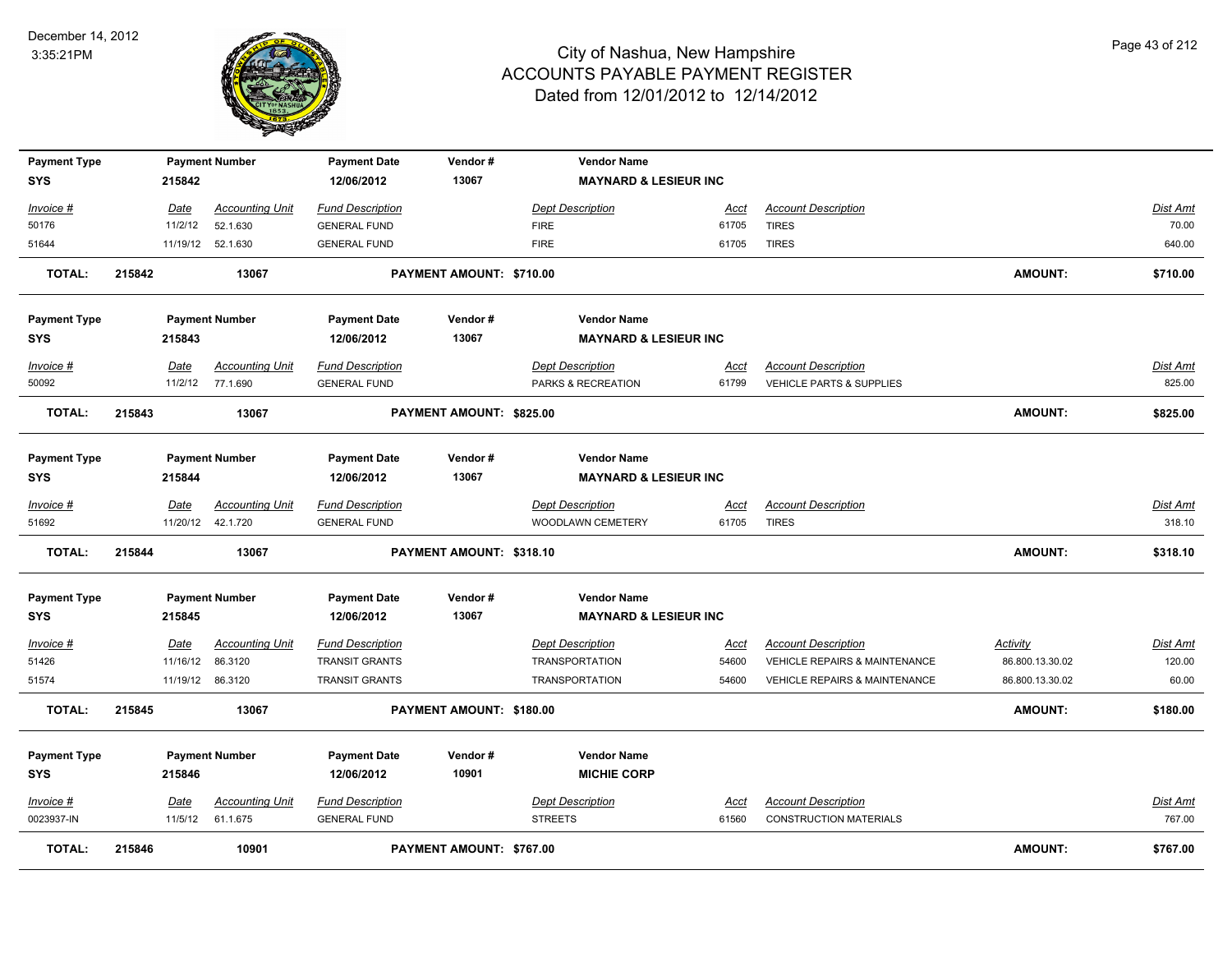

| <b>Payment Type</b>    |        |             | <b>Payment Number</b>  | <b>Payment Date</b>     | Vendor#                        | <b>Vendor Name</b>                      |             |                            |                     |          |
|------------------------|--------|-------------|------------------------|-------------------------|--------------------------------|-----------------------------------------|-------------|----------------------------|---------------------|----------|
| SYS                    |        | 215847      |                        | 12/06/2012              | 13097                          | <b>MICRO MARKETING ASSOCIATES</b>       |             |                            |                     |          |
| Invoice #              |        | Date        | <b>Accounting Unit</b> | <b>Fund Description</b> |                                | <b>Dept Description</b>                 | <u>Acct</u> | <b>Account Description</b> |                     | Dist Amt |
| 460347                 |        | 10/31/12    | 79.1.755               | <b>GENERAL FUND</b>     |                                | <b>LIBRARY</b>                          | 61814       | <b>MEDIA</b>               |                     | 25.45    |
| 460476                 |        |             | 10/31/12 79.1.755      | <b>GENERAL FUND</b>     |                                | <b>LIBRARY</b>                          | 61814       | <b>MEDIA</b>               |                     | 22.09    |
| 460803                 |        |             | 10/31/12 79.1.755      | <b>GENERAL FUND</b>     |                                | <b>LIBRARY</b>                          | 61814       | <b>MEDIA</b>               |                     | 237.81   |
| 461367                 |        | 11/7/12     | 79.1.755               | <b>GENERAL FUND</b>     |                                | <b>LIBRARY</b>                          | 61814       | <b>MEDIA</b>               |                     | 39.95    |
| 461666                 |        |             | 11/12/12 79.1.755      | <b>GENERAL FUND</b>     |                                | <b>LIBRARY</b>                          | 61814       | <b>MEDIA</b>               |                     | 32.00    |
| <b>TOTAL:</b>          | 215847 |             | 13097                  |                         | PAYMENT AMOUNT: \$357.30       |                                         |             |                            | <b>AMOUNT:</b>      | \$357.30 |
| <b>Payment Type</b>    |        |             | <b>Payment Number</b>  | <b>Payment Date</b>     | Vendor#                        | <b>Vendor Name</b>                      |             |                            | Payee Name          |          |
| SYS                    |        | 215848      |                        | 12/06/2012              | 10861                          | <b>MIDWEST TAPE LLC</b>                 |             |                            | <b>MIDWEST TAPE</b> |          |
| Invoice #              |        | Date        | <b>Accounting Unit</b> | <b>Fund Description</b> |                                | <b>Dept Description</b>                 | Acct        | <b>Account Description</b> |                     | Dist Amt |
| 90510143               |        | 11/5/12     | 79.1.755               | <b>GENERAL FUND</b>     |                                | <b>LIBRARY</b>                          | 61814       | <b>MEDIA</b>               |                     | 45.59    |
| 90510145               |        | 11/5/12     | 79.1.755               | <b>GENERAL FUND</b>     |                                | <b>LIBRARY</b>                          | 61814       | <b>MEDIA</b>               |                     | 351.36   |
| 90510146               |        | 11/5/12     | 79.1.755               | <b>GENERAL FUND</b>     |                                | <b>LIBRARY</b>                          | 61814       | <b>MEDIA</b>               |                     | 132.84   |
| 90520761               |        | 11/6/12     | 79.1.755               | <b>GENERAL FUND</b>     |                                | <b>LIBRARY</b>                          | 61814       | <b>MEDIA</b>               |                     | 20.24    |
| 90527803               |        | 11/8/12     | 79.1.755               | <b>GENERAL FUND</b>     |                                | <b>LIBRARY</b>                          | 61814       | <b>MEDIA</b>               |                     | 322.18   |
| <b>TOTAL:</b>          | 215848 |             | 10861                  |                         | PAYMENT AMOUNT: \$872.21       |                                         |             |                            | <b>AMOUNT:</b>      | \$872.21 |
| <b>Payment Type</b>    |        |             | <b>Payment Number</b>  | <b>Payment Date</b>     | Vendor#                        | <b>Vendor Name</b>                      |             |                            |                     |          |
| SYS                    |        | 215849      |                        | 12/06/2012              | 11210                          | <b>ARCHIE S MOBLEY III</b>              |             |                            |                     |          |
|                        |        |             |                        |                         |                                |                                         |             |                            |                     |          |
| Invoice #              |        | Date        | <b>Accounting Unit</b> | <b>Fund Description</b> |                                | <b>Dept Description</b>                 | Acct        | <b>Account Description</b> |                     | Dist Amt |
| 32368A 12/06/2012 DCAP |        | 12/3/12     | <b>BS1000</b>          | <b>GENERAL FUND</b>     |                                | <b>GENERAL FUND</b>                     | 21460       | 125 DEPENDENT CARE         |                     | 96.15    |
| <b>TOTAL:</b>          | 215849 |             | 11210                  |                         | <b>PAYMENT AMOUNT: \$96.15</b> |                                         |             |                            | <b>AMOUNT:</b>      | \$96.15  |
| <b>Payment Type</b>    |        |             | <b>Payment Number</b>  | <b>Payment Date</b>     | Vendor#                        | <b>Vendor Name</b>                      |             |                            |                     |          |
| <b>SYS</b>             |        | 215850      |                        | 12/06/2012              | 13108                          | <b>MOORE MEDICAL LLC</b>                |             |                            |                     |          |
| Invoice #              |        | <b>Date</b> | <b>Accounting Unit</b> | <b>Fund Description</b> |                                | <b>Dept Description</b>                 | <u>Acct</u> | <b>Account Description</b> |                     | Dist Amt |
| 97498053 RI            |        | 11/6/12     | 52.1.625               | <b>GENERAL FUND</b>     |                                | <b>FIRE</b>                             | 61142       | <b>MEDICAL SUPPLIES</b>    |                     | 339.75   |
| <b>TOTAL:</b>          | 215850 |             | 13108                  |                         | PAYMENT AMOUNT: \$339.75       |                                         |             |                            | AMOUNT:             | \$339.75 |
| <b>Payment Type</b>    |        |             | <b>Payment Number</b>  | <b>Payment Date</b>     | Vendor#                        | <b>Vendor Name</b>                      |             |                            |                     |          |
| <b>SYS</b>             |        | 215851      |                        | 12/06/2012              | 13120                          | <b>MULTICULTURAL BOOKS &amp; VIDEOS</b> |             |                            |                     |          |
| Invoice #              |        | Date        | <b>Accounting Unit</b> | <b>Fund Description</b> |                                | <b>Dept Description</b>                 | Acct        | <b>Account Description</b> |                     | Dist Amt |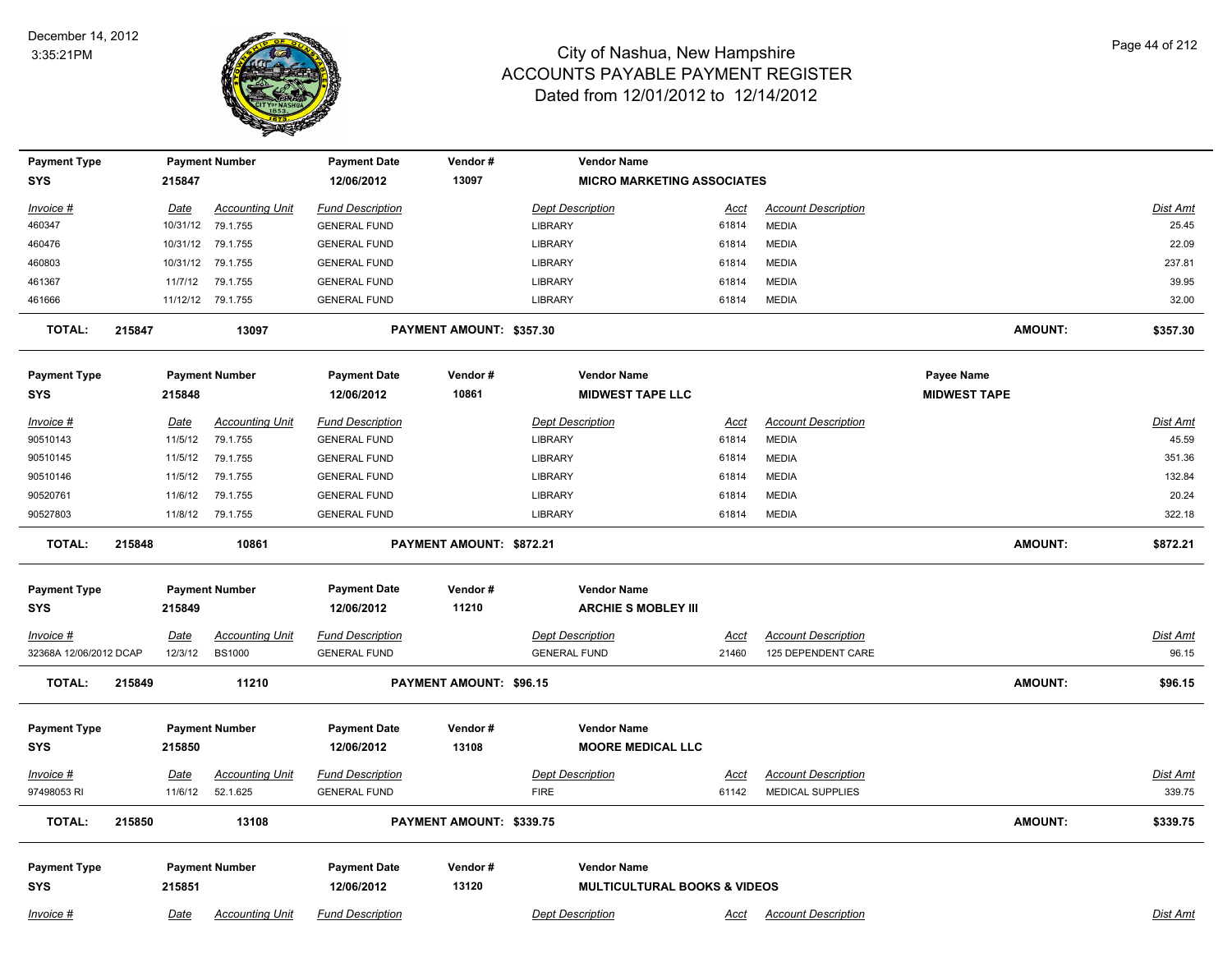

| 6697A                             |                        | 11/2/12 79.1.755       | <b>GENERAL FUND</b>               |                          | <b>LIBRARY</b>                                           | 61814         | <b>MEDIA</b>                                                      |                 | 107.75                  |
|-----------------------------------|------------------------|------------------------|-----------------------------------|--------------------------|----------------------------------------------------------|---------------|-------------------------------------------------------------------|-----------------|-------------------------|
| <b>TOTAL:</b>                     | 215851                 | 13120                  |                                   | PAYMENT AMOUNT: \$107.75 |                                                          |               |                                                                   | <b>AMOUNT:</b>  | \$107.75                |
| <b>Payment Type</b><br><b>SYS</b> | 215852                 | <b>Payment Number</b>  | <b>Payment Date</b><br>12/06/2012 | Vendor#<br>13131         | <b>Vendor Name</b><br><b>NAPA AUTO PARTS</b>             |               |                                                                   |                 |                         |
| Invoice #                         | Date                   | <b>Accounting Unit</b> | <b>Fund Description</b>           |                          | <b>Dept Description</b>                                  | Acct          | <b>Account Description</b>                                        |                 | Dist Amt                |
| 857696                            | 11/5/12                | 61.1.700               | <b>GENERAL FUND</b>               |                          | <b>STREETS</b>                                           | 54600         | <b>VEHICLE REPAIRS &amp; MAINTENANCE</b>                          |                 | $-228.17$               |
| 857973                            | 11/7/12                | 61.1.700               | <b>GENERAL FUND</b>               |                          | <b>STREETS</b>                                           | 61299         | MISCELLANEOUS SUPPLIES                                            |                 | 4.36                    |
| 858026                            | 11/7/12                | 61.1.700               | <b>GENERAL FUND</b>               |                          | <b>STREETS</b>                                           | 61299         | MISCELLANEOUS SUPPLIES                                            |                 | 19.00                   |
| 858231                            | 11/8/12                | 61.1.700               | <b>GENERAL FUND</b>               |                          | <b>STREETS</b>                                           | 61299         | MISCELLANEOUS SUPPLIES                                            |                 | 49.38                   |
| 858333                            | 11/9/12                | 61.1.700               | <b>GENERAL FUND</b>               |                          | <b>STREETS</b>                                           | 61299         | MISCELLANEOUS SUPPLIES                                            |                 | 98.76                   |
| 858829                            | 11/13/12               | 61.1.700               | <b>GENERAL FUND</b>               |                          | <b>STREETS</b>                                           | 61299         | MISCELLANEOUS SUPPLIES                                            |                 | 149.90                  |
| 859049                            | 11/14/12               | 61.1.700               | <b>GENERAL FUND</b>               |                          | <b>STREETS</b>                                           | 61799         | <b>VEHICLE PARTS &amp; SUPPLIES</b>                               |                 | 5.43                    |
| 859313                            |                        | 11/16/12 61.1.700      | <b>GENERAL FUND</b>               |                          | <b>STREETS</b>                                           | 61299         | MISCELLANEOUS SUPPLIES                                            |                 | 49.38                   |
| 859314                            |                        | 11/16/12 61.1.700      | <b>GENERAL FUND</b>               |                          | <b>STREETS</b>                                           | 61799         | <b>VEHICLE PARTS &amp; SUPPLIES</b>                               |                 | 15.14                   |
| <b>TOTAL:</b>                     | 215852                 | 13131                  |                                   | PAYMENT AMOUNT: \$163.18 |                                                          |               |                                                                   | <b>AMOUNT:</b>  | \$163.18                |
| <b>Payment Type</b>               |                        | <b>Payment Number</b>  | <b>Payment Date</b>               | Vendor#                  | <b>Vendor Name</b>                                       |               |                                                                   |                 |                         |
| <b>SYS</b>                        | 215853                 |                        | 12/06/2012                        | 13131                    | <b>NAPA AUTO PARTS</b>                                   |               |                                                                   |                 |                         |
|                                   |                        | <b>Accounting Unit</b> | <b>Fund Description</b>           |                          | <b>Dept Description</b>                                  |               |                                                                   | Activity        |                         |
| Invoice #<br>858216               | <b>Date</b><br>11/8/12 | 86.3120                | <b>TRANSIT GRANTS</b>             |                          | <b>TRANSPORTATION</b>                                    | Acct<br>61799 | <b>Account Description</b><br><b>VEHICLE PARTS &amp; SUPPLIES</b> | 86.800.13.30.01 | <u>Dist Amt</u><br>4.56 |
| 859023                            | 11/14/12               | 86.3120                | <b>TRANSIT GRANTS</b>             |                          | <b>TRANSPORTATION</b>                                    | 61799         | <b>VEHICLE PARTS &amp; SUPPLIES</b>                               | 86.800.13.30.02 | 8.48                    |
| <b>TOTAL:</b>                     | 215853                 | 13131                  |                                   | PAYMENT AMOUNT: \$13.04  |                                                          |               |                                                                   | <b>AMOUNT:</b>  | \$13.04                 |
|                                   |                        |                        |                                   |                          |                                                          |               |                                                                   |                 |                         |
| <b>Payment Type</b><br><b>SYS</b> | 215854                 | <b>Payment Number</b>  | <b>Payment Date</b><br>12/06/2012 | Vendor#<br>13137         | <b>Vendor Name</b><br><b>NASHUA FARMERS EXCHANGE INC</b> |               |                                                                   |                 |                         |
|                                   |                        |                        |                                   |                          |                                                          |               |                                                                   |                 |                         |
| Invoice #                         | Date                   | <b>Accounting Unit</b> | <b>Fund Description</b>           |                          | <b>Dept Description</b>                                  | <u>Acct</u>   | <b>Account Description</b>                                        | <b>Activity</b> | Dist Amt                |
| 479-6875                          | 11/2/12                | 61.1001                | CAPITAL IMPROVEMENTS              |                          | STREETS-CAP IMP                                          | 81100         | CAPITAL IMPROVEMENTS                                              | 1000            | 207.00                  |
| <b>TOTAL:</b>                     | 215854                 | 13137                  |                                   | PAYMENT AMOUNT: \$207.00 |                                                          |               |                                                                   | <b>AMOUNT:</b>  | \$207.00                |
| <b>Payment Type</b>               |                        | <b>Payment Number</b>  | Payment Date                      | Vendor#                  | <b>Vendor Name</b>                                       |               |                                                                   |                 |                         |
| <b>SYS</b>                        | 215855                 |                        | 12/06/2012                        | 13144                    | <b>NASHUA OUTDOOR POWER EQUIPMENT</b>                    |               |                                                                   |                 |                         |
| Invoice #                         | Date                   | <b>Accounting Unit</b> | <b>Fund Description</b>           |                          | <b>Dept Description</b>                                  | <u>Acct</u>   | <b>Account Description</b>                                        |                 | Dist Amt                |
| 385513                            | 11/15/12               | 77.1.650               | <b>GENERAL FUND</b>               |                          | PARKS & RECREATION                                       | 54280         | BUILDING/GROUNDS MAINTENANCE                                      |                 | 3.70                    |
| 385924                            |                        | 11/21/12 77.1.650      | <b>GENERAL FUND</b>               |                          | PARKS & RECREATION                                       | 54280         | BUILDING/GROUNDS MAINTENANCE                                      |                 | 1.85                    |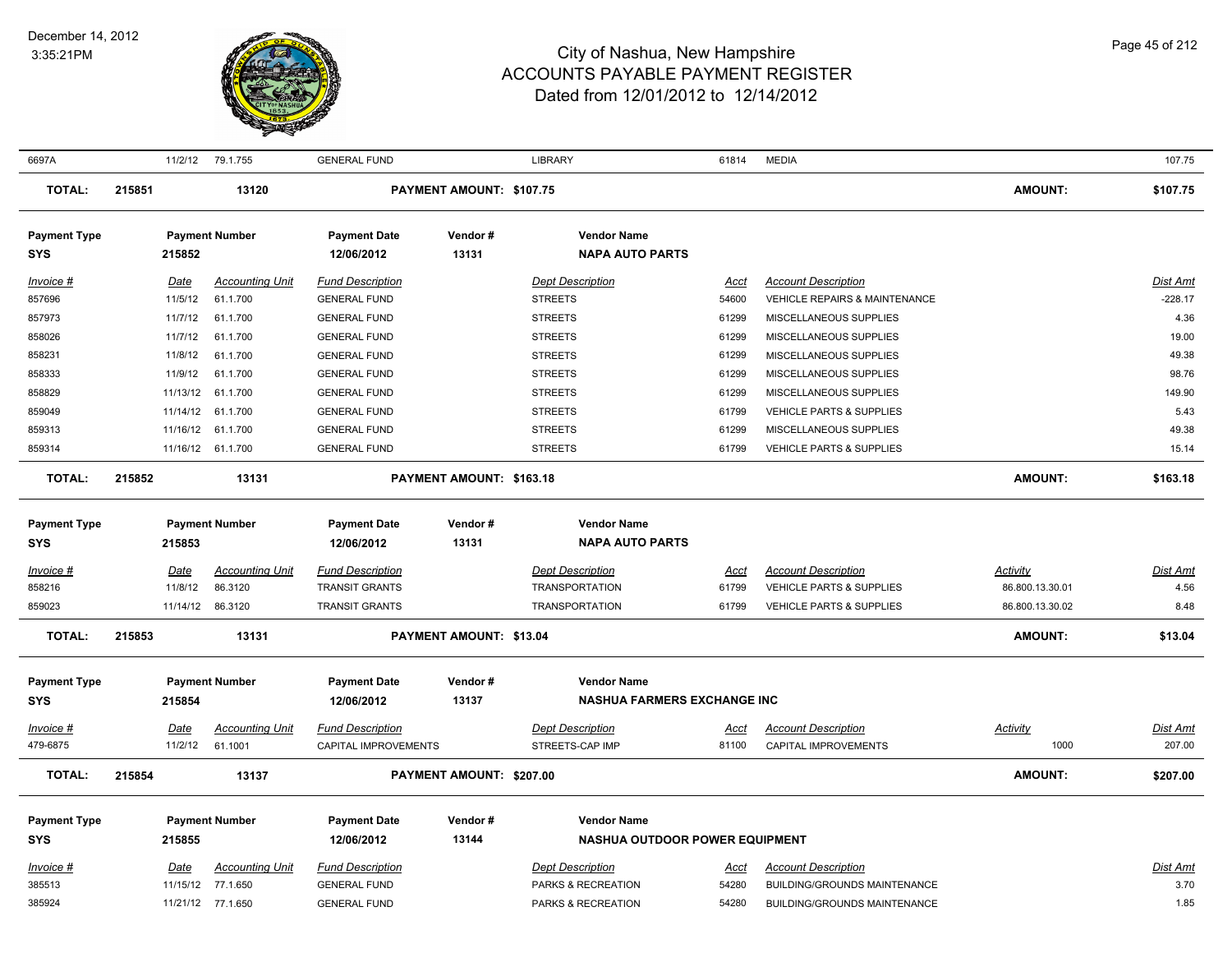

| <b>TOTAL:</b>        | 215855 |             | 13144                                       |                                                | <b>PAYMENT AMOUNT: \$5.55</b>  |                                               |               |                                                            | <b>AMOUNT:</b> | \$5.55             |
|----------------------|--------|-------------|---------------------------------------------|------------------------------------------------|--------------------------------|-----------------------------------------------|---------------|------------------------------------------------------------|----------------|--------------------|
| <b>Payment Type</b>  |        |             | <b>Payment Number</b>                       | <b>Payment Date</b>                            | Vendor#                        | <b>Vendor Name</b>                            |               |                                                            |                |                    |
| SYS                  |        | 215856      |                                             | 12/06/2012                                     | 13151                          | <b>NASHUA WALLPAPER &amp; PAINT CO</b>        |               |                                                            |                |                    |
| Invoice #<br>228483  |        | Date        | <b>Accounting Unit</b><br>11/14/12 77.1.650 | <b>Fund Description</b><br><b>GENERAL FUND</b> |                                | <b>Dept Description</b><br>PARKS & RECREATION | Acct<br>54280 | <b>Account Description</b><br>BUILDING/GROUNDS MAINTENANCE |                | Dist Amt<br>76.15  |
|                      |        |             |                                             |                                                |                                |                                               |               |                                                            |                |                    |
| <b>TOTAL:</b>        | 215856 |             | 13151                                       |                                                | <b>PAYMENT AMOUNT: \$76.15</b> |                                               |               |                                                            | <b>AMOUNT:</b> | \$76.15            |
| <b>Payment Type</b>  |        |             | <b>Payment Number</b>                       | <b>Payment Date</b>                            | Vendor#                        | <b>Vendor Name</b>                            |               |                                                            |                |                    |
| SYS                  |        | 215857      |                                             | 12/06/2012                                     | 10545                          | NATIONAL REGISTER PUBLISHING                  |               |                                                            |                |                    |
|                      |        |             |                                             |                                                |                                |                                               |               |                                                            |                |                    |
| Invoice #<br>1074727 |        | Date        | <b>Accounting Unit</b><br>11/15/12 79.1.760 | <b>Fund Description</b><br><b>GENERAL FUND</b> |                                | <b>Dept Description</b><br><b>LIBRARY</b>     | Acct<br>61807 | <b>Account Description</b><br><b>PUBLICATIONS</b>          |                | Dist Amt<br>309.10 |
|                      |        |             |                                             |                                                |                                |                                               |               |                                                            |                |                    |
| <b>TOTAL:</b>        | 215857 |             | 10545                                       |                                                | PAYMENT AMOUNT: \$309.10       |                                               |               |                                                            | <b>AMOUNT:</b> | \$309.10           |
|                      |        |             |                                             |                                                |                                |                                               |               |                                                            |                |                    |
| <b>Payment Type</b>  |        |             | <b>Payment Number</b>                       | <b>Payment Date</b>                            | Vendor#                        | <b>Vendor Name</b>                            |               |                                                            |                |                    |
| <b>SYS</b>           |        | 215858      |                                             | 12/06/2012                                     | 13167                          | <b>NEVERETTS SEW &amp; VAC INC</b>            |               |                                                            |                |                    |
| Invoice #            |        | <b>Date</b> | <b>Accounting Unit</b>                      | <b>Fund Description</b>                        |                                | <b>Dept Description</b>                       | <u>Acct</u>   | <b>Account Description</b>                                 |                | Dist Amt           |
| 20308                |        |             | 11/11/12 79.1.720                           | <b>GENERAL FUND</b>                            |                                | <b>LIBRARY</b>                                | 54487         | <b>EQUIPMENT REPAIRS &amp;</b>                             |                | 29.90              |
| 20310                |        |             | 11/11/12 29.1.720.8162                      | <b>GENERAL FUND</b>                            |                                | <b>CITY BUILDINGS</b>                         | 54487         | <b>MAINTENANCE</b><br><b>EQUIPMENT REPAIRS &amp;</b>       |                | 150.35             |
|                      |        |             |                                             |                                                |                                |                                               |               | MAINTENANCE                                                |                |                    |
| <b>TOTAL:</b>        | 215858 |             | 13167                                       |                                                | PAYMENT AMOUNT: \$180.25       |                                               |               |                                                            | <b>AMOUNT:</b> | \$180.25           |
|                      |        |             |                                             |                                                |                                |                                               |               |                                                            |                |                    |
| <b>Payment Type</b>  |        |             | <b>Payment Number</b>                       | <b>Payment Date</b>                            | Vendor#                        | <b>Vendor Name</b>                            |               |                                                            |                |                    |
| <b>SYS</b>           |        | 215859      |                                             | 12/06/2012                                     | 15408                          | <b>NEWSBANK</b>                               |               |                                                            |                |                    |
| Invoice #            |        | Date        | <b>Accounting Unit</b>                      | <b>Fund Description</b>                        |                                | <b>Dept Description</b>                       | Acct          | <b>Account Description</b>                                 |                | Dist Amt           |
| 531551               |        | 11/8/12     | 79.1.770                                    | <b>GENERAL FUND</b>                            |                                | <b>LIBRARY</b>                                | 61830         | <b>SUBSCRIPTIONS</b>                                       |                | 7,000.00           |
| <b>TOTAL:</b>        | 215859 |             | 15408                                       |                                                | PAYMENT AMOUNT: \$7,000.00     |                                               |               |                                                            | AMOUNT:        | \$7,000.00         |
|                      |        |             |                                             |                                                |                                |                                               |               |                                                            |                |                    |
| <b>Payment Type</b>  |        |             | <b>Payment Number</b>                       | <b>Payment Date</b>                            | Vendor#                        | <b>Vendor Name</b>                            |               |                                                            |                |                    |
| <b>SYS</b>           |        | 215860      |                                             | 12/06/2012                                     | 14409                          | NH LOCAL GOVERNMENT CENTER                    |               |                                                            |                |                    |
| Invoice #            |        | Date        | <b>Accounting Unit</b>                      | <b>Fund Description</b>                        |                                | <b>Dept Description</b>                       | <u>Acct</u>   | <b>Account Description</b>                                 |                | Dist Amt           |
| 12876                |        | 11/6/12     | 26.1.500                                    | <b>GENERAL FUND</b>                            |                                | <b>FINANCIAL SERVICES</b>                     | 61807         | <b>PUBLICATIONS</b>                                        |                | 95.00              |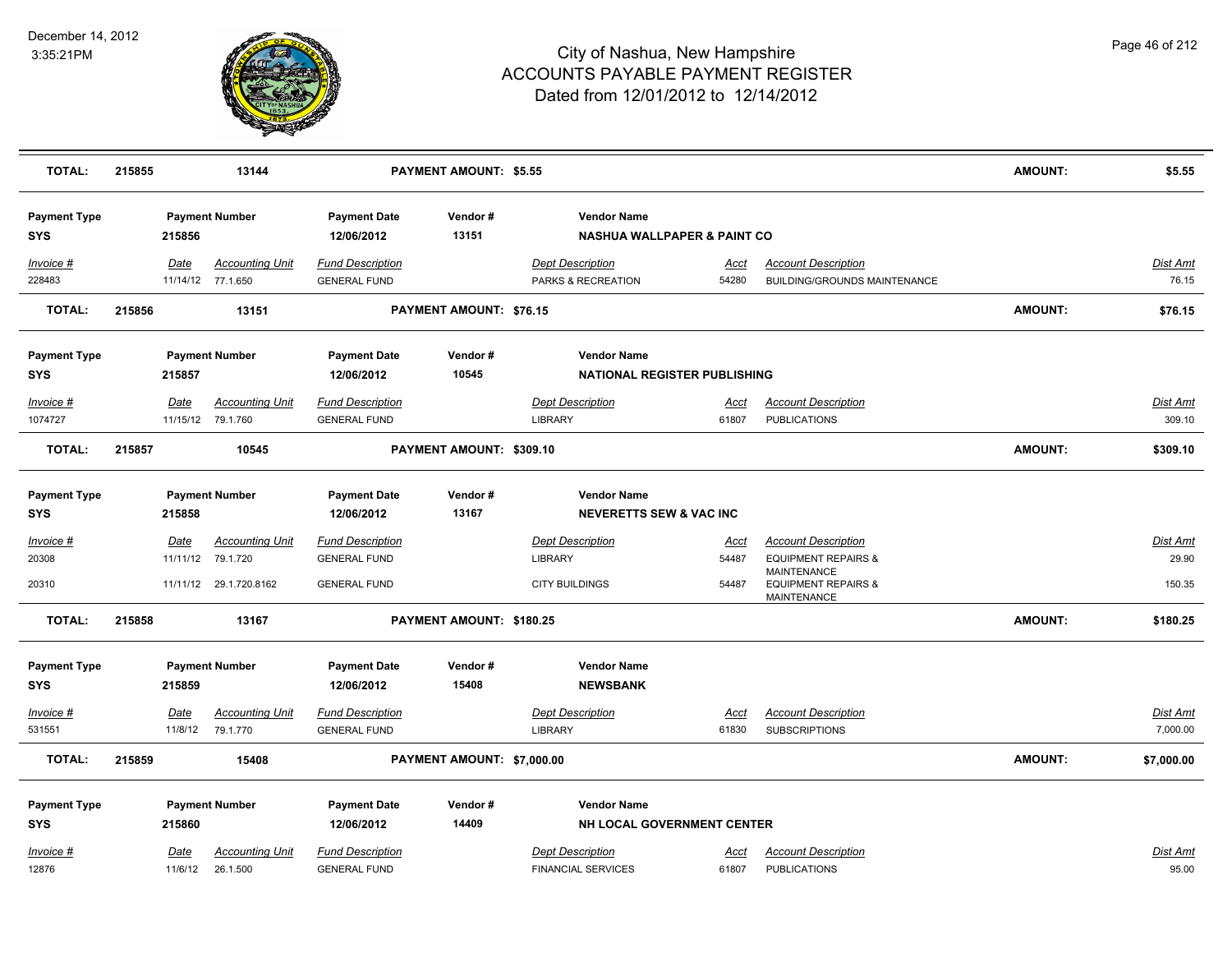

| <b>TOTAL:</b>                     | 215860 |                  | 14409                             |                                                  | <b>PAYMENT AMOUNT: \$95.00</b> |                                                  |               |                                                                   | <b>AMOUNT:</b>                     | \$95.00                   |
|-----------------------------------|--------|------------------|-----------------------------------|--------------------------------------------------|--------------------------------|--------------------------------------------------|---------------|-------------------------------------------------------------------|------------------------------------|---------------------------|
| <b>Payment Type</b><br><b>SYS</b> |        | 215861           | <b>Payment Number</b>             | <b>Payment Date</b><br>12/06/2012                | Vendor#<br>14552               | <b>Vendor Name</b><br><b>NNEREN</b>              |               |                                                                   |                                    |                           |
| Invoice #                         |        | Date             | <b>Accounting Unit</b>            | <b>Fund Description</b>                          |                                | <b>Dept Description</b>                          | Acct          | <b>Account Description</b>                                        |                                    | <u>Dist Amt</u>           |
| 13Q16314/0                        |        |                  | 11/27/12 32.1.600                 | <b>GENERAL FUND</b>                              |                                | ASSESSING                                        | 55200         | DUES AND MEMBERSHIPS                                              |                                    | 54.00                     |
| <b>TOTAL:</b>                     | 215861 |                  | 14552                             |                                                  | PAYMENT AMOUNT: \$54.00        |                                                  |               |                                                                   | <b>AMOUNT:</b>                     | \$54.00                   |
| <b>Payment Type</b>               |        |                  | <b>Payment Number</b>             | <b>Payment Date</b>                              | Vendor#                        | <b>Vendor Name</b>                               |               |                                                                   |                                    |                           |
| <b>SYS</b>                        |        | 215862           |                                   | 12/06/2012                                       | 13195                          | <b>NORTHERN BUS SALES INC</b>                    |               |                                                                   |                                    |                           |
| $Invoice$ #<br>013394-12121       |        | Date<br>11/8/12  | <b>Accounting Unit</b><br>86.3120 | <b>Fund Description</b><br><b>TRANSIT GRANTS</b> |                                | <b>Dept Description</b><br><b>TRANSPORTATION</b> | Acct<br>61799 | <b>Account Description</b><br><b>VEHICLE PARTS &amp; SUPPLIES</b> | <b>Activity</b><br>86.800.13.30.01 | <u>Dist Amt</u><br>148.35 |
| 013396-12221                      |        | 11/8/12          | 86.3120                           | <b>TRANSIT GRANTS</b>                            |                                | <b>TRANSPORTATION</b>                            | 61799         | <b>VEHICLE PARTS &amp; SUPPLIES</b>                               | 86.800.13.30.01                    | 271.68                    |
| 013396-12221                      |        | 11/8/12          | 86.3120                           | <b>TRANSIT GRANTS</b>                            |                                | <b>TRANSPORTATION</b>                            | 61799         | VEHICLE PARTS & SUPPLIES                                          | 86.800.13.30.03                    | 89.84                     |
| 013489-10421                      |        | 11/19/12         | 86.3120                           | TRANSIT GRANTS                                   |                                | <b>TRANSPORTATION</b>                            | 61799         | VEHICLE PARTS & SUPPLIES                                          | 86.800.13.30.02                    | 70.56                     |
| 013509-10406                      |        | 11/20/12         | 86.3120                           | <b>TRANSIT GRANTS</b>                            |                                | <b>TRANSPORTATION</b>                            | 61799         | <b>VEHICLE PARTS &amp; SUPPLIES</b>                               | 86.800.13.30.03                    | 83.43                     |
| 013522-10321                      |        | 11/21/12 86.3120 |                                   | <b>TRANSIT GRANTS</b>                            |                                | <b>TRANSPORTATION</b>                            | 61799         | VEHICLE PARTS & SUPPLIES                                          | 86.800.13.30.01                    | 203.76                    |
| <b>TOTAL:</b>                     | 215862 |                  | 13195                             |                                                  | PAYMENT AMOUNT: \$867.62       |                                                  |               |                                                                   | <b>AMOUNT:</b>                     | \$867.62                  |
| <b>Payment Type</b>               |        |                  | <b>Payment Number</b>             | <b>Payment Date</b>                              | Vendor#                        | <b>Vendor Name</b>                               |               |                                                                   |                                    |                           |
| <b>SYS</b>                        |        | 215863           |                                   | 12/06/2012                                       | 13196                          | <b>NORTHERN FOREIGN CAR PARTS INC</b>            |               |                                                                   |                                    |                           |
| <u> Invoice #</u>                 |        | Date             | <b>Accounting Unit</b>            | <b>Fund Description</b>                          |                                | <b>Dept Description</b>                          | <u>Acct</u>   | <b>Account Description</b>                                        |                                    | <u>Dist Amt</u>           |
| 243515                            |        | 11/21/12         | 50.1.500                          | <b>GENERAL FUND</b>                              |                                | <b>POLICE</b>                                    | 61799         | <b>VEHICLE PARTS &amp; SUPPLIES</b>                               |                                    | 310.14                    |
| 243516                            |        |                  | 11/21/12 50.1.500                 | <b>GENERAL FUND</b>                              |                                | <b>POLICE</b>                                    | 61799         | VEHICLE PARTS & SUPPLIES                                          |                                    | 162.49                    |
| <b>TOTAL:</b>                     | 215863 |                  | 13196                             |                                                  | PAYMENT AMOUNT: \$472.63       |                                                  |               |                                                                   | <b>AMOUNT:</b>                     | \$472.63                  |
| <b>Payment Type</b>               |        |                  | <b>Payment Number</b>             | <b>Payment Date</b>                              | Vendor#                        | <b>Vendor Name</b>                               |               |                                                                   |                                    |                           |
| <b>SYS</b>                        |        | 215864           |                                   | 12/06/2012                                       | 10576                          | <b>NORTHLAND INDUSTRIAL TRUCK CO</b>             |               |                                                                   |                                    |                           |
| Invoice #                         |        | Date             | <b>Accounting Unit</b>            | <b>Fund Description</b>                          |                                | <b>Dept Description</b>                          | Acct          | <b>Account Description</b>                                        |                                    | Dist Amt                  |
| K63492-1 FREIGHT                  |        | 11/1/12          | 61.1.700                          | <b>GENERAL FUND</b>                              |                                | <b>STREETS</b>                                   | 61799         | <b>VEHICLE PARTS &amp; SUPPLIES</b>                               |                                    | 11.31                     |
| <b>TOTAL:</b>                     | 215864 |                  | 10576                             |                                                  | PAYMENT AMOUNT: \$11.31        |                                                  |               |                                                                   | AMOUNT:                            | \$11.31                   |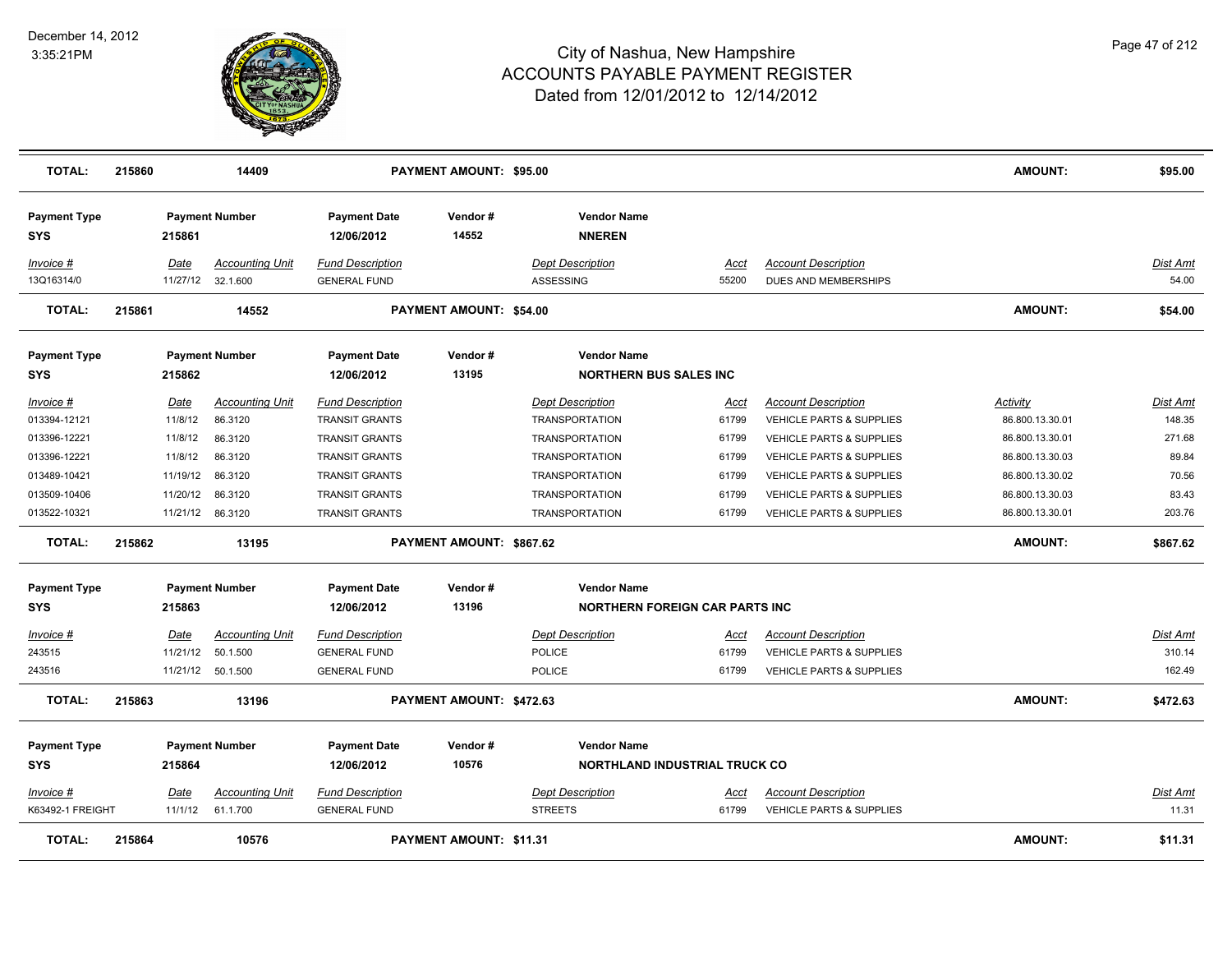

| <b>Payment Type</b> |        |             | <b>Payment Number</b>  | <b>Payment Date</b>        | Vendor#                        | <b>Vendor Name</b>             |             |                                                      |                               |                 |
|---------------------|--------|-------------|------------------------|----------------------------|--------------------------------|--------------------------------|-------------|------------------------------------------------------|-------------------------------|-----------------|
| <b>SYS</b>          |        | 215865      |                        | 12/06/2012                 | 13276                          | PEABODY SUPPLY CO              |             |                                                      |                               |                 |
| Invoice #           |        | Date        | <b>Accounting Unit</b> | <b>Fund Description</b>    |                                | <b>Dept Description</b>        | Acct        | <b>Account Description</b>                           |                               | Dist Amt        |
| 031767              |        | 10/23/12    | 77.1.650               | <b>GENERAL FUND</b>        |                                | PARKS & RECREATION             | 54280       | BUILDING/GROUNDS MAINTENANCE                         |                               | 82.11           |
| 031768              |        |             | 10/23/12 77.1.650      | <b>GENERAL FUND</b>        |                                | PARKS & RECREATION             | 54280       | BUILDING/GROUNDS MAINTENANCE                         |                               | 244.53          |
| <b>TOTAL:</b>       | 215865 |             | 13276                  |                            | PAYMENT AMOUNT: \$326.64       |                                |             |                                                      | <b>AMOUNT:</b>                | \$326.64        |
| <b>Payment Type</b> |        |             | <b>Payment Number</b>  | <b>Payment Date</b>        | Vendor#                        | <b>Vendor Name</b>             |             |                                                      |                               |                 |
| <b>SYS</b>          |        | 215866      |                        | 12/06/2012                 | 13297                          | PERMA LINE CORP OF NEW ENGLAND |             |                                                      |                               |                 |
| Invoice #           |        | <b>Date</b> | <b>Accounting Unit</b> | <b>Fund Description</b>    |                                | <b>Dept Description</b>        | <u>Acct</u> | <b>Account Description</b>                           |                               | Dist Amt        |
| 136152              |        | 9/19/12     | 61.1.705               | <b>GENERAL FUND</b>        |                                | <b>STREETS</b>                 | 61542       | <b>SIGNS</b>                                         |                               | 43.90           |
| 136241              |        |             | 9/24/12 61.1.705       | <b>GENERAL FUND</b>        |                                | <b>STREETS</b>                 | 61542       | <b>SIGNS</b>                                         |                               | 89.25           |
| <b>TOTAL:</b>       | 215866 |             | 13297                  |                            | PAYMENT AMOUNT: \$133.15       |                                |             |                                                      | <b>AMOUNT:</b>                | \$133.15        |
| <b>Payment Type</b> |        |             | <b>Payment Number</b>  | <b>Payment Date</b>        | Vendor#                        | <b>Vendor Name</b>             |             |                                                      |                               |                 |
| <b>SYS</b>          |        | 215867      |                        | 12/06/2012                 | 13298                          | <b>PERMA-BOUND</b>             |             |                                                      |                               |                 |
| Invoice #           |        | Date        | <b>Accounting Unit</b> | <b>Fund Description</b>    |                                | <b>Dept Description</b>        | Acct        | <b>Account Description</b>                           |                               | Dist Amt        |
| 1499073-01          |        |             | 10/30/12 TF79.8063     | LIBRARY-HENRY STEARNS FUND |                                | LIBRARY-HENRY STEARNS FUND     | 61807       | <b>PUBLICATIONS</b>                                  |                               | 31.02           |
| <b>TOTAL:</b>       | 215867 |             | 13298                  |                            | <b>PAYMENT AMOUNT: \$31.02</b> |                                |             |                                                      | <b>AMOUNT:</b>                | \$31.02         |
| <b>Payment Type</b> |        |             | <b>Payment Number</b>  | <b>Payment Date</b>        | Vendor#                        | <b>Vendor Name</b>             |             |                                                      | <b>Payee Name</b>             |                 |
| <b>SYS</b>          |        | 215868      |                        | 12/06/2012                 | 13313                          | PICHETTE BROS CONSTRUCTION INC |             |                                                      | PICHETTE BROS CONSTRUCTION CO |                 |
| $Invoice$ #         |        | Date        | <b>Accounting Unit</b> | <b>Fund Description</b>    |                                | <b>Dept Description</b>        | <u>Acct</u> | <b>Account Description</b>                           | <b>Activity</b>               | <u>Dist Amt</u> |
| APP 2 - ADJ C81686  |        | 6/30/12     | 61.1001                | CAPITAL IMPROVEMENTS       |                                | STREETS-CAP IMP                | 81100       | CAPITAL IMPROVEMENTS                                 | 1057.60.01.30                 | 2,401.00        |
| APP 2 - ADJ C81686  |        | 6/30/12     | <b>BS1000</b>          | <b>GENERAL FUND</b>        |                                | <b>GENERAL FUND</b>            | 20800       | RETAINAGE PAYABLE                                    |                               | $-401.00$       |
| <b>TOTAL:</b>       | 215868 |             | 13313                  |                            | PAYMENT AMOUNT: \$2,000.00     |                                |             |                                                      | <b>AMOUNT:</b>                | \$2,000.00      |
| <b>Payment Type</b> |        |             | <b>Payment Number</b>  | <b>Payment Date</b>        | Vendor#                        | <b>Vendor Name</b>             |             |                                                      |                               |                 |
| <b>SYS</b>          |        | 215869      |                        | 12/06/2012                 | 13319                          | <b>PINE MOTOR PARTS</b>        |             |                                                      |                               |                 |
| Invoice #           |        | <b>Date</b> | <b>Accounting Unit</b> | <b>Fund Description</b>    |                                | <b>Dept Description</b>        | <u>Acct</u> | <b>Account Description</b>                           |                               | <u>Dist Amt</u> |
| 97569B              |        |             | 11/14/12 69.6200.670   | <b>WASTEWATER FUND</b>     |                                | <b>WASTEWATER</b>              | 54487       | <b>EQUIPMENT REPAIRS &amp;</b><br><b>MAINTENANCE</b> |                               | 184.32          |
| <b>TOTAL:</b>       | 215869 |             | 13319                  |                            | PAYMENT AMOUNT: \$184.32       |                                |             |                                                      | <b>AMOUNT:</b>                | \$184.32        |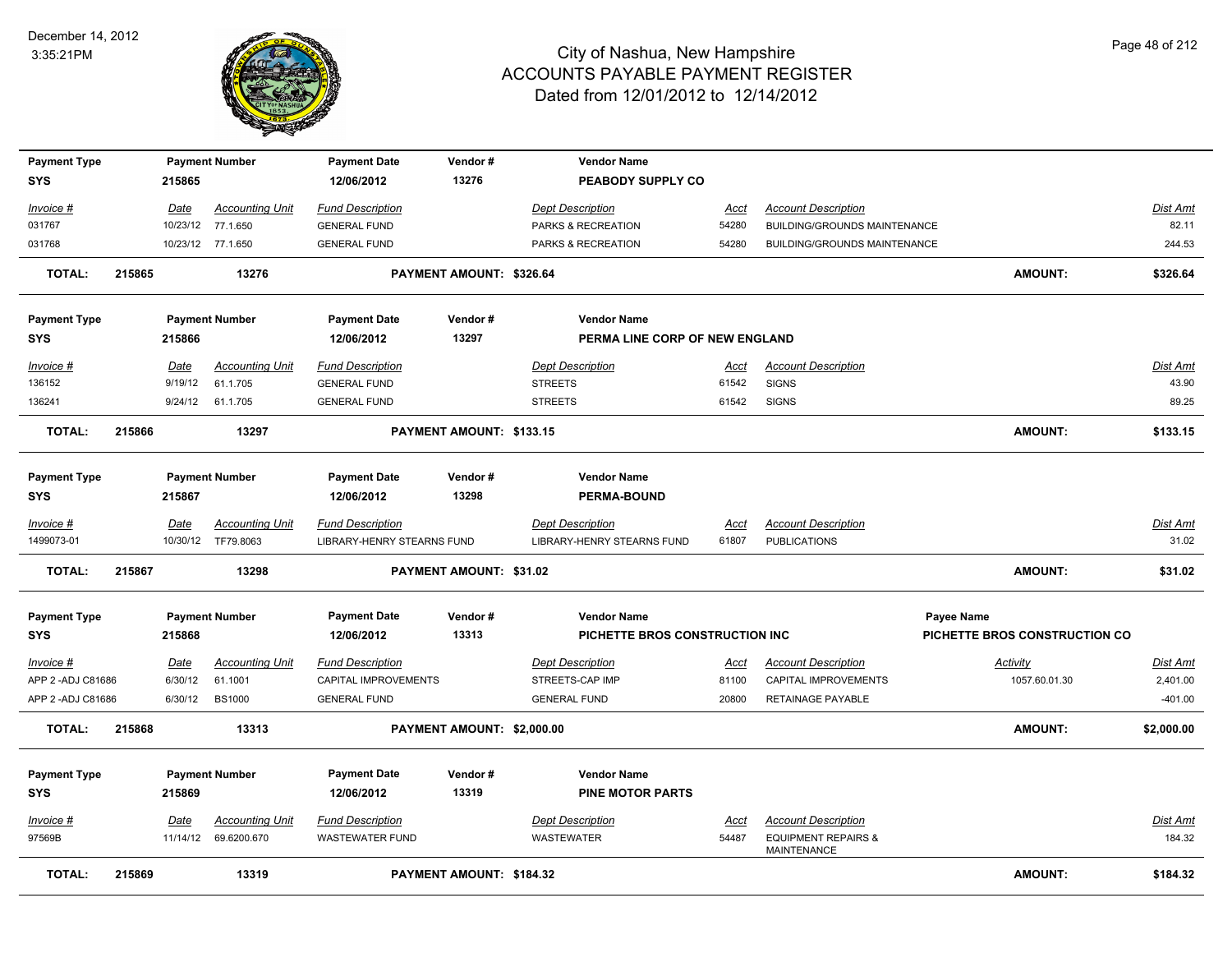

| <b>Payment Type</b><br><b>SYS</b> |        | 215870                 | <b>Payment Number</b>              | <b>Payment Date</b><br>12/06/2012                | Vendor#<br>13328           |                                        | <b>Vendor Name</b><br>THE PLUS CO INC  |                      |                                                               |                                    |                           |
|-----------------------------------|--------|------------------------|------------------------------------|--------------------------------------------------|----------------------------|----------------------------------------|----------------------------------------|----------------------|---------------------------------------------------------------|------------------------------------|---------------------------|
| Invoice #                         |        | Date                   | <b>Accounting Unit</b>             | <b>Fund Description</b>                          |                            | <b>Dept Description</b>                |                                        | Acct                 | <b>Account Description</b>                                    | Activity                           | Dist Amt                  |
| 029552                            |        |                        | 10/12/12 77.3200                   | PARKS & RECREATION GRANTS                        |                            |                                        | PARKS & RECREATION GRANTS              | 54280                | <b>BUILDING/GROUNDS MAINTENANCE</b>                           | 77.1001.11.01                      | 2,500.00                  |
| <b>TOTAL:</b>                     | 215870 |                        | 13328                              |                                                  | PAYMENT AMOUNT: \$2,500.00 |                                        |                                        |                      |                                                               | <b>AMOUNT:</b>                     | \$2,500.00                |
| <b>Payment Type</b>               |        |                        | <b>Payment Number</b>              | <b>Payment Date</b>                              | Vendor#                    |                                        | <b>Vendor Name</b>                     |                      |                                                               |                                    |                           |
| <b>SYS</b>                        |        | 215871                 |                                    | 12/06/2012                                       | 13342                      |                                        | <b>POWER &amp; TELEPHONE SUPPLY CO</b> |                      |                                                               |                                    |                           |
| Invoice #<br>5252542-00           |        | Date<br>9/11/12        | <b>Accounting Unit</b><br>52.1.620 | <b>Fund Description</b><br><b>GENERAL FUND</b>   |                            | <b>Dept Description</b><br><b>FIRE</b> |                                        | Acct<br>61699        | <b>Account Description</b><br><b>EQUIPMENT MAINT SUPPLIES</b> |                                    | <b>Dist Amt</b><br>736.00 |
| <b>TOTAL:</b>                     | 215871 |                        | 13342                              |                                                  | PAYMENT AMOUNT: \$736.00   |                                        |                                        |                      |                                                               | <b>AMOUNT:</b>                     | \$736.00                  |
| <b>Payment Type</b>               |        |                        | <b>Payment Number</b>              | <b>Payment Date</b>                              | Vendor#                    |                                        | <b>Vendor Name</b>                     |                      |                                                               |                                    |                           |
| <b>SYS</b>                        |        | 215872                 |                                    | 12/06/2012                                       | 10941                      |                                        | PROGRESSIVE ELECTRICAL SERVICE         |                      |                                                               |                                    |                           |
| Invoice #                         |        | Date                   | <b>Accounting Unit</b>             | <b>Fund Description</b>                          |                            | <b>Dept Description</b>                |                                        | <u>Acct</u>          | <b>Account Description</b>                                    |                                    | Dist Amt                  |
| 2012825.01                        |        | 11/6/12                | 69.6200.540                        | <b>WASTEWATER FUND</b>                           |                            | WASTEWATER                             |                                        | 54487                | <b>EQUIPMENT REPAIRS &amp;</b><br><b>MAINTENANCE</b>          |                                    | 2,320.00                  |
| <b>TOTAL:</b>                     | 215872 |                        | 10941                              |                                                  | PAYMENT AMOUNT: \$2,320.00 |                                        |                                        |                      |                                                               | <b>AMOUNT:</b>                     | \$2,320.00                |
| <b>Payment Type</b>               |        |                        | <b>Payment Number</b>              | <b>Payment Date</b>                              | Vendor#                    |                                        | <b>Vendor Name</b>                     |                      |                                                               |                                    |                           |
| <b>SYS</b>                        |        | 215873                 |                                    | 12/06/2012                                       | 13374                      |                                        | <b>PSYCHOTHERAPY ASSOC INC</b>         |                      |                                                               |                                    |                           |
| Invoice #                         |        | Date                   | <b>Accounting Unit</b>             | <b>Fund Description</b>                          |                            | <b>Dept Description</b>                |                                        | Acct                 | <b>Account Description</b>                                    |                                    | Dist Amt                  |
| 22358                             |        | 11/16/12               | 50.1.635                           | <b>GENERAL FUND</b>                              |                            | <b>POLICE</b>                          |                                        | 53135                | <b>MEDICAL SERVICES</b>                                       |                                    | 400.00                    |
| 22360                             |        | 11/13/12               | 50.1.635                           | <b>GENERAL FUND</b>                              |                            | <b>POLICE</b>                          |                                        | 53135                | <b>MEDICAL SERVICES</b>                                       |                                    | 400.00                    |
| 22361                             |        |                        | 11/13/12 50.1.635                  | <b>GENERAL FUND</b>                              |                            | <b>POLICE</b>                          |                                        | 53135                | <b>MEDICAL SERVICES</b>                                       |                                    | 400.00                    |
| <b>TOTAL:</b>                     | 215873 |                        | 13374                              |                                                  | PAYMENT AMOUNT: \$1,200.00 |                                        |                                        |                      |                                                               | <b>AMOUNT:</b>                     | \$1,200.00                |
| <b>Payment Type</b>               |        |                        | <b>Payment Number</b>              | <b>Payment Date</b>                              | Vendor#                    |                                        | <b>Vendor Name</b>                     |                      |                                                               |                                    |                           |
| <b>SYS</b>                        |        | 215874                 |                                    | 12/06/2012                                       | 13378                      |                                        | PURE WATERS OF NEW ENGLAND LLC         |                      |                                                               |                                    |                           |
| Invoice #<br>15811                |        | <u>Date</u><br>11/6/12 | <b>Accounting Unit</b><br>86.3120  | <b>Fund Description</b><br><b>TRANSIT GRANTS</b> |                            | <b>Dept Description</b>                | <b>TRANSPORTATION</b>                  | <u>Acct</u><br>61299 | <b>Account Description</b><br>MISCELLANEOUS SUPPLIES          | <b>Activity</b><br>86.800.13.10.10 | <u>Dist Amt</u><br>31.50  |
| <b>TOTAL:</b>                     | 215874 |                        | 13378                              |                                                  | PAYMENT AMOUNT: \$31.50    |                                        |                                        |                      |                                                               | <b>AMOUNT:</b>                     | \$31.50                   |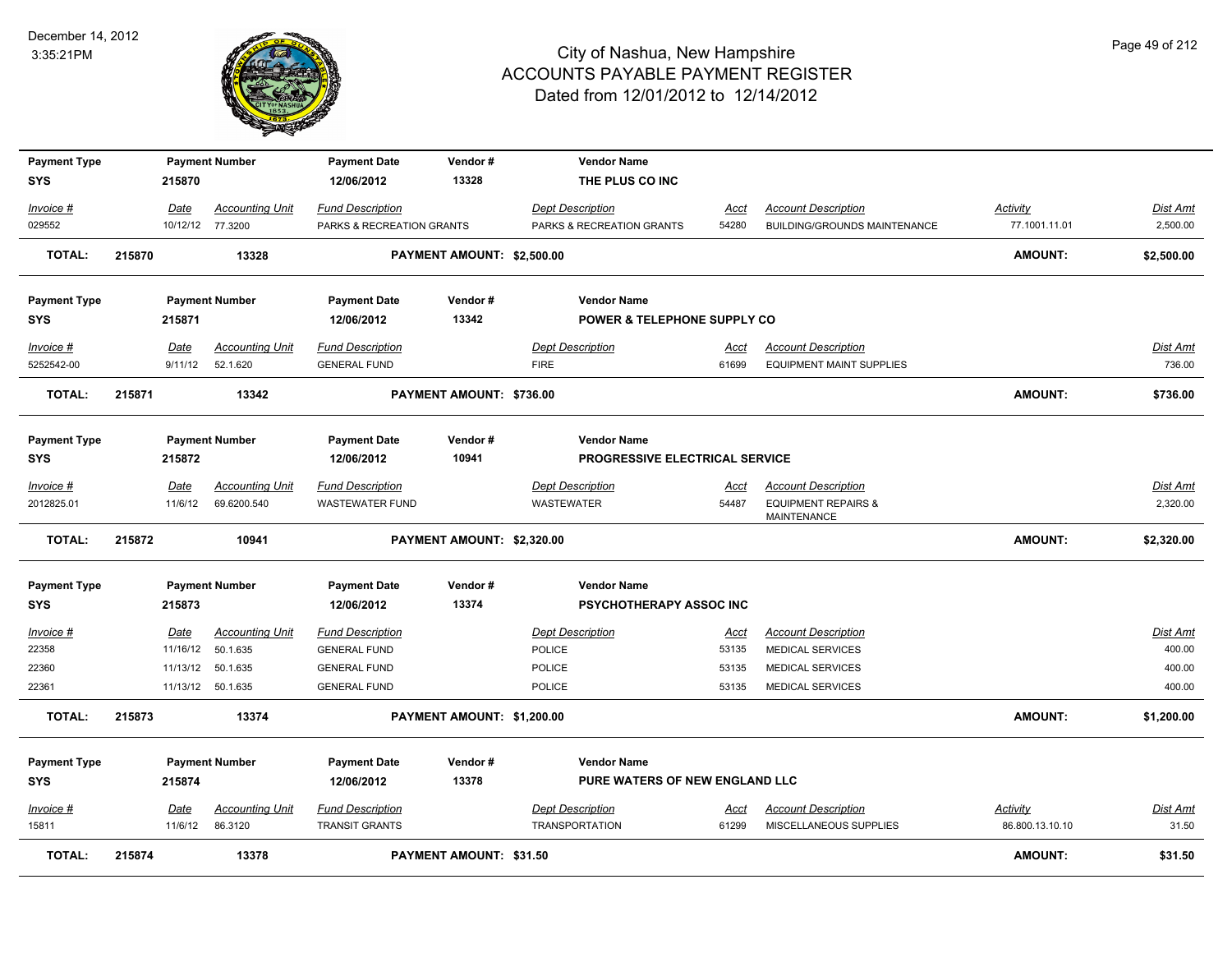

| <b>Payment Type</b>                  |        |                  | <b>Payment Number</b>                 | <b>Payment Date</b>                               | Vendor#                        | <b>Vendor Name</b>                                        |                      |                                                                                    |                         |                          |
|--------------------------------------|--------|------------------|---------------------------------------|---------------------------------------------------|--------------------------------|-----------------------------------------------------------|----------------------|------------------------------------------------------------------------------------|-------------------------|--------------------------|
| <b>SYS</b>                           |        | 215875           |                                       | 12/06/2012                                        | 15177                          | <b>R J RANKINS CONCRETE &amp;</b>                         |                      |                                                                                    |                         |                          |
| Invoice #                            |        | Date             | <b>Accounting Unit</b>                | <b>Fund Description</b>                           |                                | Dept Description                                          | <u>Acct</u>          | <b>Account Description</b>                                                         |                         | <b>Dist Amt</b>          |
| 135                                  |        | 11/23/12 52.1001 |                                       | CAPITAL IMPROVEMENTS                              |                                | FIRE-CAP IMP                                              | 81100                | CAPITAL IMPROVEMENTS                                                               |                         | 7,750.00                 |
| <b>TOTAL:</b>                        | 215875 |                  | 15177                                 |                                                   | PAYMENT AMOUNT: \$7,750.00     |                                                           |                      |                                                                                    | <b>AMOUNT:</b>          | \$7,750.00               |
| <b>Payment Type</b>                  |        |                  | <b>Payment Number</b>                 | <b>Payment Date</b>                               | Vendor#                        | <b>Vendor Name</b>                                        |                      |                                                                                    | Payee Name              |                          |
| <b>SYS</b>                           |        | 215876           |                                       | 12/06/2012                                        | 13394                          | <b>RADIO SHACK</b>                                        |                      |                                                                                    | <b>RADIO SHACK CORP</b> |                          |
| Invoice #<br>016017                  |        | Date<br>11/27/12 | <b>Accounting Unit</b><br>69.6200.540 | <b>Fund Description</b><br><b>WASTEWATER FUND</b> |                                | <b>Dept Description</b><br><b>WASTEWATER</b>              | Acct<br>54487        | <b>Account Description</b><br><b>EQUIPMENT REPAIRS &amp;</b><br><b>MAINTENANCE</b> |                         | <b>Dist Amt</b><br>39.98 |
| <b>TOTAL:</b>                        | 215876 |                  | 13394                                 |                                                   | PAYMENT AMOUNT: \$39.98        |                                                           |                      |                                                                                    | <b>AMOUNT:</b>          | \$39.98                  |
| <b>Payment Type</b><br><b>SYS</b>    |        | 215877           | <b>Payment Number</b>                 | <b>Payment Date</b><br>12/06/2012                 | Vendor#<br>15597               | <b>Vendor Name</b><br><b>GERRY REPPUCCI</b>               |                      |                                                                                    |                         |                          |
| <u>Invoice #</u>                     |        | <u>Date</u>      | <b>Accounting Unit</b>                | <b>Fund Description</b>                           |                                | <b>Dept Description</b>                                   | <u>Acct</u>          | <b>Account Description</b>                                                         |                         | <b>Dist Amt</b>          |
| EXPREIMB 11/29/2012                  |        |                  | 11/29/12 82.1.500                     | <b>GENERAL FUND</b>                               |                                | PLANNING & ZONING                                         | 55400                | CONFERENCES AND SEMINARS                                                           |                         | 75.00                    |
| <b>TOTAL:</b>                        | 215877 |                  | 15597                                 |                                                   | PAYMENT AMOUNT: \$75.00        |                                                           |                      |                                                                                    | <b>AMOUNT:</b>          | \$75.00                  |
| <b>Payment Type</b>                  |        |                  | <b>Payment Number</b>                 | <b>Payment Date</b>                               | Vendor#                        | <b>Vendor Name</b>                                        |                      |                                                                                    |                         |                          |
| <b>SYS</b>                           |        | 215878           |                                       | 12/06/2012                                        | 15598                          | <b>JASON ROBBINS</b>                                      |                      |                                                                                    |                         |                          |
| Invoice #<br>REFUND BACKGROUND<br>СK |        | Date<br>12/3/12  | <b>Accounting Unit</b><br>11.1.500    | <b>Fund Description</b><br><b>GENERAL FUND</b>    |                                | <b>Dept Description</b><br><b>HUMAN RESOURCES</b>         | <u>Acct</u><br>55425 | <b>Account Description</b><br>EMPLOYMENT BACKGROUND<br><b>CHECKS</b>               |                         | Dist Amt<br>40.00        |
| <b>TOTAL:</b>                        | 215878 |                  | 15598                                 |                                                   | <b>PAYMENT AMOUNT: \$40.00</b> |                                                           |                      |                                                                                    | <b>AMOUNT:</b>          | \$40.00                  |
| <b>Payment Type</b><br><b>SYS</b>    |        | 215879           | <b>Payment Number</b>                 | <b>Payment Date</b><br>12/06/2012                 | Vendor#<br>13486               | <b>Vendor Name</b><br><b>RYDER FLEET PRODUCTS COM INC</b> |                      |                                                                                    |                         |                          |
| Invoice #                            |        | Date             | <b>Accounting Unit</b>                | <b>Fund Description</b>                           |                                | <b>Dept Description</b>                                   | Acct                 | <b>Account Description</b>                                                         | Activity                | <b>Dist Amt</b>          |
| 2724810                              |        | 11/19/12         | 86.3120                               | <b>TRANSIT GRANTS</b>                             |                                | TRANSPORTATION                                            | 61799                | VEHICLE PARTS & SUPPLIES                                                           | 86.800.13.30.03         | 6.74                     |
| 2724810                              |        | 11/19/12         | 86.3120                               | <b>TRANSIT GRANTS</b>                             |                                | <b>TRANSPORTATION</b>                                     | 61799                | VEHICLE PARTS & SUPPLIES                                                           | 86.800.13.30.04         | 17.06                    |
| 2724845                              |        | 11/19/12 86.3120 |                                       | <b>TRANSIT GRANTS</b>                             |                                | <b>TRANSPORTATION</b>                                     | 61799                | VEHICLE PARTS & SUPPLIES                                                           | 86.800.13.30.03         | 47.36                    |
| <b>TOTAL:</b>                        | 215879 |                  | 13486                                 |                                                   | PAYMENT AMOUNT: \$71.16        |                                                           |                      |                                                                                    | AMOUNT:                 | \$71.16                  |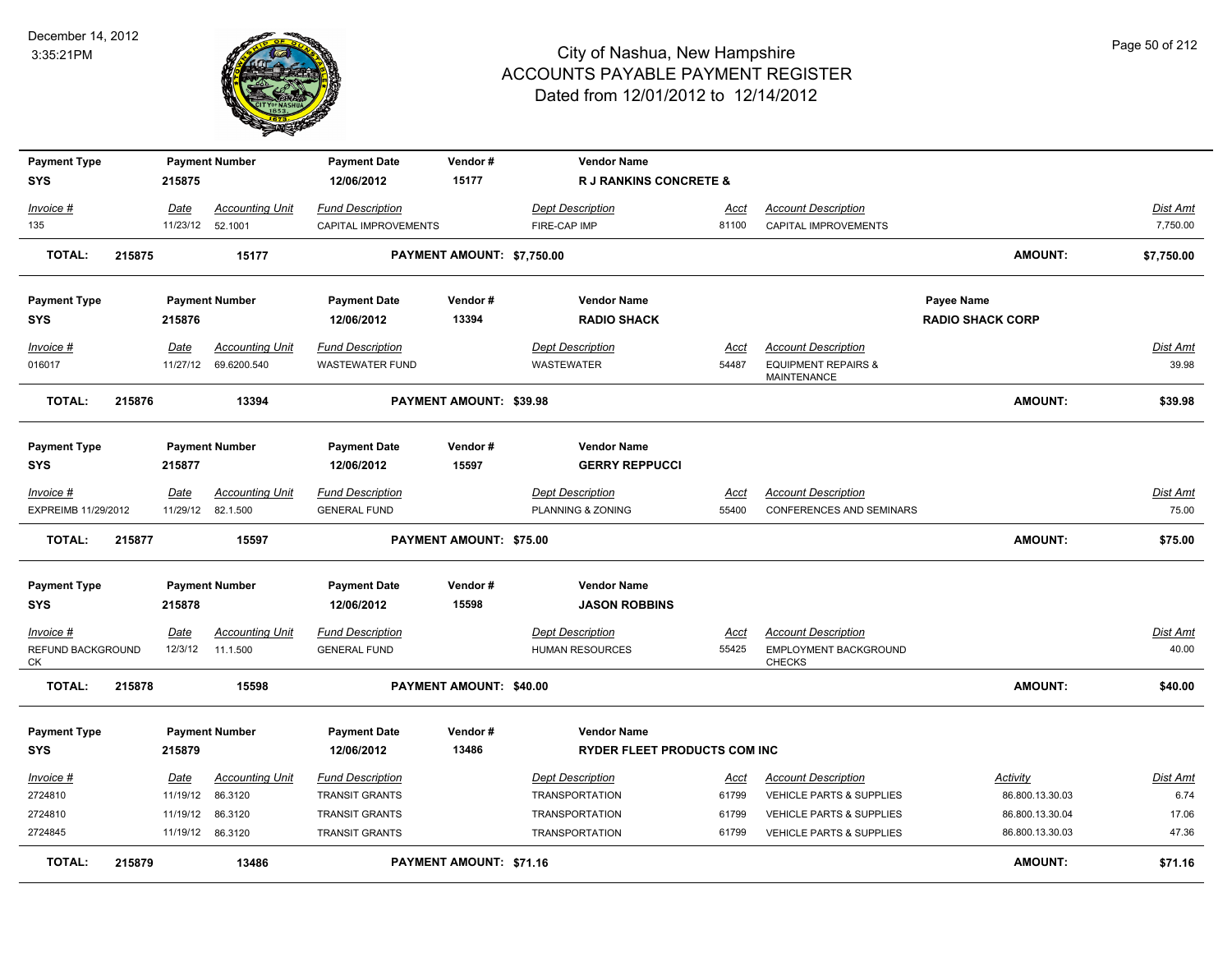

| <b>Payment Type</b>               |        |                  | <b>Payment Number</b>  | <b>Payment Date</b>               | Vendor#                        | <b>Vendor Name</b>                               |             |                                                  | Payee Name                    |                 |
|-----------------------------------|--------|------------------|------------------------|-----------------------------------|--------------------------------|--------------------------------------------------|-------------|--------------------------------------------------|-------------------------------|-----------------|
| <b>SYS</b>                        |        | 215880           |                        | 12/06/2012                        | 13486                          | <b>RYDER FLEET PRODUCTS COM INC</b>              |             |                                                  | <b>RYDER FLEET PRODUCTS</b>   |                 |
| Invoice #                         |        | Date             | <b>Accounting Unit</b> | <b>Fund Description</b>           |                                | Dept Description                                 | Acct        | <b>Account Description</b>                       | <b>Activity</b>               | <b>Dist Amt</b> |
| 2721184                           |        | 11/12/12 86.3120 |                        | <b>TRANSIT GRANTS</b>             |                                | <b>TRANSPORTATION</b>                            | 61799       | <b>VEHICLE PARTS &amp; SUPPLIES</b>              | 86.800.13.30.04               | 13.20           |
| <b>TOTAL:</b>                     | 215880 |                  | 13486                  |                                   | PAYMENT AMOUNT: \$13.20        |                                                  |             |                                                  | <b>AMOUNT:</b>                | \$13.20         |
| <b>Payment Type</b>               |        |                  | <b>Payment Number</b>  | <b>Payment Date</b>               | Vendor#                        | <b>Vendor Name</b>                               |             |                                                  | <b>Payee Name</b>             |                 |
| <b>SYS</b>                        |        | 215881           |                        | 12/06/2012                        | 13501                          | <b>SAM'S CLUB</b>                                |             |                                                  | <b>SAM'S CLUB DIRECT-0860</b> |                 |
| Invoice #                         |        | Date             | <b>Accounting Unit</b> | <b>Fund Description</b>           |                                | <b>Dept Description</b>                          | Acct        | <b>Account Description</b>                       |                               | <b>Dist Amt</b> |
| 3060 6352 063 1525                |        | 11/20/12         | 69.6200.670            | <b>WASTEWATER FUND</b>            |                                | WASTEWATER                                       | 54487       | <b>EQUIPMENT REPAIRS &amp;</b>                   |                               | 14.92           |
| 5767 6352 007 1696                |        | 11/28/12         | 50.1.500               | <b>GENERAL FUND</b>               |                                | POLICE                                           | 61428       | <b>MAINTENANCE</b><br><b>JANITORIAL SUPPLIES</b> |                               | 8.98            |
| 5767 6352 007 1696                |        |                  | 11/28/12 50.1.500      | <b>GENERAL FUND</b>               |                                | <b>POLICE</b>                                    | 61907       | PRISONER MEALS                                   |                               | 203.70          |
| <b>TOTAL:</b>                     | 215881 |                  | 13501                  |                                   | PAYMENT AMOUNT: \$227.60       |                                                  |             |                                                  | <b>AMOUNT:</b>                | \$227.60        |
|                                   |        |                  |                        |                                   |                                |                                                  |             |                                                  |                               |                 |
| <b>Payment Type</b><br><b>SYS</b> |        | 215882           | <b>Payment Number</b>  | <b>Payment Date</b><br>12/06/2012 | Vendor#<br>13504               | <b>Vendor Name</b><br><b>SANEL AUTO PARTS CO</b> |             |                                                  |                               |                 |
|                                   |        |                  |                        |                                   |                                |                                                  |             |                                                  |                               |                 |
| <u>Invoice #</u>                  |        | <b>Date</b>      | <b>Accounting Unit</b> | <b>Fund Description</b>           |                                | <b>Dept Description</b>                          | <u>Acct</u> | <b>Account Description</b>                       |                               | Dist Amt        |
| 02PI8728                          |        | 11/8/12          | 52.1.630               | <b>GENERAL FUND</b>               |                                | <b>FIRE</b>                                      | 54600       | <b>VEHICLE REPAIRS &amp; MAINTENANCE</b>         |                               | 13.90           |
| <b>TOTAL:</b>                     | 215882 |                  | 13504                  |                                   | PAYMENT AMOUNT: \$13.90        |                                                  |             |                                                  | <b>AMOUNT:</b>                | \$13.90         |
| <b>Payment Type</b>               |        |                  | <b>Payment Number</b>  | <b>Payment Date</b>               | Vendor#                        | <b>Vendor Name</b>                               |             |                                                  |                               |                 |
| <b>SYS</b>                        |        | 215883           |                        | 12/06/2012                        | 13504                          | <b>SANEL AUTO PARTS CO</b>                       |             |                                                  |                               |                 |
| Invoice #                         |        | Date             | <b>Accounting Unit</b> | <b>Fund Description</b>           |                                | <b>Dept Description</b>                          | Acct        | <b>Account Description</b>                       |                               | Dist Amt        |
| 02PN3778                          |        |                  | 11/16/12  42.1.720     | <b>GENERAL FUND</b>               |                                | WOODLAWN CEMETERY                                | 61709       | <b>LUBRICANTS</b>                                |                               | 32.52           |
| <b>TOTAL:</b>                     | 215883 |                  | 13504                  |                                   | <b>PAYMENT AMOUNT: \$32.52</b> |                                                  |             |                                                  | <b>AMOUNT:</b>                | \$32.52         |
|                                   |        |                  |                        |                                   | Vendor#                        | <b>Vendor Name</b>                               |             |                                                  |                               |                 |
| <b>Payment Type</b><br><b>SYS</b> |        | 215884           | <b>Payment Number</b>  | <b>Payment Date</b><br>12/06/2012 | 13504                          | <b>SANEL AUTO PARTS CO</b>                       |             |                                                  |                               |                 |
|                                   |        |                  |                        |                                   |                                |                                                  |             |                                                  |                               |                 |
| <u>Invoice #</u>                  |        | Date             | <b>Accounting Unit</b> | <b>Fund Description</b>           |                                | <b>Dept Description</b>                          | <u>Acct</u> | <b>Account Description</b>                       |                               | <b>Dist Amt</b> |
| 02PL2507                          |        |                  | 11/13/12 68.6000.540   | SOLID WASTE FUND                  |                                | <b>SOLID WASTE</b>                               | 54600       | <b>VEHICLE REPAIRS &amp; MAINTENANCE</b>         |                               | 29.38           |
| <b>TOTAL:</b>                     | 215884 |                  | 13504                  |                                   | <b>PAYMENT AMOUNT: \$29.38</b> |                                                  |             |                                                  | <b>AMOUNT:</b>                | \$29.38         |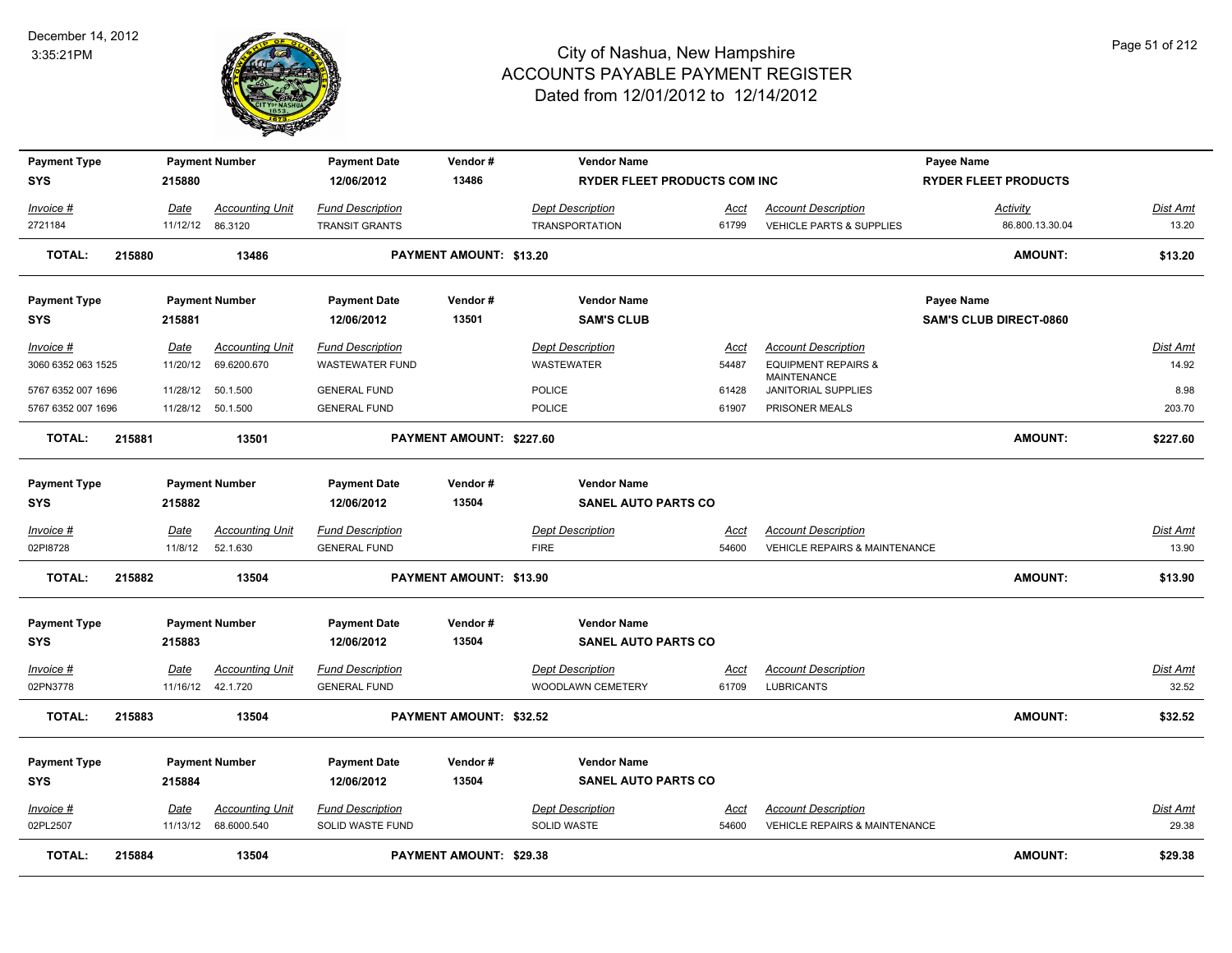

| <b>Payment Type</b> |             | <b>Payment Number</b>  | <b>Payment Date</b>     | Vendor#                        | <b>Vendor Name</b>          |             |                                          |                |                 |
|---------------------|-------------|------------------------|-------------------------|--------------------------------|-----------------------------|-------------|------------------------------------------|----------------|-----------------|
| <b>SYS</b>          | 215885      |                        | 12/06/2012              | 13504                          | <b>SANEL AUTO PARTS CO</b>  |             |                                          |                |                 |
| Invoice #           | Date        | <b>Accounting Unit</b> | <b>Fund Description</b> |                                | <b>Dept Description</b>     | Acct        | <b>Account Description</b>               |                | <b>Dist Amt</b> |
| 02PG8827            | 11/5/12     | 52.1.630               | <b>GENERAL FUND</b>     |                                | <b>FIRE</b>                 | 54600       | <b>VEHICLE REPAIRS &amp; MAINTENANCE</b> |                | 27.68           |
| 02PG8932            | 11/5/12     | 52.1.630               | <b>GENERAL FUND</b>     |                                | <b>FIRE</b>                 | 61799       | VEHICLE PARTS & SUPPLIES                 |                | 26.24           |
| 02PH0763            | 11/5/12     | 52.1.630               | <b>GENERAL FUND</b>     |                                | <b>FIRE</b>                 | 61799       | <b>VEHICLE PARTS &amp; SUPPLIES</b>      |                | 40.96           |
| 02PJ8693            | 11/9/12     | 52.1.630               | <b>GENERAL FUND</b>     |                                | <b>FIRE</b>                 | 54600       | <b>VEHICLE REPAIRS &amp; MAINTENANCE</b> |                | 24.00           |
| 02PJ9636            | 11/9/12     | 52.1.630               | <b>GENERAL FUND</b>     |                                | <b>FIRE</b>                 | 54600       | <b>VEHICLE REPAIRS &amp; MAINTENANCE</b> |                | 10.47           |
| 02PL3459            | 11/13/12    | 52.1.630               | <b>GENERAL FUND</b>     |                                | <b>FIRE</b>                 | 54600       | VEHICLE REPAIRS & MAINTENANCE            |                | 11.91           |
| 02PL6724            | 11/13/12    | 52.1.630               | <b>GENERAL FUND</b>     |                                | <b>FIRE</b>                 | 61799       | <b>VEHICLE PARTS &amp; SUPPLIES</b>      |                | 39.90           |
| 02PM8333            | 11/15/12    | 52.1.630               | <b>GENERAL FUND</b>     |                                | <b>FIRE</b>                 | 61799       | VEHICLE PARTS & SUPPLIES                 |                | 6.79            |
| 02PO0663            | 11/19/12    | 52.1.630               | <b>GENERAL FUND</b>     |                                | <b>FIRE</b>                 | 61799       | VEHICLE PARTS & SUPPLIES                 |                | 157.99          |
| 02PO4055            | 11/19/12    | 52.1.630               | <b>GENERAL FUND</b>     |                                | <b>FIRE</b>                 | 61799       | VEHICLE PARTS & SUPPLIES                 |                | 11.16           |
| 02PO4064            | 11/19/12    | 52.1.630               | <b>GENERAL FUND</b>     |                                | <b>FIRE</b>                 | 61799       | VEHICLE PARTS & SUPPLIES                 |                | $-23.00$        |
| 02PO4470            | 11/19/12    | 52.1.630               | <b>GENERAL FUND</b>     |                                | <b>FIRE</b>                 | 54600       | <b>VEHICLE REPAIRS &amp; MAINTENANCE</b> |                | 411.00          |
| 02PO6079            | 11/20/12    | 52.1.630               | <b>GENERAL FUND</b>     |                                | <b>FIRE</b>                 | 54600       | VEHICLE REPAIRS & MAINTENANCE            |                | 31.82           |
| 02PO7333            |             | 11/20/12 52.1.630      | <b>GENERAL FUND</b>     |                                | <b>FIRE</b>                 | 54600       | VEHICLE REPAIRS & MAINTENANCE            |                | 24.79           |
| <b>TOTAL:</b>       | 215885      | 13504                  |                         | PAYMENT AMOUNT: \$801.71       |                             |             |                                          | <b>AMOUNT:</b> | \$801.71        |
| <b>Payment Type</b> |             | <b>Payment Number</b>  | <b>Payment Date</b>     | Vendor#                        | <b>Vendor Name</b>          |             |                                          |                |                 |
| <b>SYS</b>          | 215886      |                        | 12/06/2012              | 14727                          | THE SAUSAGE KING OF NASHUA  |             |                                          |                |                 |
| $Invoice$ #         | Date        | <b>Accounting Unit</b> | <b>Fund Description</b> |                                | <b>Dept Description</b>     | Acct        | <b>Account Description</b>               |                | <b>Dist Amt</b> |
| 1-16962             |             | 11/28/12 61.1.685      | <b>GENERAL FUND</b>     |                                | <b>STREETS</b>              | 61900       | <b>MEALS</b>                             |                | 33.27           |
| 1-17236             |             | 11/28/12 61.1.685      | <b>GENERAL FUND</b>     |                                | <b>STREETS</b>              | 61900       | <b>MEALS</b>                             |                | 127.71          |
| 1-18324             |             | 11/28/12 61.1.685      | <b>GENERAL FUND</b>     |                                | <b>STREETS</b>              | 61900       | <b>MEALS</b>                             |                | 42.04           |
| 1-18335             |             | 11/28/12 61.1.685      | <b>GENERAL FUND</b>     |                                | <b>STREETS</b>              | 61900       | <b>MEALS</b>                             |                | 10.48           |
| 1-19580             |             | 11/28/12 61.1.685      | <b>GENERAL FUND</b>     |                                | <b>STREETS</b>              | 61900       | <b>MEALS</b>                             |                | 20.29           |
| <b>TOTAL:</b>       | 215886      | 14727                  |                         | PAYMENT AMOUNT: \$233.79       |                             |             |                                          | <b>AMOUNT:</b> | \$233.79        |
| <b>Payment Type</b> |             | <b>Payment Number</b>  | <b>Payment Date</b>     | Vendor#                        | <b>Vendor Name</b>          |             |                                          |                |                 |
| <b>SYS</b>          | 215887      |                        | 12/06/2012              | 13575                          | <b>SIMON &amp; SCHUSTER</b> |             |                                          |                |                 |
| $Invoice$ #         | <u>Date</u> | <b>Accounting Unit</b> | <b>Fund Description</b> |                                | <b>Dept Description</b>     | <u>Acct</u> | <b>Account Description</b>               |                | Dist Amt        |
| 014260918           | 11/9/12     | 79.1.760               | <b>GENERAL FUND</b>     |                                | <b>LIBRARY</b>              | 61807       | <b>PUBLICATIONS</b>                      |                | 31.64           |
| <b>TOTAL:</b>       | 215887      | 13575                  |                         | <b>PAYMENT AMOUNT: \$31.64</b> |                             |             |                                          | <b>AMOUNT:</b> | \$31.64         |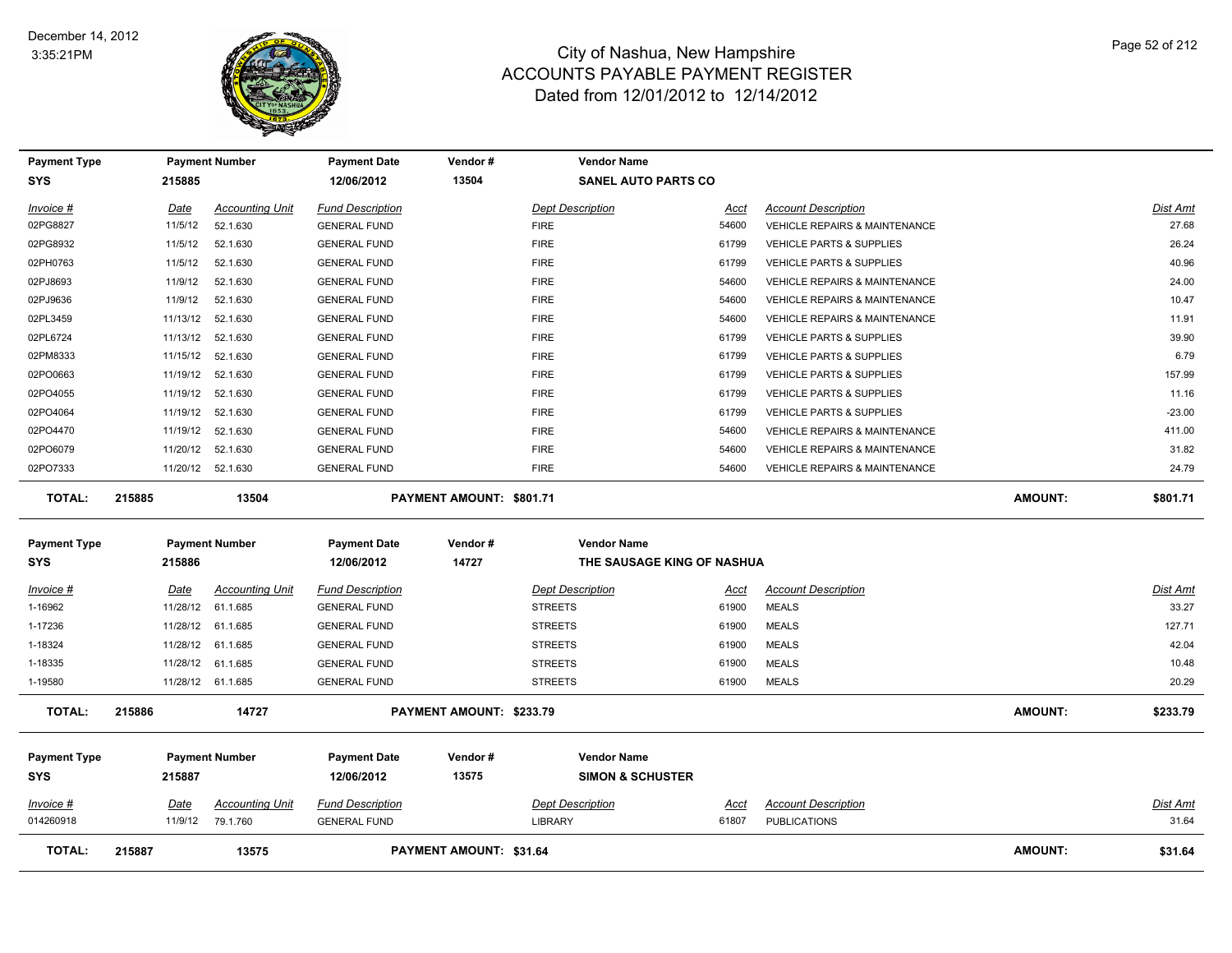

| <b>Payment Type</b>               |                         | <b>Payment Number</b>              | <b>Payment Date</b>                            | Vendor#                  | <b>Vendor Name</b>                                      |                |                                               |                |                    |
|-----------------------------------|-------------------------|------------------------------------|------------------------------------------------|--------------------------|---------------------------------------------------------|----------------|-----------------------------------------------|----------------|--------------------|
| SYS                               | 215888                  |                                    | 12/06/2012                                     | 13595                    | <b>SNAP ON TOOLS</b>                                    |                |                                               |                |                    |
| <u>Invoice #</u>                  | <u>Date</u>             | <b>Accounting Unit</b>             | <b>Fund Description</b>                        |                          | <b>Dept Description</b>                                 | Acct           | <b>Account Description</b>                    |                | Dist Amt           |
| 198264                            | 9/11/12                 | 61.1.700                           | <b>GENERAL FUND</b>                            |                          | <b>STREETS</b>                                          | 71025          | <b>SMALL TOOLS</b>                            |                | 75.00              |
| 199447                            |                         | 11/13/12 61.1.700                  | <b>GENERAL FUND</b>                            |                          | <b>STREETS</b>                                          | 71025          | <b>SMALL TOOLS</b>                            |                | 127.00             |
| 200053                            |                         | 11/13/12 61.1.700                  | <b>GENERAL FUND</b>                            |                          | <b>STREETS</b>                                          | 71025          | <b>SMALL TOOLS</b>                            |                | 45.95              |
| <b>TOTAL:</b>                     | 215888                  | 13595                              |                                                | PAYMENT AMOUNT: \$247.95 |                                                         |                |                                               | <b>AMOUNT:</b> | \$247.95           |
| <b>Payment Type</b>               |                         | <b>Payment Number</b>              | <b>Payment Date</b>                            | Vendor#                  | <b>Vendor Name</b>                                      |                |                                               | Payee Name     |                    |
| SYS                               | 215889                  |                                    | 12/06/2012                                     | 13605                    | <b>SOURCE 4 INC</b>                                     |                |                                               | <b>SOURCE4</b> |                    |
| Invoice #<br>929001               | <u>Date</u><br>10/31/12 | <b>Accounting Unit</b><br>50.1.500 | <b>Fund Description</b><br><b>GENERAL FUND</b> |                          | <b>Dept Description</b><br><b>POLICE</b>                | Acct<br>61100  | <b>Account Description</b><br>OFFICE SUPPLIES |                | Dist Amt<br>224.87 |
| <b>TOTAL:</b>                     | 215889                  | 13605                              |                                                | PAYMENT AMOUNT: \$224.87 |                                                         |                |                                               | <b>AMOUNT:</b> | \$224.87           |
| <b>Payment Type</b><br><b>SYS</b> | 215890                  | <b>Payment Number</b>              | <b>Payment Date</b><br>12/06/2012              | Vendor#<br>11963         | <b>Vendor Name</b><br><b>STAPLES BUSINESS ADVANTAGE</b> |                |                                               |                |                    |
|                                   |                         |                                    |                                                |                          |                                                         |                |                                               |                |                    |
| Invoice #                         | <u>Date</u>             | <b>Accounting Unit</b>             | <b>Fund Description</b>                        |                          | <b>Dept Description</b>                                 | Acct           | <b>Account Description</b>                    | Activity       | Dist Amt           |
| 3183715526                        | 10/6/12                 | 18.1.500                           | <b>GENERAL FUND</b>                            |                          | OTHER GENERAL GOV'T                                     | 45960          | <b>VENDOR DISCOUNTS</b>                       |                | $-7.75$            |
| 3183715526                        | 10/6/12                 | 26.1.500                           | <b>GENERAL FUND</b>                            |                          | <b>FINANCIAL SERVICES</b>                               | 61100          | OFFICE SUPPLIES                               |                | 32.40              |
| 3183715526                        | 10/6/12                 | 26.1.585                           | <b>GENERAL FUND</b>                            |                          | <b>FINANCIAL SERVICES</b>                               | 61100          | OFFICE SUPPLIES                               |                | 31.48              |
| 3183715526                        | 10/6/12                 | 68.6000.500                        | SOLID WASTE FUND                               |                          | SOLID WASTE                                             | 61100          | OFFICE SUPPLIES                               |                | 97.20<br>97.20     |
| 3183715526                        | 10/6/12                 | 69.6200.540                        | <b>WASTEWATER FUND</b>                         |                          | <b>WASTEWATER</b>                                       | 61100          | OFFICE SUPPLIES                               |                | $-107.94$          |
| 3184080354                        | 10/13/12                | 71.1.500                           | <b>GENERAL FUND</b>                            |                          | <b>COMMUNITY SERVICES</b>                               | 61100          | OFFICE SUPPLIES                               |                |                    |
| 3184178300                        | 10/17/12                | 77.2504                            | HOLMAN STADIUM EVENTS FUND                     |                          | HOLMAN STADIUM EVENTS                                   | 55699          | OTHER CONTRACTED SERVICES                     |                | 17.18<br>$-9.95$   |
| 3185467541<br>3185467541          | 11/2/12<br>11/2/12      | 18.1.500<br>69.6200.670            | <b>GENERAL FUND</b><br><b>WASTEWATER FUND</b>  |                          | OTHER GENERAL GOV'T<br>WASTEWATER                       | 45960<br>61100 | <b>VENDOR DISCOUNTS</b><br>OFFICE SUPPLIES    |                | 331.69             |
| 3185467542                        | 11/2/12                 | 81.1.500                           | <b>GENERAL FUND</b>                            |                          | COMMUNITY DEVELOPMENT                                   | 61650          | <b>COPIER SUPPLIES</b>                        |                | 97.20              |
| 3185467543                        | 11/2/12                 | 18.1.500                           | <b>GENERAL FUND</b>                            |                          | OTHER GENERAL GOV'T                                     | 45960          | <b>VENDOR DISCOUNTS</b>                       |                | $-9.79$            |
| 3185467543                        | 11/2/12                 | 52.1.500                           | <b>GENERAL FUND</b>                            |                          | <b>FIRE</b>                                             | 61100          | OFFICE SUPPLIES                               |                | 42.50              |
| 3185467543                        | 11/2/12                 | 52.1.500                           | <b>GENERAL FUND</b>                            |                          | <b>FIRE</b>                                             | 61650          | <b>COPIER SUPPLIES</b>                        |                | 283.81             |
| 3185673751                        | 11/3/12                 | 69.6200.540                        | <b>WASTEWATER FUND</b>                         |                          | <b>WASTEWATER</b>                                       | 61299          | MISCELLANEOUS SUPPLIES                        |                | 263.20             |
| 3185673752                        | 11/3/12                 | 18.1.500                           | <b>GENERAL FUND</b>                            |                          | OTHER GENERAL GOV'T                                     | 45960          | <b>VENDOR DISCOUNTS</b>                       |                | $-11.42$           |
| 3185673752                        | 11/3/12                 | 71.1.500                           | <b>GENERAL FUND</b>                            |                          | <b>COMMUNITY SERVICES</b>                               | 61100          | OFFICE SUPPLIES                               |                | 380.83             |
| 3185673753                        | 11/3/12                 | 22.5010                            | CAP PROJECTS-INFO                              |                          | CAPITAL PROJECTS-INFO TECH                              | 81342          | <b>COMPUTER SOFTWARE &amp;</b>                | 1010.22.01.30  | 76.79              |
|                                   |                         |                                    | <b>TECHNOLOGY</b>                              |                          |                                                         |                | <b>HARDWARE</b>                               |                |                    |
| 3185673753                        | 11/3/12                 | 26.1.500                           | <b>GENERAL FUND</b>                            |                          | <b>FINANCIAL SERVICES</b>                               | 61100          | OFFICE SUPPLIES                               |                | 4.84               |
| 3185673753                        | 11/3/12                 | 26.1.585                           | <b>GENERAL FUND</b>                            |                          | <b>FINANCIAL SERVICES</b>                               | 61100          | OFFICE SUPPLIES                               |                | 11.18              |
| 3185689294                        | 11/5/12                 | 42.1.720                           | <b>GENERAL FUND</b>                            |                          | WOODLAWN CEMETERY                                       | 61428          | <b>JANITORIAL SUPPLIES</b>                    |                | 11.57              |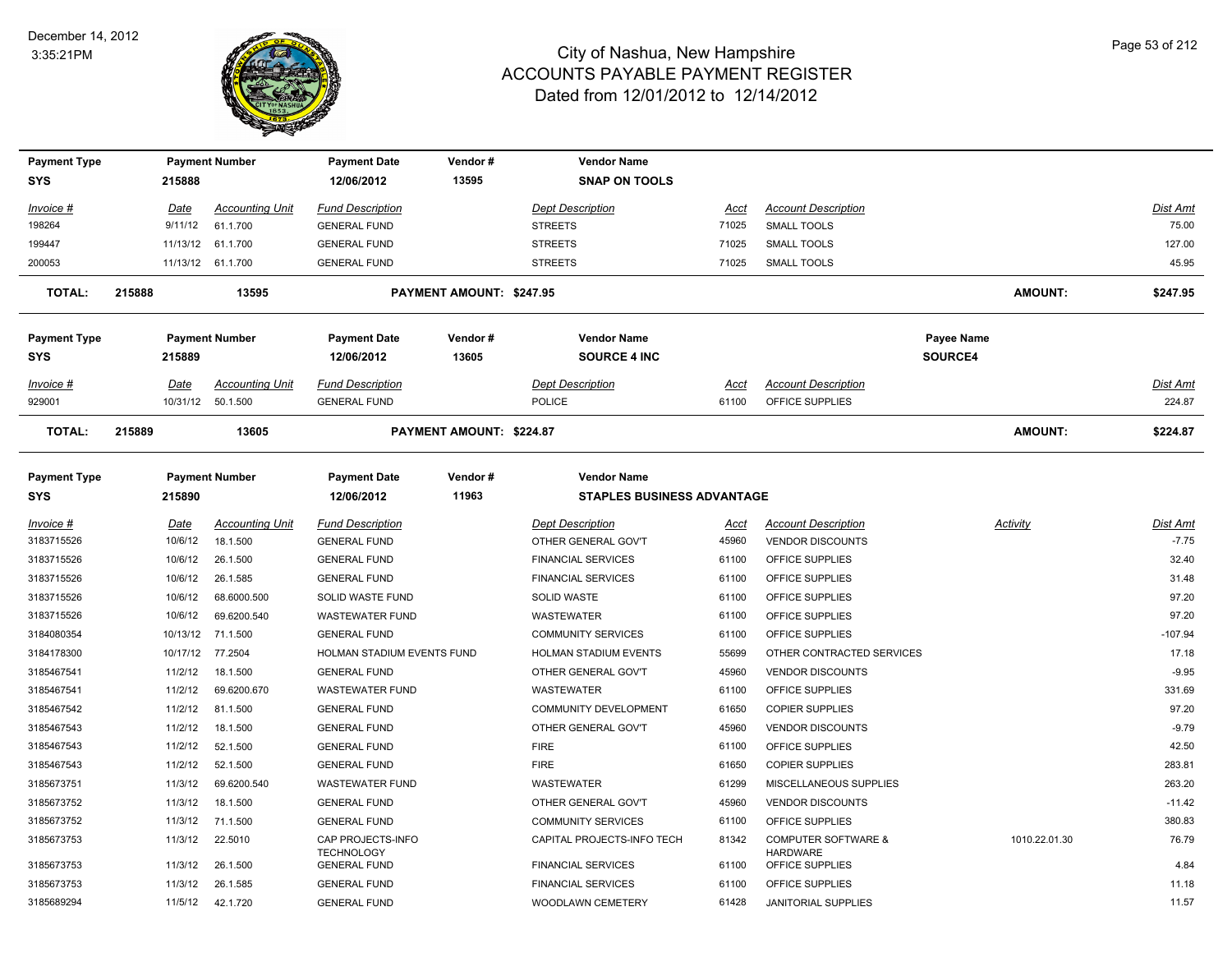

| 3185700064          | 11/6/12     | 18.1.500               | <b>GENERAL FUND</b>     |                            | OTHER GENERAL GOV'T        | 45960            | <b>VENDOR DISCOUNTS</b>                           |                | $-15.70$        |
|---------------------|-------------|------------------------|-------------------------|----------------------------|----------------------------|------------------|---------------------------------------------------|----------------|-----------------|
| 3185700064          | 11/6/12     | 61.1.670               | <b>GENERAL FUND</b>     |                            | <b>STREETS</b>             | 61100            | OFFICE SUPPLIES                                   |                | 523.42          |
| 3185730747          | 11/7/12     | 50.1.500               | <b>GENERAL FUND</b>     |                            | <b>POLICE</b>              | 61100            | OFFICE SUPPLIES                                   |                | 35.85           |
| 3185730748          | 11/7/12     | 07.1.565               | <b>GENERAL FUND</b>     |                            | <b>CITY CLERK</b>          | 61100            | OFFICE SUPPLIES                                   |                | 72.20           |
| 3185730749          | 11/7/12     | 55.1.740               | <b>GENERAL FUND</b>     |                            | <b>CODE ENFORCEMENT</b>    | 61299            | MISCELLANEOUS SUPPLIES                            |                | 100.00          |
| 3185765613          | 11/8/12     | 07.1.565               | <b>GENERAL FUND</b>     |                            | <b>CITY CLERK</b>          | 61100            | OFFICE SUPPLIES                                   |                | 86.03           |
| 3185765623          | 11/8/12     | 26.1.585               | <b>GENERAL FUND</b>     |                            | <b>FINANCIAL SERVICES</b>  | 61100            | OFFICE SUPPLIES                                   |                | 178.58          |
| 3186098908          |             | 11/14/12 26.1.585      | <b>GENERAL FUND</b>     |                            | <b>FINANCIAL SERVICES</b>  | 61100            | OFFICE SUPPLIES                                   |                | $-11.18$        |
| <b>TOTAL:</b>       | 215890      | 11963                  |                         | PAYMENT AMOUNT: \$2,601.42 |                            | <b>DISCOUNT:</b> | 47.41                                             | <b>AMOUNT:</b> | \$2,601.42      |
| <b>Payment Type</b> |             | <b>Payment Number</b>  | <b>Payment Date</b>     | Vendor#                    | <b>Vendor Name</b>         |                  |                                                   |                |                 |
| <b>SYS</b>          | 215891      |                        | 12/06/2012              | 13649                      | <b>STATE OF NH UC</b>      |                  |                                                   |                |                 |
| Invoice #           | Date        | <b>Accounting Unit</b> | <b>Fund Description</b> |                            | <b>Dept Description</b>    | Acct             | <b>Account Description</b>                        |                | <b>Dist Amt</b> |
| 99375/OCT 2012      | 11/27/12    | 13.1.500               | <b>GENERAL FUND</b>     |                            | <b>BENEFITS</b>            | 59580            | UNEMPLOYMENT COMPENSATION                         |                | 2,452.00        |
| 99375/OCT 2012      |             | 11/27/12  13.1.500.S   | <b>GENERAL FUND</b>     |                            | <b>BENEFITS</b>            | 59580            | UNEMPLOYMENT COMPENSATION                         |                | 5,608.05        |
| <b>TOTAL:</b>       | 215891      | 13649                  |                         | PAYMENT AMOUNT: \$8,060.05 |                            |                  |                                                   | <b>AMOUNT:</b> | \$8,060.05      |
| <b>Payment Type</b> |             | <b>Payment Number</b>  | <b>Payment Date</b>     | Vendor#                    | <b>Vendor Name</b>         |                  |                                                   |                |                 |
| <b>SYS</b>          | 215892      |                        | 12/06/2012              | 13683                      | <b>SUNBELT RENTALS</b>     |                  |                                                   |                |                 |
| Invoice #           | Date        | <b>Accounting Unit</b> | <b>Fund Description</b> |                            | <b>Dept Description</b>    | Acct             | <b>Account Description</b>                        |                | Dist Amt        |
| 36390510-001        | 9/4/12      | 61.1.700               | <b>GENERAL FUND</b>     |                            | <b>STREETS</b>             | 54600            | VEHICLE REPAIRS & MAINTENANCE                     |                | 835.00          |
| TOTAL:              | 215892      | 13683                  |                         | PAYMENT AMOUNT: \$835.00   |                            |                  |                                                   | <b>AMOUNT:</b> | \$835.00        |
|                     |             |                        |                         |                            | <b>Vendor Name</b>         |                  |                                                   |                |                 |
| <b>Payment Type</b> |             | <b>Payment Number</b>  | <b>Payment Date</b>     | Vendor#<br>13698           |                            |                  |                                                   |                |                 |
| <b>SYS</b>          | 215893      |                        | 12/06/2012              |                            | <b>SWEEPER PARTS SALES</b> |                  |                                                   |                |                 |
| <u>Invoice #</u>    | <u>Date</u> | <b>Accounting Unit</b> | <b>Fund Description</b> |                            | <b>Dept Description</b>    | <u>Acct</u>      | <b>Account Description</b>                        |                | <b>Dist Amt</b> |
| 7332                |             | 11/12/12 61.1.700      | <b>GENERAL FUND</b>     |                            | <b>STREETS</b>             | 54600            | <b>VEHICLE REPAIRS &amp; MAINTENANCE</b>          |                | 1,116.54        |
| <b>TOTAL:</b>       | 215893      | 13698                  |                         | PAYMENT AMOUNT: \$1,116.54 |                            |                  |                                                   | <b>AMOUNT:</b> | \$1,116.54      |
| <b>Payment Type</b> |             | <b>Payment Number</b>  | <b>Payment Date</b>     | Vendor#                    | <b>Vendor Name</b>         |                  |                                                   |                |                 |
| <b>SYS</b>          | 215894      |                        | 12/06/2012              | 13723                      | <b>TESSCO INC</b>          |                  |                                                   |                |                 |
|                     |             |                        |                         |                            |                            |                  |                                                   |                |                 |
| Invoice #           | Date        | Accounting Unit        | <b>Fund Description</b> |                            | <b>Dept Description</b>    | Acct             | <b>Account Description</b>                        |                | Dist Amt        |
| 518832              |             | 10/15/12 57.1.620      | <b>GENERAL FUND</b>     |                            | CITYWIDE COMMUNICATIONS    | 54435            | <b>COMMUNICATIONS EQUIP</b><br><b>MAINTENANCE</b> |                | 230.62          |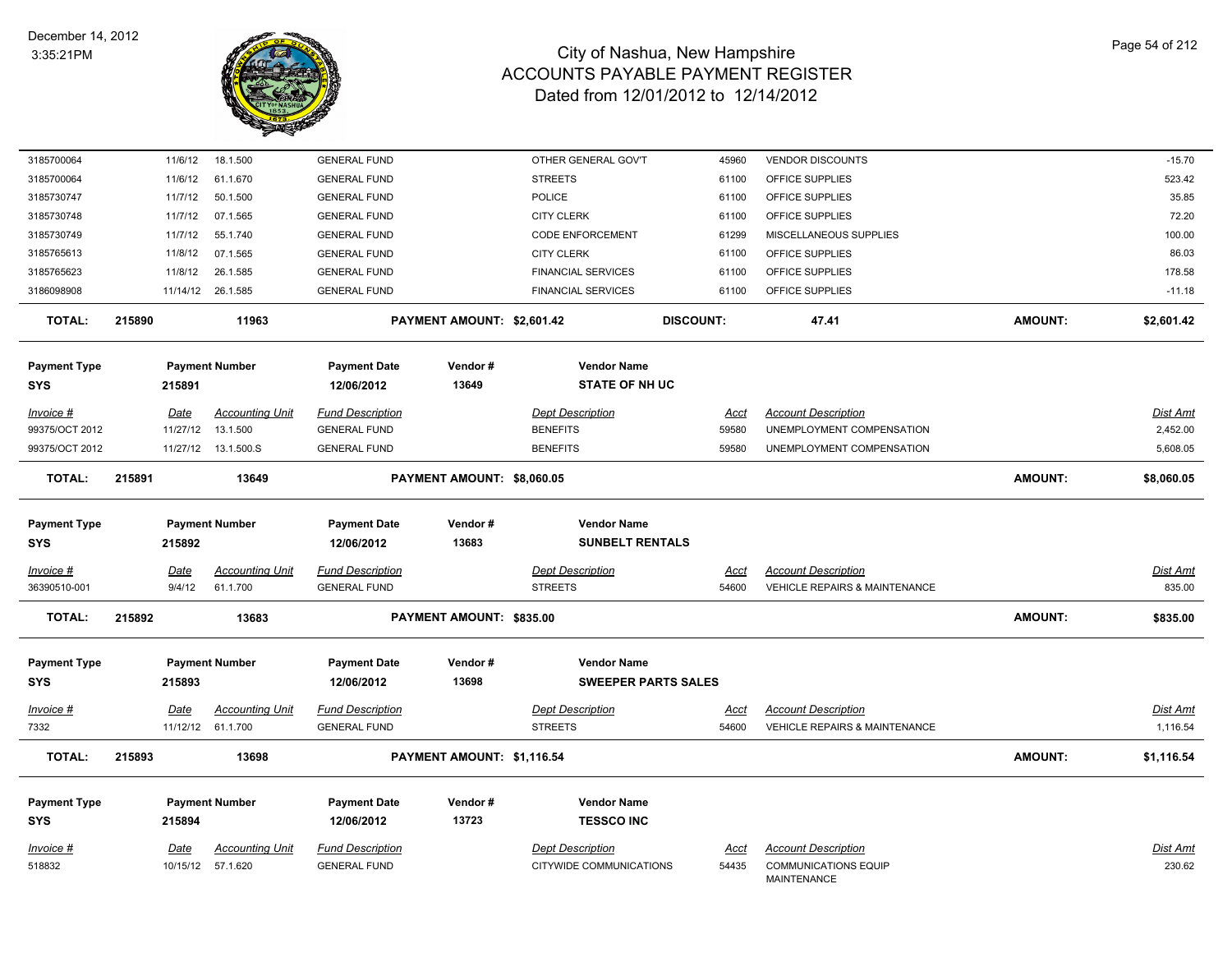

| <b>TOTAL:</b>                     | 215894 |             | 13723                                       |                                                | PAYMENT AMOUNT: \$230.62 |                                                      |                      |                                            | AMOUNT:        | \$230.62           |
|-----------------------------------|--------|-------------|---------------------------------------------|------------------------------------------------|--------------------------|------------------------------------------------------|----------------------|--------------------------------------------|----------------|--------------------|
| <b>Payment Type</b><br><b>SYS</b> |        | 215895      | <b>Payment Number</b>                       | <b>Payment Date</b><br>12/06/2012              | Vendor#<br>13745         | <b>Vendor Name</b><br><b>TJS DELI &amp; CATERING</b> |                      |                                            |                |                    |
| Invoice #<br>13368                |        | Date        | <b>Accounting Unit</b><br>11/29/12 61.1.685 | <b>Fund Description</b><br><b>GENERAL FUND</b> |                          | <b>Dept Description</b><br><b>STREETS</b>            | <u>Acct</u><br>61900 | <b>Account Description</b><br><b>MEALS</b> |                | Dist Amt<br>140.00 |
| <b>TOTAL:</b>                     | 215895 |             | 13745                                       |                                                | PAYMENT AMOUNT: \$140.00 |                                                      |                      |                                            | <b>AMOUNT:</b> | \$140.00           |
| <b>Payment Type</b><br>SYS        |        | 215896      | <b>Payment Number</b>                       | <b>Payment Date</b><br>12/06/2012              | Vendor#<br>13773         | <b>Vendor Name</b><br><b>TRUE BLUE CLEANERS</b>      |                      |                                            |                |                    |
| Invoice #                         |        | <b>Date</b> | <b>Accounting Unit</b>                      | <b>Fund Description</b>                        |                          | <b>Dept Description</b>                              | Acct                 | <b>Account Description</b>                 |                | Dist Amt           |
| 166858                            |        | 11/5/12     | 52.1.625                                    | <b>GENERAL FUND</b>                            |                          | <b>FIRE</b>                                          | 55699                | OTHER CONTRACTED SERVICES                  |                | 30.16              |
| 166861                            |        | 11/5/12     | 52.1.625                                    | <b>GENERAL FUND</b>                            |                          | <b>FIRE</b>                                          | 55699                | OTHER CONTRACTED SERVICES                  |                | 30.16              |
| 166878                            |        | 11/5/12     | 52.1.625                                    | <b>GENERAL FUND</b>                            |                          | <b>FIRE</b>                                          | 55699                | OTHER CONTRACTED SERVICES                  |                | 22.62              |
| 166883                            |        | 11/5/12     | 52.1.625                                    | <b>GENERAL FUND</b>                            |                          | <b>FIRE</b>                                          | 55699                | OTHER CONTRACTED SERVICES                  |                | 22.62              |
| 173247                            |        | 11/15/12    | 52.1.625                                    | <b>GENERAL FUND</b>                            |                          | <b>FIRE</b>                                          | 55699                | OTHER CONTRACTED SERVICES                  |                | 30.16              |
| 173250                            |        | 11/15/12    | 52.1.625                                    | <b>GENERAL FUND</b>                            |                          | <b>FIRE</b>                                          | 55699                | OTHER CONTRACTED SERVICES                  |                | 22.62              |
| 175899                            |        | 11/19/12    | 52.1.625                                    | <b>GENERAL FUND</b>                            |                          | <b>FIRE</b>                                          | 55699                | OTHER CONTRACTED SERVICES                  |                | 22.62              |
| 175900                            |        |             | 11/19/12 52.1.625                           | <b>GENERAL FUND</b>                            |                          | <b>FIRE</b>                                          | 55699                | OTHER CONTRACTED SERVICES                  |                | 22.62              |
| <b>TOTAL:</b>                     | 215896 |             | 13773                                       |                                                | PAYMENT AMOUNT: \$203.58 |                                                      |                      |                                            | <b>AMOUNT:</b> | \$203.58           |
| <b>Payment Type</b>               |        |             | <b>Payment Number</b>                       | <b>Payment Date</b>                            | Vendor#                  | <b>Vendor Name</b>                                   |                      |                                            |                |                    |
| SYS                               |        | 215897      |                                             | 12/06/2012                                     | 13781                    | <b>GARY TURGISS</b>                                  |                      |                                            |                |                    |
| <u>Invoice #</u>                  |        | <u>Date</u> | <b>Accounting Unit</b>                      | <b>Fund Description</b>                        |                          | <b>Dept Description</b>                              | <u>Acct</u>          | <b>Account Description</b>                 |                | <u>Dist Amt</u>    |
| MILEAGE 11/3-12/1/2012            |        |             | 11/29/12 32.1.600                           | <b>GENERAL FUND</b>                            |                          | ASSESSING                                            | 55307                | MILEAGE REIMBURSEMENTS                     |                | 93.80              |
| <b>TOTAL:</b>                     | 215897 |             | 13781                                       |                                                | PAYMENT AMOUNT: \$93.80  |                                                      |                      |                                            | <b>AMOUNT:</b> | \$93.80            |
| <b>Payment Type</b><br><b>SYS</b> |        | 215898      | <b>Payment Number</b>                       | <b>Payment Date</b><br>12/06/2012              | Vendor#<br>13797         | <b>Vendor Name</b><br><b>UNIFIRST CORPORATION</b>    |                      |                                            |                |                    |
| Invoice #                         |        | <b>Date</b> | <b>Accounting Unit</b>                      | <b>Fund Description</b>                        |                          | <b>Dept Description</b>                              | <u>Acct</u>          | <b>Account Description</b>                 |                | <b>Dist Amt</b>    |
| 044 4057591                       |        | 10/18/12    | 69.6200.540                                 | <b>WASTEWATER FUND</b>                         |                          | WASTEWATER                                           | 61107                | <b>CLOTHING &amp; UNIFORMS</b>             |                | 43.04              |
| 044 4057591                       |        | 10/18/12    | 69.6200.670                                 | <b>WASTEWATER FUND</b>                         |                          | WASTEWATER                                           | 61107                | <b>CLOTHING &amp; UNIFORMS</b>             |                | 293.81             |
| 044 4058268                       |        | 10/19/12    | 61.1.670                                    | <b>GENERAL FUND</b>                            |                          | <b>STREETS</b>                                       | 61107                | <b>CLOTHING &amp; UNIFORMS</b>             |                | 289.89             |
| 044 4060663                       |        | 10/25/12    | 69.6200.540                                 | <b>WASTEWATER FUND</b>                         |                          | WASTEWATER                                           | 61107                | <b>CLOTHING &amp; UNIFORMS</b>             |                | 43.04              |
| 044 4060663                       |        |             | 10/25/12 69.6200.670                        | <b>WASTEWATER FUND</b>                         |                          | <b>WASTEWATER</b>                                    | 61107                | <b>CLOTHING &amp; UNIFORMS</b>             |                | 261.61             |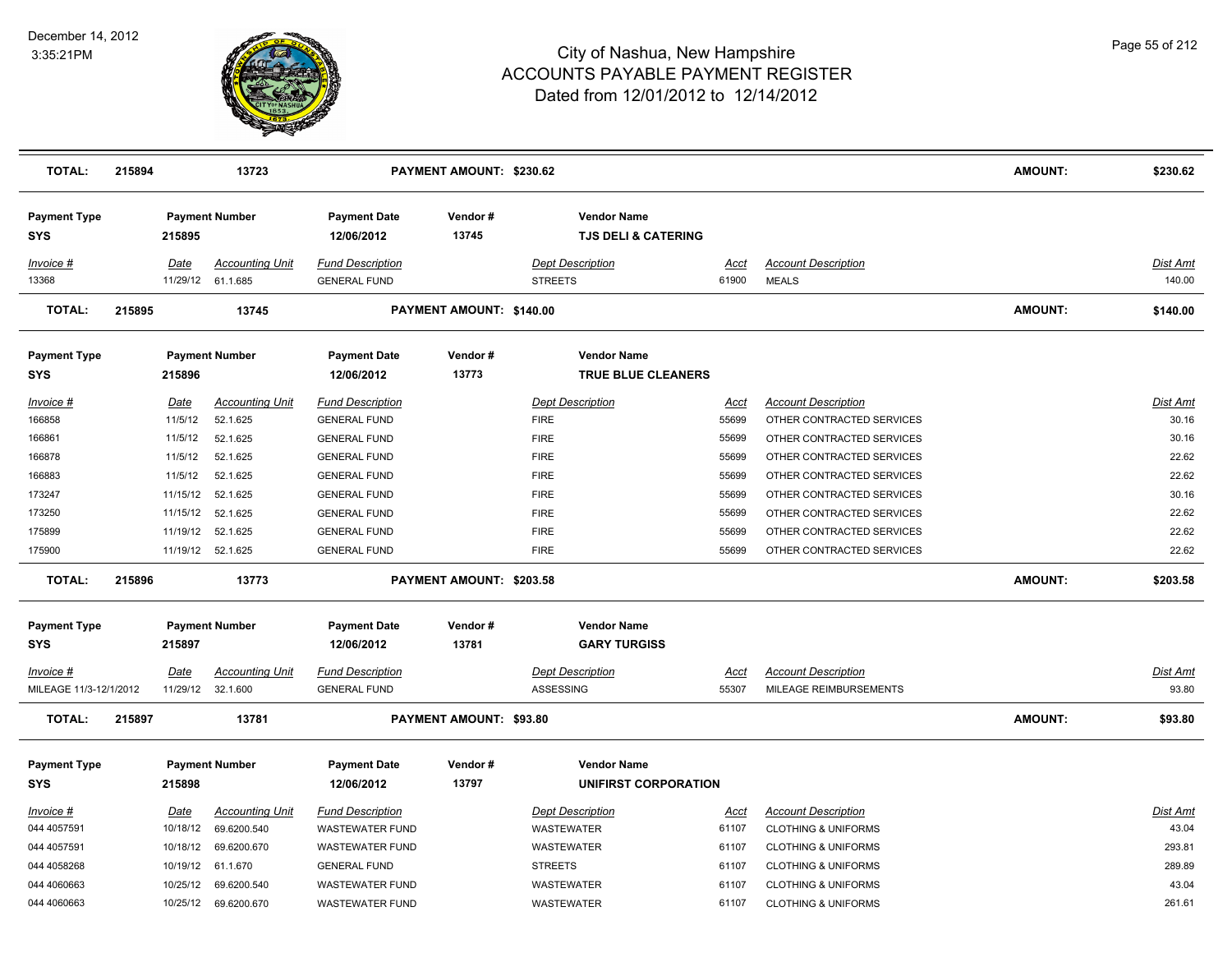

| 044 4061336         |          | 10/26/12 61.1.670      | <b>GENERAL FUND</b>                |                            | <b>STREETS</b>                                  | 61107 | <b>CLOTHING &amp; UNIFORMS</b> |                | 314.66     |
|---------------------|----------|------------------------|------------------------------------|----------------------------|-------------------------------------------------|-------|--------------------------------|----------------|------------|
| 044 4061564         | 10/26/12 | 61.1.670               | <b>GENERAL FUND</b>                |                            | <b>STREETS</b>                                  | 61107 | <b>CLOTHING &amp; UNIFORMS</b> |                | 303.60     |
| 044 4064511         | 11/2/12  | 61.1.670               | <b>GENERAL FUND</b>                |                            | <b>STREETS</b>                                  | 61107 | <b>CLOTHING &amp; UNIFORMS</b> |                | 289.89     |
| 044 4064735         | 11/2/12  | 61.1.670               | <b>GENERAL FUND</b>                |                            | <b>STREETS</b>                                  | 61107 | <b>CLOTHING &amp; UNIFORMS</b> |                | 303.60     |
| 044 4066960         | 11/8/12  | 69.6200.540            | <b>WASTEWATER FUND</b>             |                            | <b>WASTEWATER</b>                               | 61107 | <b>CLOTHING &amp; UNIFORMS</b> |                | 43.04      |
| 044 4066960         | 11/8/12  | 69.6200.670            | <b>WASTEWATER FUND</b>             |                            | <b>WASTEWATER</b>                               | 61107 | <b>CLOTHING &amp; UNIFORMS</b> |                | 261.61     |
| 044 4067690         | 11/9/12  | 61.1.670               | <b>GENERAL FUND</b>                |                            | <b>STREETS</b>                                  | 61107 | <b>CLOTHING &amp; UNIFORMS</b> |                | 289.89     |
| 044 4067918         | 11/9/12  | 61.1.670               | <b>GENERAL FUND</b>                |                            | <b>STREETS</b>                                  | 61107 | <b>CLOTHING &amp; UNIFORMS</b> |                | 303.60     |
| <b>TOTAL:</b>       | 215898   | 13797                  |                                    | PAYMENT AMOUNT: \$3,041.28 |                                                 |       |                                | <b>AMOUNT:</b> | \$3,041.28 |
| <b>Payment Type</b> |          | <b>Payment Number</b>  | <b>Payment Date</b>                | Vendor#                    | <b>Vendor Name</b>                              |       |                                |                |            |
| SYS                 | 215899   |                        | 12/06/2012                         | 13799                      | UNIQUE MANAGEMENT SERVICES INC                  |       |                                |                |            |
| Invoice #           | Date     | <b>Accounting Unit</b> | <b>Fund Description</b>            |                            | <b>Dept Description</b>                         | Acct  | <b>Account Description</b>     |                | Dist Amt   |
| 230306              | 11/1/12  | 79.4090                | <b>LIB-LOST/DAMAGED BOOK FINES</b> |                            | LIB-LOST/DAMAGED BOOK FINES                     | 45440 | <b>LIBRARY BOOK FINES</b>      |                | 590.70     |
| <b>TOTAL:</b>       | 215899   | 13799                  |                                    | PAYMENT AMOUNT: \$590.70   |                                                 |       |                                | <b>AMOUNT:</b> | \$590.70   |
| <b>Payment Type</b> |          | <b>Payment Number</b>  | <b>Payment Date</b>                | Vendor#                    | <b>Vendor Name</b>                              |       |                                |                |            |
| <b>SYS</b>          | 215900   |                        | 12/06/2012                         | 13804                      | UNITED SITE SERVICES NORTHEAST                  |       |                                |                |            |
| Invoice #           | Date     | <b>Accounting Unit</b> | <b>Fund Description</b>            |                            | <b>Dept Description</b>                         | Acct  | <b>Account Description</b>     |                | Dist Amt   |
| 114-827533          | 9/12/12  | 61.1.670               | <b>GENERAL FUND</b>                |                            | <b>STREETS</b>                                  | 55699 | OTHER CONTRACTED SERVICES      |                | 54.97      |
| 114-866980          | 10/2/12  | 77.1.650               | <b>GENERAL FUND</b>                |                            | PARKS & RECREATION                              | 54821 | <b>EQUIPMENT RENTAL</b>        |                | 54.97      |
| 114-866981          | 10/2/12  | 77.1.650               | <b>GENERAL FUND</b>                |                            | PARKS & RECREATION                              | 54821 | <b>EQUIPMENT RENTAL</b>        |                | 54.97      |
| 114-866982          | 10/2/12  | 77.1.650               | <b>GENERAL FUND</b>                |                            | PARKS & RECREATION                              | 54821 | <b>EQUIPMENT RENTAL</b>        |                | 54.97      |
| 114-866984          | 10/2/12  | 77.1.650               | <b>GENERAL FUND</b>                |                            | PARKS & RECREATION                              | 54821 | <b>EQUIPMENT RENTAL</b>        |                | 54.97      |
| 114-866985          | 10/2/12  | 77.1.650               | <b>GENERAL FUND</b>                |                            | PARKS & RECREATION                              | 54821 | <b>EQUIPMENT RENTAL</b>        |                | 54.97      |
| 114-866986          | 10/2/12  | 77.1.650               | <b>GENERAL FUND</b>                |                            | PARKS & RECREATION                              | 54821 | <b>EQUIPMENT RENTAL</b>        |                | 109.94     |
| 114-866987          | 10/2/12  | 77.1.650               | <b>GENERAL FUND</b>                |                            | PARKS & RECREATION                              | 54821 | <b>EQUIPMENT RENTAL</b>        |                | 54.97      |
| 114-866988          | 10/2/12  | 77.1.650               | <b>GENERAL FUND</b>                |                            | PARKS & RECREATION                              | 54821 | <b>EQUIPMENT RENTAL</b>        |                | 109.94     |
| 114-866989          | 10/2/12  | 77.1.650               | <b>GENERAL FUND</b>                |                            | PARKS & RECREATION                              | 54821 | <b>EQUIPMENT RENTAL</b>        |                | 54.97      |
| 114-866990          | 10/2/12  | 77.1.650               | <b>GENERAL FUND</b>                |                            | PARKS & RECREATION                              | 54821 | <b>EQUIPMENT RENTAL</b>        |                | 54.97      |
| 114-866992          | 10/2/12  | 77.1.650               | <b>GENERAL FUND</b>                |                            | PARKS & RECREATION                              | 54821 | <b>EQUIPMENT RENTAL</b>        |                | 54.97      |
| 114-866993          | 10/2/12  | 77.1.650               | <b>GENERAL FUND</b>                |                            | PARKS & RECREATION                              | 54821 | <b>EQUIPMENT RENTAL</b>        |                | 54.97      |
| 114-866994          | 10/2/12  | 77.1.650               | <b>GENERAL FUND</b>                |                            | PARKS & RECREATION                              | 54821 | <b>EQUIPMENT RENTAL</b>        |                | 54.97      |
| 114-866995          | 10/2/12  | TF77.7050              | HOLMAN STADIUM IMPROVEMNTS<br>ETF  |                            | <b>HOLMAN STADIUM</b><br><b>IMPROVEMNTS ETF</b> | 61299 | MISCELLANEOUS SUPPLIES         |                | 109.94     |
| 114-866996          | 10/2/12  | 77.1.650               | <b>GENERAL FUND</b>                |                            | PARKS & RECREATION                              | 54821 | <b>EQUIPMENT RENTAL</b>        |                | 54.97      |
| 114-866997          | 10/2/12  | 77.1.650               | <b>GENERAL FUND</b>                |                            | PARKS & RECREATION                              | 54821 | <b>EQUIPMENT RENTAL</b>        |                | 54.97      |
| 114-866998          | 10/2/12  | 77.1.650               | <b>GENERAL FUND</b>                |                            | PARKS & RECREATION                              | 54821 | <b>EQUIPMENT RENTAL</b>        |                | 54.97      |
| 114-867115          | 10/2/12  | 66.1.500               | <b>GENERAL FUND</b>                |                            | PARKING LOTS                                    | 55699 | OTHER CONTRACTED SERVICES      |                | 54.97      |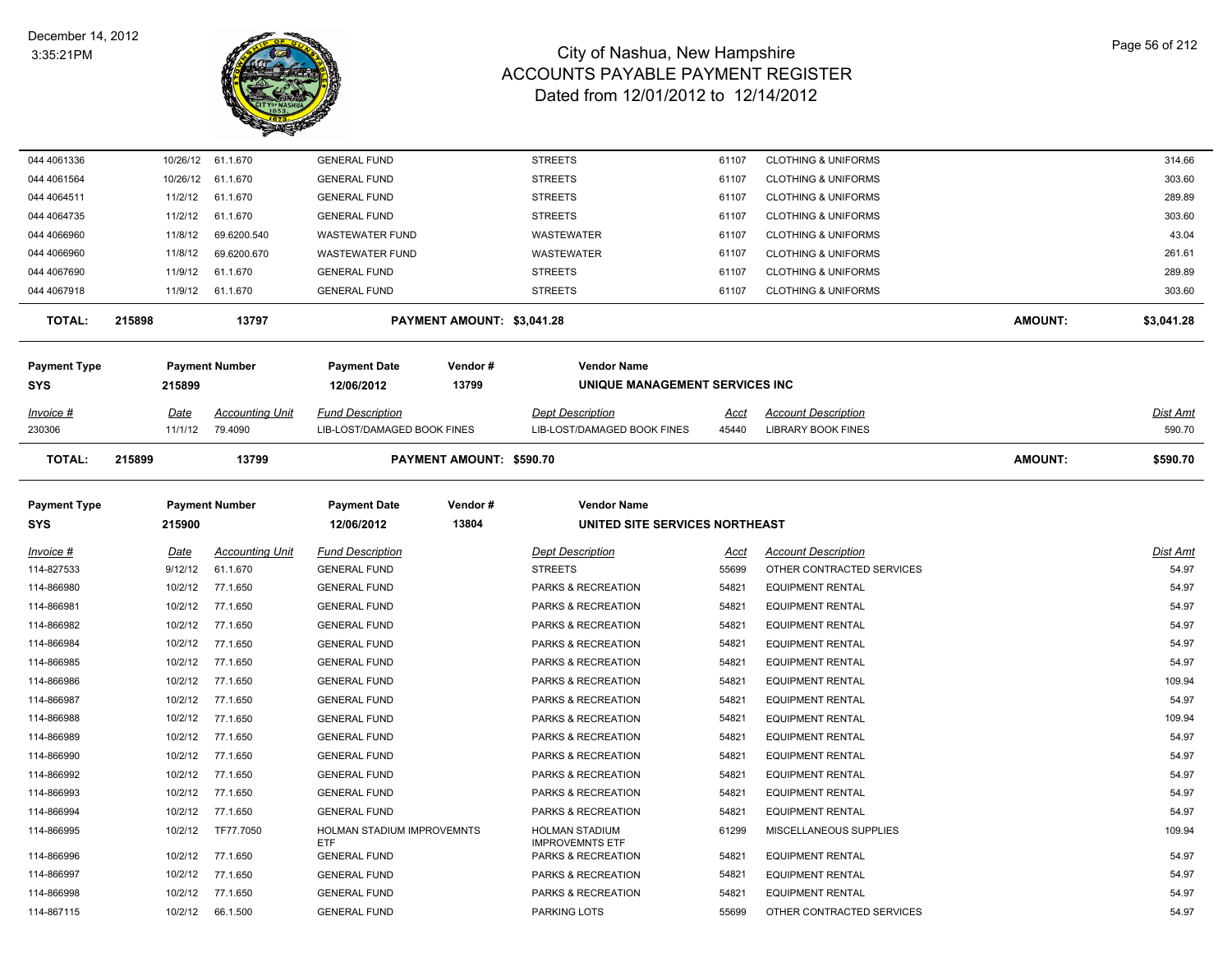

| 114-911549              |        |             | 10/25/12 TF77.7052     | MINE FALLS PARK ETF                     |                                 | MINE FALLS PARK ETF                     | 54280                        | BUILDING/GROUNDS MAINTENANCE                  |                          | 164.91          |
|-------------------------|--------|-------------|------------------------|-----------------------------------------|---------------------------------|-----------------------------------------|------------------------------|-----------------------------------------------|--------------------------|-----------------|
| <b>TOTAL:</b>           | 215900 |             | 13804                  |                                         | PAYMENT AMOUNT: \$1,374.25      |                                         |                              |                                               | <b>AMOUNT:</b>           | \$1,374.25      |
| <b>Payment Type</b>     |        |             | <b>Payment Number</b>  | <b>Payment Date</b>                     | Vendor#                         | <b>Vendor Name</b>                      |                              |                                               | Payee Name               |                 |
| <b>SYS</b>              |        | 215901      |                        | 12/06/2012                              | 13806                           |                                         | UNIVERSAL RECYCLING TECH LLC |                                               | UNIVERSAL RECYCLING TECH |                 |
| Invoice #               |        | Date        | <b>Accounting Unit</b> | <b>Fund Description</b>                 |                                 | <b>Dept Description</b>                 | Acct                         | <b>Account Description</b>                    |                          | Dist Amt        |
| ARINV035995             |        | 10/5/11     | TF68.7002              | SOLID WASTE RECLAMATION<br><b>TRUST</b> |                                 | SOLID WASTE RECLAMATION<br><b>TRUST</b> | 53999                        | OTHER PROFESSIONAL SERVICES                   |                          | 120.25          |
| ARINV046803             |        | 9/20/12     | 68.6000.695            | SOLID WASTE FUND                        |                                 | SOLID WASTE                             | 55699                        | OTHER CONTRACTED SERVICES                     |                          | 958.88          |
| ARINV047653             |        | 10/25/12    | 68.6000.695            | SOLID WASTE FUND                        |                                 | <b>SOLID WASTE</b>                      | 55699                        | OTHER CONTRACTED SERVICES                     |                          | 3,277.37        |
| ARINV047654             |        | 10/23/12    | 68.6000.695            | SOLID WASTE FUND                        |                                 | SOLID WASTE                             | 55699                        | OTHER CONTRACTED SERVICES                     |                          | 1,637.60        |
| ARINV047655             |        | 10/26/12    | 68.6000.695            | SOLID WASTE FUND                        |                                 | <b>SOLID WASTE</b>                      | 55699                        | OTHER CONTRACTED SERVICES                     |                          | 2,764.53        |
| ARINV048644             |        | 11/14/12    | 68.6000.695            | <b>SOLID WASTE FUND</b>                 |                                 | <b>SOLID WASTE</b>                      | 55699                        | OTHER CONTRACTED SERVICES                     |                          | 3,144.09        |
| ARINV048651             |        | 11/13/12    | 68.6000.695            | SOLID WASTE FUND                        |                                 | SOLID WASTE                             | 55699                        | OTHER CONTRACTED SERVICES                     |                          | 2,416.24        |
| <b>TOTAL:</b>           | 215901 |             | 13806                  |                                         |                                 | PAYMENT AMOUNT: \$14,318.96             |                              |                                               | <b>AMOUNT:</b>           | \$14,318.96     |
| <b>Payment Type</b>     |        |             | <b>Payment Number</b>  | <b>Payment Date</b>                     | Vendor#                         | <b>Vendor Name</b>                      |                              |                                               |                          |                 |
| <b>SYS</b>              |        | 215902      |                        | 12/06/2012                              | 10725                           |                                         | US CONSTRUCTION FABRICS LLC  |                                               |                          |                 |
| Invoice #               |        | Date        | <b>Accounting Unit</b> | <b>Fund Description</b>                 |                                 | <b>Dept Description</b>                 | <u>Acct</u>                  | <b>Account Description</b>                    | Activity                 | Dist Amt        |
| 11238                   |        |             | 10/18/12 61.1001       | CAPITAL IMPROVEMENTS                    |                                 | STREETS-CAP IMP                         | 81100                        | CAPITAL IMPROVEMENTS                          | 1000                     | 256.00          |
| <b>TOTAL:</b>           | 215902 |             | 10725                  |                                         | <b>PAYMENT AMOUNT: \$256.00</b> |                                         |                              |                                               | <b>AMOUNT:</b>           | \$256.00        |
| <b>Payment Type</b>     |        |             | <b>Payment Number</b>  | <b>Payment Date</b>                     | Vendor#                         | <b>Vendor Name</b>                      |                              |                                               |                          |                 |
| <b>SYS</b>              |        | 215903      |                        | 12/06/2012                              | 11371                           | <b>USP OF NEW ENGLAND</b>               |                              |                                               |                          |                 |
| Invoice #               |        | Date        | <b>Accounting Unit</b> | <b>Fund Description</b>                 |                                 | <b>Dept Description</b>                 | <u>Acct</u>                  | <b>Account Description</b>                    | Activity                 | Dist Amt        |
| 18840294                |        | 11/1/12     | 61.1.700               | <b>GENERAL FUND</b>                     |                                 | <b>STREETS</b>                          | 71025                        | SMALL TOOLS                                   |                          | 891.87          |
| 18840295                |        | 11/2/12     | 61.1.700               | <b>GENERAL FUND</b>                     |                                 | <b>STREETS</b>                          | 61299                        | MISCELLANEOUS SUPPLIES                        |                          | 293.40          |
| 18840313                |        | 11/8/12     | 61.1010                | <b>GF-PRIOR YEAR ESCROWS</b>            |                                 | STREETS-PRIOR YEAR                      | 81100                        | <b>CAPITAL IMPROVEMENTS</b>                   | 1000                     | 113.89          |
| 18840328                |        |             | 11/13/12 61.1.700      | <b>GENERAL FUND</b>                     |                                 | <b>STREETS</b>                          | 71025                        | SMALL TOOLS                                   |                          | 56.99           |
| <b>TOTAL:</b>           | 215903 |             | 11371                  |                                         | PAYMENT AMOUNT: \$1,356.15      |                                         | <b>DISCOUNT:</b>             | 17.84                                         | <b>AMOUNT:</b>           | \$1,356.15      |
| <b>Payment Type</b>     |        |             | <b>Payment Number</b>  | <b>Payment Date</b>                     | Vendor#                         | <b>Vendor Name</b>                      |                              |                                               |                          |                 |
| <b>SYS</b>              |        | 215904      |                        | 12/06/2012                              | 15600                           | <b>CHRISTINE VILLENEUVE</b>             |                              |                                               |                          |                 |
| <u> Invoice #</u>       |        | <u>Date</u> | <u>Accounting Unit</u> | <b>Fund Description</b>                 |                                 | <b>Dept Description</b>                 | <u>Acct</u>                  | <b>Account Description</b>                    |                          | <u>Dist Amt</u> |
| REFUND BACKGROUND<br>СK |        | 12/3/12     | 11.1.500               | <b>GENERAL FUND</b>                     |                                 | <b>HUMAN RESOURCES</b>                  | 55425                        | <b>EMPLOYMENT BACKGROUND</b><br><b>CHECKS</b> |                          | 25.00           |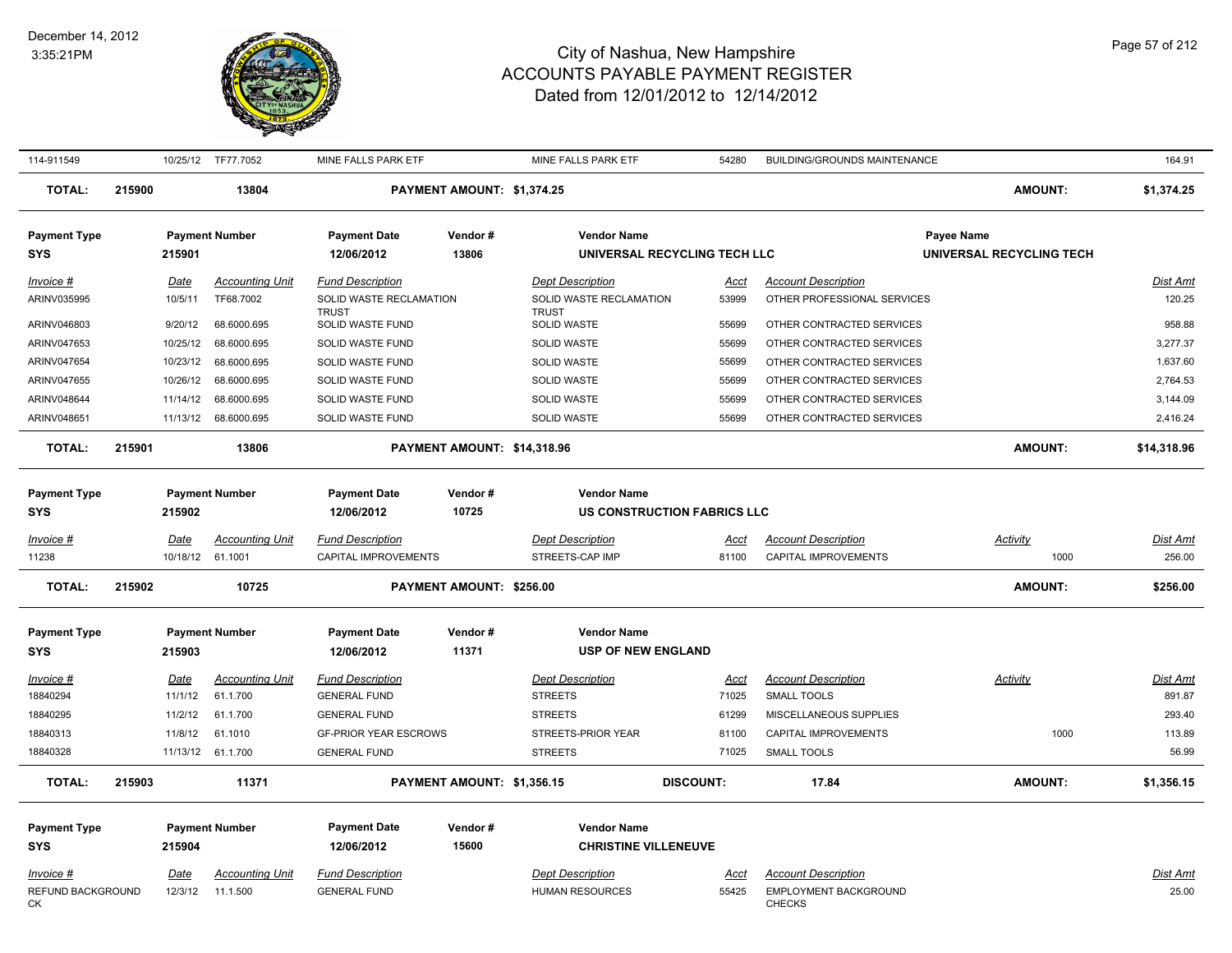

| <b>TOTAL:</b>                     | 215904 |                  | 15600                                   |                                                         | PAYMENT AMOUNT: \$25.00    |                                                      |               |                                               | <b>AMOUNT:</b>                                  | \$25.00              |
|-----------------------------------|--------|------------------|-----------------------------------------|---------------------------------------------------------|----------------------------|------------------------------------------------------|---------------|-----------------------------------------------|-------------------------------------------------|----------------------|
| <b>Payment Type</b><br><b>SYS</b> |        | 215905           | <b>Payment Number</b>                   | <b>Payment Date</b><br>12/06/2012                       | Vendor#<br>13844           | <b>Vendor Name</b><br><b>VISION SERVICE PLAN NH</b>  |               |                                               | <b>Payee Name</b><br><b>VISION SERVICE PLAN</b> |                      |
| Invoice #<br>DEC12/127007510001   |        | Date<br>11/16/12 | <b>Accounting Unit</b><br>13.6600.525.S | <b>Fund Description</b><br>BENEFITS SELF INSURANCE FUND |                            | <b>Dept Description</b><br>BENEFITS ADMINISTRATION   | Acct<br>59020 | <b>Account Description</b><br>VISION POLICIES |                                                 | Dist Amt<br>2,705.60 |
| <b>TOTAL:</b>                     | 215905 |                  | 13844                                   |                                                         | PAYMENT AMOUNT: \$2,705.60 |                                                      |               |                                               | <b>AMOUNT:</b>                                  | \$2,705.60           |
| <b>Payment Type</b><br><b>SYS</b> |        | 215906           | <b>Payment Number</b>                   | <b>Payment Date</b><br>12/06/2012                       | Vendor#<br>12157           | <b>Vendor Name</b><br><b>VWR SCIENTIFIC PRODUCTS</b> |               |                                               | <b>Payee Name</b><br><b>VWR INTERNATIONAL</b>   |                      |
| Invoice #                         |        | Date             | <b>Accounting Unit</b>                  | <b>Fund Description</b>                                 |                            | <b>Dept Description</b>                              | <u>Acct</u>   | <b>Account Description</b>                    |                                                 | Dist Amt             |
| 8051694075                        |        | 9/20/12          | 69.6200.670                             | <b>WASTEWATER FUND</b>                                  |                            | WASTEWATER                                           | 61149         | <b>LABORATORY SUPPLIES</b>                    |                                                 | 46.18                |
| 8052132477                        |        | 11/5/12          | 69.6200.670                             | <b>WASTEWATER FUND</b>                                  |                            | WASTEWATER                                           | 61149         | <b>LABORATORY SUPPLIES</b>                    |                                                 | 786.85               |
| 8052132477                        |        | 11/5/12          | 69.6200.670                             | <b>WASTEWATER FUND</b>                                  |                            | WASTEWATER                                           | 61428         | <b>JANITORIAL SUPPLIES</b>                    |                                                 | 139.55               |
| 8052200572                        |        | 11/12/12         | 69.6200.670                             | <b>WASTEWATER FUND</b>                                  |                            | <b>WASTEWATER</b>                                    | 61149         | <b>LABORATORY SUPPLIES</b>                    |                                                 | 687.16               |
| 8052297142                        |        | 9/20/12          | 69.6200.670                             | <b>WASTEWATER FUND</b>                                  |                            | WASTEWATER                                           | 61149         | <b>LABORATORY SUPPLIES</b>                    |                                                 | 229.69               |
| <b>TOTAL:</b>                     | 215906 |                  | 12157                                   |                                                         | PAYMENT AMOUNT: \$1,889.43 |                                                      |               |                                               | <b>AMOUNT:</b>                                  | \$1,889.43           |
| <b>Payment Type</b>               |        |                  | <b>Payment Number</b>                   | <b>Payment Date</b>                                     | Vendor#                    | <b>Vendor Name</b>                                   |               |                                               |                                                 |                      |
| <b>SYS</b>                        |        | 215907           |                                         | 12/06/2012                                              | 12192                      | <b>WD MATTHEWS MACHINERY CO</b>                      |               |                                               |                                                 |                      |
| <u>Invoice #</u>                  |        | <b>Date</b>      | <b>Accounting Unit</b>                  | <b>Fund Description</b>                                 |                            | <b>Dept Description</b>                              | <u>Acct</u>   | <b>Account Description</b>                    |                                                 | <b>Dist Amt</b>      |
| SI101012                          |        | 11/7/12          | 61.1.700                                | <b>GENERAL FUND</b>                                     |                            | <b>STREETS</b>                                       | 54600         | <b>VEHICLE REPAIRS &amp; MAINTENANCE</b>      |                                                 | 303.27               |
| <b>TOTAL:</b>                     | 215907 |                  | 12192                                   |                                                         | PAYMENT AMOUNT: \$303.27   |                                                      |               |                                               | <b>AMOUNT:</b>                                  | \$303.27             |
| <b>Payment Type</b><br><b>SYS</b> |        | 215908           | <b>Payment Number</b>                   | <b>Payment Date</b><br>12/06/2012                       | Vendor#<br>10735           | <b>Vendor Name</b><br><b>THOMSON REUTERS</b>         |               |                                               | Payee Name<br><b>WEST PAYMENT CENTER</b>        |                      |
| Invoice #                         |        | Date             | <b>Accounting Unit</b>                  | <b>Fund Description</b>                                 |                            | <b>Dept Description</b>                              | Acct          | <b>Account Description</b>                    |                                                 | Dist Amt             |
| 825979233                         |        | 11/1/12          | 50.1.500                                | <b>GENERAL FUND</b>                                     |                            | <b>POLICE</b>                                        | 54407         | SOFTWARE MAINTENANCE                          |                                                 | 291.80               |
| 826044056                         |        | 11/4/12          | 50.1.500                                | <b>GENERAL FUND</b>                                     |                            | <b>POLICE</b>                                        | 61807         | <b>PUBLICATIONS</b>                           |                                                 | 370.00               |
| <b>TOTAL:</b>                     | 215908 |                  | 10735                                   |                                                         | PAYMENT AMOUNT: \$661.80   |                                                      |               |                                               | <b>AMOUNT:</b>                                  | \$661.80             |
| <b>Payment Type</b><br><b>SYS</b> |        | 215909           | <b>Payment Number</b>                   | <b>Payment Date</b><br>12/06/2012                       | Vendor#<br>11348           | <b>Vendor Name</b><br><b>WILLIAM CONSTANTINEAU</b>   |               |                                               |                                                 |                      |
| Invoice #                         |        | Date             | <b>Accounting Unit</b>                  | <b>Fund Description</b>                                 |                            | <b>Dept Description</b>                              | Acct          | <b>Account Description</b>                    |                                                 | Dist Amt             |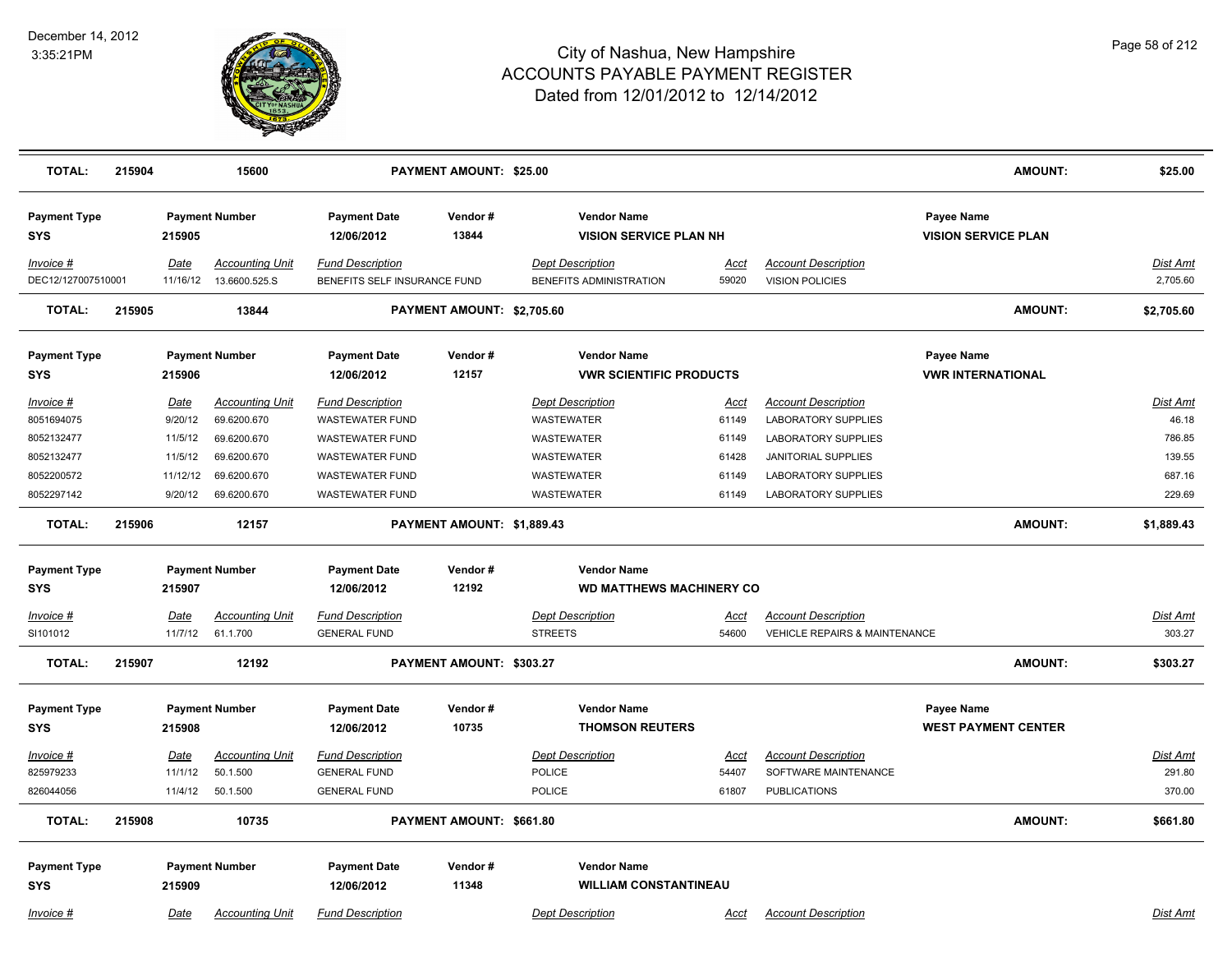

| REIMB 11/30/12<br><b>GENERAL FUND</b><br>POLICE<br><b>CLOTHING &amp; UNIFORMS</b><br>11/30/12 50.1.500<br>61107                                                                                                                                                              | 292.10                    |
|------------------------------------------------------------------------------------------------------------------------------------------------------------------------------------------------------------------------------------------------------------------------------|---------------------------|
| <b>TOTAL:</b><br>11348<br>PAYMENT AMOUNT: \$292.10<br><b>AMOUNT:</b><br>215909                                                                                                                                                                                               | \$292.10                  |
| <b>Vendor Name</b><br><b>Payment Type</b><br><b>Payment Number</b><br><b>Payment Date</b><br>Vendor#<br>13907<br><b>WOODS CRW CORP OF NH</b><br><b>SYS</b><br>215910<br>12/06/2012                                                                                           |                           |
|                                                                                                                                                                                                                                                                              |                           |
| Invoice #<br><b>Accounting Unit</b><br><b>Fund Description</b><br><b>Dept Description</b><br><b>Account Description</b><br>Date<br>Acct<br>0079890-00<br>11/21/12<br>77.1.690<br><b>GENERAL FUND</b><br>PARKS & RECREATION<br>VEHICLE PARTS & SUPPLIES<br>61799              | <b>Dist Amt</b><br>177.19 |
| 0079928-00<br>11/26/12 77.1.690<br><b>GENERAL FUND</b><br>PARKS & RECREATION<br>61799<br>VEHICLE PARTS & SUPPLIES                                                                                                                                                            | 24.18                     |
|                                                                                                                                                                                                                                                                              |                           |
| <b>AMOUNT:</b><br><b>TOTAL:</b><br>215910<br>13907<br>PAYMENT AMOUNT: \$201.37                                                                                                                                                                                               | \$201.37                  |
| <b>Payment Type</b><br><b>Payment Number</b><br>Vendor#<br><b>Vendor Name</b><br><b>Payment Date</b>                                                                                                                                                                         |                           |
| 12/06/2012<br>15596<br><b>SYS</b><br>215911<br><b>JESSICA WYMAN</b>                                                                                                                                                                                                          |                           |
| Invoice #<br>Date<br><b>Accounting Unit</b><br><b>Fund Description</b><br><b>Dept Description</b><br><b>Account Description</b><br>Acct                                                                                                                                      | <b>Dist Amt</b>           |
| TUITION REIMB 11/29/12<br>11/29/12<br>52.1.635<br><b>FIRE</b><br>52800<br>EDUCATIONAL ASSISTANCE<br><b>GENERAL FUND</b>                                                                                                                                                      | 225.00                    |
| <b>TOTAL:</b><br>PAYMENT AMOUNT: \$225.00<br><b>AMOUNT:</b><br>215911<br>15596                                                                                                                                                                                               | \$225.00                  |
|                                                                                                                                                                                                                                                                              |                           |
| <b>Payment Type</b><br><b>Payment Number</b><br><b>Payment Date</b><br>Vendor#<br><b>Vendor Name</b><br>12/06/2012<br>13920<br>YANKEE TRUCK LLC<br><b>SYS</b><br>215912                                                                                                      |                           |
| <b>Accounting Unit</b><br><b>Fund Description</b><br><b>Dept Description</b><br><b>Account Description</b><br>$Invoice$ #<br>Date<br><u>Acct</u><br>52.1.630<br><b>VEHICLE REPAIRS &amp; MAINTENANCE</b><br>287467<br>11/1/12<br><b>GENERAL FUND</b><br><b>FIRE</b><br>54600 | <b>Dist Amt</b><br>12.56  |
| <b>TOTAL:</b><br>215912<br>13920<br>PAYMENT AMOUNT: \$12.56<br><b>AMOUNT:</b>                                                                                                                                                                                                | \$12.56                   |
| <b>Payment Type</b><br><b>Payment Number</b><br><b>Payment Date</b><br>Vendor#<br><b>Vendor Name</b>                                                                                                                                                                         |                           |
| 12/06/2012<br>13925<br>THE YOUTH COUNCIL<br><b>SYS</b><br>215913                                                                                                                                                                                                             |                           |
| <b>Fund Description</b><br><b>Dept Description</b><br><b>Invoice #</b><br><u>Date</u><br><b>Accounting Unit</b><br><b>Account Description</b><br><u>Acct</u>                                                                                                                 | <b>Dist Amt</b>           |
| 2098<br>11/30/12<br>50.4025<br>56347<br>DOJ DRUG FORFEITURE FUNDS<br>DOJ DRUG FORFEITURE FUNDS<br>NASHUA YOUTH COUNCIL                                                                                                                                                       | 900.00                    |
| <b>TOTAL:</b><br><b>AMOUNT:</b><br>215913<br>13925<br>PAYMENT AMOUNT: \$900.00                                                                                                                                                                                               | \$900.00                  |
|                                                                                                                                                                                                                                                                              |                           |
| <b>Payment Type</b><br><b>Payment Number</b><br><b>Payment Date</b><br>Vendor#<br><b>Vendor Name</b><br>14616<br><b>SYS</b><br>215914<br>12/06/2012<br><b>HESS CORPORATION</b>                                                                                               |                           |
|                                                                                                                                                                                                                                                                              |                           |
| <b>Accounting Unit</b><br><b>Fund Description</b><br><b>Dept Description</b><br><b>Account Description</b><br>Invoice #<br>Date<br><u>Acct</u>                                                                                                                               | <b>Dist Amt</b>           |
| H12267174NOV<br>11/13/12<br>91.1.092621<br>SCHOOL<br><b>HEATING GAS</b><br><b>GENERAL FUND</b><br>54114<br>H12267175NOV<br>91.1.132621<br><b>GENERAL FUND</b><br>SCHOOL<br><b>HEATING GAS</b><br>11/13/12<br>54114                                                           | 634.68<br>328.94          |
| SCHOOL<br>H12267176NOV<br>11/13/12 91.1.192621<br><b>GENERAL FUND</b><br>54114<br><b>HEATING GAS</b>                                                                                                                                                                         | 272.59                    |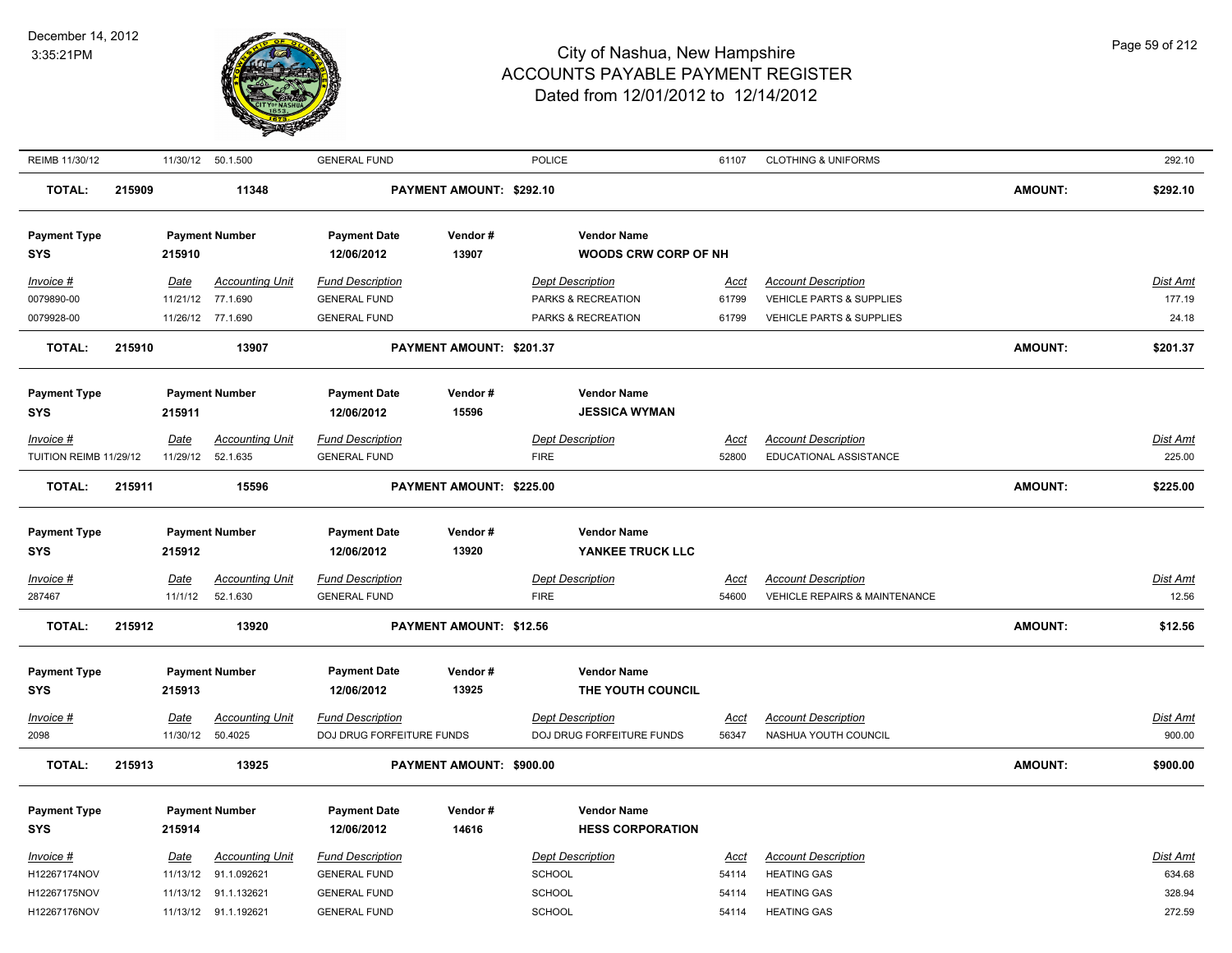

| <b>TOTAL:</b> | 215914   | 14616                |                     | PAYMENT AMOUNT: \$20,531.67 |       |                          | <b>AMOUNT:</b> | \$20.531.67 |
|---------------|----------|----------------------|---------------------|-----------------------------|-------|--------------------------|----------------|-------------|
| H12282339NOV  |          | 11/13/12 91.1.202621 | <b>GENERAL FUND</b> | <b>SCHOOL</b>               | 54114 | <b>HEATING GAS</b>       |                | 424.13      |
| H12282338NOV  |          | 11/13/12 91.1.012621 | <b>GENERAL FUND</b> | <b>SCHOOL</b>               | 54114 | <b>HEATING GAS</b>       |                | 122.13      |
| H12282337NOV  |          | 11/13/12 91.1.152621 | <b>GENERAL FUND</b> | <b>SCHOOL</b>               | 54114 | <b>HEATING GAS</b>       |                | 265.76      |
| H12282336NOV  |          | 11/13/12 91.1.162621 | <b>GENERAL FUND</b> | <b>SCHOOL</b>               | 54114 | <b>HEATING GAS</b>       |                | 237.55      |
| H12282335NOV  |          | 11/13/12 91.1.062621 | <b>GENERAL FUND</b> | SCHOOL                      | 54114 | <b>HEATING GAS</b>       |                | 527.90      |
| H12282334NOV  |          | 11/13/12 91.1.122621 | <b>GENERAL FUND</b> | <b>SCHOOL</b>               | 54114 | <b>HEATING GAS</b>       |                | 826.82      |
| H12282333NOV  |          | 11/13/12 91.1.112621 | <b>GENERAL FUND</b> | <b>SCHOOL</b>               | 54114 | <b>HEATING GAS</b>       |                | 482.48      |
| H12267201NOV  |          | 11/13/12 91.1.122621 | <b>GENERAL FUND</b> | <b>SCHOOL</b>               | 54114 | <b>HEATING GAS</b>       |                | 1,211.68    |
| H12267200NOV  |          | 11/13/12 91.1.112621 | <b>GENERAL FUND</b> | <b>SCHOOL</b>               | 54114 | <b>HEATING GAS</b>       |                | 713.63      |
| H12267199NOV  |          | 11/13/12 91.1.012621 | <b>GENERAL FUND</b> | <b>SCHOOL</b>               | 54114 | <b>HEATING GAS</b>       |                | 236.47      |
| H12267198NOV  |          | 11/13/12 91.1.152621 | <b>GENERAL FUND</b> | SCHOOL                      | 54114 | <b>HEATING GAS</b>       |                | 515.82      |
| H12267197NOV  |          | 11/13/12 91.1.162621 | <b>GENERAL FUND</b> | SCHOOL                      | 54114 | <b>HEATING GAS</b>       |                | 456.38      |
| H12267196NOV  |          | 11/13/12 91.1.062621 | <b>GENERAL FUND</b> | <b>SCHOOL</b>               | 54114 | <b>HEATING GAS</b>       |                | 1,034.05    |
| H12267195NOV  |          | 11/13/12 91.1.072621 | <b>GENERAL FUND</b> | <b>SCHOOL</b>               | 54114 | <b>HEATING GAS</b>       |                | 592.34      |
| H12267194NOV  |          | 11/13/12 91.1.032621 | <b>GENERAL FUND</b> | SCHOOL                      | 54114 | <b>HEATING GAS</b>       |                | 4,044.14    |
| H12267193NOV  |          | 11/13/12 91.1.052621 | <b>GENERAL FUND</b> | <b>SCHOOL</b>               | 54114 | <b>HEATING GAS</b>       |                | 2,135.62    |
| H12267192NOV  | 11/13/12 | 91.1.042621          | <b>GENERAL FUND</b> | SCHOOL                      | 54114 | <b>HEATING GAS</b>       |                | 2,211.49    |
| H12267191NOV  |          | 11/13/12 91.1.202621 | <b>GENERAL FUND</b> | <b>SCHOOL</b>               | 54114 | <b>HEATING GAS</b>       |                | 1,567.56    |
| H12267190NOV  |          | 11/13/12 91.1.052621 | <b>GENERAL FUND</b> | SCHOOL                      | 54141 | <b>WATER &amp; SEWER</b> |                | 11.66       |
| H12267189NOV  |          | 11/13/12 91.1.152621 | <b>GENERAL FUND</b> | <b>SCHOOL</b>               | 54114 | <b>HEATING GAS</b>       |                | 99.84       |
| H12267188NOV  |          | 11/13/12 91.1.162621 | <b>GENERAL FUND</b> | <b>SCHOOL</b>               | 54114 | <b>HEATING GAS</b>       |                | 64.93       |
| H12267187NOV  |          | 11/13/12 91.1.122621 | <b>GENERAL FUND</b> | <b>SCHOOL</b>               | 54114 | <b>HEATING GAS</b>       |                | 43.49       |
| H12267186NOV  |          | 11/13/12 91.1.052621 | <b>GENERAL FUND</b> | SCHOOL                      | 54114 | <b>HEATING GAS</b>       |                | 319.15      |
| H12267185NOV  |          | 11/13/12 91.1.052621 | <b>GENERAL FUND</b> | <b>SCHOOL</b>               | 54114 | <b>HEATING GAS</b>       |                | 23.92       |
| H12267184NOV  |          | 11/13/12 91.1.052621 | <b>GENERAL FUND</b> | <b>SCHOOL</b>               | 54114 | <b>HEATING GAS</b>       |                | 15.95       |
| H12267183NOV  |          | 11/13/12 91.1.052621 | <b>GENERAL FUND</b> | <b>SCHOOL</b>               | 54114 | <b>HEATING GAS</b>       |                | 11.05       |
| H12267182NOV  |          | 11/13/12 91.1.052621 | <b>GENERAL FUND</b> | <b>SCHOOL</b>               | 54114 | <b>HEATING GAS</b>       |                | 174.56      |
| H12267181NOV  |          | 11/13/12 91.1.222621 | <b>GENERAL FUND</b> | SCHOOL                      | 54114 | <b>HEATING GAS</b>       |                | 77.80       |
| H12267180NOV  |          | 11/13/12 91.1.062621 | <b>GENERAL FUND</b> | <b>SCHOOL</b>               | 54114 | <b>HEATING GAS</b>       |                | 143.99      |
| H12267179NOV  |          | 11/13/12 91.1.112621 | <b>GENERAL FUND</b> | <b>SCHOOL</b>               | 54114 | <b>HEATING GAS</b>       |                | 47.11       |
| H12267177NOV  |          | 11/13/12 91.1.142621 | <b>GENERAL FUND</b> | <b>SCHOOL</b>               | 54114 | <b>HEATING GAS</b>       |                | 656.06      |

| <b>Payment Type</b><br><b>SYS</b> | 215915 | <b>Payment Number</b>  | <b>Payment Date</b><br>12/06/2012 | Vendor#<br>14216 | <b>Vendor Name</b>      | <b>FAIRPOINT COMMUNICATIONS</b> |                            |                 |
|-----------------------------------|--------|------------------------|-----------------------------------|------------------|-------------------------|---------------------------------|----------------------------|-----------------|
| $Invoice$ #                       | Date   | <b>Accounting Unit</b> | <b>Fund Description</b>           |                  | <b>Dept Description</b> | Acct                            | <b>Account Description</b> | <b>Dist Amt</b> |
| NOV-12-6038860963899              |        | 11/21/12 91.1.052621   | <b>GENERAL FUND</b>               |                  | <b>SCHOOL</b>           | 55109                           | TELEPHONE-VOICE            | 30.21           |
| NOV-12-6038891241983              |        | 11/21/12 91.1.042621   | <b>GENERAL FUND</b>               |                  | <b>SCHOOL</b>           | 55109                           | TELEPHONE-VOICE            | 30.21           |
| NOV-12-6038891684953              |        | 11/21/12 91.1.032621   | <b>GENERAL FUND</b>               |                  | <b>SCHOOL</b>           | 55109                           | TELEPHONE-VOICE            | 33.18           |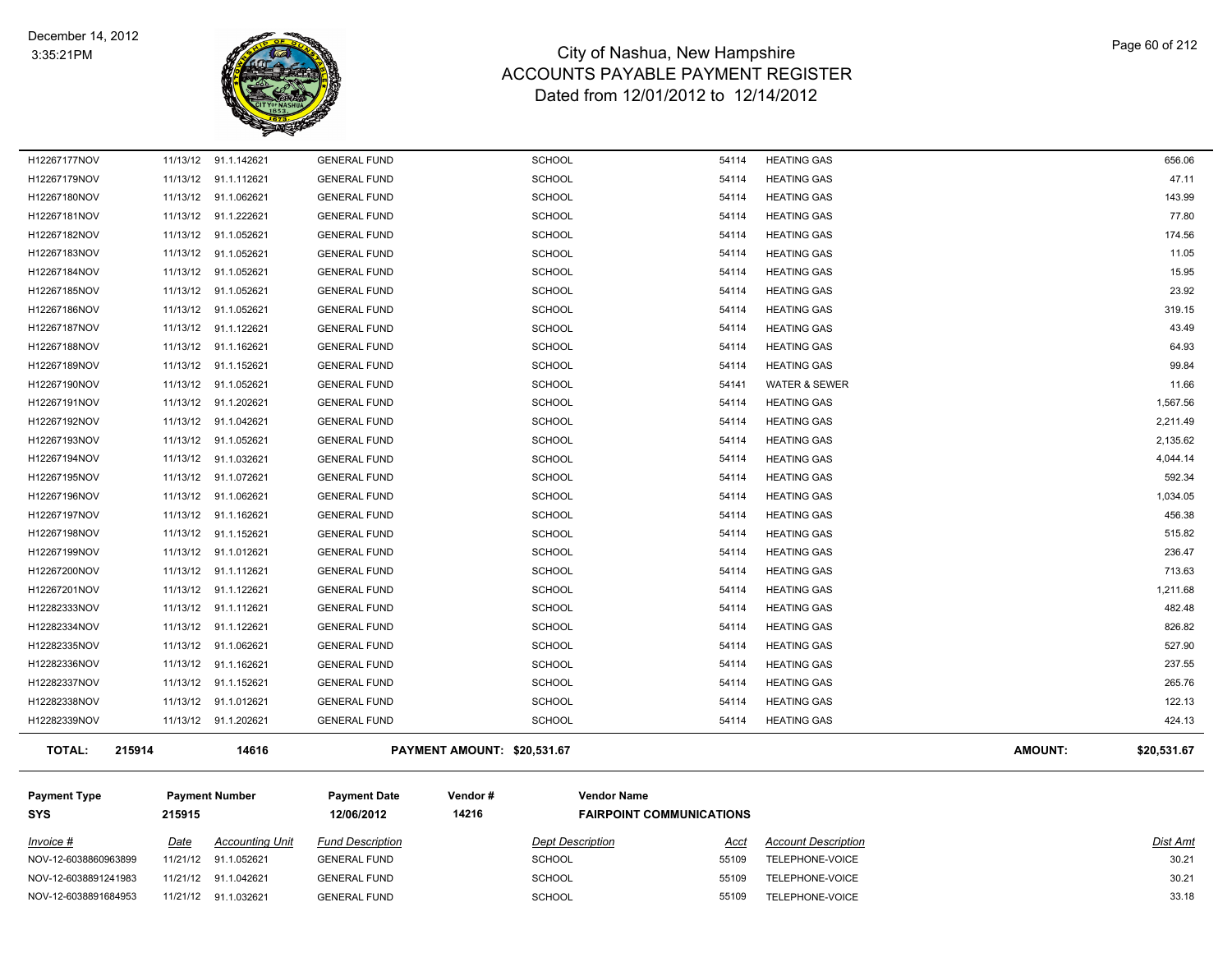

| NOV-12-6038897529583                                |        |                                          | 11/21/12 91.1.012621                                                | <b>GENERAL FUND</b>                                                                          |                            | <b>SCHOOL</b>                                                                    | 55109                           | TELEPHONE-VOICE                                                                  |                                                   | 30.21                                        |
|-----------------------------------------------------|--------|------------------------------------------|---------------------------------------------------------------------|----------------------------------------------------------------------------------------------|----------------------------|----------------------------------------------------------------------------------|---------------------------------|----------------------------------------------------------------------------------|---------------------------------------------------|----------------------------------------------|
| <b>TOTAL:</b>                                       | 215915 |                                          | 14216                                                               |                                                                                              | PAYMENT AMOUNT: \$123.81   |                                                                                  |                                 |                                                                                  | <b>AMOUNT:</b>                                    | \$123.81                                     |
| <b>Payment Type</b><br><b>SYS</b>                   |        | 215916                                   | <b>Payment Number</b>                                               | <b>Payment Date</b><br>12/06/2012                                                            | Vendor#<br>10853           | <b>Vendor Name</b><br><b>GRAINGER</b>                                            |                                 |                                                                                  |                                                   |                                              |
| Invoice #<br>9001071050<br>9001071076<br>9006936984 |        | Date<br>11/19/12<br>11/19/12<br>11/28/12 | <b>Accounting Unit</b><br>91.1.222620<br>91.1.222620<br>91.1.222620 | <b>Fund Description</b><br><b>GENERAL FUND</b><br><b>GENERAL FUND</b><br><b>GENERAL FUND</b> |                            | <b>Dept Description</b><br><b>SCHOOL</b><br><b>SCHOOL</b><br>SCHOOL              | Acct<br>61421<br>61421<br>61421 | <b>Account Description</b><br>SUPPLIES, HVAC<br>SUPPLIES, HVAC<br>SUPPLIES, HVAC |                                                   | <b>Dist Amt</b><br>640.00<br>700.00<br>85.21 |
| <b>TOTAL:</b>                                       | 215916 |                                          | 10853                                                               |                                                                                              | PAYMENT AMOUNT: \$1,425.21 |                                                                                  |                                 |                                                                                  | <b>AMOUNT:</b>                                    | \$1,425.21                                   |
| <b>Payment Type</b><br><b>SYS</b>                   |        | 215917                                   | <b>Payment Number</b>                                               | <b>Payment Date</b><br>12/06/2012                                                            | Vendor#<br>13626           | <b>Vendor Name</b><br><b>SPRINT</b>                                              |                                 |                                                                                  |                                                   |                                              |
| Invoice #<br>NOV-12-635426250                       |        | Date<br>11/25/12                         | <b>Accounting Unit</b><br>91.1.012621                               | <b>Fund Description</b><br><b>GENERAL FUND</b>                                               |                            | <b>Dept Description</b><br><b>SCHOOL</b>                                         | Acct<br>55109                   | <b>Account Description</b><br>TELEPHONE-VOICE                                    |                                                   | Dist Amt<br>13.09                            |
| <b>TOTAL:</b>                                       | 215917 |                                          | 13626                                                               |                                                                                              | PAYMENT AMOUNT: \$13.09    |                                                                                  |                                 |                                                                                  | <b>AMOUNT:</b>                                    | \$13.09                                      |
|                                                     |        |                                          |                                                                     |                                                                                              |                            |                                                                                  |                                 |                                                                                  |                                                   |                                              |
| <b>Payment Type</b><br><b>SYS</b><br>Invoice #      |        | 215918<br>Date                           | <b>Payment Number</b><br><b>Accounting Unit</b>                     | <b>Payment Date</b><br>12/06/2012<br><b>Fund Description</b>                                 | Vendor#<br>13913           | <b>Vendor Name</b><br><b>WRIGHT GROUP MCGRAW HILL</b><br><b>Dept Description</b> | <u>Acct</u>                     | <b>Account Description</b>                                                       | <b>Payee Name</b><br><b>MCGRAW HILL COMPANIES</b> | <b>Dist Amt</b>                              |
| 70960064001<br><b>TOTAL:</b>                        | 215918 | 11/21/12                                 | 91.1.141160<br>13913                                                | <b>GENERAL FUND</b>                                                                          | PAYMENT AMOUNT: \$323.19   | <b>SCHOOL</b>                                                                    | 61135                           | <b>EDUCATIONAL SUPPLIES</b>                                                      | <b>AMOUNT:</b>                                    | 323.19<br>\$323.19                           |
| <b>Payment Type</b><br><b>SYS</b><br>Invoice #      |        | 215919<br>Date                           | <b>Payment Number</b><br><b>Accounting Unit</b>                     | <b>Payment Date</b><br>12/06/2012<br><b>Fund Description</b>                                 | Vendor#<br>12532           | <b>Vendor Name</b><br>A - Z QUALITY REPAIR<br><b>Dept Description</b>            | Acct                            | <b>Account Description</b>                                                       |                                                   | <b>Dist Amt</b>                              |
| 1019                                                |        | 10/14/12                                 | 91.1.222620                                                         | <b>GENERAL FUND</b>                                                                          |                            | SCHOOL                                                                           | 54487                           | <b>EQUIPMENT REPAIRS &amp;</b><br><b>MAINTENANCE</b>                             |                                                   | 865.38                                       |
| <b>TOTAL:</b>                                       | 215919 |                                          | 12532                                                               |                                                                                              | PAYMENT AMOUNT: \$865.38   |                                                                                  |                                 |                                                                                  | <b>AMOUNT:</b>                                    | \$865.38                                     |
| <b>Payment Type</b><br><b>SYS</b><br>Invoice #      |        | 215920<br><u>Date</u>                    | <b>Payment Number</b><br><b>Accounting Unit</b>                     | <b>Payment Date</b><br>12/06/2012<br><b>Fund Description</b>                                 | Vendor#<br>15125           | <b>Vendor Name</b><br><b>ABLENET INC</b><br><b>Dept Description</b>              | <u>Acct</u>                     | <b>Account Description</b>                                                       | <b>Activity</b>                                   | <u>Dist Amt</u>                              |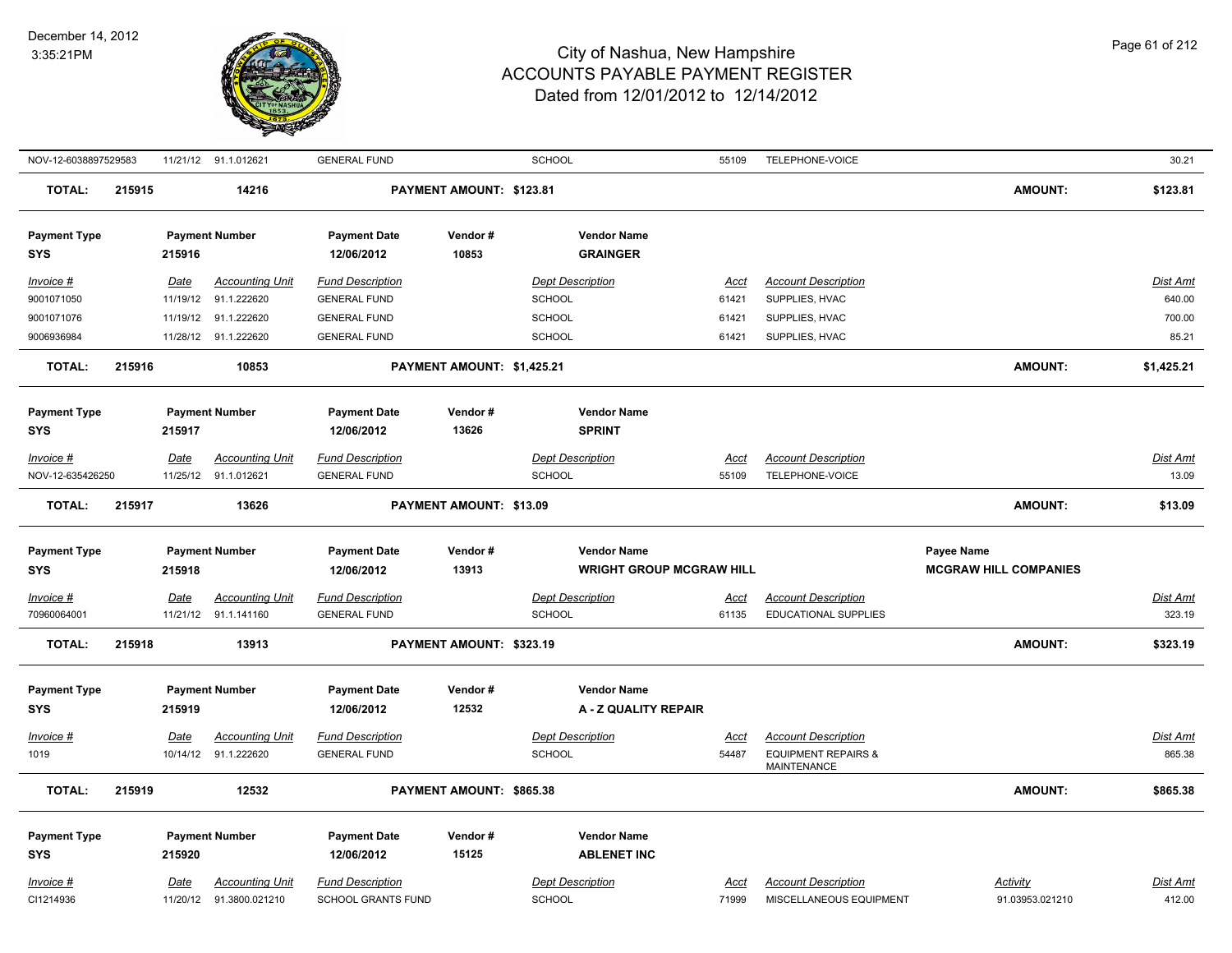

| <b>TOTAL:</b>                     | 215920      | 15125                  |                                   | PAYMENT AMOUNT: \$412.00       |                                                     |             |                                                                            | <b>AMOUNT:</b>  | \$412.00        |
|-----------------------------------|-------------|------------------------|-----------------------------------|--------------------------------|-----------------------------------------------------|-------------|----------------------------------------------------------------------------|-----------------|-----------------|
| <b>Payment Type</b><br><b>SYS</b> | 215921      | <b>Payment Number</b>  | <b>Payment Date</b><br>12/06/2012 | Vendor#<br>13946               | <b>Vendor Name</b><br><b>AC MOORE INC</b>           |             |                                                                            |                 |                 |
| Invoice #                         | Date        | <b>Accounting Unit</b> | <b>Fund Description</b>           |                                | <b>Dept Description</b>                             | Acct        | <b>Account Description</b>                                                 | Activity        | Dist Amt        |
| 4748                              | 11/27/12    | 91.3800.991490         | <b>SCHOOL GRANTS FUND</b>         |                                | <b>SCHOOL</b>                                       | 61299       | MISCELLANEOUS SUPPLIES                                                     | 91.03463.991490 | 12.74           |
| 4824                              | 11/5/12     | 91.2222.991490         | AFTER SCHOOL PROGRAM              |                                | <b>SCHOOL</b>                                       | 61299       | MISCELLANEOUS SUPPLIES                                                     |                 | 15.69           |
| 810                               | 11/13/12    | 91.2222.991490         | AFTER SCHOOL PROGRAM              |                                | <b>SCHOOL</b>                                       | 61299       | MISCELLANEOUS SUPPLIES                                                     |                 | 19.16           |
| <b>TOTAL:</b>                     | 215921      | 13946                  |                                   | <b>PAYMENT AMOUNT: \$47.59</b> |                                                     |             |                                                                            | <b>AMOUNT:</b>  | \$47.59         |
| <b>Payment Type</b><br><b>SYS</b> | 215922      | <b>Payment Number</b>  | <b>Payment Date</b><br>12/06/2012 | Vendor#<br>11808               | <b>Vendor Name</b><br><b>ALL SEASONS PROMOTIONS</b> |             |                                                                            |                 |                 |
| Invoice #                         | Date        | <b>Accounting Unit</b> | <b>Fund Description</b>           |                                | <b>Dept Description</b>                             | Acct        | <b>Account Description</b>                                                 |                 | Dist Amt        |
| 9212                              | 9/11/12     | 91.1.222660            | <b>GENERAL FUND</b>               |                                | <b>SCHOOL</b>                                       | 61107       | <b>CLOTHING &amp; UNIFORMS</b>                                             |                 | 667.00          |
| <b>TOTAL:</b>                     | 215922      | 11808                  |                                   | PAYMENT AMOUNT: \$667.00       |                                                     |             |                                                                            | <b>AMOUNT:</b>  | \$667.00        |
| <b>Payment Type</b>               |             | <b>Payment Number</b>  | <b>Payment Date</b>               | Vendor#                        | <b>Vendor Name</b>                                  |             |                                                                            |                 |                 |
| <b>SYS</b>                        | 215923      |                        | 12/06/2012                        | 14695                          | <b>ALL-WAYS ACCESSIBLE</b>                          |             |                                                                            |                 |                 |
| <u>Invoice #</u>                  | <b>Date</b> | <b>Accounting Unit</b> | <b>Fund Description</b>           |                                | <b>Dept Description</b>                             | <u>Acct</u> | <b>Account Description</b>                                                 | <b>Activity</b> | <u>Dist Amt</u> |
| 203939                            | 11/6/12     | 91.3800.021210         | <b>SCHOOL GRANTS FUND</b>         |                                | <b>SCHOOL</b>                                       | 54487       | <b>EQUIPMENT REPAIRS &amp;</b>                                             | 91.03953.021210 | 100.00          |
| 203940                            | 11/6/12     | 91.3800.021210         | <b>SCHOOL GRANTS FUND</b>         |                                | <b>SCHOOL</b>                                       | 54487       | <b>MAINTENANCE</b><br><b>EQUIPMENT REPAIRS &amp;</b><br><b>MAINTENANCE</b> | 91.03953.021210 | 100.00          |
| 203941                            | 11/6/12     | 91.3800.021210         | SCHOOL GRANTS FUND                |                                | <b>SCHOOL</b>                                       | 54487       | <b>EQUIPMENT REPAIRS &amp;</b>                                             | 91.03953.021210 | 100.00          |
| 203942                            | 11/6/12     | 91.3800.021210         | SCHOOL GRANTS FUND                |                                | <b>SCHOOL</b>                                       | 54487       | <b>MAINTENANCE</b><br><b>EQUIPMENT REPAIRS &amp;</b><br><b>MAINTENANCE</b> | 91.03953.021210 | 100.00          |
| 203943                            | 11/6/12     | 91.3800.021210         | SCHOOL GRANTS FUND                |                                | SCHOOL                                              | 54487       | <b>EQUIPMENT REPAIRS &amp;</b>                                             | 91.03953.021210 | 100.00          |
| 203944                            | 11/6/12     | 91.3800.021210         | <b>SCHOOL GRANTS FUND</b>         |                                | <b>SCHOOL</b>                                       | 54487       | <b>MAINTENANCE</b><br><b>EQUIPMENT REPAIRS &amp;</b><br><b>MAINTENANCE</b> | 91.03953.021210 | 100.00          |
| <b>TOTAL:</b>                     | 215923      | 14695                  |                                   | PAYMENT AMOUNT: \$600.00       |                                                     |             |                                                                            | <b>AMOUNT:</b>  | \$600.00        |
| <b>Payment Type</b>               |             | <b>Payment Number</b>  | <b>Payment Date</b>               | Vendor#                        | <b>Vendor Name</b>                                  |             |                                                                            |                 |                 |
| <b>SYS</b>                        | 215924      |                        | 12/06/2012                        | 10380                          | AMERICAN PRINTING HOUSE FOR TH                      |             |                                                                            |                 |                 |
| Invoice #                         | Date        | <b>Accounting Unit</b> | <b>Fund Description</b>           |                                | <b>Dept Description</b>                             | Acct        | <b>Account Description</b>                                                 | Activity        | Dist Amt        |
| 824724                            | 11/9/12     | 91.3800.021210         | SCHOOL GRANTS FUND                |                                | <b>SCHOOL</b>                                       | 61299       | MISCELLANEOUS SUPPLIES                                                     | 91.03953.021210 | 314.50          |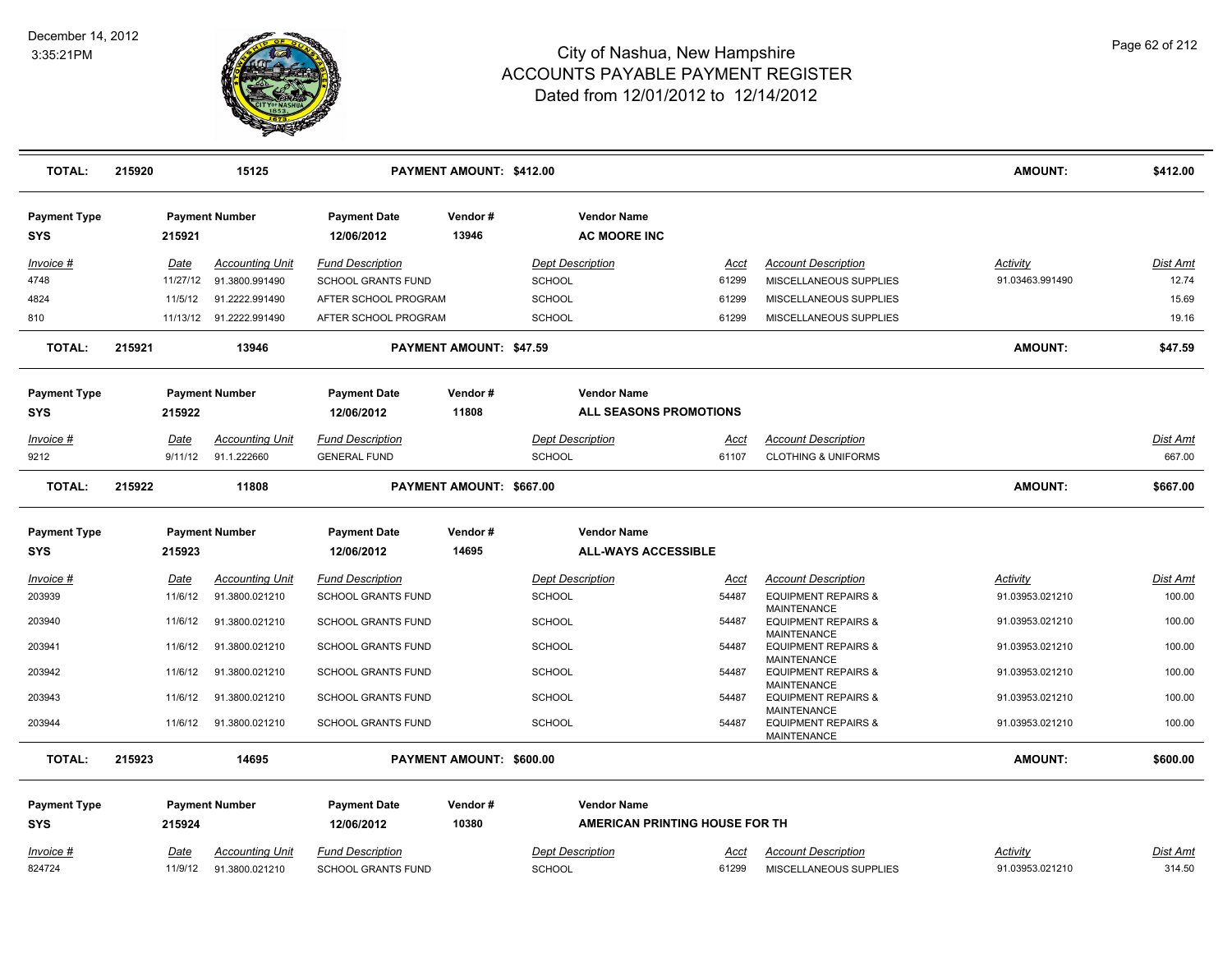

| <b>TOTAL:</b>                     | 215924 |                 | 10380                                          |                                                | PAYMENT AMOUNT: \$314.50   |                                                                 |                      |                                                         |                                | <b>AMOUNT:</b> | \$314.50             |
|-----------------------------------|--------|-----------------|------------------------------------------------|------------------------------------------------|----------------------------|-----------------------------------------------------------------|----------------------|---------------------------------------------------------|--------------------------------|----------------|----------------------|
| <b>Payment Type</b><br>SYS        |        | 215925          | <b>Payment Number</b>                          | <b>Payment Date</b><br>12/06/2012              | Vendor#<br>13971           | <b>Vendor Name</b><br><b>AMERICAN SECURITY &amp; FIRE PROTE</b> |                      |                                                         |                                |                |                      |
| Invoice #<br><b>NOV-12</b>        |        | Date<br>11/1/12 | <b>Accounting Unit</b><br>91.1.222620          | <b>Fund Description</b><br><b>GENERAL FUND</b> |                            | <b>Dept Description</b><br><b>SCHOOL</b>                        | <u>Acct</u><br>53628 | <b>Account Description</b><br><b>CONTRACT SERVICES</b>  |                                |                | Dist Amt<br>2,550.00 |
| <b>TOTAL:</b>                     | 215925 |                 | 13971                                          |                                                | PAYMENT AMOUNT: \$2,550.00 |                                                                 |                      |                                                         |                                | AMOUNT:        | \$2,550.00           |
| <b>Payment Type</b>               |        |                 | <b>Payment Number</b>                          | <b>Payment Date</b>                            | Vendor#                    | <b>Vendor Name</b>                                              |                      |                                                         |                                |                |                      |
| SYS                               |        | 215926          |                                                | 12/06/2012                                     | 15584                      | <b>AMERICAN VAN EQUIPMENT</b>                                   |                      |                                                         |                                |                |                      |
| Invoice #                         |        | Date            | <b>Accounting Unit</b>                         | <b>Fund Description</b>                        |                            | <b>Dept Description</b>                                         | Acct                 | <b>Account Description</b>                              |                                |                | Dist Amt             |
| 516265                            |        |                 | 11/20/12 91.1.222630                           | <b>GENERAL FUND</b>                            |                            | <b>SCHOOL</b>                                                   | 61599                | GROUNDS MAINTENANCE SUPPLIES                            |                                |                | 36.88                |
| <b>TOTAL:</b>                     | 215926 |                 | 15584                                          |                                                | PAYMENT AMOUNT: \$36.88    |                                                                 |                      |                                                         |                                | <b>AMOUNT:</b> | \$36.88              |
| <b>Payment Type</b><br>SYS        |        | 215927          | <b>Payment Number</b>                          | <b>Payment Date</b><br>12/06/2012              | Vendor#<br>13974           | <b>Vendor Name</b><br><b>ROBERT ANASTAS</b>                     |                      |                                                         |                                |                |                      |
|                                   |        |                 |                                                |                                                |                            |                                                                 |                      |                                                         |                                |                |                      |
| <u>Invoice #</u>                  |        | <u>Date</u>     | <b>Accounting Unit</b>                         | <b>Fund Description</b>                        |                            | <b>Dept Description</b>                                         | <u>Acct</u>          | <b>Account Description</b>                              |                                |                | Dist Amt             |
| MILES-NOV                         |        |                 | 11/30/12 91.1.222610                           | <b>GENERAL FUND</b>                            |                            | <b>SCHOOL</b>                                                   | 55307                | MILEAGE REIMBURSEMENTS                                  |                                |                | 24.42                |
| <b>TOTAL:</b>                     | 215927 |                 | 13974                                          |                                                | PAYMENT AMOUNT: \$24.42    |                                                                 |                      |                                                         |                                | <b>AMOUNT:</b> | \$24.42              |
| <b>Payment Type</b><br><b>SYS</b> |        | 215928          | <b>Payment Number</b>                          | <b>Payment Date</b><br>12/06/2012              | Vendor#<br>11382           | <b>Vendor Name</b><br><b>APPLE INC - PHEASANT LANE MALL</b>     |                      |                                                         | Payee Name<br><b>APPLE INC</b> |                |                      |
|                                   |        |                 |                                                |                                                |                            |                                                                 |                      |                                                         |                                |                |                      |
| <b>Invoice #</b><br>1800350462    |        | <u>Date</u>     | <b>Accounting Unit</b><br>11/19/12 91.1.161160 | <b>Fund Description</b><br><b>GENERAL FUND</b> |                            | <b>Dept Description</b><br><b>SCHOOL</b>                        | <u>Acct</u><br>71221 | <b>Account Description</b><br><b>COMPUTER EQUIPMENT</b> |                                |                | Dist Amt<br>249.00   |
| <b>TOTAL:</b>                     | 215928 |                 | 11382                                          |                                                | PAYMENT AMOUNT: \$249.00   |                                                                 |                      |                                                         |                                | AMOUNT:        | \$249.00             |
|                                   |        |                 |                                                |                                                |                            |                                                                 |                      |                                                         |                                |                |                      |
| <b>Payment Type</b><br><b>SYS</b> |        | 215929          | <b>Payment Number</b>                          | <b>Payment Date</b><br>12/06/2012              | Vendor#<br>13983           | <b>Vendor Name</b><br><b>JANICE ARCARO</b>                      |                      |                                                         |                                |                |                      |
|                                   |        |                 |                                                |                                                |                            |                                                                 |                      |                                                         |                                |                |                      |
| Invoice #                         |        | Date            | <b>Accounting Unit</b>                         | <b>Fund Description</b>                        |                            | <b>Dept Description</b>                                         | Acct                 | <b>Account Description</b>                              |                                |                | Dist Amt             |
| MILES-NOV                         |        | 11/30/12        | 91.1.012320                                    | <b>GENERAL FUND</b>                            |                            | <b>SCHOOL</b>                                                   | 55307                | MILEAGE REIMBURSEMENTS                                  |                                |                | 133.79               |
| MILES-OCT                         |        |                 | 10/31/12 91.1.012320                           | <b>GENERAL FUND</b>                            |                            | <b>SCHOOL</b>                                                   | 55307                | MILEAGE REIMBURSEMENTS                                  |                                |                | 127.65               |
| MILES-SEPT                        |        |                 | 9/28/12 91.1.012320                            | <b>GENERAL FUND</b>                            |                            | SCHOOL                                                          | 55307                | MILEAGE REIMBURSEMENTS                                  |                                |                | 138.50               |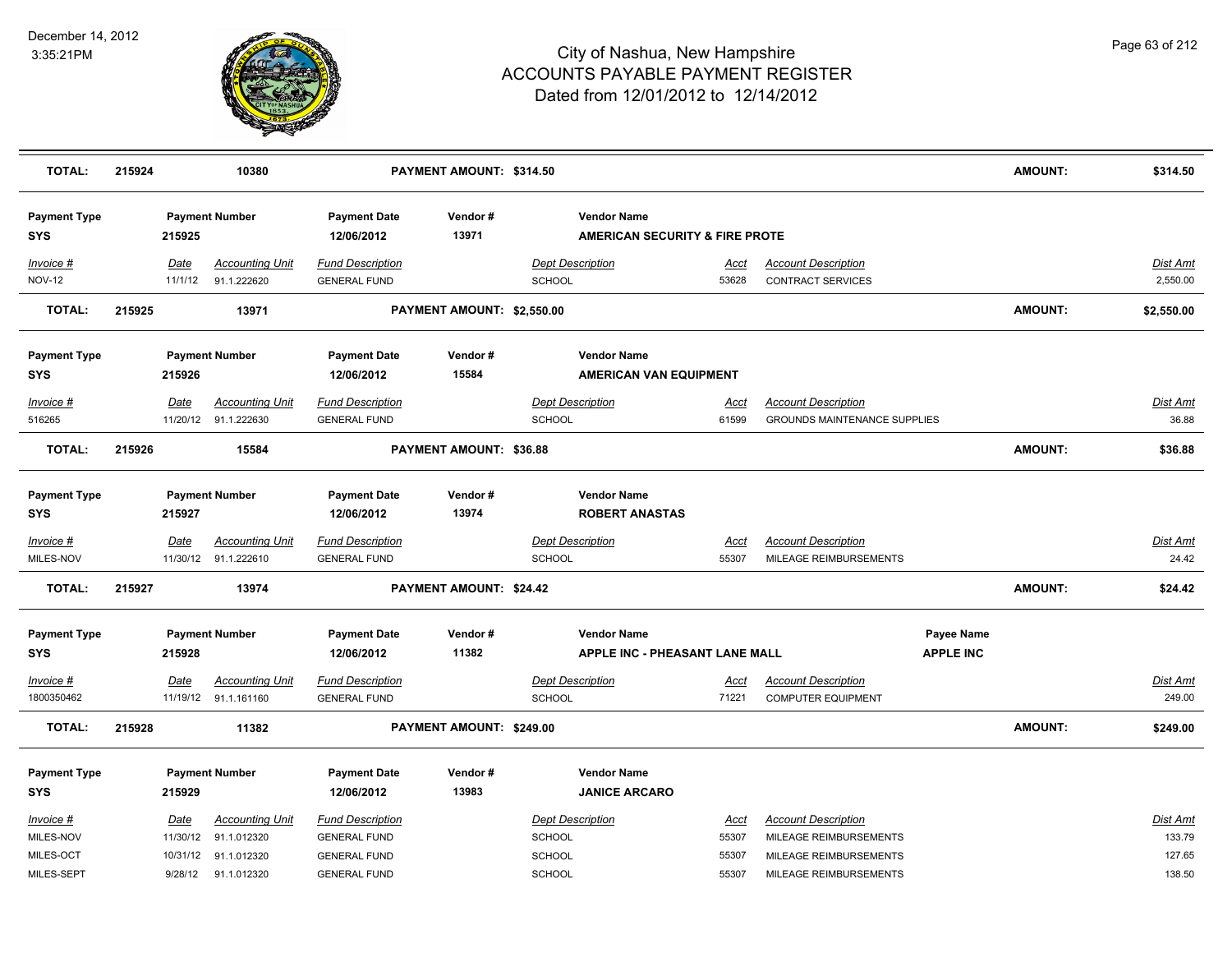

| <b>TOTAL:</b>                     | 215929 |             | 13983                  |                                   | PAYMENT AMOUNT: \$399.94 |                         |                                           |             |                                     | <b>AMOUNT:</b> | \$399.94        |
|-----------------------------------|--------|-------------|------------------------|-----------------------------------|--------------------------|-------------------------|-------------------------------------------|-------------|-------------------------------------|----------------|-----------------|
| <b>Payment Type</b><br><b>SYS</b> |        | 215930      | <b>Payment Number</b>  | <b>Payment Date</b><br>12/06/2012 | Vendor#<br>11128         |                         | <b>Vendor Name</b><br><b>THOMAS ARRIA</b> |             |                                     |                |                 |
| Invoice #                         |        | <u>Date</u> | <b>Accounting Unit</b> | <b>Fund Description</b>           |                          | <b>Dept Description</b> |                                           | <u>Acct</u> | <b>Account Description</b>          |                | Dist Amt        |
| MILES-NOV                         |        | 11/30/12    | 91.1.012338            | <b>GENERAL FUND</b>               |                          | <b>SCHOOL</b>           |                                           | 55307       | MILEAGE REIMBURSEMENTS              |                | 146.97          |
| MILES-OCT                         |        | 11/3/12     | 91.1.012338            | <b>GENERAL FUND</b>               |                          | SCHOOL                  |                                           | 55307       | MILEAGE REIMBURSEMENTS              |                | 184.01          |
| <b>NOV-12</b>                     |        | 11/29/12    | 91.1.031464            | <b>GENERAL FUND</b>               |                          | SCHOOL                  |                                           | 55200       | DUES AND MEMBERSHIPS                |                | 30.00           |
| <b>NOV-12</b>                     |        |             | 11/29/12 91.1.041464   | <b>GENERAL FUND</b>               |                          | <b>SCHOOL</b>           |                                           | 55200       | DUES AND MEMBERSHIPS                |                | 30.00           |
| <b>TOTAL:</b>                     | 215930 |             | 11128                  |                                   | PAYMENT AMOUNT: \$390.98 |                         |                                           |             |                                     | <b>AMOUNT:</b> | \$390.98        |
| <b>Payment Type</b>               |        |             | <b>Payment Number</b>  | <b>Payment Date</b>               | Vendor#                  |                         | <b>Vendor Name</b>                        |             |                                     |                |                 |
| <b>SYS</b>                        |        | 215931      |                        | 12/06/2012                        | 15123                    |                         | <b>ATLANTIC EDUCATION CONSULTANTS</b>     |             |                                     |                |                 |
| <b>Invoice #</b>                  |        | <b>Date</b> | <b>Accounting Unit</b> | <b>Fund Description</b>           |                          | <b>Dept Description</b> |                                           | <u>Acct</u> | <b>Account Description</b>          |                | Dist Amt        |
| 121003                            |        | 11/9/12     | 91.1.151160            | <b>GENERAL FUND</b>               |                          | SCHOOL                  |                                           | 61135       | <b>EDUCATIONAL SUPPLIES</b>         |                | 62.00           |
| <b>TOTAL:</b>                     | 215931 |             | 15123                  |                                   | PAYMENT AMOUNT: \$62.00  |                         |                                           |             |                                     | <b>AMOUNT:</b> | \$62.00         |
| <b>Payment Type</b>               |        |             | <b>Payment Number</b>  | <b>Payment Date</b>               | Vendor#                  |                         | <b>Vendor Name</b>                        |             |                                     |                |                 |
| <b>SYS</b>                        |        | 215932      |                        | 12/06/2012                        | 14634                    |                         | <b>IAN ATWELL</b>                         |             |                                     |                |                 |
| Invoice #                         |        | <u>Date</u> | <u>Accounting Unit</u> | <b>Fund Description</b>           |                          | <b>Dept Description</b> |                                           | <u>Acct</u> | <b>Account Description</b>          |                | Dist Amt        |
| MILES-NOV                         |        |             | 11/30/12 91.1.992322   | <b>GENERAL FUND</b>               |                          | SCHOOL                  |                                           | 55307       | MILEAGE REIMBURSEMENTS              |                | 15.15           |
| <b>TOTAL:</b>                     | 215932 |             | 14634                  |                                   | PAYMENT AMOUNT: \$15.15  |                         |                                           |             |                                     | <b>AMOUNT:</b> | \$15.15         |
| <b>Payment Type</b>               |        |             | <b>Payment Number</b>  | <b>Payment Date</b>               | Vendor#                  |                         | <b>Vendor Name</b>                        |             |                                     |                |                 |
| <b>SYS</b>                        |        | 215933      |                        | 12/06/2012                        | 12358                    |                         | <b>B &amp; S LOCKSMITHS INC</b>           |             |                                     |                |                 |
| Invoice #                         |        | <b>Date</b> | <b>Accounting Unit</b> | <b>Fund Description</b>           |                          | <b>Dept Description</b> |                                           | <u>Acct</u> | <b>Account Description</b>          |                | Dist Amt        |
| 24247                             |        |             | 11/19/12 91.1.222620   | <b>GENERAL FUND</b>               |                          | <b>SCHOOL</b>           |                                           | 54280       | <b>BUILDING/GROUNDS MAINTENANCE</b> |                | 534.05          |
| <b>TOTAL:</b>                     | 215933 |             | 12358                  |                                   | PAYMENT AMOUNT: \$534.05 |                         |                                           |             |                                     | <b>AMOUNT:</b> | \$534.05        |
| <b>Payment Type</b>               |        |             | <b>Payment Number</b>  | <b>Payment Date</b>               | Vendor#                  |                         | <b>Vendor Name</b>                        |             |                                     |                |                 |
| <b>SYS</b>                        |        | 215934      |                        | 12/06/2012                        | 13997                    |                         | <b>MARCIA BAGLEY</b>                      |             |                                     |                |                 |
|                                   |        |             |                        |                                   |                          |                         |                                           |             |                                     |                |                 |
| Invoice #                         |        | <b>Date</b> | <b>Accounting Unit</b> | <b>Fund Description</b>           |                          | <b>Dept Description</b> |                                           | Acct        | <b>Account Description</b>          |                | <u>Dist Amt</u> |
| MILES-NOV                         |        |             | 11/30/12 91.1.012320   | <b>GENERAL FUND</b>               |                          | SCHOOL                  |                                           | 55307       | MILEAGE REIMBURSEMENTS              |                | 162.57          |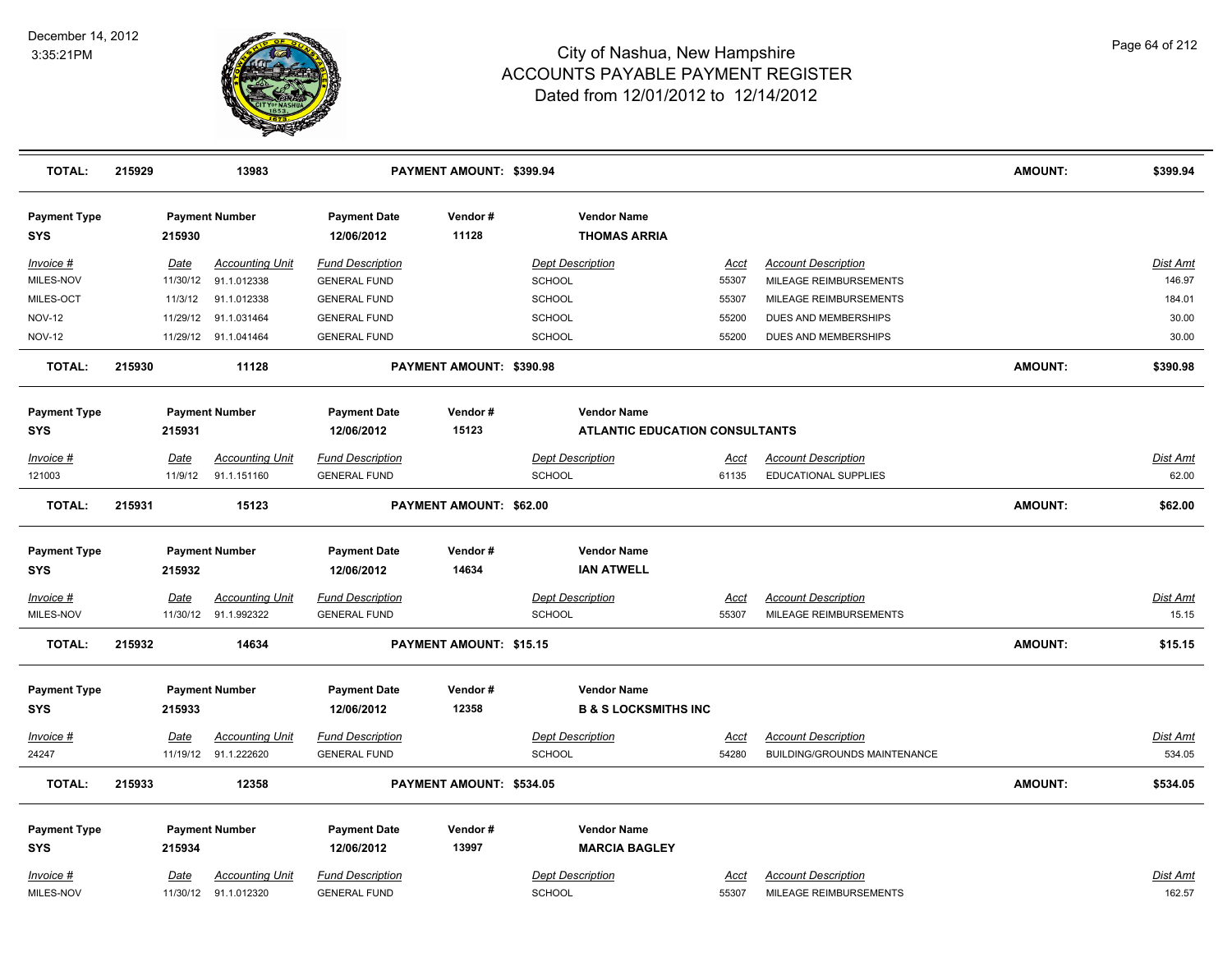

| <b>TOTAL:</b>                     | 215934 |                         | 13997                                          |                                                | PAYMENT AMOUNT: \$162.57   |                                                     |                      |                                                                                    | <b>AMOUNT:</b> | \$162.57                 |
|-----------------------------------|--------|-------------------------|------------------------------------------------|------------------------------------------------|----------------------------|-----------------------------------------------------|----------------------|------------------------------------------------------------------------------------|----------------|--------------------------|
| <b>Payment Type</b><br><b>SYS</b> |        | 215935                  | <b>Payment Number</b>                          | <b>Payment Date</b><br>12/06/2012              | Vendor#<br>11467           | <b>Vendor Name</b><br><b>DAVID BAILEY</b>           |                      |                                                                                    |                |                          |
| Invoice #<br>NOV26-12             |        | Date                    | <b>Accounting Unit</b><br>11/26/12 91.1.051112 | <b>Fund Description</b><br><b>GENERAL FUND</b> |                            | <b>Dept Description</b><br><b>SCHOOL</b>            | Acct<br>54487        | <b>Account Description</b><br><b>EQUIPMENT REPAIRS &amp;</b><br><b>MAINTENANCE</b> |                | Dist Amt<br>130.00       |
| <b>TOTAL:</b>                     | 215935 |                         | 11467                                          |                                                | PAYMENT AMOUNT: \$130.00   |                                                     |                      |                                                                                    | <b>AMOUNT:</b> | \$130.00                 |
| <b>Payment Type</b><br><b>SYS</b> |        | 215936                  | <b>Payment Number</b>                          | <b>Payment Date</b><br>12/06/2012              | Vendor#<br>12369           | <b>Vendor Name</b><br><b>BARNES &amp; NOBLE INC</b> |                      |                                                                                    |                |                          |
| Invoice #<br>2438147              |        | <b>Date</b><br>10/31/12 | <b>Accounting Unit</b><br>91.1.062120          | <b>Fund Description</b><br><b>GENERAL FUND</b> |                            | <b>Dept Description</b><br><b>SCHOOL</b>            | <u>Acct</u><br>61807 | <b>Account Description</b><br><b>PUBLICATIONS</b>                                  |                | <b>Dist Amt</b><br>18.56 |
| 2438148                           |        |                         | 10/31/12 91.1.121160                           | <b>GENERAL FUND</b>                            |                            | <b>SCHOOL</b>                                       | 61875                | <b>BOOKS</b>                                                                       |                | 37.42                    |
| 2438149                           |        | 10/31/12                | 91.1.131160                                    | <b>GENERAL FUND</b>                            |                            | <b>SCHOOL</b>                                       | 61135                | EDUCATIONAL SUPPLIES                                                               |                | 153.10                   |
| 2438150                           |        |                         | 10/31/12 91.1.071160                           | <b>GENERAL FUND</b>                            |                            | <b>SCHOOL</b>                                       | 61135                | EDUCATIONAL SUPPLIES                                                               |                | 144.95                   |
| 2438151                           |        | 10/31/12                | 91.1.992212                                    | <b>GENERAL FUND</b>                            |                            | <b>SCHOOL</b>                                       | 61875                | <b>BOOKS</b>                                                                       |                | 46.26                    |
| 2438152                           |        | 10/31/12                | 91.1.992212                                    | <b>GENERAL FUND</b>                            |                            | <b>SCHOOL</b>                                       | 61875                | <b>BOOKS</b>                                                                       |                | 47.40                    |
| 2443022                           |        | 11/8/12                 | 91.1.031160                                    | <b>GENERAL FUND</b>                            |                            | <b>SCHOOL</b>                                       | 61135                | EDUCATIONAL SUPPLIES                                                               |                | 727.56                   |
| 2444669                           |        | 11/9/12                 | 91.1.071210                                    | <b>GENERAL FUND</b>                            |                            | <b>SCHOOL</b>                                       | 61135                | <b>EDUCATIONAL SUPPLIES</b>                                                        |                | 327.20                   |
| 2447275                           |        | 11/14/12                | 91.1.992212                                    | <b>GENERAL FUND</b>                            |                            | <b>SCHOOL</b>                                       | 61875                | <b>BOOKS</b>                                                                       |                | 94.80                    |
| CM 2448347                        |        |                         | 11/15/12 91.1.031160                           | <b>GENERAL FUND</b>                            |                            | <b>SCHOOL</b>                                       | 61135                | EDUCATIONAL SUPPLIES                                                               |                | $-20.76$                 |
| <b>TOTAL:</b>                     | 215936 |                         | 12369                                          |                                                | PAYMENT AMOUNT: \$1,576.49 |                                                     |                      |                                                                                    | <b>AMOUNT:</b> | \$1,576.49               |
| <b>Payment Type</b><br><b>SYS</b> |        | 215937                  | <b>Payment Number</b>                          | <b>Payment Date</b><br>12/06/2012              | Vendor#<br>12391           | <b>Vendor Name</b><br><b>BELLETETES INC</b>         |                      |                                                                                    |                |                          |
| Invoice #                         |        | Date                    | Accounting Unit                                | <b>Fund Description</b>                        |                            | <b>Dept Description</b>                             | Acct                 | <b>Account Description</b>                                                         |                | Dist Amt                 |
| 4609084                           |        |                         | 11/16/12 91.1.031370                           | <b>GENERAL FUND</b>                            |                            | <b>SCHOOL</b>                                       | 61135                | <b>EDUCATIONAL SUPPLIES</b>                                                        |                | 66.52                    |
| <b>TOTAL:</b>                     | 215937 |                         | 12391                                          |                                                | PAYMENT AMOUNT: \$66.52    |                                                     |                      |                                                                                    | <b>AMOUNT:</b> | \$66.52                  |
| <b>Payment Type</b><br><b>SYS</b> |        | 215938                  | <b>Payment Number</b>                          | <b>Payment Date</b><br>12/06/2012              | Vendor#<br>12402           | <b>Vendor Name</b><br><b>BEST FORD</b>              |                      |                                                                                    |                |                          |
| Invoice #<br>5032954              |        | <u>Date</u>             | <b>Accounting Unit</b><br>11/19/12 91.1.222620 | <b>Fund Description</b><br><b>GENERAL FUND</b> |                            | <b>Dept Description</b><br><b>SCHOOL</b>            | <u>Acct</u><br>54600 | <b>Account Description</b><br><b>VEHICLE REPAIRS &amp; MAINTENANCE</b>             |                | Dist Amt<br>612.40       |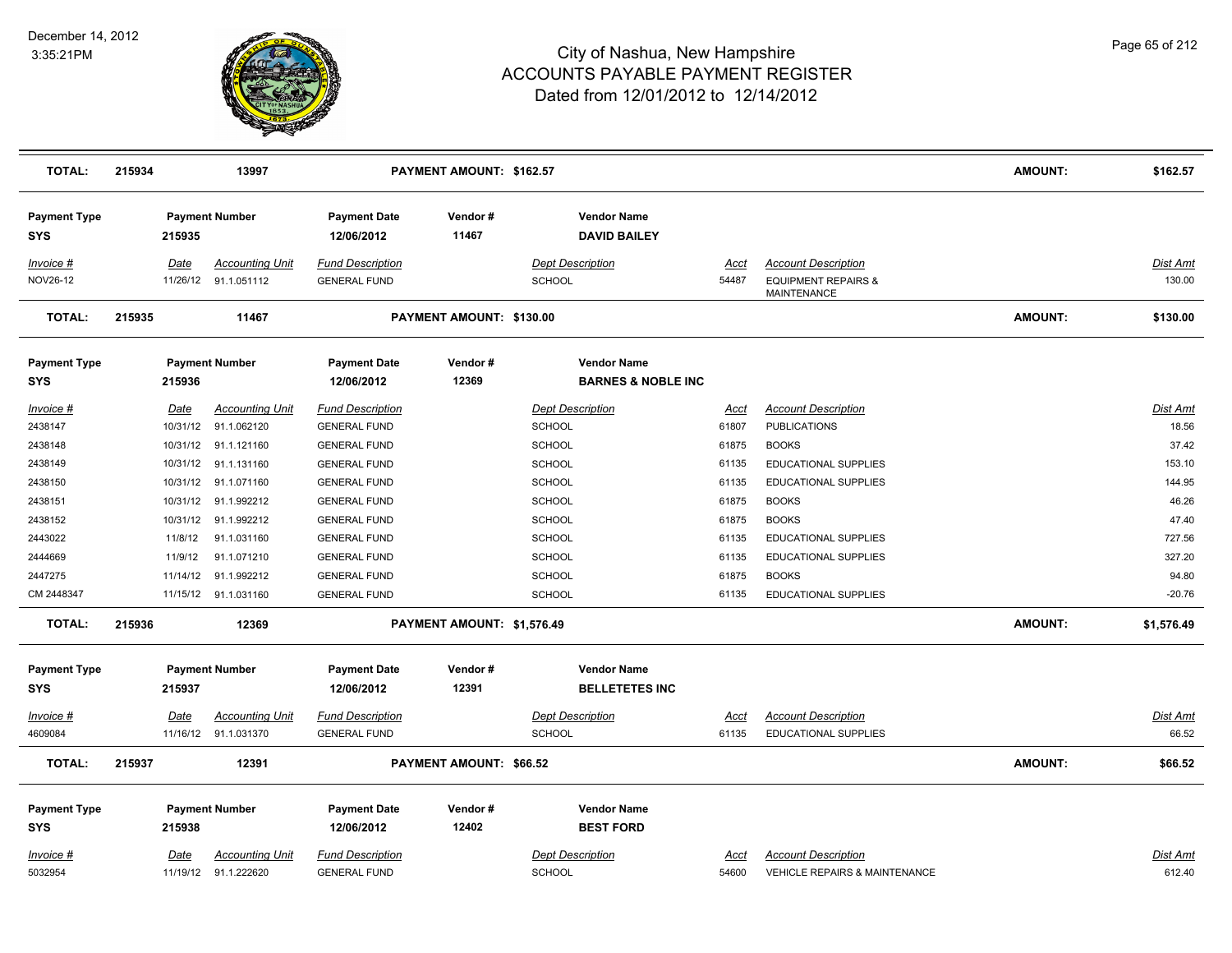

| <b>TOTAL:</b>                     | 215938   | 12402                   |                                   | PAYMENT AMOUNT: \$612.40 |                         |                                 |                            | AMOUNT: | \$612.40 |
|-----------------------------------|----------|-------------------------|-----------------------------------|--------------------------|-------------------------|---------------------------------|----------------------------|---------|----------|
| <b>Payment Type</b><br><b>SYS</b> | 215939   | <b>Payment Number</b>   | <b>Payment Date</b><br>12/06/2012 | Vendor#<br>12405         | <b>Vendor Name</b>      | <b>BIMBO FOODS BAKERIES INC</b> |                            |         |          |
| Invoice #                         | Date     | <b>Accounting Unit</b>  | <b>Fund Description</b>           |                          | <b>Dept Description</b> | Acct                            | <b>Account Description</b> |         | Dist Amt |
| 03637815961                       | 11/5/12  | 91.2100.063120          | <b>FOOD SERVICES</b>              |                          | <b>SCHOOL</b>           | 61214                           | FOOD, FOOD SERVICE PROGRAM |         | 7.65     |
| 03637816156                       | 11/13/12 | 91.2100.143120          | <b>FOOD SERVICES</b>              |                          | <b>SCHOOL</b>           | 61214                           | FOOD, FOOD SERVICE PROGRAM |         | 60.20    |
| 03637816157                       | 11/13/12 | 91.2100.203120          | <b>FOOD SERVICES</b>              |                          | <b>SCHOOL</b>           | 61214                           | FOOD, FOOD SERVICE PROGRAM |         | 90.71    |
| 03637816163                       | 11/13/12 | 91.2100.063120          | <b>FOOD SERVICES</b>              |                          | <b>SCHOOL</b>           | 61214                           | FOOD, FOOD SERVICE PROGRAM |         | 117.72   |
| 03637816164                       | 11/13/12 | 91.2100.153120          | <b>FOOD SERVICES</b>              |                          | <b>SCHOOL</b>           | 61214                           | FOOD, FOOD SERVICE PROGRAM |         | 92.20    |
| 03637816310                       | 11/19/12 | 91.2100.143120          | <b>FOOD SERVICES</b>              |                          | <b>SCHOOL</b>           | 61214                           | FOOD, FOOD SERVICE PROGRAM |         | 11.50    |
| 03637816311                       | 11/19/12 | 91.2100.203120          | <b>FOOD SERVICES</b>              |                          | SCHOOL                  | 61214                           | FOOD, FOOD SERVICE PROGRAM |         | 49.47    |
| 03637816317                       | 11/19/12 | 91.2100.063120          | <b>FOOD SERVICES</b>              |                          | <b>SCHOOL</b>           | 61214                           | FOOD, FOOD SERVICE PROGRAM |         | 12.95    |
| 03637816318                       | 11/19/12 | 91.2100.153120          | <b>FOOD SERVICES</b>              |                          | <b>SCHOOL</b>           | 61214                           | FOOD, FOOD SERVICE PROGRAM |         | 79.50    |
| 03637816458                       | 11/26/12 | 91.2100.143120          | <b>FOOD SERVICES</b>              |                          | SCHOOL                  | 61214                           | FOOD, FOOD SERVICE PROGRAM |         | 86.40    |
| 03637816459                       | 11/26/12 | 91.2100.203120          | <b>FOOD SERVICES</b>              |                          | SCHOOL                  | 61214                           | FOOD, FOOD SERVICE PROGRAM |         | 53.33    |
| 03637816464                       | 11/26/12 | 91.2100.053120          | <b>FOOD SERVICES</b>              |                          | <b>SCHOOL</b>           | 61214                           | FOOD, FOOD SERVICE PROGRAM |         | 93.85    |
| 03637816465                       | 11/26/12 | 91.2100.153120          | <b>FOOD SERVICES</b>              |                          | <b>SCHOOL</b>           | 61214                           | FOOD, FOOD SERVICE PROGRAM |         | 154.50   |
| 03637816466                       | 11/26/12 | 91.2100.063120          | <b>FOOD SERVICES</b>              |                          | SCHOOL                  | 61214                           | FOOD, FOOD SERVICE PROGRAM |         | 55.35    |
| 03637816656                       | 12/3/12  | 91.2100.143120          | <b>FOOD SERVICES</b>              |                          | <b>SCHOOL</b>           | 61214                           | FOOD, FOOD SERVICE PROGRAM |         | 133.10   |
| 03637816657                       | 12/3/12  | 91.2100.203120          | <b>FOOD SERVICES</b>              |                          | <b>SCHOOL</b>           | 61214                           | FOOD, FOOD SERVICE PROGRAM |         | 115.02   |
| 03637816662                       | 12/3/12  | 91.2100.053120          | <b>FOOD SERVICES</b>              |                          | SCHOOL                  | 61214                           | FOOD, FOOD SERVICE PROGRAM |         | 76.45    |
| 03637816664                       | 12/3/12  | 91.2100.153120          | <b>FOOD SERVICES</b>              |                          | SCHOOL                  | 61214                           | FOOD, FOOD SERVICE PROGRAM |         | 185.30   |
| 03637816708                       | 12/4/12  | 91.2100.053120          | <b>FOOD SERVICES</b>              |                          | <b>SCHOOL</b>           | 61214                           | FOOD, FOOD SERVICE PROGRAM |         | 14.25    |
| 03637911136                       | 11/5/12  | 91.2100.133120          | <b>FOOD SERVICES</b>              |                          | <b>SCHOOL</b>           | 61214                           | FOOD, FOOD SERVICE PROGRAM |         | 45.39    |
| 03637911137                       | 11/5/12  | 91.2100.093120          | <b>FOOD SERVICES</b>              |                          | SCHOOL                  | 61214                           | FOOD, FOOD SERVICE PROGRAM |         | 55.40    |
| 03637911158                       | 11/5/12  | 91.2100.133120          | <b>FOOD SERVICES</b>              |                          | <b>SCHOOL</b>           | 61214                           | FOOD, FOOD SERVICE PROGRAM |         | $-19.89$ |
| 03637911316                       | 11/13/12 | 91.2100.113120          | <b>FOOD SERVICES</b>              |                          | <b>SCHOOL</b>           | 61214                           | FOOD, FOOD SERVICE PROGRAM |         | 98.05    |
| 03637911317                       | 11/13/12 | 91.2100.123120          | <b>FOOD SERVICES</b>              |                          | <b>SCHOOL</b>           | 61214                           | FOOD, FOOD SERVICE PROGRAM |         | 41.45    |
| 03637911318                       | 11/13/12 | 91.2100.133120          | <b>FOOD SERVICES</b>              |                          | <b>SCHOOL</b>           | 61214                           | FOOD, FOOD SERVICE PROGRAM |         | 19.52    |
| 03637911319                       | 11/13/12 | 91.2100.093120          | <b>FOOD SERVICES</b>              |                          | SCHOOL                  | 61214                           | FOOD, FOOD SERVICE PROGRAM |         | 29.96    |
| 03637911320                       | 11/13/12 | 91.2100.183120          | <b>FOOD SERVICES</b>              |                          | <b>SCHOOL</b>           | 61214                           | FOOD, FOOD SERVICE PROGRAM |         | 34.44    |
| 03637911321                       | 11/13/12 | 91.2100.163120          | <b>FOOD SERVICES</b>              |                          | <b>SCHOOL</b>           | 61214                           | FOOD, FOOD SERVICE PROGRAM |         | 60.00    |
| 03637911322                       | 11/13/12 | 91.2100.173120          | <b>FOOD SERVICES</b>              |                          | <b>SCHOOL</b>           | 61214                           | FOOD, FOOD SERVICE PROGRAM |         | 62.25    |
| 03637911323                       | 11/13/12 | 91.2100.193120          | <b>FOOD SERVICES</b>              |                          | <b>SCHOOL</b>           | 61214                           | FOOD, FOOD SERVICE PROGRAM |         | 33.15    |
| 03637911324                       | 11/13/12 | 91.2100.103120          | <b>FOOD SERVICES</b>              |                          | <b>SCHOOL</b>           | 61214                           | FOOD, FOOD SERVICE PROGRAM |         | 46.40    |
| 03637911358                       | 11/15/12 | 91.2100.043120          | <b>FOOD SERVICES</b>              |                          | <b>SCHOOL</b>           | 61214                           | FOOD, FOOD SERVICE PROGRAM |         | 37.61    |
| 03637911428                       | 11/19/12 | 91.2100.043120          | <b>FOOD SERVICES</b>              |                          | <b>SCHOOL</b>           | 61214                           | FOOD, FOOD SERVICE PROGRAM |         | 19.74    |
| 03637911430                       |          | 11/19/12 91.2100.123120 | <b>FOOD SERVICES</b>              |                          | <b>SCHOOL</b>           | 61214                           | FOOD, FOOD SERVICE PROGRAM |         | 50.66    |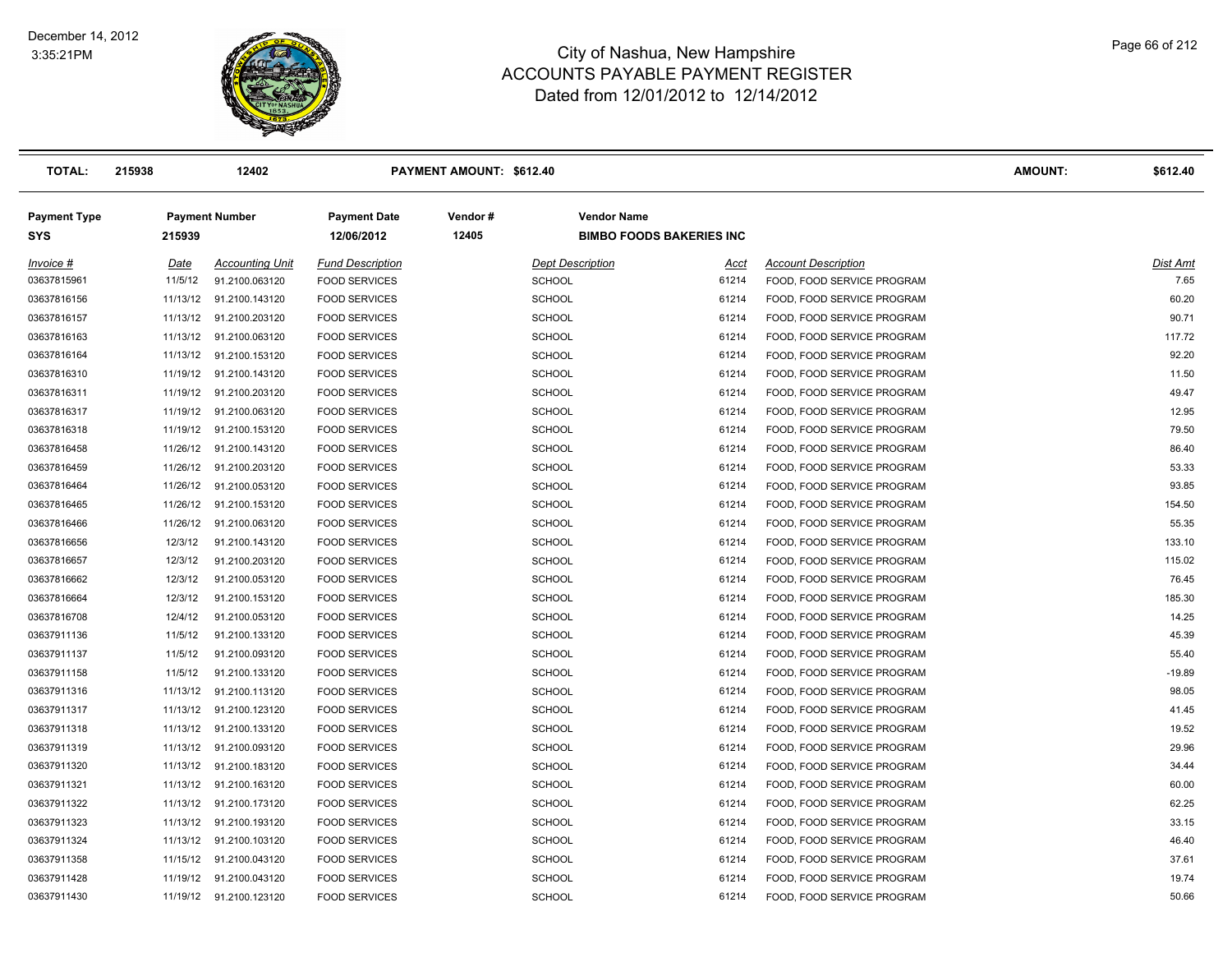

| 03637911435         | 11/19/12 | 91.2100.173120           | <b>FOOD SERVICES</b>      |                            | <b>SCHOOL</b>           | 61214                               | FOOD, FOOD SERVICE PROGRAM     |                 | 17.55           |
|---------------------|----------|--------------------------|---------------------------|----------------------------|-------------------------|-------------------------------------|--------------------------------|-----------------|-----------------|
| 03637911436         |          | 11/19/12 91.2100.193120  | <b>FOOD SERVICES</b>      |                            | <b>SCHOOL</b>           | 61214                               | FOOD, FOOD SERVICE PROGRAM     |                 | 52.04           |
| 03637911437         |          | 11/19/12 91.2100.103120  | <b>FOOD SERVICES</b>      |                            | <b>SCHOOL</b>           | 61214                               | FOOD, FOOD SERVICE PROGRAM     |                 | 88.45           |
| 03637911469         |          | 11/20/12 91.2100.133120  | <b>FOOD SERVICES</b>      |                            | <b>SCHOOL</b>           | 61214                               | FOOD, FOOD SERVICE PROGRAM     |                 | 24.70           |
| 03637911470         |          | 11/20/12 91.2100.093120  | <b>FOOD SERVICES</b>      |                            | <b>SCHOOL</b>           | 61214                               | FOOD, FOOD SERVICE PROGRAM     |                 | 30.00           |
| 03637911472         |          | 11/20/12 91.2100.173120  | <b>FOOD SERVICES</b>      |                            | <b>SCHOOL</b>           | 61214                               | FOOD, FOOD SERVICE PROGRAM     |                 | 58.70           |
| 03637911563         |          | 11/26/12 91.2100.043120  | <b>FOOD SERVICES</b>      |                            | <b>SCHOOL</b>           | 61214                               | FOOD, FOOD SERVICE PROGRAM     |                 | 120.43          |
| 03637911564         |          | 11/26/12 91.2100.113120  | <b>FOOD SERVICES</b>      |                            | <b>SCHOOL</b>           | 61214                               | FOOD, FOOD SERVICE PROGRAM     |                 | 87.35           |
| 03637911565         |          | 11/26/12 91.2100.123120  | <b>FOOD SERVICES</b>      |                            | <b>SCHOOL</b>           | 61214                               | FOOD, FOOD SERVICE PROGRAM     |                 | 64.73           |
| 03637911566         |          | 11/26/12 91.2100.133120  | <b>FOOD SERVICES</b>      |                            | <b>SCHOOL</b>           | 61214                               | FOOD, FOOD SERVICE PROGRAM     |                 | 84.00           |
| 03637911567         |          | 11/26/12 91.2100.093120  | <b>FOOD SERVICES</b>      |                            | <b>SCHOOL</b>           | 61214                               | FOOD, FOOD SERVICE PROGRAM     |                 | 91.45           |
| 03637911568         |          | 11/26/12 91.2100.183120  | <b>FOOD SERVICES</b>      |                            | <b>SCHOOL</b>           | 61214                               | FOOD, FOOD SERVICE PROGRAM     |                 | 71.65           |
| 03637911569         |          | 11/26/12 91.2100.163120  | <b>FOOD SERVICES</b>      |                            | <b>SCHOOL</b>           | 61214                               | FOOD, FOOD SERVICE PROGRAM     |                 | 106.90          |
| 03637911570         |          | 11/26/12 91.2100.173120  | <b>FOOD SERVICES</b>      |                            | <b>SCHOOL</b>           | 61214                               | FOOD, FOOD SERVICE PROGRAM     |                 | 116.91          |
| 03637911571         |          | 11/26/12 91.2100.193120  | <b>FOOD SERVICES</b>      |                            | <b>SCHOOL</b>           | 61214                               | FOOD, FOOD SERVICE PROGRAM     |                 | 148.10          |
| 03637911635         | 11/29/12 | 91.2100.043120           | <b>FOOD SERVICES</b>      |                            | <b>SCHOOL</b>           | 61214                               | FOOD, FOOD SERVICE PROGRAM     |                 | 95.71           |
| 03637911701         | 12/3/12  | 91.2100.043120           | <b>FOOD SERVICES</b>      |                            | <b>SCHOOL</b>           | 61214                               | FOOD, FOOD SERVICE PROGRAM     |                 | 112.98          |
| 03637911709         | 12/3/12  | 91.2100.193120           | <b>FOOD SERVICES</b>      |                            | <b>SCHOOL</b>           | 61214                               | FOOD, FOOD SERVICE PROGRAM     |                 | 86.20           |
| 03638222250         | 11/19/12 | 91.2100.073120           | <b>FOOD SERVICES</b>      |                            | <b>SCHOOL</b>           | 61214                               | FOOD, FOOD SERVICE PROGRAM     |                 | 17.10           |
| 03638222476         |          | 11/26/12 91.2100.033120  | <b>FOOD SERVICES</b>      |                            | <b>SCHOOL</b>           | 61214                               | FOOD, FOOD SERVICE PROGRAM     |                 | 111.40          |
| 03638222477         | 11/26/12 | 91.2100.073120           | <b>FOOD SERVICES</b>      |                            | <b>SCHOOL</b>           | 61214                               | FOOD, FOOD SERVICE PROGRAM     |                 | 42.10           |
| 03638222554         | 11/27/12 | 91.2100.033120           | <b>FOOD SERVICES</b>      |                            | <b>SCHOOL</b>           | 61214                               | FOOD, FOOD SERVICE PROGRAM     |                 | 183.30          |
| 03638222666         |          | 11/30/12 91.2100.073120  | <b>FOOD SERVICES</b>      |                            | <b>SCHOOL</b>           | 61214                               | FOOD, FOOD SERVICE PROGRAM     |                 | 55.20           |
| 03638222755         | 12/3/12  | 91.2100.033120           | <b>FOOD SERVICES</b>      |                            | <b>SCHOOL</b>           | 61214                               | FOOD, FOOD SERVICE PROGRAM     |                 | 135.95          |
| 03638222756         | 12/3/12  | 91.2100.073120           | <b>FOOD SERVICES</b>      |                            | <b>SCHOOL</b>           | 61214                               | FOOD, FOOD SERVICE PROGRAM     |                 | 64.60           |
| <b>TOTAL:</b>       | 215939   | 12405                    |                           | PAYMENT AMOUNT: \$4,171.08 |                         |                                     |                                | <b>AMOUNT:</b>  | \$4,171.08      |
|                     |          |                          |                           | Vendor#                    | <b>Vendor Name</b>      |                                     |                                |                 |                 |
| <b>Payment Type</b> |          | <b>Payment Number</b>    | <b>Payment Date</b>       | 10968                      |                         |                                     |                                |                 |                 |
| <b>SYS</b>          | 215940   |                          | 12/06/2012                |                            |                         | <b>BOOTHBY THERAPY SERVICES LLC</b> |                                |                 |                 |
| Invoice #           | Date     | <b>Accounting Unit</b>   | <b>Fund Description</b>   |                            | <b>Dept Description</b> | Acct                                | <b>Account Description</b>     | Activity        | <b>Dist Amt</b> |
| $11 - 15 - 12$      | 11/15/12 | 91.3800.022190           | <b>SCHOOL GRANTS FUND</b> |                            | <b>SCHOOL</b>           | 53628                               | <b>CONTRACT SERVICES</b>       | 91.03953.022190 | 657.52          |
| 11-21-12            |          | 11/21/12  91.3800.022190 | <b>SCHOOL GRANTS FUND</b> |                            | <b>SCHOOL</b>           | 53628                               | <b>CONTRACT SERVICES</b>       | 91.03953.022190 | 701.36          |
| <b>TOTAL:</b>       | 215940   | 10968                    |                           | PAYMENT AMOUNT: \$1,358.88 |                         |                                     |                                | <b>AMOUNT:</b>  | \$1,358.88      |
| <b>Payment Type</b> |          | <b>Payment Number</b>    | <b>Payment Date</b>       | Vendor#                    | <b>Vendor Name</b>      |                                     |                                |                 |                 |
| <b>SYS</b>          | 215941   |                          | 12/06/2012                | 15085                      |                         | <b>BRENT'S UNIFORM FACTORY</b>      |                                |                 |                 |
|                     |          |                          |                           |                            |                         |                                     |                                |                 |                 |
| Invoice #           | Date     | <b>Accounting Unit</b>   | <b>Fund Description</b>   |                            | <b>Dept Description</b> | Acct                                | <b>Account Description</b>     |                 | <b>Dist Amt</b> |
| <b>NOV 2012</b>     |          | 11/13/12 91.2212.041408  | ATHLETICS REVENUE FUND    |                            | <b>SCHOOL</b>           | 61107                               | <b>CLOTHING &amp; UNIFORMS</b> |                 | 1,771.00        |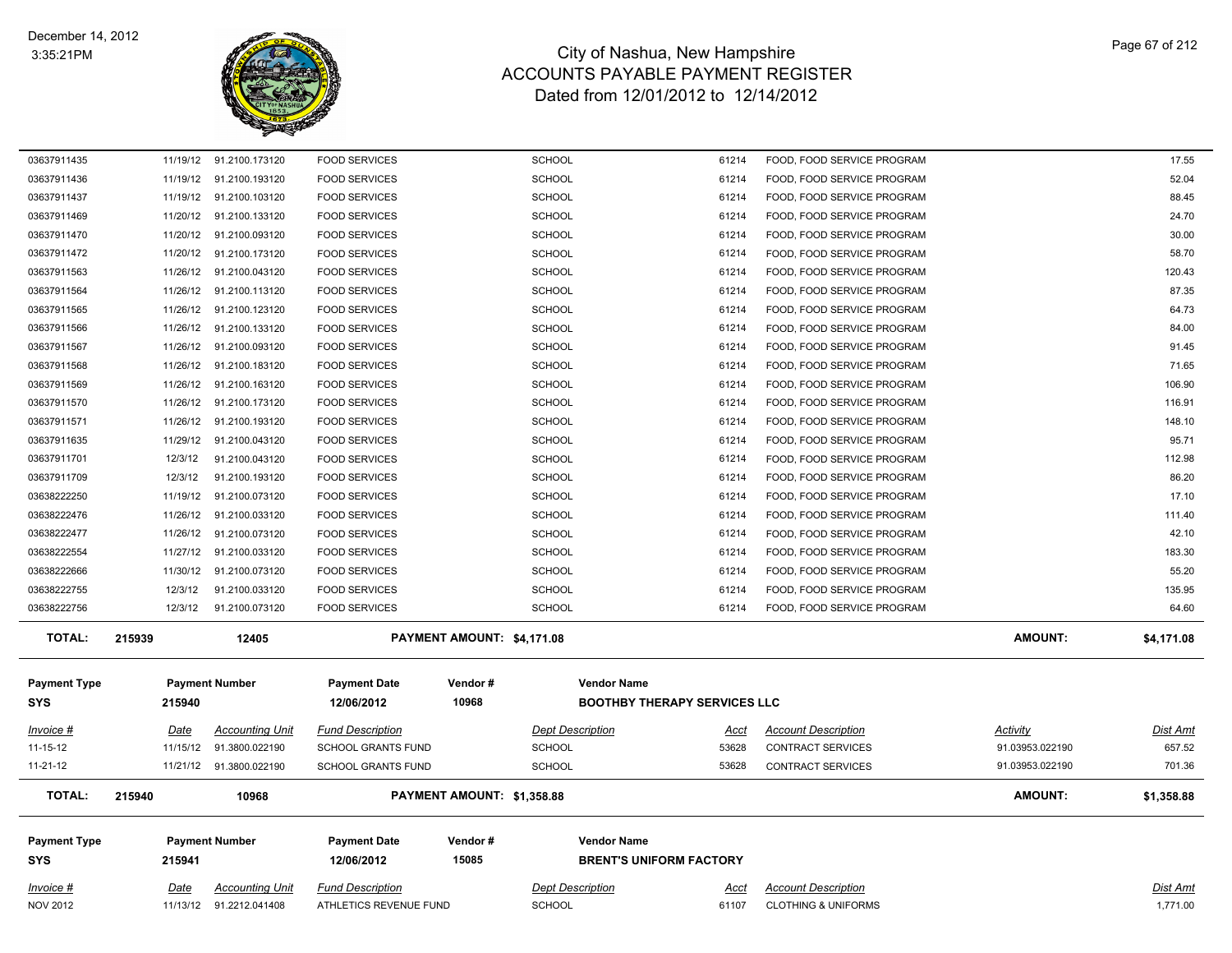

| <b>TOTAL:</b>                     | 215941 |                  | 15085                                          |                                                | PAYMENT AMOUNT: \$1,771.00 |                                          |                                                                 |                      |                                                           | <b>AMOUNT:</b>  | \$1,771.00                |
|-----------------------------------|--------|------------------|------------------------------------------------|------------------------------------------------|----------------------------|------------------------------------------|-----------------------------------------------------------------|----------------------|-----------------------------------------------------------|-----------------|---------------------------|
| <b>Payment Type</b><br><b>SYS</b> |        | 215942           | <b>Payment Number</b>                          | <b>Payment Date</b><br>12/06/2012              | Vendor#<br>15588           |                                          | <b>Vendor Name</b><br><b>NORBERT BRETON</b>                     |                      |                                                           |                 |                           |
| Invoice #<br>113012-03            |        | Date             | <b>Accounting Unit</b><br>11/30/12 91.1.031446 | <b>Fund Description</b><br><b>GENERAL FUND</b> |                            | <b>Dept Description</b><br><b>SCHOOL</b> |                                                                 | Acct<br>55642        | <b>Account Description</b><br><b>GAME OFFICIALS</b>       |                 | Dist Amt<br>80.00         |
| <b>TOTAL:</b>                     | 215942 |                  | 15588                                          |                                                | PAYMENT AMOUNT: \$80.00    |                                          |                                                                 |                      |                                                           | <b>AMOUNT:</b>  | \$80.00                   |
| <b>Payment Type</b><br><b>SYS</b> |        | 215943           | <b>Payment Number</b>                          | <b>Payment Date</b><br>12/06/2012              | Vendor#<br>11563           |                                          | <b>Vendor Name</b><br><b>ESTHER BRODEUR</b>                     |                      |                                                           |                 |                           |
| Invoice #<br>MILES-NOV            |        | Date             | <b>Accounting Unit</b><br>11/30/12 91.1.992322 | <b>Fund Description</b><br><b>GENERAL FUND</b> |                            | <b>Dept Description</b><br><b>SCHOOL</b> |                                                                 | Acct<br>55307        | <b>Account Description</b><br>MILEAGE REIMBURSEMENTS      |                 | Dist Amt<br>13.04         |
| <b>TOTAL:</b>                     | 215943 |                  | 11563                                          |                                                | PAYMENT AMOUNT: \$13.04    |                                          |                                                                 |                      |                                                           | <b>AMOUNT:</b>  | \$13.04                   |
| <b>Payment Type</b><br><b>SYS</b> |        | 215944           | <b>Payment Number</b>                          | <b>Payment Date</b><br>12/06/2012              | Vendor#<br>15290           |                                          | <b>Vendor Name</b><br><b>BUREAU OF EDUCATION &amp; RESEARCH</b> |                      |                                                           |                 |                           |
| $Invoice$ #<br>4381712            |        | Date<br>11/20/12 | <b>Accounting Unit</b><br>91.1.091160          | <b>Fund Description</b><br><b>GENERAL FUND</b> |                            | <b>Dept Description</b><br>SCHOOL        |                                                                 | <u>Acct</u><br>55400 | <b>Account Description</b><br>CONFERENCES AND SEMINARS    | <b>Activity</b> | <b>Dist Amt</b><br>225.00 |
| 4388187                           |        |                  | 11/15/12  91.3800.431500                       | <b>SCHOOL GRANTS FUND</b>                      |                            | <b>SCHOOL</b>                            |                                                                 | 55300                | <b>TRAVEL</b>                                             | 91.03502.431500 | 1,167.00                  |
| <b>TOTAL:</b>                     | 215944 |                  | 15290                                          |                                                | PAYMENT AMOUNT: \$1,392.00 |                                          |                                                                 |                      |                                                           | <b>AMOUNT:</b>  | \$1,392.00                |
| <b>Payment Type</b><br><b>SYS</b> |        | 215945           | <b>Payment Number</b>                          | <b>Payment Date</b><br>12/06/2012              | Vendor#<br>15286           |                                          | <b>Vendor Name</b><br><b>MARIAH CAMPBELL</b>                    |                      |                                                           |                 |                           |
| Invoice #<br><b>NOV-12</b>        |        | Date             | <b>Accounting Unit</b><br>11/27/12 91.1.031160 | <b>Fund Description</b><br><b>GENERAL FUND</b> |                            | <b>Dept Description</b><br><b>SCHOOL</b> |                                                                 | <u>Acct</u><br>61135 | <b>Account Description</b><br><b>EDUCATIONAL SUPPLIES</b> |                 | <b>Dist Amt</b><br>162.75 |
| <b>TOTAL:</b>                     | 215945 |                  | 15286                                          |                                                | PAYMENT AMOUNT: \$162.75   |                                          |                                                                 |                      |                                                           | <b>AMOUNT:</b>  | \$162.75                  |
| <b>Payment Type</b><br><b>SYS</b> |        | 215946           | <b>Payment Number</b>                          | <b>Payment Date</b><br>12/06/2012              | Vendor#<br>11114           |                                          | <b>Vendor Name</b><br><b>TODD CAMPION</b>                       |                      |                                                           |                 |                           |
| Invoice #<br>MILES-NOV            |        | Date             | <b>Accounting Unit</b><br>11/30/12 91.1.992322 | <b>Fund Description</b><br><b>GENERAL FUND</b> |                            | <b>Dept Description</b><br><b>SCHOOL</b> |                                                                 | Acct<br>55307        | <b>Account Description</b><br>MILEAGE REIMBURSEMENTS      |                 | Dist Amt<br>100.73        |
| <b>TOTAL:</b>                     | 215946 |                  | 11114                                          |                                                | PAYMENT AMOUNT: \$100.73   |                                          |                                                                 |                      |                                                           | <b>AMOUNT:</b>  | \$100.73                  |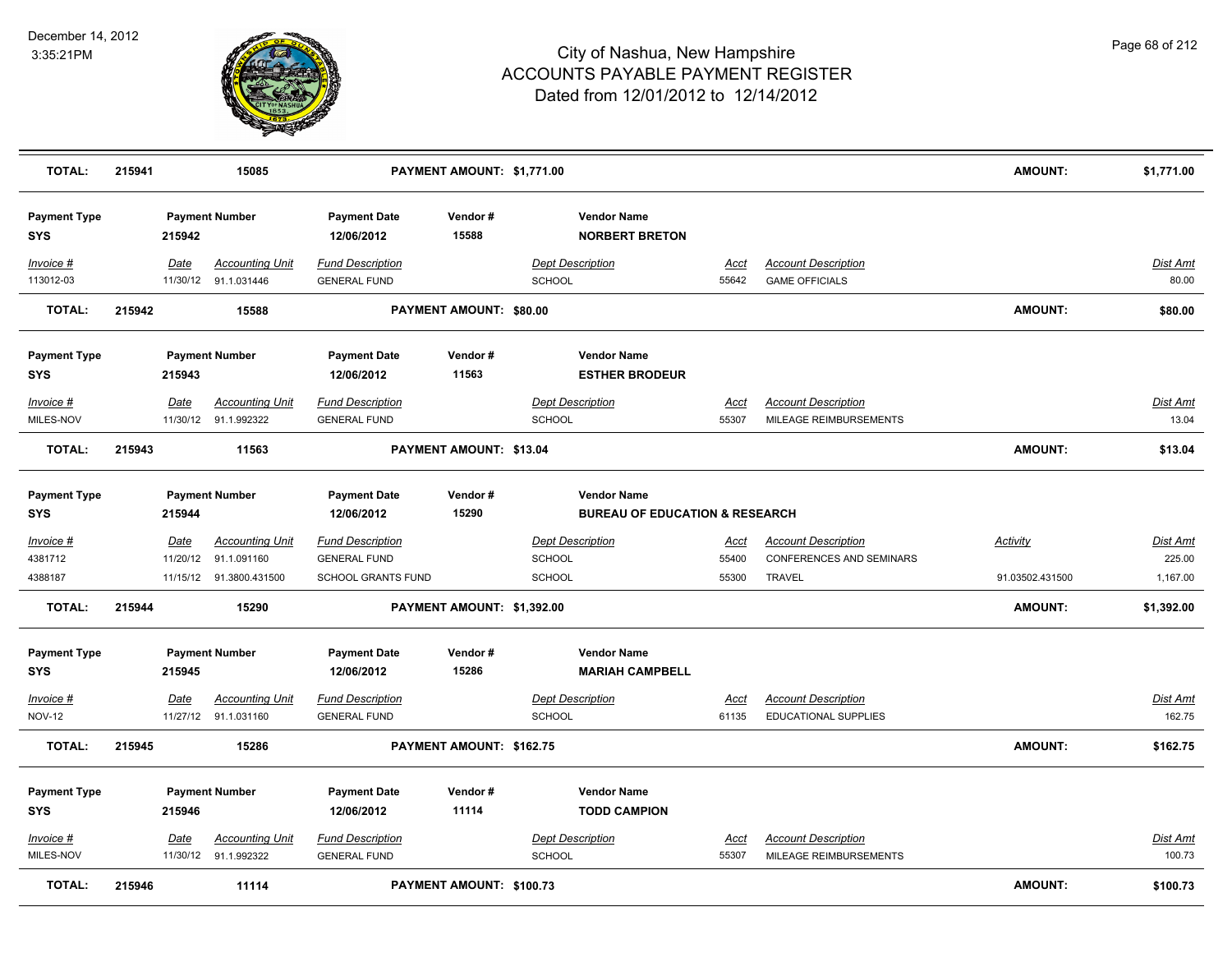#### December 14, 2012 3:35:21PM



| <b>Payment Type</b> |        |                 | <b>Payment Number</b>                 | <b>Payment Date</b>                            | Vendor#                    | <b>Vendor Name</b>                       |               |                                                           |                 |                    |
|---------------------|--------|-----------------|---------------------------------------|------------------------------------------------|----------------------------|------------------------------------------|---------------|-----------------------------------------------------------|-----------------|--------------------|
| <b>SYS</b>          |        | 215947          |                                       | 12/06/2012                                     | 14086                      | THE CARROLL CENTER FOR THE BLI           |               |                                                           |                 |                    |
| Invoice #           |        | Date            | <b>Accounting Unit</b>                | <b>Fund Description</b>                        |                            | <b>Dept Description</b>                  | Acct          | <b>Account Description</b>                                | <b>Activity</b> | Dist Amt           |
| 1210013             |        | 11/3/12         | 91.3800.022190                        | SCHOOL GRANTS FUND                             |                            | <b>SCHOOL</b>                            | 53628         | <b>CONTRACT SERVICES</b>                                  | 91.03953.022190 | 3,316.75           |
| <b>TOTAL:</b>       | 215947 |                 | 14086                                 |                                                | PAYMENT AMOUNT: \$3,316.75 |                                          |               |                                                           | <b>AMOUNT:</b>  | \$3,316.75         |
| <b>Payment Type</b> |        |                 | <b>Payment Number</b>                 | <b>Payment Date</b>                            | Vendor#                    | <b>Vendor Name</b>                       |               |                                                           |                 |                    |
| <b>SYS</b>          |        | 215948          |                                       | 12/06/2012                                     | 12477                      | <b>CARTRIDGE WORLD NASHUA</b>            |               |                                                           |                 |                    |
| Invoice #<br>51587  |        | Date<br>9/20/12 | <b>Accounting Unit</b><br>91.1.041160 | <b>Fund Description</b><br><b>GENERAL FUND</b> |                            | <b>Dept Description</b><br><b>SCHOOL</b> | Acct<br>61135 | <b>Account Description</b><br><b>EDUCATIONAL SUPPLIES</b> |                 | Dist Amt<br>173.97 |
| 51701               |        | 9/26/12         | 91.2204.991422                        | SUMMER SCHOOL                                  |                            | <b>SCHOOL</b>                            | 61135         | <b>EDUCATIONAL SUPPLIES</b>                               |                 | 101.99             |
| 51965               |        |                 | 10/11/12 91.1.041160                  | <b>GENERAL FUND</b>                            |                            | <b>SCHOOL</b>                            | 61135         | <b>EDUCATIONAL SUPPLIES</b>                               |                 | 173.97             |
| 52177               |        |                 | 10/23/12 91.1.041160                  | <b>GENERAL FUND</b>                            |                            | <b>SCHOOL</b>                            | 61135         | EDUCATIONAL SUPPLIES                                      |                 | 186.96             |
| 52179               |        | 10/23/12        | 91.1.041160                           | <b>GENERAL FUND</b>                            |                            | <b>SCHOOL</b>                            | 61135         | <b>EDUCATIONAL SUPPLIES</b>                               |                 | 149.00             |
| 52215               |        | 10/25/12        | 91.1.041160                           | <b>GENERAL FUND</b>                            |                            | <b>SCHOOL</b>                            | 61135         | <b>EDUCATIONAL SUPPLIES</b>                               |                 | 217.95             |
| 52568               |        |                 | 11/16/12 91.1.031160                  | <b>GENERAL FUND</b>                            |                            | SCHOOL                                   | 61135         | EDUCATIONAL SUPPLIES                                      |                 | 59.99              |
| 52687               |        |                 | 11/26/12 91.2207.991600               | ADULT ED/CONTINUING ED                         |                            | <b>SCHOOL</b>                            | 61135         | <b>EDUCATIONAL SUPPLIES</b>                               |                 | 19.99              |
| <b>TOTAL:</b>       | 215948 |                 | 12477                                 |                                                | PAYMENT AMOUNT: \$1,083.82 |                                          |               |                                                           | <b>AMOUNT:</b>  | \$1,083.82         |
| <b>Payment Type</b> |        |                 | <b>Payment Number</b>                 | <b>Payment Date</b>                            | Vendor#                    | <b>Vendor Name</b>                       |               |                                                           |                 |                    |
| <b>SYS</b>          |        | 215949          |                                       | 12/06/2012                                     | 12493                      | <b>CENTRAL PAPER PRODUCTS CO</b>         |               |                                                           |                 |                    |
| Invoice #           |        | Date            | <b>Accounting Unit</b>                | <b>Fund Description</b>                        |                            | <b>Dept Description</b>                  | Acct          | <b>Account Description</b>                                | Activity        | Dist Amt           |
| 1212549             |        | 11/2/12         | 91.2100.073120                        | <b>FOOD SERVICES</b>                           |                            | <b>SCHOOL</b>                            | 61299         | MISCELLANEOUS SUPPLIES                                    |                 | 8.99               |
| 1213342             |        | 11/6/12         | 91.2100.073120                        | <b>FOOD SERVICES</b>                           |                            | <b>SCHOOL</b>                            | 61299         | MISCELLANEOUS SUPPLIES                                    |                 | $-8.99$            |
| 1214706             |        |                 | 11/12/12 91.2100.143120               | <b>FOOD SERVICES</b>                           |                            | <b>SCHOOL</b>                            | 61299         | MISCELLANEOUS SUPPLIES                                    |                 | $-7.95$            |
| 1215258             |        | 11/14/12        | 91.3810.113120                        | FOOD SERVICE GRANTS FUND                       |                            | SCHOOL DOE GRANTS FUND                   | 61299         | MISCELLANEOUS SUPPLIES                                    | 91.03093.113120 | 179.02             |
| 1215259             |        | 11/14/12        | 91.2100.033120                        | <b>FOOD SERVICES</b>                           |                            | <b>SCHOOL</b>                            | 61299         | MISCELLANEOUS SUPPLIES                                    |                 | 204.34             |
| 1215267             |        |                 | 11/14/12 91.3810.153120               | FOOD SERVICE GRANTS FUND                       |                            | SCHOOL DOE GRANTS FUND                   | 61299         | MISCELLANEOUS SUPPLIES                                    | 91.03093.153120 | 94.60              |
| 1215268             |        |                 | 11/14/12 91.2100.063120               | <b>FOOD SERVICES</b>                           |                            | <b>SCHOOL</b>                            | 61299         | MISCELLANEOUS SUPPLIES                                    |                 | 135.76             |
| 1215987             |        |                 | 11/16/12 91.2100.113120               | <b>FOOD SERVICES</b>                           |                            | <b>SCHOOL</b>                            | 61299         | MISCELLANEOUS SUPPLIES                                    |                 | 179.02             |
| 1215988             |        |                 | 11/16/12 91.2100.123120               | <b>FOOD SERVICES</b>                           |                            | <b>SCHOOL</b>                            | 61299         | MISCELLANEOUS SUPPLIES                                    |                 | 848.81             |
| 1215989             |        |                 | 11/16/12 91.1.222620                  | <b>GENERAL FUND</b>                            |                            | SCHOOL                                   | 61428         | JANITORIAL SUPPLIES                                       |                 | 114.90             |
| 1215995             |        | 11/16/12        | 91.2100.053120                        | <b>FOOD SERVICES</b>                           |                            | <b>SCHOOL</b>                            | 61299         | MISCELLANEOUS SUPPLIES                                    |                 | 561.43             |
| 1215996             |        |                 | 11/16/12 91.2100.063120               | <b>FOOD SERVICES</b>                           |                            | SCHOOL                                   | 61299         | MISCELLANEOUS SUPPLIES                                    |                 | 72.36              |
| 1216011             |        |                 | 11/16/12 91.2100.043120               | <b>FOOD SERVICES</b>                           |                            | <b>SCHOOL</b>                            | 61299         | MISCELLANEOUS SUPPLIES                                    |                 | 719.30             |
| 1216391             |        |                 | 11/19/12 91.2100.073120               | <b>FOOD SERVICES</b>                           |                            | SCHOOL                                   | 61299         | MISCELLANEOUS SUPPLIES                                    |                 | 42.62              |
| 1216392             |        |                 | 11/19/12 91.2100.033120               | <b>FOOD SERVICES</b>                           |                            | SCHOOL                                   | 61299         | MISCELLANEOUS SUPPLIES                                    |                 | 660.62             |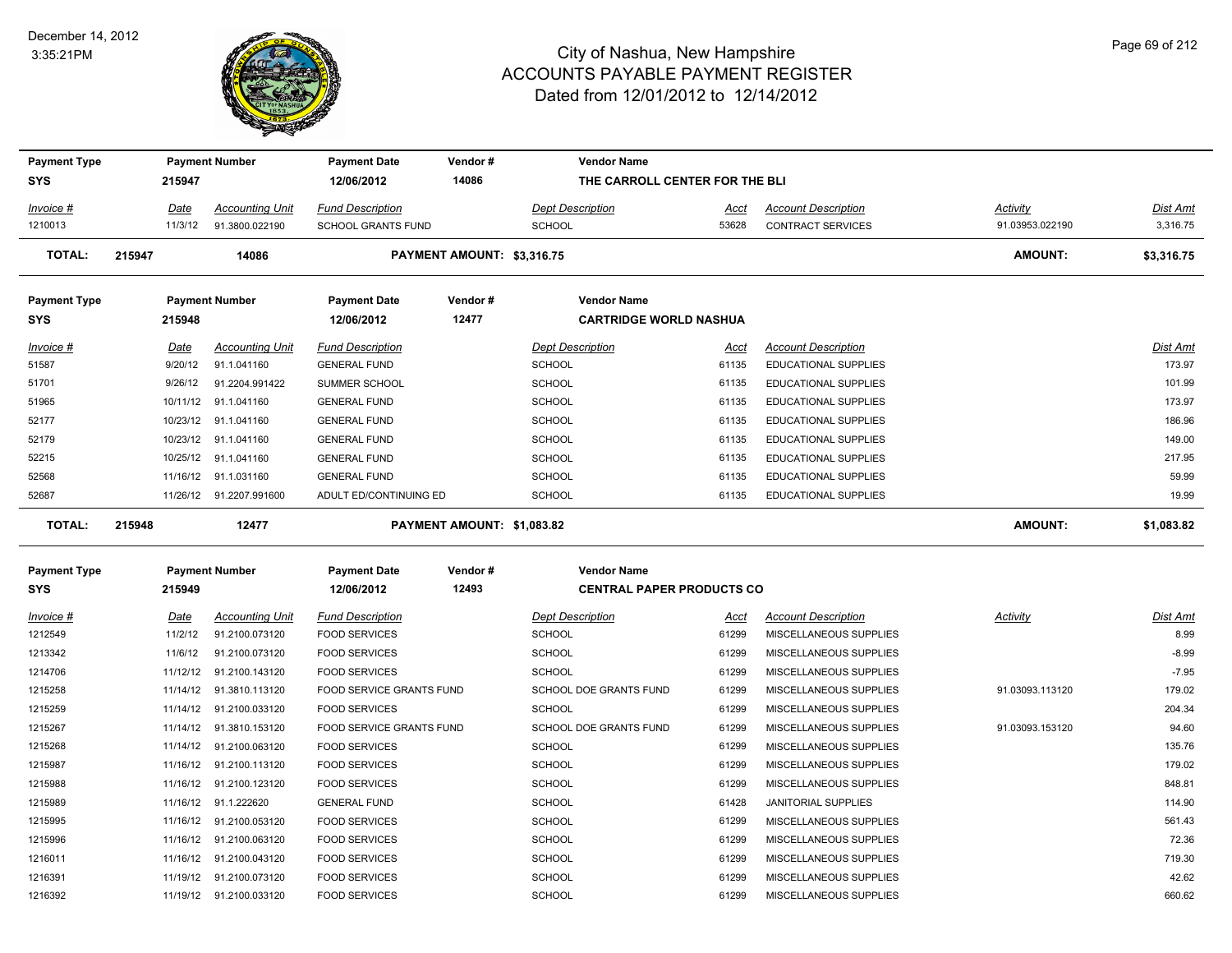

| <b>TOTAL:</b>                     | 215951   | 14116                                          |                                                | PAYMENT AMOUNT: \$1,924.00  |                                          |                |                                                      | <b>AMOUNT:</b>  | \$1,924.00            |
|-----------------------------------|----------|------------------------------------------------|------------------------------------------------|-----------------------------|------------------------------------------|----------------|------------------------------------------------------|-----------------|-----------------------|
| 0012727156                        |          | 11/29/12 91.2100.073120                        | <b>FOOD SERVICES</b>                           |                             | <b>SCHOOL</b>                            | 61214          | FOOD, FOOD SERVICE PROGRAM                           |                 | 163.00                |
| 0012727136                        | 11/28/12 | 91.2100.043120                                 | <b>FOOD SERVICES</b>                           |                             | <b>SCHOOL</b>                            | 61214          | FOOD, FOOD SERVICE PROGRAM                           |                 | 667.00                |
| 0012555961                        | 12/3/12  | 91.2100.043120                                 | <b>FOOD SERVICES</b>                           |                             | <b>SCHOOL</b>                            | 61214          | FOOD, FOOD SERVICE PROGRAM                           |                 | 1,094.00              |
| Invoice #                         | Date     | <b>Accounting Unit</b>                         | <b>Fund Description</b>                        |                             | <b>Dept Description</b>                  | Acct           | <b>Account Description</b>                           |                 | Dist Amt              |
|                                   |          |                                                |                                                |                             |                                          |                |                                                      |                 |                       |
| <b>SYS</b>                        | 215951   |                                                | 12/06/2012                                     | 14116                       | <b>COCA COLA BOTTLING CO</b>             |                |                                                      |                 |                       |
| <b>Payment Type</b>               |          | <b>Payment Number</b>                          | <b>Payment Date</b>                            | Vendor#                     | <b>Vendor Name</b>                       |                |                                                      |                 |                       |
| TOTAL:                            | 215950   | 12514                                          |                                                | PAYMENT AMOUNT: \$33,316.88 |                                          |                |                                                      | <b>AMOUNT:</b>  | \$33,316.88           |
| Invoice #<br>NOV-111612           | Date     | <b>Accounting Unit</b><br>11/16/12 91.1.022160 | <b>Fund Description</b><br><b>GENERAL FUND</b> |                             | <b>Dept Description</b><br><b>SCHOOL</b> | Acct<br>53614  | <b>Account Description</b><br>PUPIL SUPPORT SERVICES |                 | Dist Amt<br>33,316.88 |
|                                   |          |                                                |                                                |                             |                                          |                |                                                      |                 |                       |
| <b>Payment Type</b><br><b>SYS</b> | 215950   | <b>Payment Number</b>                          | <b>Payment Date</b><br>12/06/2012              | Vendor#<br>12514            | <b>Vendor Name</b><br><b>CLARK ASSOC</b> |                |                                                      |                 |                       |
| TOTAL:                            | 215949   | 12493                                          |                                                | PAYMENT AMOUNT: \$9,425.26  |                                          |                |                                                      | <b>AMOUNT:</b>  | \$9,425.26            |
| 1218982                           |          | 11/30/12 91.2100.053120                        | <b>FOOD SERVICES</b>                           |                             | <b>SCHOOL</b>                            | 61299          | MISCELLANEOUS SUPPLIES                               |                 | $-12.49$              |
| 1218778                           | 11/30/12 | 91.2100.043120                                 | <b>FOOD SERVICES</b>                           |                             | <b>SCHOOL</b>                            | 61299          | MISCELLANEOUS SUPPLIES                               |                 | 872.36                |
| 1218768                           | 11/30/12 | 91.2100.103120                                 | <b>FOOD SERVICES</b>                           |                             | <b>SCHOOL</b>                            | 61299          | MISCELLANEOUS SUPPLIES                               |                 | 215.69                |
| 1218762                           | 11/30/12 | 91.2100.053120                                 | <b>FOOD SERVICES</b>                           |                             | <b>SCHOOL</b>                            | 61299          | MISCELLANEOUS SUPPLIES                               |                 | 12.49                 |
| 1218754                           | 11/30/12 | 91.2100.033120                                 | <b>FOOD SERVICES</b>                           |                             | <b>SCHOOL</b>                            | 61299          | MISCELLANEOUS SUPPLIES                               |                 | 154.47                |
| 1218593                           | 11/29/12 | 91.2100.043120                                 | <b>FOOD SERVICES</b>                           |                             | <b>SCHOOL</b>                            | 61299          | MISCELLANEOUS SUPPLIES                               |                 | $-27.90$              |
| 1218050                           | 11/28/12 | 91.2100.043120                                 | <b>FOOD SERVICES</b>                           |                             | <b>SCHOOL</b>                            | 61299          | MISCELLANEOUS SUPPLIES                               |                 | 27.90                 |
| 1218033                           |          | 11/28/12 91.2100.053120                        | <b>FOOD SERVICES</b>                           |                             | <b>SCHOOL</b>                            | 61299          | MISCELLANEOUS SUPPLIES                               |                 | 636.43                |
| 1218026                           |          | 11/28/12 91.2100.033120                        | <b>FOOD SERVICES</b>                           |                             | <b>SCHOOL</b>                            | 61299          | MISCELLANEOUS SUPPLIES                               |                 | 951.43                |
| 1217430<br>1217438                | 11/26/12 | 11/26/12 91.2100.063120<br>91.2100.043120      | <b>FOOD SERVICES</b><br><b>FOOD SERVICES</b>   |                             | <b>SCHOOL</b><br><b>SCHOOL</b>           | 61299<br>61299 | MISCELLANEOUS SUPPLIES<br>MISCELLANEOUS SUPPLIES     |                 | 825.15<br>944.12      |
| 1217424                           |          | 11/26/12 91.2100.073120                        | <b>FOOD SERVICES</b>                           |                             | <b>SCHOOL</b>                            | 61299          | MISCELLANEOUS SUPPLIES                               |                 | 148.33                |
| 1217423                           |          | 11/26/12 91.2100.073120                        | <b>FOOD SERVICES</b>                           |                             | <b>SCHOOL</b>                            | 61299          | MISCELLANEOUS SUPPLIES                               |                 | 503.78                |
| 1216919                           |          | 11/20/12 91.2100.063120                        | <b>FOOD SERVICES</b>                           |                             | <b>SCHOOL</b>                            | 61299          | MISCELLANEOUS SUPPLIES                               |                 | $-73.00$              |
| 1216553                           | 11/19/12 | 91.2100.153120                                 | <b>FOOD SERVICES</b>                           |                             | <b>SCHOOL</b>                            | 61299          | MISCELLANEOUS SUPPLIES                               |                 | $-107.96$             |
| 1216402.                          |          | 11/19/12 91.2100.043120                        | <b>FOOD SERVICES</b>                           |                             | <b>SCHOOL</b>                            | 61299          | MISCELLANEOUS SUPPLIES                               |                 | 8.50                  |
| 1216402                           | 11/26/12 | 91.2100.043120                                 | <b>FOOD SERVICES</b>                           |                             | <b>SCHOOL</b>                            | 61299          | MISCELLANEOUS SUPPLIES                               |                 | $-8.50$               |
| 1216394                           | 11/19/12 | 91.3810.163120                                 | FOOD SERVICE GRANTS FUND                       |                             | <b>SCHOOL DOE GRANTS FUND</b>            | 61299          | MISCELLANEOUS SUPPLIES                               | 91.03093.163120 | 37.38                 |
| 1216393                           |          | 11/19/12 91.2100.163120                        | <b>FOOD SERVICES</b>                           |                             | <b>SCHOOL</b>                            | 61299          | MISCELLANEOUS SUPPLIES                               |                 | 512.25                |
|                                   |          |                                                |                                                |                             |                                          |                |                                                      |                 |                       |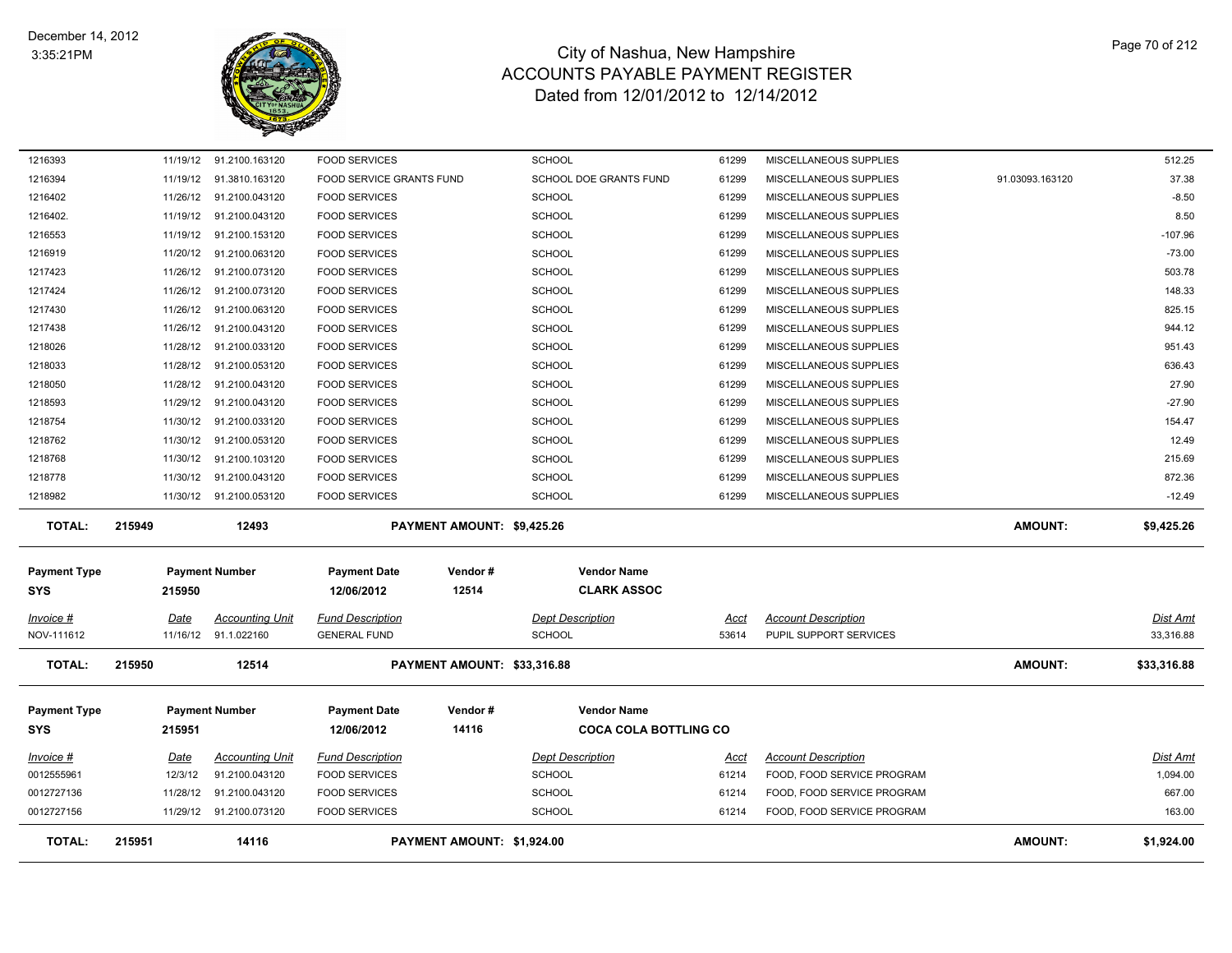

| <b>Payment Type</b><br><b>SYS</b> |        | 215952      | <b>Payment Number</b>   | <b>Payment Date</b><br>12/06/2012 | Vendor#<br>15316         | <b>Vendor Name</b><br><b>COMMON CORE INSTITUTE</b> |             |                             |                 |                 |
|-----------------------------------|--------|-------------|-------------------------|-----------------------------------|--------------------------|----------------------------------------------------|-------------|-----------------------------|-----------------|-----------------|
| Invoice #                         |        | Date        | <b>Accounting Unit</b>  | <b>Fund Description</b>           |                          | <b>Dept Description</b>                            | Acct        | <b>Account Description</b>  |                 | Dist Amt        |
| 7908                              |        |             | 11/5/12 91.1.051160     | <b>GENERAL FUND</b>               |                          | <b>SCHOOL</b>                                      | 61135       | <b>EDUCATIONAL SUPPLIES</b> |                 | 270.00          |
| <b>TOTAL:</b>                     | 215952 |             | 15316                   |                                   | PAYMENT AMOUNT: \$270.00 |                                                    |             |                             | <b>AMOUNT:</b>  | \$270.00        |
| <b>Payment Type</b>               |        |             | <b>Payment Number</b>   | <b>Payment Date</b>               | Vendor#                  | <b>Vendor Name</b>                                 |             |                             |                 |                 |
| <b>SYS</b>                        |        | 215953      |                         | 12/06/2012                        | 12538                    | <b>COMPASSIONATE STAFFING LLC</b>                  |             |                             |                 |                 |
| Invoice #                         |        | Date        | <b>Accounting Unit</b>  | <b>Fund Description</b>           |                          | <b>Dept Description</b>                            | Acct        | <b>Account Description</b>  |                 | Dist Amt        |
| 200                               |        |             | 11/17/12 91.1.992130    | <b>GENERAL FUND</b>               |                          | <b>SCHOOL</b>                                      | 53614       | PUPIL SUPPORT SERVICES      |                 | 922.50          |
| <b>TOTAL:</b>                     | 215953 |             | 12538                   |                                   | PAYMENT AMOUNT: \$922.50 |                                                    |             |                             | <b>AMOUNT:</b>  | \$922.50        |
| <b>Payment Type</b>               |        |             | <b>Payment Number</b>   | <b>Payment Date</b>               | Vendor#                  | <b>Vendor Name</b>                                 |             |                             |                 |                 |
| <b>SYS</b>                        |        | 215954      |                         | 12/06/2012                        | 14133                    | <b>MARK CONRAD</b>                                 |             |                             |                 |                 |
| <i>Invoice</i> #                  |        | Date        | <b>Accounting Unit</b>  | <b>Fund Description</b>           |                          | <b>Dept Description</b>                            | Acct        | <b>Account Description</b>  | Activity        | Dist Amt        |
| <b>NOV-12</b>                     |        |             | 11/30/12 91.1.012320    | <b>GENERAL FUND</b>               |                          | <b>SCHOOL</b>                                      | 55307       | MILEAGE REIMBURSEMENTS      |                 | 143.63          |
| PVR-112912                        |        | 12/4/12     | 91.3800.992210          | <b>SCHOOL GRANTS FUND</b>         |                          | <b>SCHOOL</b>                                      | 55300       | <b>TRAVEL</b>               | 91.03502.992210 | 142.68          |
| <b>TOTAL:</b>                     | 215954 |             | 14133                   |                                   | PAYMENT AMOUNT: \$286.31 |                                                    |             |                             | <b>AMOUNT:</b>  | \$286.31        |
| <b>Payment Type</b>               |        |             | <b>Payment Number</b>   | <b>Payment Date</b>               | Vendor#                  | <b>Vendor Name</b>                                 |             |                             |                 |                 |
| <b>SYS</b>                        |        | 215955      |                         | 12/06/2012                        | 14138                    | <b>COSTA FRUIT &amp; PRODUCE CO INC.</b>           |             |                             |                 |                 |
| Invoice #                         |        | <u>Date</u> | <b>Accounting Unit</b>  | <b>Fund Description</b>           |                          | <b>Dept Description</b>                            | <u>Acct</u> | <b>Account Description</b>  |                 | <u>Dist Amt</u> |
| 2785579                           |        |             | 11/16/12 91.2100.093120 | <b>FOOD SERVICES</b>              |                          | <b>SCHOOL</b>                                      | 61214       | FOOD, FOOD SERVICE PROGRAM  |                 | 656.26          |
| 2785579                           |        |             | 11/16/12 91.2100.103120 | <b>FOOD SERVICES</b>              |                          | <b>SCHOOL</b>                                      | 61214       | FOOD, FOOD SERVICE PROGRAM  |                 | 768.18          |
| 2785579                           |        |             | 11/16/12 91.2100.113120 | <b>FOOD SERVICES</b>              |                          | SCHOOL                                             | 61214       | FOOD, FOOD SERVICE PROGRAM  |                 | 701.92          |
| 2785579                           |        |             | 11/16/12 91.2100.123120 | <b>FOOD SERVICES</b>              |                          | <b>SCHOOL</b>                                      | 61214       | FOOD, FOOD SERVICE PROGRAM  |                 | 510.33          |
| 2785579                           |        |             | 11/16/12 91.2100.133120 | <b>FOOD SERVICES</b>              |                          | <b>SCHOOL</b>                                      | 61214       | FOOD, FOOD SERVICE PROGRAM  |                 | 707.29          |
| 2785579                           |        |             | 11/16/12 91.2100.143120 | <b>FOOD SERVICES</b>              |                          | <b>SCHOOL</b>                                      | 61214       | FOOD, FOOD SERVICE PROGRAM  |                 | 974.99          |
| 2785579                           |        |             | 11/16/12 91.2100.153120 | <b>FOOD SERVICES</b>              |                          | <b>SCHOOL</b>                                      | 61214       | FOOD, FOOD SERVICE PROGRAM  |                 | 1,149.58        |
| 2785579                           |        |             | 11/16/12 91.2100.163120 | <b>FOOD SERVICES</b>              |                          | <b>SCHOOL</b>                                      | 61214       | FOOD, FOOD SERVICE PROGRAM  |                 | 1,049.30        |
| 2785579                           |        |             | 11/16/12 91.2100.173120 | <b>FOOD SERVICES</b>              |                          | SCHOOL                                             | 61214       | FOOD, FOOD SERVICE PROGRAM  |                 | 692.07          |
| 2785579                           |        |             | 11/16/12 91.2100.183120 | <b>FOOD SERVICES</b>              |                          | <b>SCHOOL</b>                                      | 61214       | FOOD, FOOD SERVICE PROGRAM  |                 | 606.12          |
| 2785579                           |        |             | 11/16/12 91.2100.193120 | <b>FOOD SERVICES</b>              |                          | SCHOOL                                             | 61214       | FOOD, FOOD SERVICE PROGRAM  |                 | 523.76          |
| 2785579                           |        |             | 11/16/12 91.2100.203120 | <b>FOOD SERVICES</b>              |                          | <b>SCHOOL</b>                                      | 61214       | FOOD, FOOD SERVICE PROGRAM  |                 | 613.29          |
| 2805905                           |        |             | 11/30/12 91.2100.093120 | <b>FOOD SERVICES</b>              |                          | <b>SCHOOL</b>                                      | 61214       | FOOD, FOOD SERVICE PROGRAM  |                 | 703.91          |
|                                   |        |             | 11/30/12 91.2100.103120 | <b>FOOD SERVICES</b>              |                          | SCHOOL                                             | 61214       | FOOD, FOOD SERVICE PROGRAM  |                 | 823.94          |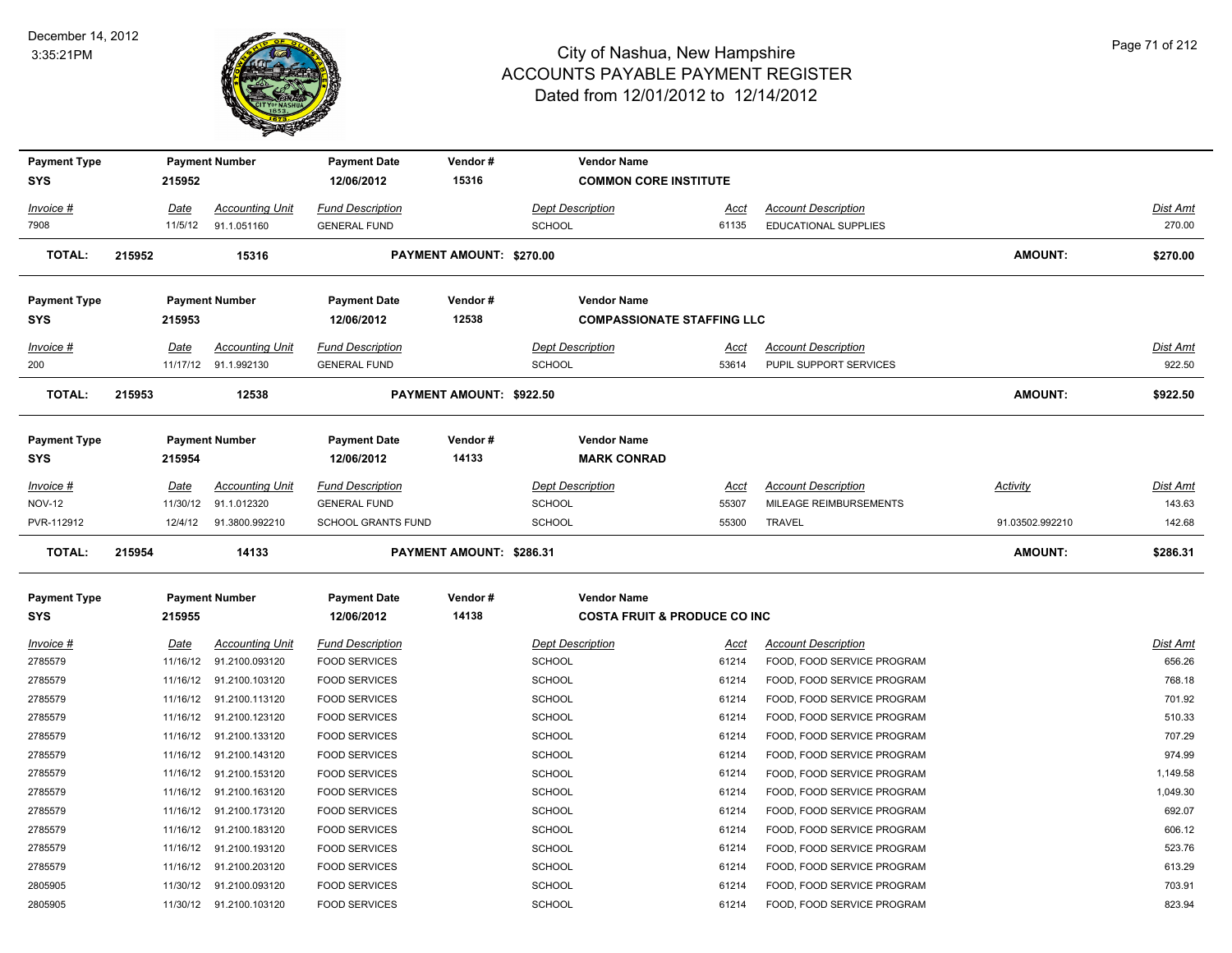

| 2805905 |          | 11/30/12 91.2100.113120 | <b>FOOD SERVICES</b> | <b>SCHOOL</b> | 61214 | FOOD, FOOD SERVICE PROGRAM | 752.88   |
|---------|----------|-------------------------|----------------------|---------------|-------|----------------------------|----------|
| 2805905 | 11/30/12 | 91.2100.123120          | <b>FOOD SERVICES</b> | <b>SCHOOL</b> | 61214 | FOOD, FOOD SERVICE PROGRAM | 547.37   |
| 2805905 |          | 11/30/12 91.2100.133120 | <b>FOOD SERVICES</b> | <b>SCHOOL</b> | 61214 | FOOD, FOOD SERVICE PROGRAM | 758.64   |
| 2805905 |          | 11/30/12 91.2100.143120 | <b>FOOD SERVICES</b> | <b>SCHOOL</b> | 61214 | FOOD, FOOD SERVICE PROGRAM | 1,045.77 |
| 2805905 |          | 11/30/12 91.2100.153120 | <b>FOOD SERVICES</b> | <b>SCHOOL</b> | 61214 | FOOD, FOOD SERVICE PROGRAM | 1,233.03 |
| 2805905 | 11/30/12 | 91.2100.163120          | <b>FOOD SERVICES</b> | <b>SCHOOL</b> | 61214 | FOOD, FOOD SERVICE PROGRAM | 1,125.48 |
| 2805905 | 11/30/12 | 91.2100.173120          | <b>FOOD SERVICES</b> | <b>SCHOOL</b> | 61214 | FOOD, FOOD SERVICE PROGRAM | 742.32   |
| 2805905 |          | 11/30/12 91.2100.183120 | <b>FOOD SERVICES</b> | <b>SCHOOL</b> | 61214 | FOOD, FOOD SERVICE PROGRAM | 650.13   |
| 2805905 |          | 11/30/12 91.2100.193120 | <b>FOOD SERVICES</b> | <b>SCHOOL</b> | 61214 | FOOD. FOOD SERVICE PROGRAM | 561.78   |
| 2805905 | 11/30/12 | 91.2100.203120          | <b>FOOD SERVICES</b> | <b>SCHOOL</b> | 61214 | FOOD, FOOD SERVICE PROGRAM | 657.81   |
| 2812062 | 11/13/12 | 91.2100.103120          | <b>FOOD SERVICES</b> | SCHOOL        | 61214 | FOOD, FOOD SERVICE PROGRAM | 40.97    |
| 2818018 |          | 11/27/12 91.2100.093120 | <b>FOOD SERVICES</b> | <b>SCHOOL</b> | 61214 | FOOD, FOOD SERVICE PROGRAM | 23.52    |
| 2818018 | 11/27/12 | 91.2100.103120          | <b>FOOD SERVICES</b> | <b>SCHOOL</b> | 61214 | FOOD, FOOD SERVICE PROGRAM | 27.54    |
| 2818018 | 11/27/12 | 91.2100.113120          | <b>FOOD SERVICES</b> | <b>SCHOOL</b> | 61214 | FOOD, FOOD SERVICE PROGRAM | 25.16    |
| 2818018 |          | 11/27/12 91.2100.123120 | <b>FOOD SERVICES</b> | <b>SCHOOL</b> | 61214 | FOOD, FOOD SERVICE PROGRAM | 18.30    |
| 2818018 |          | 11/27/12 91.2100.133120 | <b>FOOD SERVICES</b> | <b>SCHOOL</b> | 61214 | FOOD, FOOD SERVICE PROGRAM | 25.36    |
| 2818018 | 11/27/12 | 91.2100.143120          | <b>FOOD SERVICES</b> | <b>SCHOOL</b> | 61214 | FOOD, FOOD SERVICE PROGRAM | 34.95    |
| 2818018 | 11/27/12 | 91.2100.153120          | <b>FOOD SERVICES</b> | SCHOOL        | 61214 | FOOD, FOOD SERVICE PROGRAM | 41.21    |
| 2818018 |          | 11/27/12 91.2100.163120 | <b>FOOD SERVICES</b> | <b>SCHOOL</b> | 61214 | FOOD, FOOD SERVICE PROGRAM | 37.62    |
| 2818018 | 11/27/12 | 91.2100.173120          | <b>FOOD SERVICES</b> | <b>SCHOOL</b> | 61214 | FOOD, FOOD SERVICE PROGRAM | 24.81    |
| 2818018 | 11/27/12 | 91.2100.183120          | <b>FOOD SERVICES</b> | <b>SCHOOL</b> | 61214 | FOOD, FOOD SERVICE PROGRAM | 21.73    |
| 2818018 | 11/27/12 | 91.2100.193120          | <b>FOOD SERVICES</b> | <b>SCHOOL</b> | 61214 | FOOD, FOOD SERVICE PROGRAM | 18.78    |
| 2818018 |          | 11/27/12 91.2100.203120 | <b>FOOD SERVICES</b> | <b>SCHOOL</b> | 61214 | FOOD, FOOD SERVICE PROGRAM | 21.99    |
| 2821616 | 11/27/12 | 91.2100.043120          | <b>FOOD SERVICES</b> | <b>SCHOOL</b> | 61214 | FOOD, FOOD SERVICE PROGRAM | 3,638.51 |
| 2821681 | 11/27/12 | 91.2100.033120          | <b>FOOD SERVICES</b> | <b>SCHOOL</b> | 61214 | FOOD, FOOD SERVICE PROGRAM | 4,646.20 |
| 2823874 | 12/4/12  | 91.2100.093120          | <b>FOOD SERVICES</b> | <b>SCHOOL</b> | 61214 | FOOD, FOOD SERVICE PROGRAM | 87.04    |
| 2823874 | 12/4/12  | 91.2100.103120          | <b>FOOD SERVICES</b> | <b>SCHOOL</b> | 61214 | FOOD, FOOD SERVICE PROGRAM | 101.86   |
| 2823874 | 12/4/12  | 91.2100.113120          | <b>FOOD SERVICES</b> | <b>SCHOOL</b> | 61214 | FOOD, FOOD SERVICE PROGRAM | 93.08    |
| 2823874 | 12/4/12  | 91.2100.123120          | <b>FOOD SERVICES</b> | <b>SCHOOL</b> | 61214 | FOOD, FOOD SERVICE PROGRAM | 67.67    |
| 2823874 | 12/4/12  | 91.2100.133120          | <b>FOOD SERVICES</b> | <b>SCHOOL</b> | 61214 | FOOD, FOOD SERVICE PROGRAM | 93.79    |
| 2823874 | 12/4/12  | 91.2100.143120          | <b>FOOD SERVICES</b> | <b>SCHOOL</b> | 61214 | FOOD. FOOD SERVICE PROGRAM | 129.29   |
| 2823874 | 12/4/12  | 91.2100.153120          | <b>FOOD SERVICES</b> | <b>SCHOOL</b> | 61214 | FOOD, FOOD SERVICE PROGRAM | 152.44   |
| 2823874 | 12/4/12  | 91.2100.163120          | <b>FOOD SERVICES</b> | SCHOOL        | 61214 | FOOD, FOOD SERVICE PROGRAM | 139.14   |
| 2823874 | 12/4/12  | 91.2100.173120          | <b>FOOD SERVICES</b> | <b>SCHOOL</b> | 61214 | FOOD, FOOD SERVICE PROGRAM | 91.77    |
| 2823874 | 12/4/12  | 91.2100.183120          | <b>FOOD SERVICES</b> | <b>SCHOOL</b> | 61214 | FOOD, FOOD SERVICE PROGRAM | 80.37    |
| 2823874 | 12/4/12  | 91.2100.193120          | <b>FOOD SERVICES</b> | <b>SCHOOL</b> | 61214 | FOOD, FOOD SERVICE PROGRAM | 69.45    |
| 2823874 | 12/4/12  | 91.2100.203120          | <b>FOOD SERVICES</b> | <b>SCHOOL</b> | 61214 | FOOD, FOOD SERVICE PROGRAM | 81.32    |
| 2823986 |          | 11/30/12 91.2100.073120 | <b>FOOD SERVICES</b> | <b>SCHOOL</b> | 61214 | FOOD, FOOD SERVICE PROGRAM | 2,070.00 |
| 2824097 | 11/30/12 | 91.2100.043120          | <b>FOOD SERVICES</b> | <b>SCHOOL</b> | 61214 | FOOD, FOOD SERVICE PROGRAM | 1,966.45 |
| 2824205 |          | 11/30/12 91.2100.033120 | <b>FOOD SERVICES</b> | SCHOOL        | 61214 | FOOD. FOOD SERVICE PROGRAM | 3,798.53 |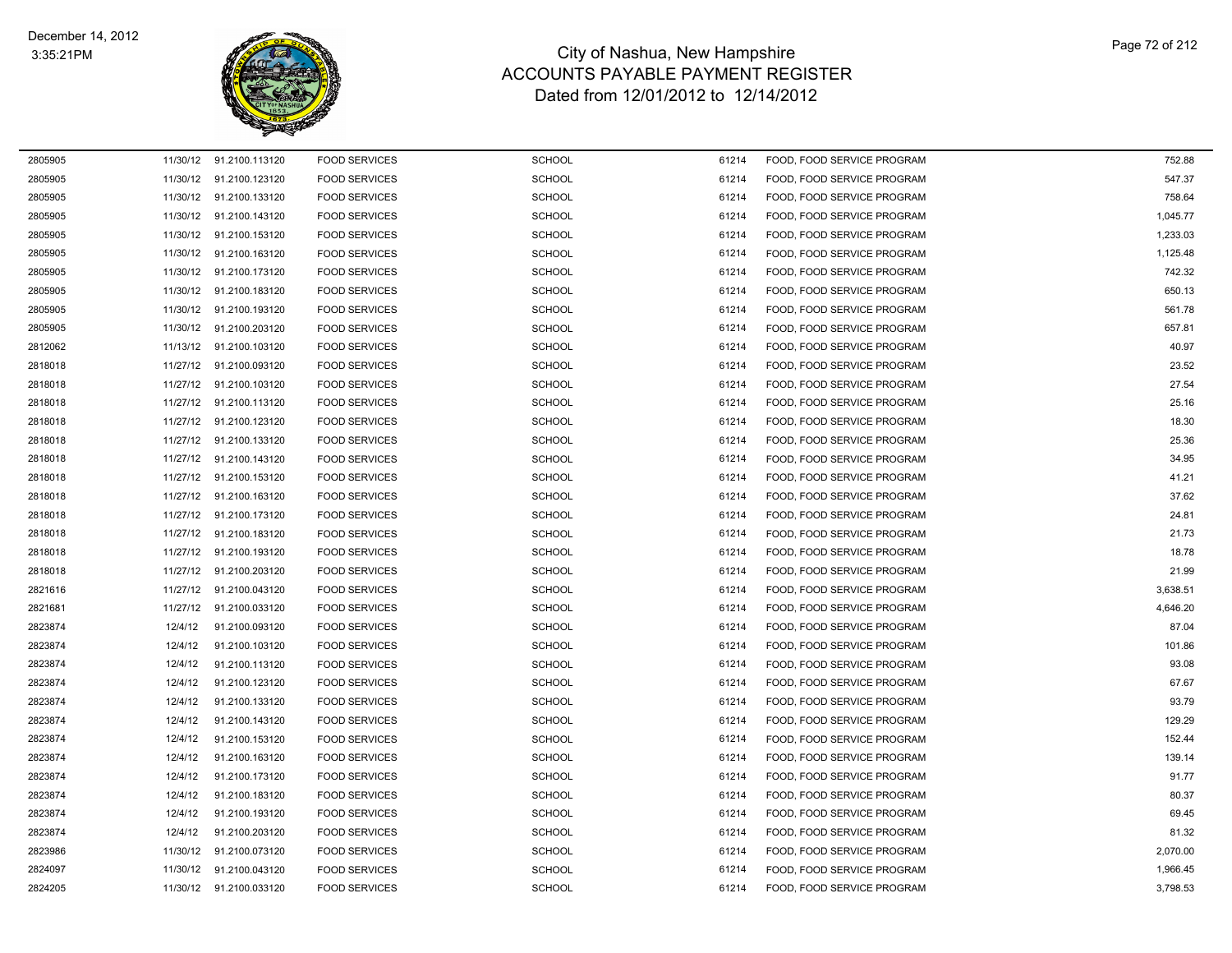

| <b>TOTAL:</b>                     | 215955 |             | 14138                                          |                                                | PAYMENT AMOUNT: \$36,225.00   |        |                                                             |                      |                                                                         | <b>AMOUNT:</b> | \$36,225.00               |
|-----------------------------------|--------|-------------|------------------------------------------------|------------------------------------------------|-------------------------------|--------|-------------------------------------------------------------|----------------------|-------------------------------------------------------------------------|----------------|---------------------------|
| <b>Payment Type</b><br>SYS        |        | 215956      | <b>Payment Number</b>                          | <b>Payment Date</b><br>12/06/2012              | Vendor#<br>14998              |        | <b>Vendor Name</b><br><b>TONY COUROUNIS</b>                 |                      |                                                                         |                |                           |
| Invoice #<br><b>NOV-12</b>        |        | Date        | <b>Accounting Unit</b><br>11/27/12 91.1.031410 | <b>Fund Description</b><br><b>GENERAL FUND</b> |                               | SCHOOL | <b>Dept Description</b>                                     | Acct<br>55690        | <b>Account Description</b><br>REGULAR TRANSPORTATION<br><b>SERVICES</b> |                | Dist Amt<br>85.98         |
| <b>TOTAL:</b>                     | 215956 |             | 14998                                          |                                                | PAYMENT AMOUNT: \$85.98       |        |                                                             |                      |                                                                         | <b>AMOUNT:</b> | \$85.98                   |
| <b>Payment Type</b><br>SYS        |        | 215957      | <b>Payment Number</b>                          | <b>Payment Date</b><br>12/06/2012              | Vendor#<br>14145              |        | <b>Vendor Name</b><br><b>COVART VIRGINIA L</b>              |                      |                                                                         |                |                           |
| Invoice #<br>MILES-NOV            |        | <b>Date</b> | <b>Accounting Unit</b><br>11/30/12 91.1.992322 | <b>Fund Description</b><br><b>GENERAL FUND</b> |                               | SCHOOL | <b>Dept Description</b>                                     | <u>Acct</u><br>55307 | <b>Account Description</b><br>MILEAGE REIMBURSEMENTS                    |                | <b>Dist Amt</b><br>8.88   |
| <b>TOTAL:</b>                     | 215957 |             | 14145                                          |                                                | <b>PAYMENT AMOUNT: \$8.88</b> |        |                                                             |                      |                                                                         | AMOUNT:        | \$8.88                    |
| <b>Payment Type</b><br>SYS        |        | 215958      | <b>Payment Number</b>                          | <b>Payment Date</b><br>12/06/2012              | Vendor#<br>12590              |        | <b>Vendor Name</b><br><b>CUSTOM COMPUTER SPECIALIST INC</b> |                      |                                                                         |                |                           |
| Invoice #                         |        | Date        | <b>Accounting Unit</b>                         | <b>Fund Description</b>                        |                               |        | <b>Dept Description</b>                                     | Acct                 | <b>Account Description</b>                                              |                | <b>Dist Amt</b>           |
| 87601                             |        |             | 11/13/12 91.1.992225                           | <b>GENERAL FUND</b>                            |                               | SCHOOL |                                                             | 53628                | CONTRACT SERVICES                                                       |                | 3,382.35                  |
| <b>TOTAL:</b>                     | 215958 |             | 12590                                          |                                                | PAYMENT AMOUNT: \$3,382.35    |        |                                                             |                      |                                                                         | <b>AMOUNT:</b> | \$3,382.35                |
| <b>Payment Type</b><br><b>SYS</b> |        | 215959      | <b>Payment Number</b>                          | <b>Payment Date</b><br>12/06/2012              | Vendor#<br>12593              |        | <b>Vendor Name</b><br><b>D &amp; R TOWING INC</b>           |                      |                                                                         |                |                           |
| $Invoice$ #                       |        | Date        | <b>Accounting Unit</b>                         | <b>Fund Description</b>                        |                               |        | <b>Dept Description</b>                                     | Acct                 | <b>Account Description</b>                                              |                | <u>Dist Amt</u>           |
| 23231                             |        |             | 11/20/12 91.1.222620                           | <b>GENERAL FUND</b>                            |                               | SCHOOL |                                                             | 54600                | <b>VEHICLE REPAIRS &amp; MAINTENANCE</b>                                |                | 752.00                    |
| <b>TOTAL:</b>                     | 215959 |             | 12593                                          |                                                | PAYMENT AMOUNT: \$752.00      |        |                                                             |                      |                                                                         | <b>AMOUNT:</b> | \$752.00                  |
| <b>Payment Type</b><br><b>SYS</b> |        | 215960      | <b>Payment Number</b>                          | <b>Payment Date</b><br>12/06/2012              | Vendor#<br>14174              |        | <b>Vendor Name</b><br><b>ALLAN DICHARD</b>                  |                      |                                                                         |                |                           |
| Invoice #<br>MILES-12             |        | Date        | <b>Accounting Unit</b><br>11/30/12 91.1.222610 | <b>Fund Description</b><br><b>GENERAL FUND</b> |                               | SCHOOL | <b>Dept Description</b>                                     | <u>Acct</u><br>55307 | <b>Account Description</b><br>MILEAGE REIMBURSEMENTS                    |                | <b>Dist Amt</b><br>152.21 |
| <b>TOTAL:</b>                     | 215960 |             | 14174                                          |                                                | PAYMENT AMOUNT: \$152.21      |        |                                                             |                      |                                                                         | <b>AMOUNT:</b> | \$152.21                  |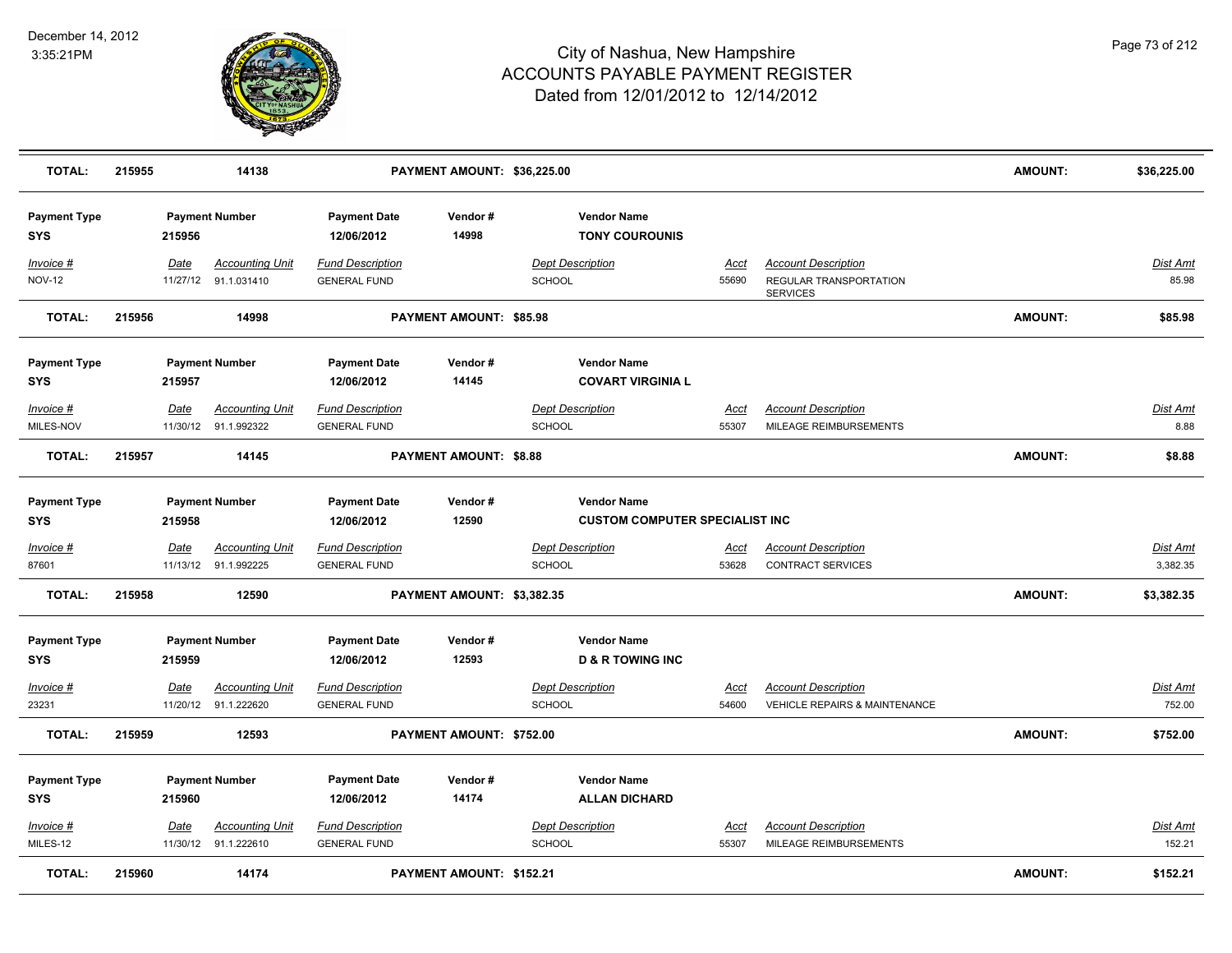

| <b>Payment Type</b> |        |             | <b>Payment Number</b>    | <b>Payment Date</b>       | Vendor#                        | <b>Vendor Name</b>                 |             |                             |                 |                 |
|---------------------|--------|-------------|--------------------------|---------------------------|--------------------------------|------------------------------------|-------------|-----------------------------|-----------------|-----------------|
| <b>SYS</b>          |        | 215961      |                          | 12/06/2012                | 15359                          | <b>ELECTUDE USA LLC</b>            |             |                             |                 |                 |
| Invoice #           |        | Date        | <b>Accounting Unit</b>   | <b>Fund Description</b>   |                                | <b>Dept Description</b>            | Acct        | <b>Account Description</b>  | <b>Activity</b> | Dist Amt        |
| INTUSA2012-1107     |        | 11/20/12    | 91.3800.041300           | <b>SCHOOL GRANTS FUND</b> |                                | <b>SCHOOL</b>                      | 71228       | <b>COMPUTER SOFTWARE</b>    | 91.03903.041300 | 4,181.40        |
| <b>TOTAL:</b>       | 215961 |             | 15359                    |                           | PAYMENT AMOUNT: \$4,181.40     |                                    |             |                             | <b>AMOUNT:</b>  | \$4,181.40      |
| <b>Payment Type</b> |        |             | <b>Payment Number</b>    | <b>Payment Date</b>       | Vendor#                        | <b>Vendor Name</b>                 |             |                             |                 |                 |
| <b>SYS</b>          |        | 215962      |                          | 12/06/2012                | 10763                          | <b>EPPENDORF NORTH AMERICA INC</b> |             |                             |                 |                 |
| Invoice #           |        | <b>Date</b> | <b>Accounting Unit</b>   | <b>Fund Description</b>   |                                | <b>Dept Description</b>            | <u>Acct</u> | <b>Account Description</b>  | <b>Activity</b> | Dist Amt        |
| 4000359094          |        | 11/16/12    | 91.3800.041300           | <b>SCHOOL GRANTS FUND</b> |                                | <b>SCHOOL</b>                      | 71999       | MISCELLANEOUS EQUIPMENT     | 91.03903.041300 | 1,808.00        |
| 4000359272          |        |             | 11/19/12  91.3800.041300 | <b>SCHOOL GRANTS FUND</b> |                                | <b>SCHOOL</b>                      | 71999       | MISCELLANEOUS EQUIPMENT     | 91.03903.041300 | 4,716.00        |
| <b>TOTAL:</b>       | 215962 |             | 10763                    |                           | PAYMENT AMOUNT: \$6,524.00     |                                    |             |                             | <b>AMOUNT:</b>  | \$6,524.00      |
| <b>Payment Type</b> |        |             | <b>Payment Number</b>    | <b>Payment Date</b>       | Vendor#                        | <b>Vendor Name</b>                 |             |                             |                 |                 |
| <b>SYS</b>          |        | 215963      |                          | 12/06/2012                | 14213                          | <b>VIRGINIA ESSON</b>              |             |                             |                 |                 |
| Invoice #           |        | Date        | <b>Accounting Unit</b>   | <b>Fund Description</b>   |                                | <b>Dept Description</b>            | Acct        | <b>Account Description</b>  |                 | <b>Dist Amt</b> |
| <b>DEC-12</b>       |        | 12/3/12     | 91.1.071210              | <b>GENERAL FUND</b>       |                                | <b>SCHOOL</b>                      | 61135       | <b>EDUCATIONAL SUPPLIES</b> |                 | 37.64           |
| MILES-NOV           |        |             | 11/30/12 91.1.071160     | <b>GENERAL FUND</b>       |                                | <b>SCHOOL</b>                      | 55307       | MILEAGE REIMBURSEMENTS      |                 | 16.65           |
| <b>TOTAL:</b>       | 215963 |             | 14213                    |                           | <b>PAYMENT AMOUNT: \$54.29</b> |                                    |             |                             | <b>AMOUNT:</b>  | \$54.29         |
| <b>Payment Type</b> |        |             | <b>Payment Number</b>    | <b>Payment Date</b>       | Vendor#                        | <b>Vendor Name</b>                 |             |                             |                 |                 |
| <b>SYS</b>          |        | 215964      |                          | 12/06/2012                | 12698                          | <b>FWWEBBCO</b>                    |             |                             |                 |                 |
| <u> Invoice #</u>   |        | <b>Date</b> | <b>Accounting Unit</b>   | <b>Fund Description</b>   |                                | <b>Dept Description</b>            | <u>Acct</u> | <b>Account Description</b>  |                 | <b>Dist Amt</b> |
| 38148535            |        |             | 11/14/12 91.1.222620     | <b>GENERAL FUND</b>       |                                | <b>SCHOOL</b>                      | 61414       | SUPPLIES, PLUMBING          |                 | 68.10           |
| 38175493            |        |             | 11/19/12 91.1.222620     | <b>GENERAL FUND</b>       |                                | <b>SCHOOL</b>                      | 61414       | SUPPLIES, PLUMBING          |                 | 188.50          |
| 38175610            |        |             | 11/19/12 91.1.222620     | <b>GENERAL FUND</b>       |                                | <b>SCHOOL</b>                      | 61414       | SUPPLIES, PLUMBING          |                 | 102.09          |
| 38208008            |        |             | 11/21/12 91.1.222620     | <b>GENERAL FUND</b>       |                                | <b>SCHOOL</b>                      | 61414       | SUPPLIES, PLUMBING          |                 | 70.87           |
| <b>TOTAL:</b>       | 215964 |             | 12698                    |                           | PAYMENT AMOUNT: \$429.56       |                                    |             |                             | <b>AMOUNT:</b>  | \$429.56        |
| <b>Payment Type</b> |        |             | <b>Payment Number</b>    | <b>Payment Date</b>       | Vendor#                        | <b>Vendor Name</b>                 |             |                             |                 |                 |
| <b>SYS</b>          |        | 215965      |                          | 12/06/2012                | 14221                          | <b>RICHARD FARRENKOPF</b>          |             |                             |                 |                 |
| Invoice #           |        | Date        | <b>Accounting Unit</b>   | <b>Fund Description</b>   |                                | <b>Dept Description</b>            | Acct        | <b>Account Description</b>  |                 | Dist Amt        |
| MILES-NOV           |        |             | 11/30/12 91.1.992322     | <b>GENERAL FUND</b>       |                                | <b>SCHOOL</b>                      | 55307       | MILEAGE REIMBURSEMENTS      |                 | 146.52          |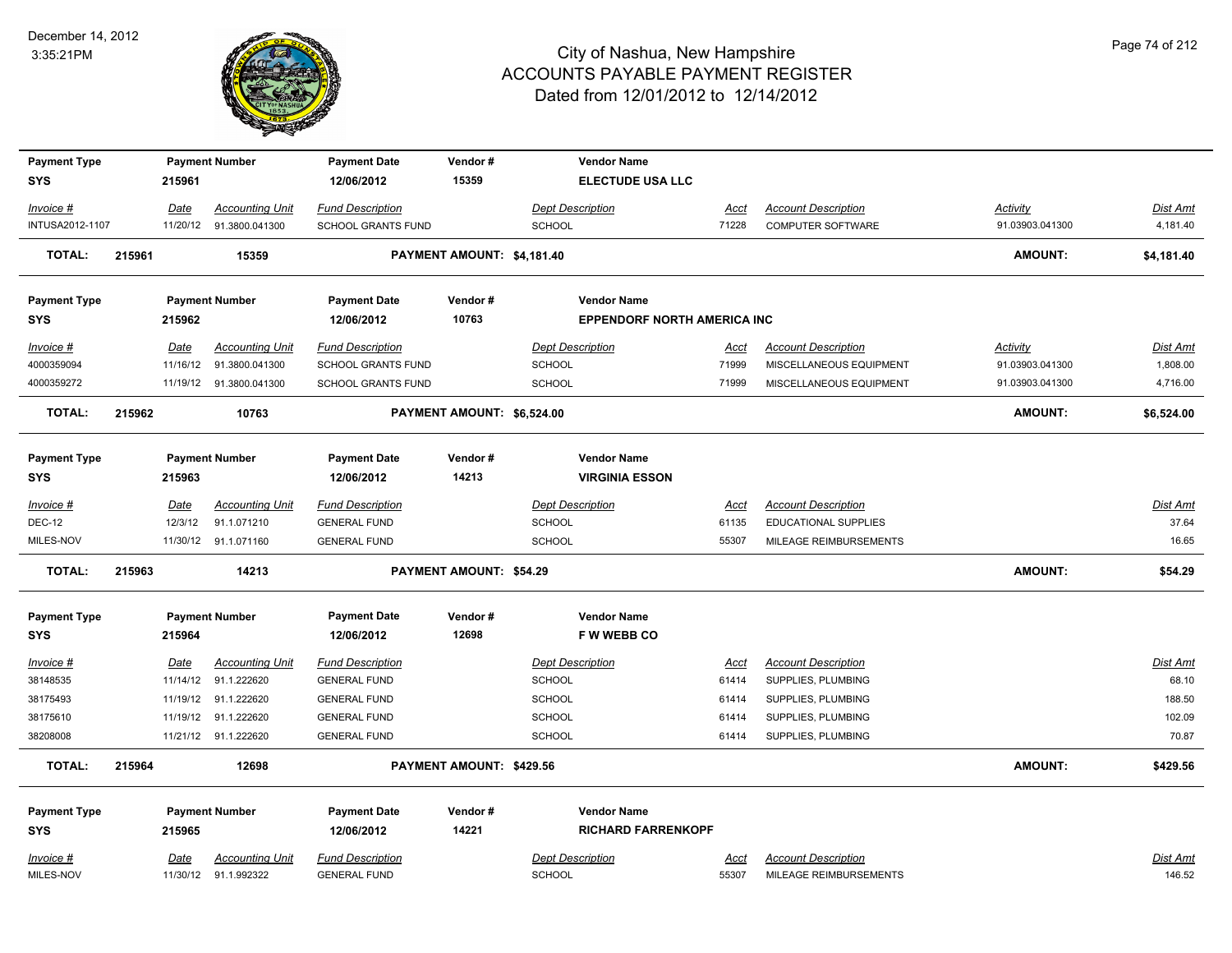

| <b>TOTAL:</b>              | 215965 |             | 14221                  |                                   | PAYMENT AMOUNT: \$146.52 |                                          |             |                                                              | <b>AMOUNT:</b>  | \$146.52        |
|----------------------------|--------|-------------|------------------------|-----------------------------------|--------------------------|------------------------------------------|-------------|--------------------------------------------------------------|-----------------|-----------------|
| <b>Payment Type</b><br>SYS |        | 215966      | <b>Payment Number</b>  | <b>Payment Date</b><br>12/06/2012 | Vendor#<br>14222         | <b>Vendor Name</b><br><b>FASTENAL CO</b> |             |                                                              |                 |                 |
| Invoice #                  |        | Date        | <b>Accounting Unit</b> | <b>Fund Description</b>           |                          | <b>Dept Description</b>                  | <u>Acct</u> | <b>Account Description</b>                                   |                 | <b>Dist Amt</b> |
| 88891                      |        | 11/13/12    | 91.1.222620            | <b>GENERAL FUND</b>               |                          | SCHOOL                                   | 61299       | MISCELLANEOUS SUPPLIES                                       |                 | 11.44           |
| 88899                      |        | 11/14/12    | 91.1.222620            | <b>GENERAL FUND</b>               |                          | <b>SCHOOL</b>                            | 61299       | MISCELLANEOUS SUPPLIES                                       |                 | 4.35            |
| 88920                      |        |             | 11/15/12 91.1.222620   | <b>GENERAL FUND</b>               |                          | <b>SCHOOL</b>                            | 61299       | MISCELLANEOUS SUPPLIES                                       |                 | 31.83           |
| <b>TOTAL:</b>              | 215966 |             | 14222                  |                                   | PAYMENT AMOUNT: \$47.62  |                                          |             |                                                              | <b>AMOUNT:</b>  | \$47.62         |
| <b>Payment Type</b>        |        |             | <b>Payment Number</b>  | <b>Payment Date</b>               | Vendor#                  | <b>Vendor Name</b>                       |             |                                                              |                 |                 |
| <b>SYS</b>                 |        | 215967      |                        | 12/06/2012                        | 14227                    | <b>FIRST STUDENT INC</b>                 |             |                                                              |                 |                 |
| Invoice #                  |        | Date        | <b>Accounting Unit</b> | <b>Fund Description</b>           |                          | <b>Dept Description</b>                  | <u>Acct</u> | <b>Account Description</b>                                   | <b>Activity</b> | <b>Dist Amt</b> |
| 17746503                   |        | 7/24/12     | 91.3800.991260         | <b>SCHOOL GRANTS FUND</b>         |                          | <b>SCHOOL</b>                            | 55690       | REGULAR TRANSPORTATION                                       | 91.03772.991260 | 78.02           |
| 17746624                   |        | 8/14/12     | 91.3800.991260         | SCHOOL GRANTS FUND                |                          | <b>SCHOOL</b>                            | 55690       | <b>SERVICES</b><br>REGULAR TRANSPORTATION<br><b>SERVICES</b> | 91.03772.991260 | 110.67          |
| 17747418                   |        | 11/13/12    | 91.1.031410            | <b>GENERAL FUND</b>               |                          | <b>SCHOOL</b>                            | 55690       | REGULAR TRANSPORTATION                                       |                 | 507.04          |
| 17747461                   |        |             | 11/20/12 91.1.031410   | <b>GENERAL FUND</b>               |                          | <b>SCHOOL</b>                            | 55690       | <b>SERVICES</b><br>REGULAR TRANSPORTATION<br><b>SERVICES</b> |                 | 187.25          |
| <b>TOTAL:</b>              | 215967 |             | 14227                  |                                   | PAYMENT AMOUNT: \$882.98 |                                          |             |                                                              | <b>AMOUNT:</b>  | \$882.98        |
| <b>Payment Type</b>        |        |             | <b>Payment Number</b>  | <b>Payment Date</b>               | Vendor#                  | <b>Vendor Name</b>                       |             |                                                              |                 |                 |
| <b>SYS</b>                 |        | 215968      |                        | 12/06/2012                        | 12725                    | <b>FLAGHOUSE INC</b>                     |             |                                                              |                 |                 |
| Invoice #                  |        | <u>Date</u> | <b>Accounting Unit</b> | <b>Fund Description</b>           |                          | <b>Dept Description</b>                  | <u>Acct</u> | <b>Account Description</b>                                   | <b>Activity</b> | <b>Dist Amt</b> |
| P05201620101               |        | 11/19/12    | 91.3800.021210         | SCHOOL GRANTS FUND                |                          | <b>SCHOOL</b>                            | 61299       | MISCELLANEOUS SUPPLIES                                       | 91.03953.021210 | 69.95           |
| <b>TOTAL:</b>              | 215968 |             | 12725                  |                                   | PAYMENT AMOUNT: \$69.95  |                                          |             |                                                              | <b>AMOUNT:</b>  | \$69.95         |
| <b>Payment Type</b>        |        |             | <b>Payment Number</b>  | <b>Payment Date</b>               | Vendor#                  | <b>Vendor Name</b>                       |             |                                                              |                 |                 |
| SYS                        |        | 215969      |                        | 12/06/2012                        | 12735                    | <b>FOLLETT LIBRARY RESOURCES</b>         |             |                                                              |                 |                 |
| Invoice #                  |        | Date        | <b>Accounting Unit</b> | <b>Fund Description</b>           |                          | <b>Dept Description</b>                  | Acct        | <b>Account Description</b>                                   |                 | <b>Dist Amt</b> |
| 697171F-1                  |        | 11/21/12    | 91.1.152220            | <b>GENERAL FUND</b>               |                          | <b>SCHOOL</b>                            | 61814       | <b>MEDIA</b>                                                 |                 | 62.22           |
| 702424F-0                  |        |             | 11/15/12 91.1.112220   | <b>GENERAL FUND</b>               |                          | <b>SCHOOL</b>                            | 61814       | <b>MEDIA</b>                                                 |                 | 241.55          |
| <b>TOTAL:</b>              | 215969 |             | 12735                  |                                   | PAYMENT AMOUNT: \$303.77 |                                          |             |                                                              | <b>AMOUNT:</b>  | \$303.77        |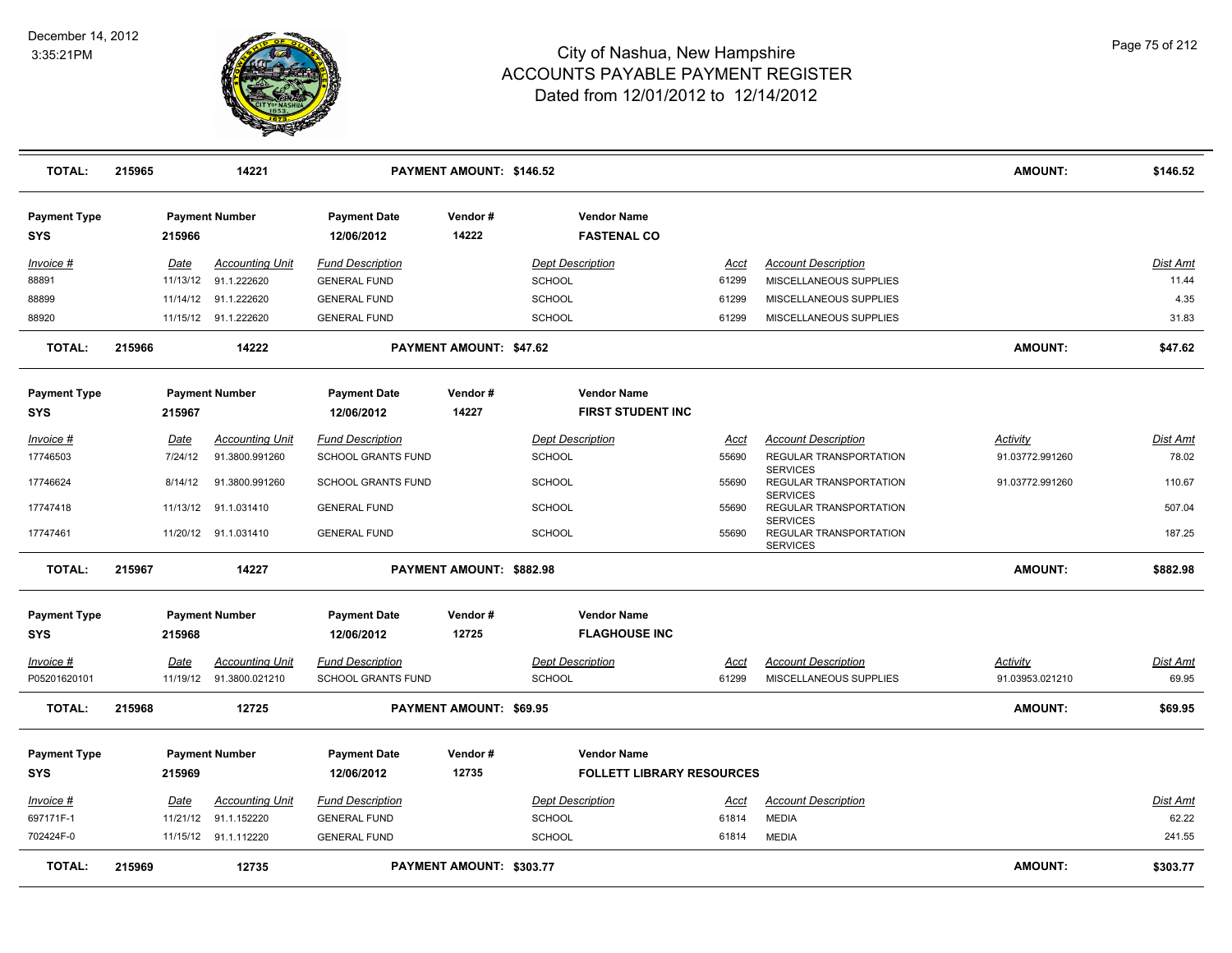

| <b>Payment Type</b> |             | <b>Payment Number</b>   | <b>Payment Date</b>       | Vendor#                        | <b>Vendor Name</b>         |       |                            |                 |          |
|---------------------|-------------|-------------------------|---------------------------|--------------------------------|----------------------------|-------|----------------------------|-----------------|----------|
| <b>SYS</b>          | 215970      |                         | 12/06/2012                | 14239                          | <b>BRENDA G FRENETTE</b>   |       |                            |                 |          |
| Invoice #           | <b>Date</b> | <b>Accounting Unit</b>  | <b>Fund Description</b>   |                                | <b>Dept Description</b>    | Acct  | <b>Account Description</b> |                 | Dist Amt |
| MILES-NOV           |             | 11/30/12 91.1.111160    | <b>GENERAL FUND</b>       |                                | <b>SCHOOL</b>              | 55400 | CONFERENCES AND SEMINARS   |                 | 2.35     |
| <b>TOTAL:</b>       | 215970      | 14239                   |                           | <b>PAYMENT AMOUNT: \$2.35</b>  |                            |       |                            | <b>AMOUNT:</b>  | \$2.35   |
| <b>Payment Type</b> |             | <b>Payment Number</b>   | <b>Payment Date</b>       | Vendor#                        | <b>Vendor Name</b>         |       |                            |                 |          |
| <b>SYS</b>          | 215971      |                         | 12/06/2012                | 15264                          | <b>CHANTEL FRENETTE</b>    |       |                            |                 |          |
| Invoice #           | Date        | <b>Accounting Unit</b>  | <b>Fund Description</b>   |                                | <b>Dept Description</b>    | Acct  | <b>Account Description</b> | Activity        | Dist Amt |
| NOV-12-1            |             | 11/30/12 91.3800.991490 | SCHOOL GRANTS FUND        |                                | <b>SCHOOL</b>              | 61299 | MISCELLANEOUS SUPPLIES     | 91.03463.991490 | 17.00    |
| <b>TOTAL:</b>       | 215971      | 15264                   |                           | <b>PAYMENT AMOUNT: \$17.00</b> |                            |       |                            | <b>AMOUNT:</b>  | \$17.00  |
| <b>Payment Type</b> |             | <b>Payment Number</b>   | <b>Payment Date</b>       | Vendor#                        | <b>Vendor Name</b>         |       |                            |                 |          |
| <b>SYS</b>          | 215972      |                         | 12/06/2012                | 14247                          | <b>GARELICK FARMS LYNN</b> |       |                            |                 |          |
| Invoice #           | Date        | <b>Accounting Unit</b>  | <b>Fund Description</b>   |                                | <b>Dept Description</b>    | Acct  | <b>Account Description</b> | Activity        | Dist Amt |
| 9858097             | 11/3/12     | 91.2222.991490          | AFTER SCHOOL PROGRAM      |                                | <b>SCHOOL</b>              | 61299 | MISCELLANEOUS SUPPLIES     |                 | 39.09    |
| 9858098             | 11/3/12     | 91.2222.991490          | AFTER SCHOOL PROGRAM      |                                | <b>SCHOOL</b>              | 61299 | MISCELLANEOUS SUPPLIES     |                 | 63.51    |
| 9858099             | 11/3/12     | 91.2222.991490          | AFTER SCHOOL PROGRAM      |                                | <b>SCHOOL</b>              | 61299 | MISCELLANEOUS SUPPLIES     |                 | 46.37    |
| 9858103             | 11/3/12     | 91.2222.991490          | AFTER SCHOOL PROGRAM      |                                | SCHOOL                     | 61299 | MISCELLANEOUS SUPPLIES     |                 | 46.17    |
| 9858104             | 11/3/12     | 91.3800.991490          | <b>SCHOOL GRANTS FUND</b> |                                | <b>SCHOOL</b>              | 61299 | MISCELLANEOUS SUPPLIES     | 91.03463.991490 | 24.67    |
| 9858105             | 11/3/12     | 91.3800.991490          | <b>SCHOOL GRANTS FUND</b> |                                | <b>SCHOOL</b>              | 61299 | MISCELLANEOUS SUPPLIES     | 91.03463.991490 | 46.40    |
| 9872791             | 11/10/12    | 91.2222.991490          | AFTER SCHOOL PROGRAM      |                                | <b>SCHOOL</b>              | 61299 | MISCELLANEOUS SUPPLIES     |                 | 27.84    |
| 9872794             | 11/10/12    | 91.3800.991490          | <b>SCHOOL GRANTS FUND</b> |                                | SCHOOL                     | 61299 | MISCELLANEOUS SUPPLIES     | 91.03463.991490 | 35.30    |
| 9887334             | 11/17/12    | 91.2100.033120          | <b>FOOD SERVICES</b>      |                                | SCHOOL                     | 61214 | FOOD, FOOD SERVICE PROGRAM |                 | 1,425.67 |
| 9887335             | 11/17/12    | 91.2100.133120          | <b>FOOD SERVICES</b>      |                                | <b>SCHOOL</b>              | 61214 | FOOD, FOOD SERVICE PROGRAM |                 | 366.98   |
| 9887336             | 11/17/12    | 91.2100.113120          | <b>FOOD SERVICES</b>      |                                | SCHOOL                     | 61214 | FOOD, FOOD SERVICE PROGRAM |                 | 365.33   |
| 9887337             |             | 11/17/12 91.2100.123120 | <b>FOOD SERVICES</b>      |                                | <b>SCHOOL</b>              | 61214 | FOOD, FOOD SERVICE PROGRAM |                 | 273.68   |
| 9887338             | 11/17/12    | 91.2100.183120          | <b>FOOD SERVICES</b>      |                                | SCHOOL                     | 61214 | FOOD, FOOD SERVICE PROGRAM |                 | 372.88   |
| 9887339             | 11/17/12    | 91.2100.093120          | <b>FOOD SERVICES</b>      |                                | <b>SCHOOL</b>              | 61214 | FOOD, FOOD SERVICE PROGRAM |                 | 367.15   |
| 9887340             | 11/17/12    | 91.2100.143120          | <b>FOOD SERVICES</b>      |                                | SCHOOL                     | 61214 | FOOD, FOOD SERVICE PROGRAM |                 | 470.19   |
| 9887341             |             | 11/17/12 91.2100.153120 | <b>FOOD SERVICES</b>      |                                | <b>SCHOOL</b>              | 61214 | FOOD, FOOD SERVICE PROGRAM |                 | 697.53   |
| 9887342             | 11/17/12    | 91.2100.063120          | <b>FOOD SERVICES</b>      |                                | <b>SCHOOL</b>              | 61214 | FOOD, FOOD SERVICE PROGRAM |                 | 695.36   |
| 9887343             | 11/17/12    | 91.2100.193120          | <b>FOOD SERVICES</b>      |                                | <b>SCHOOL</b>              | 61214 | FOOD, FOOD SERVICE PROGRAM |                 | 308.92   |
| 9887344             | 11/17/12    | 91.2100.163120          | <b>FOOD SERVICES</b>      |                                | SCHOOL                     | 61214 | FOOD, FOOD SERVICE PROGRAM |                 | 704.58   |
| 9887345             | 11/17/12    | 91.2100.203120          | <b>FOOD SERVICES</b>      |                                | SCHOOL                     | 61214 | FOOD, FOOD SERVICE PROGRAM |                 | 349.51   |
| 9887346             |             | 11/17/12 91.2100.053120 | <b>FOOD SERVICES</b>      |                                | SCHOOL                     | 61214 | FOOD, FOOD SERVICE PROGRAM |                 | 996.68   |
| 9887347             |             | 11/17/12 91.2100.043120 | <b>FOOD SERVICES</b>      |                                | SCHOOL                     | 61214 | FOOD, FOOD SERVICE PROGRAM |                 | 1,590.80 |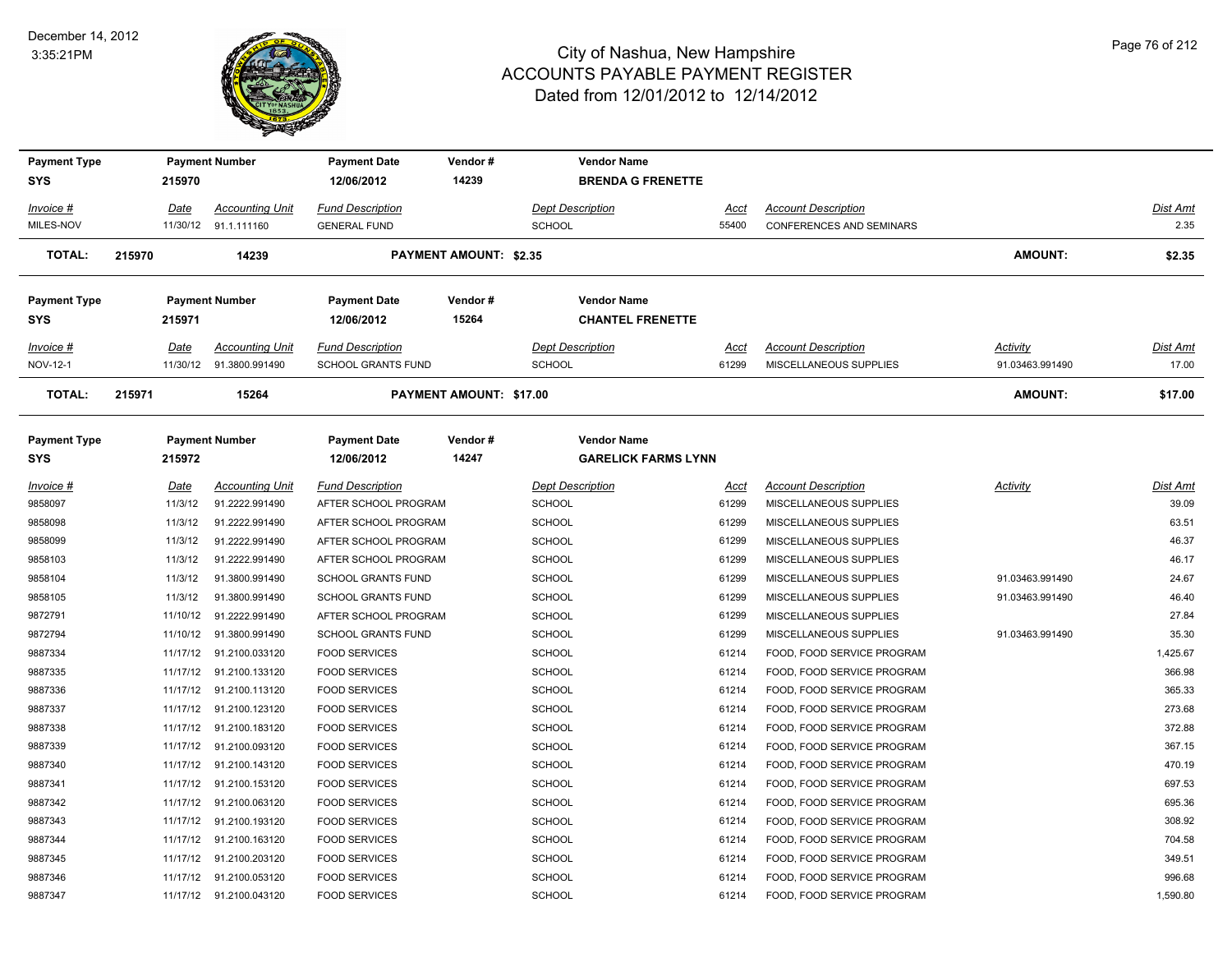

| Invoice #<br>MILES-NOV            | Date     | <b>Accounting Unit</b><br>11/30/12 91.1.992322 | <b>Fund Description</b><br><b>GENERAL FUND</b> |                             | <b>Dept Description</b><br><b>SCHOOL</b>    | Acct<br>55307 | <b>Account Description</b><br>MILEAGE REIMBURSEMENTS |                | Dist Amt<br>40.74 |
|-----------------------------------|----------|------------------------------------------------|------------------------------------------------|-----------------------------|---------------------------------------------|---------------|------------------------------------------------------|----------------|-------------------|
| <b>Payment Type</b><br><b>SYS</b> | 215974   | <b>Payment Number</b>                          | <b>Payment Date</b><br>12/06/2012              | Vendor#<br>15138            | <b>Vendor Name</b><br><b>LISA GINGRAS</b>   |               |                                                      |                |                   |
| <b>TOTAL:</b>                     | 215973   | 14255                                          |                                                | PAYMENT AMOUNT: \$2,560.30  |                                             |               |                                                      | <b>AMOUNT:</b> | \$2,560.30        |
| 6260                              |          | 11/30/12 91.2100.053120                        | <b>FOOD SERVICES</b>                           |                             | <b>SCHOOL</b>                               | 61214         | FOOD, FOOD SERVICE PROGRAM                           |                | 825.00            |
| 6258                              |          | 11/30/12 91.2100.073120                        | <b>FOOD SERVICES</b>                           |                             | <b>SCHOOL</b>                               | 61214         | FOOD, FOOD SERVICE PROGRAM                           |                | 739.80            |
| 6257                              |          | 11/30/12 91.2100.043120                        | <b>FOOD SERVICES</b>                           |                             | <b>SCHOOL</b>                               | 61214         | FOOD, FOOD SERVICE PROGRAM                           |                | 577.00            |
| 6256                              |          | 11/30/12 91.2100.033120                        | <b>FOOD SERVICES</b>                           |                             | <b>SCHOOL</b>                               | 61214         | FOOD, FOOD SERVICE PROGRAM                           |                | 418.50            |
| Invoice #                         | Date     | <b>Accounting Unit</b>                         | <b>Fund Description</b>                        |                             | <b>Dept Description</b>                     | Acct          | <b>Account Description</b>                           |                | Dist Amt          |
| <b>Payment Type</b><br><b>SYS</b> | 215973   | <b>Payment Number</b>                          | <b>Payment Date</b><br>12/06/2012              | Vendor#<br>14255            | <b>Vendor Name</b><br><b>GILLS PIZZA CO</b> |               |                                                      |                |                   |
| <b>TOTAL:</b>                     | 215972   | 14247                                          |                                                | PAYMENT AMOUNT: \$17,677.25 |                                             |               |                                                      | <b>AMOUNT:</b> | \$17,677.25       |
| 9901183                           |          | 11/24/12 91.2100.033120                        | <b>FOOD SERVICES</b>                           |                             | <b>SCHOOL</b>                               | 61214         | FOOD, FOOD SERVICE PROGRAM                           |                | 912.50            |
| 9901181                           |          | 11/24/12 91.2100.073120                        | <b>FOOD SERVICES</b>                           |                             | <b>SCHOOL</b>                               | 61214         | FOOD, FOOD SERVICE PROGRAM                           |                | 716.30            |
| 9901180                           |          | 11/24/12 91.2100.173120                        | <b>FOOD SERVICES</b>                           |                             | <b>SCHOOL</b>                               | 61214         | FOOD, FOOD SERVICE PROGRAM                           |                | 89.42             |
| 9901179                           |          | 11/24/12 91.2100.103120                        | <b>FOOD SERVICES</b>                           |                             | <b>SCHOOL</b>                               | 61214         | FOOD, FOOD SERVICE PROGRAM                           |                | 195.64            |
| 9901177                           |          | 11/24/12 91.2100.043120                        | <b>FOOD SERVICES</b>                           |                             | <b>SCHOOL</b>                               | 61214         | FOOD, FOOD SERVICE PROGRAM                           |                | 571.45            |
| 9901176                           |          | 11/24/12 91.2100.053120                        | <b>FOOD SERVICES</b>                           |                             | <b>SCHOOL</b>                               | 61214         | FOOD, FOOD SERVICE PROGRAM                           |                | 323.24            |
| 9901175                           |          | 11/24/12 91.2100.203120                        | <b>FOOD SERVICES</b>                           |                             | <b>SCHOOL</b>                               | 61214         | FOOD, FOOD SERVICE PROGRAM                           |                | 208.72            |
| 9901174                           |          | 11/24/12 91.2100.163120                        | <b>FOOD SERVICES</b>                           |                             | <b>SCHOOL</b>                               | 61214         | FOOD, FOOD SERVICE PROGRAM                           |                | 189.64            |
| 9901173                           |          | 11/24/12 91.2100.193120                        | <b>FOOD SERVICES</b>                           |                             | <b>SCHOOL</b>                               | 61214         | FOOD, FOOD SERVICE PROGRAM                           |                | 175.37            |
| 9901172                           | 11/24/12 | 91.2100.063120                                 | <b>FOOD SERVICES</b>                           |                             | <b>SCHOOL</b>                               | 61214         | FOOD, FOOD SERVICE PROGRAM                           |                | 95.17             |
| 9901171                           |          | 11/24/12 91.2100.153120                        | <b>FOOD SERVICES</b>                           |                             | <b>SCHOOL</b>                               | 61214         | FOOD, FOOD SERVICE PROGRAM                           |                | 300.62            |
| 9901170                           |          | 11/24/12 91.2100.143120                        | <b>FOOD SERVICES</b>                           |                             | <b>SCHOOL</b>                               | 61214         | FOOD, FOOD SERVICE PROGRAM                           |                | 290.48            |
| 9901169                           |          | 11/24/12 91.2100.093120                        | <b>FOOD SERVICES</b>                           |                             | SCHOOL                                      | 61214         | FOOD, FOOD SERVICE PROGRAM                           |                | 413.37            |
| 9901168                           |          | 11/24/12 91.2100.183120                        | <b>FOOD SERVICES</b>                           |                             | <b>SCHOOL</b>                               | 61214         | FOOD, FOOD SERVICE PROGRAM                           |                | 312.45            |
| 9901167                           |          | 11/24/12 91.2100.123120                        | <b>FOOD SERVICES</b>                           |                             | <b>SCHOOL</b>                               | 61214         | FOOD, FOOD SERVICE PROGRAM                           |                | 259.05            |
| 9901166                           |          | 11/24/12 91.2100.113120                        | <b>FOOD SERVICES</b>                           |                             | <b>SCHOOL</b>                               | 61214         | FOOD, FOOD SERVICE PROGRAM                           |                | 377.03            |
| 9901165                           |          | 11/24/12 91.2100.133120                        | <b>FOOD SERVICES</b>                           |                             | <b>SCHOOL</b>                               | 61214         | FOOD, FOOD SERVICE PROGRAM                           |                | 214.48            |
| 9901164                           |          | 11/24/12 91.2100.033120                        | <b>FOOD SERVICES</b>                           |                             | SCHOOL                                      | 61214         | FOOD, FOOD SERVICE PROGRAM                           |                | 953.95            |
| 9887356                           |          | 11/17/12 91.2100.053120                        | <b>FOOD SERVICES</b>                           |                             | <b>SCHOOL</b>                               | 61214         | FOOD, FOOD SERVICE PROGRAM                           |                | 82.50             |
| 9887353                           |          | 11/17/12 91.2100.073120                        | <b>FOOD SERVICES</b>                           |                             | <b>SCHOOL</b>                               | 61214         | FOOD, FOOD SERVICE PROGRAM                           |                | 1,080.52          |
| 9887352                           |          | 11/17/12 91.2100.173120                        | <b>FOOD SERVICES</b>                           |                             | <b>SCHOOL</b>                               | 61214         | FOOD, FOOD SERVICE PROGRAM                           |                | 247.96            |
| 9887351                           |          | 11/17/12 91.2100.103120                        | <b>FOOD SERVICES</b>                           |                             | <b>SCHOOL</b>                               | 61214         | FOOD, FOOD SERVICE PROGRAM                           |                | 352.78            |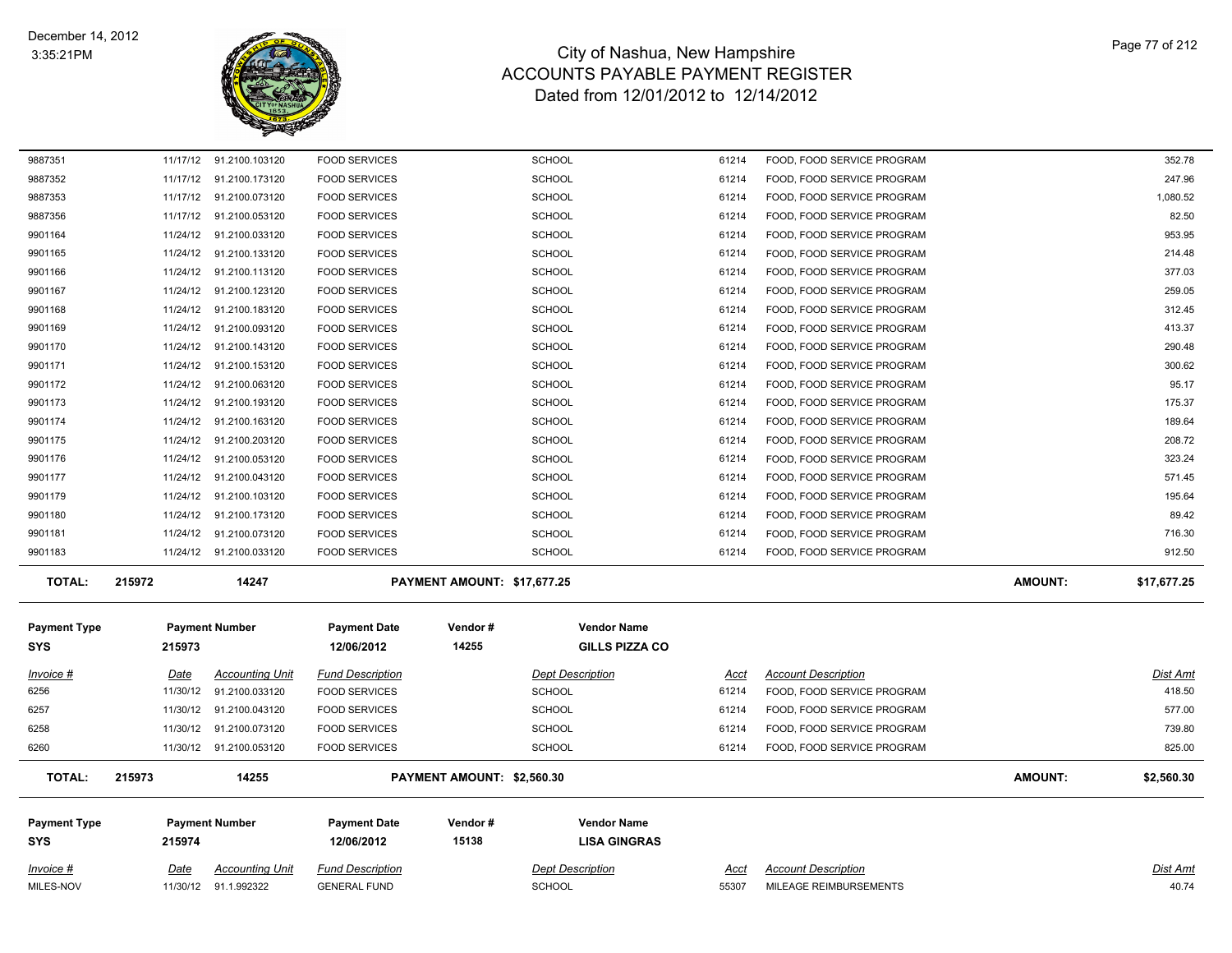

| <b>TOTAL:</b>                     | 215974 |                 | 15138                                             |                                                      | PAYMENT AMOUNT: \$40.74  |                                              |                      |                                                        | <b>AMOUNT:</b>              | \$40.74            |
|-----------------------------------|--------|-----------------|---------------------------------------------------|------------------------------------------------------|--------------------------|----------------------------------------------|----------------------|--------------------------------------------------------|-----------------------------|--------------------|
| <b>Payment Type</b><br><b>SYS</b> |        | 215975          | <b>Payment Number</b>                             | <b>Payment Date</b><br>12/06/2012                    | Vendor#<br>14975         | <b>Vendor Name</b><br><b>DAVID GOLDSMITH</b> |                      |                                                        |                             |                    |
| Invoice #<br><b>NOV-12</b>        |        | Date<br>11/7/12 | <b>Accounting Unit</b><br>91.1.041160             | <b>Fund Description</b><br><b>GENERAL FUND</b>       |                          | <b>Dept Description</b><br><b>SCHOOL</b>     | Acct<br>61875        | <b>Account Description</b><br><b>BOOKS</b>             |                             | Dist Amt<br>127.16 |
| <b>TOTAL:</b>                     | 215975 |                 | 14975                                             |                                                      | PAYMENT AMOUNT: \$127.16 |                                              |                      |                                                        | <b>AMOUNT:</b>              | \$127.16           |
| <b>Payment Type</b>               |        |                 | <b>Payment Number</b>                             | <b>Payment Date</b>                                  | Vendor#                  | <b>Vendor Name</b>                           |                      |                                                        |                             |                    |
| <b>SYS</b>                        |        | 215976          |                                                   | 12/06/2012                                           | 14271                    | <b>GREAT STATE BEVERAGES INC</b>             |                      |                                                        |                             |                    |
| Invoice #                         |        | Date            | <b>Accounting Unit</b>                            | <b>Fund Description</b>                              |                          | <b>Dept Description</b>                      | Acct                 | <b>Account Description</b>                             |                             | Dist Amt           |
| 0488628                           |        | 11/30/12        | 91.2100.043120                                    | <b>FOOD SERVICES</b>                                 |                          | SCHOOL                                       | 61214                | FOOD, FOOD SERVICE PROGRAM                             |                             | 204.45             |
| 0488640                           |        |                 | 11/30/12 91.2100.033120                           | <b>FOOD SERVICES</b>                                 |                          | SCHOOL                                       | 61214                | FOOD, FOOD SERVICE PROGRAM                             |                             | 78.10              |
| <b>TOTAL:</b>                     | 215976 |                 | 14271                                             |                                                      | PAYMENT AMOUNT: \$282.55 |                                              |                      |                                                        | <b>AMOUNT:</b>              | \$282.55           |
| <b>Payment Type</b>               |        |                 | <b>Payment Number</b>                             | <b>Payment Date</b>                                  | Vendor#                  | <b>Vendor Name</b>                           |                      |                                                        |                             |                    |
| <b>SYS</b>                        |        | 215977          |                                                   | 12/06/2012                                           | 14276                    | <b>ELLEN GREENBERG</b>                       |                      |                                                        |                             |                    |
| Invoice #<br>OCT/NOV-12           |        | <u>Date</u>     | <b>Accounting Unit</b><br>11/28/12 91.1.012621    | <b>Fund Description</b><br><b>GENERAL FUND</b>       |                          | <b>Dept Description</b><br><b>SCHOOL</b>     | <u>Acct</u><br>55109 | <b>Account Description</b><br>TELEPHONE-VOICE          |                             | Dist Amt<br>60.16  |
| <b>TOTAL:</b>                     | 215977 |                 | 14276                                             |                                                      | PAYMENT AMOUNT: \$60.16  |                                              |                      |                                                        | <b>AMOUNT:</b>              | \$60.16            |
| <b>Payment Type</b>               |        |                 | <b>Payment Number</b>                             | <b>Payment Date</b>                                  | Vendor#                  | <b>Vendor Name</b>                           |                      |                                                        |                             |                    |
| <b>SYS</b>                        |        | 215978          |                                                   | 12/06/2012                                           | 12821                    | <b>KENNETH HAMEL</b>                         |                      |                                                        |                             |                    |
| $Invoice$ #                       |        | <u>Date</u>     | <b>Accounting Unit</b>                            | <b>Fund Description</b>                              |                          | <b>Dept Description</b>                      | <u>Acct</u>          | <b>Account Description</b>                             |                             | <u>Dist Amt</u>    |
| 112912-06                         |        |                 | 11/29/12 91.1.061434                              | <b>GENERAL FUND</b>                                  |                          | <b>SCHOOL</b>                                | 55642                | <b>GAME OFFICIALS</b>                                  |                             | 60.00              |
| 112912-06                         |        |                 | 11/29/12 91.1.061435                              | <b>GENERAL FUND</b>                                  |                          | <b>SCHOOL</b>                                | 55642                | <b>GAME OFFICIALS</b>                                  |                             | 60.00              |
| <b>TOTAL:</b>                     | 215978 |                 | 12821                                             |                                                      | PAYMENT AMOUNT: \$120.00 |                                              |                      |                                                        | <b>AMOUNT:</b>              | \$120.00           |
| <b>Payment Type</b>               |        |                 | <b>Payment Number</b>                             | <b>Payment Date</b>                                  | Vendor#                  | <b>Vendor Name</b>                           |                      |                                                        |                             |                    |
| <b>SYS</b>                        |        | 215979          |                                                   | 12/06/2012                                           | 11231                    | <b>JEANNA HAMILTON</b>                       |                      |                                                        |                             |                    |
|                                   |        |                 |                                                   |                                                      |                          |                                              |                      |                                                        |                             |                    |
| Invoice #<br>11/15/12             |        | Date            | <b>Accounting Unit</b><br>11/15/12 91.3800.021500 | <b>Fund Description</b><br><b>SCHOOL GRANTS FUND</b> |                          | <b>Dept Description</b><br><b>SCHOOL</b>     | Acct<br>53628        | <b>Account Description</b><br><b>CONTRACT SERVICES</b> | Activity<br>91.03953.021500 | Dist Amt<br>37.50  |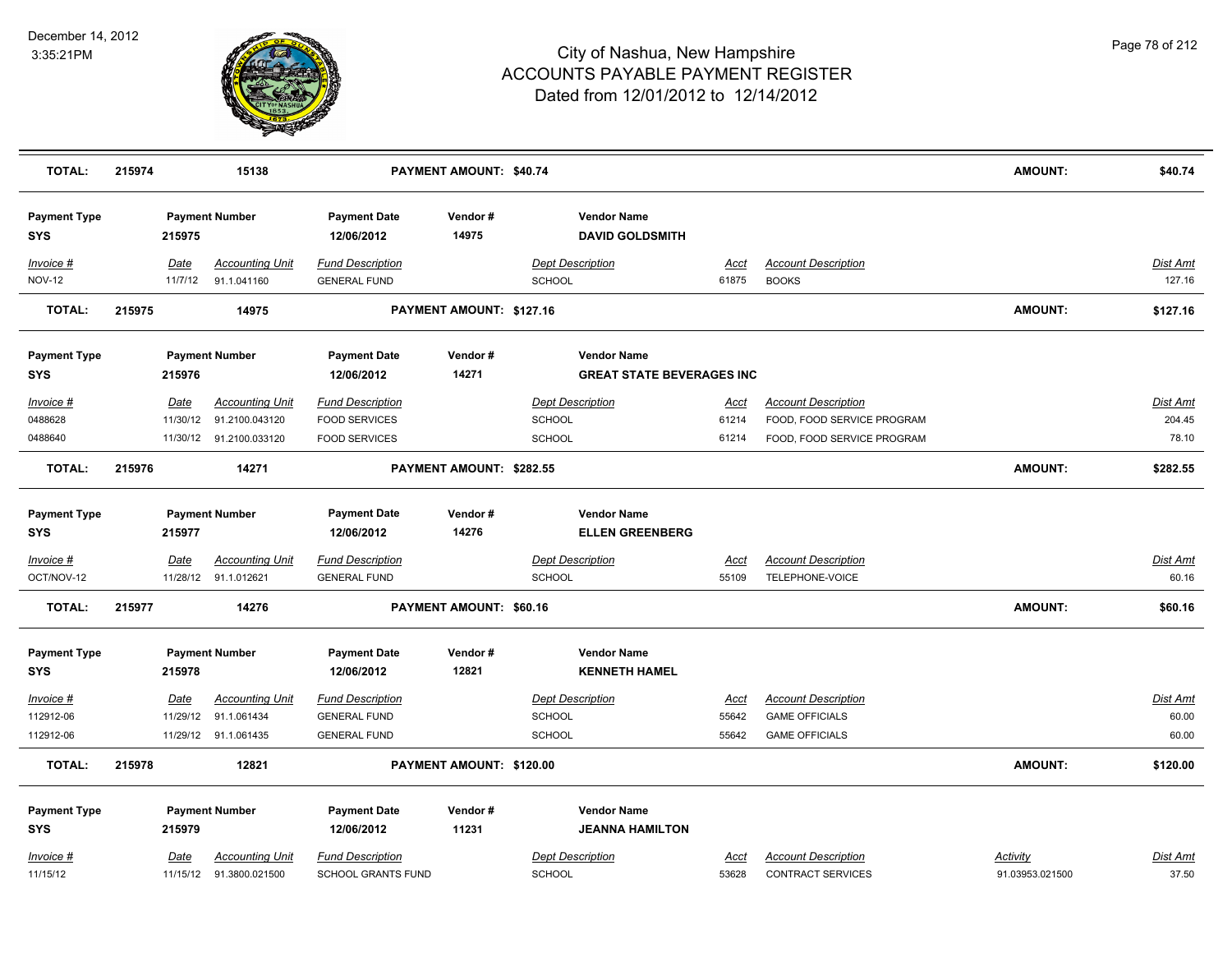

| <b>TOTAL:</b>                     | 215979 |             | 11231                    |                                   | PAYMENT AMOUNT: \$37.50    |                                                      |             |                                 | <b>AMOUNT:</b>  | \$37.50         |
|-----------------------------------|--------|-------------|--------------------------|-----------------------------------|----------------------------|------------------------------------------------------|-------------|---------------------------------|-----------------|-----------------|
| <b>Payment Type</b><br><b>SYS</b> |        | 215980      | <b>Payment Number</b>    | <b>Payment Date</b><br>12/06/2012 | Vendor#<br>10250           | <b>Vendor Name</b><br>HAMPSTEAD HOME HEALTH CARE INC |             |                                 |                 |                 |
| Invoice #                         |        | <b>Date</b> | <b>Accounting Unit</b>   | <b>Fund Description</b>           |                            | <b>Dept Description</b>                              | Acct        | <b>Account Description</b>      | <b>Activity</b> | Dist Amt        |
| 5099                              |        | 11/9/12     | 91.3800.022190           | SCHOOL GRANTS FUND                |                            | <b>SCHOOL</b>                                        | 53628       | CONTRACT SERVICES               | 91.03953.022190 | 972.00          |
| 5100                              |        | 11/9/12     | 91.3800.022190           | <b>SCHOOL GRANTS FUND</b>         |                            | SCHOOL                                               | 53628       | CONTRACT SERVICES               | 91.03953.022190 | 1,440.00        |
| 5135                              |        |             | 11/16/12  91.3800.022190 | SCHOOL GRANTS FUND                |                            | SCHOOL                                               | 53628       | CONTRACT SERVICES               | 91.03953.022190 | 360.00          |
| <b>TOTAL:</b>                     | 215980 |             | 10250                    |                                   | PAYMENT AMOUNT: \$2,772.00 |                                                      |             |                                 | <b>AMOUNT:</b>  | \$2,772.00      |
| <b>Payment Type</b>               |        |             | <b>Payment Number</b>    | <b>Payment Date</b>               | Vendor#                    | <b>Vendor Name</b>                                   |             |                                 |                 |                 |
| <b>SYS</b>                        |        | 215981      |                          | 12/06/2012                        | 12846                      | <b>HEATING SPECIALTIES OF NH INC</b>                 |             |                                 |                 |                 |
| Invoice #                         |        | <b>Date</b> | <b>Accounting Unit</b>   | <b>Fund Description</b>           |                            | <b>Dept Description</b>                              | <u>Acct</u> | <b>Account Description</b>      |                 | <u>Dist Amt</u> |
| B 48252                           |        | 11/8/12     | 91.1.222620              | <b>GENERAL FUND</b>               |                            | SCHOOL                                               | 61421       | SUPPLIES, HVAC                  |                 | 147.78          |
| B 48373                           |        |             | 11/19/12 91.1.222620     | <b>GENERAL FUND</b>               |                            | SCHOOL                                               | 54243       | <b>HVAC MAINTENANCE</b>         |                 | 5,570.00        |
| <b>TOTAL:</b>                     | 215981 |             | 12846                    |                                   | PAYMENT AMOUNT: \$5,717.78 |                                                      |             |                                 | <b>AMOUNT:</b>  | \$5,717.78      |
| <b>Payment Type</b>               |        |             | <b>Payment Number</b>    | <b>Payment Date</b>               | Vendor#                    | <b>Vendor Name</b>                                   |             |                                 |                 |                 |
| <b>SYS</b>                        |        | 215982      |                          | 12/06/2012                        | 15574                      | <b>PAUL W HICKEY</b>                                 |             |                                 |                 |                 |
| Invoice #                         |        | <u>Date</u> | <u>Accounting Unit</u>   | <b>Fund Description</b>           |                            | <b>Dept Description</b>                              | <u>Acct</u> | <b>Account Description</b>      |                 | <u>Dist Amt</u> |
| 112212-04                         |        |             | 11/22/12 91.1.041441     | <b>GENERAL FUND</b>               |                            | SCHOOL                                               | 55642       | <b>GAME OFFICIALS</b>           |                 | 85.00           |
| <b>TOTAL:</b>                     | 215982 |             | 15574                    |                                   | PAYMENT AMOUNT: \$85.00    |                                                      |             |                                 | <b>AMOUNT:</b>  | \$85.00         |
| <b>Payment Type</b>               |        |             | <b>Payment Number</b>    | <b>Payment Date</b>               | Vendor#                    | <b>Vendor Name</b>                                   |             |                                 |                 |                 |
| <b>SYS</b>                        |        | 215983      |                          | 12/06/2012                        | 11979                      | <b>EVELYN HIDALGO</b>                                |             |                                 |                 |                 |
| Invoice #                         |        | <b>Date</b> | <b>Accounting Unit</b>   | <b>Fund Description</b>           |                            | <b>Dept Description</b>                              | <u>Acct</u> | <b>Account Description</b>      |                 | <u>Dist Amt</u> |
| PV-111212                         |        |             | 11/12/12 91.1.121160     | <b>GENERAL FUND</b>               |                            | <b>SCHOOL</b>                                        | 55400       | <b>CONFERENCES AND SEMINARS</b> |                 | 50.00           |
| <b>TOTAL:</b>                     | 215983 |             | 11979                    |                                   | PAYMENT AMOUNT: \$50.00    |                                                      |             |                                 | <b>AMOUNT:</b>  | \$50.00         |
| <b>Payment Type</b>               |        |             | <b>Payment Number</b>    | <b>Payment Date</b>               | Vendor#                    | <b>Vendor Name</b>                                   |             |                                 |                 |                 |
| <b>SYS</b>                        |        | 215984      |                          | 12/06/2012                        | 15331                      | <b>RICHARD HIGGINS</b>                               |             |                                 |                 |                 |
| Invoice #                         |        | <b>Date</b> | <b>Accounting Unit</b>   | <b>Fund Description</b>           |                            | <b>Dept Description</b>                              | <u>Acct</u> | <b>Account Description</b>      |                 | <u>Dist Amt</u> |
| 112212-04                         |        |             | 11/22/12 91.1.041441     | <b>GENERAL FUND</b>               |                            | SCHOOL                                               | 55642       | <b>GAME OFFICIALS</b>           |                 | 85.00           |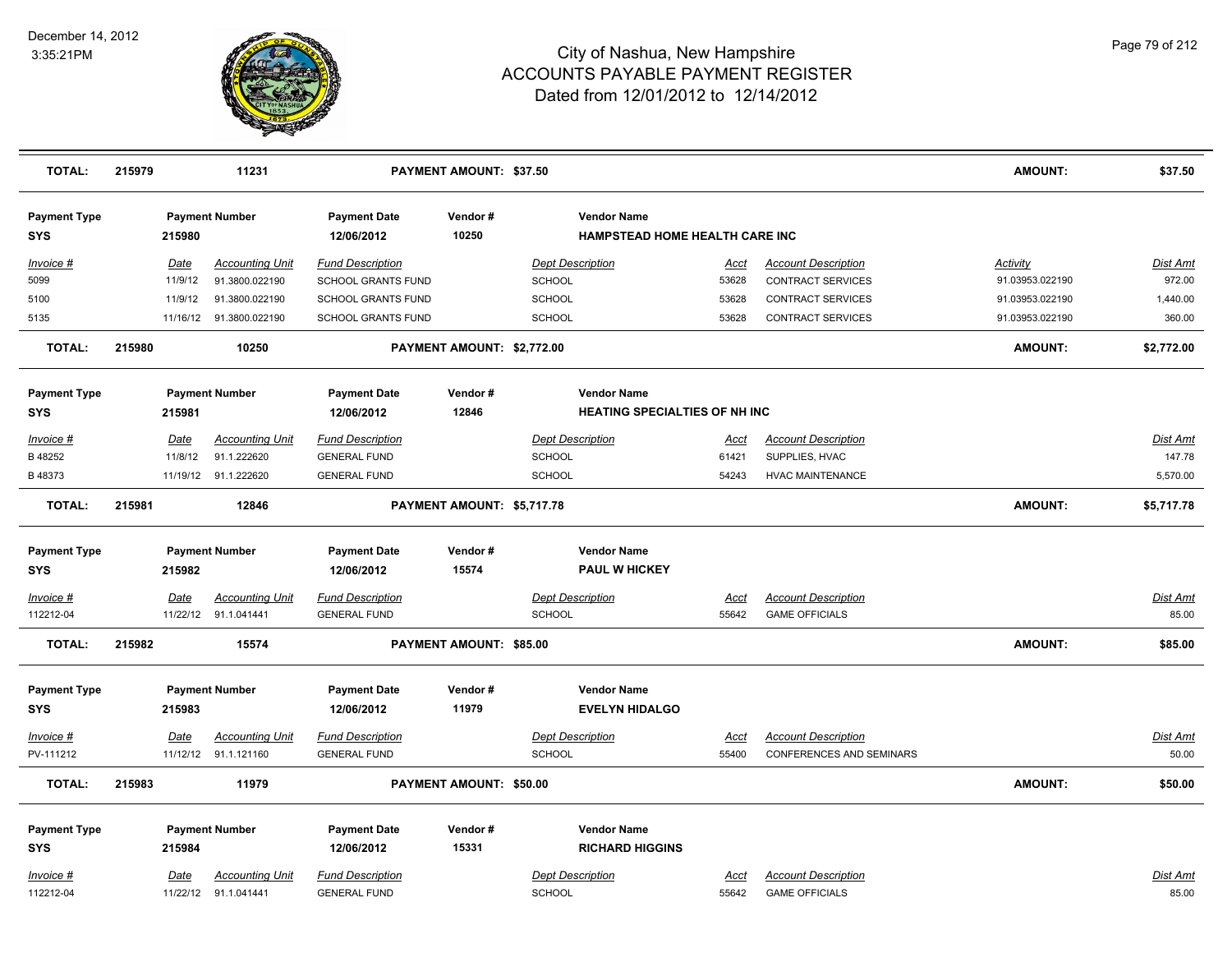

| <b>TOTAL:</b>                                                     | 215984                                             | 15331                                                                                                     |                                                                                                                                            | <b>PAYMENT AMOUNT: \$85.00</b> |                                                                                                       |                                                          |                                                                                                                                                                  | <b>AMOUNT:</b>                                 | \$85.00                                                       |
|-------------------------------------------------------------------|----------------------------------------------------|-----------------------------------------------------------------------------------------------------------|--------------------------------------------------------------------------------------------------------------------------------------------|--------------------------------|-------------------------------------------------------------------------------------------------------|----------------------------------------------------------|------------------------------------------------------------------------------------------------------------------------------------------------------------------|------------------------------------------------|---------------------------------------------------------------|
| <b>Payment Type</b><br>SYS                                        | 215985                                             | <b>Payment Number</b>                                                                                     | <b>Payment Date</b><br>12/06/2012                                                                                                          | Vendor#<br>14299               | <b>Vendor Name</b><br><b>HIGH OUTPUT INC</b>                                                          |                                                          |                                                                                                                                                                  |                                                |                                                               |
| Invoice #<br>SYS-V-3843                                           | Date<br>11/19/12                                   | <b>Accounting Unit</b><br>91.1.222620                                                                     | <b>Fund Description</b><br><b>GENERAL FUND</b>                                                                                             |                                | <b>Dept Description</b><br>SCHOOL                                                                     | Acct<br>61407                                            | <b>Account Description</b><br>SUPPLIES, ELECTRICAL                                                                                                               |                                                | <b>Dist Amt</b><br>200.00                                     |
| <b>TOTAL:</b>                                                     | 215985                                             | 14299                                                                                                     |                                                                                                                                            | PAYMENT AMOUNT: \$200.00       |                                                                                                       |                                                          |                                                                                                                                                                  | <b>AMOUNT:</b>                                 | \$200.00                                                      |
| <b>Payment Type</b><br><b>SYS</b>                                 | 215986                                             | <b>Payment Number</b>                                                                                     | <b>Payment Date</b><br>12/06/2012                                                                                                          | Vendor#<br>12857               | <b>Vendor Name</b><br><b>HIGHSMITH INC</b>                                                            |                                                          |                                                                                                                                                                  | <b>Payee Name</b><br><b>HIGHSMITH</b>          |                                                               |
| Invoice #<br>4797461                                              | Date<br>11/9/12                                    | <b>Accounting Unit</b><br>91.1.031160                                                                     | <b>Fund Description</b><br><b>GENERAL FUND</b>                                                                                             |                                | <b>Dept Description</b><br><b>SCHOOL</b>                                                              | Acct<br>61135                                            | <b>Account Description</b><br>EDUCATIONAL SUPPLIES                                                                                                               |                                                | Dist Amt<br>92.58                                             |
| <b>TOTAL:</b>                                                     | 215986                                             | 12857                                                                                                     |                                                                                                                                            | PAYMENT AMOUNT: \$92.58        |                                                                                                       |                                                          |                                                                                                                                                                  | <b>AMOUNT:</b>                                 | \$92.58                                                       |
| <b>Payment Type</b><br><b>SYS</b>                                 | 215987                                             | <b>Payment Number</b>                                                                                     | <b>Payment Date</b><br>12/06/2012                                                                                                          | Vendor#<br>14309               | <b>Vendor Name</b><br>HOME DEPOT CREDIT SERVICES                                                      |                                                          |                                                                                                                                                                  | <b>Payee Name</b><br>HOME DEPOT CREDIT SERVICE |                                                               |
| $Invoice$ #<br>102482<br>4074141<br>4074141<br>5040971<br>7055998 | Date<br>11/20/12<br>12/1/12<br>12/1/12<br>11/30/12 | <b>Accounting Unit</b><br>91.1.051375<br>91.1.071375<br>91.1.072220<br>91.1.061375<br>8/30/12 91.1.041370 | <b>Fund Description</b><br><b>GENERAL FUND</b><br><b>GENERAL FUND</b><br><b>GENERAL FUND</b><br><b>GENERAL FUND</b><br><b>GENERAL FUND</b> |                                | <b>Dept Description</b><br>SCHOOL<br><b>SCHOOL</b><br><b>SCHOOL</b><br><b>SCHOOL</b><br><b>SCHOOL</b> | <u>Acct</u><br>61135<br>61135<br>61135<br>61135<br>61135 | <b>Account Description</b><br>EDUCATIONAL SUPPLIES<br>EDUCATIONAL SUPPLIES<br><b>EDUCATIONAL SUPPLIES</b><br><b>EDUCATIONAL SUPPLIES</b><br>EDUCATIONAL SUPPLIES |                                                | <b>Dist Amt</b><br>17.78<br>24.38<br>35.88<br>88.14<br>499.00 |
| <b>TOTAL:</b>                                                     | 215987                                             | 14309                                                                                                     |                                                                                                                                            | PAYMENT AMOUNT: \$665.18       |                                                                                                       |                                                          |                                                                                                                                                                  | <b>AMOUNT:</b>                                 | \$665.18                                                      |
| <b>Payment Type</b><br><b>SYS</b>                                 | 215988                                             | <b>Payment Number</b>                                                                                     | <b>Payment Date</b><br>12/06/2012                                                                                                          | Vendor#<br>14309               | <b>Vendor Name</b><br>HOME DEPOT CREDIT SERVICES                                                      |                                                          |                                                                                                                                                                  |                                                |                                                               |
| Invoice #<br>20143<br>23447<br>6021003<br>6997712                 | <u>Date</u><br>10/16/12<br>11/5/12<br>11/29/12     | <b>Accounting Unit</b><br>91.1.222620<br>91.1.222620<br>91.1.222620<br>11/29/12 91.1.222620               | <b>Fund Description</b><br><b>GENERAL FUND</b><br><b>GENERAL FUND</b><br><b>GENERAL FUND</b><br><b>GENERAL FUND</b>                        |                                | <b>Dept Description</b><br><b>SCHOOL</b><br><b>SCHOOL</b><br><b>SCHOOL</b><br><b>SCHOOL</b>           | Acct<br>61299<br>61299<br>61299<br>61299                 | <b>Account Description</b><br>MISCELLANEOUS SUPPLIES<br>MISCELLANEOUS SUPPLIES<br>MISCELLANEOUS SUPPLIES<br>MISCELLANEOUS SUPPLIES                               |                                                | Dist Amt<br>95.85<br>89.10<br>47.08<br>77.88                  |
| <b>TOTAL:</b>                                                     | 215988                                             | 14309                                                                                                     |                                                                                                                                            | PAYMENT AMOUNT: \$309.91       |                                                                                                       |                                                          |                                                                                                                                                                  | <b>AMOUNT:</b>                                 | \$309.91                                                      |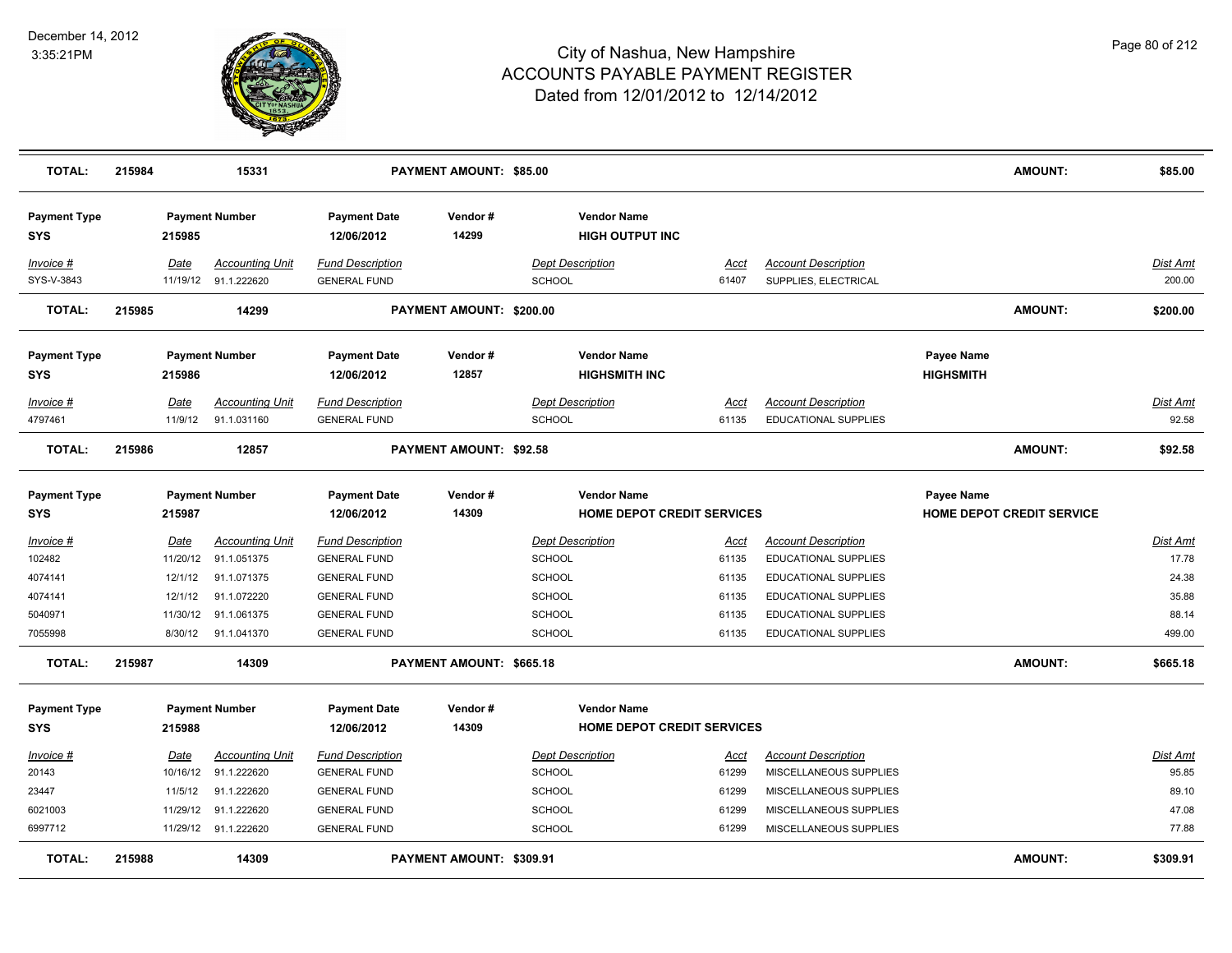

| <b>Payment Type</b><br><b>SYS</b> |        | 215989      | <b>Payment Number</b>                          | <b>Payment Date</b><br>12/06/2012              | Vendor#<br>11669               | <b>Vendor Name</b><br><b>DELESE HOVEY</b> |                      |                                                      |                |                   |
|-----------------------------------|--------|-------------|------------------------------------------------|------------------------------------------------|--------------------------------|-------------------------------------------|----------------------|------------------------------------------------------|----------------|-------------------|
|                                   |        |             |                                                |                                                |                                |                                           |                      |                                                      |                |                   |
| Invoice #<br>MILES-NOV            |        | Date        | <b>Accounting Unit</b><br>11/19/12 91.1.122410 | <b>Fund Description</b><br><b>GENERAL FUND</b> |                                | <b>Dept Description</b><br><b>SCHOOL</b>  | <u>Acct</u><br>55307 | <b>Account Description</b><br>MILEAGE REIMBURSEMENTS |                | Dist Amt<br>26.26 |
|                                   |        |             |                                                |                                                |                                |                                           |                      |                                                      |                |                   |
| <b>TOTAL:</b>                     | 215989 |             | 11669                                          |                                                | <b>PAYMENT AMOUNT: \$26.26</b> |                                           |                      |                                                      | <b>AMOUNT:</b> | \$26.26           |
| <b>Payment Type</b>               |        |             | <b>Payment Number</b>                          | <b>Payment Date</b>                            | Vendor#                        | <b>Vendor Name</b>                        |                      |                                                      |                |                   |
| <b>SYS</b>                        |        | 215990      |                                                | 12/06/2012                                     | 12872                          | <b>HOWARD P FAIRFIELD LLC</b>             |                      |                                                      |                |                   |
| Invoice #                         |        | Date        | <b>Accounting Unit</b>                         | <b>Fund Description</b>                        |                                | <b>Dept Description</b>                   | <u>Acct</u>          | <b>Account Description</b>                           |                | <b>Dist Amt</b>   |
| 176615                            |        | 11/28/12    | 91.1.222620                                    | <b>GENERAL FUND</b>                            |                                | <b>SCHOOL</b>                             | 54487                | <b>EQUIPMENT REPAIRS &amp;</b>                       |                | 854.00            |
|                                   |        |             |                                                |                                                |                                |                                           |                      | MAINTENANCE                                          |                |                   |
| <b>TOTAL:</b>                     | 215990 |             | 12872                                          |                                                | PAYMENT AMOUNT: \$854.00       |                                           |                      |                                                      | <b>AMOUNT:</b> | \$854.00          |
| <b>Payment Type</b>               |        |             | <b>Payment Number</b>                          | <b>Payment Date</b>                            | Vendor#                        | <b>Vendor Name</b>                        |                      |                                                      |                |                   |
| <b>SYS</b>                        |        | 215991      |                                                | 12/06/2012                                     | 12874                          | <b>HUDSON TROPHY CO</b>                   |                      |                                                      |                |                   |
| Invoice #                         |        | <u>Date</u> | <b>Accounting Unit</b>                         | <b>Fund Description</b>                        |                                | <b>Dept Description</b>                   | <u>Acct</u>          | <b>Account Description</b>                           |                | <u>Dist Amt</u>   |
| 11/15/12                          |        |             | 11/15/12 91.2212.041408                        | ATHLETICS REVENUE FUND                         |                                | <b>SCHOOL</b>                             | 61299                | MISCELLANEOUS SUPPLIES                               |                | 405.00            |
| <b>TOTAL:</b>                     | 215991 |             | 12874                                          |                                                | PAYMENT AMOUNT: \$405.00       |                                           |                      |                                                      | <b>AMOUNT:</b> | \$405.00          |
|                                   |        |             | <b>Payment Number</b>                          | <b>Payment Date</b>                            | Vendor#                        | <b>Vendor Name</b>                        |                      |                                                      |                |                   |
| <b>Payment Type</b><br>SYS        |        | 215992      |                                                | 12/06/2012                                     | 15581                          | <b>SARAH O. HYLAND</b>                    |                      |                                                      |                |                   |
|                                   |        |             |                                                |                                                |                                |                                           |                      |                                                      |                |                   |
| Invoice #                         |        | Date        | <b>Accounting Unit</b>                         | <b>Fund Description</b>                        |                                | <b>Dept Description</b>                   | <u>Acct</u>          | <b>Account Description</b>                           |                | <b>Dist Amt</b>   |
| <b>NOV-12</b>                     |        |             | 11/30/12 91.2222.991490                        | AFTER SCHOOL PROGRAM                           |                                | SCHOOL                                    | 61299                | MISCELLANEOUS SUPPLIES                               |                | 246.70            |
| <b>TOTAL:</b>                     | 215992 |             | 15581                                          |                                                | PAYMENT AMOUNT: \$246.70       |                                           |                      |                                                      | <b>AMOUNT:</b> | \$246.70          |
| <b>Payment Type</b>               |        |             | <b>Payment Number</b>                          | <b>Payment Date</b>                            | Vendor#                        | <b>Vendor Name</b>                        |                      |                                                      |                |                   |
| <b>SYS</b>                        |        | 215993      |                                                | 12/06/2012                                     | 11388                          | <b>IDEAS UNLIMITED SEMINARS INC</b>       |                      |                                                      |                |                   |
|                                   |        |             |                                                |                                                |                                |                                           |                      |                                                      |                |                   |
| Invoice #                         |        | <b>Date</b> | <b>Accounting Unit</b>                         | <u>Fund Description</u>                        |                                | <b>Dept Description</b>                   | <u>Acct</u>          | <b>Account Description</b>                           |                | <u>Dist Amt</u>   |
| R5881                             |        | 11/2/12     | 91.1.051160                                    | <b>GENERAL FUND</b>                            |                                | SCHOOL                                    | 55400                | CONFERENCES AND SEMINARS                             |                | 229.00            |
| <b>TOTAL:</b>                     | 215993 |             | 11388                                          |                                                | PAYMENT AMOUNT: \$229.00       |                                           |                      |                                                      | <b>AMOUNT:</b> | \$229.00          |
| <b>Payment Type</b>               |        |             | <b>Payment Number</b>                          | <b>Payment Date</b>                            | Vendor#                        | <b>Vendor Name</b>                        |                      |                                                      |                |                   |
| SYS                               |        | 215994      |                                                | 12/06/2012                                     | 12899                          | <b>INTERIM HEALTH CARE</b>                |                      |                                                      |                |                   |
|                                   |        |             |                                                |                                                |                                |                                           |                      |                                                      |                |                   |
| Invoice #                         |        | Date        | <b>Accounting Unit</b>                         | <b>Fund Description</b>                        |                                | <b>Dept Description</b>                   | <u>Acct</u>          | <b>Account Description</b>                           | Activity       | Dist Amt          |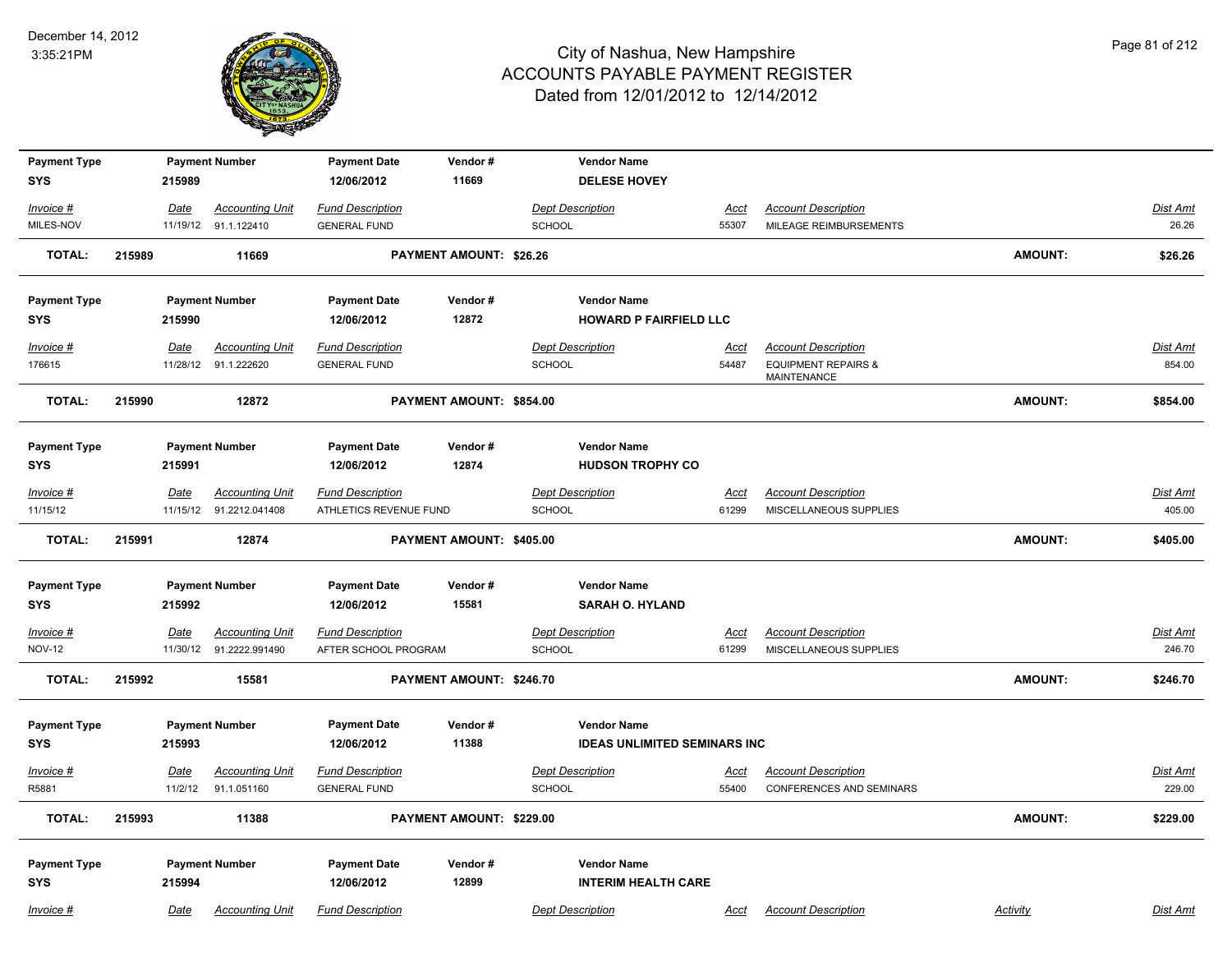

| 4285703                           | 11/9/12                | 91.3800.022190                           | SCHOOL GRANTS FUND                              |                            | SCHOOL                               | 53628                | CONTRACT SERVICES                                    | 91.03953.022190 | 441.00                   |
|-----------------------------------|------------------------|------------------------------------------|-------------------------------------------------|----------------------------|--------------------------------------|----------------------|------------------------------------------------------|-----------------|--------------------------|
| 4285704                           | 11/9/12                | 91.3800.022190                           | SCHOOL GRANTS FUND                              |                            | SCHOOL                               | 53628                | CONTRACT SERVICES                                    | 91.03953.022190 | 1,550.50                 |
| 4300400                           | 11/16/12               | 91.3800.022190                           | SCHOOL GRANTS FUND                              |                            | SCHOOL                               | 53628                | <b>CONTRACT SERVICES</b>                             | 91.03953.022190 | 1,515.00                 |
| 4313199                           |                        | 11/23/12 91.3800.022190                  | <b>SCHOOL GRANTS FUND</b>                       |                            | SCHOOL                               | 53628                | <b>CONTRACT SERVICES</b>                             | 91.03953.022190 | 627.50                   |
| <b>TOTAL:</b>                     | 215994                 | 12899                                    |                                                 | PAYMENT AMOUNT: \$4,134.00 |                                      |                      |                                                      | <b>AMOUNT:</b>  | \$4,134.00               |
| <b>Payment Type</b>               |                        | <b>Payment Number</b>                    | <b>Payment Date</b>                             | Vendor#                    | <b>Vendor Name</b>                   |                      |                                                      |                 |                          |
| <b>SYS</b>                        | 215995                 |                                          | 12/06/2012                                      | 14333                      | <b>BATTERY SPECIALISTS OF NH LLC</b> |                      |                                                      |                 |                          |
| $Invoice$ #                       | Date                   | <b>Accounting Unit</b>                   | <b>Fund Description</b>                         |                            | <b>Dept Description</b>              | <u>Acct</u>          | <b>Account Description</b>                           |                 | <b>Dist Amt</b>          |
| 1905901001680                     | 11/8/12                | 91.1.222620                              | <b>GENERAL FUND</b>                             |                            | <b>SCHOOL</b>                        | 61407                | SUPPLIES, ELECTRICAL                                 |                 | 163.85                   |
| TOTAL:                            | 215995                 | 14333                                    |                                                 | PAYMENT AMOUNT: \$163.85   |                                      |                      |                                                      | <b>AMOUNT:</b>  | \$163.85                 |
| <b>Payment Type</b>               |                        | <b>Payment Number</b>                    | <b>Payment Date</b>                             | Vendor#                    | <b>Vendor Name</b>                   |                      |                                                      |                 |                          |
| <b>SYS</b>                        | 215996                 |                                          | 12/06/2012                                      | 12908                      | <b>JACKS PIZZA</b>                   |                      |                                                      |                 |                          |
| $Invoice$ #                       | Date                   | <b>Accounting Unit</b>                   | <b>Fund Description</b>                         |                            | <b>Dept Description</b>              | Acct                 | <b>Account Description</b>                           | Activity        | Dist Amt                 |
| 143597                            | 11/30/12               | 91.3800.991490                           | <b>SCHOOL GRANTS FUND</b>                       |                            | SCHOOL                               | 61299                | MISCELLANEOUS SUPPLIES                               | 91.03463.991490 | 35.00                    |
| <b>TOTAL:</b>                     | 215996                 | 12908                                    |                                                 | PAYMENT AMOUNT: \$35.00    |                                      |                      |                                                      | <b>AMOUNT:</b>  | \$35.00                  |
| <b>Payment Type</b>               |                        | <b>Payment Number</b>                    | <b>Payment Date</b>                             | Vendor#                    | <b>Vendor Name</b>                   |                      |                                                      |                 |                          |
| <b>SYS</b>                        | 215997                 |                                          | 12/06/2012                                      | 12913                      | <b>JOHN JASKOLKA</b>                 |                      |                                                      |                 |                          |
| $Invoice$ #                       | <b>Date</b>            | <b>Accounting Unit</b>                   | <b>Fund Description</b>                         |                            | <b>Dept Description</b>              | <u>Acct</u>          | <b>Account Description</b>                           |                 | <b>Dist Amt</b>          |
| 112212-04                         |                        | 11/22/12 91.1.041441                     | <b>GENERAL FUND</b>                             |                            | <b>SCHOOL</b>                        | 55642                | <b>GAME OFFICIALS</b>                                |                 | 85.00                    |
| <b>TOTAL:</b>                     | 215997                 | 12913                                    |                                                 | PAYMENT AMOUNT: \$85.00    |                                      |                      |                                                      | <b>AMOUNT:</b>  | \$85.00                  |
|                                   |                        |                                          |                                                 |                            | <b>Vendor Name</b>                   |                      |                                                      |                 |                          |
| <b>Payment Type</b><br><b>SYS</b> | 215998                 | <b>Payment Number</b>                    | <b>Payment Date</b><br>12/06/2012               | Vendor#<br>14362           | <b>JEANETTE KIMBELL</b>              |                      |                                                      |                 |                          |
|                                   |                        |                                          |                                                 |                            |                                      |                      |                                                      |                 |                          |
| $Invoice$ #<br><b>NOV MILE</b>    | <u>Date</u><br>12/3/12 | <b>Accounting Unit</b><br>91.2100.993120 | <b>Fund Description</b><br><b>FOOD SERVICES</b> |                            | <b>Dept Description</b><br>SCHOOL    | <u>Acct</u><br>55307 | <b>Account Description</b><br>MILEAGE REIMBURSEMENTS |                 | <b>Dist Amt</b><br>58.41 |
|                                   |                        |                                          |                                                 |                            |                                      |                      |                                                      |                 |                          |
| <b>TOTAL:</b>                     | 215998                 | 14362                                    |                                                 | PAYMENT AMOUNT: \$58.41    |                                      |                      |                                                      | <b>AMOUNT:</b>  | \$58.41                  |
| <b>Payment Type</b>               |                        | <b>Payment Number</b>                    | <b>Payment Date</b>                             | Vendor#                    | <b>Vendor Name</b>                   |                      |                                                      |                 |                          |
| <b>SYS</b>                        | 215999                 |                                          | 12/06/2012                                      | 12967                      | <b>ROBERT KRUPICKA</b>               |                      |                                                      |                 |                          |
| Invoice #                         | Date                   | <b>Accounting Unit</b>                   | <b>Fund Description</b>                         |                            | <b>Dept Description</b>              | <b>Acct</b>          | <b>Account Description</b>                           |                 | <b>Dist Amt</b>          |
| 112212-04                         | 11/22/12               | 91.1.041441                              | <b>GENERAL FUND</b>                             |                            | <b>SCHOOL</b>                        | 55642                | <b>GAME OFFICIALS</b>                                |                 | 85.00                    |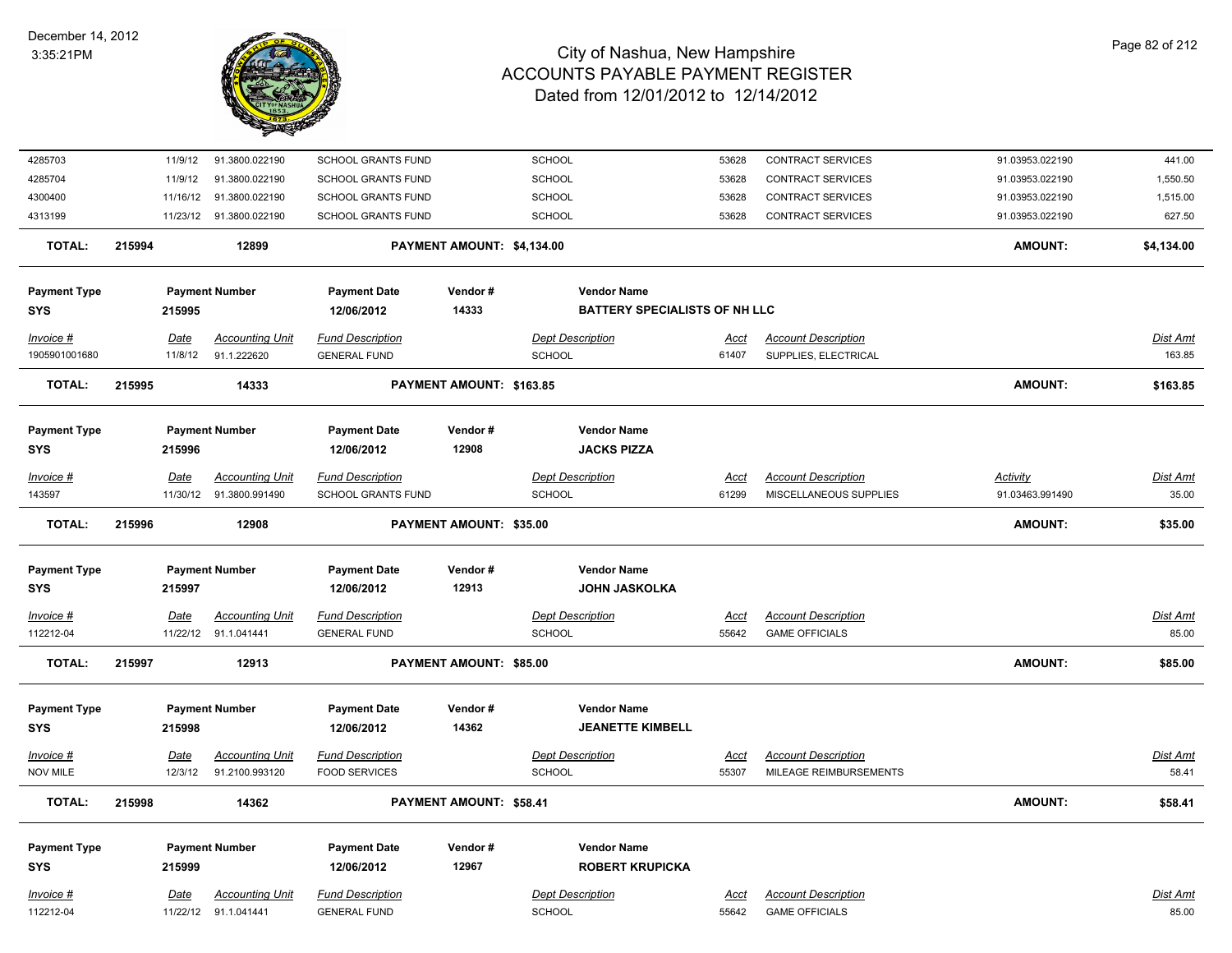

| <b>TOTAL:</b>                     | 215999 |                 | 12967                                             |                                                      | PAYMENT AMOUNT: \$85.00    |                                                             |                      |                                                        | <b>AMOUNT:</b>                     | \$85.00                     |
|-----------------------------------|--------|-----------------|---------------------------------------------------|------------------------------------------------------|----------------------------|-------------------------------------------------------------|----------------------|--------------------------------------------------------|------------------------------------|-----------------------------|
| <b>Payment Type</b><br><b>SYS</b> |        | 216000          | <b>Payment Number</b>                             | <b>Payment Date</b><br>12/06/2012                    | Vendor#<br>11154           | <b>Vendor Name</b><br><b>MARC LAQUERRE</b>                  |                      |                                                        |                                    |                             |
| Invoice #<br>MILES-NOV            |        | Date<br>12/4/12 | <b>Accounting Unit</b><br>91.1.012320             | <b>Fund Description</b><br><b>GENERAL FUND</b>       |                            | <b>Dept Description</b><br><b>SCHOOL</b>                    | Acct<br>55307        | <b>Account Description</b><br>MILEAGE REIMBURSEMENTS   |                                    | <u>Dist Amt</u><br>168.22   |
| <b>TOTAL:</b>                     | 216000 |                 | 11154                                             |                                                      | PAYMENT AMOUNT: \$168.22   |                                                             |                      |                                                        | <b>AMOUNT:</b>                     | \$168.22                    |
| <b>Payment Type</b><br><b>SYS</b> |        | 216001          | <b>Payment Number</b>                             | <b>Payment Date</b><br>12/06/2012                    | Vendor#<br>14386           | <b>Vendor Name</b><br><b>DONNA LATINA</b>                   |                      |                                                        |                                    |                             |
| Invoice #<br>MILES-NOV/PVR112712  |        | Date            | <b>Accounting Unit</b><br>11/30/12 91.1.992322    | <b>Fund Description</b><br><b>GENERAL FUND</b>       |                            | <b>Dept Description</b><br><b>SCHOOL</b>                    | <u>Acct</u><br>55307 | <b>Account Description</b><br>MILEAGE REIMBURSEMENTS   |                                    | Dist Amt<br>76.17           |
| <b>TOTAL:</b>                     | 216001 |                 | 14386                                             |                                                      | PAYMENT AMOUNT: \$76.17    |                                                             |                      |                                                        | <b>AMOUNT:</b>                     | \$76.17                     |
| <b>Payment Type</b><br><b>SYS</b> |        | 216002          | <b>Payment Number</b>                             | <b>Payment Date</b><br>12/06/2012                    | Vendor#<br>12222           | <b>Vendor Name</b><br><b>LAVALLEE-BRENSINGER ARCHITECTS</b> |                      |                                                        |                                    |                             |
| Invoice #<br>4599                 |        | Date            | <b>Accounting Unit</b><br>11/26/12 91.1001.994600 | <b>Fund Description</b><br>CAPITAL IMPROVEMENTS      |                            | <b>Dept Description</b><br><b>SCHOOL</b>                    | <u>Acct</u><br>81100 | <b>Account Description</b><br>CAPITAL IMPROVEMENTS     | <b>Activity</b><br>1075.91.13.01   | <b>Dist Amt</b><br>4,200.00 |
| <b>TOTAL:</b>                     | 216002 |                 | 12222                                             |                                                      | PAYMENT AMOUNT: \$4,200.00 |                                                             |                      |                                                        | <b>AMOUNT:</b>                     | \$4,200.00                  |
| <b>Payment Type</b><br><b>SYS</b> |        | 216003          | <b>Payment Number</b>                             | <b>Payment Date</b><br>12/06/2012                    | Vendor#<br>11232           | <b>Vendor Name</b><br><b>HOLLY LAVINE</b>                   |                      |                                                        |                                    |                             |
| Invoice #<br>11/19-11/29          |        | Date            | <b>Accounting Unit</b><br>11/30/12 91.3800.021500 | <b>Fund Description</b><br><b>SCHOOL GRANTS FUND</b> |                            | <b>Dept Description</b><br><b>SCHOOL</b>                    | Acct<br>53628        | <b>Account Description</b><br><b>CONTRACT SERVICES</b> | <b>Activity</b><br>91.03953.021500 | <u>Dist Amt</u><br>100.00   |
| <b>TOTAL:</b>                     | 216003 |                 | 11232                                             |                                                      | PAYMENT AMOUNT: \$100.00   |                                                             |                      |                                                        | AMOUNT:                            | \$100.00                    |
| <b>Payment Type</b><br><b>SYS</b> |        | 216004          | <b>Payment Number</b>                             | <b>Payment Date</b><br>12/06/2012                    | Vendor#<br>14592           | <b>Vendor Name</b><br><b>LEARNING A-Z</b>                   |                      |                                                        | Payee Name<br><b>LAZEL</b>         |                             |
| $Invoice$ #<br>RI 1038000         |        | Date<br>11/9/12 | Accounting Unit<br>91.1.031160                    | <b>Fund Description</b><br><b>GENERAL FUND</b>       |                            | <b>Dept Description</b><br><b>SCHOOL</b>                    | Acct<br>61135        | <b>Account Description</b><br>EDUCATIONAL SUPPLIES     |                                    | Dist Amt<br>89.95           |
| <b>TOTAL:</b>                     | 216004 |                 | 14592                                             |                                                      | PAYMENT AMOUNT: \$89.95    |                                                             |                      |                                                        | AMOUNT:                            | \$89.95                     |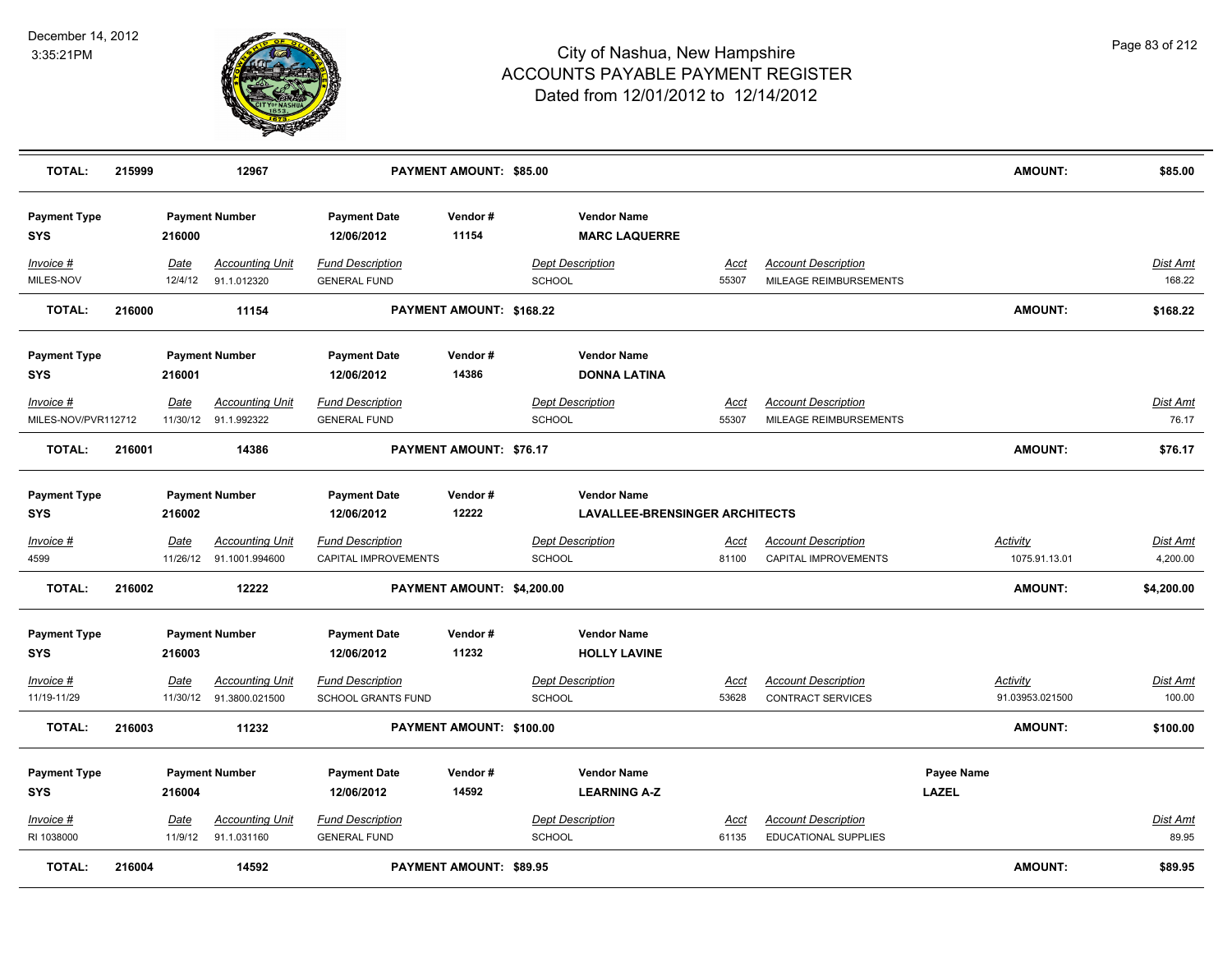

| <b>Payment Type</b> |        |             | <b>Payment Number</b>  | <b>Payment Date</b>     | Vendor#                    | <b>Vendor Name</b>                        |                                |                            |                |                 |  |  |
|---------------------|--------|-------------|------------------------|-------------------------|----------------------------|-------------------------------------------|--------------------------------|----------------------------|----------------|-----------------|--|--|
| <b>SYS</b>          |        | 216005      |                        | 12/06/2012              | 12223                      |                                           | LIFE SAFETY FIRE PROTECTION IN |                            |                |                 |  |  |
| Invoice #           |        | <u>Date</u> | <b>Accounting Unit</b> | <b>Fund Description</b> |                            | <b>Dept Description</b>                   | <u>Acct</u>                    | <b>Account Description</b> |                | Dist Amt        |  |  |
| 9921                |        | 8/27/12     | 91.1.222620            | <b>GENERAL FUND</b>     |                            | SCHOOL                                    | 53628                          | <b>CONTRACT SERVICES</b>   |                | 8,945.00        |  |  |
| 9922                |        | 8/27/12     | 91.1.222620            | <b>GENERAL FUND</b>     |                            | <b>SCHOOL</b>                             | 61407                          | SUPPLIES, ELECTRICAL       |                | 390.00          |  |  |
| <b>TOTAL:</b>       | 216005 |             | 12223                  |                         | PAYMENT AMOUNT: \$9,335.00 |                                           |                                |                            | <b>AMOUNT:</b> | \$9,335.00      |  |  |
| <b>Payment Type</b> |        |             | <b>Payment Number</b>  | <b>Payment Date</b>     | Vendor#                    | <b>Vendor Name</b>                        |                                |                            |                |                 |  |  |
| <b>SYS</b>          |        | 216006      |                        | 12/06/2012              | 14417                      | <b>MARK LUCAS</b>                         |                                |                            |                |                 |  |  |
| Invoice #           |        | Date        | <b>Accounting Unit</b> | <b>Fund Description</b> |                            | <b>Dept Description</b>                   | <b>Acct</b>                    | <b>Account Description</b> |                | <b>Dist Amt</b> |  |  |
| MILES-NOV           |        |             | 11/30/12 91.1.992322   | <b>GENERAL FUND</b>     |                            | <b>SCHOOL</b>                             | 55307                          | MILEAGE REIMBURSEMENTS     |                | 51.13           |  |  |
| <b>TOTAL:</b>       | 216006 |             | 14417                  |                         | PAYMENT AMOUNT: \$51.13    |                                           |                                |                            | <b>AMOUNT:</b> | \$51.13         |  |  |
|                     |        |             |                        |                         |                            |                                           |                                |                            |                |                 |  |  |
| <b>Payment Type</b> |        |             | <b>Payment Number</b>  | <b>Payment Date</b>     | Vendor#                    | <b>Vendor Name</b>                        |                                |                            |                |                 |  |  |
| <b>SYS</b>          |        | 216007      |                        | 12/06/2012              | 13033                      | <b>LUTHERAN COMMUNITY SERVICES SH</b>     |                                |                            |                |                 |  |  |
| Invoice #           |        | <b>Date</b> | <b>Accounting Unit</b> | <b>Fund Description</b> |                            | <b>Dept Description</b>                   | <u>Acct</u>                    | <b>Account Description</b> |                | Dist Amt        |  |  |
| 1112-178            |        | 11/23/12    | 91.1.991260            | <b>GENERAL FUND</b>     |                            | <b>SCHOOL</b>                             | 55300                          | <b>TRAVEL</b>              |                | 90.00           |  |  |
| 1112-179            |        | 11/23/12    | 91.1.991260            | <b>GENERAL FUND</b>     |                            | <b>SCHOOL</b>                             | 55300                          | TRAVEL                     |                | 90.00           |  |  |
| 1112-306            |        | 11/28/12    | 91.1.991260            | <b>GENERAL FUND</b>     |                            | <b>SCHOOL</b>                             | 55300                          | <b>TRAVEL</b>              |                | 101.25          |  |  |
| 1112-307            |        |             | 11/28/12 91.1.991260   | <b>GENERAL FUND</b>     |                            | <b>SCHOOL</b>                             | 55300                          | TRAVEL                     |                | 90.00           |  |  |
| <b>TOTAL:</b>       | 216007 |             | 13033                  |                         | PAYMENT AMOUNT: \$371.25   |                                           |                                |                            | <b>AMOUNT:</b> | \$371.25        |  |  |
| <b>Payment Type</b> |        |             | <b>Payment Number</b>  | <b>Payment Date</b>     | Vendor#                    | <b>Vendor Name</b>                        |                                |                            |                |                 |  |  |
| <b>SYS</b>          |        | 216008      |                        | 12/06/2012              | 13035                      | <b>M &amp; M ELECTRICAL SUPPLY CO INC</b> |                                |                            |                |                 |  |  |
| Invoice #           |        | <b>Date</b> | <b>Accounting Unit</b> | <b>Fund Description</b> |                            | <b>Dept Description</b>                   | <u>Acct</u>                    | <b>Account Description</b> |                | <b>Dist Amt</b> |  |  |
| 30486               |        | 11/15/12    | 91.1.222620            | <b>GENERAL FUND</b>     |                            | <b>SCHOOL</b>                             | 61407                          | SUPPLIES, ELECTRICAL       |                | 47.45           |  |  |
| 30545               |        |             | 11/16/12 91.1.222620   | <b>GENERAL FUND</b>     |                            | <b>SCHOOL</b>                             | 61407                          | SUPPLIES, ELECTRICAL       |                | 3,013.52        |  |  |
| 30612               |        | 11/19/12    | 91.1.222620            | <b>GENERAL FUND</b>     |                            | <b>SCHOOL</b>                             | 61407                          | SUPPLIES, ELECTRICAL       |                | 189.85          |  |  |
| 30639               |        | 11/21/12    | 91.1.222620            | <b>GENERAL FUND</b>     |                            | <b>SCHOOL</b>                             | 61407                          | SUPPLIES, ELECTRICAL       |                | 478.95          |  |  |
| 30724               |        |             | 11/20/12 91.1.222620   | <b>GENERAL FUND</b>     |                            | <b>SCHOOL</b>                             | 61407                          | SUPPLIES, ELECTRICAL       |                | 32.88           |  |  |
| <b>TOTAL:</b>       | 216008 |             | 13035                  |                         | PAYMENT AMOUNT: \$3,762.65 |                                           |                                |                            | <b>AMOUNT:</b> | \$3,762.65      |  |  |
| <b>Payment Type</b> |        |             | <b>Payment Number</b>  | <b>Payment Date</b>     | Vendor#                    | <b>Vendor Name</b>                        |                                |                            |                |                 |  |  |
| <b>SYS</b>          |        | 216009      |                        | 12/06/2012              | 14420                      | <b>M SAUNDERS INC</b>                     |                                |                            |                |                 |  |  |
| Invoice #           |        | Date        | <b>Accounting Unit</b> | <b>Fund Description</b> |                            | <b>Dept Description</b>                   | Acct                           | <b>Account Description</b> |                | Dist Amt        |  |  |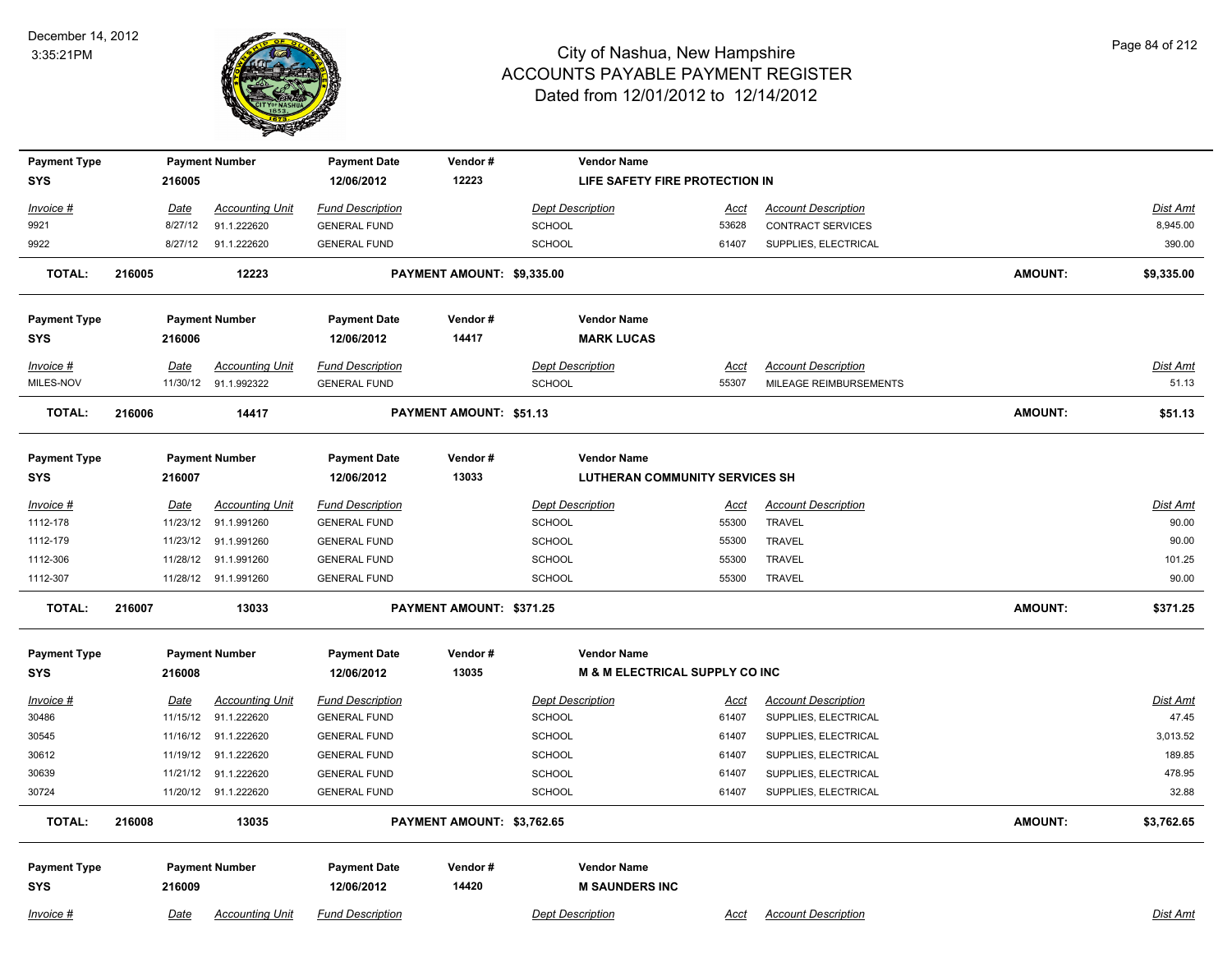

| <b>TOTAL:</b> | 216009   | 14420                   |                      | PAYMENT AMOUNT: \$8,970.82 |       |                            | <b>AMOUNT:</b><br>\$8,970.82 |
|---------------|----------|-------------------------|----------------------|----------------------------|-------|----------------------------|------------------------------|
| 666161 - 1072 | 12/4/12  | 91.2100.043120          | <b>FOOD SERVICES</b> | <b>SCHOOL</b>              | 61214 | FOOD, FOOD SERVICE PROGRAM | 634.03                       |
| 666160 - 1083 | 12/4/12  | 91.2100.073120          | <b>FOOD SERVICES</b> | <b>SCHOOL</b>              | 61214 | FOOD, FOOD SERVICE PROGRAM | 247.65                       |
| 666118 - 1077 | 12/4/12  | 91.2100.053120          | <b>FOOD SERVICES</b> | <b>SCHOOL</b>              | 61214 | FOOD, FOOD SERVICE PROGRAM | 130.75                       |
| 665837 - 1073 | 12/3/12  | 91.2100.143120          | <b>FOOD SERVICES</b> | <b>SCHOOL</b>              | 61214 | FOOD, FOOD SERVICE PROGRAM | 480.80                       |
| 665820 - 1083 | 12/3/12  | 91.2100.073120          | <b>FOOD SERVICES</b> | <b>SCHOOL</b>              | 61214 | FOOD, FOOD SERVICE PROGRAM | 249.71                       |
| 665793 - 1071 | 12/3/12  | 91.2100.033120          | <b>FOOD SERVICES</b> | <b>SCHOOL</b>              | 61214 | FOOD, FOOD SERVICE PROGRAM | 398.62                       |
| 665587 - 1083 | 11/30/12 | 91.2100.073120          | <b>FOOD SERVICES</b> | <b>SCHOOL</b>              | 61214 | FOOD, FOOD SERVICE PROGRAM | 76.68                        |
| 665579 - 1072 | 11/30/12 | 91.2100.043120          | <b>FOOD SERVICES</b> | <b>SCHOOL</b>              | 61214 | FOOD, FOOD SERVICE PROGRAM | 1,005.96                     |
| 665578 - 1090 | 11/30/12 | 91.2100.123120          | <b>FOOD SERVICES</b> | <b>SCHOOL</b>              | 61214 | FOOD, FOOD SERVICE PROGRAM | 179.68                       |
| 665577 - 1076 | 11/30/12 | 91.2100.113120          | <b>FOOD SERVICES</b> | <b>SCHOOL</b>              | 61214 | FOOD, FOOD SERVICE PROGRAM | 280.75                       |
| 665566 - 1086 | 11/30/12 | 91.2100.063120          | <b>FOOD SERVICES</b> | <b>SCHOOL</b>              | 61214 | FOOD, FOOD SERVICE PROGRAM | 36.95                        |
| 665415 - 1083 | 11/29/12 | 91.2100.073120          | <b>FOOD SERVICES</b> | <b>SCHOOL</b>              | 61214 | FOOD, FOOD SERVICE PROGRAM | 182.21                       |
| 665409 - 1078 | 11/29/12 | 91.2100.103120          | <b>FOOD SERVICES</b> | <b>SCHOOL</b>              | 61214 | FOOD, FOOD SERVICE PROGRAM | 139.72                       |
| 665401 - 1072 | 11/29/12 | 91.2100.043120          | <b>FOOD SERVICES</b> | <b>SCHOOL</b>              | 61214 | FOOD, FOOD SERVICE PROGRAM | 252.45                       |
| 665383 - 1077 | 11/29/12 | 91.2100.053120          | <b>FOOD SERVICES</b> | <b>SCHOOL</b>              | 61214 | FOOD, FOOD SERVICE PROGRAM | 249.02                       |
| 665363 - 1086 | 11/29/12 | 91.2100.063120          | <b>FOOD SERVICES</b> | <b>SCHOOL</b>              | 61214 | FOOD, FOOD SERVICE PROGRAM | 66.27                        |
| 665235 - 1083 | 11/28/12 | 91.2100.073120          | <b>FOOD SERVICES</b> | SCHOOL                     | 61214 | FOOD, FOOD SERVICE PROGRAM | 173.95                       |
| 665233 - 1082 | 11/28/12 | 91.2100.133120          | <b>FOOD SERVICES</b> | <b>SCHOOL</b>              | 61214 | FOOD, FOOD SERVICE PROGRAM | 124.97                       |
| 665226 - 1085 | 11/28/12 | 91.2100.183120          | <b>FOOD SERVICES</b> | <b>SCHOOL</b>              | 61214 | FOOD, FOOD SERVICE PROGRAM | 84.35                        |
| 665149 - 1078 |          | 11/27/12 91.2100.103120 | <b>FOOD SERVICES</b> | <b>SCHOOL</b>              | 61214 | FOOD, FOOD SERVICE PROGRAM | 32.90                        |
| 665148 - 1087 |          | 11/27/12 91.2100.153120 | <b>FOOD SERVICES</b> | <b>SCHOOL</b>              | 61214 | FOOD, FOOD SERVICE PROGRAM | 49.19                        |
| 665074 - 1086 |          | 11/26/12 91.2100.063120 | <b>FOOD SERVICES</b> | <b>SCHOOL</b>              | 61214 | FOOD, FOOD SERVICE PROGRAM | 147.15                       |
| 665054 - 1089 | 12/4/12  | 91.2100.193120          | <b>FOOD SERVICES</b> | <b>SCHOOL</b>              | 61214 | FOOD, FOOD SERVICE PROGRAM | 267.17                       |
| 665053 - 1077 | 12/3/12  | 91.2100.053120          | <b>FOOD SERVICES</b> | SCHOOL                     | 61214 | FOOD, FOOD SERVICE PROGRAM | 636.99                       |
| 665052 - 1087 | 12/3/12  | 91.2100.153120          | <b>FOOD SERVICES</b> | <b>SCHOOL</b>              | 61214 | FOOD, FOOD SERVICE PROGRAM | 501.55                       |
| 664625 - 1080 |          | 11/26/12 91.2100.173120 | <b>FOOD SERVICES</b> | SCHOOL                     | 61214 | FOOD, FOOD SERVICE PROGRAM | 151.59                       |
| 664436 - 1085 |          | 11/26/12 91.2100.183120 | <b>FOOD SERVICES</b> | <b>SCHOOL</b>              | 61214 | FOOD, FOOD SERVICE PROGRAM | 186.50                       |
| 664435 - 1082 |          | 11/26/12 91.2100.133120 | <b>FOOD SERVICES</b> | <b>SCHOOL</b>              | 61214 | FOOD, FOOD SERVICE PROGRAM | 117.63                       |
| 664434 - 1074 |          | 11/26/12 91.2100.093120 | <b>FOOD SERVICES</b> | <b>SCHOOL</b>              | 61214 | FOOD, FOOD SERVICE PROGRAM | 211.78                       |
| 664401 - 1078 | 11/26/12 | 91.2100.103120          | <b>FOOD SERVICES</b> | <b>SCHOOL</b>              | 61214 | FOOD, FOOD SERVICE PROGRAM | 168.88                       |
| 664399 - 1084 | 11/26/12 | 91.2100.163120          | <b>FOOD SERVICES</b> | <b>SCHOOL</b>              | 61214 | FOOD, FOOD SERVICE PROGRAM | 253.64                       |
| 664287 - 1090 |          | 11/26/12 91.2100.123120 | <b>FOOD SERVICES</b> | <b>SCHOOL</b>              | 61214 | FOOD, FOOD SERVICE PROGRAM | 254.60                       |
| 664284 - 1076 | 11/26/12 | 91.2100.113120          | <b>FOOD SERVICES</b> | <b>SCHOOL</b>              | 61214 | FOOD, FOOD SERVICE PROGRAM | 205.04                       |
| 664245 - 1075 | 11/27/12 | 91.2100.203120          | <b>FOOD SERVICES</b> | <b>SCHOOL</b>              | 61214 | FOOD, FOOD SERVICE PROGRAM | 228.57                       |
| 664243 - 1089 |          | 11/27/12 91.2100.193120 | <b>FOOD SERVICES</b> | <b>SCHOOL</b>              | 61214 | FOOD, FOOD SERVICE PROGRAM | 242.66                       |
| 664241 - 1087 |          | 11/26/12 91.2100.153120 | <b>FOOD SERVICES</b> | <b>SCHOOL</b>              | 61214 | FOOD, FOOD SERVICE PROGRAM | 320.46                       |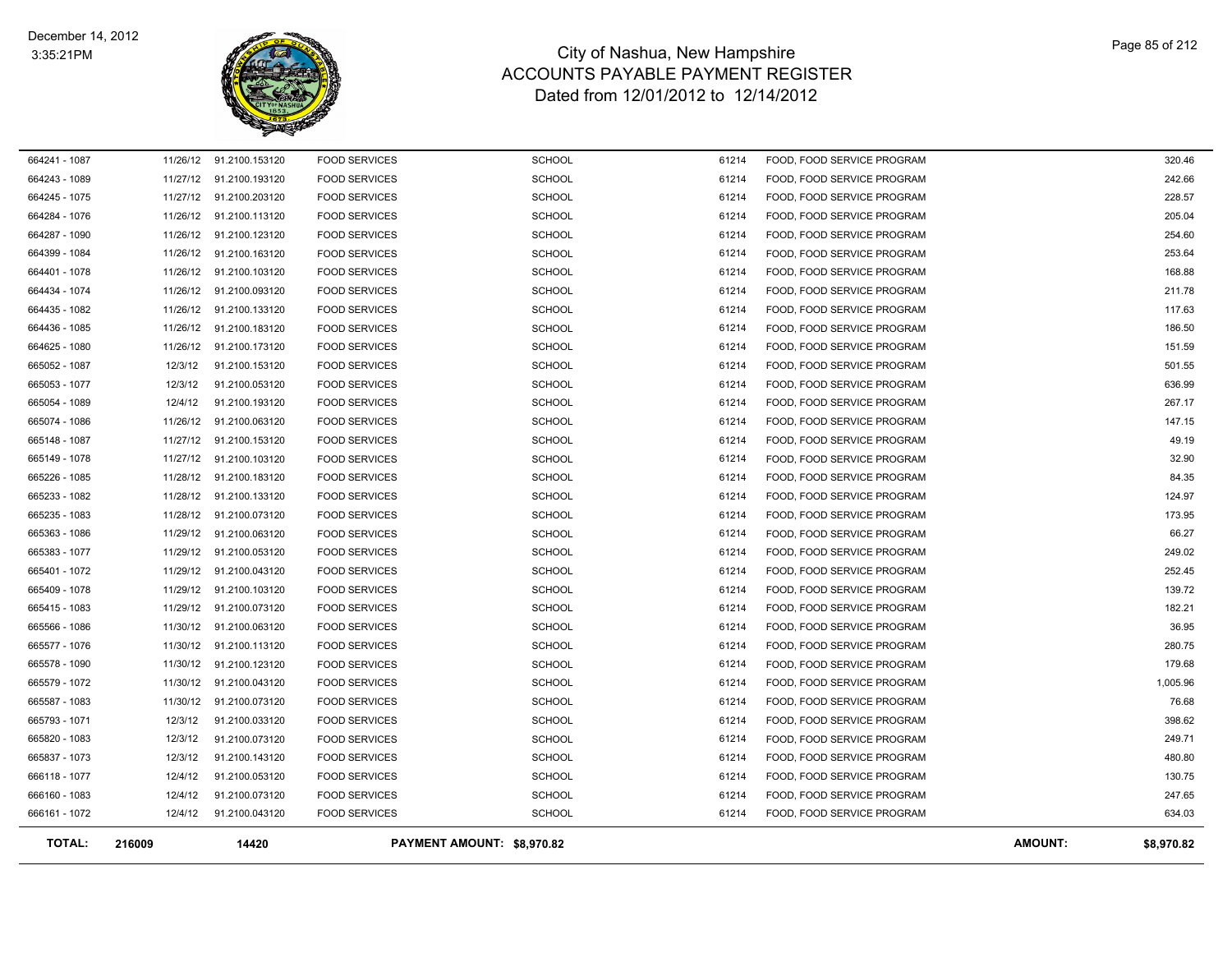#### December 14, 2012 3:35:21PM



| <b>Payment Type</b>               |             | <b>Payment Number</b>                             | <b>Payment Date</b>                             | Vendor#                     | <b>Vendor Name</b>                                     |                      |                                                      |                 |                   |
|-----------------------------------|-------------|---------------------------------------------------|-------------------------------------------------|-----------------------------|--------------------------------------------------------|----------------------|------------------------------------------------------|-----------------|-------------------|
| SYS                               | 216010      |                                                   | 12/06/2012                                      | 15532                       | <b>BRANDI MACDONALD</b>                                |                      |                                                      |                 |                   |
| Invoice #                         | <u>Date</u> | <b>Accounting Unit</b>                            | <b>Fund Description</b>                         |                             | <b>Dept Description</b>                                | <u>Acct</u>          | <b>Account Description</b>                           | <b>Activity</b> | Dist Amt          |
| <b>PRAXIS</b>                     |             | 11/26/12 91.3800.992210                           | <b>SCHOOL GRANTS FUND</b>                       |                             | <b>SCHOOL</b>                                          | 61299                | MISCELLANEOUS SUPPLIES                               | 91.03502.992210 | 139.00            |
| <b>TOTAL:</b>                     | 216010      | 15532                                             |                                                 | PAYMENT AMOUNT: \$139.00    |                                                        |                      |                                                      | <b>AMOUNT:</b>  | \$139.00          |
| <b>Payment Type</b>               |             | <b>Payment Number</b>                             | <b>Payment Date</b>                             | Vendor#                     | <b>Vendor Name</b>                                     |                      |                                                      |                 |                   |
| SYS                               | 216011      |                                                   | 12/06/2012                                      | 11280                       | <b>MARKET BASKET ACCT 2589096</b>                      |                      |                                                      |                 |                   |
| Invoice #<br>103684-134           | <u>Date</u> | <b>Accounting Unit</b><br>11/13/12 91.2222.991490 | <b>Fund Description</b><br>AFTER SCHOOL PROGRAM |                             | <b>Dept Description</b><br><b>SCHOOL</b>               | <u>Acct</u><br>61299 | <b>Account Description</b><br>MISCELLANEOUS SUPPLIES |                 | Dist Amt<br>16.00 |
| 106115-134                        |             | 11/27/12 91.2222.991490                           | AFTER SCHOOL PROGRAM                            |                             | <b>SCHOOL</b>                                          | 61299                | MISCELLANEOUS SUPPLIES                               |                 | 54.93             |
| 106419-84                         |             | 11/16/12 91.2222.991490                           | AFTER SCHOOL PROGRAM                            |                             | <b>SCHOOL</b>                                          | 61299                | MISCELLANEOUS SUPPLIES                               |                 | 50.63             |
| 109150-137                        |             | 11/29/12 91.1.031340                              | <b>GENERAL FUND</b>                             |                             | <b>SCHOOL</b>                                          | 61135                | <b>EDUCATIONAL SUPPLIES</b>                          |                 | 21.54             |
| 122843-72                         | 12/3/12     | 91.1.071345                                       | <b>GENERAL FUND</b>                             |                             | SCHOOL                                                 | 61135                | <b>EDUCATIONAL SUPPLIES</b>                          |                 | 37.05             |
| 133408-106                        |             | 10/17/12 91.1.041113                              | <b>GENERAL FUND</b>                             |                             | <b>SCHOOL</b>                                          | 61135                | <b>EDUCATIONAL SUPPLIES</b>                          |                 | 131.40            |
| 138611-95                         |             | 11/26/12 91.1.061345                              | <b>GENERAL FUND</b>                             |                             | SCHOOL                                                 | 61135                | <b>EDUCATIONAL SUPPLIES</b>                          |                 | 94.97             |
| 171599-134                        | 11/8/12     | 91.2222.991490                                    | AFTER SCHOOL PROGRAM                            |                             | <b>SCHOOL</b>                                          | 61299                | MISCELLANEOUS SUPPLIES                               |                 | 20.64             |
| 183896-134                        |             | 11/15/12  91.2222.991490                          | AFTER SCHOOL PROGRAM                            |                             | <b>SCHOOL</b>                                          | 61299                | MISCELLANEOUS SUPPLIES                               |                 | 21.34             |
| 185371-134                        |             | 11/16/12 91.2222.991490                           | AFTER SCHOOL PROGRAM                            |                             | <b>SCHOOL</b>                                          | 61299                | MISCELLANEOUS SUPPLIES                               |                 | 10.98             |
| 195870-134                        |             | 11/5/12  91.2222.991490                           | AFTER SCHOOL PROGRAM                            |                             | <b>SCHOOL</b>                                          | 61299                | MISCELLANEOUS SUPPLIES                               |                 | 5.55              |
| <b>TOTAL:</b>                     | 216011      | 11280                                             |                                                 | PAYMENT AMOUNT: \$465.03    |                                                        |                      |                                                      | AMOUNT:         | \$465.03          |
| <b>Payment Type</b><br><b>SYS</b> | 216012      | <b>Payment Number</b>                             | <b>Payment Date</b><br>12/06/2012               | Vendor#<br>13067            | <b>Vendor Name</b><br><b>MAYNARD &amp; LESIEUR INC</b> |                      |                                                      |                 |                   |
| <u>Invoice #</u>                  | <u>Date</u> | <b>Accounting Unit</b>                            | <b>Fund Description</b>                         |                             | <b>Dept Description</b>                                | <u>Acct</u>          | <b>Account Description</b>                           |                 | <u>Dist Amt</u>   |
| 51753                             |             | 11/21/12 91.1.222620                              | <b>GENERAL FUND</b>                             |                             | <b>SCHOOL</b>                                          | 54600                | <b>VEHICLE REPAIRS &amp; MAINTENANCE</b>             |                 | 283.70            |
| <b>TOTAL:</b>                     | 216012      | 13067                                             |                                                 | PAYMENT AMOUNT: \$283.70    |                                                        |                      |                                                      | <b>AMOUNT:</b>  | \$283.70          |
| <b>Payment Type</b><br><b>SYS</b> | 216013      | <b>Payment Number</b>                             | <b>Payment Date</b><br>12/06/2012               | Vendor#<br>12267            | <b>Vendor Name</b><br><b>AMY MCCARTNEY</b>             |                      |                                                      |                 |                   |
| <u>Invoice #</u>                  | <u>Date</u> | <b>Accounting Unit</b>                            | <b>Fund Description</b>                         |                             | <b>Dept Description</b>                                | <u>Acct</u>          | <b>Account Description</b>                           |                 | <b>Dist Amt</b>   |
| DEC-12212                         | 12/2/12     | 91.1.022160                                       | <b>GENERAL FUND</b>                             |                             | <b>SCHOOL</b>                                          | 53614                | PUPIL SUPPORT SERVICES                               |                 | 6,142.50          |
| NOV-111812                        |             | 11/18/12 91.1.022160                              | <b>GENERAL FUND</b>                             |                             | <b>SCHOOL</b>                                          | 53614                | PUPIL SUPPORT SERVICES                               |                 | 7,429.50          |
| <b>TOTAL:</b>                     | 216013      | 12267                                             |                                                 | PAYMENT AMOUNT: \$13,572.00 |                                                        |                      |                                                      | AMOUNT:         | \$13,572.00       |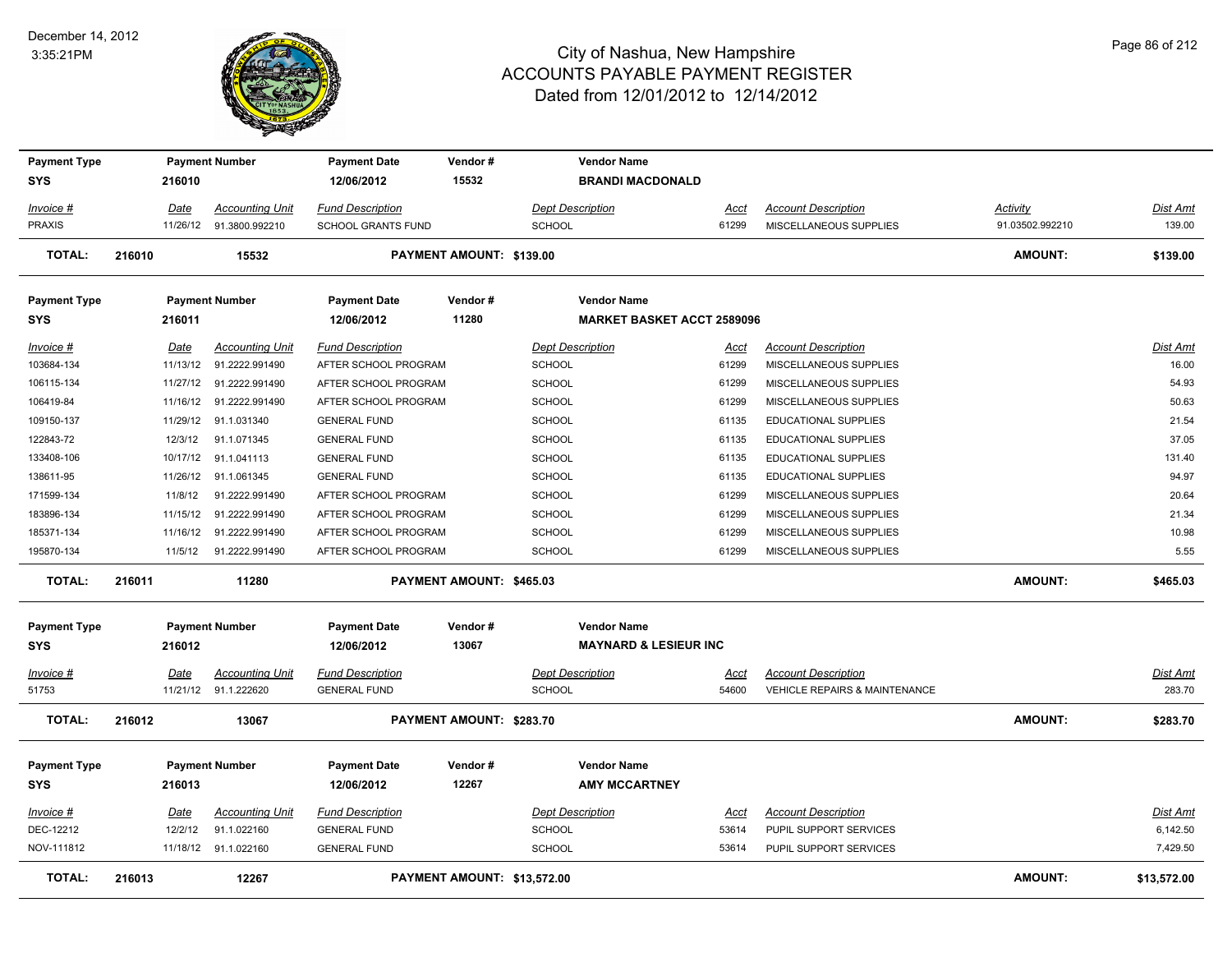

| <b>Payment Type</b>               |        |          | <b>Payment Number</b>                          | <b>Payment Date</b>                            | Vendor#                    | <b>Vendor Name</b>                                   |                      |                                                    | Payee Name                         |                      |
|-----------------------------------|--------|----------|------------------------------------------------|------------------------------------------------|----------------------------|------------------------------------------------------|----------------------|----------------------------------------------------|------------------------------------|----------------------|
| <b>SYS</b>                        |        | 216014   |                                                | 12/06/2012                                     | 12697                      | <b>EVERYDAY MATHEMATICS</b>                          |                      |                                                    | <b>MCGRAW-HILL COMPANY</b>         |                      |
| Invoice #<br>70877260001          |        | Date     | <b>Accounting Unit</b><br>11/14/12 91.1.151160 | <b>Fund Description</b><br><b>GENERAL FUND</b> |                            | <b>Dept Description</b><br><b>SCHOOL</b>             | Acct<br>61135        | <b>Account Description</b><br>EDUCATIONAL SUPPLIES |                                    | Dist Amt<br>2,044.64 |
| <b>TOTAL:</b>                     | 216014 |          | 12697                                          |                                                | PAYMENT AMOUNT: \$2,044.64 |                                                      |                      |                                                    | <b>AMOUNT:</b>                     | \$2,044.64           |
| <b>Payment Type</b><br><b>SYS</b> |        | 216015   | <b>Payment Number</b>                          | <b>Payment Date</b><br>12/06/2012              | Vendor#<br>15554           | <b>Vendor Name</b><br><b>MCGREGOR MEMORIAL EMS</b>   |                      |                                                    |                                    |                      |
| Invoice #                         |        | Date     | <b>Accounting Unit</b>                         | <b>Fund Description</b>                        |                            | Dept Description                                     | Acct                 | <b>Account Description</b>                         | Activity                           | Dist Amt             |
| 11459                             |        | 11/2/12  | 91.3800.041130                                 | SCHOOL GRANTS FUND                             |                            | SCHOOL                                               | 61135                | EDUCATIONAL SUPPLIES                               | 91.03248.041130                    | 395.00               |
| <b>TOTAL:</b>                     | 216015 |          | 15554                                          |                                                | PAYMENT AMOUNT: \$395.00   |                                                      |                      |                                                    | <b>AMOUNT:</b>                     | \$395.00             |
| <b>Payment Type</b><br><b>SYS</b> |        | 216016   | <b>Payment Number</b>                          | <b>Payment Date</b><br>12/06/2012              | Vendor#<br>13081           | <b>Vendor Name</b><br><b>MCMASTER CARR SUPPLY CO</b> |                      |                                                    |                                    |                      |
| Invoice #                         |        | Date     | <b>Accounting Unit</b>                         | <b>Fund Description</b>                        |                            | <b>Dept Description</b>                              | <u>Acct</u>          | <b>Account Description</b>                         |                                    | Dist Amt             |
| 41148577                          |        |          | 11/16/12 91.1.222620                           | <b>GENERAL FUND</b>                            |                            | <b>SCHOOL</b>                                        | 61299                | MISCELLANEOUS SUPPLIES                             |                                    | 96.16                |
| <b>TOTAL:</b>                     | 216016 |          | 13081                                          |                                                | PAYMENT AMOUNT: \$96.16    |                                                      |                      |                                                    | <b>AMOUNT:</b>                     | \$96.16              |
| <b>Payment Type</b><br><b>SYS</b> |        | 216017   | <b>Payment Number</b>                          | <b>Payment Date</b><br>12/06/2012              | Vendor#<br>13081           | <b>Vendor Name</b><br><b>MCMASTER CARR SUPPLY CO</b> |                      |                                                    | Payee Name<br><b>MCMASTER-CARR</b> |                      |
| Invoice #                         |        | Date     | <b>Accounting Unit</b>                         | <b>Fund Description</b>                        |                            | <b>Dept Description</b>                              | <u>Acct</u>          | <b>Account Description</b>                         |                                    | Dist Amt             |
| 41421515                          |        |          | 11/21/12 91.1.222620                           | <b>GENERAL FUND</b>                            |                            | SCHOOL                                               | 61299                | MISCELLANEOUS SUPPLIES                             |                                    | 90.24                |
| <b>TOTAL:</b>                     | 216017 |          | 13081                                          |                                                | PAYMENT AMOUNT: \$90.24    |                                                      |                      |                                                    | <b>AMOUNT:</b>                     | \$90.24              |
| <b>Payment Type</b><br><b>SYS</b> |        | 216018   | <b>Payment Number</b>                          | <b>Payment Date</b><br>12/06/2012              | Vendor#<br>13087           | <b>Vendor Name</b><br><b>DENNIS MELANSON</b>         |                      |                                                    |                                    |                      |
| Invoice #                         |        | Date     | <b>Accounting Unit</b>                         | <b>Fund Description</b>                        |                            | <b>Dept Description</b>                              |                      | <b>Account Description</b>                         |                                    | <u>Dist Amt</u>      |
| 112912-06                         |        | 11/29/12 | 91.1.061434                                    | <b>GENERAL FUND</b>                            |                            | <b>SCHOOL</b>                                        | <u>Acct</u><br>55642 | <b>GAME OFFICIALS</b>                              |                                    | 60.00                |
| 112912-06                         |        |          | 11/29/12 91.1.061435                           | <b>GENERAL FUND</b>                            |                            | <b>SCHOOL</b>                                        | 55642                | <b>GAME OFFICIALS</b>                              |                                    | 60.00                |
| <b>TOTAL:</b>                     | 216018 |          | 13087                                          |                                                | PAYMENT AMOUNT: \$120.00   |                                                      |                      |                                                    | <b>AMOUNT:</b>                     | \$120.00             |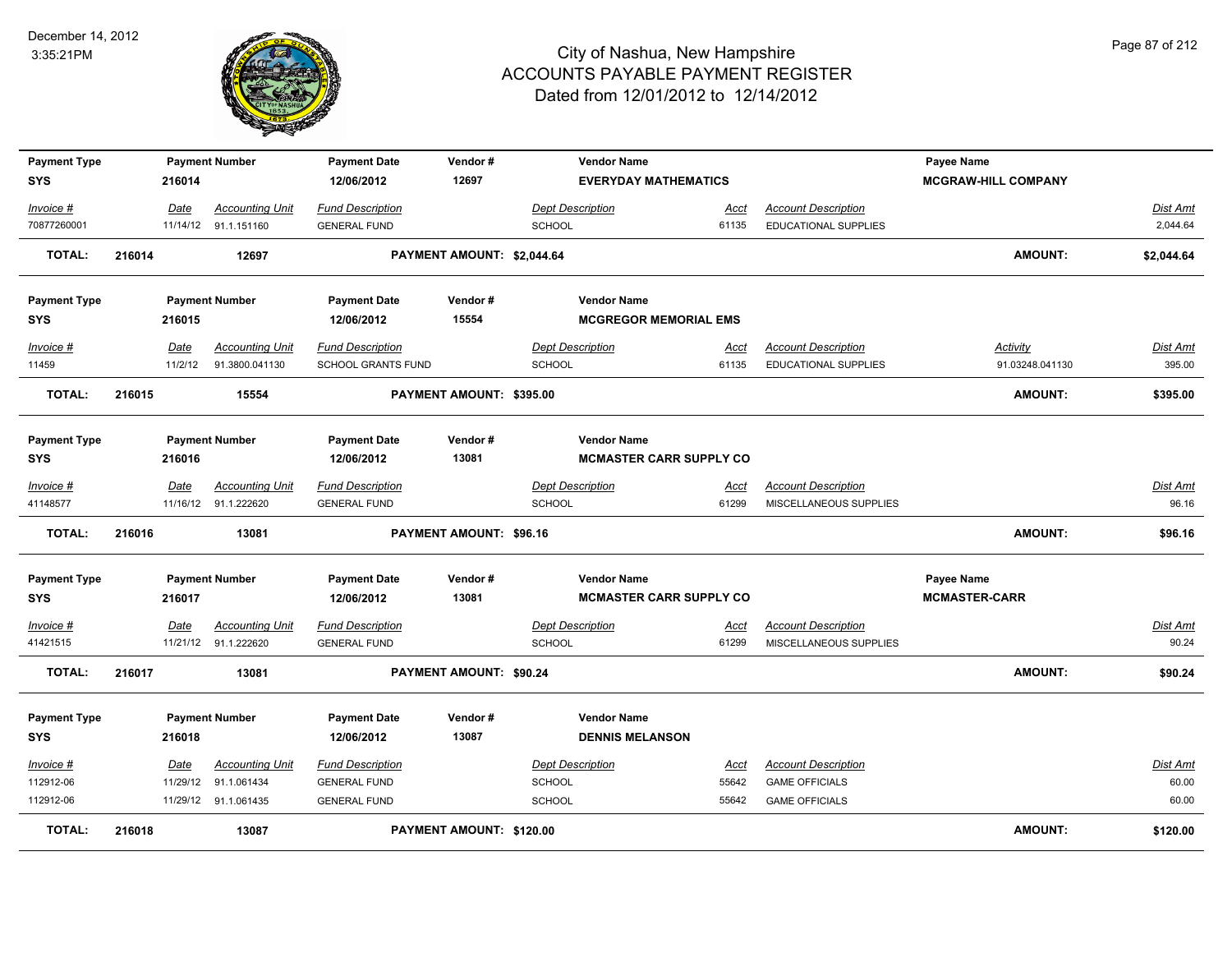

| <b>Payment Type</b> |        |         | <b>Payment Number</b>   | <b>Payment Date</b>       | Vendor#<br>15042           |                         | <b>Vendor Name</b>                    |             |                             |                 |                 |
|---------------------|--------|---------|-------------------------|---------------------------|----------------------------|-------------------------|---------------------------------------|-------------|-----------------------------|-----------------|-----------------|
| <b>SYS</b>          |        | 216019  |                         | 12/06/2012                |                            |                         | <b>LARISSA MILLER</b>                 |             |                             |                 |                 |
| Invoice #           |        | Date    | <b>Accounting Unit</b>  | <b>Fund Description</b>   |                            | <b>Dept Description</b> |                                       | <u>Acct</u> | <b>Account Description</b>  |                 | <b>Dist Amt</b> |
| EDU610              |        |         | 11/30/12 91.1.991160    | <b>GENERAL FUND</b>       |                            | <b>SCHOOL</b>           |                                       | 52800       | EDUCATIONAL ASSISTANCE      |                 | 1,152.00        |
| <b>TOTAL:</b>       | 216019 |         | 15042                   |                           | PAYMENT AMOUNT: \$1,152.00 |                         |                                       |             |                             | AMOUNT:         | \$1,152.00      |
| <b>Payment Type</b> |        |         | <b>Payment Number</b>   | <b>Payment Date</b>       | Vendor#                    |                         | <b>Vendor Name</b>                    |             |                             |                 |                 |
| <b>SYS</b>          |        | 216020  |                         | 12/06/2012                | 14476                      |                         | <b>MODERN SCHOOL SUPPLIES INC</b>     |             |                             |                 |                 |
| Invoice #           |        | Date    | <b>Accounting Unit</b>  | <b>Fund Description</b>   |                            | <b>Dept Description</b> |                                       | Acct        | <b>Account Description</b>  |                 | Dist Amt        |
| M18036              |        |         | 11/20/12 91.1.051375    | <b>GENERAL FUND</b>       |                            | <b>SCHOOL</b>           |                                       | 61135       | <b>EDUCATIONAL SUPPLIES</b> |                 | 627.54          |
| <b>TOTAL:</b>       | 216020 |         | 14476                   |                           | PAYMENT AMOUNT: \$627.54   |                         |                                       |             |                             | <b>AMOUNT:</b>  | \$627.54        |
| <b>Payment Type</b> |        |         | <b>Payment Number</b>   | <b>Payment Date</b>       | Vendor#                    |                         | <b>Vendor Name</b>                    |             |                             |                 |                 |
| <b>SYS</b>          |        | 216021  |                         | 12/06/2012                | 13108                      |                         | <b>MOORE MEDICAL LLC</b>              |             |                             |                 |                 |
| Invoice #           |        | Date    | <b>Accounting Unit</b>  | <b>Fund Description</b>   |                            | <b>Dept Description</b> |                                       | Acct        | <b>Account Description</b>  | Activity        | <b>Dist Amt</b> |
| 90488570            |        |         | 10/24/12 91.1.031300    | <b>GENERAL FUND</b>       |                            | <b>SCHOOL</b>           |                                       | 61135       | <b>EDUCATIONAL SUPPLIES</b> |                 | $-13.38$        |
| 90488571            |        |         | 10/24/12 91.1.031300    | <b>GENERAL FUND</b>       |                            | <b>SCHOOL</b>           |                                       | 61135       | <b>EDUCATIONAL SUPPLIES</b> |                 | $-16.93$        |
| 90489779            |        | 11/5/12 | 91.1.031300             | <b>GENERAL FUND</b>       |                            | <b>SCHOOL</b>           |                                       | 61135       | EDUCATIONAL SUPPLIES        |                 | $-24.36$        |
| 97508726 RI         |        |         | 11/14/12 91.3800.041300 | <b>SCHOOL GRANTS FUND</b> |                            | <b>SCHOOL</b>           |                                       | 71999       | MISCELLANEOUS EQUIPMENT     | 91.03903.041300 | 680.91          |
| TOTAL:              | 216021 |         | 13108                   |                           | PAYMENT AMOUNT: \$626.24   |                         |                                       |             |                             | AMOUNT:         | \$626.24        |
| <b>Payment Type</b> |        |         | <b>Payment Number</b>   | <b>Payment Date</b>       | Vendor#                    |                         | <b>Vendor Name</b>                    |             |                             |                 |                 |
| <b>SYS</b>          |        | 216022  |                         | 12/06/2012                | 13117                      |                         | <b>MSC INDUSTRIAL SUPPLY CO INC</b>   |             |                             |                 |                 |
| Invoice #           |        | Date    | <b>Accounting Unit</b>  | <b>Fund Description</b>   |                            | <b>Dept Description</b> |                                       | <u>Acct</u> | <b>Account Description</b>  |                 | <b>Dist Amt</b> |
| 63794202            |        |         | 11/16/12 91.1.031300    | <b>GENERAL FUND</b>       |                            | <b>SCHOOL</b>           |                                       | 61135       | <b>EDUCATIONAL SUPPLIES</b> |                 | 496.20          |
| <b>TOTAL:</b>       | 216022 |         | 13117                   |                           | PAYMENT AMOUNT: \$496.20   |                         |                                       |             |                             | <b>AMOUNT:</b>  | \$496.20        |
| <b>Payment Type</b> |        |         | <b>Payment Number</b>   | <b>Payment Date</b>       | Vendor#                    |                         | <b>Vendor Name</b>                    |             |                             |                 |                 |
| <b>SYS</b>          |        | 216023  |                         | 12/06/2012                | 13119                      |                         | <b>MULTI STATE BILLING SERVICES L</b> |             |                             |                 |                 |
|                     |        |         |                         |                           |                            |                         |                                       |             |                             |                 |                 |
| Invoice #           |        | Date    | <b>Accounting Unit</b>  | <b>Fund Description</b>   |                            | <b>Dept Description</b> |                                       | <u>Acct</u> | <b>Account Description</b>  |                 | Dist Amt        |
| NH128132            |        | 10/3/12 | 91.1.022332             | <b>GENERAL FUND</b>       |                            | <b>SCHOOL</b>           |                                       | 53628       | <b>CONTRACT SERVICES</b>    |                 | 27.61           |
| NH128223            |        | 10/9/12 | 91.1.022332             | <b>GENERAL FUND</b>       |                            | <b>SCHOOL</b>           |                                       | 53628       | <b>CONTRACT SERVICES</b>    |                 | 403.01          |
| NH128578            |        |         | 11/27/12 91.1.022332    | <b>GENERAL FUND</b>       |                            | <b>SCHOOL</b>           |                                       | 53628       | <b>CONTRACT SERVICES</b>    |                 | 6,723.17        |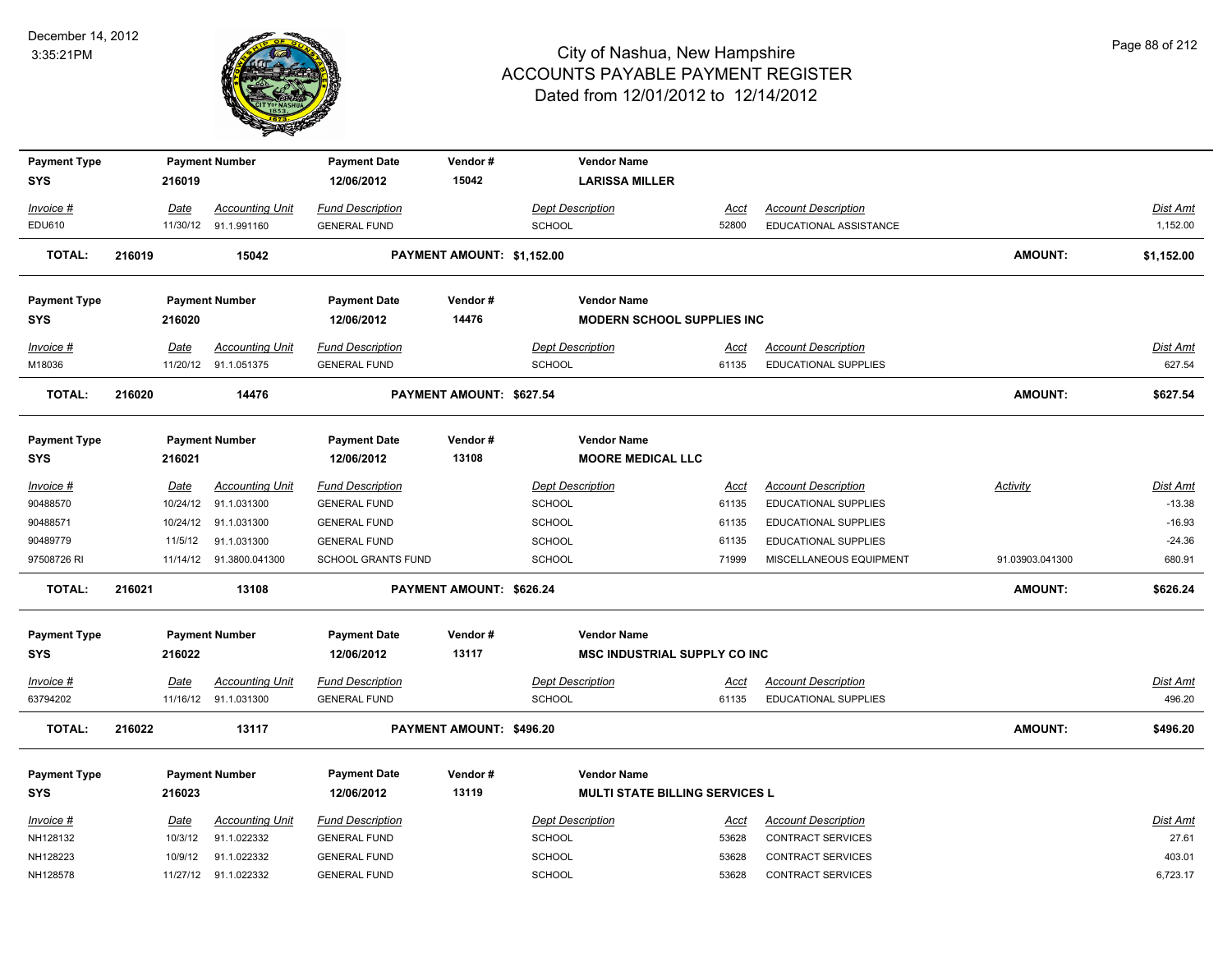

| <b>TOTAL:</b>                     | 216023 |             | 13119                                             |                                                 | PAYMENT AMOUNT: \$7,153.79     |                                   |                                                      |                      |                                                                   |                                         | <b>AMOUNT:</b> | \$7,153.79               |
|-----------------------------------|--------|-------------|---------------------------------------------------|-------------------------------------------------|--------------------------------|-----------------------------------|------------------------------------------------------|----------------------|-------------------------------------------------------------------|-----------------------------------------|----------------|--------------------------|
| <b>Payment Type</b><br><b>SYS</b> |        | 216024      | <b>Payment Number</b>                             | <b>Payment Date</b><br>12/06/2012               | Vendor#<br>15565               |                                   | <b>Vendor Name</b><br><b>DANA NAAS</b>               |                      |                                                                   |                                         |                |                          |
| Invoice #<br>MILES-OCT/NOV        |        | Date        | <b>Accounting Unit</b><br>11/30/12 91.1.012320    | <b>Fund Description</b><br><b>GENERAL FUND</b>  |                                | <b>Dept Description</b><br>SCHOOL |                                                      | Acct<br>55307        | <b>Account Description</b><br>MILEAGE REIMBURSEMENTS              |                                         |                | Dist Amt<br>30.53        |
| <b>TOTAL:</b>                     | 216024 |             | 15565                                             |                                                 | PAYMENT AMOUNT: \$30.53        |                                   |                                                      |                      |                                                                   |                                         | AMOUNT:        | \$30.53                  |
| <b>Payment Type</b><br><b>SYS</b> |        | 216025      | <b>Payment Number</b>                             | <b>Payment Date</b><br>12/06/2012               | Vendor#<br>15064               |                                   | <b>Vendor Name</b><br><b>SABRINA NADEAU</b>          |                      |                                                                   |                                         |                |                          |
| Invoice #<br><b>NOV-12</b>        |        | Date        | <b>Accounting Unit</b><br>11/27/12 91.2222.991490 | <b>Fund Description</b><br>AFTER SCHOOL PROGRAM |                                | SCHOOL                            | <b>Dept Description</b>                              | <u>Acct</u><br>61299 | <b>Account Description</b><br>MISCELLANEOUS SUPPLIES              |                                         |                | Dist Amt<br>10.39        |
| <b>TOTAL:</b>                     | 216025 |             | 15064                                             |                                                 | PAYMENT AMOUNT: \$10.39        |                                   |                                                      |                      |                                                                   |                                         | <b>AMOUNT:</b> | \$10.39                  |
| <b>Payment Type</b><br><b>SYS</b> |        | 216026      | <b>Payment Number</b>                             | <b>Payment Date</b><br>12/06/2012               | Vendor#<br>13144               |                                   | <b>Vendor Name</b><br>NASHUA OUTDOOR POWER EQUIPMENT |                      |                                                                   |                                         |                |                          |
| Invoice #<br>385883               |        | <u>Date</u> | <b>Accounting Unit</b><br>11/21/12 91.1.222630    | <b>Fund Description</b><br><b>GENERAL FUND</b>  |                                | <b>SCHOOL</b>                     | <b>Dept Description</b>                              | <u>Acct</u><br>61599 | <b>Account Description</b><br><b>GROUNDS MAINTENANCE SUPPLIES</b> |                                         |                | <u>Dist Amt</u><br>59.74 |
| <b>TOTAL:</b>                     | 216026 |             | 13144                                             |                                                 | PAYMENT AMOUNT: \$59.74        |                                   |                                                      |                      |                                                                   |                                         | <b>AMOUNT:</b> | \$59.74                  |
| <b>Payment Type</b><br><b>SYS</b> |        | 216027      | <b>Payment Number</b>                             | <b>Payment Date</b><br>12/06/2012               | Vendor#<br>11474               |                                   | <b>Vendor Name</b><br><b>PEARSON ASSESSMENTS</b>     |                      |                                                                   | <b>Payee Name</b><br><b>NCS PEARSON</b> |                |                          |
| Invoice #<br>3830147              |        | Date        | <b>Accounting Unit</b><br>11/16/12 91.1.031160    | <b>Fund Description</b><br><b>GENERAL FUND</b>  |                                | SCHOOL                            | <b>Dept Description</b>                              | Acct<br>61135        | <b>Account Description</b><br>EDUCATIONAL SUPPLIES                |                                         |                | Dist Amt<br>441.07       |
| <b>TOTAL:</b>                     | 216027 |             | 11474                                             |                                                 | PAYMENT AMOUNT: \$441.07       |                                   |                                                      |                      |                                                                   |                                         | <b>AMOUNT:</b> | \$441.07                 |
| <b>Payment Type</b><br><b>SYS</b> |        | 216028      | <b>Payment Number</b>                             | <b>Payment Date</b><br>12/06/2012               | Vendor#<br>15553               |                                   | <b>Vendor Name</b><br><b>WILLIAM NELSON</b>          |                      |                                                                   |                                         |                |                          |
| $Invoice$ #<br>PVR-111512         |        | Date        | <b>Accounting Unit</b><br>11/15/12 91.1.121160    | <b>Fund Description</b><br><b>GENERAL FUND</b>  |                                | SCHOOL                            | <b>Dept Description</b>                              | Acct<br>55400        | <b>Account Description</b><br><b>CONFERENCES AND SEMINARS</b>     |                                         |                | Dist Amt<br>65.00        |
| <b>TOTAL:</b>                     | 216028 |             | 15553                                             |                                                 | <b>PAYMENT AMOUNT: \$65.00</b> |                                   |                                                      |                      |                                                                   |                                         | <b>AMOUNT:</b> | \$65.00                  |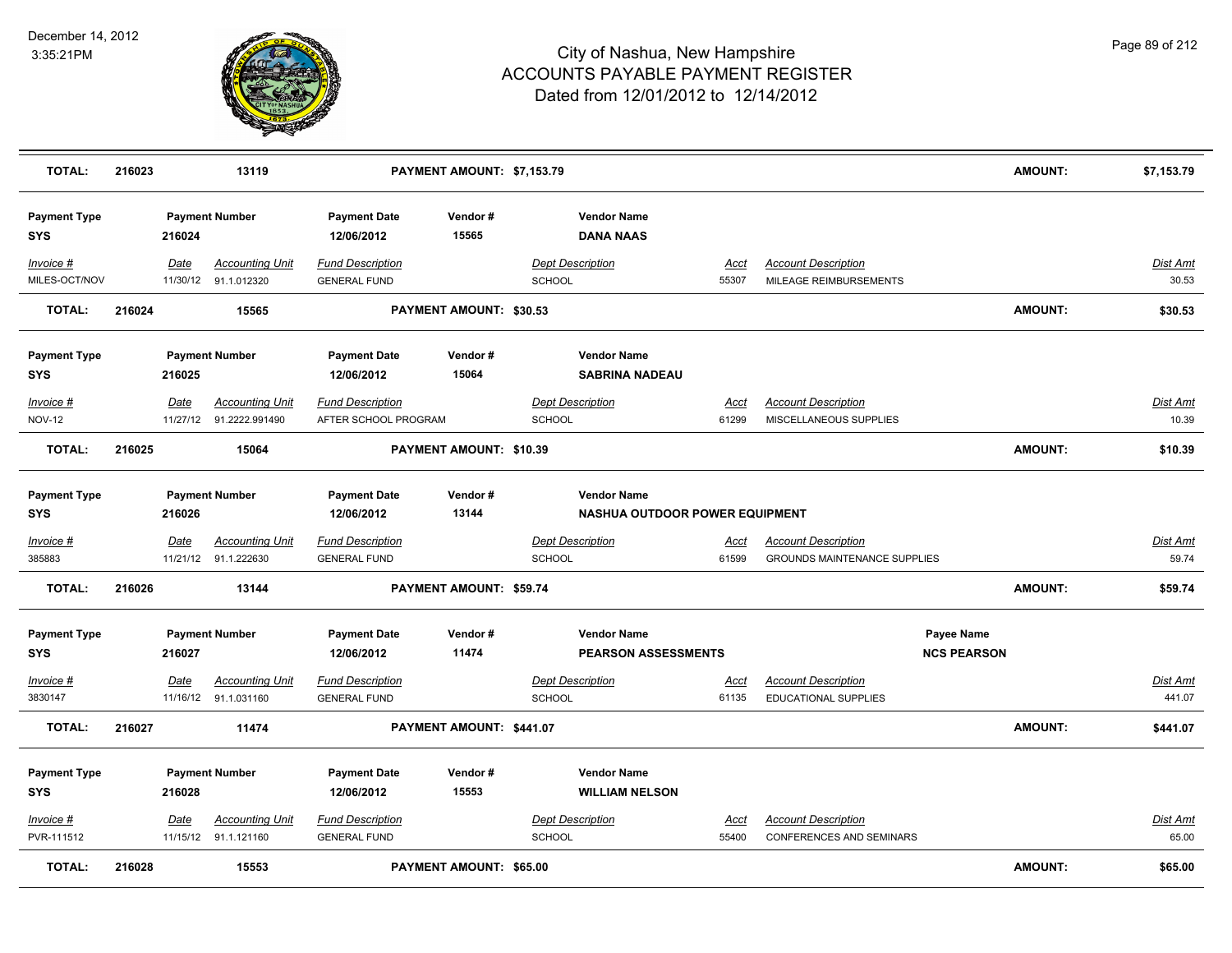

| <b>Payment Type</b>               |          | <b>Payment Number</b>   | <b>Payment Date</b>               | Vendor#                        | <b>Vendor Name</b>                                   |             |                            |                |                 |
|-----------------------------------|----------|-------------------------|-----------------------------------|--------------------------------|------------------------------------------------------|-------------|----------------------------|----------------|-----------------|
| <b>SYS</b>                        | 216029   |                         | 12/06/2012                        | 14521                          | <b>NEW ENGLAND ICE CREAM</b>                         |             |                            |                |                 |
| Invoice #                         | Date     | <b>Accounting Unit</b>  | <b>Fund Description</b>           |                                | <b>Dept Description</b>                              | <u>Acct</u> | <b>Account Description</b> |                | Dist Amt        |
| 2298527                           | 11/29/12 | 91.2100.143120          | <b>FOOD SERVICES</b>              |                                | <b>SCHOOL</b>                                        | 61214       | FOOD, FOOD SERVICE PROGRAM |                | 286.62          |
| 2298602                           |          | 11/29/12 91.2100.093120 | <b>FOOD SERVICES</b>              |                                | <b>SCHOOL</b>                                        | 61214       | FOOD, FOOD SERVICE PROGRAM |                | 185.00          |
| 2298603                           | 11/29/12 | 91.2100.133120          | <b>FOOD SERVICES</b>              |                                | <b>SCHOOL</b>                                        | 61214       | FOOD, FOOD SERVICE PROGRAM |                | 245.62          |
| 2298604                           | 11/29/12 | 91.2100.183120          | <b>FOOD SERVICES</b>              |                                | <b>SCHOOL</b>                                        | 61214       | FOOD, FOOD SERVICE PROGRAM |                | 217.98          |
| 2298605                           | 11/29/12 | 91.2100.073120          | <b>FOOD SERVICES</b>              |                                | <b>SCHOOL</b>                                        | 61214       | FOOD, FOOD SERVICE PROGRAM |                | 494.98          |
| 2298683                           |          | 11/29/12 91.2100.153120 | <b>FOOD SERVICES</b>              |                                | <b>SCHOOL</b>                                        | 61214       | FOOD, FOOD SERVICE PROGRAM |                | 336.23          |
| 2298684                           |          | 11/29/12 91.2100.053120 | <b>FOOD SERVICES</b>              |                                | <b>SCHOOL</b>                                        | 61214       | FOOD, FOOD SERVICE PROGRAM |                | 282.70          |
| 2298686                           | 11/29/12 | 91.2100.193120          | <b>FOOD SERVICES</b>              |                                | <b>SCHOOL</b>                                        | 61214       | FOOD, FOOD SERVICE PROGRAM |                | 159.56          |
| 2298689                           |          | 11/29/12 91.2100.203120 | <b>FOOD SERVICES</b>              |                                | <b>SCHOOL</b>                                        | 61214       | FOOD, FOOD SERVICE PROGRAM |                | 176.36          |
| 2298937                           |          | 11/29/12 91.2100.053120 | <b>FOOD SERVICES</b>              |                                | <b>SCHOOL</b>                                        | 61214       | FOOD, FOOD SERVICE PROGRAM |                | 222.03          |
| 2298979                           |          | 11/29/12 91.2100.123120 | <b>FOOD SERVICES</b>              |                                | SCHOOL                                               | 61214       | FOOD, FOOD SERVICE PROGRAM |                | 123.60          |
| 2298980                           |          | 11/29/12 91.2100.113120 | <b>FOOD SERVICES</b>              |                                | <b>SCHOOL</b>                                        | 61214       | FOOD, FOOD SERVICE PROGRAM |                | 226.00          |
| <b>TOTAL:</b>                     | 216029   | 14521                   |                                   | PAYMENT AMOUNT: \$2,956.68     |                                                      |             |                            | <b>AMOUNT:</b> | \$2,956.68      |
| <b>Payment Type</b><br><b>SYS</b> | 216030   | <b>Payment Number</b>   | <b>Payment Date</b><br>12/06/2012 | Vendor#<br>15399               | <b>Vendor Name</b><br><b>NOC BAY TRADING COMPANY</b> |             |                            |                |                 |
| Invoice #                         | Date     | <b>Accounting Unit</b>  | <b>Fund Description</b>           |                                | <b>Dept Description</b>                              | Acct        | <b>Account Description</b> |                | Dist Amt        |
| 110102                            |          | 11/15/12 TF91.7565.17   | EDU-SCHOOL RELATED PROG/ACT       |                                | <b>SCHOOL</b>                                        | 61135       | EDUCATIONAL SUPPLIES       |                | 3,028.20        |
| <b>TOTAL:</b>                     | 216030   | 15399                   |                                   | PAYMENT AMOUNT: \$3,028.20     |                                                      |             |                            | AMOUNT:        | \$3,028.20      |
| <b>Payment Type</b><br><b>SYS</b> | 216031   | <b>Payment Number</b>   | <b>Payment Date</b><br>12/06/2012 | Vendor#<br>13215               | <b>Vendor Name</b><br><b>MAUREEN ODEA</b>            |             |                            |                |                 |
| $Invoice$ #                       | Date     | <b>Accounting Unit</b>  | <b>Fund Description</b>           |                                | <b>Dept Description</b>                              | <u>Acct</u> | <b>Account Description</b> |                | Dist Amt        |
| MILES-NOV                         | 12/4/12  | 91.1.992322             | <b>GENERAL FUND</b>               |                                | <b>SCHOOL</b>                                        | 55307       | MILEAGE REIMBURSEMENTS     |                | 66.60           |
| <b>TOTAL:</b>                     | 216031   | 13215                   |                                   | PAYMENT AMOUNT: \$66.60        |                                                      |             |                            | AMOUNT:        | \$66.60         |
| <b>Payment Type</b><br><b>SYS</b> | 216032   | <b>Payment Number</b>   | <b>Payment Date</b><br>12/06/2012 | Vendor#<br>11305               | <b>Vendor Name</b><br><b>TAMMY O'TOOLE</b>           |             |                            |                |                 |
| $Invoice$ #                       | Date     | <b>Accounting Unit</b>  | <b>Fund Description</b>           |                                | <b>Dept Description</b>                              | Acct        | <b>Account Description</b> |                | <b>Dist Amt</b> |
| MILES-NOV                         |          | 11/30/12 91.1.012320    | <b>GENERAL FUND</b>               |                                | <b>SCHOOL</b>                                        | 55307       | MILEAGE REIMBURSEMENTS     |                | 42.06           |
| <b>TOTAL:</b>                     | 216032   | 11305                   |                                   | <b>PAYMENT AMOUNT: \$42.06</b> |                                                      |             |                            | <b>AMOUNT:</b> | \$42.06         |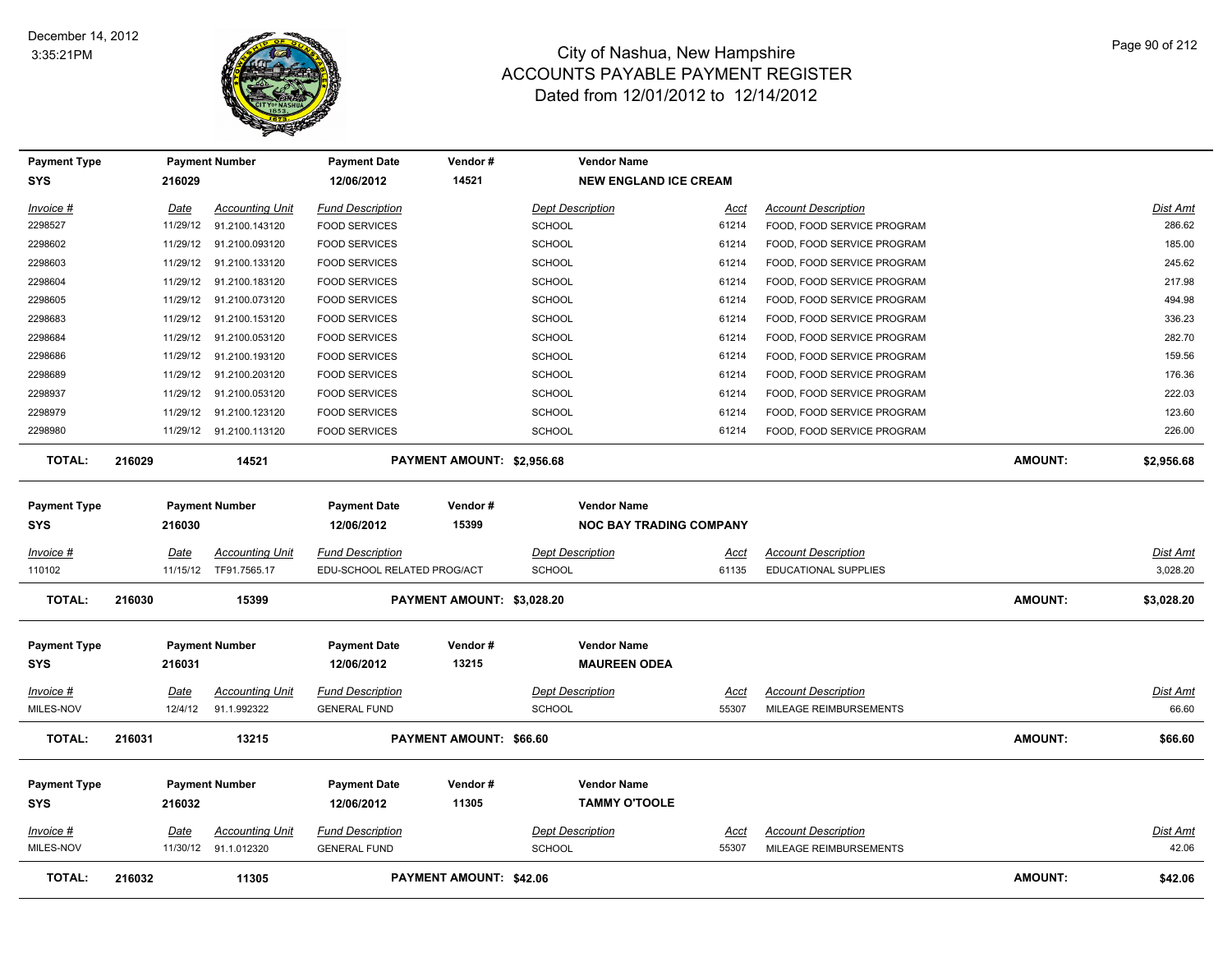

| <b>Payment Type</b>        |        |        | <b>Payment Number</b>                          | <b>Payment Date</b>                            | Vendor#                        | <b>Vendor Name</b>                       |                      |                                                           |                              |                   |
|----------------------------|--------|--------|------------------------------------------------|------------------------------------------------|--------------------------------|------------------------------------------|----------------------|-----------------------------------------------------------|------------------------------|-------------------|
| <b>SYS</b>                 |        | 216033 |                                                | 12/06/2012                                     | 10343                          | <b>OCE IMAGISTICS INC</b>                |                      |                                                           |                              |                   |
| Invoice #                  |        | Date   | <b>Accounting Unit</b>                         | <b>Fund Description</b>                        |                                | <b>Dept Description</b>                  | Acct                 | <b>Account Description</b>                                |                              | Dist Amt          |
| 40772A                     |        |        | 11/19/12 91.1.111160                           | <b>GENERAL FUND</b>                            |                                | <b>SCHOOL</b>                            | 61100                | OFFICE SUPPLIES                                           |                              | 237.00            |
| <b>TOTAL:</b>              | 216033 |        | 10343                                          |                                                | PAYMENT AMOUNT: \$237.00       |                                          |                      |                                                           | <b>AMOUNT:</b>               | \$237.00          |
| <b>Payment Type</b>        |        |        | <b>Payment Number</b>                          | <b>Payment Date</b>                            | Vendor#                        | <b>Vendor Name</b>                       |                      |                                                           |                              |                   |
| SYS                        |        | 216034 |                                                | 12/06/2012                                     | 13243                          | <b>KATHY PAETZOLD</b>                    |                      |                                                           |                              |                   |
| Invoice #<br><b>NOV-12</b> |        | Date   | <b>Accounting Unit</b><br>11/29/12 91.1.101160 | <b>Fund Description</b><br><b>GENERAL FUND</b> |                                | <b>Dept Description</b><br><b>SCHOOL</b> | <u>Acct</u><br>61135 | <b>Account Description</b><br><b>EDUCATIONAL SUPPLIES</b> |                              | Dist Amt<br>69.98 |
| NOV-12-1                   |        |        | 11/29/12 91.1.101160                           | <b>GENERAL FUND</b>                            |                                | <b>SCHOOL</b>                            | 61135                | EDUCATIONAL SUPPLIES                                      |                              | 29.61             |
| <b>TOTAL:</b>              | 216034 |        | 13243                                          |                                                | <b>PAYMENT AMOUNT: \$99.59</b> |                                          |                      |                                                           | <b>AMOUNT:</b>               | \$99.59           |
| <b>Payment Type</b>        |        |        | <b>Payment Number</b>                          | <b>Payment Date</b>                            | Vendor#                        | <b>Vendor Name</b>                       |                      |                                                           |                              |                   |
| <b>SYS</b>                 |        | 216035 |                                                | 12/06/2012                                     | 13251                          | PAULA PAPANICOLAOU                       |                      |                                                           |                              |                   |
| Invoice #                  |        | Date   | <b>Accounting Unit</b>                         | <b>Fund Description</b>                        |                                | <b>Dept Description</b>                  | Acct                 | <b>Account Description</b>                                |                              | Dist Amt          |
| MILES-NOV                  |        |        | 12/1/12 91.1.992322                            | <b>GENERAL FUND</b>                            |                                | <b>SCHOOL</b>                            | 55307                | MILEAGE REIMBURSEMENTS                                    |                              | 67.16             |
| <b>TOTAL:</b>              | 216035 |        | 13251                                          |                                                | PAYMENT AMOUNT: \$67.16        |                                          |                      |                                                           | <b>AMOUNT:</b>               | \$67.16           |
| <b>Payment Type</b>        |        |        | <b>Payment Number</b>                          | <b>Payment Date</b>                            | Vendor#                        | <b>Vendor Name</b>                       |                      |                                                           |                              |                   |
| SYS                        |        | 216036 |                                                | 12/06/2012                                     | 11088                          | <b>SHALINI PARTHIBHAN</b>                |                      |                                                           |                              |                   |
| <u>Invoice #</u>           |        | Date   | <b>Accounting Unit</b>                         | <b>Fund Description</b>                        |                                | <b>Dept Description</b>                  | <u>Acct</u>          | <b>Account Description</b>                                |                              | <b>Dist Amt</b>   |
| EDPD506/547                |        |        | 11/30/12 91.1.991160                           | <b>GENERAL FUND</b>                            |                                | <b>SCHOOL</b>                            | 52800                | EDUCATIONAL ASSISTANCE                                    |                              | 600.00            |
| <b>TOTAL:</b>              | 216036 |        | 11088                                          |                                                | PAYMENT AMOUNT: \$600.00       |                                          |                      |                                                           | <b>AMOUNT:</b>               | \$600.00          |
| <b>Payment Type</b>        |        |        | <b>Payment Number</b>                          | <b>Payment Date</b>                            | Vendor#                        | <b>Vendor Name</b>                       |                      |                                                           | Payee Name                   |                   |
| SYS                        |        | 216037 |                                                | 12/06/2012                                     | 14462                          | <b>MEDCO SUPPLY INC</b>                  |                      |                                                           | PATTERSON MEDICAL SUPPLY INC |                   |
| Invoice #                  |        | Date   | <b>Accounting Unit</b>                         | <b>Fund Description</b>                        |                                | <b>Dept Description</b>                  | <u>Acct</u>          | <b>Account Description</b>                                |                              | Dist Amt          |
| 41605315                   |        |        | 11/16/12 91.1.031408                           | <b>GENERAL FUND</b>                            |                                | <b>SCHOOL</b>                            | 61142                | <b>MEDICAL SUPPLIES</b>                                   |                              | 2,944.94          |
| TOTAL:                     | 216037 |        | 14462                                          |                                                | PAYMENT AMOUNT: \$2,944.94     |                                          |                      |                                                           | <b>AMOUNT:</b>               | \$2,944.94        |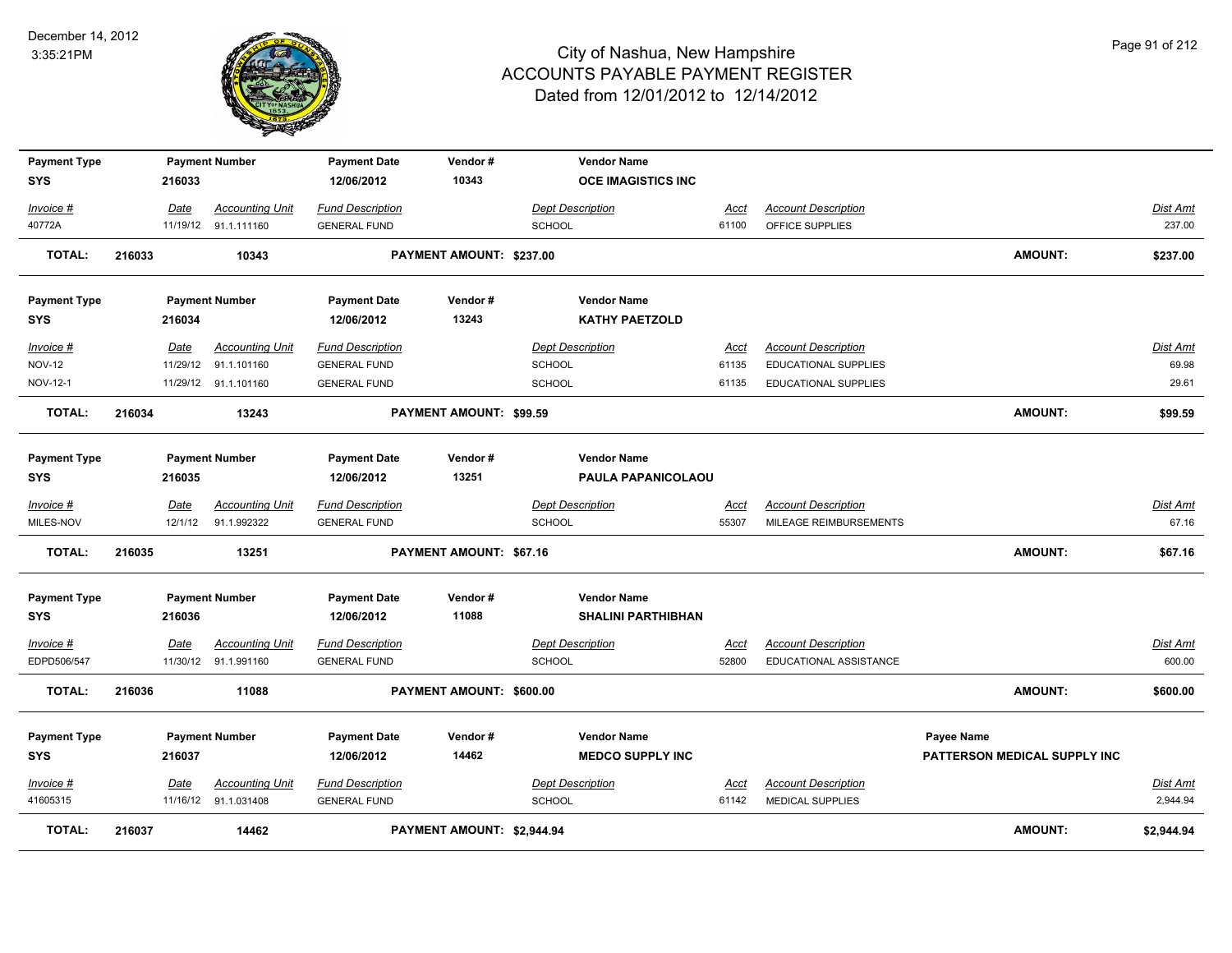

| <b>Payment Type</b><br><b>SYS</b> |        | 216038      | <b>Payment Number</b>   | <b>Payment Date</b><br>12/06/2012 | Vendor#<br>13296           |                         | <b>Vendor Name</b><br>PERFORMANCE REHAB INC |             |                            |              |                 |                 |
|-----------------------------------|--------|-------------|-------------------------|-----------------------------------|----------------------------|-------------------------|---------------------------------------------|-------------|----------------------------|--------------|-----------------|-----------------|
|                                   |        |             |                         |                                   |                            |                         |                                             |             |                            |              |                 |                 |
| Invoice #                         |        | <u>Date</u> | <b>Accounting Unit</b>  | <b>Fund Description</b>           |                            | <b>Dept Description</b> |                                             | <u>Acct</u> | <b>Account Description</b> |              |                 | Dist Amt        |
| 232                               |        | 11/29/12    | 91.1.031408             | <b>GENERAL FUND</b>               |                            | <b>SCHOOL</b>           |                                             | 53628       | CONTRACT SERVICES          |              |                 | 2,712.20        |
| 232                               |        |             | 11/29/12 91.1.041408    | <b>GENERAL FUND</b>               |                            | <b>SCHOOL</b>           |                                             | 53628       | CONTRACT SERVICES          |              |                 | 2,712.20        |
| <b>TOTAL:</b>                     | 216038 |             | 13296                   |                                   | PAYMENT AMOUNT: \$5,424.40 |                         |                                             |             |                            |              | <b>AMOUNT:</b>  | \$5,424.40      |
| <b>Payment Type</b>               |        |             | <b>Payment Number</b>   | <b>Payment Date</b>               | Vendor#                    |                         | <b>Vendor Name</b>                          |             |                            |              |                 |                 |
| <b>SYS</b>                        |        | 216039      |                         | 12/06/2012                        | 11303                      |                         | <b>KERRY PILLSBURY</b>                      |             |                            |              |                 |                 |
| Invoice #                         |        | Date        | <b>Accounting Unit</b>  | <b>Fund Description</b>           |                            | <b>Dept Description</b> |                                             | Acct        | <b>Account Description</b> |              |                 | Dist Amt        |
| MILES-NOV                         |        | 11/30/12    | 91.1.992322             | <b>GENERAL FUND</b>               |                            | <b>SCHOOL</b>           |                                             | 55307       | MILEAGE REIMBURSEMENTS     |              |                 | 34.41           |
| MILES-OCT                         |        |             | 11/30/12 91.1.992322    | <b>GENERAL FUND</b>               |                            | <b>SCHOOL</b>           |                                             | 55307       | MILEAGE REIMBURSEMENTS     |              |                 | 28.86           |
| <b>TOTAL:</b>                     | 216039 |             | 11303                   |                                   | PAYMENT AMOUNT: \$63.27    |                         |                                             |             |                            |              | <b>AMOUNT:</b>  | \$63.27         |
|                                   |        |             |                         |                                   |                            |                         |                                             |             |                            |              |                 |                 |
| <b>Payment Type</b>               |        |             | <b>Payment Number</b>   | <b>Payment Date</b>               | Vendor#                    |                         | <b>Vendor Name</b>                          |             |                            |              |                 |                 |
| <b>SYS</b>                        |        | 216040      |                         | 12/06/2012                        | 13409                      |                         | <b>READYNURSE STAFFING SERVICES</b>         |             |                            |              |                 |                 |
| Invoice #                         |        | Date        | <b>Accounting Unit</b>  | <b>Fund Description</b>           |                            | <b>Dept Description</b> |                                             | Acct        | <b>Account Description</b> |              |                 | Dist Amt        |
| 24126-154359                      |        |             | 11/11/12 91.1.992130    | <b>GENERAL FUND</b>               |                            | <b>SCHOOL</b>           |                                             | 53614       | PUPIL SUPPORT SERVICES     |              |                 | 349.09          |
| <b>TOTAL:</b>                     | 216040 |             | 13409                   |                                   | PAYMENT AMOUNT: \$349.09   |                         |                                             |             |                            |              | <b>AMOUNT:</b>  | \$349.09        |
|                                   |        |             |                         |                                   |                            |                         |                                             |             |                            |              |                 |                 |
| <b>Payment Type</b>               |        |             | <b>Payment Number</b>   | <b>Payment Date</b>               | Vendor#                    |                         | <b>Vendor Name</b>                          |             |                            |              |                 |                 |
| <b>SYS</b>                        |        | 216041      |                         | 12/06/2012                        | 11653                      |                         | <b>RESOURCES FOR READING</b>                |             |                            |              |                 |                 |
| Invoice #                         |        | Date        | <b>Accounting Unit</b>  | <b>Fund Description</b>           |                            | <b>Dept Description</b> |                                             | <b>Acct</b> | <b>Account Description</b> |              | Activity        | <b>Dist Amt</b> |
| K445568                           |        |             | 11/19/12 91.3800.231249 | SCHOOL GRANTS FUND                |                            | <b>SCHOOL</b>           |                                             | 61135       | EDUCATIONAL SUPPLIES       |              | 91.03763.231249 | 41.40           |
| <b>TOTAL:</b>                     | 216041 |             | 11653                   |                                   | PAYMENT AMOUNT: \$41.40    |                         |                                             |             |                            |              | <b>AMOUNT:</b>  | \$41.40         |
|                                   |        |             |                         |                                   |                            |                         |                                             |             |                            |              |                 |                 |
| <b>Payment Type</b>               |        |             | <b>Payment Number</b>   | <b>Payment Date</b>               | Vendor#                    |                         | <b>Vendor Name</b>                          |             |                            | Payee Name   |                 |                 |
| SYS                               |        | 216042      |                         | 12/06/2012                        | 11764                      |                         | <b>REXEL CLS</b>                            |             |                            | <b>REXEL</b> |                 |                 |
| <u>Invoice #</u>                  |        | Date        | <b>Accounting Unit</b>  | <b>Fund Description</b>           |                            | <b>Dept Description</b> |                                             | <u>Acct</u> | <b>Account Description</b> |              |                 | <b>Dist Amt</b> |
| S103777396.001                    |        | 11/13/12    | 91.1.222620             | <b>GENERAL FUND</b>               |                            | <b>SCHOOL</b>           |                                             | 61407       | SUPPLIES, ELECTRICAL       |              |                 | 79.30           |
| S103777429.001                    |        |             | 11/14/12 91.1.222620    | <b>GENERAL FUND</b>               |                            | SCHOOL                  |                                             | 61407       | SUPPLIES, ELECTRICAL       |              |                 | 37.77           |
| S103786543.001                    |        |             | 11/14/12 91.1.222620    | <b>GENERAL FUND</b>               |                            | SCHOOL                  |                                             | 61407       | SUPPLIES, ELECTRICAL       |              |                 | 15.93           |
| <b>TOTAL:</b>                     | 216042 |             | 11764                   |                                   | PAYMENT AMOUNT: \$133.00   |                         |                                             |             |                            |              | <b>AMOUNT:</b>  | \$133.00        |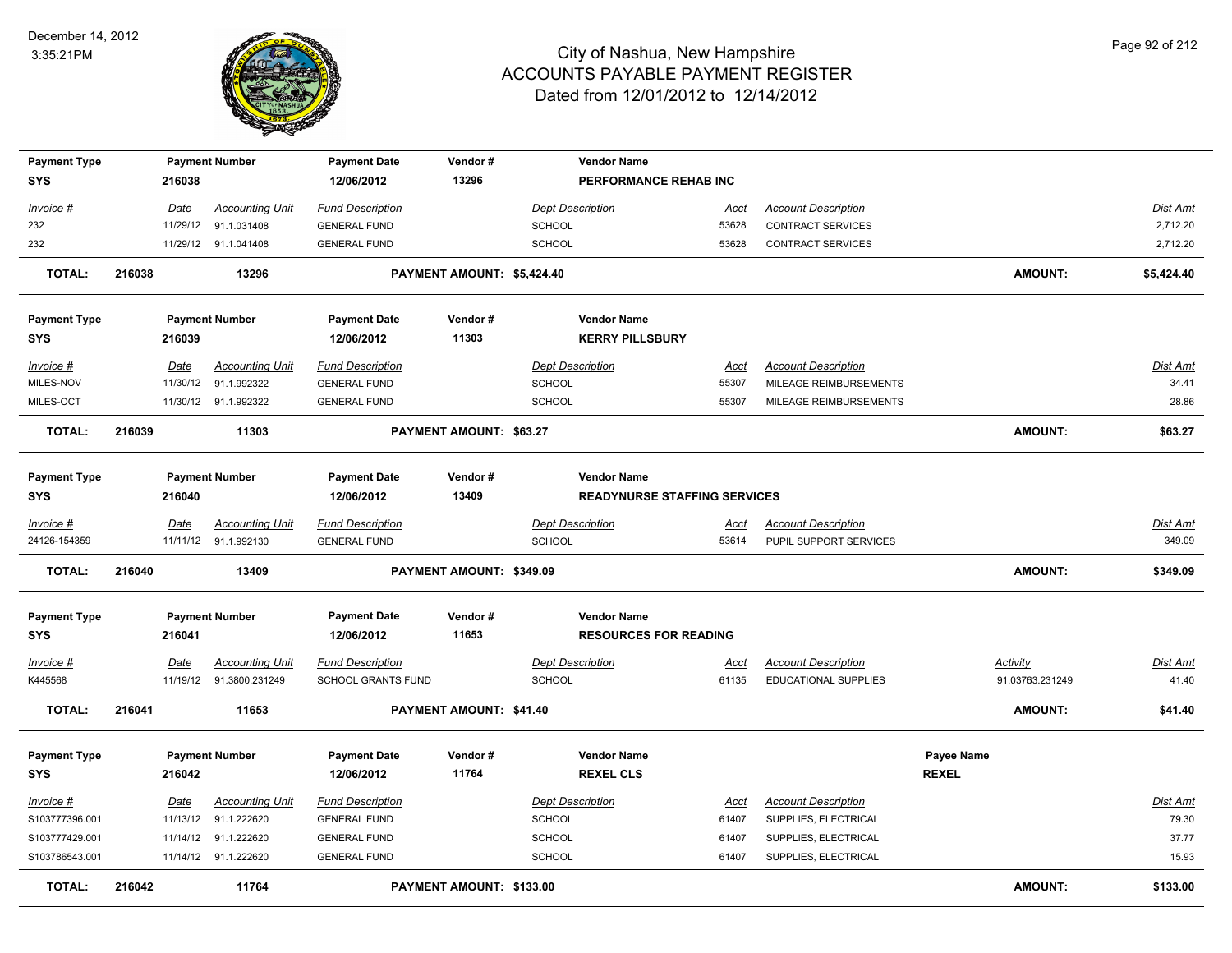

| <b>Payment Type</b>               |        |          | <b>Payment Number</b>  | <b>Payment Date</b>               | Vendor#                        | <b>Vendor Name</b>         |             |                                          |                                              |                 |
|-----------------------------------|--------|----------|------------------------|-----------------------------------|--------------------------------|----------------------------|-------------|------------------------------------------|----------------------------------------------|-----------------|
| <b>SYS</b>                        |        | 216043   |                        | 12/06/2012                        | 13434                          | <b>MARGARET REYNOLDS</b>   |             |                                          |                                              |                 |
| Invoice #                         |        | Date     | <b>Accounting Unit</b> | <b>Fund Description</b>           |                                | <b>Dept Description</b>    | Acct        | <b>Account Description</b>               | Activity                                     | Dist Amt        |
| NOV-12-1                          |        | 11/30/12 | 91.3800.042219         | SCHOOL GRANTS FUND                |                                | SCHOOL                     | 61299       | MISCELLANEOUS SUPPLIES                   | 91.03471.042219                              | 44.82           |
| <b>TOTAL:</b>                     | 216043 |          | 13434                  |                                   | <b>PAYMENT AMOUNT: \$44.82</b> |                            |             |                                          | <b>AMOUNT:</b>                               | \$44.82         |
| <b>Payment Type</b>               |        |          | <b>Payment Number</b>  | <b>Payment Date</b>               | Vendor#                        | <b>Vendor Name</b>         |             |                                          |                                              |                 |
| <b>SYS</b>                        |        | 216044   |                        | 12/06/2012                        | 15572                          | <b>JAVIER RITTENBERG</b>   |             |                                          |                                              |                 |
| Invoice #                         |        | Date     | <b>Accounting Unit</b> | <b>Fund Description</b>           |                                | <b>Dept Description</b>    | Acct        | <b>Account Description</b>               |                                              | Dist Amt        |
| <b>SCHOOL LUNCH</b>               |        | 11/29/12 | 91.2100.07             | <b>FOOD SERVICES</b>              |                                | <b>SCHOOL</b>              | 44503       | <b>LUNCH SALES</b>                       |                                              | 3.35            |
| SCHOOL LUNCH                      |        |          | 11/29/12 91.2100.13    | <b>FOOD SERVICES</b>              |                                | SCHOOL                     | 44503       | <b>LUNCH SALES</b>                       |                                              | 33.95           |
| <b>TOTAL:</b>                     | 216044 |          | 15572                  |                                   | PAYMENT AMOUNT: \$37.30        |                            |             |                                          | AMOUNT:                                      | \$37.30         |
|                                   |        |          |                        |                                   |                                | <b>Vendor Name</b>         |             |                                          |                                              |                 |
| <b>Payment Type</b><br><b>SYS</b> |        | 216045   | <b>Payment Number</b>  | <b>Payment Date</b><br>12/06/2012 | Vendor#<br>11017               | <b>S &amp; S WORLDWIDE</b> |             |                                          | Payee Name<br><b>S &amp; S WORLDWIDE INC</b> |                 |
|                                   |        |          |                        |                                   |                                |                            |             |                                          |                                              |                 |
| Invoice #                         |        | Date     | <b>Accounting Unit</b> | <b>Fund Description</b>           |                                | <b>Dept Description</b>    | <u>Acct</u> | <b>Account Description</b>               | <u>Activity</u>                              | <u>Dist Amt</u> |
| 7526624                           |        | 11/9/12  | 91.3800.991490         | SCHOOL GRANTS FUND                |                                | SCHOOL                     | 61299       | MISCELLANEOUS SUPPLIES                   | 91.03463.991490                              | 855.42          |
| <b>TOTAL:</b>                     | 216045 |          | 11017                  |                                   | PAYMENT AMOUNT: \$855.42       |                            |             |                                          | <b>AMOUNT:</b>                               | \$855.42        |
| <b>Payment Type</b>               |        |          | <b>Payment Number</b>  | <b>Payment Date</b>               | Vendor#                        | <b>Vendor Name</b>         |             |                                          | Payee Name                                   |                 |
| <b>SYS</b>                        |        | 216046   |                        | 12/06/2012                        | 14067                          | <b>C B SULLIVAN CO INC</b> |             |                                          | <b>SALONCENTRIC</b>                          |                 |
| Invoice #                         |        | Date     | <b>Accounting Unit</b> | <b>Fund Description</b>           |                                | <b>Dept Description</b>    | <u>Acct</u> | <b>Account Description</b>               |                                              | <b>Dist Amt</b> |
| 29648                             |        |          | 11/29/12 91.1.041300   | <b>GENERAL FUND</b>               |                                | <b>SCHOOL</b>              | 61135       | <b>EDUCATIONAL SUPPLIES</b>              |                                              | 384.00          |
| <b>TOTAL:</b>                     | 216046 |          | 14067                  |                                   | PAYMENT AMOUNT: \$384.00       |                            |             |                                          | <b>AMOUNT:</b>                               | \$384.00        |
| <b>Payment Type</b>               |        |          | <b>Payment Number</b>  | <b>Payment Date</b>               | Vendor#                        | <b>Vendor Name</b>         |             |                                          |                                              |                 |
| <b>SYS</b>                        |        | 216047   |                        | 12/06/2012                        | 13504                          | <b>SANEL AUTO PARTS CO</b> |             |                                          |                                              |                 |
| Invoice #                         |        | Date     | <b>Accounting Unit</b> | <b>Fund Description</b>           |                                | <b>Dept Description</b>    | Acct        | <b>Account Description</b>               |                                              | Dist Amt        |
| 2PM2694                           |        | 11/14/12 | 91.1.222620            | <b>GENERAL FUND</b>               |                                | <b>SCHOOL</b>              | 54600       | <b>VEHICLE REPAIRS &amp; MAINTENANCE</b> |                                              | 294.03          |
| 2PM7999                           |        | 11/15/12 | 91.1.222620            | <b>GENERAL FUND</b>               |                                | <b>SCHOOL</b>              | 54600       | <b>VEHICLE REPAIRS &amp; MAINTENANCE</b> |                                              | 30.40           |
| 2PM9323                           |        |          | 11/15/12 91.1.222620   | <b>GENERAL FUND</b>               |                                | SCHOOL                     | 54600       | VEHICLE REPAIRS & MAINTENANCE            |                                              | 30.50           |
| 2PO9648                           |        | 11/20/12 | 91.1.222620            | <b>GENERAL FUND</b>               |                                | SCHOOL                     | 54600       | VEHICLE REPAIRS & MAINTENANCE            |                                              | $-294.03$       |
| 2PO9967                           |        |          | 11/20/12 91.1.222620   | <b>GENERAL FUND</b>               |                                | SCHOOL                     | 54600       | <b>VEHICLE REPAIRS &amp; MAINTENANCE</b> |                                              | 47.71           |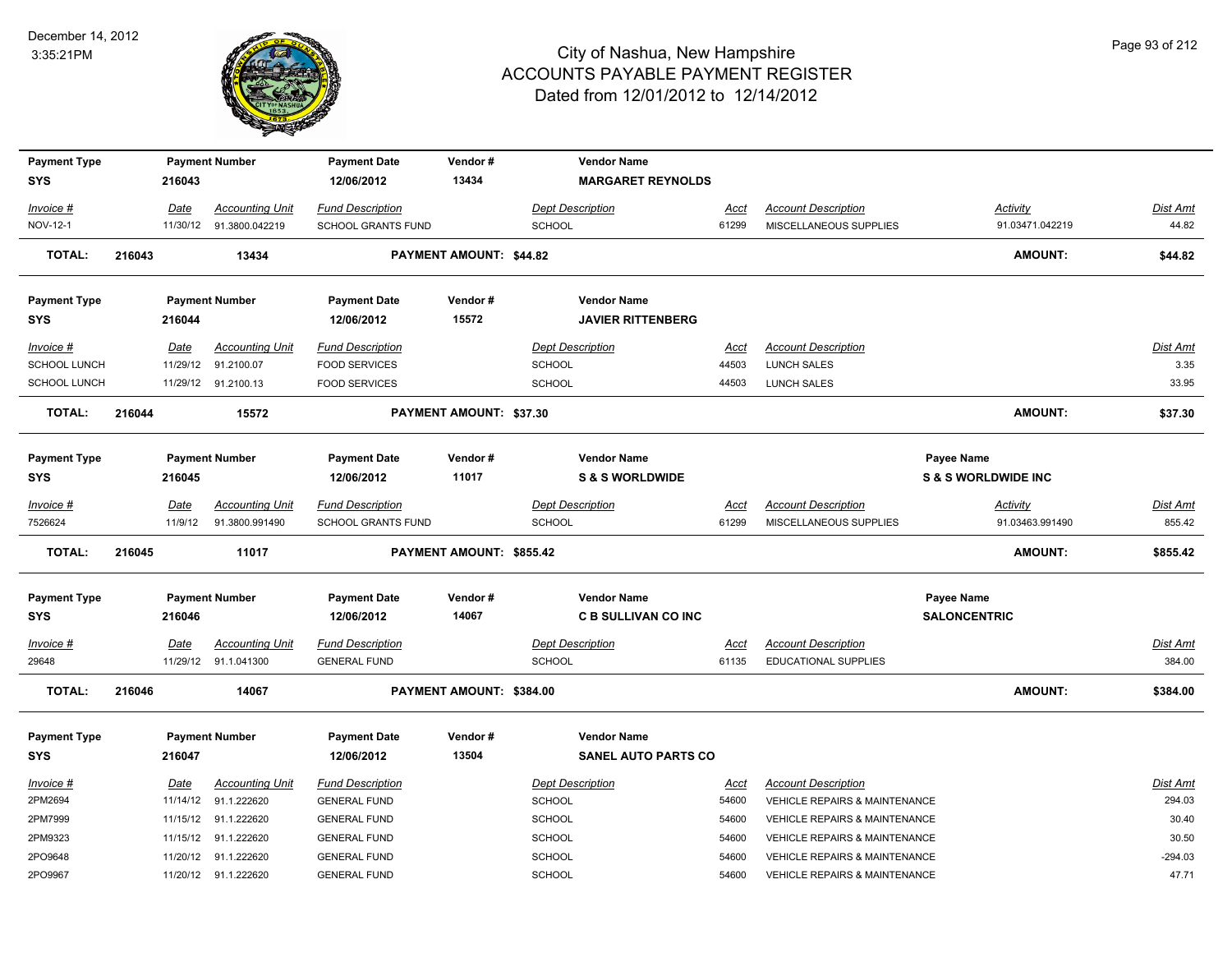

| <b>TOTAL:</b>                                                                    | 216047 |                                     | 13504                                                                                                          |                                                                                                                       | PAYMENT AMOUNT: \$108.61       |                                                                                             |                                                 |                                                                                                                                   | <b>AMOUNT:</b>                                                           | \$108.61                                            |
|----------------------------------------------------------------------------------|--------|-------------------------------------|----------------------------------------------------------------------------------------------------------------|-----------------------------------------------------------------------------------------------------------------------|--------------------------------|---------------------------------------------------------------------------------------------|-------------------------------------------------|-----------------------------------------------------------------------------------------------------------------------------------|--------------------------------------------------------------------------|-----------------------------------------------------|
| <b>Payment Type</b><br>SYS                                                       |        | 216048                              | <b>Payment Number</b>                                                                                          | <b>Payment Date</b><br>12/06/2012                                                                                     | Vendor#<br>15564               | <b>Vendor Name</b><br><b>JOEL P. SAREN</b>                                                  |                                                 |                                                                                                                                   |                                                                          |                                                     |
| Invoice #<br>101512-04                                                           |        | Date<br>10/15/12                    | <b>Accounting Unit</b><br>91.1.041462                                                                          | <b>Fund Description</b><br><b>GENERAL FUND</b>                                                                        |                                | <b>Dept Description</b><br><b>SCHOOL</b>                                                    | Acct<br>55642                                   | <b>Account Description</b><br><b>GAME OFFICIALS</b>                                                                               |                                                                          | <b>Dist Amt</b><br>60.00                            |
| <b>TOTAL:</b>                                                                    | 216048 |                                     | 15564                                                                                                          |                                                                                                                       | PAYMENT AMOUNT: \$60.00        |                                                                                             |                                                 |                                                                                                                                   | <b>AMOUNT:</b>                                                           | \$60.00                                             |
| <b>Payment Type</b><br>SYS                                                       |        | 216049                              | <b>Payment Number</b>                                                                                          | <b>Payment Date</b><br>12/06/2012                                                                                     | Vendor#<br>13507               | <b>Vendor Name</b><br><b>GREG SARETTE</b>                                                   |                                                 |                                                                                                                                   |                                                                          |                                                     |
| Invoice #<br>112212-04                                                           |        | Date<br>11/22/12                    | <b>Accounting Unit</b><br>91.1.041441                                                                          | <b>Fund Description</b><br><b>GENERAL FUND</b>                                                                        |                                | <b>Dept Description</b><br><b>SCHOOL</b>                                                    | Acct<br>55642                                   | <b>Account Description</b><br><b>GAME OFFICIALS</b>                                                                               |                                                                          | <b>Dist Amt</b><br>85.00                            |
| <b>TOTAL:</b>                                                                    | 216049 |                                     | 13507                                                                                                          |                                                                                                                       | <b>PAYMENT AMOUNT: \$85.00</b> |                                                                                             |                                                 |                                                                                                                                   | <b>AMOUNT:</b>                                                           | \$85.00                                             |
| <b>Payment Type</b><br><b>SYS</b>                                                |        | 216050                              | <b>Payment Number</b>                                                                                          | <b>Payment Date</b><br>12/06/2012                                                                                     | Vendor#<br>12269               | <b>Vendor Name</b><br><b>ABILITATIONS</b>                                                   |                                                 |                                                                                                                                   | <b>Payee Name</b><br><b>SCHOOL SPECIALTY</b>                             |                                                     |
| <u>Invoice #</u><br>208109513234<br>208109513235<br>208109520080                 |        | <b>Date</b><br>11/14/12<br>11/14/12 | <b>Accounting Unit</b><br>91.3800.231249<br>91.3800.231249<br>11/15/12  91.3800.231249                         | <b>Fund Description</b><br><b>SCHOOL GRANTS FUND</b><br><b>SCHOOL GRANTS FUND</b><br><b>SCHOOL GRANTS FUND</b>        |                                | <b>Dept Description</b><br>SCHOOL<br><b>SCHOOL</b><br><b>SCHOOL</b>                         | <u>Acct</u><br>61135<br>61135<br>61135          | <b>Account Description</b><br>EDUCATIONAL SUPPLIES<br>EDUCATIONAL SUPPLIES<br><b>EDUCATIONAL SUPPLIES</b>                         | <b>Activity</b><br>91.03763.231249<br>91.03763.231249<br>91.03763.231249 | Dist Amt<br>31.14<br>104.42<br>66.71                |
| <b>TOTAL:</b>                                                                    | 216050 |                                     | 12269                                                                                                          |                                                                                                                       | PAYMENT AMOUNT: \$202.27       |                                                                                             |                                                 |                                                                                                                                   | <b>AMOUNT:</b>                                                           | \$202.27                                            |
| <b>Payment Type</b><br><b>SYS</b>                                                |        | 216051                              | <b>Payment Number</b>                                                                                          | <b>Payment Date</b><br>12/06/2012                                                                                     | Vendor#<br>13526               | <b>Vendor Name</b><br><b>SCHOOL SPECIALTY</b>                                               |                                                 |                                                                                                                                   |                                                                          |                                                     |
| <u>Invoice #</u><br>208108524001<br>208109520081<br>208109520082<br>208109524788 |        | Date<br>7/12/12<br>11/15/12         | <b>Accounting Unit</b><br>91.1.181160<br>91.1.161120<br>11/15/12 91.1.041160<br>11/16/12 91.1.101121           | <b>Fund Description</b><br><b>GENERAL FUND</b><br><b>GENERAL FUND</b><br><b>GENERAL FUND</b><br><b>GENERAL FUND</b>   |                                | <b>Dept Description</b><br><b>SCHOOL</b><br><b>SCHOOL</b><br><b>SCHOOL</b><br><b>SCHOOL</b> | <u>Acct</u><br>61135<br>61135<br>61135<br>61135 | <b>Account Description</b><br>EDUCATIONAL SUPPLIES<br><b>EDUCATIONAL SUPPLIES</b><br>EDUCATIONAL SUPPLIES<br>EDUCATIONAL SUPPLIES | <b>Activity</b>                                                          | <b>Dist Amt</b><br>26.69<br>0.15<br>145.02<br>97.96 |
| 208109524799<br>208109524801<br>208109535078<br>208109535080<br>208109535081     |        | 11/16/12                            | 91.3800.231249<br>11/16/12 91.1.161120<br>11/20/12 91.1.201215<br>11/20/12 91.1.111124<br>11/20/12 91.1.071160 | <b>SCHOOL GRANTS FUND</b><br><b>GENERAL FUND</b><br><b>GENERAL FUND</b><br><b>GENERAL FUND</b><br><b>GENERAL FUND</b> |                                | <b>SCHOOL</b><br><b>SCHOOL</b><br><b>SCHOOL</b><br><b>SCHOOL</b><br><b>SCHOOL</b>           | 61135<br>61135<br>61135<br>61135<br>61135       | EDUCATIONAL SUPPLIES<br>EDUCATIONAL SUPPLIES<br>EDUCATIONAL SUPPLIES<br>EDUCATIONAL SUPPLIES<br><b>EDUCATIONAL SUPPLIES</b>       | 91.03763.231249                                                          | 207.99<br>38.12<br>61.35<br>67.23<br>422.73         |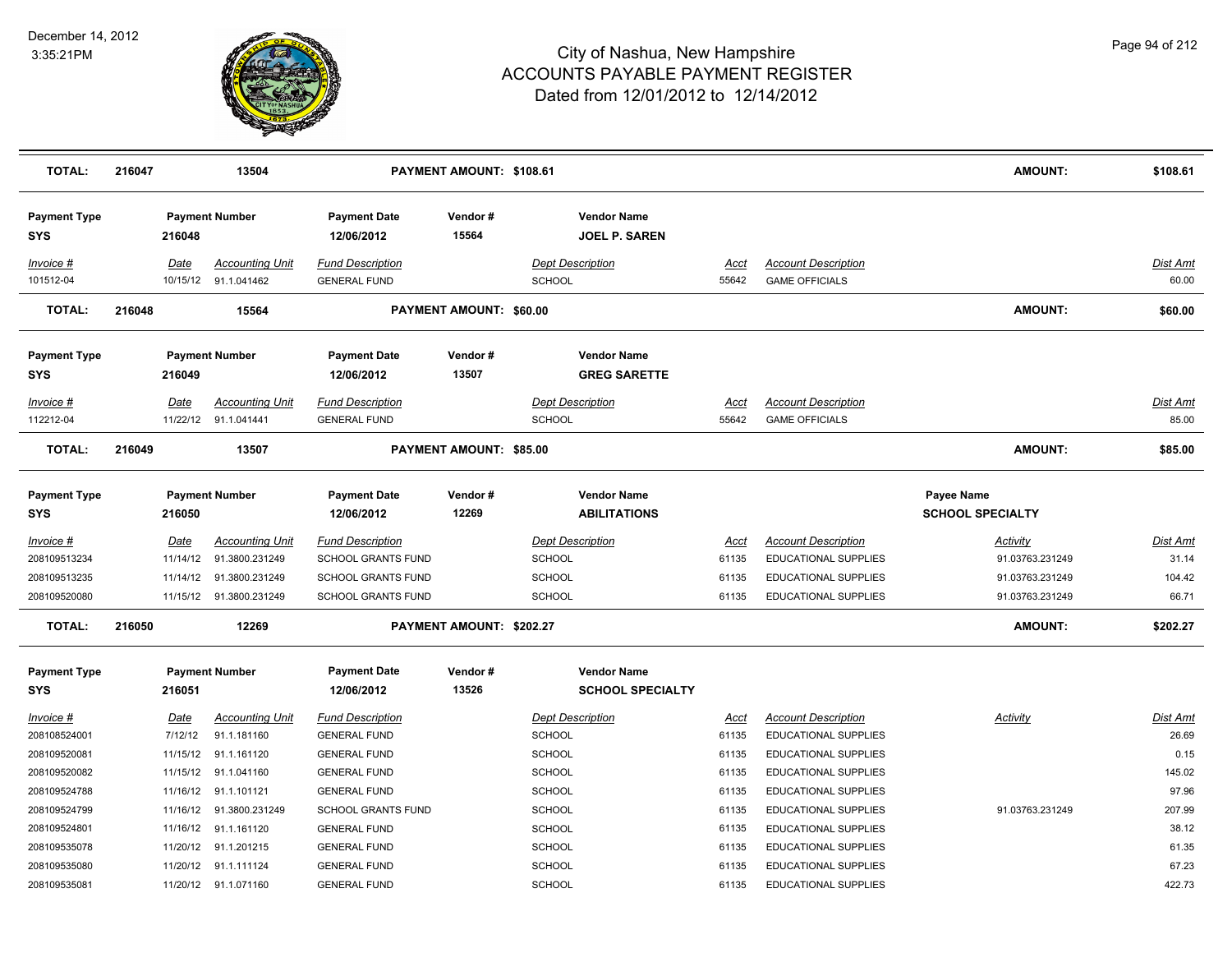

| <b>TOTAL:</b>                     | 216051 |             | 13526                    |                                   | PAYMENT AMOUNT: \$1,067.24 |                         |                                                   |             |                            | <b>AMOUNT:</b>                          | \$1,067.24      |
|-----------------------------------|--------|-------------|--------------------------|-----------------------------------|----------------------------|-------------------------|---------------------------------------------------|-------------|----------------------------|-----------------------------------------|-----------------|
| <b>Payment Type</b><br><b>SYS</b> |        | 216052      | <b>Payment Number</b>    | <b>Payment Date</b><br>12/06/2012 | Vendor#<br>11287           |                         | <b>Vendor Name</b><br><b>NURSES PRN INC</b>       |             |                            | Payee Name<br><b>SILVER TOUCH HHC</b>   |                 |
| Invoice #                         |        | Date        | <b>Accounting Unit</b>   | <b>Fund Description</b>           |                            | <b>Dept Description</b> |                                                   | <u>Acct</u> | <b>Account Description</b> | <b>Activity</b>                         | Dist Amt        |
| 450606                            |        | 11/10/12    | 91.3800.022190           | <b>SCHOOL GRANTS FUND</b>         |                            | SCHOOL                  |                                                   | 53628       | <b>CONTRACT SERVICES</b>   | 91.03953.022190                         | 266.25          |
| 450721                            |        |             | 11/17/12  91.3800.022190 | <b>SCHOOL GRANTS FUND</b>         |                            | <b>SCHOOL</b>           |                                                   | 53628       | <b>CONTRACT SERVICES</b>   | 91.03953.022190                         | 397.50          |
| <b>TOTAL:</b>                     | 216052 |             | 11287                    |                                   | PAYMENT AMOUNT: \$663.75   |                         |                                                   |             |                            | <b>AMOUNT:</b>                          | \$663.75        |
| <b>Payment Type</b><br><b>SYS</b> |        | 216053      | <b>Payment Number</b>    | <b>Payment Date</b><br>12/06/2012 | Vendor#<br>14180           |                         | <b>Vendor Name</b><br><b>MARIE SLOZAK</b>         |             |                            |                                         |                 |
| Invoice #                         |        | <b>Date</b> | <b>Accounting Unit</b>   | <b>Fund Description</b>           |                            | <b>Dept Description</b> |                                                   | <u>Acct</u> | <b>Account Description</b> |                                         | Dist Amt        |
| MILES-OCT/NOV                     |        | 11/29/12    | 91.2222.991490           | AFTER SCHOOL PROGRAM              |                            | SCHOOL                  |                                                   | 55300       | <b>TRAVEL</b>              |                                         | 102.13          |
| <b>TOTAL:</b>                     | 216053 |             | 14180                    |                                   | PAYMENT AMOUNT: \$102.13   |                         |                                                   |             |                            | <b>AMOUNT:</b>                          | \$102.13        |
| <b>Payment Type</b><br><b>SYS</b> |        | 216054      | <b>Payment Number</b>    | <b>Payment Date</b><br>12/06/2012 | Vendor #<br>15563          |                         | <b>Vendor Name</b><br><b>R. KYLE SNOW</b>         |             |                            |                                         |                 |
| <u>Invoice #</u>                  |        | <u>Date</u> | <b>Accounting Unit</b>   | <b>Fund Description</b>           |                            | <b>Dept Description</b> |                                                   | <u>Acct</u> | <b>Account Description</b> |                                         | <b>Dist Amt</b> |
| 100112-04                         |        | 10/1/12     | 91.1.041443              | <b>GENERAL FUND</b>               |                            | <b>SCHOOL</b>           |                                                   | 55642       | <b>GAME OFFICIALS</b>      |                                         | 40.00           |
| 110312-04                         |        | 11/3/12     | 91.1.041441              | <b>GENERAL FUND</b>               |                            | SCHOOL                  |                                                   | 55642       | <b>GAME OFFICIALS</b>      |                                         | 80.00           |
| 92412-03                          |        | 9/24/12     | 91.1.031443              | <b>GENERAL FUND</b>               |                            | <b>SCHOOL</b>           |                                                   | 55642       | <b>GAME OFFICIALS</b>      |                                         | 40.00           |
| 92912-03                          |        | 9/29/12     | 91.1.031443              | <b>GENERAL FUND</b>               |                            | <b>SCHOOL</b>           |                                                   | 55642       | <b>GAME OFFICIALS</b>      |                                         | 40.00           |
| <b>TOTAL:</b>                     | 216054 |             | 15563                    |                                   | PAYMENT AMOUNT: \$200.00   |                         |                                                   |             |                            | <b>AMOUNT:</b>                          | \$200.00        |
| <b>Payment Type</b><br><b>SYS</b> |        | 216055      | <b>Payment Number</b>    | <b>Payment Date</b><br>12/06/2012 | Vendor#<br>13613           |                         | <b>Vendor Name</b><br><b>SOUTHPAW ENTERPRISES</b> |             |                            | Payee Name<br>SOUTHPAW ENTERPRISES, INC |                 |
| <u> Invoice #</u>                 |        | <b>Date</b> | <b>Accounting Unit</b>   | <b>Fund Description</b>           |                            | <b>Dept Description</b> |                                                   | <u>Acct</u> | <b>Account Description</b> | <b>Activity</b>                         | <b>Dist Amt</b> |
| 320836                            |        |             | 11/16/12 91.3800.021210  | <b>SCHOOL GRANTS FUND</b>         |                            | <b>SCHOOL</b>           |                                                   | 61299       | MISCELLANEOUS SUPPLIES     | 91.03953.021210                         | 328.09          |
| <b>TOTAL:</b>                     | 216055 |             | 13613                    |                                   | PAYMENT AMOUNT: \$328.09   |                         |                                                   |             |                            | <b>AMOUNT:</b>                          | \$328.09        |
| <b>Payment Type</b>               |        |             | <b>Payment Number</b>    | <b>Payment Date</b>               | Vendor #                   |                         | <b>Vendor Name</b>                                |             |                            |                                         |                 |
| <b>SYS</b>                        |        | 216056      |                          | 12/06/2012                        | 13625                      |                         | <b>LAURA SPOTTISWOOD</b>                          |             |                            |                                         |                 |
| Invoice #                         |        | Date        | <b>Accounting Unit</b>   | <b>Fund Description</b>           |                            | <b>Dept Description</b> |                                                   | <u>Acct</u> | <b>Account Description</b> |                                         | Dist Amt        |
| MILES-AUG/OCT & PVR               |        | 11/29/12    | 91.2222.991490           | AFTER SCHOOL PROGRAM              |                            | SCHOOL                  |                                                   | 55300       | TRAVEL                     |                                         | 147.03          |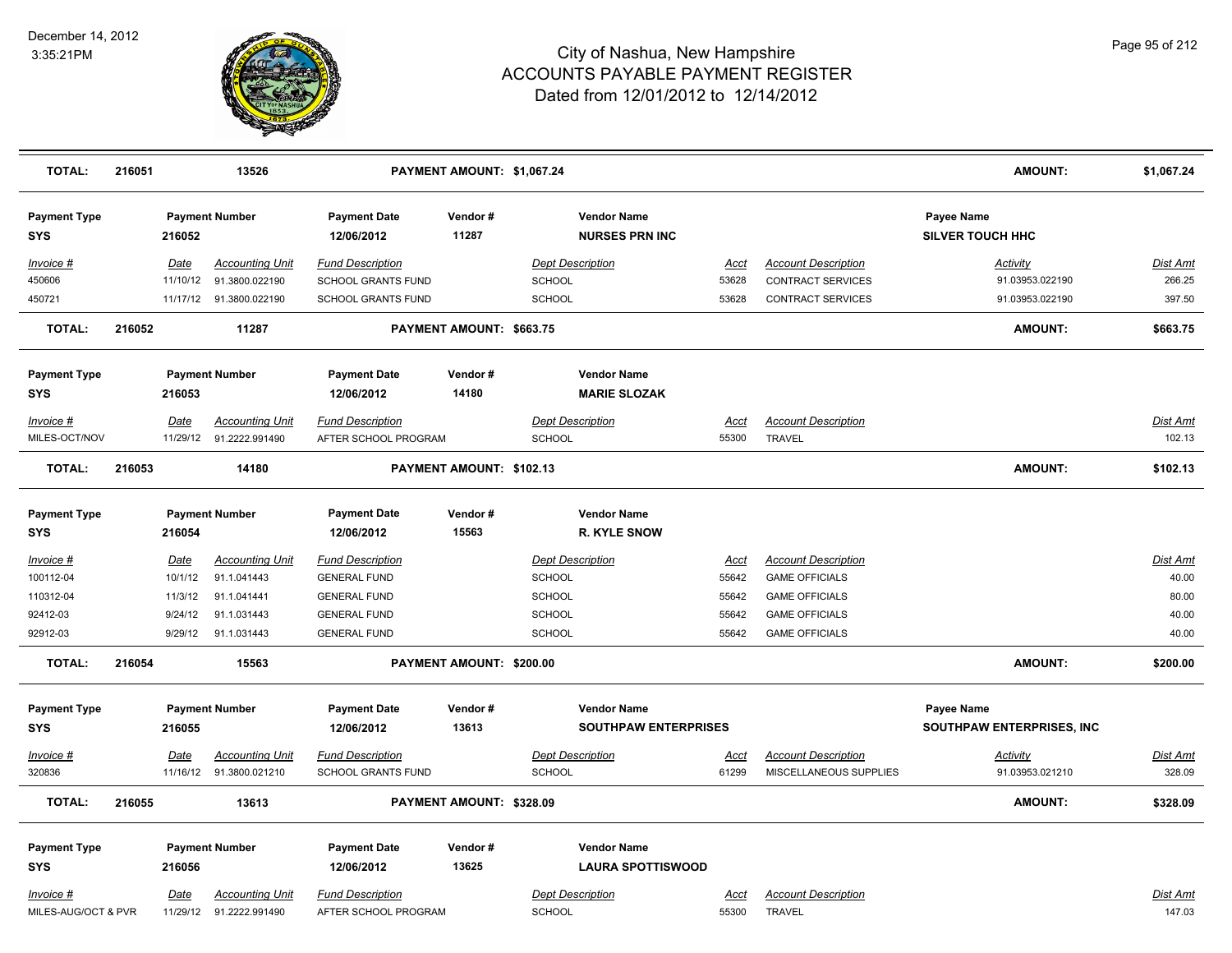

| <b>TOTAL:</b>                     | 216056 |             | 13625                                          |                                                | PAYMENT AMOUNT: \$147.03   |                                                         |                      |                                                     | <b>AMOUNT:</b>  | \$147.03          |
|-----------------------------------|--------|-------------|------------------------------------------------|------------------------------------------------|----------------------------|---------------------------------------------------------|----------------------|-----------------------------------------------------|-----------------|-------------------|
| <b>Payment Type</b><br><b>SYS</b> |        | 216057      | <b>Payment Number</b>                          | <b>Payment Date</b><br>12/06/2012              | Vendor#<br>13640           | <b>Vendor Name</b><br><b>KEVIN STANIELS</b>             |                      |                                                     |                 |                   |
| Invoice #<br>112212-04            |        | <b>Date</b> | <b>Accounting Unit</b><br>11/22/12 91.1.041441 | <b>Fund Description</b><br><b>GENERAL FUND</b> |                            | <b>Dept Description</b><br><b>SCHOOL</b>                | <b>Acct</b><br>55642 | <b>Account Description</b><br><b>GAME OFFICIALS</b> |                 | Dist Amt<br>85.00 |
| <b>TOTAL:</b>                     | 216057 |             | 13640                                          |                                                | PAYMENT AMOUNT: \$85.00    |                                                         |                      |                                                     | <b>AMOUNT:</b>  | \$85.00           |
| <b>Payment Type</b><br>SYS        |        | 216058      | <b>Payment Number</b>                          | <b>Payment Date</b><br>12/06/2012              | Vendor#<br>11963           | <b>Vendor Name</b><br><b>STAPLES BUSINESS ADVANTAGE</b> |                      |                                                     |                 |                   |
| Invoice #                         |        | Date        | <b>Accounting Unit</b>                         | <b>Fund Description</b>                        |                            | <b>Dept Description</b>                                 | Acct                 | <b>Account Description</b>                          | Activity        | Dist Amt          |
| 3184249195                        |        | 10/19/12    | 91.1.111160                                    | <b>GENERAL FUND</b>                            |                            | <b>SCHOOL</b>                                           | 61135                | <b>EDUCATIONAL SUPPLIES</b>                         |                 | 14.98             |
| 3186040943                        |        |             | 11/10/12  91.3800.231241                       | <b>SCHOOL GRANTS FUND</b>                      |                            | <b>SCHOOL</b>                                           | 61135                | EDUCATIONAL SUPPLIES                                | 91.03763.231241 | 20.85             |
| 3186214170                        |        | 11/16/12    | 91.1.012320                                    | <b>GENERAL FUND</b>                            |                            | <b>SCHOOL</b>                                           | 61100                | OFFICE SUPPLIES                                     |                 | 114.14            |
| 3186214171                        |        | 11/16/12    | 91.1.101160                                    | <b>GENERAL FUND</b>                            |                            | <b>SCHOOL</b>                                           | 61135                | <b>EDUCATIONAL SUPPLIES</b>                         |                 | 87.99             |
| 3186214172                        |        |             | 11/16/12 91.1.061160                           | <b>GENERAL FUND</b>                            |                            | <b>SCHOOL</b>                                           | 61135                | EDUCATIONAL SUPPLIES                                |                 | 1,198.59          |
| 3186214173                        |        |             | 11/16/12 91.1.071160                           | <b>GENERAL FUND</b>                            |                            | <b>SCHOOL</b>                                           | 61650                | <b>COPIER SUPPLIES</b>                              |                 | 13.38             |
| 3186434867                        |        |             | 11/17/12 91.1.071160                           | <b>GENERAL FUND</b>                            |                            | <b>SCHOOL</b>                                           | 61650                | <b>COPIER SUPPLIES</b>                              |                 | 261.85            |
| 3186450831                        |        |             | 11/18/12 91.2222.991490                        | AFTER SCHOOL PROGRAM                           |                            | SCHOOL                                                  | 61299                | MISCELLANEOUS SUPPLIES                              |                 | 60.40             |
| 3186506722                        |        | 11/21/12    | 91.1.162410                                    | <b>GENERAL FUND</b>                            |                            | <b>SCHOOL</b>                                           | 61100                | OFFICE SUPPLIES                                     |                 | $-17.99$          |
| 3186506723                        |        |             | 11/21/12 91.1.162410                           | <b>GENERAL FUND</b>                            |                            | <b>SCHOOL</b>                                           | 61100                | OFFICE SUPPLIES                                     |                 | 9.99              |
| <b>TOTAL:</b>                     | 216058 |             | 11963                                          |                                                | PAYMENT AMOUNT: \$1,764.18 |                                                         |                      |                                                     | <b>AMOUNT:</b>  | \$1,764.18        |
| <b>Payment Type</b>               |        |             | <b>Payment Number</b>                          | <b>Payment Date</b>                            | Vendor#                    | <b>Vendor Name</b>                                      |                      |                                                     |                 |                   |
| SYS                               |        | 216059      |                                                | 12/06/2012                                     | 13648                      | <b>STATE OF NH CRIMINAL RECORDS</b>                     |                      |                                                     |                 |                   |
| Invoice #                         |        | <b>Date</b> | <b>Accounting Unit</b>                         | <b>Fund Description</b>                        |                            | <b>Dept Description</b>                                 | <u>Acct</u>          | <b>Account Description</b>                          |                 | Dist Amt          |
| FP-112712                         |        | 11/27/12    | 91.1.012320                                    | <b>GENERAL FUND</b>                            |                            | <b>SCHOOL</b>                                           | 53628                | <b>CONTRACT SERVICES</b>                            |                 | 507.50            |
| FP-112912                         |        | 11/29/12    | 91.1.012320                                    | <b>GENERAL FUND</b>                            |                            | SCHOOL                                                  | 53628                | CONTRACT SERVICES                                   |                 | 176.50            |
| FP-12512                          |        | 12/5/12     | 91.1.012320                                    | <b>GENERAL FUND</b>                            |                            | <b>SCHOOL</b>                                           | 53628                | <b>CONTRACT SERVICES</b>                            |                 | 354.50            |
| FP-NOV12                          |        |             | 11/27/12 91.1.991260                           | <b>GENERAL FUND</b>                            |                            | <b>SCHOOL</b>                                           | 53628                | <b>CONTRACT SERVICES</b>                            |                 | 103.00            |
| <b>TOTAL:</b>                     | 216059 |             | 13648                                          |                                                | PAYMENT AMOUNT: \$1,141.50 |                                                         |                      |                                                     | <b>AMOUNT:</b>  | \$1,141.50        |
| <b>Payment Type</b>               |        |             | <b>Payment Number</b>                          | <b>Payment Date</b>                            | Vendor#                    | <b>Vendor Name</b>                                      |                      |                                                     |                 |                   |
| <b>SYS</b>                        |        | 216060      |                                                | 12/06/2012                                     | 15587                      | <b>AL STERLING</b>                                      |                      |                                                     |                 |                   |
| $Invoice$ #                       |        | Date        | <b>Accounting Unit</b>                         | <b>Fund Description</b>                        |                            | <b>Dept Description</b>                                 | <u>Acct</u>          | <b>Account Description</b>                          |                 | Dist Amt          |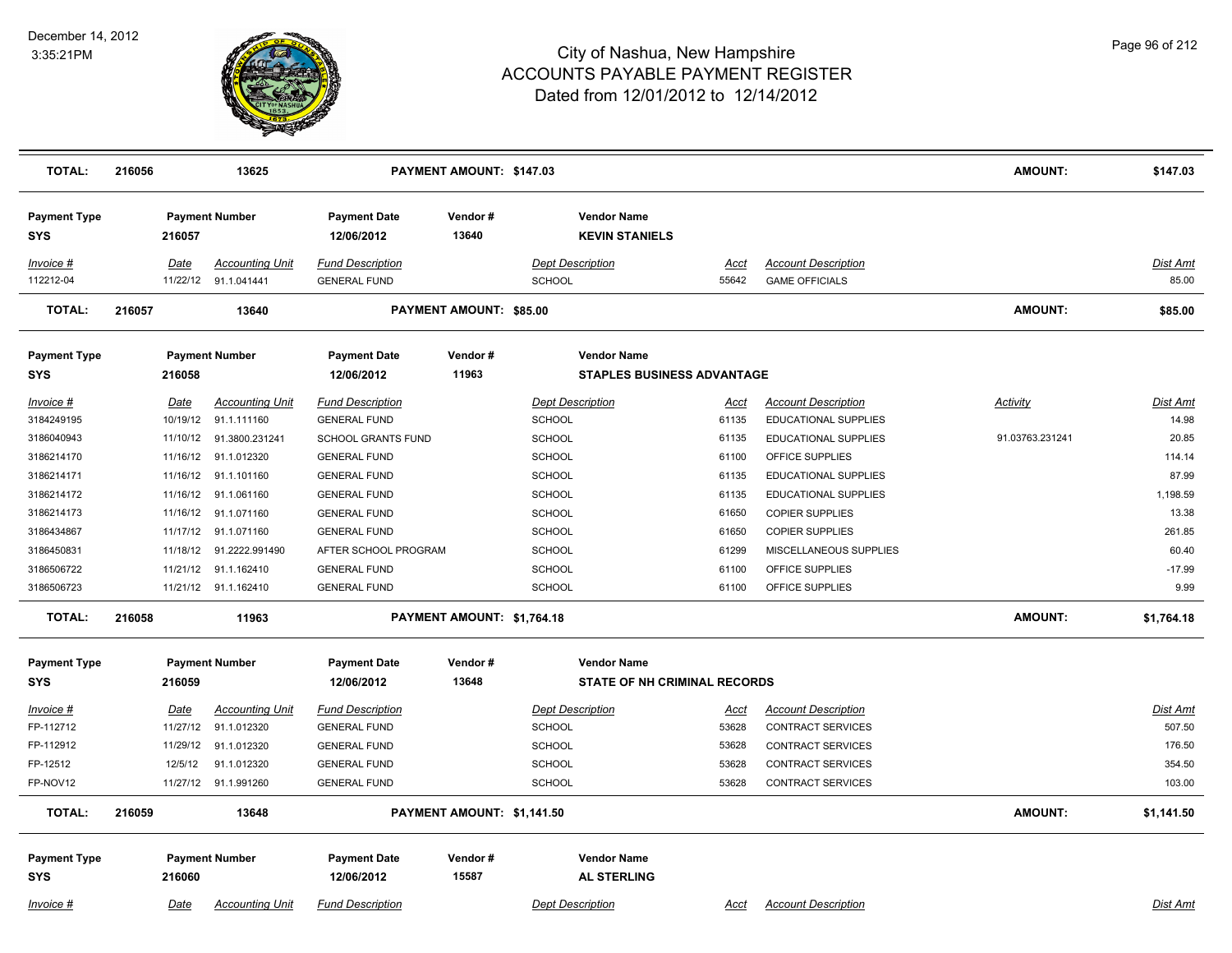

| 120112-03           |        |             | 12/1/12 91.1.031446     | <b>GENERAL FUND</b>         |                          | SCHOOL                  |                                | 55642       | <b>GAME OFFICIALS</b>      |                            | 80.00           |
|---------------------|--------|-------------|-------------------------|-----------------------------|--------------------------|-------------------------|--------------------------------|-------------|----------------------------|----------------------------|-----------------|
| <b>TOTAL:</b>       | 216060 |             | 15587                   |                             | PAYMENT AMOUNT: \$80.00  |                         |                                |             |                            | <b>AMOUNT:</b>             | \$80.00         |
| <b>Payment Type</b> |        |             | <b>Payment Number</b>   | <b>Payment Date</b>         | Vendor#                  |                         | <b>Vendor Name</b>             |             |                            |                            |                 |
| <b>SYS</b>          |        | 216061      |                         | 12/06/2012                  | 13701                    |                         | <b>LORNE SWINDELL</b>          |             |                            |                            |                 |
| Invoice #           |        | Date        | <b>Accounting Unit</b>  | <b>Fund Description</b>     |                          | <b>Dept Description</b> |                                | Acct        | <b>Account Description</b> |                            | Dist Amt        |
| MILES-NOV           |        |             | 11/26/12 91.1.222610    | <b>GENERAL FUND</b>         |                          | <b>SCHOOL</b>           |                                | 55307       | MILEAGE REIMBURSEMENTS     |                            | 126.99          |
| <b>TOTAL:</b>       | 216061 |             | 13701                   |                             | PAYMENT AMOUNT: \$126.99 |                         |                                |             |                            | AMOUNT:                    | \$126.99        |
| <b>Payment Type</b> |        |             | <b>Payment Number</b>   | <b>Payment Date</b>         | Vendor#                  |                         | <b>Vendor Name</b>             |             |                            | Payee Name                 |                 |
| <b>SYS</b>          |        | 216062      |                         | 12/06/2012                  | 15400                    |                         | DRAPHIX LLC DBA TEACHER DIRECT |             |                            | <b>TEACHER DIRECT</b>      |                 |
| Invoice #           |        | Date        | <b>Accounting Unit</b>  | <b>Fund Description</b>     |                          | <b>Dept Description</b> |                                | Acct        | <b>Account Description</b> |                            | Dist Amt        |
| P450027400010       |        |             | 11/16/12 TF91.7565.17   | EDU-SCHOOL RELATED PROG/ACT |                          | <b>SCHOOL</b>           |                                | 61135       | EDUCATIONAL SUPPLIES       |                            | 45.76           |
| <b>TOTAL:</b>       | 216062 |             | 15400                   |                             | PAYMENT AMOUNT: \$45.76  |                         |                                |             |                            | AMOUNT:                    | \$45.76         |
|                     |        |             |                         |                             |                          |                         |                                |             |                            |                            |                 |
| <b>Payment Type</b> |        |             | <b>Payment Number</b>   | <b>Payment Date</b>         | Vendor #                 |                         | <b>Vendor Name</b>             |             |                            |                            |                 |
| <b>SYS</b>          |        | 216063      |                         | 12/06/2012                  | 15569                    |                         | <b>MONICA TINO</b>             |             |                            |                            |                 |
| Invoice #           |        | <u>Date</u> | <b>Accounting Unit</b>  | <b>Fund Description</b>     |                          | <b>Dept Description</b> |                                | <u>Acct</u> | <b>Account Description</b> | <b>Activity</b>            | <b>Dist Amt</b> |
| PVR-110912          |        |             | 11/30/12 91.3800.032219 | <b>SCHOOL GRANTS FUND</b>   |                          | <b>SCHOOL</b>           |                                | 55300       | <b>TRAVEL</b>              | 91.03471.032219            | 99.90           |
| <b>TOTAL:</b>       | 216063 |             | 15569                   |                             | PAYMENT AMOUNT: \$99.90  |                         |                                |             |                            | AMOUNT:                    | \$99.90         |
| <b>Payment Type</b> |        |             | <b>Payment Number</b>   | <b>Payment Date</b>         | Vendor#                  |                         | <b>Vendor Name</b>             |             |                            | <b>Payee Name</b>          |                 |
| <b>SYS</b>          |        | 216064      |                         | 12/06/2012                  | 15248                    |                         | <b>GLOVESAVER.COM</b>          |             |                            | <b>U.S. LATEX PRODUCTS</b> |                 |
| Invoice #           |        | <b>Date</b> | <b>Accounting Unit</b>  | <b>Fund Description</b>     |                          | <b>Dept Description</b> |                                | Acct        | <b>Account Description</b> |                            | <b>Dist Amt</b> |
| 10993               |        | 11/9/12     | 91.1.041210             | <b>GENERAL FUND</b>         |                          | <b>SCHOOL</b>           |                                | 61142       | <b>MEDICAL SUPPLIES</b>    |                            | 114.00          |
| <b>TOTAL:</b>       | 216064 |             | 15248                   |                             | PAYMENT AMOUNT: \$114.00 |                         |                                |             |                            | AMOUNT:                    | \$114.00        |
| <b>Payment Type</b> |        |             | <b>Payment Number</b>   | <b>Payment Date</b>         | Vendor#                  |                         | <b>Vendor Name</b>             |             |                            |                            |                 |
| <b>SYS</b>          |        | 216065      |                         | 12/06/2012                  | 15234                    |                         | <b>UNIVERSITY MUSIC</b>        |             |                            |                            |                 |
| Invoice #           |        | Date        | <b>Accounting Unit</b>  | <b>Fund Description</b>     |                          | <b>Dept Description</b> |                                | Acct        | <b>Account Description</b> |                            | Dist Amt        |
| 426654              |        |             | 11/17/12 91.1.061112    | <b>GENERAL FUND</b>         |                          | <b>SCHOOL</b>           |                                | 71999       | MISCELLANEOUS EQUIPMENT    |                            | 271.00          |
| 426655              |        |             | 11/19/12 91.1.061112    | <b>GENERAL FUND</b>         |                          | <b>SCHOOL</b>           |                                | 61135       | EDUCATIONAL SUPPLIES       |                            | 220.00          |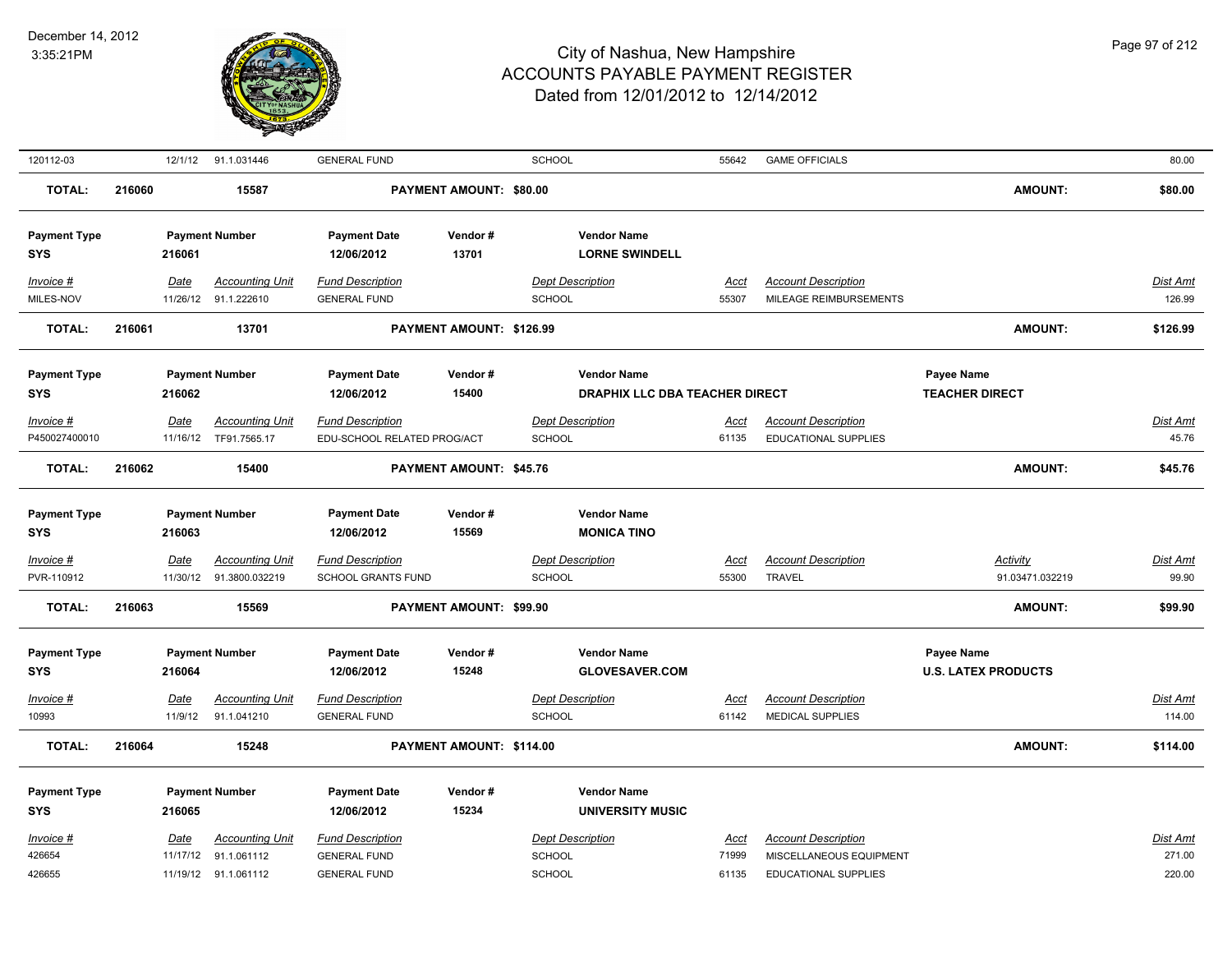

| <b>TOTAL:</b>                     | 216065 |             | 15234                                          |                                                | PAYMENT AMOUNT: \$491.00   |                                                 |               |                                                            | <b>AMOUNT:</b> | \$491.00             |
|-----------------------------------|--------|-------------|------------------------------------------------|------------------------------------------------|----------------------------|-------------------------------------------------|---------------|------------------------------------------------------------|----------------|----------------------|
| <b>Payment Type</b><br><b>SYS</b> |        | 216066      | <b>Payment Number</b>                          | <b>Payment Date</b><br>12/06/2012              | Vendor#<br>13812           | <b>Vendor Name</b><br><b>URBAN TREE SERVICE</b> |               |                                                            |                |                      |
| Invoice #<br>55143                |        | Date        | <b>Accounting Unit</b><br>11/13/12 91.1.222620 | <b>Fund Description</b><br><b>GENERAL FUND</b> |                            | <b>Dept Description</b><br>SCHOOL               | Acct<br>54280 | <b>Account Description</b><br>BUILDING/GROUNDS MAINTENANCE |                | Dist Amt<br>1,200.00 |
| <b>TOTAL:</b>                     | 216066 |             | 13812                                          |                                                | PAYMENT AMOUNT: \$1,200.00 |                                                 |               |                                                            | <b>AMOUNT:</b> | \$1,200.00           |
| <b>Payment Type</b><br>SYS        |        | 216067      | <b>Payment Number</b>                          | <b>Payment Date</b><br>12/06/2012              | Vendor#<br>13821           | <b>Vendor Name</b><br><b>COLETTE VALADE</b>     |               |                                                            |                |                      |
| Invoice #                         |        | Date        | <b>Accounting Unit</b>                         | <b>Fund Description</b>                        |                            | <b>Dept Description</b>                         | <u>Acct</u>   | <b>Account Description</b>                                 |                | <u>Dist Amt</u>      |
| MILES-AUG                         |        | 8/23/12     | 91.1.051160                                    | <b>GENERAL FUND</b>                            |                            | <b>SCHOOL</b>                                   | 55300         | <b>TRAVEL</b>                                              |                | 28.19                |
| MILES-NOV                         |        | 11/27/12    | 91.1.051160                                    | <b>GENERAL FUND</b>                            |                            | <b>SCHOOL</b>                                   | 55307         | MILEAGE REIMBURSEMENTS                                     |                | 91.44                |
| MILES-OCT                         |        | 10/23/12    | 91.1.051160                                    | <b>GENERAL FUND</b>                            |                            | SCHOOL                                          | 55307         | MILEAGE REIMBURSEMENTS                                     |                | 125.21               |
| MILES-SEPT                        |        |             | 9/27/12 91.1.051160                            | <b>GENERAL FUND</b>                            |                            | SCHOOL                                          | 55307         | MILEAGE REIMBURSEMENTS                                     |                | 121.55               |
| <b>TOTAL:</b>                     | 216067 |             | 13821                                          |                                                | PAYMENT AMOUNT: \$366.39   |                                                 |               |                                                            | <b>AMOUNT:</b> | \$366.39             |
| <b>Payment Type</b><br><b>SYS</b> |        | 216068      | <b>Payment Number</b>                          | <b>Payment Date</b><br>12/06/2012              | Vendor#<br>13857           | <b>Vendor Name</b><br><b>WAL-MART</b>           |               |                                                            |                |                      |
| Invoice #                         |        | <u>Date</u> | <b>Accounting Unit</b>                         | <b>Fund Description</b>                        |                            | <b>Dept Description</b>                         | <u>Acct</u>   | <b>Account Description</b>                                 |                | Dist Amt             |
| 233600810149                      |        | 12/1/12     | 91.1.071260                                    | <b>GENERAL FUND</b>                            |                            | <b>SCHOOL</b>                                   | 61135         | <b>EDUCATIONAL SUPPLIES</b>                                |                | 89.26                |
| <b>TOTAL:</b>                     | 216068 |             | 13857                                          |                                                | PAYMENT AMOUNT: \$89.26    |                                                 |               |                                                            | <b>AMOUNT:</b> | \$89.26              |
| <b>Payment Type</b>               |        |             | <b>Payment Number</b>                          | <b>Payment Date</b>                            | Vendor#                    | <b>Vendor Name</b>                              |               |                                                            |                |                      |
| <b>SYS</b>                        |        | 216069      |                                                | 12/06/2012                                     | 15560                      | <b>LEATHA WARENDA</b>                           |               |                                                            |                |                      |
| Invoice #                         |        | Date        | <b>Accounting Unit</b>                         | <b>Fund Description</b>                        |                            | <b>Dept Description</b>                         | <b>Acct</b>   | <b>Account Description</b>                                 |                | Dist Amt             |
| PV-92612                          |        |             | 11/27/12 91.1.101160                           | <b>GENERAL FUND</b>                            |                            | SCHOOL                                          | 52800         | EDUCATIONAL ASSISTANCE                                     |                | 100.00               |
| <b>TOTAL:</b>                     | 216069 |             | 15560                                          |                                                | PAYMENT AMOUNT: \$100.00   |                                                 |               |                                                            | <b>AMOUNT:</b> | \$100.00             |
| <b>Payment Type</b>               |        |             | <b>Payment Number</b>                          | <b>Payment Date</b>                            | Vendor#                    | <b>Vendor Name</b>                              |               |                                                            |                |                      |
| <b>SYS</b>                        |        | 216070      |                                                | 12/06/2012                                     | 13864                      | <b>WB MASON CO INC</b>                          |               |                                                            |                |                      |
| Invoice #                         |        | Date        | <b>Accounting Unit</b>                         | <b>Fund Description</b>                        |                            | <b>Dept Description</b>                         | Acct          | <b>Account Description</b>                                 |                | Dist Amt             |
| 5622375                           |        | 6/7/12      | 91.2207.991600                                 | ADULT ED/CONTINUING ED                         |                            | SCHOOL                                          | 61135         | EDUCATIONAL SUPPLIES                                       |                | 348.36               |
| 8385251                           |        |             | 11/16/12 91.1.101160                           | <b>GENERAL FUND</b>                            |                            | SCHOOL                                          | 61100         | OFFICE SUPPLIES                                            |                | 2,322.40             |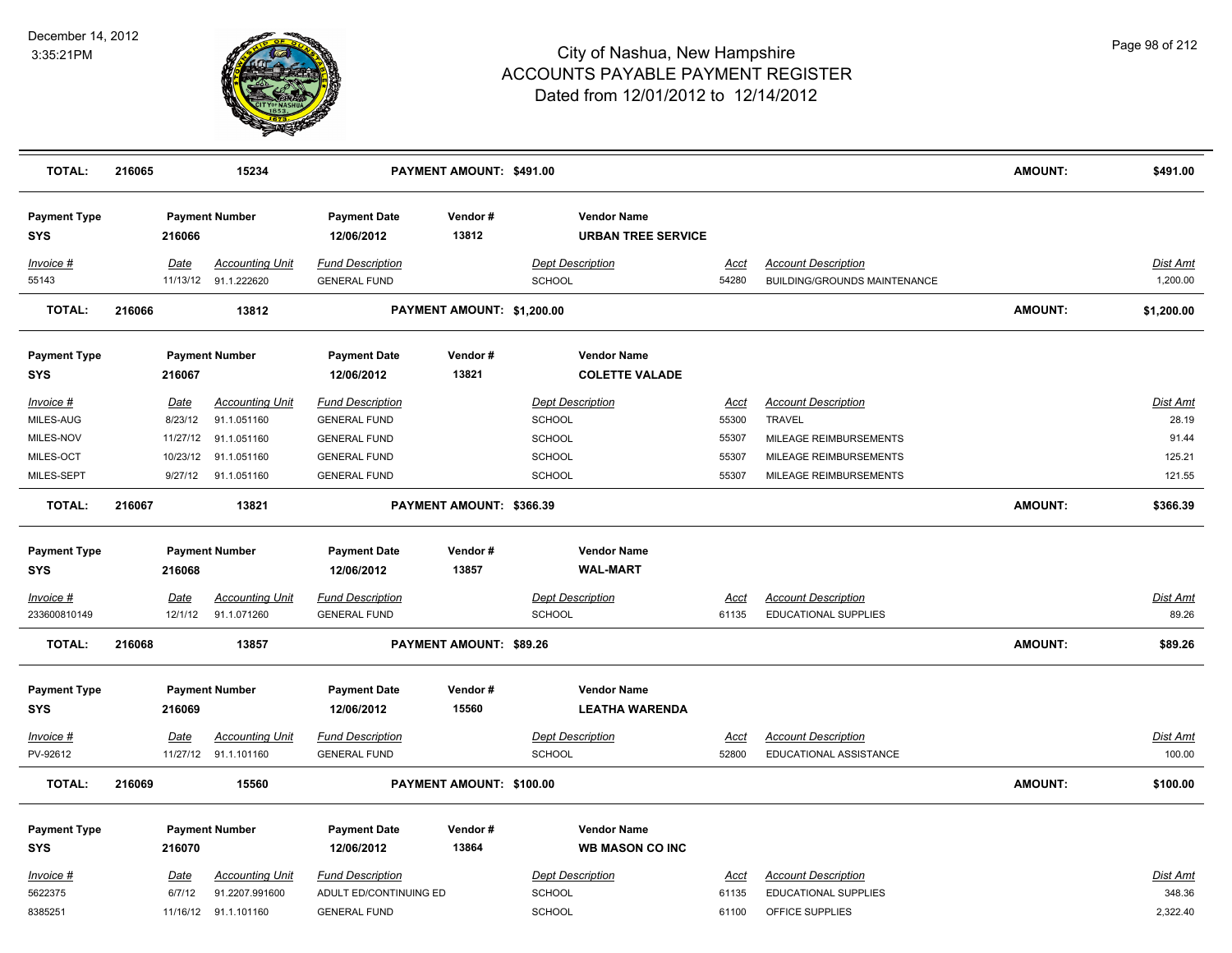

| 8411859                           |        |                        | 11/19/12 91.1.012320                           | <b>GENERAL FUND</b>                                  |                                | <b>SCHOOL</b>                                              | 61100                | OFFICE SUPPLIES                               |                | 4.99              |
|-----------------------------------|--------|------------------------|------------------------------------------------|------------------------------------------------------|--------------------------------|------------------------------------------------------------|----------------------|-----------------------------------------------|----------------|-------------------|
| <b>TOTAL:</b>                     | 216070 |                        | 13864                                          |                                                      | PAYMENT AMOUNT: \$2,675.75     |                                                            |                      |                                               | <b>AMOUNT:</b> | \$2,675.75        |
| <b>Payment Type</b><br><b>SYS</b> |        | 216071                 | <b>Payment Number</b>                          | <b>Payment Date</b><br>12/06/2012                    | Vendor#<br>11085               | <b>Vendor Name</b><br><b>PAUL J WESINGER</b>               |                      |                                               |                |                   |
| Invoice #<br><b>NOV-12</b>        |        | Date                   | <b>Accounting Unit</b><br>11/20/12 91.1.012338 | <b>Fund Description</b><br><b>GENERAL FUND</b>       |                                | <b>Dept Description</b><br><b>SCHOOL</b>                   | Acct<br>61100        | <b>Account Description</b><br>OFFICE SUPPLIES |                | Dist Amt<br>63.06 |
| <b>TOTAL:</b>                     | 216071 |                        | 11085                                          |                                                      | PAYMENT AMOUNT: \$63.06        |                                                            |                      |                                               | <b>AMOUNT:</b> | \$63.06           |
| <b>Payment Type</b><br><b>SYS</b> |        | 216072                 | <b>Payment Number</b>                          | <b>Payment Date</b><br>12/06/2012                    | Vendor#<br>11364               | <b>Vendor Name</b><br><b>SUSAN WILBORG</b>                 |                      |                                               |                |                   |
| Invoice #                         |        | Date                   | <b>Accounting Unit</b>                         | <b>Fund Description</b>                              |                                | <b>Dept Description</b>                                    | Acct                 | <b>Account Description</b>                    |                | <b>Dist Amt</b>   |
| MILES-NOV                         |        |                        | 11/30/12 91.1.992322                           | <b>GENERAL FUND</b>                                  |                                | <b>SCHOOL</b>                                              | 55307                | MILEAGE REIMBURSEMENTS                        |                | 59.72             |
| <b>TOTAL:</b>                     | 216072 |                        | 11364                                          |                                                      | PAYMENT AMOUNT: \$59.72        |                                                            |                      |                                               | <b>AMOUNT:</b> | \$59.72           |
| <b>Payment Type</b><br><b>SYS</b> |        | 216073                 | <b>Payment Number</b>                          | <b>Payment Date</b><br>12/06/2012                    | Vendor#<br>11074               | <b>Vendor Name</b><br><b>WILD SIDE NORTH INC</b>           |                      |                                               |                |                   |
| Invoice #                         |        | <u>Date</u>            | <u>Accounting Unit</u>                         | <b>Fund Description</b>                              |                                | <b>Dept Description</b>                                    | <u>Acct</u>          | <b>Account Description</b>                    |                | Dist Amt          |
| 98188                             |        | 11/8/12                | 91.1.041300                                    | <b>GENERAL FUND</b>                                  |                                | <b>SCHOOL</b>                                              | 61135                | EDUCATIONAL SUPPLIES                          |                | 927.02            |
| <b>TOTAL:</b>                     | 216073 |                        | 11074                                          |                                                      | PAYMENT AMOUNT: \$927.02       |                                                            |                      |                                               | <b>AMOUNT:</b> | \$927.02          |
| <b>Payment Type</b><br><b>SYS</b> |        | 216074                 | <b>Payment Number</b>                          | <b>Payment Date</b><br>12/06/2012                    | Vendor#<br>13925               | <b>Vendor Name</b><br>THE YOUTH COUNCIL                    |                      |                                               |                |                   |
| Invoice #                         |        | <b>Date</b>            | <b>Accounting Unit</b>                         | <b>Fund Description</b>                              |                                | <b>Dept Description</b>                                    | Acct                 | <b>Account Description</b>                    |                | Dist Amt          |
| 2099                              |        | 12/1/12                | 91.1.991110                                    | <b>GENERAL FUND</b>                                  |                                | <b>SCHOOL</b>                                              | 53600                | <b>INSTRUCTION SERVICES</b>                   |                | 6,012.50          |
| <b>TOTAL:</b>                     | 216074 |                        | 13925                                          |                                                      | PAYMENT AMOUNT: \$6,012.50     |                                                            |                      |                                               | <b>AMOUNT:</b> | \$6,012.50        |
| <b>Payment Type</b><br><b>SYS</b> |        | 216075                 | <b>Payment Number</b>                          | <b>Payment Date</b><br>12/06/2012                    | Vendor#<br>999001159           | <b>Vendor Name</b><br><b>JILL PRINCE</b>                   |                      |                                               |                |                   |
| $Invoice$ #<br>PUBLIC TRIP REFUND |        | <u>Date</u><br>12/4/12 | <b>Accounting Unit</b><br>77.2503              | <b>Fund Description</b><br>PARKS & REC PROGRAMS FUND |                                | <b>Dept Description</b><br><b>PARKS &amp; REC PROGRAMS</b> | <u>Acct</u><br>44549 | <b>Account Description</b><br><b>TRIPS</b>    |                | Dist Amt<br>60.00 |
| <b>TOTAL:</b>                     | 216075 |                        | 999001159                                      |                                                      | <b>PAYMENT AMOUNT: \$60.00</b> |                                                            |                      |                                               | <b>AMOUNT:</b> | \$60.00           |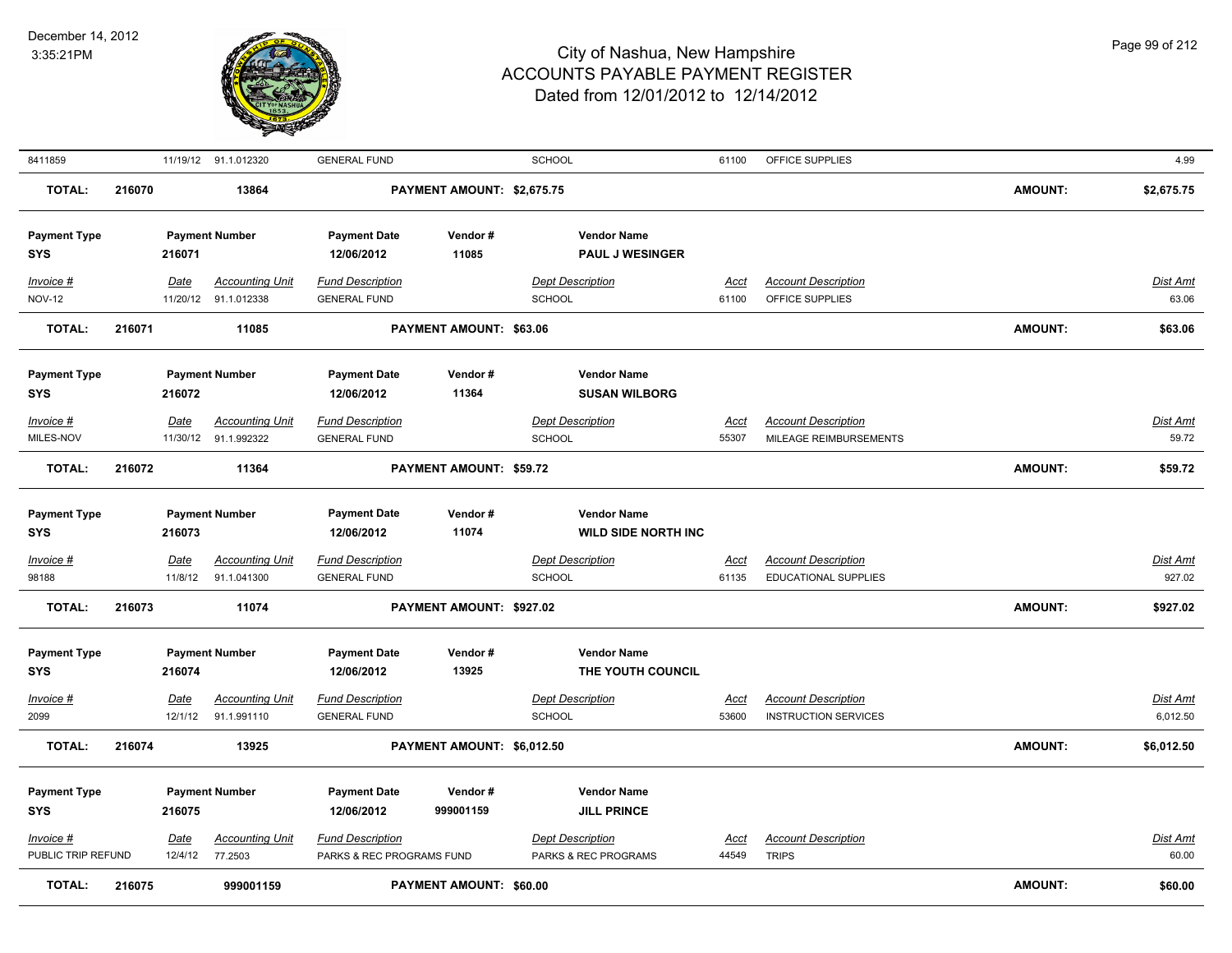

| <b>Payment Type</b>                     |        |             | <b>Payment Number</b>  | <b>Payment Date</b>     | Vendor#                        | <b>Vendor Name</b>       |             |                              |                |                 |
|-----------------------------------------|--------|-------------|------------------------|-------------------------|--------------------------------|--------------------------|-------------|------------------------------|----------------|-----------------|
| <b>SYS</b>                              |        | 216076      |                        | 12/06/2012              | 999001160                      | PADMASARI BACHIVAJU      |             |                              |                |                 |
| Invoice #                               |        | Date        | <b>Accounting Unit</b> | <b>Fund Description</b> |                                | <b>Dept Description</b>  | Acct        | <b>Account Description</b>   |                | Dist Amt        |
| <b>BASKETBALL CAMP</b><br><b>REFUND</b> |        | 12/4/12     | 77.1.655               | <b>GENERAL FUND</b>     |                                | PARKS & RECREATION       | 44549       | <b>BASEBALL</b>              |                | 20.00           |
| <b>TOTAL:</b>                           | 216076 |             | 999001160              |                         | PAYMENT AMOUNT: \$20.00        |                          |             |                              | <b>AMOUNT:</b> | \$20.00         |
| <b>Payment Type</b>                     |        |             | <b>Payment Number</b>  | <b>Payment Date</b>     | Vendor#                        | <b>Vendor Name</b>       |             |                              |                |                 |
| <b>SYS</b>                              |        | 216077      |                        | 12/06/2012              | 999001161                      | <b>MICHAEL MCVICKER</b>  |             |                              |                |                 |
| Invoice #                               |        | <u>Date</u> | <b>Accounting Unit</b> | <b>Fund Description</b> |                                | <b>Dept Description</b>  | <u>Acct</u> | <b>Account Description</b>   |                | Dist Amt        |
| <b>TAX REFUND</b>                       |        | 12/5/12     | <b>BS1000</b>          | <b>GENERAL FUND</b>     |                                | <b>GENERAL FUND</b>      | 11200       | PROPERTY TAX RECEIVABLE 2012 |                | 1,131.40        |
| <b>TOTAL:</b>                           | 216077 |             | 999001161              |                         | PAYMENT AMOUNT: \$1,131.40     |                          |             |                              | <b>AMOUNT:</b> | \$1,131.40      |
| <b>Payment Type</b>                     |        |             | <b>Payment Number</b>  | <b>Payment Date</b>     | Vendor#                        | <b>Vendor Name</b>       |             |                              |                |                 |
| SYS                                     |        | 216078      |                        | 12/06/2012              | 999001137                      | <b>BEVERLY HAVEN</b>     |             |                              |                |                 |
| $Invoice$ #                             |        | <b>Date</b> | <b>Accounting Unit</b> | <b>Fund Description</b> |                                | <b>Dept Description</b>  | <u>Acct</u> | <b>Account Description</b>   |                | <b>Dist Amt</b> |
| MV REFUND - 21                          |        | 11/28/12    | <b>BS1000</b>          | <b>GENERAL FUND</b>     |                                | <b>GENERAL FUND</b>      | 21907       | MOTOR VEHICLE REFUNDS        |                | 85.80           |
| <b>TOTAL:</b>                           | 216078 |             | 999001137              |                         | PAYMENT AMOUNT: \$85.80        |                          |             |                              | <b>AMOUNT:</b> | \$85.80         |
| <b>Payment Type</b>                     |        |             | <b>Payment Number</b>  | <b>Payment Date</b>     | Vendor#                        | <b>Vendor Name</b>       |             |                              |                |                 |
| <b>SYS</b>                              |        | 216079      |                        | 12/06/2012              | 999001138                      | <b>CHASE G PIEKARSKI</b> |             |                              |                |                 |
| Invoice #                               |        | Date        | <b>Accounting Unit</b> | <b>Fund Description</b> |                                | <b>Dept Description</b>  | <u>Acct</u> | <b>Account Description</b>   |                | <b>Dist Amt</b> |
| MV REFUND - 07                          |        | 11/28/12    | <b>BS1000</b>          | <b>GENERAL FUND</b>     |                                | <b>GENERAL FUND</b>      | 21907       | MOTOR VEHICLE REFUNDS        |                | 130.00          |
| <b>TOTAL:</b>                           | 216079 |             | 999001138              |                         | PAYMENT AMOUNT: \$130.00       |                          |             |                              | AMOUNT:        | \$130.00        |
| <b>Payment Type</b>                     |        |             | <b>Payment Number</b>  | <b>Payment Date</b>     | Vendor#                        | <b>Vendor Name</b>       |             |                              |                |                 |
| <b>SYS</b>                              |        | 216080      |                        | 12/06/2012              | 999001139                      | <b>ELAINE SWANSON</b>    |             |                              |                |                 |
| $Invoice$ #                             |        | <b>Date</b> | <u>Accounting Unit</u> | <b>Fund Description</b> |                                | <b>Dept Description</b>  | <u>Acct</u> | <b>Account Description</b>   |                | <b>Dist Amt</b> |
| MV REFUND - 06                          |        | 11/28/12    | <b>BS1000</b>          | <b>GENERAL FUND</b>     |                                | <b>GENERAL FUND</b>      | 21907       | MOTOR VEHICLE REFUNDS        |                | 10.00           |
| <b>TOTAL:</b>                           | 216080 |             | 999001139              |                         | <b>PAYMENT AMOUNT: \$10.00</b> |                          |             |                              | AMOUNT:        | \$10.00         |
| <b>Payment Type</b>                     |        |             | <b>Payment Number</b>  | <b>Payment Date</b>     | Vendor#                        | <b>Vendor Name</b>       |             |                              |                |                 |
| <b>SYS</b>                              |        | 216081      |                        | 12/06/2012              | 999001140                      | <b>GAMALIEL QUINONES</b> |             |                              |                |                 |
| Invoice #                               |        | Date        | <b>Accounting Unit</b> | <b>Fund Description</b> |                                | <b>Dept Description</b>  | <u>Acct</u> | <b>Account Description</b>   |                | Dist Amt        |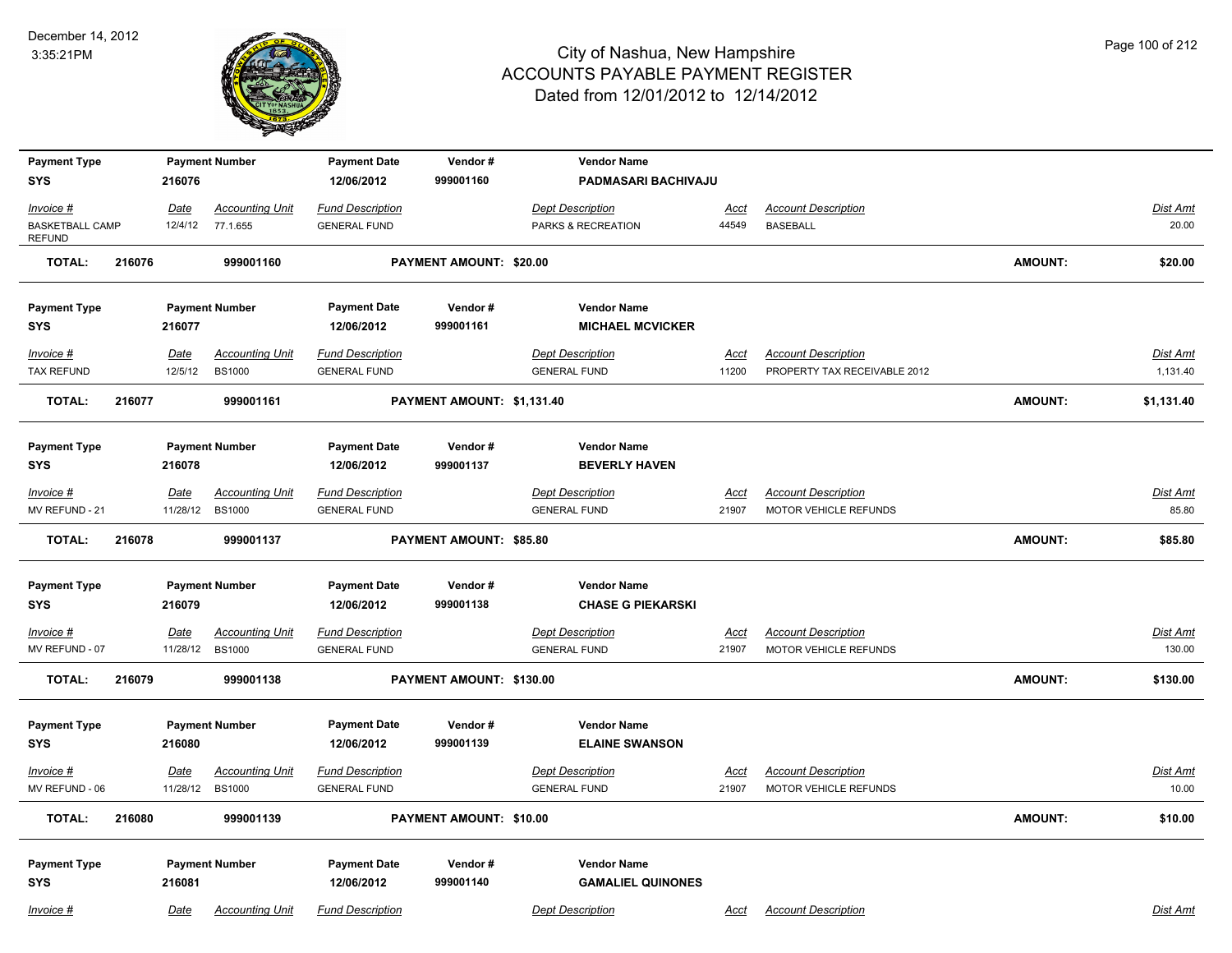

| MV REFUND - 03      |        |          | 11/28/12 26.1.585      | <b>GENERAL FUND</b>     |                          | <b>FINANCIAL SERVICES</b> | 42200       | <b>MOTOR VEHICLE PERMITS</b> |                | 96.00           |
|---------------------|--------|----------|------------------------|-------------------------|--------------------------|---------------------------|-------------|------------------------------|----------------|-----------------|
| <b>TOTAL:</b>       | 216081 |          | 999001140              |                         | PAYMENT AMOUNT: \$96.00  |                           |             |                              | AMOUNT:        | \$96.00         |
| <b>Payment Type</b> |        |          | <b>Payment Number</b>  | <b>Payment Date</b>     | Vendor#                  | <b>Vendor Name</b>        |             |                              |                |                 |
| SYS                 |        | 216082   |                        | 12/06/2012              | 999001141                | <b>GEORGIA EURGLUNES</b>  |             |                              |                |                 |
| Invoice #           |        | Date     | <b>Accounting Unit</b> | <b>Fund Description</b> |                          | <b>Dept Description</b>   | Acct        | <b>Account Description</b>   |                | Dist Amt        |
| MV REFUND - 02      |        | 11/28/12 | 26.1.585               | <b>GENERAL FUND</b>     |                          | <b>FINANCIAL SERVICES</b> | 42200       | MOTOR VEHICLE PERMITS        |                | 51.00           |
| <b>TOTAL:</b>       | 216082 |          | 999001141              |                         | PAYMENT AMOUNT: \$51.00  |                           |             |                              | <b>AMOUNT:</b> | \$51.00         |
| <b>Payment Type</b> |        |          | <b>Payment Number</b>  | <b>Payment Date</b>     | Vendor#                  | <b>Vendor Name</b>        |             |                              |                |                 |
| <b>SYS</b>          |        | 216083   |                        | 12/06/2012              | 999001142                | <b>GERALD HOPKINS</b>     |             |                              |                |                 |
| Invoice #           |        | Date     | <b>Accounting Unit</b> | <b>Fund Description</b> |                          | <b>Dept Description</b>   | Acct        | <b>Account Description</b>   |                | Dist Amt        |
| MV REFUND - 04      |        | 11/28/12 | 26.1.585               | <b>GENERAL FUND</b>     |                          | <b>FINANCIAL SERVICES</b> | 42200       | MOTOR VEHICLE PERMITS        |                | 67.00           |
| <b>TOTAL:</b>       | 216083 |          | 999001142              |                         | PAYMENT AMOUNT: \$67.00  |                           |             |                              | AMOUNT:        | \$67.00         |
| <b>Payment Type</b> |        |          | <b>Payment Number</b>  | <b>Payment Date</b>     | Vendor#                  | <b>Vendor Name</b>        |             |                              |                |                 |
| SYS                 |        | 216084   |                        | 12/06/2012              | 999001143                | <b>GIFFORD SCANLON</b>    |             |                              |                |                 |
| $Invoice$ #         |        | Date     | <b>Accounting Unit</b> | <b>Fund Description</b> |                          | <b>Dept Description</b>   | <u>Acct</u> | <b>Account Description</b>   |                | <b>Dist Amt</b> |
| MV REFUND - 22      |        | 11/28/12 | <b>BS1000</b>          | <b>GENERAL FUND</b>     |                          | <b>GENERAL FUND</b>       | 21907       | MOTOR VEHICLE REFUNDS        |                | 10.00           |
| <b>TOTAL:</b>       | 216084 |          | 999001143              |                         | PAYMENT AMOUNT: \$10.00  |                           |             |                              | <b>AMOUNT:</b> | \$10.00         |
| <b>Payment Type</b> |        |          | <b>Payment Number</b>  | <b>Payment Date</b>     | Vendor#                  | <b>Vendor Name</b>        |             |                              |                |                 |
| <b>SYS</b>          |        | 216085   |                        | 12/06/2012              | 999001144                | <b>JANE R BARLOW ROY</b>  |             |                              |                |                 |
| Invoice #           |        | Date     | <b>Accounting Unit</b> | <b>Fund Description</b> |                          | <b>Dept Description</b>   | Acct        | <b>Account Description</b>   |                | Dist Amt        |
| MV REFUND - 18      |        | 11/28/12 | <b>BS1000</b>          | <b>GENERAL FUND</b>     |                          | <b>GENERAL FUND</b>       | 21907       | MOTOR VEHICLE REFUNDS        |                | 20.00           |
| <b>TOTAL:</b>       | 216085 |          | 999001144              |                         | PAYMENT AMOUNT: \$20.00  |                           |             |                              | <b>AMOUNT:</b> | \$20.00         |
| <b>Payment Type</b> |        |          | <b>Payment Number</b>  | <b>Payment Date</b>     | Vendor#                  | <b>Vendor Name</b>        |             |                              |                |                 |
| SYS                 |        | 216086   |                        | 12/06/2012              | 999001145                | <b>JEAN SWANSON</b>       |             |                              |                |                 |
| Invoice #           |        | Date     | <b>Accounting Unit</b> | <b>Fund Description</b> |                          | <b>Dept Description</b>   | Acct        | <b>Account Description</b>   |                | Dist Amt        |
| MV REFUND - 05      |        | 11/28/12 | <b>BS1000</b>          | <b>GENERAL FUND</b>     |                          | <b>GENERAL FUND</b>       | 21907       | MOTOR VEHICLE REFUNDS        |                | 165.20          |
| <b>TOTAL:</b>       | 216086 |          | 999001145              |                         | PAYMENT AMOUNT: \$165.20 |                           |             |                              | <b>AMOUNT:</b> | \$165.20        |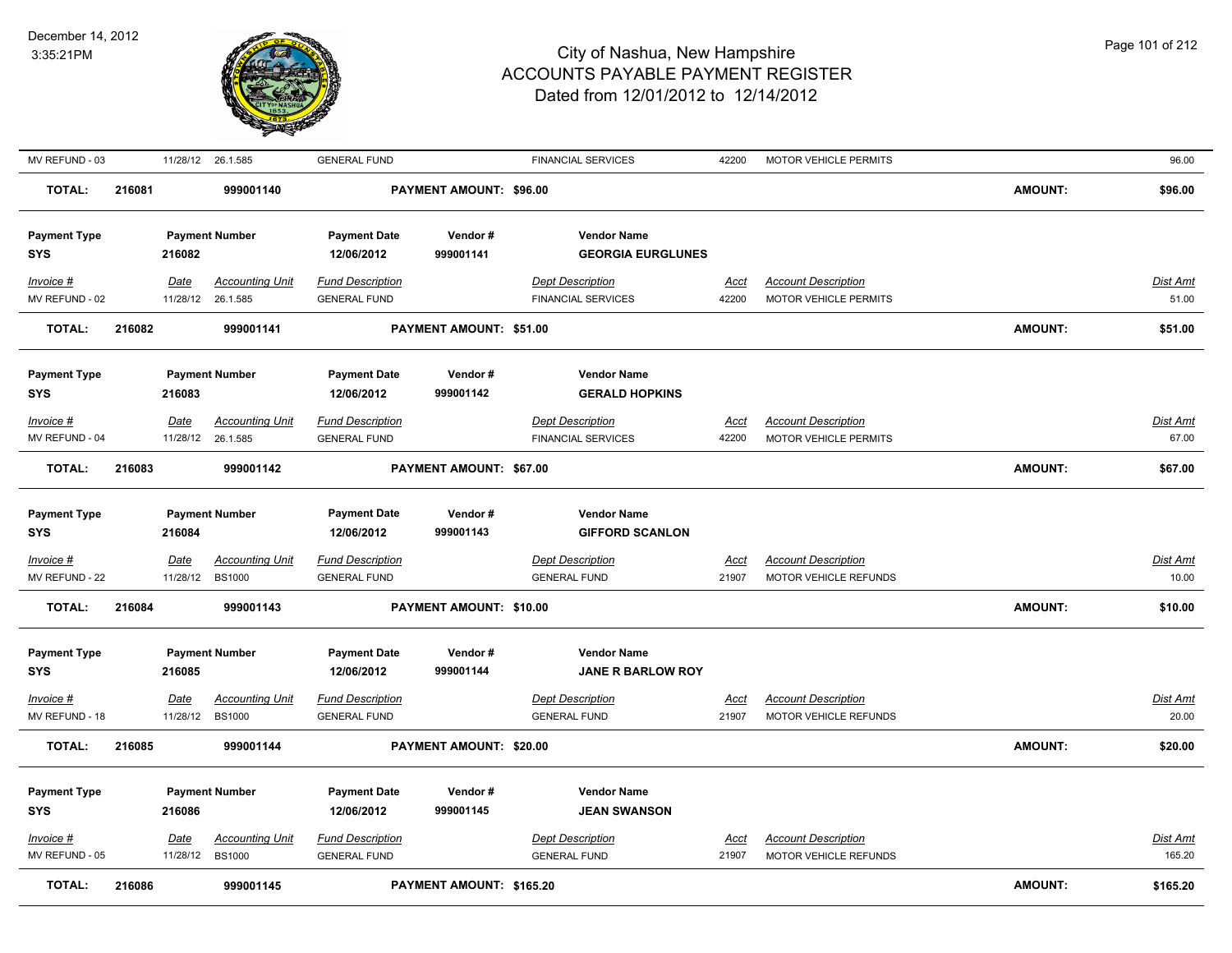

| <b>Payment Type</b>           |        |                         | <b>Payment Number</b>                   | <b>Payment Date</b>                            | Vendor#                        | <b>Vendor Name</b>                             |                      |                                                            |                |                          |
|-------------------------------|--------|-------------------------|-----------------------------------------|------------------------------------------------|--------------------------------|------------------------------------------------|----------------------|------------------------------------------------------------|----------------|--------------------------|
| <b>SYS</b>                    |        | 216087                  |                                         | 12/06/2012                                     | 999001146                      | <b>JERRILYN SULLIVAN</b>                       |                      |                                                            |                |                          |
| Invoice #                     |        | Date                    | <b>Accounting Unit</b>                  | <b>Fund Description</b>                        |                                | <b>Dept Description</b>                        | <u>Acct</u>          | <b>Account Description</b>                                 |                | <b>Dist Amt</b>          |
| MV REFUND - 17                |        | 11/28/12                | <b>BS1000</b>                           | <b>GENERAL FUND</b>                            |                                | <b>GENERAL FUND</b>                            | 21907                | MOTOR VEHICLE REFUNDS                                      |                | 20.00                    |
| <b>TOTAL:</b>                 | 216087 |                         | 999001146                               |                                                | PAYMENT AMOUNT: \$20.00        |                                                |                      |                                                            | <b>AMOUNT:</b> | \$20.00                  |
| <b>Payment Type</b>           |        |                         | <b>Payment Number</b>                   | <b>Payment Date</b>                            | Vendor#                        | <b>Vendor Name</b>                             |                      |                                                            |                |                          |
| SYS                           |        | 216088                  |                                         | 12/06/2012                                     | 999001147                      | <b>MATTHEW PALMUCCI</b>                        |                      |                                                            |                |                          |
| Invoice #                     |        | Date                    | <b>Accounting Unit</b>                  | <b>Fund Description</b>                        |                                | <b>Dept Description</b>                        | Acct                 | <b>Account Description</b>                                 |                | Dist Amt                 |
| MV REFUND - 15                |        | 11/28/12                | <b>BS1000</b>                           | <b>GENERAL FUND</b>                            |                                | <b>GENERAL FUND</b>                            | 21907                | MOTOR VEHICLE REFUNDS                                      |                | 11.00                    |
| <b>TOTAL:</b>                 | 216088 |                         | 999001147                               |                                                | PAYMENT AMOUNT: \$11.00        |                                                |                      |                                                            | <b>AMOUNT:</b> | \$11.00                  |
| <b>Payment Type</b>           |        |                         | <b>Payment Number</b>                   | <b>Payment Date</b>                            | Vendor#                        | <b>Vendor Name</b>                             |                      |                                                            |                |                          |
| <b>SYS</b>                    |        | 216089                  |                                         | 12/06/2012                                     | 999001148                      | <b>MICHAEL DAPKUS</b>                          |                      |                                                            |                |                          |
| Invoice #                     |        | Date                    | <b>Accounting Unit</b>                  | <b>Fund Description</b>                        |                                | <b>Dept Description</b>                        | Acct                 | <b>Account Description</b>                                 |                | Dist Amt                 |
| MV REFUND - 19                |        | 11/28/12                | <b>BS1000</b>                           | <b>GENERAL FUND</b>                            |                                | <b>GENERAL FUND</b>                            | 21907                | MOTOR VEHICLE REFUNDS                                      |                | 25.00                    |
| <b>TOTAL:</b>                 | 216089 |                         | 999001148                               |                                                | <b>PAYMENT AMOUNT: \$25.00</b> |                                                |                      |                                                            | <b>AMOUNT:</b> | \$25.00                  |
| <b>Payment Type</b>           |        |                         | <b>Payment Number</b>                   | <b>Payment Date</b>                            | Vendor#                        | <b>Vendor Name</b>                             |                      |                                                            |                |                          |
| SYS                           |        | 216090                  |                                         | 12/06/2012                                     | 999001149                      | <b>MICHAEL GIROUARD</b>                        |                      |                                                            |                |                          |
| $Invoice$ #<br>MV REFUND - 10 |        | <u>Date</u><br>11/28/12 | <b>Accounting Unit</b><br><b>BS1000</b> | <b>Fund Description</b><br><b>GENERAL FUND</b> |                                | <b>Dept Description</b><br><b>GENERAL FUND</b> | <b>Acct</b><br>21907 | <b>Account Description</b><br><b>MOTOR VEHICLE REFUNDS</b> |                | <b>Dist Amt</b><br>34.00 |
| <b>TOTAL:</b>                 | 216090 |                         | 999001149                               |                                                | PAYMENT AMOUNT: \$34.00        |                                                |                      |                                                            | AMOUNT:        | \$34.00                  |
| <b>Payment Type</b>           |        |                         | <b>Payment Number</b>                   | <b>Payment Date</b>                            | Vendor#                        | <b>Vendor Name</b>                             |                      |                                                            |                |                          |
| SYS                           |        | 216091                  |                                         | 12/06/2012                                     | 13149                          | <b>NASHUA SOUP KITCHEN &amp; SHELTER</b>       |                      |                                                            |                |                          |
| Invoice #                     |        | Date                    | <b>Accounting Unit</b>                  | <b>Fund Description</b>                        |                                | <b>Dept Description</b>                        | <u>Acct</u>          | <b>Account Description</b>                                 |                | Dist Amt                 |
| MV REFUND - 23                |        | 11/28/12                | <b>BS1000</b>                           | <b>GENERAL FUND</b>                            |                                | <b>GENERAL FUND</b>                            | 21907                | <b>MOTOR VEHICLE REFUNDS</b>                               |                | 33.00                    |
| <b>TOTAL:</b>                 | 216091 |                         | 13149                                   |                                                | PAYMENT AMOUNT: \$33.00        |                                                |                      |                                                            | AMOUNT:        | \$33.00                  |
| <b>Payment Type</b>           |        |                         | <b>Payment Number</b>                   | <b>Payment Date</b>                            | Vendor#                        | <b>Vendor Name</b>                             |                      |                                                            |                |                          |
| <b>SYS</b>                    |        | 216092                  |                                         | 12/06/2012                                     | 999001150                      | <b>NICHOLAS FRASCA</b>                         |                      |                                                            |                |                          |
| Invoice #                     |        | Date                    | <b>Accounting Unit</b>                  | <b>Fund Description</b>                        |                                | <b>Dept Description</b>                        | Acct                 | <b>Account Description</b>                                 |                | Dist Amt                 |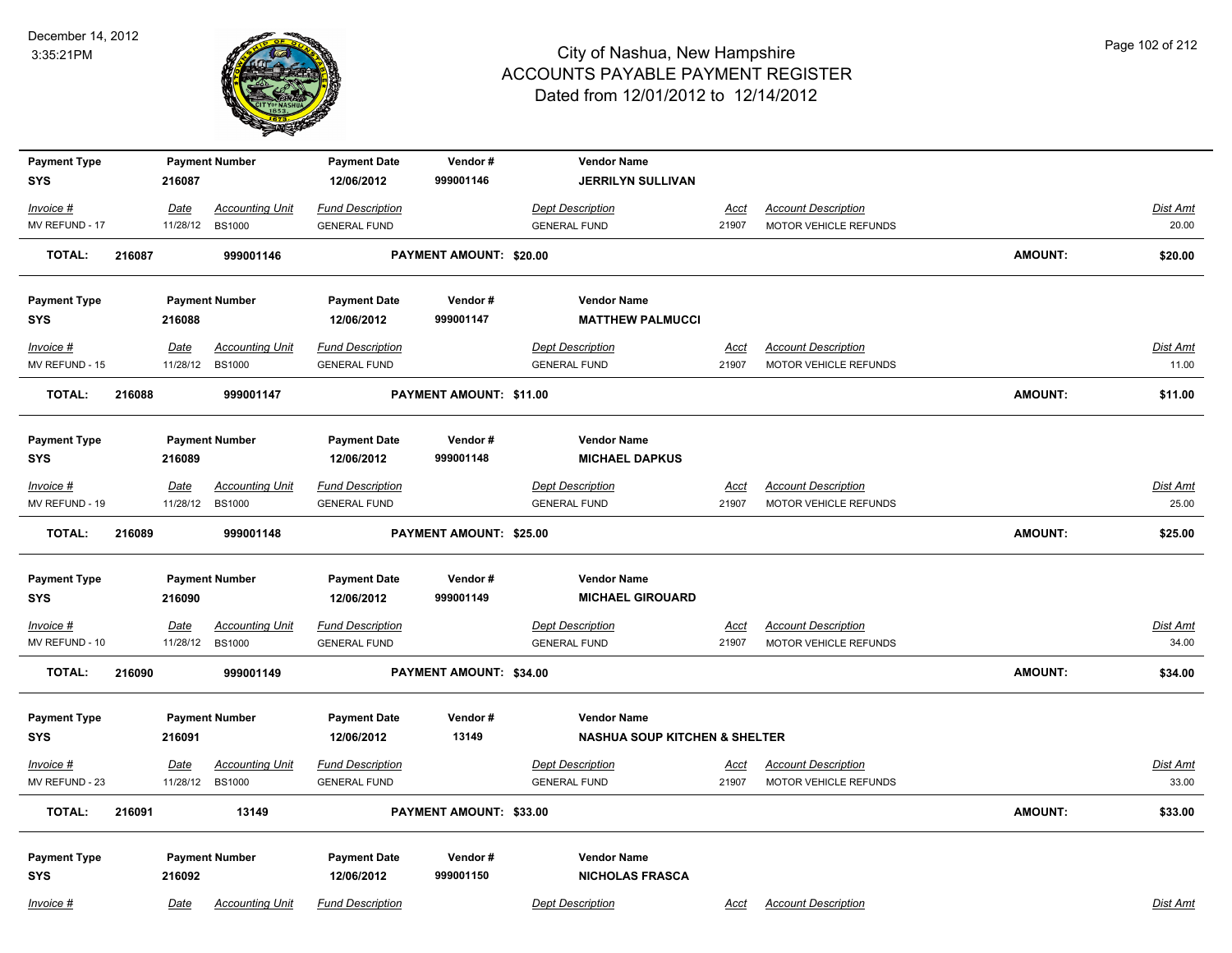

| MV REFUND - 01                    |        | 11/28/12                | <b>BS1000</b>                           | <b>GENERAL FUND</b>                            |                                | <b>GENERAL FUND</b>                                      | 21914                | TRAFFIC VIOLATION REFUNDS                                  |                | 20.00              |
|-----------------------------------|--------|-------------------------|-----------------------------------------|------------------------------------------------|--------------------------------|----------------------------------------------------------|----------------------|------------------------------------------------------------|----------------|--------------------|
| <b>TOTAL:</b>                     | 216092 |                         | 999001150                               |                                                | <b>PAYMENT AMOUNT: \$20.00</b> |                                                          |                      |                                                            | <b>AMOUNT:</b> | \$20.00            |
| <b>Payment Type</b><br>SYS        |        | 216093                  | <b>Payment Number</b>                   | <b>Payment Date</b><br>12/06/2012              | Vendor#<br>999001151           | <b>Vendor Name</b><br><b>ORIENTAL PALACE</b>             |                      |                                                            |                |                    |
| Invoice #<br>MV REFUND - 16       |        | Date<br>11/28/12        | <b>Accounting Unit</b><br><b>BS1000</b> | Fund Description<br><b>GENERAL FUND</b>        |                                | <b>Dept Description</b><br><b>GENERAL FUND</b>           | Acct<br>21907        | <b>Account Description</b><br>MOTOR VEHICLE REFUNDS        |                | Dist Amt<br>778.40 |
| <b>TOTAL:</b>                     | 216093 |                         | 999001151                               |                                                | PAYMENT AMOUNT: \$778.40       |                                                          |                      |                                                            | <b>AMOUNT:</b> | \$778.40           |
| <b>Payment Type</b><br>SYS        |        | 216094                  | <b>Payment Number</b>                   | <b>Payment Date</b><br>12/06/2012              | Vendor#<br>999001152           | <b>Vendor Name</b><br><b>PETER FREEMAN</b>               |                      |                                                            |                |                    |
| Invoice #                         |        | <b>Date</b>             | <b>Accounting Unit</b>                  | <b>Fund Description</b>                        |                                | <b>Dept Description</b>                                  | <u>Acct</u>          | <b>Account Description</b>                                 |                | <b>Dist Amt</b>    |
| MV REFUND - 09                    |        | 11/28/12                | <b>BS1000</b>                           | <b>GENERAL FUND</b>                            |                                | <b>GENERAL FUND</b>                                      | 21907                | MOTOR VEHICLE REFUNDS                                      |                | 113.20             |
| <b>TOTAL:</b>                     | 216094 |                         | 999001152                               |                                                | PAYMENT AMOUNT: \$113.20       |                                                          |                      |                                                            | <b>AMOUNT:</b> | \$113.20           |
| <b>Payment Type</b><br>SYS        |        | 216095                  | <b>Payment Number</b>                   | <b>Payment Date</b><br>12/06/2012              | Vendor#<br>999001153           | <b>Vendor Name</b><br><b>RAY CATENA OF MONMOUTH CORP</b> |                      |                                                            |                |                    |
| Invoice #                         |        | Date                    | <b>Accounting Unit</b>                  | <b>Fund Description</b>                        |                                | <b>Dept Description</b>                                  | <u>Acct</u>          | <b>Account Description</b>                                 |                | Dist Amt           |
| MV REFUND - 08                    |        | 11/28/12                | <b>BS1000</b>                           | <b>GENERAL FUND</b>                            |                                | <b>GENERAL FUND</b>                                      | 21907                | MOTOR VEHICLE REFUNDS                                      |                | 52.60              |
| TOTAL:                            | 216095 |                         | 999001153                               |                                                | <b>PAYMENT AMOUNT: \$52.60</b> |                                                          |                      |                                                            | <b>AMOUNT:</b> | \$52.60            |
| <b>Payment Type</b><br>SYS        |        | 216096                  | <b>Payment Number</b>                   | <b>Payment Date</b><br>12/06/2012              | Vendor#<br>999001154           | <b>Vendor Name</b><br><b>SAHARA INDUSTRIES</b>           |                      |                                                            |                |                    |
| Invoice #                         |        | <b>Date</b>             | <b>Accounting Unit</b>                  | <b>Fund Description</b>                        |                                | <b>Dept Description</b>                                  | <u>Acct</u>          | <b>Account Description</b>                                 |                | <u>Dist Amt</u>    |
| MV REFUND - 14                    |        | 11/28/12                | <b>BS1000</b>                           | <b>GENERAL FUND</b>                            |                                | <b>GENERAL FUND</b>                                      | 21907                | MOTOR VEHICLE REFUNDS                                      |                | 192.20             |
| <b>TOTAL:</b>                     | 216096 |                         | 999001154                               |                                                | PAYMENT AMOUNT: \$192.20       |                                                          |                      |                                                            | <b>AMOUNT:</b> | \$192.20           |
| <b>Payment Type</b><br><b>SYS</b> |        | 216097                  | <b>Payment Number</b>                   | <b>Payment Date</b><br>12/06/2012              | Vendor#<br>999001155           | <b>Vendor Name</b><br><b>SCRAP METALS INC</b>            |                      |                                                            |                |                    |
| Invoice #<br>MV REFUND - 11       |        | <u>Date</u><br>11/28/12 | <b>Accounting Unit</b><br><b>BS1000</b> | <b>Fund Description</b><br><b>GENERAL FUND</b> |                                | <b>Dept Description</b><br><b>GENERAL FUND</b>           | <u>Acct</u><br>21907 | <b>Account Description</b><br><b>MOTOR VEHICLE REFUNDS</b> |                | Dist Amt<br>192.00 |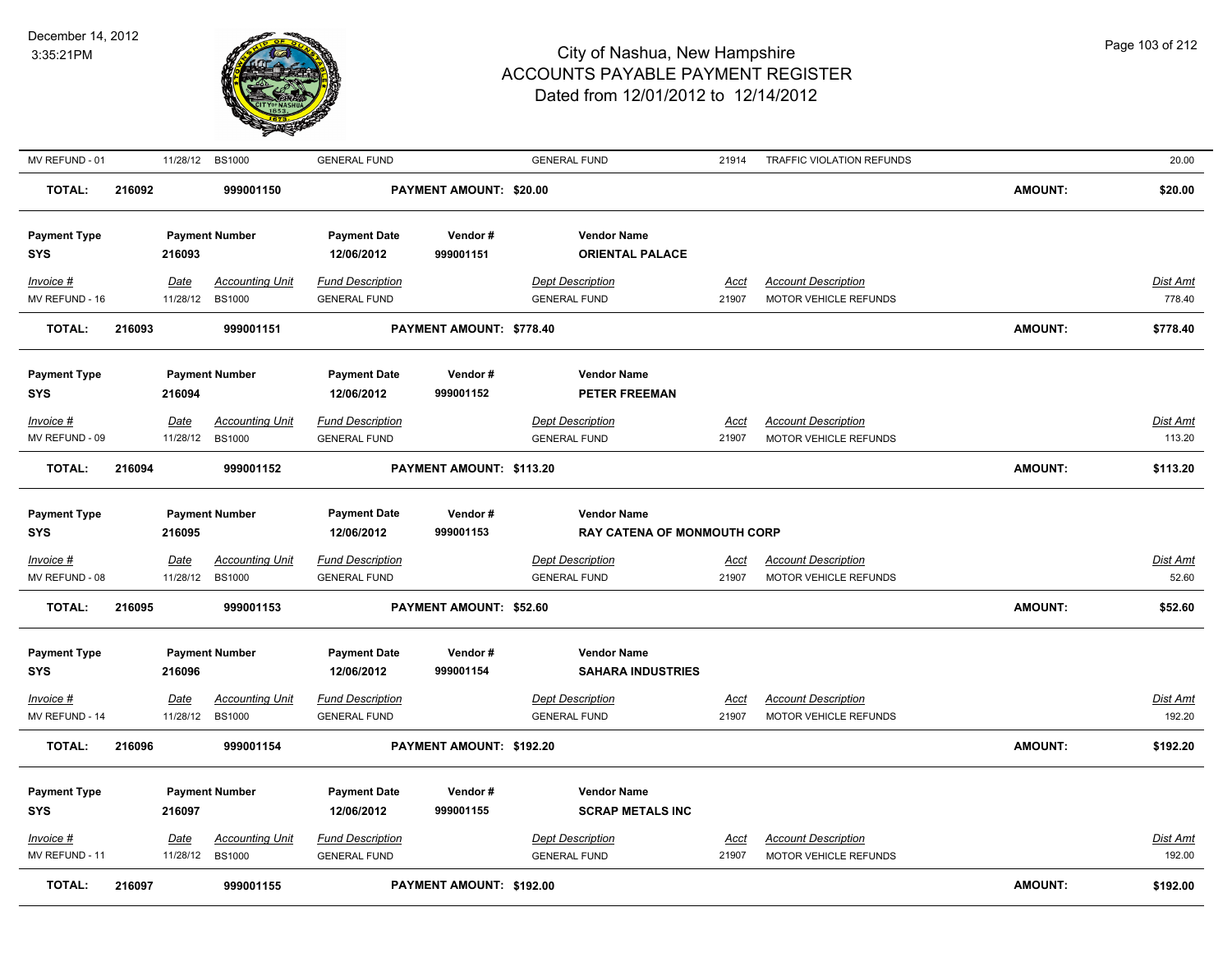

| <b>Payment Type</b> |        |             | <b>Payment Number</b>  | <b>Payment Date</b>     | Vendor#                        | <b>Vendor Name</b>        |             |                            |                |                 |
|---------------------|--------|-------------|------------------------|-------------------------|--------------------------------|---------------------------|-------------|----------------------------|----------------|-----------------|
| <b>SYS</b>          |        | 216098      |                        | 12/06/2012              | 999001156                      | <b>SEAN SZARO</b>         |             |                            |                |                 |
| $Invoice$ #         |        | Date        | <b>Accounting Unit</b> | <b>Fund Description</b> |                                | <b>Dept Description</b>   | <u>Acct</u> | <b>Account Description</b> |                | <b>Dist Amt</b> |
| MV REFUND - 12      |        | 11/28/12    | <b>BS1000</b>          | <b>GENERAL FUND</b>     |                                | <b>GENERAL FUND</b>       | 21907       | MOTOR VEHICLE REFUNDS      |                | 15.00           |
| TOTAL:              | 216098 |             | 999001156              |                         | <b>PAYMENT AMOUNT: \$15.00</b> |                           |             |                            | AMOUNT:        | \$15.00         |
| <b>Payment Type</b> |        |             | <b>Payment Number</b>  | <b>Payment Date</b>     | Vendor#                        | <b>Vendor Name</b>        |             |                            |                |                 |
| <b>SYS</b>          |        | 216099      |                        | 12/06/2012              | 999001157                      | <b>SOTIRIOS DABILIS</b>   |             |                            |                |                 |
| Invoice #           |        | Date        | <b>Accounting Unit</b> | <b>Fund Description</b> |                                | <b>Dept Description</b>   | <b>Acct</b> | <b>Account Description</b> |                | Dist Amt        |
| MV REFUND - 20      |        | 11/28/12    | <b>BS1000</b>          | <b>GENERAL FUND</b>     |                                | <b>GENERAL FUND</b>       | 21907       | MOTOR VEHICLE REFUNDS      |                | 10.00           |
| TOTAL:              | 216099 |             | 999001157              |                         | PAYMENT AMOUNT: \$10.00        |                           |             |                            | AMOUNT:        | \$10.00         |
| <b>Payment Type</b> |        |             | <b>Payment Number</b>  | <b>Payment Date</b>     | Vendor#                        | <b>Vendor Name</b>        |             |                            |                |                 |
| <b>SYS</b>          |        | 216100      |                        | 12/06/2012              | 999001158                      | <b>ZULMIRA SMALL</b>      |             |                            |                |                 |
| Invoice #           |        | Date        | <u>Accounting Unit</u> | <b>Fund Description</b> |                                | <b>Dept Description</b>   | <u>Acct</u> | <b>Account Description</b> |                | Dist Amt        |
| MV REFUND - 13      |        | 11/28/12    | <b>BS1000</b>          | <b>GENERAL FUND</b>     |                                | <b>GENERAL FUND</b>       | 21907       | MOTOR VEHICLE REFUNDS      |                | 6.00            |
| <b>TOTAL:</b>       | 216100 |             | 999001158              |                         | <b>PAYMENT AMOUNT: \$6.00</b>  |                           |             |                            | <b>AMOUNT:</b> | \$6.00          |
| <b>Payment Type</b> |        |             | <b>Payment Number</b>  | <b>Payment Date</b>     | Vendor#                        | <b>Vendor Name</b>        |             |                            |                |                 |
| <b>SYS</b>          |        | 216101      |                        | 12/06/2012              | 13372                          | <b>PSNH</b>               |             |                            |                |                 |
| $Invoice$ #         |        | <b>Date</b> | <b>Accounting Unit</b> | <b>Fund Description</b> |                                | <b>Dept Description</b>   | <u>Acct</u> | <b>Account Description</b> |                | <b>Dist Amt</b> |
| 38510-5908584       |        |             | 11/26/12 75.1.500      | <b>GENERAL FUND</b>     |                                | <b>WELFARE ASSISTANCE</b> | 55800       | <b>GENERAL ASSISTANCE</b>  |                | 1,111.00        |
| <b>TOTAL:</b>       | 216101 |             | 13372                  |                         | PAYMENT AMOUNT: \$1,111.00     |                           |             |                            | AMOUNT:        | \$1,111.00      |
| <b>Payment Type</b> |        |             | <b>Payment Number</b>  | <b>Payment Date</b>     | Vendor#                        | <b>Vendor Name</b>        |             |                            |                |                 |
| <b>SYS</b>          |        | 216102      |                        | 12/06/2012              | 15507                          | <b>ALI IQBAL AHMED</b>    |             |                            |                |                 |
| Invoice #           |        | Date        | <b>Accounting Unit</b> | <b>Fund Description</b> |                                | <b>Dept Description</b>   | <u>Acct</u> | <b>Account Description</b> |                | <b>Dist Amt</b> |
| 41875-1946832       |        |             | 11/20/12 75.1.500      | <b>GENERAL FUND</b>     |                                | <b>WELFARE ASSISTANCE</b> | 55810       | RENTAL ASSISTANCE          |                | 900.00          |
| <b>TOTAL:</b>       | 216102 |             | 15507                  |                         | PAYMENT AMOUNT: \$900.00       |                           |             |                            | AMOUNT:        | \$900.00        |
| <b>Payment Type</b> |        |             | <b>Payment Number</b>  | <b>Payment Date</b>     | Vendor #                       | <b>Vendor Name</b>        |             |                            |                |                 |
| <b>SYS</b>          |        | 216103      |                        | 12/06/2012              | 12457                          | <b>NICHOLAS J CABRERA</b> |             |                            |                |                 |
| Invoice #           |        | Date        | <b>Accounting Unit</b> | <b>Fund Description</b> |                                | <b>Dept Description</b>   | Acct        | <b>Account Description</b> |                | Dist Amt        |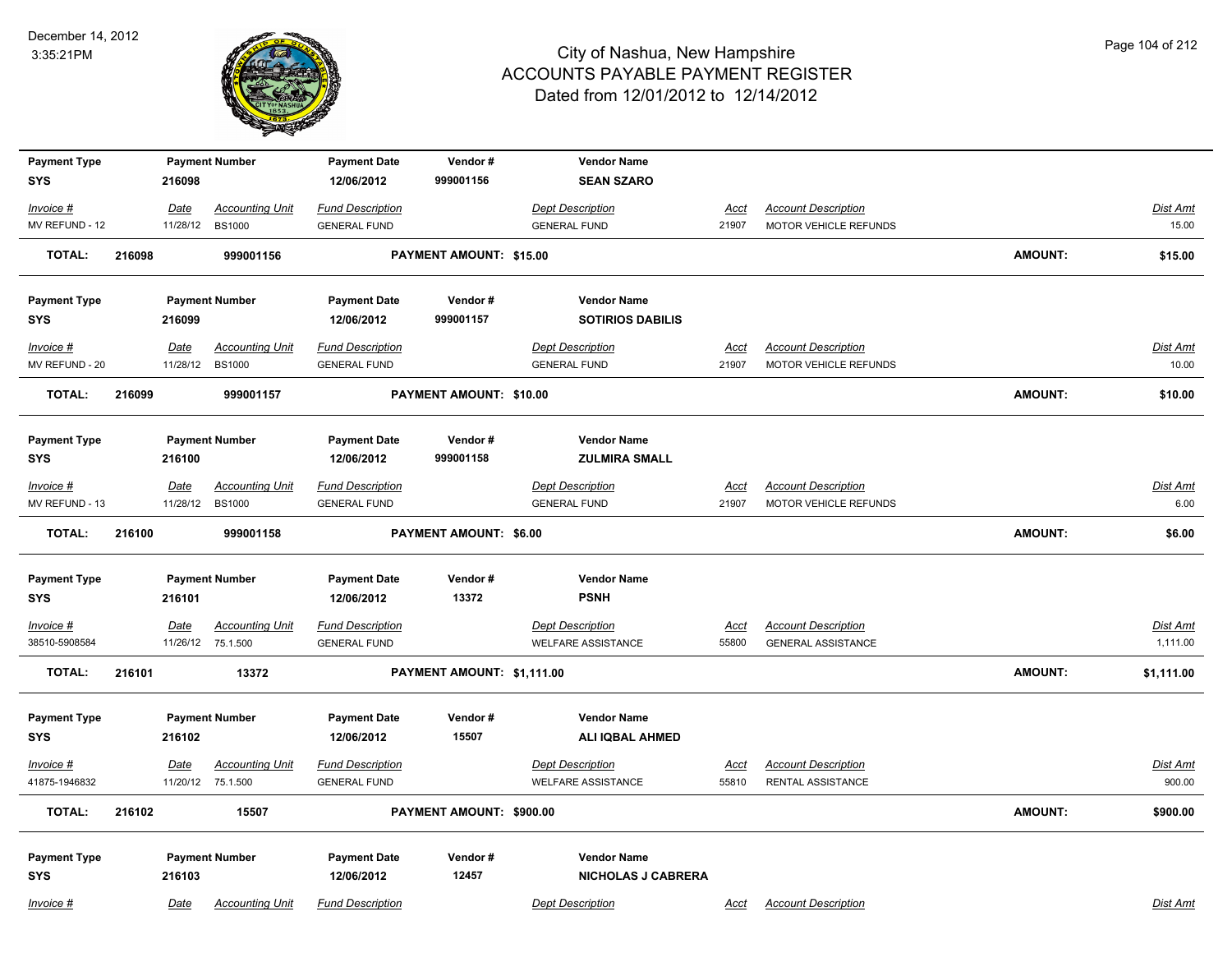

| 39982-4945317                     |        | 11/21/12 75.1.500                |                                             | <b>GENERAL FUND</b>                            |                          | <b>WELFARE ASSISTANCE</b>                               | 55810                | RENTAL ASSISTANCE                                       |                                                 | 600.00                    |
|-----------------------------------|--------|----------------------------------|---------------------------------------------|------------------------------------------------|--------------------------|---------------------------------------------------------|----------------------|---------------------------------------------------------|-------------------------------------------------|---------------------------|
| <b>TOTAL:</b>                     | 216103 |                                  | 12457                                       |                                                | PAYMENT AMOUNT: \$600.00 |                                                         |                      |                                                         | <b>AMOUNT:</b>                                  | \$600.00                  |
| <b>Payment Type</b><br>SYS        |        | 216104                           | <b>Payment Number</b>                       | <b>Payment Date</b><br>12/06/2012              | Vendor#<br>12629         | <b>Vendor Name</b><br><b>WALTER J DIGESSE</b>           |                      |                                                         |                                                 |                           |
| Invoice #<br>37751-4945304        |        | Date                             | <b>Accounting Unit</b><br>11/16/12 75.1.500 | <b>Fund Description</b><br><b>GENERAL FUND</b> |                          | <b>Dept Description</b><br><b>WELFARE ASSISTANCE</b>    | Acct<br>55810        | <b>Account Description</b><br>RENTAL ASSISTANCE         |                                                 | <b>Dist Amt</b><br>575.00 |
| <b>TOTAL:</b>                     | 216104 |                                  | 12629                                       |                                                | PAYMENT AMOUNT: \$575.00 |                                                         |                      |                                                         | <b>AMOUNT:</b>                                  | \$575.00                  |
| <b>Payment Type</b><br><b>SYS</b> |        | 216105                           | <b>Payment Number</b>                       | <b>Payment Date</b><br>12/06/2012              | Vendor#<br>12765         | <b>Vendor Name</b><br><b>GAUTHIER REALTY</b>            |                      |                                                         |                                                 |                           |
| Invoice #                         |        | Date                             | <b>Accounting Unit</b>                      | <b>Fund Description</b>                        |                          | <b>Dept Description</b>                                 | Acct                 | <b>Account Description</b>                              |                                                 | Dist Amt                  |
| 40254-5908574                     |        | 11/19/12                         | 75.1.500                                    | <b>GENERAL FUND</b>                            |                          | <b>WELFARE ASSISTANCE</b>                               | 55810                | RENTAL ASSISTANCE                                       |                                                 | 620.00                    |
| <b>TOTAL:</b>                     | 216105 |                                  | 12765                                       |                                                | PAYMENT AMOUNT: \$620.00 |                                                         |                      |                                                         | <b>AMOUNT:</b>                                  | \$620.00                  |
| <b>Payment Type</b><br><b>SYS</b> |        | 216106                           | <b>Payment Number</b>                       | <b>Payment Date</b><br>12/06/2012              | Vendor#<br>13001         | <b>Vendor Name</b><br><b>ROBERT W LEITH</b>             |                      |                                                         |                                                 |                           |
| $Invoice$ #<br>40321-5908585      |        | <u>Date</u><br>11/27/12 75.1.500 | <b>Accounting Unit</b>                      | <b>Fund Description</b><br><b>GENERAL FUND</b> |                          | <b>Dept Description</b><br><b>WELFARE ASSISTANCE</b>    | <u>Acct</u><br>55810 | <b>Account Description</b><br>RENTAL ASSISTANCE         |                                                 | <b>Dist Amt</b><br>600.00 |
| <b>TOTAL:</b>                     | 216106 |                                  | 13001                                       |                                                | PAYMENT AMOUNT: \$600.00 |                                                         |                      |                                                         | <b>AMOUNT:</b>                                  | \$600.00                  |
| <b>Payment Type</b><br><b>SYS</b> |        | 216107                           | <b>Payment Number</b>                       | <b>Payment Date</b><br>12/06/2012              | Vendor#<br>11280         | <b>Vendor Name</b><br><b>MARKET BASKET ACCT 2589096</b> |                      |                                                         | Payee Name<br><b>MARKET BASKET ACCT 2589096</b> |                           |
| $Invoice$ #<br>31775-6908884      |        | Date                             | <b>Accounting Unit</b><br>10/10/12 75.1.500 | <b>Fund Description</b><br><b>GENERAL FUND</b> |                          | <b>Dept Description</b><br><b>WELFARE ASSISTANCE</b>    | <u>Acct</u><br>55800 | <b>Account Description</b><br><b>GENERAL ASSISTANCE</b> |                                                 | Dist Amt<br>50.00         |
| 32115-4945249                     |        | 10/3/12                          | 75.1.500                                    | <b>GENERAL FUND</b>                            |                          | <b>WELFARE ASSISTANCE</b>                               | 55800                | <b>GENERAL ASSISTANCE</b>                               |                                                 | 20.00                     |
| 32399-6908907                     |        | 10/24/12                         | 75.1.500                                    | <b>GENERAL FUND</b>                            |                          | <b>WELFARE ASSISTANCE</b>                               | 55800                | <b>GENERAL ASSISTANCE</b>                               |                                                 | 49.58                     |
| 32920-7901483                     |        | 10/23/12 75.1.500                |                                             | <b>GENERAL FUND</b>                            |                          | <b>WELFARE ASSISTANCE</b>                               | 55800                | <b>GENERAL ASSISTANCE</b>                               |                                                 | 49.14                     |
| 33293-5908530                     |        |                                  | 10/18/12 75.1.500                           | <b>GENERAL FUND</b>                            |                          | <b>WELFARE ASSISTANCE</b>                               | 55800                | <b>GENERAL ASSISTANCE</b>                               |                                                 | 14.54                     |
| 35049-4945255                     |        | 10/5/12                          | 75.1.500                                    | <b>GENERAL FUND</b>                            |                          | <b>WELFARE ASSISTANCE</b>                               | 55800                | <b>GENERAL ASSISTANCE</b>                               |                                                 | 85.00                     |
| 35250-7901485                     |        | 10/29/12                         | 75.1.500                                    | <b>GENERAL FUND</b>                            |                          | <b>WELFARE ASSISTANCE</b>                               | 55800                | <b>GENERAL ASSISTANCE</b>                               |                                                 | 150.00                    |
| 36154-4945279                     |        | 10/19/12                         | 75.1.500                                    | <b>GENERAL FUND</b>                            |                          | <b>WELFARE ASSISTANCE</b>                               | 55800                | <b>GENERAL ASSISTANCE</b>                               |                                                 | 25.00                     |
| 36154-6908876                     |        | 10/8/12                          | 75.1.500                                    | <b>GENERAL FUND</b>                            |                          | <b>WELFARE ASSISTANCE</b>                               | 55800                | <b>GENERAL ASSISTANCE</b>                               |                                                 | 50.00                     |
| 36154-6908877                     |        |                                  | 10/8/12 75.1.500                            | <b>GENERAL FUND</b>                            |                          |                                                         |                      |                                                         |                                                 | 15.00                     |
|                                   |        |                                  |                                             |                                                |                          | <b>WELFARE ASSISTANCE</b>                               | 55800                | <b>GENERAL ASSISTANCE</b>                               |                                                 |                           |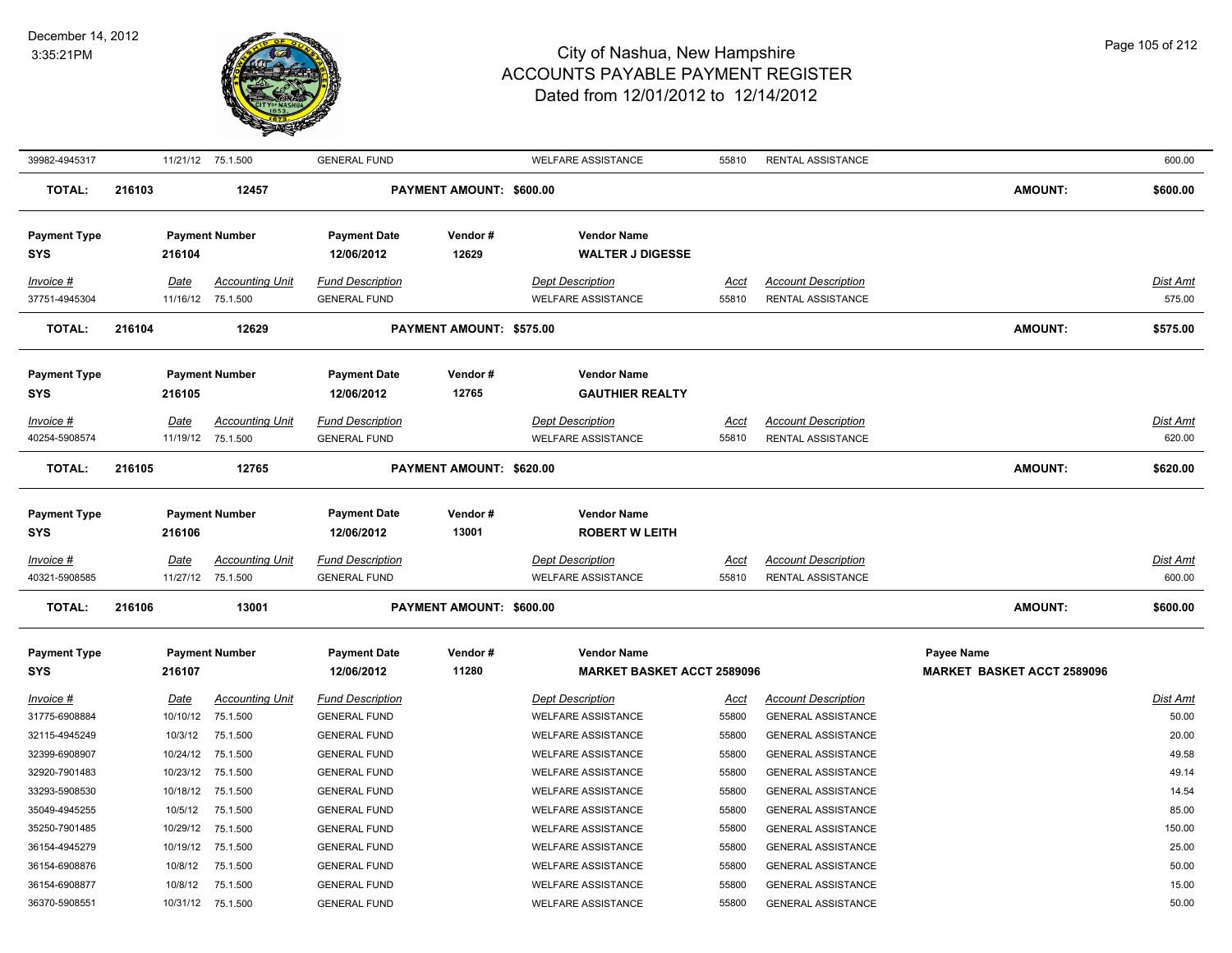

| <b>TOTAL:</b>                  | 216109              | 15508                                       |                                                | PAYMENT AMOUNT: \$520.00   |                                                        |                |                                                        | <b>AMOUNT:</b> | \$520.00                  |
|--------------------------------|---------------------|---------------------------------------------|------------------------------------------------|----------------------------|--------------------------------------------------------|----------------|--------------------------------------------------------|----------------|---------------------------|
| 41876-6908940                  |                     | 11/20/12 75.1.500                           | <b>GENERAL FUND</b>                            |                            | <b>WELFARE ASSISTANCE</b>                              | 55810          | RENTAL ASSISTANCE                                      |                | 260.00                    |
| 38705-6908941                  | 11/20/12            | 75.1.500                                    | <b>GENERAL FUND</b>                            |                            | <b>WELFARE ASSISTANCE</b>                              | 55810          | RENTAL ASSISTANCE                                      |                | 260.00                    |
| Invoice #                      | Date                | <b>Accounting Unit</b>                      | <b>Fund Description</b>                        |                            | <b>Dept Description</b>                                | Acct           | <b>Account Description</b>                             |                | <b>Dist Amt</b>           |
|                                |                     |                                             |                                                |                            |                                                        |                |                                                        |                |                           |
| <b>SYS</b>                     | 216109              |                                             | 12/06/2012                                     | 15508                      | <b>GEORGE RAUH</b>                                     |                |                                                        |                |                           |
| <b>Payment Type</b>            |                     | <b>Payment Number</b>                       | <b>Payment Date</b>                            | Vendor#                    | <b>Vendor Name</b>                                     |                |                                                        |                |                           |
| <b>TOTAL:</b>                  | 216108              | 13233                                       |                                                | PAYMENT AMOUNT: \$660.00   |                                                        |                |                                                        | <b>AMOUNT:</b> | \$660.00                  |
| Invoice #<br>41885-6908942     | Date                | <b>Accounting Unit</b><br>11/21/12 75.1.500 | <b>Fund Description</b><br><b>GENERAL FUND</b> |                            | <b>Dept Description</b><br><b>WELFARE ASSISTANCE</b>   | Acct<br>55810  | <b>Account Description</b><br>RENTAL ASSISTANCE        |                | <b>Dist Amt</b><br>660.00 |
|                                |                     |                                             |                                                |                            |                                                        |                |                                                        |                |                           |
| <b>SYS</b>                     | 216108              |                                             | 12/06/2012                                     | 13233                      | <b>OTD REALTY LLC</b>                                  |                |                                                        |                |                           |
| <b>Payment Type</b>            |                     | <b>Payment Number</b>                       | <b>Payment Date</b>                            | Vendor#                    | <b>Vendor Name</b>                                     |                |                                                        |                |                           |
| <b>TOTAL:</b>                  | 216107              | 11280                                       |                                                | PAYMENT AMOUNT: \$2,217.62 |                                                        |                |                                                        | <b>AMOUNT:</b> | \$2,217.62                |
| 41802-6908869                  | 10/5/12             | 75.1.500                                    | <b>GENERAL FUND</b>                            |                            | <b>WELFARE ASSISTANCE</b>                              | 55800          | <b>GENERAL ASSISTANCE</b>                              |                | 20.00                     |
| 41802-6908868                  | 10/5/12             | 75.1.500                                    | <b>GENERAL FUND</b>                            |                            | <b>WELFARE ASSISTANCE</b>                              | 55800          | <b>GENERAL ASSISTANCE</b>                              |                | 124.35                    |
| 41802-4945265                  | 10/12/12            | 75.1.500                                    | <b>GENERAL FUND</b>                            |                            | <b>WELFARE ASSISTANCE</b>                              | 55800          | <b>GENERAL ASSISTANCE</b>                              |                | 20.00                     |
| 41802-4945264                  | 10/12/12            | 75.1.500                                    | <b>GENERAL FUND</b>                            |                            | <b>WELFARE ASSISTANCE</b>                              | 55800          | <b>GENERAL ASSISTANCE</b>                              |                | 124.75                    |
| 41721-4945243                  | 10/1/12             | 75.1.500                                    | <b>GENERAL FUND</b>                            |                            | <b>WELFARE ASSISTANCE</b>                              | 55800          | <b>GENERAL ASSISTANCE</b>                              |                | 36.98                     |
| 41717-4945294                  | 10/31/12            | 75.1.500                                    | <b>GENERAL FUND</b>                            |                            | <b>WELFARE ASSISTANCE</b>                              | 55800          | <b>GENERAL ASSISTANCE</b>                              |                | 50.00                     |
| 41172-7901474                  | 10/18/12            | 75.1.500                                    | <b>GENERAL FUND</b>                            |                            | <b>WELFARE ASSISTANCE</b>                              | 55800          | <b>GENERAL ASSISTANCE</b>                              |                | 18.46                     |
| 41105-7901478                  | 10/19/12            | 75.1.500                                    | <b>GENERAL FUND</b>                            |                            | <b>WELFARE ASSISTANCE</b>                              | 55800          | <b>GENERAL ASSISTANCE</b>                              |                | 50.00                     |
| 40613-6908896                  | 10/17/12            | 75.1.500                                    | <b>GENERAL FUND</b>                            |                            | <b>WELFARE ASSISTANCE</b>                              | 55800          | <b>GENERAL ASSISTANCE</b>                              |                | 21.06                     |
| 40613-6908895                  | 10/17/12            | 75.1.500                                    | <b>GENERAL FUND</b>                            |                            | <b>WELFARE ASSISTANCE</b>                              | 55800          | <b>GENERAL ASSISTANCE</b>                              |                | 155.87                    |
| 40566-4945268                  | 10/15/12            | 75.1.500                                    | <b>GENERAL FUND</b>                            |                            | <b>WELFARE ASSISTANCE</b>                              | 55800          | <b>GENERAL ASSISTANCE</b>                              |                | 24.22                     |
| 40377-5908523                  | 10/9/12             | 75.1.500                                    | <b>GENERAL FUND</b>                            |                            | <b>WELFARE ASSISTANCE</b>                              | 55800          | <b>GENERAL ASSISTANCE</b>                              |                | 24.72                     |
| 40201-7901468                  | 10/15/12            | 75.1.500                                    | <b>GENERAL FUND</b>                            |                            | <b>WELFARE ASSISTANCE</b>                              | 55800          | <b>GENERAL ASSISTANCE</b>                              |                | 248.74                    |
| 40201-6908872                  | 10/5/12             | 75.1.500                                    | <b>GENERAL FUND</b>                            |                            | <b>WELFARE ASSISTANCE</b>                              | 55800          | <b>GENERAL ASSISTANCE</b>                              |                | 32.97                     |
| 40201-6908871                  | 10/5/12             | 75.1.500                                    | <b>GENERAL FUND</b>                            |                            | <b>WELFARE ASSISTANCE</b>                              | 55800          | <b>GENERAL ASSISTANCE</b>                              |                | 276.99                    |
| 37908-6908882<br>38377-5908532 | 10/9/12<br>10/19/12 | 75.1.500<br>75.1.500                        | <b>GENERAL FUND</b><br><b>GENERAL FUND</b>     |                            | <b>WELFARE ASSISTANCE</b><br><b>WELFARE ASSISTANCE</b> | 55800<br>55800 | <b>GENERAL ASSISTANCE</b><br><b>GENERAL ASSISTANCE</b> |                | 149.39                    |
| 37591-5908536                  | 10/23/12            | 75.1.500                                    | <b>GENERAL FUND</b>                            |                            | <b>WELFARE ASSISTANCE</b>                              | 55800          | <b>GENERAL ASSISTANCE</b>                              |                | 40.00<br>151.91           |
| 37580-1946821                  | 10/8/12             | 75.1.500                                    | <b>GENERAL FUND</b>                            |                            | <b>WELFARE ASSISTANCE</b>                              | 55800          | <b>GENERAL ASSISTANCE</b>                              |                | 13.95                     |
| 37580-1946820                  | 10/8/12             | 75.1.500                                    | <b>GENERAL FUND</b>                            |                            | <b>WELFARE ASSISTANCE</b>                              | 55800          | <b>GENERAL ASSISTANCE</b>                              |                | 75.00                     |
|                                |                     |                                             |                                                |                            |                                                        |                |                                                        |                |                           |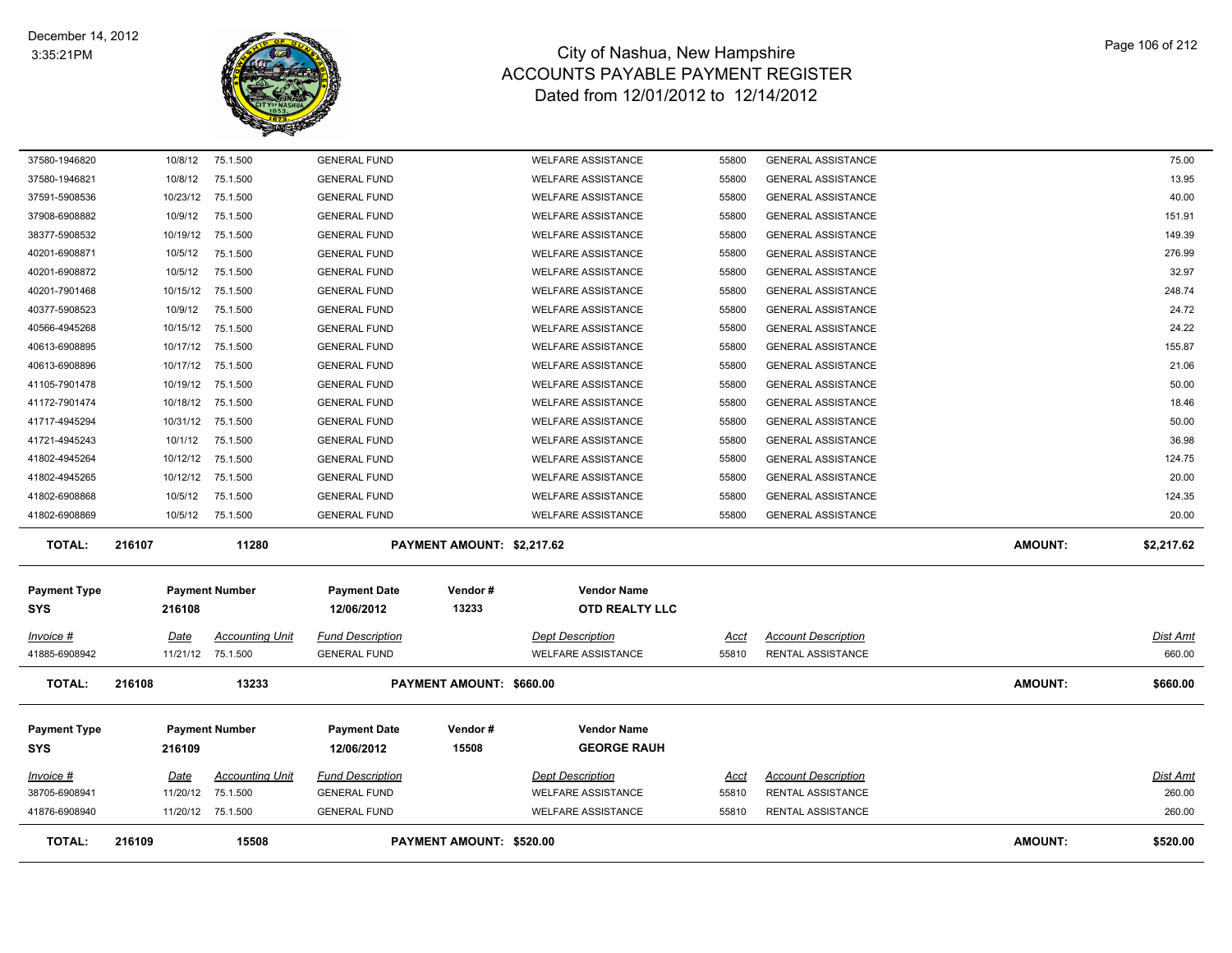#### December 14, 2012 3:35:21PM



| <b>Payment Type</b> |          | <b>Payment Number</b>  | <b>Payment Date</b>     | Vendor#                  | <b>Vendor Name</b>           |       |                            |                |          |
|---------------------|----------|------------------------|-------------------------|--------------------------|------------------------------|-------|----------------------------|----------------|----------|
| SYS                 | 216110   |                        | 12/06/2012              | 10656                    | <b>SENA PROPERTY MGT LLC</b> |       |                            |                |          |
| Invoice #           | Date     | <b>Accounting Unit</b> | <b>Fund Description</b> |                          | <b>Dept Description</b>      | Acct  | <b>Account Description</b> |                | Dist Amt |
| 39703-6908925       | 11/8/12  | 75.1.500               | <b>GENERAL FUND</b>     |                          | <b>WELFARE ASSISTANCE</b>    | 55810 | RENTAL ASSISTANCE          |                | 306.56   |
| TOTAL:              | 216110   | 10656                  |                         | PAYMENT AMOUNT: \$306.56 |                              |       |                            | <b>AMOUNT:</b> | \$306.56 |
| <b>Payment Type</b> |          | <b>Payment Number</b>  | <b>Payment Date</b>     | Vendor#                  | <b>Vendor Name</b>           |       |                            |                |          |
| SYS                 | 216111   |                        | 12/06/2012              | 13898                    | <b>WINGATES PHARMACY INC</b> |       |                            |                |          |
| Invoice #           | Date     | <b>Accounting Unit</b> | <b>Fund Description</b> |                          | <b>Dept Description</b>      | Acct  | <b>Account Description</b> |                | Dist Amt |
| 29819-5908539       | 10/23/12 | 75.1.500               | <b>GENERAL FUND</b>     |                          | <b>WELFARE ASSISTANCE</b>    | 55800 | <b>GENERAL ASSISTANCE</b>  |                | 10.17    |
| 30085-4945257       | 10/5/12  | 75.1.500               | <b>GENERAL FUND</b>     |                          | <b>WELFARE ASSISTANCE</b>    | 55800 | <b>GENERAL ASSISTANCE</b>  |                | 362.56   |
| 31775-6908866       | 10/4/12  | 75.1.500               | <b>GENERAL FUND</b>     |                          | <b>WELFARE ASSISTANCE</b>    | 55800 | <b>GENERAL ASSISTANCE</b>  |                | 21.03    |
| 31775-6908883       |          | 10/10/12 75.1.500      | <b>GENERAL FUND</b>     |                          | <b>WELFARE ASSISTANCE</b>    | 55800 | <b>GENERAL ASSISTANCE</b>  |                | 26.73    |
| 32115-4945248       | 10/3/12  | 75.1.500               | <b>GENERAL FUND</b>     |                          | <b>WELFARE ASSISTANCE</b>    | 55800 | <b>GENERAL ASSISTANCE</b>  |                | 123.33   |
| 33287-4945281       |          | 10/22/12 75.1.500      | <b>GENERAL FUND</b>     |                          | <b>WELFARE ASSISTANCE</b>    | 55800 | <b>GENERAL ASSISTANCE</b>  |                | 15.83    |
| 34542-4945263       | 10/10/12 | 75.1.500               | <b>GENERAL FUND</b>     |                          | <b>WELFARE ASSISTANCE</b>    | 55800 | <b>GENERAL ASSISTANCE</b>  |                | 14.31    |
| 35276-4945246       | 10/2/12  | 75.1.500               | <b>GENERAL FUND</b>     |                          | <b>WELFARE ASSISTANCE</b>    | 55800 | <b>GENERAL ASSISTANCE</b>  |                | 229.83   |
| 36154-4945278       |          | 10/19/12 75.1.500      | <b>GENERAL FUND</b>     |                          | <b>WELFARE ASSISTANCE</b>    | 55800 | <b>GENERAL ASSISTANCE</b>  |                | 34.55    |
| 36154-6908874       | 10/8/12  | 75.1.500               | <b>GENERAL FUND</b>     |                          | WELFARE ASSISTANCE           | 55800 | <b>GENERAL ASSISTANCE</b>  |                | 686.55   |
| 36154-6908875       | 10/8/12  | 75.1.500               | <b>GENERAL FUND</b>     |                          | <b>WELFARE ASSISTANCE</b>    | 55800 | <b>GENERAL ASSISTANCE</b>  |                | 38.54    |
| 36370-5908549       |          | 10/31/12 75.1.500      | <b>GENERAL FUND</b>     |                          | <b>WELFARE ASSISTANCE</b>    | 55800 | <b>GENERAL ASSISTANCE</b>  |                | 152.91   |
| 36370-5908550       | 10/31/12 | 75.1.500               | <b>GENERAL FUND</b>     |                          | <b>WELFARE ASSISTANCE</b>    | 55800 | <b>GENERAL ASSISTANCE</b>  |                | 102.00   |
| 38464-6908898       | 10/18/12 | 75.1.500               | <b>GENERAL FUND</b>     |                          | <b>WELFARE ASSISTANCE</b>    | 55800 | <b>GENERAL ASSISTANCE</b>  |                | 109.39   |
| 38560-5908548       | 10/30/12 | 75.1.500               | <b>GENERAL FUND</b>     |                          | <b>WELFARE ASSISTANCE</b>    | 55800 | <b>GENERAL ASSISTANCE</b>  |                | 15.86    |
| 39211-6908881       | 10/9/12  | 75.1.500               | <b>GENERAL FUND</b>     |                          | <b>WELFARE ASSISTANCE</b>    | 55800 | <b>GENERAL ASSISTANCE</b>  |                | 47.72    |
| 39651-4945241       | 10/1/12  | 75.1.500               | <b>GENERAL FUND</b>     |                          | <b>WELFARE ASSISTANCE</b>    | 55800 | <b>GENERAL ASSISTANCE</b>  |                | 13.12    |
| 39651-4945260       | 10/9/12  | 75.1.500               | <b>GENERAL FUND</b>     |                          | <b>WELFARE ASSISTANCE</b>    | 55800 | <b>GENERAL ASSISTANCE</b>  |                | 45.98    |
| 39773-1946823       |          | 10/17/12 75.1.500      | <b>GENERAL FUND</b>     |                          | <b>WELFARE ASSISTANCE</b>    | 55800 | <b>GENERAL ASSISTANCE</b>  |                | 42.87    |
| 39957-7901451       | 10/4/12  | 75.1.500               | <b>GENERAL FUND</b>     |                          | <b>WELFARE ASSISTANCE</b>    | 55800 | <b>GENERAL ASSISTANCE</b>  |                | 23.33    |
| 40377-5908521       | 10/9/12  | 75.1.500               | <b>GENERAL FUND</b>     |                          | <b>WELFARE ASSISTANCE</b>    | 55800 | <b>GENERAL ASSISTANCE</b>  |                | 7.00     |
| 40377-5908522       | 10/9/12  | 75.1.500               | <b>GENERAL FUND</b>     |                          | <b>WELFARE ASSISTANCE</b>    | 55800 | <b>GENERAL ASSISTANCE</b>  |                | 3.00     |
| 40550-4945287       |          | 10/26/12 75.1.500      | <b>GENERAL FUND</b>     |                          | <b>WELFARE ASSISTANCE</b>    | 55800 | <b>GENERAL ASSISTANCE</b>  |                | 60.43    |
| 40566-4945267       |          | 10/15/12 75.1.500      | <b>GENERAL FUND</b>     |                          | <b>WELFARE ASSISTANCE</b>    | 55800 | <b>GENERAL ASSISTANCE</b>  |                | 11.26    |
| 40566-7901481       |          | 10/22/12 75.1.500      | <b>GENERAL FUND</b>     |                          | <b>WELFARE ASSISTANCE</b>    | 55800 | <b>GENERAL ASSISTANCE</b>  |                | 11.85    |
| 40667-7901473       |          | 10/17/12 75.1.500      | <b>GENERAL FUND</b>     |                          | <b>WELFARE ASSISTANCE</b>    | 55800 | <b>GENERAL ASSISTANCE</b>  |                | 46.37    |
| 40949-7901484       | 10/24/12 | 75.1.500               | <b>GENERAL FUND</b>     |                          | <b>WELFARE ASSISTANCE</b>    | 55800 | <b>GENERAL ASSISTANCE</b>  |                | 70.40    |
| 41269-5908537       | 10/23/12 | 75.1.500               | <b>GENERAL FUND</b>     |                          | <b>WELFARE ASSISTANCE</b>    | 55800 | <b>GENERAL ASSISTANCE</b>  |                | 12.05    |
| 41534-1946818       | 10/1/12  | 75.1.500               | <b>GENERAL FUND</b>     |                          | <b>WELFARE ASSISTANCE</b>    | 55800 | <b>GENERAL ASSISTANCE</b>  |                | 11.08    |
| 41534-1946822       | 10/9/12  | 75.1.500               | <b>GENERAL FUND</b>     |                          | <b>WELFARE ASSISTANCE</b>    | 55800 | <b>GENERAL ASSISTANCE</b>  |                | 31.41    |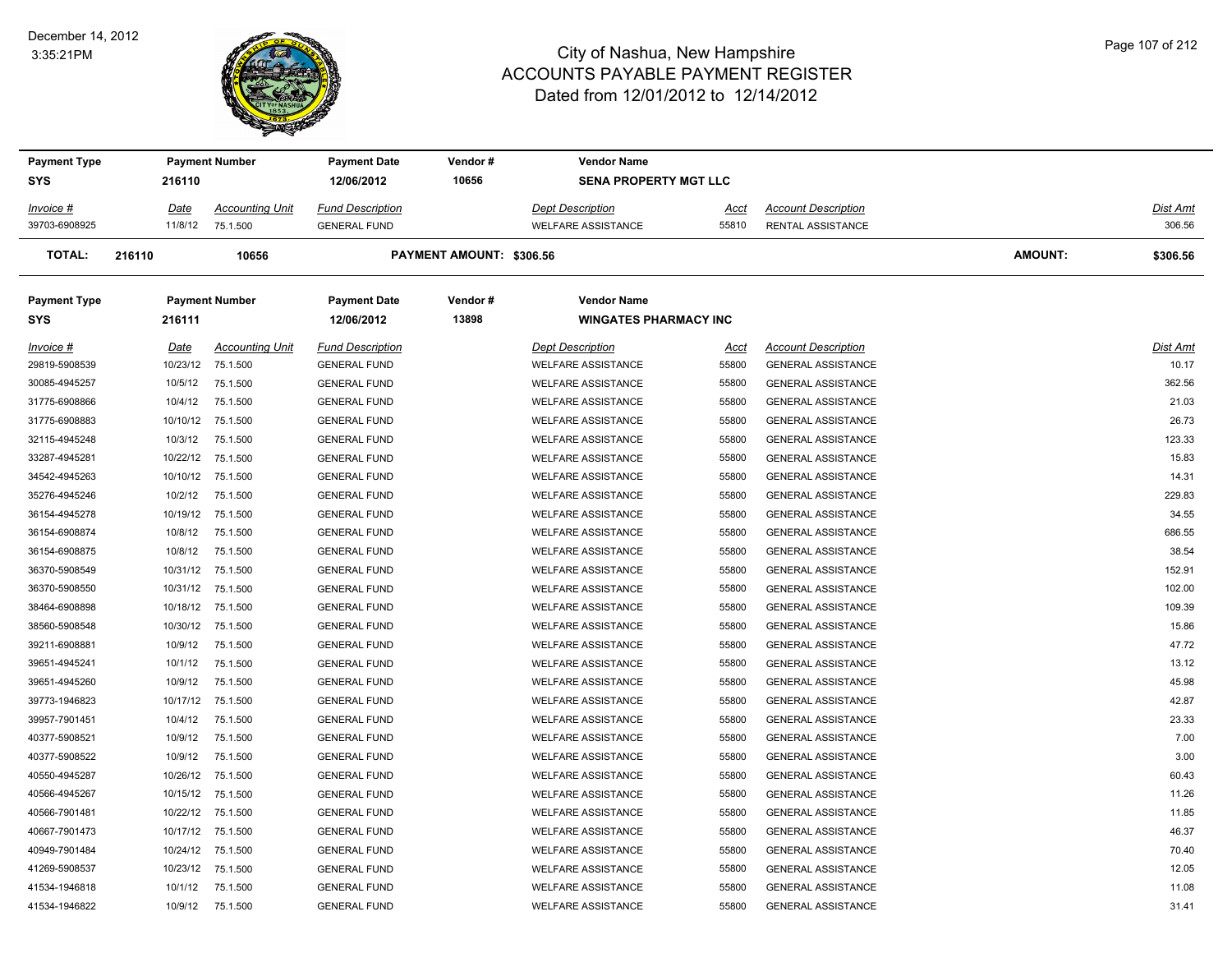

| 41535-7901449       | 10/2/12     | 75.1.500               | <b>GENERAL FUND</b>      |                            | <b>WELFARE ASSISTANCE</b>    | 55800       | <b>GENERAL ASSISTANCE</b>   |                | 330.04          |
|---------------------|-------------|------------------------|--------------------------|----------------------------|------------------------------|-------------|-----------------------------|----------------|-----------------|
| 41631-4945235       | 9/27/12     | 75.1.500               | <b>GENERAL FUND</b>      |                            | <b>WELFARE ASSISTANCE</b>    | 55800       | <b>GENERAL ASSISTANCE</b>   |                | 36.31           |
| 41631-4945236       | 9/27/12     | 75.1.500               | <b>GENERAL FUND</b>      |                            | <b>WELFARE ASSISTANCE</b>    | 55800       | <b>GENERAL ASSISTANCE</b>   |                | 266.36          |
| 41691-7901456       | 10/8/12     | 75.1.500               | <b>GENERAL FUND</b>      |                            | <b>WELFARE ASSISTANCE</b>    | 55800       | <b>GENERAL ASSISTANCE</b>   |                | 446.16          |
| 41718-4945256       | 10/5/12     | 75.1.500               | <b>GENERAL FUND</b>      |                            | <b>WELFARE ASSISTANCE</b>    | 55800       | <b>GENERAL ASSISTANCE</b>   |                | 35.51           |
| 41719-5908531       | 10/18/12    | 75.1.500               | <b>GENERAL FUND</b>      |                            | <b>WELFARE ASSISTANCE</b>    | 55800       | <b>GENERAL ASSISTANCE</b>   |                | 52.90           |
| 41804-7901457       | 10/8/12     | 75.1.500               | <b>GENERAL FUND</b>      |                            | <b>WELFARE ASSISTANCE</b>    | 55800       | <b>GENERAL ASSISTANCE</b>   |                | 271.85          |
| 41808-4945262       |             | 10/10/12 75.1.500      | <b>GENERAL FUND</b>      |                            | <b>WELFARE ASSISTANCE</b>    | 55800       | <b>GENERAL ASSISTANCE</b>   |                | 14.32           |
| 41827-4945288       | 10/26/12    | 75.1.500               | <b>GENERAL FUND</b>      |                            | <b>WELFARE ASSISTANCE</b>    | 55800       | <b>GENERAL ASSISTANCE</b>   |                | 253.56          |
| 41827-4945289       | 10/26/12    | 75.1.500               | <b>GENERAL FUND</b>      |                            | <b>WELFARE ASSISTANCE</b>    | 55800       | <b>GENERAL ASSISTANCE</b>   |                | 237.17          |
| 41827-4945290       | 10/26/12    | 75.1.500               | <b>GENERAL FUND</b>      |                            | <b>WELFARE ASSISTANCE</b>    | 55800       | <b>GENERAL ASSISTANCE</b>   |                | 42.32           |
| 41833-4945285       |             | 10/25/12 75.1.500      | <b>GENERAL FUND</b>      |                            | <b>WELFARE ASSISTANCE</b>    | 55800       | <b>GENERAL ASSISTANCE</b>   |                | 123.83          |
| 41840-7901486       |             | 10/30/12 75.1.500      | <b>GENERAL FUND</b>      |                            | <b>WELFARE ASSISTANCE</b>    | 55800       | <b>GENERAL ASSISTANCE</b>   |                | 11.88           |
| 7797-4945261        | 10/9/12     | 75.1.500               | <b>GENERAL FUND</b>      |                            | <b>WELFARE ASSISTANCE</b>    | 55800       | <b>GENERAL ASSISTANCE</b>   |                | 73.95           |
| 7797-4945269        |             | 10/15/12 75.1.500      | <b>GENERAL FUND</b>      |                            | <b>WELFARE ASSISTANCE</b>    | 55800       | <b>GENERAL ASSISTANCE</b>   |                | 101.23          |
| 7797-4945270        | 10/15/12    | 75.1.500               | <b>GENERAL FUND</b>      |                            | <b>WELFARE ASSISTANCE</b>    | 55800       | <b>GENERAL ASSISTANCE</b>   |                | 12.15           |
| 7797-5908515        | 10/1/12     | 75.1.500               | <b>GENERAL FUND</b>      |                            | <b>WELFARE ASSISTANCE</b>    | 55800       | <b>GENERAL ASSISTANCE</b>   |                | 10.29           |
| 7797-5908516        |             | 10/1/12 75.1.500       | <b>GENERAL FUND</b>      |                            | <b>WELFARE ASSISTANCE</b>    | 55800       | <b>GENERAL ASSISTANCE</b>   |                | 203.79          |
| <b>TOTAL:</b>       | 216111      | 13898                  |                          | PAYMENT AMOUNT: \$4,905.08 |                              |             |                             | <b>AMOUNT:</b> | \$4,905.08      |
|                     |             |                        |                          |                            |                              |             |                             |                |                 |
|                     |             |                        |                          |                            |                              |             |                             |                |                 |
| <b>Payment Type</b> |             | <b>Payment Number</b>  | <b>Payment Date</b>      | Vendor#                    | <b>Vendor Name</b>           |             |                             |                |                 |
| <b>SYS</b>          | 216112      |                        | 12/06/2012               | 13916                      | <b>WRN REAL ESTATE LLC</b>   |             |                             |                |                 |
| Invoice #           | <b>Date</b> | <b>Accounting Unit</b> | <b>Fund Description</b>  |                            | <b>Dept Description</b>      | Acct        | <b>Account Description</b>  |                | Dist Amt        |
| 41874-4945311       |             | 11/19/12 75.1.500      | <b>GENERAL FUND</b>      |                            | <b>WELFARE ASSISTANCE</b>    | 55810       | RENTAL ASSISTANCE           |                | 500.00          |
| <b>TOTAL:</b>       | 216112      | 13916                  |                          | PAYMENT AMOUNT: \$500.00   |                              |             |                             | <b>AMOUNT:</b> | \$500.00        |
|                     |             |                        |                          |                            |                              |             |                             |                |                 |
| <b>Payment Type</b> |             | <b>Payment Number</b>  | <b>Payment Date</b>      | Vendor#                    | <b>Vendor Name</b>           |             |                             |                |                 |
| <b>SYS</b>          | 216113      |                        | 12/06/2012               | 12331                      | ANESTHESIA CARE GROUP PC     |             |                             |                |                 |
| <u>Invoice #</u>    | Date        | <b>Accounting Unit</b> | <b>Fund Description</b>  |                            | <b>Dept Description</b>      | <u>Acct</u> | <b>Account Description</b>  |                | <b>Dist Amt</b> |
| 254668              | 10/12/12    | 28.6500.890            | PROPERTY & CASUALTY FUND |                            | <b>RISK MANAGEMENT</b>       | 59207       | WORKERS COMPENSATION CLAIMS |                | 2,591.33        |
| 255459              |             | 10/23/12 28.6500.890   | PROPERTY & CASUALTY FUND |                            | <b>RISK MANAGEMENT</b>       | 59207       | WORKERS COMPENSATION CLAIMS |                | 2,384.33        |
| <b>TOTAL:</b>       | 216113      | 12331                  |                          | PAYMENT AMOUNT: \$4,975.66 |                              |             |                             | <b>AMOUNT:</b> | \$4,975.66      |
| <b>Payment Type</b> |             | <b>Payment Number</b>  | <b>Payment Date</b>      | Vendor#                    | <b>Vendor Name</b>           |             |                             |                |                 |
| <b>SYS</b>          | 216114      |                        | 12/06/2012               | 15350                      | ANESTHESIA PROFESSIONAL ASSN |             |                             |                |                 |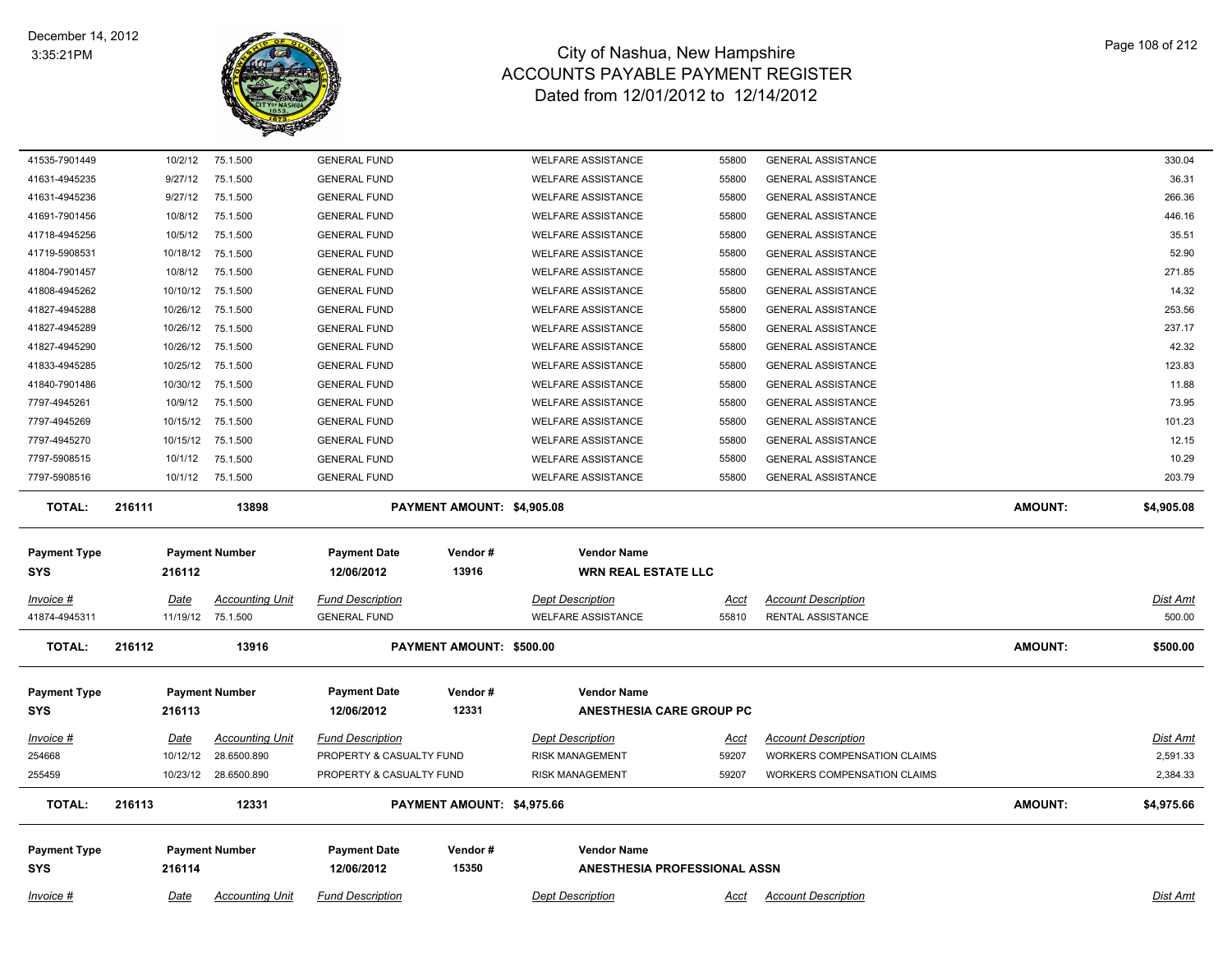

| 50160                           |        | 9/17/12                | 28.6500.895                           | PROPERTY & CASUALTY FUND                            |                            | <b>RISK MANAGEMENT</b>                            | 59207                | <b>WORKERS COMPENSATION CLAIMS</b>                        |                | 882.00                    |
|---------------------------------|--------|------------------------|---------------------------------------|-----------------------------------------------------|----------------------------|---------------------------------------------------|----------------------|-----------------------------------------------------------|----------------|---------------------------|
| <b>TOTAL:</b>                   | 216114 |                        | 15350                                 |                                                     | PAYMENT AMOUNT: \$882.00   |                                                   |                      |                                                           | <b>AMOUNT:</b> | \$882.00                  |
| <b>Payment Type</b><br>SYS      |        | 216115                 | <b>Payment Number</b>                 | <b>Payment Date</b><br>12/06/2012                   | Vendor#<br>12339           | <b>Vendor Name</b><br><b>APPLE NASHUA LLC</b>     |                      |                                                           |                |                           |
| <b>Invoice #</b><br>366036CLAIM |        | <u>Date</u><br>10/4/12 | <b>Accounting Unit</b><br>28.6500.895 | <b>Fund Description</b><br>PROPERTY & CASUALTY FUND |                            | <b>Dept Description</b><br><b>RISK MANAGEMENT</b> | Acct<br>59207        | <b>Account Description</b><br>WORKERS COMPENSATION CLAIMS |                | <b>Dist Amt</b><br>298.00 |
| 367367CLAIM                     |        | 10/16/12               | 28.6500.890                           | PROPERTY & CASUALTY FUND                            |                            | <b>RISK MANAGEMENT</b>                            | 59207                | <b>WORKERS COMPENSATION CLAIMS</b>                        |                | 522.24                    |
| 370999CLAIM                     |        | 10/25/12               | 28.6500.895                           | PROPERTY & CASUALTY FUND                            |                            | <b>RISK MANAGEMENT</b>                            | 59207                | <b>WORKERS COMPENSATION CLAIMS</b>                        |                | 315.00                    |
| 371770CLAIM                     |        |                        | 10/31/12 28.6500.895                  | PROPERTY & CASUALTY FUND                            |                            | <b>RISK MANAGEMENT</b>                            | 59207                | WORKERS COMPENSATION CLAIMS                               |                | 630.00                    |
| 373112CLAIM                     |        | 11/6/12                | 28.6500.890                           | PROPERTY & CASUALTY FUND                            |                            | <b>RISK MANAGEMENT</b>                            | 59207                | WORKERS COMPENSATION CLAIMS                               |                | 227.00                    |
| 374242CLAIM                     |        | 11/13/12               | 28.6500.895                           | PROPERTY & CASUALTY FUND                            |                            | <b>RISK MANAGEMENT</b>                            | 59207                | <b>WORKERS COMPENSATION CLAIMS</b>                        |                | 315.00                    |
| 374619CLAIM                     |        |                        | 11/13/12 28.6500.890                  | PROPERTY & CASUALTY FUND                            |                            | <b>RISK MANAGEMENT</b>                            | 59207                | <b>WORKERS COMPENSATION CLAIMS</b>                        |                | 232.00                    |
| <b>TOTAL:</b>                   | 216115 |                        | 12339                                 |                                                     | PAYMENT AMOUNT: \$2,539.24 |                                                   |                      |                                                           | <b>AMOUNT:</b> | \$2,539.24                |
| <b>Payment Type</b>             |        |                        | <b>Payment Number</b>                 | <b>Payment Date</b>                                 | Vendor#                    | <b>Vendor Name</b>                                |                      |                                                           |                |                           |
| SYS                             |        | 216116                 |                                       | 12/06/2012                                          | 12339                      | <b>APPLE NASHUA LLC</b>                           |                      |                                                           |                |                           |
| <u>Invoice #</u>                |        | Date                   | <b>Accounting Unit</b>                | <b>Fund Description</b>                             |                            | <b>Dept Description</b>                           | Acct                 | <b>Account Description</b>                                |                | Dist Amt                  |
| 371523CLAIM                     |        |                        | 10/31/12 28.6500.890                  | PROPERTY & CASUALTY FUND                            |                            | <b>RISK MANAGEMENT</b>                            | 59207                | WORKERS COMPENSATION CLAIMS                               |                | 968.00                    |
| <b>TOTAL:</b>                   | 216116 |                        | 12339                                 |                                                     | PAYMENT AMOUNT: \$968.00   |                                                   |                      |                                                           | <b>AMOUNT:</b> | \$968.00                  |
| <b>Payment Type</b>             |        |                        | <b>Payment Number</b>                 | <b>Payment Date</b>                                 | Vendor#                    | <b>Vendor Name</b>                                |                      |                                                           |                |                           |
| SYS                             |        | 216117                 |                                       | 12/06/2012                                          | 11369                      | <b>APPLE THERAPY MANCHESTER</b>                   |                      |                                                           |                |                           |
| <u>Invoice #</u><br>373851CLAIM |        | Date<br>11/8/12        | <b>Accounting Unit</b><br>28.6500.890 | <b>Fund Description</b><br>PROPERTY & CASUALTY FUND |                            | <b>Dept Description</b><br><b>RISK MANAGEMENT</b> | <u>Acct</u><br>59207 | <b>Account Description</b><br>WORKERS COMPENSATION CLAIMS |                | <b>Dist Amt</b><br>384.00 |
|                                 |        |                        |                                       |                                                     |                            |                                                   |                      |                                                           |                |                           |
| <b>TOTAL:</b>                   | 216117 |                        | 11369                                 |                                                     | PAYMENT AMOUNT: \$384.00   |                                                   |                      |                                                           | AMOUNT:        | \$384.00                  |
| <b>Payment Type</b>             |        |                        | <b>Payment Number</b>                 | <b>Payment Date</b>                                 | Vendor#                    | <b>Vendor Name</b>                                |                      |                                                           |                |                           |
| <b>SYS</b>                      |        | 216118                 |                                       | 12/06/2012                                          | 12350                      | <b>ASSOCIATED RADIOLOGISTS PA</b>                 |                      |                                                           |                |                           |
| Invoice #                       |        | Date                   | <b>Accounting Unit</b>                | <b>Fund Description</b>                             |                            | <b>Dept Description</b>                           | Acct                 | <b>Account Description</b>                                |                | <b>Dist Amt</b>           |
| 7049034 19301                   |        | 10/31/12               | 28.6500.895                           | PROPERTY & CASUALTY FUND                            |                            | <b>RISK MANAGEMENT</b>                            | 59207                | <b>WORKERS COMPENSATION CLAIMS</b>                        |                | 23.00                     |
| 7102171                         |        | 10/31/12               | 28.6500.890                           | PROPERTY & CASUALTY FUND                            |                            | <b>RISK MANAGEMENT</b>                            | 59207                | <b>WORKERS COMPENSATION CLAIMS</b>                        |                | 316.00                    |
| 7109325                         |        |                        | 11/14/12 28.6500.890                  | PROPERTY & CASUALTY FUND                            |                            | <b>RISK MANAGEMENT</b>                            | 59207                | <b>WORKERS COMPENSATION CLAIMS</b>                        |                | 320.00                    |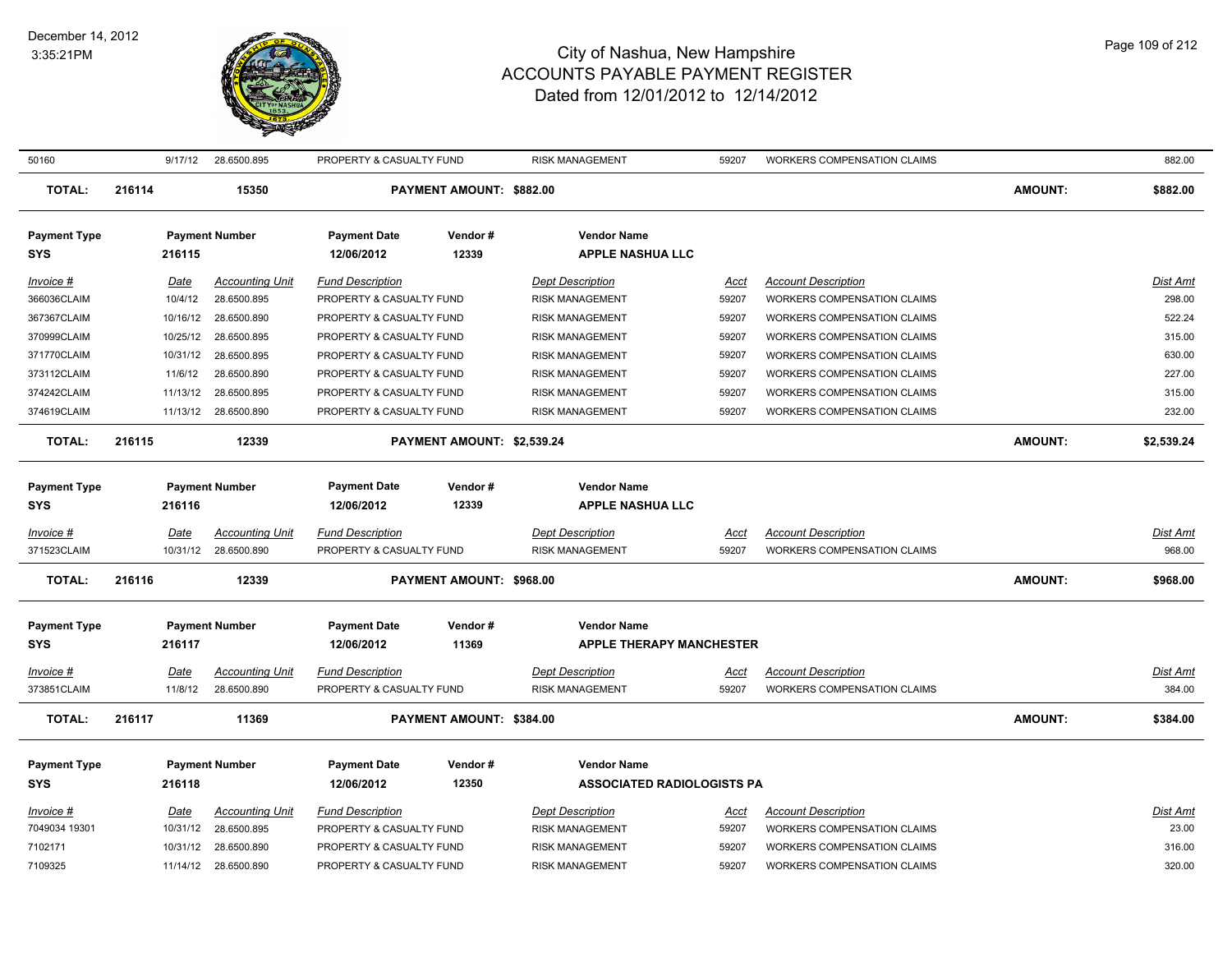

| <b>TOTAL:</b>                                                 | 216118                                                    | 12350                                                                                       |                                                                                                                                         | PAYMENT AMOUNT: \$659.00   |                                                                                                                                 |                                                 |                                                                                                                                                                             | <b>AMOUNT:</b> | \$659.00                                                  |
|---------------------------------------------------------------|-----------------------------------------------------------|---------------------------------------------------------------------------------------------|-----------------------------------------------------------------------------------------------------------------------------------------|----------------------------|---------------------------------------------------------------------------------------------------------------------------------|-------------------------------------------------|-----------------------------------------------------------------------------------------------------------------------------------------------------------------------------|----------------|-----------------------------------------------------------|
| <b>Payment Type</b><br><b>SYS</b>                             | 216119                                                    | <b>Payment Number</b>                                                                       | <b>Payment Date</b><br>12/06/2012                                                                                                       | Vendor#<br>11396           | <b>Vendor Name</b><br><b>CLAIMS BUREAU US INC</b>                                                                               |                                                 |                                                                                                                                                                             |                |                                                           |
| Invoice #<br>4252                                             | Date<br>11/2/12                                           | <b>Accounting Unit</b><br>28.6500.895                                                       | <b>Fund Description</b><br>PROPERTY & CASUALTY FUND                                                                                     |                            | <b>Dept Description</b><br><b>RISK MANAGEMENT</b>                                                                               | <u>Acct</u><br>59207                            | <b>Account Description</b><br>WORKERS COMPENSATION CLAIMS                                                                                                                   |                | Dist Amt<br>1,419.50                                      |
| <b>TOTAL:</b>                                                 | 216119                                                    | 11396                                                                                       |                                                                                                                                         | PAYMENT AMOUNT: \$1,419.50 |                                                                                                                                 |                                                 |                                                                                                                                                                             | <b>AMOUNT:</b> | \$1,419.50                                                |
| <b>Payment Type</b><br><b>SYS</b>                             | 216120                                                    | <b>Payment Number</b>                                                                       | <b>Payment Date</b><br>12/06/2012                                                                                                       | Vendor#<br>12566           | <b>Vendor Name</b><br><b>COVENTRY HEALTH CARE WORKERS C</b>                                                                     |                                                 |                                                                                                                                                                             |                |                                                           |
| Invoice #<br>700264017<br>700264788<br>700265275<br>700265897 | <u>Date</u><br>10/6/12<br>10/19/12<br>10/26/12<br>11/6/12 | <b>Accounting Unit</b><br>28.6500.890<br>28.6500.890<br>28.6500.890<br>28.6500.890          | <b>Fund Description</b><br>PROPERTY & CASUALTY FUND<br>PROPERTY & CASUALTY FUND<br>PROPERTY & CASUALTY FUND<br>PROPERTY & CASUALTY FUND |                            | <b>Dept Description</b><br><b>RISK MANAGEMENT</b><br><b>RISK MANAGEMENT</b><br><b>RISK MANAGEMENT</b><br><b>RISK MANAGEMENT</b> | Acct<br>59207<br>59207<br>59207<br>59207        | <b>Account Description</b><br>WORKERS COMPENSATION CLAIMS<br><b>WORKERS COMPENSATION CLAIMS</b><br><b>WORKERS COMPENSATION CLAIMS</b><br><b>WORKERS COMPENSATION CLAIMS</b> |                | Dist Amt<br>412.20<br>1,075.90<br>322.10<br>392.90        |
| <b>TOTAL:</b>                                                 | 216120                                                    | 12566                                                                                       |                                                                                                                                         | PAYMENT AMOUNT: \$2,203.10 |                                                                                                                                 |                                                 |                                                                                                                                                                             | <b>AMOUNT:</b> | \$2,203.10                                                |
| <b>Payment Type</b><br><b>SYS</b>                             | 216121                                                    | <b>Payment Number</b>                                                                       | <b>Payment Date</b><br>12/06/2012                                                                                                       | Vendor#<br>12600           | <b>Vendor Name</b><br><b>DARTMOUTH HITCHCOCK CLINIC</b>                                                                         |                                                 |                                                                                                                                                                             |                |                                                           |
| Invoice #<br>36870202<br>36873310<br>36884944<br>36920975     | Date<br>11/7/12<br>10/31/12<br>11/7/12                    | <b>Accounting Unit</b><br>28.6500.890<br>28.6500.890<br>28.6500.890<br>11/12/12 28.6500.890 | <b>Fund Description</b><br>PROPERTY & CASUALTY FUND<br>PROPERTY & CASUALTY FUND<br>PROPERTY & CASUALTY FUND<br>PROPERTY & CASUALTY FUND |                            | <b>Dept Description</b><br><b>RISK MANAGEMENT</b><br>RISK MANAGEMENT<br><b>RISK MANAGEMENT</b><br>RISK MANAGEMENT               | <u>Acct</u><br>59207<br>59207<br>59207<br>59207 | <b>Account Description</b><br>WORKERS COMPENSATION CLAIMS<br>WORKERS COMPENSATION CLAIMS<br><b>WORKERS COMPENSATION CLAIMS</b><br><b>WORKERS COMPENSATION CLAIMS</b>        |                | <b>Dist Amt</b><br>259.00<br>259.00<br>2,411.00<br>183.00 |
| <b>TOTAL:</b>                                                 | 216121                                                    | 12600                                                                                       |                                                                                                                                         | PAYMENT AMOUNT: \$3,112.00 |                                                                                                                                 |                                                 |                                                                                                                                                                             | <b>AMOUNT:</b> | \$3,112.00                                                |
| <b>Payment Type</b><br><b>SYS</b>                             | 216122                                                    | <b>Payment Number</b>                                                                       | <b>Payment Date</b><br>12/06/2012                                                                                                       | Vendor#<br>15117           | <b>Vendor Name</b><br><b>ELECTRICAL INSTALLATIONS INC</b>                                                                       |                                                 |                                                                                                                                                                             |                |                                                           |
| Invoice #<br>12SC239                                          | Date<br>10/4/12                                           | <b>Accounting Unit</b><br>28.6500.890                                                       | <b>Fund Description</b><br>PROPERTY & CASUALTY FUND                                                                                     |                            | <b>Dept Description</b><br><b>RISK MANAGEMENT</b>                                                                               | Acct<br>59250                                   | <b>Account Description</b><br>PROPERTY CLAIMS                                                                                                                               |                | Dist Amt<br>4,056.00                                      |
| <b>TOTAL:</b>                                                 | 216122                                                    | 15117                                                                                       |                                                                                                                                         | PAYMENT AMOUNT: \$4,056.00 |                                                                                                                                 |                                                 |                                                                                                                                                                             | <b>AMOUNT:</b> | \$4,056.00                                                |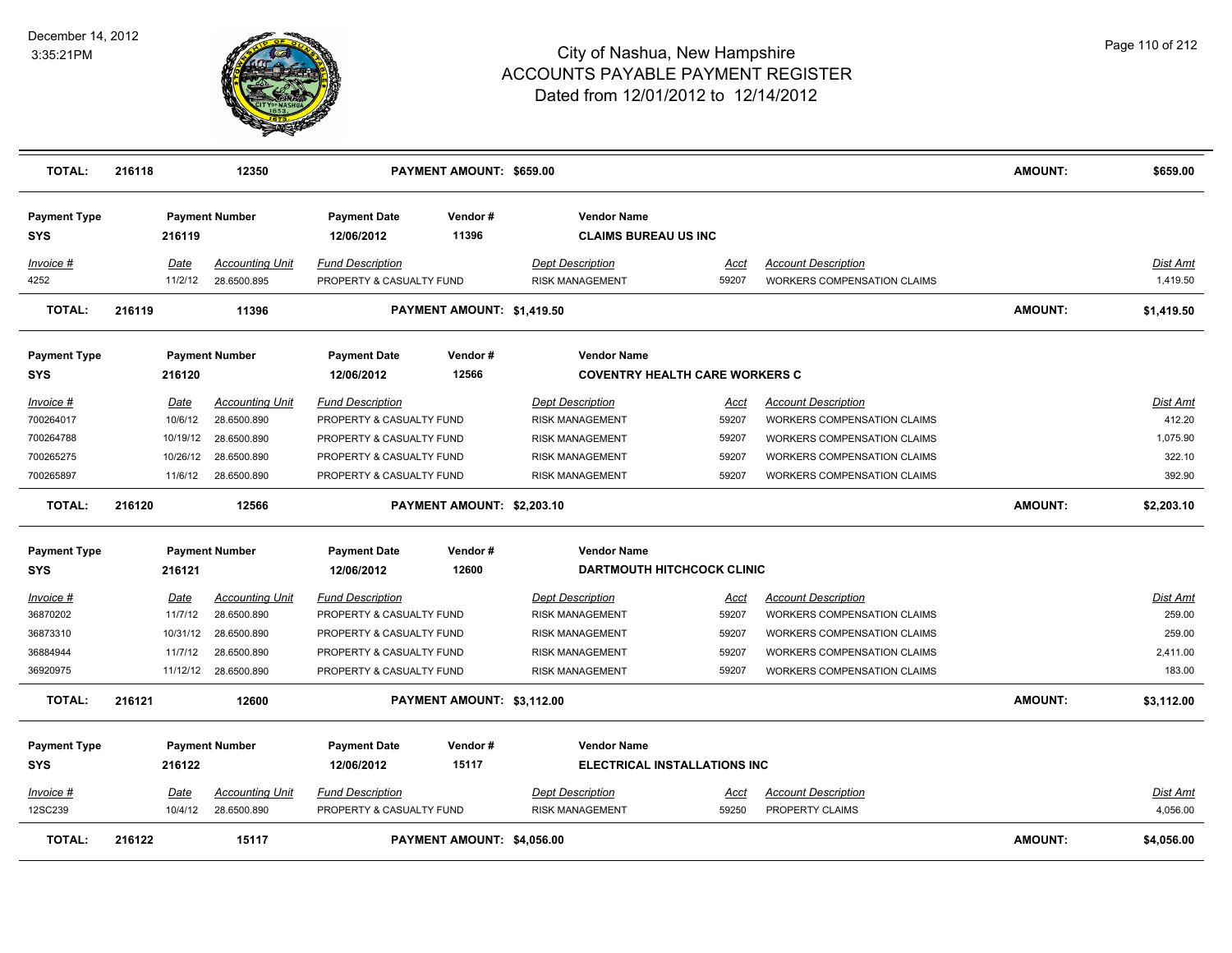#### December 14, 2012 3:35:21PM



| <b>Payment Type</b> |        |          | <b>Payment Number</b>  | <b>Payment Date</b>      | Vendor#                     | <b>Vendor Name</b>                    |             |                                    |                                       |                 |
|---------------------|--------|----------|------------------------|--------------------------|-----------------------------|---------------------------------------|-------------|------------------------------------|---------------------------------------|-----------------|
| <b>SYS</b>          |        | 216123   |                        | 12/06/2012               | 12741                       | <b>FOUNDATION MEDICAL PARTNERS</b>    |             |                                    |                                       |                 |
| Invoice #           |        | Date     | <b>Accounting Unit</b> | <b>Fund Description</b>  |                             | <b>Dept Description</b>               | Acct        | <b>Account Description</b>         |                                       | Dist Amt        |
| 4946497             |        | 5/14/12  | 28.6500.895            | PROPERTY & CASUALTY FUND |                             | <b>RISK MANAGEMENT</b>                | 59207       | <b>WORKERS COMPENSATION CLAIMS</b> |                                       | 180.00          |
| <b>TOTAL:</b>       | 216123 |          | 12741                  |                          | PAYMENT AMOUNT: \$180.00    |                                       |             |                                    | <b>AMOUNT:</b>                        | \$180.00        |
| <b>Payment Type</b> |        |          | <b>Payment Number</b>  | <b>Payment Date</b>      | Vendor#                     | <b>Vendor Name</b>                    |             | <b>Payee Name</b>                  |                                       |                 |
| <b>SYS</b>          |        | 216124   |                        | 12/06/2012               | 12743                       | <b>FOUR SEASONS ORTHOPAEDIC CTR P</b> |             |                                    | <b>FOUR SEASONS ORTHOPEDIC CENTER</b> |                 |
| Invoice #           |        | Date     | <b>Accounting Unit</b> | <b>Fund Description</b>  |                             | <b>Dept Description</b>               | Acct        | <b>Account Description</b>         |                                       | Dist Amt        |
| 10004102 19277      |        | 10/31/12 | 28.6500.890            | PROPERTY & CASUALTY FUND |                             | RISK MANAGEMENT                       | 59207       | WORKERS COMPENSATION CLAIMS        |                                       | 155.00          |
| 10054531            |        | 11/12/12 | 28.6500.890            | PROPERTY & CASUALTY FUND |                             | <b>RISK MANAGEMENT</b>                | 59207       | <b>WORKERS COMPENSATION CLAIMS</b> |                                       | 211.00          |
| 1148212 19289       |        | 11/15/12 | 28.6500.895            | PROPERTY & CASUALTY FUND |                             | <b>RISK MANAGEMENT</b>                | 59207       | <b>WORKERS COMPENSATION CLAIMS</b> |                                       | 155.00          |
| 1148212 19295       |        | 9/25/12  | 28.6500.895            | PROPERTY & CASUALTY FUND |                             | <b>RISK MANAGEMENT</b>                | 59207       | WORKERS COMPENSATION CLAIMS        |                                       | 485.00          |
| 1148212 19296       |        | 7/11/12  | 28.6500.895            | PROPERTY & CASUALTY FUND |                             | <b>RISK MANAGEMENT</b>                | 59207       | <b>WORKERS COMPENSATION CLAIMS</b> |                                       | 416.00          |
| 1148212 19297       |        | 7/10/12  | 28.6500.895            | PROPERTY & CASUALTY FUND |                             | <b>RISK MANAGEMENT</b>                | 59207       | <b>WORKERS COMPENSATION CLAIMS</b> |                                       | 135.00          |
| 1148212 19298       |        | 7/10/12  | 28.6500.895            | PROPERTY & CASUALTY FUND |                             | <b>RISK MANAGEMENT</b>                | 59207       | <b>WORKERS COMPENSATION CLAIMS</b> |                                       | 1,700.00        |
| 1148212 19300       |        | 6/19/12  | 28.6500.895            | PROPERTY & CASUALTY FUND |                             | <b>RISK MANAGEMENT</b>                | 59207       | <b>WORKERS COMPENSATION CLAIMS</b> |                                       | 481.00          |
| 1218254 19228       |        | 10/8/12  | 28.6500.890            | PROPERTY & CASUALTY FUND |                             | <b>RISK MANAGEMENT</b>                | 59207       | <b>WORKERS COMPENSATION CLAIMS</b> |                                       | 3,706.00        |
| 1218254 19237       |        | 10/22/12 | 28.6500.890            | PROPERTY & CASUALTY FUND |                             | <b>RISK MANAGEMENT</b>                | 59207       | <b>WORKERS COMPENSATION CLAIMS</b> |                                       | 9,537.00        |
| 70953 19274         |        |          | 10/23/12 28.6500.895   | PROPERTY & CASUALTY FUND |                             | <b>RISK MANAGEMENT</b>                | 59207       | <b>WORKERS COMPENSATION CLAIMS</b> |                                       | 155.00          |
| <b>TOTAL:</b>       | 216124 |          | 12743                  |                          | PAYMENT AMOUNT: \$17,136.00 |                                       |             |                                    | <b>AMOUNT:</b>                        | \$17,136.00     |
| <b>Payment Type</b> |        |          | <b>Payment Number</b>  | <b>Payment Date</b>      | Vendor#                     | <b>Vendor Name</b>                    |             |                                    |                                       |                 |
| <b>SYS</b>          |        | 216125   |                        | 12/06/2012               | 12762                       | <b>GATE CITY FENCE CO INC</b>         |             |                                    |                                       |                 |
| $Invoice$ #         |        | Date     | <b>Accounting Unit</b> | <b>Fund Description</b>  |                             | <b>Dept Description</b>               | <u>Acct</u> | <b>Account Description</b>         |                                       | Dist Amt        |
| 36976               |        | 11/20/12 | 28.6500.890            | PROPERTY & CASUALTY FUND |                             | <b>RISK MANAGEMENT</b>                | 59250       | PROPERTY CLAIMS                    |                                       | 265.00          |
| <b>TOTAL:</b>       | 216125 |          | 12762                  |                          | PAYMENT AMOUNT: \$265.00    |                                       |             |                                    | <b>AMOUNT:</b>                        | \$265.00        |
| <b>Payment Type</b> |        |          | <b>Payment Number</b>  | <b>Payment Date</b>      | Vendor#                     | <b>Vendor Name</b>                    |             |                                    |                                       |                 |
| <b>SYS</b>          |        | 216126   |                        | 12/06/2012               | 11921                       | <b>HERNER CHIROPRACTIC</b>            |             |                                    |                                       |                 |
| $Invoice$ #         |        | Date     | <b>Accounting Unit</b> | <b>Fund Description</b>  |                             | <b>Dept Description</b>               | <u>Acct</u> | <b>Account Description</b>         |                                       | <u>Dist Amt</u> |
| KRAEL002 19241      |        | 10/30/12 | 28.6500.895            | PROPERTY & CASUALTY FUND |                             | <b>RISK MANAGEMENT</b>                | 59207       | <b>WORKERS COMPENSATION CLAIMS</b> |                                       | 165.00          |
| KRAEL002 19244      |        | 10/19/12 | 28.6500.895            | PROPERTY & CASUALTY FUND |                             | <b>RISK MANAGEMENT</b>                | 59207       | <b>WORKERS COMPENSATION CLAIMS</b> |                                       | 165.00          |
| KRAEL002 19246      |        | 10/9/12  | 28.6500.895            | PROPERTY & CASUALTY FUND |                             | <b>RISK MANAGEMENT</b>                | 59207       | <b>WORKERS COMPENSATION CLAIMS</b> |                                       | 165.00          |
| KRAEL002 19247      |        | 10/1/12  | 28.6500.895            | PROPERTY & CASUALTY FUND |                             | <b>RISK MANAGEMENT</b>                | 59207       | <b>WORKERS COMPENSATION CLAIMS</b> |                                       | 165.00          |
| KRAEL002 19249      |        | 10/9/12  | 28.6500.895            | PROPERTY & CASUALTY FUND |                             | <b>RISK MANAGEMENT</b>                | 59207       | <b>WORKERS COMPENSATION CLAIMS</b> |                                       | 165.00          |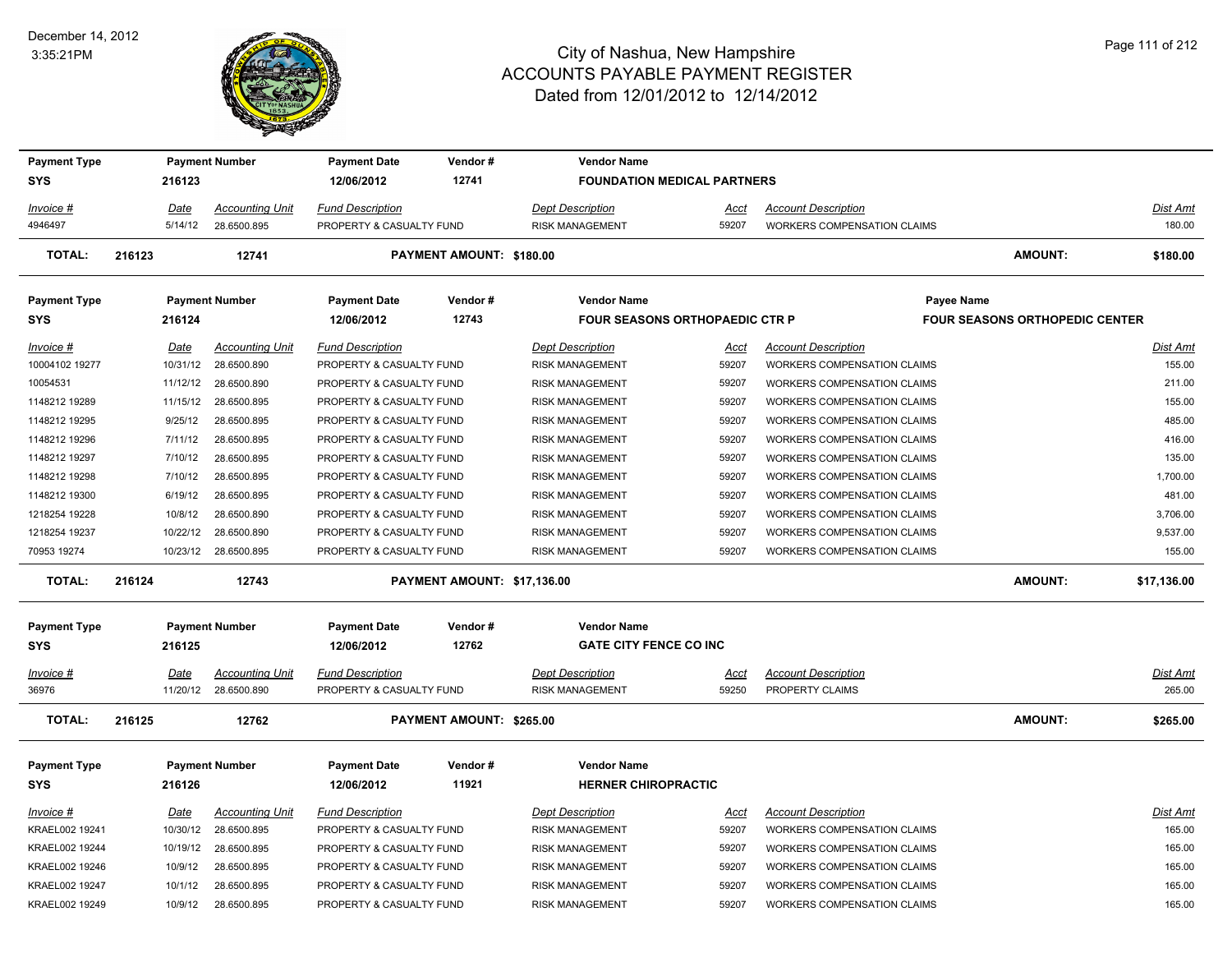

| KRAH000001 19242                                                                          |                                                    | 10/22/12 28.6500.895                                                               | PROPERTY & CASUALTY FUND                                                                                                                |                            | <b>RISK MANAGEMENT</b>                                                                                            | 59207                                    | <b>WORKERS COMPENSATION CLAIMS</b>                                                                                                                                   |                | 185.00                                           |
|-------------------------------------------------------------------------------------------|----------------------------------------------------|------------------------------------------------------------------------------------|-----------------------------------------------------------------------------------------------------------------------------------------|----------------------------|-------------------------------------------------------------------------------------------------------------------|------------------------------------------|----------------------------------------------------------------------------------------------------------------------------------------------------------------------|----------------|--------------------------------------------------|
| <b>TOTAL:</b>                                                                             | 216126                                             | 11921                                                                              |                                                                                                                                         | PAYMENT AMOUNT: \$1,010.00 |                                                                                                                   |                                          |                                                                                                                                                                      | <b>AMOUNT:</b> | \$1,010.00                                       |
| <b>Payment Type</b><br><b>SYS</b>                                                         | 216127                                             | <b>Payment Number</b>                                                              | <b>Payment Date</b><br>12/06/2012                                                                                                       | Vendor#<br>14754           | <b>Vendor Name</b><br><b>INDEPENDENCE THERAPY ASSOC LLC</b>                                                       |                                          |                                                                                                                                                                      |                |                                                  |
| Invoice #<br>$\mathbf{1}$                                                                 | Date<br>10/15/12                                   | <b>Accounting Unit</b><br>28.6500.895                                              | <b>Fund Description</b><br>PROPERTY & CASUALTY FUND                                                                                     |                            | <b>Dept Description</b><br><b>RISK MANAGEMENT</b>                                                                 | Acct<br>59207                            | <b>Account Description</b><br><b>WORKERS COMPENSATION CLAIMS</b>                                                                                                     |                | <u>Dist Amt</u><br>900.00                        |
| <b>TOTAL:</b>                                                                             | 216127                                             | 14754                                                                              |                                                                                                                                         | PAYMENT AMOUNT: \$900.00   |                                                                                                                   |                                          |                                                                                                                                                                      | <b>AMOUNT:</b> | \$900.00                                         |
| <b>Payment Type</b>                                                                       |                                                    | <b>Payment Number</b>                                                              | <b>Payment Date</b>                                                                                                                     | Vendor#                    | <b>Vendor Name</b>                                                                                                |                                          |                                                                                                                                                                      |                |                                                  |
| <b>SYS</b>                                                                                | 216128                                             |                                                                                    | 12/06/2012                                                                                                                              | 14909                      | <b>MICHAEL J O'CONNELL MD</b>                                                                                     |                                          |                                                                                                                                                                      |                |                                                  |
| Invoice #<br>31961 19231                                                                  | Date<br>10/16/12                                   | <b>Accounting Unit</b><br>28.6500.890                                              | <b>Fund Description</b><br>PROPERTY & CASUALTY FUND                                                                                     |                            | <b>Dept Description</b><br><b>RISK MANAGEMENT</b>                                                                 | Acct<br>59207                            | <b>Account Description</b><br><b>WORKERS COMPENSATION CLAIMS</b>                                                                                                     |                | Dist Amt<br>200.00                               |
| <b>TOTAL:</b>                                                                             | 216128                                             | 14909                                                                              |                                                                                                                                         | PAYMENT AMOUNT: \$200.00   |                                                                                                                   |                                          |                                                                                                                                                                      | <b>AMOUNT:</b> | \$200.00                                         |
| <b>Payment Type</b><br>SYS                                                                | 216129                                             | <b>Payment Number</b>                                                              | <b>Payment Date</b><br>12/06/2012                                                                                                       | Vendor#<br>13212           | <b>Vendor Name</b><br>OCCUPATIONAL HEALTH CTRS SOUTH                                                              |                                          |                                                                                                                                                                      |                |                                                  |
| <b>Invoice #</b><br>I34-1255171426 19265<br>I34-1255171426 19266<br>I34-1255171426 19267  | <u>Date</u><br>10/7/12<br>9/30/12                  | <b>Accounting Unit</b><br>28.6500.890<br>28.6500.890<br>10/14/12 28.6500.890       | <b>Fund Description</b><br>PROPERTY & CASUALTY FUND<br>PROPERTY & CASUALTY FUND<br>PROPERTY & CASUALTY FUND                             |                            | <b>Dept Description</b><br><b>RISK MANAGEMENT</b><br><b>RISK MANAGEMENT</b><br><b>RISK MANAGEMENT</b>             | <u>Acct</u><br>59207<br>59207<br>59207   | <b>Account Description</b><br>WORKERS COMPENSATION CLAIMS<br><b>WORKERS COMPENSATION CLAIMS</b><br>WORKERS COMPENSATION CLAIMS                                       |                | <u>Dist Amt</u><br>157.29<br>157.29<br>157.29    |
| <b>TOTAL:</b>                                                                             | 216129                                             | 13212                                                                              |                                                                                                                                         | PAYMENT AMOUNT: \$471.87   |                                                                                                                   |                                          |                                                                                                                                                                      | <b>AMOUNT:</b> | \$471.87                                         |
| <b>Payment Type</b><br><b>SYS</b>                                                         | 216130                                             | <b>Payment Number</b>                                                              | <b>Payment Date</b><br>12/06/2012                                                                                                       | Vendor#<br>14912           | <b>Vendor Name</b><br>ORTHOPEDIC PHYSICAL THERAPY                                                                 |                                          |                                                                                                                                                                      |                |                                                  |
| Invoice #<br>KRAH000001 19243<br>KRAH000001 19245<br>KRAH000001 19248<br>KRAH000001 19250 | Date<br>10/18/12<br>10/15/12<br>10/9/12<br>10/9/12 | <b>Accounting Unit</b><br>28.6500.895<br>28.6500.895<br>28.6500.895<br>28.6500.895 | <b>Fund Description</b><br>PROPERTY & CASUALTY FUND<br>PROPERTY & CASUALTY FUND<br>PROPERTY & CASUALTY FUND<br>PROPERTY & CASUALTY FUND |                            | <b>Dept Description</b><br>RISK MANAGEMENT<br>RISK MANAGEMENT<br><b>RISK MANAGEMENT</b><br><b>RISK MANAGEMENT</b> | Acct<br>59207<br>59207<br>59207<br>59207 | <b>Account Description</b><br>WORKERS COMPENSATION CLAIMS<br>WORKERS COMPENSATION CLAIMS<br><b>WORKERS COMPENSATION CLAIMS</b><br><b>WORKERS COMPENSATION CLAIMS</b> |                | Dist Amt<br>185.00<br>185.00<br>185.00<br>185.00 |
| <b>TOTAL:</b>                                                                             | 216130                                             | 14912                                                                              |                                                                                                                                         | PAYMENT AMOUNT: \$740.00   |                                                                                                                   |                                          |                                                                                                                                                                      | <b>AMOUNT:</b> | \$740.00                                         |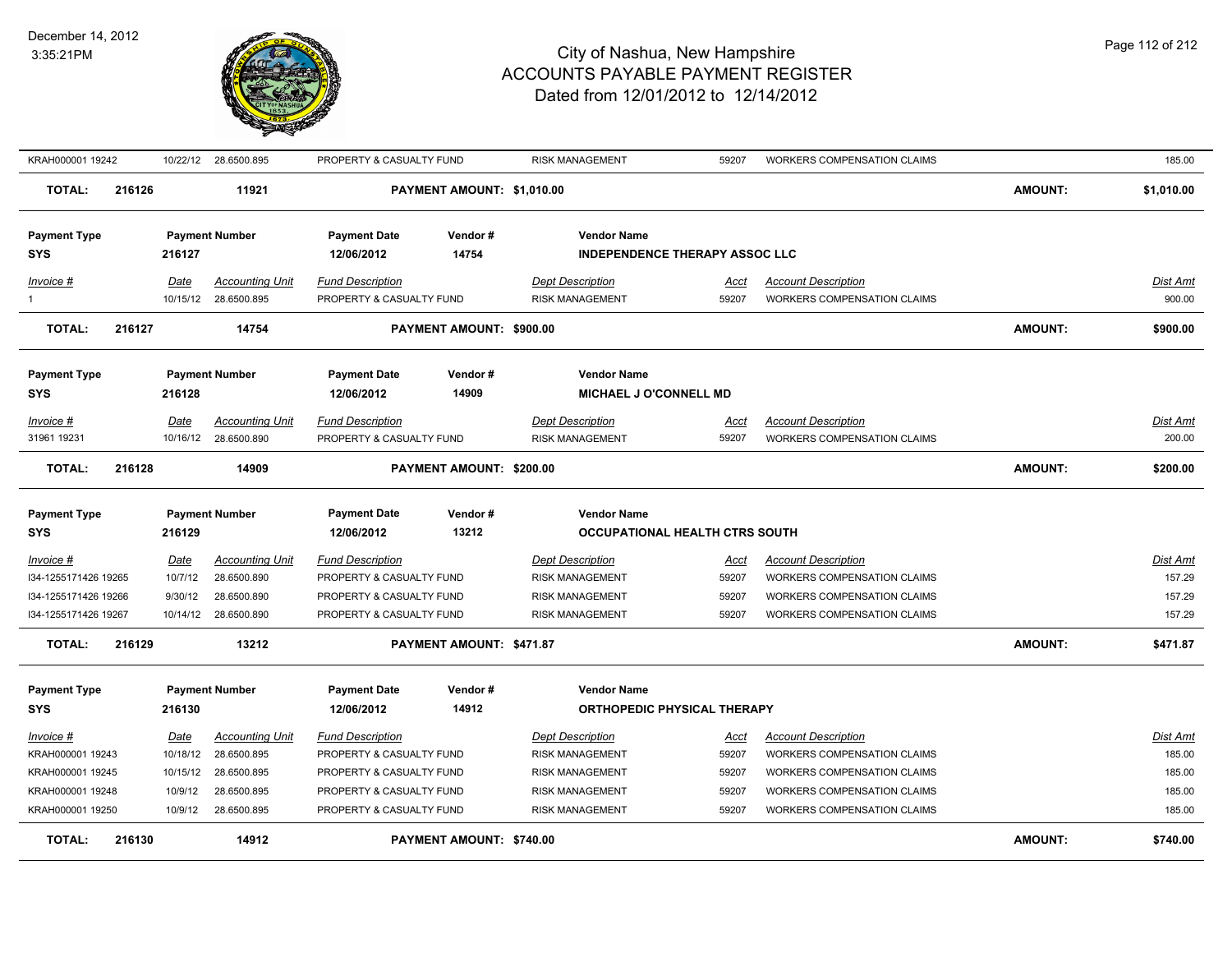#### December 14, 2012 3:35:21PM



| <b>Payment Type</b><br><b>SYS</b> |        | 216131      | <b>Payment Number</b>  | <b>Payment Date</b><br>12/06/2012 | Vendor#<br>15220                | <b>Vendor Name</b><br>THE PAIN RELIEF CENTER LLC |             |                                    |                |                 |
|-----------------------------------|--------|-------------|------------------------|-----------------------------------|---------------------------------|--------------------------------------------------|-------------|------------------------------------|----------------|-----------------|
| Invoice #                         |        | Date        | <b>Accounting Unit</b> | <b>Fund Description</b>           |                                 | Dept Description                                 | Acct        | <b>Account Description</b>         |                | <b>Dist Amt</b> |
| 27728955                          |        | 8/19/12     | 28.6500.890            | PROPERTY & CASUALTY FUND          |                                 | <b>RISK MANAGEMENT</b>                           | 59207       | <b>WORKERS COMPENSATION CLAIMS</b> |                | 3,150.00        |
| <b>TOTAL:</b>                     | 216131 |             | 15220                  |                                   | PAYMENT AMOUNT: \$3,150.00      |                                                  |             |                                    | <b>AMOUNT:</b> | \$3,150.00      |
| <b>Payment Type</b>               |        |             | <b>Payment Number</b>  | <b>Payment Date</b>               | Vendor#                         | <b>Vendor Name</b>                               |             |                                    |                |                 |
| <b>SYS</b>                        |        | 216132      |                        | 12/06/2012                        | 13296                           | PERFORMANCE REHAB INC                            |             |                                    |                |                 |
| Invoice #                         |        | Date        | <b>Accounting Unit</b> | <b>Fund Description</b>           |                                 | Dept Description                                 | Acct        | <b>Account Description</b>         |                | Dist Amt        |
| 1086Z12669                        |        | 11/1/12     | 28.6500.890            | PROPERTY & CASUALTY FUND          |                                 | <b>RISK MANAGEMENT</b>                           | 59207       | <b>WORKERS COMPENSATION CLAIMS</b> |                | 200.00          |
| 1174Z12669                        |        | 11/15/12    | 28.6500.890            | PROPERTY & CASUALTY FUND          |                                 | <b>RISK MANAGEMENT</b>                           | 59207       | WORKERS COMPENSATION CLAIMS        |                | 200.00          |
| 1265Z12669                        |        | 11/19/12    | 28.6500.890            | PROPERTY & CASUALTY FUND          |                                 | <b>RISK MANAGEMENT</b>                           | 59207       | WORKERS COMPENSATION CLAIMS        |                | 200.00          |
| 1279Z12669                        |        | 11/20/12    | 28.6500.890            | PROPERTY & CASUALTY FUND          |                                 | <b>RISK MANAGEMENT</b>                           | 59207       | <b>WORKERS COMPENSATION CLAIMS</b> |                | 200.00          |
| 700Z12669                         |        | 11/7/12     | 28.6500.890            | PROPERTY & CASUALTY FUND          |                                 | <b>RISK MANAGEMENT</b>                           | 59207       | WORKERS COMPENSATION CLAIMS        |                | 150.00          |
| 802Z12669                         |        | 11/5/12     | 28.6500.890            | PROPERTY & CASUALTY FUND          |                                 | <b>RISK MANAGEMENT</b>                           | 59207       | WORKERS COMPENSATION CLAIMS        |                | 205.00          |
| 912Z12669                         |        | 11/7/12     | 28.6500.890            | PROPERTY & CASUALTY FUND          |                                 | <b>RISK MANAGEMENT</b>                           | 59207       | WORKERS COMPENSATION CLAIMS        |                | 205.00          |
| 991Z12669                         |        | 11/13/12    | 28.6500.890            | PROPERTY & CASUALTY FUND          |                                 | RISK MANAGEMENT                                  | 59207       | WORKERS COMPENSATION CLAIMS        |                | 140.00          |
| 992Z12669                         |        |             | 11/13/12 28.6500.890   | PROPERTY & CASUALTY FUND          |                                 | <b>RISK MANAGEMENT</b>                           | 59207       | <b>WORKERS COMPENSATION CLAIMS</b> |                | 150.00          |
| <b>TOTAL:</b>                     | 216132 |             | 13296                  |                                   | PAYMENT AMOUNT: \$1,650.00      |                                                  |             |                                    | <b>AMOUNT:</b> | \$1,650.00      |
| <b>Payment Type</b>               |        |             | <b>Payment Number</b>  | <b>Payment Date</b>               | Vendor#                         | <b>Vendor Name</b>                               |             |                                    |                |                 |
| <b>SYS</b>                        |        | 216133      |                        | 12/06/2012                        | 13481                           | <b>RS MEDICAL</b>                                |             |                                    |                |                 |
| Invoice #                         |        | Date        | <b>Accounting Unit</b> | <b>Fund Description</b>           |                                 | <b>Dept Description</b>                          | Acct        | <b>Account Description</b>         |                | Dist Amt        |
| 0012546070                        |        | 6/28/12     | 28.6500.895            | PROPERTY & CASUALTY FUND          |                                 | <b>RISK MANAGEMENT</b>                           | 59207       | <b>WORKERS COMPENSATION CLAIMS</b> |                | 80.00           |
| TOTAL:                            | 216133 |             | 13481                  |                                   | <b>PAYMENT AMOUNT: \$80.00</b>  |                                                  |             |                                    | <b>AMOUNT:</b> | \$80.00         |
| <b>Payment Type</b>               |        |             | <b>Payment Number</b>  | <b>Payment Date</b>               | Vendor#                         | <b>Vendor Name</b>                               |             |                                    |                |                 |
| <b>SYS</b>                        |        | 216134      |                        | 12/06/2012                        | 13536                           | THE SCOTT LAWSON GROUP LTD                       |             |                                    |                |                 |
| <u>Invoice #</u>                  |        | <u>Date</u> | <b>Accounting Unit</b> | <b>Fund Description</b>           |                                 | <b>Dept Description</b>                          | <u>Acct</u> | <b>Account Description</b>         |                | <u>Dist Amt</u> |
| 00039644                          |        | 8/20/12     | 28.6500.895            | PROPERTY & CASUALTY FUND          |                                 | <b>RISK MANAGEMENT</b>                           | 59207       | <b>WORKERS COMPENSATION CLAIMS</b> |                | 537.06          |
| 00039900                          |        | 10/9/12     | 28.6500.895            | PROPERTY & CASUALTY FUND          |                                 | <b>RISK MANAGEMENT</b>                           | 59207       | <b>WORKERS COMPENSATION CLAIMS</b> |                | 148.20          |
| TOTAL:                            | 216134 |             | 13536                  |                                   | <b>PAYMENT AMOUNT: \$685.26</b> |                                                  |             |                                    | <b>AMOUNT:</b> | \$685.26        |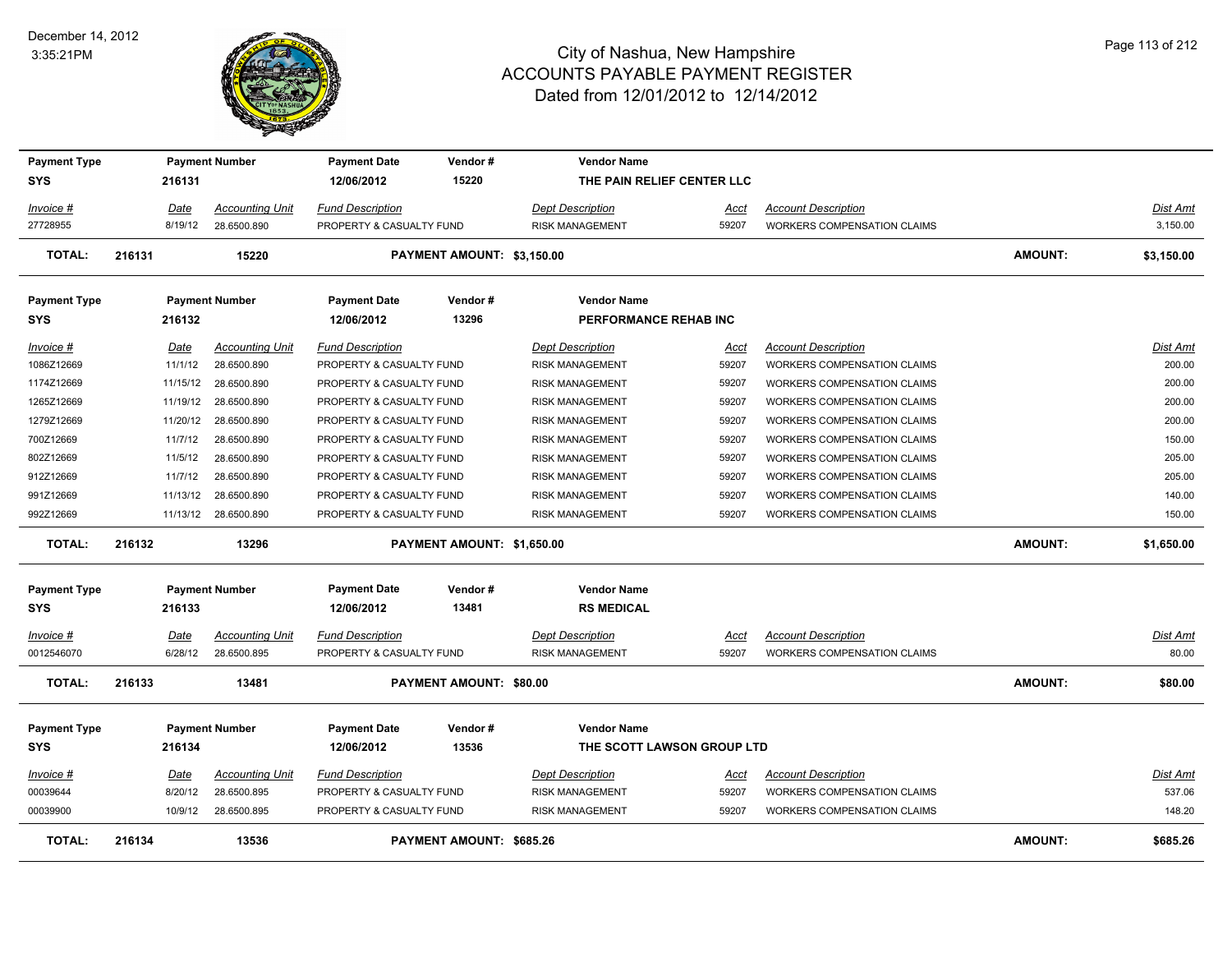

| <b>Payment Type</b> |             |          | <b>Payment Number</b>  | <b>Payment Date</b>      | Vendor#                    | <b>Vendor Name</b>                   |             |                                    |                |                 |
|---------------------|-------------|----------|------------------------|--------------------------|----------------------------|--------------------------------------|-------------|------------------------------------|----------------|-----------------|
| <b>SYS</b>          | 216135      |          |                        | 12/06/2012               | 13582                      | <b>SJ PHYSICIAN SERVICES</b>         |             |                                    |                |                 |
| Invoice #           | <u>Date</u> |          | <b>Accounting Unit</b> | <b>Fund Description</b>  |                            | <b>Dept Description</b>              | <u>Acct</u> | <b>Account Description</b>         |                | Dist Amt        |
| 401372              |             | 11/7/12  | 28.6500.890            | PROPERTY & CASUALTY FUND |                            | <b>RISK MANAGEMENT</b>               | 59207       | WORKERS COMPENSATION CLAIMS        |                | 180.00          |
| <b>TOTAL:</b>       | 216135      |          | 13582                  |                          | PAYMENT AMOUNT: \$180.00   |                                      |             |                                    | <b>AMOUNT:</b> | \$180.00        |
| <b>Payment Type</b> |             |          | <b>Payment Number</b>  | <b>Payment Date</b>      | Vendor#                    | <b>Vendor Name</b>                   |             |                                    |                |                 |
| <b>SYS</b>          | 216136      |          |                        | 12/06/2012               | 13597                      | SO NH REGIONAL MEDICAL CENTER        |             |                                    |                |                 |
| $Invoice$ #         | Date        |          | <b>Accounting Unit</b> | <b>Fund Description</b>  |                            | <b>Dept Description</b>              | Acct        | <b>Account Description</b>         |                | Dist Amt        |
| RN2556070           | 11/7/12     |          | 28.6500.890            | PROPERTY & CASUALTY FUND |                            | <b>RISK MANAGEMENT</b>               | 59207       | WORKERS COMPENSATION CLAIMS        |                | 4,722.13        |
| SRN2501993          |             | 9/25/12  | 28.6500.895            | PROPERTY & CASUALTY FUND |                            | <b>RISK MANAGEMENT</b>               | 59207       | WORKERS COMPENSATION CLAIMS        |                | 554.25          |
| SRN2515750          |             | 10/8/12  | 28.6500.890            | PROPERTY & CASUALTY FUND |                            | <b>RISK MANAGEMENT</b>               | 59207       | WORKERS COMPENSATION CLAIMS        |                | 365.48          |
| SRN2515768          |             | 10/8/12  | 28.6500.890            | PROPERTY & CASUALTY FUND |                            | <b>RISK MANAGEMENT</b>               | 59207       | WORKERS COMPENSATION CLAIMS        |                | 961.40          |
| SRN2556201          |             | 11/7/12  | 28.6500.890            | PROPERTY & CASUALTY FUND |                            | <b>RISK MANAGEMENT</b>               | 59207       | <b>WORKERS COMPENSATION CLAIMS</b> |                | 245.49          |
| TOTAL:              | 216136      |          | 13597                  |                          | PAYMENT AMOUNT: \$6,848.75 |                                      |             |                                    | <b>AMOUNT:</b> | \$6,848.75      |
| <b>Payment Type</b> |             |          | <b>Payment Number</b>  | <b>Payment Date</b>      | Vendor#                    | <b>Vendor Name</b>                   |             |                                    |                |                 |
| <b>SYS</b>          | 216137      |          |                        | 12/06/2012               | 13609                      | SOUTHERN NH RADIOLOGY CONSULTA       |             |                                    |                |                 |
| Invoice #           | <b>Date</b> |          | <b>Accounting Unit</b> | <b>Fund Description</b>  |                            | <b>Dept Description</b>              | <u>Acct</u> | <b>Account Description</b>         |                | Dist Amt        |
| 16442510            |             | 10/9/12  | 28.6500.890            | PROPERTY & CASUALTY FUND |                            | <b>RISK MANAGEMENT</b>               | 59207       | WORKERS COMPENSATION CLAIMS        |                | 72.00           |
| 16496510            |             |          | 10/16/12 28.6500.890   | PROPERTY & CASUALTY FUND |                            | <b>RISK MANAGEMENT</b>               | 59207       | <b>WORKERS COMPENSATION CLAIMS</b> |                | 235.00          |
| <b>TOTAL:</b>       | 216137      |          | 13609                  |                          | PAYMENT AMOUNT: \$307.00   |                                      |             |                                    | <b>AMOUNT:</b> | \$307.00        |
| <b>Payment Type</b> |             |          | <b>Payment Number</b>  | <b>Payment Date</b>      | Vendor#                    | <b>Vendor Name</b>                   |             |                                    |                |                 |
| <b>SYS</b>          | 216138      |          |                        | 12/06/2012               | 13635                      | <b>ST JOSEPHS HOSPITAL</b>           |             |                                    |                |                 |
| $Invoice$ #         | <b>Date</b> |          | <b>Accounting Unit</b> | <b>Fund Description</b>  |                            | <b>Dept Description</b>              | <u>Acct</u> | <b>Account Description</b>         |                | Dist Amt        |
| 002316613N          |             | 10/18/12 | 28.6500.890            | PROPERTY & CASUALTY FUND |                            | <b>RISK MANAGEMENT</b>               | 59207       | <b>WORKERS COMPENSATION CLAIMS</b> |                | 240.00          |
| 12186-00023         |             | 9/20/12  | 28.6500.890            | PROPERTY & CASUALTY FUND |                            | <b>RISK MANAGEMENT</b>               | 59207       | <b>WORKERS COMPENSATION CLAIMS</b> |                | 1,046.20        |
| <b>TOTAL:</b>       | 216138      |          | 13635                  |                          | PAYMENT AMOUNT: \$1,286.20 |                                      |             |                                    | <b>AMOUNT:</b> | \$1,286.20      |
| <b>Payment Type</b> |             |          | <b>Payment Number</b>  | <b>Payment Date</b>      | Vendor#                    | <b>Vendor Name</b>                   |             |                                    |                |                 |
| <b>SYS</b>          | 216139      |          |                        | 12/06/2012               | 13666                      | <b>STONERIVER PHARMACY SOLUTIONS</b> |             |                                    |                |                 |
|                     |             |          |                        |                          |                            |                                      |             |                                    |                |                 |
| Invoice #           | <u>Date</u> |          | <b>Accounting Unit</b> | <b>Fund Description</b>  |                            | <b>Dept Description</b>              | <u>Acct</u> | <b>Account Description</b>         |                | <u>Dist Amt</u> |
| 37991696            | 11/4/12     |          | 28.6500.895            | PROPERTY & CASUALTY FUND |                            | <b>RISK MANAGEMENT</b>               | 59207       | WORKERS COMPENSATION CLAIMS        |                | 1,034.37        |
| 38009914            |             | 11/7/12  | 28.6500.895            | PROPERTY & CASUALTY FUND |                            | <b>RISK MANAGEMENT</b>               | 59207       | WORKERS COMPENSATION CLAIMS        |                | 800.40          |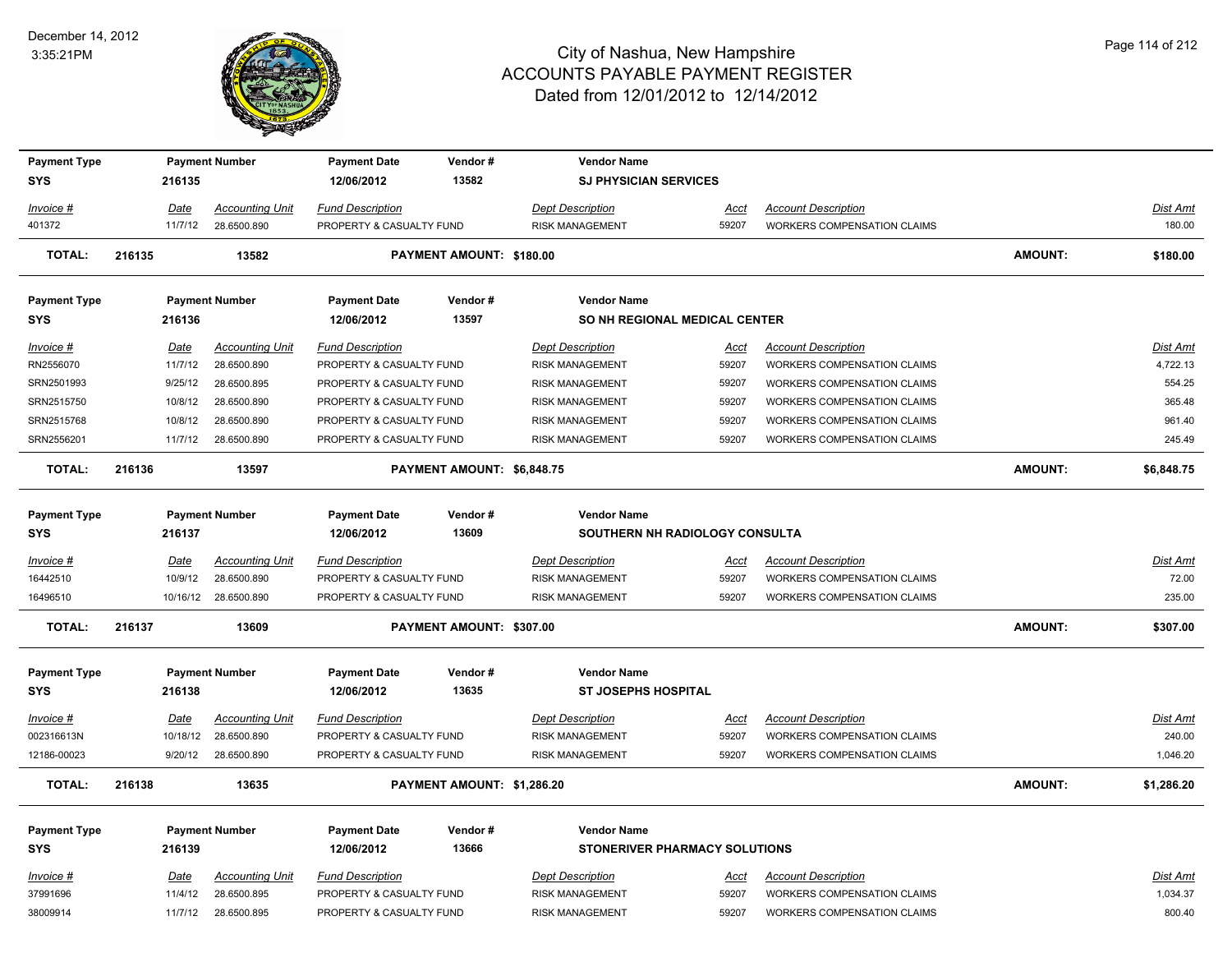

| 38023414                          |        |                  | 11/11/12 28.6500.895                        | PROPERTY & CASUALTY FUND                         |                             | <b>RISK MANAGEMENT</b>                                    | 59207                | <b>WORKERS COMPENSATION CLAIMS</b>                      |                                  | 266.93                    |
|-----------------------------------|--------|------------------|---------------------------------------------|--------------------------------------------------|-----------------------------|-----------------------------------------------------------|----------------------|---------------------------------------------------------|----------------------------------|---------------------------|
| <b>TOTAL:</b>                     | 216139 |                  | 13666                                       |                                                  | PAYMENT AMOUNT: \$2,101.70  |                                                           |                      |                                                         | <b>AMOUNT:</b>                   | \$2,101.70                |
| <b>Payment Type</b><br><b>SYS</b> |        | 216140           | <b>Payment Number</b>                       | <b>Payment Date</b><br>12/10/2012                | Vendor#<br>10892            | <b>Vendor Name</b><br><b>CAROLYN MORTELLARO</b>           |                      |                                                         |                                  |                           |
| Invoice #<br>12/10/12 REIMB       |        | Date             | <b>Accounting Unit</b><br>12/10/12 31.1.500 | <b>Fund Description</b><br><b>GENERAL FUND</b>   |                             | <b>Dept Description</b><br><b>HUNT BUILDING</b>           | Acct<br>61100        | <b>Account Description</b><br>OFFICE SUPPLIES           | Activity                         | Dist Amt<br>2.25          |
| 12/10/12 REIMB                    |        |                  | 12/10/12 31.1.500                           | <b>GENERAL FUND</b>                              |                             | <b>HUNT BUILDING</b>                                      | 71999                | MISCELLANEOUS EQUIPMENT                                 |                                  | 13.66                     |
| 12/10/12 REIMB                    |        |                  | 12/10/12 31.3015                            | HUNT BLDG GRANTS FUND                            |                             | HUNT BLDG GRANTS FUND                                     | 55699                | OTHER CONTRACTED SERVICES                               | 31.1003.10.01                    | 160.14                    |
| <b>TOTAL:</b>                     | 216140 |                  | 10892                                       |                                                  | PAYMENT AMOUNT: \$176.05    |                                                           |                      |                                                         | <b>AMOUNT:</b>                   | \$176.05                  |
| <b>Payment Type</b><br><b>SYS</b> |        | 216141           | <b>Payment Number</b>                       | <b>Payment Date</b><br>12/10/2012                | Vendor#<br>15579            | <b>Vendor Name</b><br><b>MERIDIAN CONSTRUCTION CORP</b>   |                      |                                                         |                                  |                           |
| Invoice #                         |        | Date             | <b>Accounting Unit</b>                      | <b>Fund Description</b>                          |                             | <b>Dept Description</b>                                   | <u>Acct</u>          | <b>Account Description</b>                              |                                  | Dist Amt                  |
| 12100-01-10                       |        | 9/30/12          | 28.6500.895                                 | PROPERTY & CASUALTY FUND                         |                             | <b>RISK MANAGEMENT</b>                                    | 59250                | PROPERTY CLAIMS                                         |                                  | 36,924.00                 |
| <b>TOTAL:</b>                     | 216141 |                  | 15579                                       |                                                  | PAYMENT AMOUNT: \$36,924.00 |                                                           |                      |                                                         | <b>AMOUNT:</b>                   | \$36,924.00               |
| <b>Payment Type</b><br><b>SYS</b> |        | 216142           | <b>Payment Number</b>                       | <b>Payment Date</b><br>12/11/2012                | Vendor#<br>10892            | <b>Vendor Name</b><br><b>CAROLYN MORTELLARO</b>           |                      |                                                         |                                  |                           |
| $Invoice$ #<br>12/10/12 REIMB MB  |        | Date             | <b>Accounting Unit</b><br>12/11/12 31.3015  | <b>Fund Description</b><br>HUNT BLDG GRANTS FUND |                             | <b>Dept Description</b><br>HUNT BLDG GRANTS FUND          | <u>Acct</u><br>55699 | <b>Account Description</b><br>OTHER CONTRACTED SERVICES | <b>Activity</b><br>31.1004.12.01 | <b>Dist Amt</b><br>129.86 |
| <b>TOTAL:</b>                     | 216142 |                  | 10892                                       |                                                  | PAYMENT AMOUNT: \$129.86    |                                                           |                      |                                                         | <b>AMOUNT:</b>                   | \$129.86                  |
| <b>Payment Type</b><br><b>SYS</b> |        | 216143           | <b>Payment Number</b>                       | <b>Payment Date</b><br>12/12/2012                | Vendor#<br>15646            | <b>Vendor Name</b><br><b>FODY'S GREAT AMERICAN TAVERN</b> |                      |                                                         |                                  |                           |
| Invoice #                         |        | Date             | <b>Accounting Unit</b>                      | <b>Fund Description</b>                          |                             | <b>Dept Description</b>                                   | <u>Acct</u>          | <b>Account Description</b>                              | <b>Activity</b>                  | <u>Dist Amt</u>           |
| 12/12/12 HUNT BLDG LUN            |        | 12/12/12 31.3015 |                                             | HUNT BLDG GRANTS FUND                            |                             | HUNT BLDG GRANTS FUND                                     | 55699                | OTHER CONTRACTED SERVICES                               | 31.1003.10.01                    | 544.12                    |
| <b>TOTAL:</b>                     | 216143 |                  | 15646                                       |                                                  | PAYMENT AMOUNT: \$544.12    |                                                           |                      |                                                         | <b>AMOUNT:</b>                   | \$544.12                  |
| <b>Payment Type</b><br><b>SYS</b> |        | 216144           | <b>Payment Number</b>                       | <b>Payment Date</b><br>12/13/2012                | Vendor#<br>14055            | <b>Vendor Name</b><br><b>LOUISE BROWN</b>                 |                      |                                                         |                                  |                           |
| Invoice #<br>MILEAGE 11/19/12     |        | Date<br>12/11/12 | <b>Accounting Unit</b><br>32.1.600          | <b>Fund Description</b><br><b>GENERAL FUND</b>   |                             | <b>Dept Description</b><br>ASSESSING                      | Acct<br>55307        | <b>Account Description</b><br>MILEAGE REIMBURSEMENTS    |                                  | Dist Amt<br>39.74         |
|                                   |        |                  |                                             |                                                  |                             |                                                           |                      |                                                         |                                  |                           |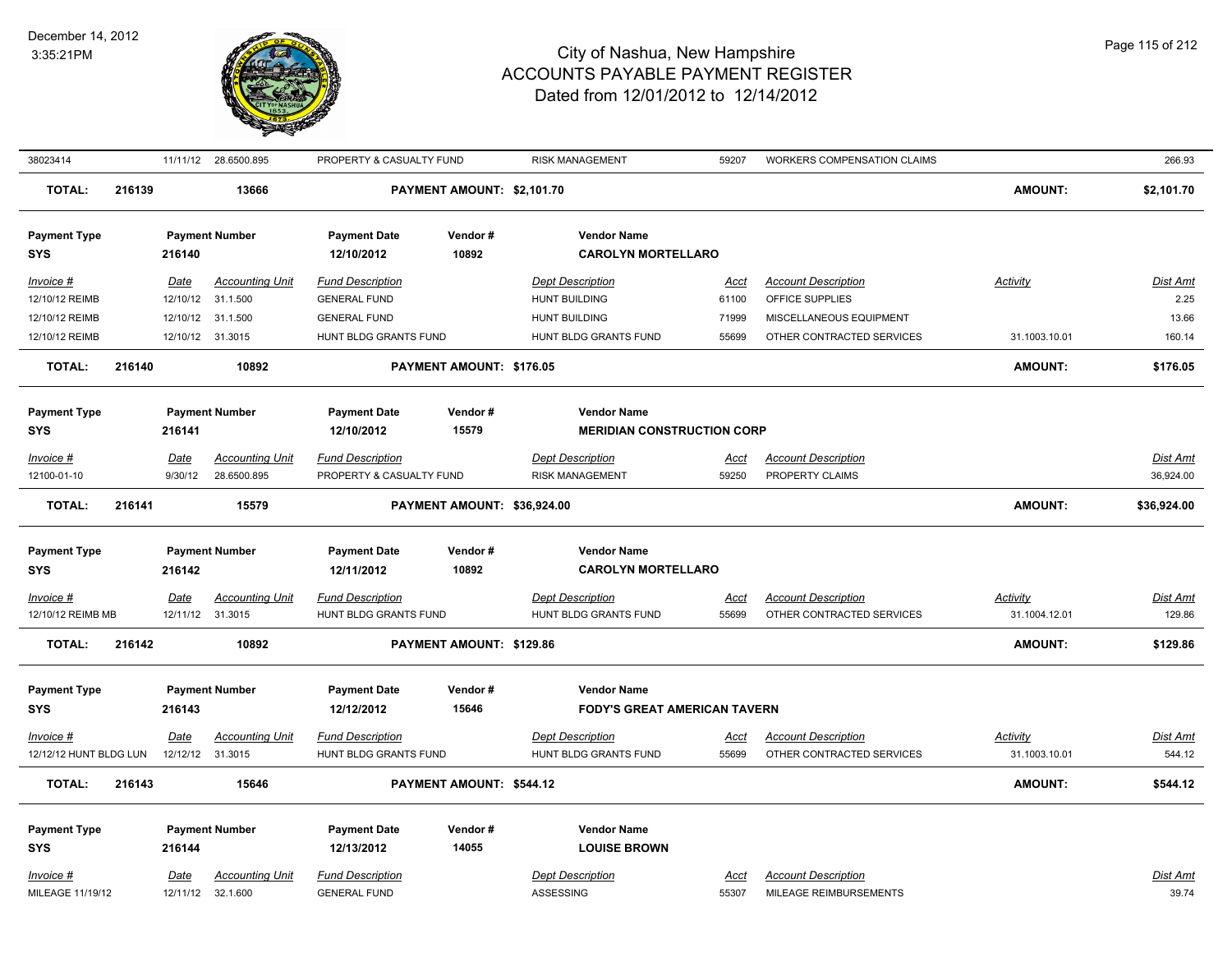

| <b>TOTAL:</b>                     | 216144 |             | 14055                                          |                                                     | PAYMENT AMOUNT: \$39.74        |                                                   |                      |                                                              | AMOUNT:         | \$39.74           |
|-----------------------------------|--------|-------------|------------------------------------------------|-----------------------------------------------------|--------------------------------|---------------------------------------------------|----------------------|--------------------------------------------------------------|-----------------|-------------------|
| <b>Payment Type</b><br><b>SYS</b> |        | 216145      | <b>Payment Number</b>                          | <b>Payment Date</b><br>12/13/2012                   | Vendor#<br>14105               | <b>Vendor Name</b><br>PETER CINFO                 |                      |                                                              |                 |                   |
| Invoice #<br>REIMB DEC COMCAST    |        | Date        | <b>Accounting Unit</b><br>11/28/12 50.1.500    | <b>Fund Description</b><br><b>GENERAL FUND</b>      |                                | <b>Dept Description</b><br><b>POLICE</b>          | Acct<br>54849        | <b>Account Description</b><br>TELEPHONE LEASE                |                 | Dist Amt<br>45.96 |
| <b>TOTAL:</b>                     | 216145 |             | 14105                                          |                                                     | PAYMENT AMOUNT: \$45.96        |                                                   |                      |                                                              | <b>AMOUNT:</b>  | \$45.96           |
| <b>Payment Type</b><br><b>SYS</b> |        | 216146      | <b>Payment Number</b>                          | <b>Payment Date</b><br>12/13/2012                   | Vendor#<br>11857               | <b>Vendor Name</b><br><b>KEVIN COLLINS</b>        |                      |                                                              |                 |                   |
| Invoice #<br>REIMB 12/1/12        |        | Date        | <b>Accounting Unit</b><br>12/10/12  50.1.500   | <b>Fund Description</b><br><b>GENERAL FUND</b>      |                                | <b>Dept Description</b><br><b>POLICE</b>          | Acct<br>61107        | <b>Account Description</b><br><b>CLOTHING &amp; UNIFORMS</b> |                 | Dist Amt<br>96.00 |
| <b>TOTAL:</b>                     | 216146 |             | 11857                                          |                                                     | PAYMENT AMOUNT: \$96.00        |                                                   |                      |                                                              | <b>AMOUNT:</b>  | \$96.00           |
| <b>Payment Type</b><br><b>SYS</b> |        | 216147      | <b>Payment Number</b>                          | <b>Payment Date</b><br>12/13/2012                   | Vendor#<br>14148               | <b>Vendor Name</b><br><b>PATRICIA CROOKER</b>     |                      |                                                              |                 |                   |
| Invoice #                         |        | <u>Date</u> | <u>Accounting Unit</u>                         | <b>Fund Description</b>                             |                                | <b>Dept Description</b>                           | <u>Acct</u>          | <b>Account Description</b>                                   | <b>Activity</b> | <u>Dist Amt</u>   |
| MILEAGE 11/18-12/04/12            |        | 12/4/12     | 71.3068                                        | COMMUNITY SERVICES GRANTS                           |                                | COMMUNITY SERVICES GRANTS                         | 55300                | <b>TRAVEL</b>                                                | 71.1004.13.01   | 153.26            |
| <b>TOTAL:</b>                     | 216147 |             | 14148                                          |                                                     | PAYMENT AMOUNT: \$153.26       |                                                   |                      |                                                              | <b>AMOUNT:</b>  | \$153.26          |
| <b>Payment Type</b><br><b>SYS</b> |        | 216148      | <b>Payment Number</b>                          | <b>Payment Date</b><br>12/13/2012                   | Vendor#<br>11939               | <b>Vendor Name</b><br><b>JENNIFER DESHAIES</b>    |                      |                                                              |                 |                   |
| Invoice #<br>MILEAGE 12/04/12     |        | Date        | <b>Accounting Unit</b><br>12/11/12 28.6500.500 | <b>Fund Description</b><br>PROPERTY & CASUALTY FUND |                                | <b>Dept Description</b><br><b>RISK MANAGEMENT</b> | Acct<br>55307        | <b>Account Description</b><br>MILEAGE REIMBURSEMENTS         |                 | Dist Amt<br>33.75 |
| <b>TOTAL:</b>                     | 216148 |             | 11939                                          |                                                     | PAYMENT AMOUNT: \$33.75        |                                                   |                      |                                                              | <b>AMOUNT:</b>  | \$33.75           |
| <b>Payment Type</b><br><b>SYS</b> |        | 216149      | <b>Payment Number</b>                          | <b>Payment Date</b><br>12/13/2012                   | Vendor#<br>14193               | <b>Vendor Name</b><br><b>ROSS DUGAS</b>           |                      |                                                              |                 |                   |
| Invoice #<br>AUG MILEAGE          |        | Date        | <b>Accounting Unit</b><br>12/10/12 28.6500.500 | <b>Fund Description</b><br>PROPERTY & CASUALTY FUND |                                | <b>Dept Description</b><br><b>RISK MANAGEMENT</b> | <u>Acct</u><br>55307 | <b>Account Description</b><br>MILEAGE REIMBURSEMENTS         |                 | Dist Amt<br>17.76 |
| <b>TOTAL:</b>                     | 216149 |             | 14193                                          |                                                     | <b>PAYMENT AMOUNT: \$17.76</b> |                                                   |                      |                                                              | <b>AMOUNT:</b>  | \$17.76           |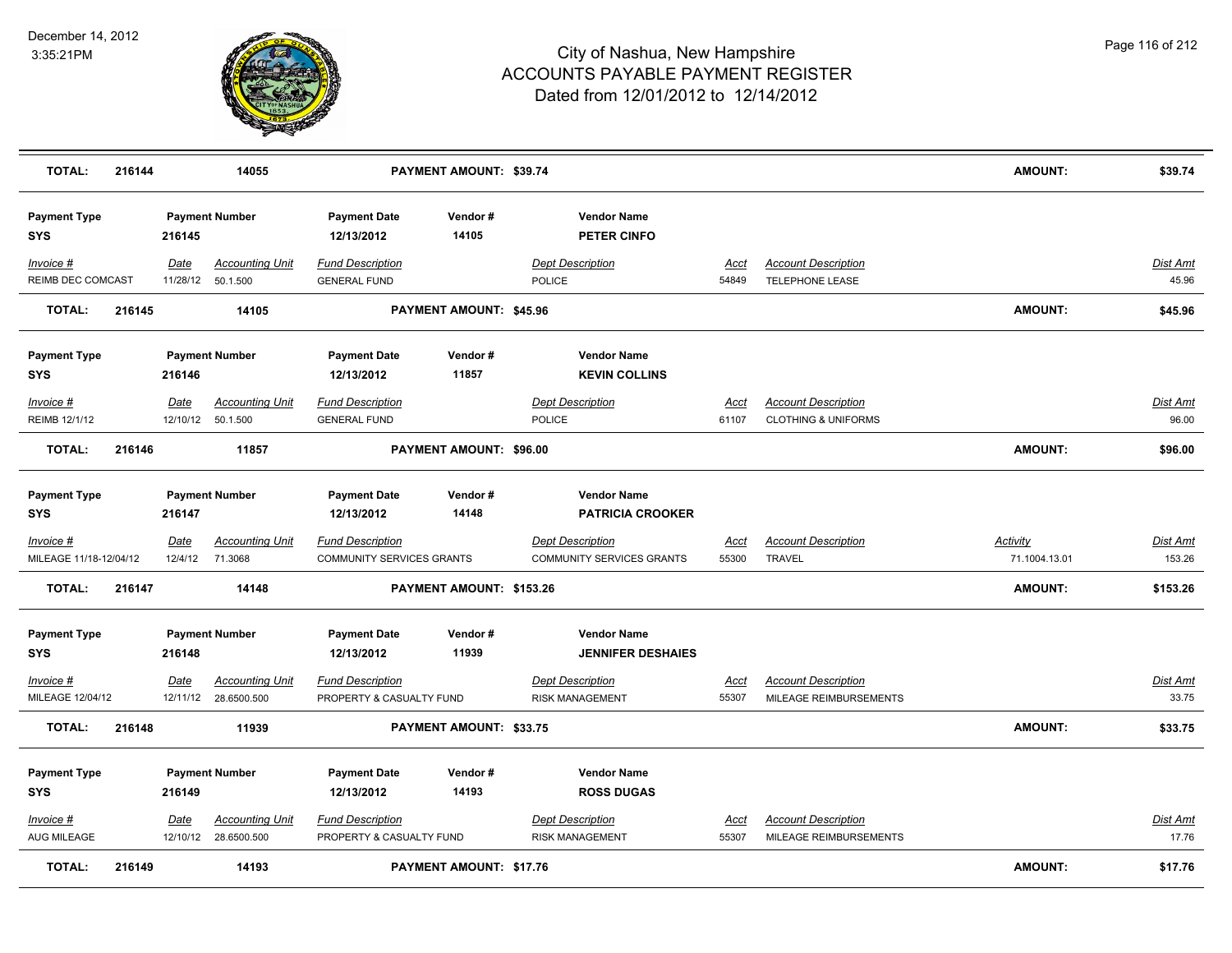

| <b>Payment Type</b>      |         | <b>Payment Number</b>  | <b>Payment Date</b>     | Vendor#                        | <b>Vendor Name</b>                   |             |                                |                 |             |
|--------------------------|---------|------------------------|-------------------------|--------------------------------|--------------------------------------|-------------|--------------------------------|-----------------|-------------|
| SYS                      | 216150  |                        | 12/13/2012              | 14237                          | <b>DAVID FREDETTE</b>                |             |                                |                 |             |
| Invoice #                | Date    | <b>Accounting Unit</b> | <b>Fund Description</b> |                                | <b>Dept Description</b>              | Acct        | <b>Account Description</b>     |                 | Dist Amt    |
| MILEAGE 10/30 & 11/28    |         | 12/10/12 26.1.500      | <b>GENERAL FUND</b>     |                                | <b>FINANCIAL SERVICES</b>            | 55300       | <b>TRAVEL</b>                  |                 | 80.50       |
| <b>TOTAL:</b><br>216150  |         | 14237                  |                         | <b>PAYMENT AMOUNT: \$80.50</b> |                                      |             |                                | <b>AMOUNT:</b>  | \$80.50     |
| <b>Payment Type</b>      |         | <b>Payment Number</b>  | <b>Payment Date</b>     | Vendor#                        | <b>Vendor Name</b>                   |             |                                |                 |             |
| SYS                      | 216151  |                        | 12/13/2012              | 15161                          | <b>GENARO URIBE AND MUNOZ CONSTR</b> |             |                                |                 |             |
| Invoice #                | Date    | <b>Accounting Unit</b> | <b>Fund Description</b> |                                | <b>Dept Description</b>              | Acct        | <b>Account Description</b>     | <b>Activity</b> | Dist Amt    |
| IDIS#1733 CHANGE #2      | 12/4/12 | 84.3090                | URBAN PROGRAM GRANTS    |                                | URBAN PROGRAM GRANTS                 | 69025       | HOUSING PROGRAM ACTIVITIES     | 8400.12.60.601  | 500.00      |
| IDIS#1733 CHANGE #2      | 12/4/12 | 84.3090                | URBAN PROGRAM GRANTS    |                                | URBAN PROGRAM GRANTS                 | 69025       | HOUSING PROGRAM ACTIVITIES     | 8400.13.60.605  | 9,500.00    |
| <b>TOTAL:</b><br>216151  |         | 15161                  |                         | PAYMENT AMOUNT: \$10,000.00    |                                      |             |                                | AMOUNT:         | \$10,000.00 |
| <b>Payment Type</b>      |         | <b>Payment Number</b>  | <b>Payment Date</b>     | Vendor#                        | <b>Vendor Name</b>                   |             |                                |                 |             |
| SYS                      | 216152  |                        | 12/13/2012              | 14304                          | <b>JENNIFER HINDERER</b>             |             |                                |                 |             |
| Invoice #                | Date    | <b>Accounting Unit</b> | <b>Fund Description</b> |                                | <b>Dept Description</b>              | Acct        | <b>Account Description</b>     |                 | Dist Amt    |
| UNITED WAY DOOR<br>REIMB |         | 12/10/12 09.1.510      | <b>GENERAL FUND</b>     |                                | CIVIC & COMMUNITY ACTIVITIES         | 56200       | <b>COMMUNITY FUND</b>          |                 | 190.00      |
| <b>TOTAL:</b><br>216152  |         | 14304                  |                         | PAYMENT AMOUNT: \$190.00       |                                      |             |                                | <b>AMOUNT:</b>  | \$190.00    |
| <b>Payment Type</b>      |         | <b>Payment Number</b>  | <b>Payment Date</b>     | Vendor#                        | <b>Vendor Name</b>                   |             |                                |                 |             |
| SYS                      | 216153  |                        | 12/13/2012              | 14839                          | <b>ANDREW KARLIS</b>                 |             |                                |                 |             |
| Invoice #                | Date    | <b>Accounting Unit</b> | <b>Fund Description</b> |                                | <b>Dept Description</b>              | Acct        | <b>Account Description</b>     |                 | Dist Amt    |
| <b>JOS A BANK REIMB</b>  |         | 11/21/12 50.1.500      | <b>GENERAL FUND</b>     |                                | <b>POLICE</b>                        | 61107       | <b>CLOTHING &amp; UNIFORMS</b> |                 | 279.00      |
| <b>TOTAL:</b><br>216153  |         | 14839                  |                         | PAYMENT AMOUNT: \$279.00       |                                      |             |                                | <b>AMOUNT:</b>  | \$279.00    |
| <b>Payment Type</b>      |         | <b>Payment Number</b>  | <b>Payment Date</b>     | Vendor#                        | <b>Vendor Name</b>                   |             |                                |                 |             |
| <b>SYS</b>               | 216154  |                        | 12/13/2012              | 14374                          | <b>JEFF LAFLEUR</b>                  |             |                                |                 |             |
| Invoice #                | Date    | <b>Accounting Unit</b> | <b>Fund Description</b> |                                | <b>Dept Description</b>              | <u>Acct</u> | <b>Account Description</b>     |                 | Dist Amt    |
| 10/28-12/5/12 REIMB      |         | 12/12/12 68.6000.500   | SOLID WASTE FUND        |                                | SOLID WASTE                          | 55307       | MILEAGE REIMBURSEMENTS         |                 | 577.35      |
| TOTAL:<br>216154         |         | 14374                  |                         | PAYMENT AMOUNT: \$577.35       |                                      |             |                                | <b>AMOUNT:</b>  | \$577.35    |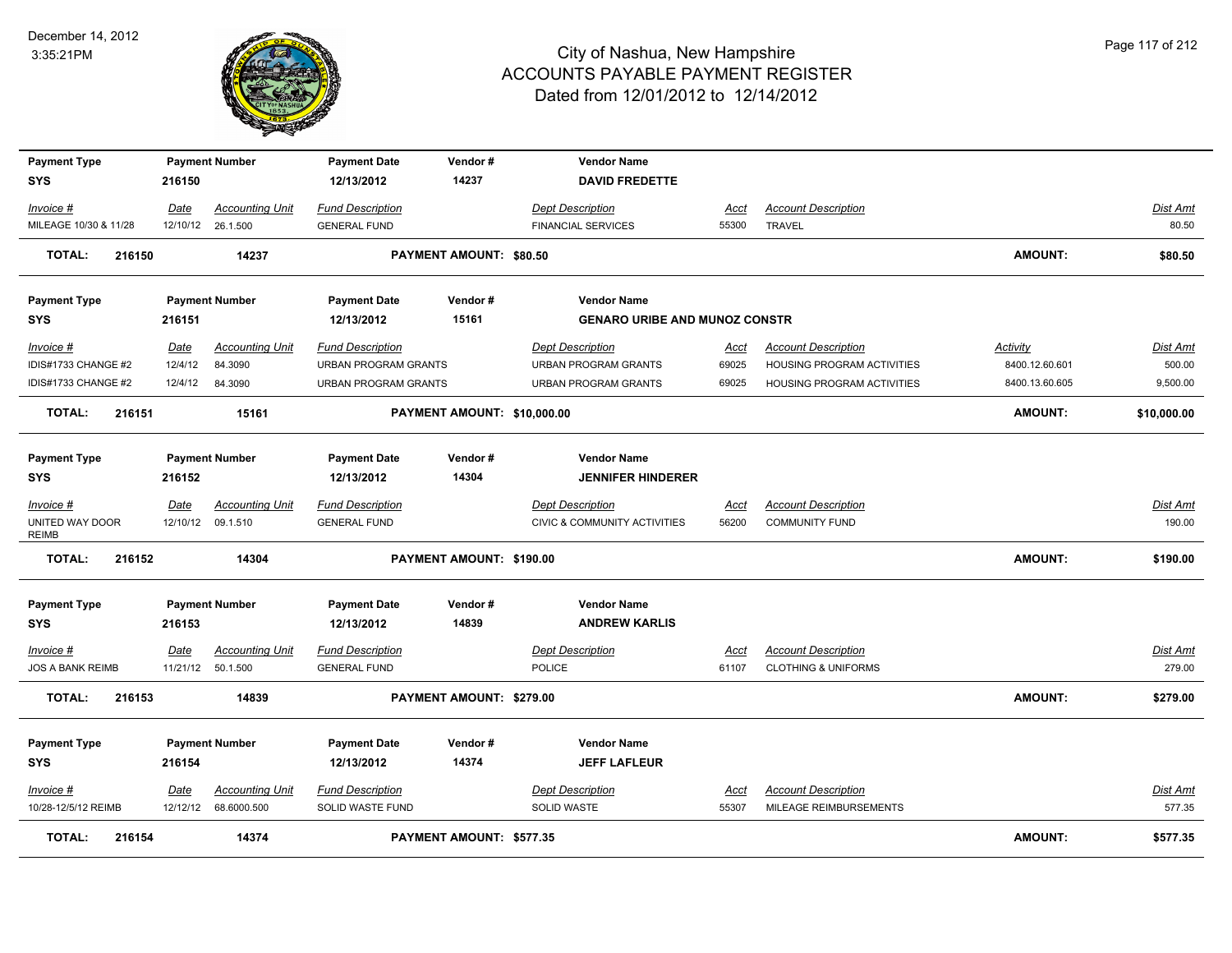

| <b>Payment Type</b>                 |                 | <b>Payment Number</b>              | <b>Payment Date</b>                            | Vendor#                        | <b>Vendor Name</b>                                |               |                                               |                |                   |
|-------------------------------------|-----------------|------------------------------------|------------------------------------------------|--------------------------------|---------------------------------------------------|---------------|-----------------------------------------------|----------------|-------------------|
| <b>SYS</b>                          | 216155          |                                    | 12/13/2012                                     | 15627                          | <b>MICHAEL LANG</b>                               |               |                                               |                |                   |
| Invoice #                           | <b>Date</b>     | <b>Accounting Unit</b>             | <b>Fund Description</b>                        |                                | <b>Dept Description</b>                           | <b>Acct</b>   | <b>Account Description</b>                    |                | <b>Dist Amt</b>   |
| 11/28 MILEAGE REIMB                 | 11/29/12        | 50.1.500                           | <b>GENERAL FUND</b>                            |                                | POLICE                                            | 55307         | MILEAGE REIMBURSEMENTS                        |                | 44.40             |
| <b>TOTAL:</b><br>216155             |                 | 15627                              |                                                | PAYMENT AMOUNT: \$44.40        |                                                   |               |                                               | <b>AMOUNT:</b> | \$44.40           |
| <b>Payment Type</b>                 |                 | <b>Payment Number</b>              | <b>Payment Date</b>                            | Vendor#                        | <b>Vendor Name</b>                                |               |                                               |                |                   |
| SYS                                 | 216156          |                                    | 12/13/2012                                     | 15648                          | <b>MATTHEW LEBLANC</b>                            |               |                                               |                |                   |
| Invoice #                           | Date            | <b>Accounting Unit</b>             | <b>Fund Description</b>                        |                                | <b>Dept Description</b>                           | <u>Acct</u>   | <b>Account Description</b>                    |                | Dist Amt          |
| <b>REIMB SEMINAR</b>                | 12/12/12        | 68.6000.500                        | SOLID WASTE FUND                               |                                | SOLID WASTE                                       | 55307         | MILEAGE REIMBURSEMENTS                        |                | 60.23             |
| <b>TOTAL:</b><br>216156             |                 | 15648                              |                                                | <b>PAYMENT AMOUNT: \$60.23</b> |                                                   |               |                                               | <b>AMOUNT:</b> | \$60.23           |
| <b>Payment Type</b>                 |                 | <b>Payment Number</b>              | <b>Payment Date</b>                            | Vendor#                        | <b>Vendor Name</b>                                |               |                                               |                |                   |
| <b>SYS</b>                          | 216157          |                                    | 12/13/2012                                     | 14629                          | <b>ALICIA MASKE</b>                               |               |                                               |                |                   |
| Invoice #<br>12/3 OFFICE SUP REIMB  | Date<br>12/3/12 | <b>Accounting Unit</b><br>11.1.500 | <b>Fund Description</b><br><b>GENERAL FUND</b> |                                | <b>Dept Description</b><br><b>HUMAN RESOURCES</b> | Acct<br>61100 | <b>Account Description</b><br>OFFICE SUPPLIES |                | Dist Amt<br>58.91 |
| <b>TOTAL:</b><br>216157             |                 | 14629                              |                                                | PAYMENT AMOUNT: \$58.91        |                                                   |               |                                               | <b>AMOUNT:</b> | \$58.91           |
| <b>Payment Type</b>                 |                 | <b>Payment Number</b>              | <b>Payment Date</b>                            | Vendor#                        | <b>Vendor Name</b>                                |               |                                               |                |                   |
| <b>SYS</b>                          | 216158          |                                    | 12/13/2012                                     | 15093                          | <b>DAN MCMULLEN</b>                               |               |                                               |                |                   |
| $Invoice$ #                         | <b>Date</b>     | <b>Accounting Unit</b>             | <b>Fund Description</b>                        |                                | <b>Dept Description</b>                           | <b>Acct</b>   | <b>Account Description</b>                    |                | Dist Amt          |
| 12/6/12 MILEAGE                     |                 | 12/10/12 22.1.500                  | <b>GENERAL FUND</b>                            |                                | <b>INFORMATION TECHNOLOGY</b>                     | 55300         | <b>TRAVEL</b>                                 |                | 20.54             |
| <b>TOTAL:</b><br>216158             |                 | 15093                              |                                                | PAYMENT AMOUNT: \$20.54        |                                                   |               |                                               | <b>AMOUNT:</b> | \$20.54           |
| <b>Payment Type</b>                 |                 | <b>Payment Number</b>              | <b>Payment Date</b>                            | Vendor#                        | <b>Vendor Name</b>                                |               |                                               |                |                   |
| <b>SYS</b>                          | 216159          |                                    | 12/13/2012                                     | 14470                          | <b>KYLE METCALF</b>                               |               |                                               |                |                   |
| Invoice #<br>CODE ENFOR 11/27-11/30 | Date            | <b>Accounting Unit</b>             | <b>Fund Description</b>                        |                                | <b>Dept Description</b>                           | Acct          | <b>Account Description</b>                    |                | Dist Amt          |
|                                     | 12/4/12         | 55.1.740                           | <b>GENERAL FUND</b>                            |                                | <b>CODE ENFORCEMENT</b>                           | 55421         | TRAINING & CERTIFICATIONS                     |                | 68.00             |
| <b>TOTAL:</b><br>216159             |                 | 14470                              |                                                | PAYMENT AMOUNT: \$68.00        |                                                   |               |                                               | <b>AMOUNT:</b> | \$68.00           |
| <b>Payment Type</b>                 |                 | <b>Payment Number</b>              | <b>Payment Date</b>                            | Vendor#                        | <b>Vendor Name</b>                                |               |                                               |                |                   |
| <b>SYS</b>                          | 216160          |                                    | 12/13/2012                                     | 14503                          | <b>NASHUA POLICE DEPARTMENT</b>                   |               |                                               |                |                   |
| Invoice #                           | Date            | <b>Accounting Unit</b>             | <b>Fund Description</b>                        |                                | <b>Dept Description</b>                           | Acct          | <b>Account Description</b>                    |                | Dist Amt          |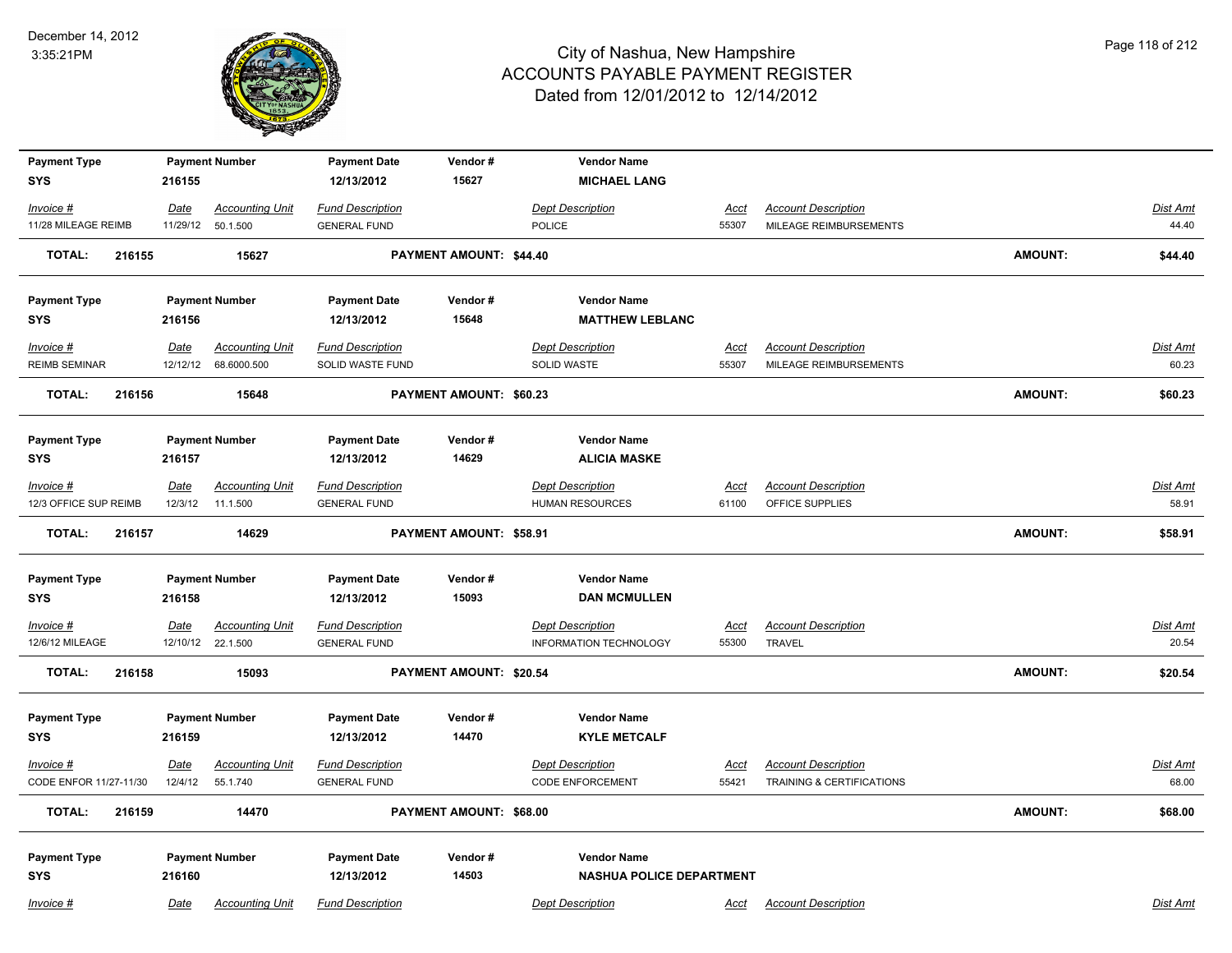

| PETTY CASH-12/06/2012   | 12/6/12     | 50.1.500               | <b>GENERAL FUND</b>     |                            | <b>POLICE</b>                | 44184       | <b>PHOTOCOPIES</b>                   |                       | 9.97            |
|-------------------------|-------------|------------------------|-------------------------|----------------------------|------------------------------|-------------|--------------------------------------|-----------------------|-----------------|
| PETTY CASH-12/06/2012   | 12/6/12     | 50.4030                | POLICE SPECIAL DETAILS  |                            | POLICE SPECIAL DETAILS       | 44542       | SPECIAL DETAIL CHARGES               |                       | 26.87           |
| PETTY CASH-12/06/2012   | 12/6/12     | 50.4032                | PISTOL PERMIT FEES      |                            | PISTOL PERMIT FEES           | 42524       | <b>FIREARMS LICENSES</b>             |                       | 10.00           |
| 216160<br><b>TOTAL:</b> |             | 14503                  |                         | PAYMENT AMOUNT: \$46.84    |                              |             |                                      | <b>AMOUNT:</b>        | \$46.84         |
| <b>Payment Type</b>     |             | <b>Payment Number</b>  | <b>Payment Date</b>     | Vendor#                    | <b>Vendor Name</b>           |             |                                      |                       |                 |
| <b>SYS</b>              | 216161      |                        | 12/13/2012              | 13228                      | <b>NELSON ORTEGA</b>         |             |                                      |                       |                 |
| $Invoice$ #             | <u>Date</u> | <b>Accounting Unit</b> | <b>Fund Description</b> |                            | <b>Dept Description</b>      | <u>Acct</u> | <b>Account Description</b>           |                       | Dist Amt        |
| AACE CONF 11/26-12/1/1  | 12/5/12     | 55.1.740               | <b>GENERAL FUND</b>     |                            | <b>CODE ENFORCEMENT</b>      | 55421       | <b>TRAINING &amp; CERTIFICATIONS</b> |                       | 363.42          |
| <b>TOTAL:</b><br>216161 |             | 13228                  |                         | PAYMENT AMOUNT: \$363.42   |                              |             |                                      | <b>AMOUNT:</b>        | \$363.42        |
| <b>Payment Type</b>     |             | <b>Payment Number</b>  | <b>Payment Date</b>     | Vendor#                    | <b>Vendor Name</b>           |             |                                      |                       |                 |
| <b>SYS</b>              | 216162      |                        | 12/13/2012              | 13303                      | <b>PETTY CASH</b>            |             |                                      |                       |                 |
|                         |             |                        |                         |                            |                              |             |                                      |                       |                 |
| $Invoice$ #             | <u>Date</u> | <b>Accounting Unit</b> | <b>Fund Description</b> |                            | <b>Dept Description</b>      | <u>Acct</u> | <b>Account Description</b>           |                       | Dist Amt        |
| PETTYCASH LIB 12/12/12  | 12/12/12    | 79.1.500               | <b>GENERAL FUND</b>     |                            | <b>LIBRARY</b>               | 55699       | OTHER CONTRACTED SERVICES            |                       | 8.35            |
| PETTYCASH LIB 12/12/12  | 12/12/12    | 79.1.750               | <b>GENERAL FUND</b>     |                            | <b>LIBRARY</b>               | 61816       | <b>CHILDREN'S MEDIA</b>              |                       | 65.27           |
| PETTYCASH LIB 12/12/12  | 12/12/12    | 79.1.750               | <b>GENERAL FUND</b>     |                            | <b>LIBRARY</b>               | 61819       | <b>TEEN MEDIA</b>                    |                       | 27.47           |
| PETTYCASH LIB 12/12/12  |             | 12/12/12 79.1.755      | <b>GENERAL FUND</b>     |                            | <b>LIBRARY</b>               | 61814       | <b>MEDIA</b>                         |                       | 29.92           |
| <b>TOTAL:</b><br>216162 |             | 13303                  |                         | PAYMENT AMOUNT: \$131.01   |                              |             |                                      | AMOUNT:               | \$131.01        |
| <b>Payment Type</b>     |             | <b>Payment Number</b>  | <b>Payment Date</b>     | Vendor#                    | <b>Vendor Name</b>           |             |                                      |                       |                 |
| <b>SYS</b>              | 216163      |                        | 12/13/2012              | 13303                      | PETTY CASH                   |             |                                      |                       |                 |
| <b>Invoice #</b>        | <u>Date</u> | <b>Accounting Unit</b> | <b>Fund Description</b> |                            | <b>Dept Description</b>      | <u>Acct</u> | <b>Account Description</b>           |                       | <b>Dist Amt</b> |
| PETTYCASH 12/12/2012    | 12/12/12    | 77.1.650               | <b>GENERAL FUND</b>     |                            | PARKS & RECREATION           | 54280       | <b>BUILDING/GROUNDS MAINTENANCE</b>  |                       | 88.00           |
| PETTYCASH 12/12/2012    |             | 12/12/12 77.1.650      | <b>GENERAL FUND</b>     |                            | PARKS & RECREATION           | 54280       | BUILDING/GROUNDS MAINTENANCE         |                       | $-88.00$        |
| PETTYCASH 12/12/2012    |             | 12/12/12 77.1.650      | <b>GENERAL FUND</b>     |                            | PARKS & RECREATION           | 61299       | MISCELLANEOUS SUPPLIES               |                       | 88.00           |
| <b>TOTAL:</b><br>216163 |             | 13303                  |                         | PAYMENT AMOUNT: \$88.00    |                              |             |                                      | <b>AMOUNT:</b>        | \$88.00         |
| <b>Payment Type</b>     |             | <b>Payment Number</b>  | <b>Payment Date</b>     | Vendor#                    | <b>Vendor Name</b>           |             |                                      | Payee Name            |                 |
| <b>SYS</b>              | 216164      |                        | 12/13/2012              | 13322                      | PITNEY BOWES GLOBAL FIN SRVS |             |                                      | <b>PURCHASE POWER</b> |                 |
|                         |             |                        |                         |                            |                              |             |                                      |                       |                 |
| Invoice #               | <u>Date</u> | <b>Accounting Unit</b> | <b>Fund Description</b> |                            | <b>Dept Description</b>      | Acct        | <b>Account Description</b>           |                       | Dist Amt        |
| 20163021866 DEC12       | 12/3/12     | <b>BS1000</b>          | <b>GENERAL FUND</b>     |                            | <b>GENERAL FUND</b>          | 14144       | PREPAID POSTAGE METER                |                       | 6,000.00        |
| <b>TOTAL:</b><br>216164 |             | 13322                  |                         | PAYMENT AMOUNT: \$6,000.00 |                              |             |                                      | <b>AMOUNT:</b>        | \$6,000.00      |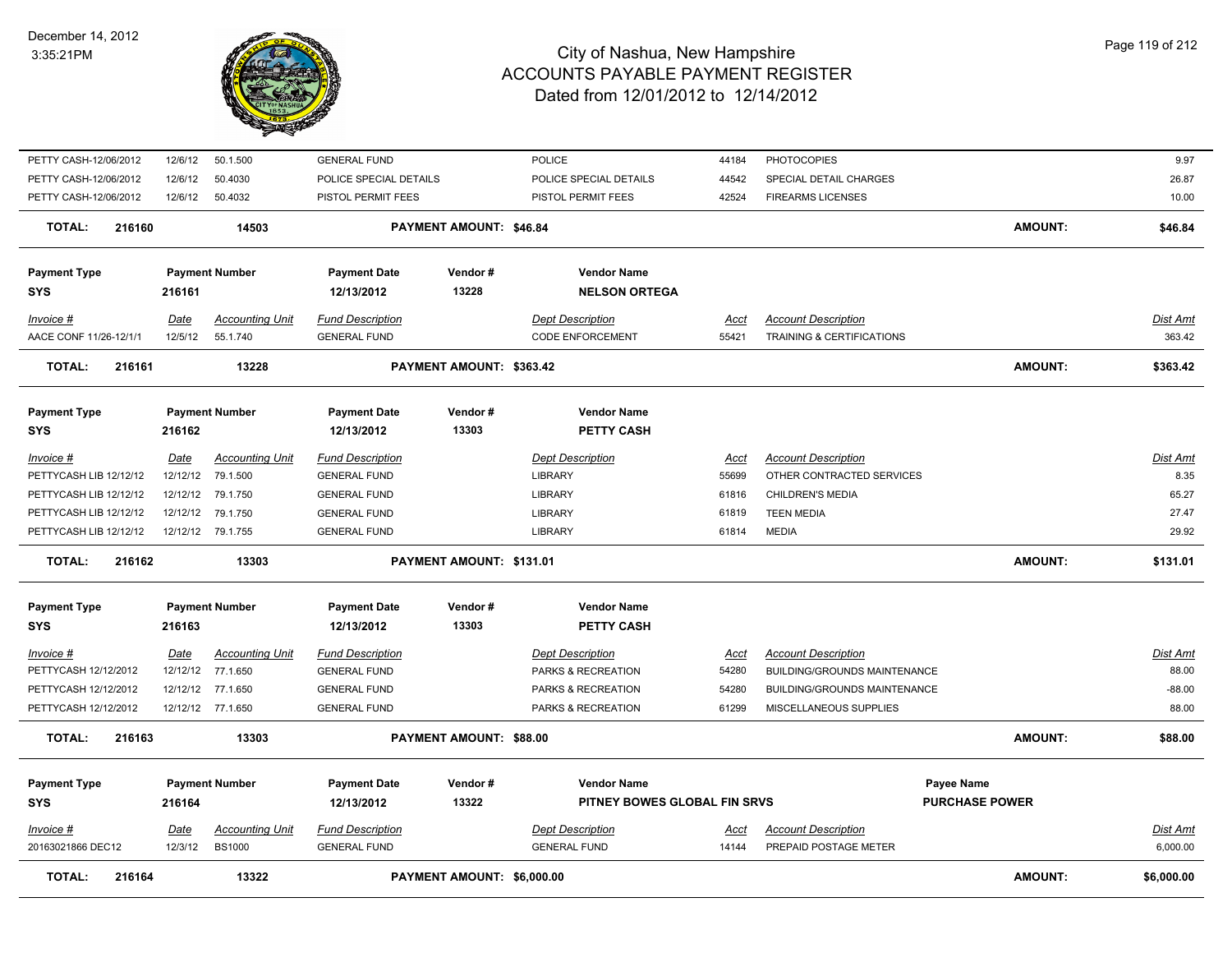

| <b>Payment Type</b><br>SYS | 216165  | <b>Payment Number</b>  | <b>Payment Date</b><br>12/13/2012 | Vendor#<br>13440         | <b>Vendor Name</b><br><b>ROBERT RICE</b> |             |                            |                 |                 |
|----------------------------|---------|------------------------|-----------------------------------|--------------------------|------------------------------------------|-------------|----------------------------|-----------------|-----------------|
|                            |         |                        |                                   |                          |                                          |             |                            |                 |                 |
| Invoice #                  | Date    | <b>Accounting Unit</b> | <b>Fund Description</b>           |                          | <b>Dept Description</b>                  | Acct        | <b>Account Description</b> | <b>Activity</b> | Dist Amt        |
| MILEAGE11/1-11/30/12       | 12/6/12 | 84.3090                | <b>URBAN PROGRAM GRANTS</b>       |                          | <b>URBAN PROGRAM GRANTS</b>              | 55307       | MILEAGE REIMBURSEMENTS     | 8400.13.10.100  | 261.96          |
| REIMB NOTARY FEE           | 12/5/12 | 84.3090                | <b>URBAN PROGRAM GRANTS</b>       |                          | <b>URBAN PROGRAM GRANTS</b>              | 55200       | DUES AND MEMBERSHIPS       | 8400.13.10.100  | 75.00           |
| <b>TOTAL:</b><br>216165    |         | 13440                  |                                   | PAYMENT AMOUNT: \$336.96 |                                          |             |                            | <b>AMOUNT:</b>  | \$336.96        |
| <b>Payment Type</b>        |         | <b>Payment Number</b>  | <b>Payment Date</b>               | Vendor#                  | <b>Vendor Name</b>                       |             |                            |                 |                 |
| SYS                        | 216166  |                        | 12/13/2012                        | 15614                    | <b>DARLENE ANN SKINNER</b>               |             |                            |                 |                 |
| Invoice #                  | Date    | <b>Accounting Unit</b> | <b>Fund Description</b>           |                          | <b>Dept Description</b>                  | Acct        | <b>Account Description</b> | Activity        | <u>Dist Amt</u> |
| RELOCATION STIPPEND        | 12/6/12 | 84.3090                | URBAN PROGRAM GRANTS              |                          | URBAN PROGRAM GRANTS                     | 68345       | RELOCATION COSTS           | 1092.84.10.50   | 400.00          |
| <b>TOTAL:</b><br>216166    |         | 15614                  |                                   | PAYMENT AMOUNT: \$400.00 |                                          |             |                            | <b>AMOUNT:</b>  | \$400.00        |
| <b>Payment Type</b>        |         | <b>Payment Number</b>  | <b>Payment Date</b>               | Vendor#                  | <b>Vendor Name</b>                       |             |                            |                 |                 |
| <b>SYS</b>                 | 216167  |                        | 12/13/2012                        | 13637                    | <b>JOSHUA ST ONGE</b>                    |             |                            |                 |                 |
|                            |         |                        |                                   |                          |                                          |             |                            |                 |                 |
| Invoice #                  | Date    | <b>Accounting Unit</b> | <b>Fund Description</b>           |                          | <b>Dept Description</b>                  | Acct        | <b>Account Description</b> |                 | Dist Amt        |
| 11/30-12/29/12 COMCAST     |         | 11/28/12  50.1.500     | <b>GENERAL FUND</b>               |                          | <b>POLICE</b>                            | 54849       | TELEPHONE LEASE            |                 | 45.96           |
| TOTAL:<br>216167           |         | 13637                  |                                   | PAYMENT AMOUNT: \$45.96  |                                          |             |                            | <b>AMOUNT:</b>  | \$45.96         |
| <b>Payment Type</b>        |         | <b>Payment Number</b>  | <b>Payment Date</b>               | Vendor#                  | <b>Vendor Name</b>                       |             |                            |                 |                 |
| SYS                        | 216168  |                        | 12/13/2012                        | 11212                    | <b>JILL STANSFIELD</b>                   |             |                            |                 |                 |
| Invoice #                  | Date    | <b>Accounting Unit</b> | <b>Fund Description</b>           |                          | <b>Dept Description</b>                  | <b>Acct</b> | <b>Account Description</b> |                 | Dist Amt        |
| 02356I 12/13/2012 DCAP     |         | 12/10/12 BS1000        | <b>GENERAL FUND</b>               |                          | <b>GENERAL FUND</b>                      | 21460       | 125 DEPENDENT CARE         |                 | 96.15           |
| <b>TOTAL:</b><br>216168    |         | 11212                  |                                   | PAYMENT AMOUNT: \$96.15  |                                          |             |                            | <b>AMOUNT:</b>  | \$96.15         |
| <b>Payment Type</b>        |         | <b>Payment Number</b>  | <b>Payment Date</b>               | Vendor#                  | <b>Vendor Name</b>                       |             |                            |                 |                 |
| <b>SYS</b>                 | 216169  |                        | 12/13/2012                        | 11212                    | <b>JILL STANSFIELD</b>                   |             |                            |                 |                 |
| Invoice #                  | Date    | <b>Accounting Unit</b> | <b>Fund Description</b>           |                          | <b>Dept Description</b>                  | <u>Acct</u> | <b>Account Description</b> |                 | Dist Amt        |
| MILEAGE 11/1-11/30         | 12/4/12 | 66.1.500               | <b>GENERAL FUND</b>               |                          | PARKING LOTS                             | 55307       | MILEAGE REIMBURSEMENTS     |                 | 38.18           |
| TOTAL:<br>216169           |         | 11212                  |                                   | PAYMENT AMOUNT: \$38.18  |                                          |             |                            | <b>AMOUNT:</b>  | \$38.18         |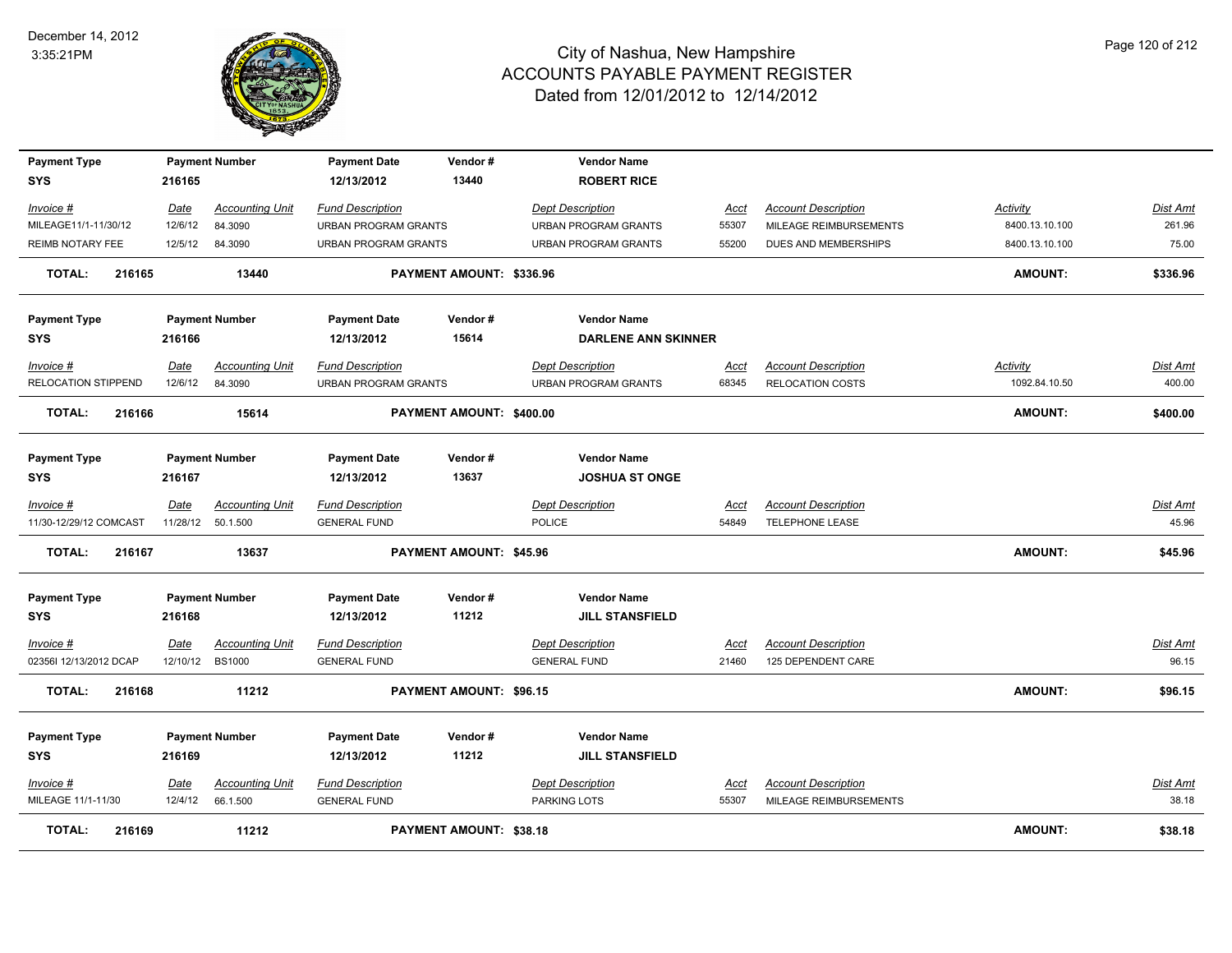

| <b>Payment Type</b>     |             | <b>Payment Number</b>  | <b>Payment Date</b>     | Vendor#                  | <b>Vendor Name</b>              |             |                                                                     |                 |                 |
|-------------------------|-------------|------------------------|-------------------------|--------------------------|---------------------------------|-------------|---------------------------------------------------------------------|-----------------|-----------------|
| <b>SYS</b>              | 216170      |                        | 12/13/2012              | 13872                    | <b>MIKE WELCH</b>               |             |                                                                     |                 |                 |
| Invoice #               | Date        | <b>Accounting Unit</b> | <b>Fund Description</b> |                          | <b>Dept Description</b>         | Acct        | <b>Account Description</b>                                          |                 | Dist Amt        |
| CLOTHINGREIM 12/5/2012  | 12/5/12     | 50.1.500               | <b>GENERAL FUND</b>     |                          | <b>POLICE</b>                   | 61107       | <b>CLOTHING &amp; UNIFORMS</b>                                      |                 | 200.98          |
|                         |             |                        |                         |                          |                                 |             |                                                                     |                 |                 |
| <b>TOTAL:</b><br>216170 |             | 13872                  |                         | PAYMENT AMOUNT: \$200.98 |                                 |             |                                                                     | <b>AMOUNT:</b>  | \$200.98        |
| <b>Payment Type</b>     |             | <b>Payment Number</b>  | <b>Payment Date</b>     | Vendor#                  | <b>Vendor Name</b>              |             |                                                                     |                 |                 |
| <b>SYS</b>              | 216171      |                        | 12/13/2012              | 14846                    | <b>JOSEPH WILSON</b>            |             |                                                                     |                 |                 |
|                         |             |                        |                         |                          |                                 |             |                                                                     |                 |                 |
| Invoice #               | Date        | <b>Accounting Unit</b> | <b>Fund Description</b> |                          | <b>Dept Description</b>         | <u>Acct</u> | <b>Account Description</b>                                          |                 | Dist Amt        |
| BOOTREIMB12/5/12        | 12/12/12    | 68.6000.540            | SOLID WASTE FUND        |                          | SOLID WASTE                     | 61107       | <b>CLOTHING &amp; UNIFORMS</b>                                      |                 | 110.00          |
| <b>TOTAL:</b><br>216171 |             | 14846                  |                         | PAYMENT AMOUNT: \$110.00 |                                 |             |                                                                     | <b>AMOUNT:</b>  | \$110.00        |
|                         |             |                        |                         |                          |                                 |             |                                                                     |                 |                 |
| <b>Payment Type</b>     |             | <b>Payment Number</b>  | <b>Payment Date</b>     | Vendor#                  | <b>Vendor Name</b>              |             |                                                                     |                 |                 |
| SYS                     | 216172      |                        | 12/13/2012              | 14210                    | <b>ENERGYNORTH PROPANE</b>      |             |                                                                     |                 |                 |
| Invoice #               | Date        | <b>Accounting Unit</b> | <b>Fund Description</b> |                          | <b>Dept Description</b>         | Acct        | <b>Account Description</b>                                          |                 | Dist Amt        |
| 017117                  |             | 11/29/12 61.1.705      | <b>GENERAL FUND</b>     |                          | <b>STREETS</b>                  | 54114       | <b>HEATING GAS</b>                                                  |                 | 960.46          |
| <b>TOTAL:</b><br>216172 |             | 14210                  |                         | PAYMENT AMOUNT: \$960.46 |                                 |             |                                                                     | <b>AMOUNT:</b>  | \$960.46        |
|                         |             |                        |                         |                          |                                 |             |                                                                     |                 |                 |
| <b>Payment Type</b>     |             | <b>Payment Number</b>  | <b>Payment Date</b>     | Vendor#                  | <b>Vendor Name</b>              |             |                                                                     |                 |                 |
| SYS                     | 216173      |                        | 12/13/2012              | 14216                    | <b>FAIRPOINT COMMUNICATIONS</b> |             |                                                                     |                 |                 |
| <u>Invoice #</u>        | <u>Date</u> | <b>Accounting Unit</b> | <b>Fund Description</b> |                          | <b>Dept Description</b>         | <u>Acct</u> | <b>Account Description</b>                                          | <b>Activity</b> | <u>Dist Amt</u> |
| 603 401 7002 982-NOV13  | 11/21/12    | 86.3120                | <b>TRANSIT GRANTS</b>   |                          | <b>TRANSPORTATION</b>           | 55109       | TELEPHONE-VOICE                                                     | 86.800.13.10.10 | 50.00           |
| 603 578 0289 234-NOV13  | 11/30/12    | 69.6200.540            | WASTEWATER FUND         |                          | <b>WASTEWATER</b>               | 55109       | TELEPHONE-VOICE                                                     |                 | 33.18           |
| 603 578 0430 796-NOV13  | 11/30/12    | 69.6200.540            | <b>WASTEWATER FUND</b>  |                          | WASTEWATER                      | 55109       | TELEPHONE-VOICE                                                     |                 | 33.18           |
|                         |             |                        |                         |                          |                                 |             |                                                                     |                 |                 |
| <b>TOTAL:</b><br>216173 |             | 14216                  |                         | PAYMENT AMOUNT: \$116.36 |                                 |             |                                                                     | <b>AMOUNT:</b>  | \$116.36        |
|                         |             |                        |                         |                          |                                 |             |                                                                     |                 |                 |
| <b>Payment Type</b>     |             | <b>Payment Number</b>  | <b>Payment Date</b>     | Vendor#                  | <b>Vendor Name</b>              |             |                                                                     |                 |                 |
| <b>SYS</b>              | 216174      |                        | 12/13/2012              | 10853                    | <b>GRAINGER</b>                 |             |                                                                     |                 |                 |
| Invoice #               | Date        | <b>Accounting Unit</b> | <b>Fund Description</b> |                          | <b>Dept Description</b>         | Acct        | <b>Account Description</b>                                          |                 | Dist Amt        |
| 9000918608              | 11/19/12    | 69.6200.670            | WASTEWATER FUND         |                          | <b>WASTEWATER</b>               | 54600       | VEHICLE REPAIRS & MAINTENANCE                                       |                 | 1,653.30        |
| 9001996124              | 11/20/12    | 69.6200.540            | WASTEWATER FUND         |                          | <b>WASTEWATER</b>               | 54487       | <b>EQUIPMENT REPAIRS &amp;</b>                                      |                 | 161.56          |
| 9002405992              | 11/20/12    | 69.6200.670            | <b>WASTEWATER FUND</b>  |                          | <b>WASTEWATER</b>               | 54487       | MAINTENANCE<br><b>EQUIPMENT REPAIRS &amp;</b><br><b>MAINTENANCE</b> |                 | 77.92           |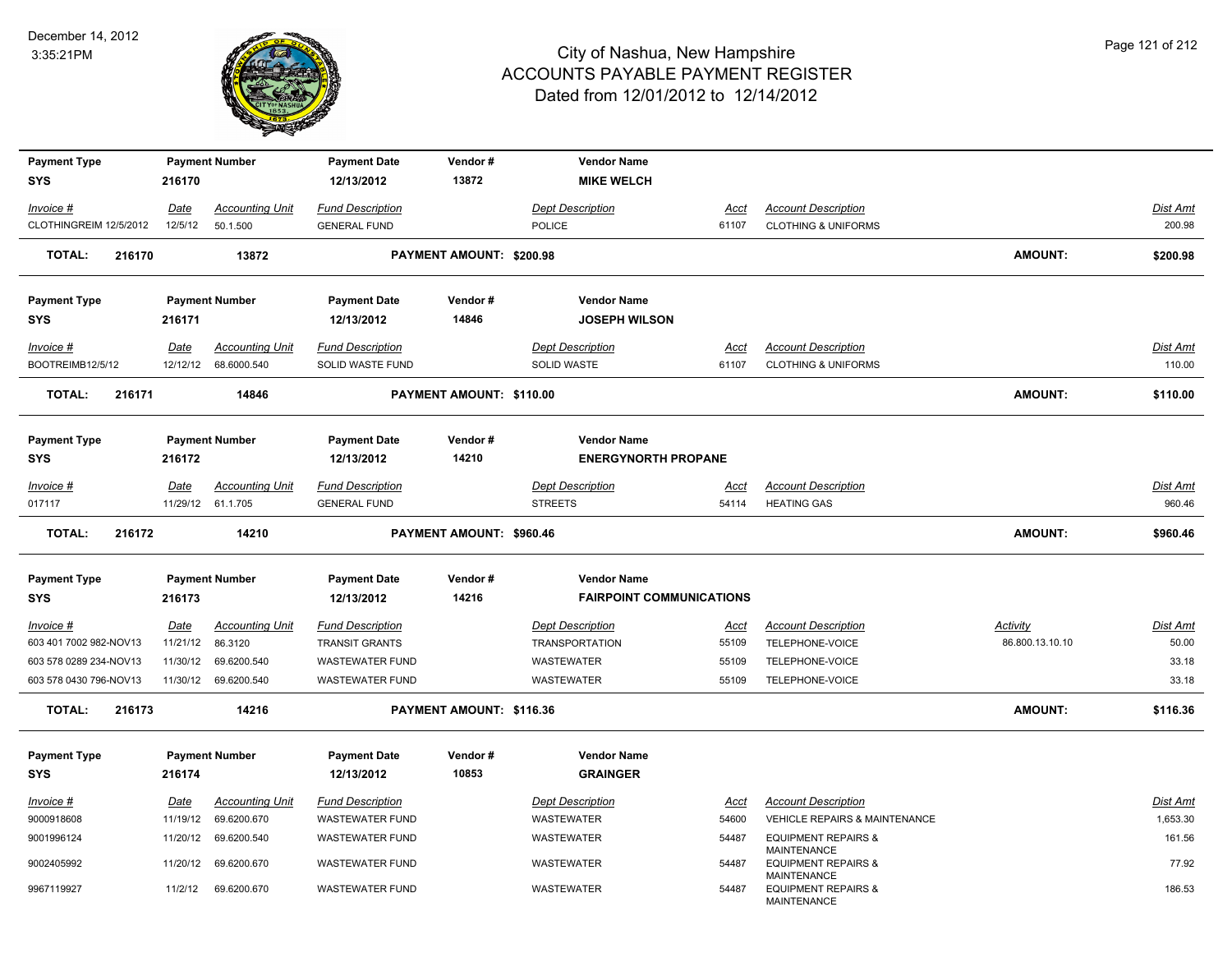

| <b>TOTAL:</b>                       | 216174 |                         | 10853                                       |                                                | PAYMENT AMOUNT: \$2,079.31 |                                                  |                                                |                      |                                                  | <b>AMOUNT:</b> | \$2,079.31                |
|-------------------------------------|--------|-------------------------|---------------------------------------------|------------------------------------------------|----------------------------|--------------------------------------------------|------------------------------------------------|----------------------|--------------------------------------------------|----------------|---------------------------|
| <b>Payment Type</b><br>SYS          |        | 216175                  | <b>Payment Number</b>                       | <b>Payment Date</b><br>12/13/2012              | Vendor#<br>10769           |                                                  | <b>Vendor Name</b><br>J P COOKE CO             |                      |                                                  |                |                           |
| Invoice #                           |        | <u>Date</u>             | <b>Accounting Unit</b>                      | <b>Fund Description</b>                        |                            | <b>Dept Description</b>                          |                                                | <u>Acct</u>          | <b>Account Description</b>                       |                | <b>Dist Amt</b>           |
| 204850<br>204850                    |        | 10/30/12                | 07.1.565<br>10/30/12 07.1.565               | <b>GENERAL FUND</b><br><b>GENERAL FUND</b>     |                            | <b>CITY CLERK</b><br><b>CITY CLERK</b>           |                                                | 55607<br>61100       | POSTAGE & DELIVERY<br>OFFICE SUPPLIES            |                | 19.60<br>125.00           |
| <b>TOTAL:</b>                       | 216175 |                         | 10769                                       |                                                | PAYMENT AMOUNT: \$144.60   |                                                  |                                                |                      |                                                  | <b>AMOUNT:</b> | \$144.60                  |
| <b>Payment Type</b>                 |        |                         | <b>Payment Number</b>                       | <b>Payment Date</b>                            | Vendor#                    |                                                  | <b>Vendor Name</b>                             |                      |                                                  |                |                           |
| <b>SYS</b>                          |        | 216176                  |                                             | 12/13/2012                                     | 14702                      |                                                  | <b>LIBERTY UTILITIES</b>                       |                      |                                                  |                |                           |
| Invoice #<br>5733218910NOV13        |        | Date<br>11/30/12        | <b>Accounting Unit</b><br>52.1.720.8182     | <b>Fund Description</b><br><b>GENERAL FUND</b> |                            | <b>Dept Description</b><br><b>FIRE</b>           |                                                | Acct<br>54114        | <b>Account Description</b><br><b>HEATING GAS</b> |                | <b>Dist Amt</b><br>172.31 |
| <b>TOTAL:</b>                       | 216176 |                         | 14702                                       |                                                | PAYMENT AMOUNT: \$172.31   |                                                  |                                                |                      |                                                  | <b>AMOUNT:</b> | \$172.31                  |
| <b>Payment Type</b>                 |        |                         | <b>Payment Number</b>                       | <b>Payment Date</b>                            | Vendor#                    |                                                  | <b>Vendor Name</b>                             |                      |                                                  |                |                           |
| SYS                                 |        | 216177                  |                                             | 12/13/2012                                     | 14702                      |                                                  | <b>LIBERTY UTILITIES</b>                       |                      |                                                  |                |                           |
| <u>Invoice #</u><br>5733314742NOV13 |        | <b>Date</b><br>11/30/12 | <b>Accounting Unit</b><br>29.1.720.8163     | <b>Fund Description</b><br><b>GENERAL FUND</b> |                            | <b>Dept Description</b><br><b>CITY BUILDINGS</b> |                                                | <u>Acct</u><br>54114 | <b>Account Description</b><br><b>HEATING GAS</b> |                | <u>Dist Amt</u><br>529.51 |
| TOTAL:                              | 216177 |                         | 14702                                       |                                                | PAYMENT AMOUNT: \$529.51   |                                                  |                                                |                      |                                                  | <b>AMOUNT:</b> | \$529.51                  |
| <b>Payment Type</b><br><b>SYS</b>   |        | 216178                  | <b>Payment Number</b>                       | <b>Payment Date</b><br>12/13/2012              | Vendor#<br>14702           |                                                  | <b>Vendor Name</b><br><b>LIBERTY UTILITIES</b> |                      |                                                  |                |                           |
| <u>Invoice #</u><br>5733325300NOV13 |        | <u>Date</u>             | <b>Accounting Unit</b><br>11/30/12 79.1.720 | <b>Fund Description</b><br><b>GENERAL FUND</b> |                            | <b>Dept Description</b><br><b>LIBRARY</b>        |                                                | <u>Acct</u><br>54114 | <b>Account Description</b><br><b>HEATING GAS</b> |                | <b>Dist Amt</b><br>536.95 |
| <b>TOTAL:</b>                       | 216178 |                         | 14702                                       |                                                | PAYMENT AMOUNT: \$536.95   |                                                  |                                                |                      |                                                  | <b>AMOUNT:</b> | \$536.95                  |
| <b>Payment Type</b><br><b>SYS</b>   |        | 216179                  | <b>Payment Number</b>                       | <b>Payment Date</b><br>12/13/2012              | Vendor#<br>14702           |                                                  | <b>Vendor Name</b><br><b>LIBERTY UTILITIES</b> |                      |                                                  |                |                           |
| Invoice #<br>5734210120NOV13        |        | Date<br>12/3/12         | <b>Accounting Unit</b><br>50.1.500          | <b>Fund Description</b><br><b>GENERAL FUND</b> |                            | <b>Dept Description</b><br>POLICE                |                                                | Acct<br>54114        | <b>Account Description</b><br><b>HEATING GAS</b> |                | Dist Amt<br>1,480.46      |
| TOTAL:                              | 216179 |                         | 14702                                       |                                                | PAYMENT AMOUNT: \$1,480.46 |                                                  |                                                |                      |                                                  | <b>AMOUNT:</b> | \$1,480.46                |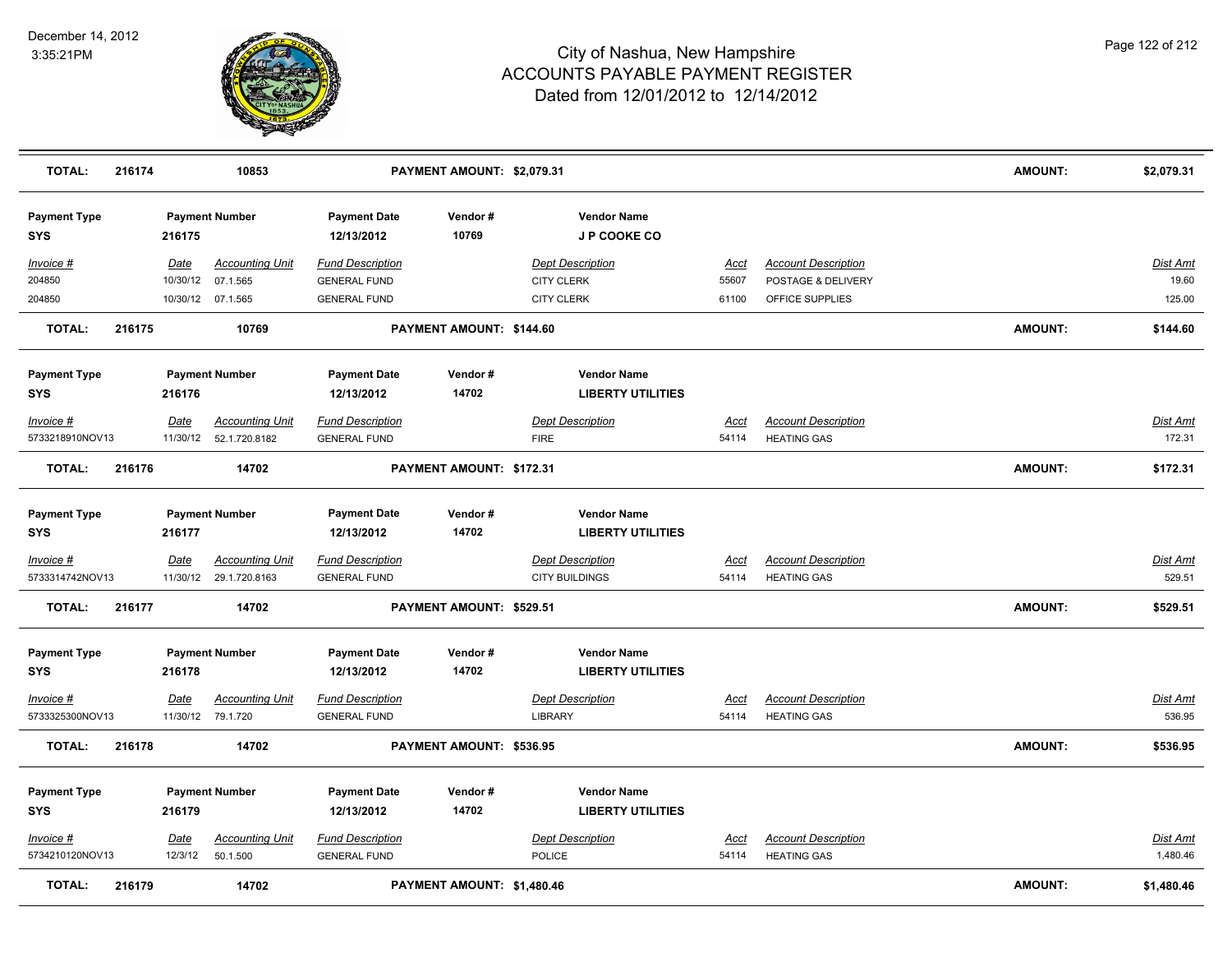

| <b>Payment Type</b> |        |             | <b>Payment Number</b>  | <b>Payment Date</b>                                 | Vendor#                    | <b>Vendor Name</b>                               |             |                            |                 |                 |
|---------------------|--------|-------------|------------------------|-----------------------------------------------------|----------------------------|--------------------------------------------------|-------------|----------------------------|-----------------|-----------------|
| <b>SYS</b>          |        | 216180      |                        | 12/13/2012                                          | 14702                      | <b>LIBERTY UTILITIES</b>                         |             |                            |                 |                 |
| Invoice #           |        | Date        | <b>Accounting Unit</b> | <b>Fund Description</b>                             |                            | <b>Dept Description</b>                          | Acct        | <b>Account Description</b> | Activity        | Dist Amt        |
| 5734210152NOV13     |        | 12/3/12     | 22.2505                | <b>GOVT &amp; EDUCATION CHANNELS</b><br><b>FUND</b> |                            | <b>GOV'T &amp; EDUCATION CHANNELS</b>            | 54114       | <b>HEATING GAS</b>         |                 | 24.73           |
| 5734210152NOV13     |        | 12/3/12     | 50.1.500               | <b>GENERAL FUND</b>                                 |                            | POLICE                                           | 54114       | <b>HEATING GAS</b>         |                 | 42.04           |
| 5734210152NOV13     |        | 12/3/12     | 60.1.500               | <b>GENERAL FUND</b>                                 |                            | <b>PUBLIC</b>                                    | 54114       | <b>HEATING GAS</b>         |                 | 89.04           |
| 5734210152NOV13     |        | 12/3/12     | 86.3120                | <b>TRANSIT GRANTS</b>                               |                            | WORKS-ADMIN/ENGINEERING<br><b>TRANSPORTATION</b> | 54114       | <b>HEATING GAS</b>         | 86.800.13.10.10 | 91.51           |
| TOTAL:              | 216180 |             | 14702                  |                                                     | PAYMENT AMOUNT: \$247.32   |                                                  |             |                            | <b>AMOUNT:</b>  | \$247.32        |
| <b>Payment Type</b> |        |             | <b>Payment Number</b>  | <b>Payment Date</b>                                 | Vendor#                    | <b>Vendor Name</b>                               |             |                            |                 |                 |
| <b>SYS</b>          |        | 216181      |                        | 12/13/2012                                          | 14702                      | <b>LIBERTY UTILITIES</b>                         |             |                            |                 |                 |
| Invoice #           |        | Date        | <b>Accounting Unit</b> | <b>Fund Description</b>                             |                            | <b>Dept Description</b>                          | <u>Acct</u> | <b>Account Description</b> | <b>Activity</b> | Dist Amt        |
| 5734210410NOV13     |        | 12/3/12     | 86.3120                | <b>TRANSIT GRANTS</b>                               |                            | <b>TRANSPORTATION</b>                            | 54114       | <b>HEATING GAS</b>         | 86.800.13.10.11 | 259.06          |
| <b>TOTAL:</b>       | 216181 |             | 14702                  |                                                     | PAYMENT AMOUNT: \$259.06   |                                                  |             |                            | <b>AMOUNT:</b>  | \$259.06        |
| <b>Payment Type</b> |        |             | <b>Payment Number</b>  | <b>Payment Date</b>                                 | Vendor#                    | <b>Vendor Name</b>                               |             |                            |                 |                 |
| <b>SYS</b>          |        | 216182      |                        | 12/13/2012                                          | 14702                      | <b>LIBERTY UTILITIES</b>                         |             |                            |                 |                 |
| Invoice #           |        | <b>Date</b> | <b>Accounting Unit</b> | <b>Fund Description</b>                             |                            | <b>Dept Description</b>                          | <u>Acct</u> | <b>Account Description</b> |                 | <b>Dist Amt</b> |
| 5734226620DEC13     |        | 12/3/12     | 61.1.670               | <b>GENERAL FUND</b>                                 |                            | <b>STREETS</b>                                   | 54114       | <b>HEATING GAS</b>         |                 | 1,454.01        |
| <b>TOTAL:</b>       | 216182 |             | 14702                  |                                                     | PAYMENT AMOUNT: \$1,454.01 |                                                  |             |                            | <b>AMOUNT:</b>  | \$1,454.01      |
| <b>Payment Type</b> |        |             | <b>Payment Number</b>  | <b>Payment Date</b>                                 | Vendor#                    | <b>Vendor Name</b>                               |             |                            |                 |                 |
| <b>SYS</b>          |        | 216183      |                        | 12/13/2012                                          | 14702                      | <b>LIBERTY UTILITIES</b>                         |             |                            |                 |                 |
| <b>Invoice #</b>    |        | Date        | Accounting Unit        | <b>Fund Description</b>                             |                            | <b>Dept Description</b>                          | <u>Acct</u> | <b>Account Description</b> |                 | <b>Dist Amt</b> |
| 5734820590NOV13     |        |             | 11/30/12 TF79.7534     | LIBRARY-CHANDLER MEM LIB<br><b>FUND</b>             |                            | LIBRARY-CHANDLER MEM LIB<br><b>FUND</b>          | 54114       | <b>HEATING GAS</b>         |                 | 63.75           |
| <b>TOTAL:</b>       | 216183 |             | 14702                  |                                                     | PAYMENT AMOUNT: \$63.75    |                                                  |             |                            | <b>AMOUNT:</b>  | \$63.75         |
| <b>Payment Type</b> |        |             | <b>Payment Number</b>  | <b>Payment Date</b>                                 | Vendor#                    | <b>Vendor Name</b>                               |             |                            |                 |                 |
| <b>SYS</b>          |        | 216184      |                        | 12/13/2012                                          | 14702                      | <b>LIBERTY UTILITIES</b>                         |             |                            |                 |                 |
| Invoice #           |        | Date        | <b>Accounting Unit</b> | <b>Fund Description</b>                             |                            | <b>Dept Description</b>                          | Acct        | <b>Account Description</b> |                 | <b>Dist Amt</b> |
| 5734820620NOV13     |        |             | 11/30/12 TF79.7534     | LIBRARY-CHANDLER MEM LIB<br><b>FUND</b>             |                            | LIBRARY-CHANDLER MEM LIB<br><b>FUND</b>          | 54114       | <b>HEATING GAS</b>         |                 | 75.76           |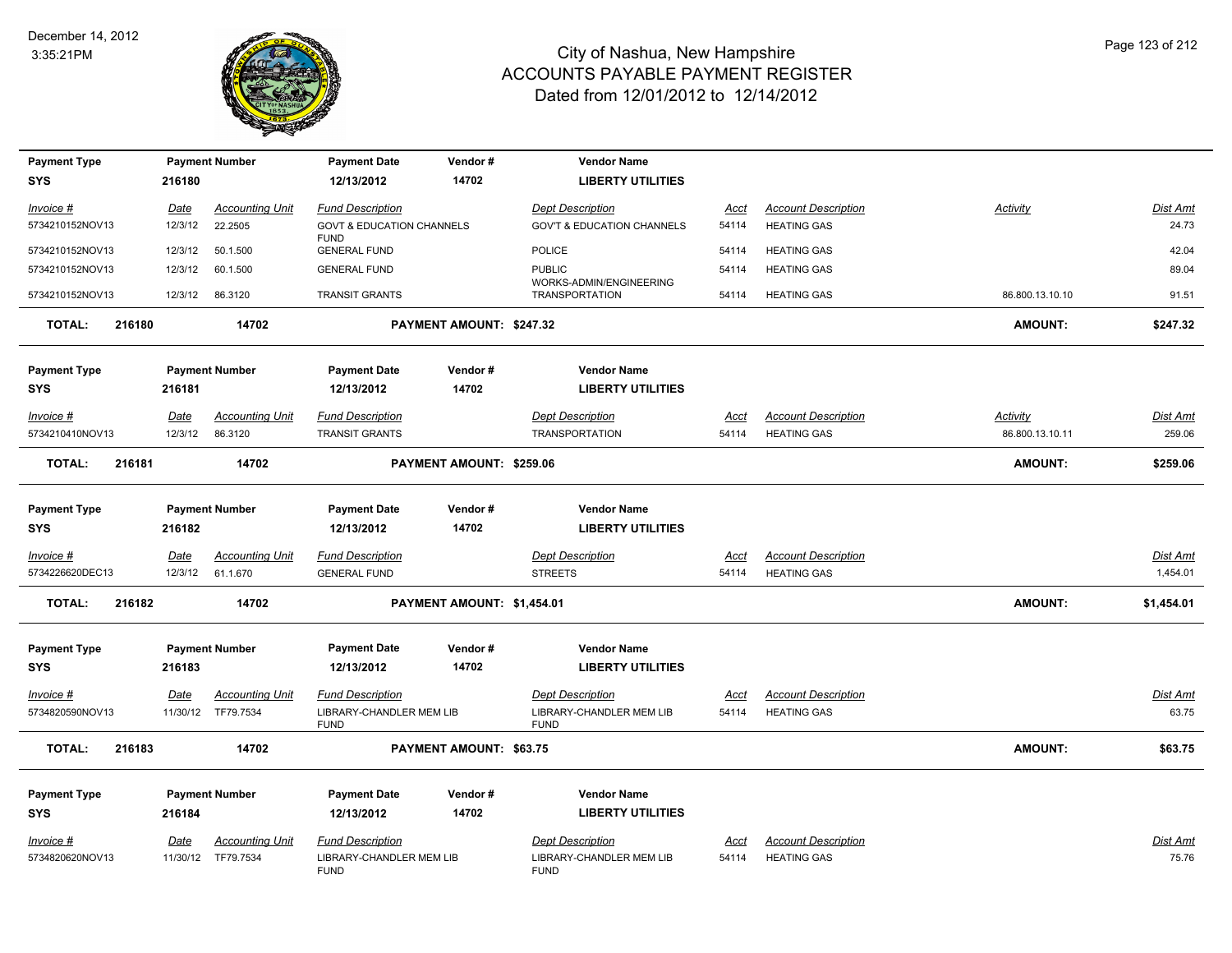

| <b>TOTAL:</b>                                              | 216184 |                              | 14702                                                    |                                                                          | <b>PAYMENT AMOUNT: \$75.76</b> |                                                                           |                         |                                                                        | <b>AMOUNT:</b>                     | \$75.76                        |
|------------------------------------------------------------|--------|------------------------------|----------------------------------------------------------|--------------------------------------------------------------------------|--------------------------------|---------------------------------------------------------------------------|-------------------------|------------------------------------------------------------------------|------------------------------------|--------------------------------|
| <b>Payment Type</b><br><b>SYS</b>                          |        | 216185                       | <b>Payment Number</b>                                    | <b>Payment Date</b><br>12/13/2012                                        | Vendor#<br>14546               | <b>Vendor Name</b><br><b>NHTLA</b>                                        |                         |                                                                        | Payee Name<br><b>NHLA</b>          |                                |
| Invoice #<br>K MATERA 2013<br><b>MEMBERSH</b>              |        | Date<br>12/10/12             | <b>Accounting Unit</b><br>79.1.500                       | <b>Fund Description</b><br><b>GENERAL FUND</b>                           |                                | <b>Dept Description</b><br><b>LIBRARY</b>                                 | Acct<br>55200           | <b>Account Description</b><br>DUES AND MEMBERSHIPS                     |                                    | Dist Amt<br>50.00              |
| <b>TOTAL:</b>                                              | 216185 |                              | 14546                                                    |                                                                          | PAYMENT AMOUNT: \$50.00        |                                                                           |                         |                                                                        | <b>AMOUNT:</b>                     | \$50.00                        |
| <b>Payment Type</b><br><b>SYS</b>                          |        | 216186                       | <b>Payment Number</b>                                    | <b>Payment Date</b><br>12/13/2012                                        | Vendor#<br>13291               | <b>Vendor Name</b><br>PENNICHUCK WATER WORKS INC                          |                         |                                                                        |                                    |                                |
| $Invoice$ #<br>83112                                       |        | <u>Date</u><br>8/31/12       | <u>Accounting Unit</u><br>69.6200.500                    | <b>Fund Description</b><br><b>WASTEWATER FUND</b>                        |                                | <b>Dept Description</b><br><b>WASTEWATER</b>                              | <u>Acct</u><br>53467    | <b>Account Description</b><br><b>BILLING &amp; MAILING SERVICES</b>    |                                    | <u>Dist Amt</u><br>8,761.60    |
| <b>TOTAL:</b>                                              | 216186 |                              | 13291                                                    |                                                                          | PAYMENT AMOUNT: \$8,761.60     |                                                                           |                         |                                                                        | <b>AMOUNT:</b>                     | \$8,761.60                     |
| <b>Payment Type</b><br><b>SYS</b>                          |        | 216187                       | <b>Payment Number</b>                                    | <b>Payment Date</b><br>12/13/2012                                        | Vendor#<br>13372               | <b>Vendor Name</b><br><b>PSNH</b>                                         |                         |                                                                        |                                    |                                |
| Invoice #<br>56003941028 NOV13<br>56003941028 NOV13        |        | Date<br>11/30/12<br>11/30/12 | <b>Accounting Unit</b><br>29.1.720.8162<br>29.1.720.8163 | <b>Fund Description</b><br><b>GENERAL FUND</b><br><b>GENERAL FUND</b>    |                                | <b>Dept Description</b><br><b>CITY BUILDINGS</b><br><b>CITY BUILDINGS</b> | Acct<br>54100<br>54100  | <b>Account Description</b><br><b>ELECTRICITY</b><br><b>ELECTRICITY</b> | Activity                           | Dist Amt<br>38.65<br>2,576.18  |
| 56003941028 NOV13<br>56003941028 NOV13                     |        | 11/30/12<br>11/30/12         | 29.1.720.8164<br>29.1.720.8166                           | <b>GENERAL FUND</b><br><b>GENERAL FUND</b>                               |                                | <b>CITY BUILDINGS</b><br><b>CITY BUILDINGS</b>                            | 54100<br>54100          | <b>ELECTRICITY</b><br><b>ELECTRICITY</b>                               |                                    | 252.93<br>36.47                |
| 56003941028 NOV13<br>56003941028 NOV13                     |        | 11/30/12 31.2506<br>11/30/12 | 42.1.720                                                 | HUNT BLDG FACILITY RENTALS<br><b>GENERAL FUND</b>                        |                                | HUNT BLDG FACILITY RENTALS<br>WOODLAWN CEMETERY                           | 54100<br>54100          | <b>ELECTRICITY</b><br><b>ELECTRICITY</b>                               |                                    | 318.76<br>220.57               |
| 56003941028 NOV13<br>56003941028 NOV13                     |        | 11/30/12<br>11/30/12         | 44.1.720<br>50.1.500                                     | <b>GENERAL FUND</b><br><b>GENERAL FUND</b>                               |                                | EDGEWOOD CEMETERY<br><b>POLICE</b>                                        | 54100<br>54100          | <b>ELECTRICITY</b><br><b>ELECTRICITY</b>                               |                                    | 106.30<br>169.11               |
| 56003941028 NOV13<br>56003941028 NOV13                     |        | 11/30/12<br>11/30/12         | 52.1.720.8163<br>52.1.720.8173                           | <b>GENERAL FUND</b><br><b>GENERAL FUND</b>                               |                                | <b>FIRE</b><br><b>FIRE</b>                                                | 54100<br>54100          | <b>ELECTRICITY</b><br><b>ELECTRICITY</b>                               |                                    | 288.81<br>1,636.30             |
| 56003941028 NOV13<br>56003941028 NOV13                     |        | 11/30/12<br>11/30/12         | 52.1.720.8174<br>52.1.720.8175                           | <b>GENERAL FUND</b><br><b>GENERAL FUND</b>                               |                                | <b>FIRE</b><br><b>FIRE</b>                                                | 54100<br>54100          | <b>ELECTRICITY</b><br><b>ELECTRICITY</b>                               |                                    | 494.83<br>2,288.56             |
| 56003941028 NOV13<br>56003941028 NOV13                     |        | 11/30/12                     | 52.1.720.8176<br>11/30/12  52.1.720.8178                 | <b>GENERAL FUND</b><br><b>GENERAL FUND</b>                               |                                | <b>FIRE</b><br><b>FIRE</b>                                                | 54100<br>54100          | <b>ELECTRICITY</b><br><b>ELECTRICITY</b>                               |                                    | 337.34<br>799.83               |
| 56003941028 NOV13<br>56003941028 NOV13                     |        | 11/30/12<br>11/30/12         | 52.1.720.8182<br>61.1.705                                | <b>GENERAL FUND</b><br><b>GENERAL FUND</b>                               |                                | <b>FIRE</b><br><b>STREETS</b>                                             | 54100<br>54100          | <b>ELECTRICITY</b><br><b>ELECTRICITY</b>                               |                                    | 1,026.24<br>59.04              |
| 56003941028 NOV13<br>56003941028 NOV13<br>56030121040NOV13 |        | 11/30/12<br>11/30/12 86.3120 | 86.3120<br>11/30/12 69.6200.540                          | <b>TRANSIT GRANTS</b><br><b>TRANSIT GRANTS</b><br><b>WASTEWATER FUND</b> |                                | <b>TRANSPORTATION</b><br><b>TRANSPORTATION</b><br><b>WASTEWATER</b>       | 54100<br>54100<br>54100 | <b>ELECTRICITY</b><br><b>ELECTRICITY</b><br><b>ELECTRICITY</b>         | 86.800.13.10.11<br>86.800.13.10.12 | 1,402.94<br>187.60<br>1,803.49 |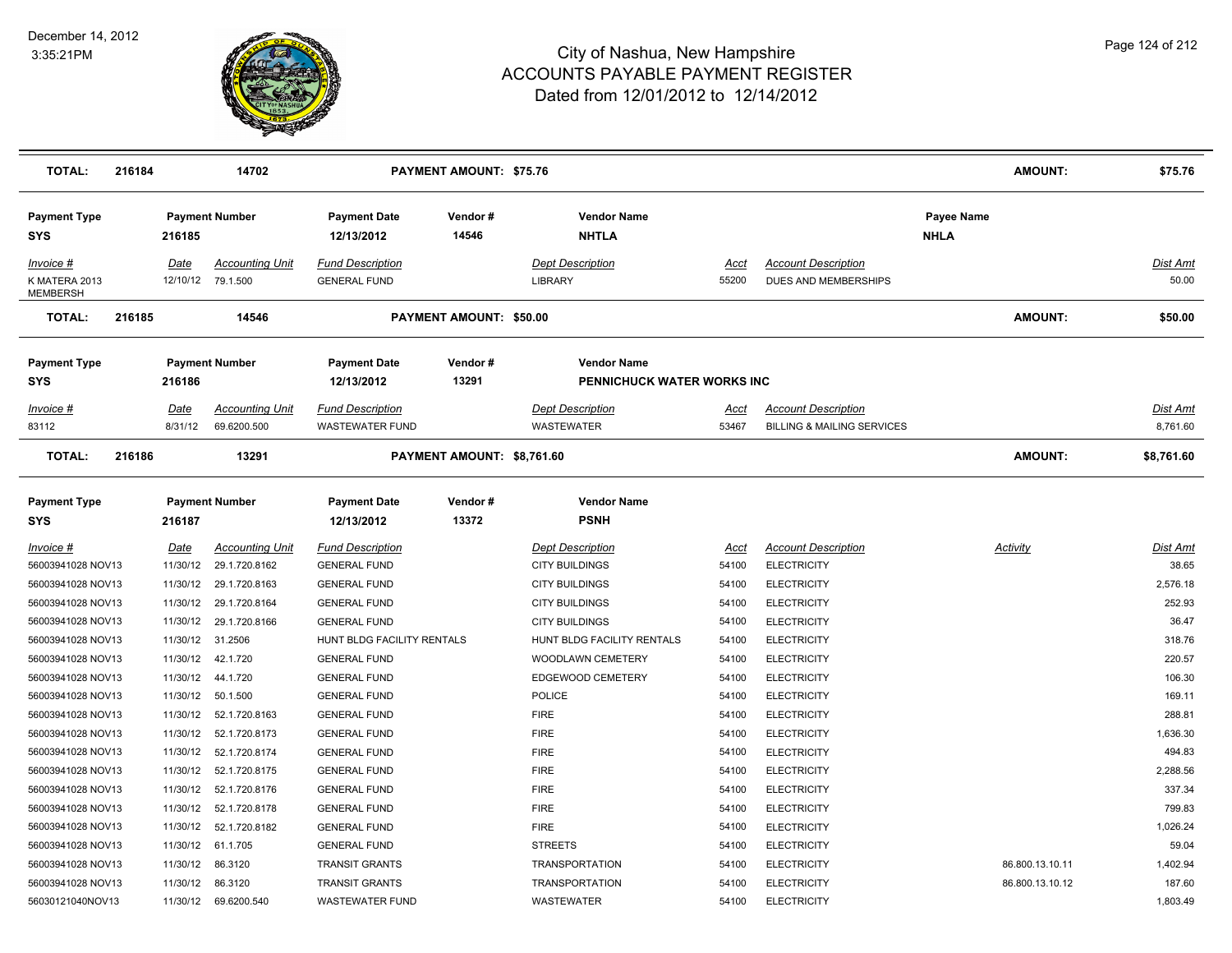

| 56037601010 OCT13         | 11/27/12    | 66.1.500               | <b>GENERAL FUND</b>                                 |                             | <b>PARKING LOTS</b>                              | 54100       | <b>ELECTRICITY</b>         |                 | 1,381.02        |
|---------------------------|-------------|------------------------|-----------------------------------------------------|-----------------------------|--------------------------------------------------|-------------|----------------------------|-----------------|-----------------|
| 56037601010 OCT13         | 11/27/12    | 68.6000.692            | SOLID WASTE FUND                                    |                             | <b>SOLID WASTE</b>                               | 54100       | <b>ELECTRICITY</b>         |                 | 723.13          |
| 56037601010 OCT13         |             | 11/27/12 TF79.7534     | LIBRARY-CHANDLER MEM LIB<br><b>FUND</b>             |                             | LIBRARY-CHANDLER MEM LIB<br><b>FUND</b>          | 54100       | <b>ELECTRICITY</b>         |                 | 67.72           |
| 56051190056 OCT13         | 11/29/12    | 61.1.705               | <b>GENERAL FUND</b>                                 |                             | <b>STREETS</b>                                   | 54100       | <b>ELECTRICITY</b>         |                 | 927.84          |
| 56065090078 NOV13         |             | 11/27/12 77.1.650      | <b>GENERAL FUND</b>                                 |                             | PARKS & RECREATION                               | 54100       | <b>ELECTRICITY</b>         |                 | 3,832.78        |
| 56065090078 NOV13         |             | 11/27/12 77.1.655      | <b>GENERAL FUND</b>                                 |                             | PARKS & RECREATION                               | 54100       | <b>ELECTRICITY</b>         |                 | 127.79          |
| 56065090078 NOV13         |             | 11/27/12 77.1.720.8191 | <b>GENERAL FUND</b>                                 |                             | PARKS & RECREATION                               | 54100       | <b>ELECTRICITY</b>         |                 | 2,396.10        |
| 56066690017 NOV13         | 11/27/12    | 62.1.710               | <b>GENERAL FUND</b>                                 |                             | <b>STREET LIGHTING</b>                           | 54100       | <b>ELECTRICITY</b>         |                 | 328.85          |
| 56120141023 NOV13         | 11/28/12    | 61.1.705               | <b>GENERAL FUND</b>                                 |                             | <b>STREETS</b>                                   | 54100       | <b>ELECTRICITY</b>         |                 | 1,233.94        |
| 56131090086 NOV13         | 11/26/12    | 61.1.705               | <b>GENERAL FUND</b>                                 |                             | <b>STREETS</b>                                   | 54100       | <b>ELECTRICITY</b>         |                 | 951.73          |
| 56179326079 NOV13         |             | 11/27/12 22.2505       | <b>GOVT &amp; EDUCATION CHANNELS</b><br><b>FUND</b> |                             | <b>GOV'T &amp; EDUCATION CHANNELS</b>            | 54100       | <b>ELECTRICITY</b>         |                 | 272.77          |
| 56179326079 NOV13         |             | 11/27/12 50.1.500      | <b>GENERAL FUND</b>                                 |                             | <b>POLICE</b>                                    | 54100       | <b>ELECTRICITY</b>         |                 | 463.70          |
| 56179326079 NOV13         | 11/27/12    | 60.1.500               | <b>GENERAL FUND</b>                                 |                             | <b>PUBLIC</b>                                    | 54100       | <b>ELECTRICITY</b>         |                 | 981.95          |
| 56179326079 NOV13         | 11/27/12    | 86.3120                | <b>TRANSIT GRANTS</b>                               |                             | WORKS-ADMIN/ENGINEERING<br><b>TRANSPORTATION</b> | 54100       | <b>ELECTRICITY</b>         | 86.800.13.10.10 | 1,009.23        |
| 56221051089 NOV13         |             | 11/28/12 77.1.650      | <b>GENERAL FUND</b>                                 |                             | PARKS & RECREATION                               | 54100       | <b>ELECTRICITY</b>         |                 | 347.27          |
| 56221051089 NOV13         |             | 11/28/12 77.1.655      | <b>GENERAL FUND</b>                                 |                             | PARKS & RECREATION                               | 54100       | <b>ELECTRICITY</b>         |                 | 150.32          |
| 56326594090 NOV13         | 11/30/12    | 77.1.650               | <b>GENERAL FUND</b>                                 |                             | <b>PARKS &amp; RECREATION</b>                    | 54100       | <b>ELECTRICITY</b>         |                 | 2.986.24        |
| 56326594090 NOV13         |             | 11/30/12 77.1.655      | <b>GENERAL FUND</b>                                 |                             | PARKS & RECREATION                               | 54100       | <b>ELECTRICITY</b>         |                 | 59.34           |
| 56326594090 NOV13         |             | 11/30/12 77.1.720.8191 | <b>GENERAL FUND</b>                                 |                             | PARKS & RECREATION                               | 54100       | <b>ELECTRICITY</b>         |                 | 1,522.61        |
|                           |             |                        |                                                     |                             |                                                  |             |                            |                 |                 |
| 56693090037NOV13          | 12/3/12     | 61.1.705               | <b>GENERAL FUND</b>                                 |                             | <b>STREETS</b>                                   | 54100       | <b>ELECTRICITY</b>         |                 | 751.39          |
| 8000183-07-4-6 NOV13      |             | 11/27/12 77.1.720.8192 | <b>GENERAL FUND</b>                                 |                             | PARKS & RECREATION                               | 54100       | <b>ELECTRICITY</b>         |                 | 4,765.14        |
| <b>TOTAL:</b><br>216187   |             | 13372                  |                                                     | PAYMENT AMOUNT: \$39,324.81 |                                                  |             |                            | <b>AMOUNT:</b>  | \$39,324.81     |
|                           |             |                        |                                                     |                             |                                                  |             |                            |                 |                 |
| <b>Payment Type</b>       |             | <b>Payment Number</b>  | <b>Payment Date</b>                                 | Vendor#                     | <b>Vendor Name</b>                               |             |                            |                 |                 |
| <b>SYS</b>                | 216188      |                        | 12/13/2012                                          | 13372                       | <b>PSNH</b>                                      |             |                            |                 |                 |
| Invoice #                 | <u>Date</u> | <b>Accounting Unit</b> | <b>Fund Description</b>                             |                             | <b>Dept Description</b>                          | Acct        | <b>Account Description</b> |                 | <b>Dist Amt</b> |
| 8000183-03-2-4 NOV13      | 11/26/12    | 50.1.500               | <b>GENERAL FUND</b>                                 |                             | <b>POLICE</b>                                    | 54100       | <b>ELECTRICITY</b>         |                 | 13,123.54       |
| 8000183-10-7-4 NOV13      | 11/26/12    | 61.1.670               | <b>GENERAL FUND</b>                                 |                             | <b>STREETS</b>                                   | 54100       | <b>ELECTRICITY</b>         |                 | 2,912.20        |
| 8000184-01-4-1 NOV13      | 11/27/12    | 79.1.720               | <b>GENERAL FUND</b>                                 |                             | <b>LIBRARY</b>                                   | 54100       | <b>ELECTRICITY</b>         |                 | 5,782.60        |
| 8000966-01-6-0NOV13       | 11/30/12    | 62.1.710               | <b>GENERAL FUND</b>                                 |                             | <b>STREET LIGHTING</b>                           | 54100       | <b>ELECTRICITY</b>         |                 | 63,554.57       |
| <b>TOTAL:</b><br>216188   |             | 13372                  |                                                     | PAYMENT AMOUNT: \$85,372.91 |                                                  |             |                            | <b>AMOUNT:</b>  | \$85,372.91     |
|                           |             |                        |                                                     |                             |                                                  |             |                            |                 |                 |
| <b>Payment Type</b>       |             | <b>Payment Number</b>  | <b>Payment Date</b>                                 | Vendor#                     | <b>Vendor Name</b>                               |             |                            |                 |                 |
| <b>SYS</b>                | 216189      |                        | 12/13/2012                                          | 10948                       | STATE OF NH DEPT OF SAFETY                       |             |                            |                 |                 |
| $Invoice$ #               | <b>Date</b> | <u>Accounting Unit</u> | <b>Fund Description</b>                             |                             | <b>Dept Description</b>                          | <u>Acct</u> | <b>Account Description</b> |                 | <b>Dist Amt</b> |
| <b>BANDZOUMOUNG ANNIE</b> | 12/5/12     | <b>BS1000</b>          | <b>GENERAL FUND</b>                                 |                             | <b>GENERAL FUND</b>                              | 21922       | FBI FINGERPRINT STATE FEE  |                 | 16.50           |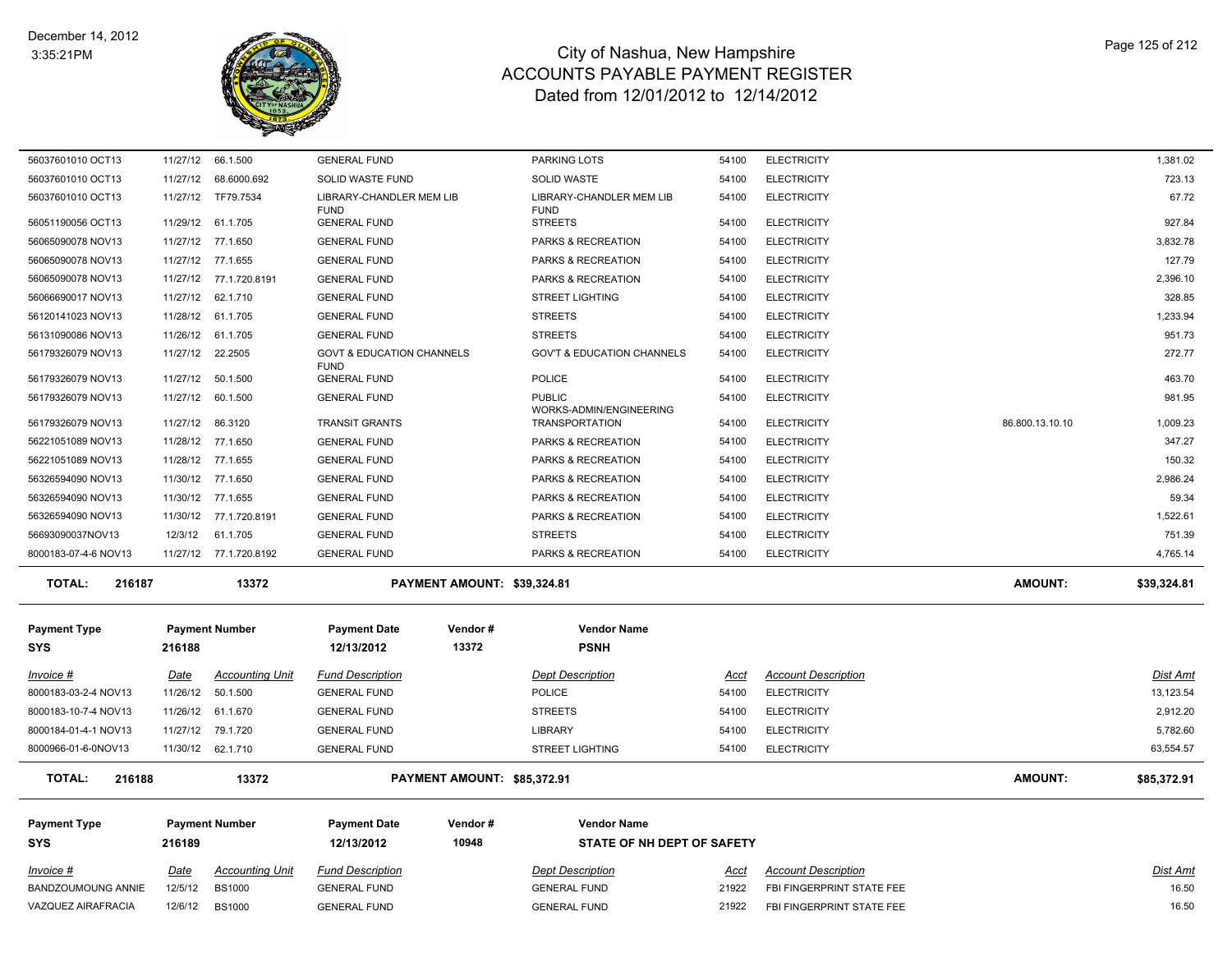

| <b>TOTAL:</b>                                 | 216189 |                            | 10948                                          |                                                                       | <b>PAYMENT AMOUNT: \$33.00</b> |                                                                   |                               |                                                                            | <b>AMOUNT:</b>                                 | \$33.00                               |
|-----------------------------------------------|--------|----------------------------|------------------------------------------------|-----------------------------------------------------------------------|--------------------------------|-------------------------------------------------------------------|-------------------------------|----------------------------------------------------------------------------|------------------------------------------------|---------------------------------------|
| <b>Payment Type</b><br><b>SYS</b>             |        | 216190                     | <b>Payment Number</b>                          | <b>Payment Date</b><br>12/13/2012                                     | Vendor#<br>13693               | <b>Vendor Name</b><br><b>SWANA</b>                                |                               |                                                                            | Payee Name<br><b>SWANA-NORTHERN NE CHAPTER</b> |                                       |
| Invoice #<br>12-CS0005 S PERKINS 13           |        | Date<br>12/12/12           | <b>Accounting Unit</b><br>68.6000.500          | <b>Fund Description</b><br>SOLID WASTE FUND                           |                                | <b>Dept Description</b><br>SOLID WASTE                            | Acct<br>55200                 | <b>Account Description</b><br>DUES AND MEMBERSHIPS                         |                                                | Dist Amt<br>94.50                     |
| <b>TOTAL:</b>                                 | 216190 |                            | 13693                                          |                                                                       | <b>PAYMENT AMOUNT: \$94.50</b> |                                                                   |                               |                                                                            | <b>AMOUNT:</b>                                 | \$94.50                               |
| <b>Payment Type</b><br><b>SYS</b>             |        | 216191                     | <b>Payment Number</b>                          | <b>Payment Date</b><br>12/13/2012                                     | Vendor#<br>13764               | <b>Vendor Name</b>                                                | <b>TREASURER STATE OF NH</b>  |                                                                            |                                                |                                       |
| Invoice #                                     |        | Date                       | <b>Accounting Unit</b>                         | <b>Fund Description</b>                                               |                                | <b>Dept Description</b>                                           | Acct                          | <b>Account Description</b>                                                 |                                                | Dist Amt                              |
| 6112T                                         |        | 12/4/12                    | 50.1.500                                       | <b>GENERAL FUND</b>                                                   |                                | POLICE                                                            | 54849                         | TELEPHONE LEASE                                                            |                                                | 1,125.00                              |
| <b>TOTAL:</b>                                 | 216191 |                            | 13764                                          |                                                                       | PAYMENT AMOUNT: \$1,125.00     |                                                                   |                               |                                                                            | <b>AMOUNT:</b>                                 | \$1,125.00                            |
| <b>Payment Type</b><br><b>SYS</b>             |        | 216192                     | <b>Payment Number</b>                          | <b>Payment Date</b><br>12/13/2012                                     | Vendor#<br>13764               | <b>Vendor Name</b>                                                | <b>TREASURER STATE OF NH</b>  |                                                                            |                                                |                                       |
| Invoice #<br>5765269<br>5765269               |        | Date<br>12/1/12<br>12/1/12 | <b>Accounting Unit</b><br>07.1.565<br>07.1.565 | <b>Fund Description</b><br><b>GENERAL FUND</b><br><b>GENERAL FUND</b> |                                | <b>Dept Description</b><br><b>CITY CLERK</b><br><b>CITY CLERK</b> | <u>Acct</u><br>42508<br>44149 | <b>Account Description</b><br><b>MARRIAGE LICENSES</b><br>CERTIFIED COPIES |                                                | <b>Dist Amt</b><br>798.00<br>8,396.00 |
| JP APPL CORRIGAN L                            |        |                            | 12/7/12  50.1.500                              | <b>GENERAL FUND</b>                                                   |                                | <b>POLICE</b>                                                     | 55200                         | DUES AND MEMBERSHIPS                                                       |                                                | 75.00                                 |
| <b>TOTAL:</b>                                 | 216192 |                            | 13764                                          |                                                                       | PAYMENT AMOUNT: \$9,269.00     |                                                                   |                               |                                                                            | <b>AMOUNT:</b>                                 | \$9,269.00                            |
| <b>Payment Type</b><br>SYS                    |        | 216193                     | <b>Payment Number</b>                          | <b>Payment Date</b><br>12/13/2012                                     | Vendor#<br>13764               | <b>Vendor Name</b>                                                | <b>TREASURER STATE OF NH</b>  |                                                                            |                                                |                                       |
| Invoice #<br>RENEWAL FEE<br><b>CONVERSE K</b> |        | Date<br>12/5/12            | <b>Accounting Unit</b><br>68.6000.692          | <b>Fund Description</b><br>SOLID WASTE FUND                           |                                | <b>Dept Description</b><br>SOLID WASTE                            | <u>Acct</u><br>53107          | <b>Account Description</b><br>ARCHITECT/ENGINEERING<br><b>SERVICES</b>     |                                                | <u>Dist Amt</u><br>250.00             |
| <b>TOTAL:</b>                                 | 216193 |                            | 13764                                          |                                                                       | PAYMENT AMOUNT: \$250.00       |                                                                   |                               |                                                                            | <b>AMOUNT:</b>                                 | \$250.00                              |
| <b>Payment Type</b><br><b>SYS</b>             |        | 216194                     | <b>Payment Number</b>                          | <b>Payment Date</b><br>12/13/2012                                     | Vendor#<br>13764               | <b>Vendor Name</b>                                                | <b>TREASURER STATE OF NH</b>  |                                                                            |                                                |                                       |
| Invoice #<br>RENEWAL FEE DAME<br><b>DOUG</b>  |        | Date<br>12/6/12            | <b>Accounting Unit</b><br>32.1.600             | <b>Fund Description</b><br><b>GENERAL FUND</b>                        |                                | <b>Dept Description</b><br>ASSESSING                              | Acct<br>55200                 | <b>Account Description</b><br>DUES AND MEMBERSHIPS                         |                                                | Dist Amt<br>400.00                    |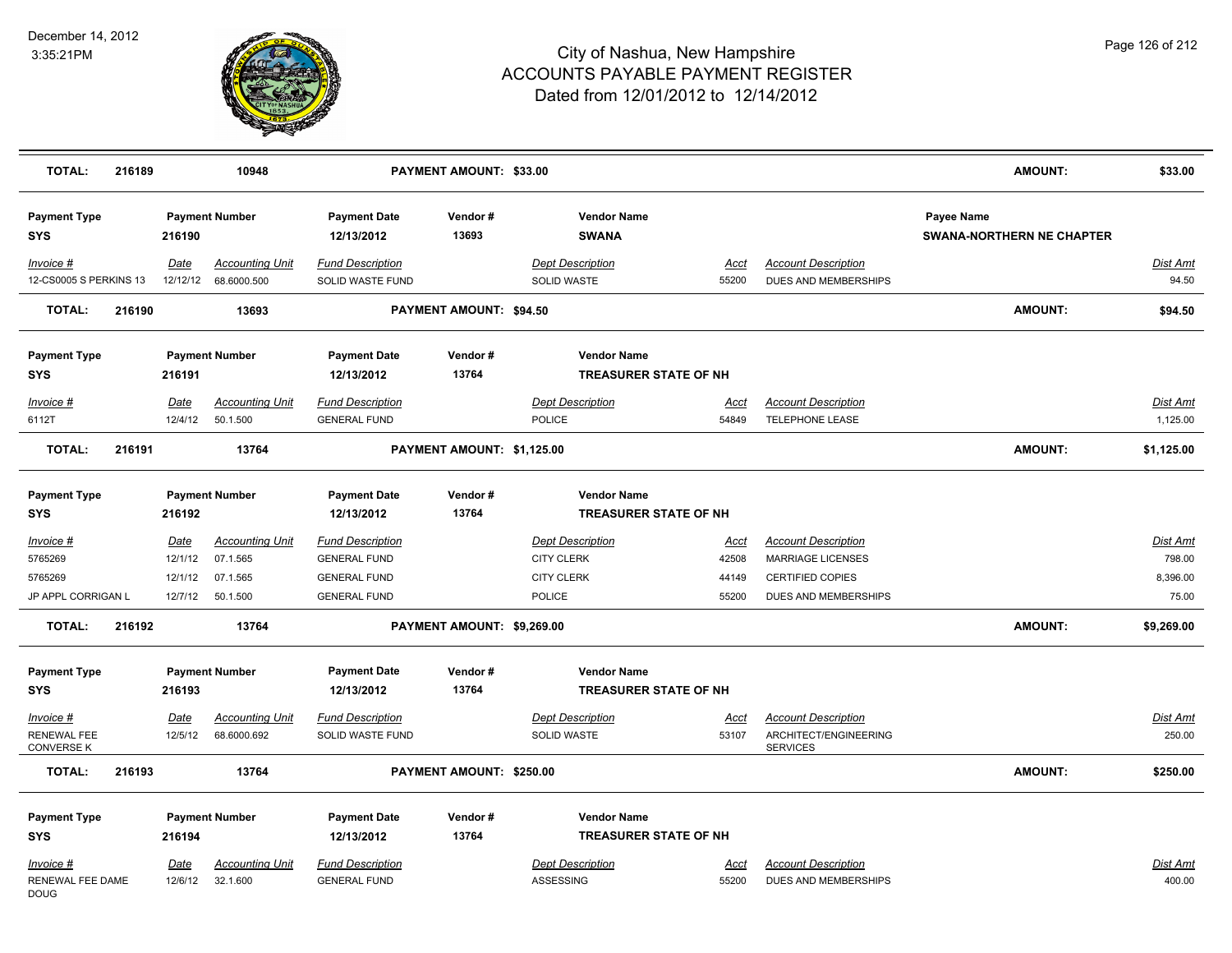

| RENEWAL FEE MARINO<br>ANG |        | 12/7/12     | 32.1.600               | <b>GENERAL FUND</b>         |                                | ASSESSING                                 | 55200       | DUES AND MEMBERSHIPS       |                 | 400.00          |
|---------------------------|--------|-------------|------------------------|-----------------------------|--------------------------------|-------------------------------------------|-------------|----------------------------|-----------------|-----------------|
| <b>TOTAL:</b>             | 216194 |             | 13764                  |                             | PAYMENT AMOUNT: \$800.00       |                                           |             |                            | <b>AMOUNT:</b>  | \$800.00        |
| <b>Payment Type</b>       |        |             | <b>Payment Number</b>  | <b>Payment Date</b>         | Vendor#                        | <b>Vendor Name</b>                        |             |                            |                 |                 |
| <b>SYS</b>                |        | 216195      |                        | 12/13/2012                  | 13764                          | <b>TREASURER STATE OF NH</b>              |             |                            |                 |                 |
| Invoice #                 |        | Date        | <b>Accounting Unit</b> | <b>Fund Description</b>     |                                | <b>Dept Description</b>                   | Acct        | <b>Account Description</b> |                 | Dist Amt        |
| SUBSCRIPTION 12/4/2012    |        | 12/11/12    | 44.1.720               | <b>GENERAL FUND</b>         |                                | <b>EDGEWOOD CEMETERY</b>                  | 61830       | <b>SUBSCRIPTIONS</b>       |                 | 22.00           |
| <b>TOTAL:</b>             | 216195 |             | 13764                  |                             | PAYMENT AMOUNT: \$22.00        |                                           |             |                            | <b>AMOUNT:</b>  | \$22.00         |
| <b>Payment Type</b>       |        |             | <b>Payment Number</b>  | <b>Payment Date</b>         | Vendor#                        | <b>Vendor Name</b>                        |             |                            |                 |                 |
| <b>SYS</b>                |        | 216196      |                        | 12/13/2012                  | 10955                          | <b>UCOM</b>                               |             |                            |                 |                 |
| Invoice #                 |        | <b>Date</b> | <b>Accounting Unit</b> | <b>Fund Description</b>     |                                | <b>Dept Description</b>                   | <u>Acct</u> | <b>Account Description</b> |                 | <b>Dist Amt</b> |
| 1595392                   |        | 12/1/12     | 61.1.685               | <b>GENERAL FUND</b>         |                                | <b>STREETS</b>                            | 55118       | TELEPHONE-CELLULAR         |                 | 333.40          |
| <b>TOTAL:</b>             | 216196 |             | 10955                  |                             | PAYMENT AMOUNT: \$333.40       |                                           |             |                            | <b>AMOUNT:</b>  | \$333.40        |
|                           |        |             |                        |                             |                                |                                           |             |                            |                 |                 |
| <b>Payment Type</b>       |        |             | <b>Payment Number</b>  | <b>Payment Date</b>         | Vendor#                        | <b>Vendor Name</b>                        |             |                            |                 |                 |
| <b>SYS</b>                |        | 216197      |                        | 12/13/2012                  | 13801                          | <b>UNITED PARCEL SERVICE</b>              |             |                            |                 |                 |
| Invoice #                 |        | Date        | <b>Accounting Unit</b> | <b>Fund Description</b>     |                                | <b>Dept Description</b>                   | Acct        | <b>Account Description</b> |                 | Dist Amt        |
| 00004924TT472             |        | 11/24/12    | 57.1.620               | <b>GENERAL FUND</b>         |                                | CITYWIDE COMMUNICATIONS                   | 55607       | POSTAGE & DELIVERY         |                 | 30.72           |
| 0000571YY8472             |        |             | 11/24/12  50.1.500     | <b>GENERAL FUND</b>         |                                | POLICE                                    | 55607       | POSTAGE & DELIVERY         |                 | 16.27           |
| <b>TOTAL:</b>             | 216197 |             | 13801                  |                             | <b>PAYMENT AMOUNT: \$46.99</b> |                                           |             |                            | <b>AMOUNT:</b>  | \$46.99         |
| <b>Payment Type</b>       |        |             | <b>Payment Number</b>  | <b>Payment Date</b>         | Vendor#                        | <b>Vendor Name</b>                        |             |                            |                 |                 |
| <b>SYS</b>                |        | 216198      |                        | 12/13/2012                  | 15636                          | <b>WEIL COMMUNICATIONS&amp; MARKETING</b> |             |                            |                 |                 |
| $Invoice$ #               |        | Date        | <b>Accounting Unit</b> | <b>Fund Description</b>     |                                | <b>Dept Description</b>                   | <u>Acct</u> | <b>Account Description</b> | <b>Activity</b> | Dist Amt        |
| 54                        |        | 11/27/12    | 84.3090                | <b>URBAN PROGRAM GRANTS</b> |                                | <b>URBAN PROGRAM GRANTS</b>               | 55421       | TRAINING & CERTIFICATIONS  | 1092.84.10.50   | 150.00          |
| 55                        |        |             | 11/27/12 84.3090       | <b>URBAN PROGRAM GRANTS</b> |                                | URBAN PROGRAM GRANTS                      | 55421       | TRAINING & CERTIFICATIONS  | 1092.84.10.50   | 150.00          |
| <b>TOTAL:</b>             | 216198 |             | 15636                  |                             | PAYMENT AMOUNT: \$300.00       |                                           |             |                            | <b>AMOUNT:</b>  | \$300.00        |
| <b>Payment Type</b>       |        |             | <b>Payment Number</b>  | <b>Payment Date</b>         | Vendor#                        | <b>Vendor Name</b>                        |             |                            |                 |                 |
| <b>SYS</b>                |        | 216199      |                        | 12/13/2012                  | 13946                          | <b>AC MOORE INC</b>                       |             |                            |                 |                 |
| Invoice #                 |        | Date        | <b>Accounting Unit</b> | <b>Fund Description</b>     |                                | <b>Dept Description</b>                   | Acct        | <b>Account Description</b> |                 | Dist Amt        |
| 8580                      |        |             | 11/21/12 79.1.750      | <b>GENERAL FUND</b>         |                                | <b>LIBRARY</b>                            | 61816       | CHILDREN'S MEDIA           |                 | 8.98            |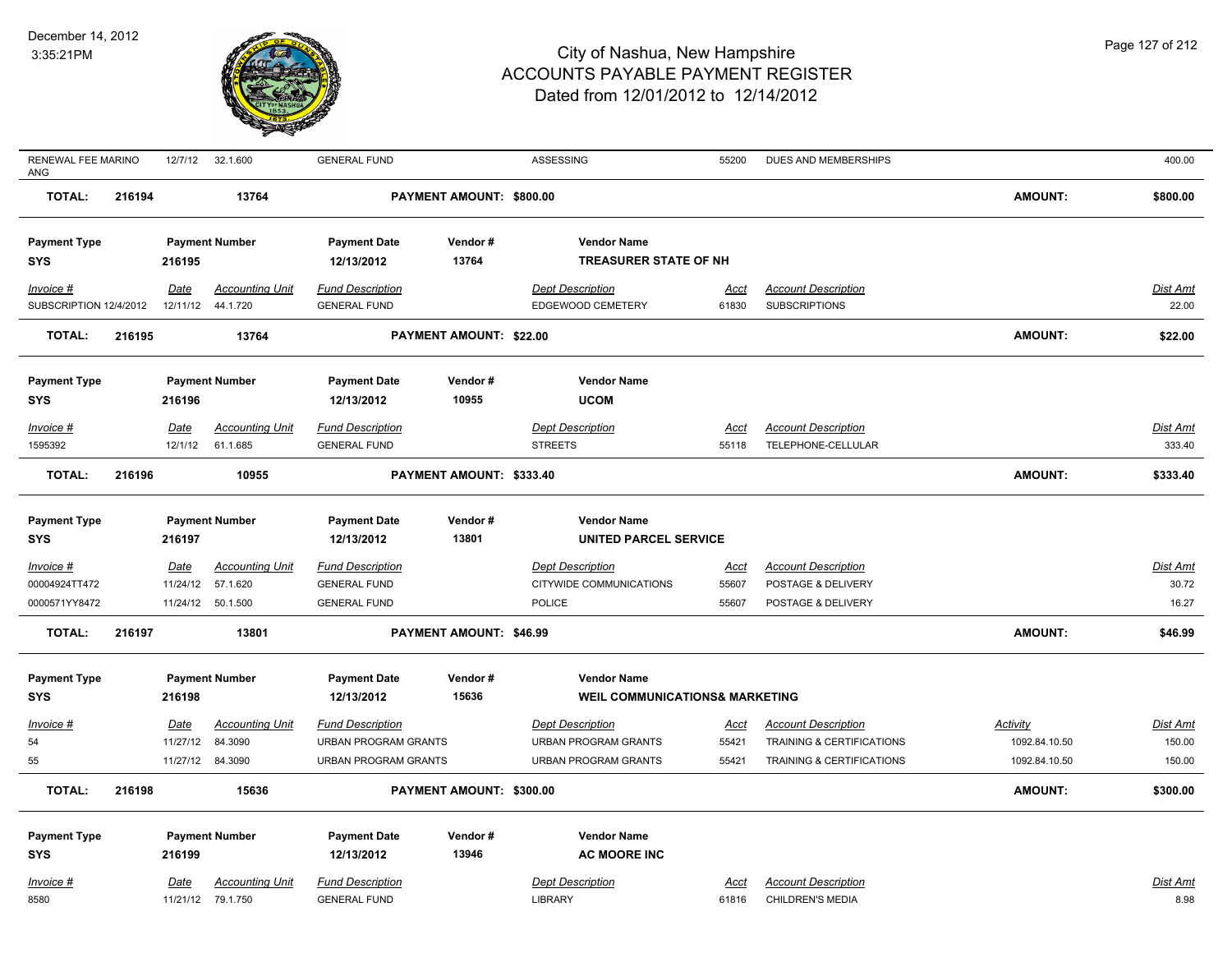

| <b>TOTAL:</b>                     | 216199 |          | 13946                  |                                   | <b>PAYMENT AMOUNT: \$8.98</b> |                                           |             |                            | <b>AMOUNT:</b>  | \$8.98          |
|-----------------------------------|--------|----------|------------------------|-----------------------------------|-------------------------------|-------------------------------------------|-------------|----------------------------|-----------------|-----------------|
| <b>Payment Type</b><br><b>SYS</b> |        | 216200   | <b>Payment Number</b>  | <b>Payment Date</b><br>12/13/2012 | Vendor#<br>11569              | <b>Vendor Name</b><br><b>ADVERTEASERS</b> |             |                            |                 |                 |
| Invoice #                         |        | Date     | <b>Accounting Unit</b> | <b>Fund Description</b>           |                               | <b>Dept Description</b>                   | Acct        | <b>Account Description</b> |                 | Dist Amt        |
| 12161                             |        | 11/15/12 | 61.1.700               | <b>GENERAL FUND</b>               |                               | <b>STREETS</b>                            | 61299       | MISCELLANEOUS SUPPLIES     |                 | 145.00          |
| 12166                             |        |          | 11/20/12 01.1.500      | <b>GENERAL FUND</b>               |                               | <b>MAYOR</b>                              | 68300       | MAYORS EXPENSE ACCOUNT     |                 | 218.00          |
| <b>TOTAL:</b>                     | 216200 |          | 11569                  |                                   | PAYMENT AMOUNT: \$363.00      |                                           |             |                            | <b>AMOUNT:</b>  | \$363.00        |
| <b>Payment Type</b>               |        |          | <b>Payment Number</b>  | <b>Payment Date</b>               | Vendor#                       | <b>Vendor Name</b>                        |             |                            |                 |                 |
| <b>SYS</b>                        |        | 216201   |                        | 12/13/2012                        | 13957                         | AE MECHANICAL INC                         |             |                            |                 |                 |
| Invoice #                         |        | Date     | <b>Accounting Unit</b> | <b>Fund Description</b>           |                               | <b>Dept Description</b>                   | Acct        | <b>Account Description</b> |                 | Dist Amt        |
| 32315                             |        | 11/19/12 | 52.1.720               | <b>GENERAL FUND</b>               |                               | <b>FIRE</b>                               | 54243       | <b>HVAC MAINTENANCE</b>    |                 | 231.85          |
| <b>TOTAL:</b>                     | 216201 |          | 13957                  |                                   | PAYMENT AMOUNT: \$231.85      |                                           |             |                            | <b>AMOUNT:</b>  | \$231.85        |
| <b>Payment Type</b>               |        |          | <b>Payment Number</b>  | <b>Payment Date</b>               | Vendor#                       | <b>Vendor Name</b>                        |             |                            |                 |                 |
| <b>SYS</b>                        |        | 216202   |                        | 12/13/2012                        | 10091                         | <b>ALBANESE D &amp; S INC</b>             |             |                            |                 |                 |
| Invoice #                         |        | Date     | <b>Accounting Unit</b> | <b>Fund Description</b>           |                               | <b>Dept Description</b>                   | <u>Acct</u> | <b>Account Description</b> | <b>Activity</b> | Dist Amt        |
| 10/01/12 THRU 10/31/12            |        | 11/13/12 | 69.6200.950            | <b>WASTEWATER FUND</b>            |                               | WASTEWATER                                | 81700       | <b>INFRASTRUCTURE</b>      | 1052.69.01.30   | 50,114.51       |
| 10/01/12 THRU 10/31/12            |        | 11/13/12 | <b>BS1000</b>          | <b>GENERAL FUND</b>               |                               | <b>GENERAL FUND</b>                       | 20800       | RETAINAGE PAYABLE          |                 | $-5,011.45$     |
| 10/01/12-11/07/12                 |        |          | 11/13/12 69.6200.950   | <b>WASTEWATER FUND</b>            |                               | WASTEWATER                                | 81700       | <b>INFRASTRUCTURE</b>      | 1052.69.01.30   | 29,832.08       |
| <b>TOTAL:</b>                     | 216202 |          | 10091                  |                                   | PAYMENT AMOUNT: \$74,935.14   |                                           |             |                            | <b>AMOUNT:</b>  | \$74,935.14     |
| <b>Payment Type</b>               |        |          | <b>Payment Number</b>  | <b>Payment Date</b>               | Vendor#                       | <b>Vendor Name</b>                        |             |                            |                 |                 |
| <b>SYS</b>                        |        | 216203   |                        | 12/13/2012                        | 12297                         | <b>ALCHEMY LEAD MANAGMENT</b>             |             |                            |                 |                 |
| Invoice #                         |        | Date     | <b>Accounting Unit</b> | <b>Fund Description</b>           |                               | <b>Dept Description</b>                   | <u>Acct</u> | <b>Account Description</b> | <b>Activity</b> | <b>Dist Amt</b> |
| ALM-01-12-00662                   |        | 12/2/12  | 84.3090                | <b>URBAN PROGRAM GRANTS</b>       |                               | <b>URBAN PROGRAM GRANTS</b>               | 54225       | <b>INSPECTION SERVICES</b> | 1092.84.10.50   | 756.00          |
| ALM-01-12-00762                   |        | 12/4/12  | 84.3090                | <b>URBAN PROGRAM GRANTS</b>       |                               | <b>URBAN PROGRAM GRANTS</b>               | 54225       | <b>INSPECTION SERVICES</b> | 1092.84.10.50   | 706.00          |
| ALM-01-12-00763                   |        | 12/4/12  | 84.3090                | <b>URBAN PROGRAM GRANTS</b>       |                               | <b>URBAN PROGRAM GRANTS</b>               | 54225       | <b>INSPECTION SERVICES</b> | 1092.84.10.50   | 756.00          |
| <b>TOTAL:</b>                     | 216203 |          | 12297                  |                                   | PAYMENT AMOUNT: \$2,218.00    |                                           |             |                            | <b>AMOUNT:</b>  | \$2,218.00      |
| <b>Payment Type</b>               |        |          | <b>Payment Number</b>  | <b>Payment Date</b>               | Vendor#                       | <b>Vendor Name</b>                        |             |                            |                 |                 |
| <b>SYS</b>                        |        | 216204   |                        | 12/13/2012                        | 12298                         | <b>ALECS SHOE STORE INC</b>               |             |                            |                 |                 |
| Invoice #                         |        | Date     | <b>Accounting Unit</b> | <b>Fund Description</b>           |                               | <b>Dept Description</b>                   | Acct        | <b>Account Description</b> |                 | Dist Amt        |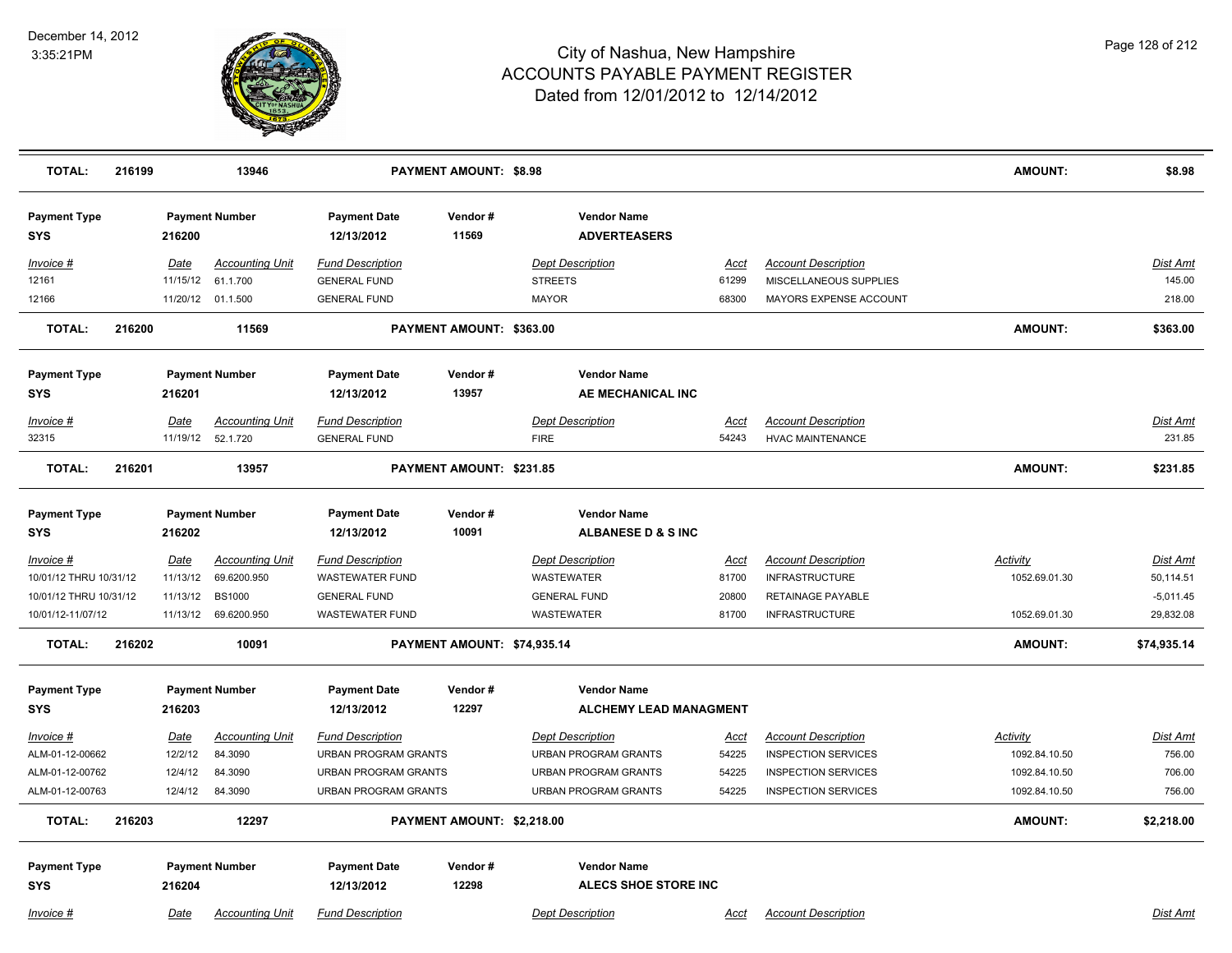

| 50292                |        |          | 10/23/12  50.1.500     | <b>GENERAL FUND</b>     |                            | <b>POLICE</b>                   | 61110       | PROTECTIVE CLOTHING                                  |                | 99.95           |
|----------------------|--------|----------|------------------------|-------------------------|----------------------------|---------------------------------|-------------|------------------------------------------------------|----------------|-----------------|
| 77520                |        |          | 10/2/12  50.1.500      | <b>GENERAL FUND</b>     |                            | POLICE                          | 61110       | PROTECTIVE CLOTHING                                  |                | 99.95           |
| <b>TOTAL:</b>        | 216204 |          | 12298                  |                         | PAYMENT AMOUNT: \$199.90   |                                 |             |                                                      | <b>AMOUNT:</b> | \$199.90        |
|                      |        |          |                        |                         |                            |                                 |             |                                                      |                |                 |
| <b>Payment Type</b>  |        |          | <b>Payment Number</b>  | <b>Payment Date</b>     | Vendor#                    | <b>Vendor Name</b>              |             |                                                      |                |                 |
| <b>SYS</b>           |        | 216205   |                        | 12/13/2012              | 13962                      | <b>STACEY L ALLEN</b>           |             |                                                      |                |                 |
| Invoice #            |        | Date     | <b>Accounting Unit</b> | <b>Fund Description</b> |                            | <b>Dept Description</b>         | <u>Acct</u> | <b>Account Description</b>                           |                | <u>Dist Amt</u> |
| 20112A 12/13/12 DCAP |        | 12/10/12 | <b>BS1000</b>          | <b>GENERAL FUND</b>     |                            | <b>GENERAL FUND</b>             | 21460       | 125 DEPENDENT CARE                                   |                | 192.31          |
| <b>TOTAL:</b>        | 216205 |          | 13962                  |                         | PAYMENT AMOUNT: \$192.31   |                                 |             |                                                      | <b>AMOUNT:</b> | \$192.31        |
| <b>Payment Type</b>  |        |          | <b>Payment Number</b>  | <b>Payment Date</b>     | Vendor#                    | <b>Vendor Name</b>              |             |                                                      |                |                 |
| <b>SYS</b>           |        | 216206   |                        | 12/13/2012              | 12308                      | <b>ALPHAGRAPHICS</b>            |             |                                                      |                |                 |
| Invoice #            |        | Date     | <b>Accounting Unit</b> | <b>Fund Description</b> |                            | <b>Dept Description</b>         | <b>Acct</b> | <b>Account Description</b>                           |                | Dist Amt        |
| 45703                |        |          | 11/30/12 79.1.770      | <b>GENERAL FUND</b>     |                            | <b>LIBRARY</b>                  | 61299       | MISCELLANEOUS SUPPLIES                               |                | 21.00           |
| <b>TOTAL:</b>        | 216206 |          | 12308                  |                         | PAYMENT AMOUNT: \$21.00    |                                 |             |                                                      | <b>AMOUNT:</b> | \$21.00         |
|                      |        |          |                        |                         |                            |                                 |             |                                                      |                |                 |
| <b>Payment Type</b>  |        |          | <b>Payment Number</b>  | <b>Payment Date</b>     | Vendor#                    | <b>Vendor Name</b>              |             |                                                      |                |                 |
| <b>SYS</b>           |        | 216207   |                        | 12/13/2012              | 12319                      | <b>AMHERST APPLIANCE REPAIR</b> |             |                                                      |                |                 |
| $Invoice$ #          |        | Date     | <b>Accounting Unit</b> | <b>Fund Description</b> |                            | <b>Dept Description</b>         | <u>Acct</u> | <b>Account Description</b>                           |                | <u>Dist Ami</u> |
| 174                  |        | 10/31/12 | 68.6000.695            | SOLID WASTE FUND        |                            | SOLID WASTE                     | 55699       | OTHER CONTRACTED SERVICES                            |                | 1,337.00        |
| 175                  |        | 11/27/12 | 68.6000.695            | SOLID WASTE FUND        |                            | SOLID WASTE                     | 55699       | OTHER CONTRACTED SERVICES                            |                | 1,176.00        |
| <b>TOTAL:</b>        | 216207 |          | 12319                  |                         | PAYMENT AMOUNT: \$2,513.00 |                                 |             |                                                      | <b>AMOUNT:</b> | \$2,513.00      |
|                      |        |          |                        |                         |                            |                                 |             |                                                      |                |                 |
| <b>Payment Type</b>  |        |          | <b>Payment Number</b>  | <b>Payment Date</b>     | Vendor#<br>11426           | <b>Vendor Name</b>              |             |                                                      |                |                 |
| <b>SYS</b>           |        | 216208   |                        | 12/13/2012              |                            | <b>ATCO INTERNATIONAL</b>       |             |                                                      |                |                 |
| Invoice #            |        | Date     | <b>Accounting Unit</b> | <b>Fund Description</b> |                            | <b>Dept Description</b>         | <b>Acct</b> | <b>Account Description</b>                           |                | Dist Amt        |
| 10355550             |        | 11/2/12  | 69.6200.670            | <b>WASTEWATER FUND</b>  |                            | WASTEWATER                      | 54487       | <b>EQUIPMENT REPAIRS &amp;</b><br><b>MAINTENANCE</b> |                | 672.80          |
| <b>TOTAL:</b>        | 216208 |          | 11426                  |                         | PAYMENT AMOUNT: \$672.80   |                                 |             |                                                      | <b>AMOUNT:</b> | \$672.80        |
|                      |        |          |                        |                         |                            |                                 |             |                                                      |                |                 |
| <b>Payment Type</b>  |        |          | <b>Payment Number</b>  | <b>Payment Date</b>     | Vendor#<br>12362           | <b>Vendor Name</b>              |             |                                                      |                |                 |
| <b>SYS</b>           |        | 216209   |                        | 12/13/2012              |                            | <b>BAKER &amp; TAYLOR</b>       |             |                                                      |                |                 |
| Invoice #            |        | Date     | <b>Accounting Unit</b> | <b>Fund Description</b> |                            | <b>Dept Description</b>         | <u>Acct</u> | <b>Account Description</b>                           |                | Dist Amt        |
| 3018326573           |        |          | 11/15/12 79.1.760      | <b>GENERAL FUND</b>     |                            | LIBRARY                         | 61807       | <b>PUBLICATIONS</b>                                  |                | 49.46           |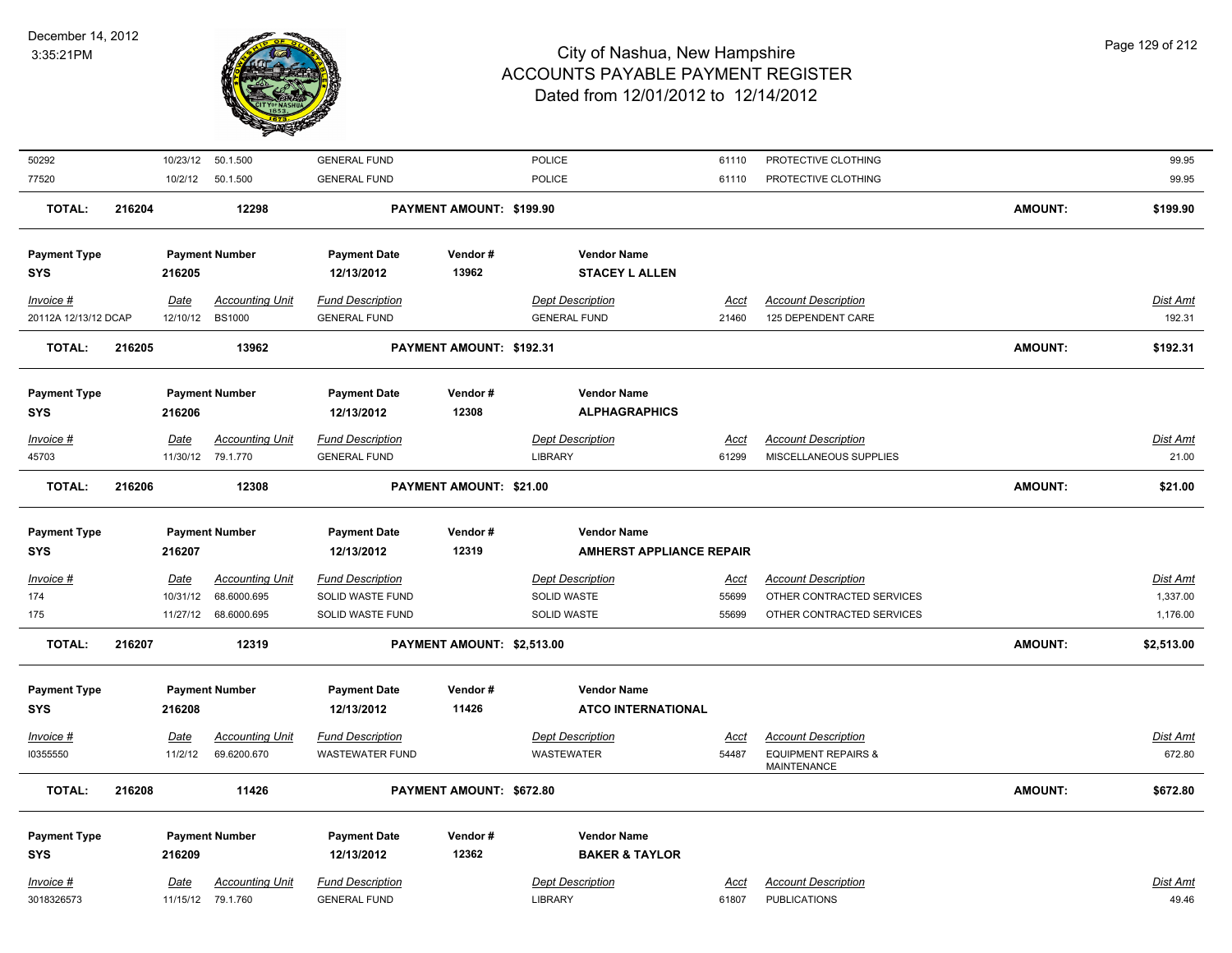

| 3018326573 | 11/15/12 | <b>BS1000</b> | <b>GENERAL FUND</b> | <b>GENERAL FUND</b> | 29185 | LAWSON INVENTORY SUSPENSE        | 0.13    |
|------------|----------|---------------|---------------------|---------------------|-------|----------------------------------|---------|
| 3018326574 | 11/15/12 | 79.1.760      | <b>GENERAL FUND</b> | <b>LIBRARY</b>      | 61807 | <b>PUBLICATIONS</b>              | 324.65  |
| 3018326574 | 11/15/12 | <b>BS1000</b> | <b>GENERAL FUND</b> | <b>GENERAL FUND</b> | 29185 | LAWSON INVENTORY SUSPENSE        | $-0.14$ |
| 3018326575 | 11/15/12 | 79.1.760      | <b>GENERAL FUND</b> | <b>LIBRARY</b>      | 61807 | <b>PUBLICATIONS</b>              | 43.47   |
| 3018326575 | 11/15/12 | <b>BS1000</b> | <b>GENERAL FUND</b> | <b>GENERAL FUND</b> | 29185 | <b>LAWSON INVENTORY SUSPENSE</b> | 0.10    |
| 3018326576 | 11/15/12 | 79.1.760      | <b>GENERAL FUND</b> | <b>LIBRARY</b>      | 61807 | <b>PUBLICATIONS</b>              | 16.49   |
| 3018326576 | 11/15/12 | <b>BS1000</b> | <b>GENERAL FUND</b> | <b>GENERAL FUND</b> | 29185 | LAWSON INVENTORY SUSPENSE        | $-0.14$ |
| 3018326577 | 11/15/12 | 79.1.760      | <b>GENERAL FUND</b> | <b>LIBRARY</b>      | 61807 | <b>PUBLICATIONS</b>              | 47.36   |
| 3018326577 | 11/15/12 | <b>BS1000</b> | <b>GENERAL FUND</b> | <b>GENERAL FUND</b> | 29185 | LAWSON INVENTORY SUSPENSE        | $-0.15$ |
| 3018326578 | 11/15/12 | 79.1.760      | <b>GENERAL FUND</b> | <b>LIBRARY</b>      | 61807 | <b>PUBLICATIONS</b>              | 226.03  |
| 3018326578 | 11/15/12 | <b>BS1000</b> | <b>GENERAL FUND</b> | <b>GENERAL FUND</b> | 29185 | LAWSON INVENTORY SUSPENSE        | $-0.01$ |
| 3018326579 | 11/15/12 | 79.1.760      | <b>GENERAL FUND</b> | <b>LIBRARY</b>      | 61807 | <b>PUBLICATIONS</b>              | 17.69   |
| 3018326579 | 11/15/12 | <b>BS1000</b> | <b>GENERAL FUND</b> | <b>GENERAL FUND</b> | 29185 | LAWSON INVENTORY SUSPENSE        | 0.10    |
| 3018326580 | 11/15/12 | 79.1.760      | <b>GENERAL FUND</b> | <b>LIBRARY</b>      | 61807 | <b>PUBLICATIONS</b>              | 12.59   |
| 3018326580 | 11/15/12 | <b>BS1000</b> | <b>GENERAL FUND</b> | <b>GENERAL FUND</b> | 29185 | LAWSON INVENTORY SUSPENSE        | $-0.06$ |
| 3018326581 | 11/15/12 | 79.1.760      | <b>GENERAL FUND</b> | <b>LIBRARY</b>      | 61807 | <b>PUBLICATIONS</b>              | 30.58   |
| 3018326581 | 11/15/12 | <b>BS1000</b> | <b>GENERAL FUND</b> | <b>GENERAL FUND</b> | 29185 | <b>LAWSON INVENTORY SUSPENSE</b> | $-0.09$ |
| 3018326582 | 11/15/12 | 79.1.760      | <b>GENERAL FUND</b> | <b>LIBRARY</b>      | 61807 | <b>PUBLICATIONS</b>              | 21.28   |
| 3018326582 | 11/15/12 | <b>BS1000</b> | <b>GENERAL FUND</b> | <b>GENERAL FUND</b> | 29185 | <b>LAWSON INVENTORY SUSPENSE</b> | 0.06    |
| 3018326583 | 11/15/12 | 79.1.760      | <b>GENERAL FUND</b> | <b>LIBRARY</b>      | 61807 | <b>PUBLICATIONS</b>              | 15.29   |
| 3018326583 | 11/15/12 | <b>BS1000</b> | <b>GENERAL FUND</b> | <b>GENERAL FUND</b> | 29185 | LAWSON INVENTORY SUSPENSE        | $-0.05$ |
| 3018326584 | 11/15/12 | 79.1.760      | <b>GENERAL FUND</b> | <b>LIBRARY</b>      | 61807 | <b>PUBLICATIONS</b>              | 9.29    |
| 3018326584 | 11/15/12 | <b>BS1000</b> | <b>GENERAL FUND</b> | <b>GENERAL FUND</b> | 29185 | LAWSON INVENTORY SUSPENSE        | $-0.14$ |
| 3018326585 | 11/15/12 | 79.1.760      | <b>GENERAL FUND</b> | <b>LIBRARY</b>      | 61807 | <b>PUBLICATIONS</b>              | 24.28   |
| 3018326585 | 11/15/12 | <b>BS1000</b> | <b>GENERAL FUND</b> | <b>GENERAL FUND</b> | 29185 | LAWSON INVENTORY SUSPENSE        | 0.07    |
| 3018326586 | 11/15/12 | 79.1.760      | <b>GENERAL FUND</b> | <b>LIBRARY</b>      | 61807 | <b>PUBLICATIONS</b>              | 35.97   |
| 3018326586 | 11/15/12 | <b>BS1000</b> | <b>GENERAL FUND</b> | <b>GENERAL FUND</b> | 29185 | LAWSON INVENTORY SUSPENSE        | $-0.05$ |
| 3018326587 | 11/15/12 | 79.1.760      | <b>GENERAL FUND</b> | <b>LIBRARY</b>      | 61807 | <b>PUBLICATIONS</b>              | 148.39  |
| 3018326587 | 11/15/12 | <b>BS1000</b> | <b>GENERAL FUND</b> | <b>GENERAL FUND</b> | 29185 | LAWSON INVENTORY SUSPENSE        | $-0.09$ |
| 3018326588 | 11/15/12 | 79.1.760      | <b>GENERAL FUND</b> | <b>LIBRARY</b>      | 61807 | <b>PUBLICATIONS</b>              | 211.94  |
| 3018326588 | 11/15/12 | <b>BS1000</b> | <b>GENERAL FUND</b> | <b>GENERAL FUND</b> | 29185 | LAWSON INVENTORY SUSPENSE        | $-0.04$ |
| 3018326589 | 11/15/12 | 79.1.760      | <b>GENERAL FUND</b> | <b>LIBRARY</b>      | 61807 | <b>PUBLICATIONS</b>              | 62.95   |
| 3018326589 | 11/15/12 | <b>BS1000</b> | <b>GENERAL FUND</b> | <b>GENERAL FUND</b> | 29185 | LAWSON INVENTORY SUSPENSE        | 0.07    |
| 3018326590 | 11/15/12 | 79.1.760      | <b>GENERAL FUND</b> | <b>LIBRARY</b>      | 61807 | <b>PUBLICATIONS</b>              | 22.18   |
| 3018326590 | 11/15/12 | <b>BS1000</b> | <b>GENERAL FUND</b> | <b>GENERAL FUND</b> | 29185 | LAWSON INVENTORY SUSPENSE        | 0.11    |
| 3018326591 | 11/15/12 | 79.1.760      | <b>GENERAL FUND</b> | <b>LIBRARY</b>      | 61807 | <b>PUBLICATIONS</b>              | 20.08   |
| 3018326591 | 11/15/12 | <b>BS1000</b> | <b>GENERAL FUND</b> | <b>GENERAL FUND</b> | 29185 | <b>LAWSON INVENTORY SUSPENSE</b> | $-0.13$ |
| 3018326592 | 11/15/12 | 79.1.760      | <b>GENERAL FUND</b> | <b>LIBRARY</b>      | 61807 | <b>PUBLICATIONS</b>              | 211.94  |
| 3018326592 | 11/15/12 | <b>BS1000</b> | <b>GENERAL FUND</b> | <b>GENERAL FUND</b> | 29185 | LAWSON INVENTORY SUSPENSE        | 0.06    |
| 3018326593 | 11/15/12 | 79.1.760      | <b>GENERAL FUND</b> | <b>LIBRARY</b>      | 61807 | <b>PUBLICATIONS</b>              | 14.69   |
| 3018326593 | 11/15/12 | <b>BS1000</b> | <b>GENERAL FUND</b> | <b>GENERAL FUND</b> | 29185 | LAWSON INVENTORY SUSPENSE        | $-0.09$ |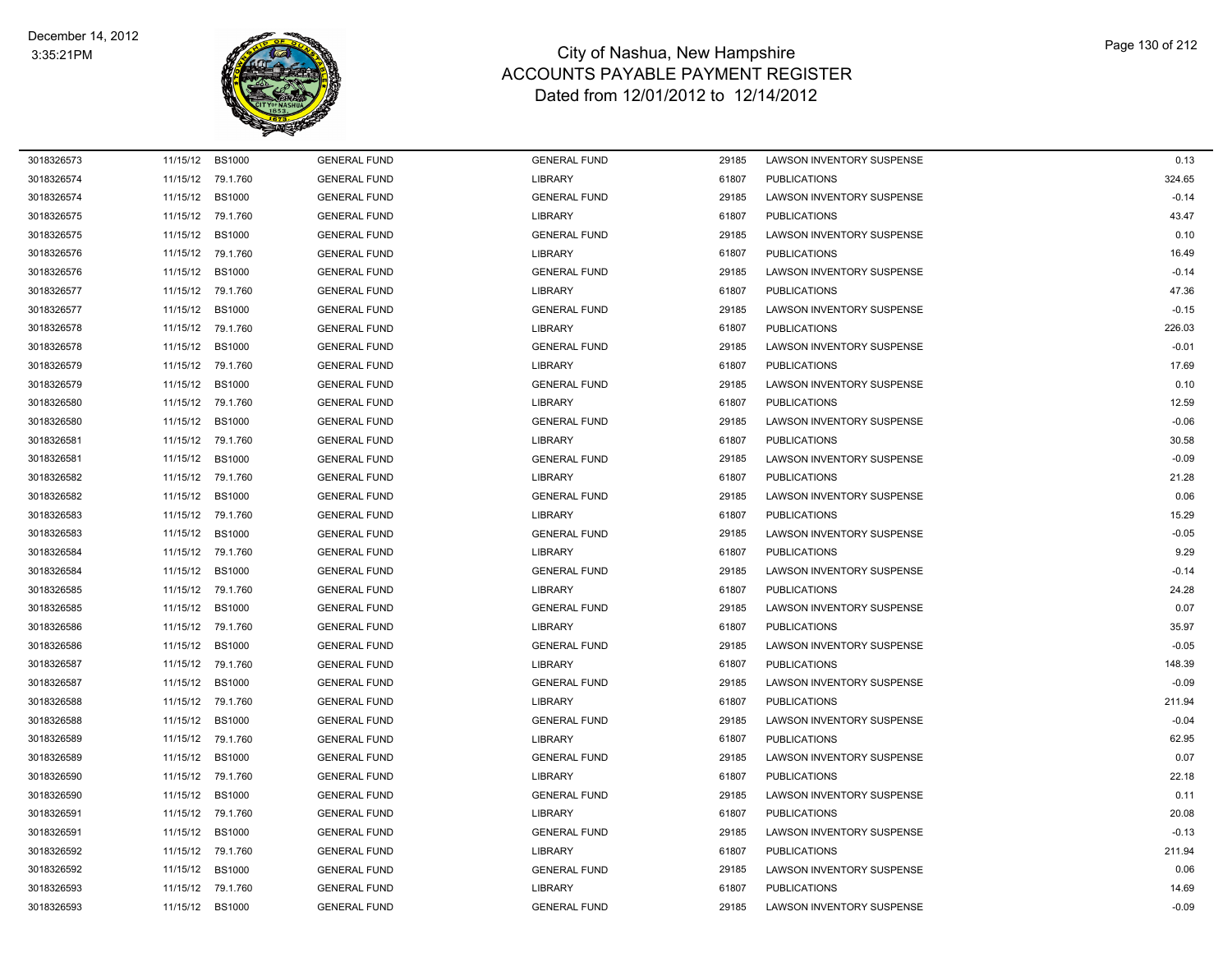

| 3018326594 |          | 11/15/12 79.1.760 | <b>GENERAL FUND</b> | <b>LIBRARY</b>      | 61807 | <b>PUBLICATIONS</b>              | 15.29   |
|------------|----------|-------------------|---------------------|---------------------|-------|----------------------------------|---------|
| 3018326594 |          | 11/15/12 BS1000   | <b>GENERAL FUND</b> | <b>GENERAL FUND</b> | 29185 | LAWSON INVENTORY SUSPENSE        | $-0.03$ |
| 3018326595 |          | 11/15/12 79.1.760 | <b>GENERAL FUND</b> | <b>LIBRARY</b>      | 61807 | <b>PUBLICATIONS</b>              | 28.48   |
| 3018326595 | 11/15/12 | <b>BS1000</b>     | <b>GENERAL FUND</b> | <b>GENERAL FUND</b> | 29185 | <b>LAWSON INVENTORY SUSPENSE</b> | 0.04    |
| 3018326596 | 11/15/12 | 79.1.760          | <b>GENERAL FUND</b> | <b>LIBRARY</b>      | 61807 | <b>PUBLICATIONS</b>              | 12.29   |
| 3018326596 | 11/15/12 | <b>BS1000</b>     | <b>GENERAL FUND</b> | <b>GENERAL FUND</b> | 29185 | LAWSON INVENTORY SUSPENSE        | $-0.12$ |
| 3018326597 |          | 11/15/12 79.1.760 | <b>GENERAL FUND</b> | <b>LIBRARY</b>      | 61807 | <b>PUBLICATIONS</b>              | 12.29   |
| 3018326597 | 11/15/12 | <b>BS1000</b>     | <b>GENERAL FUND</b> | <b>GENERAL FUND</b> | 29185 | LAWSON INVENTORY SUSPENSE        | $-0.12$ |
| 3018326598 |          | 11/15/12 79.1.760 | <b>GENERAL FUND</b> | <b>LIBRARY</b>      | 61807 | <b>PUBLICATIONS</b>              | 131.90  |
| 3018326598 | 11/15/12 | <b>BS1000</b>     | <b>GENERAL FUND</b> | <b>GENERAL FUND</b> | 29185 | LAWSON INVENTORY SUSPENSE        | $-0.11$ |
| 3018326599 |          | 11/15/12 79.1.760 | <b>GENERAL FUND</b> | <b>LIBRARY</b>      | 61807 | <b>PUBLICATIONS</b>              | 27.28   |
| 3018326599 | 11/15/12 | <b>BS1000</b>     | <b>GENERAL FUND</b> | <b>GENERAL FUND</b> | 29185 | LAWSON INVENTORY SUSPENSE        | 0.11    |
| 3018326600 |          | 11/15/12 79.1.760 | <b>GENERAL FUND</b> | <b>LIBRARY</b>      | 61807 | <b>PUBLICATIONS</b>              | 440.66  |
| 3018326600 |          | 11/15/12 BS1000   | <b>GENERAL FUND</b> | <b>GENERAL FUND</b> | 29185 | LAWSON INVENTORY SUSPENSE        | $-0.08$ |
| 3018326601 | 11/15/12 | 79.1.760          | <b>GENERAL FUND</b> | <b>LIBRARY</b>      | 61807 | <b>PUBLICATIONS</b>              | 380.41  |
| 3018326601 | 11/15/12 | <b>BS1000</b>     | <b>GENERAL FUND</b> | <b>GENERAL FUND</b> | 29185 | LAWSON INVENTORY SUSPENSE        | $-0.03$ |
| 3018326602 |          | 11/15/12 79.1.760 | <b>GENERAL FUND</b> | <b>LIBRARY</b>      | 61807 | <b>PUBLICATIONS</b>              | 4.50    |
| 3018326602 |          | 11/15/12 BS1000   | <b>GENERAL FUND</b> | <b>GENERAL FUND</b> | 29185 | LAWSON INVENTORY SUSPENSE        | 0.04    |
| 3018326603 |          | 11/15/12 79.1.760 | <b>GENERAL FUND</b> | <b>LIBRARY</b>      | 61807 | <b>PUBLICATIONS</b>              | 5.10    |
| 3018326603 | 11/15/12 | <b>BS1000</b>     | <b>GENERAL FUND</b> | <b>GENERAL FUND</b> | 29185 | LAWSON INVENTORY SUSPENSE        | 0.09    |
| 3018326604 | 11/15/12 | 79.1.760          | <b>GENERAL FUND</b> | <b>LIBRARY</b>      | 61807 | <b>PUBLICATIONS</b>              | 147.19  |
| 3018326604 | 11/15/12 | <b>BS1000</b>     | <b>GENERAL FUND</b> | <b>GENERAL FUND</b> | 29185 | LAWSON INVENTORY SUSPENSE        | $-0.07$ |
| 3018326605 |          | 11/15/12 79.1.760 | <b>GENERAL FUND</b> | <b>LIBRARY</b>      | 61807 | <b>PUBLICATIONS</b>              | 171.47  |
| 3018326605 |          | 11/15/12 BS1000   | <b>GENERAL FUND</b> | <b>GENERAL FUND</b> | 29185 | LAWSON INVENTORY SUSPENSE        | $-0.13$ |
| 3018326606 |          | 11/15/12 79.1.760 | <b>GENERAL FUND</b> | <b>LIBRARY</b>      | 61807 | <b>PUBLICATIONS</b>              | 6.00    |
| 3018326606 | 11/15/12 | <b>BS1000</b>     | <b>GENERAL FUND</b> | <b>GENERAL FUND</b> | 29185 | LAWSON INVENTORY SUSPENSE        | 0.10    |
| 3018326607 |          | 11/15/12 79.1.760 | <b>GENERAL FUND</b> | <b>LIBRARY</b>      | 61807 | <b>PUBLICATIONS</b>              | 9.29    |
| 3018326607 | 11/15/12 | <b>BS1000</b>     | <b>GENERAL FUND</b> | <b>GENERAL FUND</b> | 29185 | LAWSON INVENTORY SUSPENSE        | $-0.14$ |
| 3018326608 |          | 11/15/12 79.1.760 | <b>GENERAL FUND</b> | <b>LIBRARY</b>      | 61807 | <b>PUBLICATIONS</b>              | 13.19   |
| 3018326608 |          | 11/15/12 BS1000   | <b>GENERAL FUND</b> | <b>GENERAL FUND</b> | 29185 | LAWSON INVENTORY SUSPENSE        | $-0.11$ |
| 3018326609 |          | 11/15/12 79.1.760 | <b>GENERAL FUND</b> | <b>LIBRARY</b>      | 61807 | <b>PUBLICATIONS</b>              | 11.69   |
| 3018326609 | 11/15/12 | <b>BS1000</b>     | <b>GENERAL FUND</b> | <b>GENERAL FUND</b> | 29185 | LAWSON INVENTORY SUSPENSE        | $-0.11$ |
| 3018326610 |          | 11/15/12 79.1.760 | <b>GENERAL FUND</b> | <b>LIBRARY</b>      | 61807 | <b>PUBLICATIONS</b>              | 14.09   |
| 3018326610 |          | 11/15/12 BS1000   | <b>GENERAL FUND</b> | <b>GENERAL FUND</b> | 29185 | LAWSON INVENTORY SUSPENSE        | 1.14    |
| 3018334578 |          | 11/20/12 79.1.760 | <b>GENERAL FUND</b> | <b>LIBRARY</b>      | 61807 | <b>PUBLICATIONS</b>              | 45.79   |
| 3018334578 | 11/20/12 | <b>BS1000</b>     | <b>GENERAL FUND</b> | <b>GENERAL FUND</b> | 29185 | LAWSON INVENTORY SUSPENSE        | $-0.02$ |
| 3018334579 | 11/20/12 | 79.1.760          | <b>GENERAL FUND</b> | <b>LIBRARY</b>      | 61807 | <b>PUBLICATIONS</b>              | 79.60   |
| 3018334579 | 11/20/12 | <b>BS1000</b>     | <b>GENERAL FUND</b> | <b>GENERAL FUND</b> | 29185 | LAWSON INVENTORY SUSPENSE        | $-0.02$ |
| 3018334580 |          | 11/20/12 79.1.760 | <b>GENERAL FUND</b> | LIBRARY             | 61807 | <b>PUBLICATIONS</b>              | 33.55   |
| 3018334581 | 11/20/12 | 79.1.760          | <b>GENERAL FUND</b> | LIBRARY             | 61807 | <b>PUBLICATIONS</b>              | 31.62   |
| 3018334581 | 11/20/12 | <b>BS1000</b>     | <b>GENERAL FUND</b> | <b>GENERAL FUND</b> | 29185 | <b>LAWSON INVENTORY SUSPENSE</b> | $-0.03$ |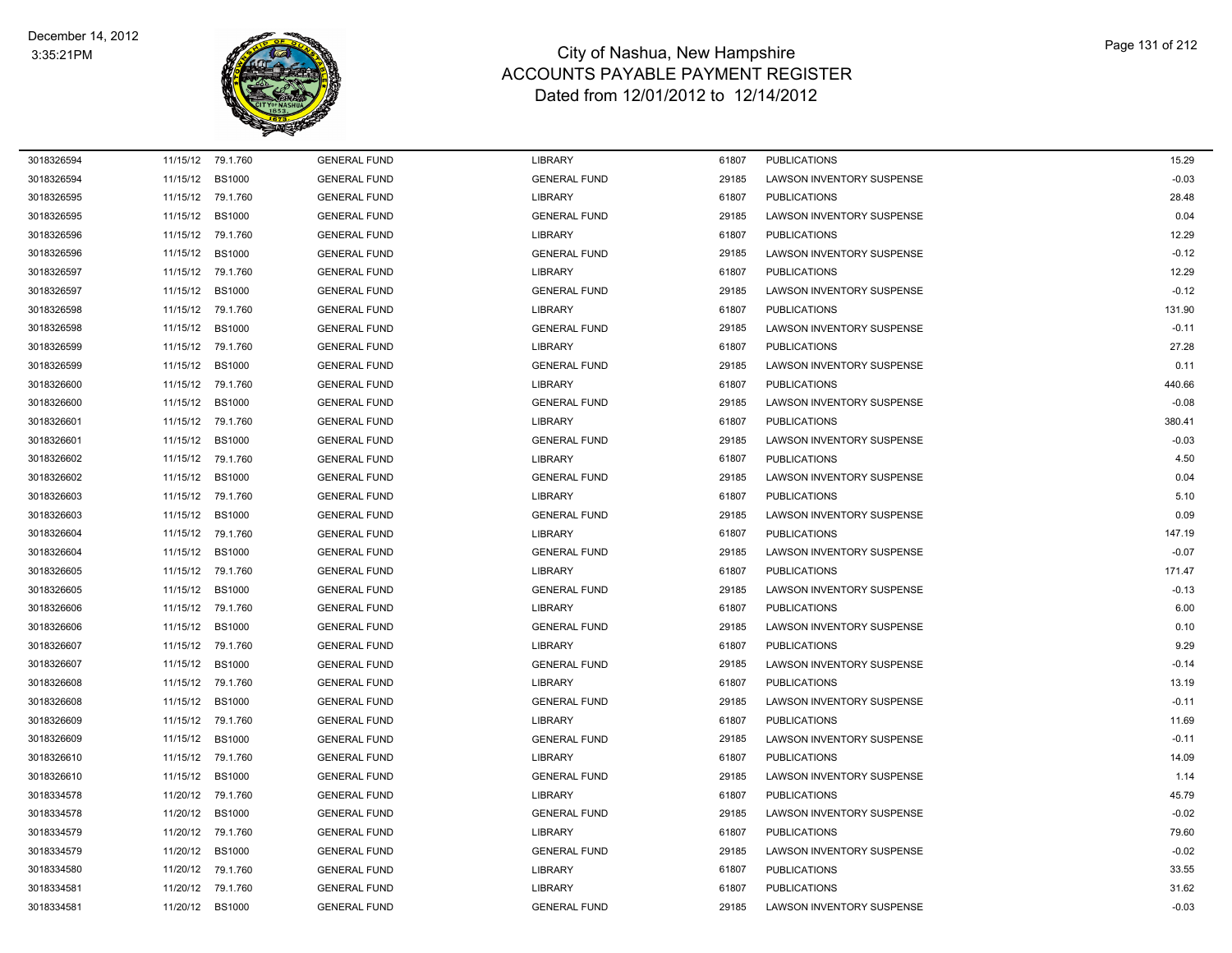

| 3018334582 |          | 11/20/12 79.1.760 | <b>GENERAL FUND</b> | <b>LIBRARY</b>      | 61807 | <b>PUBLICATIONS</b>              | 14.18   |
|------------|----------|-------------------|---------------------|---------------------|-------|----------------------------------|---------|
| 3018334582 | 11/20/12 | <b>BS1000</b>     | <b>GENERAL FUND</b> | <b>GENERAL FUND</b> | 29185 | LAWSON INVENTORY SUSPENSE        | $-0.02$ |
| 3018334583 | 11/20/12 | 79.1.760          | <b>GENERAL FUND</b> | <b>LIBRARY</b>      | 61807 | <b>PUBLICATIONS</b>              | 33.41   |
| 3018334583 | 11/20/12 | <b>BS1000</b>     | <b>GENERAL FUND</b> | <b>GENERAL FUND</b> | 29185 | <b>LAWSON INVENTORY SUSPENSE</b> | 0.01    |
| 3018334584 | 11/20/12 | 79.1.760          | <b>GENERAL FUND</b> | <b>LIBRARY</b>      | 61807 | <b>PUBLICATIONS</b>              | 15.77   |
| 3018334584 | 11/20/12 | <b>BS1000</b>     | <b>GENERAL FUND</b> | <b>GENERAL FUND</b> | 29185 | LAWSON INVENTORY SUSPENSE        | 0.01    |
| 3018334585 | 11/20/12 | 79.1.760          | <b>GENERAL FUND</b> | <b>LIBRARY</b>      | 61807 | <b>PUBLICATIONS</b>              | 61.63   |
| 3018334586 | 11/20/12 | 79.1.760          | <b>GENERAL FUND</b> | <b>LIBRARY</b>      | 61807 | <b>PUBLICATIONS</b>              | 9.12    |
| 3018334587 | 11/20/12 | 79.1.760          | <b>GENERAL FUND</b> | <b>LIBRARY</b>      | 61807 | <b>PUBLICATIONS</b>              | 44.06   |
| 3018334587 | 11/20/12 | <b>BS1000</b>     | <b>GENERAL FUND</b> | <b>GENERAL FUND</b> | 29185 | LAWSON INVENTORY SUSPENSE        | 0.01    |
| 3018334588 | 11/20/12 | 79.1.760          | <b>GENERAL FUND</b> | <b>LIBRARY</b>      | 61807 | <b>PUBLICATIONS</b>              | 31.55   |
| 3018334588 | 11/20/12 | <b>BS1000</b>     | <b>GENERAL FUND</b> | <b>GENERAL FUND</b> | 29185 | LAWSON INVENTORY SUSPENSE        | 0.01    |
| 3018334589 | 11/20/12 | 79.1.760          | <b>GENERAL FUND</b> | <b>LIBRARY</b>      | 61807 | <b>PUBLICATIONS</b>              | 12.18   |
| 3018334589 | 11/20/12 | <b>BS1000</b>     | <b>GENERAL FUND</b> | <b>GENERAL FUND</b> | 29185 | LAWSON INVENTORY SUSPENSE        | $-0.01$ |
| 3018334590 | 11/20/12 | 79.1.760          | <b>GENERAL FUND</b> | <b>LIBRARY</b>      | 61807 | <b>PUBLICATIONS</b>              | 14.44   |
| 3018334591 | 11/20/12 | 79.1.760          | <b>GENERAL FUND</b> | <b>LIBRARY</b>      | 61807 | <b>PUBLICATIONS</b>              | 18.30   |
| 3018334591 | 11/20/12 | <b>BS1000</b>     | <b>GENERAL FUND</b> | <b>GENERAL FUND</b> | 29185 | LAWSON INVENTORY SUSPENSE        | $-0.03$ |
| 3018334592 | 11/20/12 | 79.1.760          | <b>GENERAL FUND</b> | <b>LIBRARY</b>      | 61807 | <b>PUBLICATIONS</b>              | 12.51   |
| 3018334592 | 11/20/12 | <b>BS1000</b>     | <b>GENERAL FUND</b> | <b>GENERAL FUND</b> | 29185 | LAWSON INVENTORY SUSPENSE        | 0.03    |
| 3018334593 | 11/20/12 | 79.1.760          | <b>GENERAL FUND</b> | LIBRARY             | 61807 | <b>PUBLICATIONS</b>              | 14.71   |
| 3018334593 | 11/20/12 | <b>BS1000</b>     | <b>GENERAL FUND</b> | <b>GENERAL FUND</b> | 29185 | LAWSON INVENTORY SUSPENSE        | 0.01    |
| 3018334594 | 11/20/12 | 79.1.760          | <b>GENERAL FUND</b> | <b>LIBRARY</b>      | 61807 | <b>PUBLICATIONS</b>              | 8.12    |
| 3018334594 | 11/20/12 | <b>BS1000</b>     | <b>GENERAL FUND</b> | <b>GENERAL FUND</b> | 29185 | LAWSON INVENTORY SUSPENSE        | 0.03    |
| 3018334595 | 11/20/12 | 79.1.760          | <b>GENERAL FUND</b> | <b>LIBRARY</b>      | 61807 | <b>PUBLICATIONS</b>              | 26.36   |
| 3018334595 | 11/20/12 | <b>BS1000</b>     | <b>GENERAL FUND</b> | <b>GENERAL FUND</b> | 29185 | LAWSON INVENTORY SUSPENSE        | 0.01    |
| 3018334596 | 11/20/12 | 79.1.760          | <b>GENERAL FUND</b> | <b>LIBRARY</b>      | 61807 | <b>PUBLICATIONS</b>              | 30.35   |
| 3018334597 | 11/20/12 | 79.1.760          | <b>GENERAL FUND</b> | <b>LIBRARY</b>      | 61807 | <b>PUBLICATIONS</b>              | 36.34   |
| 3018334597 | 11/20/12 | <b>BS1000</b>     | <b>GENERAL FUND</b> | <b>GENERAL FUND</b> | 29185 | LAWSON INVENTORY SUSPENSE        | $-0.01$ |
| 3018334598 | 11/20/12 | 79.1.760          | <b>GENERAL FUND</b> | <b>LIBRARY</b>      | 61807 | <b>PUBLICATIONS</b>              | 77.87   |
| 3018334598 | 11/20/12 | <b>BS1000</b>     | <b>GENERAL FUND</b> | <b>GENERAL FUND</b> | 29185 | LAWSON INVENTORY SUSPENSE        | $-0.02$ |
| 3018334599 | 11/20/12 | 79.1.760          | <b>GENERAL FUND</b> | <b>LIBRARY</b>      | 61807 | <b>PUBLICATIONS</b>              | 14.11   |
| 3018334599 | 11/20/12 | <b>BS1000</b>     | <b>GENERAL FUND</b> | <b>GENERAL FUND</b> | 29185 | LAWSON INVENTORY SUSPENSE        | 0.05    |
| 3018335268 | 11/20/12 | 79.1.760          | <b>GENERAL FUND</b> | <b>LIBRARY</b>      | 61807 | <b>PUBLICATIONS</b>              | 290.81  |
| 3018344082 | 11/23/12 | 79.1.760          | <b>GENERAL FUND</b> | <b>LIBRARY</b>      | 61807 | <b>PUBLICATIONS</b>              | 32.98   |
| 3018344083 | 11/23/12 | 79.1.760          | <b>GENERAL FUND</b> | <b>LIBRARY</b>      | 61807 | <b>PUBLICATIONS</b>              | 14.17   |
| 3018344084 | 11/23/12 | 79.1.760          | <b>GENERAL FUND</b> | <b>LIBRARY</b>      | 61807 | <b>PUBLICATIONS</b>              | 22.10   |
| 3018344085 | 11/23/12 | 79.1.760          | <b>GENERAL FUND</b> | <b>LIBRARY</b>      | 61807 | <b>PUBLICATIONS</b>              | 14.71   |
| 3018344086 | 11/23/12 | 79.1.760          | <b>GENERAL FUND</b> | <b>LIBRARY</b>      | 61807 | <b>PUBLICATIONS</b>              | 9.73    |
| 3018344087 | 11/23/12 | 79.1.760          | <b>GENERAL FUND</b> | LIBRARY             | 61807 | <b>PUBLICATIONS</b>              | 54.52   |
| 3018344088 |          | 11/23/12 79.1.760 | <b>GENERAL FUND</b> | <b>LIBRARY</b>      | 61807 | <b>PUBLICATIONS</b>              | 30.50   |
| 3018344089 |          | 11/23/12 79.1.760 | <b>GENERAL FUND</b> | <b>LIBRARY</b>      | 61807 | <b>PUBLICATIONS</b>              | 71.92   |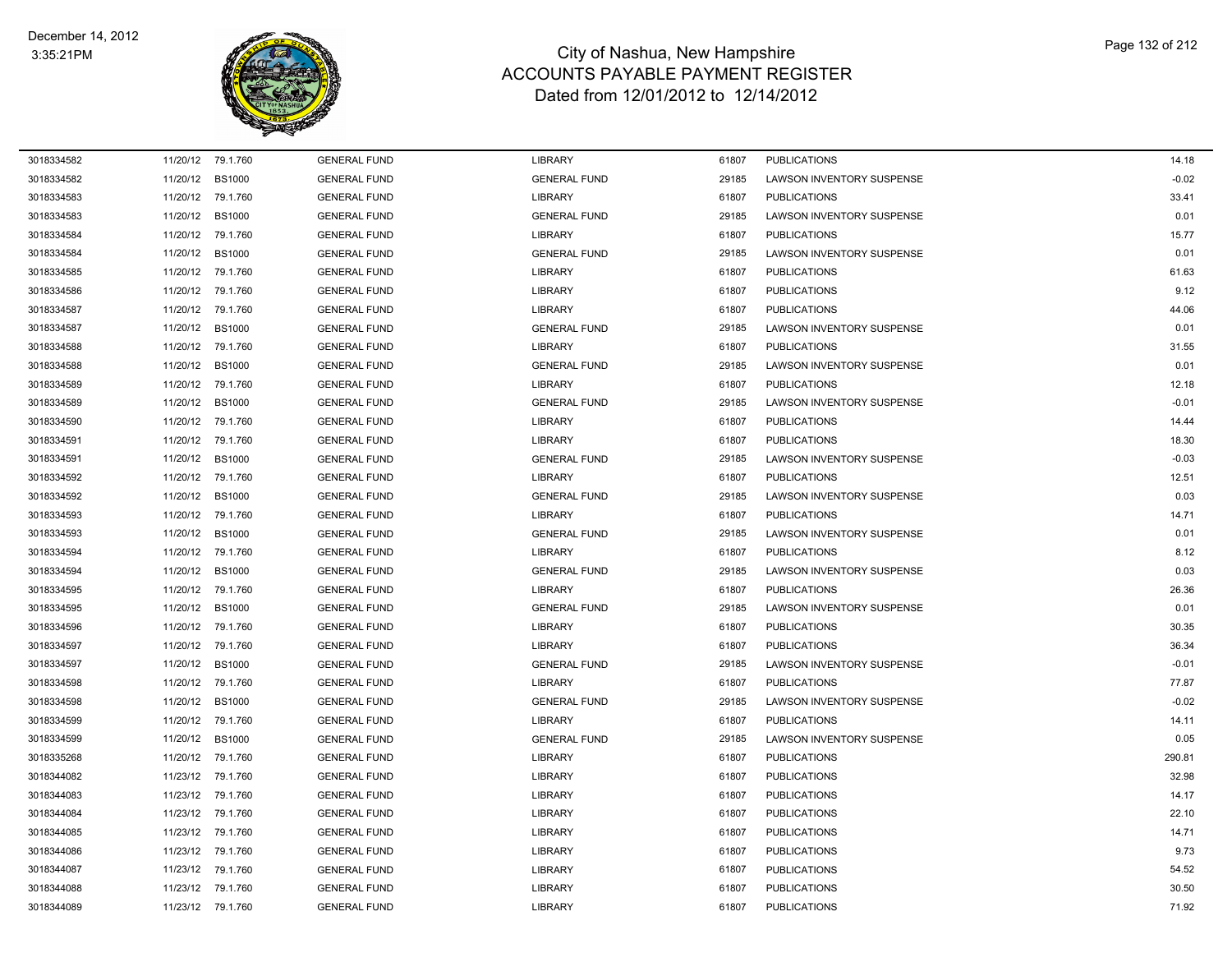

| <b>TOTAL:</b>                     | 216212      | 13990                  |                                   | <b>PAYMENT AMOUNT: \$10.32</b> |                                                |             |                                | <b>AMOUNT:</b>                                  | \$10.32         |
|-----------------------------------|-------------|------------------------|-----------------------------------|--------------------------------|------------------------------------------------|-------------|--------------------------------|-------------------------------------------------|-----------------|
| 190110                            |             | 11/30/12 66.1.500      | <b>GENERAL FUND</b>               |                                | PARKING LOTS                                   | 61299       | MISCELLANEOUS SUPPLIES         |                                                 | 10.32           |
| Invoice #                         | <u>Date</u> | <b>Accounting Unit</b> | <b>Fund Description</b>           |                                | <b>Dept Description</b>                        | <u>Acct</u> | <b>Account Description</b>     |                                                 | <u>Dist Amt</u> |
| <b>Payment Type</b><br><b>SYS</b> | 216212      | <b>Payment Number</b>  | <b>Payment Date</b><br>12/13/2012 | Vendor#<br>13990               | <b>Vendor Name</b><br><b>AUBUCHON HARDWARE</b> |             |                                | <b>Payee Name</b><br><b>BLUE TARP FINANCIAL</b> |                 |
|                                   |             |                        |                                   |                                |                                                |             |                                |                                                 |                 |
| <b>TOTAL:</b>                     | 216211      | 12395                  |                                   | PAYMENT AMOUNT: \$903.99       |                                                |             |                                | <b>AMOUNT:</b>                                  | \$903.99        |
| 43096                             |             | 11/16/12 50.1.500      | <b>GENERAL FUND</b>               |                                | <b>POLICE</b>                                  | 61107       | <b>CLOTHING &amp; UNIFORMS</b> |                                                 | 23.00           |
| 43095                             | 11/16/12    | 50.1.500               | <b>GENERAL FUND</b>               |                                | POLICE                                         | 61107       | <b>CLOTHING &amp; UNIFORMS</b> |                                                 | 382.00          |
| 43080                             |             | 11/14/12 50.1.500      | <b>GENERAL FUND</b>               |                                | POLICE                                         | 61107       | <b>CLOTHING &amp; UNIFORMS</b> |                                                 | 22.00           |
| 43057                             | 11/12/12    | 50.1.500               | <b>GENERAL FUND</b>               |                                | <b>POLICE</b>                                  | 61107       | <b>CLOTHING &amp; UNIFORMS</b> |                                                 | 179.00          |
| 43056                             | 11/12/12    | 50.1.500               | <b>GENERAL FUND</b>               |                                | <b>POLICE</b>                                  | 61107       | <b>CLOTHING &amp; UNIFORMS</b> |                                                 | 35.00           |
| 41850                             | 11/26/12    | 50.1.500               | <b>GENERAL FUND</b>               |                                | POLICE                                         | 61107       | <b>CLOTHING &amp; UNIFORMS</b> |                                                 | 208.00          |
| 38791                             | 10/8/12     | 50.1.500               | <b>GENERAL FUND</b>               |                                | POLICE                                         | 61107       | <b>CLOTHING &amp; UNIFORMS</b> |                                                 | 54.99           |
| $Invoice$ #                       | <u>Date</u> | <b>Accounting Unit</b> | <b>Fund Description</b>           |                                | <b>Dept Description</b>                        | <u>Acct</u> | <b>Account Description</b>     |                                                 | <u>Dist Amt</u> |
| <b>SYS</b>                        | 216211      |                        | 12/13/2012                        | 12395                          | <b>BENS UNIFORMS</b>                           |             |                                |                                                 |                 |
| <b>Payment Type</b>               |             | <b>Payment Number</b>  | <b>Payment Date</b>               | Vendor#                        | <b>Vendor Name</b>                             |             |                                |                                                 |                 |
| <b>TOTAL:</b>                     | 216210      | 12391                  |                                   | PAYMENT AMOUNT: \$59.35        |                                                |             |                                | <b>AMOUNT:</b>                                  | \$59.35         |
| 4610141                           |             | 11/21/12 61.1.670      | <b>GENERAL FUND</b>               |                                | <b>STREETS</b>                                 | 61299       | MISCELLANEOUS SUPPLIES         |                                                 | 23.36           |
| 4608874                           | 11/15/12    | 61.1010                | <b>GF-PRIOR YEAR ESCROWS</b>      |                                | STREETS-PRIOR YEAR                             | 81100       | CAPITAL IMPROVEMENTS           | 1000                                            | 35.99           |
| Invoice #                         | Date        | <b>Accounting Unit</b> | <b>Fund Description</b>           |                                | <b>Dept Description</b>                        | <u>Acct</u> | <b>Account Description</b>     | <b>Activity</b>                                 | <u>Dist Amt</u> |
| <b>SYS</b>                        | 216210      |                        | 12/13/2012                        | 12391                          | <b>BELLETETES INC</b>                          |             |                                |                                                 |                 |
| <b>Payment Type</b>               |             | <b>Payment Number</b>  | <b>Payment Date</b>               | Vendor#                        | <b>Vendor Name</b>                             |             |                                |                                                 |                 |
| <b>TOTAL:</b>                     | 216209      | 12362                  |                                   | PAYMENT AMOUNT: \$4,499.09     |                                                |             |                                | <b>AMOUNT:</b>                                  | \$4,499.09      |
| 3018344098                        |             | 11/23/12 79.1.760      | <b>GENERAL FUND</b>               |                                | LIBRARY                                        | 61807       | <b>PUBLICATIONS</b>            |                                                 | 34.02           |
| 3018344097                        |             | 11/23/12 79.1.760      | <b>GENERAL FUND</b>               |                                | <b>LIBRARY</b>                                 | 61807       | <b>PUBLICATIONS</b>            |                                                 | 46.71           |
| 3018344096                        |             | 11/23/12 79.1.760      | <b>GENERAL FUND</b>               |                                | LIBRARY                                        | 61807       | <b>PUBLICATIONS</b>            |                                                 | 90.83           |
| 3018344095                        | 11/23/12    | 79.1.760               | <b>GENERAL FUND</b>               |                                | <b>LIBRARY</b>                                 | 61807       | <b>PUBLICATIONS</b>            |                                                 | 5.19            |
| 3018344094                        | 11/23/12    | 79.1.760               | <b>GENERAL FUND</b>               |                                | LIBRARY                                        | 61807       | <b>PUBLICATIONS</b>            |                                                 | 27.98           |
| 3018344093                        |             | 11/23/12 79.1.760      | <b>GENERAL FUND</b>               |                                | LIBRARY                                        | 61807       | <b>PUBLICATIONS</b>            |                                                 | 27.23           |
| 3018344092                        |             | 11/23/12 79.1.760      | <b>GENERAL FUND</b>               |                                | <b>LIBRARY</b>                                 | 61807       | <b>PUBLICATIONS</b>            |                                                 | 6.68            |
| 3018344091                        | 11/23/12    | 79.1.760               | <b>GENERAL FUND</b>               |                                | LIBRARY                                        | 61807       | <b>PUBLICATIONS</b>            |                                                 | 29.50           |
| 3018344090                        |             | 11/23/12 79.1.760      | <b>GENERAL FUND</b>               |                                | <b>LIBRARY</b>                                 | 61807       | <b>PUBLICATIONS</b>            |                                                 | 26.22           |
|                                   |             |                        |                                   |                                |                                                |             |                                |                                                 |                 |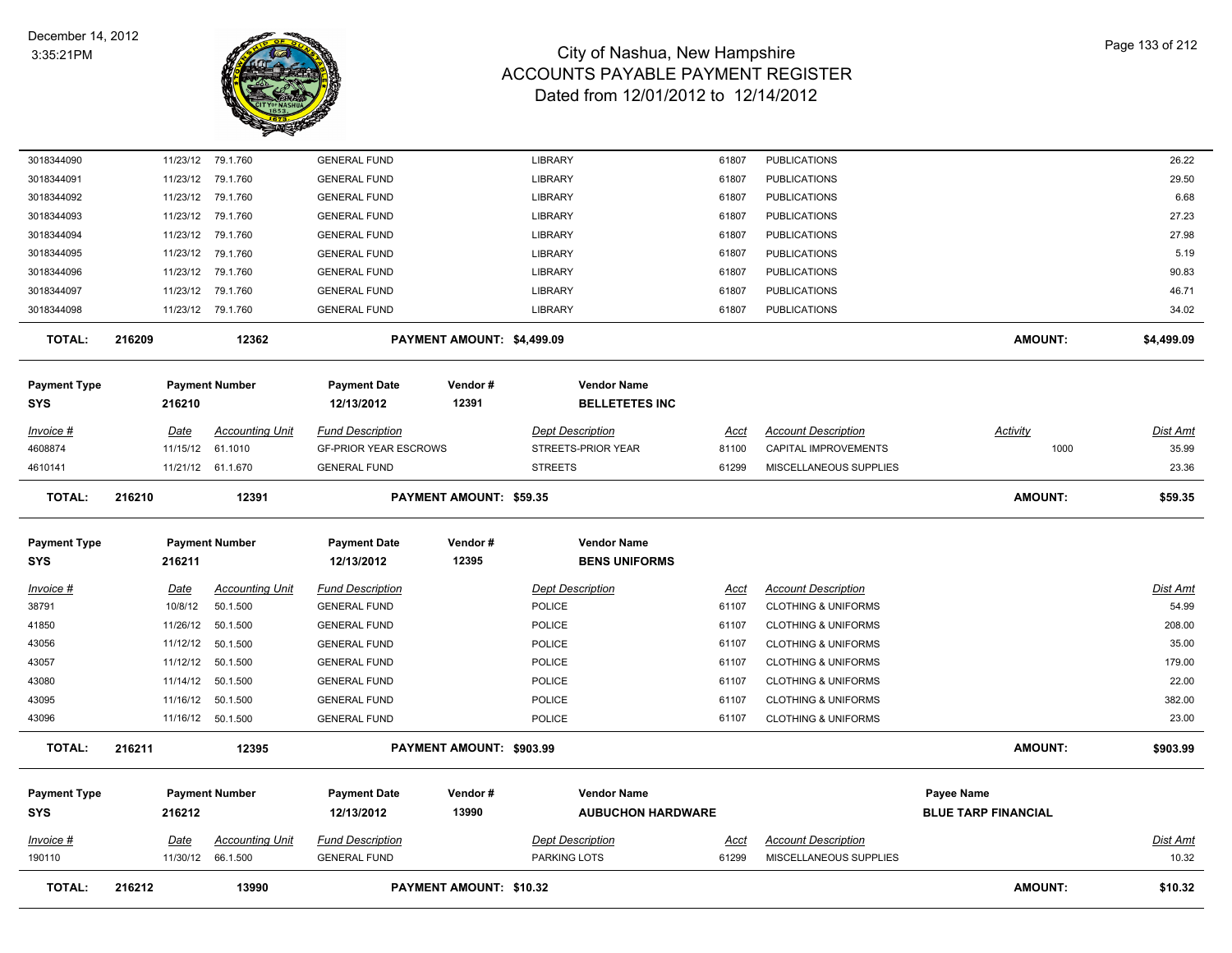

| Payment Type            |             | <b>Payment Number</b>  | <b>Payment Date</b>         | Vendor#                        | <b>Vendor Name</b>                 |             |                                  |                 |              |
|-------------------------|-------------|------------------------|-----------------------------|--------------------------------|------------------------------------|-------------|----------------------------------|-----------------|--------------|
| SYS                     | 216213      |                        | 12/13/2012                  | 15606                          | <b>BORDER AREA MUTUAL AID ASSN</b> |             |                                  |                 |              |
| Invoice #               | Date        | <b>Accounting Unit</b> | <b>Fund Description</b>     |                                | <b>Dept Description</b>            | Acct        | <b>Account Description</b>       |                 | Dist Amt     |
| 1171                    | 11/14/12    | 52.1.500               | <b>GENERAL FUND</b>         |                                | <b>FIRE</b>                        | 55200       | DUES AND MEMBERSHIPS             |                 | 25.00        |
| <b>TOTAL:</b><br>216213 |             | 15606                  |                             | <b>PAYMENT AMOUNT: \$25.00</b> |                                    |             |                                  | <b>AMOUNT:</b>  | \$25.00      |
| <b>Payment Type</b>     |             | <b>Payment Number</b>  | <b>Payment Date</b>         | Vendor#                        | <b>Vendor Name</b>                 |             |                                  |                 |              |
| SYS                     | 216214      |                        | 12/13/2012                  | 11214                          | <b>KATERI BRODEUR</b>              |             |                                  |                 |              |
| Invoice #               | Date        | <b>Accounting Unit</b> | <b>Fund Description</b>     |                                | <b>Dept Description</b>            | Acct        | <b>Account Description</b>       |                 | Dist Amt     |
| 33232A 12/13/12 DCAP    | 12/10/12    | <b>BS1000</b>          | <b>GENERAL FUND</b>         |                                | <b>GENERAL FUND</b>                | 21460       | 125 DEPENDENT CARE               |                 | 192.30       |
| <b>TOTAL:</b><br>216214 |             | 11214                  |                             | PAYMENT AMOUNT: \$192.30       |                                    |             |                                  | <b>AMOUNT:</b>  | \$192.30     |
| <b>Payment Type</b>     |             | <b>Payment Number</b>  | <b>Void Date</b>            | Vendor#                        | <b>Vendor Name</b>                 |             |                                  |                 |              |
| SYS                     | 216215      |                        | 12/13/2012                  | 14057                          | <b>BROX INDUSTRIES INC</b>         |             |                                  |                 |              |
| Invoice #               | <u>Date</u> | <b>Accounting Unit</b> | <b>Fund Description</b>     |                                | <b>Dept Description</b>            | <u>Acct</u> | <b>Account Description</b>       | <b>Activity</b> | Dist Amt     |
| 354511                  | 9/4/12      | 61.1.675               | <b>GENERAL FUND</b>         |                                | <b>STREETS</b>                     | 61507       | <b>ASPHALT</b>                   |                 | 144.00       |
| 354511                  | 9/4/12      | 61.1.675               | <b>GENERAL FUND</b>         |                                | <b>STREETS</b>                     | 61535       | <b>GRAVEL/LOAM</b>               |                 | 875.52       |
| 354511                  | 9/4/12      | 69.6200.540            | <b>WASTEWATER FUND</b>      |                                | <b>WASTEWATER</b>                  | 54300       | <b>SEWER MAINTENANCE</b>         |                 | 970.56       |
| 355209                  | 9/10/12     | 61.1001                | CAPITAL IMPROVEMENTS        |                                | STREETS-CAP IMP                    | 81100       | CAPITAL IMPROVEMENTS             | 1000            | 1,150.56     |
| 355209                  | 9/10/12     | 69.6200.540            | <b>WASTEWATER FUND</b>      |                                | WASTEWATER                         | 54300       | SEWER MAINTENANCE                |                 | 792.00       |
| 356484                  | 9/26/12     | 61.1.675               | <b>GENERAL FUND</b>         |                                | <b>STREETS</b>                     | 61507       | <b>ASPHALT</b>                   |                 | 43.13        |
| 356484                  | 9/26/12     | 61.1.675               | <b>GENERAL FUND</b>         |                                | <b>STREETS</b>                     | 61535       | <b>GRAVEL/LOAM</b>               |                 | 372.55       |
| 356484                  | 9/26/12     | 61.1001                | CAPITAL IMPROVEMENTS        |                                | STREETS-CAP IMP                    | 81100       | CAPITAL IMPROVEMENTS             | 1000            | 164.85       |
| 356484                  | 9/26/12     | 69.6200.540            | <b>WASTEWATER FUND</b>      |                                | <b>WASTEWATER</b>                  | 54300       | <b>SEWER MAINTENANCE</b>         |                 | 51.69        |
| 357213                  | 10/1/12     | 61.1.675               | <b>GENERAL FUND</b>         |                                | <b>STREETS</b>                     | 61507       | <b>ASPHALT</b>                   |                 | 1,913.76     |
| 357213                  | 10/1/12     | 61.1.675               | <b>GENERAL FUND</b>         |                                | <b>STREETS</b>                     | 61535       | GRAVEL/LOAM                      |                 | 707.04       |
| 357213                  | 10/1/12     | 61.1001                | <b>CAPITAL IMPROVEMENTS</b> |                                | STREETS-CAP IMP                    | 81100       | <b>CAPITAL IMPROVEMENTS</b>      | 1000            | 475.92       |
| 357938                  | 10/9/12     | 61.1.675               | <b>GENERAL FUND</b>         |                                | <b>STREETS</b>                     | 61507       | <b>ASPHALT</b>                   |                 | 638.54       |
| 357938                  | 10/9/12     | 61.1001                | CAPITAL IMPROVEMENTS        |                                | STREETS-CAP IMP                    | 81100       | CAPITAL IMPROVEMENTS             | 1000            | 119.03       |
| 359017-A                | 10/24/12    | 61.1001                | CAPITAL IMPROVEMENTS        |                                | STREETS-CAP IMP                    | 81100       | CAPITAL IMPROVEMENTS             | 1000            | 495.83       |
| 359017-B                | 10/24/12    | 61.1.675               | <b>GENERAL FUND</b>         |                                | <b>STREETS</b>                     | 61507       | <b>ASPHALT</b>                   |                 | 9,742.32     |
| 359017-B                | 10/24/12    | <b>BS1000</b>          | <b>GENERAL FUND</b>         |                                | <b>GENERAL FUND</b>                | 29185       | LAWSON INVENTORY SUSPENSE        |                 | $-8,440.39$  |
| 360783-A                | 11/8/12     | 61.1001                | CAPITAL IMPROVEMENTS        |                                | STREETS-CAP IMP                    | 81100       | CAPITAL IMPROVEMENTS             | 1000            | 1,049.30     |
| 360783-B                | 11/8/12     | 69.6200.540            | <b>WASTEWATER FUND</b>      |                                | WASTEWATER                         | 54300       | <b>SEWER MAINTENANCE</b>         |                 | 2,174.20     |
| 360783-C                | 11/8/12     | 61.1.675               | <b>GENERAL FUND</b>         |                                | <b>STREETS</b>                     | 61507       | <b>ASPHALT</b>                   |                 | 18,289.12    |
| 360783-C                | 11/8/12     | <b>BS1000</b>          | <b>GENERAL FUND</b>         |                                | <b>GENERAL FUND</b>                | 29185       | <b>LAWSON INVENTORY SUSPENSE</b> |                 | $-17,867.72$ |
| 360783-D                | 11/8/12     | 69.6200.540            | <b>WASTEWATER FUND</b>      |                                | <b>WASTEWATER</b>                  | 54300       | SEWER MAINTENANCE                |                 | 563.50       |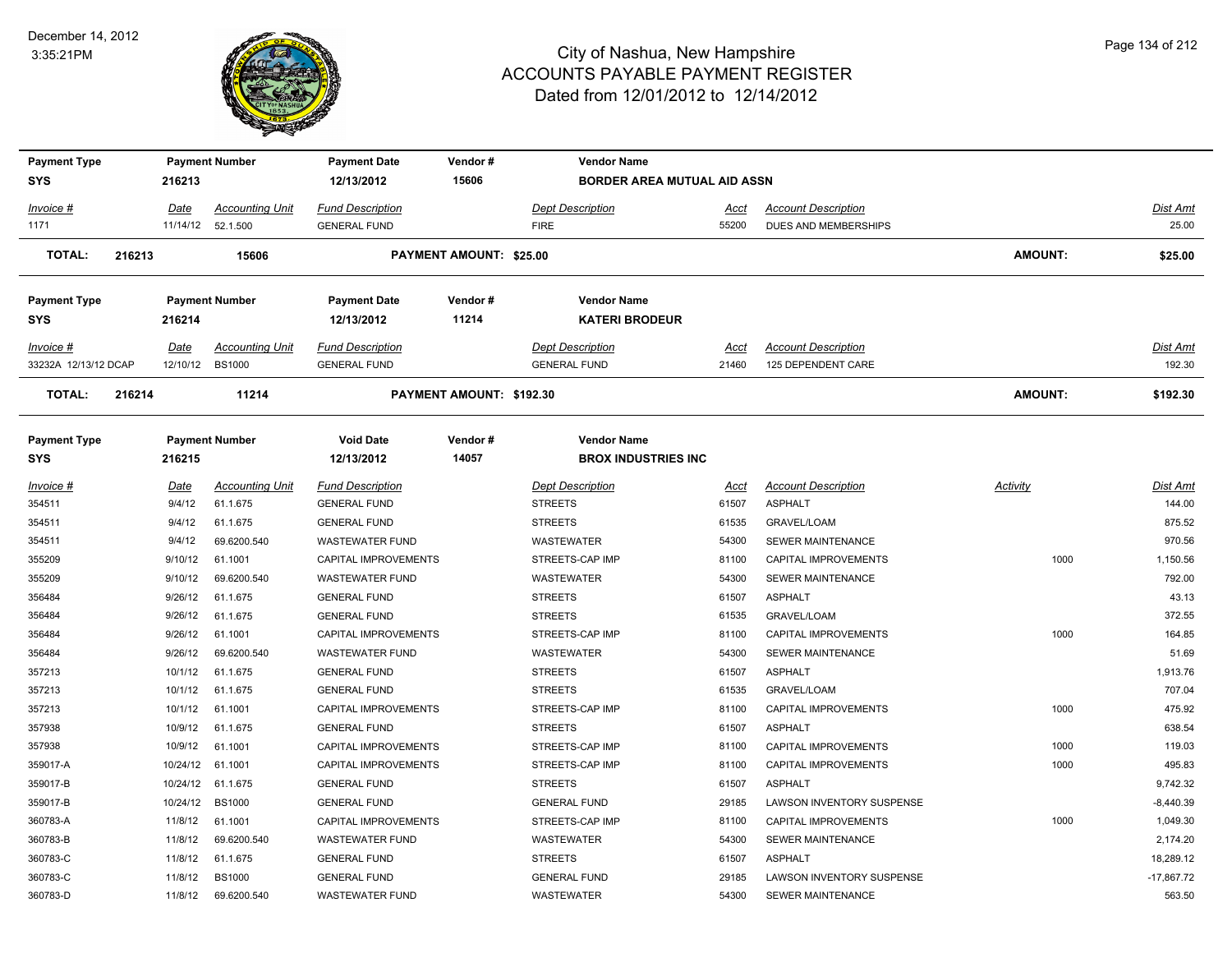

| <b>TOTAL:</b>                     | 216215 |             | 14057                  |                                        | PAYMENT AMOUNT: \$14,425.31 |                                                 |             |                                                             | AMOUNT:                | \$14,425.31     |
|-----------------------------------|--------|-------------|------------------------|----------------------------------------|-----------------------------|-------------------------------------------------|-------------|-------------------------------------------------------------|------------------------|-----------------|
| <b>Payment Type</b><br><b>SYS</b> |        | 216216      | <b>Payment Number</b>  | <b>Payment Date</b><br>12/13/2012      | Vendor#<br>12470            | <b>Vendor Name</b><br><b>CAREER CONNECTIONS</b> |             |                                                             |                        |                 |
| Invoice #                         |        | Date        | <b>Accounting Unit</b> | <b>Fund Description</b>                |                             | <b>Dept Description</b>                         | <u>Acct</u> | <b>Account Description</b>                                  | <b>Activity</b>        | Dist Amt        |
| 36121                             |        | 11/22/12    | 22.5010                | CAP PROJECTS-INFO<br><b>TECHNOLOGY</b> |                             | CAPITAL PROJECTS-INFO TECH                      | 81342       | <b>COMPUTER SOFTWARE &amp;</b><br><b>HARDWARE</b>           | 1010.22.01.30          | 515.48          |
| 36154                             |        | 12/4/12     | 22.5010                | CAP PROJECTS-INFO<br><b>TECHNOLOGY</b> |                             | CAPITAL PROJECTS-INFO TECH                      | 81342       | <b>COMPUTER SOFTWARE &amp;</b><br><b>HARDWARE</b>           | 1010.22.01.30          | 820.56          |
| <b>TOTAL:</b>                     | 216216 |             | 12470                  |                                        | PAYMENT AMOUNT: \$1,336.04  |                                                 |             |                                                             | <b>AMOUNT:</b>         | \$1,336.04      |
| <b>Payment Type</b>               |        |             | <b>Payment Number</b>  | <b>Payment Date</b>                    | Vendor#                     | <b>Vendor Name</b>                              |             |                                                             |                        |                 |
| <b>SYS</b>                        |        | 216217      |                        | 12/13/2012                             | 12504                       | <b>CHEMSERVE ENVIRONMENTAL ANALYS</b>           |             |                                                             |                        |                 |
| Invoice #                         |        | <b>Date</b> | <b>Accounting Unit</b> | <b>Fund Description</b>                |                             | <b>Dept Description</b>                         | Acct        | <b>Account Description</b>                                  |                        | Dist Amt        |
| 49130                             |        | 11/19/12    | 69.6200.670            | <b>WASTEWATER FUND</b>                 |                             | WASTEWATER                                      | 53107       | ARCHITECT/ENGINEERING                                       |                        | 350.00          |
| 49179                             |        |             | 11/20/12 68.6000.692   | SOLID WASTE FUND                       |                             | SOLID WASTE                                     | 53107       | <b>SERVICES</b><br>ARCHITECT/ENGINEERING<br><b>SERVICES</b> |                        | 2,958.50        |
| <b>TOTAL:</b>                     | 216217 |             | 12504                  |                                        | PAYMENT AMOUNT: \$3,308.50  |                                                 |             |                                                             | <b>AMOUNT:</b>         | \$3,308.50      |
| <b>Payment Type</b>               |        |             | <b>Payment Number</b>  | <b>Payment Date</b>                    | Vendor#                     | <b>Vendor Name</b>                              |             |                                                             | Payee Name             |                 |
| SYS                               |        | 216218      |                        | 12/13/2012                             | 10332                       | <b>CINTAS FIRE PROTECTION</b>                   |             |                                                             | <b>CINTAS FAS</b>      |                 |
| Invoice #                         |        | Date        | <b>Accounting Unit</b> | <b>Fund Description</b>                |                             | <b>Dept Description</b>                         | Acct        | <b>Account Description</b>                                  |                        | <b>Dist Amt</b> |
| OF95004045                        |        | 11/9/12     | 31.1.500               | <b>GENERAL FUND</b>                    |                             | <b>HUNT BUILDING</b>                            | 54280       | <b>BUILDING/GROUNDS MAINTENANCE</b>                         |                        | 45.00           |
| <b>TOTAL:</b>                     | 216218 |             | 10332                  |                                        | PAYMENT AMOUNT: \$45.00     |                                                 |             |                                                             | <b>AMOUNT:</b>         | \$45.00         |
| <b>Payment Type</b>               |        |             | <b>Payment Number</b>  | <b>Payment Date</b>                    | Vendor#                     | <b>Vendor Name</b>                              |             |                                                             | Payee Name             |                 |
| <b>SYS</b>                        |        | 216219      |                        | 12/13/2012                             | 14106                       | <b>CINTAS</b>                                   |             |                                                             | <b>CINTAS UNIFORMS</b> |                 |
| Invoice #                         |        | Date        | <b>Accounting Unit</b> | <b>Fund Description</b>                |                             | <b>Dept Description</b>                         | Acct        | <b>Account Description</b>                                  | Activity               | Dist Amt        |
| 016131881                         |        |             | 11/21/12 86.3120       | <b>TRANSIT GRANTS</b>                  |                             | <b>TRANSPORTATION</b>                           | 55699       | OTHER CONTRACTED SERVICES                                   | 86.800.13.40.01        | 62.03           |
| <b>TOTAL:</b>                     | 216219 |             | 14106                  |                                        | PAYMENT AMOUNT: \$62.03     |                                                 |             |                                                             | <b>AMOUNT:</b>         | \$62.03         |
| <b>Payment Type</b>               |        |             | <b>Payment Number</b>  | <b>Payment Date</b>                    | Vendor#                     | <b>Vendor Name</b>                              |             |                                                             |                        |                 |
| SYS                               |        | 216220      |                        | 12/13/2012                             | 12540                       | <b>COMPUTER HUT dba IT INSIDERS</b>             |             |                                                             |                        |                 |
| Invoice #                         |        | Date        | <b>Accounting Unit</b> | <b>Fund Description</b>                |                             | <b>Dept Description</b>                         | Acct        | <b>Account Description</b>                                  |                        | Dist Amt        |
| 83821                             |        |             | 11/27/12 22.1.535      | <b>GENERAL FUND</b>                    |                             | <b>INFORMATION TECHNOLOGY</b>                   | 71207       | <b>COMMUNICATIONS EQUIPMENT</b>                             |                        | 399.90          |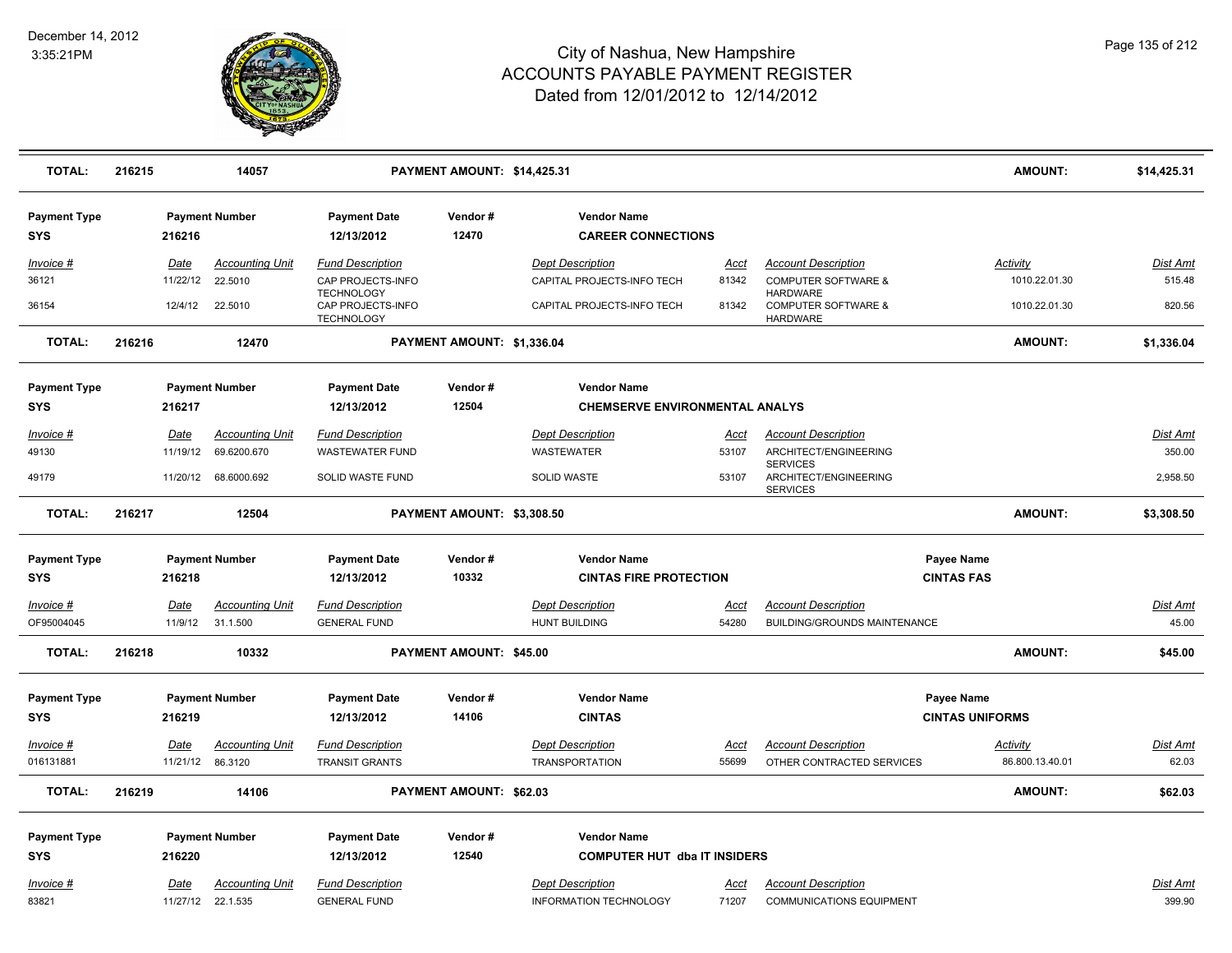

| <b>TOTAL:</b>                     | 216220 |             | 12540                  |                                   | PAYMENT AMOUNT: \$399.90   |                                             |             |                                 | <b>AMOUNT:</b> | \$399.90        |
|-----------------------------------|--------|-------------|------------------------|-----------------------------------|----------------------------|---------------------------------------------|-------------|---------------------------------|----------------|-----------------|
| <b>Payment Type</b><br><b>SYS</b> |        | 216221      | <b>Payment Number</b>  | <b>Payment Date</b><br>12/13/2012 | Vendor#<br>14136           | <b>Vendor Name</b><br><b>KERRY CONVERSE</b> |             |                                 |                |                 |
| Invoice #                         |        | Date        | <b>Accounting Unit</b> | <b>Fund Description</b>           |                            | <b>Dept Description</b>                     | <b>Acct</b> | <b>Account Description</b>      |                | <b>Dist Amt</b> |
| 2/18-2/24/13 AIRFAIR              |        | 12/7/12     | 68.6000.500            | SOLID WASTE FUND                  |                            | <b>SOLID WASTE</b>                          | 55400       | <b>CONFERENCES AND SEMINARS</b> |                | 555.20          |
| MILEAGE 12/2-12/8/12              |        | 12/6/12     | 68.6000.500            | SOLID WASTE FUND                  |                            | SOLID WASTE                                 | 55400       | CONFERENCES AND SEMINARS        |                | 84.92           |
| <b>TOTAL:</b>                     | 216221 |             | 14136                  |                                   | PAYMENT AMOUNT: \$640.12   |                                             |             |                                 | <b>AMOUNT:</b> | \$640.12        |
| <b>Payment Type</b>               |        |             | <b>Payment Number</b>  | <b>Payment Date</b>               | Vendor#                    | <b>Vendor Name</b>                          |             |                                 |                |                 |
| <b>SYS</b>                        |        | 216222      |                        | 12/13/2012                        | 10490                      | <b>CONWAY OFFICE PRODUCTS LLC</b>           |             |                                 |                |                 |
| Invoice #                         |        | Date        | <b>Accounting Unit</b> | <b>Fund Description</b>           |                            | <b>Dept Description</b>                     | <u>Acct</u> | <b>Account Description</b>      |                | Dist Amt        |
| 82145A                            |        | 11/29/12    | 50.1.500               | <b>GENERAL FUND</b>               |                            | <b>POLICE</b>                               | 61100       | OFFICE SUPPLIES                 |                | 800.85          |
| <b>TOTAL:</b>                     | 216222 |             | 10490                  |                                   | PAYMENT AMOUNT: \$800.85   |                                             |             |                                 | AMOUNT:        | \$800.85        |
| <b>Payment Type</b>               |        |             | <b>Payment Number</b>  | <b>Payment Date</b>               | Vendor#                    | <b>Vendor Name</b>                          |             |                                 |                |                 |
| <b>SYS</b>                        |        | 216223      |                        | 12/13/2012                        | 12554                      | <b>DOVILE COOPER</b>                        |             |                                 |                |                 |
| Invoice #                         |        | <u>Date</u> | <b>Accounting Unit</b> | <b>Fund Description</b>           |                            | <b>Dept Description</b>                     | <u>Acct</u> | <b>Account Description</b>      |                | <b>Dist Amt</b> |
| 9/29-11/10/12                     |        |             | 12/11/12 TF79.8050     | LIBRARY-CHARLES ZYLONIS           |                            | LIBRARY-CHARLES ZYLONIS                     | 55650       | <b>ENRICHMENT PROGRAMS</b>      |                | 385.00          |
| <b>TOTAL:</b>                     | 216223 |             | 12554                  |                                   | PAYMENT AMOUNT: \$385.00   |                                             |             |                                 | <b>AMOUNT:</b> | \$385.00        |
| <b>Payment Type</b>               |        |             | <b>Payment Number</b>  | <b>Payment Date</b>               | Vendor#                    | <b>Vendor Name</b>                          |             |                                 |                |                 |
| <b>SYS</b>                        |        | 216224      |                        | 12/13/2012                        | 12560                      | <b>CORRIVEAU ROUTHIER INC</b>               |             |                                 |                |                 |
| Invoice #                         |        | Date        | <b>Accounting Unit</b> | <b>Fund Description</b>           |                            | <b>Dept Description</b>                     | Acct        | <b>Account Description</b>      |                | Dist Amt        |
| 268182                            |        | 11/20/12    | 61.1.675               | <b>GENERAL FUND</b>               |                            | <b>STREETS</b>                              | 61560       | <b>CONSTRUCTION MATERIALS</b>   |                | 1,048.80        |
| 268190                            |        | 11/20/12    | 61.1.675               | <b>GENERAL FUND</b>               |                            | <b>STREETS</b>                              | 61560       | <b>CONSTRUCTION MATERIALS</b>   |                | 79.60           |
| 268216                            |        | 11/21/12    | 61.1.675               | <b>GENERAL FUND</b>               |                            | <b>STREETS</b>                              | 61560       | <b>CONSTRUCTION MATERIALS</b>   |                | 44.70           |
| 268365                            |        | 11/30/12    | 69.6200.540            | <b>WASTEWATER FUND</b>            |                            | <b>WASTEWATER</b>                           | 54300       | SEWER MAINTENANCE               |                | 113.85          |
| <b>TOTAL:</b>                     | 216224 |             | 12560                  |                                   | PAYMENT AMOUNT: \$1,286.95 |                                             |             |                                 | <b>AMOUNT:</b> | \$1,286.95      |
| <b>Payment Type</b>               |        |             | <b>Payment Number</b>  | <b>Payment Date</b>               | Vendor#                    | <b>Vendor Name</b>                          |             |                                 |                |                 |
| <b>SYS</b>                        |        | 216225      |                        | 12/13/2012                        | 14142                      | <b>KEITH COTE</b>                           |             |                                 |                |                 |
| Invoice #                         |        | Date        | <b>Accounting Unit</b> | <b>Fund Description</b>           |                            | <b>Dept Description</b>                     | <u>Acct</u> | <b>Account Description</b>      |                | Dist Amt        |
| 11211A 12/13/12 DCAP              |        | 12/10/12    | <b>BS1000</b>          | <b>GENERAL FUND</b>               |                            | <b>GENERAL FUND</b>                         | 21460       | 125 DEPENDENT CARE              |                | 192.31          |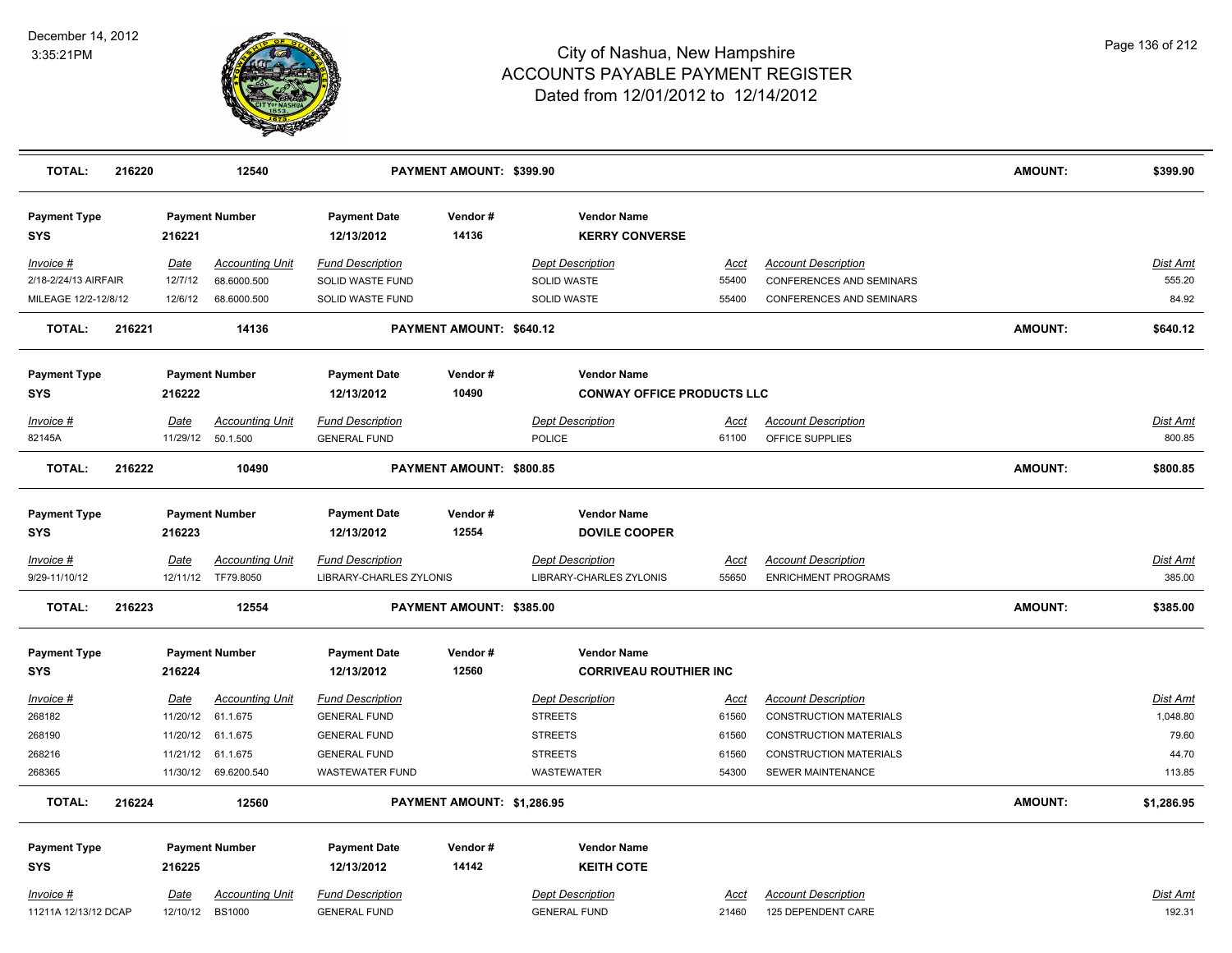

| <b>TOTAL:</b>                     | 216225 |                           | 14142                                       |                                                  | PAYMENT AMOUNT: \$192.31   |                         |                                                        |                      |                                                                             | <b>AMOUNT:</b>                             | \$192.31                    |
|-----------------------------------|--------|---------------------------|---------------------------------------------|--------------------------------------------------|----------------------------|-------------------------|--------------------------------------------------------|----------------------|-----------------------------------------------------------------------------|--------------------------------------------|-----------------------------|
| <b>Payment Type</b><br><b>SYS</b> |        | 216226                    | <b>Payment Number</b>                       | <b>Payment Date</b><br>12/13/2012                | Vendor#<br>15182           |                         | <b>Vendor Name</b><br><b>CRABTREE PUBLISHING CO</b>    |                      |                                                                             |                                            |                             |
| Invoice #<br>IN434120             |        | Date                      | <b>Accounting Unit</b><br>11/15/12 79.1.760 | <b>Fund Description</b><br><b>GENERAL FUND</b>   |                            | <b>LIBRARY</b>          | <b>Dept Description</b>                                | <u>Acct</u><br>61807 | <b>Account Description</b><br><b>PUBLICATIONS</b>                           |                                            | Dist Amt<br>125.70          |
| <b>TOTAL:</b>                     | 216226 |                           | 15182                                       |                                                  | PAYMENT AMOUNT: \$125.70   |                         |                                                        |                      |                                                                             | AMOUNT:                                    | \$125.70                    |
| <b>Payment Type</b><br><b>SYS</b> |        | 216227                    | <b>Payment Number</b>                       | <b>Payment Date</b><br>12/13/2012                | Vendor#<br>12588           |                         | <b>Vendor Name</b><br><b>CUMMINS NORTHEAST INC</b>     |                      |                                                                             | Payee Name<br><b>CUMMINS NORTHEAST LLC</b> |                             |
| Invoice #<br>200-55419            |        | Date<br>11/9/12           | <b>Accounting Unit</b><br>86.3120           | <b>Fund Description</b><br><b>TRANSIT GRANTS</b> |                            |                         | <b>Dept Description</b><br><b>TRANSPORTATION</b>       | Acct<br>61799        | <b>Account Description</b><br>VEHICLE PARTS & SUPPLIES                      | Activity<br>86.800.13.30.01                | Dist Amt<br>1,132.65        |
| <b>TOTAL:</b>                     | 216227 |                           | 12588                                       |                                                  | PAYMENT AMOUNT: \$1,132.65 |                         |                                                        |                      |                                                                             | AMOUNT:                                    | \$1,132.65                  |
| <b>Payment Type</b><br><b>SYS</b> |        | 216228                    | <b>Payment Number</b>                       | <b>Payment Date</b><br>12/13/2012                | Vendor#<br>11718           |                         | <b>Vendor Name</b><br><b>JERALYN M DEHOYOS</b>         |                      |                                                                             |                                            |                             |
| Invoice #<br>20148A 12/13/12 DCAP |        | Date<br>12/10/12 BS1000   | <b>Accounting Unit</b>                      | <b>Fund Description</b><br><b>GENERAL FUND</b>   |                            | <b>GENERAL FUND</b>     | <b>Dept Description</b>                                | <u>Acct</u><br>21460 | <b>Account Description</b><br>125 DEPENDENT CARE                            |                                            | Dist Amt<br>192.31          |
| <b>TOTAL:</b>                     | 216228 |                           | 11718                                       |                                                  | PAYMENT AMOUNT: \$192.31   |                         |                                                        |                      |                                                                             | <b>AMOUNT:</b>                             | \$192.31                    |
| <b>Payment Type</b><br><b>SYS</b> |        | 216229                    | <b>Payment Number</b>                       | <b>Payment Date</b><br>12/13/2012                | Vendor#<br>12609           |                         | <b>Vendor Name</b><br><b>DELL MARKETING LP</b>         |                      |                                                                             |                                            |                             |
| Invoice #<br>XJ1JX6PK2            |        | Date<br>11/22/12 84.3090  | <b>Accounting Unit</b>                      | <b>Fund Description</b><br>URBAN PROGRAM GRANTS  |                            |                         | <b>Dept Description</b><br><b>URBAN PROGRAM GRANTS</b> | Acct<br>71221        | <b>Account Description</b><br><b>COMPUTER EQUIPMENT</b>                     | <b>Activity</b><br>1092.84.10.25           | <b>Dist Amt</b><br>1,669.85 |
| <b>TOTAL:</b>                     | 216229 |                           | 12609                                       |                                                  | PAYMENT AMOUNT: \$1,669.85 |                         |                                                        |                      |                                                                             | AMOUNT:                                    | \$1,669.85                  |
| <b>Payment Type</b><br><b>SYS</b> |        | 216230                    | <b>Payment Number</b>                       | <b>Payment Date</b><br>12/13/2012                | Vendor#<br>12611           |                         | <b>Vendor Name</b><br><b>DELMMAR COMMUNICATIONS</b>    |                      |                                                                             |                                            |                             |
| Invoice #<br>482022               |        | Date<br>11/27/12 57.1.620 | <b>Accounting Unit</b>                      | <b>Fund Description</b><br><b>GENERAL FUND</b>   |                            | <b>Dept Description</b> | CITYWIDE COMMUNICATIONS                                | <u>Acct</u><br>54487 | <b>Account Description</b><br><b>EQUIPMENT REPAIRS &amp;</b><br>MAINTENANCE |                                            | Dist Amt<br>250.00          |
| <b>TOTAL:</b>                     | 216230 |                           | 12611                                       |                                                  | PAYMENT AMOUNT: \$250.00   |                         |                                                        |                      |                                                                             | <b>AMOUNT:</b>                             | \$250.00                    |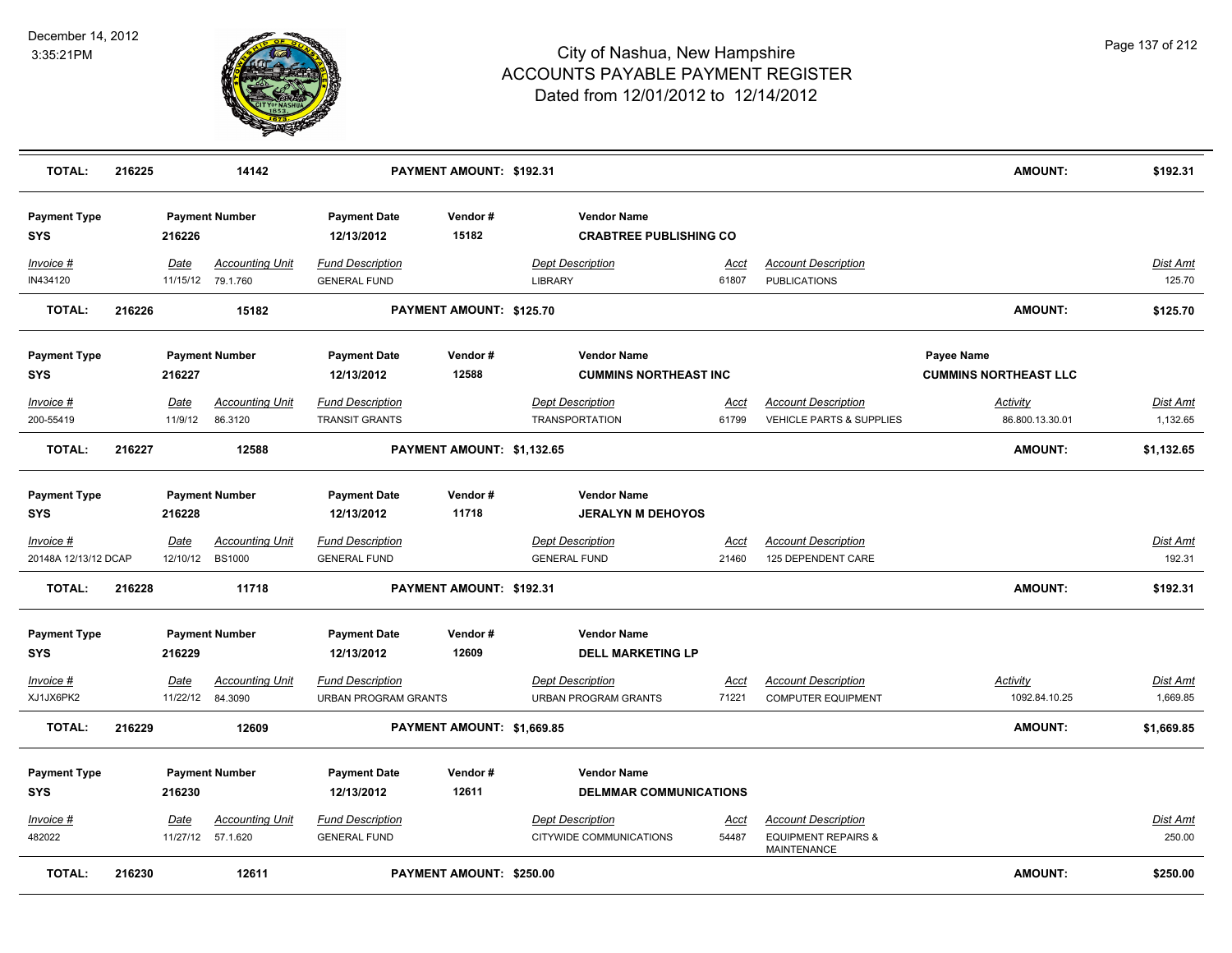

| <b>Payment Type</b>     |        |                 | <b>Payment Number</b>              | <b>Payment Date</b>                            | Vendor#                    | <b>Vendor Name</b>                   |               |                                                          |                                        |                    |
|-------------------------|--------|-----------------|------------------------------------|------------------------------------------------|----------------------------|--------------------------------------|---------------|----------------------------------------------------------|----------------------------------------|--------------------|
| <b>SYS</b>              |        | 216231          |                                    | 12/13/2012                                     | 11717                      | <b>JASON W DUFOE</b>                 |               |                                                          |                                        |                    |
| Invoice #               |        | Date            | <b>Accounting Unit</b>             | <b>Fund Description</b>                        |                            | <b>Dept Description</b>              | Acct          | <b>Account Description</b>                               |                                        | Dist Amt           |
| 33240A 12/13/2012 DCAP  |        |                 | 12/10/12 BS1000                    | <b>GENERAL FUND</b>                            |                            | <b>GENERAL FUND</b>                  | 21460         | 125 DEPENDENT CARE                                       |                                        | 192.30             |
| <b>TOTAL:</b>           | 216231 |                 | 11717                              |                                                | PAYMENT AMOUNT: \$192.30   |                                      |               |                                                          | <b>AMOUNT:</b>                         | \$192.30           |
| <b>Payment Type</b>     |        |                 | <b>Payment Number</b>              | <b>Payment Date</b>                            | Vendor#                    | <b>Vendor Name</b>                   |               |                                                          |                                        |                    |
| SYS                     |        | 216232          |                                    | 12/13/2012                                     | 12660                      | THE DURKIN CO INC                    |               |                                                          |                                        |                    |
| Invoice #<br>0071508-IN |        | Date<br>11/9/12 | <b>Accounting Unit</b><br>50.1.500 | <b>Fund Description</b><br><b>GENERAL FUND</b> |                            | <b>Dept Description</b><br>POLICE    | Acct<br>61428 | <b>Account Description</b><br><b>JANITORIAL SUPPLIES</b> |                                        | Dist Amt<br>568.76 |
| 0071716-IN              |        | 11/16/12        | 50.1.500                           | <b>GENERAL FUND</b>                            |                            | POLICE                               | 61428         | JANITORIAL SUPPLIES                                      |                                        | 47.99              |
| 0071717-IN              |        |                 | 11/16/12 50.1.500                  | <b>GENERAL FUND</b>                            |                            | <b>POLICE</b>                        | 61428         | <b>JANITORIAL SUPPLIES</b>                               |                                        | 193.57             |
| <b>TOTAL:</b>           | 216232 |                 | 12660                              |                                                | PAYMENT AMOUNT: \$810.32   |                                      |               |                                                          | AMOUNT:                                | \$810.32           |
| <b>Payment Type</b>     |        |                 | <b>Payment Number</b>              | <b>Payment Date</b>                            | Vendor#                    | <b>Vendor Name</b>                   |               |                                                          |                                        |                    |
| SYS                     |        | 216233          |                                    | 12/13/2012                                     | 11894                      | <b>EASTERN INDUSTRIAL AUTOMATION</b> |               |                                                          |                                        |                    |
| Invoice #               |        | Date            | <b>Accounting Unit</b>             | <b>Fund Description</b>                        |                            | <b>Dept Description</b>              | Acct          | <b>Account Description</b>                               |                                        | <b>Dist Amt</b>    |
| 3782970                 |        | 11/9/12         | 69.6200.670                        | <b>WASTEWATER FUND</b>                         |                            | <b>WASTEWATER</b>                    | 54487         | <b>EQUIPMENT REPAIRS &amp;</b><br><b>MAINTENANCE</b>     |                                        | 805.80             |
| <b>TOTAL:</b>           | 216233 |                 | 11894                              |                                                | PAYMENT AMOUNT: \$805.80   |                                      |               |                                                          | <b>AMOUNT:</b>                         | \$805.80           |
| <b>Payment Type</b>     |        |                 | <b>Payment Number</b>              | <b>Payment Date</b>                            | Vendor#                    | <b>Vendor Name</b>                   |               |                                                          |                                        |                    |
| <b>SYS</b>              |        | 216234          |                                    | 12/13/2012                                     | 14202                      | <b>EASTERN MINERAL INC</b>           |               |                                                          |                                        |                    |
| Invoice #               |        | Date            | <b>Accounting Unit</b>             | <b>Fund Description</b>                        |                            | <b>Dept Description</b>              | <u>Acct</u>   | <b>Account Description</b>                               |                                        | Dist Amt           |
| INV024641               |        |                 | 11/11/12 61.1.685                  | <b>GENERAL FUND</b>                            |                            | <b>STREETS</b>                       | 61514         | SALT                                                     |                                        | 3,810.30           |
| <b>TOTAL:</b>           | 216234 |                 | 14202                              |                                                | PAYMENT AMOUNT: \$3,810.30 |                                      |               |                                                          | <b>AMOUNT:</b>                         | \$3,810.30         |
| <b>Payment Type</b>     |        |                 | <b>Payment Number</b>              | <b>Payment Date</b>                            | Vendor#                    | <b>Vendor Name</b>                   |               |                                                          | Payee Name                             |                    |
| <b>SYS</b>              |        | 216235          |                                    | 12/13/2012                                     | 12121                      | <b>ELECTION SYSTEMS AND SOFTWARE</b> |               |                                                          | <b>ELECTION SYSTEMS &amp; SOFTWARE</b> |                    |
| <u>Invoice #</u>        |        | Date            | <b>Accounting Unit</b>             | <b>Fund Description</b>                        |                            | <b>Dept Description</b>              | <u>Acct</u>   | <b>Account Description</b>                               |                                        | <b>Dist Amt</b>    |
| 824949                  |        | 8/10/12         | 07.1.565                           | <b>GENERAL FUND</b>                            |                            | <b>CITY CLERK</b>                    | 53435         | <b>ELECTION SERVICES</b>                                 |                                        | 1,320.00           |
| 824949                  |        |                 | 8/10/12 07.1.565                   | <b>GENERAL FUND</b>                            |                            | <b>CITY CLERK</b>                    | 55607         | POSTAGE & DELIVERY                                       |                                        | 55.12              |
| <b>TOTAL:</b>           | 216235 |                 | 12121                              |                                                | PAYMENT AMOUNT: \$1,375.12 |                                      |               |                                                          | <b>AMOUNT:</b>                         | \$1,375.12         |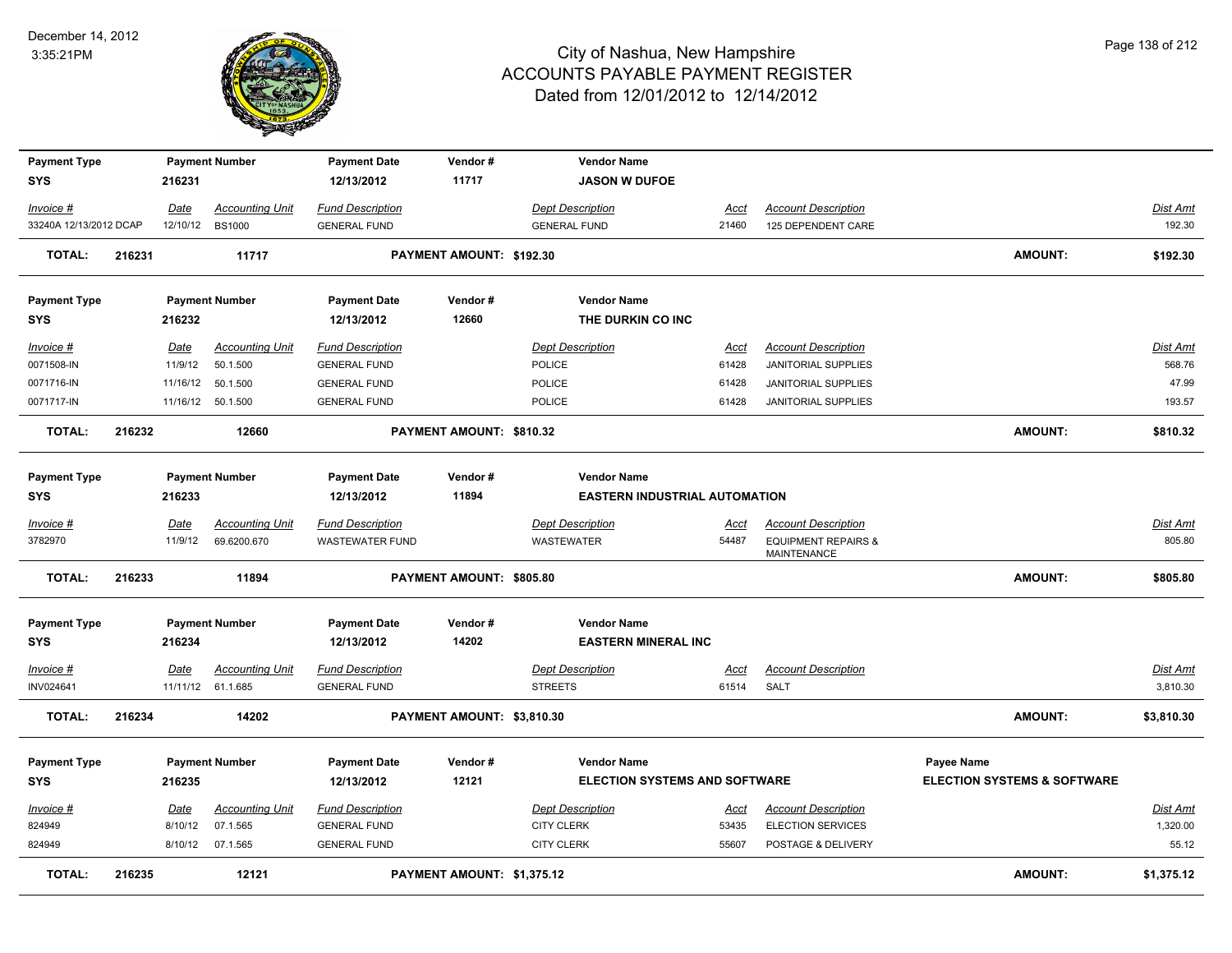

| <b>Payment Type</b>     |        |             | <b>Payment Number</b>                          | <b>Payment Date</b>                         | Vendor#                    | <b>Vendor Name</b>                            |               |                                                                     | <b>Payee Name</b>                    |                             |
|-------------------------|--------|-------------|------------------------------------------------|---------------------------------------------|----------------------------|-----------------------------------------------|---------------|---------------------------------------------------------------------|--------------------------------------|-----------------------------|
| <b>SYS</b>              |        | 216236      |                                                | 12/13/2012                                  | 12243                      | <b>ERRCO RECYCLING</b>                        |               |                                                                     | <b>ENVIRON. RESOURCE RETURN CORP</b> |                             |
|                         |        |             |                                                |                                             |                            |                                               |               |                                                                     |                                      |                             |
| Invoice #<br>1027307-IN |        | Date        | <b>Accounting Unit</b><br>11/30/12 68.6000.695 | <b>Fund Description</b><br>SOLID WASTE FUND |                            | <b>Dept Description</b><br><b>SOLID WASTE</b> | Acct<br>55699 | <b>Account Description</b><br>OTHER CONTRACTED SERVICES             |                                      | <b>Dist Amt</b><br>8,759.27 |
|                         |        |             |                                                |                                             |                            |                                               |               |                                                                     |                                      |                             |
| <b>TOTAL:</b>           | 216236 |             | 12243                                          |                                             | PAYMENT AMOUNT: \$8,759.27 |                                               |               |                                                                     | <b>AMOUNT:</b>                       | \$8,759.27                  |
| <b>Payment Type</b>     |        |             | <b>Payment Number</b>                          | <b>Payment Date</b>                         | Vendor#                    | <b>Vendor Name</b>                            |               |                                                                     |                                      |                             |
| <b>SYS</b>              |        | 216237      |                                                | 12/13/2012                                  | 12698                      | F W WEBB CO                                   |               |                                                                     |                                      |                             |
| Invoice #               |        | Date        | <b>Accounting Unit</b>                         | <b>Fund Description</b>                     |                            | <b>Dept Description</b>                       | Acct          | <b>Account Description</b>                                          | Activity                             | Dist Amt                    |
| 38164631                |        | 11/16/12    | 86.3120                                        | <b>TRANSIT GRANTS</b>                       |                            | <b>TRANSPORTATION</b>                         | 61299         | MISCELLANEOUS SUPPLIES                                              | 86.800.13.40.01                      | 184.50                      |
| 38198581                |        |             | 11/20/12 50.1.500                              | <b>GENERAL FUND</b>                         |                            | <b>POLICE</b>                                 | 61428         | <b>JANITORIAL SUPPLIES</b>                                          |                                      | 17.90                       |
| <b>TOTAL:</b>           | 216237 |             | 12698                                          |                                             | PAYMENT AMOUNT: \$202.40   |                                               |               |                                                                     | <b>AMOUNT:</b>                       | \$202.40                    |
|                         |        |             |                                                |                                             |                            |                                               |               |                                                                     |                                      |                             |
| <b>Payment Type</b>     |        |             | <b>Payment Number</b>                          | <b>Payment Date</b>                         | Vendor#                    | <b>Vendor Name</b>                            |               |                                                                     |                                      |                             |
| <b>SYS</b>              |        | 216238      |                                                | 12/13/2012                                  | 14222                      | <b>FASTENAL CO</b>                            |               |                                                                     |                                      |                             |
| Invoice #               |        | Date        | <b>Accounting Unit</b>                         | <b>Fund Description</b>                     |                            | <b>Dept Description</b>                       | Acct          | <b>Account Description</b>                                          |                                      | Dist Amt                    |
| <b>NHNAS87977</b>       |        | 9/13/12     | 69.6200.670                                    | <b>WASTEWATER FUND</b>                      |                            | WASTEWATER                                    | 54487         | <b>EQUIPMENT REPAIRS &amp;</b>                                      |                                      | 12.01                       |
| <b>NHNAS88918</b>       |        | 11/15/12    | 69.6200.670                                    | <b>WASTEWATER FUND</b>                      |                            | WASTEWATER                                    | 54487         | <b>MAINTENANCE</b><br><b>EQUIPMENT REPAIRS &amp;</b><br>MAINTENANCE |                                      | 161.90                      |
| <b>TOTAL:</b>           | 216238 |             | 14222                                          |                                             | PAYMENT AMOUNT: \$173.91   |                                               |               |                                                                     | <b>AMOUNT:</b>                       | \$173.91                    |
| <b>Payment Type</b>     |        |             | <b>Payment Number</b>                          | <b>Payment Date</b>                         | Vendor#                    | <b>Vendor Name</b>                            |               |                                                                     |                                      |                             |
| <b>SYS</b>              |        | 216239      |                                                | 12/13/2012                                  | 14222                      | <b>FASTENAL CO</b>                            |               |                                                                     |                                      |                             |
| $Invoice$ #             |        | <b>Date</b> | <b>Accounting Unit</b>                         | <b>Fund Description</b>                     |                            | <b>Dept Description</b>                       | <u>Acct</u>   | <b>Account Description</b>                                          | <b>Activity</b>                      | <b>Dist Amt</b>             |
| <b>NHNAS88832</b>       |        | 11/8/12     | 69.6200.670                                    | <b>WASTEWATER FUND</b>                      |                            | <b>WASTEWATER</b>                             | 54487         | <b>EQUIPMENT REPAIRS &amp;</b>                                      |                                      | 12.70                       |
|                         |        |             |                                                |                                             |                            |                                               |               | <b>MAINTENANCE</b>                                                  |                                      |                             |
| <b>NHNAS88907</b>       |        | 11/14/12    | 86.3120                                        | <b>TRANSIT GRANTS</b>                       |                            | <b>TRANSPORTATION</b>                         | 61799         | VEHICLE PARTS & SUPPLIES                                            | 86.800.13.30.04                      | 51.02                       |
| <b>NHNAS88921</b>       |        |             | 11/15/12 86.3120                               | <b>TRANSIT GRANTS</b>                       |                            | <b>TRANSPORTATION</b>                         | 61799         | VEHICLE PARTS & SUPPLIES                                            | 86.800.13.30.04                      | $-14.18$                    |
| <b>TOTAL:</b>           | 216239 |             | 14222                                          |                                             | PAYMENT AMOUNT: \$49.54    |                                               |               |                                                                     | <b>AMOUNT:</b>                       | \$49.54                     |
| <b>Payment Type</b>     |        |             | <b>Payment Number</b>                          | <b>Payment Date</b>                         | Vendor#                    | <b>Vendor Name</b>                            |               |                                                                     |                                      |                             |
| <b>SYS</b>              |        | 216240      |                                                | 12/13/2012                                  | 12716                      | <b>FIMBEL PAUNET CORP</b>                     |               |                                                                     |                                      |                             |
| Invoice #               |        | Date        | <b>Accounting Unit</b>                         | <b>Fund Description</b>                     |                            | <b>Dept Description</b>                       | Acct          | <b>Account Description</b>                                          |                                      | Dist Amt                    |
| 76486                   |        |             | 11/20/12  52.1.720                             | <b>GENERAL FUND</b>                         |                            | <b>FIRE</b>                                   | 54280         | <b>BUILDING/GROUNDS MAINTENANCE</b>                                 |                                      | 308.00                      |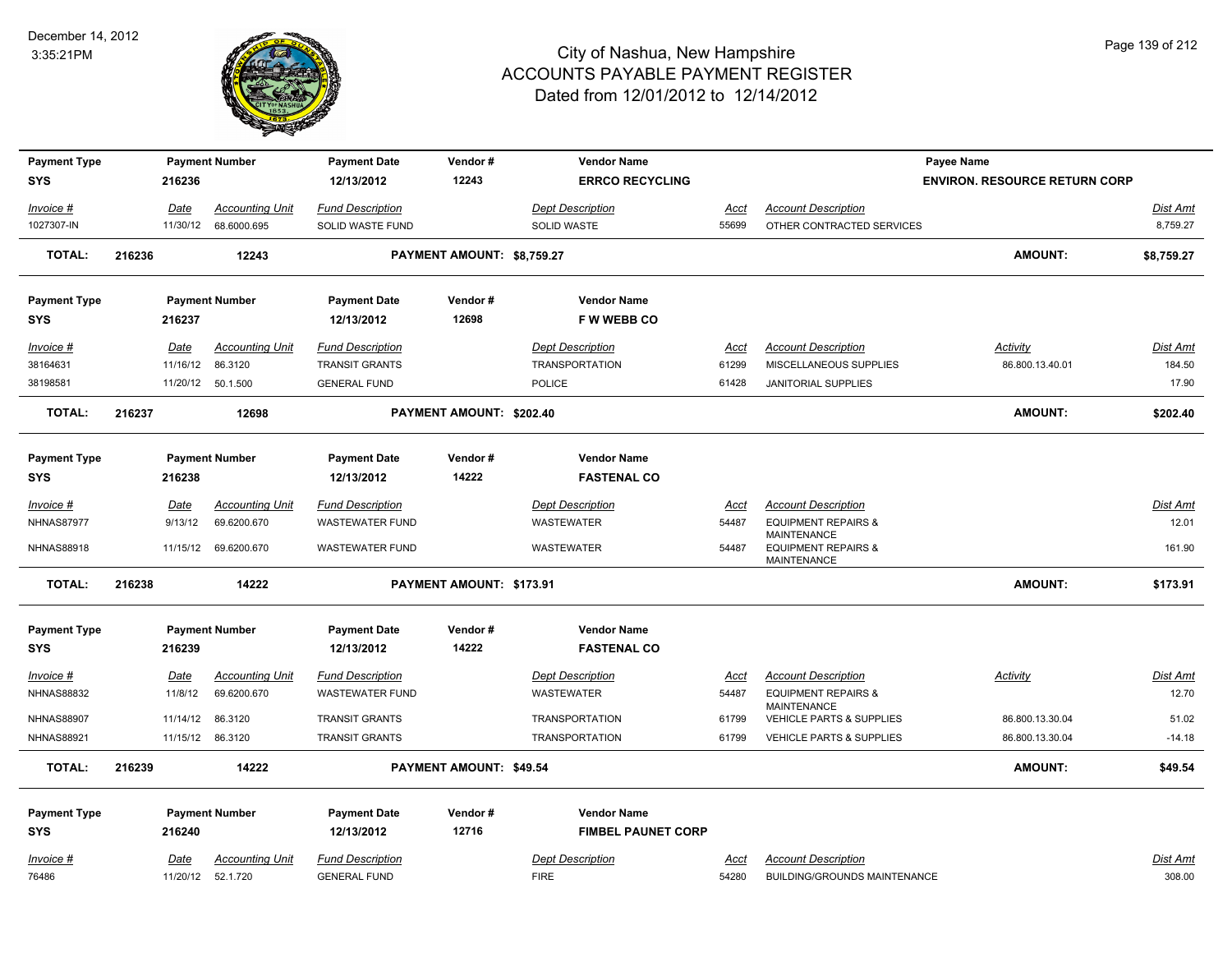

| <b>TOTAL:</b>                     | 216240 |          | 12716                                       |                                                | PAYMENT AMOUNT: \$308.00   |                                                      |               |                                                                            | <b>AMOUNT:</b>  | \$308.00                  |
|-----------------------------------|--------|----------|---------------------------------------------|------------------------------------------------|----------------------------|------------------------------------------------------|---------------|----------------------------------------------------------------------------|-----------------|---------------------------|
| <b>Payment Type</b><br><b>SYS</b> |        | 216241   | <b>Payment Number</b>                       | <b>Payment Date</b><br>12/13/2012              | Vendor#<br>12718           | <b>Vendor Name</b><br>FIRE TECH & SAFETY OF NEW ENGL |               |                                                                            |                 |                           |
| Invoice #<br>128409               |        | Date     | <b>Accounting Unit</b><br>11/16/12 52.1.625 | <b>Fund Description</b><br><b>GENERAL FUND</b> |                            | <b>Dept Description</b><br><b>FIRE</b>               | Acct<br>71432 | <b>Account Description</b><br>FIRE APPARATUS EQUIPMENT                     |                 | <b>Dist Amt</b><br>875.00 |
| <b>TOTAL:</b>                     | 216241 |          | 12718                                       |                                                | PAYMENT AMOUNT: \$875.00   |                                                      |               |                                                                            | AMOUNT:         | \$875.00                  |
| <b>Payment Type</b><br><b>SYS</b> |        | 216242   | <b>Payment Number</b>                       | <b>Payment Date</b><br>12/13/2012              | Vendor#<br>12721           | <b>Vendor Name</b><br><b>FIRST TRANSIT INC</b>       |               |                                                                            |                 |                           |
| Invoice #                         |        | Date     | <b>Accounting Unit</b>                      | <b>Fund Description</b>                        |                            | <b>Dept Description</b>                              | Acct          | <b>Account Description</b>                                                 | Activity        | <b>Dist Amt</b>           |
| 10747134                          |        | 11/21/12 | 86.3120                                     | <b>TRANSIT GRANTS</b>                          |                            | <b>TRANSPORTATION</b>                                | 55699         | OTHER CONTRACTED SERVICES                                                  | 86.800.13.20.01 | 630.00                    |
| 10747135                          |        | 11/21/12 | 86.3120                                     | <b>TRANSIT GRANTS</b>                          |                            | <b>TRANSPORTATION</b>                                | 55699         | OTHER CONTRACTED SERVICES                                                  | 86.800.13.20.01 | 630.00                    |
| 10747136                          |        | 11/24/12 | 86.3120                                     | <b>TRANSIT GRANTS</b>                          |                            | <b>TRANSPORTATION</b>                                | 55699         | OTHER CONTRACTED SERVICES                                                  | 86.800.13.20.01 | 630.00                    |
| <b>TOTAL:</b>                     | 216242 |          | 12721                                       |                                                | PAYMENT AMOUNT: \$1,890.00 |                                                      |               |                                                                            | <b>AMOUNT:</b>  | \$1,890.00                |
| <b>Payment Type</b><br><b>SYS</b> |        | 216243   | <b>Payment Number</b>                       | <b>Payment Date</b><br>12/13/2012              | Vendor#<br>12754           | <b>Vendor Name</b><br><b>GH PHILBRICK SONS INC</b>   |               |                                                                            |                 |                           |
|                                   |        |          |                                             |                                                |                            |                                                      |               |                                                                            |                 |                           |
| Invoice #                         |        | Date     | <b>Accounting Unit</b>                      | <b>Fund Description</b>                        |                            | <b>Dept Description</b>                              | Acct          | <b>Account Description</b>                                                 |                 | Dist Amt                  |
| 8303                              |        | 11/20/12 | 69.6200.670                                 | <b>WASTEWATER FUND</b>                         |                            | WASTEWATER                                           | 54487         | <b>EQUIPMENT REPAIRS &amp;</b><br><b>MAINTENANCE</b>                       |                 | 943.50                    |
| 8304                              |        | 11/20/12 | 69.6200.670                                 | <b>WASTEWATER FUND</b>                         |                            | <b>WASTEWATER</b>                                    | 54487         | <b>EQUIPMENT REPAIRS &amp;</b><br><b>MAINTENANCE</b>                       |                 | 433.50                    |
| 8305                              |        | 11/20/12 | 69.6200.670                                 | <b>WASTEWATER FUND</b>                         |                            | <b>WASTEWATER</b>                                    | 54487         | <b>EQUIPMENT REPAIRS &amp;</b>                                             |                 | 989.00                    |
| 8309                              |        | 11/20/12 | 69.6200.670                                 | <b>WASTEWATER FUND</b>                         |                            | <b>WASTEWATER</b>                                    | 54487         | <b>MAINTENANCE</b><br><b>EQUIPMENT REPAIRS &amp;</b><br><b>MAINTENANCE</b> |                 | 585.50                    |
| <b>TOTAL:</b>                     | 216243 |          | 12754                                       |                                                | PAYMENT AMOUNT: \$2,951.50 |                                                      |               |                                                                            | <b>AMOUNT:</b>  | \$2,951.50                |
| <b>Payment Type</b>               |        |          | <b>Payment Number</b>                       | <b>Payment Date</b>                            | Vendor#                    | <b>Vendor Name</b>                                   |               |                                                                            |                 |                           |
| <b>SYS</b>                        |        | 216244   |                                             | 12/13/2012                                     | 12776                      | <b>GILLIG LLC</b>                                    |               |                                                                            |                 |                           |
| Invoice #                         |        | Date     | <b>Accounting Unit</b>                      | <b>Fund Description</b>                        |                            | <b>Dept Description</b>                              | Acct          | <b>Account Description</b>                                                 | Activity        | Dist Amt                  |
| 4861279                           |        | 11/5/12  | 86.3120                                     | <b>TRANSIT GRANTS</b>                          |                            | <b>TRANSPORTATION</b>                                | 61799         | <b>VEHICLE PARTS &amp; SUPPLIES</b>                                        | 86.800.13.30.01 | 91.01                     |
| 4864008                           |        | 11/14/12 | 86.3120                                     | <b>TRANSIT GRANTS</b>                          |                            | <b>TRANSPORTATION</b>                                | 61799         | <b>VEHICLE PARTS &amp; SUPPLIES</b>                                        | 86.800.13.30.01 | 1,990.00                  |
| 5028224                           |        | 10/17/12 | 86.3120                                     | <b>TRANSIT GRANTS</b>                          |                            | <b>TRANSPORTATION</b>                                | 61799         | <b>VEHICLE PARTS &amp; SUPPLIES</b>                                        | 86.800.13.30.01 | $-817.71$                 |
| 5028429                           |        | 11/14/12 | 86.3120                                     | <b>TRANSIT GRANTS</b>                          |                            | <b>TRANSPORTATION</b>                                | 61799         | <b>VEHICLE PARTS &amp; SUPPLIES</b>                                        | 86.800.13.30.01 | $-288.23$                 |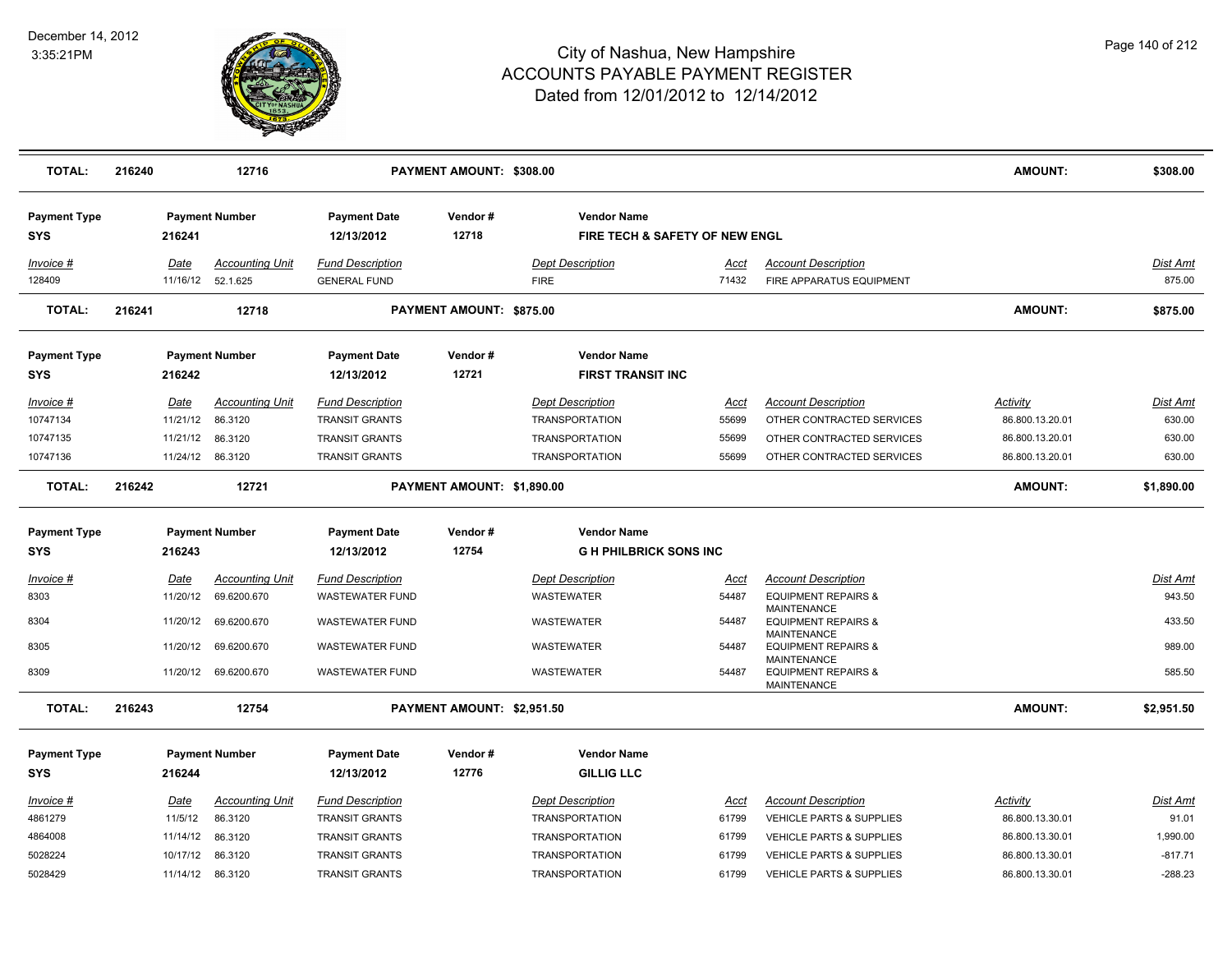

| <b>TOTAL:</b>                       | 216244 |                         | 12776                                                   |                                                                       | PAYMENT AMOUNT: \$975.07    |                                                                                |                               |                                                                                    | <b>AMOUNT:</b> | \$975.07                          |
|-------------------------------------|--------|-------------------------|---------------------------------------------------------|-----------------------------------------------------------------------|-----------------------------|--------------------------------------------------------------------------------|-------------------------------|------------------------------------------------------------------------------------|----------------|-----------------------------------|
| <b>Payment Type</b><br>SYS          |        | 216245                  | <b>Payment Number</b>                                   | <b>Payment Date</b><br>12/13/2012                                     | Vendor#<br>12791            | <b>Vendor Name</b><br><b>DONNA GRAHAM</b>                                      |                               |                                                                                    |                |                                   |
| Invoice #<br>CNSR CM 12/04/12       |        | Date                    | <b>Accounting Unit</b><br>12/10/12 02.1.500             | <b>Fund Description</b><br><b>GENERAL FUND</b>                        |                             | <b>Dept Description</b><br><b>BOARD OF ALDERMEN</b>                            | Acct<br>53428                 | <b>Account Description</b><br>STENOGRAPHIC SERVICES                                |                | Dist Amt<br>75.00                 |
| <b>TOTAL:</b>                       | 216245 |                         | 12791                                                   |                                                                       | PAYMENT AMOUNT: \$75.00     |                                                                                |                               |                                                                                    | <b>AMOUNT:</b> | \$75.00                           |
| <b>Payment Type</b><br>SYS          |        | 216246                  | <b>Payment Number</b>                                   | <b>Payment Date</b><br>12/13/2012                                     | Vendor#<br>10860            | <b>Vendor Name</b><br><b>GRANITE STATE MINERAL INC</b>                         |                               |                                                                                    |                |                                   |
| Invoice #<br>3010930<br>3010981     |        | Date<br>11/19/12        | <b>Accounting Unit</b><br>61.1.685<br>12/10/12 61.1.685 | <b>Fund Description</b><br><b>GENERAL FUND</b><br><b>GENERAL FUND</b> |                             | <b>Dept Description</b><br><b>STREETS</b><br><b>STREETS</b>                    | Acct<br>61514<br>61514        | <b>Account Description</b><br>SALT<br><b>SALT</b>                                  |                | Dist Amt<br>7,483.23<br>21,290.10 |
| <b>TOTAL:</b>                       | 216246 |                         | 10860                                                   |                                                                       | PAYMENT AMOUNT: \$28,773.33 |                                                                                |                               |                                                                                    | <b>AMOUNT:</b> | \$28,773.33                       |
| <b>Payment Type</b><br>SYS          |        | 216247                  | <b>Payment Number</b>                                   | <b>Payment Date</b><br>12/13/2012                                     | Vendor#<br>14273            | <b>Vendor Name</b><br><b>GREATER NASHUA CHAMBER OF COMM</b>                    |                               |                                                                                    |                |                                   |
| $Invoice$ #<br>14970<br>14971       |        | <u>Date</u><br>10/16/12 | <b>Accounting Unit</b><br>83.1.500<br>10/16/12 83.1.500 | <b>Fund Description</b><br><b>GENERAL FUND</b><br><b>GENERAL FUND</b> |                             | <b>Dept Description</b><br>ECONOMIC DEVELOPMENT<br><b>ECONOMIC DEVELOPMENT</b> | <u>Acct</u><br>55400<br>55400 | <b>Account Description</b><br>CONFERENCES AND SEMINARS<br>CONFERENCES AND SEMINARS |                | Dist Amt<br>25.00<br>45.00        |
| <b>TOTAL:</b>                       | 216247 |                         | 14273                                                   |                                                                       | PAYMENT AMOUNT: \$70.00     |                                                                                |                               |                                                                                    | <b>AMOUNT:</b> | \$70.00                           |
| <b>Payment Type</b><br>SYS          |        | 216248                  | <b>Payment Number</b>                                   | <b>Payment Date</b><br>12/13/2012                                     | Vendor#<br>14284            | <b>Vendor Name</b><br><b>TINA HAMILTON</b>                                     |                               |                                                                                    |                |                                   |
| $Invoice$ #<br>20176A 12/13/12 DCAP |        | <u>Date</u><br>12/10/12 | <b>Accounting Unit</b><br><b>BS1000</b>                 | <b>Fund Description</b><br><b>GENERAL FUND</b>                        |                             | <b>Dept Description</b><br><b>GENERAL FUND</b>                                 | <u>Acct</u><br>21460          | <b>Account Description</b><br>125 DEPENDENT CARE                                   |                | <u>Dist Amt</u><br>100.00         |
| <b>TOTAL:</b>                       | 216248 |                         | 14284                                                   |                                                                       | PAYMENT AMOUNT: \$100.00    |                                                                                |                               |                                                                                    | <b>AMOUNT:</b> | \$100.00                          |
| <b>Payment Type</b><br><b>SYS</b>   |        | 216249                  | <b>Payment Number</b>                                   | <b>Payment Date</b><br>12/13/2012                                     | Vendor#<br>12827            | <b>Vendor Name</b><br><b>HARDY DORIC INC</b>                                   |                               |                                                                                    |                |                                   |
| $Invoice$ #<br>469CR                |        | Date<br>12/5/12         | <b>Accounting Unit</b><br>TF44.7504                     | <b>Fund Description</b><br>ETF CONTRIB EDGEWOOD-DEED                  |                             | <b>Dept Description</b><br>ETF CONTRIB EDGEWOOD-DEED                           | <u>Acct</u><br>61299          | <b>Account Description</b><br>MISCELLANEOUS SUPPLIES                               |                | Dist Amt<br>$-966.00$             |
| 8436                                |        |                         | 11/26/12 TF44.7504                                      | <b>FUND</b><br>ETF CONTRIB EDGEWOOD-DEED<br><b>FUND</b>               |                             | <b>FUND</b><br>ETF CONTRIB EDGEWOOD-DEED<br><b>FUND</b>                        | 61299                         | MISCELLANEOUS SUPPLIES                                                             |                | 966.00                            |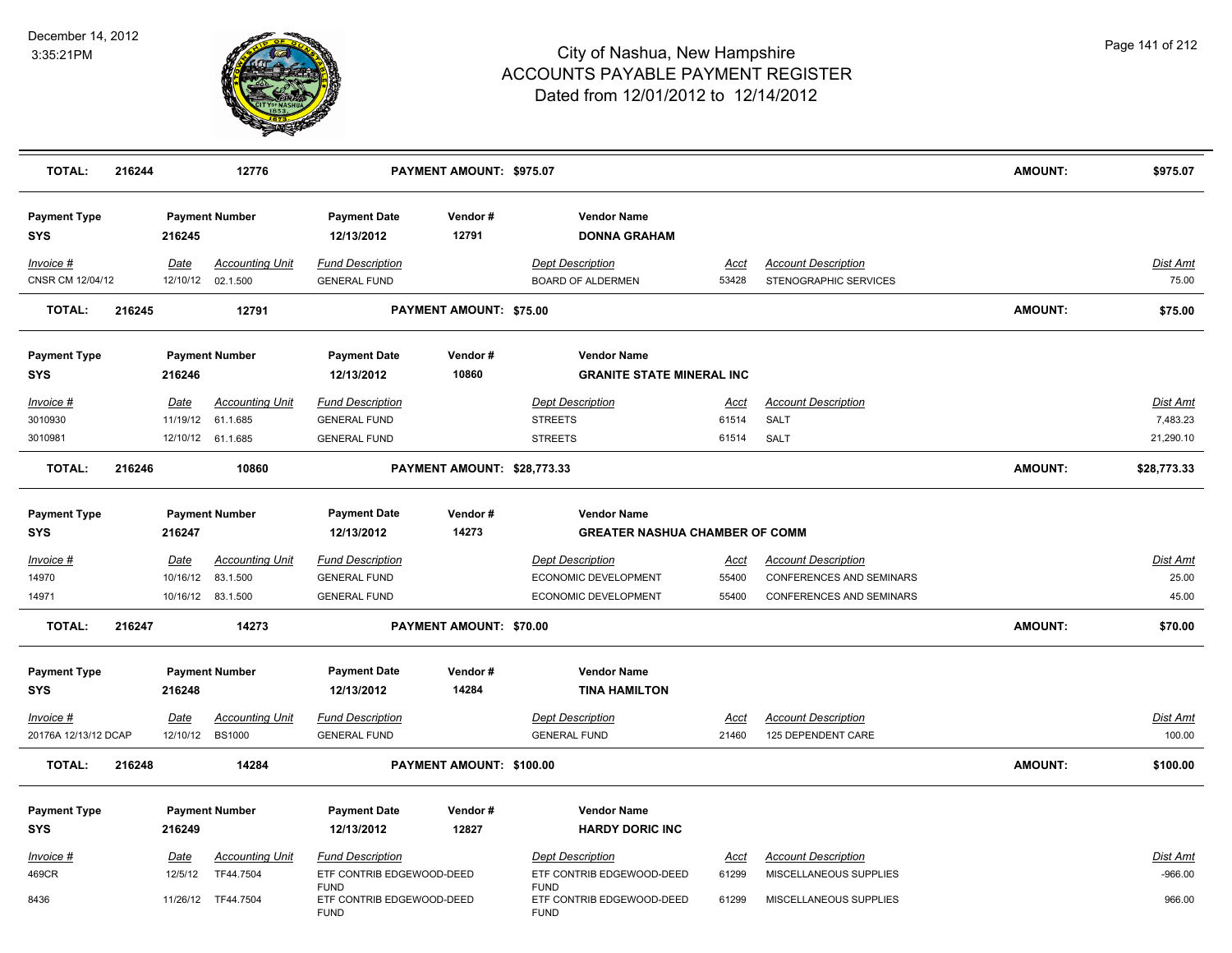#### December 14, 2012 3:35:21PM



| Page 142 of 212 |  |  |
|-----------------|--|--|
|                 |  |  |

| 8484                              | 12/5/12             | TF44.7504              | ETF CONTRIB EDGEWOOD-DEED<br><b>FUND</b>   |                             | ETF CONTRIB EDGEWOOD-DEED<br><b>FUND</b>            | 61299          | MISCELLANEOUS SUPPLIES                                 |                                       | 585.00         |
|-----------------------------------|---------------------|------------------------|--------------------------------------------|-----------------------------|-----------------------------------------------------|----------------|--------------------------------------------------------|---------------------------------------|----------------|
| <b>TOTAL:</b>                     | 216249              | 12827                  |                                            | PAYMENT AMOUNT: \$573.30    | <b>DISCOUNT:</b>                                    |                | 11.70                                                  | <b>AMOUNT:</b>                        | \$585.00       |
| <b>Payment Type</b>               |                     | <b>Payment Number</b>  | <b>Payment Date</b>                        | Vendor#                     | <b>Vendor Name</b>                                  |                |                                                        |                                       |                |
| <b>SYS</b>                        | 216250              |                        | 12/13/2012                                 | 12841                       | <b>HAYNER SWANSON INC</b>                           |                |                                                        |                                       |                |
| Invoice #                         | Date                | <b>Accounting Unit</b> | <b>Fund Description</b>                    |                             | <b>Dept Description</b>                             | Acct           | <b>Account Description</b>                             | Activity                              | Dist Amt       |
| 10562                             | 10/29/12            | 60.5700                | CAP PROJECTS-BROAD ST PKWY                 |                             | CAP PROJECTS-BROAD ST                               | 81700          | <b>INFRASTRUCTURE</b>                                  | 1061.60.05.65                         | 5,805.00       |
| 10563                             | 10/29/12            | 60.5700                | CAP PROJECTS-BROAD ST PKWY                 |                             | <b>PKWY</b><br>CAP PROJECTS-BROAD ST<br><b>PKWY</b> | 81700          | <b>INFRASTRUCTURE</b>                                  | 1061.60.05.65                         | 2,344.00       |
| 10564                             | 10/29/12            | 60.5700                | CAP PROJECTS-BROAD ST PKWY                 |                             | CAP PROJECTS-BROAD ST<br><b>PKWY</b>                | 81700          | <b>INFRASTRUCTURE</b>                                  | 1061.60.02.10                         | 15,638.40      |
| 10565                             | 10/29/12            | 60.5700                | CAP PROJECTS-BROAD ST PKWY                 |                             | CAP PROJECTS-BROAD ST<br><b>PKWY</b>                | 81700          | <b>INFRASTRUCTURE</b>                                  | 1061.60.05.65                         | 630.00         |
| 10566                             | 10/29/12            | 60.5700                | CAP PROJECTS-BROAD ST PKWY                 |                             | CAP PROJECTS-BROAD ST<br><b>PKWY</b>                | 81700          | <b>INFRASTRUCTURE</b>                                  | 1061.60.04.15                         | 9.080.00       |
| 10567                             | 10/29/12            | 60.5700                | CAP PROJECTS-BROAD ST PKWY                 |                             | CAP PROJECTS-BROAD ST<br><b>PKWY</b>                | 81700          | <b>INFRASTRUCTURE</b>                                  | 1061.60.05.65                         | 7.530.73       |
| 10569                             | 10/29/12            | 60.5700                | CAP PROJECTS-BROAD ST PKWY                 |                             | CAP PROJECTS-BROAD ST<br><b>PKWY</b>                | 81700          | <b>INFRASTRUCTURE</b>                                  | 1061.60.05.65                         | 3,635.00       |
| 10570                             | 10/29/12            | 60.5700                | CAP PROJECTS-BROAD ST PKWY                 |                             | CAP PROJECTS-BROAD ST<br><b>PKWY</b>                | 81700          | <b>INFRASTRUCTURE</b>                                  | 1061.60.05.65                         | 10,354.25      |
| <b>TOTAL:</b>                     | 216250              | 12841                  |                                            | PAYMENT AMOUNT: \$55,017,38 |                                                     |                |                                                        | <b>AMOUNT:</b>                        | \$55,017.38    |
| <b>Payment Type</b>               |                     | <b>Payment Number</b>  | <b>Payment Date</b>                        | Vendor #                    | <b>Vendor Name</b>                                  |                |                                                        | Payee Name                            |                |
| <b>SYS</b>                        | 216251              |                        | 12/13/2012                                 | 14303                       | <b>HILLSBOROUGH COUNTY REGISTRY O</b>               |                |                                                        | <b>HILLSBOROUGH COUNTY REGISTRY</b>   |                |
| Invoice #                         | Date                | <b>Accounting Unit</b> | <b>Fund Description</b>                    |                             | <b>Dept Description</b>                             |                | <b>Account Description</b>                             | Activity                              | Dist Amt       |
| 265 URBAN 12/3/12                 | 12/3/12             | 84.3090                | <b>URBAN PROGRAM GRANTS</b>                |                             |                                                     |                |                                                        |                                       |                |
| 443 WW 12/3/12                    | 12/3/12             |                        |                                            |                             | <b>URBAN PROGRAM GRANTS</b>                         | Acct<br>55614  | FILING AND RECORDING FEES                              | 8400.13.10.100                        | 54.35          |
| 578 TAX 12/3/12                   |                     | 69.6200                | <b>WASTEWATER FUND</b>                     |                             | <b>WASTEWATER</b>                                   | 44597          | <b>INTEREST ON LIENS</b>                               |                                       | 129.15         |
|                                   | 12/3/12             | 26.1.580               | <b>GENERAL FUND</b>                        |                             | <b>FINANCIAL SERVICES</b>                           | 41307          | TAX REDEMPTIONS-INTEREST &<br>COSTS                    |                                       | 52.25          |
| <b>TOTAL:</b>                     | 216251              | 14303                  |                                            | PAYMENT AMOUNT: \$235.75    |                                                     |                |                                                        | <b>AMOUNT:</b>                        | \$235.75       |
|                                   |                     | <b>Payment Number</b>  | <b>Payment Date</b>                        | Vendor#                     | <b>Vendor Name</b>                                  |                |                                                        | Payee Name                            |                |
| <b>Payment Type</b><br><b>SYS</b> | 216252              |                        | 12/13/2012                                 | 14309                       | <b>HOME DEPOT CREDIT SERVICES</b>                   |                |                                                        | <b>HOME DEPOT CREDIT SERVICE 3065</b> |                |
|                                   |                     |                        |                                            |                             |                                                     |                |                                                        |                                       |                |
| Invoice #                         | Date                | <b>Accounting Unit</b> | <b>Fund Description</b>                    |                             | <b>Dept Description</b>                             | Acct           | <b>Account Description</b>                             | Activity                              | Dist Amt       |
| 0011555                           | 11/15/12            | 77.1.650               | <b>GENERAL FUND</b>                        |                             | PARKS & RECREATION                                  | 61110          | PROTECTIVE CLOTHING                                    |                                       | 9.97           |
| 0015909                           | 11/5/12             | 77.1.650<br>77.1.650   | <b>GENERAL FUND</b><br><b>GENERAL FUND</b> |                             | PARKS & RECREATION                                  | 54280          | BUILDING/GROUNDS MAINTENANCE                           |                                       | 79.50<br>47.76 |
| 1011364                           | 11/14/12            | 86.3120                | <b>TRANSIT GRANTS</b>                      |                             | PARKS & RECREATION<br><b>TRANSPORTATION</b>         | 54280          | BUILDING/GROUNDS MAINTENANCE                           | 86.800.13.40.01                       |                |
| 1021802<br>1052442                | 12/4/12<br>11/14/12 | 77.1.650               | <b>GENERAL FUND</b>                        |                             | PARKS & RECREATION                                  | 61299<br>54280 | MISCELLANEOUS SUPPLIES<br>BUILDING/GROUNDS MAINTENANCE |                                       | 11.25<br>13.47 |
| 1200248                           |                     | 11/14/12 77.1.650      | <b>GENERAL FUND</b>                        |                             | PARKS & RECREATION                                  | 54280          | BUILDING/GROUNDS MAINTENANCE                           |                                       | $-29.97$       |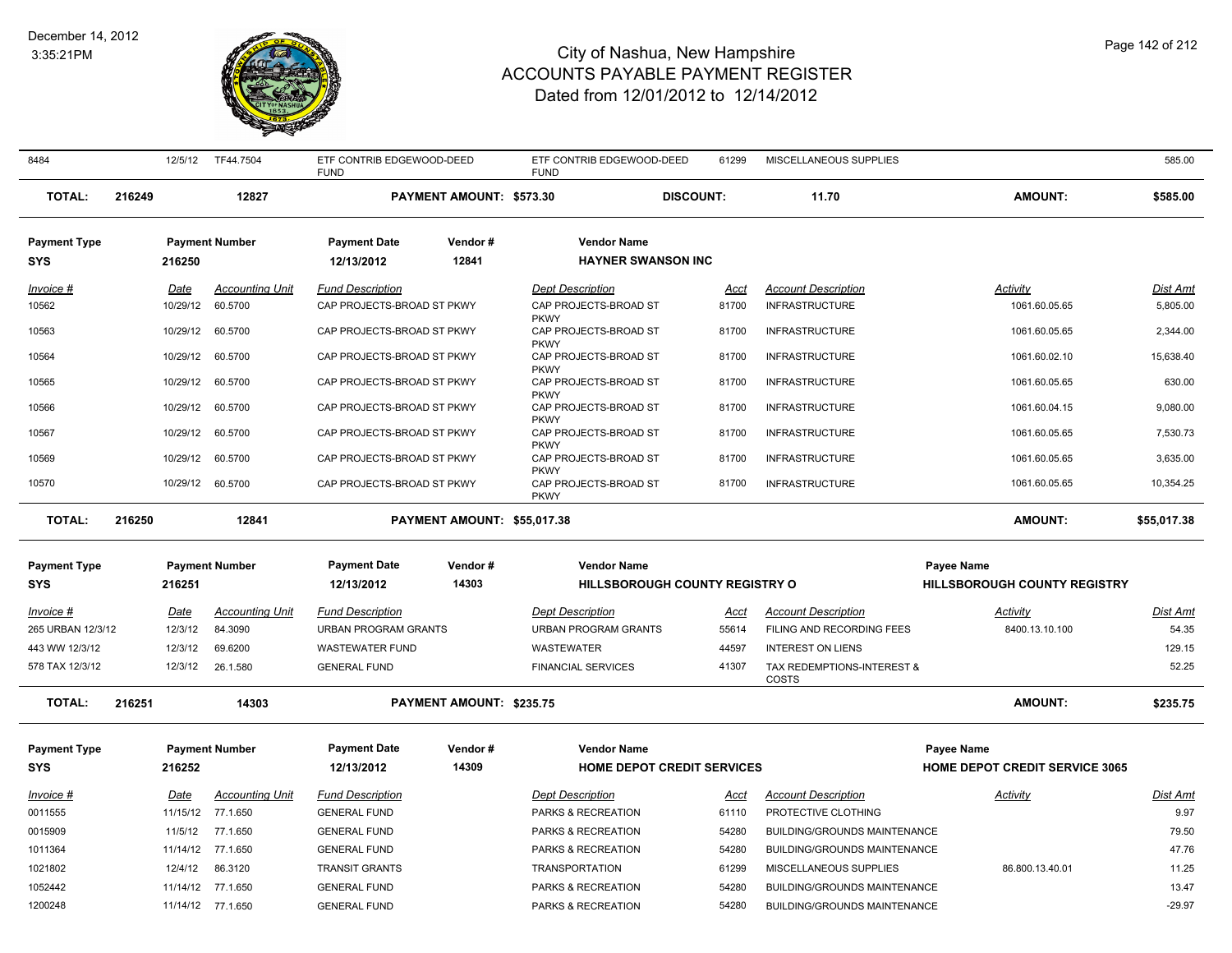

| TOTAL:  | 216252   | 14309             |                             | PAYMENT AMOUNT: \$1,567.96    |       |                                                           | <b>AMOUNT:</b>  | \$1,567.96 |
|---------|----------|-------------------|-----------------------------|-------------------------------|-------|-----------------------------------------------------------|-----------------|------------|
| 9294408 | 11/16/12 | 77.1.650          | <b>GENERAL FUND</b>         | PARKS & RECREATION            | 54280 | <b>BUILDING/GROUNDS MAINTENANCE</b>                       |                 | 82.52      |
| 8020591 | 11/27/12 | 77.1.650          | <b>GENERAL FUND</b>         | PARKS & RECREATION            | 54280 | <b>BUILDING/GROUNDS MAINTENANCE</b>                       |                 | 77.55      |
| 7010216 | 11/8/12  | 61.1001           | <b>CAPITAL IMPROVEMENTS</b> | STREETS-CAP IMP               | 81100 | <b>CAPITAL IMPROVEMENTS</b>                               | 1000            | 491.05     |
| 6056588 | 11/29/12 | 86.3120           | <b>TRANSIT GRANTS</b>       | <b>TRANSPORTATION</b>         | 61299 | <b>MAINTENANCE</b><br><b>MISCELLANEOUS SUPPLIES</b>       | 86.800.13.40.01 | 18.43      |
| 6053846 | 11/19/12 | 69.6200.670       | <b>WASTEWATER FUND</b>      | <b>WASTEWATER</b>             | 54487 | <b>EQUIPMENT REPAIRS &amp;</b>                            |                 | 47.66      |
| 6014357 | 11/29/12 | 66.1.500          | <b>GENERAL FUND</b>         | <b>PARKING LOTS</b>           | 61299 | MISCELLANEOUS SUPPLIES                                    |                 | 35.62      |
| 6012375 | 11/19/12 | 77.1.650          | <b>GENERAL FUND</b>         | <b>PARKS &amp; RECREATION</b> | 54280 | <b>BUILDING/GROUNDS MAINTENANCE</b>                       |                 | 11.94      |
| 6010448 | 11/9/12  | 77.1.650          | <b>GENERAL FUND</b>         | PARKS & RECREATION            | 54280 | <b>BUILDING/GROUNDS MAINTENANCE</b>                       |                 | 124.39     |
| 5995625 |          | 11/20/12 77.1.650 | <b>GENERAL FUND</b>         | PARKS & RECREATION            | 54280 | <b>MAINTENANCE</b><br><b>BUILDING/GROUNDS MAINTENANCE</b> |                 | 18.67      |
| 5563912 | 11/30/12 | 69.6200.670       | <b>WASTEWATER FUND</b>      | <b>WASTEWATER</b>             | 54487 | <b>EQUIPMENT REPAIRS &amp;</b>                            |                 | 115.56     |
| 5294453 | 11/20/12 | 77.1.650          | <b>GENERAL FUND</b>         | <b>PARKS &amp; RECREATION</b> | 54280 | <b>BUILDING/GROUNDS MAINTENANCE</b>                       |                 | 32.87      |
| 4026020 |          | 11/21/12 77.1.650 | <b>GENERAL FUND</b>         | <b>PARKS &amp; RECREATION</b> | 54280 | <b>BUILDING/GROUNDS MAINTENANCE</b>                       |                 | 63.15      |
| 4025958 | 11/21/12 | 77.1.650          | <b>GENERAL FUND</b>         | <b>PARKS &amp; RECREATION</b> | 54280 | <b>BUILDING/GROUNDS MAINTENANCE</b>                       |                 | 159.97     |
| 2301364 | 12/3/12  | 42.1.720          | <b>GENERAL FUND</b>         | <b>WOODLAWN CEMETERY</b>      | 54280 | <b>BUILDING/GROUNDS MAINTENANCE</b>                       |                 | $-41.92$   |
| 2263182 | 12/3/12  | 42.1.720          | <b>GENERAL FUND</b>         | <b>WOODLAWN CEMETERY</b>      | 54280 | <b>BUILDING/GROUNDS MAINTENANCE</b>                       |                 | 128.76     |
| 2263182 | 12/3/12  | 40.1.720          | <b>GENERAL FUND</b>         | PINEWOOD CEMETERY             | 54280 | <b>BUILDING/GROUNDS MAINTENANCE</b>                       |                 | $-128.76$  |
| 2263182 | 12/3/12  | 40.1.720          | <b>GENERAL FUND</b>         | PINEWOOD CEMETERY             | 54280 | <b>BUILDING/GROUNDS MAINTENANCE</b>                       |                 | 128.76     |
| 2024734 | 11/13/12 | 77.1.650          | <b>GENERAL FUND</b>         | PARKS & RECREATION            | 54280 | <b>BUILDING/GROUNDS MAINTENANCE</b>                       |                 | 29.97      |
| 2020031 |          | 11/23/12 77.1.650 | <b>GENERAL FUND</b>         | <b>PARKS &amp; RECREATION</b> | 54280 | <b>BUILDING/GROUNDS MAINTENANCE</b>                       |                 | 39.79      |

| <b>Payment Type</b><br><b>SYS</b>                                | 216253                                                      | <b>Payment Number</b>                                                              | <b>Payment Date</b><br>12/13/2012                                                                                                          | Vendor#<br>14309                | <b>Vendor Name</b><br><b>HOME DEPOT CREDIT SERVICES</b>                                                      |                                                   | Payee Name<br><b>HOME DEPOT CREDIT SERVICE 3073</b>                                                                                                                                          |                |                                                         |
|------------------------------------------------------------------|-------------------------------------------------------------|------------------------------------------------------------------------------------|--------------------------------------------------------------------------------------------------------------------------------------------|---------------------------------|--------------------------------------------------------------------------------------------------------------|---------------------------------------------------|----------------------------------------------------------------------------------------------------------------------------------------------------------------------------------------------|----------------|---------------------------------------------------------|
| Invoice #<br>1015222<br>1017914<br>1021786<br>1027961<br>2021516 | Date<br>12/4/12<br>12/4/12<br>12/4/12<br>12/4/12<br>12/3/12 | <b>Accounting Unit</b><br>50.1.500<br>50.1.500<br>50.1.500<br>50.1.500<br>50.1.500 | <b>Fund Description</b><br><b>GENERAL FUND</b><br><b>GENERAL FUND</b><br><b>GENERAL FUND</b><br><b>GENERAL FUND</b><br><b>GENERAL FUND</b> |                                 | <b>Dept Description</b><br><b>POLICE</b><br><b>POLICE</b><br><b>POLICE</b><br><b>POLICE</b><br><b>POLICE</b> | Acct<br>61185<br>61185<br>61185<br>61428<br>61185 | <b>Account Description</b><br>CRIME SCENE/EVIDENCE SUPPLIES<br>CRIME SCENE/EVIDENCE SUPPLIES<br>CRIME SCENE/EVIDENCE SUPPLIES<br><b>JANITORIAL SUPPLIES</b><br>CRIME SCENE/EVIDENCE SUPPLIES |                | Dist Amt<br>106.88<br>56.40<br>199.90<br>37.28<br>59.98 |
| 2021524<br>8018745                                               | 12/3/12<br>12/7/12                                          | 50.1.500<br>50.1.500                                                               | <b>GENERAL FUND</b><br><b>GENERAL FUND</b>                                                                                                 |                                 | <b>POLICE</b><br><b>POLICE</b>                                                                               | 61799<br>61799                                    | <b>VEHICLE PARTS &amp; SUPPLIES</b><br><b>VEHICLE PARTS &amp; SUPPLIES</b>                                                                                                                   |                | 30.91<br>33.65                                          |
| <b>TOTAL:</b>                                                    | 216253                                                      | 14309                                                                              |                                                                                                                                            | <b>PAYMENT AMOUNT: \$525.00</b> |                                                                                                              |                                                   |                                                                                                                                                                                              | <b>AMOUNT:</b> | \$525.00                                                |
| <b>Payment Type</b><br><b>SYS</b>                                | 216254                                                      | <b>Payment Number</b>                                                              | <b>Payment Date</b><br>12/13/2012                                                                                                          | Vendor#<br>12889                | <b>Vendor Name</b>                                                                                           | <b>INDUSTRIAL PROTECTION SERVICES</b>             |                                                                                                                                                                                              |                |                                                         |
| Invoice #                                                        | Date                                                        | <b>Accounting Unit</b>                                                             | <b>Fund Description</b>                                                                                                                    |                                 | <b>Dept Description</b>                                                                                      | Acct                                              | <b>Account Description</b>                                                                                                                                                                   |                | Dist Amt                                                |

109137-00 11/1/12 52.1.625 GENERAL FUND FIRE 71400 EMERGENCY RESCUE EQUIPMENT 167.50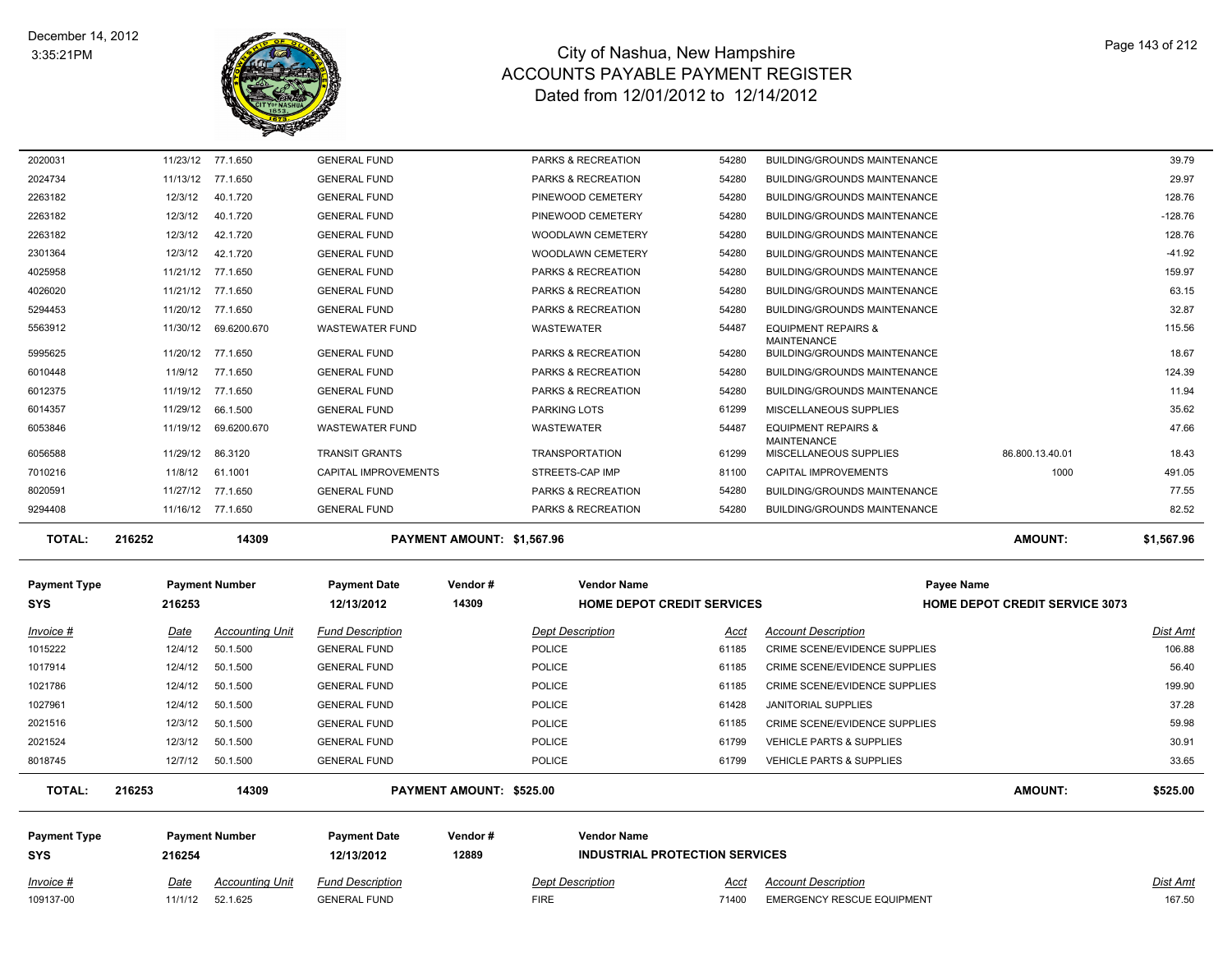

| <b>TOTAL:</b>                     | 216254 | 12889<br>PAYMENT AMOUNT: \$167.50 |                                                         |                                                                       |                                                                          |                                                                                    | <b>AMOUNT:</b>                    | \$167.50                                                                   |                 |                                           |
|-----------------------------------|--------|-----------------------------------|---------------------------------------------------------|-----------------------------------------------------------------------|--------------------------------------------------------------------------|------------------------------------------------------------------------------------|-----------------------------------|----------------------------------------------------------------------------|-----------------|-------------------------------------------|
| <b>Payment Type</b><br><b>SYS</b> |        | 216255                            | <b>Payment Number</b>                                   | <b>Payment Date</b><br>12/13/2012                                     | Vendor#<br><b>Vendor Name</b><br>12893<br><b>INGRAM LIBRARY SERVICES</b> |                                                                                    |                                   |                                                                            |                 |                                           |
| <b>Invoice #</b><br>07762257      |        | Date<br>11/15/12                  | <b>Accounting Unit</b><br>79.1.760                      | <b>Fund Description</b><br><b>GENERAL FUND</b>                        |                                                                          | <b>Dept Description</b><br><b>LIBRARY</b>                                          | Acct<br>61807                     | <b>Account Description</b><br><b>PUBLICATIONS</b>                          |                 | Dist Amt<br>473.26                        |
| <b>TOTAL:</b>                     | 216255 |                                   | 12893                                                   |                                                                       | PAYMENT AMOUNT: \$473.26                                                 |                                                                                    |                                   |                                                                            | AMOUNT:         | \$473.26                                  |
| <b>Payment Type</b><br><b>SYS</b> |        | 216256                            | <b>Payment Number</b>                                   | <b>Payment Date</b><br>12/13/2012                                     | Vendor#<br>14332                                                         | <b>Vendor Name</b><br><b>INTEGRATED PAPER RECYCLERS LLC</b>                        |                                   |                                                                            |                 |                                           |
| <b>Invoice #</b><br>2AX00055      |        | <u>Date</u><br>10/31/12           | <b>Accounting Unit</b><br>68.6000.500                   | <b>Fund Description</b><br>SOLID WASTE FUND                           |                                                                          | <b>Dept Description</b><br>SOLID WASTE                                             | <u>Acct</u><br>55699              | <b>Account Description</b><br>OTHER CONTRACTED SERVICES                    |                 | <b>Dist Amt</b><br>1,469.92               |
| <b>TOTAL:</b>                     | 216256 |                                   | 14332                                                   |                                                                       | PAYMENT AMOUNT: \$1,469.92                                               |                                                                                    |                                   |                                                                            | <b>AMOUNT:</b>  | \$1,469.92                                |
| <b>Payment Type</b><br><b>SYS</b> |        | 216257                            | <b>Payment Number</b>                                   | <b>Payment Date</b><br>12/13/2012                                     | Vendor#<br>12898                                                         | <b>Vendor Name</b><br><b>INTELLIGOV SOFTWARE INC</b>                               |                                   |                                                                            |                 |                                           |
| <u>Invoice #</u><br>2038<br>3039  |        | Date<br>9/27/12                   | <b>Accounting Unit</b><br>22.1.535<br>12/11/12 22.1.535 | <b>Fund Description</b><br><b>GENERAL FUND</b><br><b>GENERAL FUND</b> |                                                                          | <b>Dept Description</b><br><b>INFORMATION TECHNOLOGY</b><br>INFORMATION TECHNOLOGY | <u>Acct</u><br>54407<br>54407     | <b>Account Description</b><br>SOFTWARE MAINTENANCE<br>SOFTWARE MAINTENANCE |                 | <b>Dist Amt</b><br>12,000.00<br>12,000.00 |
| <b>TOTAL:</b>                     | 216257 | 12898                             |                                                         | PAYMENT AMOUNT: \$24,000.00                                           |                                                                          |                                                                                    |                                   |                                                                            | <b>AMOUNT:</b>  | \$24,000.00                               |
| <b>Payment Type</b><br><b>SYS</b> |        | 216258                            | <b>Payment Number</b>                                   | <b>Payment Date</b><br>12/13/2012                                     | Vendor#<br>12137                                                         | <b>Vendor Name</b>                                                                 | <b>INTERNATIONAL CHIMNEY CORP</b> |                                                                            |                 |                                           |
| Invoice #                         |        | Date                              | <b>Accounting Unit</b>                                  | <b>Fund Description</b>                                               |                                                                          | <b>Dept Description</b>                                                            | Acct                              | <b>Account Description</b>                                                 | <u>Activity</u> | <u>Dist Amt</u>                           |
| 0035237                           |        | 11/15/12                          | 60.5700                                                 | CAP PROJECTS-BROAD ST PKWY                                            |                                                                          | CAP PROJECTS-BROAD ST<br><b>PKWY</b>                                               | 81700                             | <b>INFRASTRUCTURE</b>                                                      | 1061.60.02.15   | 16,400.00                                 |
| <b>TOTAL:</b>                     | 216258 |                                   | 12137                                                   |                                                                       | PAYMENT AMOUNT: \$16,400.00                                              |                                                                                    |                                   |                                                                            | AMOUNT:         | \$16,400.00                               |
| <b>Payment Type</b>               |        |                                   | <b>Payment Number</b>                                   | <b>Payment Date</b>                                                   | Vendor#                                                                  | <b>Vendor Name</b>                                                                 |                                   |                                                                            |                 |                                           |
| <b>SYS</b>                        |        | 216259                            |                                                         | 12/13/2012                                                            | 12906                                                                    |                                                                                    | J LAWRENCE HALL INC               |                                                                            |                 |                                           |
| Invoice #<br>57204                |        | <u>Date</u><br>11/9/12            | <b>Accounting Unit</b><br>50.1.500                      | <b>Fund Description</b><br><b>GENERAL FUND</b>                        |                                                                          | <b>Dept Description</b><br><b>POLICE</b>                                           | Acct<br>54243                     | <b>Account Description</b><br><b>HVAC MAINTENANCE</b>                      |                 | Dist Amt<br>680.74                        |
| 57205                             |        | 11/9/12                           | 50.1.500                                                | <b>GENERAL FUND</b>                                                   |                                                                          | <b>POLICE</b>                                                                      | 54243                             | <b>HVAC MAINTENANCE</b>                                                    |                 | 225.00                                    |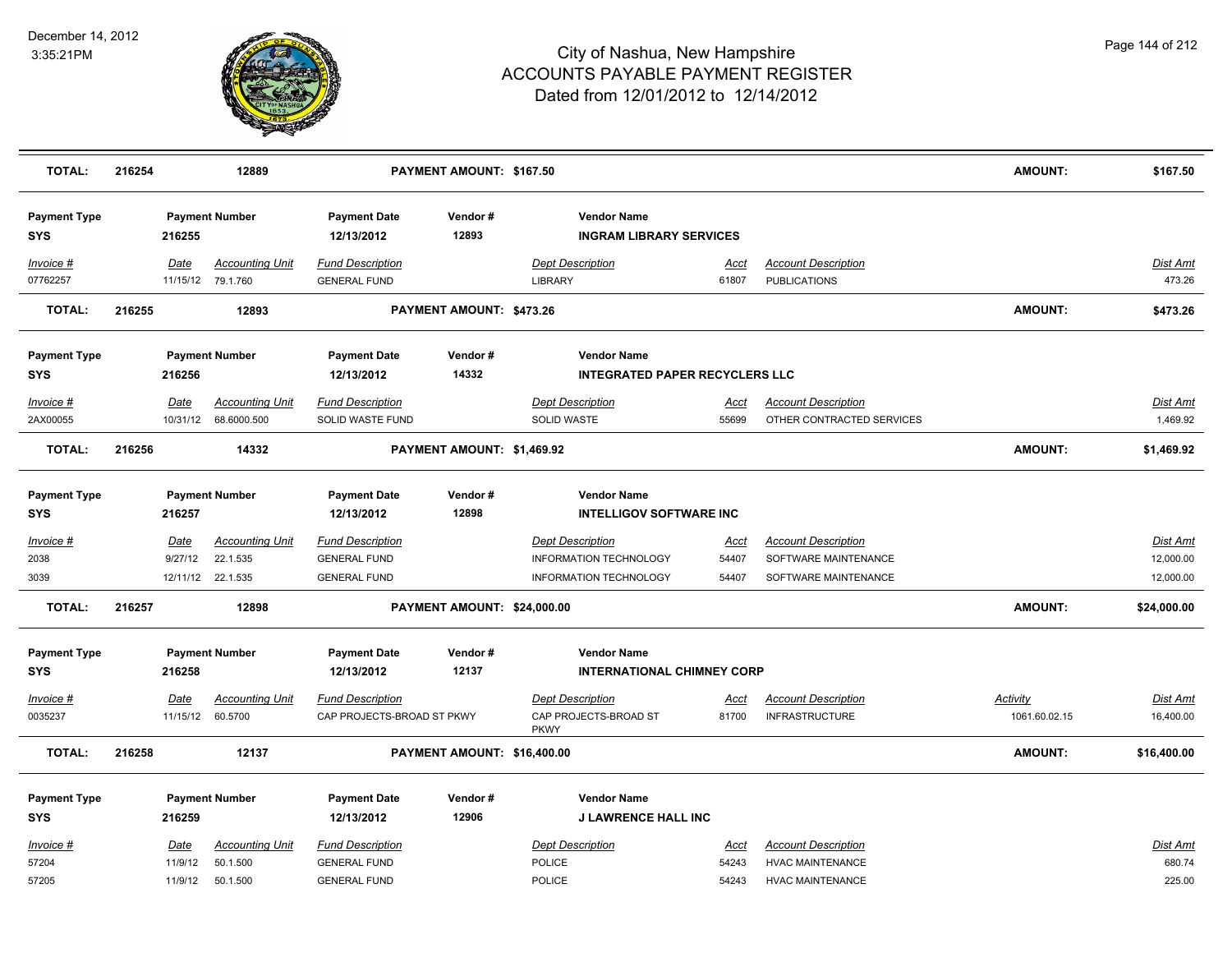

| <b>TOTAL:</b>                            | 216259 |                  | 12906                                       |                                                                                | PAYMENT AMOUNT: \$905.74 |                                                                  |                      |                                                                   | <b>AMOUNT:</b> | \$905.74                  |
|------------------------------------------|--------|------------------|---------------------------------------------|--------------------------------------------------------------------------------|--------------------------|------------------------------------------------------------------|----------------------|-------------------------------------------------------------------|----------------|---------------------------|
| <b>Payment Type</b><br>SYS               |        | 216260           | <b>Payment Number</b>                       | <b>Payment Date</b><br>12/13/2012                                              | Vendor#<br>12907         | <b>Vendor Name</b><br><b>JP PEST SERVICES</b>                    |                      |                                                                   |                |                           |
| Invoice #<br>1093016                     |        | Date<br>11/14/12 | <b>Accounting Unit</b><br>52.1.720          | <b>Fund Description</b><br><b>GENERAL FUND</b>                                 |                          | <b>Dept Description</b><br><b>FIRE</b>                           | Acct<br>54228        | <b>Account Description</b><br>PEST CONTROL SERVICES               |                | Dist Amt<br>85.00         |
| <b>TOTAL:</b>                            | 216260 |                  | 12907                                       |                                                                                | PAYMENT AMOUNT: \$85.00  |                                                                  |                      |                                                                   | AMOUNT:        | \$85.00                   |
| <b>Payment Type</b><br>SYS               |        | 216261           | <b>Payment Number</b>                       | <b>Payment Date</b><br>12/13/2012                                              | Vendor#<br>14337         | <b>Vendor Name</b><br><b>JACK YOUNG CO INC</b>                   |                      |                                                                   |                |                           |
| Invoice #<br>226379                      |        | Date             | <b>Accounting Unit</b><br>11/26/12 52.1.630 | <b>Fund Description</b><br><b>GENERAL FUND</b>                                 |                          | <b>Dept Description</b><br><b>FIRE</b>                           | Acct<br>61799        | <b>Account Description</b><br><b>VEHICLE PARTS &amp; SUPPLIES</b> |                | <b>Dist Amt</b><br>55.32  |
| <b>TOTAL:</b>                            | 216261 |                  | 14337                                       |                                                                                | PAYMENT AMOUNT: \$55.32  |                                                                  |                      |                                                                   | <b>AMOUNT:</b> | \$55.32                   |
| <b>Payment Type</b><br>SYS               |        | 216262           | <b>Payment Number</b>                       | <b>Payment Date</b><br>12/13/2012                                              | Vendor#<br>11213         | <b>Vendor Name</b><br><b>AMANDA JAGENTENFL</b>                   |                      |                                                                   |                |                           |
| <u>Invoice #</u><br>33256A 12/13/12 DCAP |        | Date             | <b>Accounting Unit</b><br>12/10/12 BS1000   | <b>Fund Description</b><br><b>GENERAL FUND</b>                                 |                          | <b>Dept Description</b><br><b>GENERAL FUND</b>                   | <u>Acct</u><br>21460 | <b>Account Description</b><br>125 DEPENDENT CARE                  |                | <u>Dist Amt</u><br>192.31 |
| <b>TOTAL:</b>                            | 216262 |                  | 11213                                       |                                                                                | PAYMENT AMOUNT: \$192.31 |                                                                  |                      |                                                                   | <b>AMOUNT:</b> | \$192.31                  |
| <b>Payment Type</b><br><b>SYS</b>        |        | 216263           | <b>Payment Number</b>                       | <b>Payment Date</b><br>12/13/2012                                              | Vendor#<br>12919         | <b>Vendor Name</b><br><b>MIKE JEYNES</b>                         |                      |                                                                   |                |                           |
| Invoice #<br>12/1-12/12/12 TAPING        |        | Date<br>12/12/12 | <b>Accounting Unit</b><br>22.2505           | <b>Fund Description</b><br><b>GOVT &amp; EDUCATION CHANNELS</b><br><b>FUND</b> |                          | <b>Dept Description</b><br><b>GOV'T &amp; EDUCATION CHANNELS</b> | Acct<br>53470        | <b>Account Description</b><br><b>VIDEOGRAPHY SERVICES</b>         |                | <u>Dist Amt</u><br>262.50 |
| <b>TOTAL:</b>                            | 216263 |                  | 12919                                       |                                                                                | PAYMENT AMOUNT: \$262.50 |                                                                  |                      |                                                                   | <b>AMOUNT:</b> | \$262.50                  |
| <b>Payment Type</b><br><b>SYS</b>        |        | 216264           | <b>Payment Number</b>                       | <b>Payment Date</b><br>12/13/2012                                              | Vendor#<br>14364         | <b>Vendor Name</b><br><b>JAMES W KIRK</b>                        |                      |                                                                   |                |                           |
| Invoice #<br>20190A 12/13/2012 DCAP      |        | Date<br>12/10/12 | <b>Accounting Unit</b><br><b>BS1000</b>     | <b>Fund Description</b><br><b>GENERAL FUND</b>                                 |                          | <b>Dept Description</b><br><b>GENERAL FUND</b>                   | Acct<br>21460        | <b>Account Description</b><br>125 DEPENDENT CARE                  |                | Dist Amt<br>67.30         |
| <b>TOTAL:</b>                            | 216264 |                  | 14364                                       |                                                                                | PAYMENT AMOUNT: \$67.30  |                                                                  |                      |                                                                   | <b>AMOUNT:</b> | \$67.30                   |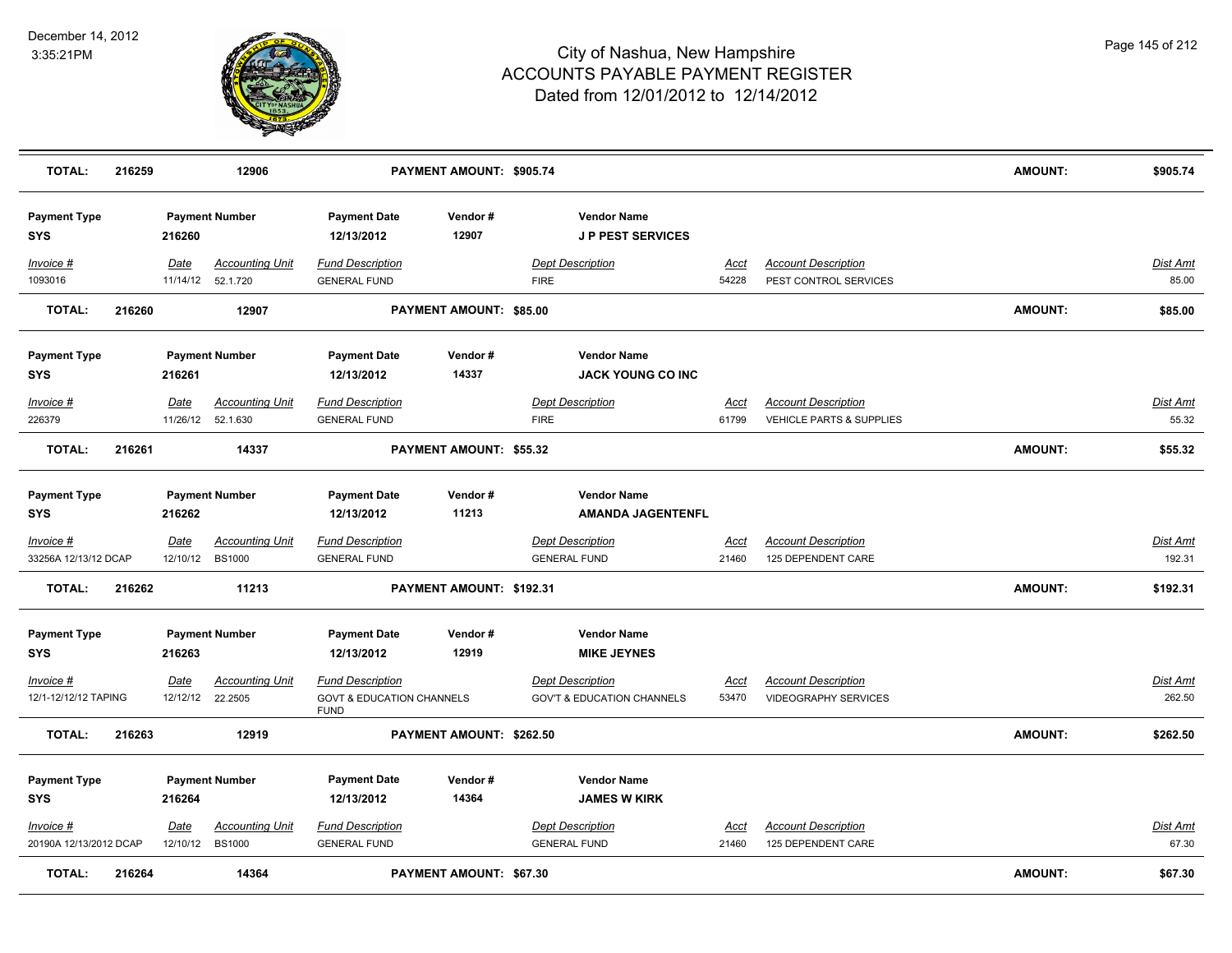

| <b>Payment Type</b>               |        |             | <b>Payment Number</b>         | <b>Payment Date</b>                        | Vendor#                    | <b>Vendor Name</b>                              |                |                                                                    |                |                  |
|-----------------------------------|--------|-------------|-------------------------------|--------------------------------------------|----------------------------|-------------------------------------------------|----------------|--------------------------------------------------------------------|----------------|------------------|
| <b>SYS</b>                        |        | 216265      |                               | 12/13/2012                                 | 12998                      | <b>LAW REALTY CO INC</b>                        |                |                                                                    |                |                  |
| Invoice #                         |        | Date        | <b>Accounting Unit</b>        | <b>Fund Description</b>                    |                            | <b>Dept Description</b>                         | Acct           | <b>Account Description</b>                                         |                | Dist Amt         |
| JAN13                             |        | 12/11/12    | 50.4020                       | POLICE DRUG ENFORCEMENT<br><b>FUND</b>     |                            | POLICE DRUG ENFORCEMENT<br><b>FUND</b>          | 54899          | <b>RENTALS</b>                                                     |                | 416.67           |
| <b>TOTAL:</b>                     | 216265 |             | 12998                         |                                            | PAYMENT AMOUNT: \$416.67   |                                                 |                |                                                                    | <b>AMOUNT:</b> | \$416.67         |
| <b>Payment Type</b>               |        |             | <b>Payment Number</b>         | <b>Payment Date</b>                        | Vendor#                    | <b>Vendor Name</b>                              |                |                                                                    |                |                  |
| <b>SYS</b>                        |        | 216266      |                               | 12/13/2012                                 | 10521                      | <b>LITCHFIELD VANTAGE LLC</b>                   |                |                                                                    |                |                  |
| $Invoice$ #                       |        | Date        | <b>Accounting Unit</b>        | <b>Fund Description</b>                    |                            | <b>Dept Description</b>                         | Acct           | <b>Account Description</b>                                         |                | Dist Amt         |
| JAN13                             |        | 12/11/12    | 50.4020                       | POLICE DRUG ENFORCEMENT<br><b>FUND</b>     |                            | POLICE DRUG ENFORCEMENT<br><b>FUND</b>          | 54899          | <b>RENTALS</b>                                                     |                | 1,583.33         |
| <b>TOTAL:</b>                     | 216266 |             | 10521                         |                                            | PAYMENT AMOUNT: \$1,583.33 |                                                 |                |                                                                    | <b>AMOUNT:</b> | \$1,583.33       |
| <b>Payment Type</b>               |        |             | <b>Payment Number</b>         | <b>Payment Date</b>                        | Vendor#                    | <b>Vendor Name</b>                              |                |                                                                    |                |                  |
| <b>SYS</b>                        |        | 216267      |                               | 12/13/2012                                 | 11209                      | <b>JOHN LYONS</b>                               |                |                                                                    |                |                  |
| Invoice #                         |        | <b>Date</b> | <b>Accounting Unit</b>        | <b>Fund Description</b>                    |                            | <b>Dept Description</b>                         | <u>Acct</u>    | <b>Account Description</b>                                         |                | <b>Dist Amt</b>  |
| 32172A 12/13/12 DCAP              |        |             | 12/10/12 BS1000               | <b>GENERAL FUND</b>                        |                            | <b>GENERAL FUND</b>                             | 21460          | 125 DEPENDENT CARE                                                 |                | 96.15            |
|                                   |        |             |                               |                                            |                            |                                                 |                |                                                                    |                |                  |
| <b>TOTAL:</b>                     | 216267 |             | 11209                         |                                            | PAYMENT AMOUNT: \$96.15    |                                                 |                |                                                                    | <b>AMOUNT:</b> | \$96.15          |
| <b>Payment Type</b>               |        |             | <b>Payment Number</b>         | <b>Payment Date</b>                        | Vendor#                    | <b>Vendor Name</b>                              |                |                                                                    |                |                  |
| <b>SYS</b>                        |        | 216268      |                               | 12/13/2012                                 | 13035                      | <b>M &amp; M ELECTRICAL SUPPLY CO INC</b>       |                |                                                                    |                |                  |
| $Invoice$ #                       |        | Date        | <b>Accounting Unit</b>        | <b>Fund Description</b>                    |                            | <b>Dept Description</b>                         | <u>Acct</u>    | <b>Account Description</b>                                         |                | <b>Dist Amt</b>  |
| R 27859                           |        | 9/12/12     | 52.1.620                      | <b>GENERAL FUND</b>                        |                            | <b>FIRE</b>                                     | 61699          | <b>EQUIPMENT MAINT SUPPLIES</b>                                    |                | 67.19            |
| R 28055                           |        | 9/18/12     | 52.1.620                      | <b>GENERAL FUND</b>                        |                            | <b>FIRE</b>                                     | 61699          | <b>EQUIPMENT MAINT SUPPLIES</b>                                    |                | 68.56            |
| R 28271                           |        | 9/25/12     | 52.1.620                      | <b>GENERAL FUND</b>                        |                            | <b>FIRE</b>                                     | 61699          | <b>EQUIPMENT MAINT SUPPLIES</b>                                    |                | 15.75            |
| R 28466                           |        | 9/28/12     | 52.1.620                      | <b>GENERAL FUND</b>                        |                            | <b>FIRE</b>                                     | 61699          | <b>EQUIPMENT MAINT SUPPLIES</b>                                    |                | 45.26            |
| R 28858                           |        | 10/10/12    | 52.1.620                      | <b>GENERAL FUND</b>                        |                            | <b>FIRE</b>                                     | 61699          | <b>EQUIPMENT MAINT SUPPLIES</b>                                    |                | 44.30            |
| R 28984                           |        | 10/12/12    | 52.1.620                      | <b>GENERAL FUND</b>                        |                            | <b>FIRE</b>                                     | 61699          | <b>EQUIPMENT MAINT SUPPLIES</b>                                    |                | 67.38            |
| R 29266<br>R 29270                |        | 10/18/12    | 52.1.620<br>10/18/12 52.1.620 | <b>GENERAL FUND</b><br><b>GENERAL FUND</b> |                            | <b>FIRE</b><br><b>FIRE</b>                      | 61699<br>61699 | <b>EQUIPMENT MAINT SUPPLIES</b><br><b>EQUIPMENT MAINT SUPPLIES</b> |                | 290.70<br>187.60 |
| <b>TOTAL:</b>                     | 216268 |             | 13035                         |                                            | PAYMENT AMOUNT: \$786.74   |                                                 |                |                                                                    | <b>AMOUNT:</b> | \$786.74         |
|                                   |        |             |                               |                                            |                            |                                                 |                |                                                                    |                |                  |
| <b>Payment Type</b><br><b>SYS</b> |        | 216269      | <b>Payment Number</b>         | <b>Payment Date</b><br>12/13/2012          | Vendor#<br>14965           | <b>Vendor Name</b><br><b>MAILINGS UNLIMITED</b> |                |                                                                    |                |                  |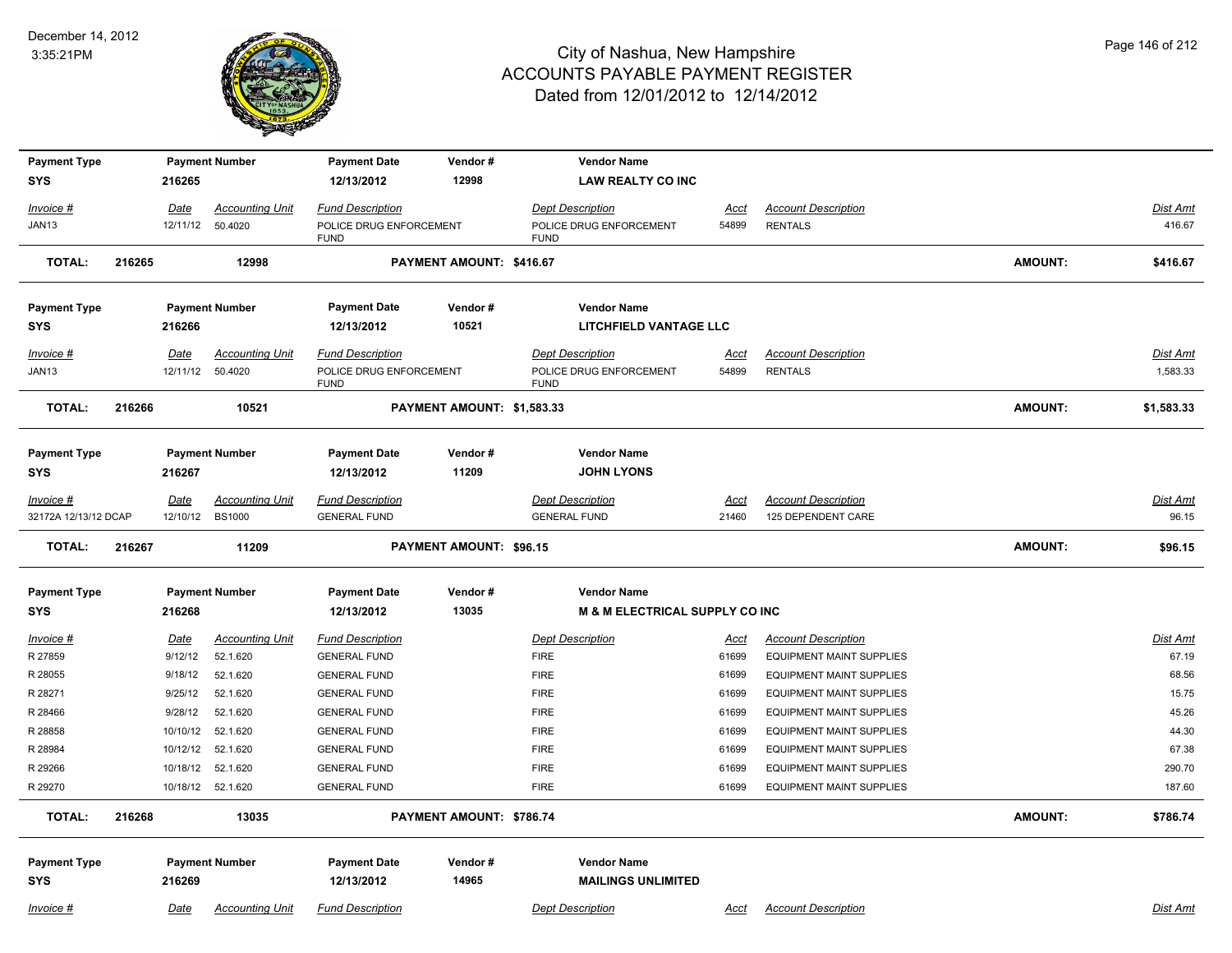

| <b>TOTAL:</b>                      | 216273 |                 | 13067                                       |                                                | PAYMENT AMOUNT: \$875.00   |                                          |                      |                                                      | <b>AMOUNT:</b>                 | \$875.00                  |
|------------------------------------|--------|-----------------|---------------------------------------------|------------------------------------------------|----------------------------|------------------------------------------|----------------------|------------------------------------------------------|--------------------------------|---------------------------|
| 52299                              |        |                 | 11/28/12 68.6000.692                        | SOLID WASTE FUND                               |                            | <b>SOLID WASTE</b>                       | 61705                | <b>TIRES</b>                                         |                                | 175.00                    |
| 52100                              |        | 11/26/12        | 68.6000.540                                 | SOLID WASTE FUND                               |                            | <b>SOLID WASTE</b>                       | 61705                | <b>TIRES</b>                                         |                                | 175.00                    |
| 51870                              |        | 11/23/12        | 68.6000.695                                 | SOLID WASTE FUND                               |                            | SOLID WASTE                              | 61705                | <b>TIRES</b>                                         |                                | 525.00                    |
| Invoice #                          |        | Date            | <b>Accounting Unit</b>                      | <b>Fund Description</b>                        |                            | <b>Dept Description</b>                  | Acct                 | <b>Account Description</b>                           |                                | Dist Amt                  |
| <b>SYS</b>                         |        | 216273          |                                             | 12/13/2012                                     | 13067                      | <b>MAYNARD &amp; LESIEUR INC</b>         |                      |                                                      |                                |                           |
| <b>Payment Type</b>                |        |                 | <b>Payment Number</b>                       | <b>Payment Date</b>                            | Vendor#                    | <b>Vendor Name</b>                       |                      |                                                      |                                |                           |
|                                    |        |                 |                                             |                                                |                            |                                          |                      |                                                      |                                |                           |
| <b>TOTAL:</b>                      | 216272 |                 | 15645                                       |                                                | PAYMENT AMOUNT: \$130.00   |                                          |                      |                                                      | <b>AMOUNT:</b>                 | \$130.00                  |
| Invoice #<br>TUITION REIMB 12/7/12 |        | Date<br>12/7/12 | <b>Accounting Unit</b><br>52.1.635          | <b>Fund Description</b><br><b>GENERAL FUND</b> |                            | <b>Dept Description</b><br><b>FIRE</b>   | <u>Acct</u><br>52800 | <b>Account Description</b><br>EDUCATIONAL ASSISTANCE |                                | <u>Dist Amt</u><br>130.00 |
| <b>SYS</b>                         |        | 216272          |                                             | 12/13/2012                                     | 15645                      | <b>MATTHEW PERAULT</b>                   |                      |                                                      |                                |                           |
| <b>Payment Type</b>                |        |                 | <b>Payment Number</b>                       | <b>Payment Date</b>                            | Vendor#                    | <b>Vendor Name</b>                       |                      |                                                      |                                |                           |
| <b>TOTAL:</b>                      | 216271 |                 | 13008                                       |                                                | PAYMENT AMOUNT: \$117.94   |                                          |                      |                                                      | <b>AMOUNT:</b>                 | \$117.94                  |
|                                    |        |                 |                                             |                                                |                            |                                          |                      |                                                      |                                |                           |
| Invoice #<br>39667340              |        | Date            | <b>Accounting Unit</b><br>11/26/12 03.1.500 | <b>Fund Description</b><br><b>GENERAL FUND</b> |                            | <b>Dept Description</b><br>LEGAL         | Acct<br>61807        | <b>Account Description</b><br><b>PUBLICATIONS</b>    |                                | Dist Amt<br>117.94        |
| <b>SYS</b>                         |        | 216271          |                                             | 12/13/2012                                     | 13008                      | <b>LEXISNEXIS MATTHEW BENDER</b>         |                      |                                                      | <b>MATTHEW BENDER &amp; CO</b> |                           |
| <b>Payment Type</b>                |        |                 | <b>Payment Number</b>                       | <b>Payment Date</b>                            | Vendor#                    | <b>Vendor Name</b>                       |                      |                                                      | Payee Name                     |                           |
| TOTAL:                             | 216270 |                 | 14441                                       |                                                | PAYMENT AMOUNT: \$135.96   |                                          |                      |                                                      | <b>AMOUNT:</b>                 | \$135.96                  |
| <b>CLIPART REIMB</b>               |        | 12/6/12         | 79.1.770                                    | <b>GENERAL FUND</b>                            |                            | <b>LIBRARY</b>                           | 61299                | MISCELLANEOUS SUPPLIES                               |                                | 135.96                    |
| Invoice #                          |        | Date            | <b>Accounting Unit</b>                      | <b>Fund Description</b>                        |                            | <b>Dept Description</b>                  | Acct                 | <b>Account Description</b>                           |                                | Dist Amt                  |
| <b>Payment Type</b><br><b>SYS</b>  |        | 216270          | <b>Payment Number</b>                       | <b>Payment Date</b><br>12/13/2012              | Vendor#<br>14441           | <b>Vendor Name</b><br><b>BRUCE MARKS</b> |                      |                                                      |                                |                           |
|                                    |        |                 |                                             |                                                |                            |                                          |                      |                                                      |                                |                           |
| <b>TOTAL:</b>                      | 216269 |                 | 14965                                       |                                                | PAYMENT AMOUNT: \$6,810.13 |                                          |                      |                                                      | <b>AMOUNT:</b>                 | \$6,810.13                |
| 54438                              |        | 12/3/12         | 69.6200.500                                 | <b>WASTEWATER FUND</b>                         |                            | WASTEWATER                               | 53467                | <b>BILLING &amp; MAILING SERVICES</b>                |                                | 132.70                    |
| 54431                              |        | 12/3/12         | 69.6200.500                                 | <b>WASTEWATER FUND</b>                         |                            | WASTEWATER                               | 53467                | <b>BILLING &amp; MAILING SERVICES</b>                |                                | 366.46                    |
| 53797                              |        | 11/15/12        | 26.4010                                     | MOTOR VEHICLE ADMIN FUND                       |                            | MOTOR VEHICLE ADMIN FUND                 | 55699                | OTHER CONTRACTED SERVICES                            |                                | 2,162.64                  |
| 53797                              |        |                 | 11/15/12 26.1.580                           | <b>GENERAL FUND</b>                            |                            | <b>FINANCIAL SERVICES</b>                | 53467                | <b>BILLING &amp; MAILING SERVICES</b>                |                                | 4,148.33                  |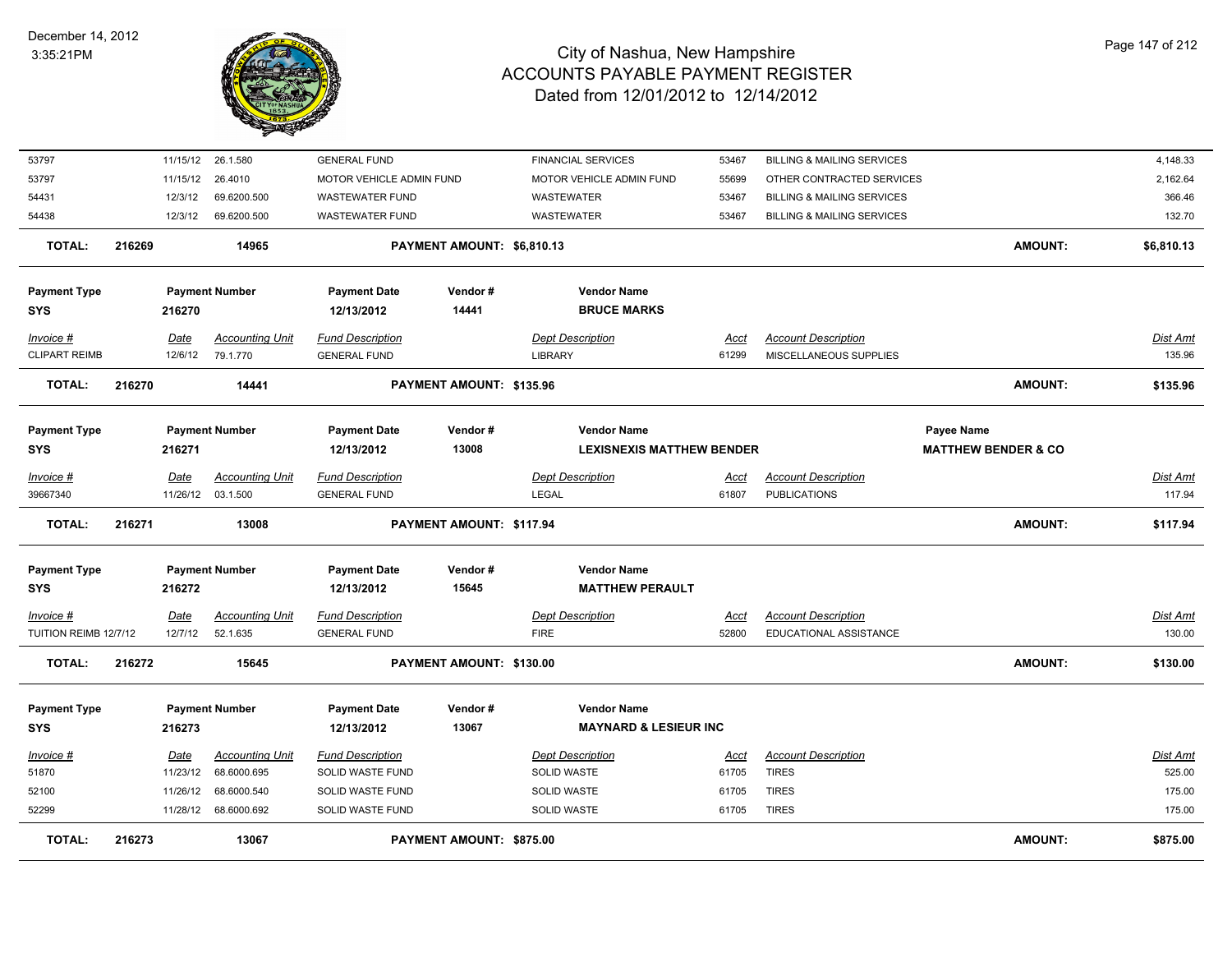

| <b>Payment Type</b>  |        |                  | <b>Payment Number</b>  | <b>Payment Date</b>                                 | Vendor#                  | <b>Vendor Name</b>                    |             |                                               |                |                 |
|----------------------|--------|------------------|------------------------|-----------------------------------------------------|--------------------------|---------------------------------------|-------------|-----------------------------------------------|----------------|-----------------|
| SYS                  |        | 216274           |                        | 12/13/2012                                          | 13067                    | <b>MAYNARD &amp; LESIEUR INC</b>      |             |                                               |                |                 |
| Invoice #            |        | Date             | <b>Accounting Unit</b> | <b>Fund Description</b>                             |                          | <b>Dept Description</b>               | Acct        | <b>Account Description</b>                    |                | <b>Dist Amt</b> |
| 52462                |        |                  | 11/29/12 50.1.500      | <b>GENERAL FUND</b>                                 |                          | POLICE                                | 61705       | <b>TIRES</b>                                  |                | 235.40          |
| TOTAL:               | 216274 |                  | 13067                  |                                                     | PAYMENT AMOUNT: \$235.40 |                                       |             |                                               | <b>AMOUNT:</b> | \$235.40        |
| <b>Payment Type</b>  |        |                  | <b>Payment Number</b>  | <b>Payment Date</b>                                 | Vendor#                  | <b>Vendor Name</b>                    |             |                                               |                |                 |
| SYS                  |        | 216275           |                        | 12/13/2012                                          | 13067                    | <b>MAYNARD &amp; LESIEUR INC</b>      |             |                                               |                |                 |
| Invoice #            |        | Date             | <b>Accounting Unit</b> | <b>Fund Description</b>                             |                          | <b>Dept Description</b>               | Acct        | <b>Account Description</b>                    |                | Dist Amt        |
| 52317                |        |                  | 11/28/12 66.1.500      | <b>GENERAL FUND</b>                                 |                          | PARKING LOTS                          | 54487       | <b>EQUIPMENT REPAIRS &amp;</b><br>MAINTENANCE |                | 200.00          |
| <b>TOTAL:</b>        | 216275 |                  | 13067                  |                                                     | PAYMENT AMOUNT: \$200.00 |                                       |             |                                               | <b>AMOUNT:</b> | \$200.00        |
| <b>Payment Type</b>  |        |                  | <b>Payment Number</b>  | <b>Payment Date</b>                                 | Vendor#                  | <b>Vendor Name</b>                    |             |                                               |                |                 |
| SYS                  |        | 216276           |                        | 12/13/2012                                          | 14454                    | <b>LORI MCINTOSH</b>                  |             |                                               |                |                 |
| <u>Invoice #</u>     |        | Date             | <b>Accounting Unit</b> | <b>Fund Description</b>                             |                          | <b>Dept Description</b>               | <u>Acct</u> | <b>Account Description</b>                    |                | <b>Dist Amt</b> |
| 32180A 12/13/12 DCAP |        | 12/10/12 BS1000  |                        | <b>GENERAL FUND</b>                                 |                          | <b>GENERAL FUND</b>                   | 21460       | 125 DEPENDENT CARE                            |                | 134.62          |
| <b>TOTAL:</b>        | 216276 |                  | 14454                  |                                                     | PAYMENT AMOUNT: \$134.62 |                                       |             |                                               | <b>AMOUNT:</b> | \$134.62        |
| <b>Payment Type</b>  |        |                  | <b>Payment Number</b>  | <b>Payment Date</b>                                 | Vendor#                  | <b>Vendor Name</b>                    |             |                                               |                |                 |
| <b>SYS</b>           |        | 216277           |                        | 12/13/2012                                          | 13080                    | <b>JIM MCLEAN</b>                     |             |                                               |                |                 |
| Invoice #            |        | Date             | <b>Accounting Unit</b> | <b>Fund Description</b>                             |                          | <b>Dept Description</b>               | <b>Acct</b> | <b>Account Description</b>                    |                | Dist Amt        |
| 12/4-12/11/12 TAPING |        | 12/12/12 22.2505 |                        | <b>GOVT &amp; EDUCATION CHANNELS</b><br><b>FUND</b> |                          | <b>GOV'T &amp; EDUCATION CHANNELS</b> | 53470       | VIDEOGRAPHY SERVICES                          |                | 212.50          |
| <b>TOTAL:</b>        | 216277 |                  | 13080                  |                                                     | PAYMENT AMOUNT: \$212.50 |                                       |             |                                               | <b>AMOUNT:</b> | \$212.50        |
| <b>Payment Type</b>  |        |                  | <b>Payment Number</b>  | <b>Payment Date</b>                                 | Vendor#                  | <b>Vendor Name</b>                    |             |                                               |                |                 |
| SYS                  |        | 216278           |                        | 12/13/2012                                          | 14464                    | <b>PAUL MENARD</b>                    |             |                                               |                |                 |
| Invoice #            |        | Date             | <b>Accounting Unit</b> | <b>Fund Description</b>                             |                          | <b>Dept Description</b>               | Acct        | <b>Account Description</b>                    |                | <b>Dist Amt</b> |
| 11227A 12/13/12 DCAP |        | 12/10/12 BS1000  |                        | <b>GENERAL FUND</b>                                 |                          | <b>GENERAL FUND</b>                   | 21460       | 125 DEPENDENT CARE                            |                | 192.31          |
| TOTAL:               | 216278 |                  | 14464                  |                                                     | PAYMENT AMOUNT: \$192.31 |                                       |             |                                               | <b>AMOUNT:</b> | \$192.31        |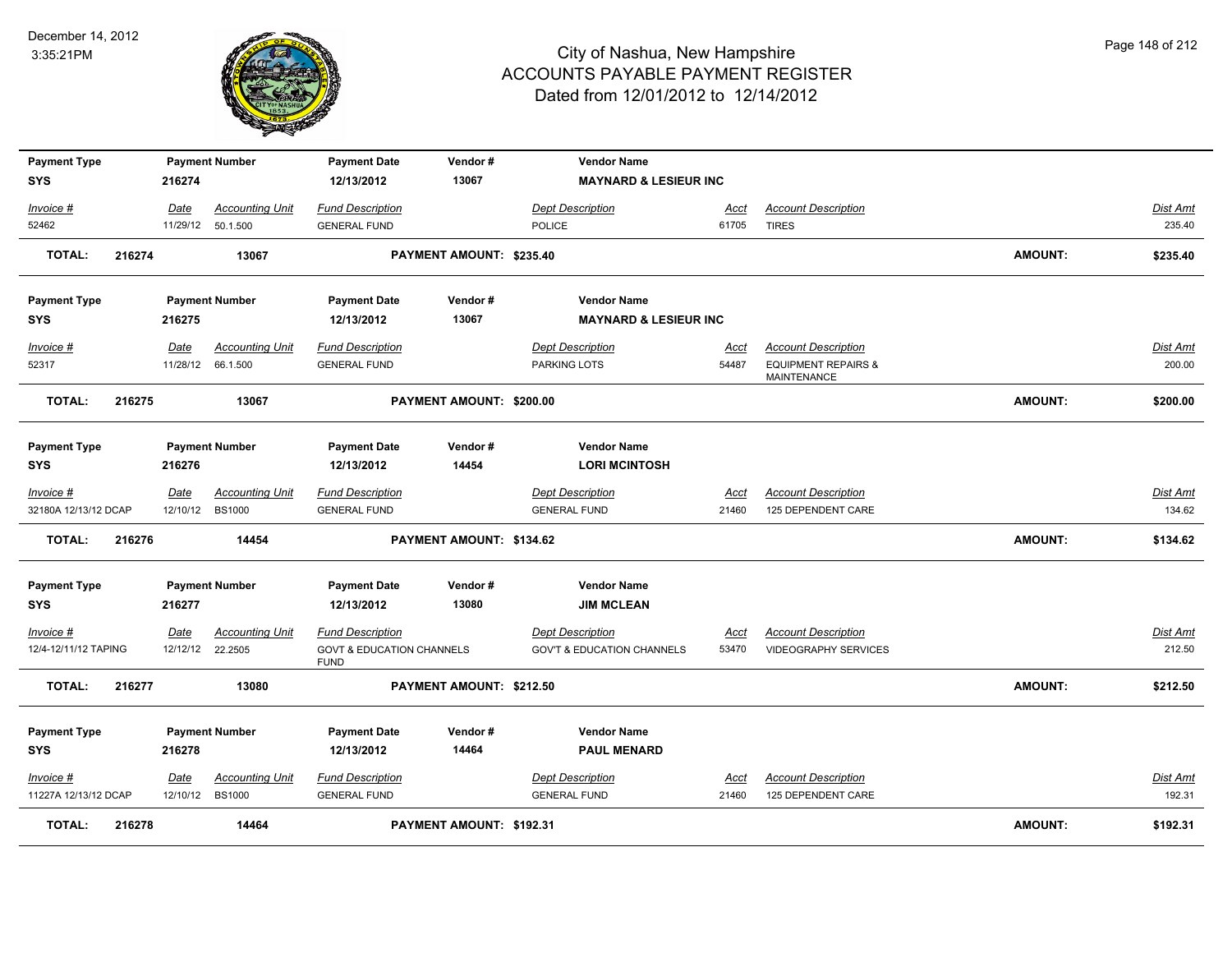

| <b>Payment Type</b>    |        |             | <b>Payment Number</b>  | <b>Payment Date</b>     | Vendor #                        | <b>Vendor Name</b>                |             |                                                      |                     |                 |
|------------------------|--------|-------------|------------------------|-------------------------|---------------------------------|-----------------------------------|-------------|------------------------------------------------------|---------------------|-----------------|
| <b>SYS</b>             |        | 216279      |                        | 12/13/2012              | 14471                           | <b>MHQ MUNICIPAL VEHICLES</b>     |             |                                                      |                     |                 |
| Invoice #              |        | Date        | <b>Accounting Unit</b> | <b>Fund Description</b> |                                 | <b>Dept Description</b>           | Acct        | <b>Account Description</b>                           | Activity            | <b>Dist Amt</b> |
| MCR-001091             |        | 12/5/12     | 50.1.500               | <b>GENERAL FUND</b>     |                                 | POLICE                            | 61799       | <b>VEHICLE PARTS &amp; SUPPLIES</b>                  |                     | $-190.00$       |
| MV-081353              |        | 11/9/12     | 50.1.500               | <b>GENERAL FUND</b>     |                                 | <b>POLICE</b>                     | 61799       | <b>VEHICLE PARTS &amp; SUPPLIES</b>                  |                     | 62.00           |
| MV-081854              |        |             | 11/12/12 68.6000.950   | SOLID WASTE FUND        |                                 | SOLID WASTE                       | 81500       | <b>VEHICLES</b>                                      | 1095.68.02.20       | 49,385.00       |
| <b>TOTAL:</b>          | 216279 |             | 14471                  |                         | PAYMENT AMOUNT: \$49,257.00     |                                   |             |                                                      | <b>AMOUNT:</b>      | \$49,257.00     |
| <b>Payment Type</b>    |        |             | <b>Payment Number</b>  | <b>Payment Date</b>     | Vendor#                         | <b>Vendor Name</b>                |             |                                                      | Payee Name          |                 |
| <b>SYS</b>             |        | 216280      |                        | 12/13/2012              | 10861                           | <b>MIDWEST TAPE LLC</b>           |             |                                                      | <b>MIDWEST TAPE</b> |                 |
| Invoice #              |        | Date        | <b>Accounting Unit</b> | <b>Fund Description</b> |                                 | <b>Dept Description</b>           | Acct        | <b>Account Description</b>                           |                     | Dist Amt        |
| 90532600               |        | 11/9/12     | 79.1.755               | <b>GENERAL FUND</b>     |                                 | LIBRARY                           | 61814       | <b>MEDIA</b>                                         |                     | 92.32           |
| 90535761               |        | 11/12/12    | 79.1.755               | <b>GENERAL FUND</b>     |                                 | LIBRARY                           | 61814       | <b>MEDIA</b>                                         |                     | 25.84           |
| 90535763               |        |             | 11/12/12 79.1.755      | <b>GENERAL FUND</b>     |                                 | LIBRARY                           | 61814       | <b>MEDIA</b>                                         |                     | 25.84           |
| 90540043               |        | 11/13/12    | 79.1.755               | <b>GENERAL FUND</b>     |                                 | <b>LIBRARY</b>                    | 61814       | <b>MEDIA</b>                                         |                     | 17.24           |
| 90540045               |        | 11/13/12    | 79.1.755               | <b>GENERAL FUND</b>     |                                 | <b>LIBRARY</b>                    | 61814       | <b>MEDIA</b>                                         |                     | 60.16           |
| 90540046               |        | 11/13/12    | 79.1.755               | <b>GENERAL FUND</b>     |                                 | LIBRARY                           | 61814       | <b>MEDIA</b>                                         |                     | 117.08          |
| 90540047               |        | 11/13/12    | 79.1.755               | <b>GENERAL FUND</b>     |                                 | LIBRARY                           | 61814       | <b>MEDIA</b>                                         |                     | 259.46          |
| 90546647               |        | 11/15/12    | 79.1.755               | <b>GENERAL FUND</b>     |                                 | LIBRARY                           | 61814       | <b>MEDIA</b>                                         |                     | 23.64           |
| 90546649               |        |             | 11/15/12 79.1.755      | <b>GENERAL FUND</b>     |                                 | <b>LIBRARY</b>                    | 61814       | <b>MEDIA</b>                                         |                     | 23.44           |
| 90546650               |        |             | 11/15/12 79.1.755      | <b>GENERAL FUND</b>     |                                 | <b>LIBRARY</b>                    | 61814       | <b>MEDIA</b>                                         |                     | 107.76          |
| <b>TOTAL:</b>          | 216280 |             | 10861                  |                         | <b>PAYMENT AMOUNT: \$752.78</b> |                                   |             |                                                      | <b>AMOUNT:</b>      | \$752.78        |
| <b>Payment Type</b>    |        |             | <b>Payment Number</b>  | <b>Payment Date</b>     | Vendor#                         | <b>Vendor Name</b>                |             |                                                      |                     |                 |
| <b>SYS</b>             |        | 216281      |                        | 12/13/2012              | 11210                           | <b>ARCHIE S MOBLEY III</b>        |             |                                                      |                     |                 |
| Invoice #              |        | Date        | <b>Accounting Unit</b> | <b>Fund Description</b> |                                 | <b>Dept Description</b>           | Acct        | <b>Account Description</b>                           |                     | Dist Amt        |
| 32368A 12/13/2012 DCAP |        | 12/10/12    | <b>BS1000</b>          | <b>GENERAL FUND</b>     |                                 | <b>GENERAL FUND</b>               | 21460       | 125 DEPENDENT CARE                                   |                     | 96.15           |
| <b>TOTAL:</b>          | 216281 |             | 11210                  |                         | <b>PAYMENT AMOUNT: \$96.15</b>  |                                   |             |                                                      | <b>AMOUNT:</b>      | \$96.15         |
| <b>Payment Type</b>    |        |             | <b>Payment Number</b>  | <b>Payment Date</b>     | Vendor#                         | <b>Vendor Name</b>                |             |                                                      |                     |                 |
| <b>SYS</b>             |        | 216282      |                        | 12/13/2012              | 10299                           | <b>MOFFETT TURF EQUIPMENT INC</b> |             |                                                      |                     |                 |
| Invoice #              |        | <u>Date</u> | <b>Accounting Unit</b> | <b>Fund Description</b> |                                 | <b>Dept Description</b>           | <u>Acct</u> | <b>Account Description</b>                           |                     | <b>Dist Amt</b> |
| 01-61151               |        | 11/13/12    | 77.1.690               | <b>GENERAL FUND</b>     |                                 | PARKS & RECREATION                | 61799       | <b>VEHICLE PARTS &amp; SUPPLIES</b>                  |                     | 145.59          |
| 03-60045               |        |             | 10/22/12  44.1.720     | <b>GENERAL FUND</b>     |                                 | EDGEWOOD CEMETERY                 | 54487       | <b>EQUIPMENT REPAIRS &amp;</b><br><b>MAINTENANCE</b> |                     | 191.29          |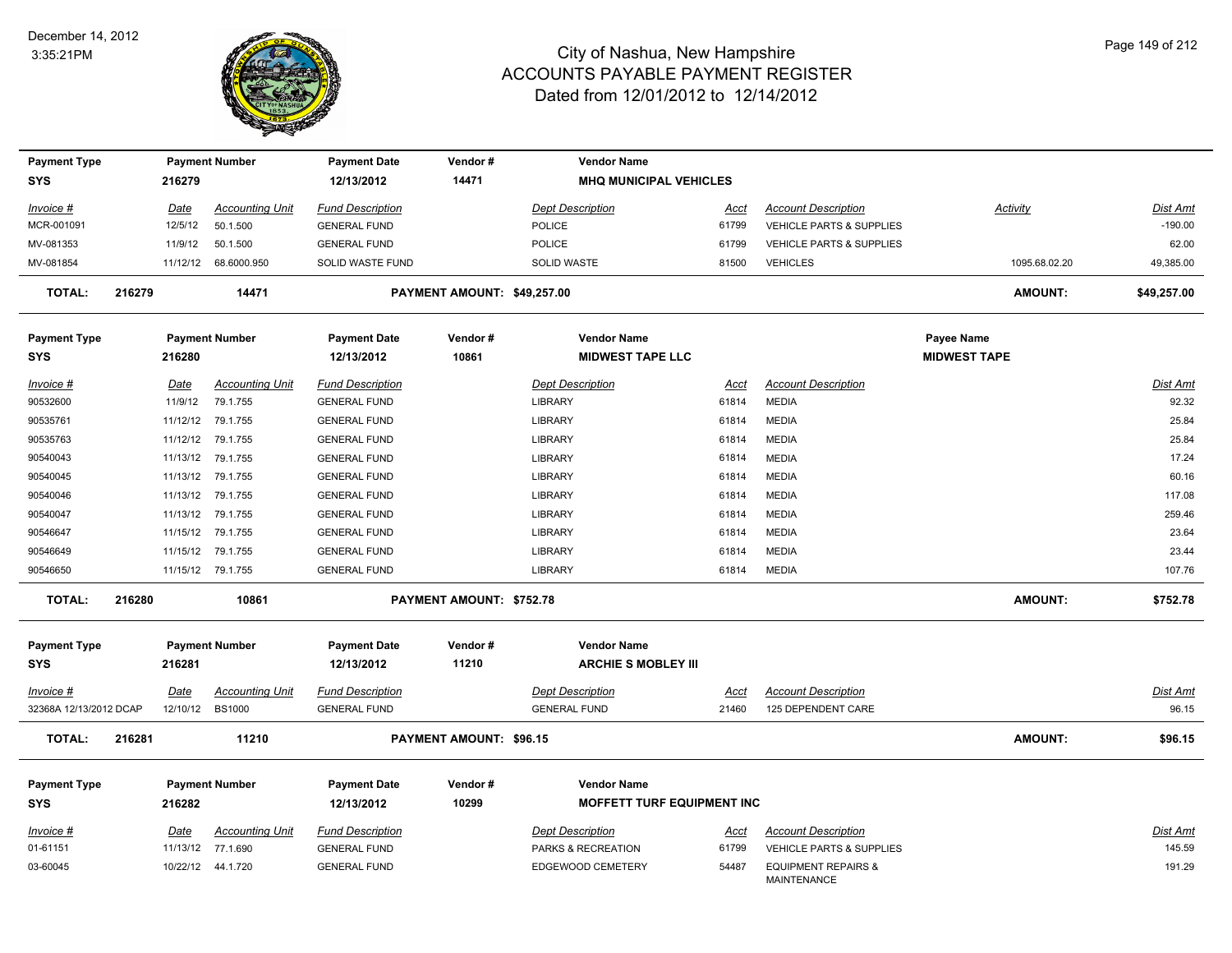

| <b>TOTAL:</b>                     | 216282 |          | 10299                  |                                   | <b>PAYMENT AMOUNT: \$336.88</b> |                                              |       |                                          | <b>AMOUNT:</b> | \$336.88        |
|-----------------------------------|--------|----------|------------------------|-----------------------------------|---------------------------------|----------------------------------------------|-------|------------------------------------------|----------------|-----------------|
| <b>Payment Type</b><br><b>SYS</b> |        | 216283   | <b>Payment Number</b>  | <b>Payment Date</b><br>12/13/2012 | Vendor#<br>13131                | <b>Vendor Name</b><br><b>NAPA AUTO PARTS</b> |       |                                          |                |                 |
| Invoice #                         |        | Date     | <b>Accounting Unit</b> | <b>Fund Description</b>           |                                 | <b>Dept Description</b>                      | Acct  | <b>Account Description</b>               |                | <b>Dist Amt</b> |
| 855098                            |        | 10/17/12 | 61.1.700               | <b>GENERAL FUND</b>               |                                 | <b>STREETS</b>                               | 61799 | VEHICLE PARTS & SUPPLIES                 |                | $-22.97$        |
| 859642                            |        | 11/19/12 | 61.1.700               | <b>GENERAL FUND</b>               |                                 | <b>STREETS</b>                               | 54600 | VEHICLE REPAIRS & MAINTENANCE            |                | 151.98          |
| 859919                            |        | 11/20/12 | 61.1.700               | <b>GENERAL FUND</b>               |                                 | <b>STREETS</b>                               | 71999 | MISCELLANEOUS EQUIPMENT                  |                | 23.70           |
| 859985                            |        | 11/21/12 | 61.1.700               | <b>GENERAL FUND</b>               |                                 | <b>STREETS</b>                               | 61799 | <b>VEHICLE PARTS &amp; SUPPLIES</b>      |                | $-2.37$         |
| 860415                            |        |          | 12/12/12 61.1.700      | <b>GENERAL FUND</b>               |                                 | <b>STREETS</b>                               | 61799 | <b>VEHICLE PARTS &amp; SUPPLIES</b>      |                | 40.68           |
| 860451                            |        |          | 11/26/12 61.1.700      | <b>GENERAL FUND</b>               |                                 | <b>STREETS</b>                               | 61799 | <b>VEHICLE PARTS &amp; SUPPLIES</b>      |                | 2.57            |
| 860511                            |        |          | 11/26/12 61.1.700      | <b>GENERAL FUND</b>               |                                 | <b>STREETS</b>                               | 61799 | <b>VEHICLE PARTS &amp; SUPPLIES</b>      |                | 33.55           |
| 860568                            |        |          | 11/27/12 61.1.700      | <b>GENERAL FUND</b>               |                                 | <b>STREETS</b>                               | 61799 | <b>VEHICLE PARTS &amp; SUPPLIES</b>      |                | 40.68           |
| 860639                            |        |          | 11/27/12 61.1.700      | <b>GENERAL FUND</b>               |                                 | <b>STREETS</b>                               | 54600 | <b>VEHICLE REPAIRS &amp; MAINTENANCE</b> |                | 32.00           |
| 860658                            |        |          | 11/27/12 61.1.700      | <b>GENERAL FUND</b>               |                                 | <b>STREETS</b>                               | 61799 | VEHICLE PARTS & SUPPLIES                 |                | 5.15            |
| 860695                            |        |          | 11/27/12 61.1.700      | <b>GENERAL FUND</b>               |                                 | <b>STREETS</b>                               | 61799 | VEHICLE PARTS & SUPPLIES                 |                | 26.25           |
| 860801                            |        |          | 11/28/12 61.1.700      | <b>GENERAL FUND</b>               |                                 | <b>STREETS</b>                               | 54600 | VEHICLE REPAIRS & MAINTENANCE            |                | 54.98           |
| 860959                            |        | 11/29/12 | 61.1.700               | <b>GENERAL FUND</b>               |                                 | <b>STREETS</b>                               | 61799 | VEHICLE PARTS & SUPPLIES                 |                | 4.76            |
| 861206                            |        |          | 11/30/12 61.1.700      | <b>GENERAL FUND</b>               |                                 | <b>STREETS</b>                               | 61799 | VEHICLE PARTS & SUPPLIES                 |                | 42.32           |
| <b>TOTAL:</b>                     | 216283 |          | 13131                  |                                   | PAYMENT AMOUNT: \$433.28        |                                              |       |                                          | <b>AMOUNT:</b> | \$433.28        |
| <b>Payment Type</b>               |        |          | <b>Payment Number</b>  | <b>Payment Date</b>               | Vendor#                         | <b>Vendor Name</b>                           |       |                                          |                |                 |
| <b>SYS</b>                        |        | 216284   |                        | 12/13/2012                        | 13131                           | <b>NAPA AUTO PARTS</b>                       |       |                                          |                |                 |
| Invoice #                         |        | Date     | <b>Accounting Unit</b> | <b>Fund Description</b>           |                                 | <b>Dept Description</b>                      | Acct  | <b>Account Description</b>               |                | Dist Amt        |
| 842282                            |        | 7/16/12  | 68.6000.540            | <b>SOLID WASTE FUND</b>           |                                 | <b>SOLID WASTE</b>                           | 55699 | OTHER CONTRACTED SERVICES                |                | 18.97           |
| 854459                            |        | 10/12/12 | 68.6000.540            | SOLID WASTE FUND                  |                                 | <b>SOLID WASTE</b>                           | 55699 | OTHER CONTRACTED SERVICES                |                | $-91.88$        |
| 854761                            |        | 10/15/12 | 68.6000.540            | SOLID WASTE FUND                  |                                 | <b>SOLID WASTE</b>                           | 55699 | OTHER CONTRACTED SERVICES                |                | $-66.67$        |
| 855806                            |        | 10/23/12 | 68.6000.540            | SOLID WASTE FUND                  |                                 | <b>SOLID WASTE</b>                           | 55699 | OTHER CONTRACTED SERVICES                |                | 104.18          |
| 856187                            |        | 10/25/12 | 68.6000.540            | SOLID WASTE FUND                  |                                 | <b>SOLID WASTE</b>                           | 55699 | OTHER CONTRACTED SERVICES                |                | 13.06           |
| 858179                            |        | 11/8/12  | 61.1.700               | <b>GENERAL FUND</b>               |                                 | <b>STREETS</b>                               | 54600 | VEHICLE REPAIRS & MAINTENANCE            |                | $-228.17$       |
| 858908                            |        | 11/13/12 | 68.6000.540            | SOLID WASTE FUND                  |                                 | <b>SOLID WASTE</b>                           | 55699 | OTHER CONTRACTED SERVICES                |                | 12.10           |
| 859873                            |        | 11/20/12 | 68.6000.540            | SOLID WASTE FUND                  |                                 | <b>SOLID WASTE</b>                           | 55699 | OTHER CONTRACTED SERVICES                |                | 451.84          |
| 859883                            |        | 11/20/12 | 68.6000.540            | SOLID WASTE FUND                  |                                 | <b>SOLID WASTE</b>                           | 55699 | OTHER CONTRACTED SERVICES                |                | $-68.91$        |
| 860567                            |        |          | 11/27/12 68.6000.540   | SOLID WASTE FUND                  |                                 | <b>SOLID WASTE</b>                           | 55699 | OTHER CONTRACTED SERVICES                |                | 155.55          |
| <b>TOTAL:</b>                     | 216284 |          | 13131                  |                                   | PAYMENT AMOUNT: \$300.07        |                                              |       |                                          | <b>AMOUNT:</b> | \$300.07        |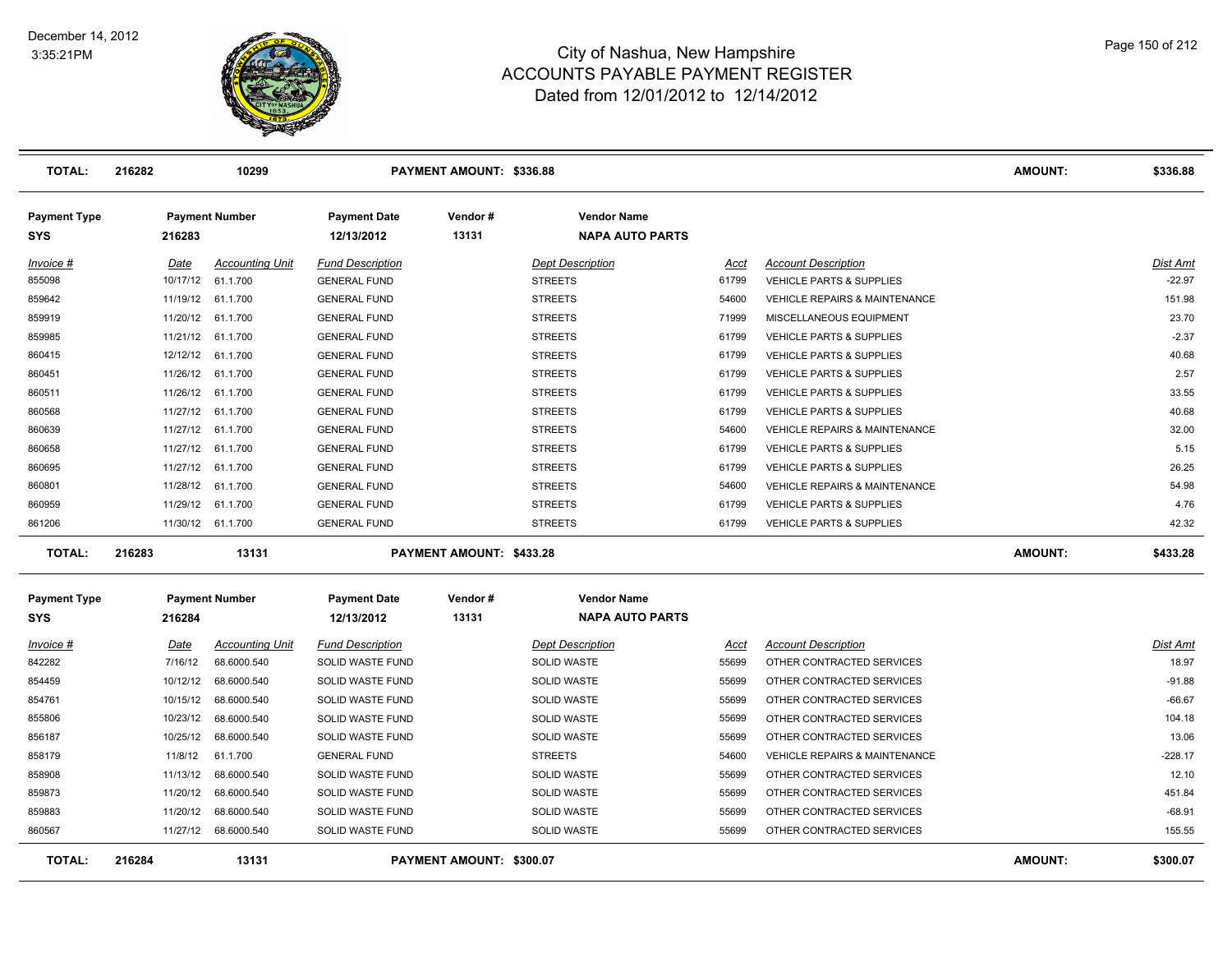

| <b>Payment Type</b> |        |             | <b>Payment Number</b>  | <b>Payment Date</b>     | Vendor#                  | <b>Vendor Name</b>                    |             |                                                      |                 |                 |
|---------------------|--------|-------------|------------------------|-------------------------|--------------------------|---------------------------------------|-------------|------------------------------------------------------|-----------------|-----------------|
| <b>SYS</b>          |        | 216285      |                        | 12/13/2012              | 13131                    | <b>NAPA AUTO PARTS</b>                |             |                                                      |                 |                 |
| Invoice #           |        | <u>Date</u> | <b>Accounting Unit</b> | <b>Fund Description</b> |                          | <b>Dept Description</b>               | Acct        | <b>Account Description</b>                           |                 | Dist Amt        |
| 859646              |        |             | 11/19/12 77.1.690      | <b>GENERAL FUND</b>     |                          | PARKS & RECREATION                    | 61799       | VEHICLE PARTS & SUPPLIES                             |                 | 98.60           |
| 860019              |        |             | 11/21/12 77.1.690      | <b>GENERAL FUND</b>     |                          | PARKS & RECREATION                    | 61799       | <b>VEHICLE PARTS &amp; SUPPLIES</b>                  |                 | 3.68            |
| <b>TOTAL:</b>       | 216285 |             | 13131                  |                         | PAYMENT AMOUNT: \$102.28 |                                       |             |                                                      | <b>AMOUNT:</b>  | \$102.28        |
| <b>Payment Type</b> |        |             | <b>Payment Number</b>  | <b>Payment Date</b>     | Vendor#                  | <b>Vendor Name</b>                    |             |                                                      |                 |                 |
| <b>SYS</b>          |        | 216286      |                        | 12/13/2012              | 13131                    | <b>NAPA AUTO PARTS</b>                |             |                                                      |                 |                 |
| Invoice #           |        | Date        | Accounting Unit        | <u>Fund Description</u> |                          | <b>Dept Description</b>               | <u>Acct</u> | <b>Account Description</b>                           | <b>Activity</b> | Dist Amt        |
| 855296              |        | 10/18/12    | 86.3120                | <b>TRANSIT GRANTS</b>   |                          | <b>TRANSPORTATION</b>                 | 61799       | VEHICLE PARTS & SUPPLIES                             | 86.800.13.30.01 | $-15.00$        |
| 856446              |        | 10/26/12    | 86.3120                | <b>TRANSIT GRANTS</b>   |                          | <b>TRANSPORTATION</b>                 | 61799       | <b>VEHICLE PARTS &amp; SUPPLIES</b>                  | 86.800.13.30.01 | $-61.99$        |
| 858094              |        | 11/7/12     | 86.3120                | <b>TRANSIT GRANTS</b>   |                          | <b>TRANSPORTATION</b>                 | 61799       | <b>VEHICLE PARTS &amp; SUPPLIES</b>                  | 86.800.13.30.05 | $-15.00$        |
| 859631              |        | 11/19/12    | 86.3120                | <b>TRANSIT GRANTS</b>   |                          | <b>TRANSPORTATION</b>                 | 61799       | VEHICLE PARTS & SUPPLIES                             | 86.800.13.30.02 | 51.48           |
| 859796              |        | 11/20/12    | 86.3120                | <b>TRANSIT GRANTS</b>   |                          | <b>TRANSPORTATION</b>                 | 61799       | <b>VEHICLE PARTS &amp; SUPPLIES</b>                  | 86.800.13.30.01 | 60.29           |
| 859951              |        | 11/20/12    | 86.3120                | <b>TRANSIT GRANTS</b>   |                          | <b>TRANSPORTATION</b>                 | 61799       | <b>VEHICLE PARTS &amp; SUPPLIES</b>                  | 86.800.13.30.04 | 35.22           |
| 860001              |        |             | 11/21/12 86.3120       | <b>TRANSIT GRANTS</b>   |                          | <b>TRANSPORTATION</b>                 | 61799       | VEHICLE PARTS & SUPPLIES                             | 86.800.13.30.04 | 14.83           |
| <b>TOTAL:</b>       | 216286 |             | 13131                  |                         | PAYMENT AMOUNT: \$69.83  |                                       |             |                                                      | <b>AMOUNT:</b>  | \$69.83         |
| <b>Payment Type</b> |        |             | <b>Payment Number</b>  | <b>Payment Date</b>     | Vendor#                  | <b>Vendor Name</b>                    |             |                                                      |                 |                 |
| <b>SYS</b>          |        | 216287      |                        | 12/13/2012              | 14500                    | <b>NASHUA MILLYARD ASSOC INC</b>      |             |                                                      |                 |                 |
| Invoice #           |        | <b>Date</b> | <b>Accounting Unit</b> | <b>Fund Description</b> |                          | <b>Dept Description</b>               | Acct        | <b>Account Description</b>                           |                 | <b>Dist Amt</b> |
| 6466                |        | 12/1/12     | 50.1.500               | <b>GENERAL FUND</b>     |                          | <b>POLICE</b>                         | 55699       | OTHER CONTRACTED SERVICES                            |                 | 489.13          |
| <b>TOTAL:</b>       | 216287 |             | 14500                  |                         | PAYMENT AMOUNT: \$489.13 |                                       |             |                                                      | <b>AMOUNT:</b>  | \$489.13        |
| <b>Payment Type</b> |        |             | <b>Payment Number</b>  | <b>Payment Date</b>     | Vendor#                  | <b>Vendor Name</b>                    |             |                                                      |                 |                 |
| <b>SYS</b>          |        | 216288      |                        | 12/13/2012              | 13144                    | <b>NASHUA OUTDOOR POWER EQUIPMENT</b> |             |                                                      |                 |                 |
| $Invoice$ #         |        | <u>Date</u> | <b>Accounting Unit</b> | <b>Fund Description</b> |                          | <b>Dept Description</b>               | <u>Acct</u> | <b>Account Description</b>                           |                 | <b>Dist Amt</b> |
| 386645              |        | 12/4/12     | 44.1.720               | <b>GENERAL FUND</b>     |                          | EDGEWOOD CEMETERY                     | 54487       | <b>EQUIPMENT REPAIRS &amp;</b><br><b>MAINTENANCE</b> |                 | 22.83           |
| 386679              |        | 12/5/12     | 50.1.500               | <b>GENERAL FUND</b>     |                          | <b>POLICE</b>                         | 54280       | BUILDING/GROUNDS MAINTENANCE                         |                 | 155.79          |
| 386726              |        | 12/6/12     | 50.1.500               | <b>GENERAL FUND</b>     |                          | <b>POLICE</b>                         | 54280       | <b>BUILDING/GROUNDS MAINTENANCE</b>                  |                 | 19.63           |
| 386735              |        | 12/6/12     | 50.1.500               | <b>GENERAL FUND</b>     |                          | <b>POLICE</b>                         | 54280       | BUILDING/GROUNDS MAINTENANCE                         |                 | 1.30            |
| TOTAL:              | 216288 |             | 13144                  |                         | PAYMENT AMOUNT: \$199.55 |                                       |             |                                                      | <b>AMOUNT:</b>  | \$199.55        |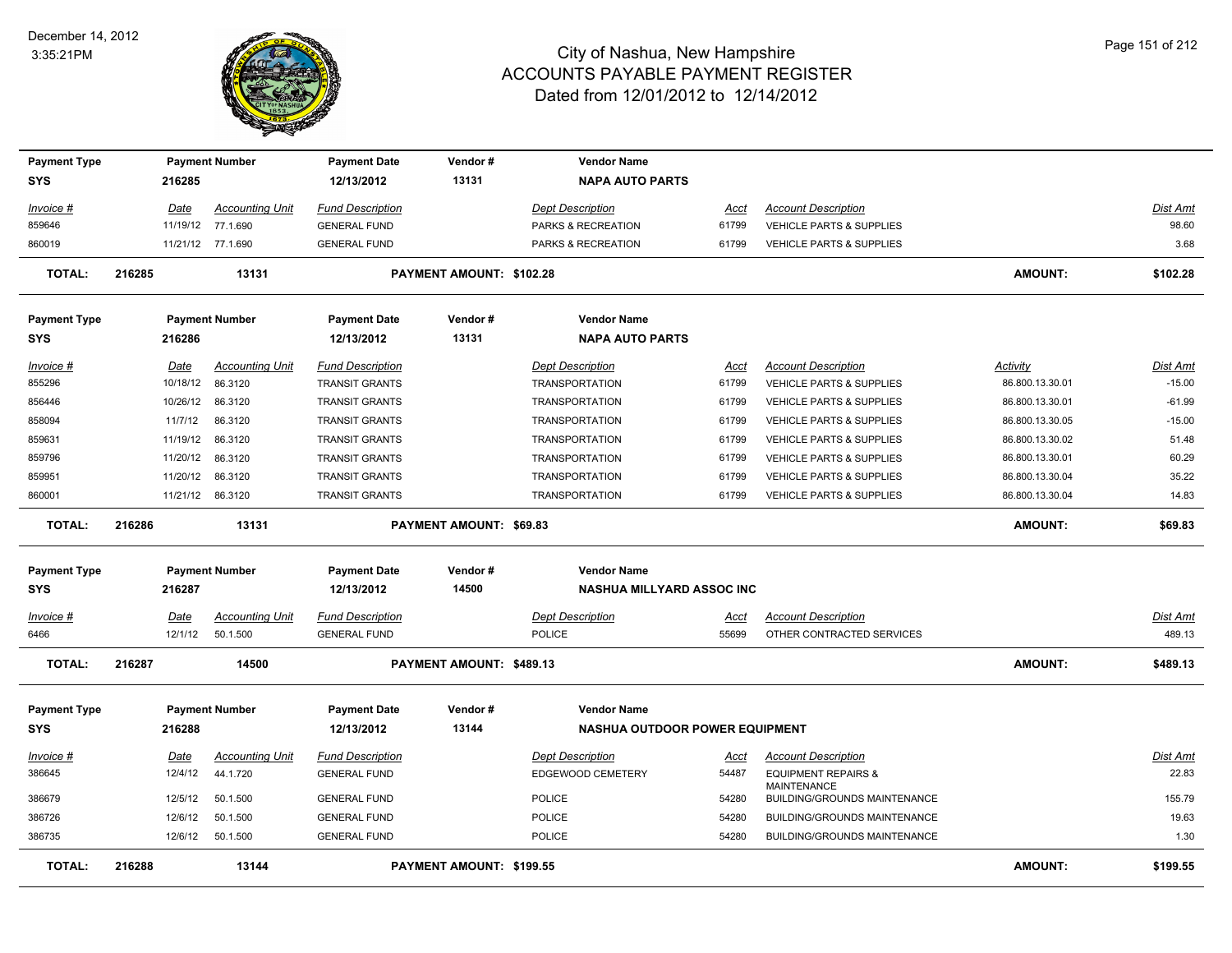

| <b>Payment Type</b>               |        |             | <b>Payment Number</b>  | <b>Payment Date</b>               | Vendor#                    | <b>Vendor Name</b>                                       |             |                             |                |                 |
|-----------------------------------|--------|-------------|------------------------|-----------------------------------|----------------------------|----------------------------------------------------------|-------------|-----------------------------|----------------|-----------------|
| <b>SYS</b>                        |        | 216289      |                        | 12/13/2012                        | 13148                      | <b>NASHUA SENIORS MEAL PROGRAM</b>                       |             |                             |                |                 |
| Invoice #                         |        | Date        | <b>Accounting Unit</b> | <b>Fund Description</b>           |                            | <b>Dept Description</b>                                  | <u>Acct</u> | <b>Account Description</b>  |                | <b>Dist Amt</b> |
| NOV MEALS FY13                    |        | 12/10/12    | 09.1.510               | <b>GENERAL FUND</b>               |                            | <b>CIVIC &amp; COMMUNITY ACTIVITIES</b>                  | 56228       | NASHUA SENIORS MEAL PROGRAM |                | 2,116.77        |
| <b>TOTAL:</b>                     | 216289 |             | 13148                  |                                   | PAYMENT AMOUNT: \$2,116.77 |                                                          |             |                             | AMOUNT:        | \$2,116.77      |
| <b>Payment Type</b>               |        |             | <b>Payment Number</b>  | <b>Payment Date</b>               | Vendor#                    | <b>Vendor Name</b>                                       |             |                             |                |                 |
| <b>SYS</b>                        |        | 216290      |                        | 12/13/2012                        | 10415                      | NATIONAL PROCUREMENT INSTITUTE                           |             |                             |                |                 |
|                                   |        |             |                        |                                   |                            |                                                          |             |                             |                |                 |
| Invoice #                         |        | Date        | <b>Accounting Unit</b> | <b>Fund Description</b>           |                            | <b>Dept Description</b>                                  | Acct        | <b>Account Description</b>  |                | Dist Amt        |
| 3140                              |        |             | 11/29/12 30.1.500      | <b>GENERAL FUND</b>               |                            | <b>PURCHASING</b>                                        | 55200       | DUES AND MEMBERSHIPS        |                | 210.00          |
| <b>TOTAL:</b>                     | 216290 |             | 10415                  |                                   | PAYMENT AMOUNT: \$210.00   |                                                          |             |                             | AMOUNT:        | \$210.00        |
| <b>Payment Type</b>               |        |             | <b>Payment Number</b>  | <b>Payment Date</b>               | Vendor#                    | <b>Vendor Name</b>                                       |             |                             |                |                 |
| SYS                               |        | 216291      |                        | 12/13/2012                        | 11473                      | <b>NEW ENGLAND PAPER &amp; SUPPLY</b>                    |             |                             |                |                 |
| Invoice #                         |        | Date        | <b>Accounting Unit</b> | <b>Fund Description</b>           |                            | <b>Dept Description</b>                                  | <u>Acct</u> | <b>Account Description</b>  |                | <b>Dist Amt</b> |
| 11743                             |        | 10/9/12     | 52.1.720               | <b>GENERAL FUND</b>               |                            | <b>FIRE</b>                                              | 61428       | <b>JANITORIAL SUPPLIES</b>  |                | 102.27          |
| 11766                             |        | 10/15/12    | 52.1.720               | <b>GENERAL FUND</b>               |                            | <b>FIRE</b>                                              | 61428       | <b>JANITORIAL SUPPLIES</b>  |                | 486.30          |
| 11775                             |        | 11/5/12     | 52.1.720               | <b>GENERAL FUND</b>               |                            | <b>FIRE</b>                                              | 61428       | <b>JANITORIAL SUPPLIES</b>  |                | 24.00           |
| 11859                             |        | 11/9/12     | 52.1.720               | <b>GENERAL FUND</b>               |                            | <b>FIRE</b>                                              | 61428       | <b>JANITORIAL SUPPLIES</b>  |                | 311.45          |
| 11860                             |        | 11/9/12     | 52.1.720               | <b>GENERAL FUND</b>               |                            | <b>FIRE</b>                                              | 61428       | <b>JANITORIAL SUPPLIES</b>  |                | 317.42          |
| 11869                             |        |             | 11/12/12 52.1.720      | <b>GENERAL FUND</b>               |                            | <b>FIRE</b>                                              | 61428       | <b>JANITORIAL SUPPLIES</b>  |                | 100.00          |
| <b>TOTAL:</b>                     | 216291 |             | 11473                  |                                   | PAYMENT AMOUNT: \$1,341.44 |                                                          |             |                             | <b>AMOUNT:</b> | \$1,341.44      |
|                                   |        |             |                        |                                   |                            |                                                          |             |                             |                |                 |
| <b>Payment Type</b><br><b>SYS</b> |        | 216292      | <b>Payment Number</b>  | <b>Payment Date</b><br>12/13/2012 | Vendor#<br>10865           | <b>Vendor Name</b><br><b>NEW ENGLAND PARTS WAREHOUSE</b> |             |                             |                |                 |
|                                   |        |             |                        |                                   |                            |                                                          |             |                             |                |                 |
| $Invoice$ #                       |        | <u>Date</u> | <b>Accounting Unit</b> | <b>Fund Description</b>           |                            | <b>Dept Description</b>                                  | <u>Acct</u> | <b>Account Description</b>  |                | Dist Amt        |
| 5-707123                          |        | 12/4/12     | 50.1.500               | <b>GENERAL FUND</b>               |                            | POLICE                                                   | 61799       | VEHICLE PARTS & SUPPLIES    |                | 229.22          |
| <b>TOTAL:</b>                     | 216292 |             | 10865                  |                                   | PAYMENT AMOUNT: \$229.22   |                                                          |             |                             | <b>AMOUNT:</b> | \$229.22        |
| <b>Payment Type</b>               |        |             | <b>Payment Number</b>  | <b>Payment Date</b>               | Vendor#                    | <b>Vendor Name</b>                                       |             |                             |                |                 |
| SYS                               |        | 216293      |                        | 12/13/2012                        | 12753                      | <b>GH BERLIN OIL CO</b>                                  |             |                             |                |                 |
| Invoice #                         |        | Date        | <b>Accounting Unit</b> | <b>Fund Description</b>           |                            | <b>Dept Description</b>                                  | <u>Acct</u> | <b>Account Description</b>  |                | Dist Amt        |
| 5029910                           |        | 9/21/12     | 61.1.700               | <b>GENERAL FUND</b>               |                            | <b>STREETS</b>                                           | 61709       | <b>LUBRICANTS</b>           |                | 2,393.25        |
| 5042736                           |        |             | 10/17/12 61.1.700      | <b>GENERAL FUND</b>               |                            | <b>STREETS</b>                                           | 61709       | <b>LUBRICANTS</b>           |                | 1,215.25        |
| 5045970                           |        |             | 10/24/12 61.1.700      | <b>GENERAL FUND</b>               |                            | <b>STREETS</b>                                           | 61709       | <b>LUBRICANTS</b>           |                | 104.80          |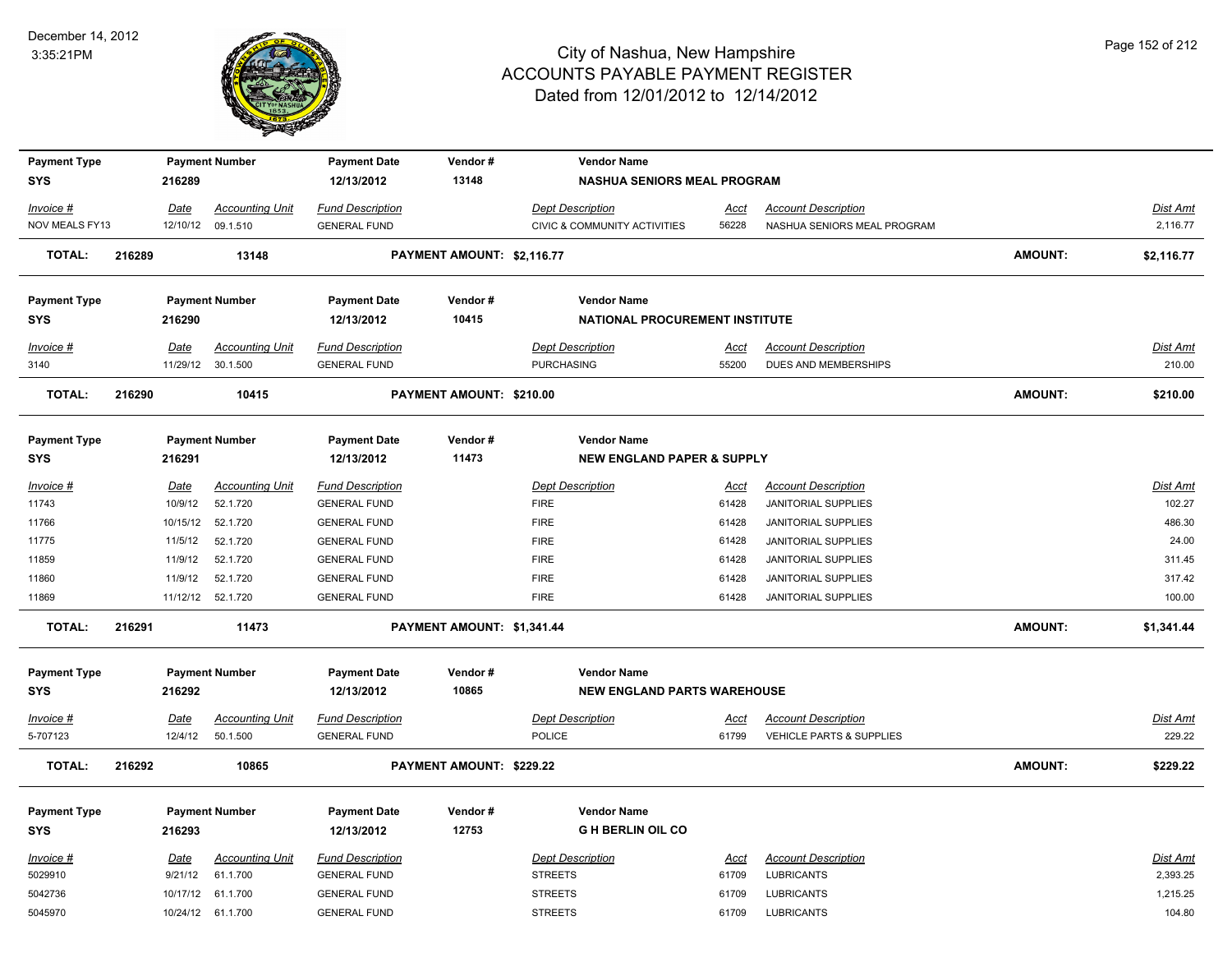

| <b>Payment Type</b><br><b>SYS</b><br>Invoice #<br>11/29-12/12/12 TAPING | 216296<br>216297<br>Date | 12201<br><b>Payment Number</b><br>Accounting Unit<br>12/12/12 22.2505 | <b>Payment Date</b><br>12/13/2012<br><b>Fund Description</b><br><b>GOVT &amp; EDUCATION CHANNELS</b><br><b>FUND</b> | PAYMENT AMOUNT: \$135.50<br>Vendor#<br>11442 | <b>Vendor Name</b><br><b>TIM O'NEIL</b><br><b>Dept Description</b><br><b>GOV'T &amp; EDUCATION CHANNELS</b> | Acct<br>53470 | <b>Account Description</b><br><b>VIDEOGRAPHY SERVICES</b>         | <b>AMOUNT:</b>                              | \$135.50<br>Dist Amt<br>312.50 |
|-------------------------------------------------------------------------|--------------------------|-----------------------------------------------------------------------|---------------------------------------------------------------------------------------------------------------------|----------------------------------------------|-------------------------------------------------------------------------------------------------------------|---------------|-------------------------------------------------------------------|---------------------------------------------|--------------------------------|
|                                                                         |                          |                                                                       |                                                                                                                     |                                              |                                                                                                             |               |                                                                   |                                             |                                |
|                                                                         |                          |                                                                       |                                                                                                                     |                                              |                                                                                                             |               |                                                                   |                                             |                                |
|                                                                         |                          |                                                                       |                                                                                                                     |                                              |                                                                                                             |               |                                                                   |                                             |                                |
| <b>TOTAL:</b>                                                           |                          |                                                                       |                                                                                                                     |                                              |                                                                                                             |               |                                                                   |                                             |                                |
| LIV-I0020562                                                            | 11/12/12                 | <b>BS1000</b>                                                         | <b>GENERAL FUND</b>                                                                                                 |                                              | <b>GENERAL FUND</b>                                                                                         | 29185         | LAWSON INVENTORY SUSPENSE                                         |                                             | 18.00                          |
| LIV-I0020562                                                            | 11/12/12                 | 50.1.500                                                              | <b>GENERAL FUND</b>                                                                                                 |                                              | <b>POLICE</b>                                                                                               | 61607         | <b>COMPUTER SUPPLIES</b>                                          |                                             | 117.50                         |
| $Invoice$ #                                                             | Date                     | <b>Accounting Unit</b>                                                | <b>Fund Description</b>                                                                                             |                                              | <b>Dept Description</b>                                                                                     | <u>Acct</u>   | <b>Account Description</b>                                        |                                             | <b>Dist Amt</b>                |
| <b>Payment Type</b><br><b>SYS</b>                                       | 216296                   | <b>Payment Number</b>                                                 | <b>Payment Date</b><br>12/13/2012                                                                                   | Vendor#<br>12201                             | <b>Vendor Name</b><br><b>BLACK BOX NETWORK SERVICES</b>                                                     |               |                                                                   | Payee Name<br><b>NU-VISION TECHNOLOGIES</b> |                                |
| <b>TOTAL:</b>                                                           | 216295                   | 14825                                                                 |                                                                                                                     | PAYMENT AMOUNT: \$203.48                     |                                                                                                             |               |                                                                   | <b>AMOUNT:</b>                              | \$203.48                       |
| $Invoice$ #<br>900198659                                                | Date<br>11/6/12          | <b>Accounting Unit</b><br>50.1.500                                    | <b>Fund Description</b><br><b>GENERAL FUND</b>                                                                      |                                              | POLICE                                                                                                      | Acct<br>61299 | MISCELLANEOUS SUPPLIES                                            |                                             | <b>Dist Amt</b><br>203.48      |
| <b>Payment Type</b><br><b>SYS</b>                                       | 216295                   | <b>Payment Number</b>                                                 | <b>Payment Date</b><br>12/13/2012                                                                                   | Vendor#<br>14825                             | <b>Vendor Name</b><br><b>NORTHERN SAFETY CO INC</b><br><b>Dept Description</b>                              |               | <b>Account Description</b>                                        |                                             |                                |
|                                                                         |                          |                                                                       |                                                                                                                     |                                              |                                                                                                             |               |                                                                   |                                             |                                |
| <b>TOTAL:</b>                                                           | 216294                   | 13195                                                                 |                                                                                                                     | PAYMENT AMOUNT: \$263.38                     |                                                                                                             |               |                                                                   | <b>AMOUNT:</b>                              | \$263.38                       |
| 013584-10021                                                            | 12/4/12                  | 86.3120                                                               | <b>TRANSIT GRANTS</b>                                                                                               |                                              | <b>TRANSPORTATION</b>                                                                                       | 61799         | <b>VEHICLE PARTS &amp; SUPPLIES</b>                               | 86.800.13.30.03                             | 105.60                         |
| Invoice #<br>013568-09021                                               | Date<br>12/3/12          | <b>Accounting Unit</b><br>86.3120                                     | <b>Fund Description</b><br><b>TRANSIT GRANTS</b>                                                                    |                                              | <b>Dept Description</b><br><b>TRANSPORTATION</b>                                                            | Acct<br>61799 | <b>Account Description</b><br><b>VEHICLE PARTS &amp; SUPPLIES</b> | Activity<br>86.800.13.30.03                 | Dist Amt<br>157.78             |
| <b>Payment Type</b><br><b>SYS</b>                                       | 216294                   | <b>Payment Number</b>                                                 | <b>Payment Date</b><br>12/13/2012                                                                                   | Vendor#<br>13195                             | <b>Vendor Name</b><br><b>NORTHERN BUS SALES INC</b>                                                         |               |                                                                   |                                             |                                |
| <b>TOTAL:</b>                                                           | 216293                   | 12753                                                                 |                                                                                                                     | PAYMENT AMOUNT: \$5,026.53                   |                                                                                                             |               |                                                                   | <b>AMOUNT:</b>                              | \$5,026.53                     |
| 5068275                                                                 | 12/6/12                  | 61.1.700                                                              | <b>GENERAL FUND</b>                                                                                                 |                                              | <b>STREETS</b>                                                                                              | 61709         | <b>LUBRICANTS</b>                                                 |                                             | 711.13                         |
| 5064457                                                                 | 11/29/12                 | 61.1.700                                                              | <b>GENERAL FUND</b>                                                                                                 |                                              | <b>STREETS</b>                                                                                              | 61709         | <b>LUBRICANTS</b>                                                 |                                             | 292.33                         |
| 5062724                                                                 | 11/27/12                 | 61.1.700                                                              | <b>GENERAL FUND</b>                                                                                                 |                                              | <b>STREETS</b>                                                                                              | 61709         | <b>LUBRICANTS</b>                                                 |                                             | 53.37                          |
| 5059889                                                                 |                          | 11/19/12 61.1.700                                                     | <b>GENERAL FUND</b>                                                                                                 |                                              | <b>STREETS</b>                                                                                              | 61709         | <b>LUBRICANTS</b>                                                 |                                             | 256.40                         |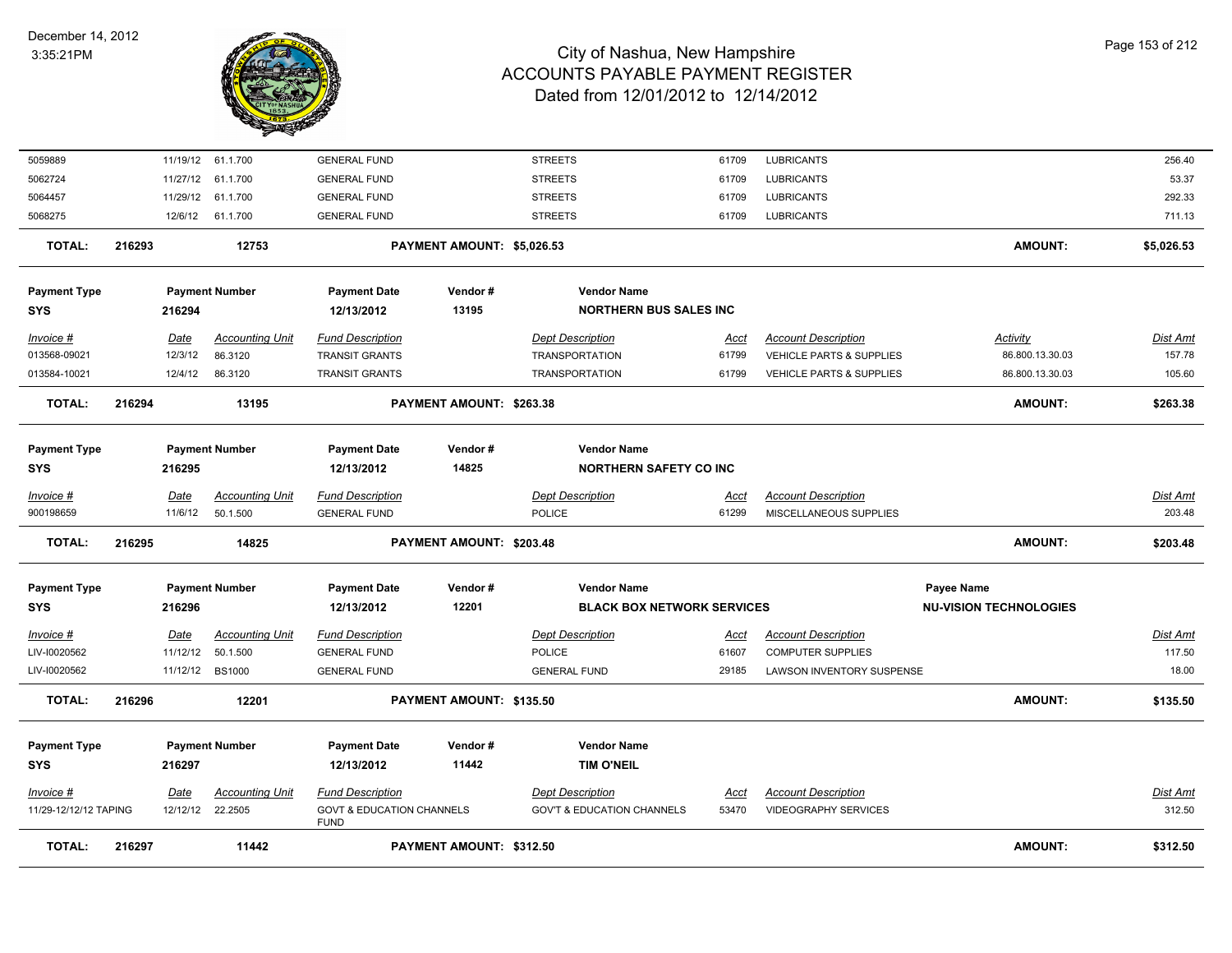

| <b>Payment Type</b>               |        |             | <b>Payment Number</b>                        | <b>Payment Date</b>                                   | Vendor#                     | <b>Vendor Name</b>                                           |                      |                                                   |                 |                      |
|-----------------------------------|--------|-------------|----------------------------------------------|-------------------------------------------------------|-----------------------------|--------------------------------------------------------------|----------------------|---------------------------------------------------|-----------------|----------------------|
| <b>SYS</b>                        |        | 216298      |                                              | 12/13/2012                                            | 13211                       | OCCUPATIONAL DRUG TESTING LLC                                |                      |                                                   |                 |                      |
| Invoice #                         |        | Date        | <b>Accounting Unit</b>                       | <b>Fund Description</b>                               |                             | <b>Dept Description</b>                                      | <u>Acct</u>          | <b>Account Description</b>                        |                 | Dist Amt             |
| 14317                             |        |             | 10/31/12 28.6500.500                         | PROPERTY & CASUALTY FUND                              |                             | <b>RISK MANAGEMENT</b>                                       | 61192                | SAFETY SUPPLIES                                   |                 | 210.00               |
| 14456                             |        |             | 11/30/12 07.1.565                            | <b>GENERAL FUND</b>                                   |                             | <b>CITY CLERK</b>                                            | 55699                | OTHER CONTRACTED SERVICES                         |                 | 845.00               |
| 14516                             |        |             | 11/30/12 50.1.635                            | <b>GENERAL FUND</b>                                   |                             | <b>POLICE</b>                                                | 53135                | <b>MEDICAL SERVICES</b>                           |                 | 240.00               |
| <b>TOTAL:</b>                     | 216298 |             | 13211                                        |                                                       | PAYMENT AMOUNT: \$1,295.00  |                                                              |                      |                                                   | <b>AMOUNT:</b>  | \$1,295.00           |
| <b>Payment Type</b>               |        |             | <b>Payment Number</b>                        | <b>Payment Date</b>                                   | Vendor#                     | <b>Vendor Name</b>                                           |                      |                                                   |                 |                      |
| <b>SYS</b>                        |        | 216299      |                                              | 12/13/2012                                            | 12105                       | THE PARK STREET FOUNDATION                                   |                      |                                                   |                 |                      |
| Invoice #<br>2013/ANNUAL FEE      |        | Date        | <b>Accounting Unit</b><br>11/23/12 TF79.8063 | <b>Fund Description</b><br>LIBRARY-HENRY STEARNS FUND |                             | <b>Dept Description</b><br><b>LIBRARY-HENRY STEARNS FUND</b> | <u>Acct</u><br>61807 | <b>Account Description</b><br><b>PUBLICATIONS</b> |                 | Dist Amt<br>5,000.00 |
| <b>TOTAL:</b>                     | 216299 |             | 12105                                        |                                                       | PAYMENT AMOUNT: \$5,000.00  |                                                              |                      |                                                   | <b>AMOUNT:</b>  | \$5,000.00           |
| <b>Payment Type</b><br><b>SYS</b> |        | 216300      | <b>Payment Number</b>                        | <b>Payment Date</b><br>12/13/2012                     | Vendor#<br>13276            | <b>Vendor Name</b><br>PEABODY SUPPLY CO                      |                      |                                                   |                 |                      |
| Invoice #                         |        | Date        | <b>Accounting Unit</b>                       | <b>Fund Description</b>                               |                             | <b>Dept Description</b>                                      | <u>Acct</u>          | <b>Account Description</b>                        |                 | Dist Amt             |
| 036569                            |        | 11/2/12     | 77.1.650                                     | <b>GENERAL FUND</b>                                   |                             | PARKS & RECREATION                                           | 54280                | BUILDING/GROUNDS MAINTENANCE                      |                 | 83.12                |
| 043085                            |        |             | 11/15/12 77.1.650                            | <b>GENERAL FUND</b>                                   |                             | PARKS & RECREATION                                           | 54280                | BUILDING/GROUNDS MAINTENANCE                      |                 | 121.49               |
| <b>TOTAL:</b>                     | 216300 |             | 13276                                        |                                                       | PAYMENT AMOUNT: \$204.61    |                                                              |                      |                                                   | <b>AMOUNT:</b>  | \$204.61             |
| <b>Payment Type</b>               |        |             | <b>Payment Number</b>                        | <b>Payment Date</b>                                   | Vendor#                     | <b>Vendor Name</b>                                           |                      |                                                   |                 |                      |
| <b>SYS</b>                        |        | 216301      |                                              | 12/13/2012                                            | 15030                       | <b>PENTA CORP</b>                                            |                      |                                                   |                 |                      |
| <u>Invoice #</u>                  |        | <u>Date</u> | <b>Accounting Unit</b>                       | <b>Fund Description</b>                               |                             | <b>Dept Description</b>                                      | <u>Acct</u>          | <b>Account Description</b>                        | <b>Activity</b> | <b>Dist Amt</b>      |
| APP 1 10/17-10/31/12              |        | 11/1/12     | 69.6200.950                                  | <b>WASTEWATER FUND</b>                                |                             | <b>WASTEWATER</b>                                            | 81700                | <b>INFRASTRUCTURE</b>                             | 1046.69.01.30   | 45,507.00            |
| APP 1 10/17-10/31/12              |        | 11/1/12     | <b>BS1000</b>                                | <b>GENERAL FUND</b>                                   |                             | <b>GENERAL FUND</b>                                          | 20800                | <b>RETAINAGE PAYABLE</b>                          |                 | $-4,550.70$          |
| <b>TOTAL:</b>                     | 216301 |             | 15030                                        |                                                       | PAYMENT AMOUNT: \$40,956.30 |                                                              |                      |                                                   | <b>AMOUNT:</b>  | \$40,956.30          |
| <b>Payment Type</b>               |        |             | <b>Payment Number</b>                        | <b>Payment Date</b>                                   | Vendor#                     | <b>Vendor Name</b>                                           |                      |                                                   |                 |                      |
| <b>SYS</b>                        |        | 216302      |                                              | 12/13/2012                                            | 13293                       | <b>DAVID PERAULT</b>                                         |                      |                                                   |                 |                      |
| <u>Invoice #</u>                  |        | <u>Date</u> | <b>Accounting Unit</b>                       | <b>Fund Description</b>                               |                             | <b>Dept Description</b>                                      | <u>Acct</u>          | <b>Account Description</b>                        |                 | Dist Amt             |
| TUITION REIMB 12/7/12             |        |             | 10/19/12 52.1.635                            | <b>GENERAL FUND</b>                                   |                             | <b>FIRE</b>                                                  | 52800                | EDUCATIONAL ASSISTANCE                            |                 | 130.00               |
| <b>TOTAL:</b>                     | 216302 |             | 13293                                        |                                                       | PAYMENT AMOUNT: \$130.00    |                                                              |                      |                                                   | AMOUNT:         | \$130.00             |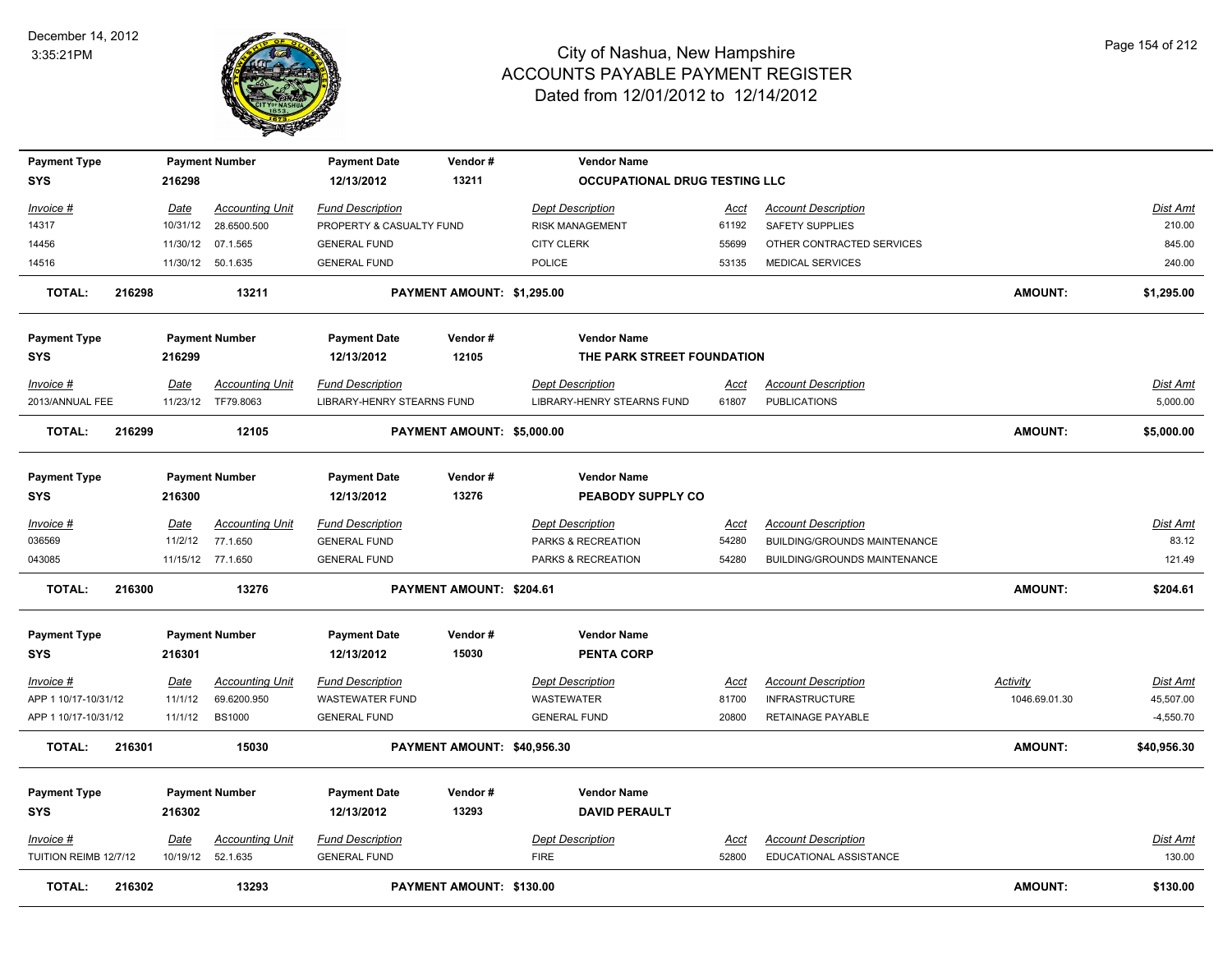

| <b>Payment Type</b>   |        |          | <b>Payment Number</b>  | <b>Payment Date</b>          | Vendor#                  | <b>Vendor Name</b>       |             |                                                                     |                |                 |
|-----------------------|--------|----------|------------------------|------------------------------|--------------------------|--------------------------|-------------|---------------------------------------------------------------------|----------------|-----------------|
| <b>SYS</b>            |        | 216303   |                        | 12/13/2012                   | 13309                    | PHOENIX PRECAST PRODUCTS |             |                                                                     |                |                 |
| Invoice #             |        | Date     | <b>Accounting Unit</b> | <b>Fund Description</b>      |                          | <b>Dept Description</b>  | Acct        | <b>Account Description</b>                                          | Activity       | Dist Amt        |
| 47662                 |        |          | 11/15/12 61.1010       | <b>GF-PRIOR YEAR ESCROWS</b> |                          | STREETS-PRIOR YEAR       | 81100       | CAPITAL IMPROVEMENTS                                                | 1000           | 464.99          |
| <b>TOTAL:</b>         | 216303 |          | 13309                  |                              | PAYMENT AMOUNT: \$464.99 |                          |             |                                                                     | <b>AMOUNT:</b> | \$464.99        |
| <b>Payment Type</b>   |        |          | <b>Payment Number</b>  | <b>Payment Date</b>          | Vendor#                  | <b>Vendor Name</b>       |             |                                                                     |                |                 |
| <b>SYS</b>            |        | 216304   |                        | 12/13/2012                   | 13319                    | <b>PINE MOTOR PARTS</b>  |             |                                                                     |                |                 |
| Invoice #             |        | Date     | <b>Accounting Unit</b> | <b>Fund Description</b>      |                          | <b>Dept Description</b>  | Acct        | <b>Account Description</b>                                          |                | Dist Amt        |
| 97969B                |        | 11/21/12 | 69.6200.670            | <b>WASTEWATER FUND</b>       |                          | WASTEWATER               | 54487       | <b>EQUIPMENT REPAIRS &amp;</b><br>MAINTENANCE                       |                | 70.00           |
| 98105B                |        | 11/26/12 | 69.6200.670            | <b>WASTEWATER FUND</b>       |                          | WASTEWATER               | 54487       | <b>EQUIPMENT REPAIRS &amp;</b>                                      |                | 35.00           |
| 98270B                |        | 11/28/12 | 69.6200.670            | <b>WASTEWATER FUND</b>       |                          | WASTEWATER               | 54487       | <b>MAINTENANCE</b><br><b>EQUIPMENT REPAIRS &amp;</b>                |                | 5.40            |
| 98274B                |        | 11/28/12 | 69.6200.670            | <b>WASTEWATER FUND</b>       |                          | WASTEWATER               | 54487       | <b>MAINTENANCE</b><br><b>EQUIPMENT REPAIRS &amp;</b>                |                | 203.86          |
| 98368B                |        |          | 11/29/12 69.6200.670   | <b>WASTEWATER FUND</b>       |                          | <b>WASTEWATER</b>        | 54487       | <b>MAINTENANCE</b><br><b>EQUIPMENT REPAIRS &amp;</b><br>MAINTENANCE |                | 27.45           |
| <b>TOTAL:</b>         | 216304 |          | 13319                  |                              | PAYMENT AMOUNT: \$341.71 |                          |             |                                                                     | <b>AMOUNT:</b> | \$341.71        |
| <b>Payment Type</b>   |        |          | <b>Payment Number</b>  | <b>Payment Date</b>          | Vendor#                  | <b>Vendor Name</b>       |             |                                                                     |                |                 |
| <b>SYS</b>            |        | 216305   |                        | 12/13/2012                   | 13321                    | PIONEER TREE SERVICE LLC |             |                                                                     |                |                 |
| $Invoice$ #           |        | Date     | <b>Accounting Unit</b> | <b>Fund Description</b>      |                          | <b>Dept Description</b>  | <u>Acct</u> | <b>Account Description</b>                                          |                | <b>Dist Amt</b> |
| FACILIT BLDG CLEAN UP |        | 10/12/12 | 69.6200.670            | <b>WASTEWATER FUND</b>       |                          | WASTEWATER               | 54280       | BUILDING/GROUNDS MAINTENANCE                                        |                | 800.00          |
| <b>TOTAL:</b>         | 216305 |          |                        |                              |                          |                          |             |                                                                     |                |                 |
|                       |        |          | 13321                  |                              | PAYMENT AMOUNT: \$800.00 |                          |             |                                                                     | <b>AMOUNT:</b> | \$800.00        |
| <b>Payment Type</b>   |        |          | <b>Payment Number</b>  | <b>Payment Date</b>          | Vendor#                  | <b>Vendor Name</b>       |             |                                                                     |                |                 |
| <b>SYS</b>            |        | 216306   |                        | 12/13/2012                   | 10871                    | <b>POM INC</b>           |             |                                                                     |                |                 |
| Invoice #             |        | Date     | <b>Accounting Unit</b> | <b>Fund Description</b>      |                          | <b>Dept Description</b>  | Acct        | <b>Account Description</b>                                          |                | <b>Dist Amt</b> |
| 24638                 |        | 11/12/12 | 66.1.500               | <b>GENERAL FUND</b>          |                          | PARKING LOTS             | 55607       | POSTAGE & DELIVERY                                                  |                | 5.96            |
| 24638                 |        |          | 11/12/12 66.1.500      | <b>GENERAL FUND</b>          |                          | PARKING LOTS             | 71600       | PARKING EQUIPMENT                                                   |                | 141.10          |
| <b>TOTAL:</b>         | 216306 |          | 10871                  |                              | PAYMENT AMOUNT: \$147.06 |                          |             |                                                                     | <b>AMOUNT:</b> | \$147.06        |
| <b>Payment Type</b>   |        |          | <b>Payment Number</b>  | <b>Payment Date</b>          | Vendor#                  | <b>Vendor Name</b>       |             |                                                                     |                |                 |
| <b>SYS</b>            |        | 216307   |                        | 12/13/2012                   | 15304                    | <b>ADAM POULIOT</b>      |             |                                                                     |                |                 |
| Invoice #             |        | Date     | <b>Accounting Unit</b> | <b>Fund Description</b>      |                          | <b>Dept Description</b>  | <u>Acct</u> | <b>Account Description</b>                                          |                | Dist Amt        |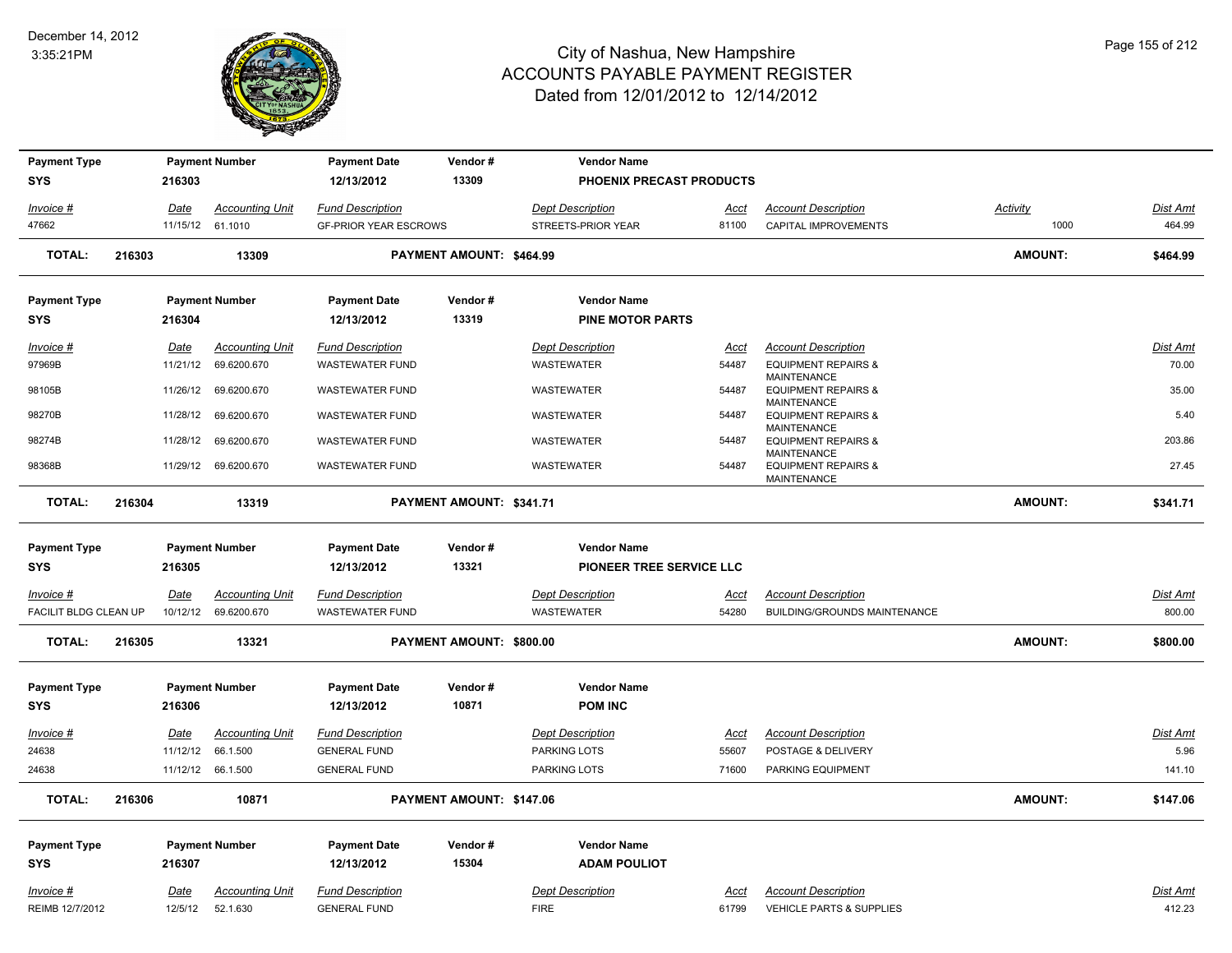

| <b>TOTAL:</b>                              | 216307 |                        | 15304                                        |                                                | PAYMENT AMOUNT: \$412.23   |                                        |                                                              |                      |                                                               | <b>AMOUNT:</b> | \$412.23                 |
|--------------------------------------------|--------|------------------------|----------------------------------------------|------------------------------------------------|----------------------------|----------------------------------------|--------------------------------------------------------------|----------------------|---------------------------------------------------------------|----------------|--------------------------|
| <b>Payment Type</b><br><b>SYS</b>          |        | 216308                 | <b>Payment Number</b>                        | <b>Payment Date</b><br>12/13/2012              | Vendor#<br>13342           |                                        | <b>Vendor Name</b><br><b>POWER &amp; TELEPHONE SUPPLY CO</b> |                      |                                                               |                |                          |
| $Invoice$ #<br>5252542-01                  |        | Date                   | <b>Accounting Unit</b><br>11/30/12 52.1.620  | <b>Fund Description</b><br><b>GENERAL FUND</b> |                            | <b>Dept Description</b><br><b>FIRE</b> |                                                              | <u>Acct</u><br>61699 | <b>Account Description</b><br><b>EQUIPMENT MAINT SUPPLIES</b> |                | Dist Amt<br>139.50       |
| <b>TOTAL:</b>                              | 216308 |                        | 13342                                        |                                                | PAYMENT AMOUNT: \$139.50   |                                        |                                                              |                      |                                                               | <b>AMOUNT:</b> | \$139.50                 |
| <b>Payment Type</b>                        |        |                        | <b>Payment Number</b>                        | <b>Payment Date</b>                            | Vendor#                    |                                        | <b>Vendor Name</b>                                           |                      |                                                               |                |                          |
| <b>SYS</b>                                 |        | 216309                 |                                              | 12/13/2012                                     | 15172                      |                                        | <b>PRECISION FITNESS EQUIPMENT</b>                           |                      |                                                               |                |                          |
| Invoice #<br>946                           |        | Date                   | <b>Accounting Unit</b><br>11/14/12  52.1.720 | <b>Fund Description</b><br><b>GENERAL FUND</b> |                            | <b>Dept Description</b><br><b>FIRE</b> |                                                              | Acct<br>71800        | <b>Account Description</b><br><b>FURNITURE &amp; FIXTURES</b> |                | Dist Amt<br>2,989.00     |
|                                            |        |                        |                                              |                                                |                            |                                        |                                                              |                      |                                                               |                |                          |
| <b>TOTAL:</b>                              | 216309 |                        | 15172                                        |                                                | PAYMENT AMOUNT: \$2,989.00 |                                        |                                                              |                      |                                                               | <b>AMOUNT:</b> | \$2,989.00               |
| <b>Payment Type</b><br><b>SYS</b>          |        | 216310                 | <b>Payment Number</b>                        | <b>Payment Date</b><br>12/13/2012              | Vendor#<br>13351           |                                        | <b>Vendor Name</b><br><b>HOWARD PRICE</b>                    |                      |                                                               |                |                          |
|                                            |        |                        |                                              |                                                |                            |                                        |                                                              |                      |                                                               |                |                          |
| <u>Invoice #</u><br>MILEAGE 09/13-11/29/12 |        | <u>Date</u><br>12/6/12 | <b>Accounting Unit</b><br>73.1.500           | <b>Fund Description</b><br><b>GENERAL FUND</b> |                            | <b>Dept Description</b>                | ENVIRONMENTAL HEALTH                                         | <u>Acct</u><br>55307 | <b>Account Description</b><br>MILEAGE REIMBURSEMENTS          |                | <b>Dist Amt</b><br>98.79 |
|                                            |        |                        |                                              |                                                |                            |                                        |                                                              |                      |                                                               |                |                          |
| <b>TOTAL:</b>                              | 216310 |                        | 13351                                        |                                                | PAYMENT AMOUNT: \$98.79    |                                        |                                                              |                      |                                                               | AMOUNT:        | \$98.79                  |
| <b>Payment Type</b>                        |        |                        | <b>Payment Number</b>                        | <b>Payment Date</b>                            | Vendor#                    |                                        | <b>Vendor Name</b>                                           |                      |                                                               |                |                          |
| <b>SYS</b>                                 |        | 216311                 |                                              | 12/13/2012                                     | 13357                      |                                        | PROGRESSIVE ALARM SERVICES INC                               |                      |                                                               |                |                          |
| Invoice #                                  |        | Date                   | <b>Accounting Unit</b>                       | <b>Fund Description</b>                        |                            | <b>Dept Description</b>                |                                                              | Acct                 | <b>Account Description</b>                                    |                | Dist Amt                 |
| 2012560.07                                 |        |                        | 11/14/12 69.6200.670                         | <b>WASTEWATER FUND</b>                         |                            | <b>WASTEWATER</b>                      |                                                              | 55699                | OTHER CONTRACTED SERVICES                                     |                | 417.50                   |
| <b>TOTAL:</b>                              | 216311 |                        | 13357                                        |                                                | PAYMENT AMOUNT: \$417.50   |                                        |                                                              |                      |                                                               | AMOUNT:        | \$417.50                 |
|                                            |        |                        |                                              |                                                | Vendor#                    |                                        | <b>Vendor Name</b>                                           |                      |                                                               |                |                          |
| <b>Payment Type</b><br><b>SYS</b>          |        | 216312                 | <b>Payment Number</b>                        | <b>Payment Date</b><br>12/13/2012              | 10876                      |                                        | <b>QLESS</b>                                                 |                      |                                                               |                |                          |
| Invoice #<br>1647                          |        | Date<br>12/1/12        | <b>Accounting Unit</b><br>22.1.535           | <b>Fund Description</b><br><b>GENERAL FUND</b> |                            | <b>Dept Description</b>                | INFORMATION TECHNOLOGY                                       | <u>Acct</u><br>54407 | <b>Account Description</b><br>SOFTWARE MAINTENANCE            |                | Dist Amt<br>1,091.28     |
| <b>TOTAL:</b>                              | 216312 |                        | 10876                                        |                                                | PAYMENT AMOUNT: \$1,091.28 |                                        |                                                              |                      |                                                               | <b>AMOUNT:</b> | \$1,091.28               |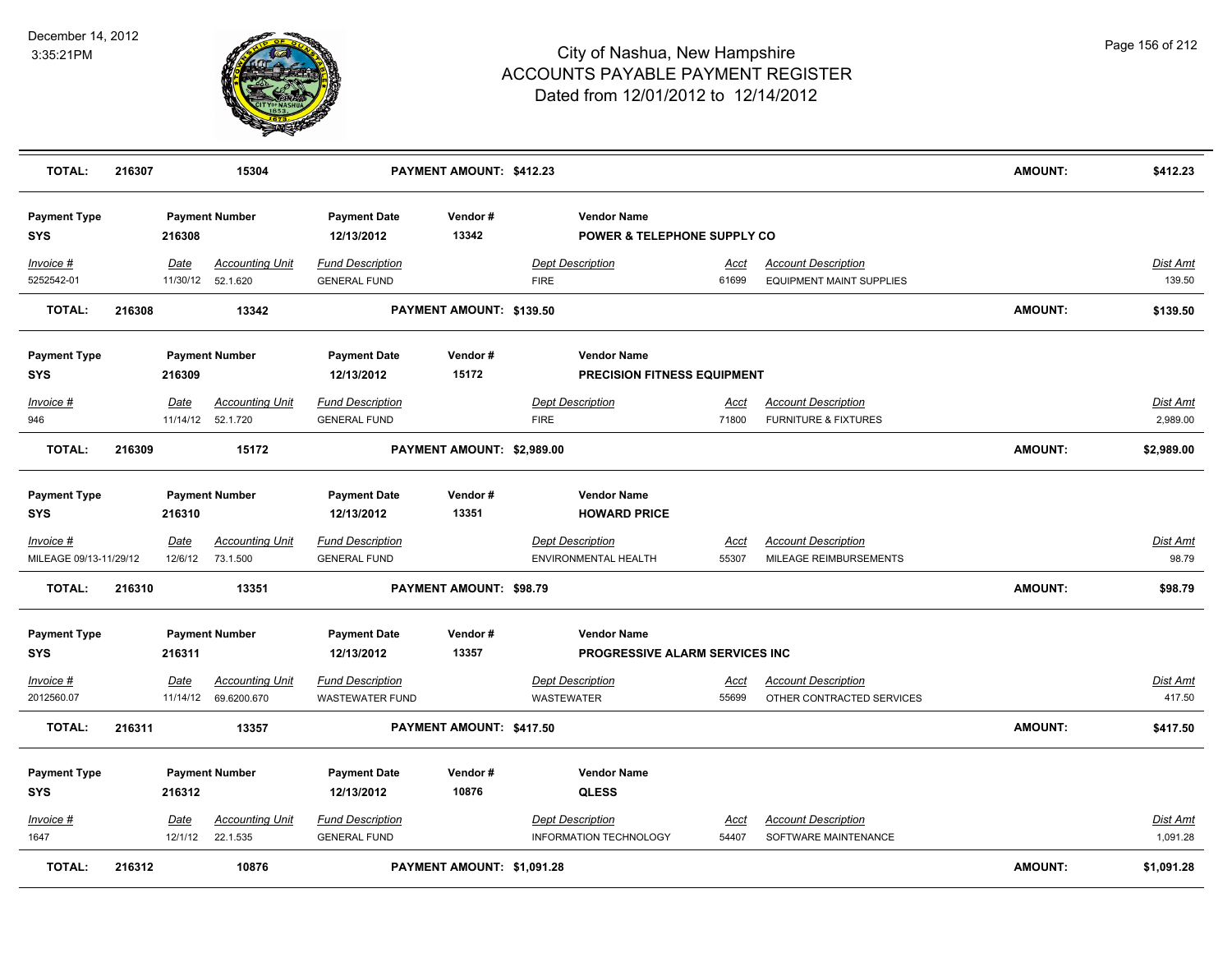

| <b>Payment Type</b><br><b>SYS</b> |        | 216313      | <b>Payment Number</b>  | <b>Payment Date</b><br>12/13/2012 | Vendor#<br>13392            | <b>Vendor Name</b>      | <b>R WHITE EQUIPMENT CENTER INC</b> |                                          |                |                 |
|-----------------------------------|--------|-------------|------------------------|-----------------------------------|-----------------------------|-------------------------|-------------------------------------|------------------------------------------|----------------|-----------------|
|                                   |        |             |                        |                                   |                             |                         |                                     |                                          |                |                 |
| Invoice #                         |        | <u>Date</u> | <b>Accounting Unit</b> | <b>Fund Description</b>           |                             | <b>Dept Description</b> | Acct                                | <b>Account Description</b>               |                | Dist Amt        |
| 12083                             |        | 10/5/12     | 61.1.670               | <b>GENERAL FUND</b>               |                             | <b>STREETS</b>          | 61299                               | MISCELLANEOUS SUPPLIES                   |                | 24.00           |
| 12315                             |        | 11/15/12    | 61.1.670               | <b>GENERAL FUND</b>               |                             | <b>STREETS</b>          | 71025                               | SMALL TOOLS                              |                | 386.00          |
| 12344                             |        |             | 11/21/12 52.1.625      | <b>GENERAL FUND</b>               |                             | <b>FIRE</b>             | 54600                               | <b>VEHICLE REPAIRS &amp; MAINTENANCE</b> |                | 686.95          |
| 12364                             |        |             | 11/26/12 61.1.670      | <b>GENERAL FUND</b>               |                             | <b>STREETS</b>          | 61299                               | MISCELLANEOUS SUPPLIES                   |                | 6.00            |
| <b>TOTAL:</b>                     | 216313 |             | 13392                  |                                   | PAYMENT AMOUNT: \$1,102.95  |                         |                                     |                                          | <b>AMOUNT:</b> | \$1,102.95      |
| <b>Payment Type</b>               |        |             | <b>Payment Number</b>  | <b>Payment Date</b>               | Vendor#                     | <b>Vendor Name</b>      |                                     |                                          |                |                 |
| <b>SYS</b>                        |        | 216314      |                        | 12/13/2012                        | 11211                       | <b>KIMBERLEE REICH</b>  |                                     |                                          |                |                 |
| Invoice #                         |        | <u>Date</u> | <b>Accounting Unit</b> | <b>Fund Description</b>           |                             | <b>Dept Description</b> | <u>Acct</u>                         | <b>Account Description</b>               |                | Dist Amt        |
| 33252A 12/13/12 DCAP              |        | 12/10/12    | <b>BS1000</b>          | <b>GENERAL FUND</b>               |                             | <b>GENERAL FUND</b>     | 21460                               | 125 DEPENDENT CARE                       |                | 192.31          |
| <b>TOTAL:</b>                     | 216314 |             | 11211                  |                                   | PAYMENT AMOUNT: \$192.31    |                         |                                     |                                          | <b>AMOUNT:</b> | \$192.31        |
| <b>Payment Type</b>               |        |             | <b>Payment Number</b>  | <b>Payment Date</b>               | Vendor#                     | <b>Vendor Name</b>      |                                     |                                          |                |                 |
| <b>SYS</b>                        |        | 216315      |                        | 12/13/2012                        | 15173                       |                         | <b>REIDLER DECAL CORP</b>           |                                          |                |                 |
| Invoice #                         |        | Date        | <b>Accounting Unit</b> | <b>Fund Description</b>           |                             | <b>Dept Description</b> | Acct                                | <b>Account Description</b>               |                | Dist Amt        |
| 153888                            |        | 11/2/12     | 52.1.630               | <b>GENERAL FUND</b>               |                             | <b>FIRE</b>             | 54600                               | <b>VEHICLE REPAIRS &amp; MAINTENANCE</b> |                | 122.67          |
| <b>TOTAL:</b>                     | 216315 |             | 15173                  |                                   | PAYMENT AMOUNT: \$122.67    |                         |                                     |                                          | <b>AMOUNT:</b> | \$122.67        |
| <b>Payment Type</b>               |        |             | <b>Payment Number</b>  | <b>Payment Date</b>               | Vendor#                     | <b>Vendor Name</b>      |                                     |                                          |                |                 |
| <b>SYS</b>                        |        | 216316      |                        | 12/13/2012                        | 13431                       |                         | <b>RESOURCE MANAGEMENT INC</b>      |                                          |                |                 |
| <u>Invoice #</u>                  |        | Date        | <b>Accounting Unit</b> | <b>Fund Description</b>           |                             | <b>Dept Description</b> | <u>Acct</u>                         | <b>Account Description</b>               |                | <b>Dist Amt</b> |
| 15726                             |        | 11/15/12    | 69.6200.670            | <b>WASTEWATER FUND</b>            |                             | WASTEWATER              | 54221                               | DISPOSAL SERVICES                        |                | 17,781.51       |
| <b>TOTAL:</b>                     | 216316 |             | 13431                  |                                   | PAYMENT AMOUNT: \$17,781.51 |                         | <b>DISCOUNT:</b>                    | 177.82                                   | <b>AMOUNT:</b> | \$17,781.51     |
| <b>Payment Type</b>               |        |             | <b>Payment Number</b>  | <b>Payment Date</b>               | Vendor#                     | <b>Vendor Name</b>      |                                     |                                          |                |                 |
| <b>SYS</b>                        |        | 216317      |                        | 12/13/2012                        | 13502                       |                         | <b>SANBORN HEAD &amp; ASSOC INC</b> |                                          |                |                 |
| Invoice #                         |        | Date        | <b>Accounting Unit</b> | <b>Fund Description</b>           |                             | <b>Dept Description</b> | Acct                                | <b>Account Description</b>               |                | <b>Dist Amt</b> |
| 0033219                           |        | 11/27/12    | 68.6000.692            | SOLID WASTE FUND                  |                             | SOLID WASTE             | 53107                               | ARCHITECT/ENGINEERING<br><b>SERVICES</b> |                | 6,050.95        |
| <b>TOTAL:</b>                     | 216317 |             | 13502                  |                                   | PAYMENT AMOUNT: \$6,050.95  |                         |                                     |                                          | <b>AMOUNT:</b> | \$6,050.95      |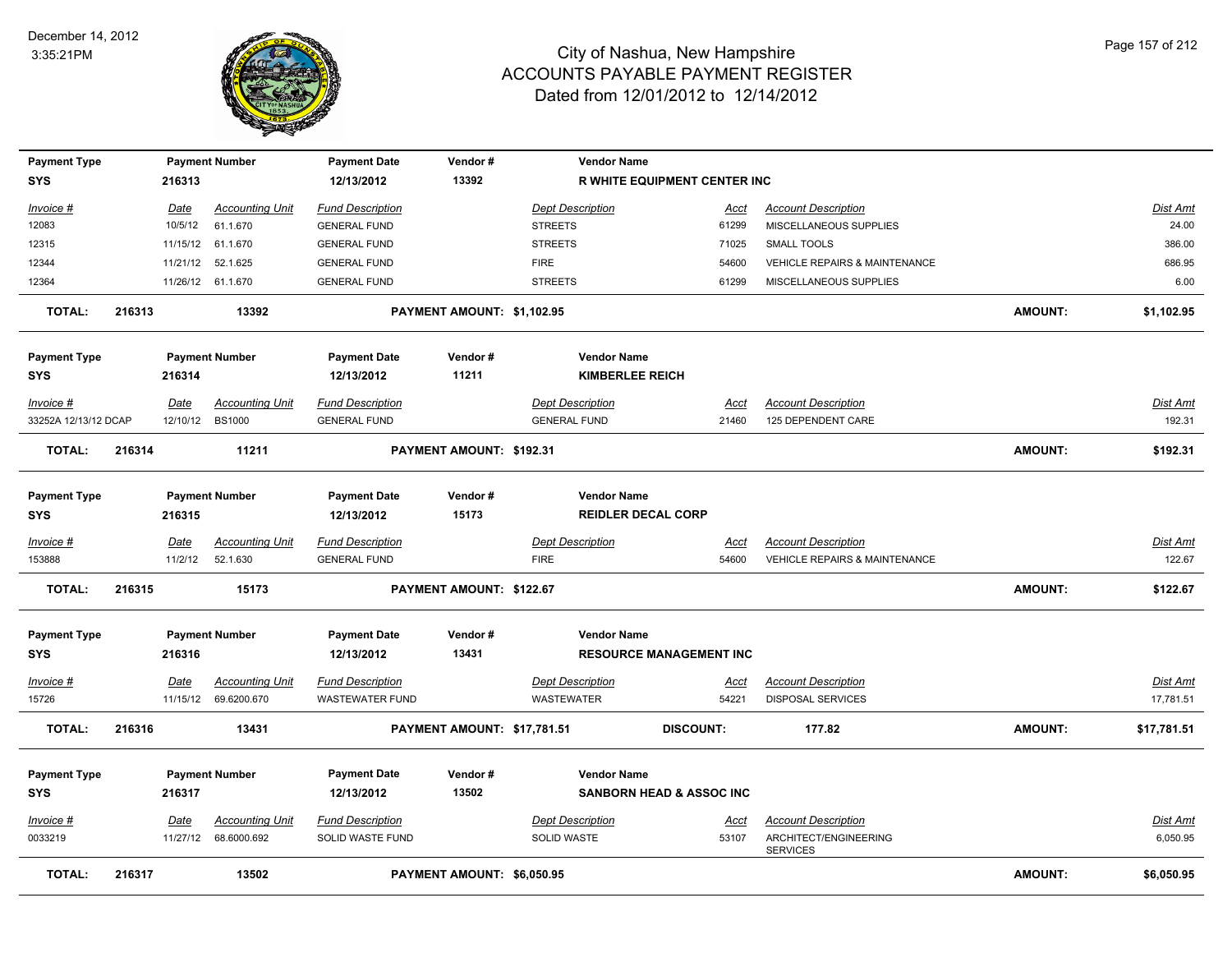

| <b>Payment Type</b> |        |             | <b>Payment Number</b>  | <b>Payment Date</b>                                     | Vendor#                         | <b>Vendor Name</b>        |                            |                                          |                |           |
|---------------------|--------|-------------|------------------------|---------------------------------------------------------|---------------------------------|---------------------------|----------------------------|------------------------------------------|----------------|-----------|
| <b>SYS</b>          |        | 216318      |                        | 12/13/2012                                              | 13504                           |                           | <b>SANEL AUTO PARTS CO</b> |                                          |                |           |
| Invoice #           |        | Date        | <b>Accounting Unit</b> | <b>Fund Description</b>                                 |                                 | <b>Dept Description</b>   | Acct                       | <b>Account Description</b>               |                | Dist Amt  |
| 02PL2515            |        |             | 11/13/12 61.1.700      | <b>GENERAL FUND</b>                                     |                                 | <b>STREETS</b>            | 61799                      | VEHICLE PARTS & SUPPLIES                 |                | 21.60     |
| 02PL5843            |        |             | 11/13/12 61.1.700      | <b>GENERAL FUND</b>                                     |                                 | <b>STREETS</b>            | 61799                      | VEHICLE PARTS & SUPPLIES                 |                | 4.04      |
| 02PM0670            |        |             | 11/14/12 61.1.700      | <b>GENERAL FUND</b>                                     |                                 | <b>STREETS</b>            | 61799                      | VEHICLE PARTS & SUPPLIES                 |                | 6.84      |
| 02PM1702            |        |             | 11/14/12 61.1.700      | <b>GENERAL FUND</b>                                     |                                 | <b>STREETS</b>            | 54600                      | <b>VEHICLE REPAIRS &amp; MAINTENANCE</b> |                | 181.25    |
| 02PM4727            |        |             | 11/15/12 61.1.700      | <b>GENERAL FUND</b>                                     |                                 | <b>STREETS</b>            | 61799                      | VEHICLE PARTS & SUPPLIES                 |                | 20.76     |
| 02PM8453            |        |             | 11/15/12 61.1.700      | <b>GENERAL FUND</b>                                     |                                 | <b>STREETS</b>            | 61799                      | <b>VEHICLE PARTS &amp; SUPPLIES</b>      |                | 52.16     |
| <b>TOTAL:</b>       | 216318 |             | 13504                  |                                                         | <b>PAYMENT AMOUNT: \$286.65</b> |                           | <b>DISCOUNT:</b>           | 5.74                                     | <b>AMOUNT:</b> | \$286.65  |
| <b>Payment Type</b> |        |             | <b>Payment Number</b>  | <b>Payment Date</b>                                     | Vendor#                         | <b>Vendor Name</b>        |                            |                                          |                |           |
| <b>SYS</b>          |        | 216319      |                        | 12/13/2012                                              | 13504                           |                           | <b>SANEL AUTO PARTS CO</b> |                                          |                |           |
| Invoice #           |        | Date        | <b>Accounting Unit</b> | <b>Fund Description</b>                                 |                                 | <b>Dept Description</b>   | Acct                       | <b>Account Description</b>               |                | Dist Amt  |
| 02PJ6032            |        | 11/9/12     | 68.6000.540            | SOLID WASTE FUND                                        |                                 | <b>SOLID WASTE</b>        | 55699                      | OTHER CONTRACTED SERVICES                |                | 53.60     |
| <b>TOTAL:</b>       | 216319 |             | 13504                  |                                                         | PAYMENT AMOUNT: \$53.60         |                           | <b>DISCOUNT:</b>           | 1.07                                     | <b>AMOUNT:</b> | \$53.60   |
| <b>Payment Type</b> |        |             | <b>Payment Number</b>  | <b>Payment Date</b>                                     | Vendor#                         | <b>Vendor Name</b>        |                            |                                          |                |           |
| <b>SYS</b>          |        | 216320      |                        | 12/13/2012                                              | 13504                           |                           | <b>SANEL AUTO PARTS CO</b> |                                          |                |           |
| Invoice #           |        | <b>Date</b> | <b>Accounting Unit</b> | <b>Fund Description</b>                                 |                                 | <b>Dept Description</b>   | <u>Acct</u>                | <b>Account Description</b>               |                | Dist Amt  |
| 02PM1682            |        |             | 11/14/12 77.1.690      | <b>GENERAL FUND</b>                                     |                                 | PARKS & RECREATION        | 61799                      | <b>VEHICLE PARTS &amp; SUPPLIES</b>      |                | 10.02     |
| 02PM2683            |        |             | 11/14/12 77.1.690      | <b>GENERAL FUND</b>                                     |                                 | PARKS & RECREATION        | 61799                      | <b>VEHICLE PARTS &amp; SUPPLIES</b>      |                | 141.04    |
| 02PM8771            |        |             | 11/15/12 77.1.690      | <b>GENERAL FUND</b>                                     |                                 | PARKS & RECREATION        | 61799                      | VEHICLE PARTS & SUPPLIES                 |                | $-141.04$ |
| <b>TOTAL:</b>       | 216320 |             | 13504                  |                                                         | <b>PAYMENT AMOUNT: \$10.02</b>  |                           |                            |                                          | <b>AMOUNT:</b> | \$10.02   |
| <b>Payment Type</b> |        |             | <b>Payment Number</b>  | <b>Payment Date</b>                                     | Vendor#                         | <b>Vendor Name</b>        |                            |                                          |                |           |
| <b>SYS</b>          |        | 216321      |                        | 12/13/2012                                              | 13504                           |                           | <b>SANEL AUTO PARTS CO</b> |                                          |                |           |
| $Invoice$ #         |        | <u>Date</u> | <b>Accounting Unit</b> | <b>Fund Description</b>                                 |                                 | <b>Dept Description</b>   | <u>Acct</u>                | <b>Account Description</b>               |                | Dist Amt  |
| 02PO9138            |        | 11/20/12    | 72.2501                | PUBLIC HEALTH CLIENT FEES                               |                                 | PUBLIC HEALTH CLIENT FEES | 54600                      | <b>VEHICLE REPAIRS &amp; MAINTENANCE</b> |                | 106.16    |
| 02PP4250            |        |             | 11/21/12 72.2501       | <b>FUND</b><br>PUBLIC HEALTH CLIENT FEES<br><b>FUND</b> |                                 | PUBLIC HEALTH CLIENT FEES | 54600                      | VEHICLE REPAIRS & MAINTENANCE            |                | $-12.00$  |
| <b>TOTAL:</b>       | 216321 |             | 13504                  |                                                         | <b>PAYMENT AMOUNT: \$94.16</b>  |                           |                            |                                          | <b>AMOUNT:</b> | \$94.16   |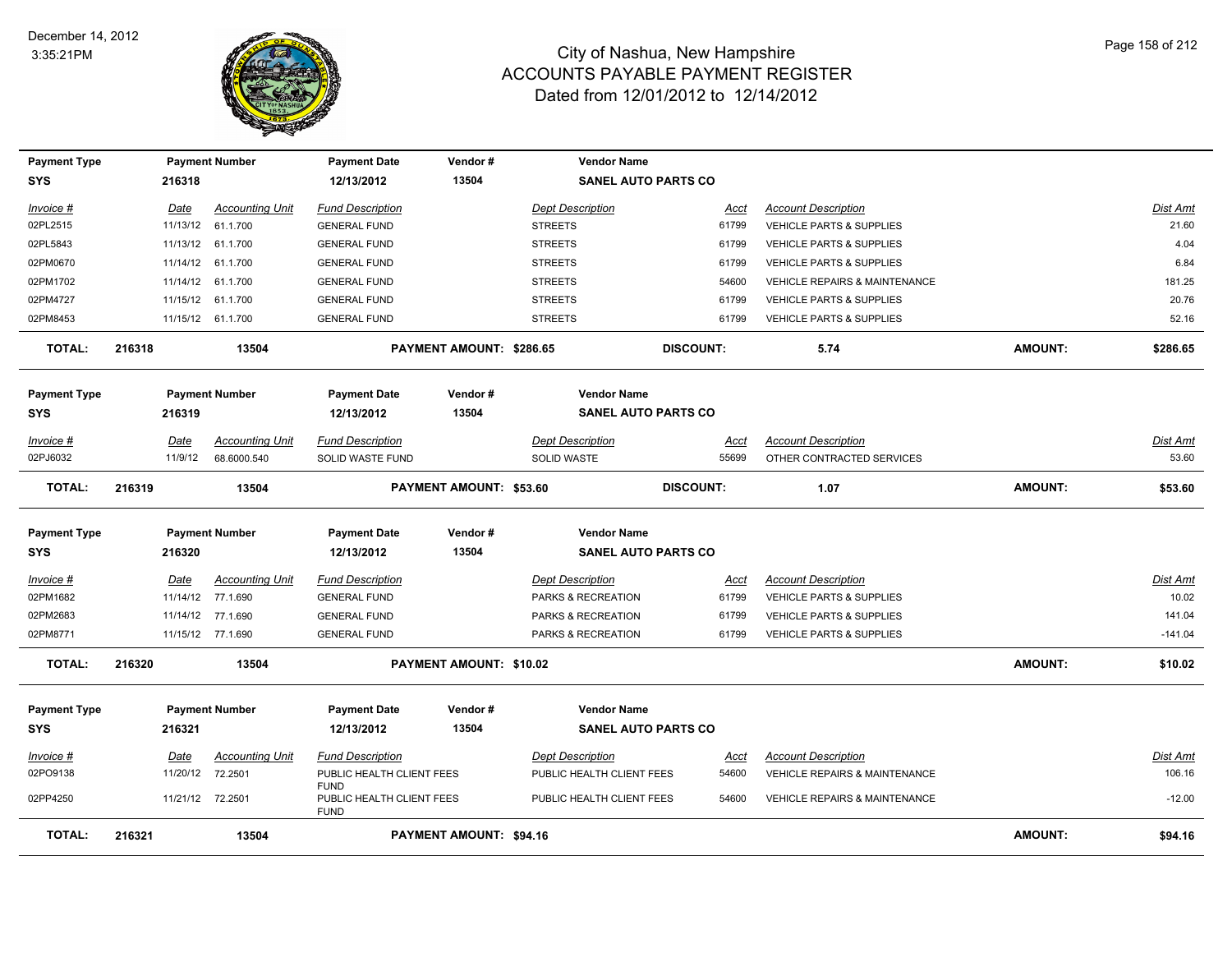

| <b>Payment Type</b> |        |          | <b>Payment Number</b>  | <b>Payment Date</b>      | Vendor#                         | <b>Vendor Name</b>                    |             |                                          |                                    |                 |
|---------------------|--------|----------|------------------------|--------------------------|---------------------------------|---------------------------------------|-------------|------------------------------------------|------------------------------------|-----------------|
| <b>SYS</b>          |        | 216322   |                        | 12/13/2012               | 13575                           | <b>SIMON &amp; SCHUSTER</b>           |             |                                          |                                    |                 |
| Invoice #           |        | Date     | <b>Accounting Unit</b> | <b>Fund Description</b>  |                                 | <b>Dept Description</b>               | Acct        | <b>Account Description</b>               |                                    | <b>Dist Amt</b> |
| 014341294           |        | 11/23/12 | 79.1.760               | <b>GENERAL FUND</b>      |                                 | <b>LIBRARY</b>                        | 61807       | <b>PUBLICATIONS</b>                      |                                    | 35.22           |
| <b>TOTAL:</b>       | 216322 |          | 13575                  |                          | <b>PAYMENT AMOUNT: \$35.22</b>  |                                       |             |                                          | <b>AMOUNT:</b>                     | \$35.22         |
| <b>Payment Type</b> |        |          | <b>Payment Number</b>  | <b>Payment Date</b>      | Vendor#                         | <b>Vendor Name</b>                    |             |                                          | Payee Name                         |                 |
| <b>SYS</b>          |        | 216323   |                        | 12/13/2012               | 13614                           | SOUTHWORTH-MILTON INC                 |             |                                          | <b>SOUTHWORTH MILTON INC</b>       |                 |
| Invoice #           |        | Date     | <b>Accounting Unit</b> | <b>Fund Description</b>  |                                 | <b>Dept Description</b>               | <u>Acct</u> | <b>Account Description</b>               |                                    | Dist Amt        |
| PART8096325         |        | 11/21/12 | 68.6000.692            | SOLID WASTE FUND         |                                 | SOLID WASTE                           | 54600       | VEHICLE REPAIRS & MAINTENANCE            |                                    | 498.74          |
| PART8096326         |        |          | 11/21/12 61.1.700      | <b>GENERAL FUND</b>      |                                 | <b>STREETS</b>                        | 54600       | <b>VEHICLE REPAIRS &amp; MAINTENANCE</b> |                                    | 114.10          |
| <b>TOTAL:</b>       | 216323 |          | 13614                  |                          | <b>PAYMENT AMOUNT: \$612.84</b> |                                       |             |                                          | AMOUNT:                            | \$612.84        |
| <b>Payment Type</b> |        |          | <b>Payment Number</b>  | <b>Payment Date</b>      | Vendor#                         | <b>Vendor Name</b>                    |             |                                          | Payee Name                         |                 |
| <b>SYS</b>          |        | 216324   |                        | 12/13/2012               | 13642                           | <b>STANLEY CONVERGENT SECURITY SO</b> |             |                                          | <b>STANLEY CONVERGENT SECURITY</b> |                 |
| Invoice #           |        | Date     | <b>Accounting Unit</b> | <b>Fund Description</b>  |                                 | <b>Dept Description</b>               | Acct        | <b>Account Description</b>               |                                    | Dist Amt        |
| 9679778             |        | 11/6/12  | 68.6000.692            | SOLID WASTE FUND         |                                 | SOLID WASTE                           | 61192       | SAFETY SUPPLIES                          |                                    | 84.00           |
| <b>TOTAL:</b>       | 216324 |          | 13642                  |                          | PAYMENT AMOUNT: \$84.00         |                                       |             |                                          | AMOUNT:                            | \$84.00         |
| <b>Payment Type</b> |        |          | <b>Payment Number</b>  | <b>Payment Date</b>      | Vendor#                         | <b>Vendor Name</b>                    |             |                                          |                                    |                 |
| <b>SYS</b>          |        | 216325   |                        | 12/13/2012               | 13643                           | <b>STANLEY ELEVATOR CO INC</b>        |             |                                          |                                    |                 |
| $Invoice$ #         |        | Date     | <b>Accounting Unit</b> | <b>Fund Description</b>  |                                 | <b>Dept Description</b>               | <u>Acct</u> | <b>Account Description</b>               |                                    | <b>Dist Amt</b> |
| SRV000199927        |        | 12/12/12 | 28.6500.500            | PROPERTY & CASUALTY FUND |                                 | <b>RISK MANAGEMENT</b>                | 54267       | ELEVATOR MAINTENANCE                     |                                    | 4,113.78        |
| <b>TOTAL:</b>       | 216325 |          | 13643                  |                          | PAYMENT AMOUNT: \$4,113.78      |                                       |             |                                          | <b>AMOUNT:</b>                     | \$4,113.78      |
| <b>Payment Type</b> |        |          | <b>Payment Number</b>  | <b>Payment Date</b>      | Vendor#                         | <b>Vendor Name</b>                    |             |                                          |                                    |                 |
| <b>SYS</b>          |        | 216326   |                        | 12/13/2012               | 11963                           | <b>STAPLES BUSINESS ADVANTAGE</b>     |             |                                          |                                    |                 |
| Invoice #           |        | Date     | <b>Accounting Unit</b> | <b>Fund Description</b>  |                                 | <b>Dept Description</b>               | Acct        | <b>Account Description</b>               | Activity                           | Dist Amt        |
| 3185805703          |        | 11/9/12  | 11.1.500               | <b>GENERAL FUND</b>      |                                 | <b>HUMAN RESOURCES</b>                | 61100       | OFFICE SUPPLIES                          |                                    | 81.02           |
| 3186098907          |        | 11/14/12 | 18.1.500               | <b>GENERAL FUND</b>      |                                 | OTHER GENERAL GOV'T                   | 45960       | <b>VENDOR DISCOUNTS</b>                  |                                    | $-10.80$        |
| 3186098907          |        | 11/14/12 | 50.1.500               | <b>GENERAL FUND</b>      |                                 | <b>POLICE</b>                         | 61100       | OFFICE SUPPLIES                          |                                    | 527.96          |
| 3186469008          |        | 11/20/12 | 79.1.500               | <b>GENERAL FUND</b>      |                                 | <b>LIBRARY</b>                        | 61100       | OFFICE SUPPLIES                          |                                    | 156.27          |
| 3186506724          |        | 11/21/12 | 81.1.500               | <b>GENERAL FUND</b>      |                                 | <b>COMMUNITY DEVELOPMENT</b>          | 61100       | OFFICE SUPPLIES                          |                                    | 26.26           |
| 3187023651          |        |          | 11/28/12 86.3120       | <b>TRANSIT GRANTS</b>    |                                 | <b>TRANSPORTATION</b>                 | 61299       | MISCELLANEOUS SUPPLIES                   | 86.800.13.10.10                    | 39.42           |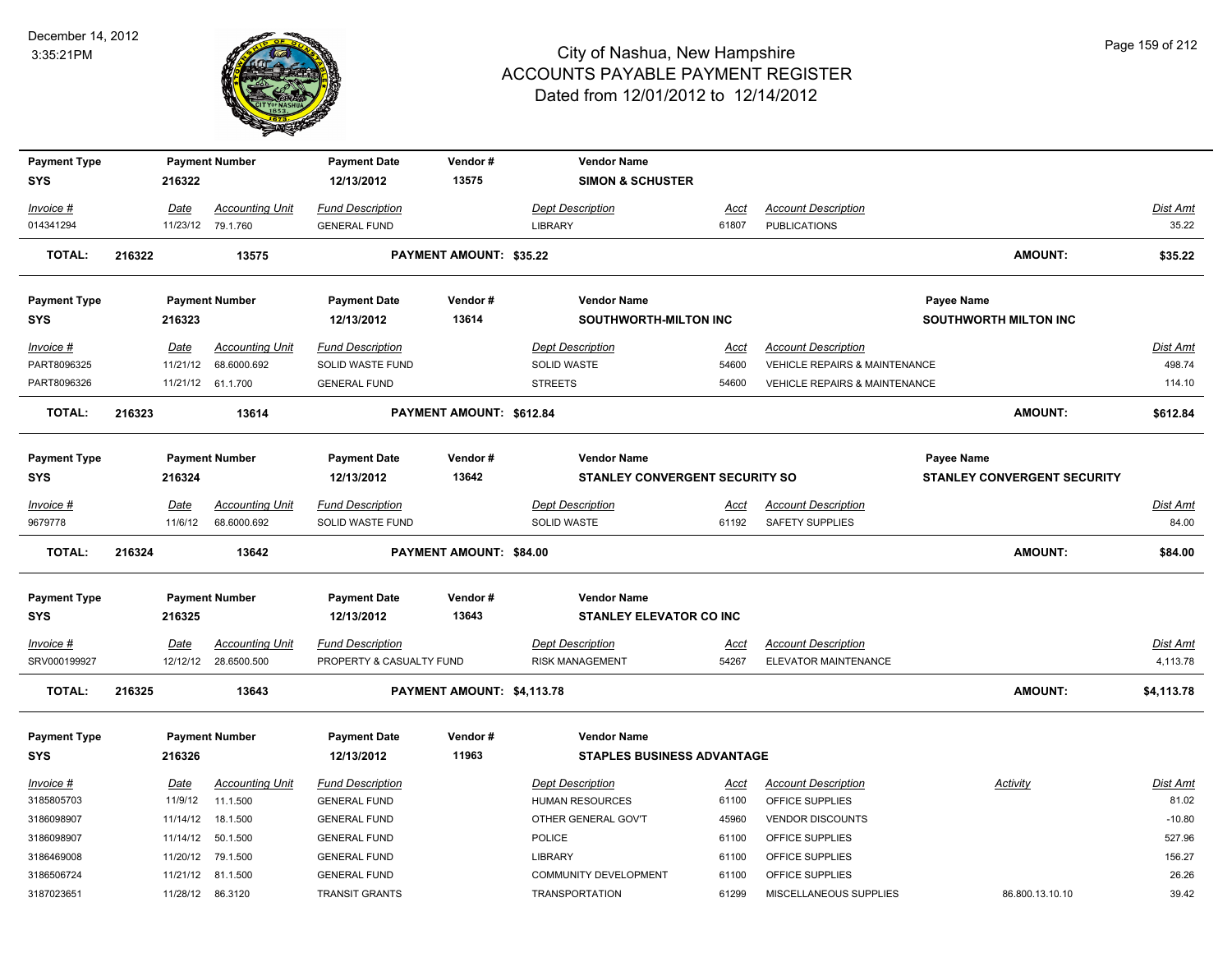

| 3187062654                                                                                          |        | 11/29/12                                                         | 60.1.665                                                                                | <b>GENERAL FUND</b>                                                                                                                              |                              | <b>PUBLIC</b>                                                                                                                | WORKS-ADMIN/ENGINEERING                                  | 61299                                             | MISCELLANEOUS SUPPLIES                                                                                                                           |                                                                              | 195.11                                                                    |
|-----------------------------------------------------------------------------------------------------|--------|------------------------------------------------------------------|-----------------------------------------------------------------------------------------|--------------------------------------------------------------------------------------------------------------------------------------------------|------------------------------|------------------------------------------------------------------------------------------------------------------------------|----------------------------------------------------------|---------------------------------------------------|--------------------------------------------------------------------------------------------------------------------------------------------------|------------------------------------------------------------------------------|---------------------------------------------------------------------------|
| <b>TOTAL:</b>                                                                                       | 216326 |                                                                  | 11963                                                                                   |                                                                                                                                                  | PAYMENT AMOUNT: \$1,012.90   |                                                                                                                              | <b>DISCOUNT:</b>                                         |                                                   | 13.49                                                                                                                                            | <b>AMOUNT:</b>                                                               | \$1,015.24                                                                |
| <b>Payment Type</b><br><b>SYS</b>                                                                   |        | 216327                                                           | <b>Payment Number</b>                                                                   | <b>Payment Date</b><br>12/13/2012                                                                                                                | Vendor#<br>10949             |                                                                                                                              | <b>Vendor Name</b><br><b>STERICYCLE</b>                  |                                                   |                                                                                                                                                  |                                                                              |                                                                           |
| Invoice #<br>1003878237                                                                             |        | Date<br>12/1/12                                                  | <b>Accounting Unit</b><br>72.3070                                                       | <b>Fund Description</b><br><b>COMMUNITY HEALTH GRANTS</b><br><b>FUND</b>                                                                         |                              | <b>Dept Description</b><br><b>FUND</b>                                                                                       | <b>COMMUNITY HEALTH GRANTS</b>                           | Acct<br>54221                                     | <b>Account Description</b><br><b>DISPOSAL SERVICES</b>                                                                                           | Activity<br>72.1009.13.01                                                    | Dist Amt<br>51.16                                                         |
| <b>TOTAL:</b>                                                                                       | 216327 |                                                                  | 10949                                                                                   |                                                                                                                                                  | PAYMENT AMOUNT: \$51.16      |                                                                                                                              |                                                          |                                                   |                                                                                                                                                  | <b>AMOUNT:</b>                                                               | \$51.16                                                                   |
| <b>Payment Type</b><br><b>SYS</b>                                                                   |        | 216328                                                           | <b>Payment Number</b>                                                                   | <b>Payment Date</b><br>12/13/2012                                                                                                                | Vendor#<br>10949             |                                                                                                                              | <b>Vendor Name</b><br><b>STERICYCLE</b>                  |                                                   |                                                                                                                                                  | Payee Name<br><b>STERICYCLE INC</b>                                          |                                                                           |
| Invoice #<br>1003808280                                                                             |        | Date<br>11/1/12                                                  | <b>Accounting Unit</b><br>72.3070                                                       | <b>Fund Description</b><br><b>COMMUNITY HEALTH GRANTS</b><br><b>FUND</b>                                                                         |                              | <b>Dept Description</b><br><b>FUND</b>                                                                                       | <b>COMMUNITY HEALTH GRANTS</b>                           | Acct<br>54221                                     | <b>Account Description</b><br><b>DISPOSAL SERVICES</b>                                                                                           | Activity<br>72.1003.13.01                                                    | Dist Amt<br>51.16                                                         |
| <b>TOTAL:</b>                                                                                       | 216328 |                                                                  | 10949                                                                                   |                                                                                                                                                  | PAYMENT AMOUNT: \$51.16      |                                                                                                                              |                                                          |                                                   |                                                                                                                                                  | <b>AMOUNT:</b>                                                               | \$51.16                                                                   |
| <b>Payment Type</b><br><b>SYS</b>                                                                   |        | 216329                                                           | <b>Payment Number</b>                                                                   | <b>Payment Date</b><br>12/13/2012                                                                                                                | Vendor#<br>13686             |                                                                                                                              | <b>Vendor Name</b><br><b>SUNSHINE PAVING CORPORATION</b> |                                                   |                                                                                                                                                  |                                                                              |                                                                           |
| Invoice #<br>APPLICATION 03<br>APPLICATION 03<br>APPLICATION 03<br>APPLICATION 03<br>APPLICATION 03 |        | Date<br>11/29/12<br>11/29/12<br>11/29/12<br>11/29/12<br>11/29/12 | <b>Accounting Unit</b><br>61.1001<br>61.1001<br>61.1001<br>69.6200.950<br><b>BS1000</b> | <b>Fund Description</b><br>CAPITAL IMPROVEMENTS<br>CAPITAL IMPROVEMENTS<br>CAPITAL IMPROVEMENTS<br><b>WASTEWATER FUND</b><br><b>GENERAL FUND</b> |                              | <b>Dept Description</b><br>STREETS-CAP IMP<br>STREETS-CAP IMP<br>STREETS-CAP IMP<br><b>WASTEWATER</b><br><b>GENERAL FUND</b> |                                                          | Acct<br>81100<br>81100<br>81100<br>81700<br>20800 | <b>Account Description</b><br>CAPITAL IMPROVEMENTS<br>CAPITAL IMPROVEMENTS<br>CAPITAL IMPROVEMENTS<br><b>INFRASTRUCTURE</b><br>RETAINAGE PAYABLE | Activity<br>1055.60.01.30<br>1055.60.03.30<br>1055.60.04.30<br>1043.69.01.30 | Dist Amt<br>799.80<br>201,487.36<br>33,136.08<br>9,060.29<br>$-14,657.50$ |
| <b>TOTAL:</b>                                                                                       | 216329 |                                                                  | 13686                                                                                   |                                                                                                                                                  | PAYMENT AMOUNT: \$229,826.03 |                                                                                                                              |                                                          |                                                   |                                                                                                                                                  | <b>AMOUNT:</b>                                                               | \$229,826.03                                                              |
| <b>Payment Type</b><br><b>SYS</b>                                                                   |        | 216330                                                           | <b>Payment Number</b>                                                                   | <b>Payment Date</b><br>12/13/2012                                                                                                                | Vendor#<br>11650             |                                                                                                                              | <b>Vendor Name</b><br><b>T BUCK CONSTRUCTION INC</b>     |                                                   |                                                                                                                                                  |                                                                              |                                                                           |
| Invoice #<br>APPLICATION 03<br>APPLICATION 03                                                       |        | Date<br>11/12/12<br>11/12/12                                     | <b>Accounting Unit</b><br>69.6200.950<br><b>BS1000</b>                                  | <b>Fund Description</b><br><b>WASTEWATER FUND</b><br><b>GENERAL FUND</b>                                                                         |                              | <b>Dept Description</b><br><b>WASTEWATER</b><br><b>GENERAL FUND</b>                                                          |                                                          | Acct<br>81700<br>20800                            | <b>Account Description</b><br><b>INFRASTRUCTURE</b><br><b>RETAINAGE PAYABLE</b>                                                                  | Activity<br>1053.69.01.30                                                    | Dist Amt<br>90,275.00<br>$-9,027.50$                                      |
| <b>TOTAL:</b>                                                                                       | 216330 |                                                                  | 11650                                                                                   |                                                                                                                                                  | PAYMENT AMOUNT: \$81,247.50  |                                                                                                                              |                                                          |                                                   |                                                                                                                                                  | <b>AMOUNT:</b>                                                               | \$81,247.50                                                               |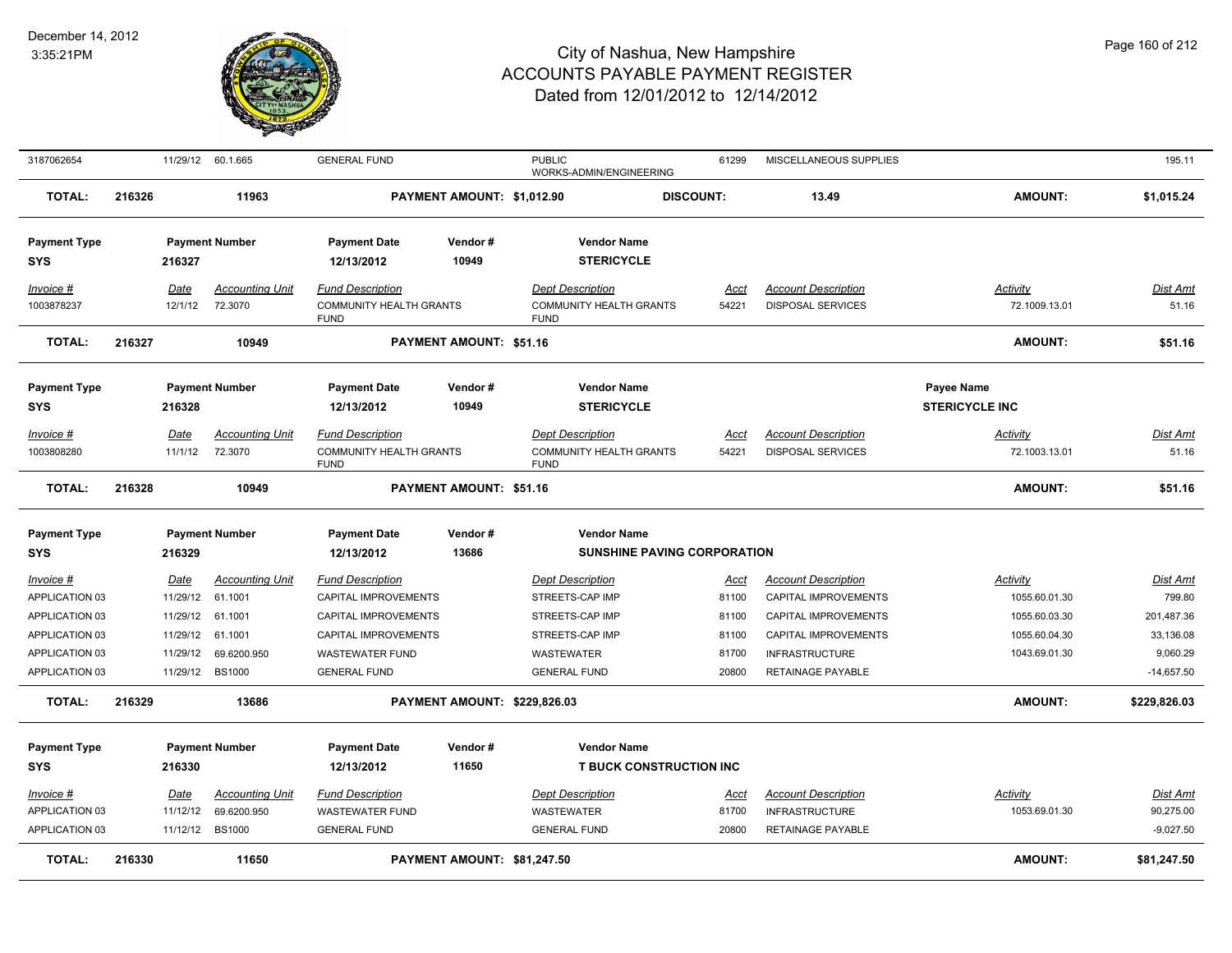

| <b>Payment Type</b> |        |             | <b>Payment Number</b>  | <b>Payment Date</b>                    | Vendor#                  | <b>Vendor Name</b>                     |             |                                          |                                       |                 |
|---------------------|--------|-------------|------------------------|----------------------------------------|--------------------------|----------------------------------------|-------------|------------------------------------------|---------------------------------------|-----------------|
| <b>SYS</b>          |        | 216331      |                        | 12/13/2012                             | 13706                    | TAB PRODUCTS CO LLC                    |             |                                          |                                       |                 |
| $Invoice$ #         |        | <b>Date</b> | <b>Accounting Unit</b> | <b>Fund Description</b>                |                          | <b>Dept Description</b>                | <u>Acct</u> | <b>Account Description</b>               |                                       | <b>Dist Amt</b> |
| 2136029             |        |             | 10/29/12 50.1.500      | <b>GENERAL FUND</b>                    |                          | <b>POLICE</b>                          | 61100       | OFFICE SUPPLIES                          |                                       | 59.25           |
| <b>TOTAL:</b>       | 216331 |             | 13706                  |                                        | PAYMENT AMOUNT: \$59.25  |                                        |             |                                          | <b>AMOUNT:</b>                        | \$59.25         |
| <b>Payment Type</b> |        |             | <b>Payment Number</b>  | <b>Payment Date</b>                    | Vendor#                  | <b>Vendor Name</b>                     |             |                                          |                                       |                 |
| <b>SYS</b>          |        | 216332      |                        | 12/13/2012                             | 13720                    | <b>TENNANT CO</b>                      |             |                                          |                                       |                 |
| $Invoice$ #         |        | <u>Date</u> | <b>Accounting Unit</b> | <b>Fund Description</b>                |                          | <b>Dept Description</b>                | Acct        | <b>Account Description</b>               |                                       | <b>Dist Amt</b> |
| 911317050           |        | 11/8/12     | 61.1.700               | <b>GENERAL FUND</b>                    |                          | <b>STREETS</b>                         | 54600       | VEHICLE REPAIRS & MAINTENANCE            |                                       | 102.65          |
| <b>TOTAL:</b>       | 216332 |             | 13720                  |                                        | PAYMENT AMOUNT: \$102.65 |                                        |             |                                          | <b>AMOUNT:</b>                        | \$102.65        |
| <b>Payment Type</b> |        |             | <b>Payment Number</b>  | <b>Payment Date</b>                    | Vendor#                  | <b>Vendor Name</b>                     |             |                                          | Payee Name                            |                 |
| <b>SYS</b>          |        | 216333      |                        | 12/13/2012                             | 13720                    | <b>TENNANT CO</b>                      |             |                                          | <b>TENNANT SALES &amp; SERVICE CO</b> |                 |
| Invoice #           |        | Date        | <b>Accounting Unit</b> | <b>Fund Description</b>                |                          | <b>Dept Description</b>                | Acct        | <b>Account Description</b>               |                                       | Dist Amt        |
| 911289464           |        |             | 11/23/12 61.1.700      | <b>GENERAL FUND</b>                    |                          | <b>STREETS</b>                         | 54600       | <b>VEHICLE REPAIRS &amp; MAINTENANCE</b> |                                       | 321.10          |
| <b>TOTAL:</b>       | 216333 |             | 13720                  |                                        | PAYMENT AMOUNT: \$321.10 |                                        |             |                                          | <b>AMOUNT:</b>                        | \$321.10        |
| <b>Payment Type</b> |        |             | <b>Payment Number</b>  | <b>Payment Date</b>                    | Vendor#                  | <b>Vendor Name</b>                     |             |                                          |                                       |                 |
| <b>SYS</b>          |        | 216334      |                        | 12/13/2012                             | 13723                    | <b>TESSCO INC</b>                      |             |                                          |                                       |                 |
| $Invoice$ #         |        | Date        | <b>Accounting Unit</b> | <b>Fund Description</b>                |                          | <b>Dept Description</b>                | Acct        | <b>Account Description</b>               |                                       | Dist Amt        |
| 536324              |        |             | 10/17/12  50.1.500     | <b>GENERAL FUND</b>                    |                          | POLICE                                 | 61607       | <b>COMPUTER SUPPLIES</b>                 |                                       | 61.86           |
| <b>TOTAL:</b>       | 216334 |             | 13723                  |                                        | PAYMENT AMOUNT: \$61.86  |                                        |             |                                          | <b>AMOUNT:</b>                        | \$61.86         |
| <b>Payment Type</b> |        |             | <b>Payment Number</b>  | <b>Payment Date</b>                    | Vendor#                  | <b>Vendor Name</b>                     |             |                                          |                                       |                 |
| <b>SYS</b>          |        | 216335      |                        | 12/13/2012                             | 15170                    | <b>TLO LLC</b>                         |             |                                          |                                       |                 |
|                     |        |             |                        |                                        |                          |                                        |             |                                          |                                       |                 |
| $Invoice$ #         |        | <u>Date</u> | <b>Accounting Unit</b> | <b>Fund Description</b>                |                          | <b>Dept Description</b>                | <u>Acct</u> | <b>Account Description</b>               |                                       | Dist Amt        |
| 331630 12/1/2012    |        | 12/1/12     | 50.4020                | POLICE DRUG ENFORCEMENT<br><b>FUND</b> |                          | POLICE DRUG ENFORCEMENT<br><b>FUND</b> | 55699       | OTHER CONTRACTED SERVICES                |                                       | 110.00          |
| <b>TOTAL:</b>       | 216335 |             | 15170                  |                                        | PAYMENT AMOUNT: \$110.00 |                                        |             |                                          | <b>AMOUNT:</b>                        | \$110.00        |
| <b>Payment Type</b> |        |             | <b>Payment Number</b>  | <b>Payment Date</b>                    | Vendor#                  | <b>Vendor Name</b>                     |             |                                          |                                       |                 |
| <b>SYS</b>          |        | 216336      |                        | 12/13/2012                             | 15310                    | <b>TOOL &amp; EQUIPMENT CONNECTION</b> |             |                                          |                                       |                 |
|                     |        |             |                        |                                        |                          |                                        |             |                                          |                                       |                 |
| Invoice #           |        | Date        | <b>Accounting Unit</b> | <b>Fund Description</b>                |                          | <b>Dept Description</b>                | Acct        | <b>Account Description</b>               |                                       | Dist Amt        |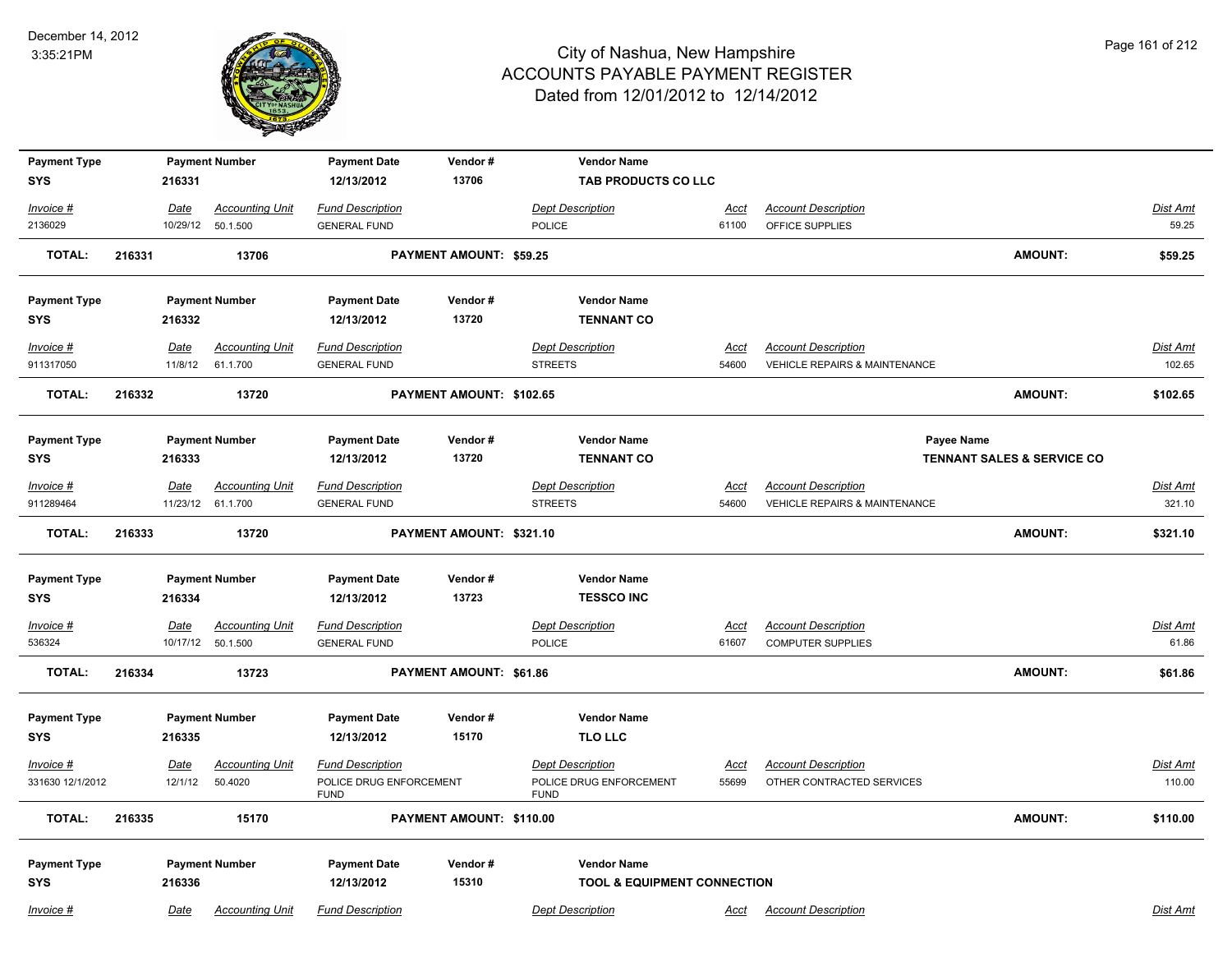

| 00007574                          |        |          | 11/26/12 61.1.700      | <b>GENERAL FUND</b>               |                            | <b>STREETS</b>                                   | 55699 | OTHER CONTRACTED SERVICES      |                | 1,340.00        |
|-----------------------------------|--------|----------|------------------------|-----------------------------------|----------------------------|--------------------------------------------------|-------|--------------------------------|----------------|-----------------|
| <b>TOTAL:</b>                     | 216336 |          | 15310                  |                                   | PAYMENT AMOUNT: \$1,340.00 |                                                  |       |                                | <b>AMOUNT:</b> | \$1,340.00      |
| <b>Payment Type</b><br><b>SYS</b> |        | 216337   | <b>Payment Number</b>  | <b>Payment Date</b><br>12/13/2012 | Vendor#<br>15132           | <b>Vendor Name</b><br><b>TSAI FONG BOOKS INC</b> |       |                                |                |                 |
| Invoice #                         |        | Date     | <b>Accounting Unit</b> | <b>Fund Description</b>           |                            | <b>Dept Description</b>                          | Acct  | <b>Account Description</b>     |                | <b>Dist Amt</b> |
| <b>INV44334</b>                   |        |          | 11/19/12 79.1.760      | <b>GENERAL FUND</b>               |                            | <b>LIBRARY</b>                                   | 61807 | <b>PUBLICATIONS</b>            |                | 160.05          |
| <b>TOTAL:</b>                     | 216337 |          | 15132                  |                                   | PAYMENT AMOUNT: \$160.05   |                                                  |       |                                | AMOUNT:        | \$160.05        |
| <b>Payment Type</b>               |        |          | <b>Payment Number</b>  | <b>Payment Date</b>               | Vendor#                    | <b>Vendor Name</b>                               |       |                                |                |                 |
| SYS                               |        | 216338   |                        | 12/13/2012                        | 13797                      | UNIFIRST CORPORATION                             |       |                                |                |                 |
| Invoice #                         |        | Date     | <b>Accounting Unit</b> | <b>Fund Description</b>           |                            | <b>Dept Description</b>                          | Acct  | <b>Account Description</b>     |                | Dist Amt        |
| 044 4058573                       |        | 10/19/12 | 68.6000.540            | SOLID WASTE FUND                  |                            | <b>SOLID WASTE</b>                               | 61110 | PROTECTIVE CLOTHING            |                | 136.40          |
| 044 4061643                       |        | 10/26/12 | 68.6000.540            | SOLID WASTE FUND                  |                            | <b>SOLID WASTE</b>                               | 61110 | PROTECTIVE CLOTHING            |                | 190.58          |
| 044 4063789                       |        | 11/1/12  | 69.6200.540            | WASTEWATER FUND                   |                            | WASTEWATER                                       | 61107 | <b>CLOTHING &amp; UNIFORMS</b> |                | 43.04           |
| 044 4063789                       |        | 11/1/12  | 69.6200.670            | <b>WASTEWATER FUND</b>            |                            | <b>WASTEWATER</b>                                | 61107 | <b>CLOTHING &amp; UNIFORMS</b> |                | 379.81          |
| 044 4064819                       |        | 11/2/12  | 68.6000.540            | SOLID WASTE FUND                  |                            | <b>SOLID WASTE</b>                               | 61110 | PROTECTIVE CLOTHING            |                | 129.61          |
| 044 4067992                       |        | 11/6/12  | 68.6000.540            | SOLID WASTE FUND                  |                            | <b>SOLID WASTE</b>                               | 61110 | PROTECTIVE CLOTHING            |                | 183.51          |
| 044 4070127                       |        | 11/15/12 | 69.6200.540            | <b>WASTEWATER FUND</b>            |                            | <b>WASTEWATER</b>                                | 61107 | <b>CLOTHING &amp; UNIFORMS</b> |                | 43.04           |
| 044 4070127                       |        | 11/15/12 | 69.6200.670            | WASTEWATER FUND                   |                            | WASTEWATER                                       | 61107 | <b>CLOTHING &amp; UNIFORMS</b> |                | 265.26          |
| 044 4071149                       |        | 11/16/12 | 68.6000.540            | SOLID WASTE FUND                  |                            | SOLID WASTE                                      | 61110 | PROTECTIVE CLOTHING            |                | 129.61          |
| 044 4073290                       |        | 11/22/12 | 69.6200.540            | <b>WASTEWATER FUND</b>            |                            | <b>WASTEWATER</b>                                | 61107 | <b>CLOTHING &amp; UNIFORMS</b> |                | 43.04           |
| 044 4073290                       |        | 11/22/12 | 69.6200.670            | <b>WASTEWATER FUND</b>            |                            | WASTEWATER                                       | 61107 | <b>CLOTHING &amp; UNIFORMS</b> |                | 275.06          |
| 044 4074348                       |        | 11/23/12 | 68.6000.540            | SOLID WASTE FUND                  |                            | SOLID WASTE                                      | 61110 | PROTECTIVE CLOTHING            |                | 129.61          |
| 044 4075710                       |        |          | 11/30/12 61.1.670      | <b>GENERAL FUND</b>               |                            | <b>STREETS</b>                                   | 61107 | <b>CLOTHING &amp; UNIFORMS</b> |                | 51.98           |
| 044 4075711                       |        |          | 11/30/12 61.1.670      | <b>GENERAL FUND</b>               |                            | <b>STREETS</b>                                   | 61107 | <b>CLOTHING &amp; UNIFORMS</b> |                | 79.01           |
| 044 4076526                       |        | 11/29/12 | 18.1.500               | <b>GENERAL FUND</b>               |                            | OTHER GENERAL GOV'T                              | 45960 | <b>VENDOR DISCOUNTS</b>        |                | $-0.50$         |
| 044 4076526                       |        | 11/29/12 | 69.6200.540            | <b>WASTEWATER FUND</b>            |                            | <b>WASTEWATER</b>                                | 61107 | <b>CLOTHING &amp; UNIFORMS</b> |                | 43.04           |
| 044 4076526                       |        | 11/29/12 | 69.6200.670            | <b>WASTEWATER FUND</b>            |                            | WASTEWATER                                       | 61107 | <b>CLOTHING &amp; UNIFORMS</b> |                | 265.26          |
| 044 4076526                       |        | 11/29/12 | <b>BS1000</b>          | <b>GENERAL FUND</b>               |                            | <b>GENERAL FUND</b>                              | 29185 | LAWSON INVENTORY SUSPENSE      |                | 0.50            |
| 044 4077224                       |        | 11/30/12 | 61.1.670               | <b>GENERAL FUND</b>               |                            | <b>STREETS</b>                                   | 61107 | <b>CLOTHING &amp; UNIFORMS</b> |                | 298.59          |
| 044 4077529                       |        |          | 11/30/12 68.6000.540   | SOLID WASTE FUND                  |                            | SOLID WASTE                                      | 61110 | PROTECTIVE CLOTHING            |                | 132.46          |
| <b>TOTAL:</b>                     | 216338 |          | 13797                  |                                   | PAYMENT AMOUNT: \$2,818.91 |                                                  |       |                                | <b>AMOUNT:</b> | \$2,818.91      |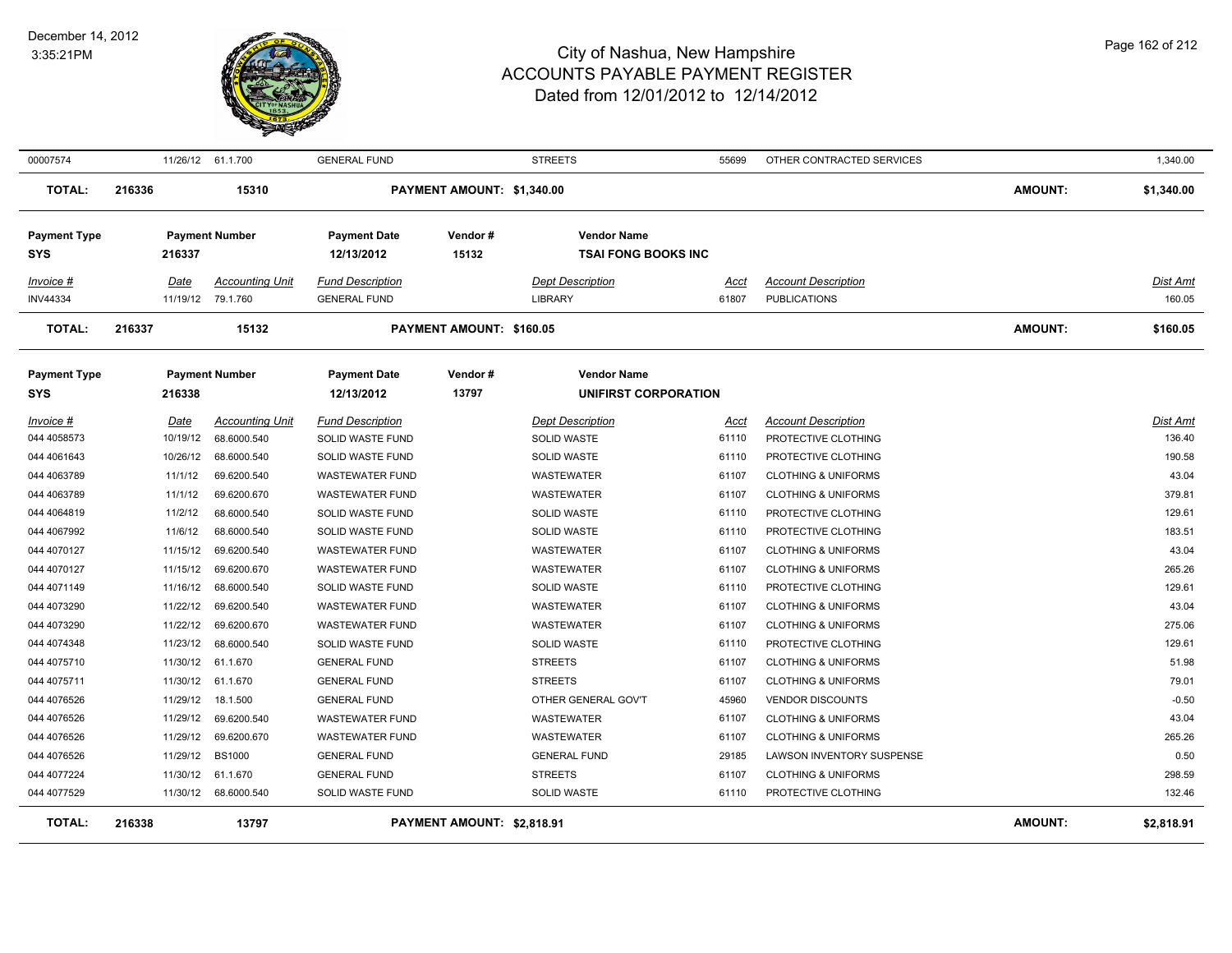

| <b>Payment Type</b><br><b>SYS</b> |        | 216339          | <b>Payment Number</b>                 | <b>Payment Date</b><br>12/13/2012                 | Vendor#<br>11357           | <b>Vendor Name</b><br><b>UNION METAL CORP</b> |               |                                     | Payee Name<br>UNION METAL CORPORATION |                      |
|-----------------------------------|--------|-----------------|---------------------------------------|---------------------------------------------------|----------------------------|-----------------------------------------------|---------------|-------------------------------------|---------------------------------------|----------------------|
|                                   |        |                 |                                       |                                                   |                            |                                               |               |                                     |                                       |                      |
| Invoice #                         |        | Date            | <b>Accounting Unit</b>                | <b>Fund Description</b>                           |                            | <b>Dept Description</b>                       | Acct          | <b>Account Description</b>          | <b>Activity</b>                       | Dist Amt             |
| 44251                             |        |                 | 10/30/12 61.1001                      | CAPITAL IMPROVEMENTS                              |                            | STREETS-CAP IMP                               | 81100         | CAPITAL IMPROVEMENTS                | 1000                                  | 8,520.00             |
| <b>TOTAL:</b>                     | 216339 |                 | 11357                                 |                                                   | PAYMENT AMOUNT: \$8,520.00 |                                               |               |                                     | <b>AMOUNT:</b>                        | \$8,520.00           |
| <b>Payment Type</b>               |        |                 | <b>Payment Number</b>                 | <b>Payment Date</b>                               | Vendor#                    | <b>Vendor Name</b>                            |               |                                     |                                       |                      |
| <b>SYS</b>                        |        | 216340          |                                       | 12/13/2012                                        | 13804                      | UNITED SITE SERVICES NORTHEAST                |               |                                     |                                       |                      |
| Invoice #                         |        | Date            | <b>Accounting Unit</b>                | <b>Fund Description</b>                           |                            | <b>Dept Description</b>                       | Acct          | <b>Account Description</b>          |                                       | Dist Amt             |
| 114-810354                        |        | 9/3/12          | 77.1.650                              | <b>GENERAL FUND</b>                               |                            | PARKS & RECREATION                            | 54821         | <b>EQUIPMENT RENTAL</b>             |                                       | 54.97                |
| 114-866991                        |        | 10/2/12         | 77.1.650                              | <b>GENERAL FUND</b>                               |                            | PARKS & RECREATION                            | 54821         | <b>EQUIPMENT RENTAL</b>             |                                       | 109.94               |
| 114-946689                        |        | 11/13/12        | 61.1.670                              | <b>GENERAL FUND</b>                               |                            | <b>STREETS</b>                                | 55699         | OTHER CONTRACTED SERVICES           |                                       | 54.97                |
| 214-27594                         |        |                 | 10/23/12 77.1.650                     | <b>GENERAL FUND</b>                               |                            | PARKS & RECREATION                            | 54821         | <b>EQUIPMENT RENTAL</b>             |                                       | $-54.97$             |
| 214-27595                         |        |                 | 10/23/12 77.1.650                     | <b>GENERAL FUND</b>                               |                            | PARKS & RECREATION                            | 54821         | <b>EQUIPMENT RENTAL</b>             |                                       | $-54.97$             |
| 214-27596                         |        |                 | 10/23/12 77.1.650                     | <b>GENERAL FUND</b>                               |                            | PARKS & RECREATION                            | 54821         | <b>EQUIPMENT RENTAL</b>             |                                       | $-54.97$             |
| <b>TOTAL:</b>                     | 216340 |                 | 13804                                 |                                                   | PAYMENT AMOUNT: \$54.97    |                                               |               |                                     | AMOUNT:                               | \$54.97              |
| <b>Payment Type</b>               |        |                 | <b>Payment Number</b>                 | <b>Payment Date</b>                               | Vendor#                    | <b>Vendor Name</b>                            |               |                                     |                                       |                      |
| <b>SYS</b>                        |        | 216341          |                                       | 12/13/2012                                        | 13645                      | <b>UNIVAR USA INC</b>                         |               |                                     |                                       |                      |
|                                   |        |                 |                                       |                                                   |                            |                                               |               | <b>Account Description</b>          |                                       |                      |
| Invoice #<br>RP664040             |        | Date<br>11/9/12 | <b>Accounting Unit</b><br>69.6200.670 | <b>Fund Description</b><br><b>WASTEWATER FUND</b> |                            | <b>Dept Description</b><br>WASTEWATER         | Acct<br>61156 | <b>CHEMICALS</b>                    |                                       | Dist Amt<br>1,041.67 |
|                                   |        |                 |                                       |                                                   |                            |                                               |               |                                     |                                       |                      |
| <b>TOTAL:</b>                     | 216341 |                 | 13645                                 |                                                   | PAYMENT AMOUNT: \$1,041.67 |                                               |               |                                     | <b>AMOUNT:</b>                        | \$1,041.67           |
| <b>Payment Type</b>               |        |                 | <b>Payment Number</b>                 | <b>Payment Date</b>                               | Vendor#                    | <b>Vendor Name</b>                            |               |                                     | Payee Name                            |                      |
| <b>SYS</b>                        |        | 216342          |                                       | 12/13/2012                                        | 13806                      | UNIVERSAL RECYCLING TECH LLC                  |               |                                     | UNIVERSAL RECYCLING TECH              |                      |
| <u>Invoice #</u>                  |        | <b>Date</b>     | <b>Accounting Unit</b>                | <b>Fund Description</b>                           |                            | <b>Dept Description</b>                       | <u>Acct</u>   | <b>Account Description</b>          |                                       | <b>Dist Amt</b>      |
| ARINV049026                       |        |                 | 11/21/12 68.6000.695                  | SOLID WASTE FUND                                  |                            | SOLID WASTE                                   | 55699         | OTHER CONTRACTED SERVICES           |                                       | 2,594.63             |
|                                   |        |                 |                                       |                                                   |                            |                                               |               |                                     |                                       |                      |
| <b>TOTAL:</b>                     | 216342 |                 | 13806                                 |                                                   | PAYMENT AMOUNT: \$2,594.63 |                                               |               |                                     | <b>AMOUNT:</b>                        | \$2,594.63           |
| <b>Payment Type</b>               |        |                 | <b>Payment Number</b>                 | <b>Payment Date</b>                               | Vendor#                    | <b>Vendor Name</b>                            |               |                                     |                                       |                      |
| <b>SYS</b>                        |        | 216343          |                                       | 12/13/2012                                        | 13807                      | <b>STEVE SHUMSKY UNLIMITED DOOR</b>           |               |                                     |                                       |                      |
| Invoice #                         |        | Date            | <b>Accounting Unit</b>                | <b>Fund Description</b>                           |                            | <b>Dept Description</b>                       | Acct          | <b>Account Description</b>          |                                       | Dist Amt             |
|                                   |        |                 | 11/21/12 61.1.670                     | <b>GENERAL FUND</b>                               |                            | <b>STREETS</b>                                | 54280         | <b>BUILDING/GROUNDS MAINTENANCE</b> |                                       | 440.00               |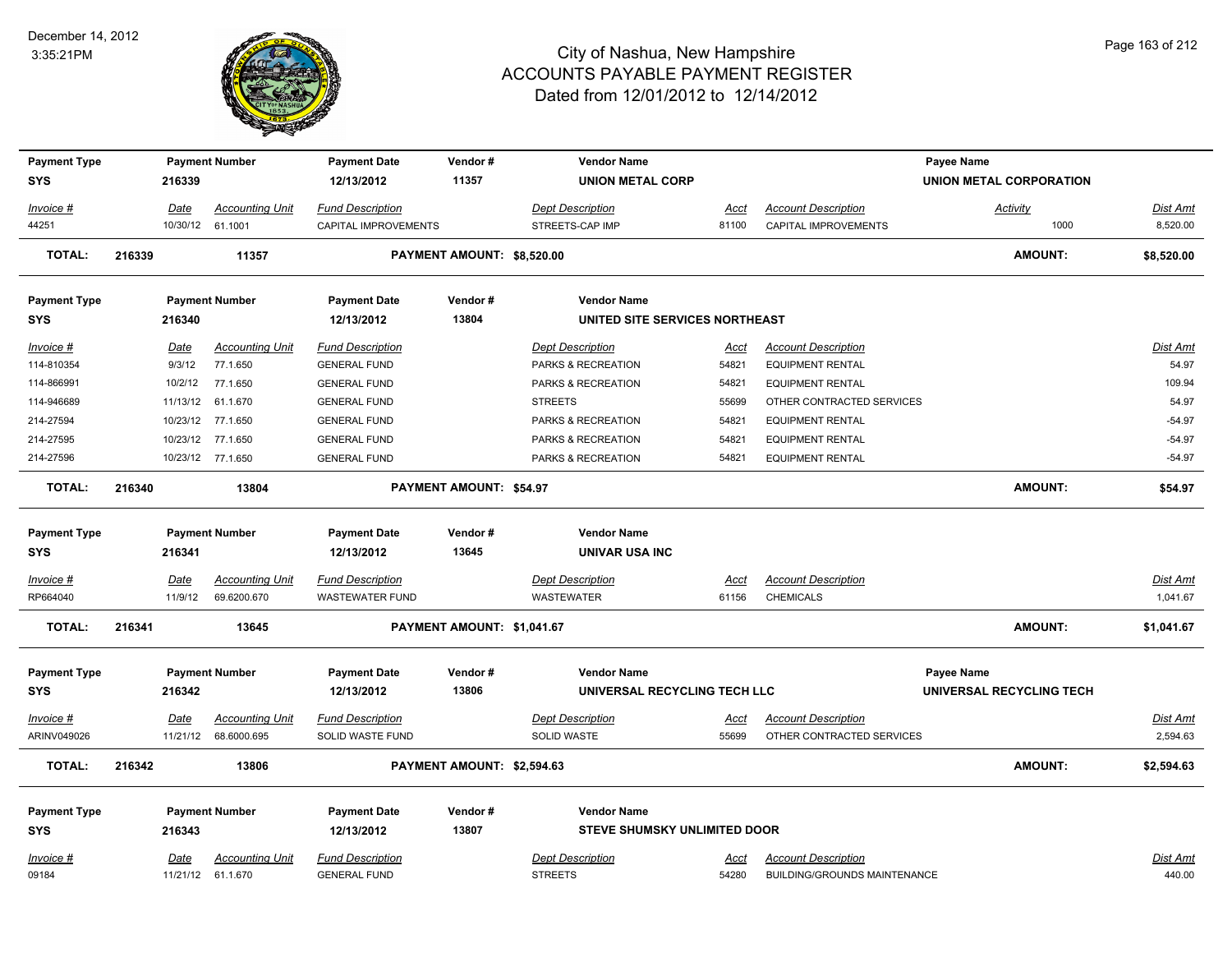

| <b>TOTAL:</b>                     | 216343 |                        | 13807                                 |                                                        | PAYMENT AMOUNT: \$440.00   |                                                            |               |                                                            | <b>AMOUNT:</b>                                | \$440.00                    |
|-----------------------------------|--------|------------------------|---------------------------------------|--------------------------------------------------------|----------------------------|------------------------------------------------------------|---------------|------------------------------------------------------------|-----------------------------------------------|-----------------------------|
| <b>Payment Type</b><br><b>SYS</b> |        | 216344                 | <b>Payment Number</b>                 | <b>Payment Date</b><br>12/13/2012                      | Vendor#<br>14881           | <b>Vendor Name</b><br><b>W V ENGINEERING ASSOCIATES PA</b> |               |                                                            |                                               |                             |
| Invoice #<br>7736                 |        | Date<br>11/30/12       | <b>Accounting Unit</b><br>84.3090     | <b>Fund Description</b><br><b>URBAN PROGRAM GRANTS</b> |                            | <b>Dept Description</b><br><b>URBAN PROGRAM GRANTS</b>     | Acct<br>69010 | <b>Account Description</b><br>PUBLIC FACILITY IMPROVEMENTS | <b>Activity</b><br>1012.84.01.30              | <u>Dist Amt</u><br>4,122.50 |
| <b>TOTAL:</b>                     | 216344 |                        | 14881                                 |                                                        | PAYMENT AMOUNT: \$4,122.50 |                                                            |               |                                                            | <b>AMOUNT:</b>                                | \$4,122.50                  |
| <b>Payment Type</b><br><b>SYS</b> |        | 216345                 | <b>Payment Number</b>                 | <b>Payment Date</b><br>12/13/2012                      | Vendor#<br>13855           | <b>Vendor Name</b><br><b>FRANK J WALLENT</b>               |               |                                                            |                                               |                             |
| Invoice #                         |        | Date                   | <b>Accounting Unit</b>                | <b>Fund Description</b>                                |                            | <b>Dept Description</b>                                    | <b>Acct</b>   | <b>Account Description</b>                                 |                                               | Dist Amt                    |
| TAPING12/5-12/11                  |        | 12/11/12               | 22.2505                               | <b>GOVT &amp; EDUCATION CHANNELS</b><br><b>FUND</b>    |                            | <b>GOV'T &amp; EDUCATION CHANNELS</b>                      | 53470         | <b>VIDEOGRAPHY SERVICES</b>                                |                                               | 312.50                      |
| <b>TOTAL:</b>                     | 216345 |                        | 13855                                 |                                                        | PAYMENT AMOUNT: \$312.50   |                                                            |               |                                                            | <b>AMOUNT:</b>                                | \$312.50                    |
| <b>Payment Type</b><br><b>SYS</b> |        | 216346                 | <b>Payment Number</b>                 | <b>Payment Date</b><br>12/13/2012                      | Vendor#<br>10959           | <b>Vendor Name</b><br><b>WATERLINE SERVICE LLC</b>         |               |                                                            |                                               |                             |
| Invoice #                         |        | <u>Date</u>            | <b>Accounting Unit</b>                | <b>Fund Description</b>                                |                            | <b>Dept Description</b>                                    | <u>Acct</u>   | <b>Account Description</b>                                 |                                               | Dist Amt                    |
| S0507.4 RET REL                   |        | 11/15/12               | <b>BS1000</b>                         | <b>GENERAL FUND</b>                                    |                            | <b>GENERAL FUND</b>                                        | 20800         | RETAINAGE PAYABLE                                          |                                               | 936.14                      |
| S0507.4 RET REL                   |        | 11/15/12               | <b>BS1000</b>                         | <b>GENERAL FUND</b>                                    |                            | <b>GENERAL FUND</b>                                        | 20850         | RETAINAGE INTEREST PAYABLE                                 |                                               | 2.28                        |
| <b>TOTAL:</b>                     | 216346 |                        | 10959                                 |                                                        | PAYMENT AMOUNT: \$938.42   |                                                            |               |                                                            | <b>AMOUNT:</b>                                | \$938.42                    |
| <b>Payment Type</b><br><b>SYS</b> |        | 216347                 | <b>Payment Number</b>                 | <b>Payment Date</b><br>12/13/2012                      | Vendor#<br>13905           | <b>Vendor Name</b><br><b>WOODARD &amp; CURRAN</b>          |               |                                                            | Payee Name<br><b>WOODARD &amp; CURRAN INC</b> |                             |
| Invoice #                         |        | <u>Date</u>            | <u>Accounting Unit</u>                | <b>Fund Description</b>                                |                            | <b>Dept Description</b>                                    | <u>Acct</u>   | <b>Account Description</b>                                 | <b>Activity</b>                               | <u>Dist Amt</u>             |
| 94872                             |        |                        | 10/10/12 69.6200.950                  | <b>WASTEWATER FUND</b>                                 |                            | <b>WASTEWATER</b>                                          | 81700         | <b>INFRASTRUCTURE</b>                                      | 1046.69.01.30                                 | 1,812.09                    |
| <b>TOTAL:</b>                     | 216347 |                        | 13905                                 |                                                        | PAYMENT AMOUNT: \$1,812.09 |                                                            |               |                                                            | AMOUNT:                                       | \$1,812.09                  |
| <b>Payment Type</b>               |        |                        | <b>Payment Number</b>                 | <b>Payment Date</b>                                    | Vendor#                    | <b>Vendor Name</b>                                         |               |                                                            |                                               |                             |
| <b>SYS</b>                        |        | 216348                 |                                       | 12/13/2012                                             | 14011                      | <b>BAYRING COMMUNICATIONS</b>                              |               |                                                            |                                               |                             |
| Invoice #<br>12/1/2012            |        | <b>Date</b><br>12/1/12 | <b>Accounting Unit</b><br>91.1.012621 | <b>Fund Description</b><br><b>GENERAL FUND</b>         |                            | <b>Dept Description</b><br><b>SCHOOL</b>                   | Acct<br>55109 | <b>Account Description</b><br>TELEPHONE-VOICE              |                                               | Dist Amt<br>78.00           |
| 12/1/2012                         |        | 12/1/12                | 91.1.032621                           | <b>GENERAL FUND</b>                                    |                            | SCHOOL                                                     | 55109         | TELEPHONE-VOICE                                            |                                               | 156.00                      |
| 12/1/2012                         |        | 12/1/12                | 91.1.042621                           | <b>GENERAL FUND</b>                                    |                            | SCHOOL                                                     | 55109         | TELEPHONE-VOICE                                            |                                               | 137.08                      |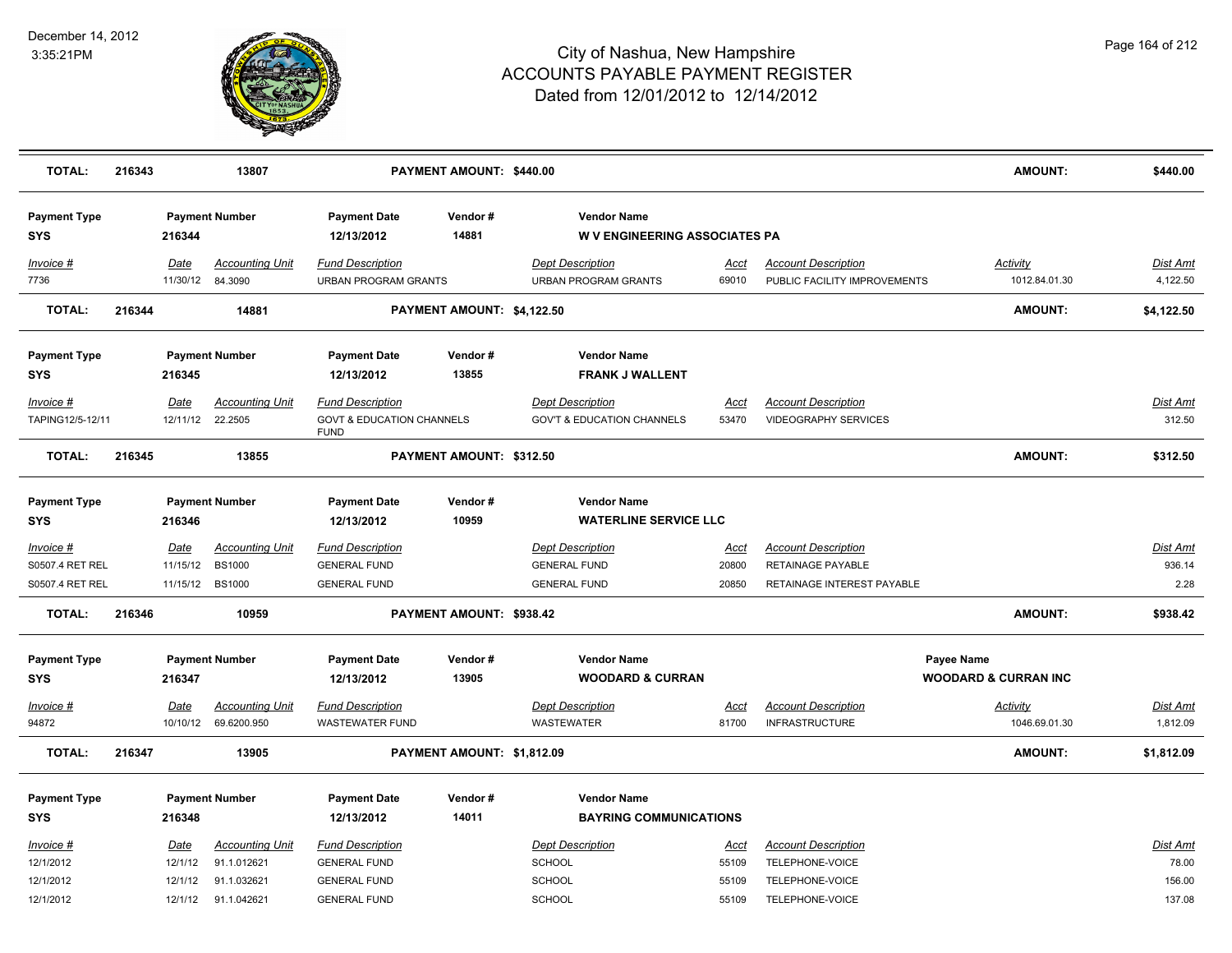

| 12/1/2012                 | 12/1/12                 | 91.1.052621                                  | <b>GENERAL FUND</b>                            |                            | <b>SCHOOL</b>                            | 55109                | TELEPHONE-VOICE                                  |                | 177.23                    |
|---------------------------|-------------------------|----------------------------------------------|------------------------------------------------|----------------------------|------------------------------------------|----------------------|--------------------------------------------------|----------------|---------------------------|
| 12/1/2012                 | 12/1/12                 | 91.1.062621                                  | <b>GENERAL FUND</b>                            |                            | <b>SCHOOL</b>                            | 55109                | TELEPHONE-VOICE                                  |                | 180.63                    |
| 12/1/2012                 | 12/1/12                 | 91.1.072621                                  | <b>GENERAL FUND</b>                            |                            | <b>SCHOOL</b>                            | 55109                | TELEPHONE-VOICE                                  |                | 156.00                    |
| 12/1/2012                 | 12/1/12                 | 91.1.092621                                  | <b>GENERAL FUND</b>                            |                            | <b>SCHOOL</b>                            | 55109                | TELEPHONE-VOICE                                  |                | 163.01                    |
| 12/1/2012                 | 12/1/12                 | 91.1.102621                                  | <b>GENERAL FUND</b>                            |                            | <b>SCHOOL</b>                            | 55109                | TELEPHONE-VOICE                                  |                | 157.32                    |
| 12/1/2012                 | 12/1/12                 | 91.1.112621                                  | <b>GENERAL FUND</b>                            |                            | <b>SCHOOL</b>                            | 55109                | TELEPHONE-VOICE                                  |                | 97.50                     |
| 12/1/2012                 | 12/1/12                 | 91.1.122621                                  | <b>GENERAL FUND</b>                            |                            | <b>SCHOOL</b>                            | 55109                | TELEPHONE-VOICE                                  |                | 80.28                     |
| 12/1/2012                 | 12/1/12                 | 91.1.132621                                  | <b>GENERAL FUND</b>                            |                            | <b>SCHOOL</b>                            | 55109                | TELEPHONE-VOICE                                  |                | 80.28                     |
| 12/1/2012                 | 12/1/12                 | 91.1.142621                                  | <b>GENERAL FUND</b>                            |                            | <b>SCHOOL</b>                            | 55109                | TELEPHONE-VOICE                                  |                | 156.00                    |
| 12/1/2012                 | 12/1/12                 | 91.1.152621                                  | <b>GENERAL FUND</b>                            |                            | <b>SCHOOL</b>                            | 55109                | TELEPHONE-VOICE                                  |                | 80.28                     |
| 12/1/2012                 | 12/1/12                 | 91.1.162621                                  | <b>GENERAL FUND</b>                            |                            | <b>SCHOOL</b>                            | 55109                | TELEPHONE-VOICE                                  |                | 39.00                     |
| 12/1/2012                 | 12/1/12                 | 91.1.172621                                  | <b>GENERAL FUND</b>                            |                            | <b>SCHOOL</b>                            | 55109                | TELEPHONE-VOICE                                  |                | 125.00                    |
| 12/1/2012                 | 12/1/12                 | 91.1.192621                                  | <b>GENERAL FUND</b>                            |                            | <b>SCHOOL</b>                            | 55109                | TELEPHONE-VOICE                                  |                | 138.00                    |
| 12/1/2012                 | 12/1/12                 | 91.1.202621                                  | <b>GENERAL FUND</b>                            |                            | <b>SCHOOL</b>                            | 55109                | TELEPHONE-VOICE                                  |                | 200.64                    |
| 12/1/2012                 |                         | 12/1/12 91.1.222621                          | <b>GENERAL FUND</b>                            |                            | <b>SCHOOL</b>                            | 55109                | TELEPHONE-VOICE                                  |                | 60.21                     |
| <b>TOTAL:</b>             | 216348                  | 14011                                        |                                                | PAYMENT AMOUNT: \$2,262.46 |                                          |                      |                                                  | <b>AMOUNT:</b> | \$2,262.46                |
| <b>Payment Type</b>       |                         | <b>Payment Number</b>                        | <b>Payment Date</b>                            | Vendor#                    | <b>Vendor Name</b>                       |                      |                                                  |                |                           |
| <b>SYS</b>                | 216349                  |                                              | 12/13/2012                                     | 13291                      | <b>PENNICHUCK WATER WORKS INC</b>        |                      |                                                  |                |                           |
|                           |                         |                                              |                                                |                            |                                          |                      |                                                  |                |                           |
| Invoice #                 | Date                    | <b>Accounting Unit</b>                       | <b>Fund Description</b>                        |                            | <b>Dept Description</b>                  | Acct                 | <b>Account Description</b>                       |                | <b>Dist Amt</b>           |
| 31954425NOV               | 11/21/12                | 91.1.192621                                  | <b>GENERAL FUND</b>                            |                            | <b>SCHOOL</b>                            | 54141                | WATER & SEWER                                    |                | 475.24                    |
| 60109723NOV               |                         | 11/21/12 91.1.172621                         | <b>GENERAL FUND</b>                            |                            | <b>SCHOOL</b>                            | 54141                | <b>WATER &amp; SEWER</b>                         |                | 618.53                    |
| 61607611NOV               | 11/21/12                | 91.1.222621                                  | <b>GENERAL FUND</b>                            |                            | <b>SCHOOL</b>                            | 54141                | <b>WATER &amp; SEWER</b>                         |                | 66.96                     |
| 70093754NOV               |                         | 11/21/12 91.1.032621                         | <b>GENERAL FUND</b>                            |                            | <b>SCHOOL</b>                            | 54141                | WATER & SEWER                                    |                | 1,381.43                  |
| <b>TOTAL:</b>             | 216349                  | 13291                                        |                                                | PAYMENT AMOUNT: \$2,542.16 |                                          |                      |                                                  | <b>AMOUNT:</b> | \$2,542.16                |
| <b>Payment Type</b>       |                         | <b>Payment Number</b>                        | <b>Payment Date</b>                            | Vendor#                    | <b>Vendor Name</b>                       |                      |                                                  |                |                           |
| SYS                       | 216350                  |                                              | 12/13/2012                                     | 13372                      | <b>PSNH</b>                              |                      |                                                  |                |                           |
|                           |                         |                                              |                                                |                            |                                          |                      |                                                  |                |                           |
| Invoice #<br>G15012118NOV | <u>Date</u><br>11/15/12 | <b>Accounting Unit</b><br>91.1.052621        | <b>Fund Description</b><br><b>GENERAL FUND</b> |                            | <b>Dept Description</b><br><b>SCHOOL</b> | <u>Acct</u><br>54100 | <b>Account Description</b><br><b>ELECTRICITY</b> |                | <b>Dist Amt</b><br>345.01 |
| G20519295NOV              | 11/3/12                 | 91.1.202621                                  | <b>GENERAL FUND</b>                            |                            | <b>SCHOOL</b>                            | 54100                | <b>ELECTRICITY</b>                               |                | 16.77                     |
| G45746069NOV              |                         |                                              |                                                |                            |                                          |                      |                                                  |                |                           |
|                           |                         |                                              |                                                |                            |                                          |                      |                                                  |                |                           |
| G57831274NOV              |                         | 11/27/12 91.1.222621<br>11/27/12 91.1.062621 | <b>GENERAL FUND</b><br><b>GENERAL FUND</b>     |                            | <b>SCHOOL</b><br>SCHOOL                  | 54100<br>54100       | <b>ELECTRICITY</b><br><b>ELECTRICITY</b>         |                | 703.78<br>14.04           |

G72165264NOV 11/13/12 91.1.162621 GENERAL FUND 54100 ELECTRICITY 15.23 G80097783NOV 11/9/12 91.1.102621 GENERAL FUND 54100 ELECTRICITY 16.44 S24898725NOV 11/3/12 91.1.202621 GENERAL FUND 54100 ELECTRICITY 16.26 S27767499NOV 11/2/12 91.1.152621 GENERAL FUND 54100 ELECTRICITY 76.71 S41770458NOV 11/7/12 91.1.042621 GENERAL FUND 54100 ELECTRICITY 14.38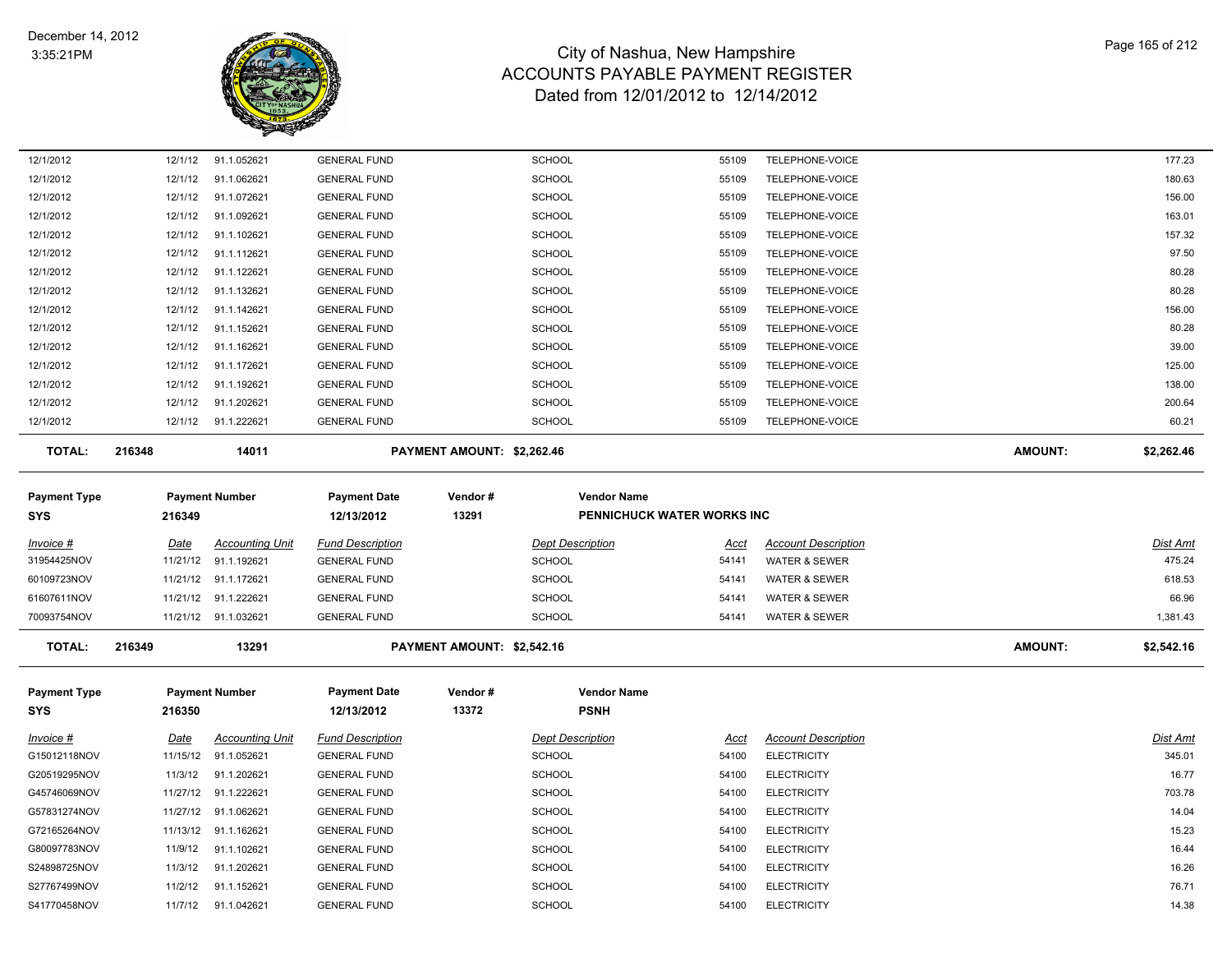

| S64577438NOV         |        |             | 11/20/12 91.1.142621   | <b>GENERAL FUND</b>     |                            | <b>SCHOOL</b>                   | 54100       | <b>ELECTRICITY</b>         |                | 15.75      |
|----------------------|--------|-------------|------------------------|-------------------------|----------------------------|---------------------------------|-------------|----------------------------|----------------|------------|
| S82722697NOV         |        | 11/13/12    | 91.1.162621            | <b>GENERAL FUND</b>     |                            | SCHOOL                          | 54100       | <b>ELECTRICITY</b>         |                | 15.75      |
| S87003128NOV         |        |             | 11/27/12 91.1.072621   | <b>GENERAL FUND</b>     |                            | <b>SCHOOL</b>                   | 54100       | <b>ELECTRICITY</b>         |                | 212.26     |
| W01615867NOV         |        |             | 11/27/12 91.1.072621   | <b>GENERAL FUND</b>     |                            | <b>SCHOOL</b>                   | 54100       | <b>ELECTRICITY</b>         |                | 30.43      |
| W57545405NOV         |        | 11/2/12     | 91.1.092621            | <b>GENERAL FUND</b>     |                            | <b>SCHOOL</b>                   | 54100       | <b>ELECTRICITY</b>         |                | 15.07      |
| W60800486NOV         |        | 11/7/12     | 91.1.122621            | <b>GENERAL FUND</b>     |                            | <b>SCHOOL</b>                   | 54100       | <b>ELECTRICITY</b>         |                | 13.03      |
| W71970670NOV         |        |             | 11/27/12 91.1.032621   | <b>GENERAL FUND</b>     |                            | <b>SCHOOL</b>                   | 54100       | <b>ELECTRICITY</b>         |                | 289.27     |
| <b>TOTAL:</b>        | 216350 |             | 13372                  |                         | PAYMENT AMOUNT: \$1,810.18 |                                 |             |                            | <b>AMOUNT:</b> | \$1,810.18 |
| Payment Type         |        |             | <b>Payment Number</b>  | <b>Payment Date</b>     | Vendor#                    | <b>Vendor Name</b>              |             |                            |                |            |
| SYS                  |        | 216351      |                        | 12/13/2012              | 14216                      | <b>FAIRPOINT COMMUNICATIONS</b> |             |                            |                |            |
| Invoice #            |        | Date        | <b>Accounting Unit</b> | <b>Fund Description</b> |                            | <b>Dept Description</b>         | Acct        | <b>Account Description</b> |                | Dist Amt   |
| DEC-12-6038799199866 |        | 12/3/12     | 91.1.222621            | <b>GENERAL FUND</b>     |                            | <b>SCHOOL</b>                   | 55109       | TELEPHONE-VOICE            |                | 53.94      |
| NOV-12-6035789215116 |        |             | 11/30/12 91.1.142621   | <b>GENERAL FUND</b>     |                            | <b>SCHOOL</b>                   | 55109       | TELEPHONE-VOICE            |                | 30.21      |
| <b>TOTAL:</b>        | 216351 |             | 14216                  |                         | PAYMENT AMOUNT: \$84.15    |                                 |             |                            | <b>AMOUNT:</b> | \$84.15    |
| <b>Payment Type</b>  |        |             | <b>Payment Number</b>  | <b>Payment Date</b>     | Vendor#                    | <b>Vendor Name</b>              |             |                            |                |            |
| SYS                  |        | 216352      |                        | 12/13/2012              | 12707                      | <b>FEDEX</b>                    |             |                            |                |            |
| Invoice #            |        | <u>Date</u> | <b>Accounting Unit</b> | <b>Fund Description</b> |                            | <b>Dept Description</b>         | Acct        | <b>Account Description</b> |                | Dist Amt   |
| 2-100-16781          |        | 12/3/12     | 91.1.012320            | <b>GENERAL FUND</b>     |                            | <b>SCHOOL</b>                   | 55607       | POSTAGE & DELIVERY         |                | 36.70      |
| <b>TOTAL:</b>        | 216352 |             | 12707                  |                         | PAYMENT AMOUNT: \$36.70    |                                 |             |                            | <b>AMOUNT:</b> | \$36.70    |
| <b>Payment Type</b>  |        |             | <b>Payment Number</b>  | <b>Payment Date</b>     | Vendor#                    | <b>Vendor Name</b>              |             |                            |                |            |
| SYS                  |        | 216353      |                        | 12/13/2012              | 10853                      | <b>GRAINGER</b>                 |             |                            |                |            |
| <u>Invoice #</u>     |        | <b>Date</b> | <b>Accounting Unit</b> | <b>Fund Description</b> |                            | <b>Dept Description</b>         | <u>Acct</u> | <b>Account Description</b> |                | Dist Amt   |
| 9001228189           |        |             | 11/19/12 91.1.222620   | <b>GENERAL FUND</b>     |                            | <b>SCHOOL</b>                   | 61421       | SUPPLIES, HVAC             |                | 2,760.00   |
| 9004847647           |        |             | 11/27/12 91.1.222620   | <b>GENERAL FUND</b>     |                            | <b>SCHOOL</b>                   | 61421       | SUPPLIES, HVAC             |                | 0.00       |
| 9004847647-CREDIT    |        |             | 11/27/12 91.1.222620   | <b>GENERAL FUND</b>     |                            | <b>SCHOOL</b>                   | 61421       | SUPPLIES, HVAC             |                | $-215.00$  |
| 9006487731           |        |             | 11/28/12 91.1.222620   | <b>GENERAL FUND</b>     |                            | <b>SCHOOL</b>                   | 61421       | SUPPLIES, HVAC             |                | 161.61     |
| 9977034090           |        | 11/14/12    | 91.1.222620            | <b>GENERAL FUND</b>     |                            | <b>SCHOOL</b>                   | 61421       | SUPPLIES, HVAC             |                | 680.93     |
| 9977034090           |        | 11/14/12    | <b>BS1000</b>          | <b>GENERAL FUND</b>     |                            | <b>GENERAL FUND</b>             | 29185       | LAWSON INVENTORY SUSPENSE  |                | $-35.93$   |
| 9979427912           |        | 11/16/12    | 91.1.222620            | <b>GENERAL FUND</b>     |                            | <b>SCHOOL</b>                   | 61421       | SUPPLIES, HVAC             |                | 700.00     |
| 9979906782           |        | 11/16/12    | 91.1.222620            | <b>GENERAL FUND</b>     |                            | <b>SCHOOL</b>                   | 61421       | SUPPLIES, HVAC             |                | 226.99     |
| 9979906782           |        |             | 11/16/12 BS1000        | <b>GENERAL FUND</b>     |                            | <b>GENERAL FUND</b>             | 29185       | LAWSON INVENTORY SUSPENSE  |                | $-11.99$   |
| <b>TOTAL:</b>        | 216353 |             | 10853                  |                         | PAYMENT AMOUNT: \$4,266.61 |                                 |             |                            | <b>AMOUNT:</b> | \$4,266.61 |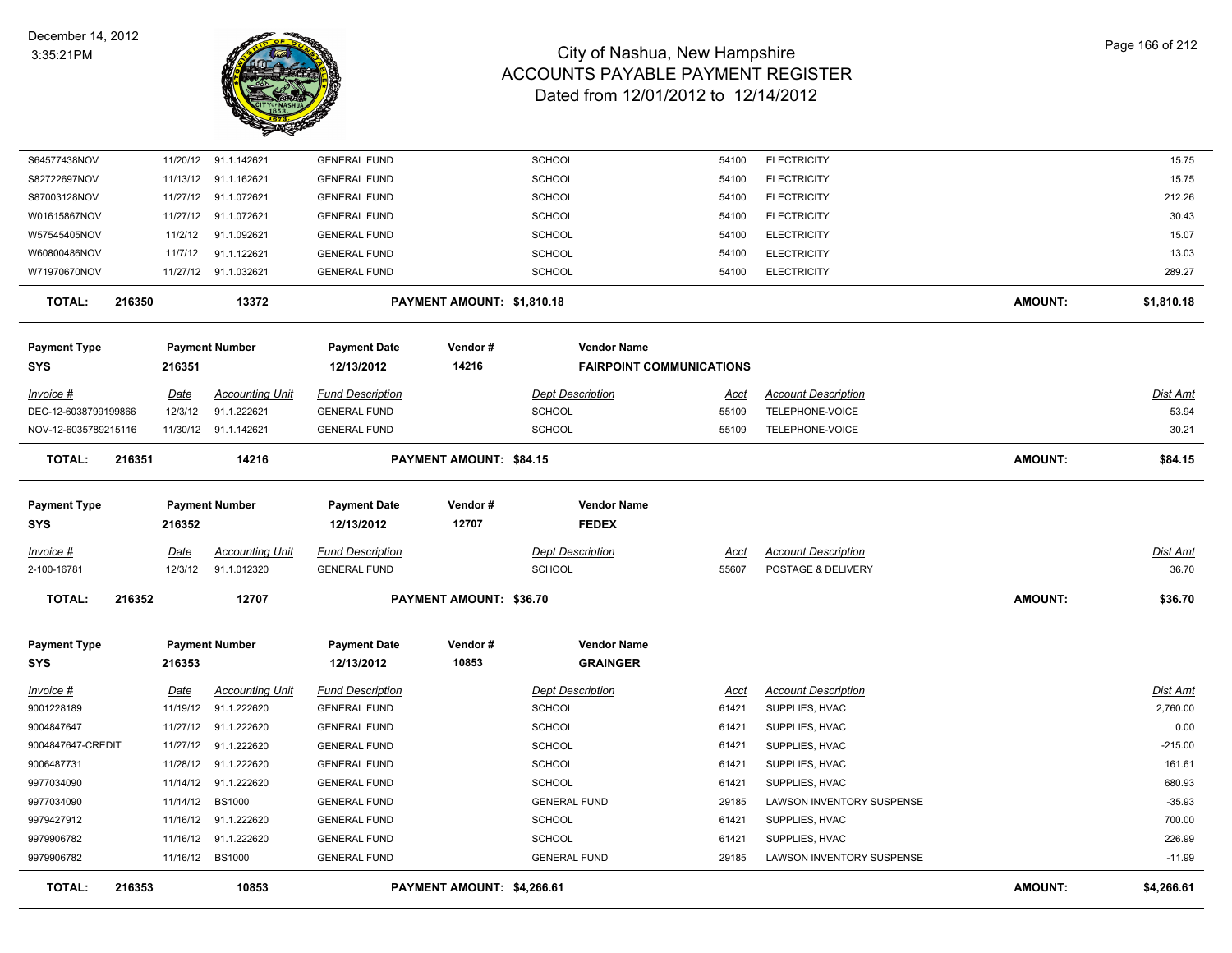

| <b>Payment Type</b>               |        |             | <b>Payment Number</b>   | <b>Payment Date</b>               | Vendor#                     | <b>Vendor Name</b>                        |             |                            |                        |                 |
|-----------------------------------|--------|-------------|-------------------------|-----------------------------------|-----------------------------|-------------------------------------------|-------------|----------------------------|------------------------|-----------------|
| <b>SYS</b>                        |        | 216354      |                         | 12/13/2012                        | 12840                       | <b>HASLER INC</b>                         |             |                            |                        |                 |
| Invoice #                         |        | Date        | <b>Accounting Unit</b>  | <b>Fund Description</b>           |                             | <b>Dept Description</b>                   | Acct        | <b>Account Description</b> |                        | Dist Amt        |
| 16371730                          |        | 12/4/12     | 91.1.171160             | <b>GENERAL FUND</b>               |                             | <b>SCHOOL</b>                             | 55607       | POSTAGE & DELIVERY         |                        | 123.00          |
| <b>TOTAL:</b>                     | 216354 |             | 12840                   |                                   | PAYMENT AMOUNT: \$123.00    |                                           |             |                            | <b>AMOUNT:</b>         | \$123.00        |
| <b>Payment Type</b>               |        |             | <b>Payment Number</b>   | <b>Payment Date</b>               | Vendor#                     | <b>Vendor Name</b>                        |             |                            |                        |                 |
| <b>SYS</b>                        |        | 216355      |                         | 12/13/2012                        | 15611                       | <b>NHAMLE</b>                             |             |                            |                        |                 |
| Invoice #                         |        | Date        | <b>Accounting Unit</b>  | <b>Fund Description</b>           |                             | <b>Dept Description</b>                   | Acct        | <b>Account Description</b> |                        | <b>Dist Amt</b> |
| <b>MEMBERSHIP</b>                 |        | 12/5/12     | 91.1.071160             | <b>GENERAL FUND</b>               |                             | SCHOOL                                    | 55200       | DUES AND MEMBERSHIPS       |                        | 75.00           |
| <b>TOTAL:</b>                     | 216355 |             | 15611                   |                                   | PAYMENT AMOUNT: \$75.00     |                                           |             |                            | <b>AMOUNT:</b>         | \$75.00         |
| <b>Payment Type</b>               |        |             | <b>Payment Number</b>   | <b>Payment Date</b>               | Vendor#                     | <b>Vendor Name</b>                        |             |                            |                        |                 |
| <b>SYS</b>                        |        | 216356      |                         | 12/13/2012                        | 13372                       | <b>PSNH</b>                               |             |                            |                        |                 |
| Invoice #                         |        | Date        | <b>Accounting Unit</b>  | <b>Fund Description</b>           |                             | <b>Dept Description</b>                   | Acct        | <b>Account Description</b> |                        | <b>Dist Amt</b> |
| S40993326NOV                      |        | 11/27/12    | 91.1.152621             | <b>GENERAL FUND</b>               |                             | <b>SCHOOL</b>                             | 54100       | <b>ELECTRICITY</b>         |                        | 4,603.83        |
| S44816939NOV                      |        | 10/29/12    | 91.1.172621             | <b>GENERAL FUND</b>               |                             | <b>SCHOOL</b>                             | 54100       | <b>ELECTRICITY</b>         |                        | 6,455.08        |
| S59146593NOV                      |        | 11/20/12    | 91.1.142621             | <b>GENERAL FUND</b>               |                             | <b>SCHOOL</b>                             | 54100       | <b>ELECTRICITY</b>         |                        | 3,379.00        |
| S61415217NOV                      |        |             | 11/28/12 91.1.132621    | <b>GENERAL FUND</b>               |                             | SCHOOL                                    | 54100       | <b>ELECTRICITY</b>         |                        | 3,334.64        |
| <b>TOTAL:</b>                     | 216356 |             | 13372                   |                                   | PAYMENT AMOUNT: \$17,772.55 |                                           |             |                            | <b>AMOUNT:</b>         | \$17,772.55     |
| <b>Payment Type</b>               |        |             | <b>Payment Number</b>   | <b>Payment Date</b>               | Vendor#                     | <b>Vendor Name</b>                        |             |                            | Payee Name             |                 |
| <b>SYS</b>                        |        | 216357      |                         | 12/13/2012                        | 13861                       | <b>WATER CHEMICALS INC</b>                |             |                            | <b>METRO GROUP INC</b> |                 |
| Invoice #                         |        | <u>Date</u> | <b>Accounting Unit</b>  | <b>Fund Description</b>           |                             | <b>Dept Description</b>                   | <u>Acct</u> | <b>Account Description</b> |                        | <u>Dist Amt</u> |
| PI 336404                         |        |             | 11/30/12 91.1.222620    | <b>GENERAL FUND</b>               |                             | <b>SCHOOL</b>                             | 53628       | <b>CONTRACT SERVICES</b>   |                        | 1,169.00        |
| TOTAL:                            | 216357 |             | 13861                   |                                   | PAYMENT AMOUNT: \$1,169.00  |                                           |             |                            | AMOUNT:                | \$1,169.00      |
| <b>Payment Type</b><br><b>SYS</b> |        | 216358      | <b>Payment Number</b>   | <b>Payment Date</b><br>12/13/2012 | Vendor#<br>13946            | <b>Vendor Name</b><br><b>AC MOORE INC</b> |             |                            |                        |                 |
|                                   |        |             |                         |                                   |                             |                                           |             |                            |                        |                 |
| Invoice #                         |        | Date        | <b>Accounting Unit</b>  | <b>Fund Description</b>           |                             | <b>Dept Description</b>                   | <b>Acct</b> | <b>Account Description</b> | Activity               | Dist Amt        |
| 1285                              |        | 12/3/12     | 91.3800.991490          | SCHOOL GRANTS FUND                |                             | SCHOOL                                    | 61299       | MISCELLANEOUS SUPPLIES     | 91.03463.991490        | 21.95           |
| 1314                              |        | 12/4/12     | 91.3800.991490          | SCHOOL GRANTS FUND                |                             | SCHOOL                                    | 61299       | MISCELLANEOUS SUPPLIES     | 91.03463.991490        | 23.68           |
| 1464                              |        | 12/5/12     | 91.2222.991490          | AFTER SCHOOL PROGRAM              |                             | <b>SCHOOL</b>                             | 61299       | MISCELLANEOUS SUPPLIES     |                        | 15.94           |
| 1513                              |        | 12/5/12     | 91.2222.991490          | AFTER SCHOOL PROGRAM              |                             | SCHOOL                                    | 61299       | MISCELLANEOUS SUPPLIES     |                        | 10.74           |
| 4447                              |        |             | 11/27/12 91.3800.991490 | <b>SCHOOL GRANTS FUND</b>         |                             | <b>SCHOOL</b>                             | 61299       | MISCELLANEOUS SUPPLIES     | 91.03463.991490        | 10.39           |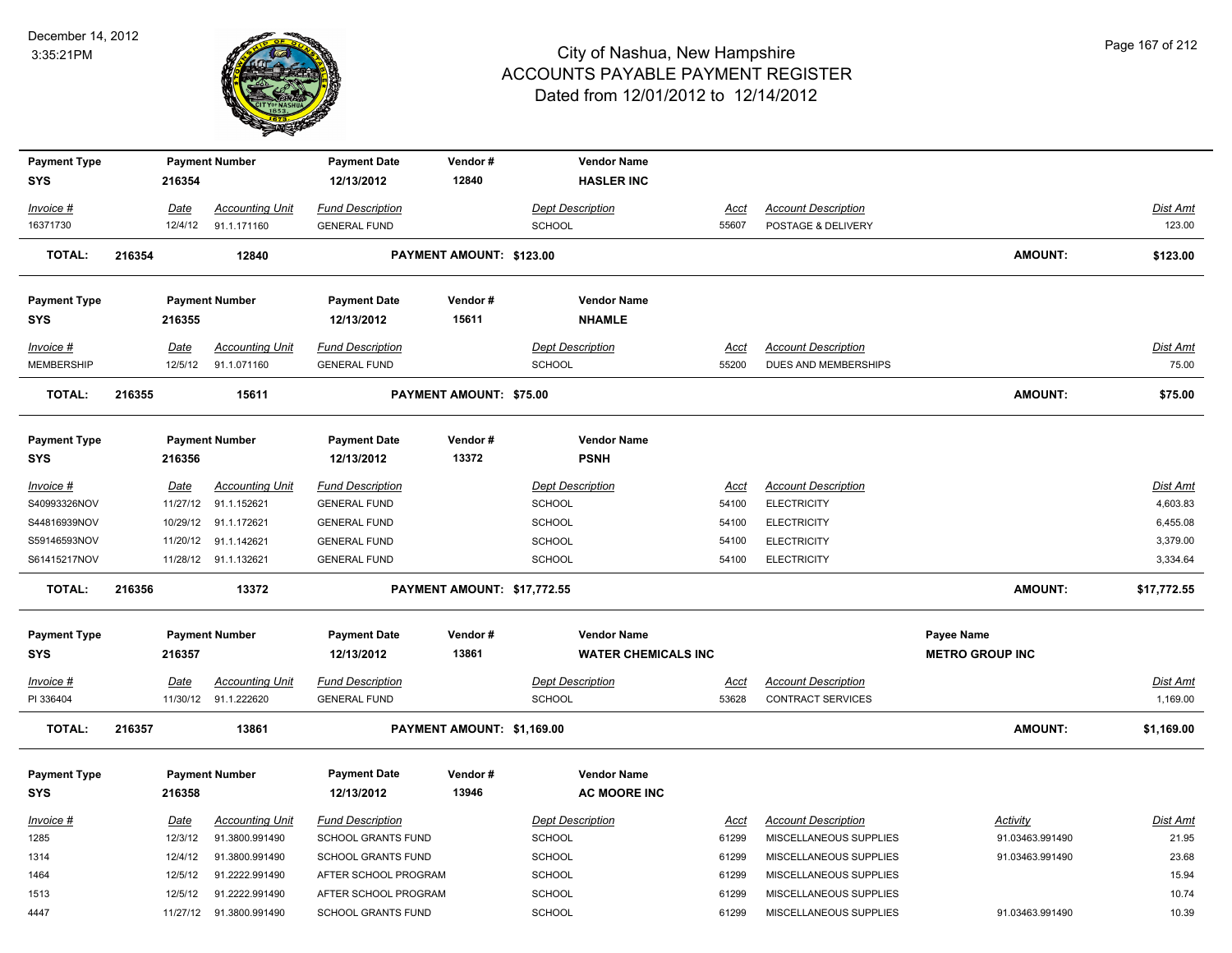

| <b>TOTAL:</b>                     | 216362 |                        | 13956                                             |                                                   | PAYMENT AMOUNT: \$27,655.50 |                                          |                                                         |                      |                                                        | <b>AMOUNT:</b>  | \$27,655.50                  |
|-----------------------------------|--------|------------------------|---------------------------------------------------|---------------------------------------------------|-----------------------------|------------------------------------------|---------------------------------------------------------|----------------------|--------------------------------------------------------|-----------------|------------------------------|
| Invoice #<br><b>NOV-12</b>        |        | <u>Date</u><br>11/1/12 | <b>Accounting Unit</b><br>91.1.021267             | <b>Fund Description</b><br><b>GENERAL FUND</b>    |                             | SCHOOL                                   | <b>Dept Description</b>                                 | <u>Acct</u><br>55694 | <b>Account Description</b><br>TUITION, OUT OF DISTRICT |                 | <u>Dist Amt</u><br>27,655.50 |
| Payment Type<br>SYS               |        | 216362                 | <b>Payment Number</b>                             | <b>Payment Date</b><br>12/13/2012                 | Vendor#<br>13956            |                                          | <b>Vendor Name</b><br><b>ADULT LEARNING CENTER</b>      |                      |                                                        |                 |                              |
| <b>TOTAL:</b>                     | 216361 |                        | 15324                                             |                                                   | PAYMENT AMOUNT: \$140.00    |                                          |                                                         |                      |                                                        | <b>AMOUNT:</b>  | \$140.00                     |
| <u>Invoice #</u><br><b>DEC-12</b> |        | <u>Date</u><br>12/2/12 | <b>Accounting Unit</b><br>91.1.012338             | <b>Fund Description</b><br><b>GENERAL FUND</b>    |                             | <b>Dept Description</b><br><b>SCHOOL</b> |                                                         | <u>Acct</u><br>55300 | <b>Account Description</b><br>TRAVEL                   |                 | Dist Amt<br>140.00           |
| Payment Type<br><b>SYS</b>        |        | 216361                 | <b>Payment Number</b>                             | <b>Payment Date</b><br>12/13/2012                 | Vendor#<br>15324            |                                          | <b>Vendor Name</b><br><b>MEGAN ACKERMAN</b>             |                      |                                                        |                 |                              |
| <b>TOTAL:</b>                     | 216360 |                        | 13950                                             |                                                   | PAYMENT AMOUNT: \$455.00    |                                          |                                                         |                      |                                                        | <b>AMOUNT:</b>  | \$455.00                     |
| Invoice #<br>28002                |        | Date                   | <b>Accounting Unit</b><br>11/19/12 91.2100.993120 | <b>Fund Description</b><br><b>FOOD SERVICES</b>   |                             | <b>Dept Description</b><br>SCHOOL        |                                                         | Acct<br>55600        | <b>Account Description</b><br><b>PRINTING</b>          |                 | <b>Dist Amt</b><br>455.00    |
| Payment Type<br>SYS               |        | 216360                 | <b>Payment Number</b>                             | <b>Payment Date</b><br>12/13/2012                 | Vendor#<br>13950            |                                          | <b>Vendor Name</b><br><b>ACE PRINTING CO</b>            |                      |                                                        |                 |                              |
| <b>TOTAL:</b>                     | 216359 |                        | 12273                                             |                                                   | PAYMENT AMOUNT: \$1,225.00  |                                          |                                                         |                      |                                                        | AMOUNT:         | \$1,225.00                   |
| 84863                             |        |                        | 11/30/12 91.2222.991490                           | AFTER SCHOOL PROGRAM                              |                             | <b>SCHOOL</b>                            |                                                         | 61299                | MISCELLANEOUS SUPPLIES                                 |                 | 1,225.00                     |
| SYS<br>Invoice #                  |        | 216359<br>Date         | <b>Accounting Unit</b>                            | 12/13/2012<br><b>Fund Description</b>             | 12273                       |                                          | <b>ACCURATE PRINTING INC</b><br><b>Dept Description</b> | Acct                 | <b>Account Description</b>                             |                 | <u>Dist Amt</u>              |
| Payment Type                      |        |                        | <b>Payment Number</b>                             | <b>Payment Date</b>                               | Vendor#                     |                                          | <b>Vendor Name</b>                                      |                      |                                                        |                 |                              |
| <b>TOTAL:</b>                     | 216358 |                        | 13946                                             |                                                   | PAYMENT AMOUNT: \$243.94    |                                          |                                                         |                      |                                                        | <b>AMOUNT:</b>  | \$243.94                     |
| 5325                              |        |                        | 11/30/12 91.3800.991490                           | <b>SCHOOL GRANTS FUND</b>                         |                             | SCHOOL                                   |                                                         | 61299                | MISCELLANEOUS SUPPLIES                                 | 91.03463.991490 | 25.49                        |
| 5272                              |        | 11/30/12               | 91.2222.991490                                    | AFTER SCHOOL PROGRAM                              |                             | <b>SCHOOL</b>                            |                                                         | 61299                | MISCELLANEOUS SUPPLIES                                 |                 | 23.17                        |
| 5090                              |        | 11/29/12               | 91.2222.991490                                    | AFTER SCHOOL PROGRAM                              |                             | <b>SCHOOL</b>                            |                                                         | 61299                | MISCELLANEOUS SUPPLIES                                 |                 | 49.95                        |
| 4844<br>4965                      |        | 12/3/12<br>12/4/12     | 91.3800.991490<br>91.2222.991490                  | <b>SCHOOL GRANTS FUND</b><br>AFTER SCHOOL PROGRAM |                             | <b>SCHOOL</b><br><b>SCHOOL</b>           |                                                         | 61299<br>61299       | MISCELLANEOUS SUPPLIES<br>MISCELLANEOUS SUPPLIES       | 91.03463.991490 | 20.25<br>7.49                |
| 4673                              |        | 11/30/12               | 91.3800.991490                                    | <b>SCHOOL GRANTS FUND</b>                         |                             | <b>SCHOOL</b>                            |                                                         | 61299                | MISCELLANEOUS SUPPLIES                                 | 91.03463.991490 | 34.89                        |
|                                   |        |                        |                                                   |                                                   |                             |                                          |                                                         |                      |                                                        |                 |                              |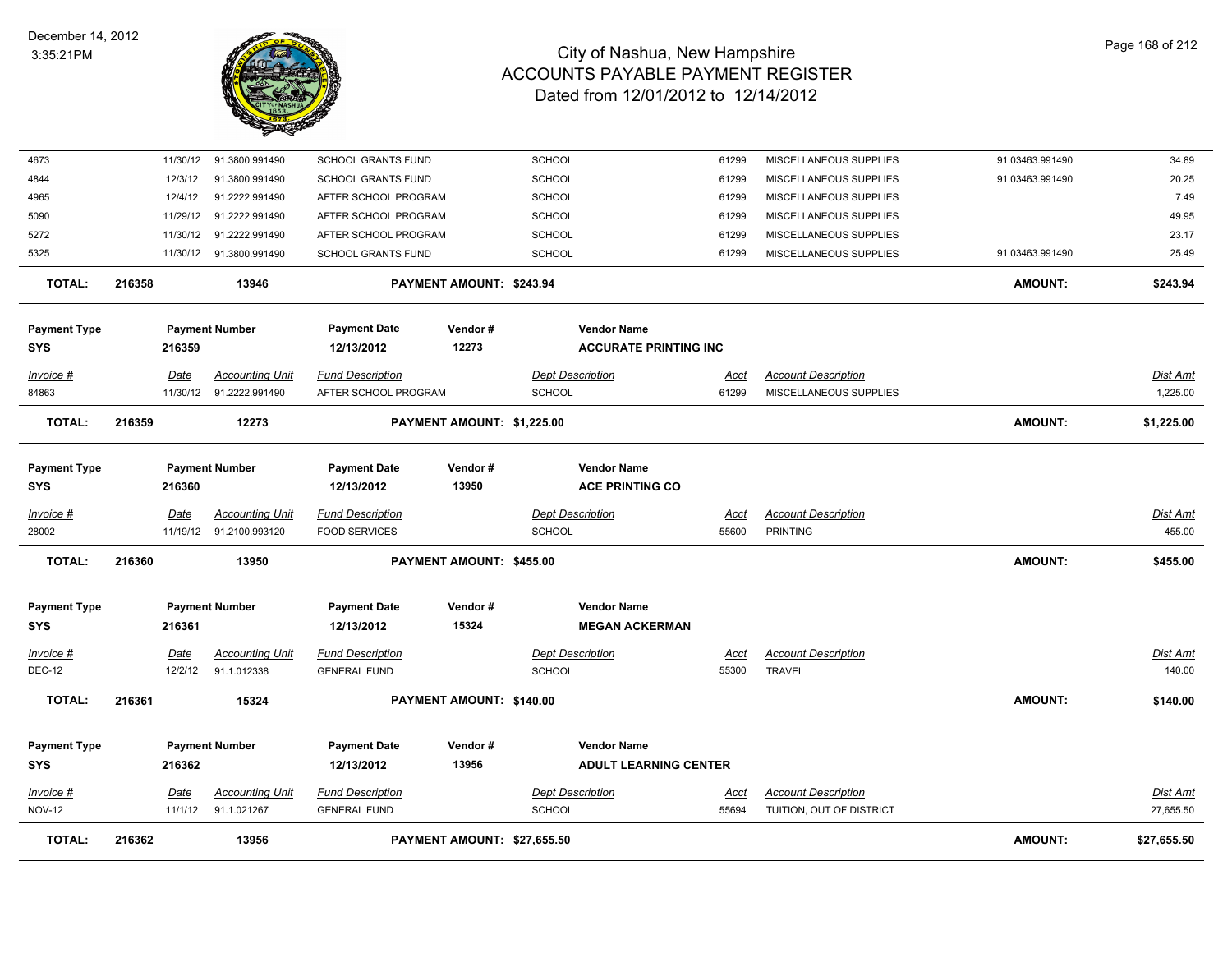

| <b>Payment Type</b> |        |          | <b>Payment Number</b>  | <b>Payment Date</b>       | Vendor#                        | <b>Vendor Name</b>                  |             |                             |                 |                 |
|---------------------|--------|----------|------------------------|---------------------------|--------------------------------|-------------------------------------|-------------|-----------------------------|-----------------|-----------------|
| <b>SYS</b>          |        | 216363   |                        | 12/13/2012                | 13966                          | <b>ARELINDA ALVES</b>               |             |                             |                 |                 |
| Invoice #           |        | Date     | <b>Accounting Unit</b> | <b>Fund Description</b>   |                                | <b>Dept Description</b>             | <u>Acct</u> | <b>Account Description</b>  |                 | <b>Dist Amt</b> |
| MILES-NOV           |        |          | 11/30/12 91.1.992322   | <b>GENERAL FUND</b>       |                                | <b>SCHOOL</b>                       | 55307       | MILEAGE REIMBURSEMENTS      |                 | 31.64           |
| <b>TOTAL:</b>       | 216363 |          | 13966                  |                           | <b>PAYMENT AMOUNT: \$31.64</b> |                                     |             |                             | <b>AMOUNT:</b>  | \$31.64         |
| <b>Payment Type</b> |        |          | <b>Payment Number</b>  | <b>Payment Date</b>       | Vendor#                        | <b>Vendor Name</b>                  |             |                             |                 |                 |
| SYS                 |        | 216364   |                        | 12/13/2012                | 15458                          | <b>SUSAN AMARAL</b>                 |             |                             |                 |                 |
| Invoice #           |        | Date     | <b>Accounting Unit</b> | <b>Fund Description</b>   |                                | <b>Dept Description</b>             | Acct        | <b>Account Description</b>  | <b>Activity</b> | <b>Dist Amt</b> |
| NOV/DEC-12          |        | 12/7/12  | 91.3800.231249         | SCHOOL GRANTS FUND        |                                | <b>SCHOOL</b>                       | 61135       | EDUCATIONAL SUPPLIES        | 91.03763.231249 | 59.61           |
| <b>TOTAL:</b>       | 216364 |          | 15458                  |                           | PAYMENT AMOUNT: \$59.61        |                                     |             |                             | <b>AMOUNT:</b>  | \$59.61         |
| <b>Payment Type</b> |        |          | <b>Payment Number</b>  | <b>Payment Date</b>       | Vendor#                        | <b>Vendor Name</b>                  |             |                             |                 |                 |
| SYS                 |        | 216365   |                        | 12/13/2012                | 12316                          | AMERICAN HANDLE COMPANY INC         |             |                             |                 |                 |
| Invoice #           |        | Date     | <b>Accounting Unit</b> | <b>Fund Description</b>   |                                | <b>Dept Description</b>             | <u>Acct</u> | <b>Account Description</b>  |                 | Dist Amt        |
| 18461               |        | 11/28/12 | 91.1.051375            | <b>GENERAL FUND</b>       |                                | SCHOOL                              | 61135       | <b>EDUCATIONAL SUPPLIES</b> |                 | 169.59          |
| <b>TOTAL:</b>       | 216365 |          | 12316                  |                           | PAYMENT AMOUNT: \$169.59       |                                     |             |                             | <b>AMOUNT:</b>  | \$169.59        |
| <b>Payment Type</b> |        |          | <b>Payment Number</b>  | <b>Payment Date</b>       | Vendor#                        | <b>Vendor Name</b>                  |             |                             |                 |                 |
| SYS                 |        | 216366   |                        | 12/13/2012                | 15361                          | <b>APEX COMPUTER</b>                |             |                             |                 |                 |
| $Invoice$ #         |        | Date     | <b>Accounting Unit</b> | <b>Fund Description</b>   |                                | <b>Dept Description</b>             | <b>Acct</b> | <b>Account Description</b>  | <b>Activity</b> | <b>Dist Amt</b> |
| 50995               |        | 11/27/12 | 91.3800.041300         | <b>SCHOOL GRANTS FUND</b> |                                | <b>SCHOOL</b>                       | 71221       | <b>COMPUTER EQUIPMENT</b>   | 91.03903.041300 | 2,325.00        |
| <b>TOTAL:</b>       | 216366 |          | 15361                  |                           | PAYMENT AMOUNT: \$2,325.00     |                                     |             |                             | AMOUNT:         | \$2,325.00      |
| <b>Payment Type</b> |        |          | <b>Payment Number</b>  | <b>Payment Date</b>       | Vendor#                        | <b>Vendor Name</b>                  |             |                             |                 |                 |
| <b>SYS</b>          |        | 216367   |                        | 12/13/2012                | 10752                          | <b>ARCHITECTS FOR LEARNING, LLC</b> |             |                             |                 |                 |
| Invoice #           |        | Date     | <b>Accounting Unit</b> | <b>Fund Description</b>   |                                | <b>Dept Description</b>             | <u>Acct</u> | <b>Account Description</b>  | Activity        | <b>Dist Amt</b> |
| 4789                |        | 11/14/12 | 91.3800.021210         | <b>SCHOOL GRANTS FUND</b> |                                | SCHOOL                              | 53628       | <b>CONTRACT SERVICES</b>    | 91.03953.021210 | 2,000.00        |
| <b>TOTAL:</b>       | 216367 |          | 10752                  |                           | PAYMENT AMOUNT: \$2,000.00     |                                     |             |                             | AMOUNT:         | \$2,000.00      |
|                     |        |          |                        |                           |                                |                                     |             |                             |                 |                 |
| <b>Payment Type</b> |        |          | <b>Payment Number</b>  | <b>Payment Date</b>       | Vendor#                        | <b>Vendor Name</b>                  |             |                             |                 |                 |
| <b>SYS</b>          |        | 216368   |                        | 12/13/2012                | 12358                          | <b>B &amp; S LOCKSMITHS INC</b>     |             |                             |                 |                 |
| Invoice #           |        | Date     | <b>Accounting Unit</b> | <b>Fund Description</b>   |                                | <b>Dept Description</b>             | Acct        | <b>Account Description</b>  |                 | Dist Amt        |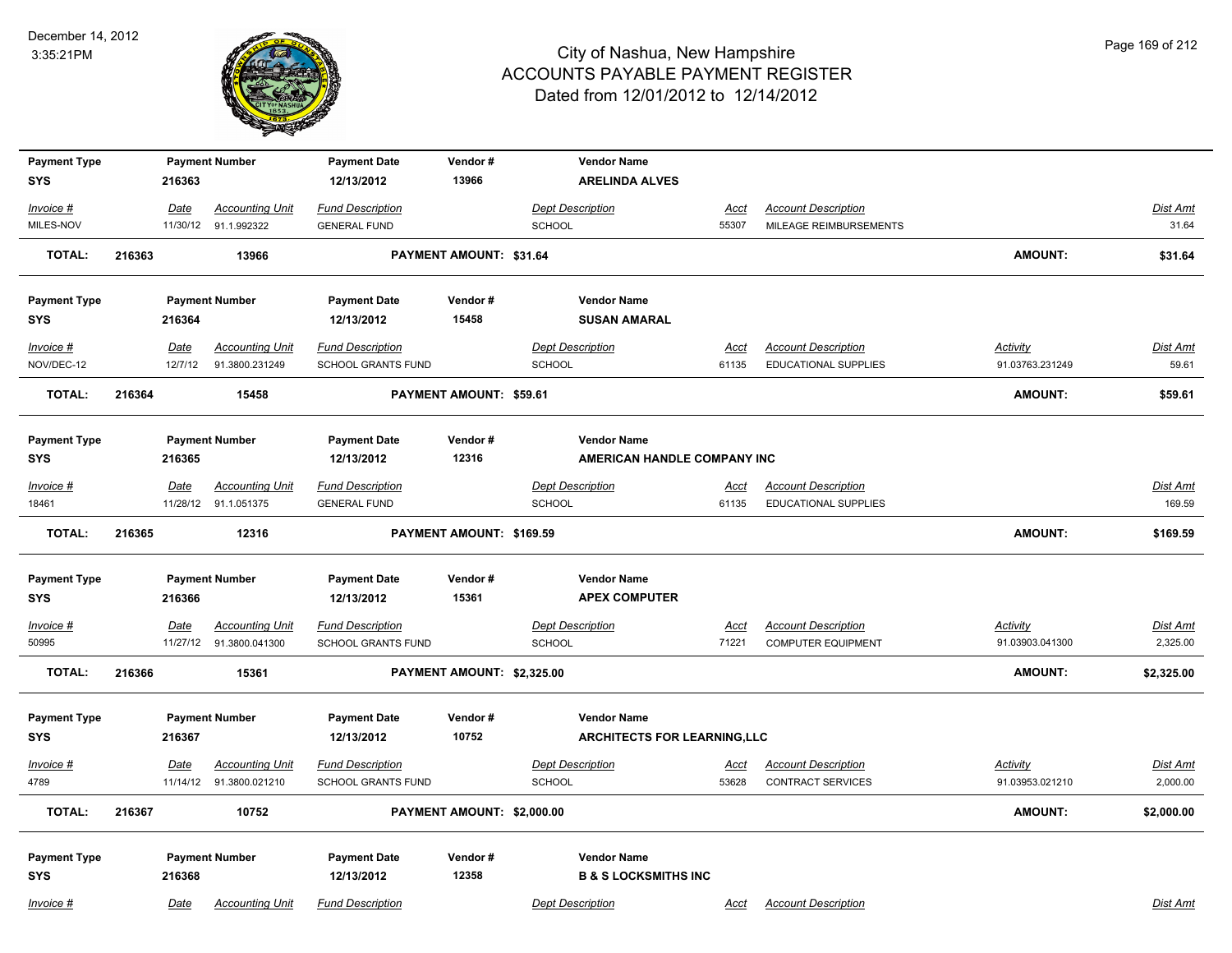

| 24286                      |          | 11/27/12 91.1.222620    | <b>GENERAL FUND</b>               |                          | SCHOOL                                      | 54280 | <b>BUILDING/GROUNDS MAINTENANCE</b> |                 | 61.10    |
|----------------------------|----------|-------------------------|-----------------------------------|--------------------------|---------------------------------------------|-------|-------------------------------------|-----------------|----------|
| 24301                      | 11/28/12 | 91.1.222620             | <b>GENERAL FUND</b>               |                          | <b>SCHOOL</b>                               | 54280 | <b>BUILDING/GROUNDS MAINTENANCE</b> |                 | 57.00    |
| 24424                      |          | 11/29/12 91.1.222620    | <b>GENERAL FUND</b>               |                          | <b>SCHOOL</b>                               | 54280 | BUILDING/GROUNDS MAINTENANCE        |                 | 68.70    |
| 24428                      |          | 11/29/12 91.1.222620    | <b>GENERAL FUND</b>               |                          | SCHOOL                                      | 54280 | BUILDING/GROUNDS MAINTENANCE        |                 | 60.59    |
| 24439                      | 11/30/12 | 91.1.222620             | <b>GENERAL FUND</b>               |                          | <b>SCHOOL</b>                               | 54280 | BUILDING/GROUNDS MAINTENANCE        |                 | 153.11   |
| 24446                      |          | 11/30/12 91.1.222620    | <b>GENERAL FUND</b>               |                          | <b>SCHOOL</b>                               | 54280 | BUILDING/GROUNDS MAINTENANCE        |                 | 164.90   |
| <b>TOTAL:</b>              | 216368   | 12358                   |                                   | PAYMENT AMOUNT: \$565.40 |                                             |       |                                     | <b>AMOUNT:</b>  | \$565.40 |
| <b>Payment Type</b>        |          | <b>Payment Number</b>   | <b>Payment Date</b>               | Vendor#                  | <b>Vendor Name</b>                          |       |                                     |                 |          |
| SYS                        | 216369   |                         | 12/13/2012                        | 12369                    | <b>BARNES &amp; NOBLE INC</b>               |       |                                     |                 |          |
| Invoice #                  | Date     | <b>Accounting Unit</b>  | <b>Fund Description</b>           |                          | <b>Dept Description</b>                     | Acct  | <b>Account Description</b>          | Activity        | Dist Amt |
| 2438784                    | 11/1/12  | 91.1.042220             | <b>GENERAL FUND</b>               |                          | <b>SCHOOL</b>                               | 61814 | <b>MEDIA</b>                        |                 | 94.90    |
| 2452693                    |          | 11/24/12 91.3800.091271 | <b>SCHOOL GRANTS FUND</b>         |                          | <b>SCHOOL</b>                               | 61875 | <b>BOOKS</b>                        | 91.03763.091271 | 117.30   |
| 2452694                    | 11/24/12 | 91.3800.151271          | <b>SCHOOL GRANTS FUND</b>         |                          | <b>SCHOOL</b>                               | 61875 | <b>BOOKS</b>                        | 91.03763.151271 | 480.00   |
| 2452695                    |          | 11/24/12 91.1.051160    | <b>GENERAL FUND</b>               |                          | SCHOOL                                      | 61135 | <b>EDUCATIONAL SUPPLIES</b>         |                 | 259.76   |
| <b>TOTAL:</b>              | 216369   | 12369                   |                                   | PAYMENT AMOUNT: \$951.96 |                                             |       |                                     | <b>AMOUNT:</b>  | \$951.96 |
| <b>Payment Type</b><br>SYS | 216370   | <b>Payment Number</b>   | <b>Payment Date</b><br>12/13/2012 | Vendor#<br>12391         | <b>Vendor Name</b><br><b>BELLETETES INC</b> |       |                                     |                 |          |
| <u>Invoice #</u>           | Date     | <b>Accounting Unit</b>  | <b>Fund Description</b>           |                          | <b>Dept Description</b>                     | Acct  | <b>Account Description</b>          |                 | Dist Amt |
| 4606211                    | 11/2/12  | 91.1.222620             | <b>GENERAL FUND</b>               |                          | <b>SCHOOL</b>                               | 61299 | MISCELLANEOUS SUPPLIES              |                 | 17.08    |
| 4607013                    | 11/5/12  | 91.1.222620             | <b>GENERAL FUND</b>               |                          | <b>SCHOOL</b>                               | 61299 | MISCELLANEOUS SUPPLIES              |                 | 70.95    |
| 4607604                    | 11/8/12  | 91.1.222620             | <b>GENERAL FUND</b>               |                          | <b>SCHOOL</b>                               | 61299 | MISCELLANEOUS SUPPLIES              |                 | 10.79    |
| 4607709                    | 11/9/12  | 91.1.041370             | <b>GENERAL FUND</b>               |                          | SCHOOL                                      | 61135 | EDUCATIONAL SUPPLIES                |                 | 120.00   |
| 4607710                    | 11/9/12  | 91.1.041370             | <b>GENERAL FUND</b>               |                          | <b>SCHOOL</b>                               | 61135 | <b>EDUCATIONAL SUPPLIES</b>         |                 | 13.47    |
| 4608538                    | 11/13/12 | 91.1.222620             | <b>GENERAL FUND</b>               |                          | SCHOOL                                      | 61299 | MISCELLANEOUS SUPPLIES              |                 | 21.72    |
| 4608697                    |          | 11/14/12 91.1.222620    | <b>GENERAL FUND</b>               |                          | SCHOOL                                      | 61299 | MISCELLANEOUS SUPPLIES              |                 | 27.98    |
| 4609141                    |          | 11/16/12 91.1.222620    | <b>GENERAL FUND</b>               |                          | SCHOOL                                      | 61299 | MISCELLANEOUS SUPPLIES              |                 | 109.60   |
| 4609169                    | 11/16/12 | 91.1.222620             | <b>GENERAL FUND</b>               |                          | SCHOOL                                      | 61299 | MISCELLANEOUS SUPPLIES              |                 | 9.89     |
|                            |          |                         |                                   |                          |                                             |       |                                     |                 | 6.29     |
| 4610018                    |          | 11/20/12 91.1.222620    | <b>GENERAL FUND</b>               |                          | SCHOOL                                      | 61299 | MISCELLANEOUS SUPPLIES              |                 |          |
| 4611009                    | 11/26/12 | 91.1.222620             | <b>GENERAL FUND</b>               |                          | <b>SCHOOL</b>                               | 61299 | MISCELLANEOUS SUPPLIES              |                 | 19.41    |
| 4611104                    | 11/26/12 | 91.1.222620             | <b>GENERAL FUND</b>               |                          | <b>SCHOOL</b>                               | 61299 | MISCELLANEOUS SUPPLIES              |                 | 13.31    |
| 4611136                    | 11/26/12 | 91.1.222620             | <b>GENERAL FUND</b>               |                          | <b>SCHOOL</b>                               | 61299 | MISCELLANEOUS SUPPLIES              |                 | 11.54    |
| 4612638                    | 12/4/12  | 91.1.041370             | <b>GENERAL FUND</b>               |                          | <b>SCHOOL</b>                               | 61135 | <b>EDUCATIONAL SUPPLIES</b>         |                 | 50.85    |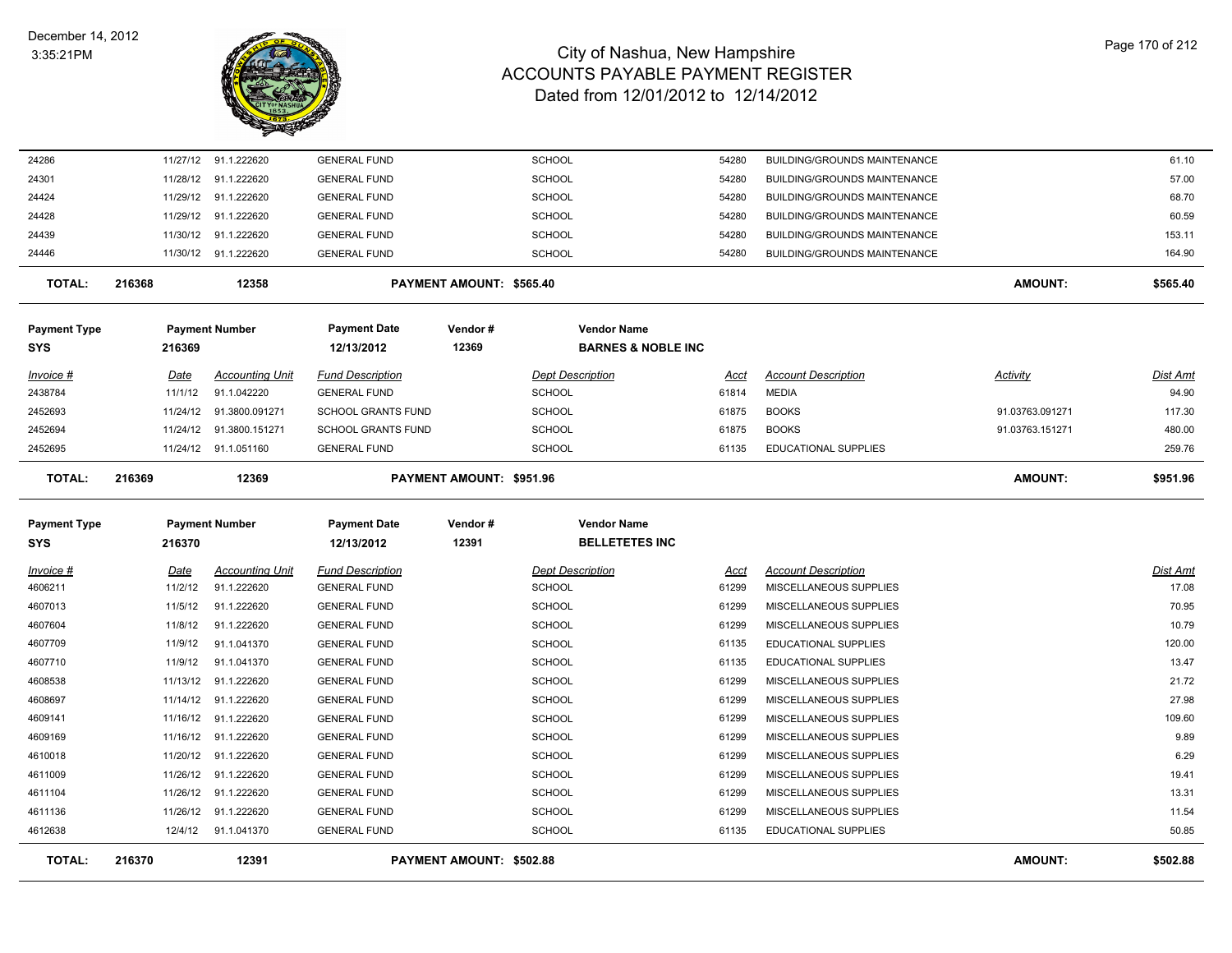

| <b>Payment Type</b><br><b>SYS</b> |        | 216371  | <b>Payment Number</b>                          | <b>Payment Date</b><br>12/13/2012              | Vendor#<br>14981         | <b>Vendor Name</b><br><b>BENETECH</b>           |                      |                                                        |                                                     |                          |
|-----------------------------------|--------|---------|------------------------------------------------|------------------------------------------------|--------------------------|-------------------------------------------------|----------------------|--------------------------------------------------------|-----------------------------------------------------|--------------------------|
| Invoice #                         |        | Date    | <b>Accounting Unit</b>                         | <b>Fund Description</b>                        |                          | <b>Dept Description</b>                         | <u>Acct</u>          | <b>Account Description</b>                             |                                                     | Dist Amt                 |
| 1074                              |        |         | 10/1/12 91.1.031210                            | <b>GENERAL FUND</b>                            |                          | <b>SCHOOL</b>                                   | 61135                | <b>EDUCATIONAL SUPPLIES</b>                            |                                                     | 140.00                   |
| <b>TOTAL:</b>                     | 216371 |         | 14981                                          |                                                | PAYMENT AMOUNT: \$140.00 |                                                 |                      |                                                        | <b>AMOUNT:</b>                                      | \$140.00                 |
| <b>Payment Type</b>               |        |         | <b>Payment Number</b>                          | <b>Payment Date</b>                            | Vendor#                  | <b>Vendor Name</b>                              |                      |                                                        |                                                     |                          |
| SYS                               |        | 216372  |                                                | 12/13/2012                                     | 12396                    | <b>WILLIAM BENSON</b>                           |                      |                                                        |                                                     |                          |
| Invoice #                         |        | Date    | <b>Accounting Unit</b>                         | <b>Fund Description</b>                        |                          | <b>Dept Description</b>                         | <u>Acct</u>          | <b>Account Description</b>                             |                                                     | Dist Amt                 |
| 101012-03                         |        |         | 10/10/12 91.1.031440                           | <b>GENERAL FUND</b>                            |                          | <b>SCHOOL</b>                                   | 55642                | <b>GAME OFFICIALS</b>                                  |                                                     | 80.00                    |
| 101012-03                         |        |         | 10/10/12 91.1.031470                           | <b>GENERAL FUND</b>                            |                          | <b>SCHOOL</b>                                   | 55642                | <b>GAME OFFICIALS</b>                                  |                                                     | 50.00                    |
| <b>TOTAL:</b>                     | 216372 |         | 12396                                          |                                                | PAYMENT AMOUNT: \$130.00 |                                                 |                      |                                                        | <b>AMOUNT:</b>                                      | \$130.00                 |
| <b>Payment Type</b><br><b>SYS</b> |        | 216373  | <b>Payment Number</b>                          | <b>Payment Date</b><br>12/13/2012              | Vendor#<br>11061         | <b>Vendor Name</b><br><b>PETTY CASH SCHOOLS</b> |                      |                                                        | Payee Name<br><b>BICENTENNIAL SCHOOL PETTY CASH</b> |                          |
| Invoice #                         |        | Date    | <b>Accounting Unit</b>                         | <b>Fund Description</b>                        |                          | <b>Dept Description</b>                         | Acct                 | <b>Account Description</b>                             |                                                     | Dist Amt                 |
| 003-004                           |        | 12/4/12 | 91.1.101124                                    | <b>GENERAL FUND</b>                            |                          | <b>SCHOOL</b>                                   | 61135                | <b>EDUCATIONAL SUPPLIES</b>                            |                                                     | 22.99                    |
| 003-004                           |        |         | 12/4/12 91.1.102150                            | <b>GENERAL FUND</b>                            |                          | <b>SCHOOL</b>                                   | 61135                | <b>EDUCATIONAL SUPPLIES</b>                            |                                                     | 27.57                    |
| <b>TOTAL:</b>                     | 216373 |         | 11061                                          |                                                | PAYMENT AMOUNT: \$50.56  |                                                 |                      |                                                        | <b>AMOUNT:</b>                                      | \$50.56                  |
| <b>Payment Type</b>               |        |         | <b>Payment Number</b>                          | <b>Payment Date</b>                            | Vendor#                  | <b>Vendor Name</b>                              |                      |                                                        | Payee Name                                          |                          |
| SYS                               |        | 216374  |                                                | 12/13/2012                                     | 13990                    | <b>AUBUCHON HARDWARE</b>                        |                      |                                                        | <b>BLUE TARP FINANCIAL</b>                          |                          |
| <u>Invoice #</u><br>190079        |        | Date    | <b>Accounting Unit</b><br>11/28/12 91.1.222620 | <b>Fund Description</b><br><b>GENERAL FUND</b> |                          | <b>Dept Description</b><br><b>SCHOOL</b>        | <u>Acct</u><br>61299 | <b>Account Description</b><br>MISCELLANEOUS SUPPLIES   |                                                     | <u>Dist Amt</u><br>12.39 |
| <b>TOTAL:</b>                     | 216374 |         | 13990                                          |                                                | PAYMENT AMOUNT: \$12.39  |                                                 |                      |                                                        | AMOUNT:                                             | \$12.39                  |
| <b>Payment Type</b>               |        |         | <b>Payment Number</b>                          | <b>Payment Date</b>                            | Vendor#                  | <b>Vendor Name</b>                              |                      |                                                        |                                                     |                          |
| <b>SYS</b>                        |        | 216375  |                                                | 12/13/2012                                     | 10968                    | <b>BOOTHBY THERAPY SERVICES LLC</b>             |                      |                                                        |                                                     |                          |
| Invoice #<br><b>NOV-12</b>        |        | Date    | <b>Accounting Unit</b><br>11/15/12 91.1.021267 | <b>Fund Description</b><br><b>GENERAL FUND</b> |                          | <b>Dept Description</b><br><b>SCHOOL</b>        | Acct<br>55694        | <b>Account Description</b><br>TUITION, OUT OF DISTRICT |                                                     | Dist Amt<br>275.67       |
| <b>TOTAL:</b>                     | 216375 |         | 10968                                          |                                                | PAYMENT AMOUNT: \$275.67 |                                                 |                      |                                                        | <b>AMOUNT:</b>                                      | \$275.67                 |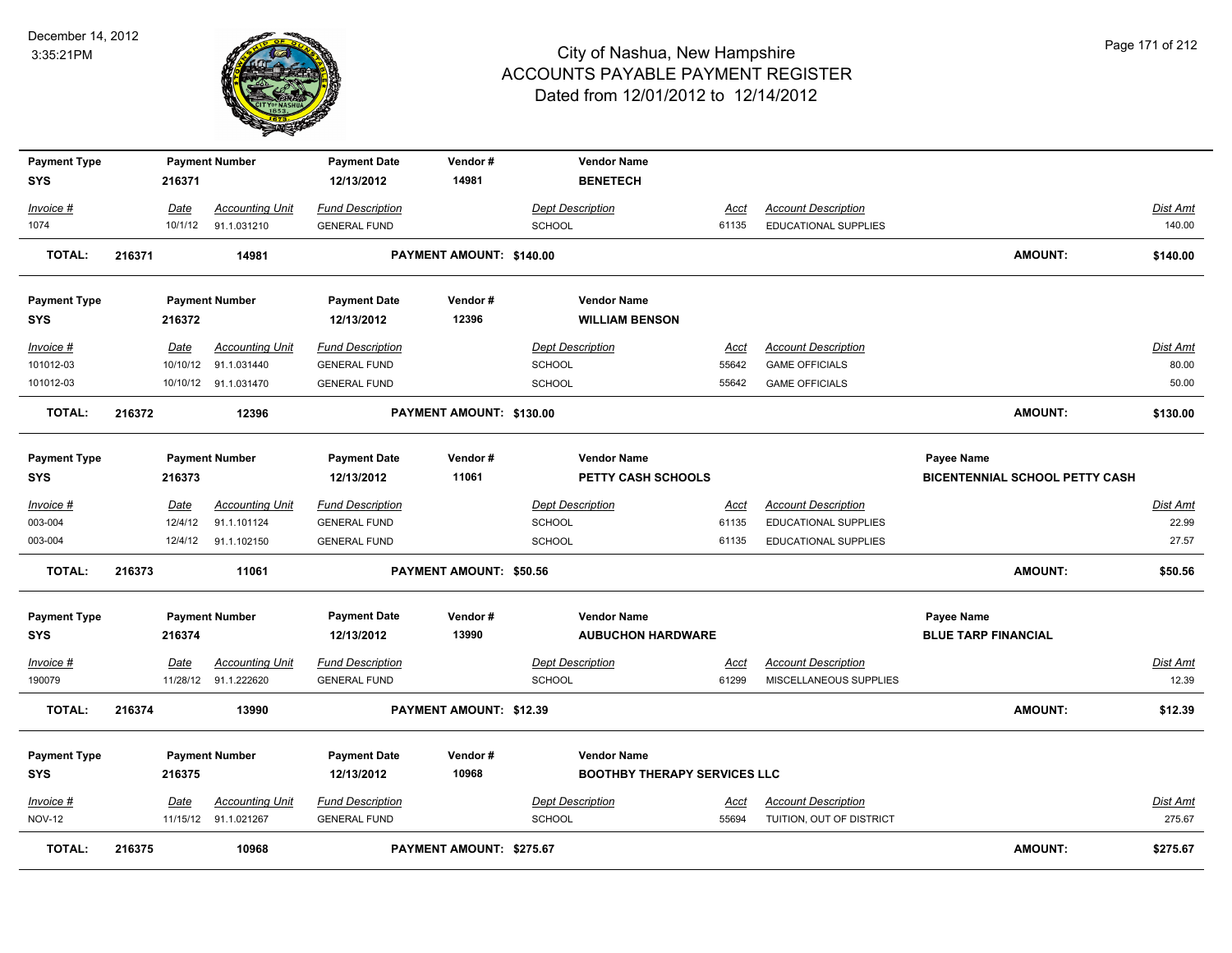

| <b>Payment Type</b> |        |             | <b>Payment Number</b>  | <b>Payment Date</b>     | Vendor#                        | <b>Vendor Name</b>        |             |                                           |                |                 |
|---------------------|--------|-------------|------------------------|-------------------------|--------------------------------|---------------------------|-------------|-------------------------------------------|----------------|-----------------|
| SYS                 |        | 216376      |                        | 12/13/2012              | 11351                          | <b>SAMANTHA BROADHEAD</b> |             |                                           |                |                 |
| Invoice #           |        | Date        | <b>Accounting Unit</b> | <b>Fund Description</b> |                                | <b>Dept Description</b>   | <b>Acct</b> | <b>Account Description</b>                |                | Dist Amt        |
| PV-102612           |        | 12/7/12     | 91.1.022140            | <b>GENERAL FUND</b>     |                                | <b>SCHOOL</b>             | 55400       | CONFERENCES AND SEMINARS                  |                | 166.09          |
| <b>TOTAL:</b>       | 216376 |             | 11351                  |                         | PAYMENT AMOUNT: \$166.09       |                           |             |                                           | <b>AMOUNT:</b> | \$166.09        |
| <b>Payment Type</b> |        |             | <b>Payment Number</b>  | <b>Payment Date</b>     | Vendor#                        | <b>Vendor Name</b>        |             |                                           |                |                 |
| <b>SYS</b>          |        | 216377      |                        | 12/13/2012              | 15639                          | <b>PETER BURKHART</b>     |             |                                           |                |                 |
| Invoice #           |        | Date        | <b>Accounting Unit</b> | <b>Fund Description</b> |                                | <b>Dept Description</b>   | Acct        | <b>Account Description</b>                |                | Dist Amt        |
| 120712-03           |        | 12/7/12     | 91.1.031433            | <b>GENERAL FUND</b>     |                                | <b>SCHOOL</b>             | 55642       | <b>GAME OFFICIALS</b>                     |                | 80.00           |
| <b>TOTAL:</b>       | 216377 |             | 15639                  |                         | <b>PAYMENT AMOUNT: \$80.00</b> |                           |             |                                           | <b>AMOUNT:</b> | \$80.00         |
| <b>Payment Type</b> |        |             | <b>Payment Number</b>  | <b>Payment Date</b>     | Vendor#                        | <b>Vendor Name</b>        |             |                                           |                |                 |
| <b>SYS</b>          |        | 216378      |                        | 12/13/2012              | 14077                          | <b>BRAD CANFIELD</b>      |             |                                           |                |                 |
| $Invoice$ #         |        | Date        | <b>Accounting Unit</b> | <b>Fund Description</b> |                                | <b>Dept Description</b>   | <u>Acct</u> | <b>Account Description</b>                |                | Dist Amt        |
| MILES-NOV           |        |             | 11/30/12 91.1.992700   | <b>GENERAL FUND</b>     |                                | SCHOOL                    | 55690       | REGULAR TRANSPORTATION<br><b>SERVICES</b> |                | 1,054.50        |
| <b>TOTAL:</b>       | 216378 |             | 14077                  |                         | PAYMENT AMOUNT: \$1,054.50     |                           |             |                                           | <b>AMOUNT:</b> | \$1,054.50      |
| <b>Payment Type</b> |        |             | <b>Payment Number</b>  | <b>Payment Date</b>     | Vendor#                        | <b>Vendor Name</b>        |             |                                           |                |                 |
| SYS                 |        | 216379      |                        | 12/13/2012              | 14095                          | <b>CEDARCREST INC</b>     |             |                                           |                |                 |
| <u>Invoice #</u>    |        | <u>Date</u> | <b>Accounting Unit</b> | <b>Fund Description</b> |                                | <b>Dept Description</b>   | <u>Acct</u> | <b>Account Description</b>                |                | <u>Dist Amt</u> |
| 1394A               |        | 7/1/12      | 91.1.021267            | <b>GENERAL FUND</b>     |                                | SCHOOL                    | 55694       | TUITION, OUT OF DISTRICT                  |                | 6,903.60        |
| 1406A               |        | 8/27/12     | 91.1.021267            | <b>GENERAL FUND</b>     |                                | SCHOOL                    | 55694       | TUITION, OUT OF DISTRICT                  |                | 4,372.28        |
| 1406A-AUG           |        | 8/27/12     | 91.1.021267            | <b>GENERAL FUND</b>     |                                | <b>SCHOOL</b>             | 55694       | TUITION, OUT OF DISTRICT                  |                | 1,150.60        |
| 1406A-NOV           |        | 11/1/12     | 91.1.021267            | <b>GENERAL FUND</b>     |                                | SCHOOL                    | 55694       | TUITION, OUT OF DISTRICT                  |                | 4,602.40        |
| 1406A-OCT           |        | 10/1/12     | 91.1.021267            | <b>GENERAL FUND</b>     |                                | <b>SCHOOL</b>             | 55694       | TUITION, OUT OF DISTRICT                  |                | 5,292.76        |
| 1467A               |        | 7/31/12     | 91.1.021267            | <b>GENERAL FUND</b>     |                                | <b>SCHOOL</b>             | 55694       | TUITION, OUT OF DISTRICT                  |                | 45.92           |
| 1488A               |        | 8/31/12     | 91.1.021267            | <b>GENERAL FUND</b>     |                                | SCHOOL                    | 55694       | TUITION, OUT OF DISTRICT                  |                | 438.88          |
| 1510A               |        | 9/30/12     | 91.1.021267            | <b>GENERAL FUND</b>     |                                | <b>SCHOOL</b>             | 55694       | TUITION, OUT OF DISTRICT                  |                | 766.52          |
| 1532A               |        |             | 10/31/12 91.1.021267   | <b>GENERAL FUND</b>     |                                | SCHOOL                    | 55694       | TUITION, OUT OF DISTRICT                  |                | 856.00          |
| TOTAL:              | 216379 |             | 14095                  |                         | PAYMENT AMOUNT: \$24,428.96    |                           |             |                                           | <b>AMOUNT:</b> | \$24,428.96     |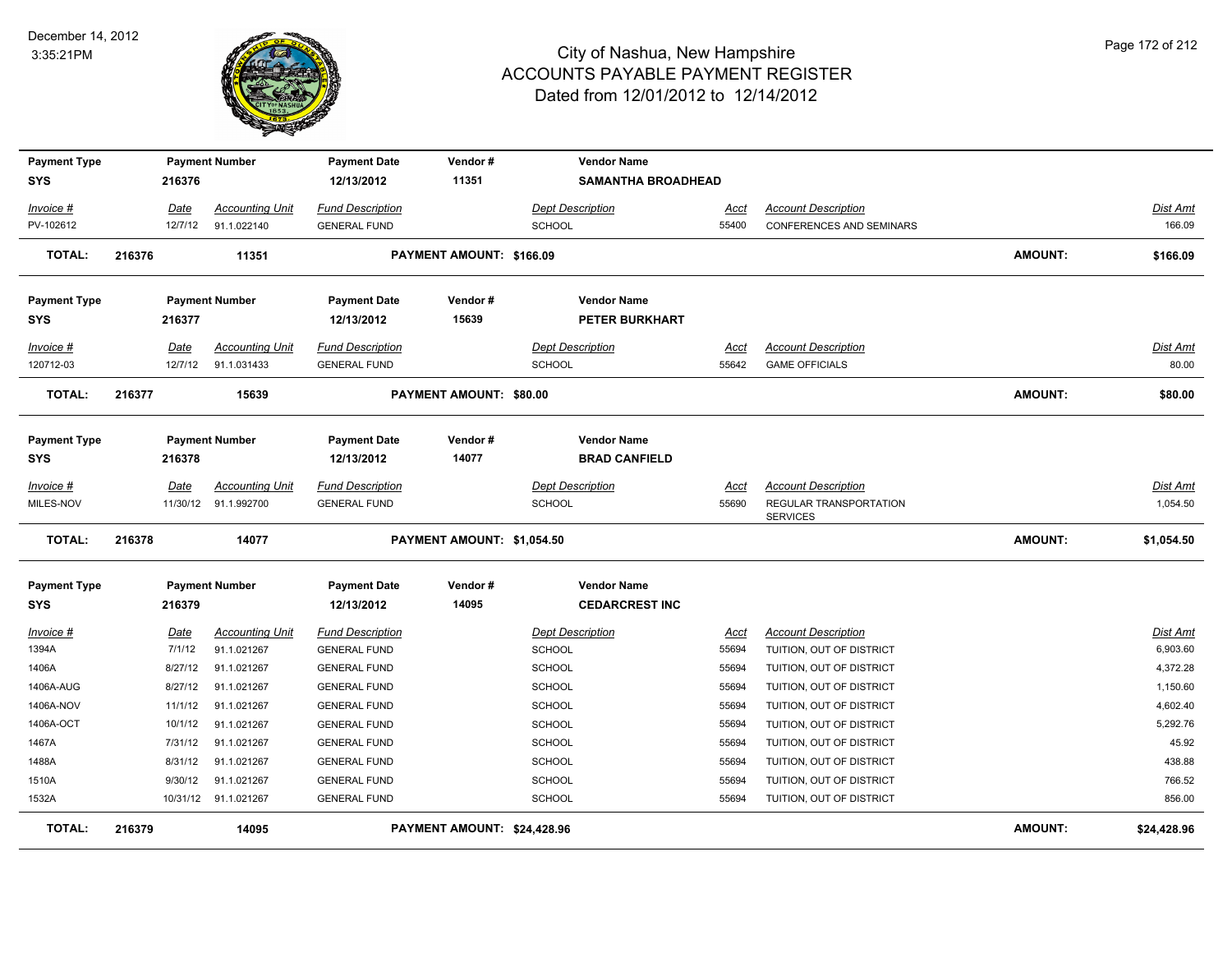

| <b>Payment Type</b> |        |             | <b>Payment Number</b>  | <b>Payment Date</b>     | Vendor#                    |                         | <b>Vendor Name</b>                 |             |                                                                            |                |                 |
|---------------------|--------|-------------|------------------------|-------------------------|----------------------------|-------------------------|------------------------------------|-------------|----------------------------------------------------------------------------|----------------|-----------------|
| <b>SYS</b>          |        | 216380      |                        | 12/13/2012              | 12493                      |                         | <b>CENTRAL PAPER PRODUCTS CO</b>   |             |                                                                            |                |                 |
| Invoice #           |        | Date        | <b>Accounting Unit</b> | <b>Fund Description</b> |                            | <b>Dept Description</b> |                                    | Acct        | <b>Account Description</b>                                                 |                | Dist Amt        |
| 1216005             |        | 11/16/12    | 91.1.222620            | <b>GENERAL FUND</b>     |                            | SCHOOL                  |                                    | 61428       | JANITORIAL SUPPLIES                                                        |                | 2,366.46        |
| 1217436             |        | 11/26/12    | 91.1.222620            | <b>GENERAL FUND</b>     |                            | <b>SCHOOL</b>           |                                    | 61428       | <b>JANITORIAL SUPPLIES</b>                                                 |                | 1,298.46        |
| 1218027             |        |             | 11/28/12 91.1.222620   | <b>GENERAL FUND</b>     |                            | <b>SCHOOL</b>           |                                    | 61428       | JANITORIAL SUPPLIES                                                        |                | 5,281.60        |
| <b>TOTAL:</b>       | 216380 |             | 12493                  |                         | PAYMENT AMOUNT: \$8,946.52 |                         |                                    |             |                                                                            | <b>AMOUNT:</b> | \$8,946.52      |
| <b>Payment Type</b> |        |             | <b>Payment Number</b>  | <b>Payment Date</b>     | Vendor#                    |                         | <b>Vendor Name</b>                 |             |                                                                            |                |                 |
| <b>SYS</b>          |        | 216381      |                        | 12/13/2012              | 10140                      |                         | <b>CHARMINGFARE FARM INC</b>       |             |                                                                            |                |                 |
| Invoice #           |        | Date        | <b>Accounting Unit</b> | <b>Fund Description</b> |                            | <b>Dept Description</b> |                                    | <b>Acct</b> | <b>Account Description</b>                                                 |                | <b>Dist Amt</b> |
| 84780               |        | 12/6/12     | 91.2222.991490         | AFTER SCHOOL PROGRAM    |                            | <b>SCHOOL</b>           |                                    | 61299       | MISCELLANEOUS SUPPLIES                                                     |                | 1,000.00        |
| <b>TOTAL:</b>       | 216381 |             | 10140                  |                         | PAYMENT AMOUNT: \$1,000.00 |                         |                                    |             |                                                                            | <b>AMOUNT:</b> | \$1,000.00      |
| <b>Payment Type</b> |        |             | <b>Payment Number</b>  | <b>Payment Date</b>     | Vendor#                    |                         | <b>Vendor Name</b>                 |             |                                                                            |                |                 |
| <b>SYS</b>          |        | 216382      |                        | 12/13/2012              | 10332                      |                         | <b>CINTAS FIRE PROTECTION</b>      |             |                                                                            |                |                 |
| Invoice #           |        | Date        | <b>Accounting Unit</b> | <b>Fund Description</b> |                            | <b>Dept Description</b> |                                    | <u>Acct</u> | <b>Account Description</b>                                                 |                | Dist Amt        |
| OF95002954          |        | 8/31/12     | 91.2100.993120         | <b>FOOD SERVICES</b>    |                            | <b>SCHOOL</b>           |                                    | 54487       | <b>EQUIPMENT REPAIRS &amp;</b>                                             |                | 931.75          |
| OF95002955          |        | 8/31/12     | 91.2100.993120         | <b>FOOD SERVICES</b>    |                            | <b>SCHOOL</b>           |                                    | 54487       | <b>MAINTENANCE</b><br><b>EQUIPMENT REPAIRS &amp;</b><br><b>MAINTENANCE</b> |                | 366.35          |
| <b>TOTAL:</b>       | 216382 |             | 10332                  |                         | PAYMENT AMOUNT: \$1,298.10 |                         |                                    |             |                                                                            | <b>AMOUNT:</b> | \$1,298.10      |
| <b>Payment Type</b> |        |             | <b>Payment Number</b>  | <b>Payment Date</b>     | Vendor#                    |                         | <b>Vendor Name</b>                 |             |                                                                            |                |                 |
| <b>SYS</b>          |        | 216383      |                        | 12/13/2012              | 10145                      |                         | <b>ERNEST A CLARK II</b>           |             |                                                                            |                |                 |
| Invoice #           |        | <u>Date</u> | <b>Accounting Unit</b> | <b>Fund Description</b> |                            | <b>Dept Description</b> |                                    | <u>Acct</u> | <b>Account Description</b>                                                 |                | <b>Dist Amt</b> |
| SEPT-12             |        | 9/1/12      | 91.1.031441            | <b>GENERAL FUND</b>     |                            | <b>SCHOOL</b>           |                                    | 55649       | <b>ASSIGNMENT FEES</b>                                                     |                | 60.00           |
| SEPT-12             |        | 9/1/12      | 91.1.031443            | <b>GENERAL FUND</b>     |                            | <b>SCHOOL</b>           |                                    | 55649       | <b>ASSIGNMENT FEES</b>                                                     |                | 120.00          |
| SEPT-12             |        | 9/1/12      | 91.1.041441            | <b>GENERAL FUND</b>     |                            | SCHOOL                  |                                    | 55649       | <b>ASSIGNMENT FEES</b>                                                     |                | 60.00           |
| SEPT-12             |        | 9/1/12      | 91.1.041443            | <b>GENERAL FUND</b>     |                            | <b>SCHOOL</b>           |                                    | 55649       | <b>ASSIGNMENT FEES</b>                                                     |                | 120.00          |
| <b>TOTAL:</b>       | 216383 |             | 10145                  |                         | PAYMENT AMOUNT: \$360.00   |                         |                                    |             |                                                                            | <b>AMOUNT:</b> | \$360.00        |
| <b>Payment Type</b> |        |             | <b>Payment Number</b>  | <b>Payment Date</b>     | Vendor#                    |                         | <b>Vendor Name</b>                 |             |                                                                            |                |                 |
| <b>SYS</b>          |        | 216384      |                        | 12/13/2012              | 12533                      |                         | <b>COLLINS EDUCATION ASSOC LLC</b> |             |                                                                            |                |                 |
| Invoice #           |        | <u>Date</u> | <b>Accounting Unit</b> | <b>Fund Description</b> |                            | <b>Dept Description</b> |                                    | <u>Acct</u> | <b>Account Description</b>                                                 |                | Dist Amt        |
| 10164               |        | 11/27/12    | 91.1.051105            | <b>GENERAL FUND</b>     |                            | <b>SCHOOL</b>           |                                    | 61875       | <b>BOOKS</b>                                                               |                | 67.00           |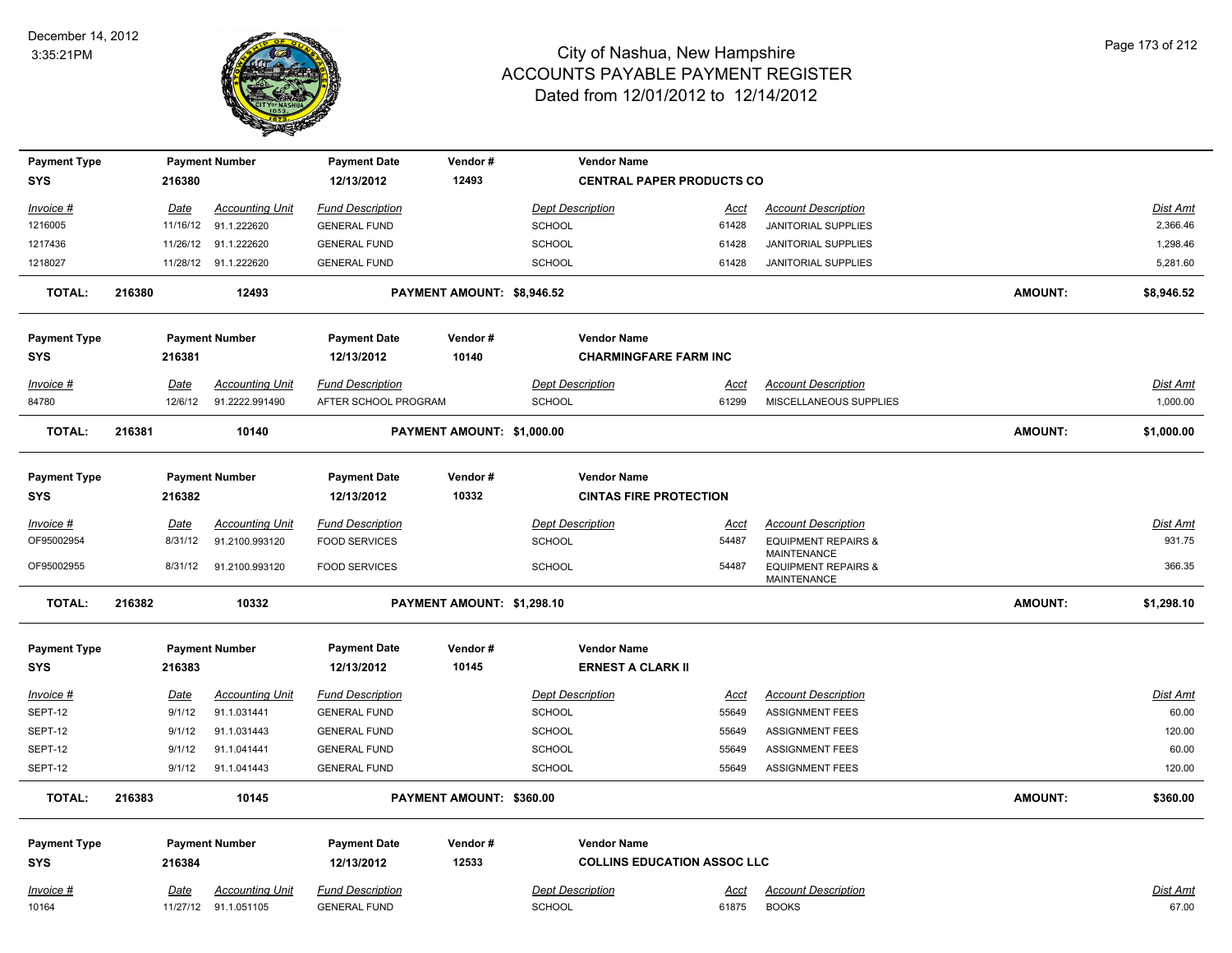

| <b>TOTAL:</b>                     | 216384 |                         | 12533                                          |                                                      | <b>PAYMENT AMOUNT: \$67.00</b> |                                          |                                                            |                      |                                                                      | <b>AMOUNT:</b>                     | \$67.00                   |
|-----------------------------------|--------|-------------------------|------------------------------------------------|------------------------------------------------------|--------------------------------|------------------------------------------|------------------------------------------------------------|----------------------|----------------------------------------------------------------------|------------------------------------|---------------------------|
| <b>Payment Type</b><br>SYS        |        | 216385                  | <b>Payment Number</b>                          | <b>Payment Date</b><br>12/13/2012                    | Vendor#<br>11455               |                                          | <b>Vendor Name</b><br><b>COMPUVEST CORP</b>                |                      |                                                                      |                                    |                           |
| Invoice #<br>SI-1158405           |        | Date<br>5/14/12         | <b>Accounting Unit</b><br>91.1.191215          | <b>Fund Description</b><br><b>GENERAL FUND</b>       |                                | <b>Dept Description</b><br><b>SCHOOL</b> |                                                            | Acct<br>61135        | <b>Account Description</b><br><b>EDUCATIONAL SUPPLIES</b>            |                                    | Dist Amt<br>446.00        |
| <b>TOTAL:</b>                     | 216385 |                         | 11455                                          |                                                      | PAYMENT AMOUNT: \$446.00       |                                          |                                                            |                      |                                                                      | <b>AMOUNT:</b>                     | \$446.00                  |
| <b>Payment Type</b><br>SYS        |        | 216386                  | <b>Payment Number</b>                          | <b>Payment Date</b><br>12/13/2012                    | Vendor#<br>11049               |                                          | <b>Vendor Name</b><br><b>CONNECTICUT VALLEY BIO SUPPLY</b> |                      |                                                                      |                                    |                           |
| <b>Invoice #</b><br>547815        |        | Date<br>11/8/12         | <b>Accounting Unit</b><br>91.1.031113          | <b>Fund Description</b><br><b>GENERAL FUND</b>       |                                | <b>Dept Description</b><br><b>SCHOOL</b> |                                                            | <u>Acct</u><br>61135 | <b>Account Description</b><br><b>EDUCATIONAL SUPPLIES</b>            |                                    | <b>Dist Amt</b><br>39.59  |
| <b>TOTAL:</b>                     | 216386 |                         | 11049                                          |                                                      | PAYMENT AMOUNT: \$39.59        |                                          |                                                            |                      |                                                                      | <b>AMOUNT:</b>                     | \$39.59                   |
| <b>Payment Type</b><br>SYS        |        | 216387                  | <b>Payment Number</b>                          | <b>Payment Date</b><br>12/13/2012                    | Vendor#<br>12547               |                                          | <b>Vendor Name</b><br><b>DONNA CONNOLLY</b>                |                      |                                                                      |                                    |                           |
| Invoice #<br>11/26-12/7           |        | <u>Date</u><br>12/11/12 | <b>Accounting Unit</b><br>91.3800.042210       | <b>Fund Description</b><br><b>SCHOOL GRANTS FUND</b> |                                | <b>Dept Description</b><br>SCHOOL        |                                                            | <u>Acct</u><br>53607 | <b>Account Description</b><br>PROGRAM IMPROVEMENT<br><b>SERVICES</b> | <u>Activity</u><br>91.03903.042210 | <b>Dist Amt</b><br>525.00 |
| <b>TOTAL:</b>                     | 216387 |                         | 12547                                          |                                                      | PAYMENT AMOUNT: \$525.00       |                                          |                                                            |                      |                                                                      | <b>AMOUNT:</b>                     | \$525.00                  |
| <b>Payment Type</b><br><b>SYS</b> |        | 216388                  | <b>Payment Number</b>                          | <b>Payment Date</b><br>12/13/2012                    | Vendor#<br>12552               |                                          | <b>Vendor Name</b><br><b>CONTROL TECHNOLOGIES INC</b>      |                      |                                                                      |                                    |                           |
| Invoice #<br>75851                |        | <b>Date</b>             | <b>Accounting Unit</b><br>11/28/12 91.1.222620 | <b>Fund Description</b><br><b>GENERAL FUND</b>       |                                | <b>Dept Description</b><br>SCHOOL        |                                                            | <u>Acct</u><br>61421 | <b>Account Description</b><br>SUPPLIES, HVAC                         |                                    | <u>Dist Amt</u><br>263.14 |
| <b>TOTAL:</b>                     | 216388 |                         | 12552                                          |                                                      | PAYMENT AMOUNT: \$263.14       |                                          |                                                            |                      |                                                                      | <b>AMOUNT:</b>                     | \$263.14                  |
| <b>Payment Type</b><br><b>SYS</b> |        | 216389                  | <b>Payment Number</b>                          | <b>Payment Date</b><br>12/13/2012                    | Vendor#<br>11052               |                                          | <b>Vendor Name</b><br><b>CONVAL SCHOOL DISTRICT</b>        |                      |                                                                      |                                    |                           |
| Invoice #<br>11222                |        | Date<br>2/10/11         | <b>Accounting Unit</b><br>91.1.021267          | <b>Fund Description</b><br><b>GENERAL FUND</b>       |                                | <b>Dept Description</b><br>SCHOOL        |                                                            | <u>Acct</u><br>55694 | <b>Account Description</b><br>TUITION, OUT OF DISTRICT               |                                    | Dist Amt<br>5,401.34      |
| <b>TOTAL:</b>                     | 216389 |                         | 11052                                          |                                                      | PAYMENT AMOUNT: \$5,401.34     |                                          |                                                            |                      |                                                                      | <b>AMOUNT:</b>                     | \$5,401.34                |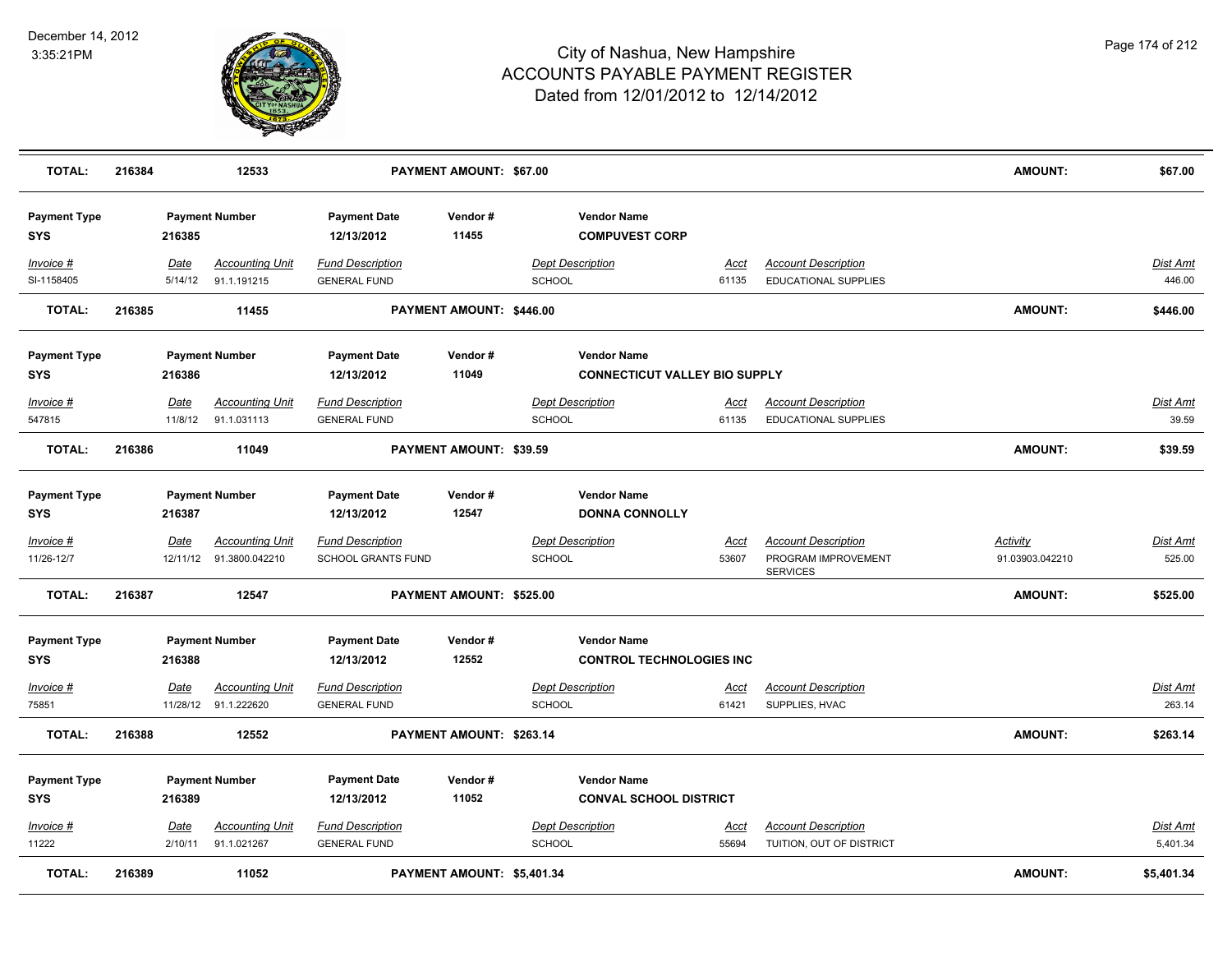

| <b>Payment Type</b><br><b>SYS</b> |        | 216390      | <b>Payment Number</b>  | <b>Payment Date</b><br>12/13/2012 | Vendor#<br>12555            | <b>Vendor Name</b><br>THE COPY SHOP   |             |                               |                 |                 |
|-----------------------------------|--------|-------------|------------------------|-----------------------------------|-----------------------------|---------------------------------------|-------------|-------------------------------|-----------------|-----------------|
|                                   |        |             |                        |                                   |                             |                                       |             |                               |                 |                 |
| Invoice #                         |        | Date        | <b>Accounting Unit</b> | <b>Fund Description</b>           |                             | <b>Dept Description</b>               | <u>Acct</u> | <b>Account Description</b>    |                 | Dist Amt        |
| 49520                             |        |             | 11/30/12 91.1.012320   | <b>GENERAL FUND</b>               |                             | SCHOOL                                | 55600       | <b>PRINTING</b>               |                 | 1,936.00        |
| <b>TOTAL:</b>                     | 216390 |             | 12555                  |                                   | PAYMENT AMOUNT: \$1,936.00  |                                       |             |                               | <b>AMOUNT:</b>  | \$1,936.00      |
| <b>Payment Type</b>               |        |             | <b>Payment Number</b>  | <b>Payment Date</b>               | Vendor#                     | <b>Vendor Name</b>                    |             |                               |                 |                 |
| <b>SYS</b>                        |        | 216391      |                        | 12/13/2012                        | 14146                       | <b>MICHAEL CRAIG</b>                  |             |                               |                 |                 |
| Invoice #                         |        | Date        | <b>Accounting Unit</b> | <b>Fund Description</b>           |                             | <b>Dept Description</b>               | Acct        | <b>Account Description</b>    | Activity        | Dist Amt        |
| PVR-102612                        |        | 12/6/12     | 91.3800.021210         | SCHOOL GRANTS FUND                |                             | <b>SCHOOL</b>                         | 55400       | CONFERENCES AND SEMINARS      | 91.03953.021210 | 111.75          |
| <b>TOTAL:</b>                     | 216391 |             | 14146                  |                                   | PAYMENT AMOUNT: \$111.75    |                                       |             |                               | <b>AMOUNT:</b>  | \$111.75        |
| <b>Payment Type</b>               |        |             | <b>Payment Number</b>  | <b>Payment Date</b>               | Vendor#                     | <b>Vendor Name</b>                    |             |                               |                 |                 |
| <b>SYS</b>                        |        | 216392      |                        | 12/13/2012                        | 14152                       | <b>CROTCHED MOUNTAIN REHAB CTR</b>    |             |                               |                 |                 |
| Invoice #                         |        | Date        | <b>Accounting Unit</b> | <b>Fund Description</b>           |                             | <b>Dept Description</b>               | Acct        | <b>Account Description</b>    |                 | Dist Amt        |
| 112119                            |        | 11/7/12     | 91.1.021267            | <b>GENERAL FUND</b>               |                             | <b>SCHOOL</b>                         | 55694       | TUITION, OUT OF DISTRICT      |                 | 14,078.69       |
| <b>TOTAL:</b>                     | 216392 |             | 14152                  |                                   | PAYMENT AMOUNT: \$14,078.69 |                                       |             |                               | <b>AMOUNT:</b>  | \$14,078.69     |
| <b>Payment Type</b>               |        |             | <b>Payment Number</b>  | <b>Payment Date</b>               | Vendor#                     | <b>Vendor Name</b>                    |             |                               |                 |                 |
| <b>SYS</b>                        |        | 216393      |                        | 12/13/2012                        | 12583                       | <b>LUCIE L CROWDER</b>                |             |                               |                 |                 |
| $Invoice$ #                       |        | <b>Date</b> | <b>Accounting Unit</b> | <b>Fund Description</b>           |                             | <b>Dept Description</b>               | <u>Acct</u> | <b>Account Description</b>    | <b>Activity</b> | <b>Dist Amt</b> |
| OCT/NOV-12                        |        | 12/11/12    | 91.3800.231249         | <b>SCHOOL GRANTS FUND</b>         |                             | <b>SCHOOL</b>                         | 61135       | <b>EDUCATIONAL SUPPLIES</b>   | 91.03763.231249 | 326.18          |
| <b>TOTAL:</b>                     | 216393 |             | 12583                  |                                   | PAYMENT AMOUNT: \$326.18    |                                       |             |                               | <b>AMOUNT:</b>  | \$326.18        |
|                                   |        |             |                        |                                   |                             |                                       |             |                               |                 |                 |
| <b>Payment Type</b>               |        |             | <b>Payment Number</b>  | <b>Payment Date</b>               | Vendor#                     | <b>Vendor Name</b>                    |             |                               |                 |                 |
| <b>SYS</b>                        |        | 216394      |                        | 12/13/2012                        | 14156                       | <b>CUES INC</b>                       |             |                               |                 |                 |
| Invoice #                         |        | Date        | <b>Accounting Unit</b> | <b>Fund Description</b>           |                             | <b>Dept Description</b>               | Acct        | <b>Account Description</b>    |                 | Dist Amt        |
| 34326                             |        | 11/29/12    | 91.1.222620            | <b>GENERAL FUND</b>               |                             | SCHOOL                                | 54600       | VEHICLE REPAIRS & MAINTENANCE |                 | 576.56          |
| <b>TOTAL:</b>                     | 216394 |             | 14156                  |                                   | PAYMENT AMOUNT: \$576.56    |                                       |             |                               | <b>AMOUNT:</b>  | \$576.56        |
| <b>Payment Type</b>               |        |             | <b>Payment Number</b>  | <b>Payment Date</b>               | Vendor#                     | <b>Vendor Name</b>                    |             |                               |                 |                 |
| <b>SYS</b>                        |        | 216395      |                        | 12/13/2012                        | 12590                       | <b>CUSTOM COMPUTER SPECIALIST INC</b> |             |                               |                 |                 |
| Invoice #                         |        | Date        | <b>Accounting Unit</b> | <b>Fund Description</b>           |                             | <b>Dept Description</b>               | Acct        | <b>Account Description</b>    |                 | Dist Amt        |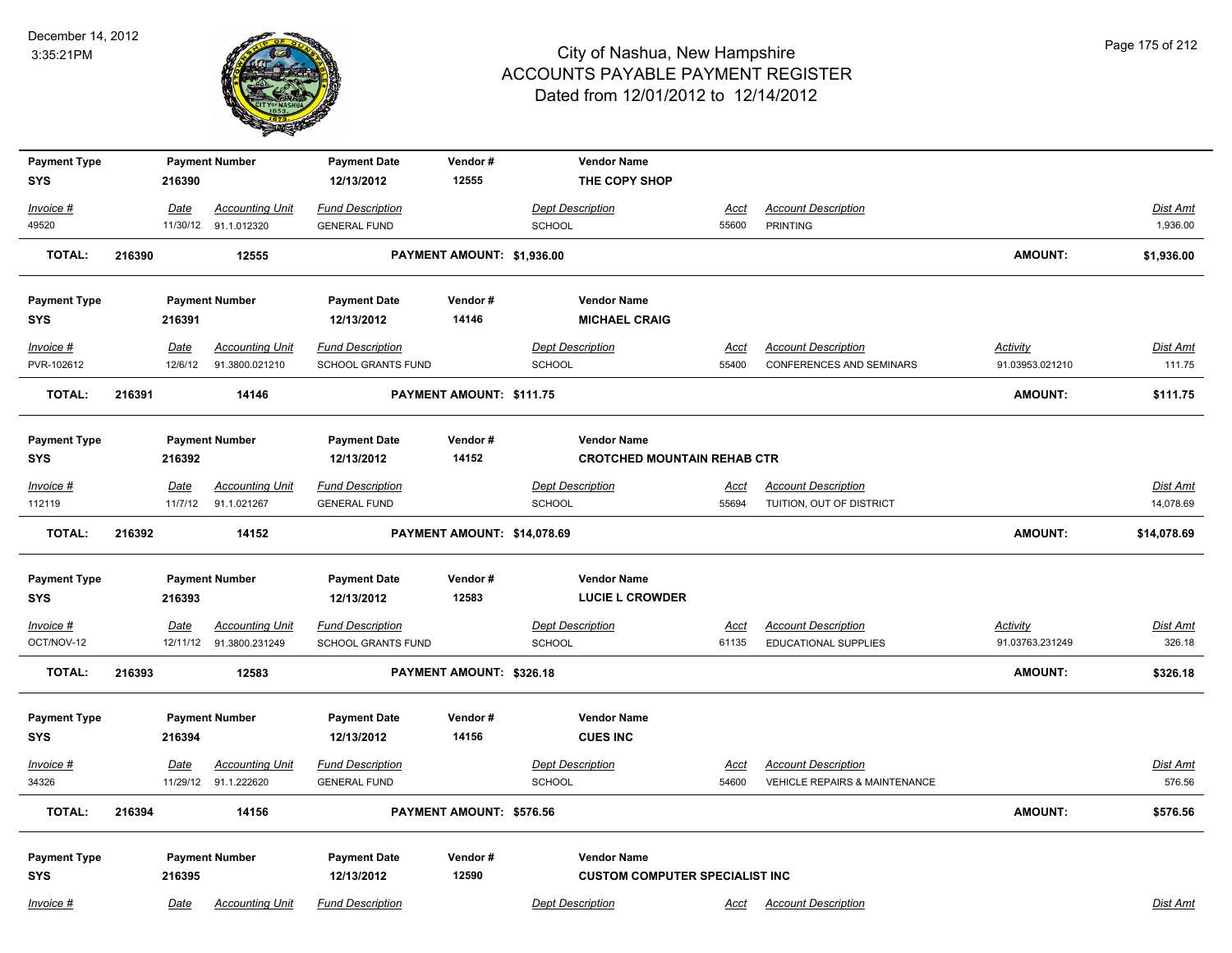

| 87798                             |        |                        | 11/27/12 91.1.992225                           | <b>GENERAL FUND</b>                            |                            | <b>SCHOOL</b>                                         | 71221                | <b>COMPUTER EQUIPMENT</b>                                 |                | 8,050.00                  |
|-----------------------------------|--------|------------------------|------------------------------------------------|------------------------------------------------|----------------------------|-------------------------------------------------------|----------------------|-----------------------------------------------------------|----------------|---------------------------|
| <b>TOTAL:</b>                     | 216395 |                        | 12590                                          |                                                | PAYMENT AMOUNT: \$8,050.00 |                                                       |                      |                                                           | <b>AMOUNT:</b> | \$8,050.00                |
| <b>Payment Type</b><br><b>SYS</b> |        | 216396                 | <b>Payment Number</b>                          | <b>Payment Date</b><br>12/13/2012              | Vendor#<br>14162           | <b>Vendor Name</b><br><b>MARK DAILEANES</b>           |                      |                                                           |                |                           |
| Invoice #<br>OCT-12               |        | <b>Date</b>            | <b>Accounting Unit</b><br>10/26/12 91.1.051215 | <b>Fund Description</b><br><b>GENERAL FUND</b> |                            | <b>Dept Description</b><br>SCHOOL                     | <u>Acct</u><br>53600 | <b>Account Description</b><br><b>INSTRUCTION SERVICES</b> |                | <u>Dist Amt</u><br>199.76 |
| <b>TOTAL:</b>                     | 216396 |                        | 14162                                          |                                                | PAYMENT AMOUNT: \$199.76   |                                                       |                      |                                                           | <b>AMOUNT:</b> | \$199.76                  |
| <b>Payment Type</b><br><b>SYS</b> |        | 216397                 | <b>Payment Number</b>                          | <b>Payment Date</b><br>12/13/2012              | Vendor#<br>14168           | <b>Vendor Name</b><br><b>DELTA EDUCATION</b>          |                      |                                                           |                |                           |
| $Invoice$ #                       |        | <b>Date</b>            | <b>Accounting Unit</b>                         | <b>Fund Description</b>                        |                            | <b>Dept Description</b>                               | <u>Acct</u>          | <b>Account Description</b>                                |                | Dist Amt                  |
| 202500945796                      |        | 11/8/12                | 91.1.051113                                    | <b>GENERAL FUND</b>                            |                            | <b>SCHOOL</b>                                         | 61135                | EDUCATIONAL SUPPLIES                                      |                | 100.74                    |
| <b>TOTAL:</b>                     | 216397 |                        | 14168                                          |                                                | PAYMENT AMOUNT: \$100.74   |                                                       |                      |                                                           | <b>AMOUNT:</b> | \$100.74                  |
| <b>Payment Type</b><br><b>SYS</b> |        | 216398                 | <b>Payment Number</b>                          | <b>Payment Date</b><br>12/13/2012              | Vendor#<br>14184           | <b>Vendor Name</b><br><b>DANIEL DONOVAN</b>           |                      |                                                           |                |                           |
| $Invoice$ #<br>MILES-NOV          |        | <u>Date</u>            | <b>Accounting Unit</b><br>11/30/12 91.1.012320 | <b>Fund Description</b><br><b>GENERAL FUND</b> |                            | <b>Dept Description</b><br><b>SCHOOL</b>              | <b>Acct</b><br>55307 | <b>Account Description</b><br>MILEAGE REIMBURSEMENTS      |                | Dist Amt<br>20.56         |
| <b>TOTAL:</b>                     | 216398 |                        | 14184                                          |                                                | PAYMENT AMOUNT: \$20.56    |                                                       |                      |                                                           | <b>AMOUNT:</b> | \$20.56                   |
| <b>Payment Type</b><br><b>SYS</b> |        | 216399                 | <b>Payment Number</b>                          | <b>Payment Date</b><br>12/13/2012              | Vendor#<br>12638           | <b>Vendor Name</b><br><b>DONOVAN EQUIPMENT CO INC</b> |                      |                                                           |                |                           |
| Invoice #                         |        | <b>Date</b>            | <b>Accounting Unit</b>                         | <b>Fund Description</b>                        |                            | <b>Dept Description</b>                               | <u>Acct</u>          | <b>Account Description</b>                                |                | Dist Amt                  |
| 655228                            |        |                        | 11/21/12 91.1.222620                           | <b>GENERAL FUND</b>                            |                            | <b>SCHOOL</b>                                         | 54600                | <b>VEHICLE REPAIRS &amp; MAINTENANCE</b>                  |                | 206.31                    |
| <b>TOTAL:</b>                     | 216399 |                        | 12638                                          |                                                | PAYMENT AMOUNT: \$206.31   |                                                       |                      |                                                           | <b>AMOUNT:</b> | \$206.31                  |
| <b>Payment Type</b><br><b>SYS</b> |        | 216400                 | <b>Payment Number</b>                          | <b>Payment Date</b><br>12/13/2012              | Vendor#<br>14190           | <b>Vendor Name</b><br><b>WILLIAM DUBOIS</b>           |                      |                                                           |                |                           |
| $Invoice$ #<br>PVR-110312         |        | <u>Date</u><br>12/7/12 | <b>Accounting Unit</b><br>91.2201.041490       | <b>Fund Description</b><br>DRIVERS EDUCATION   |                            | <b>Dept Description</b><br><b>SCHOOL</b>              | <u>Acct</u><br>55300 | <b>Account Description</b><br><b>TRAVEL</b>               |                | <u>Dist Amt</u><br>100.00 |
| <b>TOTAL:</b>                     | 216400 |                        | 14190                                          |                                                | PAYMENT AMOUNT: \$100.00   |                                                       |                      |                                                           | <b>AMOUNT:</b> | \$100.00                  |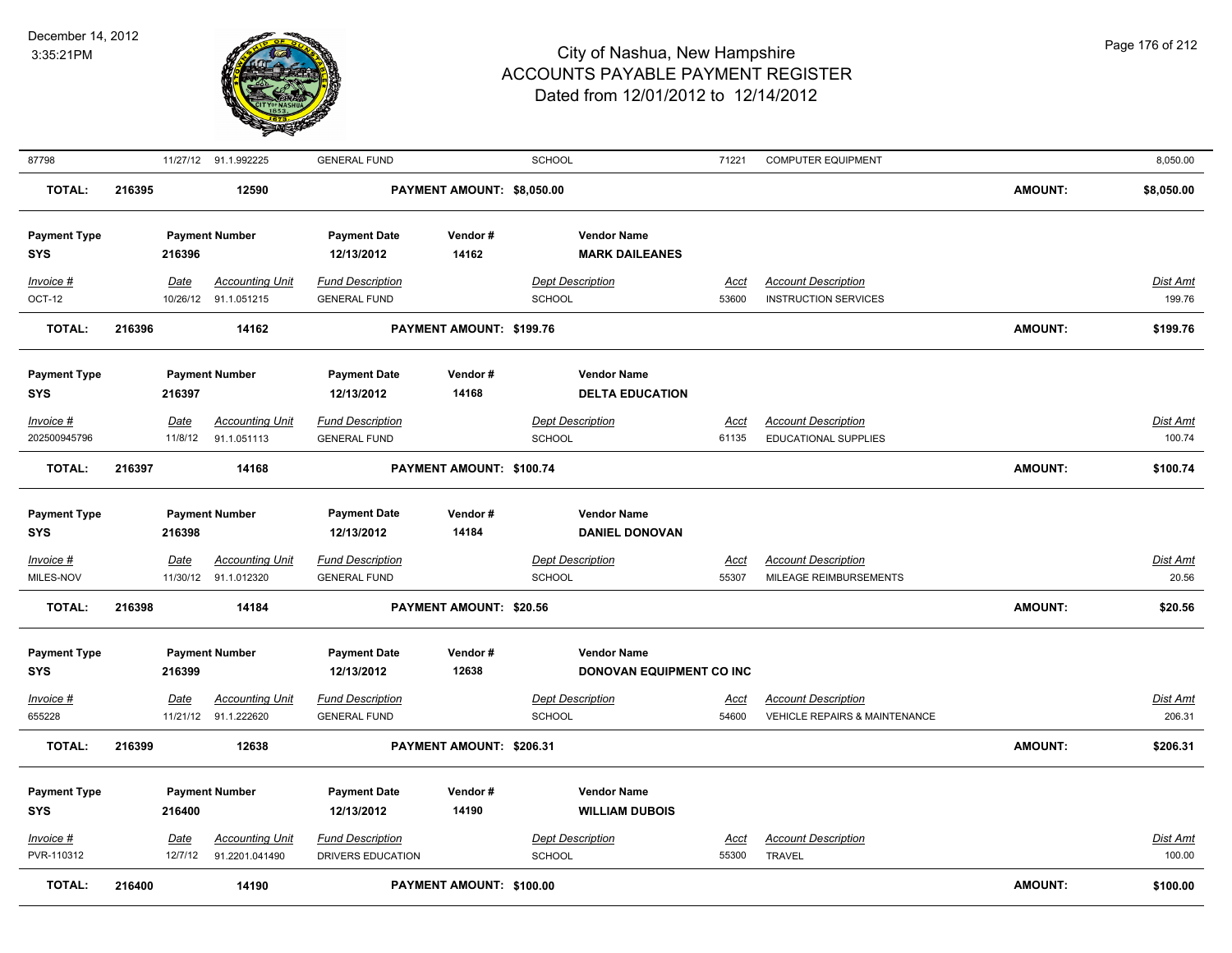

| <b>Payment Type</b>        |        |             | <b>Payment Number</b>  | <b>Payment Date</b>               | Vendor#                        | <b>Vendor Name</b>                                      |             |                            |                |                 |
|----------------------------|--------|-------------|------------------------|-----------------------------------|--------------------------------|---------------------------------------------------------|-------------|----------------------------|----------------|-----------------|
| <b>SYS</b>                 |        | 216401      |                        | 12/13/2012                        | 14197                          | <b>MARIANNE DUSTIN</b>                                  |             |                            |                |                 |
| Invoice #                  |        | Date        | <b>Accounting Unit</b> | <b>Fund Description</b>           |                                | <b>Dept Description</b>                                 | Acct        | <b>Account Description</b> |                | Dist Amt        |
| MILES-NOV                  |        |             | 11/30/12 91.1.041300   | <b>GENERAL FUND</b>               |                                | SCHOOL                                                  | 55307       | MILEAGE REIMBURSEMENTS     |                | 135.42          |
| <b>TOTAL:</b>              | 216401 |             | 14197                  |                                   | PAYMENT AMOUNT: \$135.42       |                                                         |             |                            | <b>AMOUNT:</b> | \$135.42        |
| <b>Payment Type</b>        |        |             | <b>Payment Number</b>  | <b>Payment Date</b>               | Vendor#                        | <b>Vendor Name</b>                                      |             |                            |                |                 |
| <b>SYS</b>                 |        | 216402      |                        | 12/13/2012                        | 12666                          | <b>EASTER SEALS OF NEW HAMPSHIRE</b>                    |             |                            |                |                 |
| Invoice #                  |        | Date        | <b>Accounting Unit</b> | <b>Fund Description</b>           |                                | <b>Dept Description</b>                                 | Acct        | <b>Account Description</b> |                | Dist Amt        |
| 206320                     |        | 10/3/12     | 91.1.021267            | <b>GENERAL FUND</b>               |                                | SCHOOL                                                  | 55694       | TUITION, OUT OF DISTRICT   |                | 3,052.35        |
| 213220                     |        |             | 11/5/12 91.1.021267    | <b>GENERAL FUND</b>               |                                | <b>SCHOOL</b>                                           | 55694       | TUITION, OUT OF DISTRICT   |                | 3,730.72        |
| <b>TOTAL:</b>              | 216402 |             | 12666                  |                                   | PAYMENT AMOUNT: \$6,783.07     |                                                         |             |                            | <b>AMOUNT:</b> | \$6,783.07      |
| <b>Payment Type</b><br>SYS |        | 216403      | <b>Payment Number</b>  | <b>Payment Date</b><br>12/13/2012 | Vendor#<br>12670               | <b>Vendor Name</b><br><b>EBSCO INFORMATION SERVICES</b> |             |                            |                |                 |
| <b>Invoice #</b>           |        | Date        | <b>Accounting Unit</b> | <b>Fund Description</b>           |                                | <b>Dept Description</b>                                 | <u>Acct</u> | <b>Account Description</b> |                | <b>Dist Amt</b> |
| 7733685                    |        | 3/30/12     | 91.1.172220            | <b>GENERAL FUND</b>               |                                | <b>SCHOOL</b>                                           | 61821       | PERIODICALS                |                | 453.31          |
| TOTAL:                     | 216403 |             | 12670                  |                                   | PAYMENT AMOUNT: \$453.31       |                                                         |             |                            | <b>AMOUNT:</b> | \$453.31        |
| <b>Payment Type</b>        |        |             | <b>Payment Number</b>  | <b>Payment Date</b>               | Vendor#                        | <b>Vendor Name</b>                                      |             |                            |                |                 |
| SYS                        |        | 216404      |                        | 12/13/2012                        | 14204                          | <b>EDUCATION WEEK</b>                                   |             |                            |                |                 |
| <u>Invoice #</u>           |        | <u>Date</u> | <u>Accounting Unit</u> | <b>Fund Description</b>           |                                | <b>Dept Description</b>                                 | <u>Acct</u> | <b>Account Description</b> |                | <u>Dist Amt</u> |
| DEC-2012                   |        |             | 12/11/12 91.1.041300   | <b>GENERAL FUND</b>               |                                | SCHOOL                                                  | 55200       | DUES AND MEMBERSHIPS       |                | 74.94           |
| <b>TOTAL:</b>              | 216404 |             | 14204                  |                                   | PAYMENT AMOUNT: \$74.94        |                                                         |             |                            | <b>AMOUNT:</b> | \$74.94         |
| <b>Payment Type</b>        |        |             | <b>Payment Number</b>  | <b>Payment Date</b>               | Vendor#                        | <b>Vendor Name</b>                                      |             |                            |                |                 |
| <b>SYS</b>                 |        | 216405      |                        | 12/13/2012                        | 15635                          | <b>EMBROIDME OF NASHUA</b>                              |             |                            |                |                 |
| <u>Invoice #</u>           |        | Date        | <b>Accounting Unit</b> | <b>Fund Description</b>           |                                | <b>Dept Description</b>                                 | <u>Acct</u> | <b>Account Description</b> |                | Dist Amt        |
| 16185                      |        |             | 11/29/12 91.1.031300   | <b>GENERAL FUND</b>               |                                | SCHOOL                                                  | 61135       | EDUCATIONAL SUPPLIES       |                | 33.00           |
| E 16186                    |        |             | 11/29/12 91.1.031300   | <b>GENERAL FUND</b>               |                                | SCHOOL                                                  | 61135       | EDUCATIONAL SUPPLIES       |                | 60.00           |
| <b>TOTAL:</b>              | 216405 |             | 15635                  |                                   | <b>PAYMENT AMOUNT: \$93.00</b> |                                                         |             |                            | <b>AMOUNT:</b> | \$93.00         |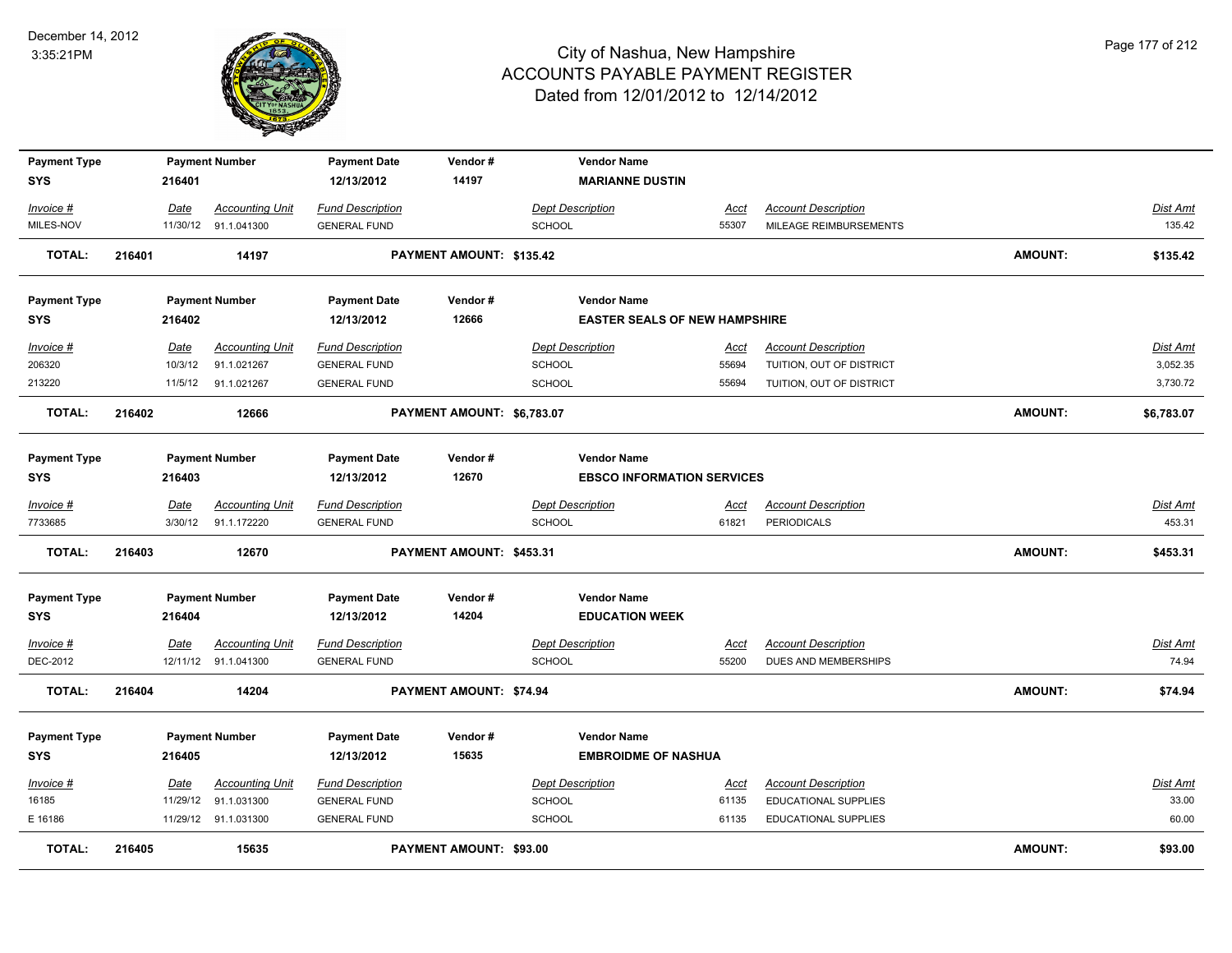

| <b>Payment Type</b><br><b>SYS</b> |        | 216406      | <b>Payment Number</b>  | <b>Payment Date</b><br>12/13/2012 | Vendor#<br>14210               | <b>Vendor Name</b><br><b>ENERGYNORTH PROPANE</b> |             |                            |                                       |          |
|-----------------------------------|--------|-------------|------------------------|-----------------------------------|--------------------------------|--------------------------------------------------|-------------|----------------------------|---------------------------------------|----------|
| Invoice #                         |        | Date        | <b>Accounting Unit</b> | <b>Fund Description</b>           |                                | <b>Dept Description</b>                          | Acct        | <b>Account Description</b> |                                       | Dist Amt |
| 17106                             |        |             | 11/29/12 91.1.072621   | <b>GENERAL FUND</b>               |                                | SCHOOL                                           | 54114       | <b>HEATING GAS</b>         |                                       | 134.68   |
| 17107                             |        |             | 11/29/12 91.1.072621   | <b>GENERAL FUND</b>               |                                | <b>SCHOOL</b>                                    | 54114       | <b>HEATING GAS</b>         |                                       | 448.08   |
| <b>TOTAL:</b>                     | 216406 |             | 14210                  |                                   | PAYMENT AMOUNT: \$582.76       |                                                  |             |                            | <b>AMOUNT:</b>                        | \$582.76 |
| <b>Payment Type</b>               |        |             | <b>Payment Number</b>  | <b>Payment Date</b>               | Vendor#                        | <b>Vendor Name</b>                               |             |                            | Payee Name                            |          |
| <b>SYS</b>                        |        | 216407      |                        | 12/13/2012                        | 11061                          | PETTY CASH SCHOOLS                               |             |                            | <b>FAIRGROUNDS MIDDLE SCH PETTY C</b> |          |
| Invoice #                         |        | Date        | <b>Accounting Unit</b> | <b>Fund Description</b>           |                                | <b>Dept Description</b>                          | Acct        | <b>Account Description</b> |                                       | Dist Amt |
| 177-181                           |        | 12/6/12     | 91.1.061113            | <b>GENERAL FUND</b>               |                                | SCHOOL                                           | 61135       | EDUCATIONAL SUPPLIES       |                                       | 32.39    |
| 177-181                           |        | 12/6/12     | 91.1.061160            | <b>GENERAL FUND</b>               |                                | <b>SCHOOL</b>                                    | 55607       | POSTAGE & DELIVERY         |                                       | 65.25    |
| <b>TOTAL:</b>                     | 216407 |             | 11061                  |                                   | <b>PAYMENT AMOUNT: \$97.64</b> |                                                  |             |                            | <b>AMOUNT:</b>                        | \$97.64  |
| <b>Payment Type</b>               |        |             | <b>Payment Number</b>  | <b>Payment Date</b>               | Vendor#                        | <b>Vendor Name</b>                               |             |                            |                                       |          |
| <b>SYS</b>                        |        | 216408      |                        | 12/13/2012                        | 15623                          | <b>WILLIAM FALLER</b>                            |             |                            |                                       |          |
| Invoice #                         |        | Date        | <b>Accounting Unit</b> | <b>Fund Description</b>           |                                | <b>Dept Description</b>                          | Acct        | <b>Account Description</b> |                                       | Dist Amt |
| <b>DEC-12</b>                     |        | 12/5/12     | 91.1.201112            | <b>GENERAL FUND</b>               |                                | <b>SCHOOL</b>                                    | 61135       | EDUCATIONAL SUPPLIES       |                                       | 120.00   |
| <b>TOTAL:</b>                     | 216408 |             | 15623                  |                                   | PAYMENT AMOUNT: \$120.00       |                                                  |             |                            | <b>AMOUNT:</b>                        | \$120.00 |
| <b>Payment Type</b>               |        |             | <b>Payment Number</b>  | <b>Payment Date</b>               | Vendor#                        | <b>Vendor Name</b>                               |             |                            |                                       |          |
| <b>SYS</b>                        |        | 216409      |                        | 12/13/2012                        | 14222                          | <b>FASTENAL CO</b>                               |             |                            |                                       |          |
| <u>Invoice #</u>                  |        | Date        | <b>Accounting Unit</b> | <b>Fund Description</b>           |                                | <b>Dept Description</b>                          | <u>Acct</u> | <b>Account Description</b> |                                       | Dist Amt |
| 88889                             |        |             | 11/13/12 91.1.222620   | <b>GENERAL FUND</b>               |                                | <b>SCHOOL</b>                                    | 61299       | MISCELLANEOUS SUPPLIES     |                                       | 142.84   |
| <b>TOTAL:</b>                     | 216409 |             | 14222                  |                                   | PAYMENT AMOUNT: \$142.84       |                                                  |             |                            | <b>AMOUNT:</b>                        | \$142.84 |
| <b>Payment Type</b>               |        |             | <b>Payment Number</b>  | <b>Payment Date</b>               | Vendor#                        | <b>Vendor Name</b>                               |             |                            |                                       |          |
| <b>SYS</b>                        |        | 216410      |                        | 12/13/2012                        | 14222                          | <b>FASTENAL CO</b>                               |             |                            |                                       |          |
| <u>Invoice #</u>                  |        | <u>Date</u> | <b>Accounting Unit</b> | <b>Fund Description</b>           |                                | <b>Dept Description</b>                          | <u>Acct</u> | <b>Account Description</b> |                                       | Dist Amt |
| 89102                             |        |             | 11/29/12 91.1.222620   | <b>GENERAL FUND</b>               |                                | <b>SCHOOL</b>                                    | 61299       | MISCELLANEOUS SUPPLIES     |                                       | 6.75     |
| <b>TOTAL:</b>                     | 216410 |             | 14222                  |                                   | <b>PAYMENT AMOUNT: \$6.75</b>  |                                                  |             |                            | <b>AMOUNT:</b>                        | \$6.75   |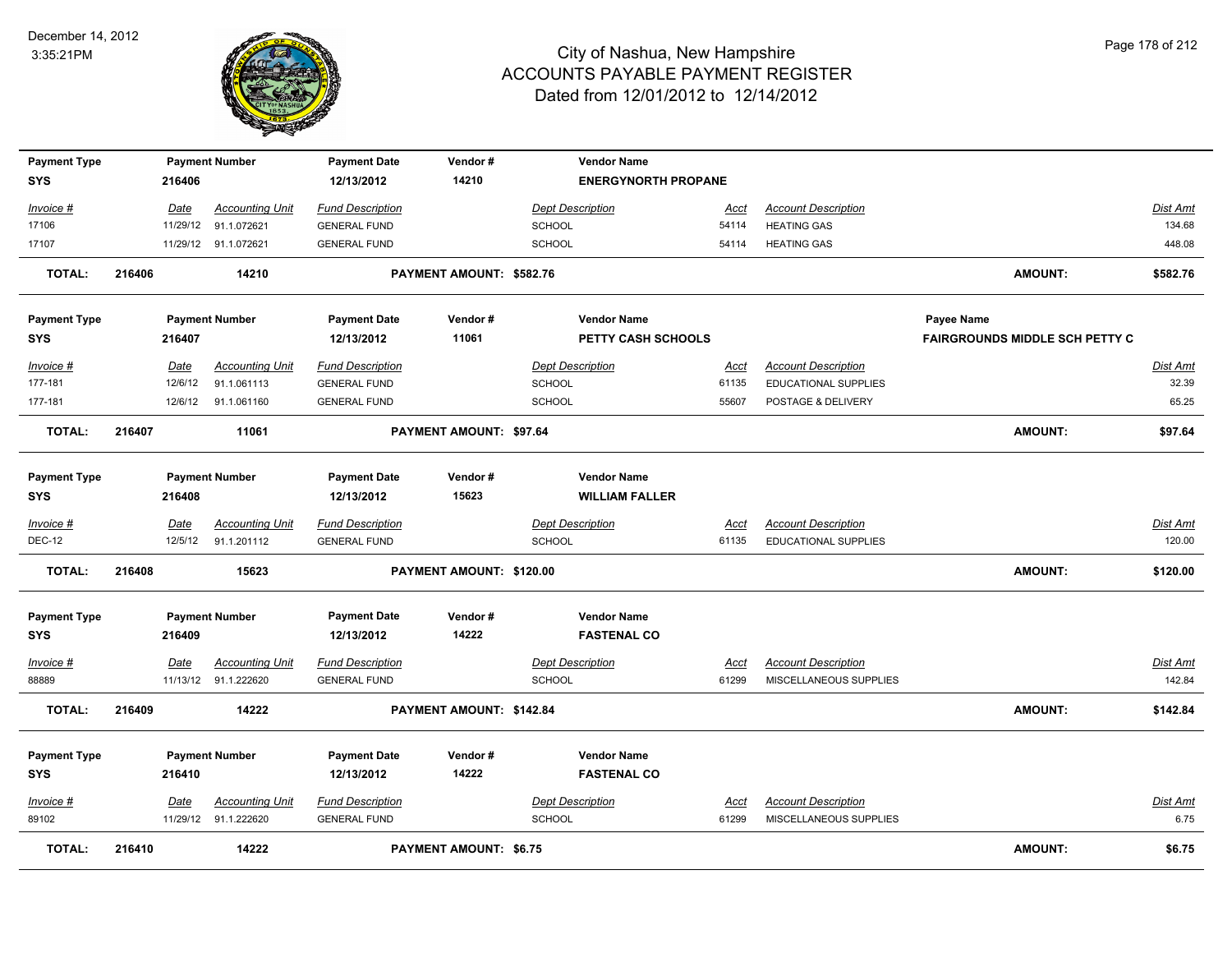#### December 14, 2012 3:35:21PM

÷,



| <b>Payment Type</b>               |        |             | <b>Payment Number</b>   | <b>Payment Date</b>               | Vendor#                    |                         | <b>Vendor Name</b>                                |             |                                                              |                 |            |
|-----------------------------------|--------|-------------|-------------------------|-----------------------------------|----------------------------|-------------------------|---------------------------------------------------|-------------|--------------------------------------------------------------|-----------------|------------|
| <b>SYS</b>                        |        | 216411      |                         | 12/13/2012                        | 12713                      |                         | <b>DON FERNANDES</b>                              |             |                                                              |                 |            |
| Invoice #                         |        | <u>Date</u> | <b>Accounting Unit</b>  | <b>Fund Description</b>           |                            | <b>Dept Description</b> |                                                   | <u>Acct</u> | <b>Account Description</b>                                   |                 | Dist Amt   |
| 120312-06                         |        | 12/3/12     | 91.1.061434             | <b>GENERAL FUND</b>               |                            | <b>SCHOOL</b>           |                                                   | 55642       | <b>GAME OFFICIALS</b>                                        |                 | 120.00     |
| <b>TOTAL:</b>                     | 216411 |             | 12713                   |                                   | PAYMENT AMOUNT: \$120.00   |                         |                                                   |             |                                                              | <b>AMOUNT:</b>  | \$120.00   |
| <b>Payment Type</b>               |        |             | <b>Payment Number</b>   | <b>Payment Date</b>               | Vendor#                    |                         | <b>Vendor Name</b>                                |             |                                                              |                 |            |
| <b>SYS</b>                        |        | 216412      |                         | 12/13/2012                        | 14227                      |                         | <b>FIRST STUDENT INC</b>                          |             |                                                              |                 |            |
| Invoice #                         |        | Date        | <b>Accounting Unit</b>  | <b>Fund Description</b>           |                            | <b>Dept Description</b> |                                                   | Acct        | <b>Account Description</b>                                   | Activity        | Dist Amt   |
| 17747417                          |        | 11/13/12    | 91.1.031410             | <b>GENERAL FUND</b>               |                            | <b>SCHOOL</b>           |                                                   | 55690       | REGULAR TRANSPORTATION<br><b>SERVICES</b>                    |                 | 323.18     |
| 17747436                          |        | 11/20/12    | 91.3800.042700          | <b>SCHOOL GRANTS FUND</b>         |                            | <b>SCHOOL</b>           |                                                   | 55690       | REGULAR TRANSPORTATION                                       | 91.03903.042700 | 189.32     |
| 17747444                          |        |             | 11/24/12 91.3800.991490 | <b>SCHOOL GRANTS FUND</b>         |                            | SCHOOL                  |                                                   | 53614       | <b>SERVICES</b><br>PUPIL SUPPORT SERVICES                    | 91.03463.991490 | 1,502.28   |
| 17747445                          |        |             | 11/24/12 91.2222.991490 | AFTER SCHOOL PROGRAM              |                            | SCHOOL                  |                                                   | 53614       | PUPIL SUPPORT SERVICES                                       |                 | 500.76     |
| 17747446                          |        |             | 11/24/12 91.3800.991490 | <b>SCHOOL GRANTS FUND</b>         |                            | <b>SCHOOL</b>           |                                                   | 53614       | PUPIL SUPPORT SERVICES                                       | 91.03463.991490 | 528.84     |
| 17747479                          |        |             | 11/27/12 91.3800.991600 | <b>SCHOOL GRANTS FUND</b>         |                            | <b>SCHOOL</b>           |                                                   | 55690       | REGULAR TRANSPORTATION                                       | 91.03533.991600 | 110.15     |
| 17747480                          |        |             | 11/27/12 91.1.041441    | <b>GENERAL FUND</b>               |                            | <b>SCHOOL</b>           |                                                   | 55690       | <b>SERVICES</b><br>REGULAR TRANSPORTATION<br><b>SERVICES</b> |                 | 107.96     |
| 17747481                          |        |             | 11/27/12 91.1.041464    | <b>GENERAL FUND</b>               |                            | <b>SCHOOL</b>           |                                                   | 55690       | REGULAR TRANSPORTATION                                       |                 | 156.25     |
| 17747484                          |        |             | 11/27/12 91.1.031441    | <b>GENERAL FUND</b>               |                            | <b>SCHOOL</b>           |                                                   | 55690       | <b>SERVICES</b><br>REGULAR TRANSPORTATION<br><b>SERVICES</b> |                 | 268.75     |
| 17747515                          |        | 12/4/12     | 91.1.051434             | <b>GENERAL FUND</b>               |                            | SCHOOL                  |                                                   | 55690       | REGULAR TRANSPORTATION                                       |                 | 84.34      |
| 17747515                          |        | 12/4/12     | 91.1.051435             | <b>GENERAL FUND</b>               |                            | <b>SCHOOL</b>           |                                                   | 55690       | <b>SERVICES</b><br>REGULAR TRANSPORTATION<br><b>SERVICES</b> |                 | 84.35      |
| 17747516                          |        | 12/4/12     | 91.1.071434             | <b>GENERAL FUND</b>               |                            | <b>SCHOOL</b>           |                                                   | 55690       | REGULAR TRANSPORTATION<br><b>SERVICES</b>                    |                 | 77.12      |
| 17747516                          |        | 12/4/12     | 91.1.071435             | <b>GENERAL FUND</b>               |                            | <b>SCHOOL</b>           |                                                   | 55690       | REGULAR TRANSPORTATION<br><b>SERVICES</b>                    |                 | 77.12      |
| 17747517                          |        | 12/4/12     | 91.1.031432             | <b>GENERAL FUND</b>               |                            | <b>SCHOOL</b>           |                                                   | 55690       | REGULAR TRANSPORTATION                                       |                 | 217.28     |
| 17747525                          |        | 12/4/12     | 91.1.071434             | <b>GENERAL FUND</b>               |                            | <b>SCHOOL</b>           |                                                   | 55690       | <b>SERVICES</b><br>REGULAR TRANSPORTATION<br><b>SERVICES</b> |                 | 79.43      |
| 17747525                          |        | 12/4/12     | 91.1.071435             | <b>GENERAL FUND</b>               |                            | <b>SCHOOL</b>           |                                                   | 55690       | REGULAR TRANSPORTATION                                       |                 | 79.44      |
| 17747530                          |        | 12/4/12     | 91.1.051434             | <b>GENERAL FUND</b>               |                            | <b>SCHOOL</b>           |                                                   | 55690       | <b>SERVICES</b><br>REGULAR TRANSPORTATION<br><b>SERVICES</b> |                 | 60.80      |
| 17747530                          |        | 12/4/12     | 91.1.051435             | <b>GENERAL FUND</b>               |                            | <b>SCHOOL</b>           |                                                   | 55690       | REGULAR TRANSPORTATION<br><b>SERVICES</b>                    |                 | 60.80      |
| <b>TOTAL:</b>                     | 216412 |             | 14227                   |                                   | PAYMENT AMOUNT: \$4,508.17 |                         |                                                   |             |                                                              | <b>AMOUNT:</b>  | \$4,508.17 |
| <b>Payment Type</b><br><b>SYS</b> |        | 216413      | <b>Payment Number</b>   | <b>Payment Date</b><br>12/13/2012 | Vendor#<br>15642           |                         | <b>Vendor Name</b><br><b>SHARON FLESHER-DUFFY</b> |             |                                                              |                 |            |
| Invoice #                         |        | Date        | <b>Accounting Unit</b>  | <b>Fund Description</b>           |                            | <b>Dept Description</b> |                                                   | Acct        | <b>Account Description</b>                                   |                 | Dist Amt   |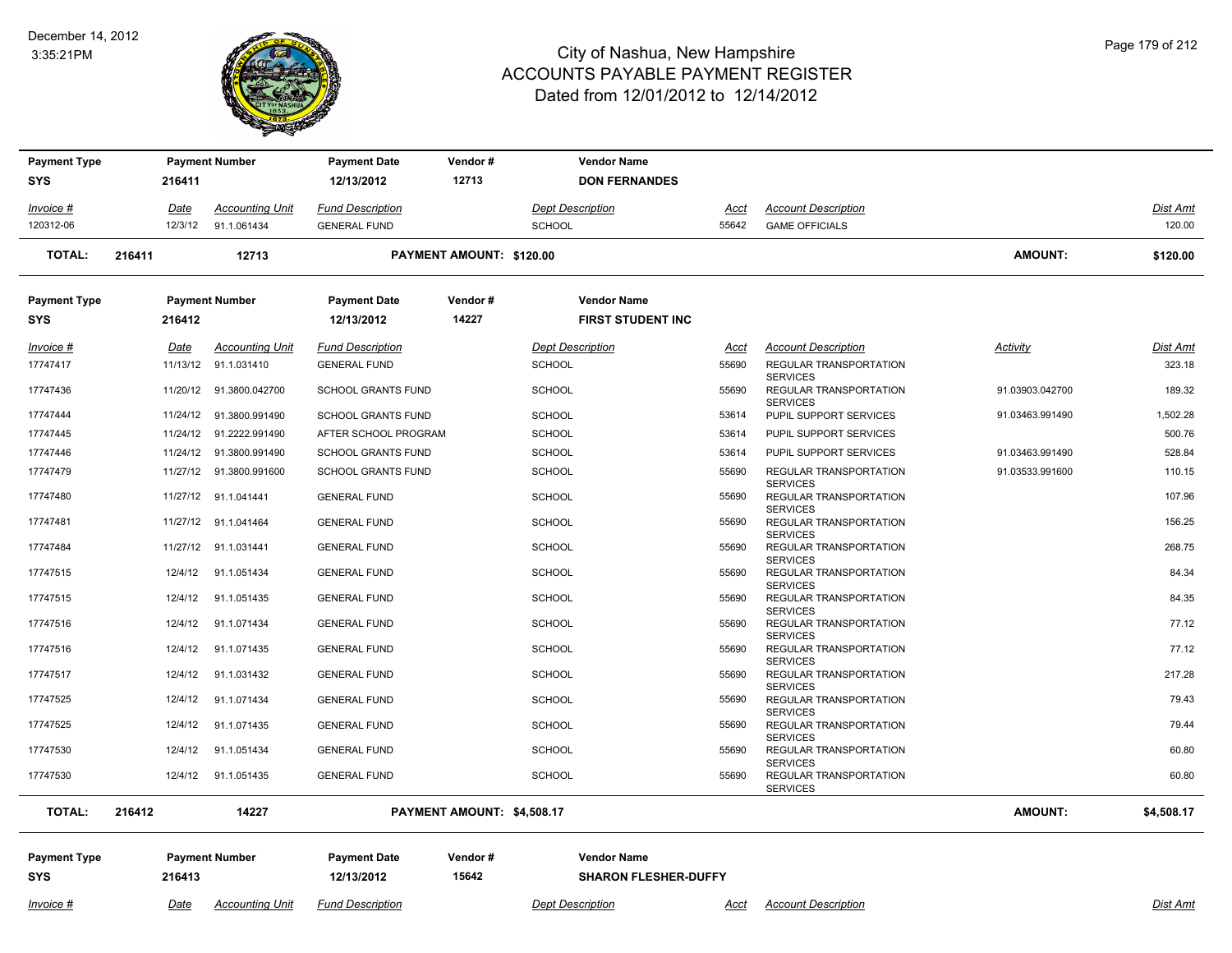

| <b>DEC-12</b>                     |        |                  | 12/5/12 91.1.031160                            | <b>GENERAL FUND</b>                            |                                | <b>SCHOOL</b>                                      | 61135                                     | EDUCATIONAL SUPPLIES                               |                                                    | 30.57              |
|-----------------------------------|--------|------------------|------------------------------------------------|------------------------------------------------|--------------------------------|----------------------------------------------------|-------------------------------------------|----------------------------------------------------|----------------------------------------------------|--------------------|
| <b>TOTAL:</b>                     | 216413 |                  | 15642                                          |                                                | <b>PAYMENT AMOUNT: \$30.57</b> |                                                    |                                           |                                                    | <b>AMOUNT:</b>                                     | \$30.57            |
| <b>Payment Type</b><br><b>SYS</b> |        | 216414           | <b>Payment Number</b>                          | <b>Payment Date</b><br>12/13/2012              | Vendor#<br>12735               | <b>Vendor Name</b>                                 | <b>FOLLETT LIBRARY RESOURCES</b>          |                                                    |                                                    |                    |
| Invoice #<br>710250F-4            |        | Date             | <b>Accounting Unit</b><br>11/27/12 91.1.172220 | <b>Fund Description</b><br><b>GENERAL FUND</b> |                                | <b>Dept Description</b><br>SCHOOL                  | Acct<br>61814                             | <b>Account Description</b><br><b>MEDIA</b>         |                                                    | Dist Amt<br>599.84 |
| <b>TOTAL:</b>                     | 216414 |                  | 12735                                          |                                                | PAYMENT AMOUNT: \$599.84       |                                                    |                                           |                                                    | <b>AMOUNT:</b>                                     | \$599.84           |
| <b>Payment Type</b><br><b>SYS</b> |        | 216415           | <b>Payment Number</b>                          | <b>Payment Date</b><br>12/13/2012              | Vendor#<br>12745               | <b>Vendor Name</b><br><b>FRANKLIN PAINT CO INC</b> |                                           |                                                    |                                                    |                    |
| Invoice #                         |        | Date             | <b>Accounting Unit</b>                         | <b>Fund Description</b>                        |                                | <b>Dept Description</b>                            | Acct                                      | <b>Account Description</b>                         |                                                    | Dist Amt           |
| 117552                            |        |                  | 11/29/12 91.1.222630                           | <b>GENERAL FUND</b>                            |                                | <b>SCHOOL</b>                                      | 61599                                     | <b>GROUNDS MAINTENANCE SUPPLIES</b>                |                                                    | 616.19             |
| <b>TOTAL:</b>                     | 216415 |                  | 12745                                          |                                                | PAYMENT AMOUNT: \$616.19       |                                                    |                                           |                                                    | <b>AMOUNT:</b>                                     | \$616.19           |
| <b>Payment Type</b><br><b>SYS</b> |        | 216416           | <b>Payment Number</b>                          | <b>Payment Date</b><br>12/13/2012              | Vendor#<br>14591               | <b>Vendor Name</b><br><b>FRED WOLFF</b>            |                                           |                                                    |                                                    |                    |
| Invoice #                         |        | <u>Date</u>      | <b>Accounting Unit</b>                         | <b>Fund Description</b>                        |                                | <b>Dept Description</b>                            | <u>Acct</u>                               | <b>Account Description</b>                         |                                                    | Dist Amt           |
| <b>DEC-12</b>                     |        | 12/5/12          | 91.1.171160                                    | <b>GENERAL FUND</b>                            |                                | SCHOOL                                             | 55400                                     | CONFERENCES AND SEMINARS                           |                                                    | 1,500.00           |
| <b>TOTAL:</b>                     | 216416 |                  | 14591                                          |                                                | PAYMENT AMOUNT: \$1,500.00     |                                                    |                                           |                                                    | <b>AMOUNT:</b>                                     | \$1,500.00         |
| <b>Payment Type</b><br><b>SYS</b> |        | 216417           | <b>Payment Number</b>                          | <b>Payment Date</b><br>12/13/2012              | Vendor#<br>15515               | <b>Vendor Name</b>                                 | <b>FREEMAN MANUFACTURING &amp; SUPPLY</b> |                                                    | Payee Name<br><b>FREEMAN MFG. &amp; SUPPLY CO.</b> |                    |
| Invoice #                         |        | Date             | <b>Accounting Unit</b>                         | <b>Fund Description</b>                        |                                | <b>Dept Description</b>                            | Acct                                      | <b>Account Description</b>                         |                                                    | <b>Dist Amt</b>    |
| 884197                            |        |                  | 11/29/12 91.1.031300                           | <b>GENERAL FUND</b>                            |                                | <b>SCHOOL</b>                                      | 61135                                     | <b>EDUCATIONAL SUPPLIES</b>                        |                                                    | 375.30             |
| <b>TOTAL:</b>                     | 216417 |                  | 15515                                          |                                                | PAYMENT AMOUNT: \$375.30       |                                                    |                                           |                                                    | <b>AMOUNT:</b>                                     | \$375.30           |
| <b>Payment Type</b><br><b>SYS</b> |        | 216418           | <b>Payment Number</b>                          | <b>Payment Date</b><br>12/13/2012              | Vendor#<br>15482               | <b>Vendor Name</b><br><b>FROG PUBLICATIONS</b>     |                                           |                                                    |                                                    |                    |
| $Invoice$ #<br>21213-3238         |        | Date<br>11/28/12 | <b>Accounting Unit</b><br>91.3800.091271       | <b>Fund Description</b><br>SCHOOL GRANTS FUND  |                                | <b>Dept Description</b><br><b>SCHOOL</b>           | <u>Acct</u><br>61135                      | <b>Account Description</b><br>EDUCATIONAL SUPPLIES | <b>Activity</b><br>91.03763.091271                 | Dist Amt<br>82.23  |
| <b>TOTAL:</b>                     | 216418 |                  | 15482                                          |                                                | <b>PAYMENT AMOUNT: \$82.23</b> |                                                    |                                           |                                                    | <b>AMOUNT:</b>                                     | \$82.23            |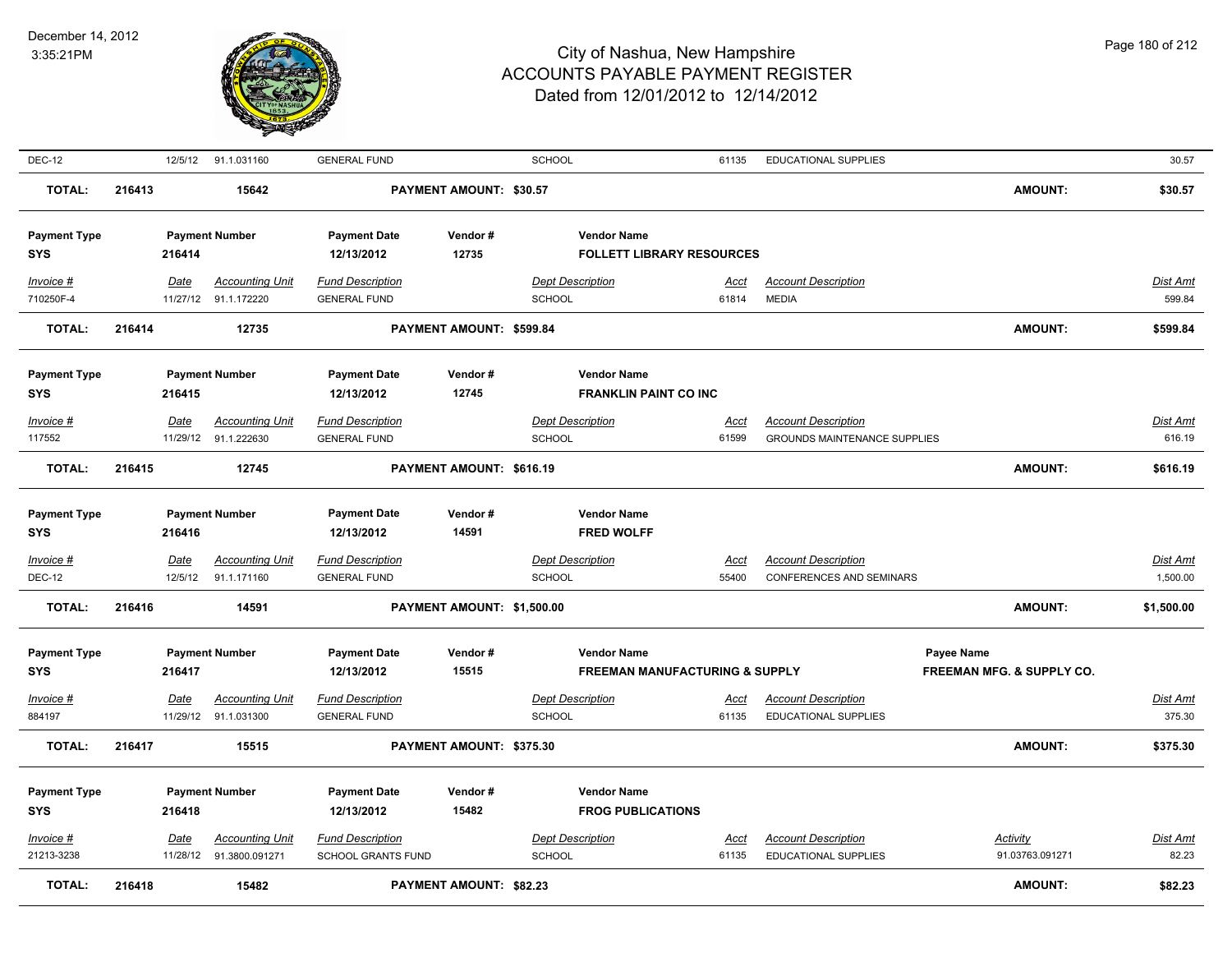

| <b>Payment Type</b> |             | <b>Payment Number</b>   | <b>Payment Date</b>       | Vendor#                        | <b>Vendor Name</b>                 |             |                             |                 |                 |
|---------------------|-------------|-------------------------|---------------------------|--------------------------------|------------------------------------|-------------|-----------------------------|-----------------|-----------------|
| <b>SYS</b>          | 216419      |                         | 12/13/2012                | 14247                          | <b>GARELICK FARMS LYNN</b>         |             |                             |                 |                 |
| Invoice #           | Date        | <b>Accounting Unit</b>  | <b>Fund Description</b>   |                                | <b>Dept Description</b>            | Acct        | <b>Account Description</b>  | <b>Activity</b> | Dist Amt        |
| 9887348             | 11/17/12    | 91.2222.991490          | AFTER SCHOOL PROGRAM      |                                | <b>SCHOOL</b>                      | 61299       | MISCELLANEOUS SUPPLIES      |                 | 39.09           |
| 9887349             | 11/17/12    | 91.2222.991490          | AFTER SCHOOL PROGRAM      |                                | <b>SCHOOL</b>                      | 61299       | MISCELLANEOUS SUPPLIES      |                 | 54.38           |
| 9887350             | 11/17/12    | 91.2222.991490          | AFTER SCHOOL PROGRAM      |                                | <b>SCHOOL</b>                      | 61299       | MISCELLANEOUS SUPPLIES      |                 | 46.82           |
| 9887354             | 11/17/12    | 91.2222.991490          | AFTER SCHOOL PROGRAM      |                                | <b>SCHOOL</b>                      | 61299       | MISCELLANEOUS SUPPLIES      |                 | 13.92           |
| 9887355             | 11/17/12    | 91.2222.991490          | AFTER SCHOOL PROGRAM      |                                | <b>SCHOOL</b>                      | 61299       | MISCELLANEOUS SUPPLIES      |                 | 35.42           |
| 9887357             | 11/17/12    | 91.3800.991490          | <b>SCHOOL GRANTS FUND</b> |                                | <b>SCHOOL</b>                      | 61299       | MISCELLANEOUS SUPPLIES      | 91.03463.991490 | 82.41           |
| 9887358             | 11/17/12    | 91.2222.991490          | AFTER SCHOOL PROGRAM      |                                | <b>SCHOOL</b>                      | 61299       | MISCELLANEOUS SUPPLIES      |                 | 23.20           |
| 9901178             | 11/24/12    | 91.3800.991490          | <b>SCHOOL GRANTS FUND</b> |                                | <b>SCHOOL</b>                      | 61299       | MISCELLANEOUS SUPPLIES      | 91.03463.991490 | 55.93           |
| 9901182             | 11/24/12    | 91.2222.991490          | AFTER SCHOOL PROGRAM      |                                | <b>SCHOOL</b>                      | 61299       | MISCELLANEOUS SUPPLIES      |                 | 13.92           |
| 9901184             |             | 11/24/12 91.2222.991490 | AFTER SCHOOL PROGRAM      |                                | <b>SCHOOL</b>                      | 61299       | MISCELLANEOUS SUPPLIES      |                 | 46.40           |
| <b>TOTAL:</b>       | 216419      | 14247                   |                           | PAYMENT AMOUNT: \$411.49       |                                    |             |                             | <b>AMOUNT:</b>  | \$411.49        |
| <b>Payment Type</b> |             | <b>Payment Number</b>   | <b>Payment Date</b>       | Vendor#                        | <b>Vendor Name</b>                 |             |                             |                 |                 |
| <b>SYS</b>          | 216420      |                         | 12/13/2012                | 14974                          | <b>AMY GEROW</b>                   |             |                             |                 |                 |
| Invoice #           | <b>Date</b> | <b>Accounting Unit</b>  | <b>Fund Description</b>   |                                | <b>Dept Description</b>            | <u>Acct</u> | <b>Account Description</b>  |                 | <u>Dist Amt</u> |
| <b>NOV-12</b>       |             | 11/30/12 91.1.201215    | <b>GENERAL FUND</b>       |                                | <b>SCHOOL</b>                      | 61135       | <b>EDUCATIONAL SUPPLIES</b> |                 | 91.38           |
| <b>TOTAL:</b>       | 216420      | 14974                   |                           | <b>PAYMENT AMOUNT: \$91.38</b> |                                    |             |                             | <b>AMOUNT:</b>  | \$91.38         |
| <b>Payment Type</b> |             | <b>Payment Number</b>   | <b>Payment Date</b>       | Vendor#                        | <b>Vendor Name</b>                 |             |                             |                 |                 |
| <b>SYS</b>          | 216421      |                         | 12/13/2012                | 11029                          | <b>GLOBAL TRADEQUEST INC</b>       |             |                             |                 |                 |
| Invoice #           | Date        | <b>Accounting Unit</b>  | <b>Fund Description</b>   |                                | <b>Dept Description</b>            | <u>Acct</u> | <b>Account Description</b>  |                 | <u>Dist Amt</u> |
| 118162              | 11/30/12    | 91.1.041160             | <b>GENERAL FUND</b>       |                                | <b>SCHOOL</b>                      | 61135       | <b>EDUCATIONAL SUPPLIES</b> |                 | 298.96          |
| <b>TOTAL:</b>       | 216421      | 11029                   |                           | PAYMENT AMOUNT: \$298.96       |                                    |             |                             | <b>AMOUNT:</b>  | \$298.96        |
| <b>Payment Type</b> |             | <b>Payment Number</b>   | <b>Payment Date</b>       | Vendor#                        | <b>Vendor Name</b>                 |             |                             |                 |                 |
| <b>SYS</b>          | 216422      |                         | 12/13/2012                | 14829                          | <b>GREAT BAY COMMUNITY COLLEGE</b> |             |                             |                 |                 |
| <u>Invoice #</u>    | <b>Date</b> | <b>Accounting Unit</b>  | <b>Fund Description</b>   |                                | <b>Dept Description</b>            | <u>Acct</u> | <b>Account Description</b>  |                 | Dist Amt        |
| 2013102             | 9/22/12     | 91.1.021267             | <b>GENERAL FUND</b>       |                                | <b>SCHOOL</b>                      | 55694       | TUITION, OUT OF DISTRICT    |                 | 6,300.00        |
| <b>TOTAL:</b>       | 216422      | 14829                   |                           | PAYMENT AMOUNT: \$6,300.00     |                                    |             |                             | <b>AMOUNT:</b>  | \$6,300.00      |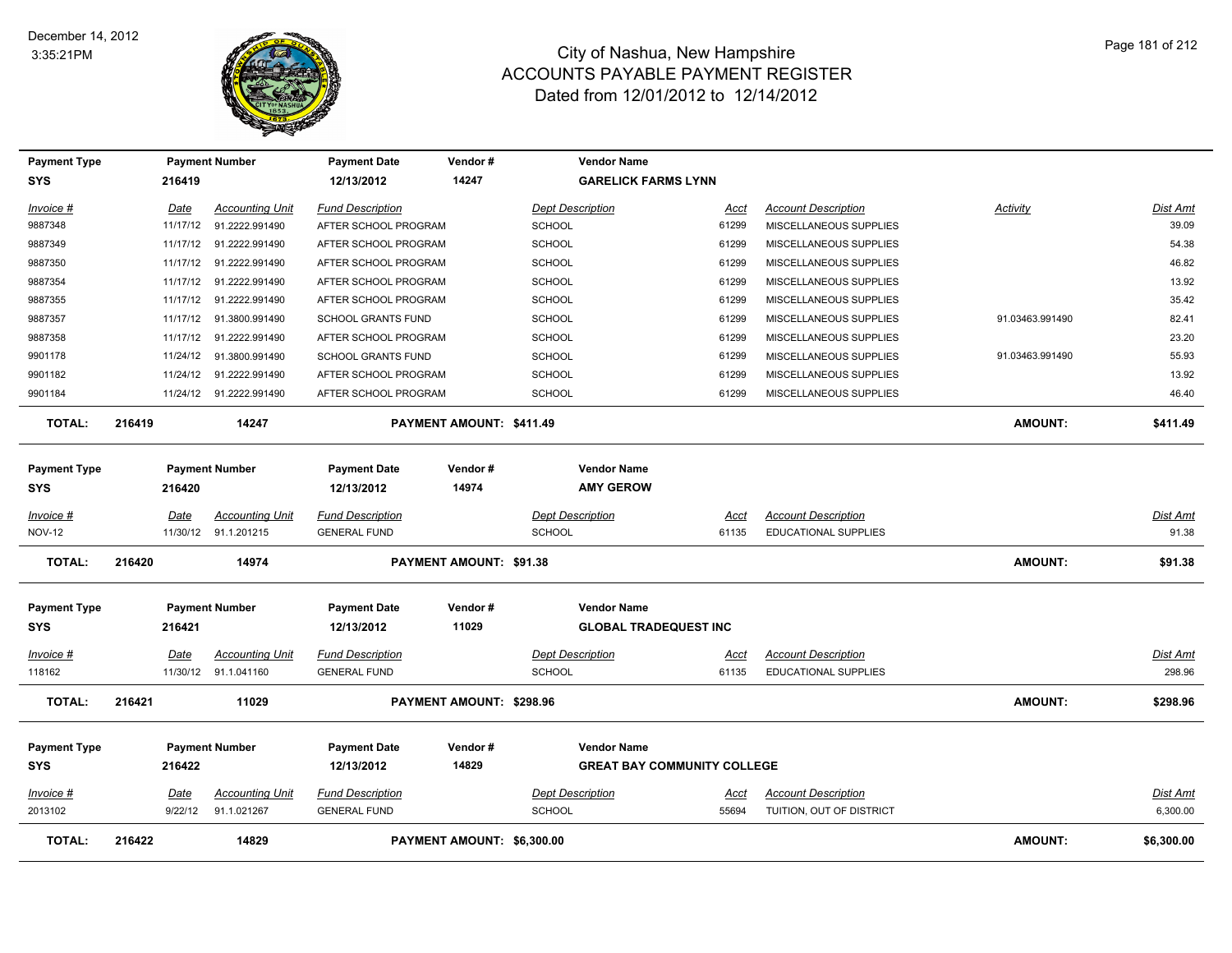

| <b>Payment Type</b>               |                 | <b>Payment Number</b>    | <b>Payment Date</b>               | Vendor#                     | <b>Vendor Name</b>                           |                      |                            |                 |                 |
|-----------------------------------|-----------------|--------------------------|-----------------------------------|-----------------------------|----------------------------------------------|----------------------|----------------------------|-----------------|-----------------|
| <b>SYS</b>                        | 216423          |                          | 12/13/2012                        | 14272                       | <b>GREATER LAWRENCE ED COLLABORAT</b>        |                      |                            |                 |                 |
| Invoice #                         | Date            | <b>Accounting Unit</b>   | <b>Fund Description</b>           |                             | <b>Dept Description</b>                      | Acct                 | <b>Account Description</b> |                 | <b>Dist Amt</b> |
| 1300761                           | 11/9/12         | 91.1.021267              | <b>GENERAL FUND</b>               |                             | <b>SCHOOL</b>                                | 55694                | TUITION, OUT OF DISTRICT   |                 | 10,854.00       |
| 1300762                           | 11/9/12         | 91.1.021267              | <b>GENERAL FUND</b>               |                             | <b>SCHOOL</b>                                | 55694                | TUITION, OUT OF DISTRICT   |                 | 9,666.00        |
| 1300763                           | 11/9/12         | 91.1.021267              | <b>GENERAL FUND</b>               |                             | <b>SCHOOL</b>                                | 55694                | TUITION, OUT OF DISTRICT   |                 | 8,592.00        |
| 1300764                           | 11/9/12         | 91.1.021267              | <b>GENERAL FUND</b>               |                             | <b>SCHOOL</b>                                | 55694                | TUITION, OUT OF DISTRICT   |                 | 5,424.30        |
| 1300789                           |                 | 11/9/12 91.1.021267      | <b>GENERAL FUND</b>               |                             | <b>SCHOOL</b>                                | 55694                | TUITION, OUT OF DISTRICT   |                 | 5,424.30        |
| <b>TOTAL:</b>                     | 216423          | 14272                    |                                   | PAYMENT AMOUNT: \$39,960.60 |                                              |                      |                            | <b>AMOUNT:</b>  | \$39,960.60     |
| <b>Payment Type</b><br><b>SYS</b> | 216424          | <b>Payment Number</b>    | <b>Payment Date</b><br>12/13/2012 | Vendor#<br>12809            | <b>Vendor Name</b><br><b>STEVE GREENWOOD</b> |                      |                            |                 |                 |
|                                   |                 |                          |                                   |                             |                                              |                      |                            |                 |                 |
| Invoice #                         | Date            | <b>Accounting Unit</b>   | <b>Fund Description</b>           |                             | <b>Dept Description</b>                      | <u>Acct</u>          | <b>Account Description</b> |                 | Dist Amt        |
| 112912-04                         | 11/29/12        | 91.1.041433              | <b>GENERAL FUND</b>               |                             | <b>SCHOOL</b>                                | 55642                | <b>GAME OFFICIALS</b>      |                 | 60.00           |
| 120712-03                         |                 | 12/7/12 91.1.031437      | <b>GENERAL FUND</b>               |                             | <b>SCHOOL</b>                                | 55642                | <b>GAME OFFICIALS</b>      |                 | 60.00           |
| <b>TOTAL:</b>                     | 216424          | 12809                    |                                   | PAYMENT AMOUNT: \$120.00    |                                              |                      |                            | <b>AMOUNT:</b>  | \$120.00        |
| <b>Payment Type</b>               |                 | <b>Payment Number</b>    | <b>Payment Date</b>               | Vendor#                     | <b>Vendor Name</b>                           |                      |                            |                 |                 |
| SYS                               | 216425          |                          | 12/13/2012                        | 11231                       | <b>JEANNA HAMILTON</b>                       |                      |                            |                 |                 |
|                                   |                 | <b>Accounting Unit</b>   | <b>Fund Description</b>           |                             | <b>Dept Description</b>                      |                      | <b>Account Description</b> | <b>Activity</b> | <b>Dist Amt</b> |
| Invoice #<br>$9 - 20 - 12$        | Date<br>12/7/12 | 91.3800.021500           | <b>SCHOOL GRANTS FUND</b>         |                             | <b>SCHOOL</b>                                | <u>Acct</u><br>53628 | <b>CONTRACT SERVICES</b>   | 91.03953.021500 | 37.50           |
|                                   |                 |                          |                                   |                             |                                              |                      |                            |                 |                 |
| <b>TOTAL:</b>                     | 216425          | 11231                    |                                   | PAYMENT AMOUNT: \$37.50     |                                              |                      |                            | <b>AMOUNT:</b>  | \$37.50         |
| <b>Payment Type</b>               |                 | <b>Payment Number</b>    | <b>Payment Date</b>               | Vendor#                     | <b>Vendor Name</b>                           |                      |                            |                 |                 |
| <b>SYS</b>                        | 216426          |                          | 12/13/2012                        | 14285                       | <b>LINDA HAMM</b>                            |                      |                            |                 |                 |
| <u>Invoice #</u>                  | <u>Date</u>     | <b>Accounting Unit</b>   | <b>Fund Description</b>           |                             | <b>Dept Description</b>                      | <u>Acct</u>          | <b>Account Description</b> |                 | <u>Dist Amt</u> |
| MILES-NOV                         | 12/5/12         | 91.2222.991490           | AFTER SCHOOL PROGRAM              |                             | <b>SCHOOL</b>                                | 55300                | <b>TRAVEL</b>              |                 | 135.94          |
| <b>TOTAL:</b>                     | 216426          | 14285                    |                                   | PAYMENT AMOUNT: \$135.94    |                                              |                      |                            | <b>AMOUNT:</b>  | \$135.94        |
| <b>Payment Type</b>               |                 | <b>Payment Number</b>    | <b>Payment Date</b>               | Vendor#                     | <b>Vendor Name</b>                           |                      |                            |                 |                 |
| <b>SYS</b>                        | 216427          |                          | 12/13/2012                        | 10250                       | HAMPSTEAD HOME HEALTH CARE INC               |                      |                            |                 |                 |
|                                   |                 |                          |                                   |                             |                                              |                      |                            |                 |                 |
| Invoice #                         | Date            | <b>Accounting Unit</b>   | <b>Fund Description</b>           |                             | <b>Dept Description</b>                      | Acct                 | <b>Account Description</b> | Activity        | Dist Amt        |
| 5134                              |                 | 11/16/12  91.3800.022190 | <b>SCHOOL GRANTS FUND</b>         |                             | <b>SCHOOL</b>                                | 53628                | <b>CONTRACT SERVICES</b>   | 91.03953.022190 | 996.00          |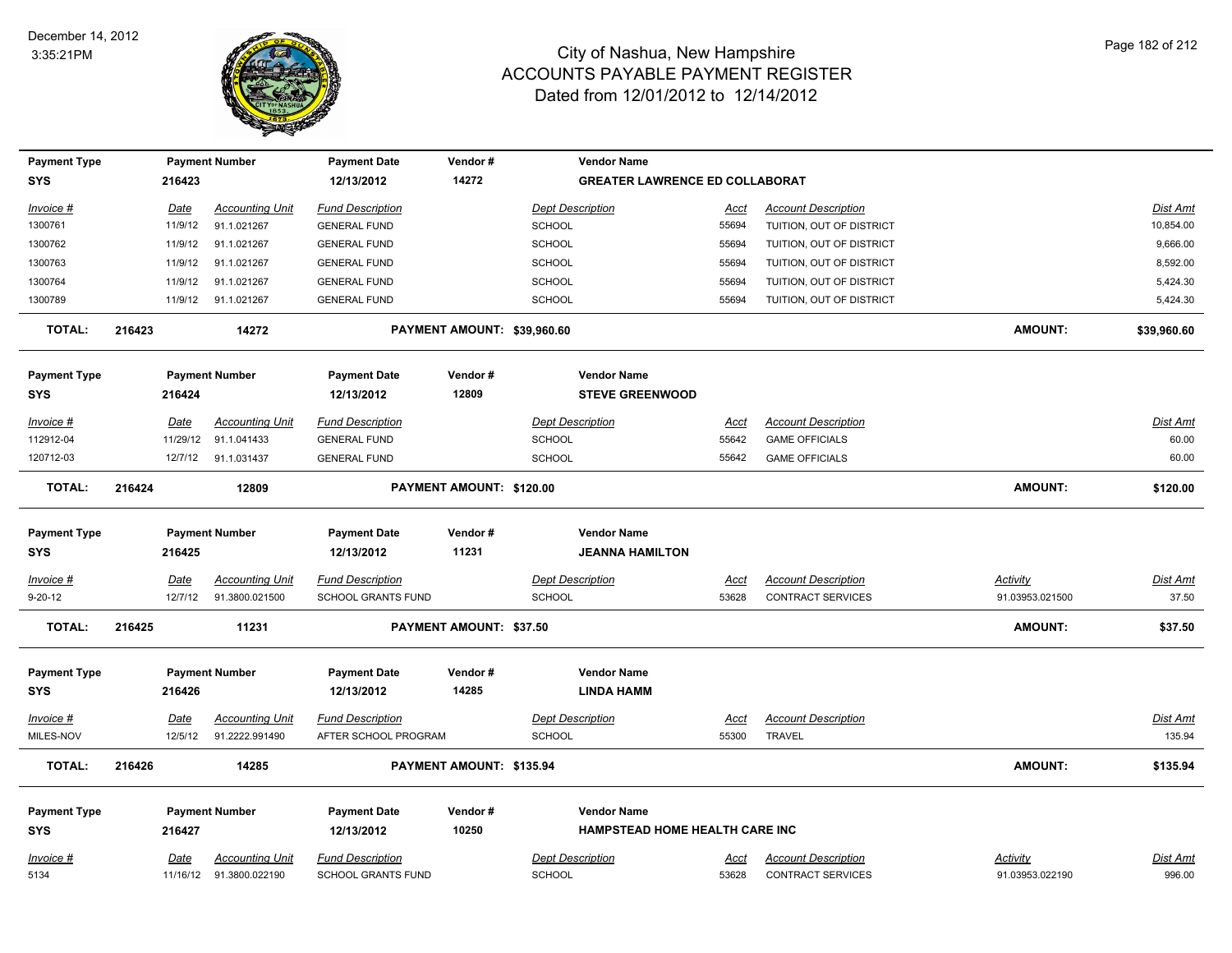

| <b>TOTAL:</b>                                  | 216427 |                  | 10250                                                         |                                                                       | PAYMENT AMOUNT: \$996.00   |                                                                    |                        |                                                                      | <b>AMOUNT:</b>              | \$996.00                     |
|------------------------------------------------|--------|------------------|---------------------------------------------------------------|-----------------------------------------------------------------------|----------------------------|--------------------------------------------------------------------|------------------------|----------------------------------------------------------------------|-----------------------------|------------------------------|
| <b>Payment Type</b><br><b>SYS</b>              |        | 216428           | <b>Payment Number</b>                                         | <b>Payment Date</b><br>12/13/2012                                     | Vendor#<br>12825           | <b>Vendor Name</b><br><b>HANDWRITING WITHOUT TEARS</b>             |                        |                                                                      |                             |                              |
| Invoice #<br>710984-1                          |        | Date<br>9/26/12  | <b>Accounting Unit</b><br>91.1.141160                         | <b>Fund Description</b><br><b>GENERAL FUND</b>                        |                            | <b>Dept Description</b><br><b>SCHOOL</b>                           | Acct<br>61135          | <b>Account Description</b><br>EDUCATIONAL SUPPLIES                   |                             | Dist Amt<br>1,733.05         |
| <b>TOTAL:</b>                                  | 216428 |                  | 12825                                                         |                                                                       | PAYMENT AMOUNT: \$1,733.05 |                                                                    |                        |                                                                      | <b>AMOUNT:</b>              | \$1,733.05                   |
| <b>Payment Type</b><br><b>SYS</b>              |        | 216429           | <b>Payment Number</b>                                         | <b>Payment Date</b><br>12/13/2012                                     | Vendor#<br>12839           | <b>Vendor Name</b><br><b>TARA L HASBROUCK</b>                      |                        |                                                                      |                             |                              |
| Invoice #<br>11/26-12/7                        |        | Date<br>12/11/12 | <b>Accounting Unit</b><br>91.3800.042210                      | <b>Fund Description</b><br>SCHOOL GRANTS FUND                         |                            | <b>Dept Description</b><br><b>SCHOOL</b>                           | Acct<br>53607          | <b>Account Description</b><br>PROGRAM IMPROVEMENT<br><b>SERVICES</b> | Activity<br>91.03903.042210 | Dist Amt<br>612.50           |
| <b>TOTAL:</b>                                  | 216429 |                  | 12839                                                         |                                                                       | PAYMENT AMOUNT: \$612.50   |                                                                    |                        |                                                                      | <b>AMOUNT:</b>              | \$612.50                     |
| <b>Payment Type</b><br><b>SYS</b>              |        | 216430           | <b>Payment Number</b>                                         | <b>Payment Date</b><br>12/13/2012                                     | Vendor#<br>12846           | <b>Vendor Name</b><br><b>HEATING SPECIALTIES OF NH INC</b>         |                        |                                                                      |                             |                              |
| Invoice #<br>B 48408<br>B 48485                |        | Date<br>11/21/12 | <b>Accounting Unit</b><br>91.1.222620<br>11/28/12 91.1.222620 | <b>Fund Description</b><br><b>GENERAL FUND</b><br><b>GENERAL FUND</b> |                            | <b>Dept Description</b><br><b>SCHOOL</b><br><b>SCHOOL</b>          | Acct<br>61421<br>61421 | <b>Account Description</b><br>SUPPLIES, HVAC<br>SUPPLIES, HVAC       |                             | Dist Amt<br>153.37<br>103.94 |
| <b>TOTAL:</b>                                  | 216430 |                  | 12846                                                         |                                                                       | PAYMENT AMOUNT: \$257.31   |                                                                    |                        |                                                                      | <b>AMOUNT:</b>              | \$257.31                     |
| <b>Payment Type</b><br><b>SYS</b>              |        | 216431           | <b>Payment Number</b>                                         | <b>Payment Date</b><br>12/13/2012                                     | Vendor#<br>12849           | <b>Vendor Name</b><br><b>HEINEMANN</b>                             |                        |                                                                      |                             |                              |
| Invoice #<br>6143153                           |        | Date             | <b>Accounting Unit</b><br>11/28/12 91.1.992212                | <b>Fund Description</b><br><b>GENERAL FUND</b>                        |                            | <b>Dept Description</b><br><b>SCHOOL</b>                           | <u>Acct</u><br>61875   | <b>Account Description</b><br><b>BOOKS</b>                           |                             | <b>Dist Amt</b><br>211.75    |
| <b>TOTAL:</b>                                  | 216431 |                  | 12849                                                         |                                                                       | PAYMENT AMOUNT: \$211.75   |                                                                    |                        |                                                                      | AMOUNT:                     | \$211.75                     |
| <b>Payment Type</b><br><b>SYS</b><br>Invoice # |        | 216432<br>Date   | <b>Payment Number</b><br><b>Accounting Unit</b>               | <b>Payment Date</b><br>12/13/2012<br><b>Fund Description</b>          | Vendor#<br>15643           | <b>Vendor Name</b><br><b>NICK HOGAN</b><br><b>Dept Description</b> | Acct                   | <b>Account Description</b>                                           |                             | Dist Amt                     |
| <b>NOV-12</b>                                  |        |                  | 11/29/12 91.1.012338                                          | <b>GENERAL FUND</b>                                                   |                            | <b>SCHOOL</b>                                                      | 55300                  | <b>TRAVEL</b>                                                        |                             | 130.00                       |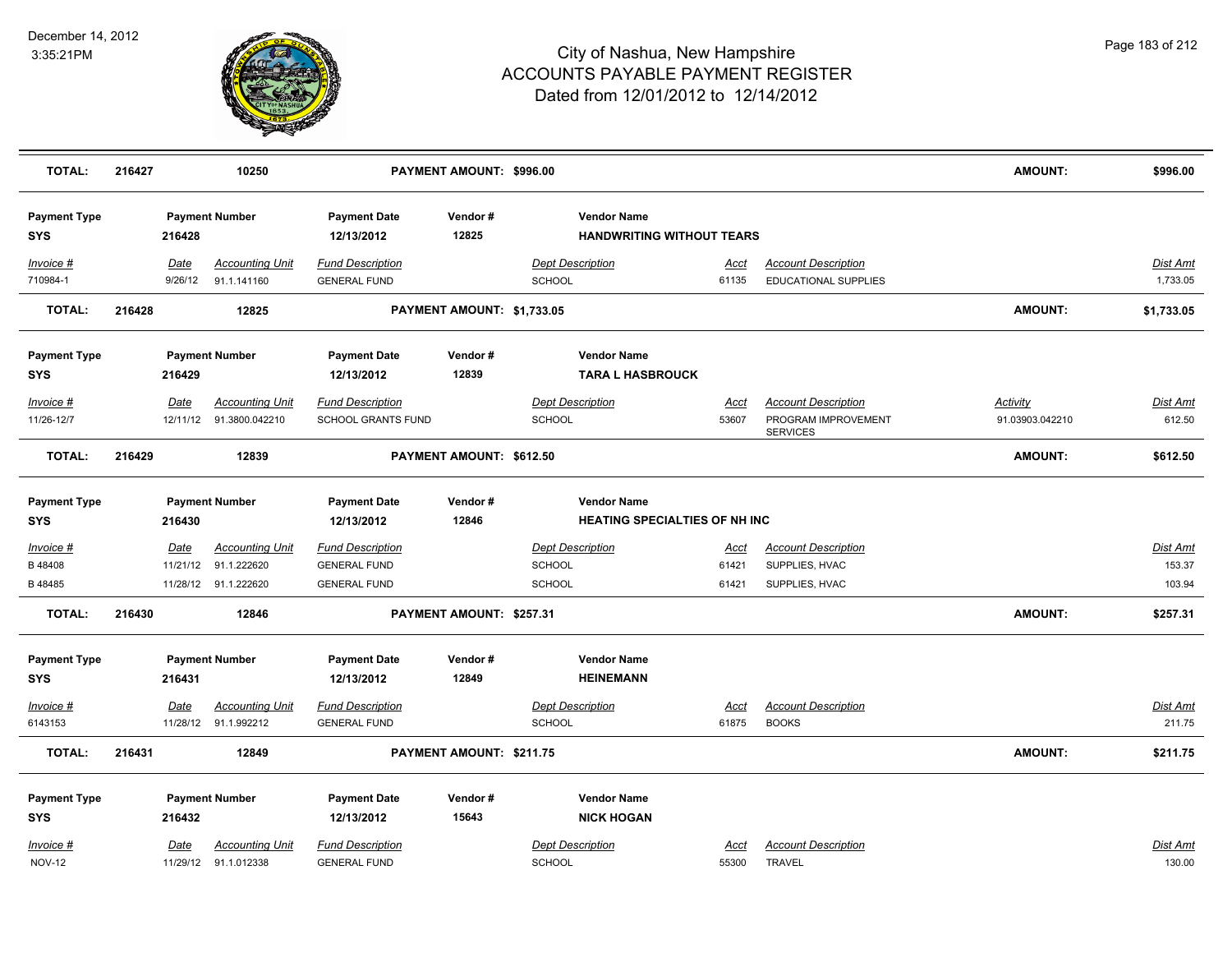

| <b>TOTAL:</b>                     | 216432                 | 15643                                 |                                                | PAYMENT AMOUNT: \$130.00 |                                                     |                      |                                                    | <b>AMOUNT:</b>                   | \$130.00                 |
|-----------------------------------|------------------------|---------------------------------------|------------------------------------------------|--------------------------|-----------------------------------------------------|----------------------|----------------------------------------------------|----------------------------------|--------------------------|
| <b>Payment Type</b><br><b>SYS</b> | 216433                 | <b>Payment Number</b>                 | <b>Payment Date</b><br>12/13/2012              | Vendor#<br>12861         | <b>Vendor Name</b><br><b>ROBERT HOLEWA</b>          |                      |                                                    |                                  |                          |
| Invoice #                         | Date                   | <b>Accounting Unit</b>                | <b>Fund Description</b>                        |                          | <b>Dept Description</b>                             | Acct                 | <b>Account Description</b>                         |                                  | Dist Amt                 |
| 120712-03                         | 12/7/12                | 91.1.031437                           | <b>GENERAL FUND</b>                            |                          | <b>SCHOOL</b>                                       | 55642                | <b>GAME OFFICIALS</b>                              |                                  | 60.00                    |
| <b>TOTAL:</b>                     | 216433                 | 12861                                 |                                                | PAYMENT AMOUNT: \$60.00  |                                                     |                      |                                                    | <b>AMOUNT:</b>                   | \$60.00                  |
| <b>Payment Type</b><br>SYS        | 216434                 | <b>Payment Number</b>                 | <b>Payment Date</b><br>12/13/2012              | Vendor#<br>15465         | <b>Vendor Name</b><br><b>HOLOVAK &amp; COUGHLIN</b> |                      |                                                    |                                  |                          |
| Invoice #                         | Date                   | <b>Accounting Unit</b>                | <b>Fund Description</b>                        |                          | <b>Dept Description</b>                             | <u>Acct</u>          | <b>Account Description</b>                         |                                  | Dist Amt                 |
| J007881-00                        |                        | 11/29/12 91.2212.991408               | ATHLETICS REVENUE FUND                         |                          | <b>SCHOOL</b>                                       | 61299                | MISCELLANEOUS SUPPLIES                             |                                  | 210.00                   |
| <b>TOTAL:</b>                     | 216434                 | 15465                                 |                                                | PAYMENT AMOUNT: \$210.00 |                                                     |                      |                                                    | <b>AMOUNT:</b>                   | \$210.00                 |
| <b>Payment Type</b><br>SYS        | 216435                 | <b>Payment Number</b>                 | <b>Payment Date</b><br>12/13/2012              | Vendor#<br>14309         | <b>Vendor Name</b><br>HOME DEPOT CREDIT SERVICES    |                      |                                                    |                                  |                          |
| <u> Invoice #</u><br>3031406      | <u>Date</u><br>12/2/12 | <b>Accounting Unit</b><br>91.1.031102 | <b>Fund Description</b><br><b>GENERAL FUND</b> |                          | <b>Dept Description</b><br>SCHOOL                   | <u>Acct</u><br>61135 | <b>Account Description</b><br>EDUCATIONAL SUPPLIES |                                  | <b>Dist Amt</b><br>77.80 |
| <b>TOTAL:</b>                     | 216435                 | 14309                                 |                                                | PAYMENT AMOUNT: \$77.80  |                                                     |                      |                                                    | <b>AMOUNT:</b>                   | \$77.80                  |
| <b>Payment Type</b>               |                        | <b>Payment Number</b>                 | <b>Payment Date</b>                            | Vendor#                  | <b>Vendor Name</b>                                  |                      |                                                    | Payee Name                       |                          |
| SYS                               | 216436                 |                                       | 12/13/2012                                     | 14309                    | <b>HOME DEPOT CREDIT SERVICES</b>                   |                      |                                                    | <b>HOME DEPOT CREDIT SERVICE</b> |                          |
| <u>Invoice #</u>                  | <u>Date</u>            | <b>Accounting Unit</b>                | <b>Fund Description</b>                        |                          | <b>Dept Description</b>                             | <u>Acct</u>          | <b>Account Description</b>                         |                                  | Dist Amt                 |
| 1998969                           | 12/4/12                | 91.1.031370                           | <b>GENERAL FUND</b>                            |                          | SCHOOL                                              | 61135                | <b>EDUCATIONAL SUPPLIES</b>                        |                                  | 50.04                    |
| 30293/5021151                     |                        | 11/30/12 91.1.041370                  | <b>GENERAL FUND</b>                            |                          | <b>SCHOOL</b>                                       | 61135                | EDUCATIONAL SUPPLIES                               |                                  | 22.54                    |
| 4022762                           |                        | 12/11/12 91.1.041370                  | <b>GENERAL FUND</b>                            |                          | <b>SCHOOL</b>                                       | 61135                | EDUCATIONAL SUPPLIES                               |                                  | 43.96                    |
| 4990579                           | 11/1/12                | 91.1.041370                           | <b>GENERAL FUND</b>                            |                          | SCHOOL                                              | 61135                | EDUCATIONAL SUPPLIES                               |                                  | 87.80                    |
| 6016153                           | 12/9/12                | 91.1.051375                           | <b>GENERAL FUND</b>                            |                          | <b>SCHOOL</b>                                       | 61135                | EDUCATIONAL SUPPLIES                               |                                  | 70.53                    |
| 6995208                           | 11/19/12               | 91.1.041370                           | <b>GENERAL FUND</b>                            |                          | <b>SCHOOL</b>                                       | 61135                | EDUCATIONAL SUPPLIES                               |                                  | 62.88                    |
| 8013910                           |                        | 11/27/12 91.1.051375                  | <b>GENERAL FUND</b>                            |                          | <b>SCHOOL</b>                                       | 61135                | EDUCATIONAL SUPPLIES                               |                                  | 93.22                    |
| 8015693                           | 12/7/12                | 91.1.051375                           | <b>GENERAL FUND</b>                            |                          | SCHOOL                                              | 61135                | EDUCATIONAL SUPPLIES                               |                                  | 32.64                    |
| 8212020                           | 12/7/12                | 91.1.031370                           | <b>GENERAL FUND</b>                            |                          | <b>SCHOOL</b>                                       | 61135                | EDUCATIONAL SUPPLIES                               |                                  | $-11.98$                 |
| 8565087                           | 12/7/12                | 91.1.031370                           | <b>GENERAL FUND</b>                            |                          | SCHOOL                                              | 61135                | EDUCATIONAL SUPPLIES                               |                                  | 11.98                    |
| 8565185                           |                        | 12/7/12 91.1.031370                   | <b>GENERAL FUND</b>                            |                          | SCHOOL                                              | 61135                | EDUCATIONAL SUPPLIES                               |                                  | 108.81                   |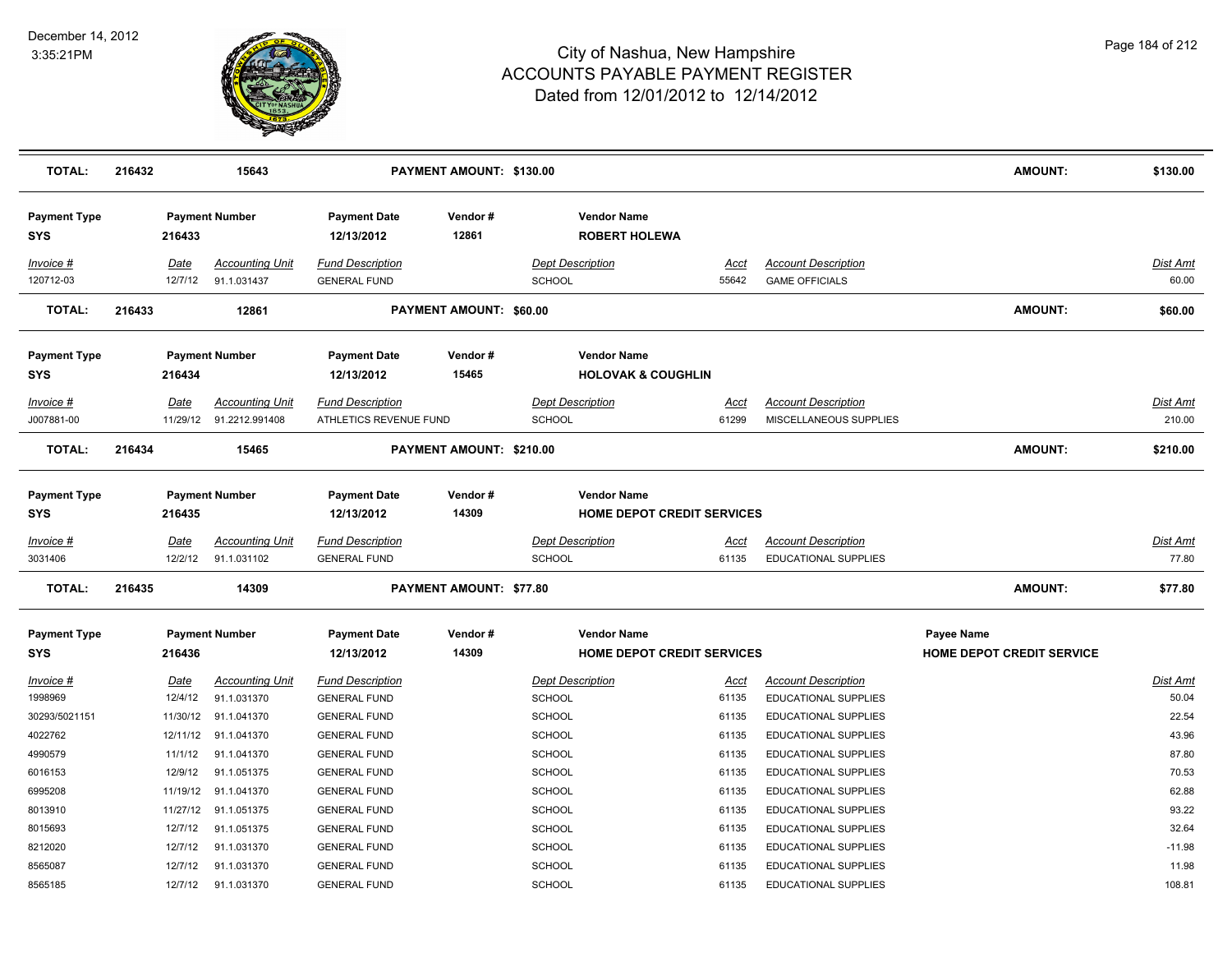

| <b>TOTAL:</b>                     | 216436 |                    | 14309                      |                                            | PAYMENT AMOUNT: \$572.42 |                                |                                                         |                |                                                      | <b>AMOUNT:</b>                       | \$572.42           |
|-----------------------------------|--------|--------------------|----------------------------|--------------------------------------------|--------------------------|--------------------------------|---------------------------------------------------------|----------------|------------------------------------------------------|--------------------------------------|--------------------|
| <b>Payment Type</b><br><b>SYS</b> |        | 216437             | <b>Payment Number</b>      | <b>Payment Date</b><br>12/13/2012          | Vendor#<br>14309         |                                | <b>Vendor Name</b><br><b>HOME DEPOT CREDIT SERVICES</b> |                |                                                      |                                      |                    |
| <u>Invoice #</u>                  |        | <u>Date</u>        | <b>Accounting Unit</b>     | <b>Fund Description</b>                    |                          | <b>Dept Description</b>        |                                                         | <u>Acct</u>    | <b>Account Description</b>                           |                                      | Dist Amt           |
| 4053207                           |        | 10/22/12           | 91.1.222620                | <b>GENERAL FUND</b>                        |                          | <b>SCHOOL</b>                  |                                                         | 61299          | MISCELLANEOUS SUPPLIES                               |                                      | 116.58             |
| 4053207                           |        | 10/22/12           | <b>BS1000</b>              | <b>GENERAL FUND</b>                        |                          | <b>GENERAL FUND</b>            |                                                         | 29185          | <b>LAWSON INVENTORY SUSPENSE</b>                     |                                      | 132.26             |
| <b>TOTAL:</b>                     | 216437 |                    | 14309                      |                                            | PAYMENT AMOUNT: \$248.84 |                                |                                                         |                |                                                      | <b>AMOUNT:</b>                       | \$248.84           |
| <b>Payment Type</b>               |        |                    | <b>Payment Number</b>      | <b>Payment Date</b>                        | Vendor#                  |                                | <b>Vendor Name</b>                                      |                |                                                      | Payee Name                           |                    |
| <b>SYS</b>                        |        | 216438             |                            | 12/13/2012                                 | 13451                    |                                | <b>RIVERSIDE PUBLISHING CO</b>                          |                |                                                      | <b>HOUGHTON MIFFLIN HARCOURT PUB</b> |                    |
| Invoice #                         |        | Date               | <b>Accounting Unit</b>     | <b>Fund Description</b>                    |                          | <b>Dept Description</b>        |                                                         | Acct           | <b>Account Description</b>                           |                                      | Dist Amt           |
| 948996378                         |        |                    | 11/28/12 91.1.201210       | <b>GENERAL FUND</b>                        |                          | <b>SCHOOL</b>                  |                                                         | 61249          | <b>TESTING MATERIALS</b>                             |                                      | 118.80             |
| <b>TOTAL:</b>                     | 216438 |                    | 13451                      |                                            | PAYMENT AMOUNT: \$118.80 |                                |                                                         |                |                                                      | <b>AMOUNT:</b>                       | \$118.80           |
| <b>Payment Type</b><br><b>SYS</b> |        | 216439             | <b>Payment Number</b>      | <b>Payment Date</b><br>12/13/2012          | Vendor#<br>14978         |                                | <b>Vendor Name</b><br><b>MICHAEL HUMPHRIES</b>          |                |                                                      |                                      |                    |
| <u>Invoice #</u>                  |        | <u>Date</u>        | <b>Accounting Unit</b>     | <b>Fund Description</b>                    |                          | <b>Dept Description</b>        |                                                         | <u>Acct</u>    | <b>Account Description</b>                           |                                      | <b>Dist Amt</b>    |
| 100512-03                         |        | 10/5/12            | 91.1.031455                | <b>GENERAL FUND</b>                        |                          | SCHOOL                         |                                                         | 55642          | <b>GAME OFFICIALS</b>                                |                                      | 80.00              |
| <b>TOTAL:</b>                     | 216439 |                    | 14978                      |                                            | PAYMENT AMOUNT: \$80.00  |                                |                                                         |                |                                                      | <b>AMOUNT:</b>                       | \$80.00            |
| <b>Payment Type</b><br><b>SYS</b> |        | 216440             | <b>Payment Number</b>      | <b>Payment Date</b><br>12/13/2012          | Vendor#<br>15622         |                                | <b>Vendor Name</b><br><b>ICCD PARTNERS, LLP</b>         |                |                                                      |                                      |                    |
| Invoice #                         |        | Date               | <b>Accounting Unit</b>     | <b>Fund Description</b>                    |                          | <b>Dept Description</b>        |                                                         | Acct           | <b>Account Description</b>                           |                                      | Dist Amt           |
| 32799                             |        | 9/30/12            | 91.1.022190                | <b>GENERAL FUND</b>                        |                          | <b>SCHOOL</b>                  |                                                         | 53614          | PUPIL SUPPORT SERVICES                               |                                      | 730.00             |
| <b>TOTAL:</b>                     | 216440 |                    | 15622                      |                                            | PAYMENT AMOUNT: \$730.00 |                                |                                                         |                |                                                      | <b>AMOUNT:</b>                       | \$730.00           |
| <b>Payment Type</b>               |        |                    | <b>Payment Number</b>      | <b>Payment Date</b>                        | Vendor#                  |                                | <b>Vendor Name</b>                                      |                |                                                      |                                      |                    |
| SYS                               |        | 216441             |                            | 12/13/2012                                 | 12895                    |                                | INSTITUTE OF PROFESSIONAL PRAC                          |                |                                                      |                                      |                    |
| Invoice #                         |        | Date               | <b>Accounting Unit</b>     | <b>Fund Description</b>                    |                          | <b>Dept Description</b>        |                                                         | Acct           | <b>Account Description</b>                           |                                      | Dist Amt           |
| NOV2012<br>OCT2012                |        | 11/9/12<br>11/9/12 | 91.1.021267<br>91.1.021267 | <b>GENERAL FUND</b><br><b>GENERAL FUND</b> |                          | <b>SCHOOL</b><br><b>SCHOOL</b> |                                                         | 55694<br>55694 | TUITION, OUT OF DISTRICT<br>TUITION, OUT OF DISTRICT |                                      | 1,069.59<br>762.30 |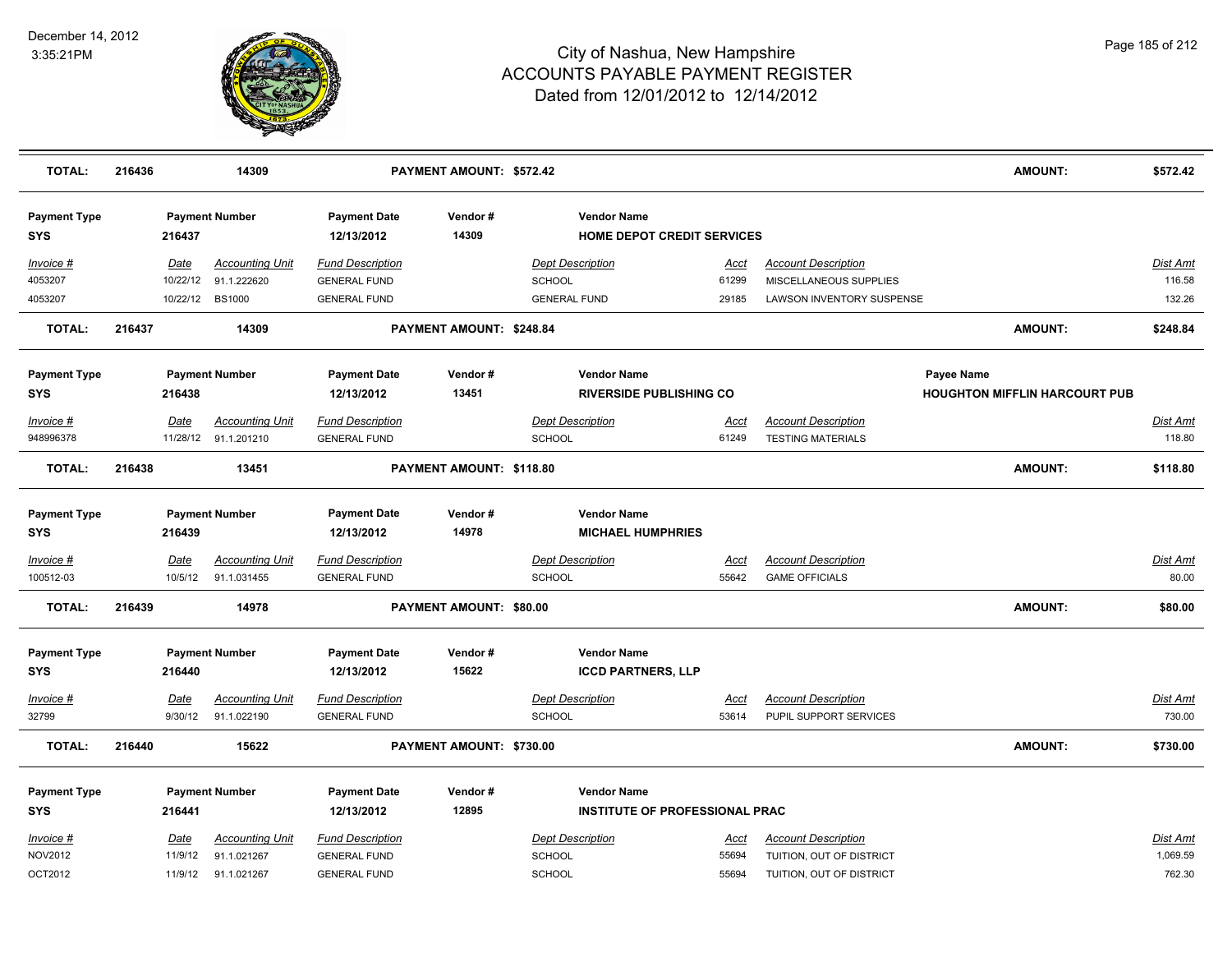

| <b>TOTAL:</b>                     | 216441 |             | 12895                                             |                                                   | PAYMENT AMOUNT: \$1,831.89 |               |                                              |                      |                                                              | AMOUNT:         | \$1,831.89                  |
|-----------------------------------|--------|-------------|---------------------------------------------------|---------------------------------------------------|----------------------------|---------------|----------------------------------------------|----------------------|--------------------------------------------------------------|-----------------|-----------------------------|
| <b>Payment Type</b><br><b>SYS</b> |        | 216442      | <b>Payment Number</b>                             | <b>Payment Date</b><br>12/13/2012                 | Vendor#<br>12922           |               | <b>Vendor Name</b><br>JOHN DEERE LANDSCAPES  |                      |                                                              |                 |                             |
| Invoice #                         |        | Date        | <b>Accounting Unit</b>                            | <b>Fund Description</b>                           |                            |               | <b>Dept Description</b>                      | <u>Acct</u>          | <b>Account Description</b>                                   |                 | <b>Dist Amt</b>             |
| 63375345                          |        | 12/5/12     | 91.1.222630                                       | <b>GENERAL FUND</b>                               |                            | <b>SCHOOL</b> |                                              | 61599                | <b>GROUNDS MAINTENANCE SUPPLIES</b>                          |                 | 840.00                      |
| <b>TOTAL:</b>                     | 216442 |             | 12922                                             |                                                   | PAYMENT AMOUNT: \$840.00   |               |                                              |                      |                                                              | <b>AMOUNT:</b>  | \$840.00                    |
| <b>Payment Type</b>               |        |             | <b>Payment Number</b>                             | <b>Payment Date</b>                               | Vendor#                    |               | <b>Vendor Name</b>                           |                      |                                                              |                 |                             |
| <b>SYS</b>                        |        | 216443      |                                                   | 12/13/2012                                        | 15509                      |               | <b>K &amp; B SPORTSWEAR</b>                  |                      |                                                              |                 |                             |
| <u>Invoice #</u><br>2269          |        | <u>Date</u> | <b>Accounting Unit</b><br>11/20/12 91.2212.991408 | <b>Fund Description</b><br>ATHLETICS REVENUE FUND |                            | SCHOOL        | <b>Dept Description</b>                      | <u>Acct</u><br>61107 | <b>Account Description</b><br><b>CLOTHING &amp; UNIFORMS</b> |                 | <b>Dist Amt</b><br>1,100.25 |
| <b>TOTAL:</b>                     | 216443 |             | 15509                                             |                                                   | PAYMENT AMOUNT: \$1,100.25 |               |                                              |                      |                                                              | AMOUNT:         | \$1,100.25                  |
| <b>Payment Type</b><br><b>SYS</b> |        | 216444      | <b>Payment Number</b>                             | <b>Payment Date</b><br>12/13/2012                 | Vendor#<br>15619           |               | <b>Vendor Name</b><br><b>SIOBHAN KEMEZYS</b> |                      |                                                              |                 |                             |
| <u>Invoice #</u>                  |        | <b>Date</b> | <b>Accounting Unit</b>                            | <b>Fund Description</b>                           |                            |               | <b>Dept Description</b>                      | <u>Acct</u>          | <b>Account Description</b>                                   |                 | <b>Dist Amt</b>             |
| <b>WORKSHOP</b>                   |        |             | 11/29/12 91.1.012338                              | <b>GENERAL FUND</b>                               |                            | SCHOOL        |                                              | 55300                | <b>TRAVEL</b>                                                |                 | 40.00                       |
| <b>TOTAL:</b>                     | 216444 |             | 15619                                             |                                                   | PAYMENT AMOUNT: \$40.00    |               |                                              |                      |                                                              | AMOUNT:         | \$40.00                     |
| <b>Payment Type</b><br><b>SYS</b> |        | 216445      | <b>Payment Number</b>                             | <b>Payment Date</b><br>12/13/2012                 | Vendor#<br>14365           |               | <b>Vendor Name</b><br><b>KEITH KLAWES</b>    |                      |                                                              |                 |                             |
| <u>Invoice #</u>                  |        | <u>Date</u> | Accounting Unit                                   | <b>Fund Description</b>                           |                            |               | <b>Dept Description</b>                      | Acct                 | <b>Account Description</b>                                   | <b>Activity</b> | Dist Amt                    |
| PVR-110912                        |        | 12/5/12     | 91.3800.042210                                    | SCHOOL GRANTS FUND                                |                            | SCHOOL        |                                              | 55300                | <b>TRAVEL</b>                                                | 91.03903.042210 | 38.85                       |
| <b>TOTAL:</b>                     | 216445 |             | 14365                                             |                                                   | PAYMENT AMOUNT: \$38.85    |               |                                              |                      |                                                              | <b>AMOUNT:</b>  | \$38.85                     |
| <b>Payment Type</b>               |        |             | <b>Payment Number</b>                             | <b>Payment Date</b>                               | Vendor#                    |               | <b>Vendor Name</b>                           |                      |                                                              |                 |                             |
| <b>SYS</b>                        |        | 216446      |                                                   | 12/13/2012                                        | 14377                      |               | <b>LAKESHORE LEARNING MATERIALS</b>          |                      |                                                              |                 |                             |
| Invoice #                         |        | <u>Date</u> | <b>Accounting Unit</b>                            | <b>Fund Description</b>                           |                            |               | <b>Dept Description</b>                      | <u>Acct</u>          | <b>Account Description</b>                                   | Activity        | <b>Dist Amt</b>             |
| 5112891112                        |        | 11/26/12    | TF91.7565.17                                      | EDU-SCHOOL RELATED PROG/ACT                       |                            | <b>SCHOOL</b> |                                              | 61135                | <b>EDUCATIONAL SUPPLIES</b>                                  |                 | 829.88                      |
| 5112971112                        |        |             | 11/26/12 91.3800.231249                           | <b>SCHOOL GRANTS FUND</b>                         |                            | SCHOOL        |                                              | 61135                | EDUCATIONAL SUPPLIES                                         | 91.03763.231249 | 195.27                      |
| 5113201112                        |        |             | 11/26/12 TF91.7565.17                             | EDU-SCHOOL RELATED PROG/ACT                       |                            | SCHOOL        |                                              | 61135                | EDUCATIONAL SUPPLIES                                         |                 | 664.70                      |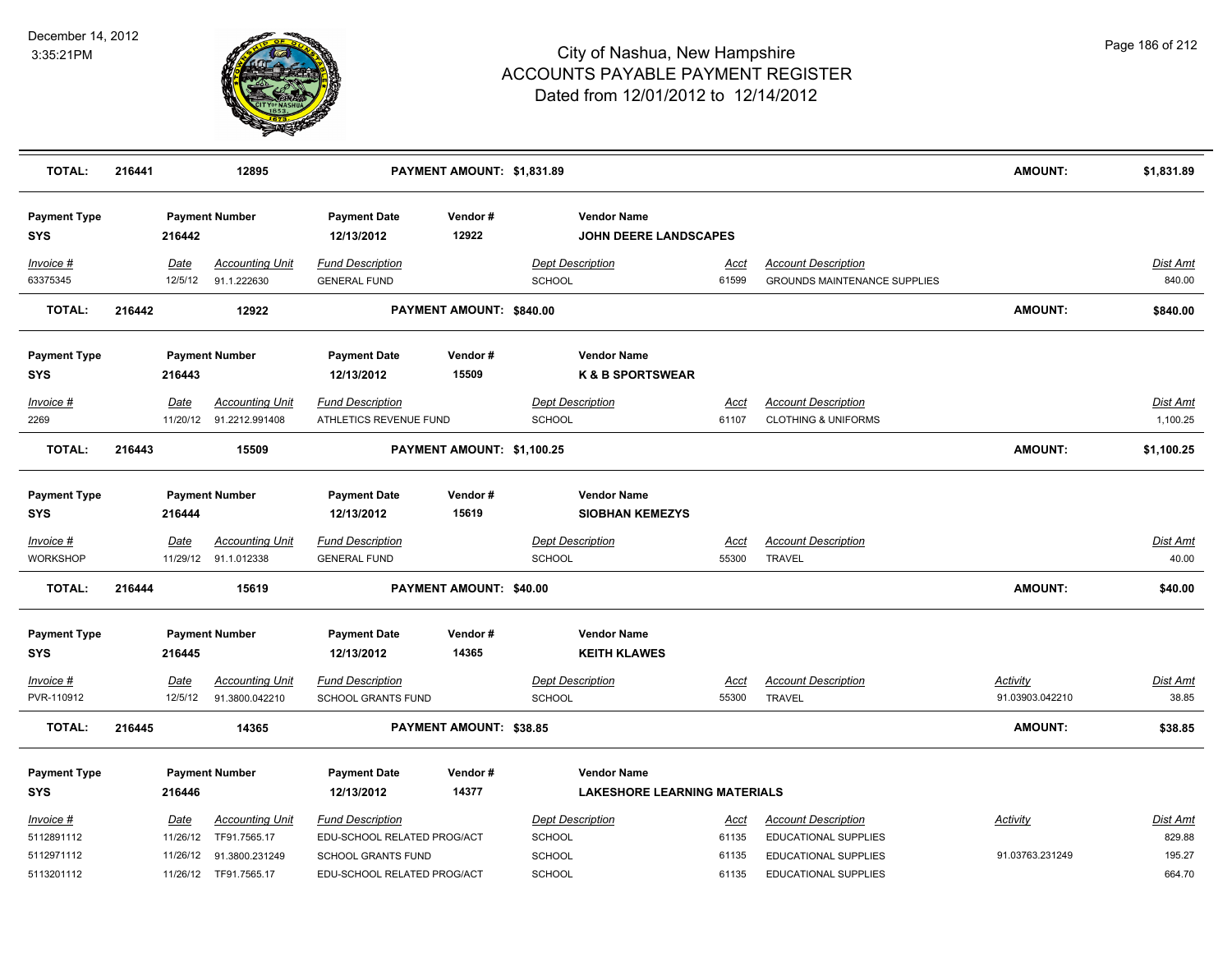

| <b>TOTAL:</b>                     | 216446 |                  | 14377                                 |                                                | PAYMENT AMOUNT: \$1,689.85  |                                          |                                            |                      |                                                               |                                    | <b>AMOUNT:</b> | \$1,689.85                  |
|-----------------------------------|--------|------------------|---------------------------------------|------------------------------------------------|-----------------------------|------------------------------------------|--------------------------------------------|----------------------|---------------------------------------------------------------|------------------------------------|----------------|-----------------------------|
| <b>Payment Type</b><br>SYS        |        | 216447           | <b>Payment Number</b>                 | <b>Payment Date</b><br>12/13/2012              | Vendor#<br>14388            |                                          | <b>Vendor Name</b><br><b>DEANNA LAVOIE</b> |                      |                                                               |                                    |                |                             |
| Invoice #<br>PVR-111512           |        | Date<br>12/7/12  | <b>Accounting Unit</b><br>91.1.191160 | <b>Fund Description</b><br><b>GENERAL FUND</b> |                             | <b>Dept Description</b><br><b>SCHOOL</b> |                                            | Acct<br>55400        | <b>Account Description</b><br><b>CONFERENCES AND SEMINARS</b> |                                    |                | Dist Amt<br>120.00          |
| <b>TOTAL:</b>                     | 216447 |                  | 14388                                 |                                                | PAYMENT AMOUNT: \$120.00    |                                          |                                            |                      |                                                               |                                    | <b>AMOUNT:</b> | \$120.00                    |
| <b>Payment Type</b>               |        |                  | <b>Payment Number</b>                 | <b>Payment Date</b>                            | Vendor#                     |                                          | <b>Vendor Name</b>                         |                      |                                                               |                                    |                |                             |
| <b>SYS</b>                        |        | 216448           |                                       | 12/13/2012                                     | 14403                       |                                          | <b>LIGHTHOUSE SCHOOL INC</b>               |                      |                                                               |                                    |                |                             |
| Invoice #                         |        | Date             | <b>Accounting Unit</b>                | <b>Fund Description</b>                        |                             | <b>Dept Description</b>                  |                                            | Acct                 | <b>Account Description</b>                                    |                                    |                | Dist Amt                    |
| 1112124                           |        |                  | 10/31/12 91.1.021267                  | <b>GENERAL FUND</b>                            |                             | <b>SCHOOL</b>                            |                                            | 55694                | TUITION, OUT OF DISTRICT                                      |                                    |                | 80,930.20                   |
| <b>TOTAL:</b>                     | 216448 |                  | 14403                                 |                                                | PAYMENT AMOUNT: \$80,930.20 |                                          |                                            |                      |                                                               |                                    | <b>AMOUNT:</b> | \$80,930.20                 |
| <b>Payment Type</b><br><b>SYS</b> |        | 216449           | <b>Payment Number</b>                 | <b>Payment Date</b><br>12/13/2012              | Vendor#<br>14415            |                                          | <b>Vendor Name</b><br><b>LOWES</b>         |                      |                                                               | Payee Name<br><b>LOWE'S - 3410</b> |                |                             |
|                                   |        |                  |                                       |                                                |                             |                                          |                                            |                      |                                                               |                                    |                |                             |
| Invoice #<br>901072               |        | Date<br>11/15/12 | <b>Accounting Unit</b><br>91.1.222620 | <b>Fund Description</b><br><b>GENERAL FUND</b> |                             | <b>Dept Description</b><br><b>SCHOOL</b> |                                            | <u>Acct</u><br>61299 | <b>Account Description</b><br>MISCELLANEOUS SUPPLIES          |                                    |                | <b>Dist Amt</b><br>1,332.01 |
| 901078                            |        | 11/15/12         | 91.1.222620                           | <b>GENERAL FUND</b>                            |                             | <b>SCHOOL</b>                            |                                            | 61299                | MISCELLANEOUS SUPPLIES                                        |                                    |                | 93.80                       |
| 918427                            |        |                  | 11/15/12 91.1.222620                  | <b>GENERAL FUND</b>                            |                             | SCHOOL                                   |                                            | 61299                | MISCELLANEOUS SUPPLIES                                        |                                    |                | $-121.80$                   |
| <b>TOTAL:</b>                     | 216449 |                  | 14415                                 |                                                | PAYMENT AMOUNT: \$1,304.01  |                                          |                                            |                      |                                                               |                                    | <b>AMOUNT:</b> | \$1,304.01                  |
| <b>Payment Type</b>               |        |                  | <b>Payment Number</b>                 | <b>Payment Date</b>                            | Vendor#                     |                                          | <b>Vendor Name</b>                         |                      |                                                               |                                    |                |                             |
| <b>SYS</b>                        |        | 216450           |                                       | 12/13/2012                                     | 15594                       |                                          | <b>CYNTHIA LUCIER</b>                      |                      |                                                               |                                    |                |                             |
| Invoice #                         |        | Date             | <b>Accounting Unit</b>                | <b>Fund Description</b>                        |                             | <b>Dept Description</b>                  |                                            | <b>Acct</b>          | <b>Account Description</b>                                    |                                    |                | Dist Amt                    |
| $9/12 - 12/5$                     |        | 12/5/12          | 91.1.021267                           | <b>GENERAL FUND</b>                            |                             | <b>SCHOOL</b>                            |                                            | 55694                | TUITION, OUT OF DISTRICT                                      |                                    |                | 1,413.00                    |
| <b>TOTAL:</b>                     | 216450 |                  | 15594                                 |                                                | PAYMENT AMOUNT: \$1,413.00  |                                          |                                            |                      |                                                               |                                    | <b>AMOUNT:</b> | \$1,413.00                  |
| <b>Payment Type</b>               |        |                  | <b>Payment Number</b>                 | <b>Payment Date</b>                            | Vendor#                     |                                          | <b>Vendor Name</b>                         |                      |                                                               |                                    |                |                             |
| <b>SYS</b>                        |        | 216451           |                                       | 12/13/2012                                     | 13035                       |                                          | <b>M &amp; M ELECTRICAL SUPPLY CO INC</b>  |                      |                                                               |                                    |                |                             |
| Invoice #                         |        | Date             | <b>Accounting Unit</b>                | <b>Fund Description</b>                        |                             | <b>Dept Description</b>                  |                                            | <u>Acct</u>          | <b>Account Description</b>                                    |                                    |                | <b>Dist Amt</b>             |
| 29799                             |        |                  | 11/15/12 91.1.031300                  | <b>GENERAL FUND</b>                            |                             | <b>SCHOOL</b>                            |                                            | 61135                | <b>EDUCATIONAL SUPPLIES</b>                                   |                                    |                | 7.72                        |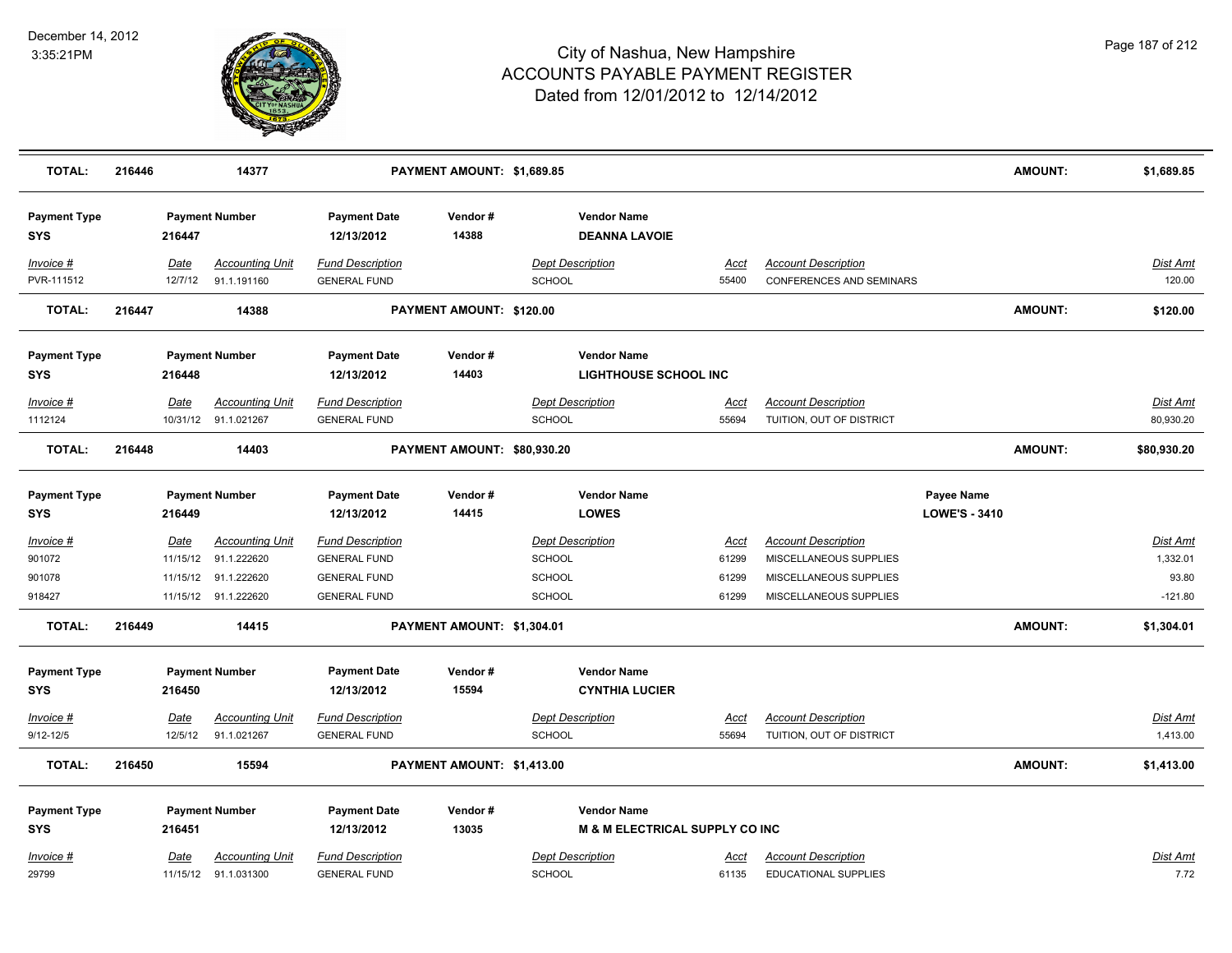

| <b>TOTAL:</b>                     | 216451   | 13035                   |                                   | <b>PAYMENT AMOUNT: \$7.72</b> |                                             |       |                            | <b>AMOUNT:</b> | \$7.72     |
|-----------------------------------|----------|-------------------------|-----------------------------------|-------------------------------|---------------------------------------------|-------|----------------------------|----------------|------------|
| <b>Payment Type</b><br><b>SYS</b> | 216452   | <b>Payment Number</b>   | <b>Payment Date</b><br>12/13/2012 | Vendor#<br>14420              | <b>Vendor Name</b><br><b>M SAUNDERS INC</b> |       |                            |                |            |
| Invoice #                         | Date     | <b>Accounting Unit</b>  | <b>Fund Description</b>           |                               | <b>Dept Description</b>                     | Acct  | <b>Account Description</b> |                | Dist Amt   |
| 664242 - 1077                     | 11/26/12 | 91.2100.053120          | <b>FOOD SERVICES</b>              |                               | <b>SCHOOL</b>                               | 61214 | FOOD, FOOD SERVICE PROGRAM |                | 489.10     |
| 664253 - 1086                     | 11/26/12 | 91.2100.063120          | <b>FOOD SERVICES</b>              |                               | <b>SCHOOL</b>                               | 61214 | FOOD, FOOD SERVICE PROGRAM |                | 497.45     |
| 665055 - 1075                     | 12/4/12  | 91.2100.203120          | <b>FOOD SERVICES</b>              |                               | <b>SCHOOL</b>                               | 61214 | FOOD, FOOD SERVICE PROGRAM |                | 194.62     |
| 665076 - 1086                     | 12/3/12  | 91.2100.063120          | <b>FOOD SERVICES</b>              |                               | <b>SCHOOL</b>                               | 61214 | FOOD, FOOD SERVICE PROGRAM |                | 494.92     |
| 665584 - 1090                     | 12/4/12  | 91.2100.123120          | <b>FOOD SERVICES</b>              |                               | <b>SCHOOL</b>                               | 61214 | FOOD, FOOD SERVICE PROGRAM |                | 109.10     |
| 665751 - 1084                     | 12/3/12  | 91.2100.163120          | <b>FOOD SERVICES</b>              |                               | <b>SCHOOL</b>                               | 61214 | FOOD, FOOD SERVICE PROGRAM |                | 396.81     |
| 665822 - 1074                     | 12/3/12  | 91.2100.093120          | <b>FOOD SERVICES</b>              |                               | <b>SCHOOL</b>                               | 61214 | FOOD, FOOD SERVICE PROGRAM |                | 255.14     |
| 665824 - 1082                     | 12/3/12  | 91.2100.133120          | <b>FOOD SERVICES</b>              |                               | <b>SCHOOL</b>                               | 61214 | FOOD, FOOD SERVICE PROGRAM |                | 204.81     |
| 665827 - 1085                     | 12/3/12  | 91.2100.183120          | <b>FOOD SERVICES</b>              |                               | <b>SCHOOL</b>                               | 61214 | FOOD, FOOD SERVICE PROGRAM |                | 222.11     |
| 665845 - 1080                     | 12/4/12  | 91.2100.173120          | <b>FOOD SERVICES</b>              |                               | <b>SCHOOL</b>                               | 61214 | FOOD, FOOD SERVICE PROGRAM |                | 253.13     |
| 666115 - 1077                     | 12/10/12 | 91.2100.053120          | <b>FOOD SERVICES</b>              |                               | <b>SCHOOL</b>                               | 61214 | FOOD, FOOD SERVICE PROGRAM |                | 787.38     |
| 666137 - 1086                     | 12/4/12  | 91.2100.063120          | <b>FOOD SERVICES</b>              |                               | <b>SCHOOL</b>                               | 61214 | FOOD, FOOD SERVICE PROGRAM |                | 10.14      |
| 666151 - 1078                     | 12/4/12  | 91.2100.103120          | <b>FOOD SERVICES</b>              |                               | <b>SCHOOL</b>                               | 61214 | FOOD, FOOD SERVICE PROGRAM |                | 110.61     |
| 666152 - 1078                     | 12/5/12  | 91.2100.113120          | <b>FOOD SERVICES</b>              |                               | <b>SCHOOL</b>                               | 61214 | FOOD, FOOD SERVICE PROGRAM |                | 71.70      |
| 666156 - 1071                     | 12/4/12  | 91.2100.033120          | <b>FOOD SERVICES</b>              |                               | <b>SCHOOL</b>                               | 61214 | FOOD, FOOD SERVICE PROGRAM |                | 121.96     |
| 666290 - 1077                     | 12/5/12  | 91.2100.053120          | <b>FOOD SERVICES</b>              |                               | <b>SCHOOL</b>                               | 61214 | FOOD, FOOD SERVICE PROGRAM |                | 180.66     |
| 666295 - 1082                     | 12/5/12  | 91.2100.133120          | <b>FOOD SERVICES</b>              |                               | <b>SCHOOL</b>                               | 61214 | FOOD, FOOD SERVICE PROGRAM |                | 114.41     |
| 666307 - 1074                     | 12/5/12  | 91.2100.093120          | <b>FOOD SERVICES</b>              |                               | <b>SCHOOL</b>                               | 61214 | FOOD, FOOD SERVICE PROGRAM |                | 42.12      |
| 666327 - 1083                     | 12/5/12  | 91.2100.073120          | <b>FOOD SERVICES</b>              |                               | <b>SCHOOL</b>                               | 61214 | FOOD, FOOD SERVICE PROGRAM |                | 29.52      |
| 666466 - 1085                     | 12/6/12  | 91.2100.183120          | <b>FOOD SERVICES</b>              |                               | <b>SCHOOL</b>                               | 61214 | FOOD, FOOD SERVICE PROGRAM |                | 68.85      |
| 666503 - 1083                     | 12/6/12  | 91.2100.073120          | <b>FOOD SERVICES</b>              |                               | <b>SCHOOL</b>                               | 61214 | FOOD, FOOD SERVICE PROGRAM |                | 70.46      |
| 666665 - 1083                     | 12/7/12  | 91.2100.073120          | <b>FOOD SERVICES</b>              |                               | <b>SCHOOL</b>                               | 61214 | FOOD, FOOD SERVICE PROGRAM |                | 104.69     |
| 666671 - 1090                     | 12/7/12  | 91.2100.123120          | <b>FOOD SERVICES</b>              |                               | <b>SCHOOL</b>                               | 61214 | FOOD, FOOD SERVICE PROGRAM |                | 230.33     |
| 666674 - 1074                     | 12/7/12  | 91.2100.043120          | <b>FOOD SERVICES</b>              |                               | <b>SCHOOL</b>                               | 61214 | FOOD, FOOD SERVICE PROGRAM |                | 437.51     |
| 666895 - 1083                     |          | 12/10/12 91.2100.073120 | <b>FOOD SERVICES</b>              |                               | <b>SCHOOL</b>                               | 61214 | FOOD, FOOD SERVICE PROGRAM |                | 223.61     |
| 666926 - 1073                     |          | 12/10/12 91.2100.143120 | <b>FOOD SERVICES</b>              |                               | <b>SCHOOL</b>                               | 61214 | FOOD, FOOD SERVICE PROGRAM |                | 310.20     |
| 667255 - 1083                     |          | 12/11/12 91.2100.073120 | <b>FOOD SERVICES</b>              |                               | <b>SCHOOL</b>                               | 61214 | FOOD, FOOD SERVICE PROGRAM |                | 151.11     |
| 667290 - 1077                     |          | 12/11/12 91.2100.053120 | <b>FOOD SERVICES</b>              |                               | <b>SCHOOL</b>                               | 61214 | FOOD, FOOD SERVICE PROGRAM |                | 23.95      |
| 667291 - 1073                     |          | 12/11/12 91.2100.143120 | <b>FOOD SERVICES</b>              |                               | <b>SCHOOL</b>                               | 61214 | FOOD, FOOD SERVICE PROGRAM |                | 47.85      |
| <b>TOTAL:</b>                     | 216452   | 14420                   |                                   | PAYMENT AMOUNT: \$6,254.25    |                                             |       |                            | <b>AMOUNT:</b> | \$6,254.25 |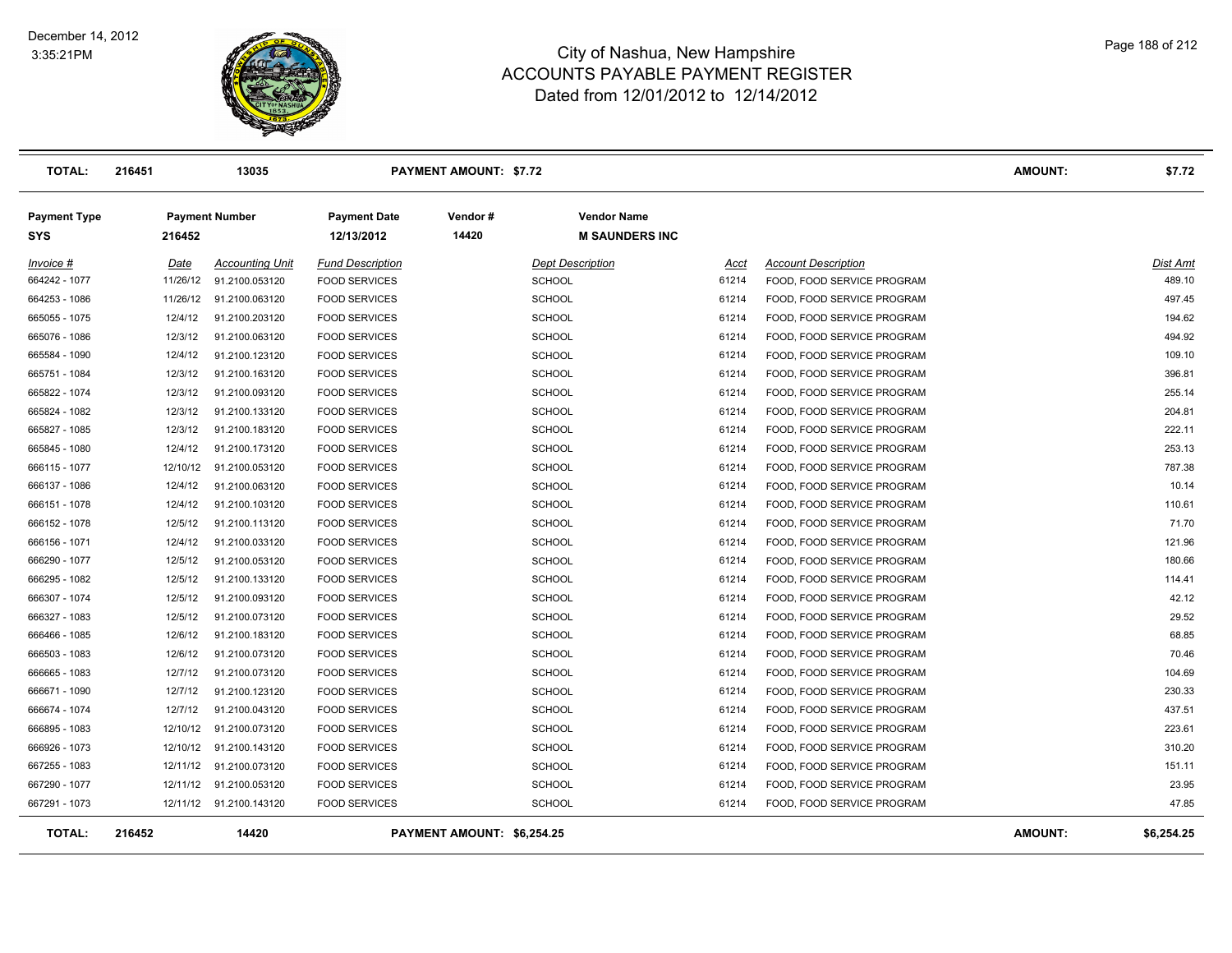

| <b>Payment Type</b>     |        |                  | <b>Payment Number</b>                    | <b>Payment Date</b>                             | Vendor#                  |               | <b>Vendor Name</b>                  |               |                                                        |                             |                    |
|-------------------------|--------|------------------|------------------------------------------|-------------------------------------------------|--------------------------|---------------|-------------------------------------|---------------|--------------------------------------------------------|-----------------------------|--------------------|
| <b>SYS</b>              |        | 216453           |                                          | 12/13/2012                                      | 15511                    |               | <b>M-B ELECTRONICS AUDIO VISUAL</b> |               |                                                        |                             |                    |
| Invoice #               |        | Date             | <b>Accounting Unit</b>                   | <b>Fund Description</b>                         |                          |               | <b>Dept Description</b>             | Acct          | <b>Account Description</b>                             |                             | Dist Amt           |
| 72640                   |        |                  | 11/26/12 91.1.051160                     | <b>GENERAL FUND</b>                             |                          | <b>SCHOOL</b> |                                     | 61135         | <b>EDUCATIONAL SUPPLIES</b>                            |                             | 59.04              |
| <b>TOTAL:</b>           | 216453 |                  | 15511                                    |                                                 | PAYMENT AMOUNT: \$59.04  |               |                                     |               |                                                        | <b>AMOUNT:</b>              | \$59.04            |
| <b>Payment Type</b>     |        |                  | <b>Payment Number</b>                    | <b>Payment Date</b>                             | Vendor#                  |               | <b>Vendor Name</b>                  |               |                                                        |                             |                    |
| <b>SYS</b>              |        | 216454           |                                          | 12/13/2012                                      | 14422                    |               | <b>TARA MACDONALD</b>               |               |                                                        |                             |                    |
| Invoice #<br>11/5-11/15 |        | Date<br>11/16/12 | <b>Accounting Unit</b><br>91.3800.021500 | <b>Fund Description</b><br>SCHOOL GRANTS FUND   |                          | SCHOOL        | <b>Dept Description</b>             | Acct<br>53628 | <b>Account Description</b><br><b>CONTRACT SERVICES</b> | Activity<br>91.03953.021500 | Dist Amt<br>150.00 |
| <b>TOTAL:</b>           | 216454 |                  | 14422                                    |                                                 | PAYMENT AMOUNT: \$150.00 |               |                                     |               |                                                        | <b>AMOUNT:</b>              | \$150.00           |
| <b>Payment Type</b>     |        |                  | <b>Payment Number</b>                    | <b>Payment Date</b>                             | Vendor#                  |               | <b>Vendor Name</b>                  |               |                                                        |                             |                    |
| <b>SYS</b>              |        | 216455           |                                          | 12/13/2012                                      | 13050                    |               | AMY B MANHEIM ZIMMERMAN             |               |                                                        |                             |                    |
| Invoice #               |        | Date             | <b>Accounting Unit</b>                   | <b>Fund Description</b>                         |                          |               | <b>Dept Description</b>             | Acct          | <b>Account Description</b>                             | Activity                    | Dist Amt           |
| 11/26-12/7              |        | 12/11/12         | 91.3800.042210                           | <b>SCHOOL GRANTS FUND</b>                       |                          | <b>SCHOOL</b> |                                     | 53607         | PROGRAM IMPROVEMENT<br><b>SERVICES</b>                 | 91.03903.042210             | 525.00             |
| <b>TOTAL:</b>           | 216455 |                  | 13050                                    |                                                 | PAYMENT AMOUNT: \$525.00 |               |                                     |               |                                                        | <b>AMOUNT:</b>              | \$525.00           |
| <b>Payment Type</b>     |        |                  | <b>Payment Number</b>                    | <b>Payment Date</b>                             | Vendor#                  |               | <b>Vendor Name</b>                  |               |                                                        |                             |                    |
| <b>SYS</b>              |        | 216456           |                                          | 12/13/2012                                      | 11280                    |               | <b>MARKET BASKET ACCT 2589096</b>   |               |                                                        |                             |                    |
| Invoice #<br>106350/103 |        | Date<br>11/30/12 | <b>Accounting Unit</b><br>91.2222.991490 | <b>Fund Description</b><br>AFTER SCHOOL PROGRAM |                          | SCHOOL        | <b>Dept Description</b>             | Acct<br>61299 | <b>Account Description</b><br>MISCELLANEOUS SUPPLIES   | <b>Activity</b>             | Dist Amt<br>4.76   |
| 110400-118              |        | 11/30/12         | 91.1.031300                              | <b>GENERAL FUND</b>                             |                          | SCHOOL        |                                     | 61135         | <b>EDUCATIONAL SUPPLIES</b>                            |                             | 12.00              |
| 110721-84               |        | 11/30/12         | 91.2222.991490                           | AFTER SCHOOL PROGRAM                            |                          | SCHOOL        |                                     | 61299         | MISCELLANEOUS SUPPLIES                                 |                             | 184.25             |
| 110971-124              |        | 11/30/12         | 91.1.031340                              | <b>GENERAL FUND</b>                             |                          | SCHOOL        |                                     | 61135         | EDUCATIONAL SUPPLIES                                   |                             | 150.09             |
| 111079-131              |        | 12/2/12          | 91.1.041300                              | <b>GENERAL FUND</b>                             |                          | <b>SCHOOL</b> |                                     | 61135         | EDUCATIONAL SUPPLIES                                   |                             | 138.91             |
| 116190-124              |        | 12/3/12          | 91.1.031340                              | <b>GENERAL FUND</b>                             |                          | <b>SCHOOL</b> |                                     | 61135         | EDUCATIONAL SUPPLIES                                   |                             | 47.90              |
| 117535-152              |        | 11/27/12         | 91.3800.991490                           | <b>SCHOOL GRANTS FUND</b>                       |                          | SCHOOL        |                                     | 61299         | MISCELLANEOUS SUPPLIES                                 | 91.03463.991490             | 3.69               |
| 119013-103              |        | 11/29/12         | 91.2222.991490                           | AFTER SCHOOL PROGRAM                            |                          | SCHOOL        |                                     | 61299         | MISCELLANEOUS SUPPLIES                                 |                             | 37.72              |
| 119856-103              |        | 11/30/12         | 91.2222.991490                           | AFTER SCHOOL PROGRAM                            |                          | SCHOOL        |                                     | 61299         | MISCELLANEOUS SUPPLIES                                 |                             | 4.49               |
| 123897-116              |        | 12/4/12          | 91.2222.991490                           | AFTER SCHOOL PROGRAM                            |                          | <b>SCHOOL</b> |                                     | 61299         | MISCELLANEOUS SUPPLIES                                 |                             | 17.64              |
| 128580-118              |        | 12/10/12         | 91.1.031300                              | <b>GENERAL FUND</b>                             |                          | SCHOOL        |                                     | 61135         | <b>EDUCATIONAL SUPPLIES</b>                            |                             | 14.95              |
| 145470-118              |        | 12/9/12          | 91.1.031300                              | <b>GENERAL FUND</b>                             |                          | <b>SCHOOL</b> |                                     | 61135         | <b>EDUCATIONAL SUPPLIES</b>                            |                             | 8.94               |
| 145532-137              |        | 12/6/12          | 91.1.031340                              | <b>GENERAL FUND</b>                             |                          | <b>SCHOOL</b> |                                     | 61135         | <b>EDUCATIONAL SUPPLIES</b>                            |                             | 35.28              |
| 176138-152              |        | 11/29/12         | 91.3800.991490                           | <b>SCHOOL GRANTS FUND</b>                       |                          | <b>SCHOOL</b> |                                     | 61299         | MISCELLANEOUS SUPPLIES                                 | 91.03463.991490             | 26.24              |
| 184883-150              |        |                  | 11/29/12 91.3800.991490                  | <b>SCHOOL GRANTS FUND</b>                       |                          | SCHOOL        |                                     | 61299         | MISCELLANEOUS SUPPLIES                                 | 91.03463.991490             | 48.66              |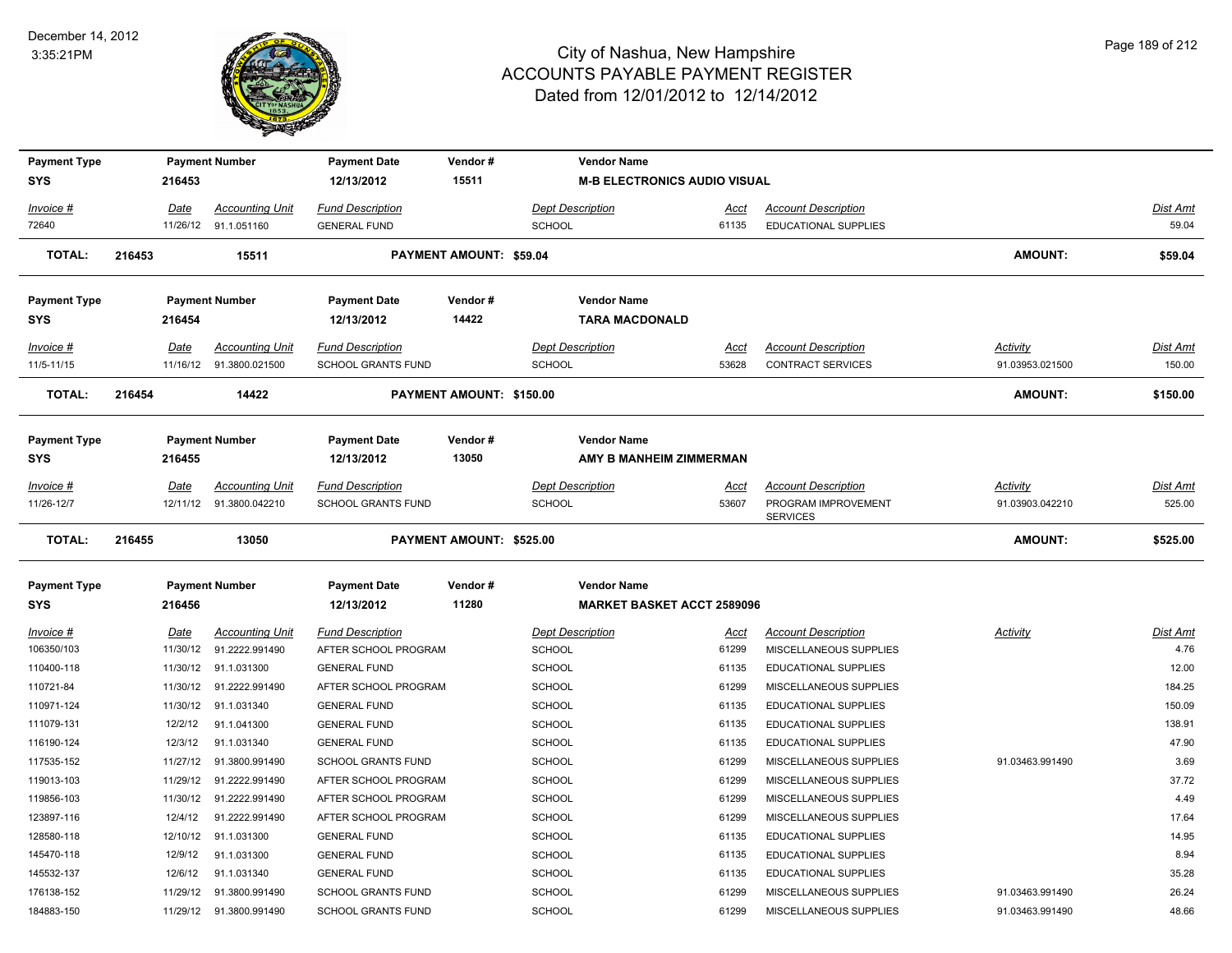

| 230-142                           |        |                 | 10/3/12 91.1.031160                   | <b>GENERAL FUND</b>                            |                                | SCHOOL                                    | 61135                                   | EDUCATIONAL SUPPLIES                                      |                                    | 33.63              |
|-----------------------------------|--------|-----------------|---------------------------------------|------------------------------------------------|--------------------------------|-------------------------------------------|-----------------------------------------|-----------------------------------------------------------|------------------------------------|--------------------|
| <b>TOTAL:</b>                     | 216456 |                 | 11280                                 |                                                | PAYMENT AMOUNT: \$769.15       |                                           |                                         |                                                           | <b>AMOUNT:</b>                     | \$769.15           |
| <b>Payment Type</b><br>SYS        |        | 216457          | <b>Payment Number</b>                 | <b>Payment Date</b><br>12/13/2012              | Vendor#<br>15601               | <b>Vendor Name</b><br><b>NEETA MASAND</b> |                                         |                                                           |                                    |                    |
| Invoice #<br><b>NOV-12</b>        |        | Date<br>12/3/12 | <b>Accounting Unit</b><br>91.1.041160 | <b>Fund Description</b><br><b>GENERAL FUND</b> |                                | <b>Dept Description</b><br><b>SCHOOL</b>  | <u>Acct</u><br>61135                    | <b>Account Description</b><br><b>EDUCATIONAL SUPPLIES</b> |                                    | Dist Amt<br>13.98  |
| <b>TOTAL:</b>                     | 216457 |                 | 15601                                 |                                                | <b>PAYMENT AMOUNT: \$13.98</b> |                                           |                                         |                                                           | <b>AMOUNT:</b>                     | \$13.98            |
| <b>Payment Type</b><br>SYS        |        | 216458          | <b>Payment Number</b>                 | <b>Payment Date</b><br>12/13/2012              | Vendor#<br>11879               | <b>Vendor Name</b>                        | <b>MAVRIKIS UPHOLSTERING &amp; FURN</b> |                                                           |                                    |                    |
| Invoice #                         |        | Date            | <b>Accounting Unit</b>                | <b>Fund Description</b>                        |                                | <b>Dept Description</b>                   | Acct                                    | <b>Account Description</b>                                |                                    | Dist Amt           |
| 25199                             |        | 9/26/12         | 91.1.222620                           | <b>GENERAL FUND</b>                            |                                | <b>SCHOOL</b>                             | 54280                                   | <b>BUILDING/GROUNDS MAINTENANCE</b>                       |                                    | 250.00             |
| <b>TOTAL:</b>                     | 216458 |                 | 11879                                 |                                                | PAYMENT AMOUNT: \$250.00       |                                           |                                         |                                                           | <b>AMOUNT:</b>                     | \$250.00           |
| <b>Payment Type</b><br>SYS        |        | 216459          | <b>Payment Number</b>                 | <b>Payment Date</b><br>12/13/2012              | Vendor#<br>15339               | <b>Vendor Name</b>                        | <b>MAYER-JOHNSON LLC</b>                |                                                           |                                    |                    |
| Invoice #                         |        | <b>Date</b>     | <b>Accounting Unit</b>                | <b>Fund Description</b>                        |                                | <b>Dept Description</b>                   | <u>Acct</u>                             | <b>Account Description</b>                                |                                    | <b>Dist Amt</b>    |
| 5248-MJI-81555                    |        |                 | 11/27/12 91.1.022150                  | <b>GENERAL FUND</b>                            |                                | SCHOOL                                    | 71228                                   | <b>COMPUTER SOFTWARE</b>                                  |                                    | 2,831.40           |
| <b>TOTAL:</b>                     | 216459 |                 | 15339                                 |                                                | PAYMENT AMOUNT: \$2,831.40     |                                           |                                         |                                                           | <b>AMOUNT:</b>                     | \$2,831.40         |
| <b>Payment Type</b><br><b>SYS</b> |        | 216460          | <b>Payment Number</b>                 | <b>Payment Date</b><br>12/13/2012              | Vendor#<br>13081               | <b>Vendor Name</b>                        | <b>MCMASTER CARR SUPPLY CO</b>          |                                                           | Payee Name<br><b>MCMASTER-CARR</b> |                    |
| <b>Invoice #</b>                  |        | Date            | <b>Accounting Unit</b>                | <u>Fund Description</u>                        |                                | <b>Dept Description</b>                   | <u>Acct</u>                             | <b>Account Description</b>                                |                                    | <u>Dist Amt</u>    |
| 41785006                          |        |                 | 11/30/12 91.1.222620                  | <b>GENERAL FUND</b>                            |                                | SCHOOL                                    | 61299                                   | MISCELLANEOUS SUPPLIES                                    |                                    | 41.81              |
| <b>TOTAL:</b>                     | 216460 |                 | 13081                                 |                                                | PAYMENT AMOUNT: \$41.81        |                                           |                                         |                                                           | <b>AMOUNT:</b>                     | \$41.81            |
| <b>Payment Type</b><br><b>SYS</b> |        | 216461          | <b>Payment Number</b>                 | <b>Payment Date</b><br>12/13/2012              | Vendor#<br>13087               | <b>Vendor Name</b>                        | <b>DENNIS MELANSON</b>                  |                                                           |                                    |                    |
| Invoice #<br>120612-06            |        | Date<br>12/6/12 | <b>Accounting Unit</b><br>91.1.061434 | <b>Fund Description</b><br><b>GENERAL FUND</b> |                                | <b>Dept Description</b><br><b>SCHOOL</b>  | <u>Acct</u><br>55642                    | <b>Account Description</b><br><b>GAME OFFICIALS</b>       |                                    | Dist Amt<br>120.00 |
| <b>TOTAL:</b>                     | 216461 |                 | 13087                                 |                                                | PAYMENT AMOUNT: \$120.00       |                                           |                                         |                                                           | <b>AMOUNT:</b>                     | \$120.00           |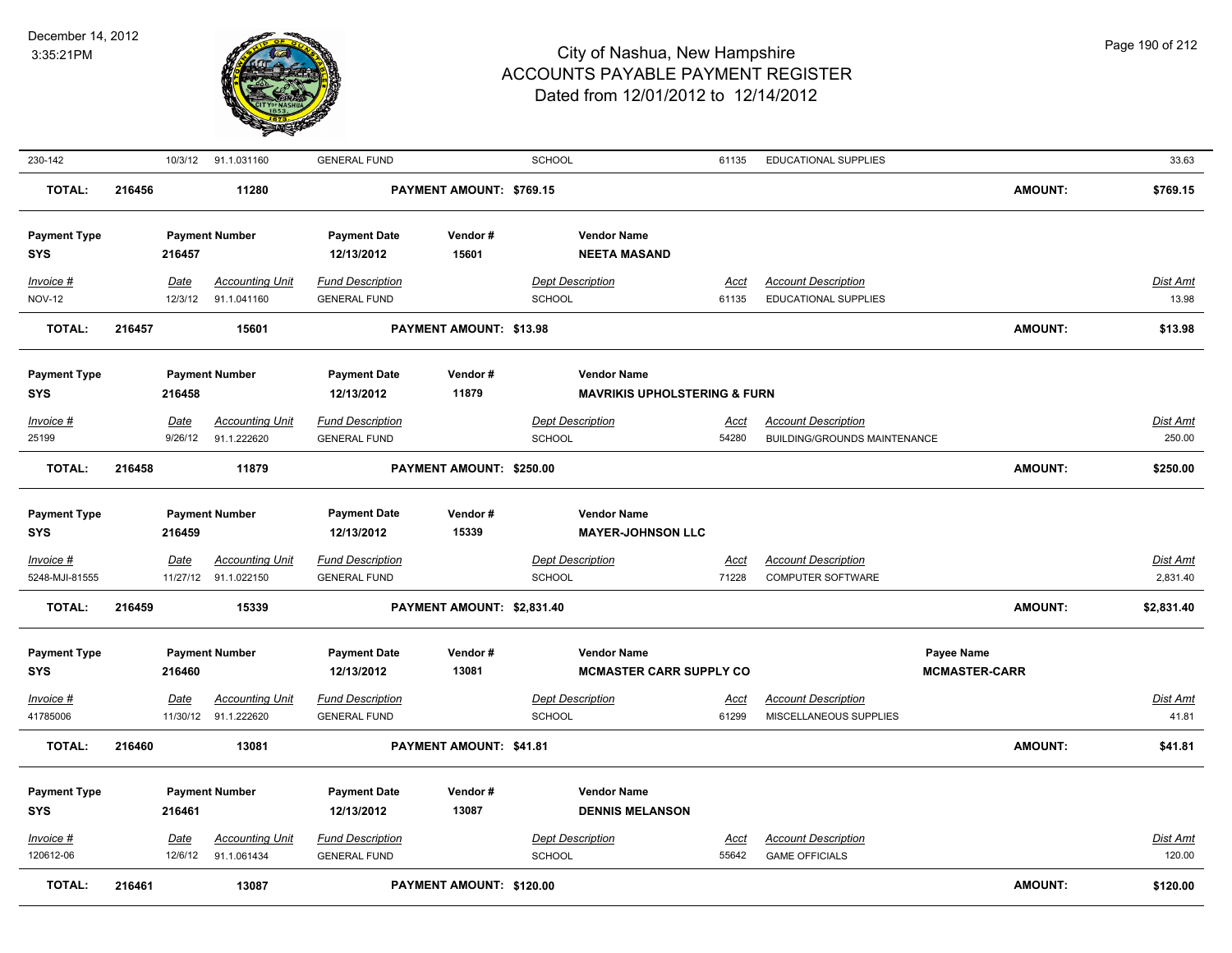

| <b>Payment Type</b> |        |             | <b>Payment Number</b>   | <b>Payment Date</b>       | Vendor#                        |                         | <b>Vendor Name</b>         |             |                                          |                 |                 |
|---------------------|--------|-------------|-------------------------|---------------------------|--------------------------------|-------------------------|----------------------------|-------------|------------------------------------------|-----------------|-----------------|
| <b>SYS</b>          |        | 216462      |                         | 12/13/2012                | 15512                          |                         | <b>MINDCONNECTION, LLC</b> |             |                                          |                 |                 |
| Invoice #           |        | Date        | <b>Accounting Unit</b>  | <b>Fund Description</b>   |                                | <b>Dept Description</b> |                            | Acct        | <b>Account Description</b>               |                 | <b>Dist Amt</b> |
| 10114323            |        |             | 11/21/12 91.1.191160    | <b>GENERAL FUND</b>       |                                | <b>SCHOOL</b>           |                            | 61135       | <b>EDUCATIONAL SUPPLIES</b>              |                 | 197.99          |
| TOTAL:              | 216462 |             | 15512                   |                           | PAYMENT AMOUNT: \$197.99       |                         |                            |             |                                          | <b>AMOUNT:</b>  | \$197.99        |
|                     |        |             |                         |                           |                                |                         |                            |             |                                          |                 |                 |
| <b>Payment Type</b> |        |             | <b>Payment Number</b>   | <b>Payment Date</b>       | Vendor#                        |                         | <b>Vendor Name</b>         |             |                                          |                 |                 |
| <b>SYS</b>          |        | 216463      |                         | 12/13/2012                | 13108                          |                         | <b>MOORE MEDICAL LLC</b>   |             |                                          |                 |                 |
| Invoice #           |        | Date        | <b>Accounting Unit</b>  | <b>Fund Description</b>   |                                | <b>Dept Description</b> |                            | Acct        | <b>Account Description</b>               | Activity        | Dist Amt        |
| 90492414            |        | 12/3/12     | 91.3800.041300          | SCHOOL GRANTS FUND        |                                | <b>SCHOOL</b>           |                            | 71999       | MISCELLANEOUS EQUIPMENT                  | 91.03903.041300 | $-18.62$        |
| 97517971            |        |             | 11/26/12 91.3800.041300 | <b>SCHOOL GRANTS FUND</b> |                                | <b>SCHOOL</b>           |                            | 71999       | MISCELLANEOUS EQUIPMENT                  | 91.03903.041300 | 518.62          |
| <b>TOTAL:</b>       | 216463 |             | 13108                   |                           | PAYMENT AMOUNT: \$500.00       |                         |                            |             |                                          | <b>AMOUNT:</b>  | \$500.00        |
|                     |        |             |                         |                           |                                |                         |                            |             |                                          |                 |                 |
| <b>Payment Type</b> |        |             | <b>Payment Number</b>   | <b>Payment Date</b>       | Vendor#                        |                         | <b>Vendor Name</b>         |             |                                          |                 |                 |
| <b>SYS</b>          |        | 216464      |                         | 12/13/2012                | 15464                          |                         | <b>MUHL TECH</b>           |             |                                          |                 |                 |
| Invoice #           |        | Date        | <b>Accounting Unit</b>  | <b>Fund Description</b>   |                                | <b>Dept Description</b> |                            | <b>Acct</b> | <b>Account Description</b>               |                 | Dist Amt        |
| 31195               |        |             | 11/26/12 91.2212.991408 | ATHLETICS REVENUE FUND    |                                | <b>SCHOOL</b>           |                            | 61299       | MISCELLANEOUS SUPPLIES                   |                 | 176.95          |
| <b>TOTAL:</b>       | 216464 |             | 15464                   |                           | PAYMENT AMOUNT: \$176.95       |                         |                            |             |                                          | <b>AMOUNT:</b>  | \$176.95        |
| <b>Payment Type</b> |        |             | <b>Payment Number</b>   | <b>Payment Date</b>       | Vendor#                        |                         | <b>Vendor Name</b>         |             |                                          |                 |                 |
| <b>SYS</b>          |        | 216465      |                         | 12/13/2012                | 15064                          |                         | <b>SABRINA NADEAU</b>      |             |                                          |                 |                 |
|                     |        |             |                         |                           |                                |                         |                            |             |                                          |                 |                 |
| <u>Invoice #</u>    |        | <u>Date</u> | <b>Accounting Unit</b>  | <b>Fund Description</b>   |                                | <b>Dept Description</b> |                            | <u>Acct</u> | <b>Account Description</b>               |                 | <u>Dist Amt</u> |
| OCT-12-1            |        | 12/6/12     | 91.2222.991490          | AFTER SCHOOL PROGRAM      |                                | <b>SCHOOL</b>           |                            | 61299       | MISCELLANEOUS SUPPLIES                   |                 | 13.21           |
| <b>TOTAL:</b>       | 216465 |             | 15064                   |                           | PAYMENT AMOUNT: \$13.21        |                         |                            |             |                                          | <b>AMOUNT:</b>  | \$13.21         |
| <b>Payment Type</b> |        |             | <b>Payment Number</b>   | <b>Payment Date</b>       | Vendor#                        |                         | <b>Vendor Name</b>         |             |                                          |                 |                 |
| <b>SYS</b>          |        | 216466      |                         | 12/13/2012                | 13131                          |                         | <b>NAPA AUTO PARTS</b>     |             |                                          |                 |                 |
|                     |        |             |                         |                           |                                |                         |                            |             |                                          |                 |                 |
| Invoice #           |        | Date        | <b>Accounting Unit</b>  | <b>Fund Description</b>   |                                | <b>Dept Description</b> |                            | <u>Acct</u> | <b>Account Description</b>               |                 | Dist Amt        |
| 862288              |        |             | 12/10/12 91.1.222620    | <b>GENERAL FUND</b>       |                                | <b>SCHOOL</b>           |                            | 54600       | <b>VEHICLE REPAIRS &amp; MAINTENANCE</b> |                 | 26.59           |
| <b>TOTAL:</b>       | 216466 |             | 13131                   |                           | <b>PAYMENT AMOUNT: \$26.59</b> |                         |                            |             |                                          | <b>AMOUNT:</b>  | \$26.59         |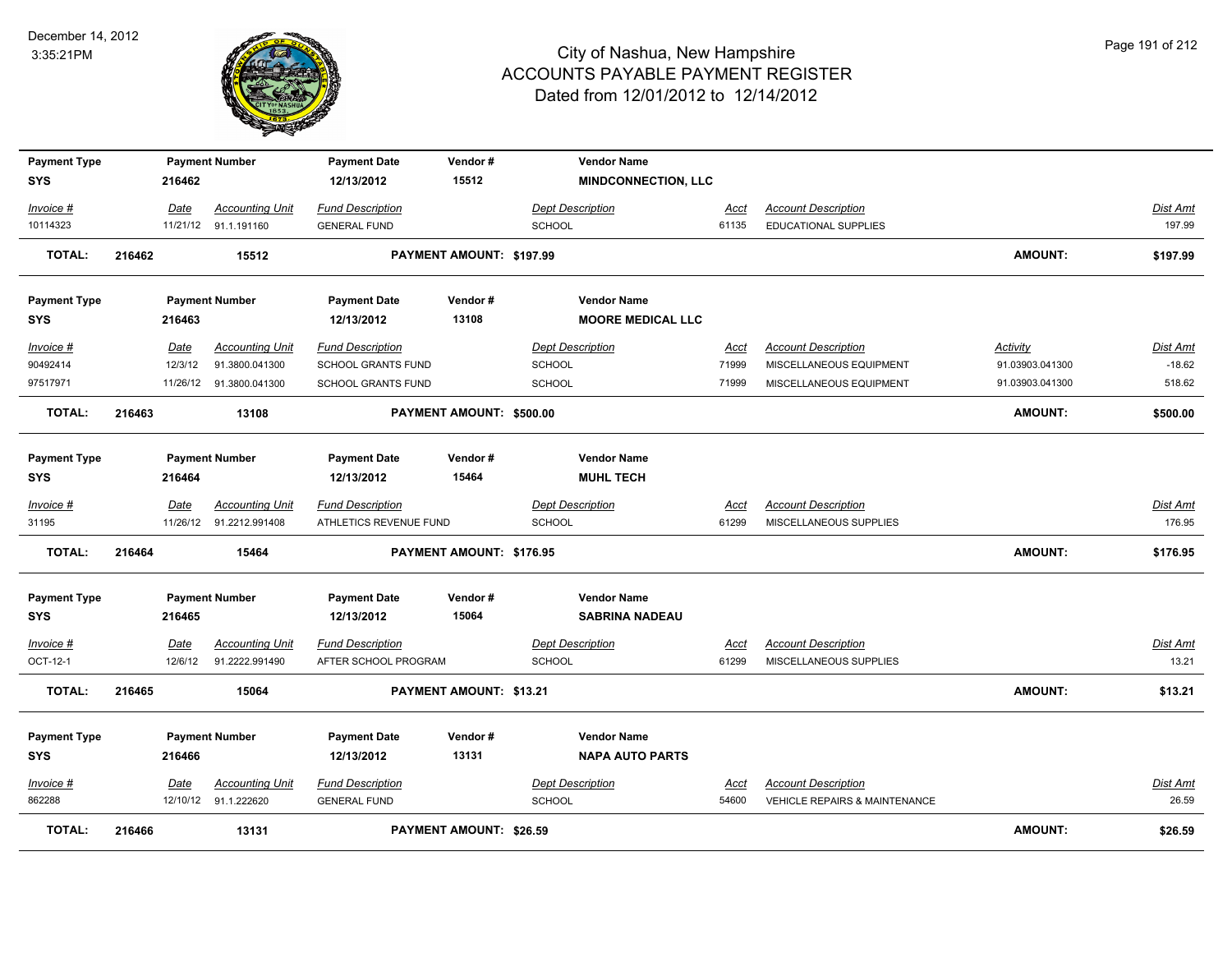

| <b>Payment Type</b> |             | <b>Payment Number</b>  | <b>Payment Date</b>     | Vendor#                     | <b>Vendor Name</b>                    |             |                                     |                |                 |
|---------------------|-------------|------------------------|-------------------------|-----------------------------|---------------------------------------|-------------|-------------------------------------|----------------|-----------------|
| <b>SYS</b>          | 216467      |                        | 12/13/2012              | 14496                       | <b>NASHOBA LEARNING GROUP</b>         |             |                                     |                |                 |
| Invoice #           | Date        | <b>Accounting Unit</b> | <b>Fund Description</b> |                             | <b>Dept Description</b>               | Acct        | <b>Account Description</b>          |                | Dist Amt        |
| 6953                | 10/1/12     | 91.1.021267            | <b>GENERAL FUND</b>     |                             | <b>SCHOOL</b>                         | 55694       | TUITION, OUT OF DISTRICT            |                | 8,597.88        |
| <b>TOTAL:</b>       | 216467      | 14496                  |                         | PAYMENT AMOUNT: \$8,597.88  |                                       |             |                                     | <b>AMOUNT:</b> | \$8,597.88      |
| <b>Payment Type</b> |             | <b>Payment Number</b>  | <b>Payment Date</b>     | Vendor#                     | <b>Vendor Name</b>                    |             |                                     |                |                 |
| <b>SYS</b>          | 216468      |                        | 12/13/2012              | 14498                       | <b>NASHUA CHILDRENS HOME</b>          |             |                                     |                |                 |
| Invoice #           | Date        | <b>Accounting Unit</b> | <b>Fund Description</b> |                             | <b>Dept Description</b>               | <u>Acct</u> | <b>Account Description</b>          |                | Dist Amt        |
| 265587              | 10/11/12    | 91.1.021267            | <b>GENERAL FUND</b>     |                             | <b>SCHOOL</b>                         | 55694       | TUITION, OUT OF DISTRICT            |                | 3,832.31        |
| 265588              | 10/11/12    | 91.1.021267            | <b>GENERAL FUND</b>     |                             | <b>SCHOOL</b>                         | 55694       | TUITION, OUT OF DISTRICT            |                | 3,832.31        |
| 265589              | 10/11/12    | 91.1.021267            | <b>GENERAL FUND</b>     |                             | <b>SCHOOL</b>                         | 55694       | TUITION, OUT OF DISTRICT            |                | 3,832.31        |
| 265590              |             | 10/11/12 91.1.021267   | <b>GENERAL FUND</b>     |                             | <b>SCHOOL</b>                         | 55694       | TUITION, OUT OF DISTRICT            |                | 3,832.31        |
| 265591              |             | 10/11/12 91.1.021267   | <b>GENERAL FUND</b>     |                             | SCHOOL                                | 55694       | TUITION, OUT OF DISTRICT            |                | 3,832.31        |
| 265592              | 10/11/12    | 91.1.021267            | <b>GENERAL FUND</b>     |                             | <b>SCHOOL</b>                         | 55694       | TUITION, OUT OF DISTRICT            |                | 3,832.31        |
| 265593              |             | 10/11/12 91.1.021267   | <b>GENERAL FUND</b>     |                             | <b>SCHOOL</b>                         | 55694       | TUITION, OUT OF DISTRICT            |                | 3,832.31        |
| <b>TOTAL:</b>       | 216468      | 14498                  |                         | PAYMENT AMOUNT: \$26,826.17 |                                       |             |                                     | <b>AMOUNT:</b> | \$26,826.17     |
| <b>Payment Type</b> |             | <b>Payment Number</b>  | <b>Payment Date</b>     | Vendor#                     | <b>Vendor Name</b>                    |             |                                     |                |                 |
| <b>SYS</b>          | 216469      |                        | 12/13/2012              | 13144                       | <b>NASHUA OUTDOOR POWER EQUIPMENT</b> |             |                                     |                |                 |
| Invoice #           | Date        | <b>Accounting Unit</b> | <b>Fund Description</b> |                             | <b>Dept Description</b>               | Acct        | <b>Account Description</b>          |                | Dist Amt        |
| 386248              |             | 11/27/12 91.1.222630   | <b>GENERAL FUND</b>     |                             | <b>SCHOOL</b>                         | 61599       | <b>GROUNDS MAINTENANCE SUPPLIES</b> |                | 34.36           |
| <b>TOTAL:</b>       | 216469      | 13144                  |                         | PAYMENT AMOUNT: \$34.36     |                                       |             |                                     | <b>AMOUNT:</b> | \$34.36         |
| <b>Payment Type</b> |             | <b>Payment Number</b>  | <b>Payment Date</b>     | Vendor#                     | <b>Vendor Name</b>                    |             |                                     |                |                 |
| <b>SYS</b>          | 216470      |                        | 12/13/2012              | 14513                       | <b>NATIONWIDE SALES &amp; SERVICE</b> |             |                                     |                |                 |
| <u>Invoice #</u>    | <u>Date</u> | <b>Accounting Unit</b> | <b>Fund Description</b> |                             | <b>Dept Description</b>               | <u>Acct</u> | <b>Account Description</b>          |                | <u>Dist Amt</u> |
| 183416              | 11/29/12    | 91.1.222620            | <b>GENERAL FUND</b>     |                             | <b>SCHOOL</b>                         | 61428       | <b>JANITORIAL SUPPLIES</b>          |                | 90.36           |
| 183427              |             | 11/29/12 91.1.222620   | <b>GENERAL FUND</b>     |                             | SCHOOL                                | 61428       | <b>JANITORIAL SUPPLIES</b>          |                | 218.54          |
| <b>TOTAL:</b>       | 216470      | 14513                  |                         | PAYMENT AMOUNT: \$308.90    |                                       |             |                                     | <b>AMOUNT:</b> | \$308.90        |
| <b>Payment Type</b> |             | <b>Payment Number</b>  | <b>Payment Date</b>     | Vendor#                     | <b>Vendor Name</b>                    |             |                                     |                |                 |
| <b>SYS</b>          | 216471      |                        | 12/13/2012              | 15561                       | <b>NAWGJ - NH</b>                     |             |                                     |                |                 |
| Invoice #           |             |                        |                         |                             |                                       |             |                                     |                |                 |
|                     | Date        | <b>Accounting Unit</b> | <b>Fund Description</b> |                             | <b>Dept Description</b>               | <u>Acct</u> | <b>Account Description</b>          |                | Dist Amt        |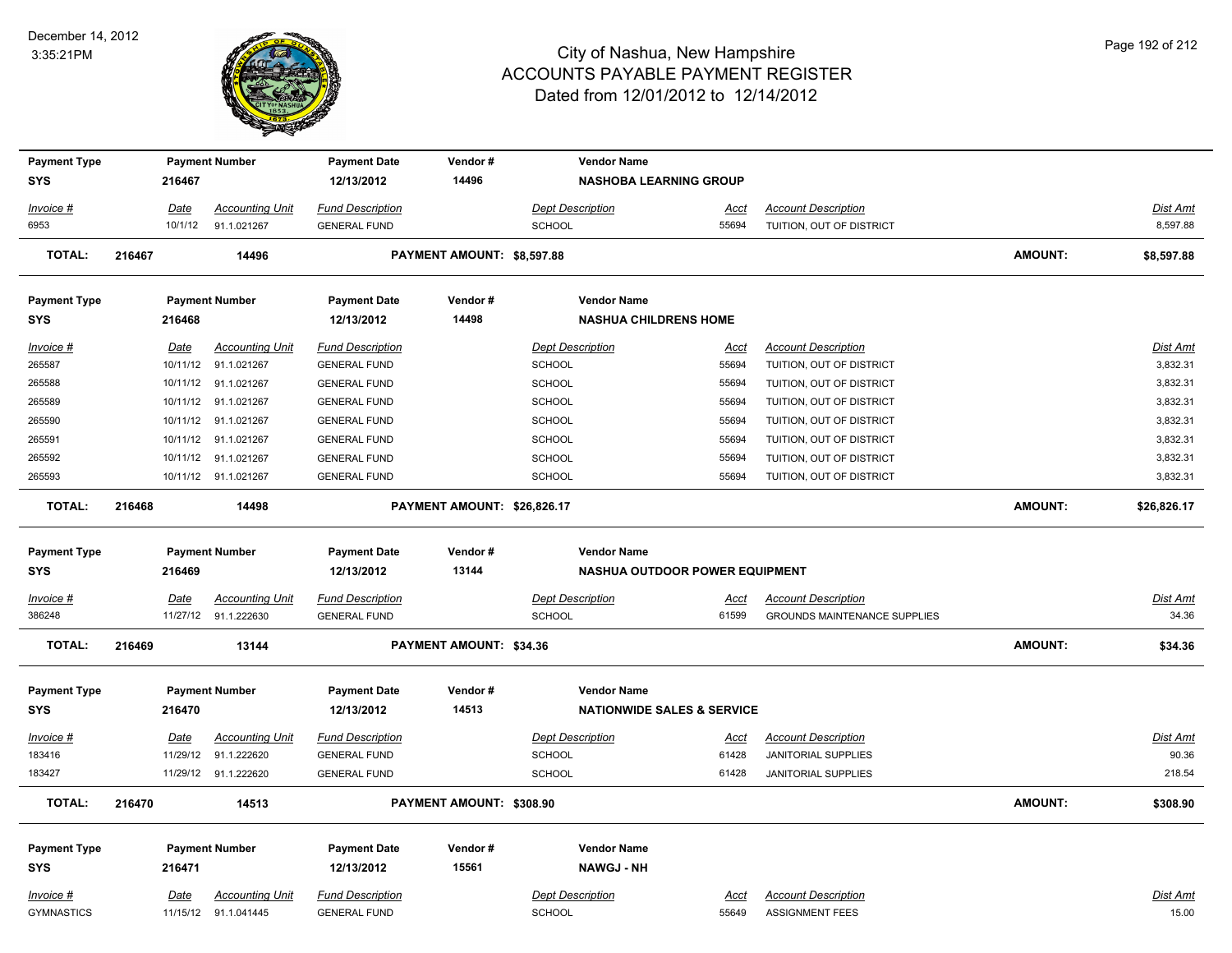

| <b>TOTAL:</b>                     | 216471 |                        | 15561                                 |                                                | PAYMENT AMOUNT: \$15.00    |                                          |                               |                                                    | AMOUNT:         | \$15.00                   |
|-----------------------------------|--------|------------------------|---------------------------------------|------------------------------------------------|----------------------------|------------------------------------------|-------------------------------|----------------------------------------------------|-----------------|---------------------------|
| <b>Payment Type</b><br><b>SYS</b> |        | 216472                 | <b>Payment Number</b>                 | <b>Payment Date</b><br>12/13/2012              | Vendor#<br>14521           | <b>Vendor Name</b>                       | <b>NEW ENGLAND ICE CREAM</b>  |                                                    |                 |                           |
| Invoice #                         |        | Date                   | <b>Accounting Unit</b>                | <b>Fund Description</b>                        |                            | <b>Dept Description</b>                  | Acct                          | <b>Account Description</b>                         | Activity        | Dist Amt                  |
| 2298887                           |        | 11/29/12               | 91.2222.991490                        | AFTER SCHOOL PROGRAM                           |                            | <b>SCHOOL</b>                            | 61299                         | MISCELLANEOUS SUPPLIES                             |                 | 114.51                    |
| 2298893                           |        | 11/29/12               | 91.3800.991490                        | SCHOOL GRANTS FUND                             |                            | <b>SCHOOL</b>                            | 61299                         | MISCELLANEOUS SUPPLIES                             | 91.03463.991490 | 114.51                    |
| 2298895                           |        | 11/29/12               | 91.3800.991490                        | SCHOOL GRANTS FUND                             |                            | <b>SCHOOL</b>                            | 61299                         | MISCELLANEOUS SUPPLIES                             | 91.03463.991490 | 114.51                    |
| 2298896                           |        | 11/29/12               | 91.2222.991490                        | AFTER SCHOOL PROGRAM                           |                            | <b>SCHOOL</b>                            | 61299                         | MISCELLANEOUS SUPPLIES                             |                 | 114.51                    |
| 2298897                           |        | 11/29/12               | 91.2222.991490                        | AFTER SCHOOL PROGRAM                           |                            | <b>SCHOOL</b>                            | 61299                         | MISCELLANEOUS SUPPLIES                             |                 | 141.71                    |
| 2298898                           |        | 11/29/12               | 91.2222.991490                        | AFTER SCHOOL PROGRAM                           |                            | <b>SCHOOL</b>                            | 61299                         | MISCELLANEOUS SUPPLIES                             |                 | 141.71                    |
| 2298899                           |        |                        | 11/29/12 91.2222.991490               | AFTER SCHOOL PROGRAM                           |                            | <b>SCHOOL</b>                            | 61299                         | MISCELLANEOUS SUPPLIES                             |                 | 168.91                    |
| <b>TOTAL:</b>                     | 216472 |                        | 14521                                 |                                                | PAYMENT AMOUNT: \$910.37   |                                          |                               |                                                    | <b>AMOUNT:</b>  | \$910.37                  |
| <b>Payment Type</b>               |        |                        | <b>Payment Number</b>                 | <b>Payment Date</b>                            | Vendor#                    | <b>Vendor Name</b>                       |                               |                                                    |                 |                           |
| <b>SYS</b>                        |        | 216473                 |                                       | 12/13/2012                                     | 11028                      |                                          | <b>TREASURER STATE OF NH</b>  |                                                    |                 |                           |
| Invoice #                         |        | Date                   | <b>Accounting Unit</b>                | <b>Fund Description</b>                        |                            | <b>Dept Description</b>                  | Acct                          | <b>Account Description</b>                         |                 | Dist Amt                  |
| C411975                           |        | 10/30/12               | 91.1.222620                           | <b>GENERAL FUND</b>                            |                            | <b>SCHOOL</b>                            | 61299                         | MISCELLANEOUS SUPPLIES                             |                 | 100.59                    |
| C412328                           |        |                        | 11/30/12 91.1.222620                  | <b>GENERAL FUND</b>                            |                            | <b>SCHOOL</b>                            | 61299                         | MISCELLANEOUS SUPPLIES                             |                 | 243.98                    |
| <b>TOTAL:</b>                     | 216473 |                        | 11028                                 |                                                | PAYMENT AMOUNT: \$344.57   |                                          |                               |                                                    | <b>AMOUNT:</b>  | \$344.57                  |
| <b>Payment Type</b><br><b>SYS</b> |        | 216474                 | <b>Payment Number</b>                 | <b>Payment Date</b><br>12/13/2012              | Vendor#<br>15638           | <b>Vendor Name</b>                       | <b>NH INDOOR TRACK LEAGUE</b> |                                                    |                 |                           |
|                                   |        |                        |                                       |                                                |                            |                                          |                               |                                                    |                 |                           |
| $Invoice$ #<br>LEAGUE 2012/13     |        | <u>Date</u><br>12/7/12 | <b>Accounting Unit</b><br>91.1.041447 | <b>Fund Description</b><br><b>GENERAL FUND</b> |                            | <b>Dept Description</b><br><b>SCHOOL</b> | <u>Acct</u><br>55200          | <b>Account Description</b><br>DUES AND MEMBERSHIPS |                 | <b>Dist Amt</b><br>680.00 |
| LEAGUE 2012/13                    |        | 12/7/12                | 91.1.041448                           | <b>GENERAL FUND</b>                            |                            | <b>SCHOOL</b>                            | 55200                         | DUES AND MEMBERSHIPS                               |                 | 680.00                    |
| <b>TOTAL:</b>                     | 216474 |                        | 15638                                 |                                                | PAYMENT AMOUNT: \$1,360.00 |                                          |                               |                                                    | <b>AMOUNT:</b>  | \$1,360.00                |
| <b>Payment Type</b><br><b>SYS</b> |        | 216475                 | <b>Payment Number</b>                 | <b>Payment Date</b><br>12/13/2012              | Vendor#<br>15637           | <b>Vendor Name</b>                       | NH SOCCER COACHES ASSN        |                                                    |                 |                           |
|                                   |        |                        |                                       |                                                |                            |                                          |                               |                                                    |                 |                           |
| Invoice #<br>SOCCER2012/13        |        | <b>Date</b><br>12/7/12 | <b>Accounting Unit</b><br>91.1.012338 | <b>Fund Description</b><br><b>GENERAL FUND</b> |                            | <b>Dept Description</b><br><b>SCHOOL</b> | Acct<br>55200                 | <b>Account Description</b><br>DUES AND MEMBERSHIPS |                 | Dist Amt<br>25.00         |
| <b>TOTAL:</b>                     | 216475 |                        | 15637                                 |                                                | PAYMENT AMOUNT: \$25.00    |                                          |                               |                                                    | <b>AMOUNT:</b>  | \$25.00                   |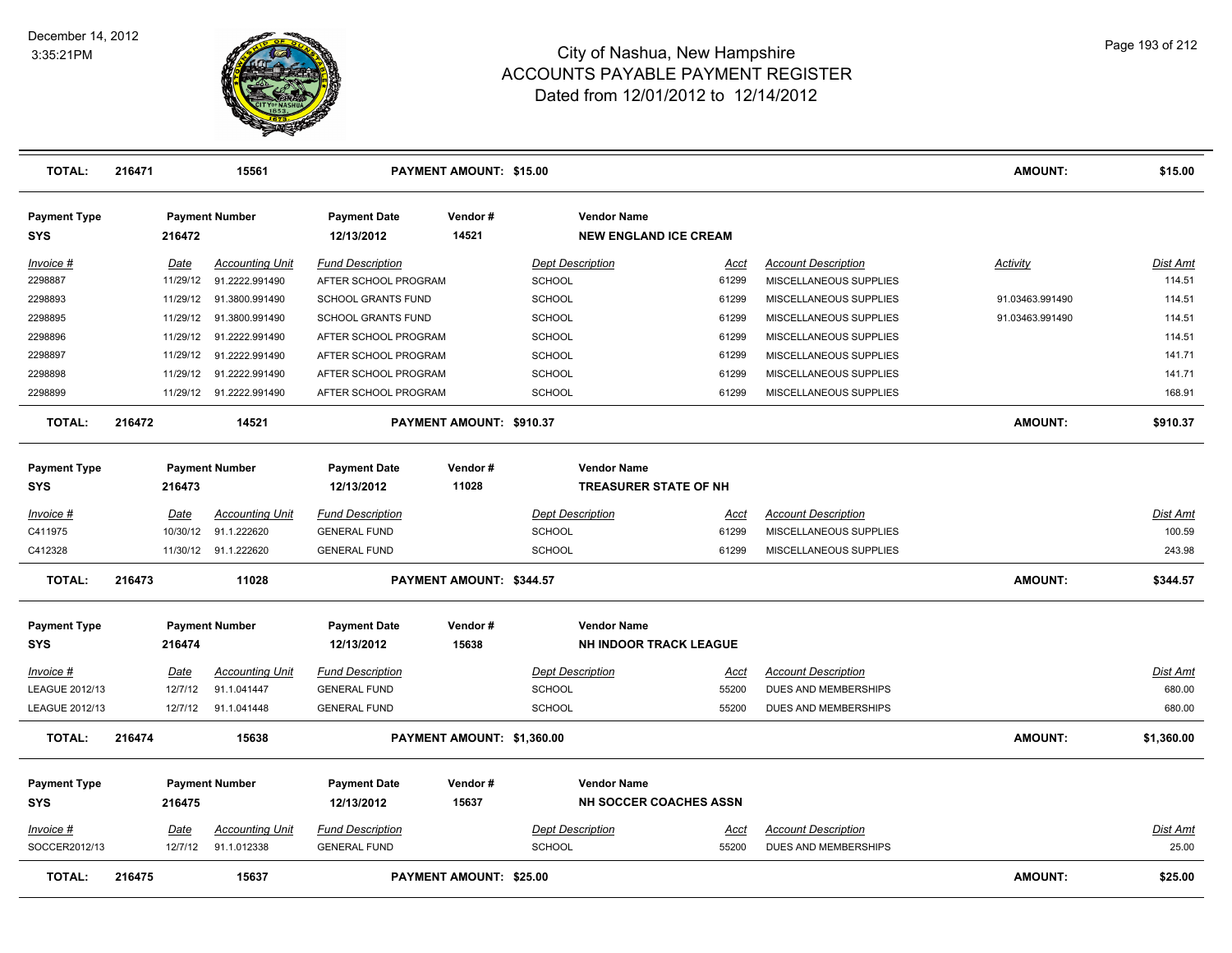

| <b>Payment Type</b><br><b>SYS</b> |        | 216476   | <b>Payment Number</b>  | <b>Payment Date</b><br>12/13/2012 | Vendor#<br>14545               | <b>Vendor Name</b><br><b>NHIAA</b>     |             |                                 |                 |                 |
|-----------------------------------|--------|----------|------------------------|-----------------------------------|--------------------------------|----------------------------------------|-------------|---------------------------------|-----------------|-----------------|
|                                   |        |          |                        |                                   |                                |                                        |             |                                 |                 |                 |
| Invoice #                         |        | Date     | <b>Accounting Unit</b> | <b>Fund Description</b>           |                                | <b>Dept Description</b>                | Acct        | <b>Account Description</b>      |                 | Dist Amt        |
| <b>LATE FEE 12-70</b>             |        | 12/4/12  | 91.1.012338            | <b>GENERAL FUND</b>               |                                | <b>SCHOOL</b>                          | 55200       | DUES AND MEMBERSHIPS            |                 | 35.00           |
| <b>TOTAL:</b>                     | 216476 |          | 14545                  |                                   | <b>PAYMENT AMOUNT: \$35.00</b> |                                        |             |                                 | <b>AMOUNT:</b>  | \$35.00         |
| <b>Payment Type</b>               |        |          | <b>Payment Number</b>  | <b>Payment Date</b>               | Vendor#                        | <b>Vendor Name</b>                     |             |                                 |                 |                 |
| <b>SYS</b>                        |        | 216477   |                        | 12/13/2012                        | 13185                          | <b>NHSAA</b>                           |             |                                 |                 |                 |
| Invoice #                         |        | Date     | <b>Accounting Unit</b> | <b>Fund Description</b>           |                                | <b>Dept Description</b>                | Acct        | <b>Account Description</b>      |                 | <b>Dist Amt</b> |
| DIFFERENT-2012                    |        |          | 10/25/12 91.1.992212   | <b>GENERAL FUND</b>               |                                | SCHOOL                                 | 55400       | <b>CONFERENCES AND SEMINARS</b> |                 | 280.00          |
| <b>TOTAL:</b>                     | 216477 |          | 13185                  |                                   | PAYMENT AMOUNT: \$280.00       |                                        |             |                                 | <b>AMOUNT:</b>  | \$280.00        |
| <b>Payment Type</b>               |        |          | <b>Payment Number</b>  | <b>Payment Date</b>               | Vendor#                        | <b>Vendor Name</b>                     |             |                                 |                 |                 |
| <b>SYS</b>                        |        | 216478   |                        | 12/13/2012                        | 10343                          | <b>OCE IMAGISTICS INC</b>              |             |                                 |                 |                 |
| Invoice #                         |        | Date     | <b>Accounting Unit</b> | <b>Fund Description</b>           |                                | <b>Dept Description</b>                | Acct        | <b>Account Description</b>      |                 | Dist Amt        |
| 44284A                            |        |          | 11/29/12 91.1.092410   | <b>GENERAL FUND</b>               |                                | SCHOOL                                 | 61100       | OFFICE SUPPLIES                 |                 | 120.00          |
| <b>TOTAL:</b>                     | 216478 |          | 10343                  |                                   | PAYMENT AMOUNT: \$120.00       |                                        |             |                                 | <b>AMOUNT:</b>  | \$120.00        |
| <b>Payment Type</b><br><b>SYS</b> |        | 216479   | <b>Payment Number</b>  | <b>Payment Date</b><br>12/13/2012 | Vendor#<br>12195               | <b>Vendor Name</b><br><b>JULIE OTA</b> |             |                                 |                 |                 |
| $Invoice$ #                       |        | Date     | <b>Accounting Unit</b> | <b>Fund Description</b>           |                                | <b>Dept Description</b>                | <u>Acct</u> | <b>Account Description</b>      | <b>Activity</b> | <b>Dist Amt</b> |
| 11/13-11/16                       |        | 11/17/12 | 91.3800.021500         | <b>SCHOOL GRANTS FUND</b>         |                                | <b>SCHOOL</b>                          | 53628       | <b>CONTRACT SERVICES</b>        | 91.03953.021500 | 100.00          |
| 11/19-11/20                       |        | 11/21/12 | 91.3800.021500         | SCHOOL GRANTS FUND                |                                | <b>SCHOOL</b>                          | 53628       | <b>CONTRACT SERVICES</b>        | 91.03953.021500 | 67.50           |
| TOTAL:                            | 216479 |          | 12195                  |                                   | PAYMENT AMOUNT: \$167.50       |                                        |             |                                 | <b>AMOUNT:</b>  | \$167.50        |
| <b>Payment Type</b>               |        |          | <b>Payment Number</b>  | <b>Payment Date</b>               | Vendor#                        | <b>Vendor Name</b>                     |             |                                 |                 |                 |
| <b>SYS</b>                        |        | 216480   |                        | 12/13/2012                        | 13243                          | <b>KATHY PAETZOLD</b>                  |             |                                 |                 |                 |
| Invoice #                         |        | Date     | <b>Accounting Unit</b> | <b>Fund Description</b>           |                                | <b>Dept Description</b>                | Acct        | <b>Account Description</b>      |                 | Dist Amt        |
| <b>NOV-12-2</b>                   |        | 12/5/12  | 91.1.101160            | <b>GENERAL FUND</b>               |                                | SCHOOL                                 | 61135       | EDUCATIONAL SUPPLIES            |                 | 436.68          |
| NOV-12-3                          |        | 12/7/12  | 91.1.101160            | <b>GENERAL FUND</b>               |                                | <b>SCHOOL</b>                          | 61135       | EDUCATIONAL SUPPLIES            |                 | 43.04           |
| <b>TOTAL:</b>                     | 216480 |          | 13243                  |                                   | PAYMENT AMOUNT: \$479.72       |                                        |             |                                 | <b>AMOUNT:</b>  | \$479.72        |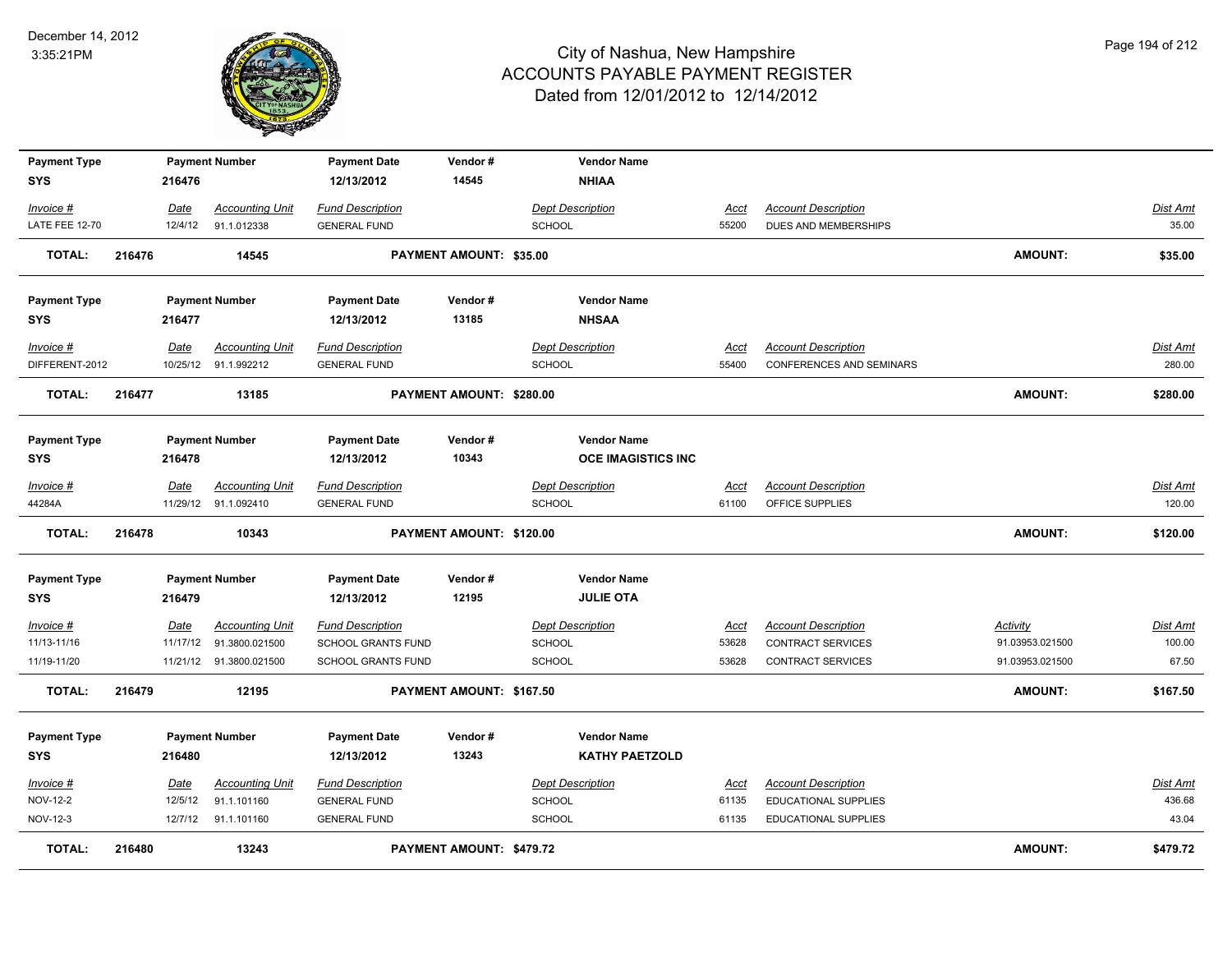

| <b>Payment Type</b> |        |             | <b>Payment Number</b>   | <b>Payment Date</b>       | Vendor#                    | <b>Vendor Name</b>                  |             |                             |                 |                 |
|---------------------|--------|-------------|-------------------------|---------------------------|----------------------------|-------------------------------------|-------------|-----------------------------|-----------------|-----------------|
| <b>SYS</b>          |        | 216481      |                         | 12/13/2012                | 13257                      | <b>ALAN PARADISE</b>                |             |                             |                 |                 |
| Invoice #           |        | Date        | <b>Accounting Unit</b>  | <b>Fund Description</b>   |                            | <b>Dept Description</b>             | Acct        | <b>Account Description</b>  | Activity        | Dist Amt        |
| OCT/NOV-12          |        |             | 11/30/12 91.3800.991490 | <b>SCHOOL GRANTS FUND</b> |                            | <b>SCHOOL</b>                       | 61299       | MISCELLANEOUS SUPPLIES      | 91.03463.991490 | 87.39           |
| <b>TOTAL:</b>       | 216481 |             | 13257                   |                           | PAYMENT AMOUNT: \$87.39    |                                     |             |                             | <b>AMOUNT:</b>  | \$87.39         |
|                     |        |             |                         |                           |                            |                                     |             |                             |                 |                 |
| <b>Payment Type</b> |        |             | <b>Payment Number</b>   | <b>Payment Date</b>       | Vendor#                    | <b>Vendor Name</b>                  |             |                             |                 |                 |
| <b>SYS</b>          |        | 216482      |                         | 12/13/2012                | 13276                      | PEABODY SUPPLY CO                   |             |                             |                 |                 |
| Invoice #           |        | Date        | <b>Accounting Unit</b>  | <b>Fund Description</b>   |                            | <b>Dept Description</b>             | <u>Acct</u> | <b>Account Description</b>  |                 | Dist Amt        |
| 46061               |        |             | 11/21/12 91.1.222620    | <b>GENERAL FUND</b>       |                            | <b>SCHOOL</b>                       | 61414       | SUPPLIES, PLUMBING          |                 | 4.18            |
| 46983               |        |             | 11/23/12 91.1.222620    | <b>GENERAL FUND</b>       |                            | <b>SCHOOL</b>                       | 61414       | SUPPLIES, PLUMBING          |                 | 10.76           |
| 48634               |        | 11/28/12    | 91.1.222620             | <b>GENERAL FUND</b>       |                            | <b>SCHOOL</b>                       | 61414       | SUPPLIES, PLUMBING          |                 | 7.55            |
| 49581               |        |             | 11/29/12 91.1.222620    | <b>GENERAL FUND</b>       |                            | <b>SCHOOL</b>                       | 61414       | SUPPLIES, PLUMBING          |                 | 91.46           |
| 49582               |        |             | 11/29/12 91.1.222620    | <b>GENERAL FUND</b>       |                            | <b>SCHOOL</b>                       | 61414       | SUPPLIES, PLUMBING          |                 | 20.09           |
| <b>TOTAL:</b>       | 216482 |             | 13276                   |                           | PAYMENT AMOUNT: \$134.04   |                                     |             |                             | <b>AMOUNT:</b>  | \$134.04        |
|                     |        |             |                         |                           |                            |                                     |             |                             |                 |                 |
| <b>Payment Type</b> |        |             | <b>Payment Number</b>   | <b>Payment Date</b>       | Vendor#                    | <b>Vendor Name</b>                  |             |                             |                 |                 |
| <b>SYS</b>          |        | 216483      |                         | 12/13/2012                | 15618                      | <b>ANNE PRICE</b>                   |             |                             |                 |                 |
| Invoice #           |        | Date        | <b>Accounting Unit</b>  | <b>Fund Description</b>   |                            | <b>Dept Description</b>             | Acct        | <b>Account Description</b>  |                 | Dist Amt        |
| <b>NOV-12</b>       |        | 12/4/12     | 91.1.202140             | <b>GENERAL FUND</b>       |                            | <b>SCHOOL</b>                       | 61135       | <b>EDUCATIONAL SUPPLIES</b> |                 | 41.29           |
| <b>TOTAL:</b>       | 216483 |             | 15618                   |                           | PAYMENT AMOUNT: \$41.29    |                                     |             |                             | <b>AMOUNT:</b>  | \$41.29         |
|                     |        |             |                         |                           |                            |                                     |             |                             |                 |                 |
| <b>Payment Type</b> |        |             | <b>Payment Number</b>   | <b>Payment Date</b>       | Vendor#                    | <b>Vendor Name</b>                  |             |                             |                 |                 |
| <b>SYS</b>          |        | 216484      |                         | 12/13/2012                | 13363                      | <b>PROQUEST INFO &amp; LEARNING</b> |             |                             |                 |                 |
| Invoice #           |        | Date        | <b>Accounting Unit</b>  | <b>Fund Description</b>   |                            | <b>Dept Description</b>             | <u>Acct</u> | <b>Account Description</b>  |                 | <b>Dist Amt</b> |
| 70195495            |        |             | 11/30/12 91.1.032220    | <b>GENERAL FUND</b>       |                            | <b>SCHOOL</b>                       | 61821       | <b>PERIODICALS</b>          |                 | 1,735.00        |
| <b>TOTAL:</b>       | 216484 |             | 13363                   |                           | PAYMENT AMOUNT: \$1,735.00 |                                     |             |                             | <b>AMOUNT:</b>  | \$1,735.00      |
| <b>Payment Type</b> |        |             | <b>Payment Number</b>   | <b>Payment Date</b>       | Vendor#                    | <b>Vendor Name</b>                  |             |                             |                 |                 |
| <b>SYS</b>          |        | 216485      |                         | 12/13/2012                | 13376                      | <b>PUBLIC SERVICE OF NH</b>         |             |                             |                 |                 |
| Invoice #           |        | <b>Date</b> | <b>Accounting Unit</b>  | <b>Fund Description</b>   |                            | <b>Dept Description</b>             | Acct        | <b>Account Description</b>  |                 | Dist Amt        |
| G36425421NOV        |        |             | 11/27/12 91.1.072621    | <b>GENERAL FUND</b>       |                            | <b>SCHOOL</b>                       | 54100       | <b>ELECTRICITY</b>          |                 | 8,536.57        |
| G82053321NOV        |        |             | 11/27/12 91.1.062621    | <b>GENERAL FUND</b>       |                            | <b>SCHOOL</b>                       | 54100       | <b>ELECTRICITY</b>          |                 | 8,238.61        |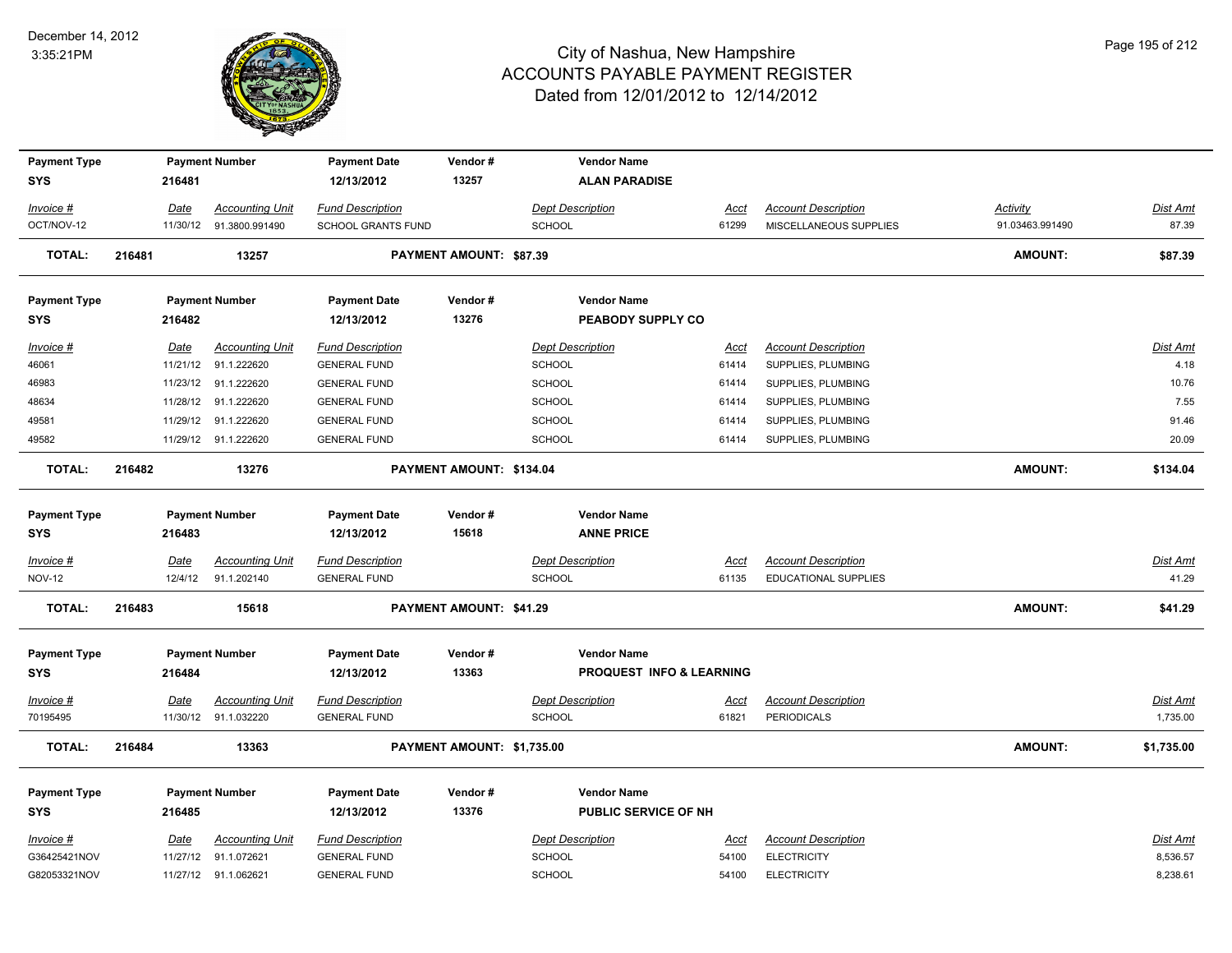

| <b>TOTAL:</b>                     | 216485 |                        | 13376                                    |                                                      | PAYMENT AMOUNT: \$16,775.18 |                                           |                      |                                                    | <b>AMOUNT:</b>              | \$16,775.18              |
|-----------------------------------|--------|------------------------|------------------------------------------|------------------------------------------------------|-----------------------------|-------------------------------------------|----------------------|----------------------------------------------------|-----------------------------|--------------------------|
| <b>Payment Type</b><br><b>SYS</b> |        | 216486                 | <b>Payment Number</b>                    | <b>Payment Date</b><br>12/13/2012                    | Vendor #<br>13385           | <b>Vendor Name</b><br><b>DAVID QUIMBY</b> |                      |                                                    |                             |                          |
| $Invoice$ #<br>PVR-110912         |        | <u>Date</u><br>11/9/12 | <b>Accounting Unit</b><br>91.3800.042210 | <b>Fund Description</b><br><b>SCHOOL GRANTS FUND</b> |                             | <b>Dept Description</b><br>SCHOOL         | <u>Acct</u><br>55300 | <b>Account Description</b><br><b>TRAVEL</b>        | Activity<br>91.03903.042210 | <b>Dist Amt</b><br>38.85 |
| <b>TOTAL:</b>                     | 216486 |                        | 13385                                    |                                                      | PAYMENT AMOUNT: \$38.85     |                                           |                      |                                                    | <b>AMOUNT:</b>              | \$38.85                  |
| <b>Payment Type</b><br><b>SYS</b> |        | 216487                 | <b>Payment Number</b>                    | <b>Payment Date</b><br>12/13/2012                    | Vendor#<br>13395            | <b>Vendor Name</b><br><b>PAULE RALPH</b>  |                      |                                                    |                             |                          |
| Invoice #                         |        | <b>Date</b>            | <b>Accounting Unit</b>                   | <b>Fund Description</b>                              |                             | <b>Dept Description</b>                   | Acct                 | <b>Account Description</b>                         |                             | <b>Dist Amt</b>          |
| <b>NOV MILE</b>                   |        | 11/30/12               | 91.2100.073120                           | <b>FOOD SERVICES</b>                                 |                             | <b>SCHOOL</b>                             | 55307                | MILEAGE REIMBURSEMENTS                             |                             | 15.72                    |
| <b>NOV MILE</b>                   |        | 11/30/12               | 91.2100.093120                           | <b>FOOD SERVICES</b>                                 |                             | <b>SCHOOL</b>                             | 55307                | MILEAGE REIMBURSEMENTS                             |                             | 15.71                    |
| <b>NOV MILE</b>                   |        | 11/30/12               | 91.2100.133120                           | <b>FOOD SERVICES</b>                                 |                             | <b>SCHOOL</b>                             | 55307                | MILEAGE REIMBURSEMENTS                             |                             | 15.71                    |
| <b>NOV MILE</b>                   |        |                        | 11/30/12 91.2100.183120                  | <b>FOOD SERVICES</b>                                 |                             | <b>SCHOOL</b>                             | 55307                | MILEAGE REIMBURSEMENTS                             |                             | 15.71                    |
| <b>TOTAL:</b>                     | 216487 |                        | 13395                                    |                                                      | PAYMENT AMOUNT: \$62.85     |                                           |                      |                                                    | <b>AMOUNT:</b>              | \$62.85                  |
| <b>Payment Type</b>               |        |                        | <b>Payment Number</b>                    | <b>Payment Date</b>                                  | Vendor#                     | <b>Vendor Name</b>                        |                      |                                                    |                             |                          |
| <b>SYS</b>                        |        | 216488                 |                                          | 12/13/2012                                           | 15326                       | <b>RAYNOR DOOR AUTHORITY OF NE</b>        |                      |                                                    |                             |                          |
| $Invoice$ #                       |        | Date                   | <b>Accounting Unit</b>                   | <b>Fund Description</b>                              |                             | <b>Dept Description</b>                   |                      | <b>Account Description</b>                         |                             | Dist Amt                 |
| 24189                             |        | 11/8/12                | 91.1.222620                              | <b>GENERAL FUND</b>                                  |                             | SCHOOL                                    | <u>Acct</u><br>61299 | MISCELLANEOUS SUPPLIES                             |                             | 125.31                   |
|                                   |        |                        |                                          |                                                      |                             |                                           |                      |                                                    |                             |                          |
| <b>TOTAL:</b>                     | 216488 |                        | 15326                                    |                                                      | PAYMENT AMOUNT: \$125.31    |                                           |                      |                                                    | <b>AMOUNT:</b>              | \$125.31                 |
| <b>Payment Type</b>               |        |                        | <b>Payment Number</b>                    | <b>Payment Date</b>                                  | Vendor#                     | <b>Vendor Name</b>                        |                      |                                                    |                             |                          |
| <b>SYS</b>                        |        | 216489                 |                                          | 12/13/2012                                           | 13406                       | <b>RC WELDING LLC</b>                     |                      |                                                    |                             |                          |
| Invoice #                         |        | Date                   | <b>Accounting Unit</b>                   | <b>Fund Description</b>                              |                             | <b>Dept Description</b>                   | Acct                 | <b>Account Description</b>                         |                             | Dist Amt                 |
| 5177                              |        |                        | 11/27/12 91.1.222620                     | <b>GENERAL FUND</b>                                  |                             | <b>SCHOOL</b>                             | 54280                | <b>BUILDING/GROUNDS MAINTENANCE</b>                |                             | 125.00                   |
|                                   |        |                        |                                          |                                                      |                             |                                           |                      |                                                    |                             |                          |
| <b>TOTAL:</b>                     | 216489 |                        | 13406                                    |                                                      | PAYMENT AMOUNT: \$125.00    |                                           |                      |                                                    | <b>AMOUNT:</b>              | \$125.00                 |
| <b>Payment Type</b>               |        |                        | <b>Payment Number</b>                    | <b>Payment Date</b>                                  | Vendor#                     | <b>Vendor Name</b>                        |                      |                                                    | Payee Name                  |                          |
| <b>SYS</b>                        |        | 216490                 |                                          | 12/13/2012                                           | 11764                       | <b>REXEL CLS</b>                          |                      |                                                    | <b>REXEL</b>                |                          |
|                                   |        |                        | Accounting Unit                          |                                                      |                             | <b>Dept Description</b>                   |                      |                                                    |                             |                          |
| Invoice #<br>S103837914.001       |        | <b>Date</b>            | 11/26/12 91.1.222620                     | <b>Fund Description</b><br><b>GENERAL FUND</b>       |                             | SCHOOL                                    | <u>Acct</u><br>61407 | <b>Account Description</b><br>SUPPLIES, ELECTRICAL |                             | <u>Dist Amt</u><br>56.73 |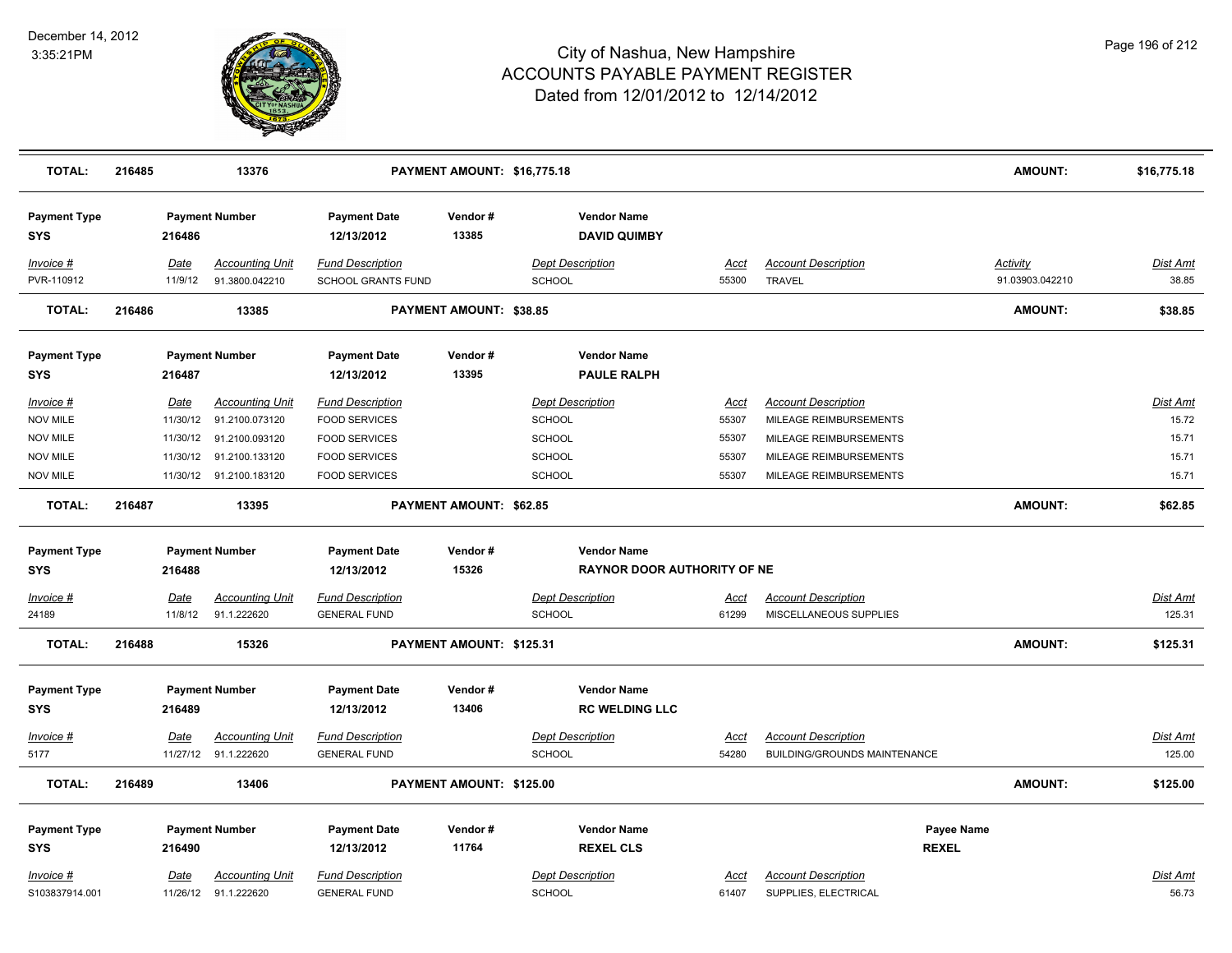

| <b>TOTAL:</b>                     | 216490      | 11764                  |                                   | <b>PAYMENT AMOUNT: \$56.73</b> |                                                  |             |                                          | <b>AMOUNT:</b>                | \$56.73         |
|-----------------------------------|-------------|------------------------|-----------------------------------|--------------------------------|--------------------------------------------------|-------------|------------------------------------------|-------------------------------|-----------------|
| <b>Payment Type</b><br><b>SYS</b> | 216491      | <b>Payment Number</b>  | <b>Payment Date</b><br>12/13/2012 | Vendor#<br>13475               | <b>Vendor Name</b><br><b>STEVE ROSSETTI</b>      |             |                                          |                               |                 |
| <u>Invoice #</u>                  | Date        | <b>Accounting Unit</b> | <b>Fund Description</b>           |                                | <b>Dept Description</b>                          | <u>Acct</u> | <b>Account Description</b>               |                               | Dist Amt        |
| <b>BASKETBALL</b>                 | 12/7/12     | 91.1.031432            | <b>GENERAL FUND</b>               |                                | <b>SCHOOL</b>                                    | 55649       | <b>ASSIGNMENT FEES</b>                   |                               | 60.00           |
| <b>BASKETBALL</b>                 | 12/7/12     | 91.1.031433            | <b>GENERAL FUND</b>               |                                | <b>SCHOOL</b>                                    | 55649       | <b>ASSIGNMENT FEES</b>                   |                               | 60.00           |
| <b>BASKETBALL</b>                 | 12/7/12     | 91.1.031436            | <b>GENERAL FUND</b>               |                                | <b>SCHOOL</b>                                    | 55649       | <b>ASSIGNMENT FEES</b>                   |                               | 120.00          |
| <b>BASKETBALL</b>                 | 12/7/12     | 91.1.031437            | <b>GENERAL FUND</b>               |                                | SCHOOL                                           | 55649       | <b>ASSIGNMENT FEES</b>                   |                               | 120.00          |
| <b>BASKETBALL</b>                 | 12/7/12     | 91.1.041432            | <b>GENERAL FUND</b>               |                                | SCHOOL                                           | 55649       | <b>ASSIGNMENT FEES</b>                   |                               | 60.00           |
| <b>BASKETBALL</b>                 | 12/7/12     | 91.1.041433            | <b>GENERAL FUND</b>               |                                | SCHOOL                                           | 55649       | <b>ASSIGNMENT FEES</b>                   |                               | 60.00           |
| <b>BASKETBALL</b>                 | 12/7/12     | 91.1.041436            | <b>GENERAL FUND</b>               |                                | <b>SCHOOL</b>                                    | 55649       | <b>ASSIGNMENT FEES</b>                   |                               | 120.00          |
| <b>BASKETBALL</b>                 | 12/7/12     | 91.1.041437            | <b>GENERAL FUND</b>               |                                | <b>SCHOOL</b>                                    | 55649       | <b>ASSIGNMENT FEES</b>                   |                               | 120.00          |
| <b>BASKETBALL</b>                 | 12/7/12     | 91.1.051434            | <b>GENERAL FUND</b>               |                                | <b>SCHOOL</b>                                    | 55649       | <b>ASSIGNMENT FEES</b>                   |                               | 30.00           |
| <b>BASKETBALL</b>                 | 12/7/12     | 91.1.051435            | <b>GENERAL FUND</b>               |                                | <b>SCHOOL</b>                                    | 55649       | <b>ASSIGNMENT FEES</b>                   |                               | 30.00           |
| <b>BASKETBALL</b>                 | 12/7/12     | 91.1.061434            | <b>GENERAL FUND</b>               |                                | <b>SCHOOL</b>                                    | 55649       | <b>ASSIGNMENT FEES</b>                   |                               | 30.00           |
| <b>BASKETBALL</b>                 | 12/7/12     | 91.1.061435            | <b>GENERAL FUND</b>               |                                | <b>SCHOOL</b>                                    | 55649       | <b>ASSIGNMENT FEES</b>                   |                               | 30.00           |
| <b>BASKETBALL</b>                 | 12/7/12     | 91.1.071434            | <b>GENERAL FUND</b>               |                                | <b>SCHOOL</b>                                    | 55649       | <b>ASSIGNMENT FEES</b>                   |                               | 30.00           |
| <b>BASKETBALL</b>                 |             | 12/7/12 91.1.071435    | <b>GENERAL FUND</b>               |                                | <b>SCHOOL</b>                                    | 55649       | <b>ASSIGNMENT FEES</b>                   |                               | 30.00           |
| <b>TOTAL:</b>                     | 216491      | 13475                  |                                   | PAYMENT AMOUNT: \$900.00       |                                                  |             |                                          | <b>AMOUNT:</b>                | \$900.00        |
| <b>Payment Type</b>               |             | <b>Payment Number</b>  | <b>Payment Date</b>               | Vendor#                        | <b>Vendor Name</b>                               |             |                                          | Payee Name                    |                 |
| <b>SYS</b>                        | 216492      |                        | 12/13/2012                        | 13501                          | <b>SAM'S CLUB</b>                                |             |                                          | <b>SAMS CLUB/GECRB (21ST)</b> |                 |
| <u>Invoice #</u>                  | Date        | <b>Accounting Unit</b> | <b>Fund Description</b>           |                                | <b>Dept Description</b>                          | Acct        | <b>Account Description</b>               |                               | Dist Amt        |
| 631                               | 12/3/12     | 91.2222.991490         | AFTER SCHOOL PROGRAM              |                                | <b>SCHOOL</b>                                    | 61299       | MISCELLANEOUS SUPPLIES                   |                               | 169.85          |
| <b>TOTAL:</b>                     | 216492      | 13501                  |                                   | PAYMENT AMOUNT: \$169.85       |                                                  |             |                                          | AMOUNT:                       | \$169.85        |
| <b>Payment Type</b><br><b>SYS</b> | 216493      | <b>Payment Number</b>  | <b>Payment Date</b><br>12/13/2012 | Vendor#<br>13504               | <b>Vendor Name</b><br><b>SANEL AUTO PARTS CO</b> |             |                                          |                               |                 |
| Invoice #                         | <b>Date</b> | <b>Accounting Unit</b> | <b>Fund Description</b>           |                                | <b>Dept Description</b>                          | <u>Acct</u> | <b>Account Description</b>               |                               | <b>Dist Amt</b> |
| 2PR4867                           |             | 11/27/12 91.1.222620   | <b>GENERAL FUND</b>               |                                | <b>SCHOOL</b>                                    | 54600       | <b>VEHICLE REPAIRS &amp; MAINTENANCE</b> |                               | 70.61           |
| <b>TOTAL:</b>                     | 216493      | 13504                  |                                   | PAYMENT AMOUNT: \$70.61        |                                                  |             |                                          | <b>AMOUNT:</b>                | \$70.61         |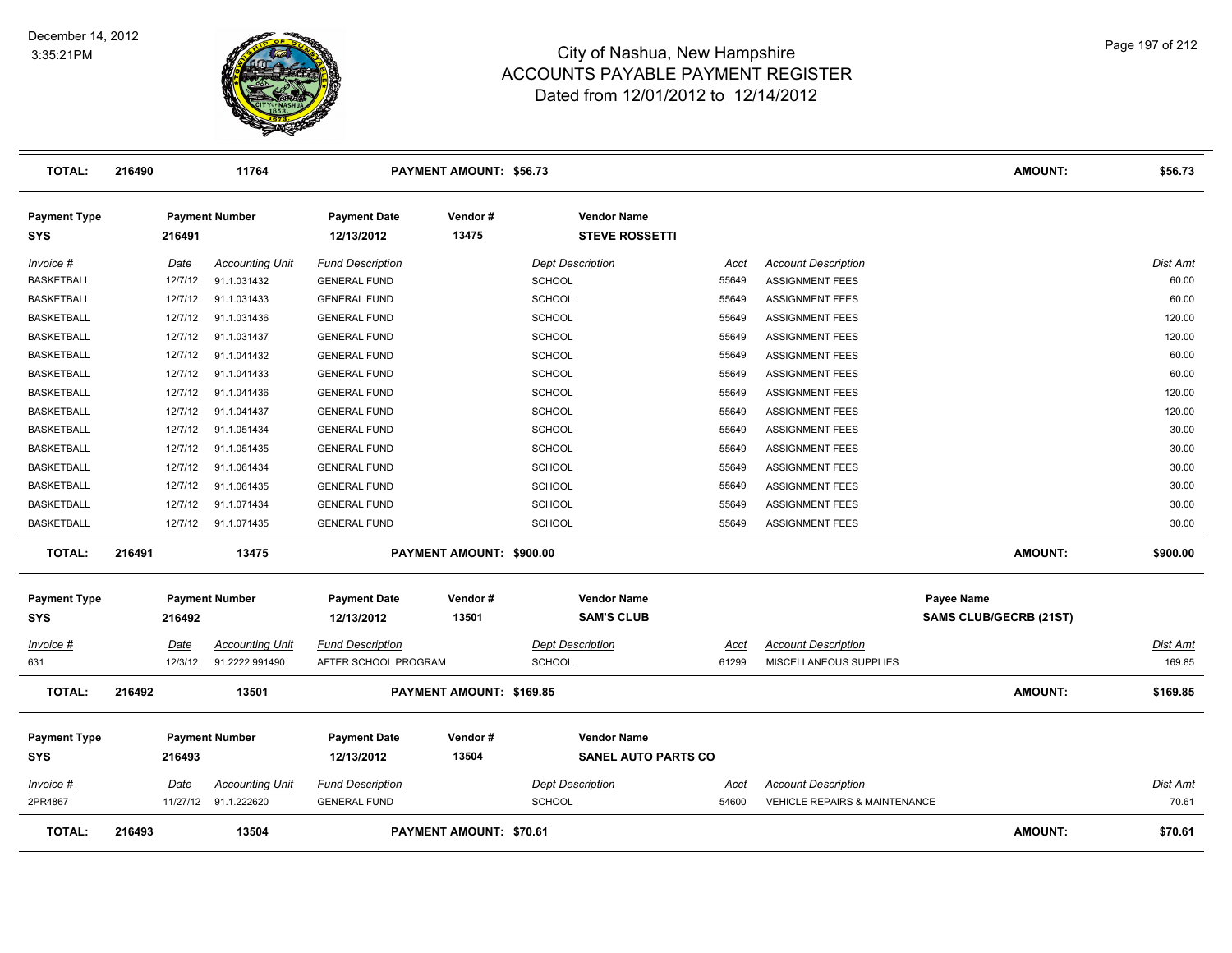

| <b>Payment Type</b> |        |             | <b>Payment Number</b>   | <b>Payment Date</b>     | Vendor#                    | <b>Vendor Name</b>                   |             |                             |                             |                 |
|---------------------|--------|-------------|-------------------------|-------------------------|----------------------------|--------------------------------------|-------------|-----------------------------|-----------------------------|-----------------|
| <b>SYS</b>          |        | 216494      |                         | 12/13/2012              | 13508                      | <b>SARGENT WELCH</b>                 |             |                             |                             |                 |
| Invoice #           |        | <u>Date</u> | <b>Accounting Unit</b>  | <b>Fund Description</b> |                            | <b>Dept Description</b>              | Acct        | <b>Account Description</b>  |                             | <b>Dist Amt</b> |
| 49024453            |        | 10/29/12    | 91.1.031113             | <b>GENERAL FUND</b>     |                            | SCHOOL                               | 61135       | <b>EDUCATIONAL SUPPLIES</b> |                             | 67.29           |
| <b>TOTAL:</b>       | 216494 |             | 13508                   |                         | PAYMENT AMOUNT: \$67.29    |                                      |             |                             | <b>AMOUNT:</b>              | \$67.29         |
| <b>Payment Type</b> |        |             | <b>Payment Number</b>   | <b>Payment Date</b>     | Vendor#                    | <b>Vendor Name</b>                   |             |                             |                             |                 |
| <b>SYS</b>          |        | 216495      |                         | 12/13/2012              | 13524                      | <b>SCHOOL NURSE SUPPLY INC</b>       |             |                             |                             |                 |
| Invoice #           |        | <u>Date</u> | <b>Accounting Unit</b>  | <b>Fund Description</b> |                            | <b>Dept Description</b>              | <u>Acct</u> | <b>Account Description</b>  |                             | <b>Dist Amt</b> |
| 410011-IN           |        | 10/10/12    | 91.1.192130             | <b>GENERAL FUND</b>     |                            | SCHOOL                               | 61142       | <b>MEDICAL SUPPLIES</b>     |                             | 373.86          |
| 410011-IN           |        |             | 10/10/12 BS1000         | <b>GENERAL FUND</b>     |                            | <b>GENERAL FUND</b>                  | 29185       | LAWSON INVENTORY SUSPENSE   |                             | $-3.48$         |
| <b>TOTAL:</b>       | 216495 |             | 13524                   |                         | PAYMENT AMOUNT: \$370.38   |                                      |             |                             | <b>AMOUNT:</b>              | \$370.38        |
| <b>Payment Type</b> |        |             | <b>Payment Number</b>   | <b>Payment Date</b>     | Vendor#                    | <b>Vendor Name</b>                   |             |                             |                             |                 |
| <b>SYS</b>          |        | 216496      |                         | 12/13/2012              | 13526                      | <b>SCHOOL SPECIALTY</b>              |             |                             |                             |                 |
| Invoice #           |        | Date        | <b>Accounting Unit</b>  | <b>Fund Description</b> |                            | <b>Dept Description</b>              | Acct        | <b>Account Description</b>  |                             | <b>Dist Amt</b> |
| 208109559079        |        | 11/28/12    | 91.1.141160             | <b>GENERAL FUND</b>     |                            | SCHOOL                               | 61135       | EDUCATIONAL SUPPLIES        |                             | 113.89          |
| 208109565878        |        |             | 11/29/12 91.1.101121    | <b>GENERAL FUND</b>     |                            | SCHOOL                               | 61135       | EDUCATIONAL SUPPLIES        |                             | 37.25           |
| 208109569475        |        | 11/30/12    | 91.1.101124             | <b>GENERAL FUND</b>     |                            | <b>SCHOOL</b>                        | 61135       | EDUCATIONAL SUPPLIES        |                             | 200.34          |
| 208109569477        |        | 11/30/12    | 91.1.141160             | <b>GENERAL FUND</b>     |                            | SCHOOL                               | 61135       | EDUCATIONAL SUPPLIES        |                             | 16.87           |
| 208109569479        |        |             | 11/30/12 91.1.131160    | <b>GENERAL FUND</b>     |                            | <b>SCHOOL</b>                        | 61135       | EDUCATIONAL SUPPLIES        |                             | 71.82           |
| <b>TOTAL:</b>       | 216496 |             | 13526                   |                         | PAYMENT AMOUNT: \$440.17   |                                      |             |                             | <b>AMOUNT:</b>              | \$440.17        |
| <b>Payment Type</b> |        |             | <b>Payment Number</b>   | <b>Payment Date</b>     | Vendor#                    | <b>Vendor Name</b>                   |             |                             | Payee Name                  |                 |
| <b>SYS</b>          |        | 216497      |                         | 12/13/2012              | 13567                      | <b>SIEMENS BUILDING TECHNOLOGIES</b> |             |                             | <b>SIEMENS INDUSTRY INC</b> |                 |
| $Invoice$ #         |        | Date        | <b>Accounting Unit</b>  | <b>Fund Description</b> |                            | <b>Dept Description</b>              | <u>Acct</u> | <b>Account Description</b>  |                             | <b>Dist Amt</b> |
| 5442618075          |        | 11/15/12    | 91.1.222620             | <b>GENERAL FUND</b>     |                            | <b>SCHOOL</b>                        | 54243       | <b>HVAC MAINTENANCE</b>     |                             | 4,956.00        |
| 5442632801          |        |             | 11/15/12 91.1.222620    | <b>GENERAL FUND</b>     |                            | SCHOOL                               | 61421       | SUPPLIES, HVAC              |                             | 1,463.00        |
| <b>TOTAL:</b>       | 216497 |             | 13567                   |                         | PAYMENT AMOUNT: \$6,419.00 |                                      |             |                             | <b>AMOUNT:</b>              | \$6,419.00      |
|                     |        |             |                         |                         |                            |                                      |             |                             |                             |                 |
| <b>Payment Type</b> |        |             | <b>Payment Number</b>   | <b>Payment Date</b>     | Vendor#                    | <b>Vendor Name</b>                   |             |                             | Payee Name                  |                 |
| <b>SYS</b>          |        | 216498      |                         | 12/13/2012              | 13568                      | <b>SIGMANET INC</b>                  |             |                             | SIGMANET, INC               |                 |
| Invoice #           |        | Date        | <b>Accounting Unit</b>  | <b>Fund Description</b> |                            | <b>Dept Description</b>              | Acct        | <b>Account Description</b>  | Activity                    | Dist Amt        |
| 425831              |        |             | 11/28/12 91.3800.041300 | SCHOOL GRANTS FUND      |                            | <b>SCHOOL</b>                        | 71999       | MISCELLANEOUS EQUIPMENT     | 91.03903.041300             | 6,432.00        |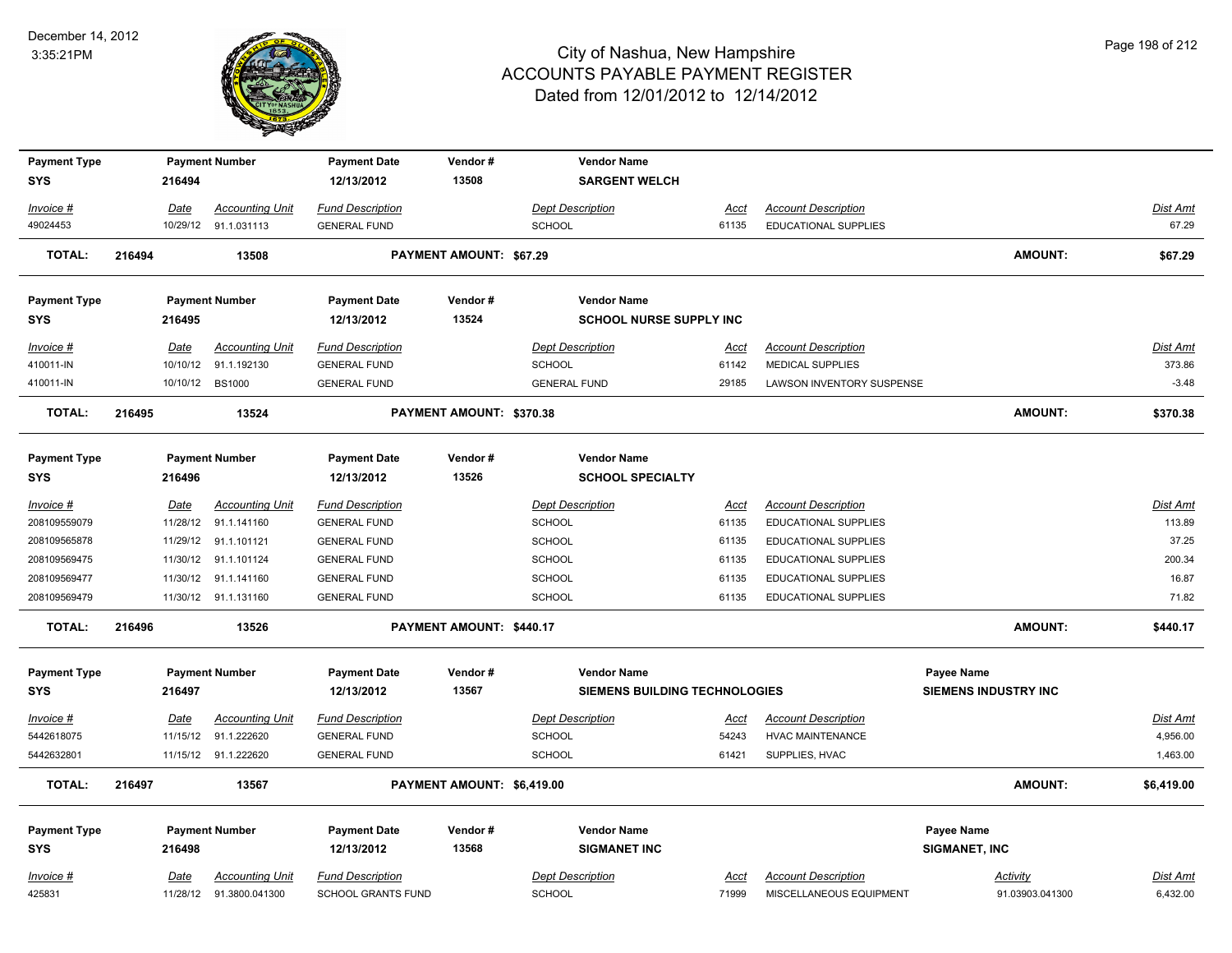

| <b>TOTAL:</b>                     | 216498 |                 | 13568                                          |                                                | PAYMENT AMOUNT: \$6,432.00  |                                                         |                      |                                                        | <b>AMOUNT:</b> | \$6,432.00                |
|-----------------------------------|--------|-----------------|------------------------------------------------|------------------------------------------------|-----------------------------|---------------------------------------------------------|----------------------|--------------------------------------------------------|----------------|---------------------------|
| <b>Payment Type</b><br><b>SYS</b> |        | 216499          | <b>Payment Number</b>                          | <b>Payment Date</b><br>12/13/2012              | Vendor#<br>15620            | <b>Vendor Name</b><br><b>DAVID SINCLAIR</b>             |                      |                                                        |                |                           |
| Invoice #<br>120612-06            |        | Date<br>12/6/12 | <b>Accounting Unit</b><br>91.1.061434          | <b>Fund Description</b><br><b>GENERAL FUND</b> |                             | <b>Dept Description</b><br>SCHOOL                       | <u>Acct</u><br>55642 | <b>Account Description</b><br><b>GAME OFFICIALS</b>    |                | <b>Dist Amt</b><br>120.00 |
| <b>TOTAL:</b>                     | 216499 |                 | 15620                                          |                                                | PAYMENT AMOUNT: \$120.00    |                                                         |                      |                                                        | <b>AMOUNT:</b> | \$120.00                  |
| <b>Payment Type</b><br><b>SYS</b> |        | 216500          | <b>Payment Number</b>                          | <b>Payment Date</b><br>12/13/2012              | Vendor#<br>14180            | <b>Vendor Name</b><br><b>MARIE SLOZAK</b>               |                      |                                                        |                |                           |
| Invoice #                         |        | Date            | <b>Accounting Unit</b>                         | <b>Fund Description</b>                        |                             | <b>Dept Description</b>                                 | Acct                 | <b>Account Description</b>                             |                | Dist Amt                  |
| <b>DEC-12</b>                     |        |                 | 10/18/12 91.1.991490                           | <b>GENERAL FUND</b>                            |                             | <b>SCHOOL</b>                                           | 61135                | EDUCATIONAL SUPPLIES                                   |                | 250.00                    |
| <b>TOTAL:</b>                     | 216500 |                 | 14180                                          |                                                | PAYMENT AMOUNT: \$250.00    |                                                         |                      |                                                        | <b>AMOUNT:</b> | \$250.00                  |
| <b>Payment Type</b><br><b>SYS</b> |        | 216501          | <b>Payment Number</b>                          | <b>Payment Date</b><br>12/13/2012              | Vendor#<br>13618            | <b>Vendor Name</b><br><b>SPAULDING YOUTH CENTER</b>     |                      |                                                        |                |                           |
| Invoice #<br>32112                |        | <b>Date</b>     | <b>Accounting Unit</b><br>11/10/12 91.1.021267 | <b>Fund Description</b><br><b>GENERAL FUND</b> |                             | <b>Dept Description</b><br><b>SCHOOL</b>                | <u>Acct</u><br>55694 | <b>Account Description</b><br>TUITION, OUT OF DISTRICT |                | Dist Amt<br>15,771.60     |
| <b>TOTAL:</b>                     | 216501 |                 | 13618                                          |                                                | PAYMENT AMOUNT: \$15,771.60 |                                                         |                      |                                                        | <b>AMOUNT:</b> | \$15,771.60               |
| <b>Payment Type</b><br><b>SYS</b> |        | 216502          | <b>Payment Number</b>                          | <b>Payment Date</b><br>12/13/2012              | Vendor#<br>13627            | <b>Vendor Name</b><br><b>SPRINT NEXTEL</b>              |                      |                                                        |                |                           |
| Invoice #                         |        | Date            | <b>Accounting Unit</b>                         | <b>Fund Description</b>                        |                             | <b>Dept Description</b>                                 | <b>Acct</b>          | <b>Account Description</b>                             |                | <b>Dist Amt</b>           |
| 483100423-109                     |        | 12/5/12         | 91.1.012621                                    | <b>GENERAL FUND</b>                            |                             | <b>SCHOOL</b>                                           | 55109                | TELEPHONE-VOICE                                        |                | 614.98                    |
| <b>TOTAL:</b>                     | 216502 |                 | 13627                                          |                                                | PAYMENT AMOUNT: \$614.98    |                                                         |                      |                                                        | <b>AMOUNT:</b> | \$614.98                  |
| <b>Payment Type</b><br><b>SYS</b> |        | 216503          | <b>Payment Number</b>                          | <b>Payment Date</b><br>12/13/2012              | Vendor#<br>11963            | <b>Vendor Name</b><br><b>STAPLES BUSINESS ADVANTAGE</b> |                      |                                                        |                |                           |
| <b>Invoice #</b>                  |        | <u>Date</u>     | <b>Accounting Unit</b>                         | <b>Fund Description</b>                        |                             | <b>Dept Description</b>                                 | <u>Acct</u>          | <b>Account Description</b>                             |                | <b>Dist Amt</b>           |
| 3186098903                        |        |                 | 11/14/12 91.1.191160                           | <b>GENERAL FUND</b>                            |                             | <b>SCHOOL</b>                                           | 61100                | OFFICE SUPPLIES                                        |                | 114.27                    |
| 3186469006                        |        |                 | 11/20/12 91.1.162410                           | <b>GENERAL FUND</b>                            |                             | SCHOOL                                                  | 61100                | OFFICE SUPPLIES                                        |                | 129.16                    |
| 3186538989                        |        |                 | 11/22/12 91.1.191160                           | <b>GENERAL FUND</b>                            |                             | <b>SCHOOL</b>                                           | 61100                | OFFICE SUPPLIES                                        |                | 33.98                     |
| 3186945083                        |        |                 | 11/24/12 91.1.012320                           | <b>GENERAL FUND</b>                            |                             | <b>SCHOOL</b>                                           | 61100                | OFFICE SUPPLIES                                        |                | 215.83                    |
| 3186945084                        |        |                 | 11/24/12 91.1.012320                           | <b>GENERAL FUND</b>                            |                             | <b>SCHOOL</b>                                           | 61100                | OFFICE SUPPLIES                                        |                | 181.06                    |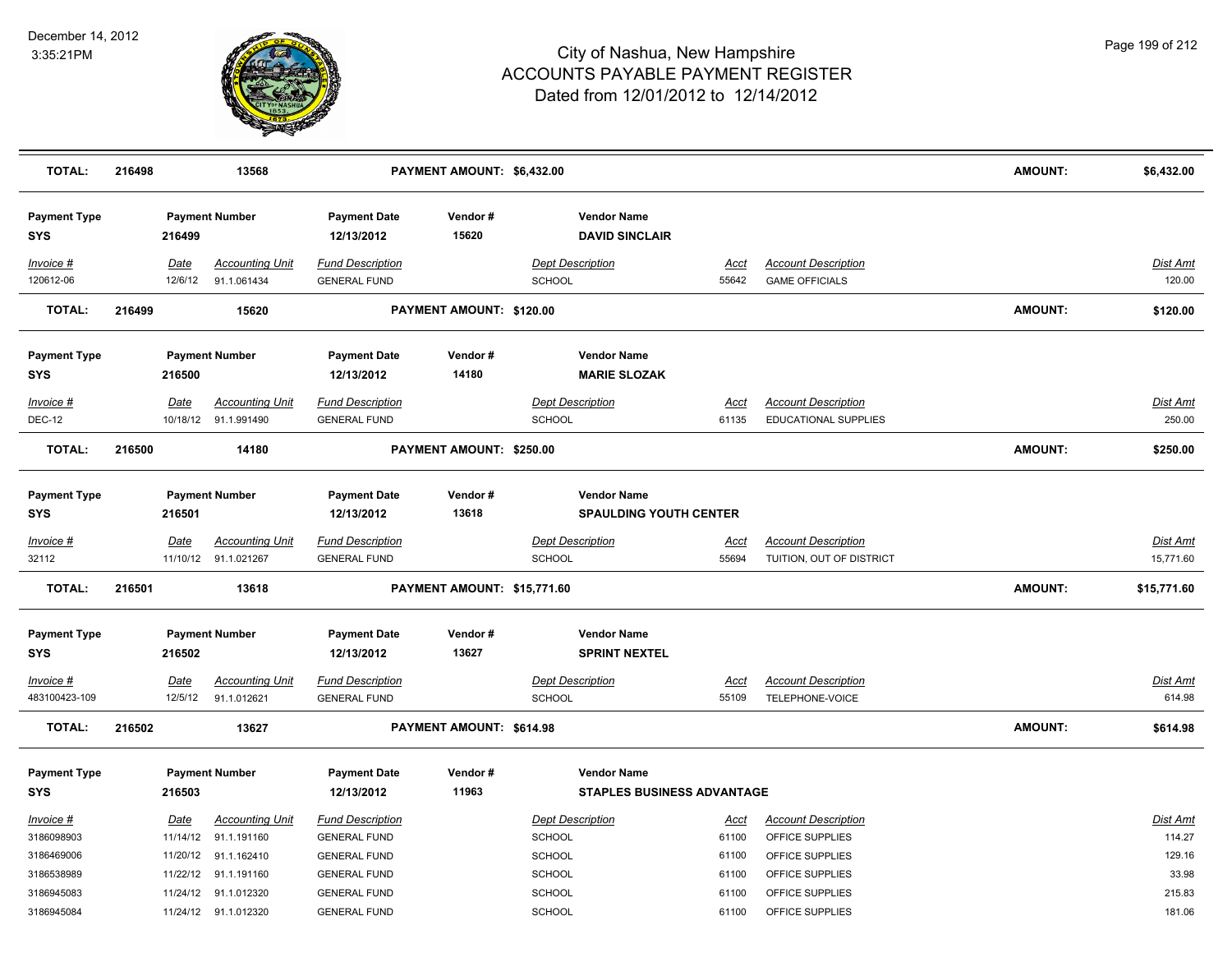

| <b>TOTAL:</b>                     | 216507                 | 11655                                    |                                                      | <b>PAYMENT AMOUNT: \$48.40</b> |                                                        |                      |                                                           | <b>AMOUNT:</b>              | \$48.40                   |
|-----------------------------------|------------------------|------------------------------------------|------------------------------------------------------|--------------------------------|--------------------------------------------------------|----------------------|-----------------------------------------------------------|-----------------------------|---------------------------|
| $Invoice$ #<br>208109547280       | Date<br>11/26/12       | <b>Accounting Unit</b><br>91.3800.231249 | <b>Fund Description</b><br><b>SCHOOL GRANTS FUND</b> |                                | <b>Dept Description</b><br><b>SCHOOL</b>               | <u>Acct</u><br>61135 | <b>Account Description</b><br>EDUCATIONAL SUPPLIES        | Activity<br>91.03763.231249 | Dist Amt<br>48.40         |
| <b>Payment Type</b><br><b>SYS</b> | 216507                 | <b>Payment Number</b>                    | <b>Payment Date</b><br>12/13/2012                    | Vendor#<br>11655               | <b>Vendor Name</b><br><b>TEACHER'S DISCOUNT</b>        |                      |                                                           |                             |                           |
| <b>TOTAL:</b>                     | 216506                 | 14962                                    |                                                      | PAYMENT AMOUNT: \$123.95       |                                                        |                      |                                                           | <b>AMOUNT:</b>              | \$123.95                  |
| <u>Invoice #</u><br>5669198       | <u>Date</u><br>9/24/12 | <b>Accounting Unit</b><br>91.1.061260    | <b>Fund Description</b><br><b>GENERAL FUND</b>       |                                | <b>Dept Description</b><br><b>SCHOOL</b>               | <u>Acct</u><br>61135 | <b>Account Description</b><br><b>EDUCATIONAL SUPPLIES</b> |                             | <u>Dist Amt</u><br>123.95 |
| <b>Payment Type</b><br><b>SYS</b> | 216506                 | <b>Payment Number</b>                    | <b>Payment Date</b><br>12/13/2012                    | Vendor#<br>14962               | <b>Vendor Name</b><br><b>TEACHER CREATED RESOURCES</b> |                      |                                                           |                             |                           |
| <b>TOTAL:</b>                     | 216505                 | 13662                                    |                                                      | PAYMENT AMOUNT: \$457.69       |                                                        |                      |                                                           | <b>AMOUNT:</b>              | \$457.69                  |
| PVR-111512                        | 12/3/12                | 91.3800.451500                           | <b>SCHOOL GRANTS FUND</b>                            |                                | <b>SCHOOL</b>                                          | 55300                | <b>TRAVEL</b>                                             | 91.03502.451500             | 457.69                    |
| Invoice #                         | Date                   | <b>Accounting Unit</b>                   | <b>Fund Description</b>                              |                                | <b>Dept Description</b>                                | Acct                 | <b>Account Description</b>                                | <b>Activity</b>             | <b>Dist Amt</b>           |
| <b>Payment Type</b><br><b>SYS</b> | 216505                 | <b>Payment Number</b>                    | <b>Payment Date</b><br>12/13/2012                    | Vendor#<br>13662               | <b>Vendor Name</b><br><b>DEBRA STOLL</b>               |                      |                                                           |                             |                           |
| <b>TOTAL:</b>                     | 216504                 | 13648                                    |                                                      | PAYMENT AMOUNT: \$281.00       |                                                        |                      |                                                           | <b>AMOUNT:</b>              | \$281.00                  |
| FP-DEC12                          |                        | 12/10/12 91.1.012320                     | <b>GENERAL FUND</b>                                  |                                | <b>SCHOOL</b>                                          | 53628                | <b>CONTRACT SERVICES</b>                                  |                             | 178.00                    |
| Invoice #<br>FP-121012            | Date<br>12/10/12       | <b>Accounting Unit</b><br>91.1.991260    | <b>Fund Description</b><br><b>GENERAL FUND</b>       |                                | <b>Dept Description</b><br><b>SCHOOL</b>               | <u>Acct</u><br>53628 | <b>Account Description</b><br><b>CONTRACT SERVICES</b>    |                             | Dist Amt<br>103.00        |
| <b>SYS</b>                        | 216504                 |                                          | 12/13/2012                                           | 13648                          | <b>STATE OF NH CRIMINAL RECORDS</b>                    |                      |                                                           |                             |                           |
| <b>Payment Type</b>               |                        | <b>Payment Number</b>                    | <b>Payment Date</b>                                  | Vendor#                        | <b>Vendor Name</b>                                     |                      |                                                           |                             |                           |
| <b>TOTAL:</b>                     | 216503                 | 11963                                    |                                                      | PAYMENT AMOUNT: \$1,502.04     |                                                        |                      |                                                           | <b>AMOUNT:</b>              | \$1,502.04                |
| 3187062653                        |                        | 11/29/12 91.1.102410                     | <b>GENERAL FUND</b>                                  |                                | <b>SCHOOL</b>                                          | 61100                | OFFICE SUPPLIES                                           |                             | 16.61                     |
| 3187062652                        | 11/29/12               | 91.1.201160                              | <b>GENERAL FUND</b>                                  |                                | SCHOOL                                                 | 61100                | OFFICE SUPPLIES                                           |                             | 97.72                     |
| 3187062651                        | 11/29/12               | 91.1.041340                              | <b>GENERAL FUND</b>                                  |                                | SCHOOL                                                 | 61135                | EDUCATIONAL SUPPLIES                                      |                             | 475.01                    |
| 3187023650                        | 11/28/12               | 91.1.172410                              | <b>GENERAL FUND</b>                                  |                                | <b>SCHOOL</b>                                          | 61100                | OFFICE SUPPLIES                                           |                             | 89.94                     |
| 3186976025                        |                        | 11/27/12 91.1.141160                     | <b>GENERAL FUND</b>                                  |                                | <b>SCHOOL</b>                                          | 61135                | EDUCATIONAL SUPPLIES                                      |                             | 148.46                    |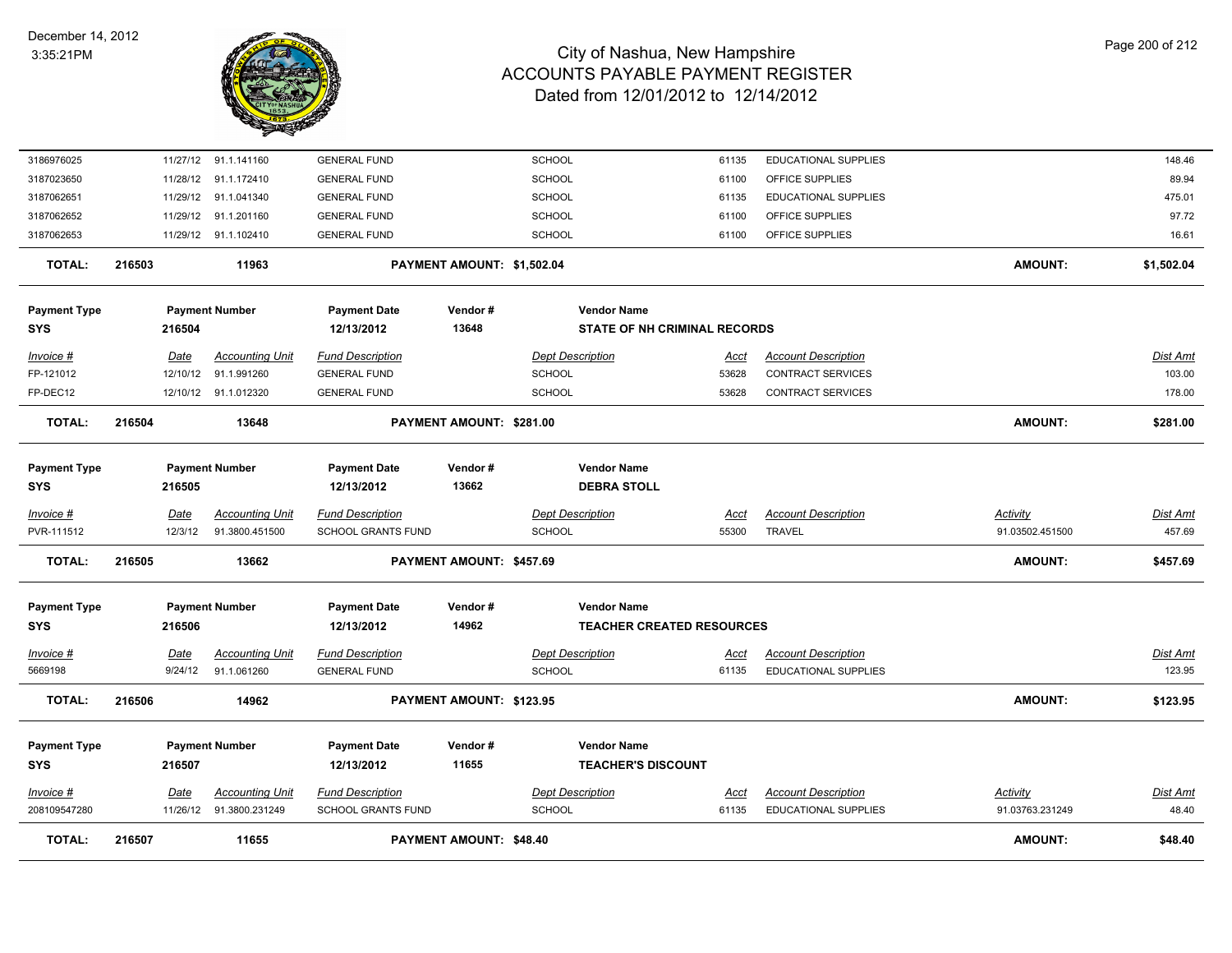

| <b>Payment Type</b> |        |             | <b>Payment Number</b>  | <b>Payment Date</b>     | Vendor#                 | <b>Vendor Name</b>          |             |                                           | Payee Name    |                |                 |
|---------------------|--------|-------------|------------------------|-------------------------|-------------------------|-----------------------------|-------------|-------------------------------------------|---------------|----------------|-----------------|
| <b>SYS</b>          |        | 216508      |                        | 12/13/2012              | 11095                   | <b>U-HAUL INTERNATIONAL</b> |             |                                           | <b>U-HAUL</b> |                |                 |
|                     |        |             |                        |                         |                         |                             |             |                                           |               |                |                 |
| Invoice #           |        | Date        | <b>Accounting Unit</b> | <b>Fund Description</b> |                         | <b>Dept Description</b>     | Acct        | <b>Account Description</b>                |               |                | <b>Dist Amt</b> |
| 3816769             |        |             | 11/24/12 91.1.041410   | <b>GENERAL FUND</b>     |                         | <b>SCHOOL</b>               | 55690       | REGULAR TRANSPORTATION<br><b>SERVICES</b> |               |                | 76.81           |
| <b>TOTAL:</b>       | 216508 |             | 11095                  |                         | PAYMENT AMOUNT: \$76.81 |                             |             |                                           |               | <b>AMOUNT:</b> | \$76.81         |
| <b>Payment Type</b> |        |             | <b>Payment Number</b>  | <b>Payment Date</b>     | Vendor#                 | <b>Vendor Name</b>          |             |                                           |               |                |                 |
| <b>SYS</b>          |        | 216509      |                        | 12/13/2012              | 13821                   | <b>COLETTE VALADE</b>       |             |                                           |               |                |                 |
|                     |        |             |                        |                         |                         |                             |             |                                           |               |                |                 |
| Invoice #           |        | <u>Date</u> | <b>Accounting Unit</b> | <b>Fund Description</b> |                         | <b>Dept Description</b>     | Acct        | <b>Account Description</b>                |               |                | Dist Amt        |
| <b>DEC-12</b>       |        | 12/4/12     | 91.1.051160            | <b>GENERAL FUND</b>     |                         | <b>SCHOOL</b>               | 61135       | EDUCATIONAL SUPPLIES                      |               |                | 14.11           |
| <b>TOTAL:</b>       | 216509 |             | 13821                  |                         | PAYMENT AMOUNT: \$14.11 |                             |             |                                           |               | <b>AMOUNT:</b> | \$14.11         |
|                     |        |             |                        |                         |                         |                             |             |                                           |               |                |                 |
| <b>Payment Type</b> |        |             | <b>Payment Number</b>  | <b>Payment Date</b>     | Vendor#                 | <b>Vendor Name</b>          |             |                                           |               |                |                 |
| <b>SYS</b>          |        | 216510      |                        | 12/13/2012              | 13822                   | <b>DANIEL VALAVANE</b>      |             |                                           |               |                |                 |
| Invoice #           |        | <u>Date</u> | <b>Accounting Unit</b> | <b>Fund Description</b> |                         | <b>Dept Description</b>     | <u>Acct</u> | <b>Account Description</b>                |               |                | Dist Amt        |
| 120712-03           |        | 12/7/12     | 91.1.031433            | <b>GENERAL FUND</b>     |                         | <b>SCHOOL</b>               | 55642       | <b>GAME OFFICIALS</b>                     |               |                | 80.00           |
|                     |        |             |                        |                         |                         |                             |             |                                           |               |                |                 |
| <b>TOTAL:</b>       | 216510 |             | 13822                  |                         | PAYMENT AMOUNT: \$80.00 |                             |             |                                           |               | <b>AMOUNT:</b> | \$80.00         |
| <b>Payment Type</b> |        |             | <b>Payment Number</b>  | <b>Payment Date</b>     | Vendor#                 | <b>Vendor Name</b>          |             |                                           |               |                |                 |
| <b>SYS</b>          |        | 216511      |                        | 12/13/2012              | 13834                   | <b>ALAN VERLEY</b>          |             |                                           |               |                |                 |
|                     |        |             |                        |                         |                         |                             |             |                                           |               |                |                 |
| Invoice #           |        | Date        | <b>Accounting Unit</b> | <b>Fund Description</b> |                         | <b>Dept Description</b>     | <b>Acct</b> | <b>Account Description</b>                |               |                | <b>Dist Amt</b> |
| MILES-NOV           |        |             | 11/16/12 91.1.041300   | <b>GENERAL FUND</b>     |                         | <b>SCHOOL</b>               | 55307       | MILEAGE REIMBURSEMENTS                    |               |                | 25.90           |
| <b>TOTAL:</b>       | 216511 |             | 13834                  |                         | PAYMENT AMOUNT: \$25.90 |                             |             |                                           |               | <b>AMOUNT:</b> | \$25.90         |
|                     |        |             |                        |                         |                         |                             |             |                                           |               |                |                 |
| <b>Payment Type</b> |        |             | <b>Payment Number</b>  | <b>Payment Date</b>     | Vendor#                 | <b>Vendor Name</b>          |             |                                           |               |                |                 |
| <b>SYS</b>          |        | 216512      |                        | 12/13/2012              | 15613                   | <b>KRISTINA VESTAL</b>      |             |                                           |               |                |                 |
| Invoice #           |        | <u>Date</u> | <b>Accounting Unit</b> | <b>Fund Description</b> |                         | <b>Dept Description</b>     | <u>Acct</u> | <b>Account Description</b>                |               |                | Dist Amt        |
| <b>SCHOOL LUNCH</b> |        |             | 12/6/12 91.2100.11     | <b>FOOD SERVICES</b>    |                         | <b>SCHOOL</b>               | 44503       | <b>LUNCH SALES</b>                        |               |                | 7.50            |
| TOTAL:              | 216512 |             | 15613                  |                         | PAYMENT AMOUNT: \$7.50  |                             |             |                                           |               | <b>AMOUNT:</b> | \$7.50          |
|                     |        |             |                        |                         |                         |                             |             |                                           |               |                |                 |
| <b>Payment Type</b> |        |             | <b>Payment Number</b>  | <b>Payment Date</b>     | Vendor#                 | <b>Vendor Name</b>          |             |                                           |               |                |                 |
| <b>SYS</b>          |        | 216513      |                        | 12/13/2012              | 13841                   | <b>VIKING ROOFING INC</b>   |             |                                           |               |                |                 |
| Invoice #           |        | Date        | <b>Accounting Unit</b> | <b>Fund Description</b> |                         | <b>Dept Description</b>     | Acct        | <b>Account Description</b>                |               |                | Dist Amt        |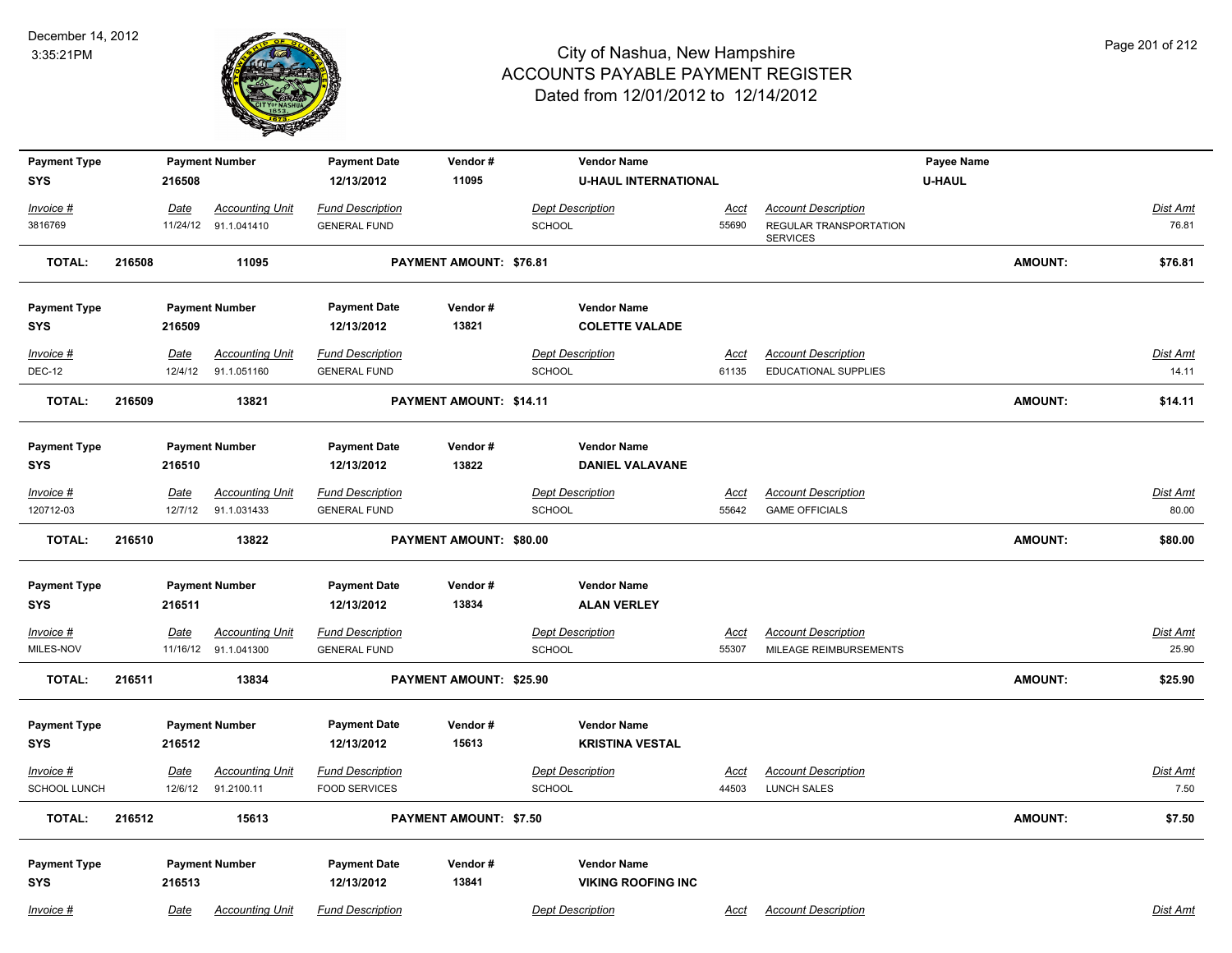

| 3520                              |                 | 11/21/12 91.1.222620                  | <b>GENERAL FUND</b>                            |                             | <b>SCHOOL</b>                                          | 54280                | <b>BUILDING/GROUNDS MAINTENANCE</b>                    |                | 760.00               |
|-----------------------------------|-----------------|---------------------------------------|------------------------------------------------|-----------------------------|--------------------------------------------------------|----------------------|--------------------------------------------------------|----------------|----------------------|
| <b>TOTAL:</b>                     | 216513          | 13841                                 |                                                | PAYMENT AMOUNT: \$760.00    |                                                        |                      |                                                        | <b>AMOUNT:</b> | \$760.00             |
| <b>Payment Type</b>               |                 | <b>Payment Number</b>                 | <b>Payment Date</b>                            | Vendor#                     | <b>Vendor Name</b>                                     |                      |                                                        |                |                      |
| <b>SYS</b>                        | 216514          |                                       | 12/13/2012                                     | 13857                       | <b>WAL-MART</b>                                        |                      |                                                        |                |                      |
| Invoice #                         | Date            | <b>Accounting Unit</b>                | <b>Fund Description</b>                        |                             | <b>Dept Description</b>                                | <b>Acct</b>          | <b>Account Description</b>                             |                | Dist Amt             |
| 214                               | 12/6/12         | 91.1.041210                           | <b>GENERAL FUND</b>                            |                             | <b>SCHOOL</b>                                          | 61135                | <b>EDUCATIONAL SUPPLIES</b>                            |                | 138.33               |
|                                   |                 |                                       |                                                |                             |                                                        |                      |                                                        |                |                      |
| <b>TOTAL:</b>                     | 216514          | 13857                                 |                                                | PAYMENT AMOUNT: \$138.33    |                                                        |                      |                                                        | <b>AMOUNT:</b> | \$138.33             |
| <b>Payment Type</b>               |                 | <b>Payment Number</b>                 | <b>Payment Date</b>                            | Vendor#                     | <b>Vendor Name</b>                                     |                      |                                                        |                |                      |
| <b>SYS</b>                        | 216515          |                                       | 12/13/2012                                     | 13864                       | <b>WB MASON CO INC</b>                                 |                      |                                                        |                |                      |
| Invoice #                         | Date            | <b>Accounting Unit</b>                | <b>Fund Description</b>                        |                             | <b>Dept Description</b>                                | <u>Acct</u>          | <b>Account Description</b>                             |                | Dist Amt             |
| 5299472                           | 5/17/12         | 91.1.012320                           | <b>GENERAL FUND</b>                            |                             | <b>SCHOOL</b>                                          | 61100                | OFFICE SUPPLIES                                        |                | 4.99                 |
| 6227309                           | 7/17/12         | 91.1.012320                           | <b>GENERAL FUND</b>                            |                             | <b>SCHOOL</b>                                          | 61100                | OFFICE SUPPLIES                                        |                | 4.99                 |
| 8548252                           |                 | 11/28/12 91.1.012320                  | <b>GENERAL FUND</b>                            |                             | <b>SCHOOL</b>                                          | 61100                | OFFICE SUPPLIES                                        |                | 290.30               |
| <b>TOTAL:</b>                     | 216515          | 13864                                 |                                                | PAYMENT AMOUNT: \$300.28    |                                                        |                      |                                                        | <b>AMOUNT:</b> | \$300.28             |
|                                   |                 |                                       |                                                |                             |                                                        |                      |                                                        |                |                      |
|                                   |                 |                                       |                                                |                             |                                                        |                      |                                                        |                |                      |
| <b>Payment Type</b><br><b>SYS</b> | 216516          | <b>Payment Number</b>                 | <b>Payment Date</b><br>12/13/2012              | Vendor#<br>13869            | <b>Vendor Name</b><br><b>WEDIKO CHILDRENS SERVICES</b> |                      |                                                        |                |                      |
|                                   |                 |                                       |                                                |                             |                                                        |                      |                                                        |                |                      |
| <u>Invoice #</u>                  | <u>Date</u>     | <b>Accounting Unit</b>                | <b>Fund Description</b>                        |                             | <b>Dept Description</b>                                | <u>Acct</u>          | <b>Account Description</b>                             |                | <b>Dist Amt</b>      |
| 13-HAYE01                         | 7/31/12         | 91.1.021267                           | <b>GENERAL FUND</b>                            |                             | SCHOOL                                                 | 55694                | TUITION, OUT OF DISTRICT                               |                | 5,379.66             |
| 13-HAYE02                         | 8/31/12         | 91.1.021267                           | <b>GENERAL FUND</b>                            |                             | <b>SCHOOL</b>                                          | 55694                | TUITION, OUT OF DISTRICT                               |                | 4,401.54             |
| 13-HAYE03                         | 9/30/12         | 91.1.021267                           | <b>GENERAL FUND</b>                            |                             | SCHOOL                                                 | 55694                | TUITION, OUT OF DISTRICT                               |                | 4,890.60             |
| 13-HAYE04                         |                 | 10/31/12 91.1.021267                  | <b>GENERAL FUND</b>                            |                             | <b>SCHOOL</b>                                          | 55694                | TUITION, OUT OF DISTRICT                               |                | 5,379.66             |
| <b>TOTAL:</b>                     | 216516          | 13869                                 |                                                | PAYMENT AMOUNT: \$20,051.46 |                                                        |                      |                                                        | <b>AMOUNT:</b> | \$20,051.46          |
| <b>Payment Type</b>               |                 | <b>Payment Number</b>                 | <b>Payment Date</b>                            | Vendor#                     | <b>Vendor Name</b>                                     |                      |                                                        |                |                      |
| <b>SYS</b>                        | 216517          |                                       | 12/13/2012                                     | 13883                       | THE WHITNEY ACADEMY INC                                |                      |                                                        |                |                      |
|                                   |                 |                                       |                                                |                             |                                                        |                      |                                                        |                |                      |
| Invoice #<br>4773                 | Date<br>7/31/12 | <b>Accounting Unit</b><br>91.1.021267 | <b>Fund Description</b><br><b>GENERAL FUND</b> |                             | <b>Dept Description</b><br><b>SCHOOL</b>               | <u>Acct</u><br>55694 | <b>Account Description</b><br>TUITION, OUT OF DISTRICT |                | Dist Amt<br>7,406.23 |
| 4848                              | 8/31/12         | 91.1.021267                           | <b>GENERAL FUND</b>                            |                             | <b>SCHOOL</b>                                          | 55694                | TUITION, OUT OF DISTRICT                               |                | 9,982.31             |
| 4932                              | 9/30/12         | 91.1.021267                           | <b>GENERAL FUND</b>                            |                             | <b>SCHOOL</b>                                          | 55694                | TUITION, OUT OF DISTRICT                               |                | 9,660.30             |
| 5016                              |                 | 10/31/12 91.1.021267                  | <b>GENERAL FUND</b>                            |                             | <b>SCHOOL</b>                                          | 55694                | TUITION, OUT OF DISTRICT                               |                | 9,982.31             |
| 5097                              | 11/30/12        | 91.1.021267                           | <b>GENERAL FUND</b>                            |                             | <b>SCHOOL</b>                                          | 55694                | TUITION, OUT OF DISTRICT                               |                | 9,660.30             |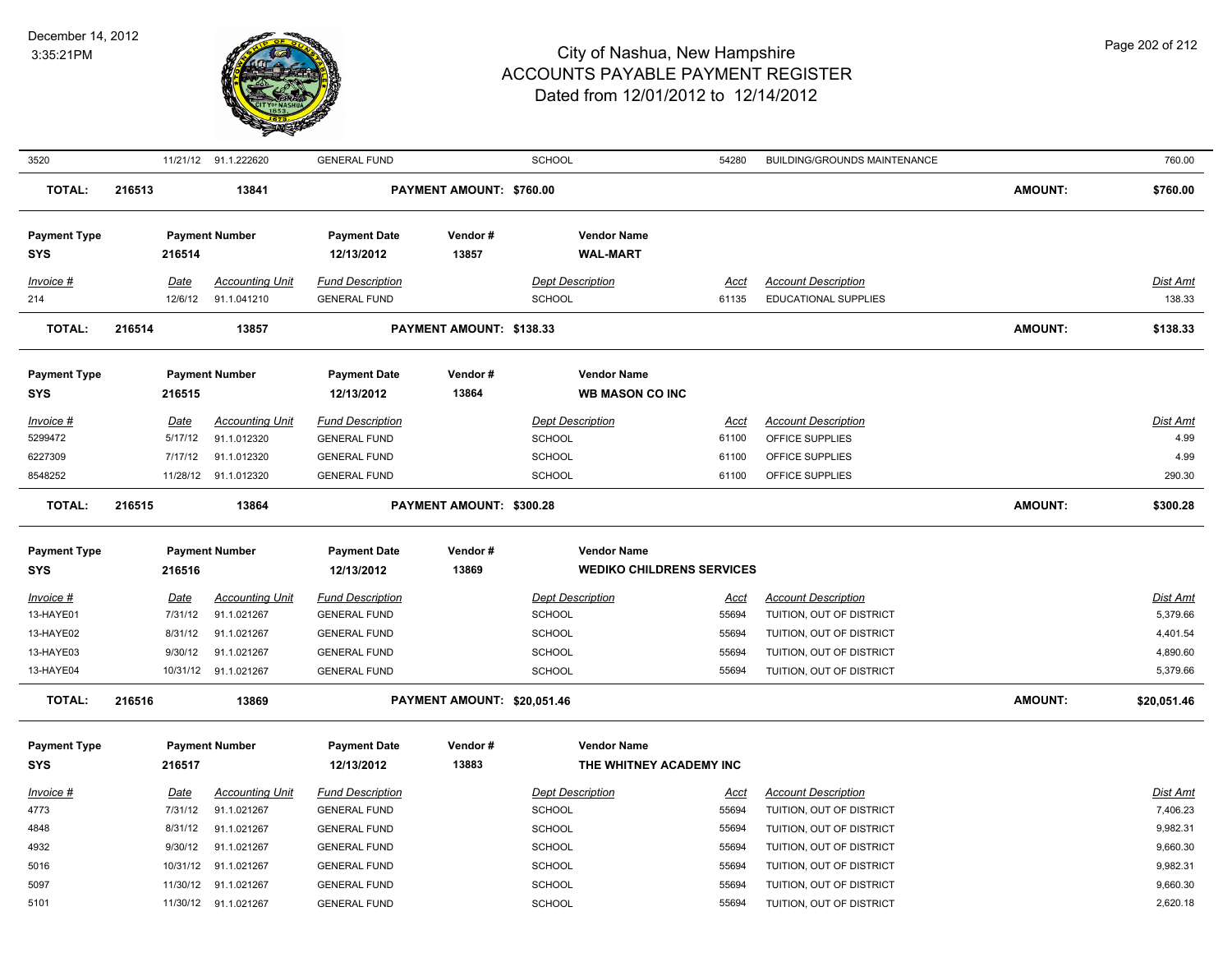

| <b>TOTAL:</b>                     | 216517 |          | 13883                                          |                                                | PAYMENT AMOUNT: \$49,311.63 |                                                             |                      |                                                    | <b>AMOUNT:</b> | \$49,311.63        |
|-----------------------------------|--------|----------|------------------------------------------------|------------------------------------------------|-----------------------------|-------------------------------------------------------------|----------------------|----------------------------------------------------|----------------|--------------------|
| <b>Payment Type</b><br><b>SYS</b> |        | 216518   | <b>Payment Number</b>                          | <b>Payment Date</b><br>12/13/2012              | Vendor#<br>13892            | <b>Vendor Name</b><br><b>WILLIAMS COMMUNICATIONS SERVIC</b> |                      |                                                    |                |                    |
| Invoice #<br>37791                |        | Date     | <b>Accounting Unit</b><br>11/30/12 91.1.222620 | <b>Fund Description</b><br><b>GENERAL FUND</b> |                             | <b>Dept Description</b><br>SCHOOL                           | <u>Acct</u><br>61407 | <b>Account Description</b><br>SUPPLIES, ELECTRICAL |                | Dist Amt<br>380.00 |
| <b>TOTAL:</b>                     | 216518 |          | 13892                                          |                                                | PAYMENT AMOUNT: \$380.00    |                                                             |                      |                                                    | <b>AMOUNT:</b> | \$380.00           |
|                                   |        |          |                                                |                                                |                             |                                                             |                      |                                                    |                |                    |
| <b>Payment Type</b>               |        |          | <b>Payment Number</b>                          | <b>Payment Date</b>                            | Vendor#                     | <b>Vendor Name</b>                                          |                      |                                                    |                |                    |
| <b>SYS</b>                        |        | 216519   |                                                | 12/13/2012                                     | 13909                       | <b>WOODWIND &amp; BRASSWIND</b>                             |                      |                                                    |                |                    |
| Invoice #                         |        | Date     | <b>Accounting Unit</b>                         | <b>Fund Description</b>                        |                             | Dept Description                                            | Acct                 | <b>Account Description</b>                         |                | Dist Amt           |
| ARINV14915063                     |        |          | 11/28/12 TF91.7565.17                          | EDU-SCHOOL RELATED PROG/ACT                    |                             | SCHOOL                                                      | 71999                | MISCELLANEOUS EQUIPMENT                            |                | 525.00             |
| <b>TOTAL:</b>                     | 216519 |          | 13909                                          |                                                | PAYMENT AMOUNT: \$525.00    |                                                             |                      |                                                    | <b>AMOUNT:</b> | \$525.00           |
| <b>Payment Type</b>               |        |          | <b>Payment Number</b>                          | <b>Payment Date</b>                            | Vendor#                     | <b>Vendor Name</b>                                          |                      |                                                    |                |                    |
| <b>SYS</b>                        |        | 216520   |                                                | 12/13/2012                                     | 14702                       | <b>LIBERTY UTILITIES</b>                                    |                      |                                                    |                |                    |
| Invoice #                         |        | Date     | <u>Accounting Unit</u>                         | <b>Fund Description</b>                        |                             | <b>Dept Description</b>                                     | <b>Acct</b>          | <b>Account Description</b>                         |                | Dist Amt           |
| 34036-4945336                     |        | 12/4/12  | 75.1.500                                       | <b>GENERAL FUND</b>                            |                             | <b>WELFARE ASSISTANCE</b>                                   | 55800                | <b>GENERAL ASSISTANCE</b>                          |                | 136.00             |
| <b>TOTAL:</b>                     | 216520 |          | 14702                                          |                                                | PAYMENT AMOUNT: \$136.00    |                                                             |                      |                                                    | <b>AMOUNT:</b> | \$136.00           |
| <b>Payment Type</b>               |        |          | <b>Payment Number</b>                          | <b>Payment Date</b>                            | Vendor#                     | <b>Vendor Name</b>                                          |                      |                                                    |                |                    |
| <b>SYS</b>                        |        | 216521   |                                                | 12/13/2012                                     | 12253                       | <b>188 CONCORD ST LLC</b>                                   |                      |                                                    |                |                    |
| Invoice #                         |        | Date     | <b>Accounting Unit</b>                         | <b>Fund Description</b>                        |                             | <b>Dept Description</b>                                     | Acct                 | <b>Account Description</b>                         |                | Dist Amt           |
| 37461-4945319                     |        | 11/28/12 | 75.1.500                                       | <b>GENERAL FUND</b>                            |                             | <b>WELFARE ASSISTANCE</b>                                   | 55810                | RENTAL ASSISTANCE                                  |                | 266.00             |
| 41369-7901518                     |        | 11/21/12 | 75.1.500                                       | <b>GENERAL FUND</b>                            |                             | <b>WELFARE ASSISTANCE</b>                                   | 55810                | RENTAL ASSISTANCE                                  |                | 213.00             |
| 41369-7901519                     |        |          | 11/26/12 75.1.500                              | <b>GENERAL FUND</b>                            |                             | <b>WELFARE ASSISTANCE</b>                                   | 55810                | RENTAL ASSISTANCE                                  |                | 357.00             |
| <b>TOTAL:</b>                     | 216521 |          | 12253                                          |                                                | PAYMENT AMOUNT: \$836.00    |                                                             |                      |                                                    | <b>AMOUNT:</b> | \$836.00           |
| <b>Payment Type</b>               |        |          | <b>Payment Number</b>                          | <b>Payment Date</b>                            | Vendor#                     | <b>Vendor Name</b>                                          |                      |                                                    |                |                    |
| <b>SYS</b>                        |        | 216522   |                                                | 12/13/2012                                     | 15576                       | <b>3-5 MARKAR STREET, LLC</b>                               |                      |                                                    |                |                    |
| Invoice #                         |        | Date     | <b>Accounting Unit</b>                         | <b>Fund Description</b>                        |                             | <b>Dept Description</b>                                     | Acct                 | <b>Account Description</b>                         |                | Dist Amt           |
| 41828-4945329                     |        | 12/3/12  | 75.1.500                                       | <b>GENERAL FUND</b>                            |                             | <b>WELFARE ASSISTANCE</b>                                   | 55810                | RENTAL ASSISTANCE                                  |                | 1,000.00           |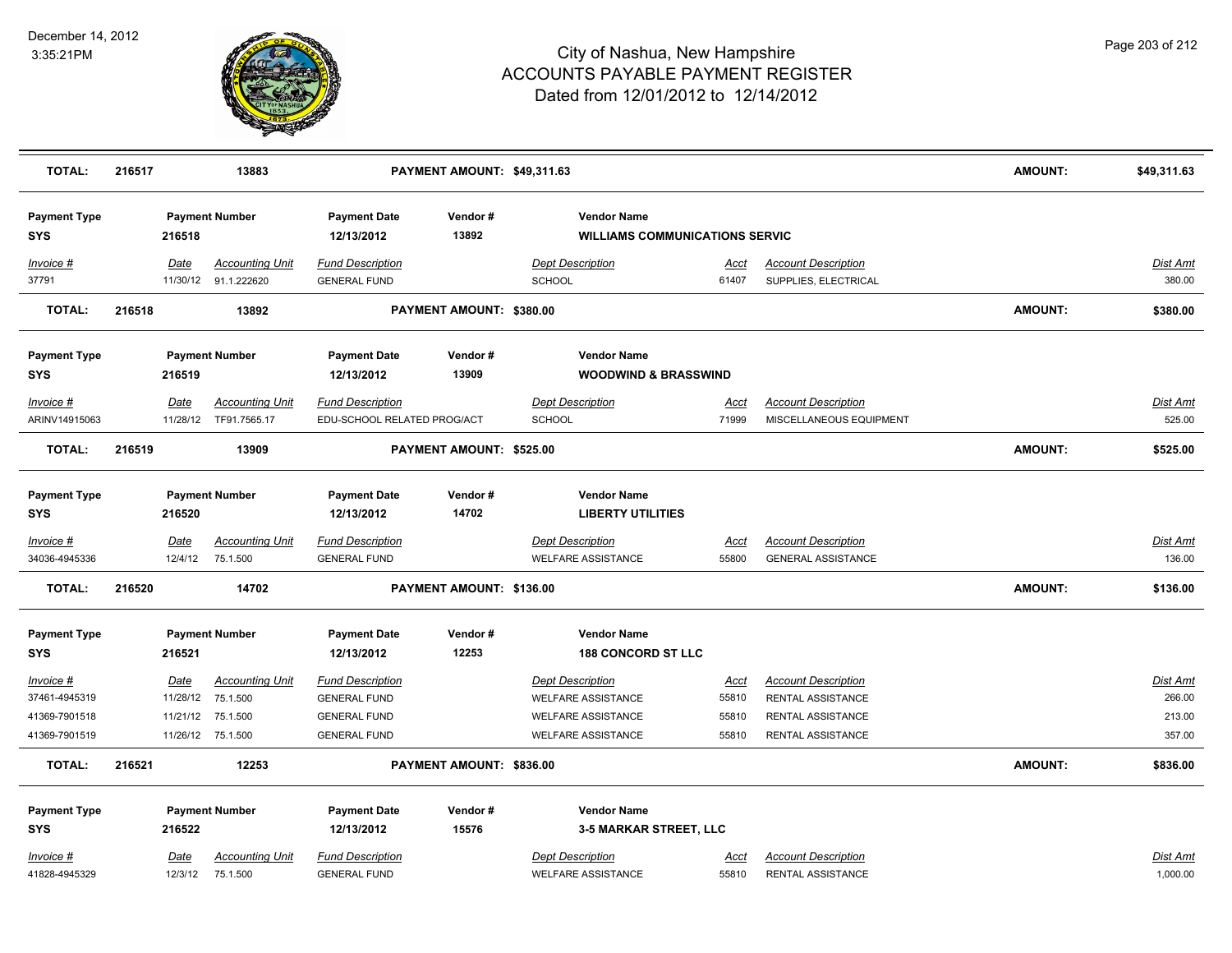

| <b>TOTAL:</b>                               | 216522 |                 | 15576                                                   |                                                                       | PAYMENT AMOUNT: \$1,000.00 |                                                                                   |                               |                                                                      | <b>AMOUNT:</b> | \$1,000.00                          |
|---------------------------------------------|--------|-----------------|---------------------------------------------------------|-----------------------------------------------------------------------|----------------------------|-----------------------------------------------------------------------------------|-------------------------------|----------------------------------------------------------------------|----------------|-------------------------------------|
| <b>Payment Type</b><br><b>SYS</b>           |        | 216523          | <b>Payment Number</b>                                   | <b>Payment Date</b><br>12/13/2012                                     | Vendor#<br>15403           | <b>Vendor Name</b><br><b>ALEX C ARUN</b>                                          |                               |                                                                      |                |                                     |
| Invoice #<br>40620-7901526                  |        | <b>Date</b>     | <b>Accounting Unit</b><br>11/30/12 75.1.500             | <b>Fund Description</b><br><b>GENERAL FUND</b>                        |                            | <b>Dept Description</b><br><b>WELFARE ASSISTANCE</b>                              | <u>Acct</u><br>55810          | <b>Account Description</b><br>RENTAL ASSISTANCE                      |                | Dist Amt<br>633.00                  |
| <b>TOTAL:</b>                               | 216523 |                 | 15403                                                   |                                                                       | PAYMENT AMOUNT: \$633.00   |                                                                                   |                               |                                                                      | <b>AMOUNT:</b> | \$633.00                            |
| <b>Payment Type</b><br><b>SYS</b>           |        | 216524          | <b>Payment Number</b>                                   | <b>Payment Date</b><br>12/13/2012                                     | Vendor#<br>12407           | <b>Vendor Name</b><br><b>BISHOP REAL ESTATE MGMT INC</b>                          |                               |                                                                      |                |                                     |
| Invoice #<br>41883-6908939                  |        | Date            | <b>Accounting Unit</b><br>11/19/12 75.1.500             | <b>Fund Description</b><br><b>GENERAL FUND</b>                        |                            | <b>Dept Description</b><br><b>WELFARE ASSISTANCE</b>                              | Acct<br>55810                 | <b>Account Description</b><br>RENTAL ASSISTANCE                      |                | Dist Amt<br>555.00                  |
| <b>TOTAL:</b>                               | 216524 |                 | 12407                                                   |                                                                       | PAYMENT AMOUNT: \$555.00   |                                                                                   |                               |                                                                      | <b>AMOUNT:</b> | \$555.00                            |
| <b>Payment Type</b><br><b>SYS</b>           |        | 216525          | <b>Payment Number</b>                                   | <b>Payment Date</b><br>12/13/2012                                     | Vendor#<br>12409           | <b>Vendor Name</b><br><b>BLANCHARD BLDG INVESTMENTS</b>                           |                               |                                                                      |                |                                     |
| Invoice #<br>32136-6908928<br>32136-6908951 |        | Date<br>11/9/12 | <b>Accounting Unit</b><br>75.1.500<br>11/30/12 75.1.500 | <b>Fund Description</b><br><b>GENERAL FUND</b><br><b>GENERAL FUND</b> |                            | <b>Dept Description</b><br><b>WELFARE ASSISTANCE</b><br><b>WELFARE ASSISTANCE</b> | <u>Acct</u><br>55810<br>55810 | <b>Account Description</b><br>RENTAL ASSISTANCE<br>RENTAL ASSISTANCE |                | <b>Dist Amt</b><br>250.00<br>850.00 |
| <b>TOTAL:</b>                               | 216525 |                 | 12409                                                   |                                                                       | PAYMENT AMOUNT: \$1,100.00 |                                                                                   |                               |                                                                      | <b>AMOUNT:</b> | \$1,100.00                          |
| <b>Payment Type</b><br><b>SYS</b>           |        | 216526          | <b>Payment Number</b>                                   | <b>Payment Date</b><br>12/13/2012                                     | Vendor#<br>12422           | <b>Vendor Name</b><br><b>BOT L GAS INC</b>                                        |                               |                                                                      |                |                                     |
| Invoice #<br>36048-7901523                  |        | Date            | <b>Accounting Unit</b><br>11/27/12 75.1.500             | <b>Fund Description</b><br><b>GENERAL FUND</b>                        |                            | <b>Dept Description</b><br><b>WELFARE ASSISTANCE</b>                              | Acct<br>55800                 | <b>Account Description</b><br><b>GENERAL ASSISTANCE</b>              |                | Dist Amt<br>329.90                  |
| <b>TOTAL:</b>                               | 216526 |                 | 12422                                                   |                                                                       | PAYMENT AMOUNT: \$329.90   |                                                                                   |                               |                                                                      | <b>AMOUNT:</b> | \$329.90                            |
| <b>Payment Type</b><br><b>SYS</b>           |        | 216527          | <b>Payment Number</b>                                   | <b>Payment Date</b><br>12/13/2012                                     | Vendor#<br>12486           | <b>Vendor Name</b><br><b>CAYMAN REALTY LLC</b>                                    |                               |                                                                      |                |                                     |
| Invoice #<br>39956-4945337                  |        | Date<br>12/5/12 | <b>Accounting Unit</b><br>75.1.500                      | <b>Fund Description</b><br><b>GENERAL FUND</b>                        |                            | <b>Dept Description</b><br><b>WELFARE ASSISTANCE</b>                              | Acct<br>55810                 | <b>Account Description</b><br>RENTAL ASSISTANCE                      |                | Dist Amt<br>326.18                  |
| <b>TOTAL:</b>                               | 216527 |                 | 12486                                                   |                                                                       | PAYMENT AMOUNT: \$326.18   |                                                                                   |                               |                                                                      | <b>AMOUNT:</b> | \$326.18                            |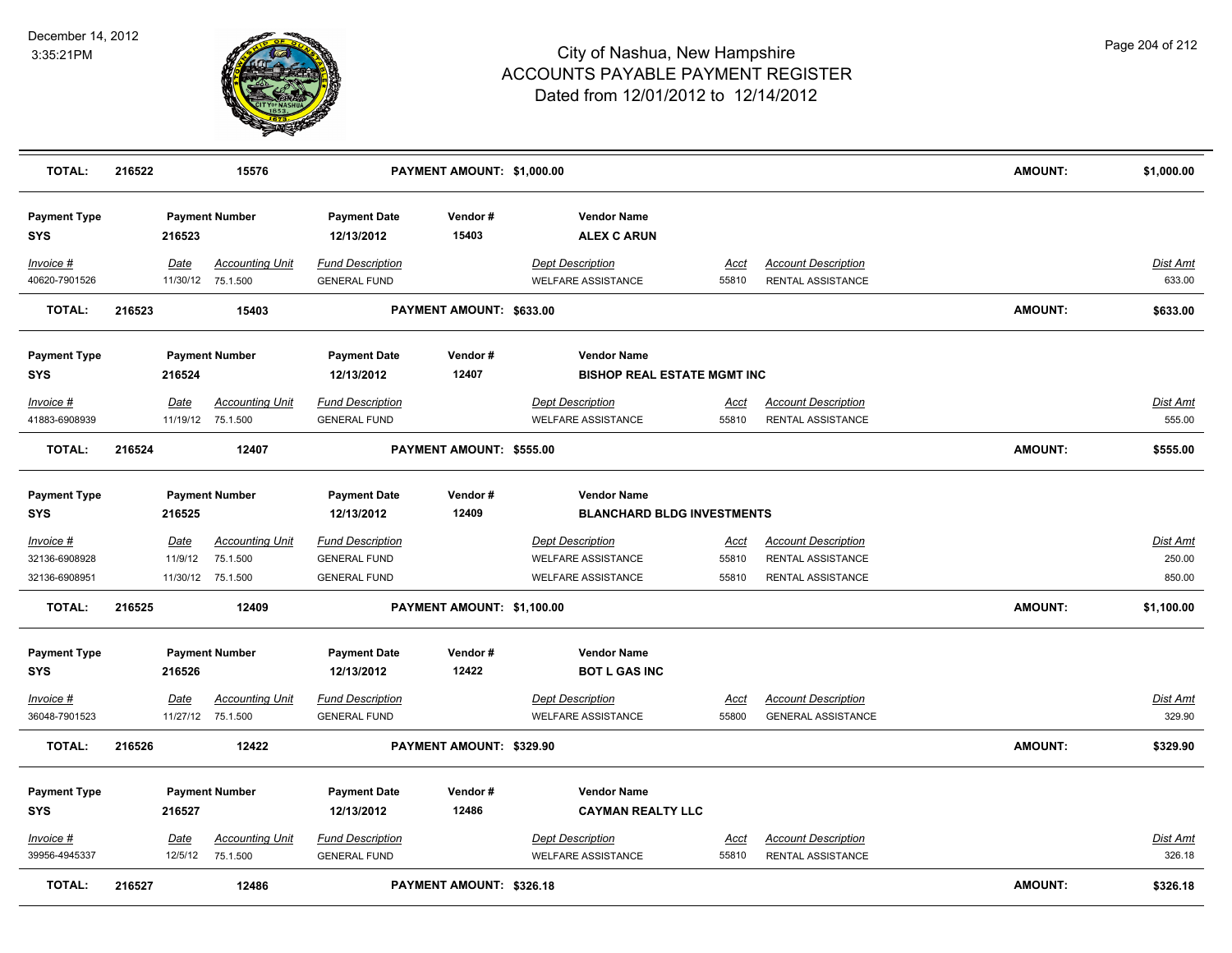

| <b>Payment Type</b>        |        |         | <b>Payment Number</b>                       | <b>Payment Date</b>                            | Vendor#                    | <b>Vendor Name</b>                                   |                      |                                                 |                |                    |
|----------------------------|--------|---------|---------------------------------------------|------------------------------------------------|----------------------------|------------------------------------------------------|----------------------|-------------------------------------------------|----------------|--------------------|
| SYS                        |        | 216528  |                                             | 12/13/2012                                     | 12494                      | <b>CENTRAL REALTY</b>                                |                      |                                                 |                |                    |
| Invoice #                  |        | Date    | <b>Accounting Unit</b>                      | <b>Fund Description</b>                        |                            | <b>Dept Description</b>                              | Acct                 | <b>Account Description</b>                      |                | Dist Amt           |
| 34940-6908953              |        | 12/3/12 | 75.1.500                                    | <b>GENERAL FUND</b>                            |                            | <b>WELFARE ASSISTANCE</b>                            | 55810                | RENTAL ASSISTANCE                               |                | 386.11             |
| 41914-5908597              |        |         | 12/6/12 75.1.500                            | <b>GENERAL FUND</b>                            |                            | <b>WELFARE ASSISTANCE</b>                            | 55810                | RENTAL ASSISTANCE                               |                | 695.00             |
| <b>TOTAL:</b>              | 216528 |         | 12494                                       |                                                | PAYMENT AMOUNT: \$1,081.11 |                                                      |                      |                                                 | <b>AMOUNT:</b> | \$1,081.11         |
| <b>Payment Type</b>        |        |         | <b>Payment Number</b>                       | <b>Payment Date</b>                            | Vendor#                    | <b>Vendor Name</b>                                   |                      |                                                 |                |                    |
| <b>SYS</b>                 |        | 216529  |                                             | 12/13/2012                                     | 12625                      | <b>DHG ASSOC</b>                                     |                      |                                                 |                |                    |
| Invoice #                  |        | Date    | <b>Accounting Unit</b>                      | <b>Fund Description</b>                        |                            | <b>Dept Description</b>                              | Acct                 | <b>Account Description</b>                      |                | <b>Dist Amt</b>    |
| 41717-4945322              |        |         | 11/30/12 75.1.500                           | <b>GENERAL FUND</b>                            |                            | <b>WELFARE ASSISTANCE</b>                            | 55810                | RENTAL ASSISTANCE                               |                | 775.00             |
| <b>TOTAL:</b>              | 216529 |         | 12625                                       |                                                | PAYMENT AMOUNT: \$775.00   |                                                      |                      |                                                 | <b>AMOUNT:</b> | \$775.00           |
| <b>Payment Type</b>        |        |         | <b>Payment Number</b>                       | <b>Payment Date</b>                            | Vendor#                    | <b>Vendor Name</b>                                   |                      |                                                 |                |                    |
| SYS                        |        | 216530  |                                             | 12/13/2012                                     | 15084                      | <b>MINERVA S DOMINGUEZ</b>                           |                      |                                                 |                |                    |
| Invoice #                  |        | Date    | <b>Accounting Unit</b>                      | <b>Fund Description</b>                        |                            | <b>Dept Description</b>                              | <u>Acct</u>          | <b>Account Description</b>                      |                | Dist Amt           |
| 41270-7901531              |        |         | 12/5/12 75.1.500                            | <b>GENERAL FUND</b>                            |                            | <b>WELFARE ASSISTANCE</b>                            | 55810                | RENTAL ASSISTANCE                               |                | 300.00             |
| <b>TOTAL:</b>              | 216530 |         | 15084                                       |                                                | PAYMENT AMOUNT: \$300.00   |                                                      |                      |                                                 | <b>AMOUNT:</b> | \$300.00           |
| <b>Payment Type</b>        |        |         | <b>Payment Number</b>                       | <b>Payment Date</b>                            | Vendor#                    | <b>Vendor Name</b>                                   |                      |                                                 |                |                    |
| SYS                        |        | 216531  |                                             | 12/13/2012                                     | 12774                      | <b>THERESA R GERLACH</b>                             |                      |                                                 |                |                    |
| Invoice #<br>41886-7901527 |        | Date    | <b>Accounting Unit</b><br>11/30/12 75.1.500 | <b>Fund Description</b><br><b>GENERAL FUND</b> |                            | <b>Dept Description</b><br><b>WELFARE ASSISTANCE</b> | <u>Acct</u><br>55810 | <b>Account Description</b><br>RENTAL ASSISTANCE |                | Dist Amt<br>300.00 |
|                            |        |         |                                             |                                                |                            |                                                      |                      |                                                 |                |                    |
| <b>TOTAL:</b>              | 216531 |         | 12774                                       |                                                | PAYMENT AMOUNT: \$300.00   |                                                      |                      |                                                 | <b>AMOUNT:</b> | \$300.00           |
| <b>Payment Type</b>        |        |         | <b>Payment Number</b>                       | <b>Payment Date</b>                            | Vendor#                    | <b>Vendor Name</b>                                   |                      |                                                 |                |                    |
| <b>SYS</b>                 |        | 216532  |                                             | 12/13/2012                                     | 15529                      | <b>LK41 REAL ESTATE LLC</b>                          |                      |                                                 |                |                    |
| Invoice #                  |        | Date    | <b>Accounting Unit</b>                      | <b>Fund Description</b>                        |                            | <b>Dept Description</b>                              | <u>Acct</u>          | <b>Account Description</b>                      |                | Dist Amt           |
| 38385-7901521              |        |         | 11/27/12 75.1.500                           | <b>GENERAL FUND</b>                            |                            | <b>WELFARE ASSISTANCE</b>                            | 55810                | <b>RENTAL ASSISTANCE</b>                        |                | 150.00             |
| <b>TOTAL:</b>              | 216532 |         | 15529                                       |                                                | PAYMENT AMOUNT: \$150.00   |                                                      |                      |                                                 | <b>AMOUNT:</b> | \$150.00           |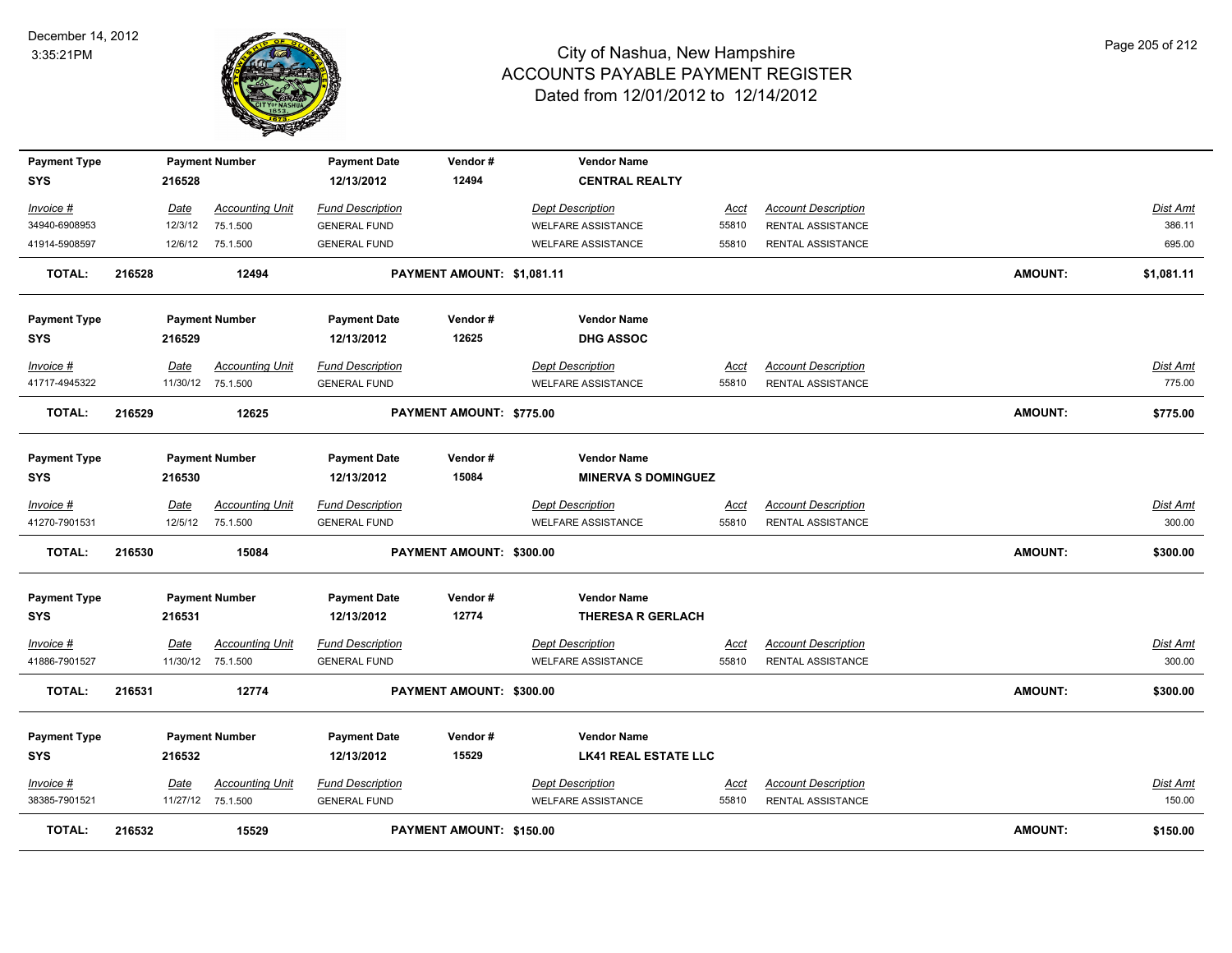

| <b>Payment Type</b> |        |             | <b>Payment Number</b>  | <b>Payment Date</b>     | Vendor#                    | <b>Vendor Name</b>              |             |                            |                |                 |
|---------------------|--------|-------------|------------------------|-------------------------|----------------------------|---------------------------------|-------------|----------------------------|----------------|-----------------|
| <b>SYS</b>          |        | 216533      |                        | 12/13/2012              | 13141                      | <b>NASHUA HOUSING AUTHORITY</b> |             |                            |                |                 |
| Invoice #           |        | Date        | <b>Accounting Unit</b> | <b>Fund Description</b> |                            | <b>Dept Description</b>         | <u>Acct</u> | <b>Account Description</b> |                | Dist Amt        |
| 21117-5908542       |        |             | 10/26/12 75.1.500      | <b>GENERAL FUND</b>     |                            | <b>WELFARE ASSISTANCE</b>       | 55810       | RENTAL ASSISTANCE          |                | 155.16          |
| <b>TOTAL:</b>       | 216533 |             | 13141                  |                         | PAYMENT AMOUNT: \$155.16   |                                 |             |                            | <b>AMOUNT:</b> | \$155.16        |
|                     |        |             |                        |                         |                            |                                 |             |                            |                |                 |
| <b>Payment Type</b> |        |             | <b>Payment Number</b>  | <b>Payment Date</b>     | Vendor#                    | <b>Vendor Name</b>              |             |                            |                |                 |
| <b>SYS</b>          |        | 216534      |                        | 12/13/2012              | 13571                      | <b>NWGM TITLE HOLDING CO II</b> |             |                            |                |                 |
|                     |        |             |                        |                         |                            |                                 |             |                            |                |                 |
| Invoice #           |        | Date        | <b>Accounting Unit</b> | <b>Fund Description</b> |                            | <b>Dept Description</b>         | <u>Acct</u> | <b>Account Description</b> |                | Dist Amt        |
| 41360-6908952       |        |             | 11/30/12 75.1.500      | <b>GENERAL FUND</b>     |                            | <b>WELFARE ASSISTANCE</b>       | 55810       | RENTAL ASSISTANCE          |                | 700.00          |
| <b>TOTAL:</b>       | 216534 |             | 13571                  |                         | PAYMENT AMOUNT: \$700.00   |                                 |             |                            | <b>AMOUNT:</b> | \$700.00        |
|                     |        |             |                        |                         |                            |                                 |             |                            |                |                 |
| <b>Payment Type</b> |        |             | <b>Payment Number</b>  | <b>Payment Date</b>     | Vendor#                    | <b>Vendor Name</b>              |             |                            |                |                 |
| <b>SYS</b>          |        | 216535      |                        | 12/13/2012              | 15543                      | <b>JULIA PAGES</b>              |             |                            |                |                 |
| Invoice #           |        | Date        | <b>Accounting Unit</b> | <b>Fund Description</b> |                            | <b>Dept Description</b>         | Acct        | <b>Account Description</b> |                | Dist Amt        |
| 41863-7901514       |        |             | 11/16/12 75.1.500      | <b>GENERAL FUND</b>     |                            | <b>WELFARE ASSISTANCE</b>       | 55810       | RENTAL ASSISTANCE          |                | 985.00          |
| TOTAL:              | 216535 |             | 15543                  |                         | PAYMENT AMOUNT: \$985.00   |                                 |             |                            | <b>AMOUNT:</b> | \$985.00        |
|                     |        |             |                        |                         |                            |                                 |             |                            |                |                 |
| <b>Payment Type</b> |        |             | <b>Payment Number</b>  | <b>Payment Date</b>     | Vendor#                    | <b>Vendor Name</b>              |             |                            |                |                 |
| <b>SYS</b>          |        | 216536      |                        | 12/13/2012              | 13318                      | <b>PINE HILL GARDENS ASSOC</b>  |             |                            |                |                 |
| Invoice #           |        | <u>Date</u> | <b>Accounting Unit</b> | <b>Fund Description</b> |                            | <b>Dept Description</b>         | <u>Acct</u> | <b>Account Description</b> |                | <b>Dist Amt</b> |
| 32040-5908588       |        | 12/4/12     | 75.1.500               | <b>GENERAL FUND</b>     |                            | <b>WELFARE ASSISTANCE</b>       | 55810       | RENTAL ASSISTANCE          |                | 900.97          |
| 41700-4945328       |        | 12/3/12     | 75.1.500               | <b>GENERAL FUND</b>     |                            | <b>WELFARE ASSISTANCE</b>       | 55810       | RENTAL ASSISTANCE          |                | 474.40          |
| <b>TOTAL:</b>       | 216536 |             | 13318                  |                         | PAYMENT AMOUNT: \$1,375.37 |                                 |             |                            | AMOUNT:        | \$1,375.37      |
|                     |        |             |                        |                         |                            |                                 |             |                            |                |                 |
| <b>Payment Type</b> |        |             | <b>Payment Number</b>  | <b>Payment Date</b>     | Vendor#                    | <b>Vendor Name</b>              |             |                            |                |                 |
| <b>SYS</b>          |        | 216537      |                        | 12/13/2012              | 13636                      | <b>ST JOSEPHS PHARMACY</b>      |             |                            |                |                 |
| Invoice #           |        | Date        | <b>Accounting Unit</b> | <b>Fund Description</b> |                            | <b>Dept Description</b>         | <u>Acct</u> | <b>Account Description</b> |                | Dist Amt        |
| 31972-6908947       |        |             | 11/27/12 75.1.500      | <b>GENERAL FUND</b>     |                            | <b>WELFARE ASSISTANCE</b>       | 55800       | <b>GENERAL ASSISTANCE</b>  |                | 368.10          |
| <b>TOTAL:</b>       | 216537 |             | 13636                  |                         | PAYMENT AMOUNT: \$368.10   |                                 |             |                            | <b>AMOUNT:</b> | \$368.10        |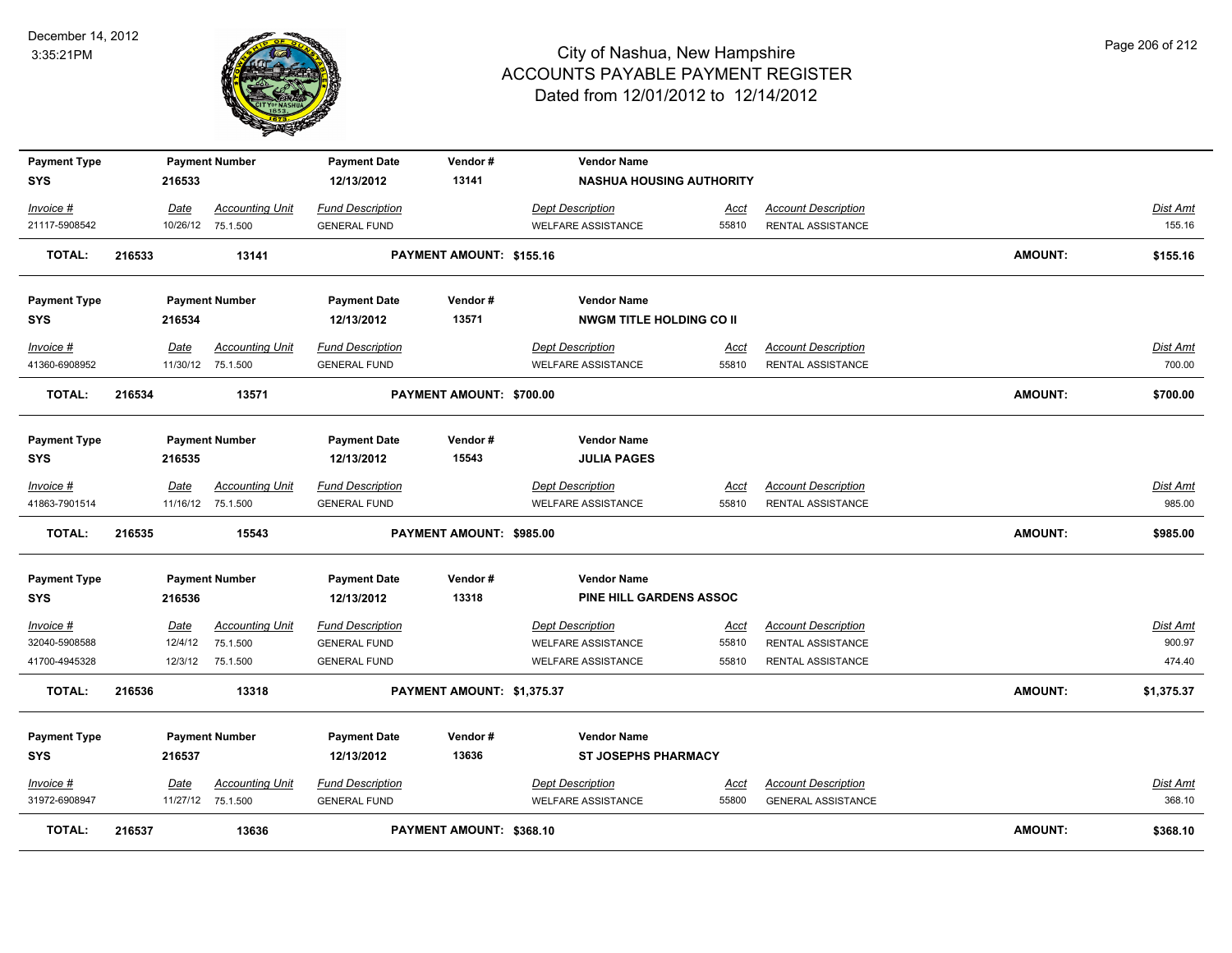#### December 14, 2012 3:35:21PM



| <b>Payment Type</b> |         | <b>Payment Number</b> |                        | <b>Vendor Name</b><br><b>Payment Date</b><br>Vendor# |                          |                              |       |                            |         |          |
|---------------------|---------|-----------------------|------------------------|------------------------------------------------------|--------------------------|------------------------------|-------|----------------------------|---------|----------|
| <b>SYS</b>          | 216538  |                       |                        | 12/13/2012                                           | 13838                    | <b>MARGARET VICENTE</b>      |       |                            |         |          |
| Invoice #           | Date    |                       | <b>Accounting Unit</b> | <b>Fund Description</b>                              |                          | Dept Description             | Acct  | <b>Account Description</b> |         | Dist Amt |
| 41897-4945326       |         | 12/3/12               | 75.1.500               | <b>GENERAL FUND</b>                                  |                          | WELFARE ASSISTANCE           | 55810 | RENTAL ASSISTANCE          |         | 750.00   |
| TOTAL:              | 216538  |                       | 13838                  |                                                      | PAYMENT AMOUNT: \$750.00 |                              |       |                            | AMOUNT: | \$750.00 |
| <b>Payment Type</b> |         |                       | <b>Payment Number</b>  | <b>Payment Date</b>                                  | Vendor#                  | <b>Vendor Name</b>           |       |                            |         |          |
| <b>SYS</b>          | 216539  |                       |                        | 12/13/2012                                           | 13898                    | <b>WINGATES PHARMACY INC</b> |       |                            |         |          |
| Invoice #           | Date    |                       | <b>Accounting Unit</b> | <b>Fund Description</b>                              |                          | <b>Dept Description</b>      | Acct  | <b>Account Description</b> |         | Dist Amt |
| 29510-1946828       | 11/7/12 |                       | 75.1.500               | <b>GENERAL FUND</b>                                  |                          | <b>WELFARE ASSISTANCE</b>    | 55800 | <b>GENERAL ASSISTANCE</b>  |         | 37.21    |
| 32859-7901515       |         |                       | 11/19/12 75.1.500      | <b>GENERAL FUND</b>                                  |                          | <b>WELFARE ASSISTANCE</b>    | 55800 | <b>GENERAL ASSISTANCE</b>  |         | 137.14   |
| 34579-1946831       |         |                       | 11/16/12 75.1.500      | <b>GENERAL FUND</b>                                  |                          | <b>WELFARE ASSISTANCE</b>    | 55800 | <b>GENERAL ASSISTANCE</b>  |         | 100.98   |
| 34727-5908568       |         |                       | 11/14/12 75.1.500      | <b>GENERAL FUND</b>                                  |                          | <b>WELFARE ASSISTANCE</b>    | 55800 | <b>GENERAL ASSISTANCE</b>  |         | 32.16    |
| 36154-6908923       |         | 11/8/12               | 75.1.500               | <b>GENERAL FUND</b>                                  |                          | <b>WELFARE ASSISTANCE</b>    | 55800 | <b>GENERAL ASSISTANCE</b>  |         | 39.56    |
| 38464-4945303       |         | 11/15/12              | 75.1.500               | <b>GENERAL FUND</b>                                  |                          | <b>WELFARE ASSISTANCE</b>    | 55800 | <b>GENERAL ASSISTANCE</b>  |         | 94.54    |
| 38660-6908937       |         | 11/19/12              | 75.1.500               | <b>GENERAL FUND</b>                                  |                          | <b>WELFARE ASSISTANCE</b>    | 55800 | <b>GENERAL ASSISTANCE</b>  |         | 24.91    |
| 39211-7901491       | 11/1/12 |                       | 75.1.500               | <b>GENERAL FUND</b>                                  |                          | <b>WELFARE ASSISTANCE</b>    | 55800 | <b>GENERAL ASSISTANCE</b>  |         | 47.72    |
| 39662-6908919       |         | 11/2/12               | 75.1.500               | <b>GENERAL FUND</b>                                  |                          | <b>WELFARE ASSISTANCE</b>    | 55800 | <b>GENERAL ASSISTANCE</b>  |         | 65.08    |
| 40377-5908563       | 11/8/12 |                       | 75.1.500               | <b>GENERAL FUND</b>                                  |                          | <b>WELFARE ASSISTANCE</b>    | 55800 | <b>GENERAL ASSISTANCE</b>  |         | 7.00     |
| 40377-5908564       |         | 11/8/12               | 75.1.500               | <b>GENERAL FUND</b>                                  |                          | <b>WELFARE ASSISTANCE</b>    | 55800 | <b>GENERAL ASSISTANCE</b>  |         | 2.00     |
| 40550-4945315       |         |                       | 11/21/12 75.1.500      | <b>GENERAL FUND</b>                                  |                          | <b>WELFARE ASSISTANCE</b>    | 55800 | <b>GENERAL ASSISTANCE</b>  |         | 60.43    |
| 40591-5908587       |         |                       | 11/30/12 75.1.500      | <b>GENERAL FUND</b>                                  |                          | <b>WELFARE ASSISTANCE</b>    | 55800 | <b>GENERAL ASSISTANCE</b>  |         | 16.26    |
| 40949-7901504       | 11/9/12 |                       | 75.1.500               | <b>GENERAL FUND</b>                                  |                          | <b>WELFARE ASSISTANCE</b>    | 55800 | <b>GENERAL ASSISTANCE</b>  |         | 23.74    |
| 40949-7901517       |         | 11/21/12              | 75.1.500               | <b>GENERAL FUND</b>                                  |                          | <b>WELFARE ASSISTANCE</b>    | 55800 | <b>GENERAL ASSISTANCE</b>  |         | 11.38    |
| 41299-4945312       |         | 11/20/12              | 75.1.500               | <b>GENERAL FUND</b>                                  |                          | <b>WELFARE ASSISTANCE</b>    | 55800 | <b>GENERAL ASSISTANCE</b>  |         | 15.50    |
| 41474-5908583       |         |                       | 11/26/12 75.1.500      | <b>GENERAL FUND</b>                                  |                          | <b>WELFARE ASSISTANCE</b>    | 55800 | <b>GENERAL ASSISTANCE</b>  |         | 102.44   |
| 41534-4945299       |         | 11/1/12               | 75.1.500               | <b>GENERAL FUND</b>                                  |                          | <b>WELFARE ASSISTANCE</b>    | 55800 | <b>GENERAL ASSISTANCE</b>  |         | 44.80    |
| 41717-4945324       |         |                       | 11/30/12 75.1.500      | <b>GENERAL FUND</b>                                  |                          | <b>WELFARE ASSISTANCE</b>    | 55800 | <b>GENERAL ASSISTANCE</b>  |         | 49.90    |
| 41717-4945325       |         |                       | 11/30/12 75.1.500      | <b>GENERAL FUND</b>                                  |                          | <b>WELFARE ASSISTANCE</b>    | 55800 | <b>GENERAL ASSISTANCE</b>  |         | 27.55    |
| 41717-7901510       |         |                       | 11/16/12 75.1.500      | <b>GENERAL FUND</b>                                  |                          | <b>WELFARE ASSISTANCE</b>    | 55800 | <b>GENERAL ASSISTANCE</b>  |         | 148.78   |
| 41717-7901511       |         |                       | 11/16/12 75.1.500      | <b>GENERAL FUND</b>                                  |                          | <b>WELFARE ASSISTANCE</b>    | 55800 | <b>GENERAL ASSISTANCE</b>  |         | 14.77    |
| 41827-5908578       |         |                       | 11/21/12 75.1.500      | <b>GENERAL FUND</b>                                  |                          | <b>WELFARE ASSISTANCE</b>    | 55800 | <b>GENERAL ASSISTANCE</b>  |         | 399.85   |
| 41827-5908579       |         | 11/21/12              | 75.1.500               | <b>GENERAL FUND</b>                                  |                          | <b>WELFARE ASSISTANCE</b>    | 55800 | <b>GENERAL ASSISTANCE</b>  |         | 156.43   |
| 41827-5908580       |         |                       | 11/21/12 75.1.500      | <b>GENERAL FUND</b>                                  |                          | <b>WELFARE ASSISTANCE</b>    | 55800 | <b>GENERAL ASSISTANCE</b>  |         | 107.61   |
| 41827-5908581       |         |                       | 11/21/12 75.1.500      | <b>GENERAL FUND</b>                                  |                          | <b>WELFARE ASSISTANCE</b>    | 55800 | <b>GENERAL ASSISTANCE</b>  |         | 316.14   |
| 41856-5908558       |         | 11/5/12               | 75.1.500               | <b>GENERAL FUND</b>                                  |                          | <b>WELFARE ASSISTANCE</b>    | 55800 | <b>GENERAL ASSISTANCE</b>  |         | 35.56    |
| 41869-7901507       |         |                       | 11/14/12 75.1.500      | <b>GENERAL FUND</b>                                  |                          | <b>WELFARE ASSISTANCE</b>    | 55800 | <b>GENERAL ASSISTANCE</b>  |         | 22.36    |
| 41911-7901528       |         |                       | 11/30/12 75.1.500      | <b>GENERAL FUND</b>                                  |                          | <b>WELFARE ASSISTANCE</b>    | 55800 | <b>GENERAL ASSISTANCE</b>  |         | 133.79   |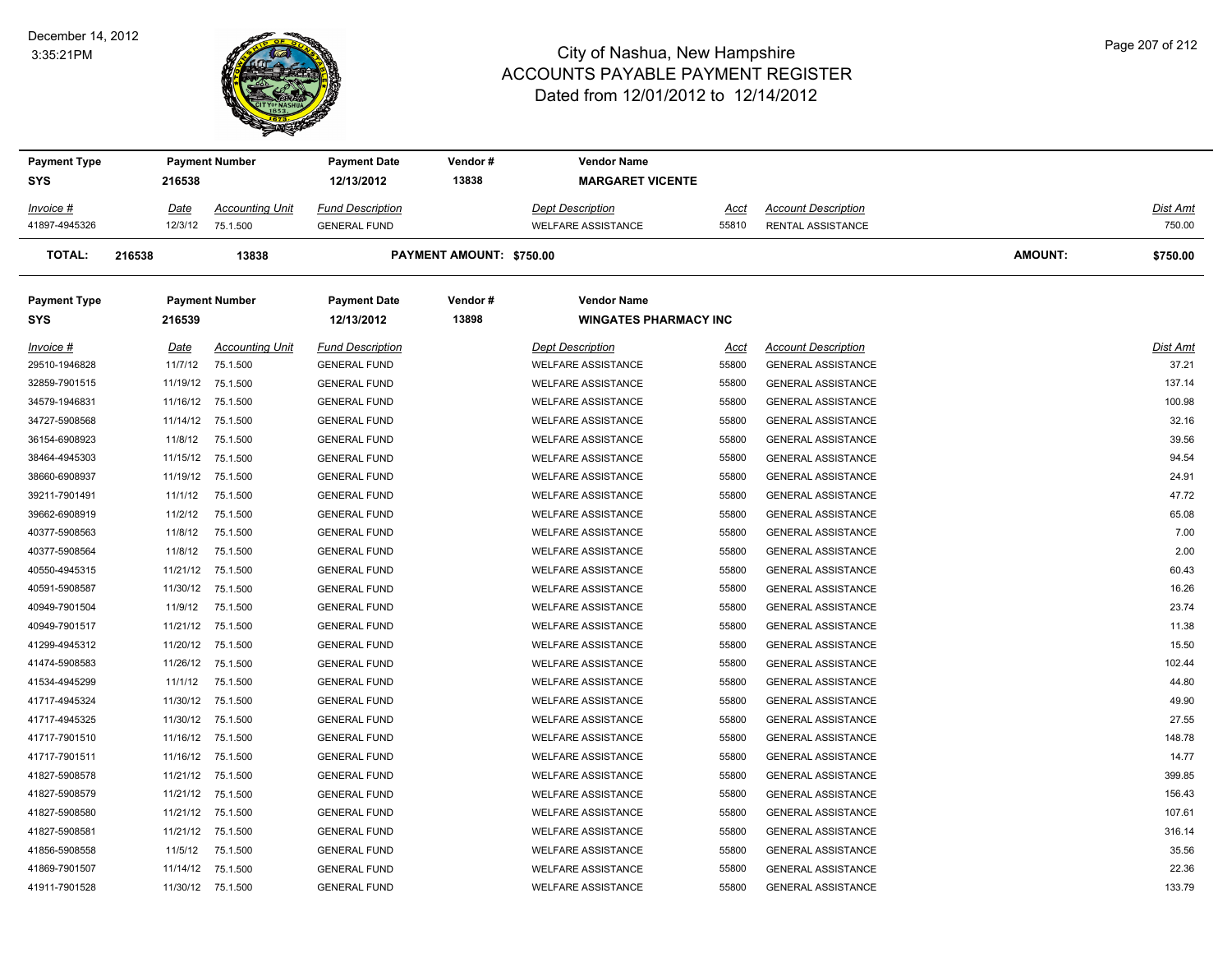

| <b>TOTAL:</b>                     | 216539 |                  | 13898                                     |                                                   | PAYMENT AMOUNT: \$2,275.59 |                                                        |                      |                                                           | AMOUNT:        | \$2,275.59                |
|-----------------------------------|--------|------------------|-------------------------------------------|---------------------------------------------------|----------------------------|--------------------------------------------------------|----------------------|-----------------------------------------------------------|----------------|---------------------------|
| <b>Payment Type</b><br><b>SYS</b> |        | 216540           | <b>Payment Number</b>                     | <b>Payment Date</b><br>12/13/2012                 | Vendor#<br>13916           | <b>Vendor Name</b><br><b>WRN REAL ESTATE LLC</b>       |                      |                                                           |                |                           |
| Invoice #<br>41904-6908954        |        | Date<br>12/4/12  | <b>Accounting Unit</b><br>75.1.500        | <b>Fund Description</b><br><b>GENERAL FUND</b>    |                            | <b>Dept Description</b><br><b>WELFARE ASSISTANCE</b>   | Acct<br>55810        | <b>Account Description</b><br>RENTAL ASSISTANCE           |                | <b>Dist Amt</b><br>630.00 |
| <b>TOTAL:</b>                     | 216540 |                  | 13916                                     |                                                   | PAYMENT AMOUNT: \$630.00   |                                                        |                      |                                                           | <b>AMOUNT:</b> | \$630.00                  |
| <b>Payment Type</b><br><b>SYS</b> |        | 216541           | <b>Payment Number</b>                     | <b>Payment Date</b><br>12/13/2012                 | Vendor#<br>13949           | <b>Vendor Name</b><br><b>ACCURATE TITLE</b>            |                      |                                                           |                |                           |
| Invoice #<br>WW REFUND 01204401   |        | Date<br>12/10/12 | <b>Accounting Unit</b><br><b>BS6200</b>   | <b>Fund Description</b><br><b>WASTEWATER FUND</b> |                            | <b>Dept Description</b><br><b>WASTEWATER</b>           | Acct<br>21775        | <b>Account Description</b><br><b>BILLING OVERPAYMENTS</b> |                | Dist Amt<br>47.29         |
| <b>TOTAL:</b>                     | 216541 |                  | 13949                                     |                                                   | PAYMENT AMOUNT: \$47.29    |                                                        |                      |                                                           | <b>AMOUNT:</b> | \$47.29                   |
| <b>Payment Type</b><br><b>SYS</b> |        | 216542           | <b>Payment Number</b>                     | <b>Payment Date</b><br>12/13/2012                 | Vendor#<br>999001046       | <b>Vendor Name</b><br><b>ANDREW PAPPAS</b>             |                      |                                                           |                |                           |
| Invoice #<br>PARKING REFUND 1046  |        | Date             | <b>Accounting Unit</b><br>12/10/12 BS1000 | <u>Fund Description</u><br><b>GENERAL FUND</b>    |                            | <b>Dept Description</b><br><b>GENERAL FUND</b>         | <u>Acct</u><br>12421 | <b>Account Description</b><br>A/R LEASED PARKING          |                | <u>Dist Amt</u><br>30.00  |
| <b>TOTAL:</b>                     | 216542 |                  | 999001046                                 |                                                   | PAYMENT AMOUNT: \$30.00    |                                                        |                      |                                                           | <b>AMOUNT:</b> | \$30.00                   |
| <b>Payment Type</b><br><b>SYS</b> |        | 216543           | <b>Payment Number</b>                     | <b>Payment Date</b><br>12/13/2012                 | Vendor#<br>999001162       | <b>Vendor Name</b><br><b>ATTORNEY JAMES KAKLAMANOS</b> |                      |                                                           |                |                           |
| Invoice #<br>WW REFUND 02349702   |        | Date<br>12/10/12 | <b>Accounting Unit</b><br><b>BS6200</b>   | <b>Fund Description</b><br><b>WASTEWATER FUND</b> |                            | <b>Dept Description</b><br><b>WASTEWATER</b>           | <u>Acct</u><br>21775 | <b>Account Description</b><br><b>BILLING OVERPAYMENTS</b> |                | <u>Dist Amt</u><br>45.18  |
| <b>TOTAL:</b>                     | 216543 |                  | 999001162                                 |                                                   | PAYMENT AMOUNT: \$45.18    |                                                        |                      |                                                           | <b>AMOUNT:</b> | \$45.18                   |
| <b>Payment Type</b><br><b>SYS</b> |        | 216544           | <b>Payment Number</b>                     | <b>Payment Date</b><br>12/13/2012                 | Vendor#<br>999001163       | <b>Vendor Name</b><br><b>ATTORNEY PETER SMITH</b>      |                      |                                                           |                |                           |
| $Invoice$ #<br>WW REFUND 01899402 |        | <u>Date</u>      | <b>Accounting Unit</b><br>12/10/12 BS6200 | <b>Fund Description</b><br><b>WASTEWATER FUND</b> |                            | <b>Dept Description</b><br>WASTEWATER                  | <u>Acct</u><br>21775 | <b>Account Description</b><br><b>BILLING OVERPAYMENTS</b> |                | <u>Dist Amt</u><br>45.51  |
| <b>TOTAL:</b>                     | 216544 |                  | 999001163                                 |                                                   | PAYMENT AMOUNT: \$45.51    |                                                        |                      |                                                           | <b>AMOUNT:</b> | \$45.51                   |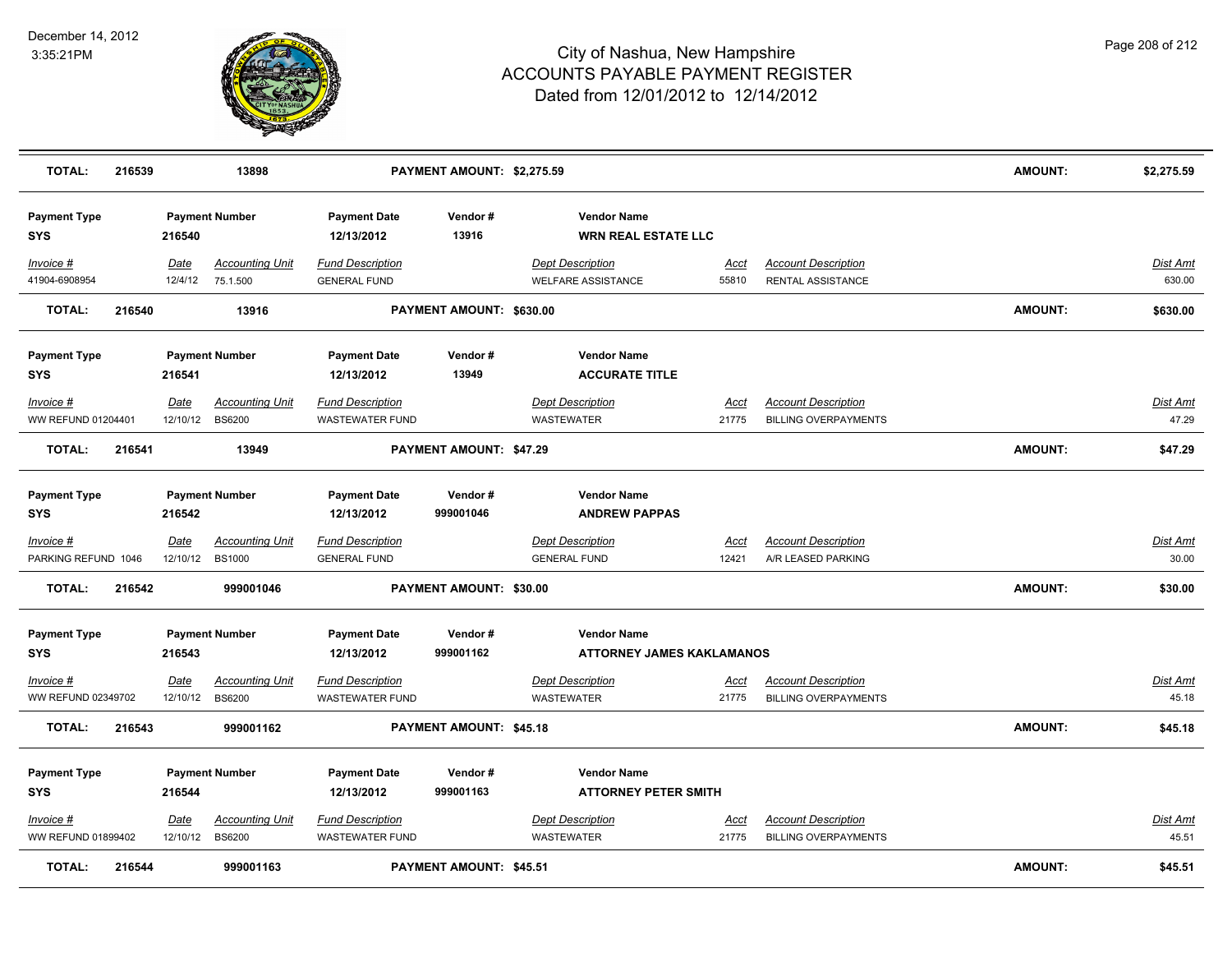

| <b>Payment Type</b>               |                         | <b>Payment Number</b>                   | <b>Payment Date</b>                               | Vendor#                        | <b>Vendor Name</b>                                         |                      |                                                           | Payee Name          |                             |
|-----------------------------------|-------------------------|-----------------------------------------|---------------------------------------------------|--------------------------------|------------------------------------------------------------|----------------------|-----------------------------------------------------------|---------------------|-----------------------------|
| <b>SYS</b>                        | 216545                  |                                         | 12/13/2012                                        | 999000924                      | <b>COLEEN &amp; THOMAS NAUSS</b>                           |                      |                                                           | <b>COLEEN NAUSS</b> |                             |
| Invoice #<br>7666 TAX REFUND      | Date<br>12/13/12        | <b>Accounting Unit</b><br><b>BS1000</b> | <b>Fund Description</b><br><b>GENERAL FUND</b>    |                                | <b>Dept Description</b><br><b>GENERAL FUND</b>             | Acct<br>11500        | <b>Account Description</b><br><b>OVERLAY-PRIOR YEAR</b>   |                     | <b>Dist Amt</b><br>1,183.11 |
| 216545<br><b>TOTAL:</b>           |                         | 999000924                               |                                                   | PAYMENT AMOUNT: \$1,183.11     |                                                            |                      |                                                           | <b>AMOUNT:</b>      | \$1,183.11                  |
| <b>Payment Type</b><br><b>SYS</b> | 216546                  | <b>Payment Number</b>                   | <b>Payment Date</b><br>12/13/2012                 | Vendor#<br>11805               | <b>Vendor Name</b><br><b>COTRAN GROUP FOR FHLMC</b>        |                      |                                                           |                     |                             |
| Invoice #                         | Date                    | <b>Accounting Unit</b>                  | <b>Fund Description</b>                           |                                | <b>Dept Description</b>                                    | Acct                 | <b>Account Description</b>                                |                     | <b>Dist Amt</b>             |
| WW REFUND 00861902                | 12/10/12                | <b>BS6200</b>                           | <b>WASTEWATER FUND</b>                            |                                | WASTEWATER                                                 | 21775                | <b>BILLING OVERPAYMENTS</b>                               |                     | 68.93                       |
| <b>TOTAL:</b><br>216546           |                         | 11805                                   |                                                   | PAYMENT AMOUNT: \$68.93        |                                                            |                      |                                                           | <b>AMOUNT:</b>      | \$68.93                     |
| <b>Payment Type</b><br><b>SYS</b> | 216547                  | <b>Payment Number</b>                   | <b>Payment Date</b><br>12/13/2012                 | Vendor#<br>999001164           | <b>Vendor Name</b><br><b>DANIEL ZOMCHEK</b>                |                      |                                                           |                     |                             |
| Invoice #                         | Date                    | <b>Accounting Unit</b>                  | <b>Fund Description</b>                           |                                | <b>Dept Description</b>                                    | <u>Acct</u>          | <b>Account Description</b>                                |                     | <u>Dist Amt</u>             |
| WW REFUND 01721406                | 12/10/12                | <b>BS6200</b>                           | <b>WASTEWATER FUND</b>                            |                                | <b>WASTEWATER</b>                                          | 21775                | <b>BILLING OVERPAYMENTS</b>                               |                     | 21.41                       |
| <b>TOTAL:</b><br>216547           |                         | 999001164                               |                                                   | <b>PAYMENT AMOUNT: \$21.41</b> |                                                            |                      |                                                           | <b>AMOUNT:</b>      | \$21.41                     |
| <b>Payment Type</b><br><b>SYS</b> | 216548                  | <b>Payment Number</b>                   | <b>Payment Date</b><br>12/13/2012                 | Vendor#<br>999001165           | <b>Vendor Name</b><br><b>FARHAD &amp; FERESHTEH MANEII</b> |                      |                                                           |                     |                             |
| $Invoice$ #<br>WW REFUND 01021608 | <b>Date</b><br>12/10/12 | <b>Accounting Unit</b><br><b>BS6200</b> | <b>Fund Description</b><br><b>WASTEWATER FUND</b> |                                | <b>Dept Description</b><br><b>WASTEWATER</b>               | <u>Acct</u><br>21775 | <b>Account Description</b><br><b>BILLING OVERPAYMENTS</b> |                     | Dist Amt<br>54.41           |
| <b>TOTAL:</b><br>216548           |                         | 999001165                               |                                                   | <b>PAYMENT AMOUNT: \$54.41</b> |                                                            |                      |                                                           | <b>AMOUNT:</b>      | \$54.41                     |
| <b>Payment Type</b>               |                         | <b>Payment Number</b>                   | <b>Payment Date</b>                               | Vendor#                        | <b>Vendor Name</b>                                         |                      |                                                           |                     |                             |
| <b>SYS</b>                        | 216549                  |                                         | 12/13/2012                                        | 999000597                      | <b>FRASCA &amp; FRASCA, P.A.</b>                           |                      |                                                           |                     |                             |
| Invoice #                         | Date                    | <b>Accounting Unit</b>                  | <b>Fund Description</b>                           |                                | <b>Dept Description</b>                                    | <u>Acct</u>          | <b>Account Description</b>                                |                     | Dist Amt                    |
| WW REFUND 00285801                | 12/10/12                | <b>BS6200</b>                           | <b>WASTEWATER FUND</b>                            |                                | WASTEWATER                                                 | 21775                | <b>BILLING OVERPAYMENTS</b>                               |                     | 38.39                       |
| WW REFUND 02746001                | 12/10/12                | <b>BS6200</b>                           | <b>WASTEWATER FUND</b>                            |                                | WASTEWATER                                                 | 21775                | <b>BILLING OVERPAYMENTS</b>                               |                     | 24.15                       |
| <b>TOTAL:</b><br>216549           |                         | 999000597                               |                                                   | PAYMENT AMOUNT: \$62.54        |                                                            |                      |                                                           | <b>AMOUNT:</b>      | \$62.54                     |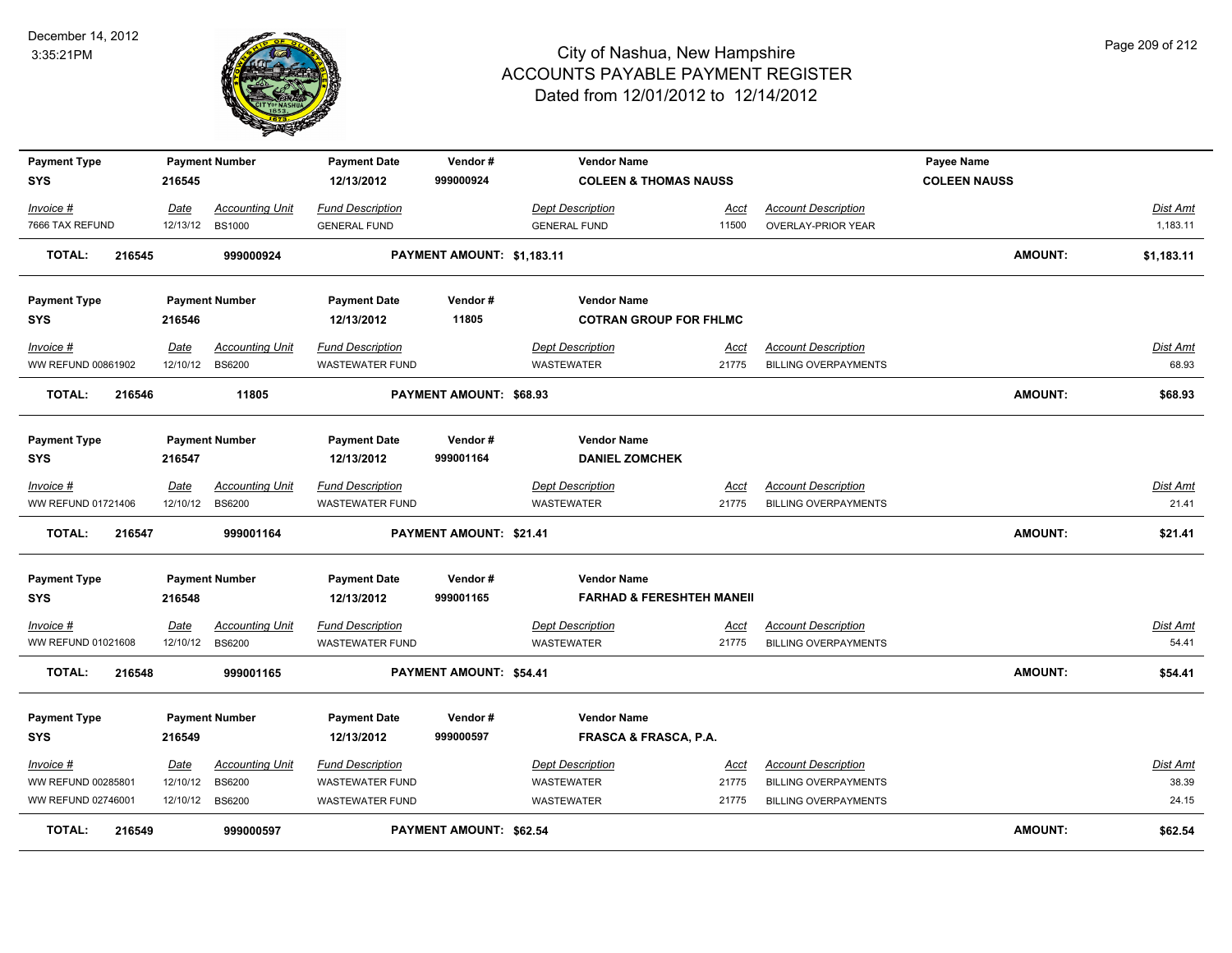

| <b>Payment Type</b>     | <b>Payment Number</b>          | <b>Payment Date</b>                               | Vendor#                        | <b>Vendor Name</b>                      |             |                             |                |                 |
|-------------------------|--------------------------------|---------------------------------------------------|--------------------------------|-----------------------------------------|-------------|-----------------------------|----------------|-----------------|
| <b>SYS</b>              | 216550                         | 12/13/2012                                        | 14270                          | <b>GREAT EAST TITLE SERVICES</b>        |             |                             |                |                 |
| Invoice #               | Date                           | <b>Fund Description</b><br><b>Accounting Unit</b> |                                | <b>Dept Description</b>                 | <u>Acct</u> | <b>Account Description</b>  |                | Dist Amt        |
| WW REFUND 00617701      | 12/10/12<br><b>BS6200</b>      | <b>WASTEWATER FUND</b>                            |                                | <b>WASTEWATER</b>                       | 21775       | <b>BILLING OVERPAYMENTS</b> |                | 36.61           |
| <b>TOTAL:</b><br>216550 | 14270                          |                                                   | <b>PAYMENT AMOUNT: \$36.61</b> |                                         |             |                             | <b>AMOUNT:</b> | \$36.61         |
| <b>Payment Type</b>     | <b>Payment Number</b>          | <b>Payment Date</b>                               | Vendor#                        | <b>Vendor Name</b>                      |             |                             |                |                 |
| <b>SYS</b>              | 216551                         | 12/13/2012                                        | 999001166                      | <b>JOHN KELLY</b>                       |             |                             |                |                 |
| Invoice #               | <u>Date</u>                    | <b>Fund Description</b><br><b>Accounting Unit</b> |                                | <b>Dept Description</b>                 | <u>Acct</u> | <b>Account Description</b>  |                | <b>Dist Amt</b> |
| WW REFUND 00316203      | 12/10/12<br><b>BS6200</b>      | <b>WASTEWATER FUND</b>                            |                                | <b>WASTEWATER</b>                       | 21775       | <b>BILLING OVERPAYMENTS</b> |                | 25.93           |
| <b>TOTAL:</b><br>216551 | 999001166                      |                                                   | PAYMENT AMOUNT: \$25.93        |                                         |             |                             | <b>AMOUNT:</b> | \$25.93         |
| <b>Payment Type</b>     | <b>Payment Number</b>          | <b>Payment Date</b>                               | Vendor#                        | <b>Vendor Name</b>                      |             |                             |                |                 |
| <b>SYS</b>              | 216552                         | 12/13/2012                                        | 999001167                      | <b>LISA &amp; EDWARD HEBERT</b>         |             |                             |                |                 |
| Invoice #               | Date                           | <b>Fund Description</b><br><b>Accounting Unit</b> |                                | <b>Dept Description</b>                 | Acct        | <b>Account Description</b>  |                | <b>Dist Amt</b> |
| WW REFUND 01149402      | 12/10/12<br><b>BS6200</b>      | <b>WASTEWATER FUND</b>                            |                                | <b>WASTEWATER</b>                       | 21775       | <b>BILLING OVERPAYMENTS</b> |                | 45.68           |
| <b>TOTAL:</b><br>216552 | 999001167                      |                                                   | PAYMENT AMOUNT: \$45.68        |                                         |             |                             | <b>AMOUNT:</b> | \$45.68         |
| <b>Payment Type</b>     | <b>Payment Number</b>          | <b>Payment Date</b>                               | Vendor#                        | <b>Vendor Name</b>                      |             |                             |                |                 |
| <b>SYS</b>              | 216553                         | 12/13/2012                                        | 999001168                      | <b>MARILYN ROODE</b>                    |             |                             |                |                 |
| Invoice #               | <u>Date</u>                    | <b>Fund Description</b><br><b>Accounting Unit</b> |                                | <b>Dept Description</b>                 | <u>Acct</u> | <b>Account Description</b>  |                | <u>Dist Amt</u> |
| WW REFUND 00424502      | 12/10/12<br><b>BS6200</b>      | <b>WASTEWATER FUND</b>                            |                                | <b>WASTEWATER</b>                       | 21775       | <b>BILLING OVERPAYMENTS</b> |                | 24.15           |
| <b>TOTAL:</b><br>216553 | 999001168                      |                                                   | PAYMENT AMOUNT: \$24.15        |                                         |             |                             | <b>AMOUNT:</b> | \$24.15         |
| <b>Payment Type</b>     | <b>Payment Number</b>          | <b>Payment Date</b>                               | Vendor#                        | <b>Vendor Name</b>                      |             |                             |                |                 |
| <b>SYS</b>              | 216554                         | 12/13/2012                                        | 999001125                      | <b>OLDE PATRIOT TITLE &amp; CLOSING</b> |             |                             |                |                 |
| Invoice #               | <u>Date</u>                    | <b>Fund Description</b><br><b>Accounting Unit</b> |                                | <b>Dept Description</b>                 | <u>Acct</u> | <b>Account Description</b>  |                | <b>Dist Amt</b> |
| WW REFUND 02544302      | 12/10/12<br><b>BS6200</b>      | <b>WASTEWATER FUND</b>                            |                                | <b>WASTEWATER</b>                       | 21775       | <b>BILLING OVERPAYMENTS</b> |                | 49.07           |
| <b>TOTAL:</b><br>216554 | 999001125                      |                                                   | PAYMENT AMOUNT: \$49.07        |                                         |             |                             | <b>AMOUNT:</b> | \$49.07         |
| <b>Payment Type</b>     | <b>Payment Number</b>          | <b>Payment Date</b>                               | Vendor#                        | <b>Vendor Name</b>                      |             |                             |                |                 |
| <b>SYS</b>              | 216555                         | 12/13/2012                                        | 999001172                      | <b>REBECCA W CLARY</b>                  |             |                             |                |                 |
| Invoice #               | Date<br><b>Accounting Unit</b> | <b>Fund Description</b>                           |                                | <b>Dept Description</b>                 | Acct        | <b>Account Description</b>  |                | Dist Amt        |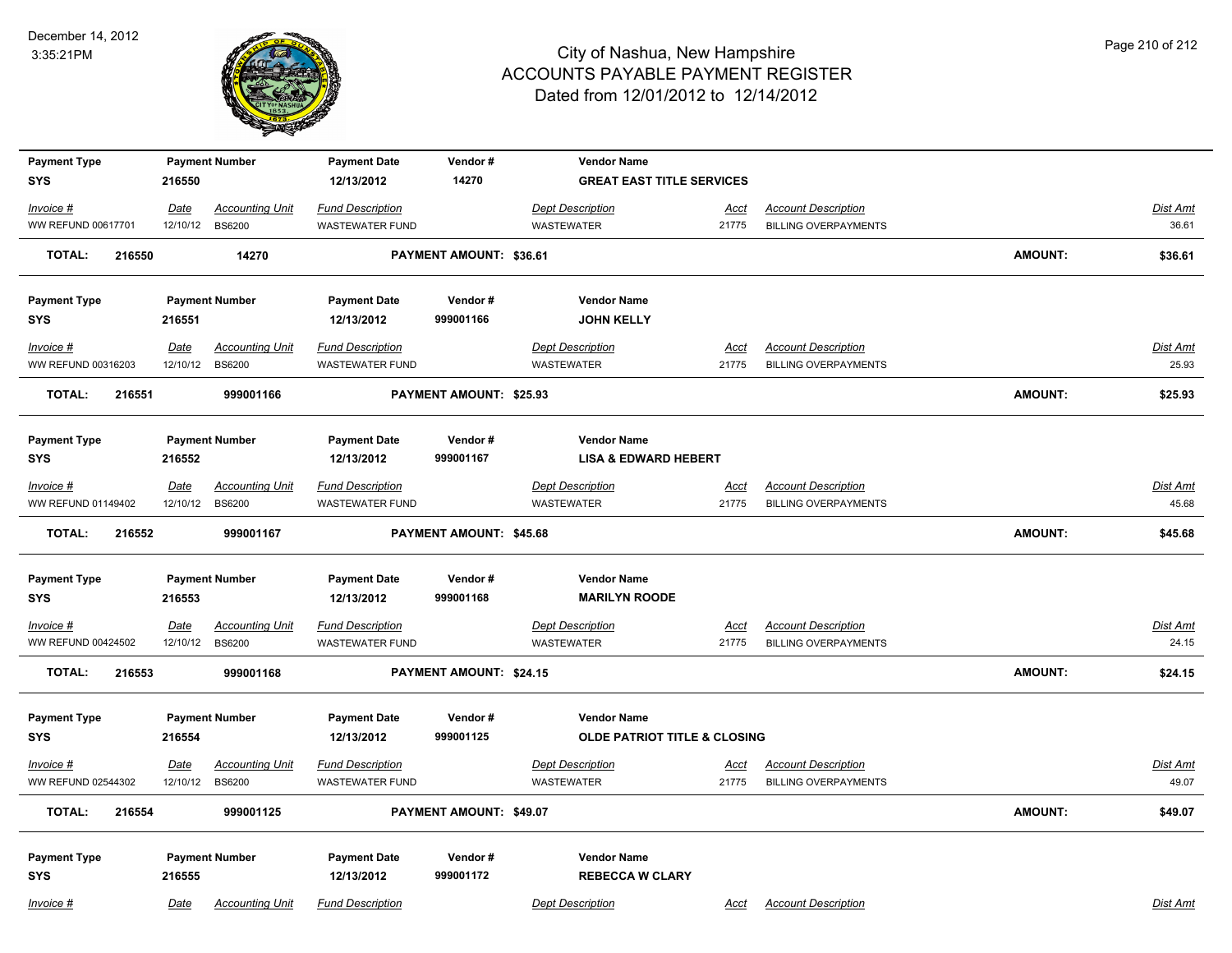

| TAX REFUND 4754         | 12/12/12 | <b>BS1000</b>          | <b>GENERAL FUND</b>     |                            | <b>GENERAL FUND</b>                      | 11200 | PROPERTY TAX RECEIVABLE 2012 |                | 2,256.02        |
|-------------------------|----------|------------------------|-------------------------|----------------------------|------------------------------------------|-------|------------------------------|----------------|-----------------|
| <b>TOTAL:</b><br>216555 |          | 999001172              |                         | PAYMENT AMOUNT: \$2,256.02 |                                          |       |                              | <b>AMOUNT:</b> | \$2,256.02      |
| <b>Payment Type</b>     |          | <b>Payment Number</b>  | <b>Payment Date</b>     | Vendor#                    | <b>Vendor Name</b>                       |       |                              |                |                 |
| <b>SYS</b>              | 216556   |                        | 12/13/2012              | 999001169                  | <b>RICHARD &amp; ELIZABETH PELLETIER</b> |       |                              |                |                 |
| Invoice #               | Date     | <b>Accounting Unit</b> | <b>Fund Description</b> |                            | <b>Dept Description</b>                  | Acct  | <b>Account Description</b>   |                | Dist Amt        |
| WW REFUND 01185102      | 12/10/12 | <b>BS6200</b>          | <b>WASTEWATER FUND</b>  |                            | WASTEWATER                               | 21775 | <b>BILLING OVERPAYMENTS</b>  |                | 25.93           |
| <b>TOTAL:</b><br>216556 |          | 999001169              |                         | PAYMENT AMOUNT: \$25.93    |                                          |       |                              | <b>AMOUNT:</b> | \$25.93         |
| <b>Payment Type</b>     |          | <b>Payment Number</b>  | <b>Payment Date</b>     | Vendor#                    | <b>Vendor Name</b>                       |       |                              |                |                 |
| <b>SYS</b>              | 216557   |                        | 12/13/2012              | 999001170                  | <b>ST MARY'S TITLE</b>                   |       |                              |                |                 |
|                         |          |                        |                         |                            |                                          |       |                              |                |                 |
| Invoice #               | Date     | <b>Accounting Unit</b> | <b>Fund Description</b> |                            | <b>Dept Description</b>                  | Acct  | <b>Account Description</b>   |                | Dist Amt        |
| WW REFUND 00893301      | 12/10/12 | <b>BS6200</b>          | <b>WASTEWATER FUND</b>  |                            | WASTEWATER                               | 21775 | <b>BILLING OVERPAYMENTS</b>  |                | 36.61           |
| <b>TOTAL:</b><br>216557 |          | 999001170              |                         | PAYMENT AMOUNT: \$36.61    |                                          |       |                              | <b>AMOUNT:</b> | \$36.61         |
| <b>Payment Type</b>     |          | <b>Payment Number</b>  | <b>Payment Date</b>     | Vendor#                    | <b>Vendor Name</b>                       |       |                              |                |                 |
| <b>SYS</b>              | 216558   |                        | 12/13/2012              | 13681                      | <b>SUMMIT TITLE SERVICES</b>             |       |                              |                |                 |
| $Invoice$ #             | Date     | <b>Accounting Unit</b> | <b>Fund Description</b> |                            | <b>Dept Description</b>                  | Acct  | <b>Account Description</b>   |                | <b>Dist Amt</b> |
| WW REFUND 02479102      | 12/10/12 | <b>BS6200</b>          | <b>WASTEWATER FUND</b>  |                            | WASTEWATER                               | 21775 | <b>BILLING OVERPAYMENTS</b>  |                | 65.09           |
| <b>TOTAL:</b><br>216558 |          | 13681                  |                         | PAYMENT AMOUNT: \$65.09    |                                          |       |                              | <b>AMOUNT:</b> | \$65.09         |
| <b>Payment Type</b>     |          | <b>Payment Number</b>  | <b>Payment Date</b>     | Vendor#                    | <b>Vendor Name</b>                       |       |                              |                |                 |
| <b>SYS</b>              | 216559   |                        | 12/13/2012              | 999001171                  | <b>WILLIAM T AND DAWN M CARDIN</b>       |       |                              |                |                 |
| Invoice #               | Date     | <b>Accounting Unit</b> | <b>Fund Description</b> |                            | <b>Dept Description</b>                  | Acct  | <b>Account Description</b>   |                | Dist Amt        |
| WW REFUND 01228102      | 12/10/12 | 69.6200                | WASTEWATER FUND         |                            | <b>WASTEWATER</b>                        | 44507 | SEWER USER CHARGES           |                | 2,697.85        |
| <b>TOTAL:</b><br>216559 |          | 999001171              |                         | PAYMENT AMOUNT: \$2,697.85 |                                          |       |                              | <b>AMOUNT:</b> | \$2,697.85      |
|                         |          |                        |                         |                            |                                          |       |                              |                |                 |